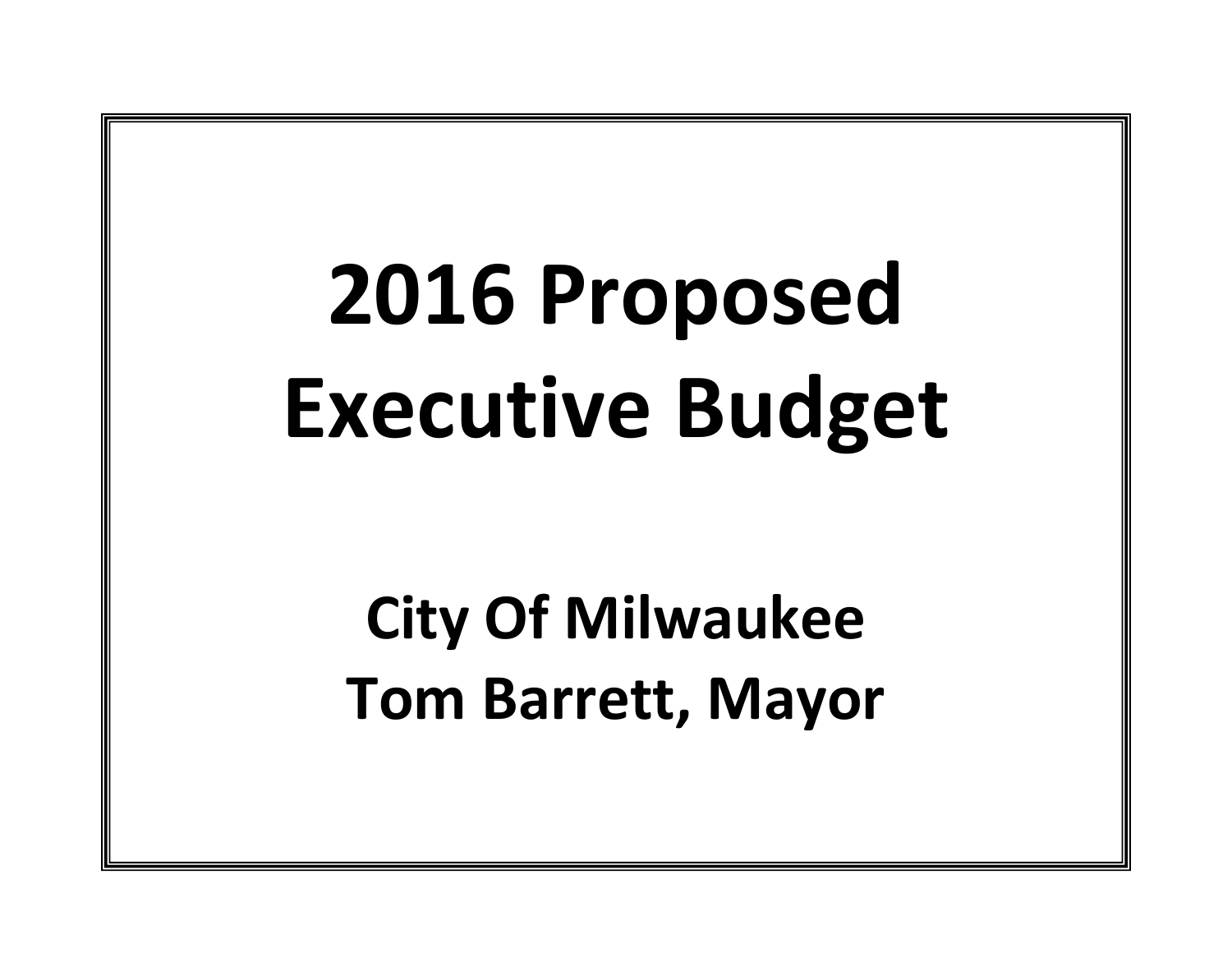# 2016 PROPOSED EXECUTIVE BUDGET

# **TABLE OF CONTENTS**

DEPARTMENT/DIVISION

# DEPARTMENT/DIVISION

# PAGE NO.

| Borrowing Authorizations, Proposed (Section II)  570.1           |
|------------------------------------------------------------------|
|                                                                  |
|                                                                  |
|                                                                  |
|                                                                  |
|                                                                  |
|                                                                  |
|                                                                  |
|                                                                  |
|                                                                  |
|                                                                  |
|                                                                  |
|                                                                  |
|                                                                  |
|                                                                  |
|                                                                  |
|                                                                  |
| Funding Sources-Detailed Revenue for General City Purposes 400.1 |
|                                                                  |
|                                                                  |
|                                                                  |
|                                                                  |

| Public Works, Department of                             |  |
|---------------------------------------------------------|--|
|                                                         |  |
|                                                         |  |
|                                                         |  |
|                                                         |  |
|                                                         |  |
|                                                         |  |
|                                                         |  |
|                                                         |  |
|                                                         |  |
| Special Purpose Accounts                                |  |
|                                                         |  |
|                                                         |  |
|                                                         |  |
|                                                         |  |
| Total Budgets Under Control of the Common Council 560.1 |  |
|                                                         |  |
|                                                         |  |

PAGE NO.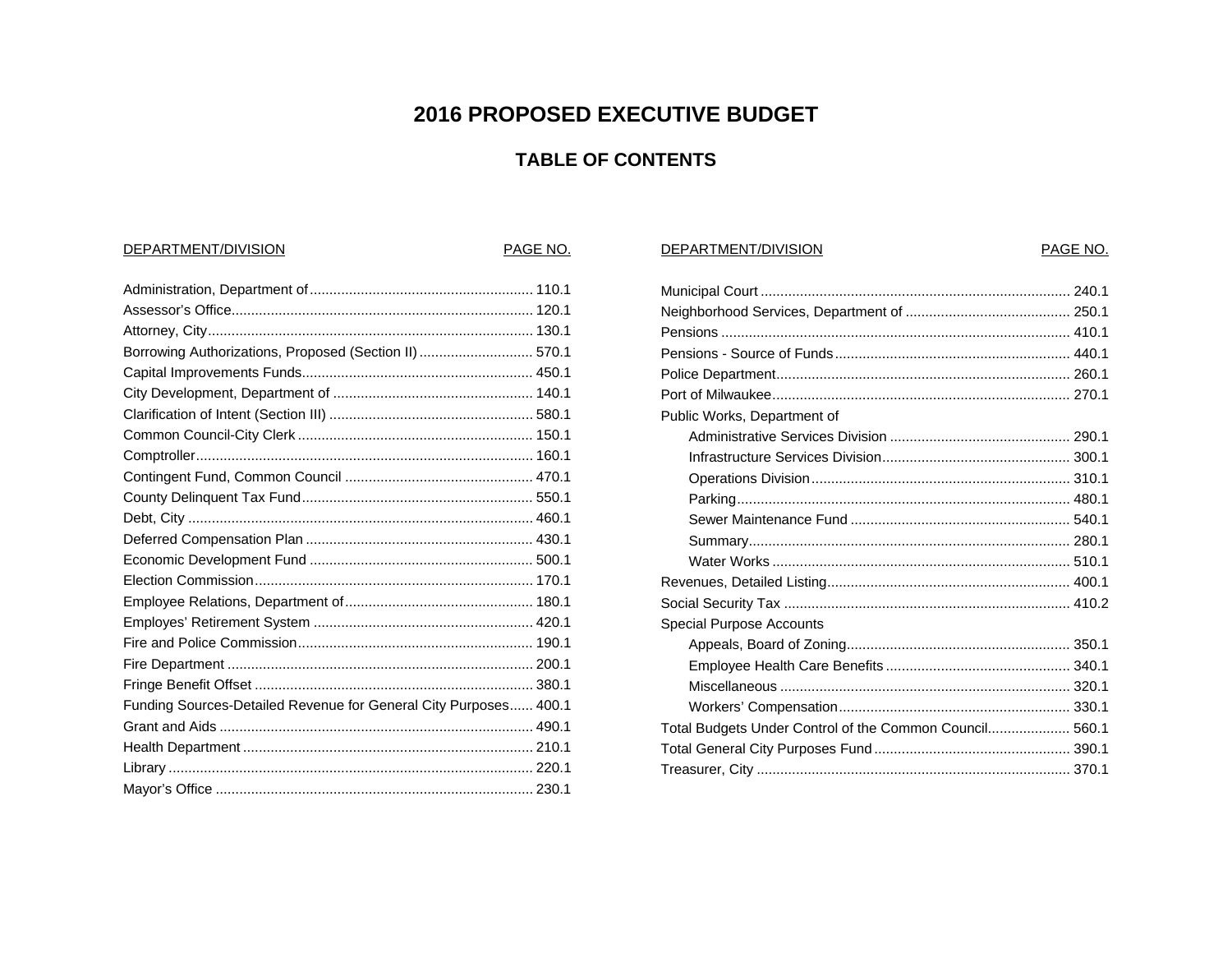## SECTION I. CITY BUDGET UNDER THE CONTROL OF THE COMMON COUNCIL

A. GENERAL CITY PURPOSES FUND

1. BUDGETS FOR GENERAL CITY PURPOSES

2016 salary amounts are at 2015 rates of pay with the exception of MPA, MPSO, and Local 215, which are at 2012 rates of pay. 2015 salary amounts are at 2013 rates of pay with the exception of MPA, MPSO, and Local 215.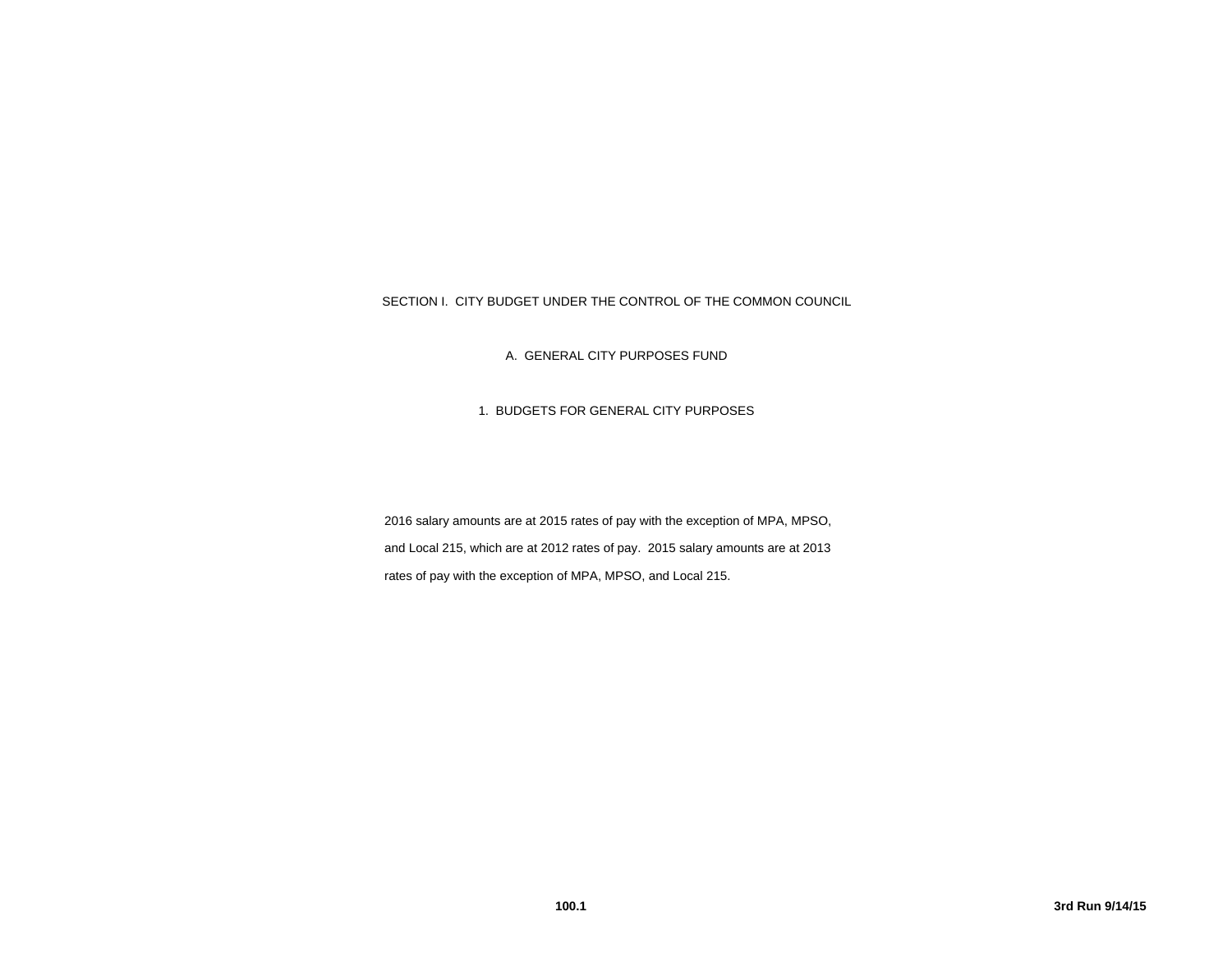|             |      |                       |                              | 2014               |              | 2015           |                                                          |            |              | 2016             |              | 2016            |
|-------------|------|-----------------------|------------------------------|--------------------|--------------|----------------|----------------------------------------------------------|------------|--------------|------------------|--------------|-----------------|
|             |      | <b>ACCOUNT NUMBER</b> |                              | <b>EXPENDITURE</b> |              | <b>BUDGET</b>  |                                                          | <b>PAY</b> |              | REQUESTED BUDGET |              | PROPOSED BUDGET |
| <b>FUND</b> | ORG  | <b>SBCL</b>           | <b>ACCOUNT</b>               | <b>DOLLARS</b>     | <b>UNITS</b> | <b>DOLLARS</b> | LINE DESCRIPTION                                         | RANGE      | <b>UNITS</b> | <b>DOLLARS</b>   | <b>UNITS</b> | <b>DOLLARS</b>  |
|             |      |                       |                              |                    |              |                | DEPARTMENT OF ADMINISTRATION                             |            |              |                  |              |                 |
|             |      |                       |                              |                    |              |                | OPERATING BUDGETARY CONTROL UNIT                         |            |              |                  |              |                 |
|             |      |                       |                              |                    |              |                | SUMMARY (1 BCU = $6$ DU)                                 |            |              |                  |              |                 |
|             |      |                       |                              |                    |              |                | SALARIES & WAGES                                         |            |              |                  |              |                 |
|             |      |                       |                              |                    |              |                | Overtime Compensated*                                    |            |              |                  |              |                 |
|             |      |                       |                              |                    |              |                | All Other Salaries & Wages                               |            |              |                  |              |                 |
| 0001        | 1510 | R999                  | 006000                       | 5,658,423          |              | 6,102,654      | NET SALARIES & WAGES TOTAL*                              |            |              | 6,491,723        |              | 6,617,535       |
|             |      |                       |                              |                    | 150          |                | TOTAL NUMBER OF POSITIONS AUTHORIZED                     |            | 151          |                  | 158          |                 |
|             |      |                       |                              |                    | 101.37       |                | O&M FTE'S                                                |            | 103.93       |                  | 106.67       |                 |
|             |      |                       |                              |                    | 38.47        |                | NON-O&M FTE'S                                            |            | 36.91        |                  | 40.17        |                 |
| 0001        | 1510 | R999                  | 006100                       | 2,531,859          |              | 2,746,193      | ESTIMATED EMPLOYEE FRINGE BENEFITS                       |            |              | 3,116,026        |              | 3,176,417       |
|             |      |                       |                              |                    |              |                | (Involves Revenue Offset-No Transfers from this Account) |            |              |                  |              |                 |
|             |      |                       |                              |                    |              |                | OPERATING EXPENDITURES                                   |            |              |                  |              |                 |
| 0001        | 1510 | R999                  | 630100                       | 18,934             |              | 58,334         | <b>General Office Expense</b>                            |            |              | 59,334           |              | 46,000          |
| 0001        | 1510 | R999                  | 630500                       |                    |              |                | Tools & Machinery Parts                                  |            |              |                  |              |                 |
| 0001        | 1510 | R999                  | 631000                       | (2, 569)           |              | 180            | <b>Construction Supplies</b>                             |            |              | 180              |              | 180             |
| 0001        | 1510 | R999                  | 631500                       | 526                |              | 2,000          | Energy                                                   |            |              | 2,000            |              | 1,000           |
| 0001        | 1510 | R999                  | 632000                       | 453                |              | 18,000         | <b>Other Operating Supplies</b>                          |            |              | 17,000           |              | 14,000          |
| 0001        | 1510 | R999                  | 632500                       |                    |              |                | <b>Facility Rental</b>                                   |            |              |                  |              |                 |
|             |      |                       | DEPARTMENT OF ADMINISTRATION |                    |              |                | 110.1                                                    |            |              |                  |              | 3rd Run 9/14/15 |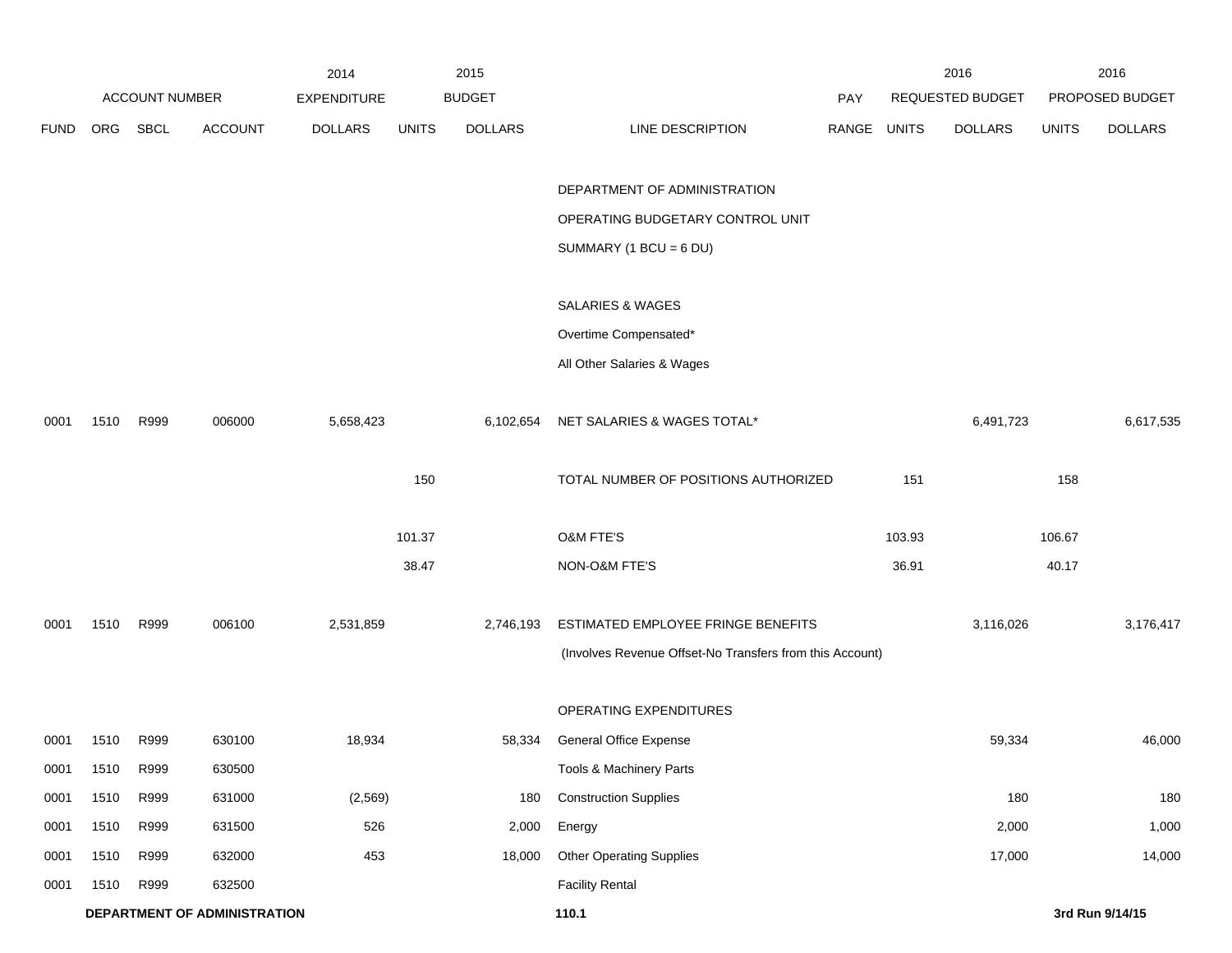|             |      |                       |                | 2014               |              | 2015           |                                        |       |              | 2016             |              | 2016            |
|-------------|------|-----------------------|----------------|--------------------|--------------|----------------|----------------------------------------|-------|--------------|------------------|--------------|-----------------|
|             |      | <b>ACCOUNT NUMBER</b> |                | <b>EXPENDITURE</b> |              | <b>BUDGET</b>  |                                        | PAY   |              | REQUESTED BUDGET |              | PROPOSED BUDGET |
| <b>FUND</b> | ORG  | <b>SBCL</b>           | <b>ACCOUNT</b> | <b>DOLLARS</b>     | <b>UNITS</b> | <b>DOLLARS</b> | LINE DESCRIPTION                       | RANGE | <b>UNITS</b> | <b>DOLLARS</b>   | <b>UNITS</b> | <b>DOLLARS</b>  |
|             |      |                       |                |                    |              |                |                                        |       |              |                  |              |                 |
| 0001        | 1510 | R999                  | 633000         |                    |              | 1,200          | Vehicle Rental                         |       |              | 1,200            |              | 1,200           |
| 0001        | 1510 | R999                  | 633500         | 19,302             |              | 12,400         | Non-Vehicle Equipment Rental           |       |              | 12,900           |              | 12,900          |
| 0001        | 1510 | R999                  | 634000         | 311,026            |              | 113,000        | <b>Professional Services</b>           |       |              | 123,000          |              | 347,000         |
| 0001        | 1510 | R999                  | 634500         | 756,270            |              | 872,343        | <b>Information Technology Services</b> |       |              | 900,843          |              | 1,120,343       |
| 0001        | 1510 | R999                  | 635000         | 10,723             |              |                | <b>Property Services</b>               |       |              |                  |              |                 |
| 0001        | 1510 | R999                  | 635500         |                    |              |                | Infrastructure Services                |       |              |                  |              |                 |
| 0001        | 1510 | R999                  | 636000         |                    |              |                | Vehicle Repair Services                |       |              |                  |              |                 |
| 0001        | 1510 | R999                  | 636500         | 85,197             |              | 80,225         | <b>Other Operating Services</b>        |       |              | 88,605           |              | 77,700          |
| 0001        | 1510 | R999                  | 637000         |                    |              |                | Loans and Grants                       |       |              |                  |              |                 |
| 0001        | 1510 | R999                  | 637501         | 13,700             |              | 54,217         | Reimburse Other Departments            |       |              | 53,817           |              | 39,500          |
|             |      |                       |                |                    |              |                |                                        |       |              |                  |              |                 |
| 0001        | 1510 | R999                  | 006300         | 1,213,562          |              | 1,211,899      | OPERATING EXPENDITURES TOTAL*          |       |              | 1,258,879        |              | 1,659,823       |
|             |      |                       |                |                    |              |                |                                        |       |              |                  |              |                 |
| 0001        | 1510 | R999                  | 006800         | 55,192             |              | 25,300         | EQUIPMENT PURCHASES TOTAL*             |       |              | 33,300           |              | 125,300         |
|             |      |                       |                |                    |              |                |                                        |       |              |                  |              |                 |
|             |      |                       |                | 1,635,394          |              | 1,722,965      | <b>SPECIAL FUNDS</b>                   |       |              | 1,777,068        |              | 1,752,068       |
|             |      |                       |                |                    |              |                |                                        |       |              |                  |              |                 |
|             |      |                       |                |                    |              |                | DEPARTMENT OF ADMINISTRATION           |       |              |                  |              |                 |
|             |      |                       |                |                    |              |                | (OPERATING) BUDGETARY CONTROL UNIT     |       |              |                  |              |                 |
|             |      |                       |                | 11,094,430         |              | 11,809,011     | TOTAL (1 BCU=6 DU)                     |       |              | 12,676,996       |              | 13,331,143      |
|             |      |                       |                |                    |              |                |                                        |       |              |                  |              |                 |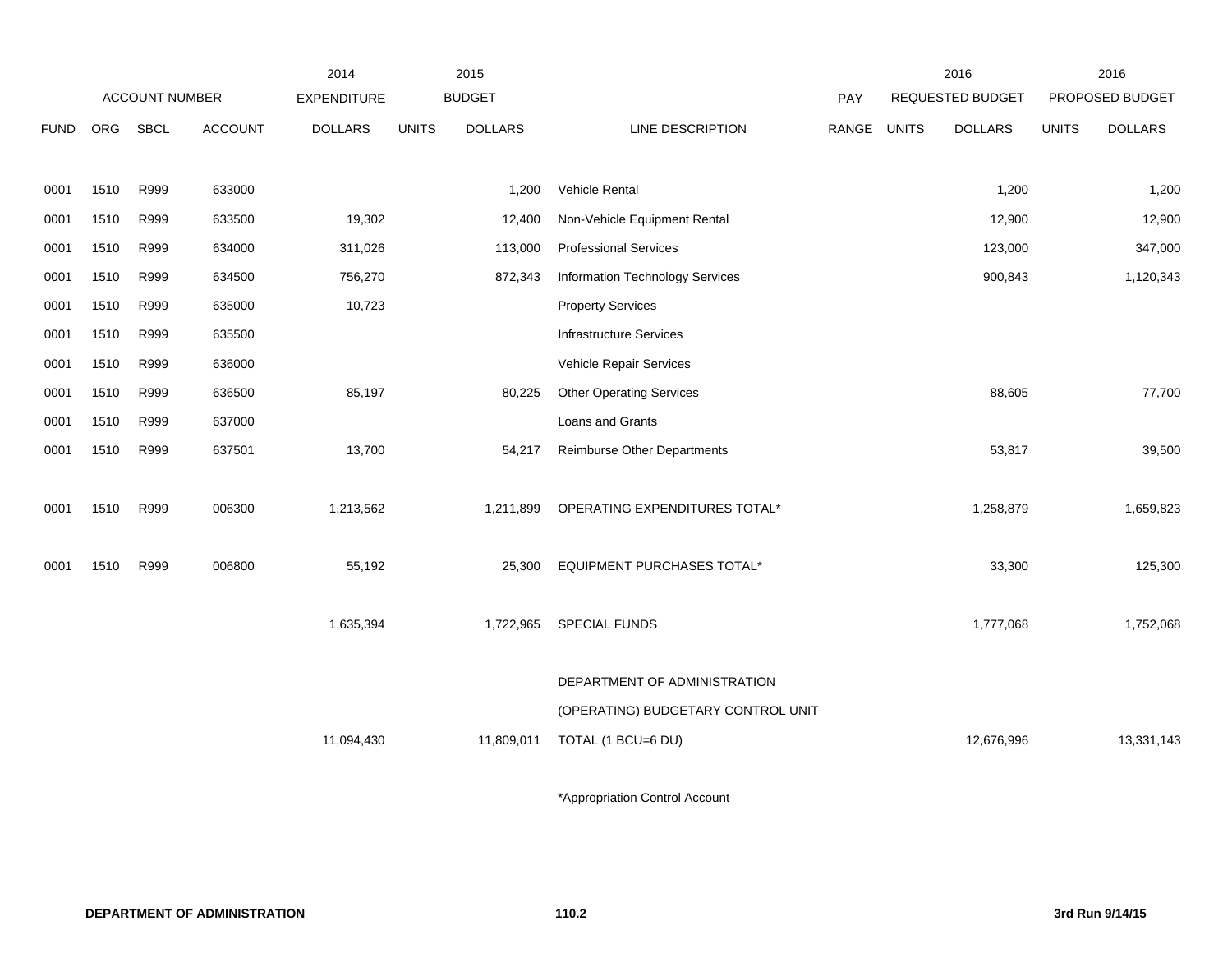|             | 2014                                        |                       |                |                    |                | 2015                      |                         | 2016                    |                | 2016                   |
|-------------|---------------------------------------------|-----------------------|----------------|--------------------|----------------|---------------------------|-------------------------|-------------------------|----------------|------------------------|
|             |                                             | <b>ACCOUNT NUMBER</b> |                | <b>EXPENDITURE</b> |                | <b>BUDGET</b>             | <b>PAY</b>              | <b>REQUESTED BUDGET</b> |                | <b>PROPOSED BUDGET</b> |
| <b>FUND</b> | <b>ORG</b><br><b>SBCL</b><br><b>ACCOUNT</b> |                       | <b>DOLLARS</b> | <b>UNITS</b>       | <b>DOLLARS</b> | RANGE<br>LINE DESCRIPTION | UNITS<br><b>DOLLARS</b> | <b>UNITS</b>            | <b>DOLLARS</b> |                        |

DEPARTMENT OF ADMINISTRATION -

BUDGET AND MANAGEMENT DIVISION

#### SALARIES & WAGES

### OFFICE OF THE DIRECTOR

| 135.739 | Administration Director (Y)                 | 10X |   | 142.443 | 1 | 142,443 |
|---------|---------------------------------------------|-----|---|---------|---|---------|
| 52.227  | Program Assistant III                       | 5I  | 1 | 54,807  | 1 | 54,807  |
| 49.229  | <b>Graphic Designer II</b>                  | 2BN |   | 51.660  |   | 51,660  |
| 62.338  | <b>Public Information Officer</b>           | 1FX |   | 62,338  |   |         |
|         | <b>Community Outreach Coordinator</b>       | 2HX |   |         | 1 | 54,865  |
|         | <b>Equal Rights Specialist</b>              | 2EX |   |         | 1 | 51,150  |
|         | Community Engagement & Achievement Mgr.     |     |   |         | 1 | 78,000  |
|         | <b>Emergency Communications Policy Mgr.</b> | 11X |   |         |   | 45.287  |

# BUDGET AND MANAGEMENT DIVISION

|   | 135.373 | Budget & Management Director (Y)          | 1NX |   | 142,059 |   | 142,059 |
|---|---------|-------------------------------------------|-----|---|---------|---|---------|
| 3 | 221.713 | <b>Fiscal Planning Specialist-Senior</b>  | 2KX | 3 | 229,993 | 3 | 229,993 |
| 1 | 51.872  | <b>Administrative Services Specialist</b> | 2BN | 1 | 54,434  | 1 | 54,434  |
| 1 | 104.623 | Budget & Policy Manager-Senior (Y)        | 11X | 1 | 109,790 | 1 | 109,790 |
| 1 | 92,334  | Budget & Policy Manager (Y)               | 2LX | 1 | 96,894  | 1 | 96,894  |
| 3 | 177.256 | Budget & Mgmt. Special Asst.              | 2IX | 3 | 170,019 | 3 | 170,019 |
| 1 | 55.272  | <b>Administrative Specialist</b>          | 2CN | 1 | 58,002  | 1 | 58,002  |
| 1 | 50,000  | <b>Community Analytics Coordinator</b>    |     |   |         |   |         |
| 1 | 70.000  | <b>Community Analytics Researcher</b>     |     |   | 70,000  |   |         |
|   |         | <b>Community Analytics Analyst</b>        | 2HX |   |         | 1 | 54,865  |
|   |         |                                           |     |   |         |   |         |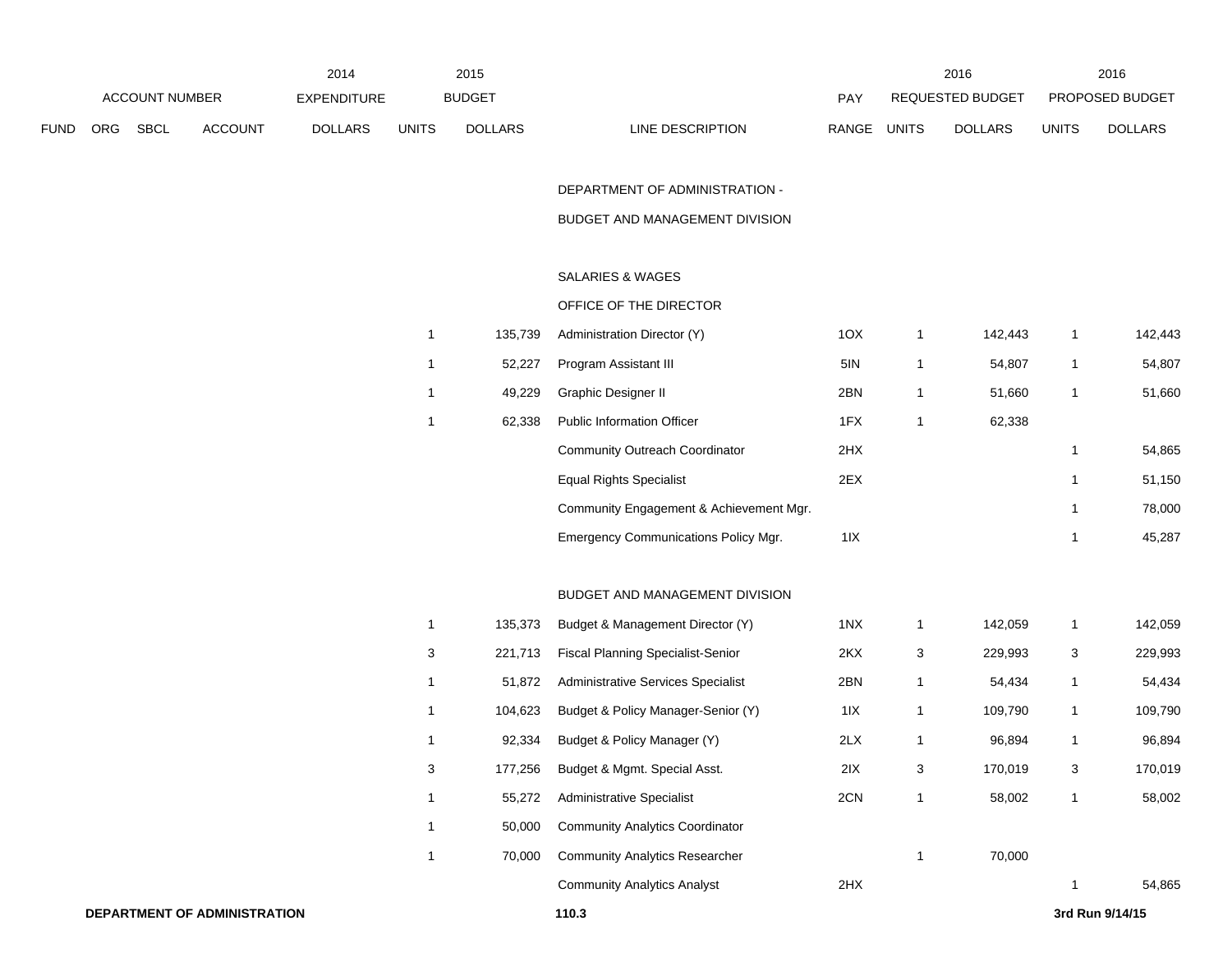|             |      |                | 2014           | 2015           |                |                |                                          | 2016        |              | 2016             |              |                 |
|-------------|------|----------------|----------------|----------------|----------------|----------------|------------------------------------------|-------------|--------------|------------------|--------------|-----------------|
|             |      | ACCOUNT NUMBER |                | EXPENDITURE    |                | <b>BUDGET</b>  |                                          | PAY         |              | REQUESTED BUDGET |              | PROPOSED BUDGET |
| <b>FUND</b> | ORG  | SBCL           | <b>ACCOUNT</b> | <b>DOLLARS</b> | <b>UNITS</b>   | <b>DOLLARS</b> | LINE DESCRIPTION                         | RANGE UNITS |              | <b>DOLLARS</b>   | <b>UNITS</b> | <b>DOLLARS</b>  |
|             |      |                |                |                |                |                |                                          |             |              |                  |              |                 |
|             |      |                |                |                |                |                | <b>ADA Coordinator</b>                   | 2JX         |              |                  | $\mathbf{1}$ | 62,338          |
|             |      |                |                |                |                |                |                                          |             |              |                  |              |                 |
|             |      |                |                |                |                |                |                                          |             |              |                  |              |                 |
|             |      |                |                |                |                |                | AUXILIARY PERSONNEL                      |             |              |                  |              |                 |
|             |      |                |                |                | $\overline{1}$ |                | <b>Fiscal Planning Specialist-Senior</b> | 2KX         | $\mathbf{1}$ |                  | $\mathbf{1}$ |                 |
|             |      |                |                |                |                |                |                                          |             |              |                  |              |                 |
|             |      |                |                |                | 18             | 1,257,976      | <b>Total Before Adjustments</b>          |             | $17$         | 1,242,439        | 21           | 1,456,606       |
|             |      |                |                |                |                |                | Salary & Wage Rate Changes               |             |              |                  |              |                 |
|             |      |                |                |                |                |                | Overtime Compensated                     |             |              |                  |              |                 |
|             |      |                |                |                |                | (61, 513)      | Personnel Cost Adjustment                |             |              | (24, 849)        |              | (28,020)        |
|             |      |                |                |                |                | 6,000          | Other                                    |             |              | 8,100            |              | 8,100           |
|             |      |                |                |                |                |                | Furlough                                 |             |              |                  |              |                 |
|             |      |                |                |                |                |                |                                          |             |              |                  |              |                 |
|             |      |                |                |                | 18             | 1,202,463      | Gross Salaries & Wages Total             |             | $17$         | 1,225,690        | 21           | 1,436,686       |
|             |      |                |                |                |                |                |                                          |             |              |                  |              |                 |
|             |      |                |                |                |                |                | Reimbursable Services Deduction          |             |              |                  |              |                 |
|             |      |                |                |                |                |                | <b>Capital Improvements Deduction</b>    |             |              |                  |              |                 |
|             |      |                |                |                |                |                | <b>Grants and Aids Deduction</b>         |             |              |                  |              | (84, 940)       |
|             |      |                |                |                |                |                |                                          |             |              |                  |              |                 |
| 0001        | 1512 | R999           | 006000         | 1,009,527      | 18             |                | 1,202,463 NET SALARIES & WAGES TOTAL     |             | $17$         | 1,225,690        | $21$         | 1,351,746       |
|             |      |                |                |                |                |                |                                          |             |              |                  |              |                 |
|             |      |                |                |                | 17.00          |                | O&M FTE'S                                |             | 17.00        |                  | 18.60        |                 |
|             |      |                |                |                |                |                | NON-O&M FTE'S                            |             |              |                  | 1.40         |                 |
|             |      |                |                |                |                |                |                                          |             |              |                  |              |                 |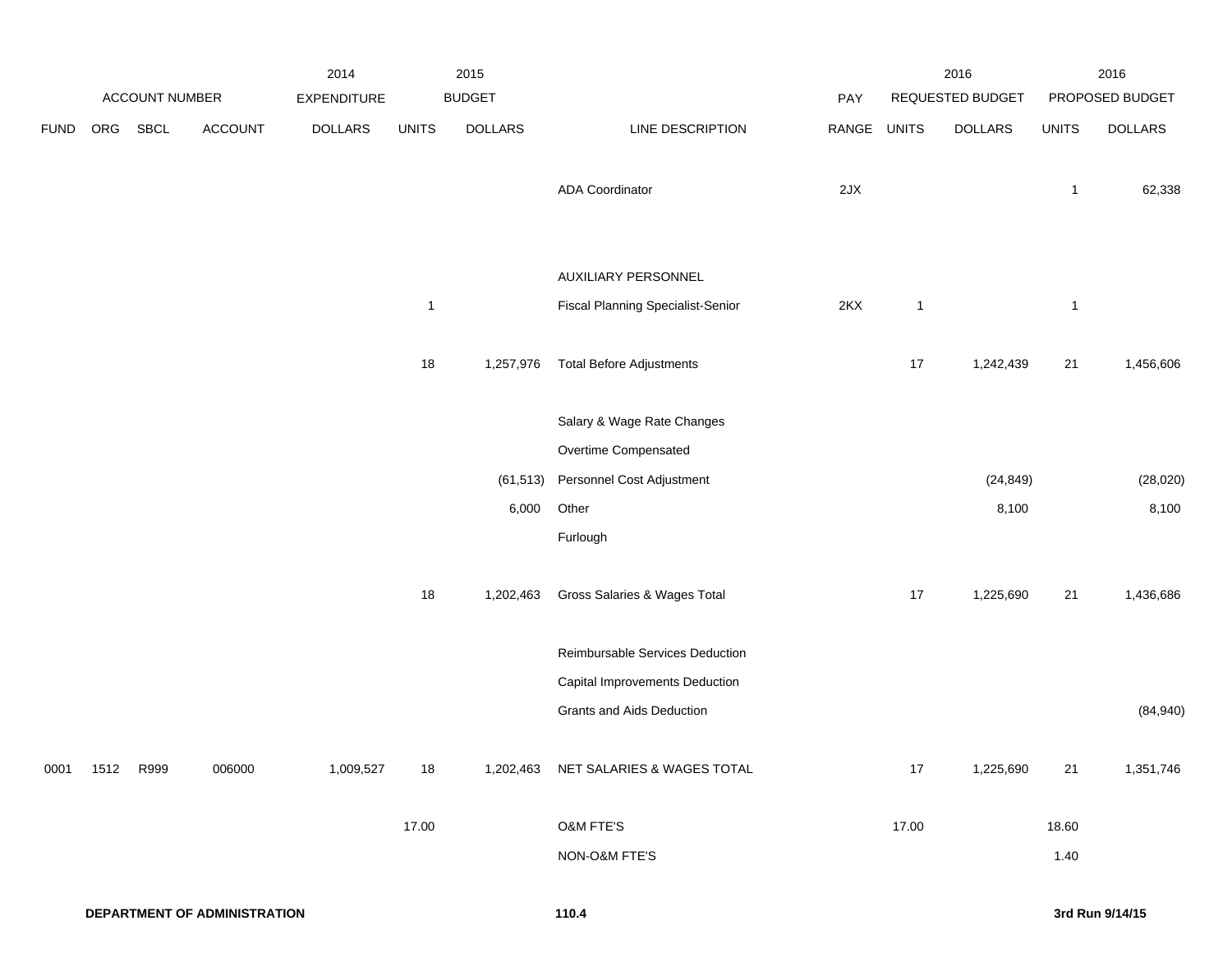|             |            |                       |                              | 2014               |              | 2015           |                                                                           |       |       | 2016                    |              | 2016            |
|-------------|------------|-----------------------|------------------------------|--------------------|--------------|----------------|---------------------------------------------------------------------------|-------|-------|-------------------------|--------------|-----------------|
|             |            | <b>ACCOUNT NUMBER</b> |                              | <b>EXPENDITURE</b> |              | <b>BUDGET</b>  |                                                                           | PAY   |       | <b>REQUESTED BUDGET</b> |              | PROPOSED BUDGET |
| <b>FUND</b> | <b>ORG</b> | SBCL                  | <b>ACCOUNT</b>               | <b>DOLLARS</b>     | <b>UNITS</b> | <b>DOLLARS</b> | LINE DESCRIPTION                                                          | RANGE | UNITS | <b>DOLLARS</b>          | <b>UNITS</b> | <b>DOLLARS</b>  |
|             |            |                       |                              |                    |              |                |                                                                           |       |       |                         |              |                 |
|             |            |                       |                              |                    |              |                | (Y) Required to file a statement of economic interests in accordance with |       |       |                         |              |                 |
|             |            |                       |                              |                    |              |                | the Milwaukee Code of Ordinances Chapter 303-Code of Ethics.              |       |       |                         |              |                 |
|             |            |                       |                              |                    |              |                |                                                                           |       |       |                         |              |                 |
| 0001        | 1512       | R999                  | 006100                       | 463,328            |              | 541,108        | ESTIMATED EMPLOYEE FRINGE BENEFITS                                        |       |       | 588,331                 |              | 648,838         |
|             |            |                       |                              |                    |              |                | (Involves Revenue Offset-No Transfers from this Account)                  |       |       |                         |              |                 |
|             |            |                       |                              |                    |              |                | OPERATING EXPENDITURES                                                    |       |       |                         |              |                 |
| 0001        | 1512       | R999                  | 630100                       | 4,015              |              | 3,000          | <b>General Office Expense</b>                                             |       |       | 4,000                   |              | 4,000           |
| 0001        | 1512       | R999                  | 630500                       |                    |              |                | Tools & Machinery Parts                                                   |       |       |                         |              |                 |
| 0001        | 1512       | R999                  | 631000                       |                    |              |                | <b>Construction Supplies</b>                                              |       |       |                         |              |                 |
| 0001        | 1512       | R999                  | 631500                       |                    |              |                | Energy                                                                    |       |       |                         |              |                 |
| 0001        | 1512       | R999                  | 632000                       |                    |              | 1,000          | <b>Other Operating Supplies</b>                                           |       |       | 500                     |              | 500             |
| 0001        | 1512       | R999                  | 632500                       |                    |              |                | <b>Facility Rental</b>                                                    |       |       |                         |              |                 |
| 0001        | 1512       | R999                  | 633000                       |                    |              |                | Vehicle Rental                                                            |       |       |                         |              |                 |
| 0001        | 1512       | R999                  | 633500                       | 4,590              |              | 5,000          | Non-Vehicle Equipment Rental                                              |       |       | 5,500                   |              | 5,500           |
| 0001        | 1512       | R999                  | 634000                       | 85,332             |              | 25,000         | <b>Professional Services</b>                                              |       |       | 35,000                  |              | 270,000         |
| 0001        | 1512       | R999                  | 634500                       |                    |              |                | Information Technology Services                                           |       |       |                         |              |                 |
| 0001        | 1512       | R999                  | 635000                       |                    |              |                | <b>Property Services</b>                                                  |       |       |                         |              |                 |
| 0001        | 1512       | R999                  | 635500                       |                    |              |                | <b>Infrastructure Services</b>                                            |       |       |                         |              |                 |
| 0001        | 1512       | R999                  | 636000                       |                    |              |                | Vehicle Repair Services                                                   |       |       |                         |              |                 |
| 0001        | 1512       | R999                  | 636500                       | 20,274             |              | 19,900         | <b>Other Operating Services</b>                                           |       |       | 20,000                  |              | 20,000          |
| 0001        | 1512       | R999                  | 637000                       |                    |              |                | Loans and Grants                                                          |       |       |                         |              |                 |
| 0001        | 1512       | R999                  | 637501                       | 2,875              |              | 4,400          | Reimburse Other Departments                                               |       |       | 4,000                   |              | 4,000           |
|             |            |                       |                              | 117,086            |              | 58,300         | OPERATING EXPENDITURES TOTAL                                              |       |       | 69,000                  |              | 304,000         |
|             |            |                       | DEPARTMENT OF ADMINISTRATION |                    |              |                | 110.5                                                                     |       |       |                         |              | 3rd Run 9/14/15 |
|             |            |                       |                              |                    |              |                |                                                                           |       |       |                         |              |                 |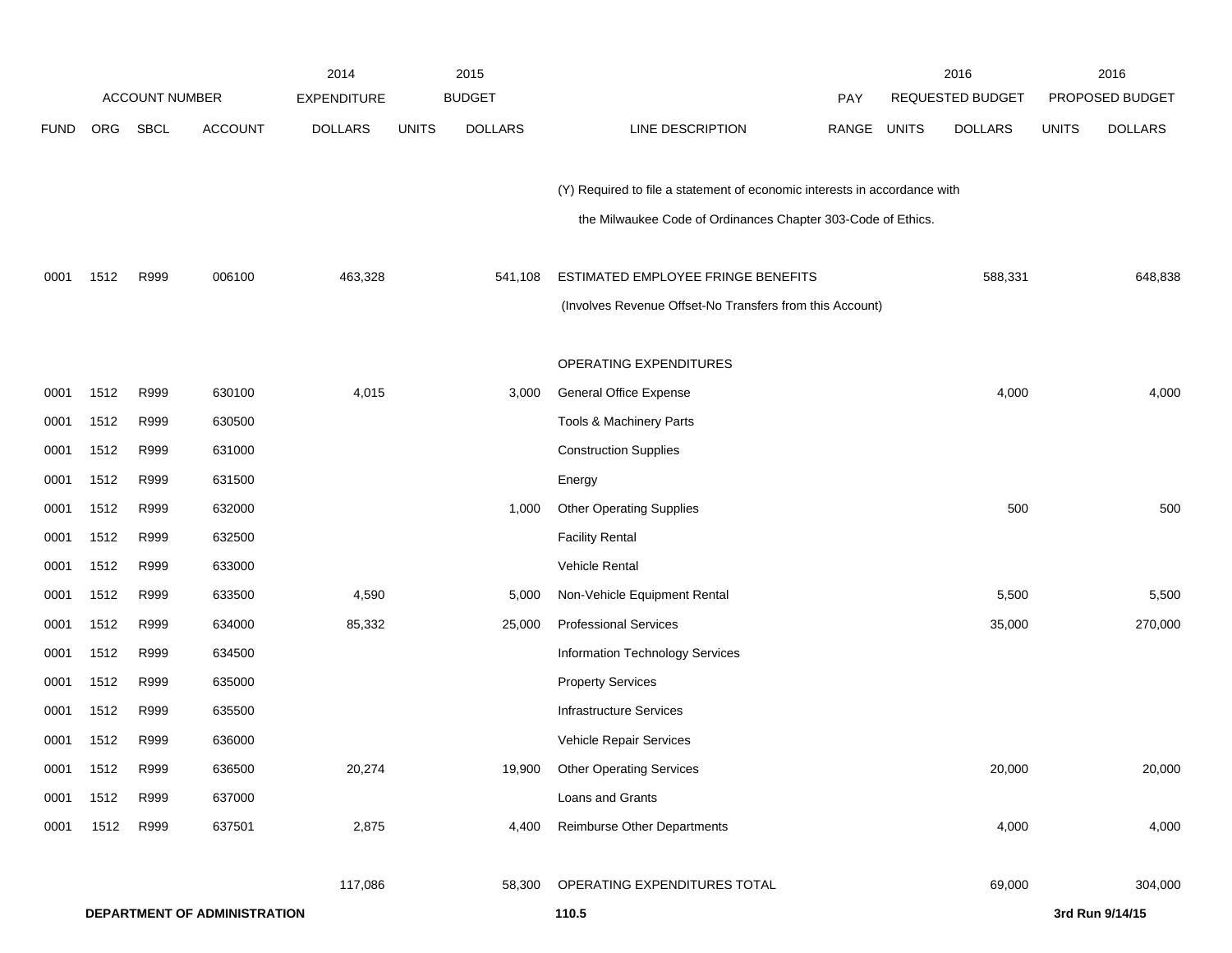|             |      |                       |         | 2014               |              | 2015           |                                      |       |              | 2016             |              | 2016            |
|-------------|------|-----------------------|---------|--------------------|--------------|----------------|--------------------------------------|-------|--------------|------------------|--------------|-----------------|
|             |      | <b>ACCOUNT NUMBER</b> |         | <b>EXPENDITURE</b> |              | <b>BUDGET</b>  |                                      | PAY   |              | REQUESTED BUDGET |              | PROPOSED BUDGET |
| <b>FUND</b> | ORG  | <b>SBCL</b>           | ACCOUNT | <b>DOLLARS</b>     | <b>UNITS</b> | <b>DOLLARS</b> | LINE DESCRIPTION                     | RANGE | <b>UNITS</b> | <b>DOLLARS</b>   | <b>UNITS</b> | <b>DOLLARS</b>  |
|             |      |                       |         |                    |              |                |                                      |       |              |                  |              |                 |
|             |      |                       |         |                    |              |                | <b>EQUIPMENT PURCHASES</b>           |       |              |                  |              |                 |
|             |      |                       |         |                    |              |                | <b>Additional Equipment</b>          |       |              |                  |              |                 |
|             |      |                       |         |                    |              |                | Subtotal - Additional Equipment      |       |              |                  |              |                 |
|             |      |                       |         |                    |              |                | Replacement Equipment                |       |              |                  |              |                 |
| 0001        | 1512 | R999                  |         |                    |              |                | Office Chairs                        |       | 12           | 3,000            |              |                 |
|             |      |                       |         |                    |              |                | <b>LCD Projector</b>                 |       | $\mathbf{1}$ | 5,000            |              |                 |
|             |      |                       |         | 3,550              |              |                | <b>Computer Workstations</b>         |       |              |                  |              |                 |
|             |      |                       |         | 3,550              |              |                | Subtotal - Replacement Equipment     |       | 13           | 8,000            |              |                 |
| 0001        | 1512 | R999                  | 006800  | 3,550              |              |                | EQUIPMENT PURCHASES TOTAL            |       | 13           | 8,000            |              |                 |
|             |      |                       |         |                    |              |                | SPECIAL FUNDS                        |       |              |                  |              |                 |
|             |      |                       |         |                    |              |                | SPECIAL FUNDS TOTAL                  |       |              |                  |              |                 |
|             |      |                       |         |                    |              |                | DEPARTMENT OF ADMINISTRATION -       |       |              |                  |              |                 |
|             |      |                       |         | 1,593,491          |              | 1,801,871      | BUDGET AND MANAGEMENT DIVISION TOTAL |       |              | 1,891,021        |              | 2,304,584       |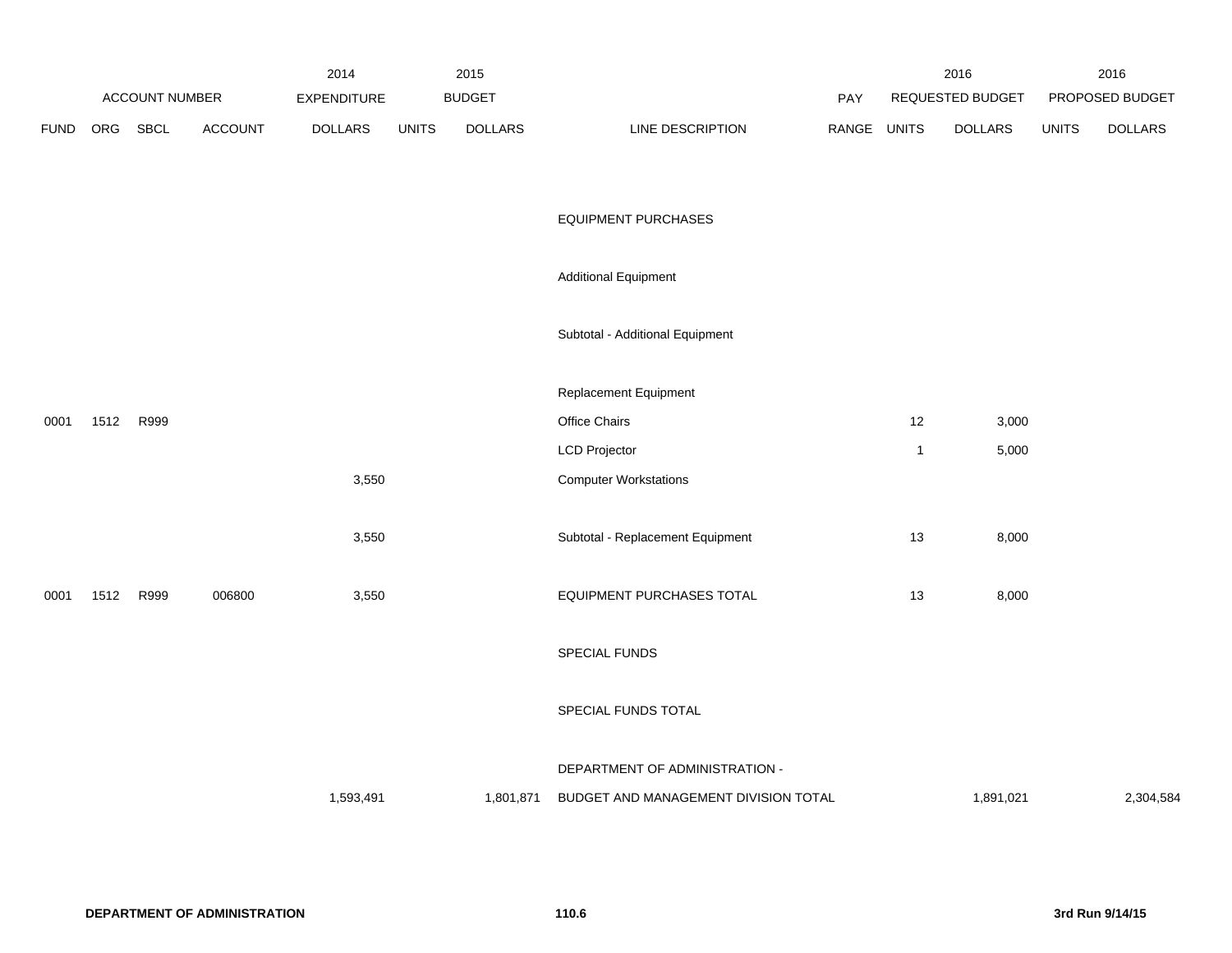|      |     |                | 2014           | 2015               |              |                |                                                | 2016  |              | 2016             |                |                 |
|------|-----|----------------|----------------|--------------------|--------------|----------------|------------------------------------------------|-------|--------------|------------------|----------------|-----------------|
|      |     | ACCOUNT NUMBER |                | <b>EXPENDITURE</b> |              | <b>BUDGET</b>  |                                                | PAY   |              | REQUESTED BUDGET |                | PROPOSED BUDGET |
| FUND | ORG | SBCL           | <b>ACCOUNT</b> | <b>DOLLARS</b>     | <b>UNITS</b> | <b>DOLLARS</b> | LINE DESCRIPTION                               | RANGE | <b>UNITS</b> | <b>DOLLARS</b>   | <b>UNITS</b>   | <b>DOLLARS</b>  |
|      |     |                |                |                    |              |                |                                                |       |              |                  |                |                 |
|      |     |                |                |                    |              |                | DEPARTMENT OF ADMINISTRATION -                 |       |              |                  |                |                 |
|      |     |                |                |                    |              |                | SUSTAINABILITY DIVISION                        |       |              |                  |                |                 |
|      |     |                |                |                    |              |                | SALARIES & WAGES                               |       |              |                  |                |                 |
|      |     |                |                |                    |              |                |                                                |       |              |                  |                |                 |
|      |     |                |                |                    | $\mathbf{1}$ | 97,440         | Environ. Sustainability Director (X)(Y)        | 11X   | $\mathbf{1}$ | 101,240          | $\mathbf{1}$   | 88,000          |
|      |     |                |                |                    | $\mathbf{1}$ | 74,469         | Env. Sustainability Prog. Mgr. (X)(Y)          | 2LX   | $\mathbf{1}$ | 77,373           | $\mathbf{1}$   | 62,000          |
|      |     |                |                |                    | $\mathbf{1}$ | 57,883         | Environ. Sustainability Prog. Coord. (X)(Y)(A) | 2IX   | $\sqrt{2}$   | 113,617          | $\overline{c}$ | 116,924         |
|      |     |                |                |                    | $\mathbf{1}$ | 50,959         | Grant Monitor (X)(Y)(B)                        | 2GX   |              |                  |                |                 |
|      |     |                |                |                    | $\mathbf{1}$ |                | Graduate Intern (0.5 FTE)                      | 9PN   | $\mathbf{1}$ |                  | $\mathbf{1}$   |                 |
|      |     |                |                |                    |              |                |                                                |       |              |                  |                |                 |
|      |     |                |                |                    | $\sqrt{5}$   | 280,751        | <b>Total Before Adjustments</b>                |       | $\sqrt{5}$   | 292,230          | $\overline{5}$ | 266,924         |
|      |     |                |                |                    |              |                | Salary & Wage Rate Changes                     |       |              |                  |                |                 |
|      |     |                |                |                    |              |                | Overtime Compensated                           |       |              |                  |                |                 |
|      |     |                |                |                    |              |                | Personnel Cost Adjustment                      |       |              |                  |                |                 |
|      |     |                |                |                    |              |                | Other                                          |       |              |                  |                |                 |
|      |     |                |                |                    |              |                | Furlough                                       |       |              |                  |                |                 |
|      |     |                |                |                    |              |                |                                                |       |              |                  |                |                 |
|      |     |                |                |                    | $\sqrt{5}$   | 280,751        | Gross Salaries & Wages Total                   |       | 5            | 292,230          | $\,$ 5 $\,$    | 266,924         |
|      |     |                |                |                    |              |                |                                                |       |              |                  |                |                 |
|      |     |                |                |                    |              |                | Reimbursable Services Deduction                |       |              |                  |                |                 |
|      |     |                |                |                    |              |                | <b>Capital Improvements Deduction</b>          |       |              |                  |                | (6, 200)        |
|      |     |                |                |                    |              |                | (103,617) Grants and Aids Deduction            |       |              | (60, 141)        |                | (77,062)        |
|      |     |                |                |                    |              |                |                                                |       |              |                  |                |                 |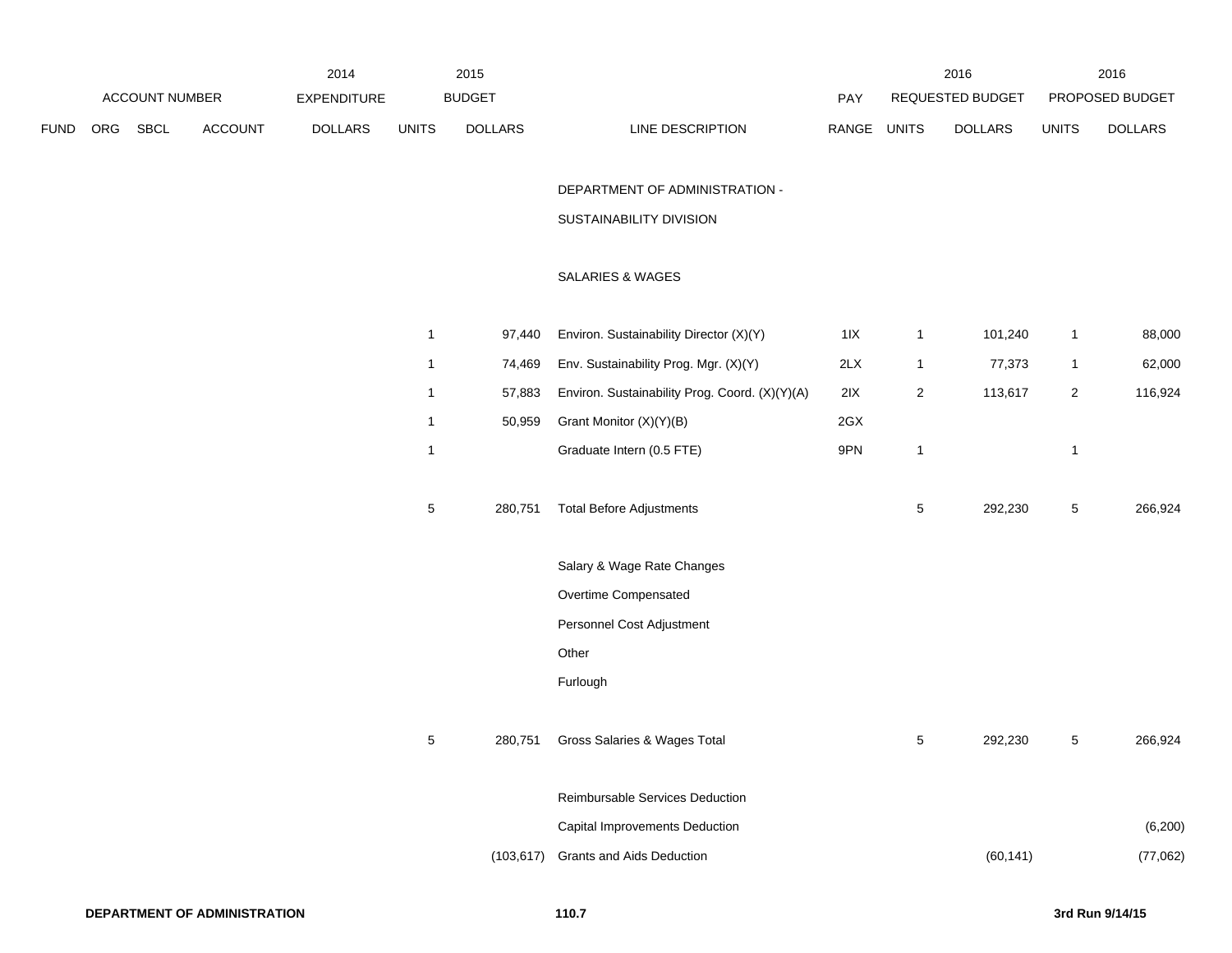|             |            |                       |                              | 2014               |              | 2015           |                                                                                                                                           |       |              | 2016             |                 | 2016            |
|-------------|------------|-----------------------|------------------------------|--------------------|--------------|----------------|-------------------------------------------------------------------------------------------------------------------------------------------|-------|--------------|------------------|-----------------|-----------------|
|             |            | <b>ACCOUNT NUMBER</b> |                              | <b>EXPENDITURE</b> |              | <b>BUDGET</b>  |                                                                                                                                           | PAY   |              | REQUESTED BUDGET |                 | PROPOSED BUDGET |
| <b>FUND</b> | <b>ORG</b> | SBCL                  | <b>ACCOUNT</b>               | <b>DOLLARS</b>     | <b>UNITS</b> | <b>DOLLARS</b> | LINE DESCRIPTION                                                                                                                          | RANGE | <b>UNITS</b> | <b>DOLLARS</b>   | <b>UNITS</b>    | <b>DOLLARS</b>  |
| 0001        | 1517       | R999                  | 006000                       | 185,525            | 5            | 177,134        | NET SALARIES & WAGES TOTAL                                                                                                                |       | 5            | 232,089          | $5\phantom{.0}$ | 183,662         |
|             |            |                       |                              |                    | 2.50         |                | O&M FTE'S                                                                                                                                 |       | 3.00         |                  | 2.60            |                 |
|             |            |                       |                              |                    | 1.50         |                | NON-O&M FTE'S                                                                                                                             |       | 1.00         |                  | 1.40            |                 |
|             |            |                       |                              |                    |              |                | (A) 0.5 FTE is reimbursed by Sewer Maintenance Fund.                                                                                      |       |              |                  |                 |                 |
|             |            |                       |                              |                    |              |                | (B) Position is funded 100% by grant funds.                                                                                               |       |              |                  |                 |                 |
|             |            |                       |                              |                    |              |                | (X) Private Auto Allowance may be paid pursuant to Section 350-183<br>of the Milwaukee Code.                                              |       |              |                  |                 |                 |
|             |            |                       |                              |                    |              |                | (Y) Required to file a statement of economic interests in accordance with<br>the Milwaukee Code of Ordinances Chapter 303-Code of Ethics. |       |              |                  |                 |                 |
| 0001        | 1517       | R999                  | 006100                       | 91,131             |              | 79,710         | ESTIMATED EMPLOYEE FRINGE BENEFITS                                                                                                        |       |              | 111,403          |                 | 88,158          |
|             |            |                       |                              |                    |              |                | (Involves Revenue Offset-No Transfers from this Account)                                                                                  |       |              |                  |                 |                 |
|             |            |                       |                              |                    |              |                | OPERATING EXPENDITURES                                                                                                                    |       |              |                  |                 |                 |
| 0001        | 1517       | R999                  | 630100                       | 11                 |              | 4,000          | General Office Expense                                                                                                                    |       |              | 4,000            |                 | 2,000           |
| 0001        | 1517       | R999                  | 630500                       |                    |              |                | Tools & Machinery Parts                                                                                                                   |       |              |                  |                 |                 |
| 0001        | 1517       | R999                  | 631000                       | (2, 569)           |              |                | <b>Construction Supplies</b>                                                                                                              |       |              |                  |                 |                 |
| 0001        | 1517       | R999                  | 631500                       | 526                |              | 2,000          | Energy                                                                                                                                    |       |              | 2,000            |                 | 1,000           |
| 0001        | 1517       | R999                  | 632000                       | 113                |              |                | <b>Other Operating Supplies</b>                                                                                                           |       |              |                  |                 |                 |
| 0001        | 1517       | R999                  | 632500                       |                    |              |                | <b>Facility Rental</b>                                                                                                                    |       |              |                  |                 |                 |
|             |            |                       | DEPARTMENT OF ADMINISTRATION |                    |              |                | 110.8                                                                                                                                     |       |              |                  |                 | 3rd Run 9/14/15 |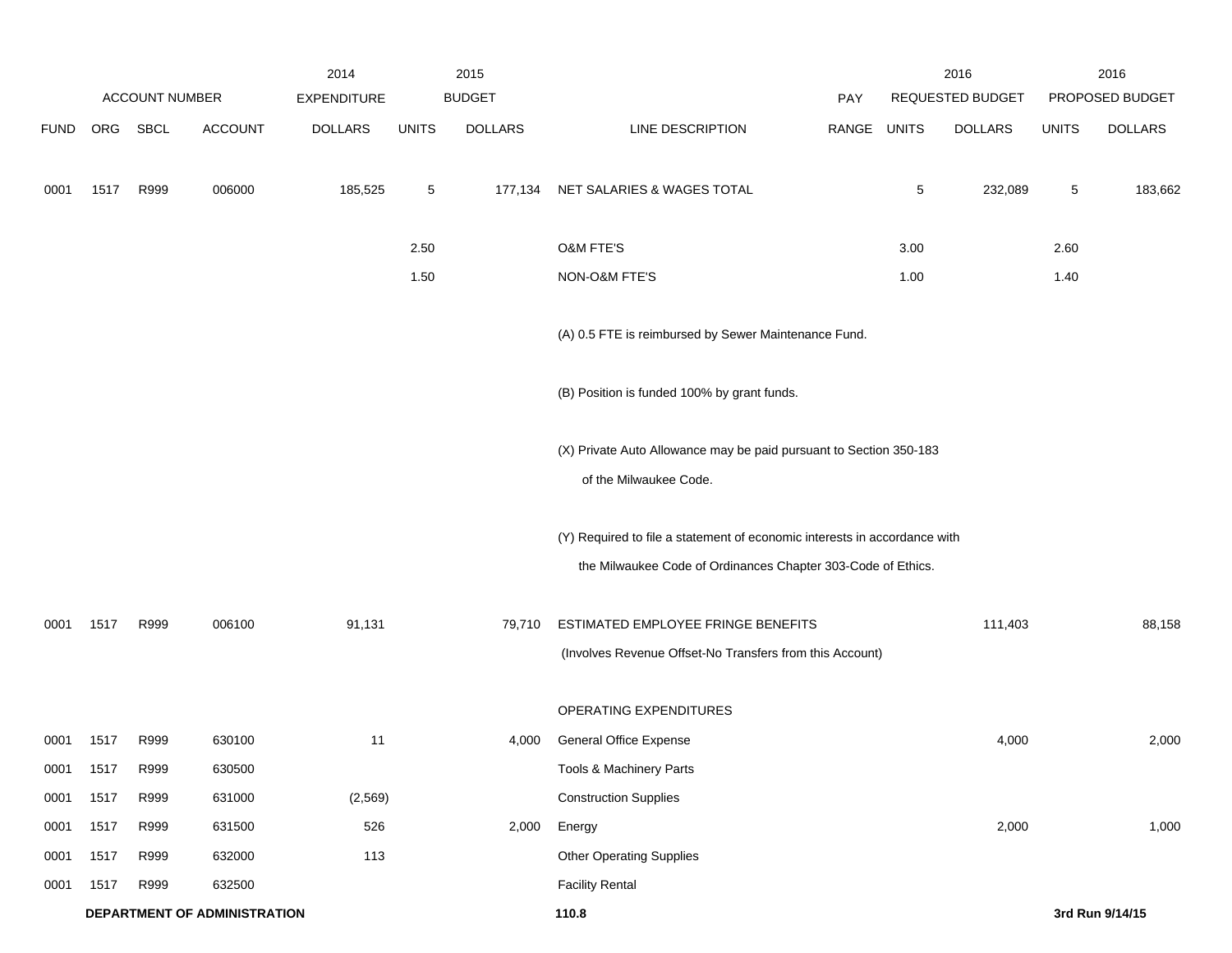|             |      |                |                | 2014           |              | 2015           |                                    |       |              | 2016             |              | 2016            |
|-------------|------|----------------|----------------|----------------|--------------|----------------|------------------------------------|-------|--------------|------------------|--------------|-----------------|
|             |      | ACCOUNT NUMBER |                | EXPENDITURE    |              | <b>BUDGET</b>  |                                    | PAY   |              | REQUESTED BUDGET |              | PROPOSED BUDGET |
| <b>FUND</b> | ORG  | SBCL           | <b>ACCOUNT</b> | <b>DOLLARS</b> | <b>UNITS</b> | <b>DOLLARS</b> | LINE DESCRIPTION                   | RANGE | <b>UNITS</b> | <b>DOLLARS</b>   | <b>UNITS</b> | <b>DOLLARS</b>  |
|             |      |                |                |                |              |                |                                    |       |              |                  |              |                 |
| 0001        | 1517 | R999           | 633000         |                |              | 400            | Vehicle Rental                     |       |              | 400              |              | 400             |
| 0001        | 1517 | R999           | 633500         |                |              |                | Non-Vehicle Equipment Rental       |       |              |                  |              |                 |
| 0001        | 1517 | R999           | 634000         | 2,750          |              |                | <b>Professional Services</b>       |       |              |                  |              |                 |
| 0001        | 1517 | R999           | 634500         |                |              |                | Information Technology Services    |       |              |                  |              |                 |
| 0001        | 1517 | R999           | 635000         |                |              |                | <b>Property Services</b>           |       |              |                  |              |                 |
| 0001        | 1517 | R999           | 635500         |                |              |                | Infrastructure Services            |       |              |                  |              |                 |
| 0001        | 1517 | R999           | 636000         |                |              |                | Vehicle Repair Services            |       |              |                  |              |                 |
| 0001        | 1517 | R999           | 636500         | 5,138          |              | 1,500          | <b>Other Operating Services</b>    |       |              | 5,600            |              | 5,600           |
| 0001        | 1517 | R999           | 637000         |                |              |                | Loans and Grants                   |       |              |                  |              |                 |
| 0001        | 1517 | R999           | 637501         | 1,742          |              | 4,000          | <b>Reimburse Other Departments</b> |       |              | 4,000            |              | 2,500           |
|             |      |                |                |                |              |                |                                    |       |              |                  |              |                 |
|             |      |                |                | 7,711          |              | 11,900         | OPERATING EXPENDITURES TOTAL       |       |              | 16,000           |              | 11,500          |
|             |      |                |                |                |              |                |                                    |       |              |                  |              |                 |
|             |      |                |                |                |              |                | <b>EQUIPMENT PURCHASES</b>         |       |              |                  |              |                 |
|             |      |                |                |                |              |                |                                    |       |              |                  |              |                 |
|             |      |                |                |                |              |                | <b>Additional Equipment</b>        |       |              |                  |              |                 |
|             |      |                |                |                |              |                |                                    |       |              |                  |              |                 |
|             |      |                |                |                |              |                | Subtotal - Additional Equipment    |       |              |                  |              |                 |
|             |      |                |                |                |              |                | Replacement Equipment              |       |              |                  |              |                 |
|             |      |                |                |                |              |                |                                    |       |              |                  |              |                 |
|             |      |                |                |                |              |                | Subtotal - Replacement Equipment   |       |              |                  |              |                 |
|             |      |                |                |                |              |                |                                    |       |              |                  |              |                 |
| 0001        | 1517 | R999           | 006800         | 168            |              |                | EQUIPMENT PURCHASES TOTAL          |       |              |                  |              |                 |
|             |      |                |                |                |              |                |                                    |       |              |                  |              |                 |
|             |      |                |                |                |              |                |                                    |       |              |                  |              |                 |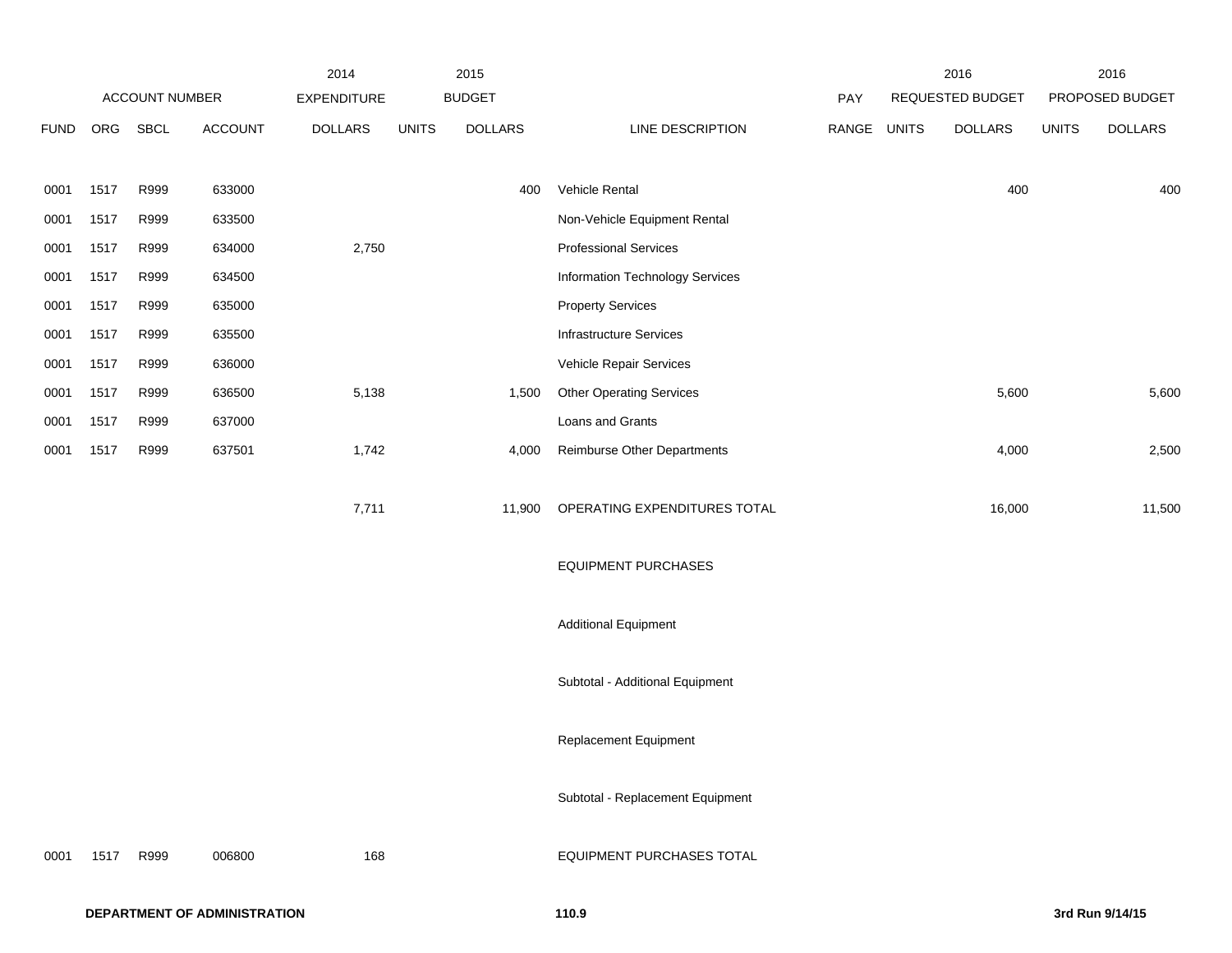|             |            |                       |                | 2014               |              | 2015           |                                        |       |              | 2016                    |              | 2016            |
|-------------|------------|-----------------------|----------------|--------------------|--------------|----------------|----------------------------------------|-------|--------------|-------------------------|--------------|-----------------|
|             |            | <b>ACCOUNT NUMBER</b> |                | <b>EXPENDITURE</b> |              | <b>BUDGET</b>  |                                        | PAY   |              | <b>REQUESTED BUDGET</b> |              | PROPOSED BUDGET |
| <b>FUND</b> | <b>ORG</b> | <b>SBCL</b>           | <b>ACCOUNT</b> | DOLLARS            | <b>UNITS</b> | <b>DOLLARS</b> | LINE DESCRIPTION                       | RANGE | <b>UNITS</b> | <b>DOLLARS</b>          | <b>UNITS</b> | <b>DOLLARS</b>  |
|             |            |                       |                |                    |              |                | <b>SPECIAL FUNDS</b>                   |       |              |                         |              |                 |
| 0001        | 1517       | R <sub>147</sub>      | 006300         | 49,800             |              | 75,000         | ME3 Sustainable Manufacturing Program* |       |              | 75,000                  |              | 50,000          |
|             |            |                       |                | 49,800             |              | 75,000         | SPECIAL FUNDS TOTAL                    |       |              | 75,000                  |              | 50,000          |
|             |            |                       |                |                    |              |                | DEPARTMENT OF ADMINISTRATION -         |       |              |                         |              |                 |
|             |            |                       |                | 334,335            |              |                | 343,744 SUSTAINABILITY DIVISION TOTAL  |       |              | 434,492                 |              | 333,320         |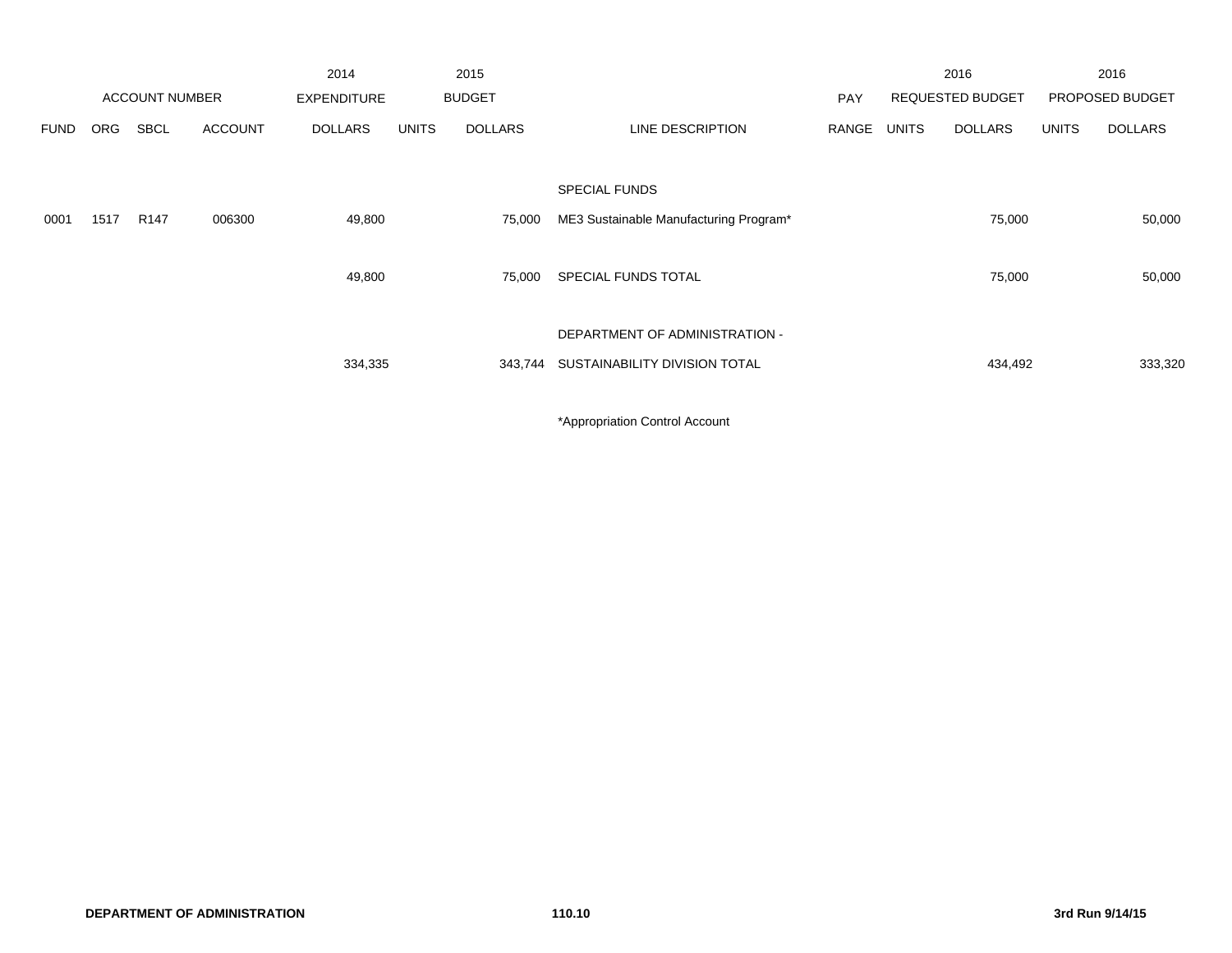|             |                                             |  |                    | 2014         |                | 2015                      |              |                  | 2016         |                        | 2016 |
|-------------|---------------------------------------------|--|--------------------|--------------|----------------|---------------------------|--------------|------------------|--------------|------------------------|------|
|             | <b>ACCOUNT NUMBER</b>                       |  | <b>EXPENDITURE</b> |              | <b>BUDGET</b>  | PAY                       |              | REQUESTED BUDGET |              | <b>PROPOSED BUDGET</b> |      |
| <b>FUND</b> | <b>ORG</b><br><b>SBCL</b><br><b>ACCOUNT</b> |  | <b>DOLLARS</b>     | <b>UNITS</b> | <b>DOLLARS</b> | LINE DESCRIPTION<br>RANGE | <b>UNITS</b> | <b>DOLLARS</b>   | <b>UNITS</b> | <b>DOLLARS</b>         |      |

DEPARTMENT OF ADMINISTRATION -COMMUNITY DEVELOPMENT GRANTS ADMINISTRATION DIVISION

#### SALARIES & WAGES

|    | 112,089   | Block Grant Director (A)(X)(Y)         | 1LX | 1  | 117,625   | 1  | 117,625   |
|----|-----------|----------------------------------------|-----|----|-----------|----|-----------|
|    | 98,173    | Associate Director (A)(X)(Y)           | 1HX | 1  | 103,021   | 1  | 103,021   |
|    | 86,406    | Grant Compliance Manager (A)(X)(Y)     | 2JX | 1  | 89,776    | 1  | 89,776    |
| 1  | 71,566    | Grant Compliance Manager (E)(X)(Y)     | 2JX | 1  | 72,599    | 1  | 72,599    |
| 1  | 61,721    | Grant Compliance Manager (Y)           | 2JX | 1  | 62,338    | 1  | 62,338    |
| 6  | 350,911   | Grant Monitor (A)(X)(Y)                | 2GX | 6  | 364,408   | 6  | 364,408   |
|    |           | Grant Monitor (B)(X)(Y)                | 2GX | 1  | 50,949    | 1  | 50,949    |
| 1  | 37,456    | Administrative Assistant I (A)(X)      | 6GN | 1  | 38,379    | 1  | 38,379    |
| 1  | 41,449    | Office Assistant IV (A)                | 6HN | 1  | 43,496    | 1  | 43,496    |
| 1  | 43,300    | Program Assistant I (A)                | 5EN | 1  | 45,438    | 1  | 45,438    |
| 2  | 97,439    | Business Services Specialist (A)(X)(Y) | 2DN | 2  | 109,408   | 2  | 109,408   |
|    |           |                                        |     |    |           |    |           |
| 16 | 1,000,510 | <b>Total Before Adjustments</b>        |     | 17 | 1,097,437 | 17 | 1,097,437 |

Salary & Wage Rate Changes

Overtime Compensated

Personnel Cost Adjustment

Other

Furlough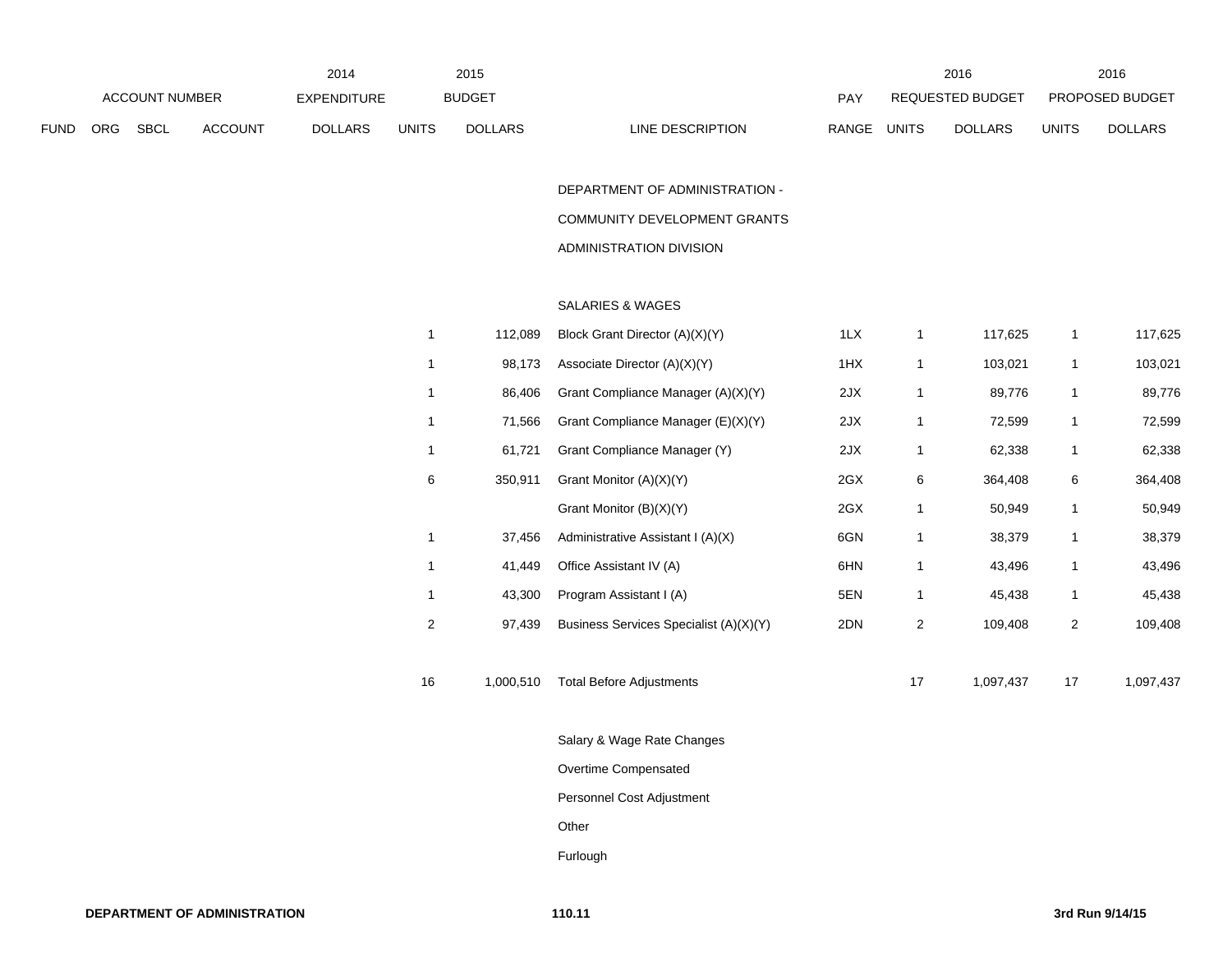|             |      |                |                | 2014               |              | 2015           |                                                                           |             |       | 2016             |              | 2016            |
|-------------|------|----------------|----------------|--------------------|--------------|----------------|---------------------------------------------------------------------------|-------------|-------|------------------|--------------|-----------------|
|             |      | ACCOUNT NUMBER |                | <b>EXPENDITURE</b> |              | <b>BUDGET</b>  |                                                                           | PAY         |       | REQUESTED BUDGET |              | PROPOSED BUDGET |
| <b>FUND</b> | ORG  | SBCL           | <b>ACCOUNT</b> | <b>DOLLARS</b>     | <b>UNITS</b> | <b>DOLLARS</b> | LINE DESCRIPTION                                                          | RANGE UNITS |       | <b>DOLLARS</b>   | <b>UNITS</b> | <b>DOLLARS</b>  |
|             |      |                |                |                    | 16           | 1,000,510      | Gross Salaries & Wages Total                                              |             | 17    | 1,097,437        | 17           | 1,097,437       |
|             |      |                |                |                    |              |                | Reimbursable Services Deduction                                           |             |       |                  |              |                 |
|             |      |                |                |                    |              |                | Capital Improvements Deduction                                            |             |       |                  |              |                 |
|             |      |                |                |                    |              | (938,789)      | <b>Grants and Aids Deduction</b>                                          |             |       | (1,035,099)      |              | (1,035,099)     |
| 0001        | 1511 | R999           | 006000         | 141,350            | 16           | 61,721         | NET SALARIES & WAGES TOTAL                                                |             | 17    | 62,338           | 17           | 62,338          |
|             |      |                |                |                    | 1.00         |                | O&M FTE'S                                                                 |             | 1.00  |                  | 1.00         |                 |
|             |      |                |                |                    | 15.00        |                | NON-O&M FTE'S                                                             |             | 16.00 |                  | 16.00        |                 |
|             |      |                |                |                    |              |                | (A) To terminate upon expiration of the Community Development             |             |       |                  |              |                 |
|             |      |                |                |                    |              |                | Block Grant Program year unless grant agreement is renewed or             |             |       |                  |              |                 |
|             |      |                |                |                    |              |                | fiscal year is altered by Common Council action.                          |             |       |                  |              |                 |
|             |      |                |                |                    |              |                | (B) To terminate upon expiration of the SAMSHA-Milwaukee Continuum        |             |       |                  |              |                 |
|             |      |                |                |                    |              |                | Supportive Services Project unless the grant agreement is renewed.        |             |       |                  |              |                 |
|             |      |                |                |                    |              |                | (E) To terminate upon expiration of the Continuum of Care Program         |             |       |                  |              |                 |
|             |      |                |                |                    |              |                | unless the grant agreement is renewed.                                    |             |       |                  |              |                 |
|             |      |                |                |                    |              |                | (X) Private Auto Allowance may be paid pursuant to Section 350-183        |             |       |                  |              |                 |
|             |      |                |                |                    |              |                | of the Milwaukee Code.                                                    |             |       |                  |              |                 |
|             |      |                |                |                    |              |                | (Y) Required to file a statement of economic interests in accordance with |             |       |                  |              |                 |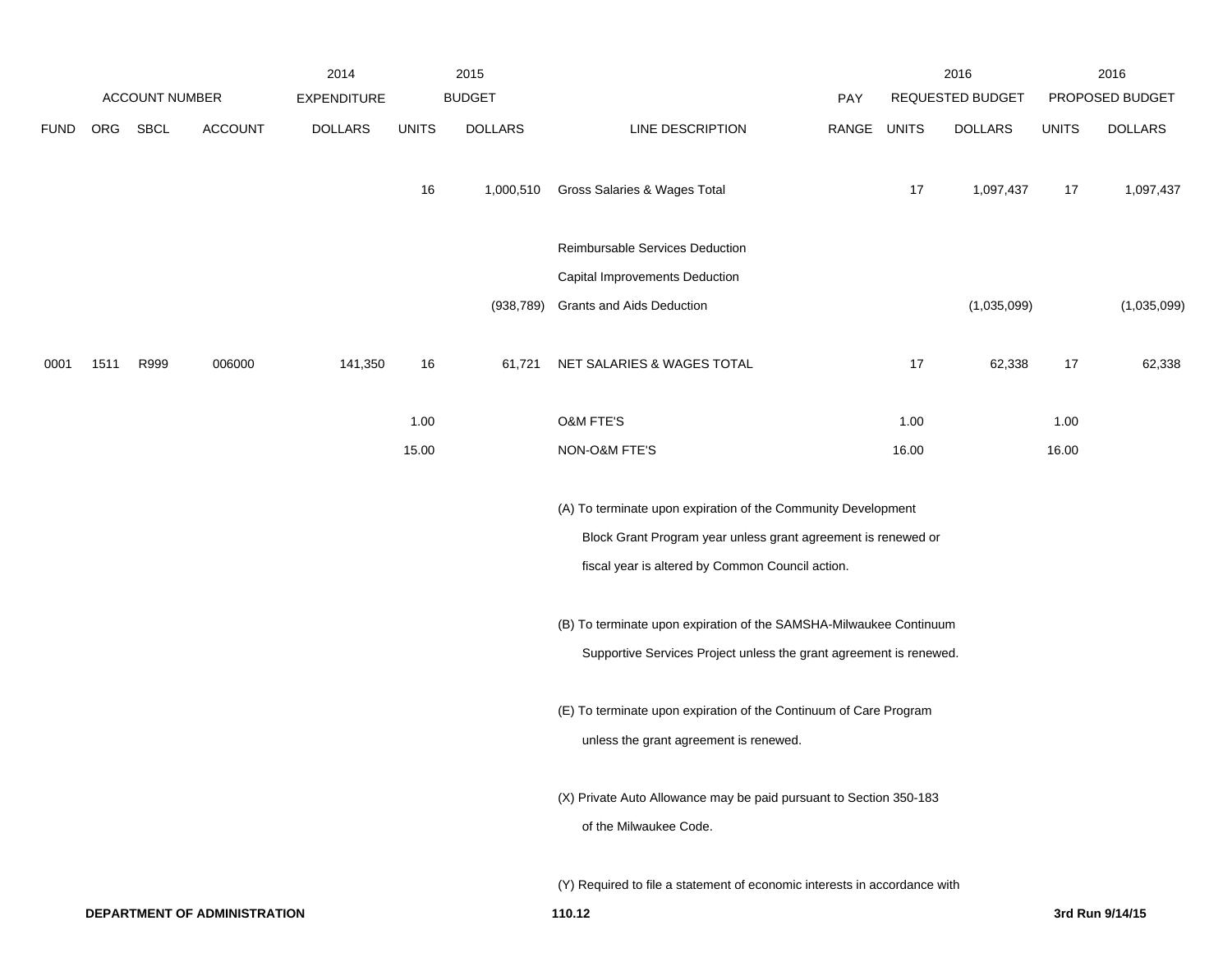|             |            |                       |                | 2014               |              | 2015           |                                                              |             | 2016             |              | 2016            |
|-------------|------------|-----------------------|----------------|--------------------|--------------|----------------|--------------------------------------------------------------|-------------|------------------|--------------|-----------------|
|             |            | <b>ACCOUNT NUMBER</b> |                | <b>EXPENDITURE</b> |              | <b>BUDGET</b>  |                                                              | <b>PAY</b>  | REQUESTED BUDGET |              | PROPOSED BUDGET |
| <b>FUND</b> | <b>ORG</b> | SBCL                  | <b>ACCOUNT</b> | <b>DOLLARS</b>     | <b>UNITS</b> | <b>DOLLARS</b> | LINE DESCRIPTION                                             | RANGE UNITS | <b>DOLLARS</b>   | <b>UNITS</b> | <b>DOLLARS</b>  |
|             |            |                       |                |                    |              |                |                                                              |             |                  |              |                 |
|             |            |                       |                |                    |              |                | the Milwaukee Code of Ordinances Chapter 303-Code of Ethics. |             |                  |              |                 |
|             |            |                       |                |                    |              |                |                                                              |             |                  |              |                 |
| 0001        | 1511       | R999                  | 006100         | 27,990             |              | 27,774         | ESTIMATED EMPLOYEE FRINGE BENEFITS                           |             | 29,922           |              | 29,922          |
|             |            |                       |                |                    |              |                | (Involves Revenue Offset-No Transfers from this Account)     |             |                  |              |                 |
|             |            |                       |                |                    |              |                | OPERATING EXPENDITURES                                       |             |                  |              |                 |
|             |            |                       | 630100         |                    |              |                | General Office Expense                                       |             |                  |              |                 |
|             |            |                       | 630500         |                    |              |                | Tools & Machinery Parts                                      |             |                  |              |                 |
|             |            |                       | 631000         |                    |              |                | <b>Construction Supplies</b>                                 |             |                  |              |                 |
|             |            |                       | 631500         |                    |              |                | Energy                                                       |             |                  |              |                 |
|             |            |                       | 632000         |                    |              |                | <b>Other Operating Supplies</b>                              |             |                  |              |                 |
|             |            |                       | 632500         |                    |              |                | <b>Facility Rental</b>                                       |             |                  |              |                 |
|             |            |                       | 633000         |                    |              |                | Vehicle Rental                                               |             |                  |              |                 |
|             |            |                       | 633500         |                    |              |                | Non-Vehicle Equipment Rental                                 |             |                  |              |                 |
|             |            |                       | 634000         | 6,000              |              |                | <b>Professional Services</b>                                 |             |                  |              |                 |
|             |            |                       | 634500         |                    |              |                | Information Technology Services                              |             |                  |              |                 |
|             |            |                       | 635000         |                    |              |                | <b>Property Services</b>                                     |             |                  |              |                 |
|             |            |                       | 635500         |                    |              |                | <b>Infrastructure Services</b>                               |             |                  |              |                 |
|             |            |                       | 636000         |                    |              |                | Vehicle Repair Services                                      |             |                  |              |                 |
|             |            |                       | 636500         | 18,468             |              |                | <b>Other Operating Services</b>                              |             |                  |              |                 |
|             |            |                       | 637000         |                    |              |                | Loans and Grants                                             |             |                  |              |                 |
|             |            |                       | 637501         |                    |              |                | <b>Reimburse Other Departments</b>                           |             |                  |              |                 |
|             |            |                       |                |                    |              |                |                                                              |             |                  |              |                 |
|             |            |                       |                | 24,468             |              |                | OPERATING EXPENDITURES TOTAL                                 |             |                  |              |                 |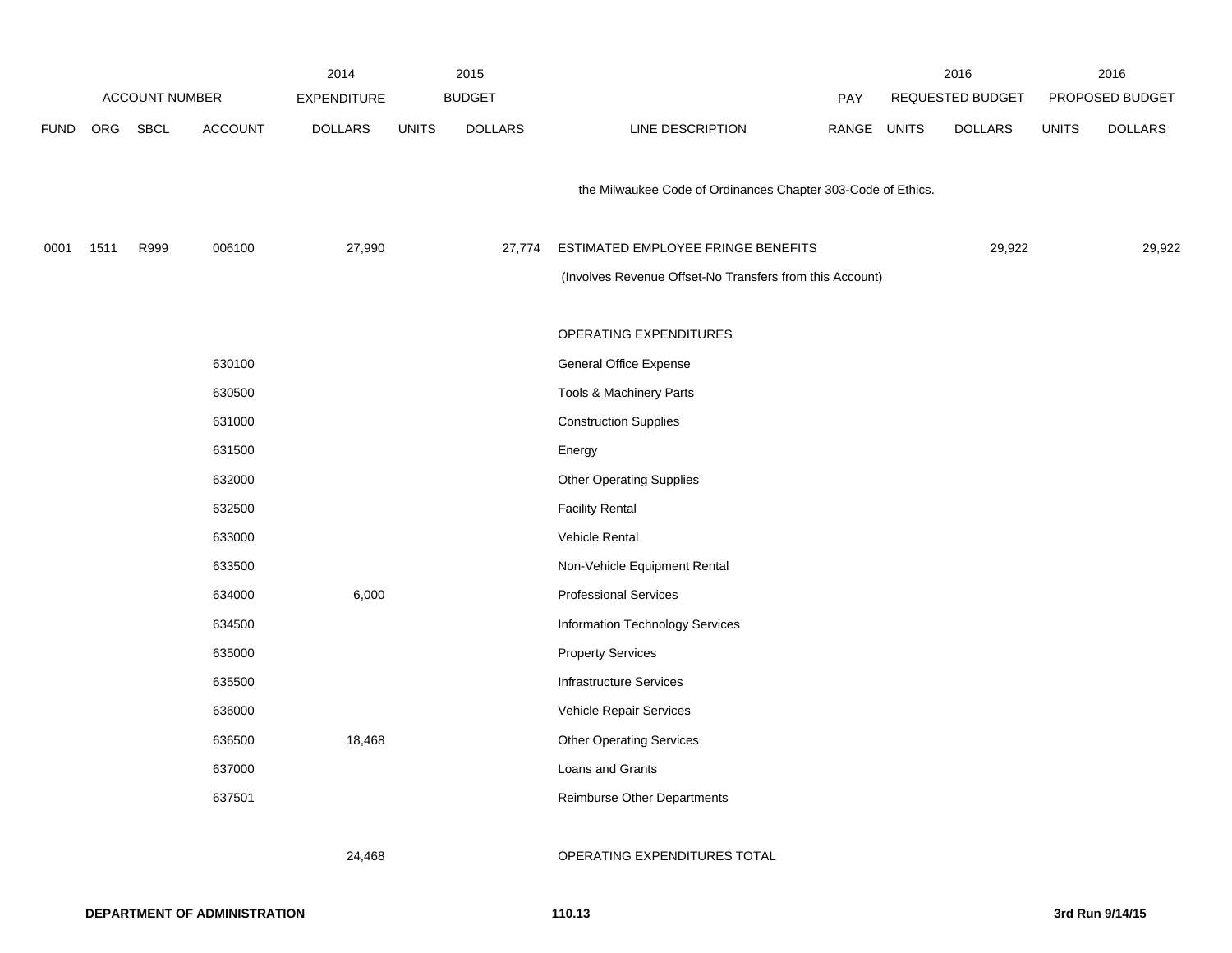|             |      |                       |                | 2014               |              | 2015           |                                          |              | 2016             |              | 2016            |
|-------------|------|-----------------------|----------------|--------------------|--------------|----------------|------------------------------------------|--------------|------------------|--------------|-----------------|
|             |      | <b>ACCOUNT NUMBER</b> |                | <b>EXPENDITURE</b> |              | <b>BUDGET</b>  | PAY                                      |              | REQUESTED BUDGET |              | PROPOSED BUDGET |
| <b>FUND</b> | ORG  | <b>SBCL</b>           | <b>ACCOUNT</b> | <b>DOLLARS</b>     | <b>UNITS</b> | <b>DOLLARS</b> | LINE DESCRIPTION<br>RANGE                | <b>UNITS</b> | <b>DOLLARS</b>   | <b>UNITS</b> | <b>DOLLARS</b>  |
|             |      |                       |                |                    |              |                | <b>EQUIPMENT PURCHASES</b>               |              |                  |              |                 |
|             |      |                       |                |                    |              |                | <b>Additional Equipment</b>              |              |                  |              |                 |
|             |      |                       |                |                    |              |                | Subtotal - Additional Equipment          |              |                  |              |                 |
|             |      |                       |                |                    |              |                | Replacement Equipment                    |              |                  |              |                 |
|             |      |                       |                |                    |              |                | Subtotal - Replacement Equipment         |              |                  |              |                 |
|             |      |                       |                |                    |              |                | EQUIPMENT PURCHASES TOTAL                |              |                  |              |                 |
|             |      |                       |                |                    |              |                | SPECIAL FUNDS                            |              |                  |              |                 |
| 0001        | 1510 | R <sub>150</sub>      | 006300         | 53,122             |              | 50,000         | Continuum of Care*                       |              | 50,000           |              | 50,000          |
| 0001        | 1510 | R149                  | 006300         | 149,291            |              |                | Milwaukee Fatherhood Initiative*         |              | 25,000           |              | 25,000          |
|             |      |                       |                | 202,413            |              | 50,000         | SPECIAL FUNDS TOTAL                      |              | 75,000           |              | 75,000          |
|             |      |                       |                |                    |              |                | DEPARTMENT OF ADMINISTRATION - COMMUNITY |              |                  |              |                 |
|             |      |                       |                | 396,221            |              | 139,495        | DEVELOPMENT GRANTS ADMINISTRATION TOTAL  |              | 167,260          |              | 167,260         |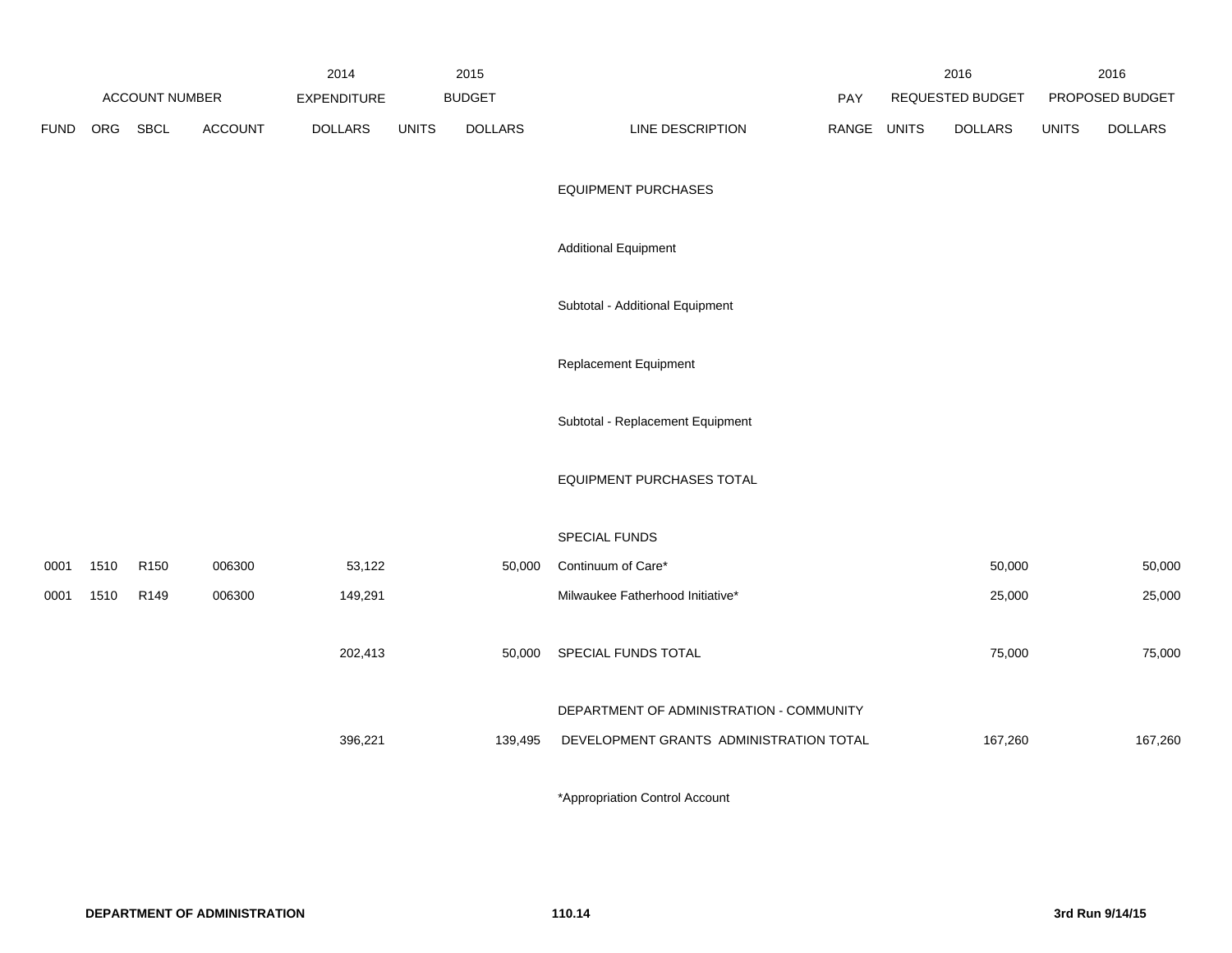|      |     |                       |                | 2014               |                 | 2015           |                                        |             |                | 2016             |                | 2016            |
|------|-----|-----------------------|----------------|--------------------|-----------------|----------------|----------------------------------------|-------------|----------------|------------------|----------------|-----------------|
|      |     | <b>ACCOUNT NUMBER</b> |                | <b>EXPENDITURE</b> |                 | <b>BUDGET</b>  |                                        | PAY         |                | REQUESTED BUDGET |                | PROPOSED BUDGET |
| FUND | ORG | SBCL                  | <b>ACCOUNT</b> | <b>DOLLARS</b>     | <b>UNITS</b>    | <b>DOLLARS</b> | LINE DESCRIPTION                       | RANGE UNITS |                | <b>DOLLARS</b>   | <b>UNITS</b>   | <b>DOLLARS</b>  |
|      |     |                       |                |                    |                 |                |                                        |             |                |                  |                |                 |
|      |     |                       |                |                    |                 |                | DEPARTMENT OF ADMINISTRATION-          |             |                |                  |                |                 |
|      |     |                       |                |                    |                 |                | BUSINESS OPERATIONS DIVISION           |             |                |                  |                |                 |
|      |     |                       |                |                    |                 |                | SALARIES & WAGES                       |             |                |                  |                |                 |
|      |     |                       |                |                    |                 |                | ADMINISTRATIVE SERVICES                |             |                |                  |                |                 |
|      |     |                       |                |                    | $\mathbf{1}$    | 102,373        | City Purchasing Director (Y)           | 1LX         | $\mathbf{1}$   | 107,428          | $\overline{1}$ | 107,428         |
|      |     |                       |                |                    | 1               | 44,857         | Administrative Specialist-Senior (Y)   | 2EX         | $\mathbf{1}$   | 45,962           | $\overline{1}$ | 45,962          |
|      |     |                       |                |                    | 1               | 44,941         | Program Assistant II                   | 5FN         | $\mathbf{1}$   | 42,538           | $\overline{1}$ | 42,538          |
|      |     |                       |                |                    |                 |                |                                        |             |                |                  |                |                 |
|      |     |                       |                |                    |                 |                | PROCUREMENT SERVICES                   |             |                |                  |                |                 |
|      |     |                       |                |                    | 1               | 50,959         | Procurement Administrator (Y)          | 1CX         | $\mathbf{1}$   | 52,215           | $\mathbf{1}$   | 52,215          |
|      |     |                       |                |                    | 4               | 193,721        | Purchasing Agent - Senior (Y)          | 2EX         | 4              | 199,399          | 4              | 199,399         |
|      |     |                       |                |                    | $\mathbf{1}$    | 66,946         | Procurement Specialist (Y)             | 2FX         | $\mathbf{1}$   | 52,948           | $\overline{1}$ | 52,948          |
|      |     |                       |                |                    |                 |                | SMALL BUSINESS DEVELOPMENT PROGRAM     |             |                |                  |                |                 |
|      |     |                       |                |                    | $\mathbf 1$     | 57,884         | Emerging Bus. Enterprise Mgr.(A)(Y)    | 1EX         |                |                  |                |                 |
|      |     |                       |                |                    |                 |                | Small Business Development Mgr. (A)(Y) | 1EX         | 1              | 59,309           | $\mathbf{1}$   | 59,309          |
|      |     |                       |                |                    | $\overline{c}$  | 89,715         | Emerging Business Analyst-Sr. (A)(Y)   | 2EX         |                |                  |                |                 |
|      |     |                       |                |                    |                 |                | Business Analyst-Sr. (A)(Y)            | 2EX         | $\overline{2}$ | 90,610           | $\overline{c}$ | 90,610          |
|      |     |                       |                |                    | 1               | 50,959         | Contract Compliance Officer (Y)        | 2GX         | 1              | 51,468           | $\mathbf{1}$   | 51,468          |
|      |     |                       |                |                    |                 |                |                                        |             |                |                  |                |                 |
|      |     |                       |                |                    |                 |                | DOCUMENT SERVICES                      |             |                |                  |                |                 |
|      |     |                       |                |                    | $\mathbf{1}$    | 76,046         | Document Services Manager (Y)          | 1DX         | $\mathbf{1}$   | 79,801           | $\mathbf{1}$   | 79,801          |
|      |     |                       |                |                    | $\mathbf{1}$    | 55,272         | Document Services Supervisor (Y)       | 2CN         | $\mathbf{1}$   | 58,002           | $\mathbf{1}$   | 58,002          |
|      |     |                       |                |                    | $5\phantom{.0}$ | 186,844        | Document Technician                    | 3CN         | $\,$ 5 $\,$    | 203,642          | 6              | 222,372         |
|      |     |                       |                |                    |                 |                |                                        |             |                |                  |                |                 |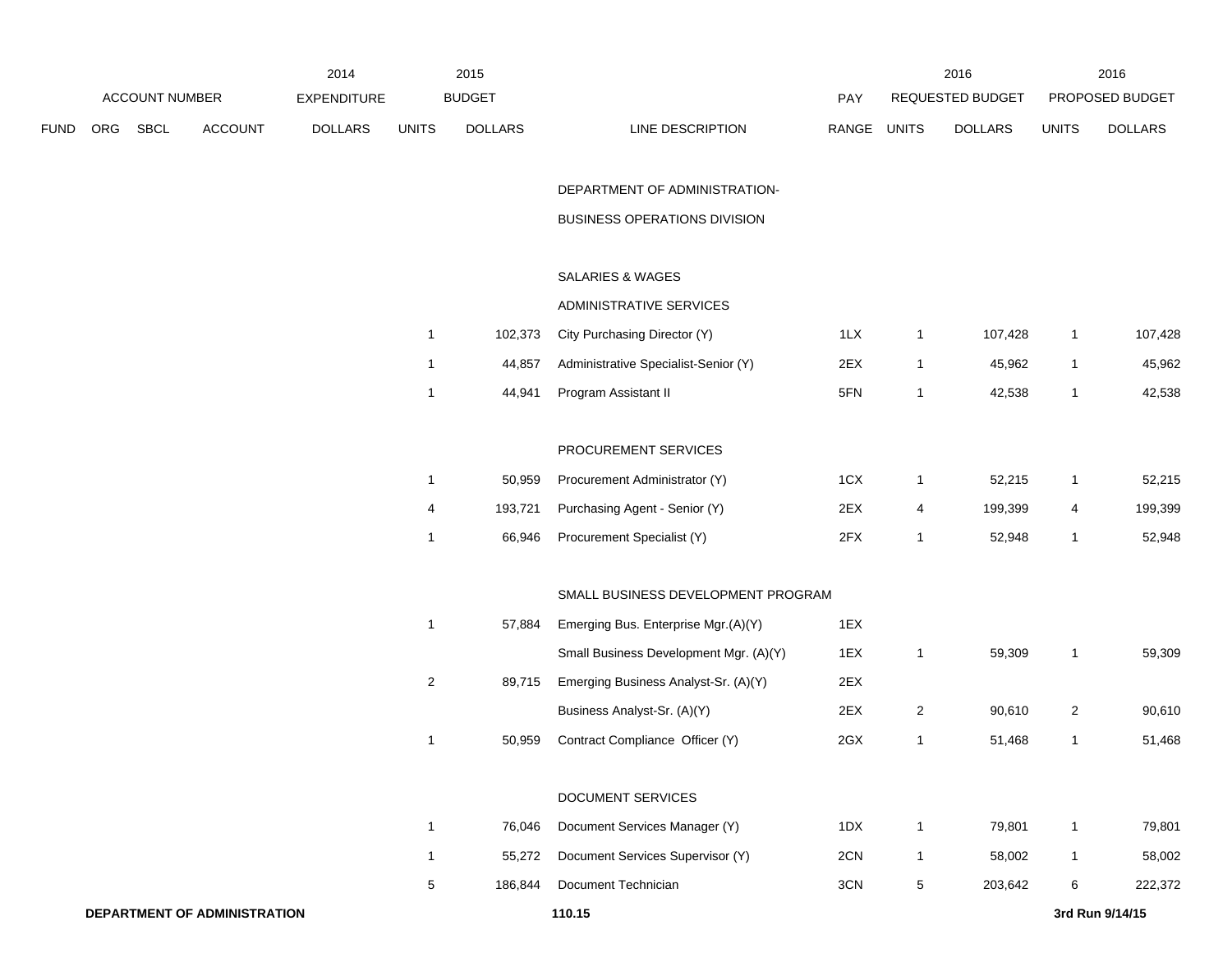|             |      |                |                              | 2014           |                 | 2015                                                           |                                                                  |       |              | 2016             |              | 2016            |
|-------------|------|----------------|------------------------------|----------------|-----------------|----------------------------------------------------------------|------------------------------------------------------------------|-------|--------------|------------------|--------------|-----------------|
|             |      | ACCOUNT NUMBER |                              | EXPENDITURE    |                 | <b>BUDGET</b>                                                  |                                                                  | PAY   |              | REQUESTED BUDGET |              | PROPOSED BUDGET |
| <b>FUND</b> | ORG  | SBCL           | ACCOUNT                      | <b>DOLLARS</b> | <b>UNITS</b>    | <b>DOLLARS</b>                                                 | LINE DESCRIPTION                                                 | RANGE | <b>UNITS</b> | <b>DOLLARS</b>   | <b>UNITS</b> | <b>DOLLARS</b>  |
|             |      |                |                              |                |                 |                                                                |                                                                  |       |              |                  |              |                 |
|             |      |                |                              |                |                 |                                                                | AUXILIARY PERSONNEL                                              |       |              |                  |              |                 |
|             |      |                |                              |                | 4               | 9,455                                                          | Document Services Assistant (0.25 FTE)                           | 9EN   | 4            | 9,549            | 4            | 4,775           |
|             |      |                |                              |                | 24              | 1,029,972                                                      | <b>Total Before Adjustments</b>                                  |       | 24           | 1,052,871        | 25           | 1,066,827       |
|             |      |                |                              |                |                 |                                                                | Salary & Wage Rate Change                                        |       |              |                  |              |                 |
|             |      |                |                              |                |                 |                                                                | Overtime Compensated                                             |       |              |                  |              |                 |
|             |      |                |                              |                |                 | (20, 799)                                                      | Personnel Cost Adjustment                                        |       |              | (21, 057)        |              | (21, 337)       |
|             |      |                |                              |                |                 |                                                                | Other                                                            |       |              |                  |              |                 |
|             |      |                |                              |                |                 |                                                                | Furlough                                                         |       |              |                  |              |                 |
|             |      |                |                              |                | 24              | 1,009,173                                                      | Gross Salaries & Wages Total                                     |       | 24           | 1,031,814        | 25           | 1,045,490       |
|             |      |                |                              |                |                 | (75,030)                                                       | Reimbursable Services Deduction                                  |       |              | (78, 400)        |              | (80, 273)       |
|             |      |                |                              |                |                 |                                                                | Capital Improvements Deduction                                   |       |              |                  |              |                 |
|             |      |                |                              |                |                 | (146, 521)                                                     | <b>Grants &amp; Aids Deduction</b>                               |       |              | (148, 305)       |              | (148, 305)      |
| 0001        | 1513 | R999           | 006000                       | 770,788        | 24              | 787,622                                                        | NET SALARIES & WAGES TOTAL                                       |       | 24           | 805,109          | 25           | 816,912         |
|             |      |                |                              |                | 16.00           |                                                                | <b>O&amp;M FTE'S</b>                                             |       | 16.00        |                  | 17.00        |                 |
|             |      |                |                              |                | 4.50            |                                                                | NON-O&M FTE'S                                                    |       | 4.50         |                  | 4.50         |                 |
|             |      |                |                              |                |                 |                                                                | (A) To terminate upon expiration of the CDBG program year unless |       |              |                  |              |                 |
|             |      |                |                              |                |                 | grant agreement is renewed or fiscal year is altered by Common |                                                                  |       |              |                  |              |                 |
|             |      |                |                              |                | Council action. |                                                                |                                                                  |       |              |                  |              |                 |
|             |      |                | DEPARTMENT OF ADMINISTRATION |                |                 |                                                                | 110.16                                                           |       |              |                  |              | 3rd Run 9/14/15 |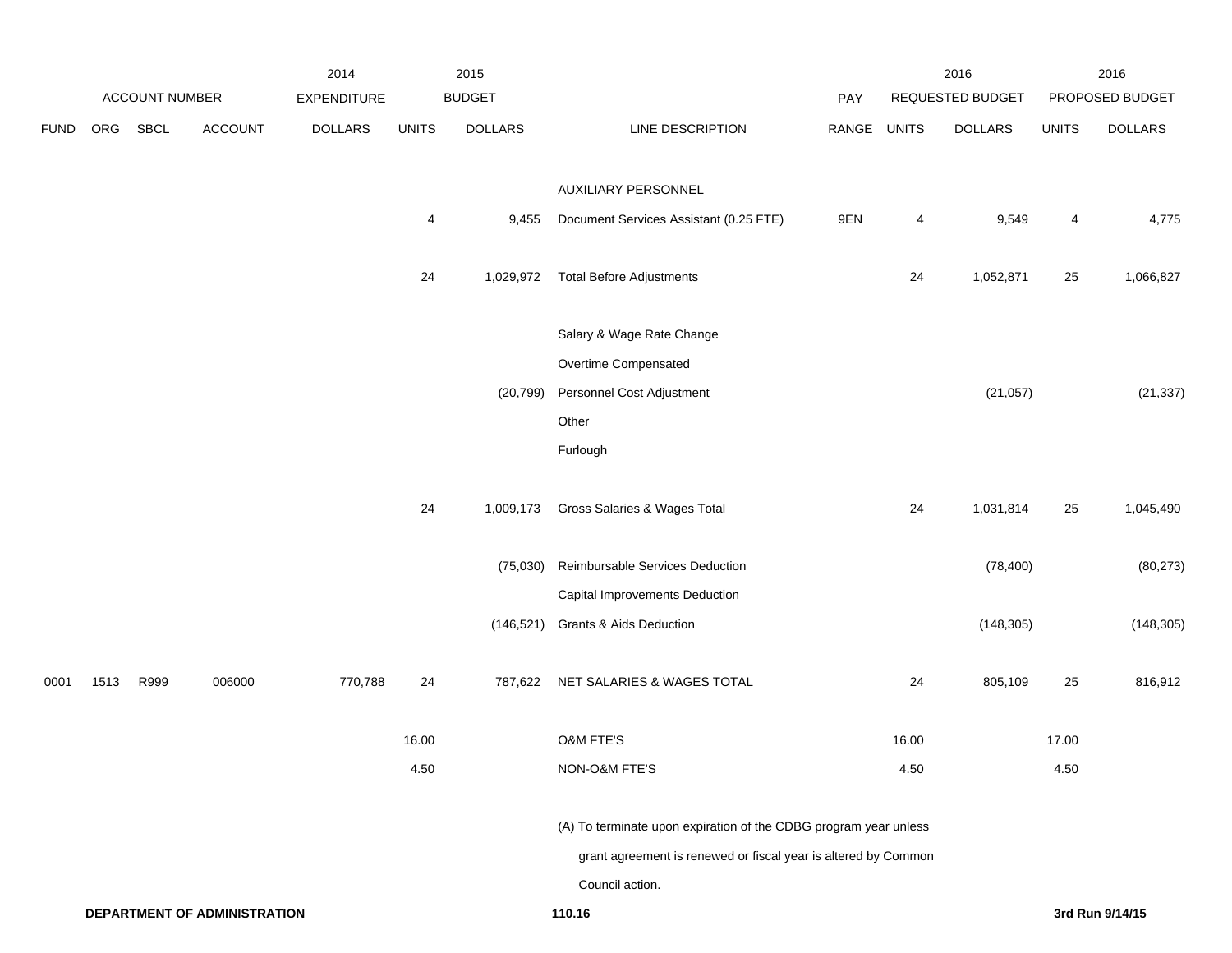|             |            |                       |                | 2014               |              | 2015           |                                                                           |       |              | 2016                    |              | 2016            |
|-------------|------------|-----------------------|----------------|--------------------|--------------|----------------|---------------------------------------------------------------------------|-------|--------------|-------------------------|--------------|-----------------|
|             |            | <b>ACCOUNT NUMBER</b> |                | <b>EXPENDITURE</b> |              | <b>BUDGET</b>  |                                                                           | PAY   |              | <b>REQUESTED BUDGET</b> |              | PROPOSED BUDGET |
| <b>FUND</b> | <b>ORG</b> | <b>SBCL</b>           | <b>ACCOUNT</b> | <b>DOLLARS</b>     | <b>UNITS</b> | <b>DOLLARS</b> | LINE DESCRIPTION                                                          | RANGE | <b>UNITS</b> | <b>DOLLARS</b>          | <b>UNITS</b> | <b>DOLLARS</b>  |
|             |            |                       |                |                    |              |                |                                                                           |       |              |                         |              |                 |
|             |            |                       |                |                    |              |                |                                                                           |       |              |                         |              |                 |
|             |            |                       |                |                    |              |                | (Y) Required to file a statement of economic interests in accordance with |       |              |                         |              |                 |
|             |            |                       |                |                    |              |                | the Milwaukee Code of Ordinances Chapter 303-Code of Ethics.              |       |              |                         |              |                 |
|             |            |                       |                |                    |              |                |                                                                           |       |              |                         |              |                 |
| 0001        | 1513       | R999                  | 006100         | 342,429            |              | 354,430        | ESTIMATED EMPLOYEE FRINGE BENEFITS                                        |       |              | 386,452                 |              | 392,118         |
|             |            |                       |                |                    |              |                | (Involves Revenue Offset-No Transfers from this Account)                  |       |              |                         |              |                 |
|             |            |                       |                |                    |              |                |                                                                           |       |              |                         |              |                 |
|             |            |                       |                |                    |              |                | OPERATING EXPENDITURES                                                    |       |              |                         |              |                 |
| 0001        | 1513       | R999                  | 630100         | 12,295             |              | 43,334         | General Office Expense                                                    |       |              | 43,334                  |              | 35,000          |
| 0001        | 1513       | R999                  | 630500         |                    |              |                | Tools & Machinery Parts                                                   |       |              |                         |              |                 |
| 0001        | 1513       | R999                  | 631000         |                    |              | 180            | <b>Construction Supplies</b>                                              |       |              | 180                     |              | 180             |
| 0001        | 1513       | R999                  | 631500         |                    |              |                | Energy                                                                    |       |              |                         |              |                 |
| 0001        | 1513       | R999                  | 632000         |                    |              |                | <b>Other Operating Supplies</b>                                           |       |              |                         |              |                 |
| 0001        | 1513       | R999                  | 632500         |                    |              |                | <b>Facility Rental</b>                                                    |       |              |                         |              |                 |
| 0001        | 1513       | R999                  | 633000         |                    |              | 800            | Vehicle Rental                                                            |       |              | 800                     |              | 800             |
| 0001        | 1513       | R999                  | 633500         | 11,682             |              |                | Non-Vehicle Equipment Rental                                              |       |              |                         |              |                 |
| 0001        | 1513       | R999                  | 634000         |                    |              | 9,000          | <b>Professional Services</b>                                              |       |              | 9,000                   |              |                 |
| 0001        | 1513       | R999                  | 634500         | 24,135             |              | 2,000          | Information Technology Services                                           |       |              | 2,000                   |              |                 |
| 0001        | 1513       | R999                  | 635000         |                    |              |                | <b>Property Services</b>                                                  |       |              |                         |              |                 |
| 0001        | 1513       | R999                  | 635500         |                    |              |                | Infrastructure Services                                                   |       |              |                         |              |                 |
| 0001        | 1513       | R999                  | 636000         |                    |              |                | Vehicle Repair Services                                                   |       |              |                         |              |                 |
| 0001        | 1513       | R999                  | 636500         | 16,062             |              | 26,825         | <b>Other Operating Services</b>                                           |       |              | 31,005                  |              | 24,000          |
| 0001        | 1513       | R999                  | 637000         |                    |              |                | Loans and Grants                                                          |       |              |                         |              |                 |
| 0001        | 1513       | R999                  | 637501         | 6,450              |              | 17,317         | <b>Reimburse Other Departments</b>                                        |       |              | 17,317                  |              | 11,000          |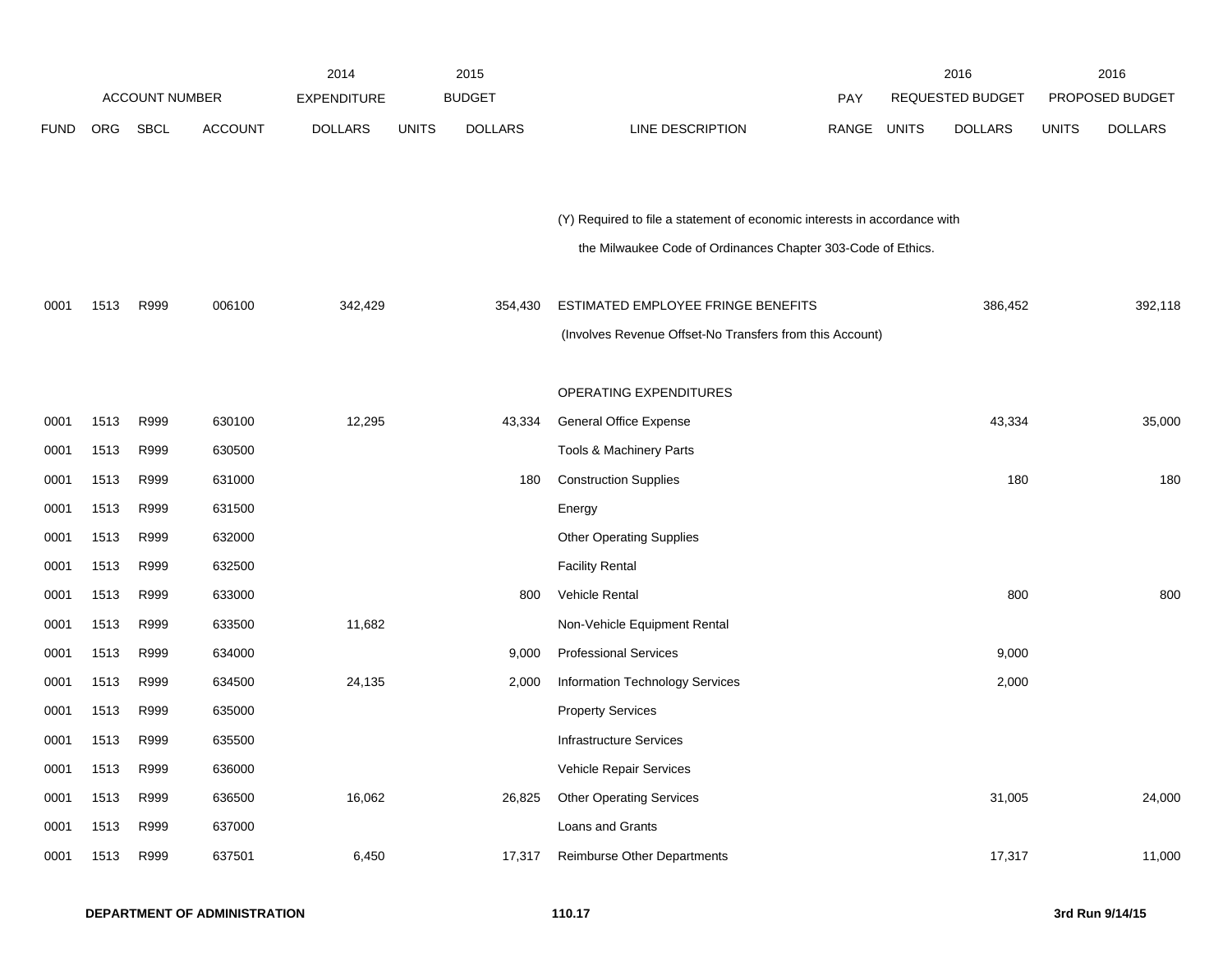|             |      |                  |                                     | 2014               |              | 2015           |                                              |             | 2016             |              | 2016            |
|-------------|------|------------------|-------------------------------------|--------------------|--------------|----------------|----------------------------------------------|-------------|------------------|--------------|-----------------|
|             |      | ACCOUNT NUMBER   |                                     | <b>EXPENDITURE</b> |              | <b>BUDGET</b>  |                                              | PAY         | REQUESTED BUDGET |              | PROPOSED BUDGET |
| <b>FUND</b> | ORG  | <b>SBCL</b>      | <b>ACCOUNT</b>                      | <b>DOLLARS</b>     | <b>UNITS</b> | <b>DOLLARS</b> | LINE DESCRIPTION                             | RANGE UNITS | <b>DOLLARS</b>   | <b>UNITS</b> | <b>DOLLARS</b>  |
| 0001        | 1513 | R999             | 006300                              | 70,624             |              | 99,456         | OPERATING EXPENDITURES TOTAL                 |             | 103,636          |              | 70,980          |
|             |      |                  |                                     |                    |              |                | <b>EQUIPMENT PURCHASES</b>                   |             |                  |              |                 |
|             |      |                  |                                     |                    |              |                | <b>Additional Equipment</b>                  |             |                  |              |                 |
|             |      |                  |                                     |                    |              |                | Subtotal - Additional Equipment              |             |                  |              |                 |
|             |      |                  |                                     |                    |              |                | Replacement Equipment                        |             |                  |              |                 |
|             |      |                  |                                     |                    |              |                | Subtotal - Replacement Equipment             |             |                  |              |                 |
| 0001        | 1513 | R999             | 006800                              | 9,268              |              |                | EQUIPMENT PURCHASES TOTAL                    |             |                  |              |                 |
|             |      |                  |                                     |                    |              |                | SPECIAL FUNDS                                |             |                  |              |                 |
|             |      |                  |                                     |                    |              |                | City of Milw. Emerging Bus. Enterprise Prog. |             |                  |              |                 |
| 0001        | 1513 | R <sub>157</sub> | 006300                              |                    |              | 10,000         | OSBD-Certification Processing*               |             |                  |              |                 |
|             |      |                  |                                     |                    |              |                | Workforce Compliance Software Module         |             |                  |              |                 |
| 0001        | 1513 | R146             | 006300                              | 15,017             |              |                | Compliance Audit*                            |             |                  |              |                 |
| 0001        | 1513 | R <sub>159</sub> | 006300                              | 18,950             |              |                | Disparity Study-DOA                          |             |                  |              |                 |
|             |      |                  |                                     | 33,967             |              |                | 10,000 SPECIAL FUNDS TOTAL                   |             |                  |              |                 |
|             |      |                  |                                     | 1,227,076          |              | 1,251,508      | DOA-BUSINESS OPERATIONS DIVISION TOTAL       |             | 1,295,197        |              | 1,280,010       |
|             |      |                  |                                     |                    |              |                | *Appropriation Control Account               |             |                  |              |                 |
|             |      |                  | <b>DEPARTMENT OF ADMINISTRATION</b> |                    |              |                | 110.18                                       |             |                  |              | 3rd Run 9/14/15 |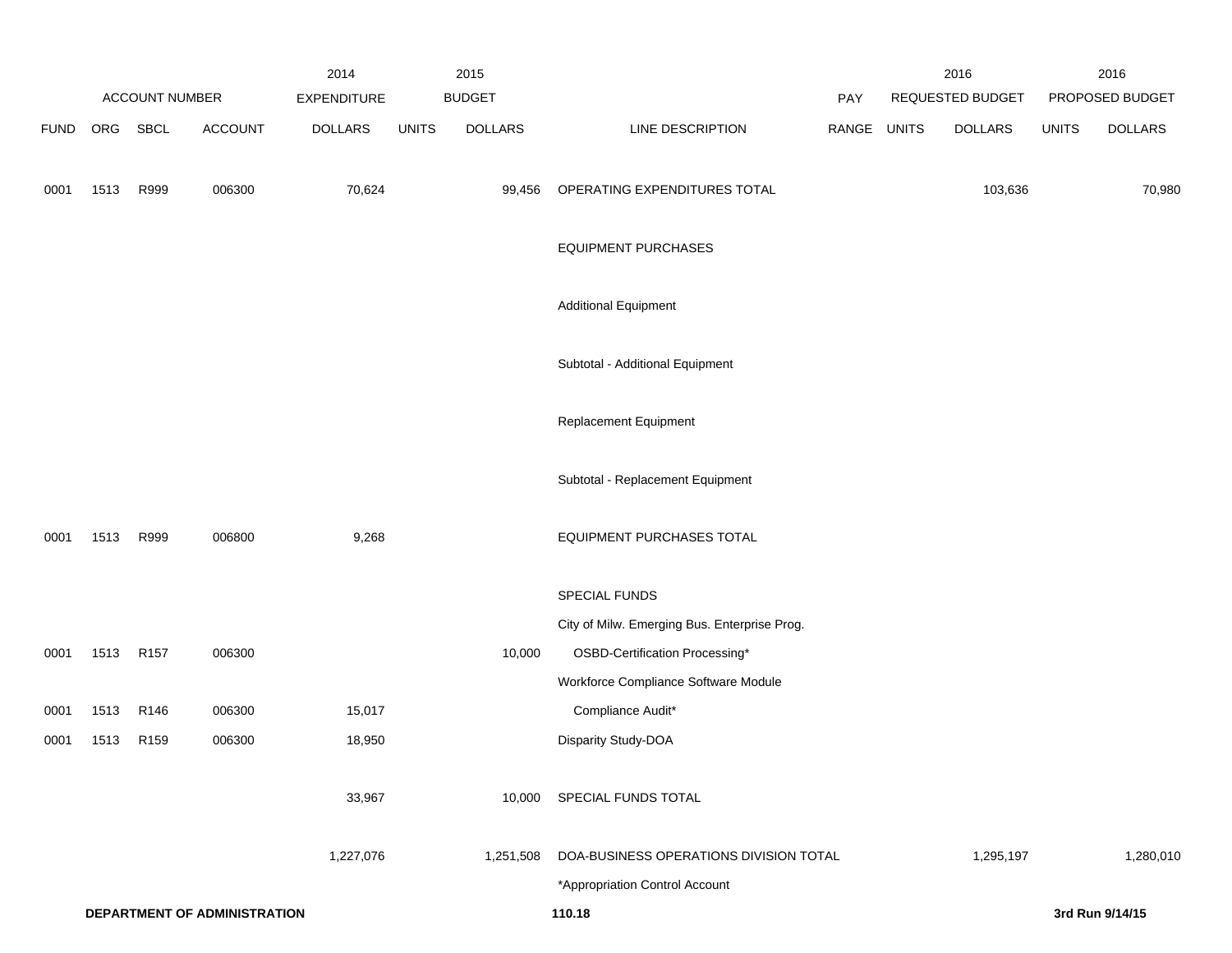|             |      |                |                              | 2014           |              | 2015           |                                       |             |              | 2016             |              | 2016            |
|-------------|------|----------------|------------------------------|----------------|--------------|----------------|---------------------------------------|-------------|--------------|------------------|--------------|-----------------|
|             |      | ACCOUNT NUMBER |                              | EXPENDITURE    |              | <b>BUDGET</b>  |                                       | PAY         |              | REQUESTED BUDGET |              | PROPOSED BUDGET |
| <b>FUND</b> | ORG  | SBCL           | ACCOUNT                      | <b>DOLLARS</b> | <b>UNITS</b> | <b>DOLLARS</b> | LINE DESCRIPTION                      | RANGE UNITS |              | <b>DOLLARS</b>   | <b>UNITS</b> | <b>DOLLARS</b>  |
|             |      |                |                              |                |              |                | DEPARTMENT OF ADMINISTRATION -        |             |              |                  |              |                 |
|             |      |                |                              |                |              |                | INTERGOVERNMENTAL RELATIONS           |             |              |                  |              |                 |
|             |      |                |                              |                |              |                | <b>DIVISION</b>                       |             |              |                  |              |                 |
|             |      |                |                              |                |              |                | SALARIES & WAGES                      |             |              |                  |              |                 |
|             |      |                |                              |                | $\mathbf{1}$ | 102,813        | Legislative Liaison Director (Y)      | 1NX         | $\mathbf{1}$ | 107,891          | $\mathbf{1}$ | 107,891         |
|             |      |                |                              |                | $\mathbf{1}$ | 90,726         | Legislative Fiscal Manager-Senior (Y) | 2MX         | $\mathbf{1}$ | 95,101           | $\mathbf{1}$ | 95,101          |
|             |      |                |                              |                | 1            | 70,126         | Legislative Fiscal Manager (Y)        | 2LX         | $\mathbf{1}$ | 70,827           | $\mathbf{1}$ | 70,827          |
|             |      |                |                              |                | $\mathbf{1}$ | 52,538         | Administrative Services Coordinator   | 5JN         | $\mathbf{1}$ | 55,134           | $\mathbf{1}$ | 55,134          |
|             |      |                |                              |                | 4            | 316,203        | <b>Total Before Adjustments</b>       |             | 4            | 328,953          | 4            | 328,953         |
|             |      |                |                              |                |              |                | Salary & Wage Rate Changes            |             |              |                  |              |                 |
|             |      |                |                              |                |              |                | Overtime Compensated                  |             |              |                  |              |                 |
|             |      |                |                              |                |              |                | Personnel Cost Adjustment             |             |              |                  |              |                 |
|             |      |                |                              |                |              |                | Other                                 |             |              |                  |              |                 |
|             |      |                |                              |                |              |                | Furlough                              |             |              |                  |              |                 |
|             |      |                |                              |                | 4            | 316,203        | Gross Salaries & Wages Total          |             | 4            | 328,953          | 4            | 328,953         |
|             |      |                |                              |                |              |                | Reimbursable Services Deduction       |             |              |                  |              |                 |
|             |      |                |                              |                |              |                | Capital Improvements Deduction        |             |              |                  |              |                 |
|             |      |                |                              |                |              |                | <b>Grants &amp; Aids Deduction</b>    |             |              |                  |              |                 |
| 0001        | 1514 | R999           | 006000                       | 314,192        | 4            | 316,203        | NET SALARIES & WAGES TOTAL            |             | 4            | 328,953          | 4            | 328,953         |
|             |      |                | DEPARTMENT OF ADMINISTRATION |                |              |                | 110.19                                |             |              |                  |              | 3rd Run 9/14/15 |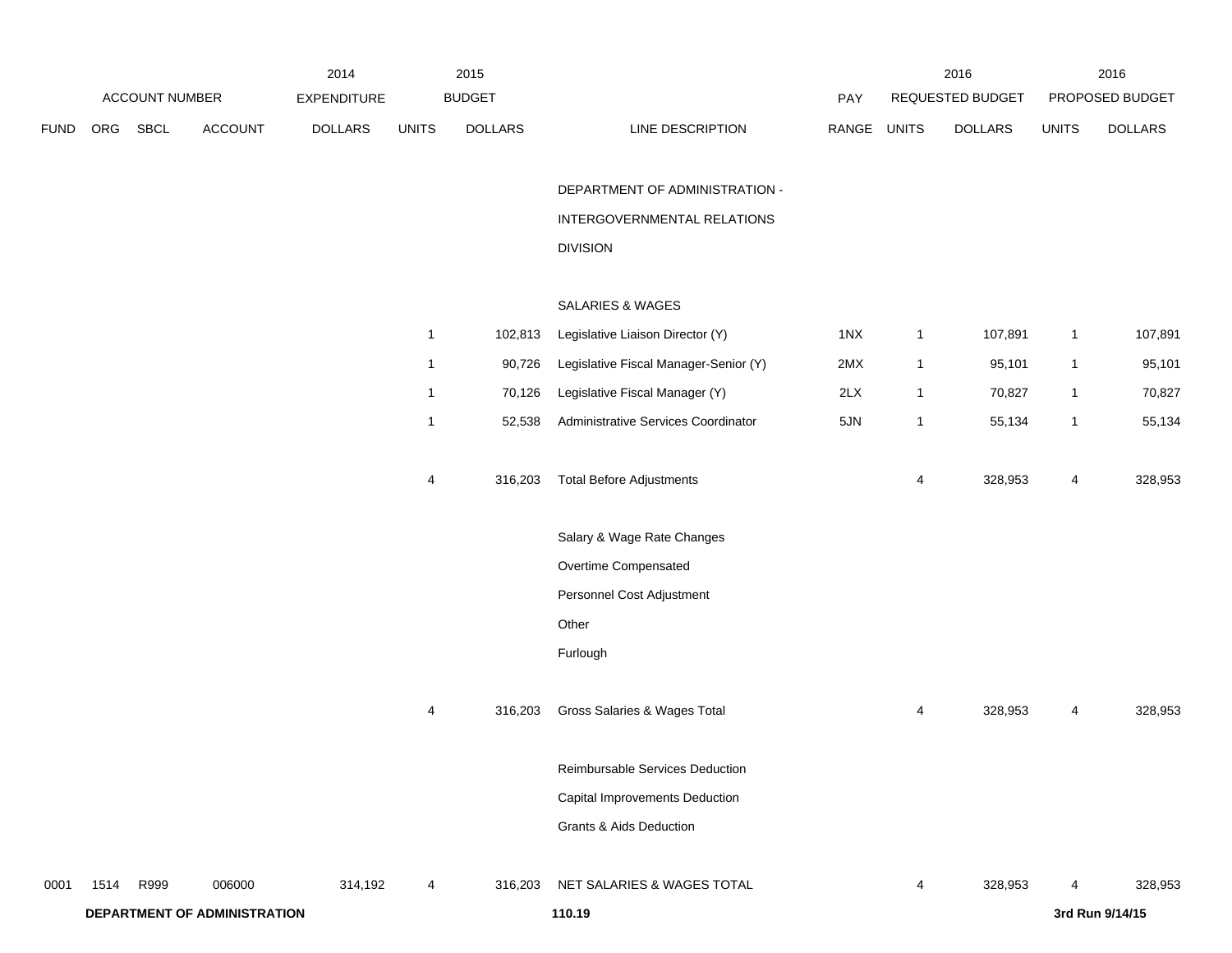|             |            |                       |                              | 2014               |              | 2015           |                                                                           |       |              | 2016             |              | 2016            |
|-------------|------------|-----------------------|------------------------------|--------------------|--------------|----------------|---------------------------------------------------------------------------|-------|--------------|------------------|--------------|-----------------|
|             |            | <b>ACCOUNT NUMBER</b> |                              | <b>EXPENDITURE</b> |              | <b>BUDGET</b>  |                                                                           | PAY   |              | REQUESTED BUDGET |              | PROPOSED BUDGET |
| <b>FUND</b> | <b>ORG</b> | <b>SBCL</b>           | <b>ACCOUNT</b>               | <b>DOLLARS</b>     | <b>UNITS</b> | <b>DOLLARS</b> | LINE DESCRIPTION                                                          | RANGE | <b>UNITS</b> | <b>DOLLARS</b>   | <b>UNITS</b> | <b>DOLLARS</b>  |
|             |            |                       |                              |                    |              |                |                                                                           |       |              |                  |              |                 |
|             |            |                       |                              |                    |              |                |                                                                           |       |              |                  |              |                 |
|             |            |                       |                              |                    | 4.00         |                | O&M FTE'S                                                                 |       | 4.00         |                  | 4.00         |                 |
|             |            |                       |                              |                    |              |                | NON-O&M FTE'S                                                             |       |              |                  |              |                 |
|             |            |                       |                              |                    |              |                | (Y) Required to file a statement of economic interests in accordance with |       |              |                  |              |                 |
|             |            |                       |                              |                    |              |                | the Milwaukee Code of Ordinances Chapter 303-Code of Ethics.              |       |              |                  |              |                 |
|             |            |                       |                              |                    |              |                |                                                                           |       |              |                  |              |                 |
| 0001        | 1514       | R999                  | 006100                       | 144,323            |              | 142,291        | ESTIMATED EMPLOYEE FRINGE BENEFITS                                        |       |              | 157,897          |              | 157,897         |
|             |            |                       |                              |                    |              |                | (Involves Revenue Offset-No Transfers from this Account)                  |       |              |                  |              |                 |
|             |            |                       |                              |                    |              |                |                                                                           |       |              |                  |              |                 |
|             |            |                       |                              |                    |              |                | OPERATING EXPENDITURES                                                    |       |              |                  |              |                 |
| 0001        | 1514       | R999                  | 630100                       | 880                |              | 2,000          | <b>General Office Expense</b>                                             |       |              | 2,000            |              | 2,000           |
| 0001        | 1514       | R999                  | 630500                       |                    |              |                | Tools & Machinery Parts                                                   |       |              |                  |              |                 |
| 0001        | 1514       | R999                  | 631000                       |                    |              |                | <b>Construction Supplies</b>                                              |       |              |                  |              |                 |
| 0001        | 1514       | R999                  | 631500                       |                    |              |                | Energy                                                                    |       |              |                  |              |                 |
| 0001        | 1514       | R999                  | 632000                       |                    |              |                | <b>Other Operating Supplies</b>                                           |       |              |                  |              |                 |
| 0001        | 1514       | R999                  | 632500                       |                    |              |                | <b>Facility Rental</b>                                                    |       |              |                  |              |                 |
| 0001        | 1514       | R999                  | 633000                       |                    |              |                | <b>Vehicle Rental</b>                                                     |       |              |                  |              |                 |
| 0001        | 1514       | R999                  | 633500                       | 1,553              |              | 2,000          | Non-Vehicle Equipment Rental                                              |       |              | 2,000            |              | 2,000           |
| 0001        | 1514       | R999                  | 634000                       | 15,650             |              | 17,000         | <b>Professional Services</b>                                              |       |              | 17,000           |              | 15,000          |
| 0001        | 1514       | R999                  | 634500                       |                    |              |                | Information Technology Services                                           |       |              |                  |              |                 |
| 0001        | 1514       | R999                  | 635000                       |                    |              |                | <b>Property Services</b>                                                  |       |              |                  |              |                 |
| 0001        | 1514       | R999                  | 635500                       |                    |              |                | <b>Infrastructure Services</b>                                            |       |              |                  |              |                 |
| 0001        | 1514       | R999                  | 636000                       |                    |              |                | Vehicle Repair Services                                                   |       |              |                  |              |                 |
| 0001        | 1514       | R999                  | 636500                       | 7,012              |              | 10,000         | <b>Other Operating Services</b>                                           |       |              | 10,000           |              | 8,000           |
|             |            |                       | DEPARTMENT OF ADMINISTRATION |                    |              |                | 110.20                                                                    |       |              |                  |              | 3rd Run 9/14/15 |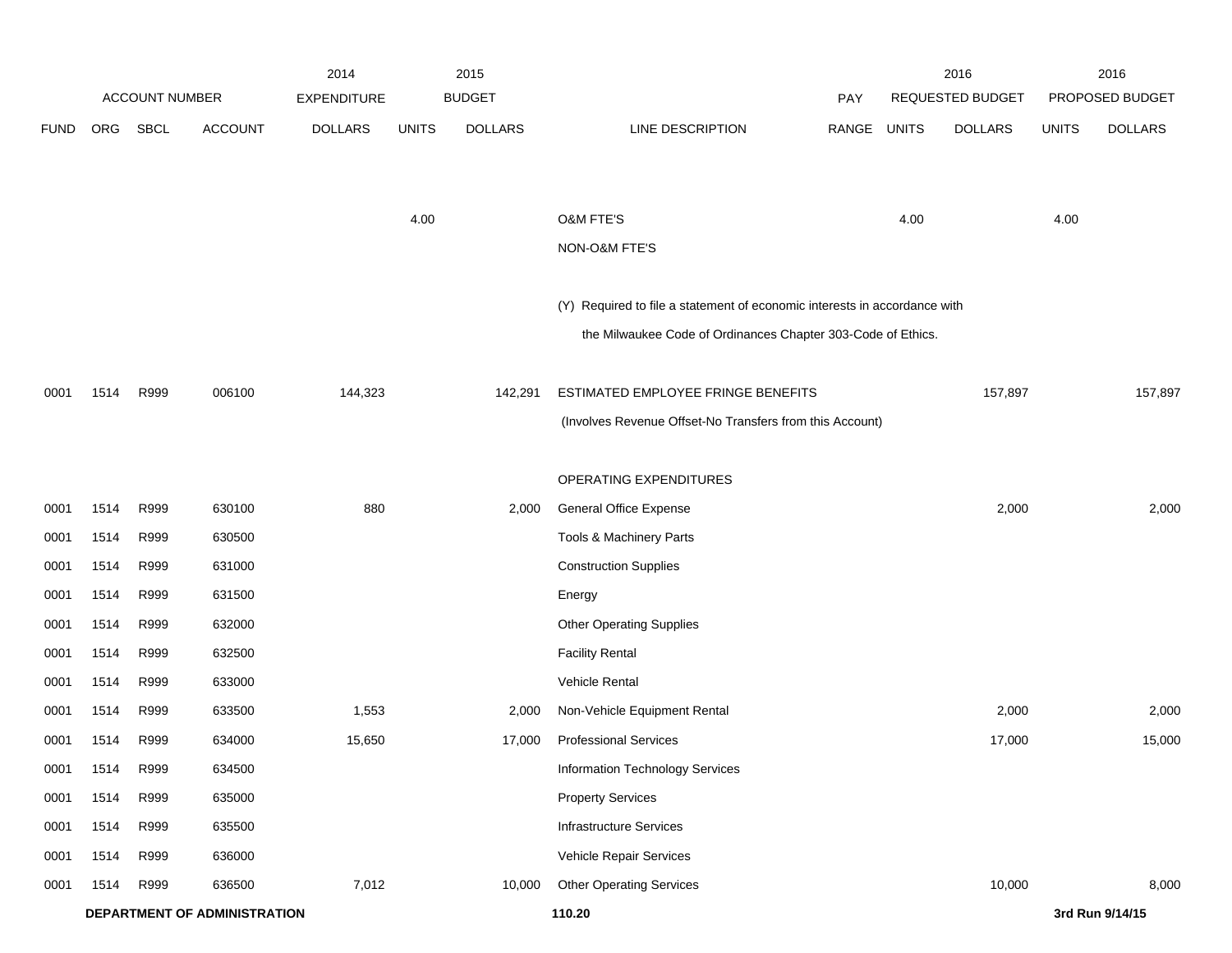|             |      |                |                | 2014           |              | 2015           |                                    |       |              | 2016                    |              | 2016            |
|-------------|------|----------------|----------------|----------------|--------------|----------------|------------------------------------|-------|--------------|-------------------------|--------------|-----------------|
|             |      | ACCOUNT NUMBER |                | EXPENDITURE    |              | <b>BUDGET</b>  |                                    | PAY   |              | <b>REQUESTED BUDGET</b> |              | PROPOSED BUDGET |
| <b>FUND</b> | ORG  | SBCL           | <b>ACCOUNT</b> | <b>DOLLARS</b> | <b>UNITS</b> | <b>DOLLARS</b> | LINE DESCRIPTION                   | RANGE | <b>UNITS</b> | <b>DOLLARS</b>          | <b>UNITS</b> | <b>DOLLARS</b>  |
|             |      |                |                |                |              |                |                                    |       |              |                         |              |                 |
| 0001        | 1514 | R999           | 637000         |                |              |                | Loans and Grants                   |       |              |                         |              |                 |
| 0001        | 1514 | R999           | 637501         | 1,361          |              | 3,000          | <b>Reimburse Other Departments</b> |       |              | 3,000                   |              | 2,000           |
|             |      |                |                |                |              |                |                                    |       |              |                         |              |                 |
| 0001        | 1514 | R999           | 006300         | 26,456         |              | 34,000         | OPERATING EXPENDITURES TOTAL       |       |              | 34,000                  |              | 29,000          |
|             |      |                |                |                |              |                |                                    |       |              |                         |              |                 |
|             |      |                |                |                |              |                | <b>EQUIPMENT PURCHASES</b>         |       |              |                         |              |                 |
|             |      |                |                |                |              |                |                                    |       |              |                         |              |                 |
|             |      |                |                |                |              |                | <b>Additional Equipment</b>        |       |              |                         |              |                 |
|             |      |                |                |                |              |                |                                    |       |              |                         |              |                 |
|             |      |                |                |                |              |                | Subtotal - Additional Equipment    |       |              |                         |              |                 |
|             |      |                |                |                |              | 300            | Replacement Equipment              |       |              | 300                     |              | 300             |
|             |      |                |                |                |              |                |                                    |       |              |                         |              |                 |
|             |      |                |                |                |              | 300            | Subtotal - Replacement Equipment   |       |              | 300                     |              | 300             |
|             |      |                |                |                |              |                |                                    |       |              |                         |              |                 |
| 0001        | 1514 | R999           | 006800         | 1,479          |              | 300            | EQUIPMENT PURCHASES TOTAL          |       |              | 300                     |              | 300             |
|             |      |                |                |                |              |                |                                    |       |              |                         |              |                 |
|             |      |                |                |                |              |                | SPECIAL FUNDS                      |       |              |                         |              |                 |
|             |      |                |                |                |              |                |                                    |       |              |                         |              |                 |
|             |      |                |                |                |              |                | SPECIAL FUNDS TOTAL                |       |              |                         |              |                 |
|             |      |                |                |                |              |                |                                    |       |              |                         |              |                 |
|             |      |                |                |                |              |                | DOA-INTERGOVERNMENTAL RELATIONS    |       |              |                         |              |                 |
|             |      |                |                | 486,450        |              | 492,794        | <b>DIVISION TOTAL</b>              |       |              | 521,150                 |              | 516,150         |
|             |      |                |                |                |              |                |                                    |       |              |                         |              |                 |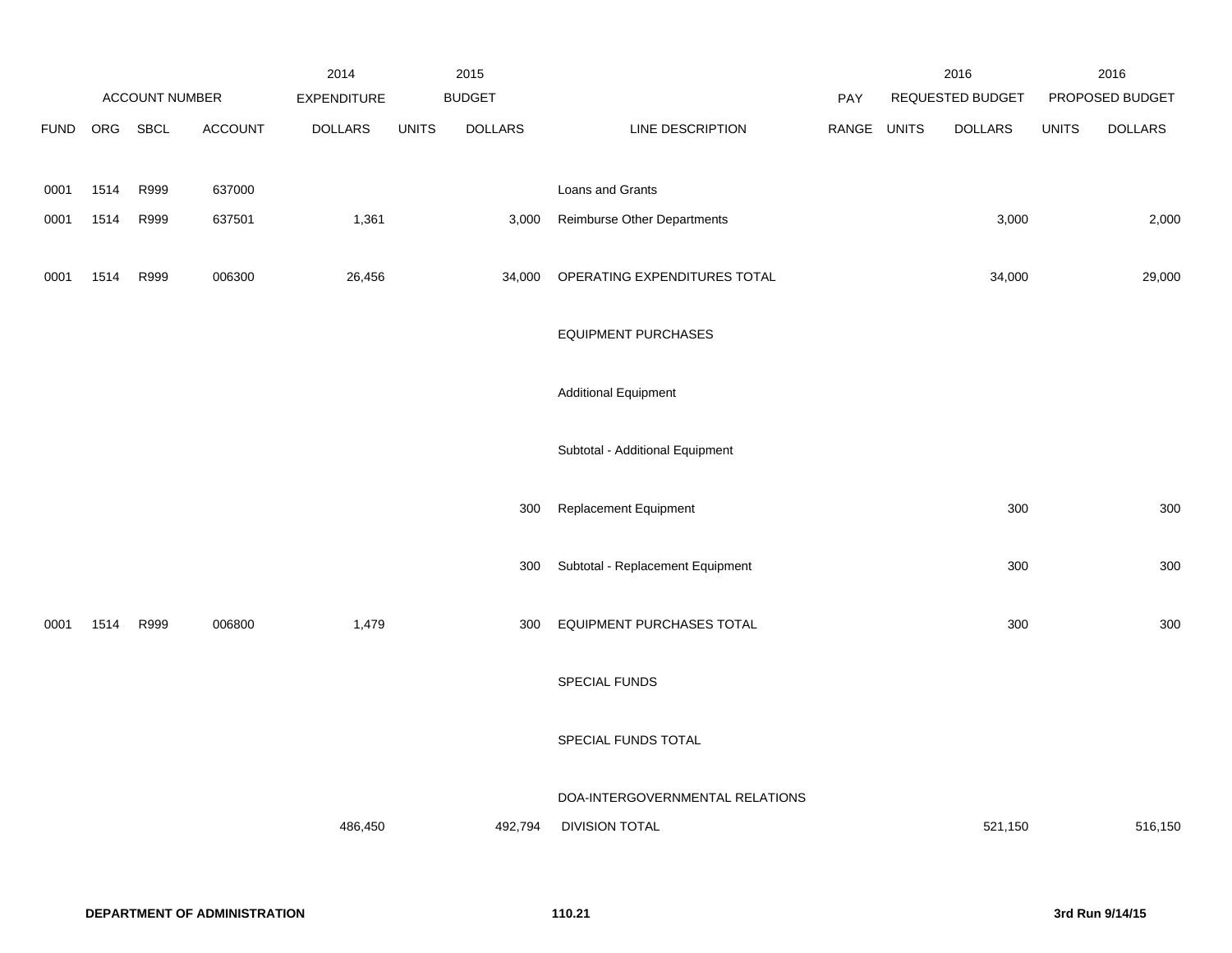|                | 2014 |                    |                |                | 2015  |                  | 2016                             |                         | 2016         |                |
|----------------|------|--------------------|----------------|----------------|-------|------------------|----------------------------------|-------------------------|--------------|----------------|
| ACCOUNT NUMBER |      | <b>EXPENDITURE</b> |                | <b>BUDGET</b>  | PAY   | REQUESTED BUDGET |                                  | <b>PROPOSED BUDGET</b>  |              |                |
| FUND           | ORG  | SBCL               | <b>ACCOUNT</b> | <b>DOLLARS</b> | UNITS | <b>DOLLARS</b>   | <b>RANGE</b><br>LINE DESCRIPTION | UNITS<br><b>DOLLARS</b> | <b>UNITS</b> | <b>DOLLARS</b> |

# DEPARTMENT OF ADMINISTRATION-INFORMATION

#### AND TECHNOLOGY MANAGEMENT DIVISION

# SALARIES & WAGES

#### POLICY AND ADMINISTRATION SECTION

| 115.401 | Chief Information Officer (Y)         | 1NX | 121.100 | 121,100 |
|---------|---------------------------------------|-----|---------|---------|
| 70.126  | Policy and Administration Manager (Y) | 2LX | 77.295  | 71,854  |
| 44.858  | <b>Project Coordinator</b>            | 2EX | 45.306  | 45,306  |
| 54.467  | Administrative Specialist - Senior    | 2EX | 57.156  | 57,156  |
| 39.454  | Administrative Assistant II           | 6HN | 41.149  | 41,149  |
|         | Security and Audit Compliance Analyst | 2IX | 58.462  | 58,462  |

# NETWORK AND TELECOMMUNICATIONS SECTION

|   | 91.199  | Telecommunications Manager (Y)               | 11X | 95.736  | 95,736  |
|---|---------|----------------------------------------------|-----|---------|---------|
|   | 92.089  | <b>Telecommunications Engineer</b>           | 2KX | 96.637  | 96,637  |
|   | 70.126  | Telecomm. Analyst - Proj. Leader             | 2LX | 73.589  | 73,589  |
| 2 | 137.211 | <b>Communications Facilities Coordinator</b> | 3SN | 143.987 | 143.987 |
|   | 125.781 | Telecommunications Analyst - Sr.             | 2IX | 127.392 | 127,392 |

#### APPLICATIONS AND DEVELOPMENT SECTION

|   | 104.623 | Applications Development Manager (Y) | 11X            |         |         |
|---|---------|--------------------------------------|----------------|---------|---------|
|   |         | Systems Integration Manager (Y)      | 11X            | 90.574  | 90,574  |
|   | 83.465  | Systems Analyst/Project Leader       | 2LX            | 87.587  | 87,587  |
| 2 | 162.062 | Systems Analyst - Sr.                | 2 <sup>N</sup> | 170.064 | 170,064 |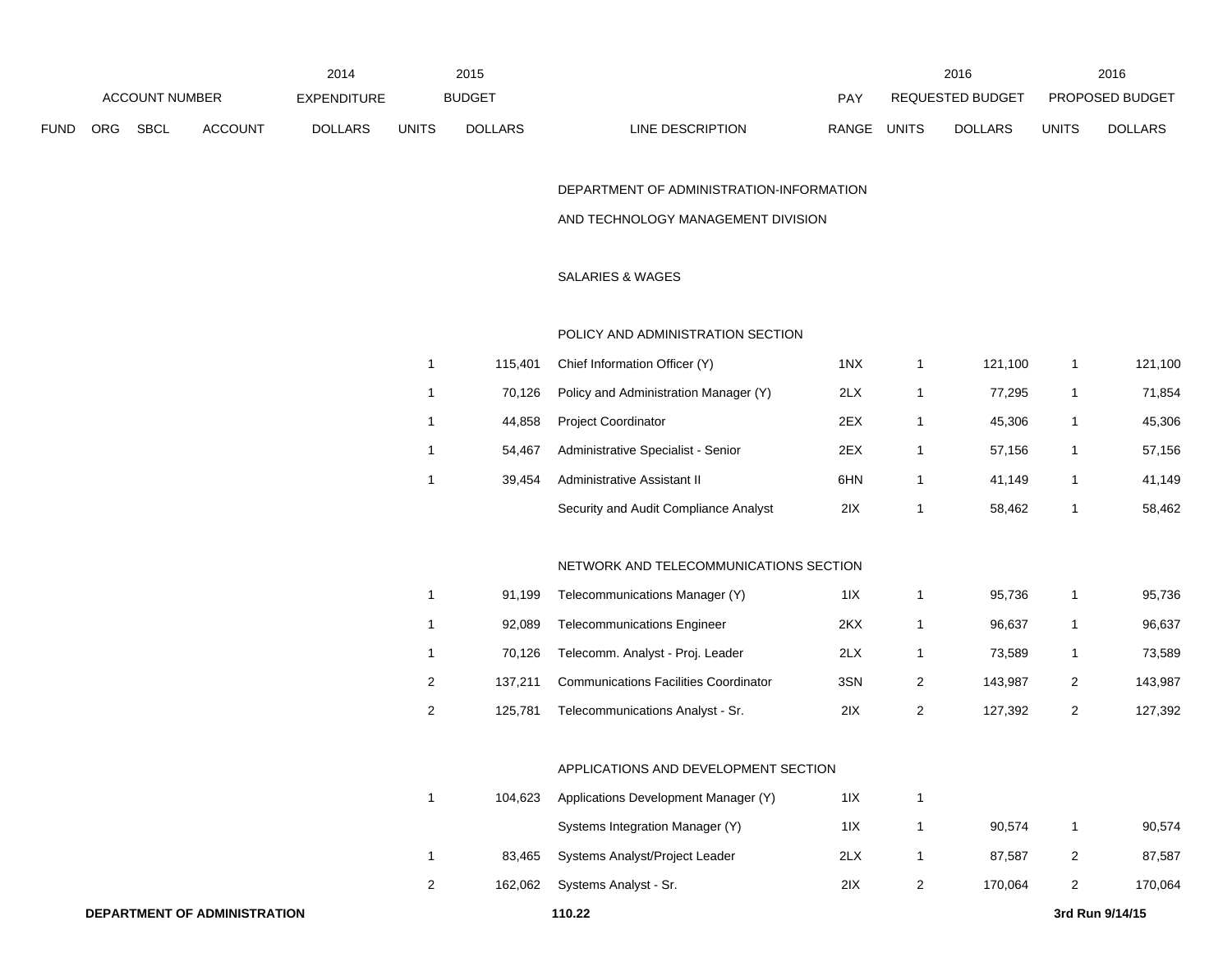|      |     |                       | 2015<br>2014   |                    |                |                |                                | 2016  |                |                  | 2016           |                 |  |
|------|-----|-----------------------|----------------|--------------------|----------------|----------------|--------------------------------|-------|----------------|------------------|----------------|-----------------|--|
|      |     | <b>ACCOUNT NUMBER</b> |                | <b>EXPENDITURE</b> |                | <b>BUDGET</b>  |                                | PAY   |                | REQUESTED BUDGET |                | PROPOSED BUDGET |  |
| FUND | ORG | SBCL                  | <b>ACCOUNT</b> | <b>DOLLARS</b>     | <b>UNITS</b>   | <b>DOLLARS</b> | LINE DESCRIPTION               | RANGE | <b>UNITS</b>   | <b>DOLLARS</b>   | <b>UNITS</b>   | <b>DOLLARS</b>  |  |
|      |     |                       |                |                    |                |                |                                |       |                |                  |                |                 |  |
|      |     |                       |                |                    | $\overline{7}$ | 405,507        | <b>Programmer Analyst</b>      | 2GN   | 6              | 358,880          | 6              | 358,880         |  |
|      |     |                       |                |                    | 2              | 75,356         | Programmer II                  | 3NN   | $\overline{2}$ | 86,468           | $\overline{2}$ | 86,468          |  |
|      |     |                       |                |                    |                | 69,786         | Internet Services Coordinator  | 2GX   | $\mathbf{1}$   | 73,232           | $\mathbf{1}$   | 73,232          |  |
|      |     |                       |                |                    | 1              | 41,470         | Internet Analyst - Sr.         | 5FN   | $\mathbf{1}$   | 42,110           | $\mathbf{1}$   | 42,110          |  |
|      |     |                       |                |                    |                |                | GIS Developer - Project Leader | 1HX   | $\mathbf{1}$   | 89,288           | $\mathbf{1}$   | 89,288          |  |
|      |     |                       |                |                    |                |                | GIS Developer - Sr.            | 2IX   | $\mathbf{1}$   | 77,570           | $\mathbf{1}$   | 77,570          |  |
|      |     |                       |                |                    |                |                | Geographic Info. Tech. II      | 3FN   | $\mathbf{1}$   | 38,508           | $\mathbf{1}$   | 38,508          |  |
|      |     |                       |                |                    |                |                | <b>GIS Analyst</b>             | 2GN   | $\mathbf{1}$   | 56,767           | $\mathbf{1}$   | 56,767          |  |
|      |     |                       |                |                    |                |                | GIS Analyst (A)                | 2GN   | $\mathbf{1}$   | 60,893           | $\mathbf{1}$   | 60,893          |  |
|      |     |                       |                |                    |                |                |                                |       |                |                  |                |                 |  |
|      |     |                       |                |                    |                |                |                                |       |                |                  |                |                 |  |

#### GEOGRAPHIC INFORMATION SYSTEMS

| 1 | 85.086 | GIS Developer - Project Leader | 1HX |
|---|--------|--------------------------------|-----|
| 1 | 73.920 | GIS Developer - Sr.            | 2IX |
| 1 | 42.940 | Geographic Info. Tech. II      | 3FN |
| 1 |        | 56,205 GIS Analyst             | 2GN |
| 1 | 58.027 | GIS Analyst (A)                | 2GN |

# INFORMATION SERVICES SECTION

|   | 83.206  | Information Services Manager (Y)      | 11X |   | 85,172  |   | 85,172  |
|---|---------|---------------------------------------|-----|---|---------|---|---------|
|   | 71.680  | <b>IT Support Services Supervisor</b> | 2KX |   | 75.220  |   | 75,220  |
| 3 | 206.464 | IT Support Specialist - Lead          | 2HN | 3 | 212.704 | 3 | 212,704 |
|   | 98.173  | Systems Analyst/Project Leader        | 2LX |   | 103.021 |   | 103,021 |
| 5 | 304.676 | <b>IT Support Specialist - Senior</b> | 2GN | 5 | 312.293 | 6 | 392,272 |
|   | 369.517 | <b>IT Support Specialist</b>          | 2EN |   | 378.755 |   | 378,755 |
| 3 | 125.641 | <b>IT Support Associate</b>           | 5GN | 3 | 128.555 | 3 | 128,555 |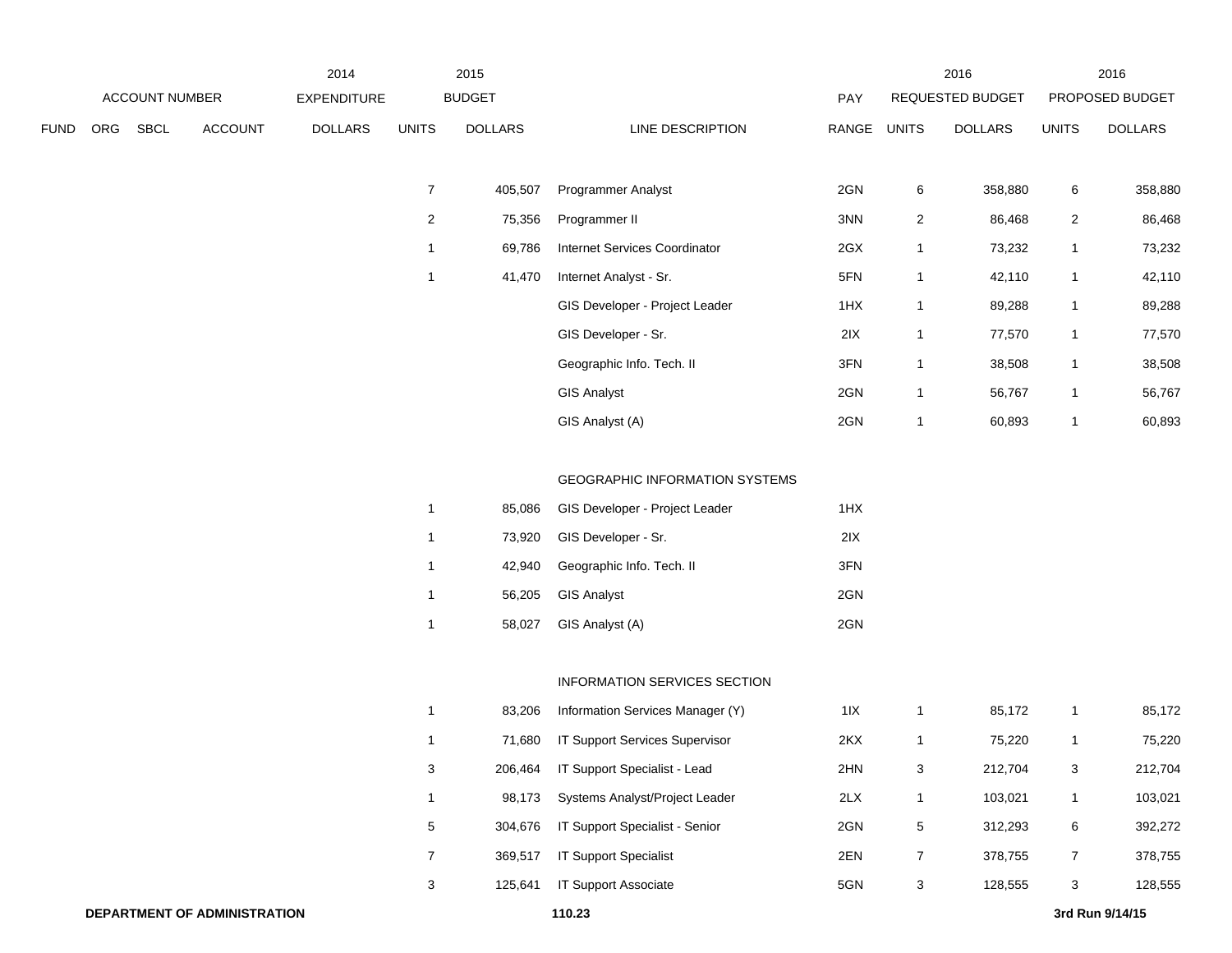|      |     |                |                | 2014               |                | 2015           |                                      |       |                         | 2016             |                | 2016            |
|------|-----|----------------|----------------|--------------------|----------------|----------------|--------------------------------------|-------|-------------------------|------------------|----------------|-----------------|
|      |     | ACCOUNT NUMBER |                | <b>EXPENDITURE</b> |                | <b>BUDGET</b>  |                                      | PAY   |                         | REQUESTED BUDGET |                | PROPOSED BUDGET |
| FUND | ORG | <b>SBCL</b>    | <b>ACCOUNT</b> | <b>DOLLARS</b>     | <b>UNITS</b>   | <b>DOLLARS</b> | LINE DESCRIPTION                     | RANGE | <b>UNITS</b>            | <b>DOLLARS</b>   | <b>UNITS</b>   | <b>DOLLARS</b>  |
|      |     |                |                |                    | $\mathbf{1}$   | 81,034         | Network Administrator                | 2IX   | $\mathbf{1}$            | 85,036           | $\mathbf{1}$   | 85,036          |
|      |     |                |                |                    | $\mathbf{1}$   | 98,174         | Data Base Administrator              | 1HX   | $\mathbf{1}$            | 103,021          | $\mathbf{1}$   | 103,021         |
|      |     |                |                |                    | $\mathbf{1}$   | 61,155         | Data Base Associate                  | 2GX   | 1                       | 61,766           | $\mathbf{1}$   | 61,766          |
|      |     |                |                |                    |                |                | Network Administrator (X)            | 2IX   |                         |                  | $\overline{1}$ | 58,981          |
|      |     |                |                |                    |                |                | ENTERPRISE SYSTEMS SECTION           |       |                         |                  |                |                 |
|      |     |                |                |                    | $\mathbf{1}$   | 103,070        | Enterprise Systems Manager (Y)       | 11X   | $\mathbf{1}$            | 108,160          | $\mathbf{1}$   | 108,160         |
|      |     |                |                |                    | $\sqrt{2}$     | 155,050        | Systems Analyst/Project Leader       | 2LX   | $\overline{\mathbf{c}}$ | 158,151          | $\overline{c}$ | 158,151         |
|      |     |                |                |                    | $\mathbf{1}$   | 56,205         | Programmer Analyst                   | 2GN   | $\mathbf{1}$            | 60,426           | -1             | 60,426          |
|      |     |                |                |                    | $\mathbf{1}$   | 57,884         | Systems Analyst - Sr.                | 2IX   | $\mathbf{1}$            | 58,958           | 1              | 58,958          |
|      |     |                |                |                    | $\mathbf{1}$   | 44,329         | Information Technology Specialist    | 3G    | $\mathbf{1}$            | 44,772           | 1              | 44,772          |
|      |     |                |                |                    |                |                | UNIFIED CALL CENTER                  |       |                         |                  |                |                 |
|      |     |                |                |                    | $\mathbf{1}$   | 91,350         | Call Center Oper. and Analytics Mgr. | 11X   | $\mathbf{1}$            | 95,862           | $\mathbf{1}$   | 95,862          |
|      |     |                |                |                    | $\overline{2}$ | 91,958         | Call Center Supervisor               | 1AX   | $\sqrt{2}$              | 94,146           | $\overline{2}$ | 94,146          |
|      |     |                |                |                    | $\mathbf{1}$   | 37,345         | Administrative Assistant II          | 6HN   | $\mathbf{1}$            | 43,496           | $\mathbf{1}$   | 43,496          |
|      |     |                |                |                    | $\overline{2}$ | 80,200         | UCC Customer Service Rep. IV         | 6JN   | $\overline{\mathbf{c}}$ | 86,278           | $\overline{2}$ | 86,278          |
|      |     |                |                |                    | $\mathbf{1}$   | 46,628         | UCC Customer Service Rep. IV (D)     | 6JN   | $\mathbf{1}$            | 44,198           | $\mathbf{1}$   | 44,198          |
|      |     |                |                |                    | 9              | 305,433        | UCC Customer Service Rep. III        | 6HN   | 9                       | 313,974          | 9              | 313,974         |
|      |     |                |                |                    | $\mathbf{1}$   | 46,628         | Program Assistant III (D)            |       | $\mathbf{1}$            | 50,859           | $\mathbf{1}$   | 49,643          |
|      |     |                |                |                    |                |                | AUXILIARY PERSONNEL                  |       |                         |                  |                |                 |
|      |     |                |                |                    | $\mathbf{1}$   |                | Systems Analyst - Sr.                | 2IX   | $\mathbf{1}$            |                  | $\mathbf{1}$   |                 |

3 UCC Customer Service Representative III 6HN 3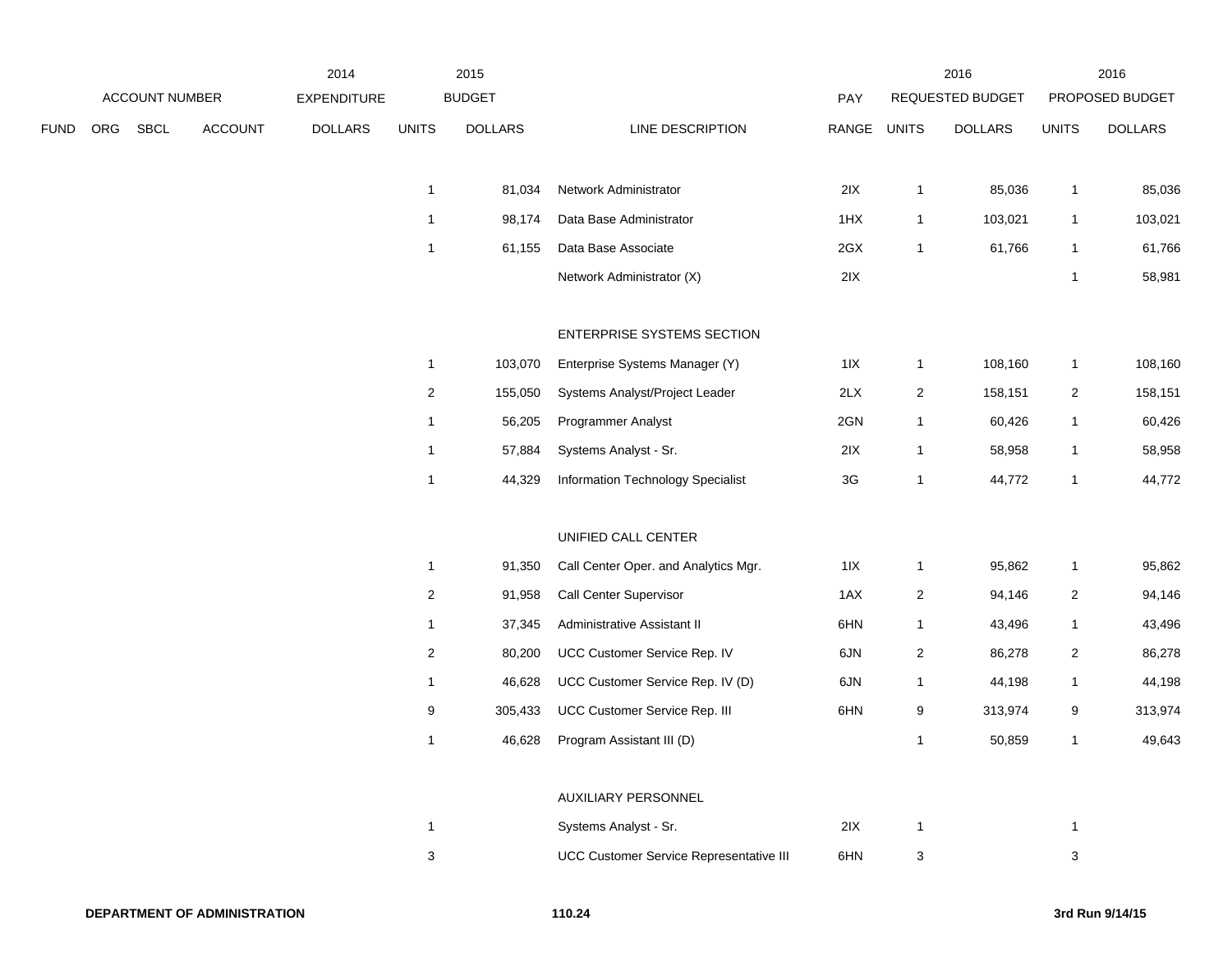|             |      |                       |                | 2014               |              | 2015           |                                                              |       |              | 2016             |              | 2016            |
|-------------|------|-----------------------|----------------|--------------------|--------------|----------------|--------------------------------------------------------------|-------|--------------|------------------|--------------|-----------------|
|             |      | <b>ACCOUNT NUMBER</b> |                | <b>EXPENDITURE</b> |              | <b>BUDGET</b>  |                                                              | PAY   |              | REQUESTED BUDGET |              | PROPOSED BUDGET |
| <b>FUND</b> | ORG  | SBCL                  | <b>ACCOUNT</b> | <b>DOLLARS</b>     | <b>UNITS</b> | <b>DOLLARS</b> | LINE DESCRIPTION                                             | RANGE | <b>UNITS</b> | <b>DOLLARS</b>   | <b>UNITS</b> | <b>DOLLARS</b>  |
|             |      |                       |                |                    | 83           | 4,714,959      | <b>Total Before Adjustments</b>                              |       | 84           | 4,874,576        | 86           | 5,006,876       |
|             |      |                       |                |                    |              |                | Salary & Wage Rate Change                                    |       |              |                  |              |                 |
|             |      |                       |                |                    |              |                | Overtime Compensated                                         |       |              |                  |              |                 |
|             |      |                       |                |                    |              | (95, 193)      | Personnel Cost Adjustment                                    |       |              | (97, 524)        |              | (100, 138)      |
|             |      |                       |                |                    |              |                | Other                                                        |       |              |                  |              |                 |
|             |      |                       |                |                    |              |                | Furlough                                                     |       |              |                  |              |                 |
|             |      |                       |                |                    | 83           | 4,619,766      | Gross Salaries & Wages Total                                 |       | 84           | 4,777,052        | 86           | 4,906,738       |
|             |      |                       |                |                    |              | (748,090)      | Reimbursable Services Deduction                              |       |              | (712, 329)       |              | (712, 329)      |
|             |      |                       |                |                    |              | (218,900)      | <b>Capital Improvements Deduction</b>                        |       |              | (131, 914)       |              | (225, 220)      |
|             |      |                       |                |                    |              | (95, 265)      | <b>Grants &amp; Aids Deduction</b>                           |       |              | (95, 265)        |              | (95, 265)       |
| 0001        | 1515 | R999                  | 006000         | 3,237,041          | 83           | 3,557,511      | NET SALARIES & WAGES TOTAL                                   |       | 84           | 3,837,544        | 86           | 3,873,924       |
|             |      |                       |                |                    | 60.87        |                | O&M FTE'S                                                    |       | 62.93        |                  | 63.47        |                 |
|             |      |                       |                |                    | 17.47        |                | NON-O&M FTE'S                                                |       | 15.41        |                  | 16.87        |                 |
|             |      |                       |                |                    |              |                | (A) To expire 12/31/16 unless the Milwaukee County Automated |       |              |                  |              |                 |
|             |      |                       |                |                    |              |                | Mapping and Land Information Systems Agreement is extended.  |       |              |                  |              |                 |
|             |      |                       |                |                    |              |                | Position is authorized only as reflected in the agreement as |       |              |                  |              |                 |
|             |      |                       |                |                    |              |                | approved by the Steering Committee of MCAMLIS.               |       |              |                  |              |                 |
|             |      |                       |                |                    |              |                | (D) Positions 100% reimbursed by Parking Fund.               |       |              |                  |              |                 |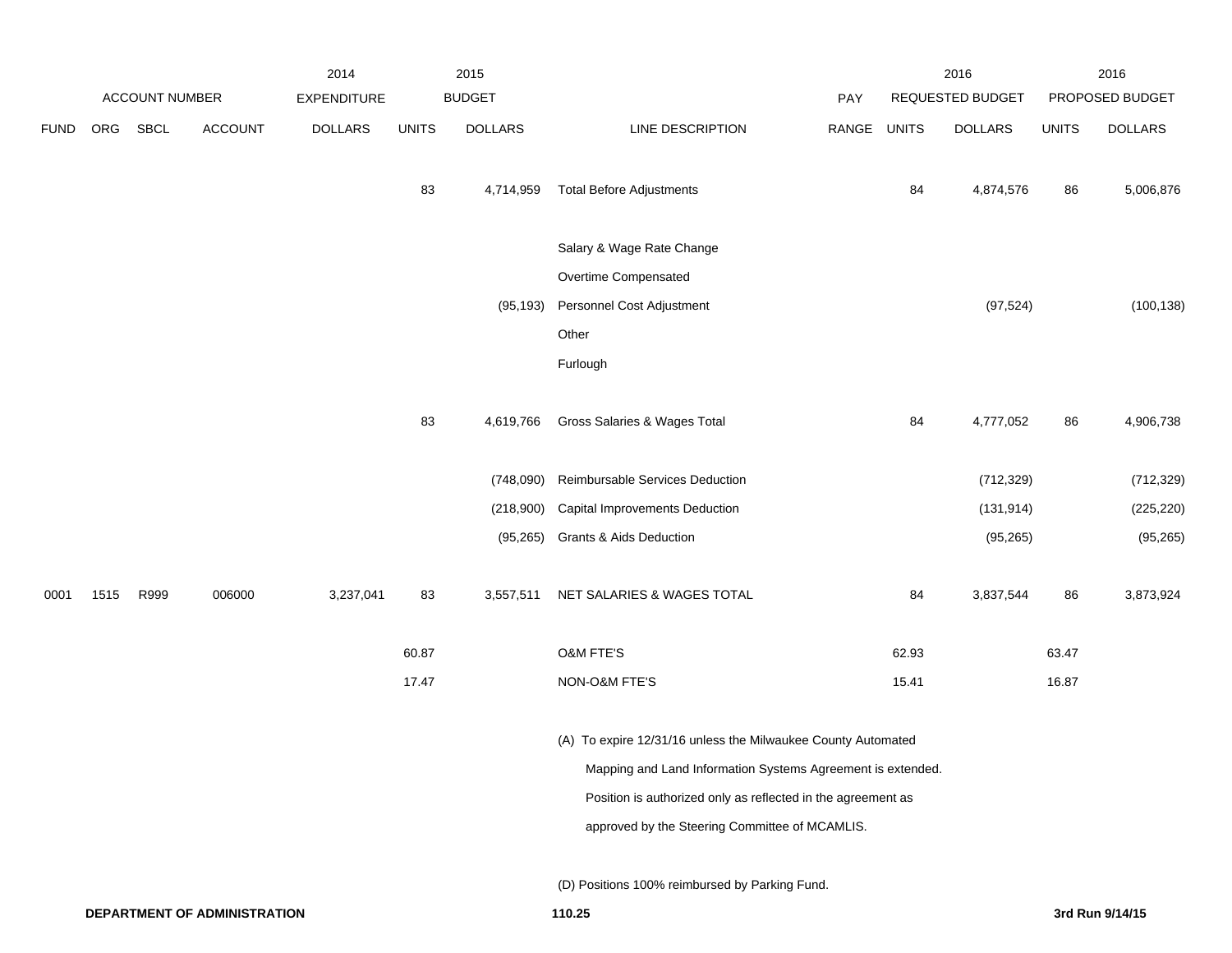|             |            |                       |                              | 2014               |              | 2015           |                                                                           |             | 2016             |              | 2016            |
|-------------|------------|-----------------------|------------------------------|--------------------|--------------|----------------|---------------------------------------------------------------------------|-------------|------------------|--------------|-----------------|
|             |            | <b>ACCOUNT NUMBER</b> |                              | <b>EXPENDITURE</b> |              | <b>BUDGET</b>  |                                                                           | <b>PAY</b>  | REQUESTED BUDGET |              | PROPOSED BUDGET |
| <b>FUND</b> | <b>ORG</b> | SBCL                  | <b>ACCOUNT</b>               | <b>DOLLARS</b>     | <b>UNITS</b> | <b>DOLLARS</b> | LINE DESCRIPTION                                                          | RANGE UNITS | <b>DOLLARS</b>   | <b>UNITS</b> | <b>DOLLARS</b>  |
|             |            |                       |                              |                    |              |                |                                                                           |             |                  |              |                 |
|             |            |                       |                              |                    |              |                |                                                                           |             |                  |              |                 |
|             |            |                       |                              |                    |              |                | (X) Private Auto Allowance may be paid pursuant to Section 350-183        |             |                  |              |                 |
|             |            |                       |                              |                    |              |                | of the Milwaukee Code.                                                    |             |                  |              |                 |
|             |            |                       |                              |                    |              |                | (Y) Required to file a statement of economic interests in accordance with |             |                  |              |                 |
|             |            |                       |                              |                    |              |                | the Milwaukee Code of Ordinances Chapter 303-Code of Ethics.              |             |                  |              |                 |
|             |            |                       |                              |                    |              |                |                                                                           |             |                  |              |                 |
| 0001        | 1515       | R999                  | 006100                       | 1,462,658          |              | 1,600,880      | ESTIMATED EMPLOYEE FRINGE BENEFITS                                        |             | 1,842,021        |              | 1,859,484       |
|             |            |                       |                              |                    |              |                | (Involves Revenue Offset-No Transfers from this Account)                  |             |                  |              |                 |
|             |            |                       |                              |                    |              |                |                                                                           |             |                  |              |                 |
|             |            |                       |                              |                    |              |                | OPERATING EXPENDITURES                                                    |             |                  |              |                 |
| 0001        | 1515       | R999                  | 630100                       | 1,733              |              | 6,000          | <b>General Office Expense</b>                                             |             | 6,000            |              | 3,000           |
| 0001        | 1515       | R999                  | 630500                       |                    |              |                | Tools & Machinery Parts                                                   |             |                  |              |                 |
| 0001        | 1515       | R999                  | 631000                       |                    |              |                | <b>Construction Supplies</b>                                              |             |                  |              |                 |
| 0001        | 1515       | R999                  | 631500                       |                    |              |                | Energy                                                                    |             |                  |              |                 |
| 0001        | 1515       | R999                  | 632000                       | 340                |              | 17,000         | <b>Other Operating Supplies</b>                                           |             | 16,500           |              | 13,500          |
| 0001        | 1515       | R999                  | 632500                       |                    |              |                | <b>Facility Rental</b>                                                    |             |                  |              |                 |
| 0001        | 1515       | R999                  | 633000                       |                    |              |                | Vehicle Rental                                                            |             |                  |              |                 |
| 0001        | 1515       | R999                  | 633500                       | 1,477              |              | 5,400          | Non-Vehicle Equipment Rental                                              |             | 5,400            |              | 5,400           |
| 0001        | 1515       | R999                  | 634000                       | 201,294            |              | 62,000         | <b>Professional Services</b>                                              |             | 62,000           |              | 62,000          |
| 0001        | 1515       | R999                  | 634500                       | 732,135            |              | 870,343        | Information Technology Services                                           |             | 898,843          |              | 1,120,343       |
| 0001        | 1515       | R999                  | 635000                       | 10,723             |              |                | <b>Property Services</b>                                                  |             |                  |              |                 |
| 0001        | 1515       | R999                  | 635500                       |                    |              |                | <b>Infrastructure Services</b>                                            |             |                  |              |                 |
| 0001        | 1515       | R999                  | 636000                       |                    |              |                | Vehicle Repair Services                                                   |             |                  |              |                 |
| 0001        | 1515       | R999                  | 636500                       | 18,243             |              | 22,000         | <b>Other Operating Services</b>                                           |             | 22,000           |              | 20,100          |
|             |            |                       | DEPARTMENT OF ADMINISTRATION |                    |              |                | 110.26                                                                    |             |                  |              | 3rd Run 9/14/15 |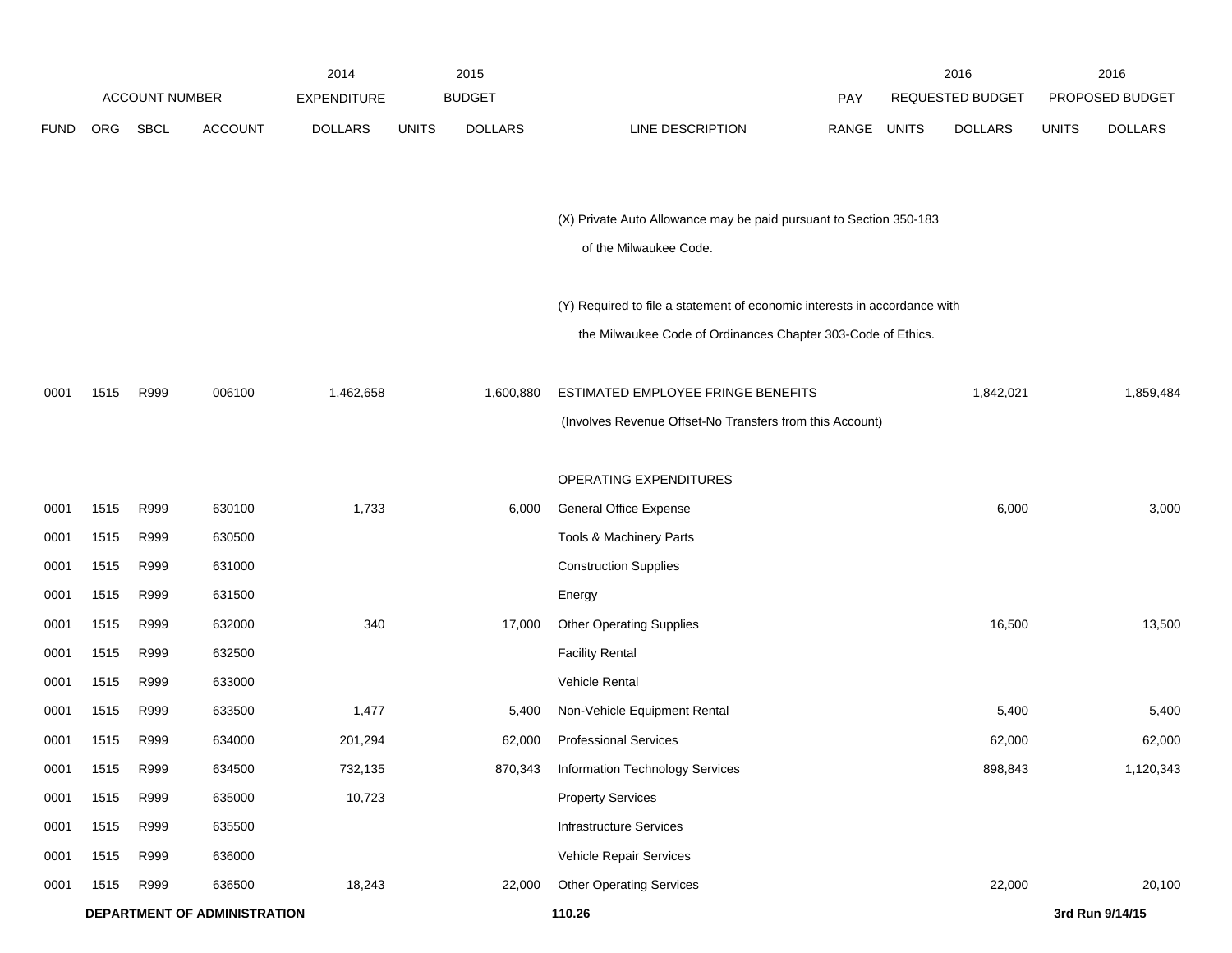|             |      |                  |                              | 2014               |                | 2015           |                                    |             | 2016             |              | 2016            |
|-------------|------|------------------|------------------------------|--------------------|----------------|----------------|------------------------------------|-------------|------------------|--------------|-----------------|
|             |      | ACCOUNT NUMBER   |                              | <b>EXPENDITURE</b> |                | <b>BUDGET</b>  |                                    | PAY         | REQUESTED BUDGET |              | PROPOSED BUDGET |
| <b>FUND</b> | ORG  | <b>SBCL</b>      | <b>ACCOUNT</b>               | <b>DOLLARS</b>     | <b>UNITS</b>   | <b>DOLLARS</b> | LINE DESCRIPTION                   | RANGE UNITS | <b>DOLLARS</b>   | <b>UNITS</b> | <b>DOLLARS</b>  |
|             |      |                  |                              |                    |                |                |                                    |             |                  |              |                 |
| 0001        | 1515 | R999             | 637000                       |                    |                |                | Loans and Grants                   |             |                  |              |                 |
| 0001        | 1515 | R999             | 637501                       | 1,272              |                | 25,500         | <b>Reimburse Other Departments</b> |             | 25,500           |              | 20,000          |
|             |      |                  |                              |                    |                |                |                                    |             |                  |              |                 |
| 0001        | 1515 | R999             | 006300                       | 967,217            |                | 1,008,243      | OPERATING EXPENDITURES TOTAL       |             | 1,036,243        |              | 1,244,343       |
|             |      |                  |                              |                    |                |                |                                    |             |                  |              |                 |
|             |      |                  |                              |                    |                |                | <b>EQUIPMENT PURCHASES</b>         |             |                  |              |                 |
|             |      |                  |                              |                    |                |                |                                    |             |                  |              |                 |
|             |      |                  |                              |                    |                |                | <b>Additional Equipment</b>        |             |                  |              |                 |
|             |      |                  |                              | 40,727             | $\overline{c}$ | 25,000         | <b>Computer Equipment</b>          |             | 25,000           |              | 51,400          |
|             |      |                  |                              |                    |                |                |                                    |             |                  |              |                 |
|             |      |                  |                              | 40,727             | $\overline{a}$ | 25,000         | Subtotal - Additional Equipment    |             | 25,000           |              | 51,400          |
|             |      |                  |                              |                    |                |                |                                    |             |                  |              |                 |
|             |      |                  |                              |                    |                |                | Replacement Equipment              |             |                  |              |                 |
|             |      |                  |                              |                    |                |                | <b>Computer Workstations</b>       |             |                  |              | 65,200          |
|             |      |                  |                              |                    |                |                | Printers                           |             |                  |              | 8,400           |
|             |      |                  |                              |                    |                |                |                                    |             |                  |              |                 |
|             |      |                  |                              |                    |                |                | Subtotal - Replacement Equipment   |             |                  |              | 73,600          |
|             |      |                  |                              |                    |                |                |                                    |             |                  |              |                 |
| 0001        | 1515 | R999             | 006800                       | 40,727             | $\overline{a}$ | 25,000         | EQUIPMENT PURCHASES TOTAL          |             | 25,000           |              | 125,000         |
|             |      |                  |                              |                    |                |                |                                    |             |                  |              |                 |
|             |      |                  |                              |                    |                |                | SPECIAL FUNDS                      |             |                  |              |                 |
| 0001        | 1510 | R <sub>158</sub> | 006300                       | 1,319,423          |                | 1,357,765      | Enterprise Resource Management*    |             | 1,396,868        |              | 1,396,868       |
| 0001        | 1510 | R148             | 006300                       | 29,791             |                | 230,200        | Computer Maintenance/Upgrade*      |             | 230,200          |              | 230,200         |
|             |      |                  |                              |                    |                |                |                                    |             |                  |              |                 |
|             |      |                  |                              | 1,349,214          |                | 1,587,965      | SPECIAL FUNDS TOTAL                |             | 1,627,068        |              | 1,627,068       |
|             |      |                  | DEPARTMENT OF ADMINISTRATION |                    |                |                | 110.27                             |             |                  |              | 3rd Run 9/14/15 |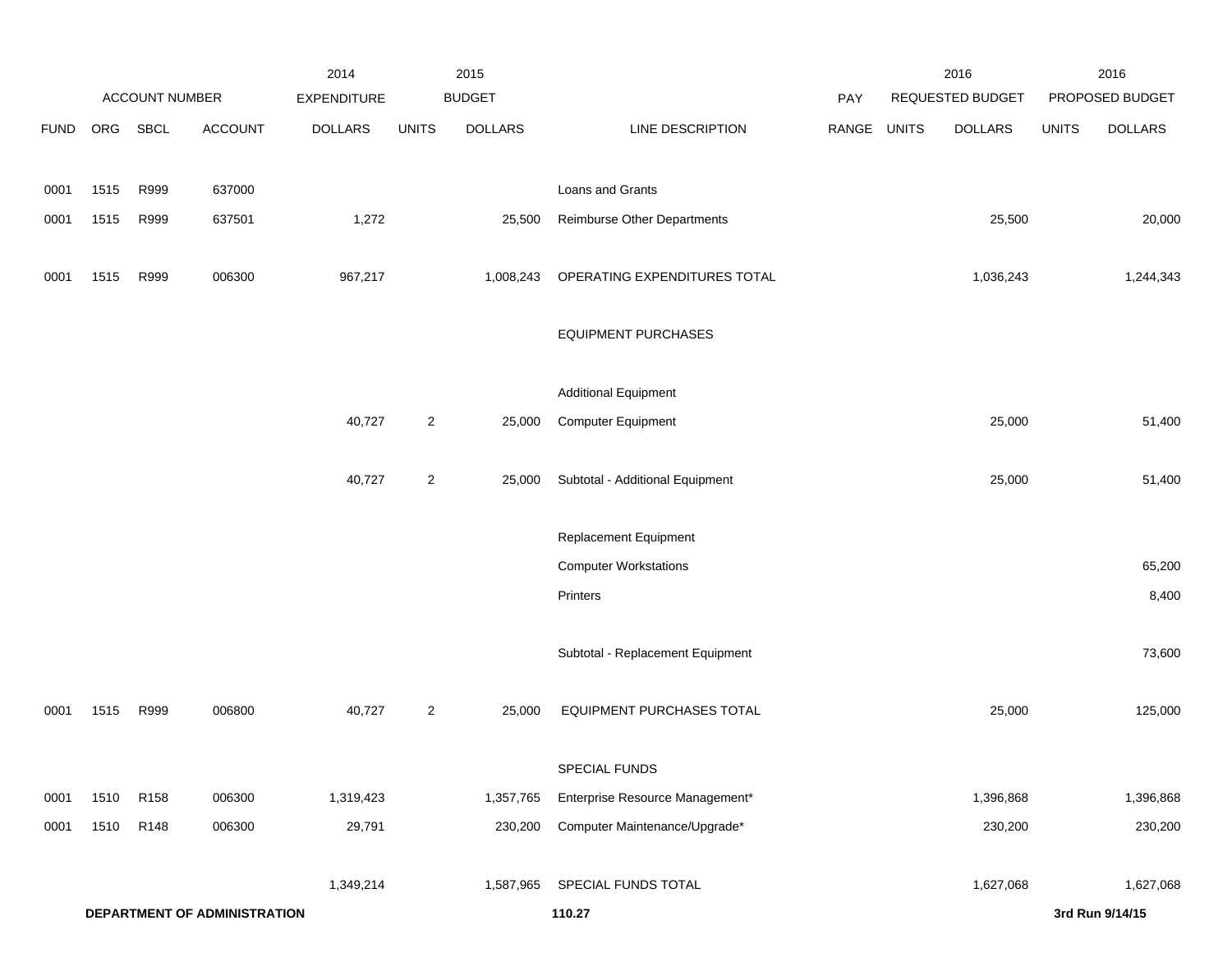|             |                       |             |                | 2014           |               | 2015           |                              |       |                         | 2016           |                 | 2016           |
|-------------|-----------------------|-------------|----------------|----------------|---------------|----------------|------------------------------|-------|-------------------------|----------------|-----------------|----------------|
|             | <b>ACCOUNT NUMBER</b> |             | EXPENDITURE    |                | <b>BUDGET</b> |                | <b>PAY</b>                   |       | <b>REQUESTED BUDGET</b> |                | PROPOSED BUDGET |                |
| <b>FUND</b> | <b>ORG</b>            | <b>SBCL</b> | <b>ACCOUNT</b> | <b>DOLLARS</b> | <b>UNITS</b>  | <b>DOLLARS</b> | LINE DESCRIPTION             | RANGE | <b>UNITS</b>            | <b>DOLLARS</b> | <b>UNITS</b>    | <b>DOLLARS</b> |
|             |                       |             |                |                |               |                | DEPARTMENT OF ADMINISTRATION |       |                         |                |                 |                |

INFORMATION AND TECHNOLOGY

7,056,857 7,779,599 MANAGEMENT DIVISION TOTAL 8,367,876 8,729,819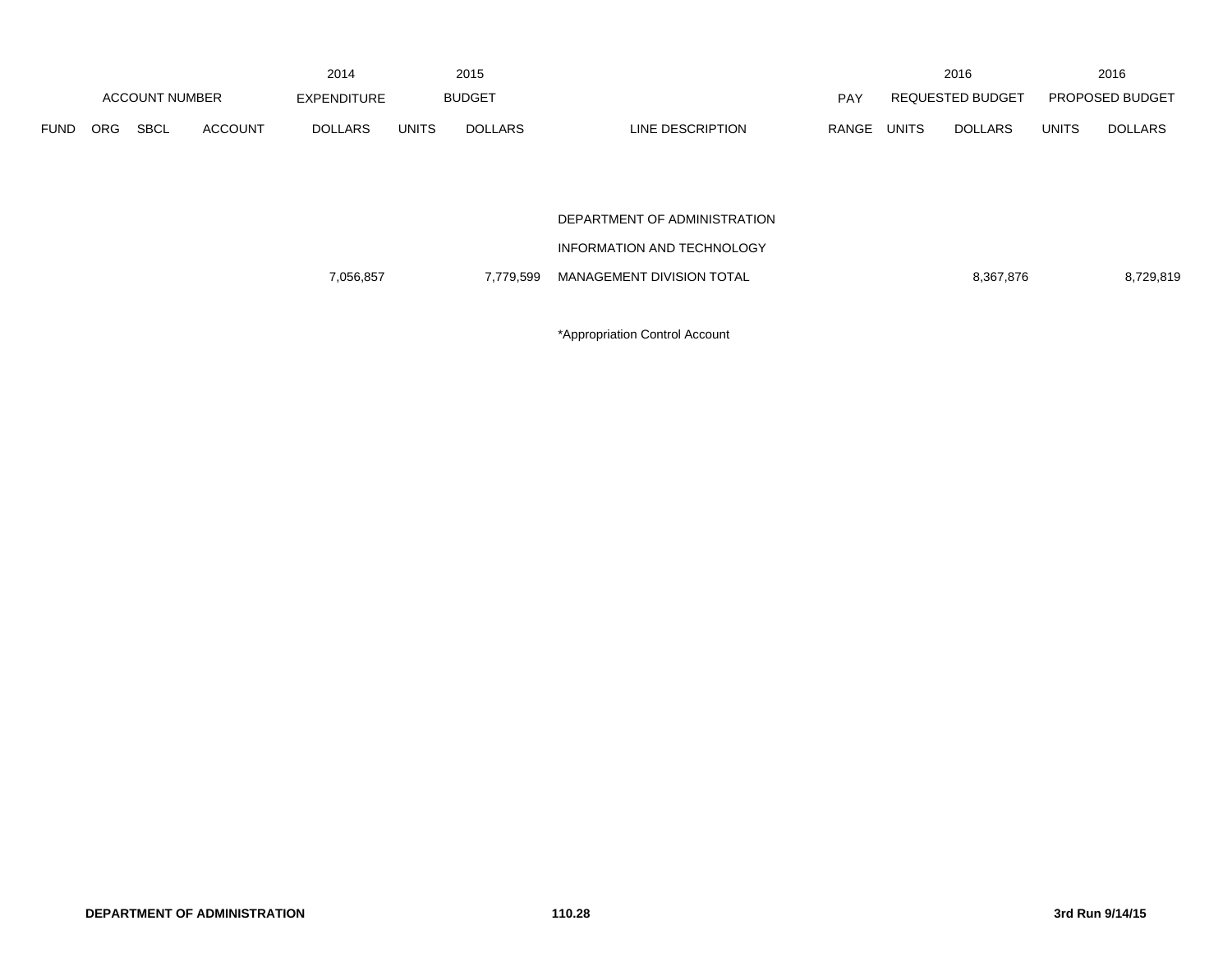|      |            |                       | 2014           |                    | 2015                      |                |                                       | 2016         |                         | 2016             |                  |                 |
|------|------------|-----------------------|----------------|--------------------|---------------------------|----------------|---------------------------------------|--------------|-------------------------|------------------|------------------|-----------------|
|      |            | <b>ACCOUNT NUMBER</b> |                | <b>EXPENDITURE</b> |                           | <b>BUDGET</b>  |                                       | PAY          |                         | REQUESTED BUDGET |                  | PROPOSED BUDGET |
| FUND | <b>ORG</b> | <b>SBCL</b>           | <b>ACCOUNT</b> | <b>DOLLARS</b>     | <b>UNITS</b>              | <b>DOLLARS</b> | <b>LINE DESCRIPTION</b>               | <b>RANGE</b> | <b>UNITS</b>            | <b>DOLLARS</b>   | <b>UNITS</b>     | <b>DOLLARS</b>  |
|      |            |                       |                |                    |                           |                |                                       |              |                         |                  |                  |                 |
|      |            |                       |                |                    |                           |                | ASSESSOR'S OFFICE                     |              |                         |                  |                  |                 |
|      |            |                       |                |                    |                           |                | BUDGETARY CONTROL UNIT (1BCU=1DU)     |              |                         |                  |                  |                 |
|      |            |                       |                |                    |                           |                |                                       |              |                         |                  |                  |                 |
|      |            |                       |                |                    |                           |                | SALARIES & WAGES                      |              |                         |                  |                  |                 |
|      |            |                       |                |                    | $\mathbf{1}$              | 147,336        | Commissioner of Assessments (Y)       | 1OX          | $\mathbf{1}$            | 124,000          | $\mathbf{1}$     | 124,000         |
|      |            |                       |                |                    |                           |                |                                       |              |                         |                  |                  |                 |
|      |            |                       |                |                    |                           |                | SYSTEMS AND ADMINISTRATION DIVISION   |              |                         |                  |                  |                 |
|      |            |                       |                |                    | $\mathbf{1}$              | 98,172         | Systems Analyst Project Leader Mgr.   | 2LX          | $\mathbf{1}$            | 103,021          | $\mathbf{1}$     | 103,021         |
|      |            |                       |                |                    | $\mathbf{1}$              |                | <b>Accounting Assistant II</b>        | 6HN          | $\mathbf{1}$            |                  |                  |                 |
|      |            |                       |                |                    | 1                         | 59,834         | Administrative Services Supervisor    | 1BX          | 1                       | 62,789           | $\mathbf{1}$     | 62,789          |
|      |            |                       |                |                    | $\mathbf{1}$              | 43,300         | Program Assistant II                  | 5FN          | $\mathbf{1}$            | 45,438           | $\mathbf{1}$     | 42,539          |
|      |            |                       |                |                    | 6                         | 228,156        | Office Assistant III                  | 6FN          | 6                       | 234,740          | $\,6\,$          | 229,553         |
|      |            |                       |                |                    | $\mathbf{1}$              | 59,015         | <b>Property Systems Administrator</b> | $2IX$        | $\mathbf{1}$            | 59,605           | $\mathbf{1}$     | 59,605          |
|      |            |                       |                |                    |                           |                | College Intern                        | 9I           | $\mathbf{1}$            | 21,507           | $\mathbf{1}$     | 21,507          |
|      |            |                       |                |                    |                           |                |                                       |              |                         |                  |                  |                 |
|      |            |                       |                |                    |                           |                | ASSESSMENT DIVISION                   |              |                         |                  |                  |                 |
|      |            |                       |                |                    | $\mathbf{1}$              | 110,558        | Chief Assessor (X)(Y)                 | 1LX          | $\mathbf{1}$            | 110,000          | $\mathbf{1}$     | 110,000         |
|      |            |                       |                |                    |                           |                |                                       |              |                         |                  |                  |                 |
|      |            |                       |                |                    |                           |                | REAL PROPERTY                         |              |                         |                  |                  |                 |
|      |            |                       |                |                    | $\ensuremath{\mathsf{3}}$ | 254,095        | Assessment Division Manager (X)(Y)    | 1GX          | 3                       | 266,223          | 3                | 266,224         |
|      |            |                       |                |                    | $19$                      | 1,218,333      | Senior Property Appraiser             | 2HN          | 19                      | 1,337,764        | 19               | 1,367,962       |
|      |            |                       |                |                    | 9                         | 441,689        | Senior Property Appraiser (A)         | 2DN          | $\boldsymbol{9}$        | 461,041          | $\boldsymbol{9}$ | 473,381         |
|      |            |                       |                |                    | 2                         | 73,429         | Office Assistant III                  | 6FN          | $\overline{\mathbf{c}}$ | 79,808           | $\overline{a}$   | 79,808          |
|      |            |                       |                |                    | $\mathbf{1}$              | 80,441         | <b>Assessment Operations Director</b> | 1JX          | 1                       | 95,000           | 1                | 99,536          |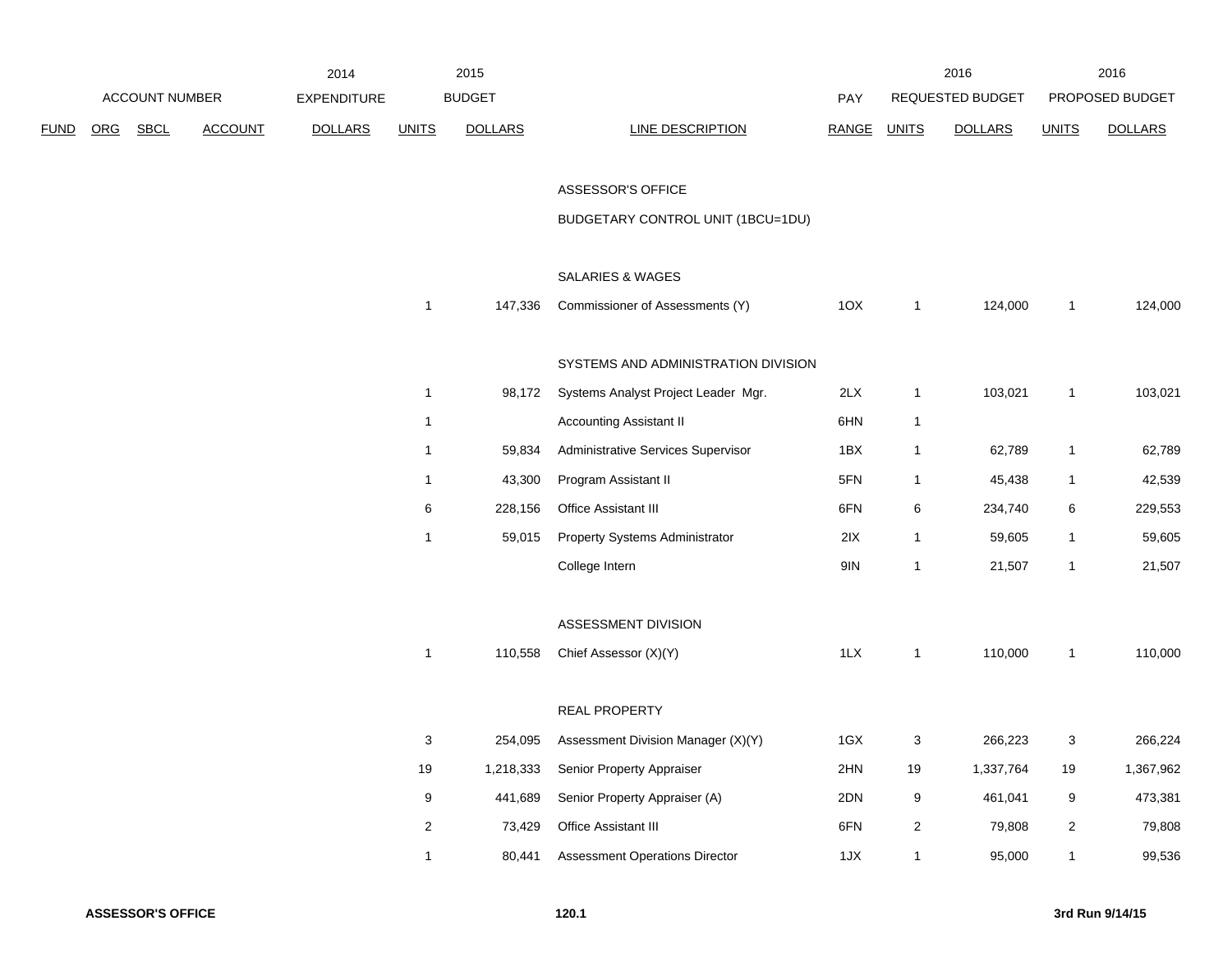|            |             |                | 2014           |              | 2015           |                                    |                                                                     |              | 2016           |                               | 2016            |
|------------|-------------|----------------|----------------|--------------|----------------|------------------------------------|---------------------------------------------------------------------|--------------|----------------|-------------------------------|-----------------|
|            |             |                | EXPENDITURE    |              |                |                                    | PAY                                                                 |              |                |                               | PROPOSED BUDGET |
| <b>ORG</b> | <b>SBCL</b> | <b>ACCOUNT</b> | <b>DOLLARS</b> | <b>UNITS</b> | <b>DOLLARS</b> | <b>LINE DESCRIPTION</b>            | RANGE                                                               | <b>UNITS</b> | <b>DOLLARS</b> | <b>UNITS</b>                  | <b>DOLLARS</b>  |
|            |             |                |                |              |                |                                    |                                                                     |              |                |                               |                 |
|            |             |                |                |              |                | <b>AUXILIARY POSITIONS</b>         |                                                                     |              |                |                               |                 |
|            |             |                |                | $\mathbf{1}$ |                | Senior Property Appraiser          | 2HN                                                                 | $\mathbf{1}$ |                | $\mathbf{1}$                  |                 |
|            |             |                |                |              |                |                                    |                                                                     |              |                |                               |                 |
|            |             |                |                |              |                | <b>BOARD OF REVIEW</b>             |                                                                     |              |                |                               |                 |
|            |             |                |                | $9\,$        | 44,450         | Member, Board of Review (Y)        | BC <sub>1</sub>                                                     | 9            | 44,450         | 9                             | 44,450          |
|            |             |                |                |              |                |                                    |                                                                     |              |                |                               |                 |
|            |             |                |                | 57           | 2,858,808      | <b>Total Before Adjustments</b>    |                                                                     | 58           | 3,045,386      | 57                            | 3,084,375       |
|            |             |                |                |              |                |                                    |                                                                     |              |                |                               |                 |
|            |             |                |                |              |                |                                    |                                                                     |              |                |                               |                 |
|            |             |                |                |              |                | Overtime Compensated*              |                                                                     |              |                |                               |                 |
|            |             |                |                |              | (125, 567)     | Personnel Cost Adjustment          |                                                                     |              |                |                               | (61, 687)       |
|            |             |                |                |              |                | Other                              |                                                                     |              |                |                               |                 |
|            |             |                |                |              |                | Furlough                           |                                                                     |              |                |                               |                 |
|            |             |                |                |              |                |                                    |                                                                     |              |                |                               |                 |
|            |             |                |                | 57           | 2,733,241      | Gross Salaries & Wages Total       |                                                                     | 58           | 2,984,478      | 57                            | 3,022,688       |
|            |             |                |                |              |                |                                    |                                                                     |              |                |                               |                 |
|            |             |                |                |              |                | Reimbursable Services Deduction    |                                                                     |              |                |                               |                 |
|            |             |                |                |              | (55, 261)      | Capital Improvements Deduction     |                                                                     |              | (122,000)      |                               | (82, 500)       |
|            |             |                |                |              |                | <b>Grants &amp; Aids Deduction</b> |                                                                     |              |                |                               |                 |
|            |             |                |                |              |                |                                    |                                                                     |              |                |                               |                 |
| 2300       | R999        | 006000         | 2,740,803      | 57           |                |                                    |                                                                     | 58           | 2,862,478      | 57                            | 2,940,188       |
|            |             |                |                |              |                |                                    |                                                                     |              |                |                               |                 |
|            |             |                |                | 45.39        |                | O&M FTE'S                          |                                                                     | 47.80        |                | 47.80                         |                 |
|            |             |                |                | 0.61         |                | NON-O&M FTE'S                      |                                                                     | 1.20         |                | 1.20                          |                 |
|            |             |                | ACCOUNT NUMBER |              |                | <b>BUDGET</b>                      | Salary & Wage Rate Changes<br>2,677,980 NET SALARIES & WAGES TOTAL* |              |                | REQUESTED BUDGET<br>(60, 908) |                 |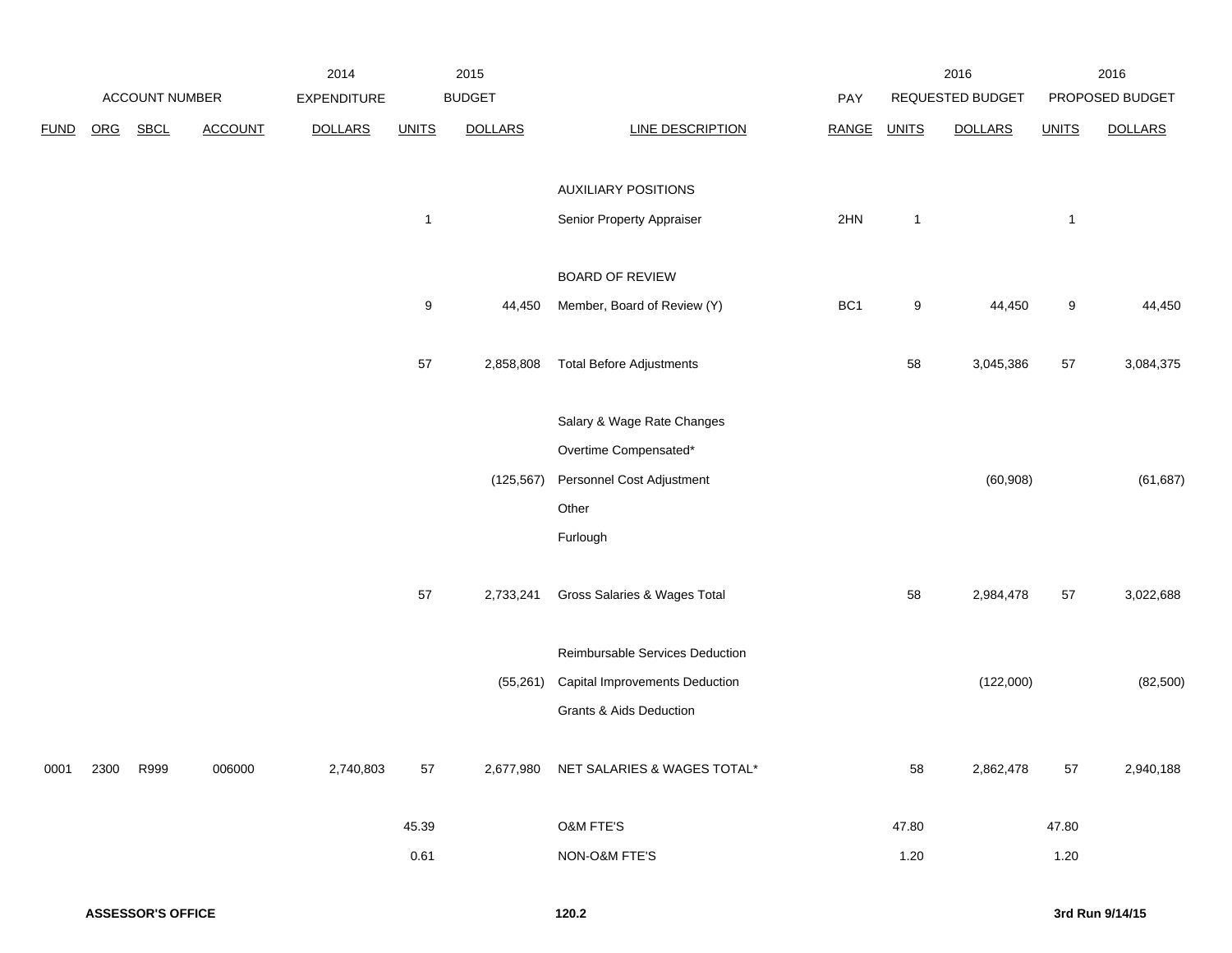|             |                       |             |                    | 2014           | 2015          |                |                                  |                         | 2016           | 2016                   |                |
|-------------|-----------------------|-------------|--------------------|----------------|---------------|----------------|----------------------------------|-------------------------|----------------|------------------------|----------------|
|             | <b>ACCOUNT NUMBER</b> |             | <b>EXPENDITURE</b> |                | <b>BUDGET</b> | PAY            |                                  | <b>REQUESTED BUDGET</b> |                | <b>PROPOSED BUDGET</b> |                |
| <b>FUND</b> | ORG                   | <b>SBCL</b> | <b>ACCOUNT</b>     | <b>DOLLARS</b> | <b>UNITS</b>  | <b>DOLLARS</b> | LINE DESCRIPTION<br><b>RANGE</b> | UNITS                   | <b>DOLLARS</b> | <b>UNITS</b>           | <b>DOLLARS</b> |

|      |      |      |        |           |           | (A) Up to 10 positions may be designated by the Commissioner of<br>Assessments as a Project Leader or Lead Property Appraiser.            |           |           |
|------|------|------|--------|-----------|-----------|-------------------------------------------------------------------------------------------------------------------------------------------|-----------|-----------|
|      |      |      |        |           |           | (X) Private Auto Allowance May Be Paid Pursuant to<br>Section 350-183 of the Milwaukee Code.                                              |           |           |
|      |      |      |        |           |           | (Y) Required to file a statement of economic interests in accordance<br>with the Milwaukee Code of Ordinances Chapter 303-Code of Ethics. |           |           |
| 0001 | 2300 | R999 | 006100 | 1,214,724 | 1,205,091 | ESTIMATED EMPLOYEE FRINGE BENEFITS<br>(Involves Revenue Offset - No Transfers from this Account)                                          | 1,373,989 | 1,411,290 |
|      |      |      |        |           |           | OPERATING EXPENDITURES                                                                                                                    |           |           |
| 0001 | 2300 | R999 | 630100 | 126,820   | 129,700   | General Office Expense                                                                                                                    | 129,700   | 129,700   |
| 0001 | 2300 | R999 | 630500 |           |           | Tools & Machinery Parts                                                                                                                   |           |           |
| 0001 | 2300 | R999 | 631000 |           |           | <b>Construction Supplies</b>                                                                                                              |           |           |
| 0001 | 2300 | R999 | 631500 |           |           | Energy                                                                                                                                    |           |           |
| 0001 | 2300 | R999 | 632000 |           |           | <b>Other Operating Supplies</b>                                                                                                           |           |           |
| 0001 | 2300 | R999 | 632500 |           |           | <b>Facility Rental</b>                                                                                                                    |           |           |
| 0001 | 2300 | R999 | 633000 | 22,523    | 33,000    | Vehicle Rental                                                                                                                            | 33,000    | 33,000    |
| 0001 | 2300 | R999 | 633500 | 7,579     | 9,700     | Non-Vehicle Equipment Rental                                                                                                              | 9,700     | 9,700     |
| 0001 | 2300 | R999 | 634000 | 187,530   | 175,000   | <b>Professional Services</b>                                                                                                              | 175,000   | 175,000   |
| 0001 | 2300 | R999 | 634500 | 8,084     | 10,500    | Information Technology Services                                                                                                           | 10,500    |           |
|      |      |      |        |           |           |                                                                                                                                           |           |           |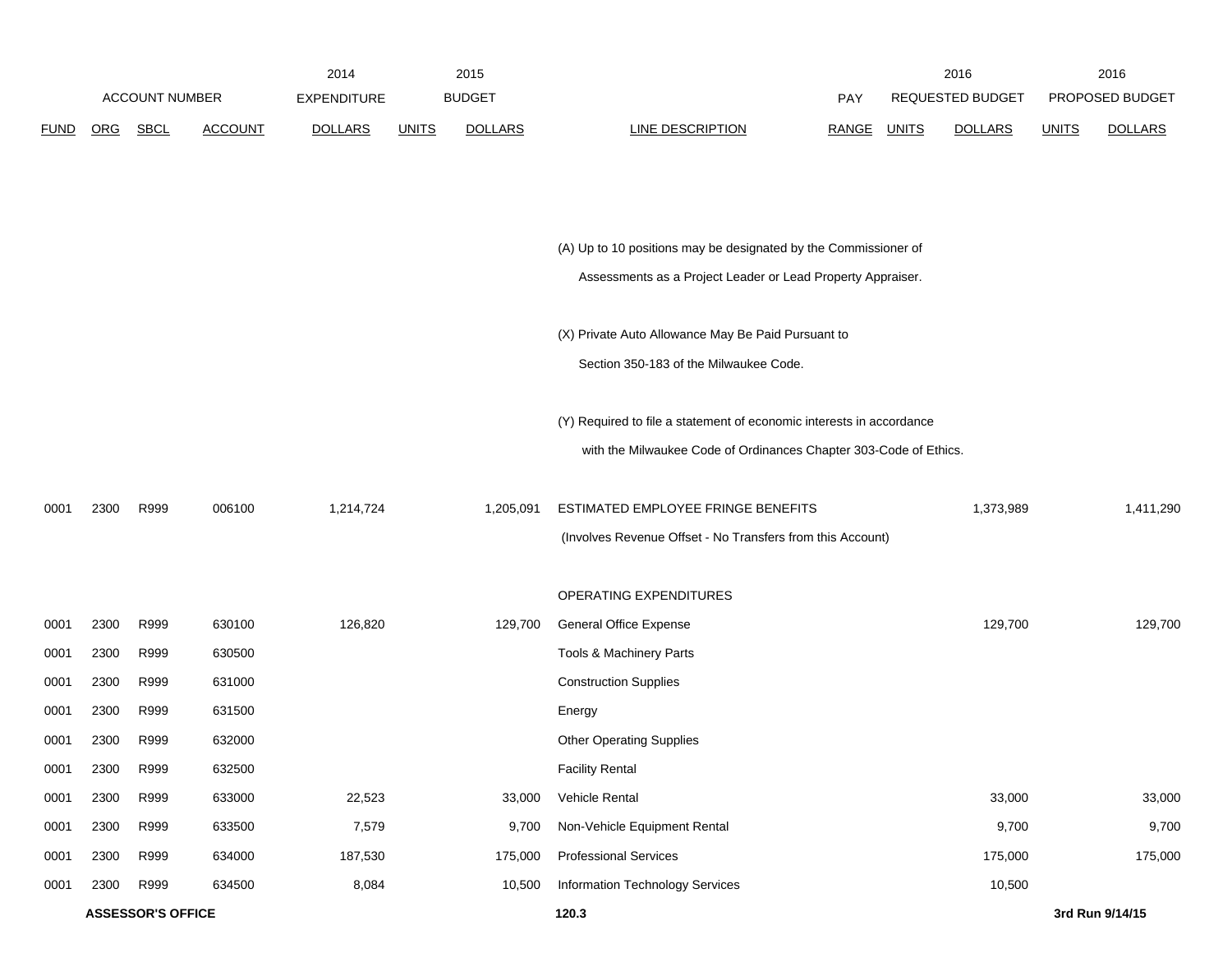|             |            |                          |                | 2014               |              | 2015           |                                         |              |              | 2016             |              | 2016            |
|-------------|------------|--------------------------|----------------|--------------------|--------------|----------------|-----------------------------------------|--------------|--------------|------------------|--------------|-----------------|
|             |            | ACCOUNT NUMBER           |                | <b>EXPENDITURE</b> |              | <b>BUDGET</b>  |                                         | PAY          |              | REQUESTED BUDGET |              | PROPOSED BUDGET |
| <b>FUND</b> | <b>ORG</b> | <b>SBCL</b>              | <b>ACCOUNT</b> | <b>DOLLARS</b>     | <b>UNITS</b> | <b>DOLLARS</b> | <b>LINE DESCRIPTION</b>                 | <b>RANGE</b> | <b>UNITS</b> | <b>DOLLARS</b>   | <b>UNITS</b> | <b>DOLLARS</b>  |
|             |            |                          |                |                    |              |                |                                         |              |              |                  |              |                 |
| 0001        | 2300       | R999                     | 635000         |                    |              |                | <b>Property Services</b>                |              |              |                  |              |                 |
| 0001        | 2300       | R999                     | 635500         |                    |              | 5,600          | <b>Infrastructure Services</b>          |              |              | 5,600            |              | 5,600           |
| 0001        | 2300       | R999                     | 636000         |                    |              |                | Vehicle Repair Services                 |              |              |                  |              |                 |
| 0001        | 2300       | R999                     | 636500         | 432                |              |                | <b>Other Operating Services</b>         |              |              |                  |              |                 |
| 0001        | 2300       | R999                     | 637000         |                    |              |                | Loans and Grants                        |              |              |                  |              |                 |
| 0001        | 2300       | R999                     | 637501         | 16,867             |              | 30,000         | <b>Reimburse Other Departments</b>      |              |              | 30,000           |              | 30,000          |
|             |            |                          |                |                    |              |                |                                         |              |              |                  |              |                 |
| 0001        | 2300       | R999                     | 006300         | 369,835            |              | 393,500        | OPERATING EXPENDITURES TOTAL*           |              |              | 393,500          |              | 383,000         |
|             |            |                          |                |                    |              |                |                                         |              |              |                  |              |                 |
|             |            |                          |                |                    |              |                | <b>EQUIPMENT PURCHASES</b>              |              |              |                  |              |                 |
|             |            |                          |                |                    |              |                |                                         |              |              |                  |              |                 |
|             |            |                          |                |                    |              |                | <b>Additional Equipment</b>             |              |              |                  |              |                 |
|             |            |                          |                |                    |              |                |                                         |              |              |                  |              |                 |
|             |            |                          |                |                    |              |                | Subtotal - Additional Equipment         |              |              |                  |              |                 |
|             |            |                          |                |                    |              |                |                                         |              |              |                  |              |                 |
|             |            |                          |                |                    |              |                | Replacement Equipment                   |              |              |                  |              |                 |
|             |            |                          |                |                    |              | 15,100         | <b>Computer Workstations</b>            |              |              | 10,000           |              |                 |
|             |            |                          |                |                    |              |                |                                         |              |              |                  |              |                 |
|             |            |                          |                |                    |              | 15,100         | Subtotal - Replacement Equipment        |              |              | 10,000           |              |                 |
|             |            |                          |                |                    |              |                |                                         |              |              |                  |              |                 |
| 0001        | 2300       | R999                     | 006800         | 15,100             |              | 15,100         | EQUIPMENT PURCHASES TOTAL*              |              |              | 10,000           |              |                 |
|             |            |                          |                |                    |              |                |                                         |              |              |                  |              |                 |
|             |            |                          |                |                    |              |                | SPECIAL FUNDS                           |              |              |                  |              |                 |
| 0001        | 2300       | R239                     | 006300         | 59,497             |              | 86,000         | State Manufacturing Assessment Payment* |              |              | 86,000           |              | 86,000          |
| 0001        | 2300       | R248                     | 006300         | 68,206             |              | 40,000         | Valuation System Maintenance*           |              |              | 70,000           |              | 20,000          |
|             |            | <b>ASSESSOR'S OFFICE</b> |                |                    |              |                | 120.4                                   |              |              |                  |              | 3rd Run 9/14/15 |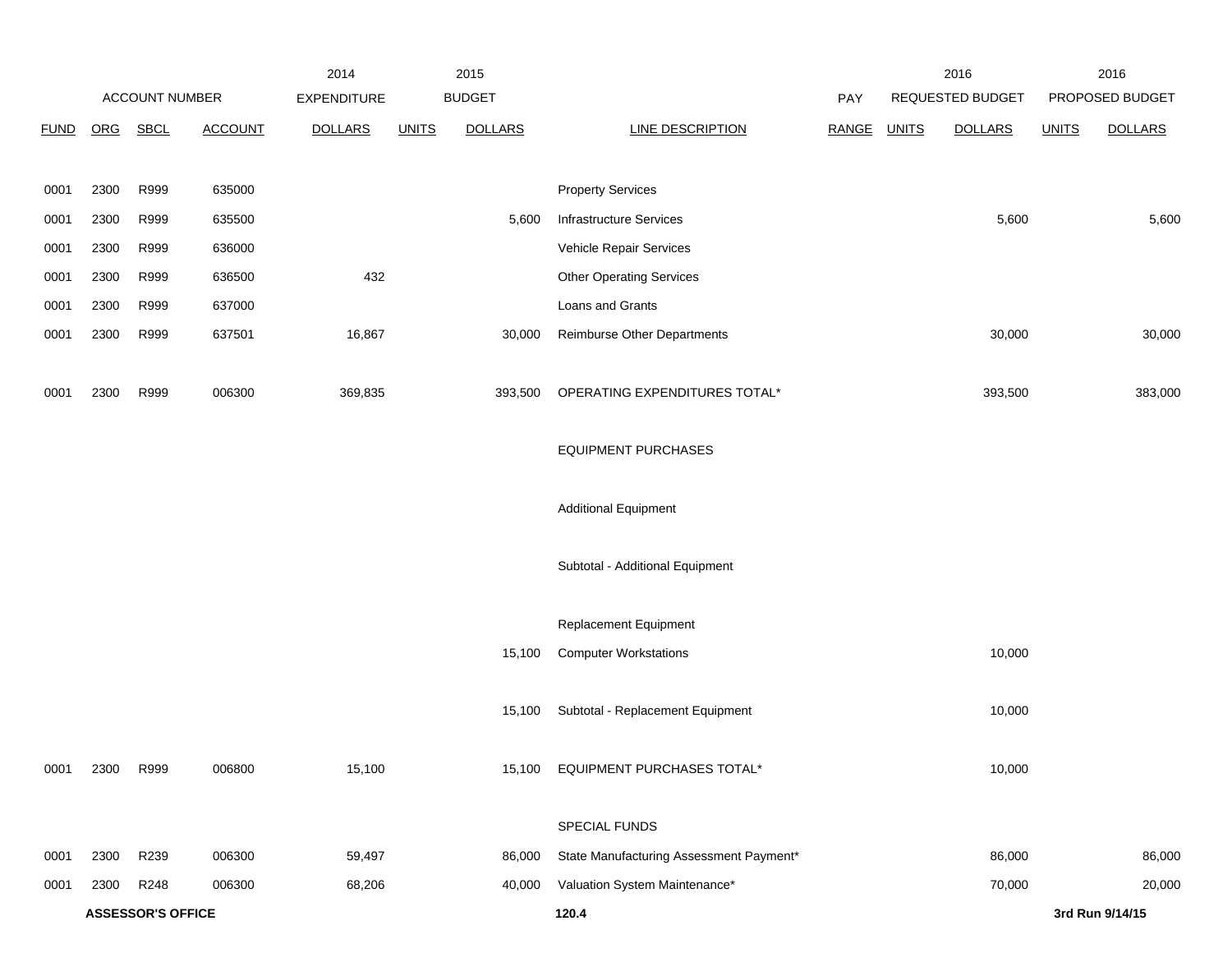|             |                       |             |                    | 2014           |               | 2015           |                               |       |                         | 2016           |                 | 2016           |
|-------------|-----------------------|-------------|--------------------|----------------|---------------|----------------|-------------------------------|-------|-------------------------|----------------|-----------------|----------------|
|             | <b>ACCOUNT NUMBER</b> |             | <b>EXPENDITURE</b> |                | <b>BUDGET</b> |                | <b>PAY</b>                    |       | <b>REQUESTED BUDGET</b> |                | PROPOSED BUDGET |                |
| <b>FUND</b> | <b>ORG</b>            | <b>SBCL</b> | <b>ACCOUNT</b>     | <b>DOLLARS</b> | <b>UNITS</b>  | <b>DOLLARS</b> | LINE DESCRIPTION              | RANGE | <u>UNITS</u>            | <b>DOLLARS</b> | <b>UNITS</b>    | <b>DOLLARS</b> |
|             |                       |             |                    |                |               |                |                               |       |                         |                |                 |                |
|             |                       |             |                    |                |               |                |                               |       |                         |                |                 |                |
|             |                       |             |                    | 127,703        |               | 126,000        | SPECIAL FUNDS TOTAL           |       |                         | 156,000        |                 | 106,000        |
|             |                       |             |                    |                |               |                |                               |       |                         |                |                 |                |
|             |                       |             |                    |                |               |                | ASSESSOR'S OFFICE BUDGETARY   |       |                         |                |                 |                |
|             |                       |             |                    |                |               |                |                               |       |                         |                |                 |                |
|             |                       |             |                    | 4,468,165      |               | 4,417,671      | CONTROL UNIT TOTAL (1BCU=1DU) |       |                         | 4,795,967      |                 | 4,840,478      |
|             |                       |             |                    |                |               |                |                               |       |                         |                |                 |                |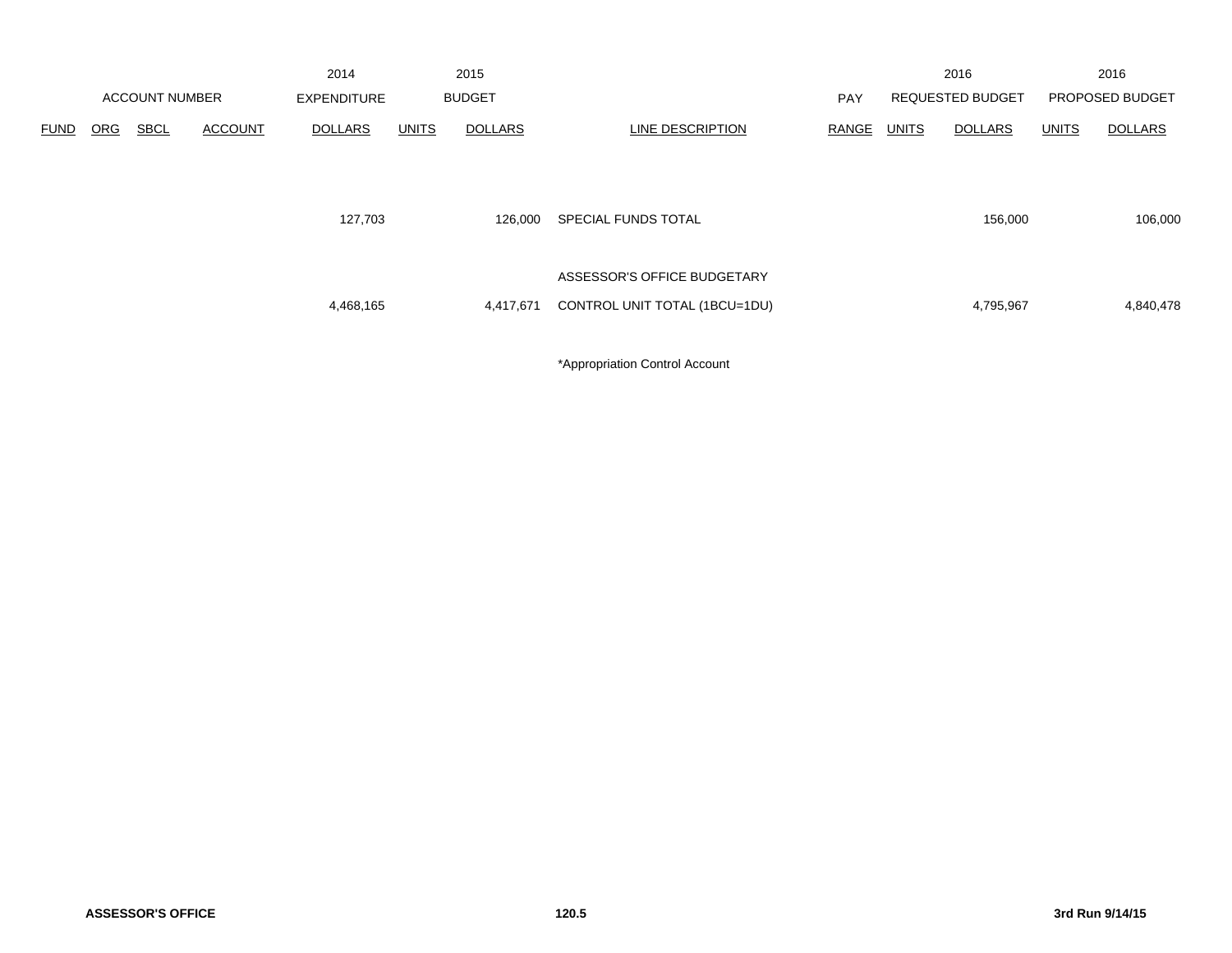|             |            |                       |                | 2014               |              | 2015           |                                  |              | 2016             |       | 2016                   |
|-------------|------------|-----------------------|----------------|--------------------|--------------|----------------|----------------------------------|--------------|------------------|-------|------------------------|
|             |            | <b>ACCOUNT NUMBER</b> |                | <b>EXPENDITURE</b> |              | <b>BUDGET</b>  | PAY                              |              | REQUESTED BUDGET |       | <b>PROPOSED BUDGET</b> |
| <b>FUND</b> | <b>ORG</b> | <b>SBCL</b>           | <b>ACCOUNT</b> | <b>DOLLARS</b>     | <b>UNITS</b> | <b>DOLLARS</b> | LINE DESCRIPTION<br><b>RANGE</b> | <b>UNITS</b> | <b>DOLLARS</b>   | UNITS | <b>DOLLARS</b>         |

# CITY ATTORNEY

# BUDGETARY CONTROL UNIT (1BCU=1DU)

#### SALARIES & WAGES

|  | 147,336 City Attorney (Y)                   | <b>EOE</b> | 147.336 |   | 147,336 |
|--|---------------------------------------------|------------|---------|---|---------|
|  | 560,444 Deputy City Attorney (A)(Y)         | 1OX        | 573.541 | 4 | 573,541 |
|  | 64,000 Spec. Asst. to the City Attorney (Y) | 1FX        | 65,062  |   | 65,062  |

# LEGAL DIVISION

| 34 | 3,117,688 | Asst. City Attorney III (A)(Y)        | 2NX |    |           |    |           |
|----|-----------|---------------------------------------|-----|----|-----------|----|-----------|
|    |           | Asst. City Attorney V (A)(Y)          | 2QX | 34 | 3,216,315 | 36 | 3,434,131 |
| 2  | 207.563   | Asst. City Attorney III (0.8 FTE) (Y) | 2NX |    |           |    |           |
|    |           | Asst. City Attorney V (0.8 FTE) (Y)   | 2QX | 2  | 217.816   |    |           |
|    | 160,110   | Paralegal                             | 5JN | 3  | 154,180   | 3  | 154,180   |

#### ADMINISTRATIVE DIVISION

|                | 62,017  | <b>Parking Citation Review Manager</b> | 2GX |   | 65,080  |                | 65,080  |
|----------------|---------|----------------------------------------|-----|---|---------|----------------|---------|
| 2              | 123,695 | Administrative Specialist-Senior       | 2EX | 2 | 111,206 | $\overline{2}$ | 111,206 |
| 2              | 117,175 | Investigator/Adjuster (Y)              | 2EN | 2 | 119,611 | 2              | 119,611 |
| $\overline{2}$ | 84,734  | Legal Office Assistant IV              | 6MN |   |         |                |         |
|                |         | Legal Office Assistant - Lead          | 6NN | 3 | 164,236 | 3              | 164,236 |
|                | 56,767  | IT Support Specialist-Senior           | 2GN |   | 58,981  |                | 58,981  |
| 7              | 287,304 | Legal Office Assistant III             | 6KN |   |         |                |         |
|                |         | Legal Office Assistant - Senior        | 6LN | 2 | 96,541  | 2              | 96,541  |
|                |         | Legal Office Assistant                 | 6JN | 4 | 143,367 | 4              | 143,367 |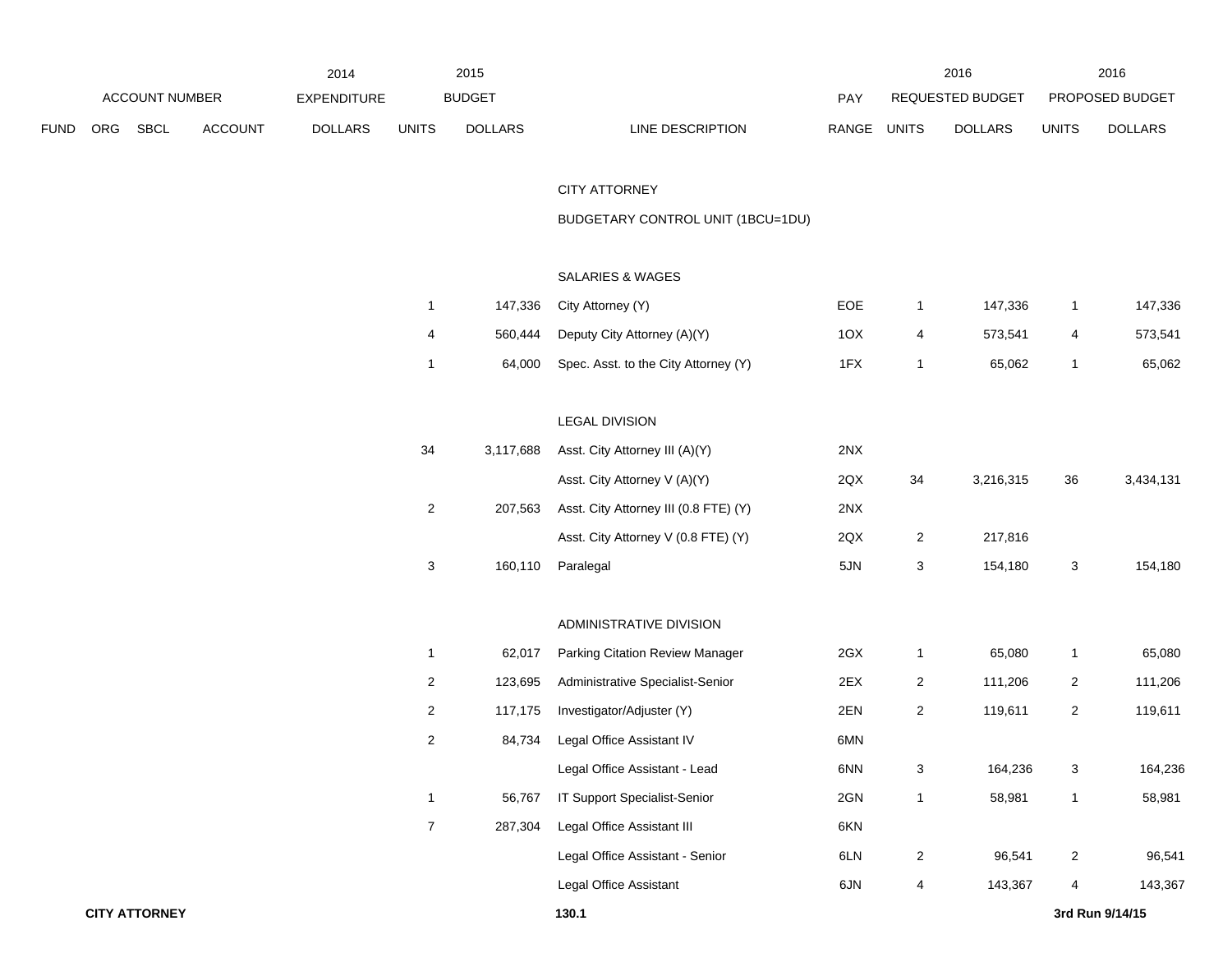|             |      |                      |                | 2014               |                         | 2015           |                                   |       |              | 2016             |                | 2016            |
|-------------|------|----------------------|----------------|--------------------|-------------------------|----------------|-----------------------------------|-------|--------------|------------------|----------------|-----------------|
|             |      | ACCOUNT NUMBER       |                | <b>EXPENDITURE</b> |                         | <b>BUDGET</b>  |                                   | PAY   |              | REQUESTED BUDGET |                | PROPOSED BUDGET |
| <b>FUND</b> | ORG  | SBCL                 | <b>ACCOUNT</b> | <b>DOLLARS</b>     | <b>UNITS</b>            | <b>DOLLARS</b> | LINE DESCRIPTION                  | RANGE | <b>UNITS</b> | <b>DOLLARS</b>   | <b>UNITS</b>   | <b>DOLLARS</b>  |
|             |      |                      |                |                    |                         |                | Office Assistant IV               | 6HN   | $\mathbf{1}$ | 37,080           | $\overline{1}$ | 37,080          |
|             |      |                      |                |                    | $\mathbf{1}$            | 38,026         | Office Assistant III              | 6FN   | $\mathbf{1}$ | 39,904           | $\mathbf{1}$   | 39,904          |
|             |      |                      |                |                    | $\overline{\mathbf{c}}$ | 65,793         | Office Assistant II               | 6EN   | $\mathbf{1}$ | 37,323           | $\overline{1}$ | 37,323          |
|             |      |                      |                |                    |                         |                | DOCKET UNIT                       |       |              |                  |                |                 |
|             |      |                      |                |                    | $\mathbf{1}$            | 44,902         | <b>Docketing Specialist</b>       | 6NN   | $\mathbf{1}$ | 47,611           | $\overline{1}$ | 47,611          |
|             |      |                      |                |                    |                         |                | AUXILIARY PERSONNEL               |       |              |                  |                |                 |
|             |      |                      |                |                    |                         |                | Paralegal                         | 5JN   | $\mathbf{1}$ |                  | $\overline{1}$ |                 |
|             |      |                      |                |                    | 64                      | 5,137,554      | <b>Total Before Adjustments</b>   |       | 64           | 5,295,190        | 64             | 5,295,190       |
|             |      |                      |                |                    |                         |                | Salary & Wage Rate Changes        |       |              |                  |                |                 |
|             |      |                      |                |                    |                         |                | Overtime Compensated*             |       |              |                  |                |                 |
|             |      |                      |                |                    |                         | (101, 725)     | Personnel Cost Adjustment (2%)    |       |              | (105, 904)       |                | (132, 380)      |
|             |      |                      |                |                    |                         |                | Other                             |       |              | 120,000          |                |                 |
|             |      |                      |                |                    |                         |                | Furlough                          |       |              |                  |                |                 |
|             |      |                      |                |                    | 64                      | 5,035,829      | Gross Salaries & Wages Total      |       | 64           | 5,309,286        | 64             | 5,162,810       |
|             |      |                      |                |                    |                         | (165, 799)     | Reimbursable Services Deduction   |       |              | (166,000)        |                | (166,000)       |
|             |      |                      |                |                    |                         |                | Capital Improvements Deduction    |       |              |                  |                |                 |
|             |      |                      |                |                    |                         |                | <b>Grant &amp; Aids Deduction</b> |       |              |                  |                |                 |
| 0001        | 1490 | R999                 | 006000         | 4,889,040          | 64                      | 4,870,030      | NET SALARIES & WAGES TOTAL*       |       | 64           | 5,143,286        | 64             | 4,996,810       |
|             |      | <b>CITY ATTORNEY</b> |                |                    |                         |                | 130.2                             |       |              |                  |                | 3rd Run 9/14/15 |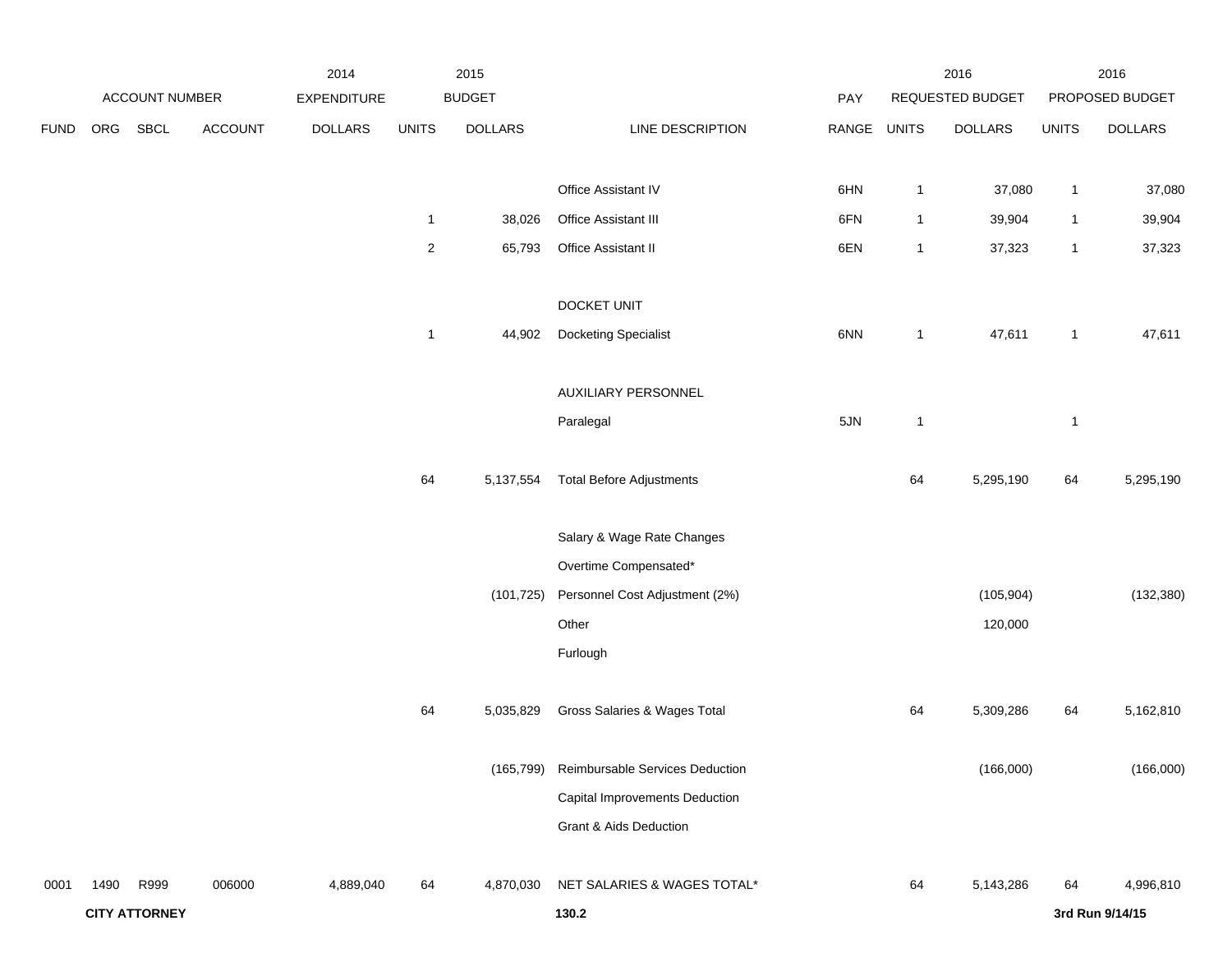|             |      |                       |                | 2014               |              | 2015           |                                                                      |             |       | 2016             |              | 2016            |
|-------------|------|-----------------------|----------------|--------------------|--------------|----------------|----------------------------------------------------------------------|-------------|-------|------------------|--------------|-----------------|
|             |      | <b>ACCOUNT NUMBER</b> |                | <b>EXPENDITURE</b> |              | <b>BUDGET</b>  |                                                                      | <b>PAY</b>  |       | REQUESTED BUDGET |              | PROPOSED BUDGET |
| <b>FUND</b> | ORG  | SBCL                  | <b>ACCOUNT</b> | <b>DOLLARS</b>     | <b>UNITS</b> | <b>DOLLARS</b> | LINE DESCRIPTION                                                     | RANGE UNITS |       | <b>DOLLARS</b>   | <b>UNITS</b> | <b>DOLLARS</b>  |
|             |      |                       |                |                    |              |                |                                                                      |             |       |                  |              |                 |
|             |      |                       |                |                    |              |                |                                                                      |             |       |                  |              |                 |
|             |      |                       |                |                    | 58.60        |                | O&M FTE'S                                                            |             | 58.60 |                  | 59.00        |                 |
|             |      |                       |                |                    | 2.00         |                | NON-O&M FTE'S                                                        |             | 2.00  |                  | 2.00         |                 |
|             |      |                       |                |                    |              |                |                                                                      |             |       |                  |              |                 |
|             |      |                       |                |                    |              |                | (A) One Position of Assistant City Attorney to be vacant             |             |       |                  |              |                 |
|             |      |                       |                |                    |              |                | for each of up to two filled Deputy City Attorney positions.         |             |       |                  |              |                 |
|             |      |                       |                |                    |              |                | (Y) Required to file a statement of economic interests in accordance |             |       |                  |              |                 |
|             |      |                       |                |                    |              |                | with the Milwaukee Code of Ordinances Chapter 303-Code of Ethics.    |             |       |                  |              |                 |
|             |      |                       |                |                    |              |                |                                                                      |             |       |                  |              |                 |
| 0001        | 1490 | R999                  | 006100         | 2,221,367          |              | 2,191,513      | ESTIMATED EMPLOYEE FRINGE BENEFITS                                   |             |       | 2,468,777        |              | 2,398,469       |
|             |      |                       |                |                    |              |                | (Involves Revenue Offset-No Transfers from this Account)             |             |       |                  |              |                 |
|             |      |                       |                |                    |              |                | OPERATING EXPENDITURES                                               |             |       |                  |              |                 |
| 0001        | 1490 | R999                  | 630100         | 59,489             |              | 34,000         | <b>General Office Expense</b>                                        |             |       | 35,000           |              | 35,000          |
| 0001        | 1490 | R999                  | 630500         |                    |              |                | Tools & Machinery Parts                                              |             |       |                  |              |                 |
| 0001        | 1490 | R999                  | 631000         |                    |              |                | <b>Construction Supplies</b>                                         |             |       |                  |              |                 |
| 0001        | 1490 | R999                  | 631500         |                    |              |                | Energy                                                               |             |       |                  |              |                 |
| 0001        | 1490 | R999                  | 632000         |                    |              |                | <b>Other Operating Supplies</b>                                      |             |       |                  |              |                 |
| 0001        | 1490 | R999                  | 632500         |                    |              |                | <b>Facility Rental</b>                                               |             |       |                  |              |                 |
| 0001        | 1490 | R999                  | 633000         | 543                |              | 500            | Vehicle Rental                                                       |             |       | 500              |              | 500             |
| 0001        | 1490 | R999                  | 633500         | 14,698             |              | 16,600         | Non-Vehicle Equipment Rental                                         |             |       | 16,600           |              | 16,600          |
| 0001        | 1490 | R999                  | 634000         | 273,392            |              | 216,000        | <b>Professional Services</b>                                         |             |       | 220,000          |              | 250,000         |
| 0001        | 1490 | R999                  | 634500         | 87,891             |              | 90,000         | Information Technology Services                                      |             |       | 65,000           |              | 65,000          |
| 0001        | 1490 | R999                  | 635000         | 1,200              |              | 1,200          | <b>Property Services</b>                                             |             |       | 1,200            |              | 1,200           |
|             |      | <b>CITY ATTORNEY</b>  |                |                    |              |                | 130.3                                                                |             |       |                  |              | 3rd Run 9/14/15 |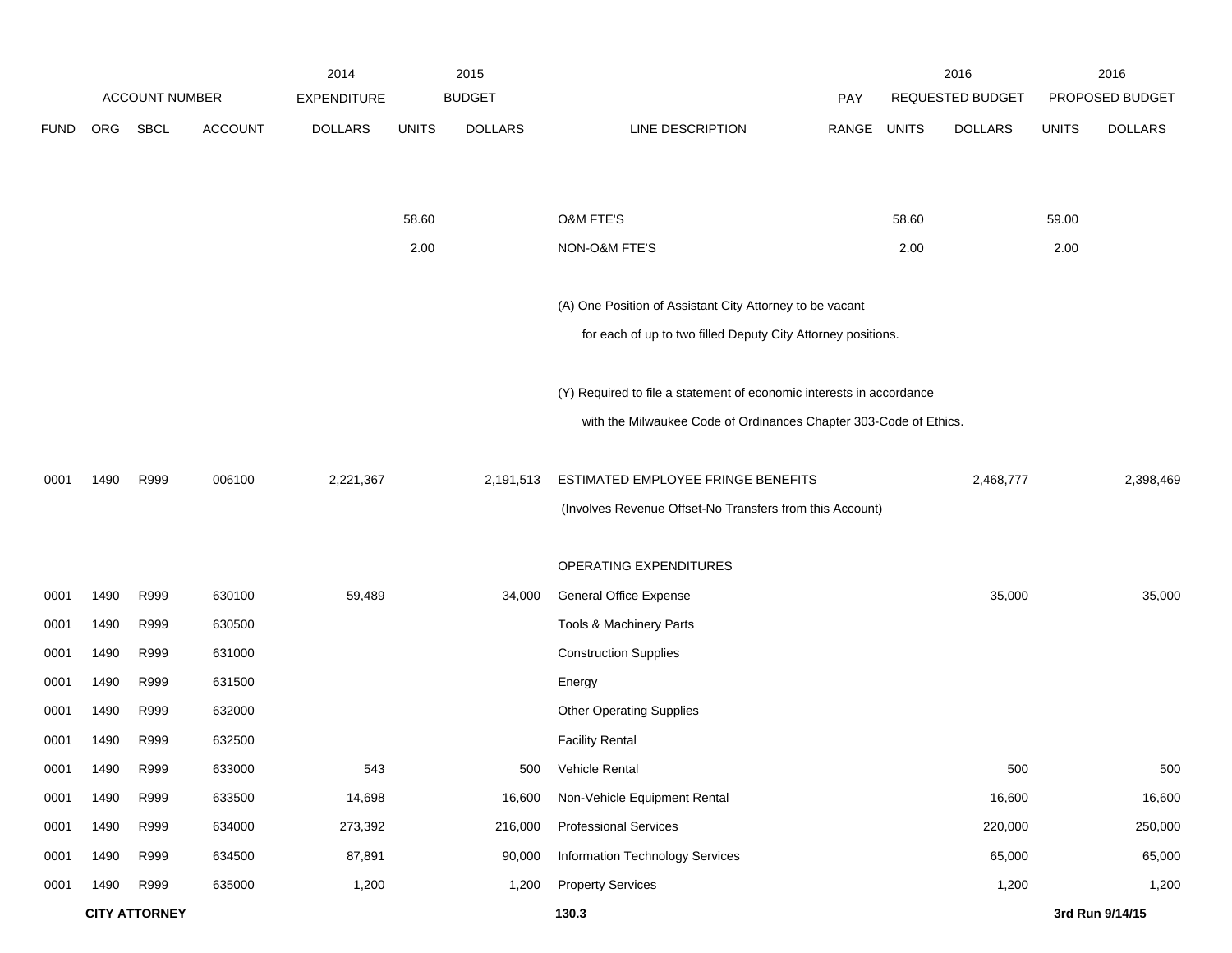|             |      |                |         | 2014               |              | 2015           |                                         |       |              | 2016             |              | 2016            |
|-------------|------|----------------|---------|--------------------|--------------|----------------|-----------------------------------------|-------|--------------|------------------|--------------|-----------------|
|             |      | ACCOUNT NUMBER |         | <b>EXPENDITURE</b> |              | <b>BUDGET</b>  |                                         | PAY   |              | REQUESTED BUDGET |              | PROPOSED BUDGET |
| <b>FUND</b> | ORG  | <b>SBCL</b>    | ACCOUNT | <b>DOLLARS</b>     | <b>UNITS</b> | <b>DOLLARS</b> | LINE DESCRIPTION                        | RANGE | <b>UNITS</b> | <b>DOLLARS</b>   | <b>UNITS</b> | <b>DOLLARS</b>  |
|             |      |                |         |                    |              |                |                                         |       |              |                  |              |                 |
| 0001        | 1490 | R999           | 635500  |                    |              |                | Infrastructure Services                 |       |              |                  |              |                 |
| 0001        | 1490 | R999           | 636000  |                    |              |                | Vehicle Repair Services                 |       |              |                  |              |                 |
| 0001        | 1490 | R999           | 636500  | 52,302             |              | 13,600         | <b>Other Operating Services</b>         |       |              | 15,000           |              | 15,000          |
| 0001        | 1490 | R999           | 637000  |                    |              |                | Loans and Grants                        |       |              |                  |              |                 |
| 0001        | 1490 | R999           | 637501  | 16,883             |              | 22,000         | <b>Reimburse Other Departments</b>      |       |              | 22,000           |              | 22,000          |
|             |      |                |         |                    |              |                |                                         |       |              |                  |              |                 |
| 0001        | 1490 | R999           | 006300  | 506,398            |              | 393,900        | OPERATING EXPENDITURES TOTAL*           |       |              | 375,300          |              | 405,300         |
|             |      |                |         |                    |              |                |                                         |       |              |                  |              |                 |
|             |      |                |         |                    |              |                | <b>EQUIPMENT PURCHASES</b>              |       |              |                  |              |                 |
|             |      |                |         |                    |              |                |                                         |       |              |                  |              |                 |
|             |      |                |         |                    |              |                | <b>Additional Equipment</b>             |       |              |                  |              |                 |
|             |      |                |         |                    |              | 27,500         | Books, Law, Lot                         |       |              | 27,500           |              | 25,500          |
|             |      |                |         |                    |              |                |                                         |       |              |                  |              |                 |
|             |      |                |         |                    |              | 27,500         | Subtotal - Additional Equipment         |       |              | 27,500           |              | 25,500          |
|             |      |                |         |                    |              |                |                                         |       |              |                  |              |                 |
|             |      |                |         |                    |              |                | Replacement Equipment                   |       |              |                  |              |                 |
|             |      |                |         |                    |              | 2,000          | Office Furniture                        |       |              | 8,000            |              | 5,000           |
|             |      |                |         |                    |              | 39,500         | Electronic Equipment                    |       |              | 50,000           |              | 45,000          |
|             |      |                |         |                    |              | 1,000          | <b>Computer Peripherals</b>             |       |              | 2,000            |              | 1,500           |
|             |      |                |         |                    |              | 20,000         | <b>Computer Software</b>                |       |              | 24,000           |              | 10,000          |
|             |      |                |         |                    |              |                |                                         |       |              |                  |              |                 |
|             |      |                |         |                    |              |                | 62,500 Subtotal - Replacement Equipment |       |              | 84,000           |              | 61,500          |
|             |      |                |         |                    |              |                |                                         |       |              |                  |              |                 |
| 0001        | 1490 | R999           | 006800  | 45,619             |              | 90,000         | EQUIPMENT PURCHASES TOTAL*              |       |              | 111,500          |              | 87,000          |
|             |      |                |         |                    |              |                |                                         |       |              |                  |              |                 |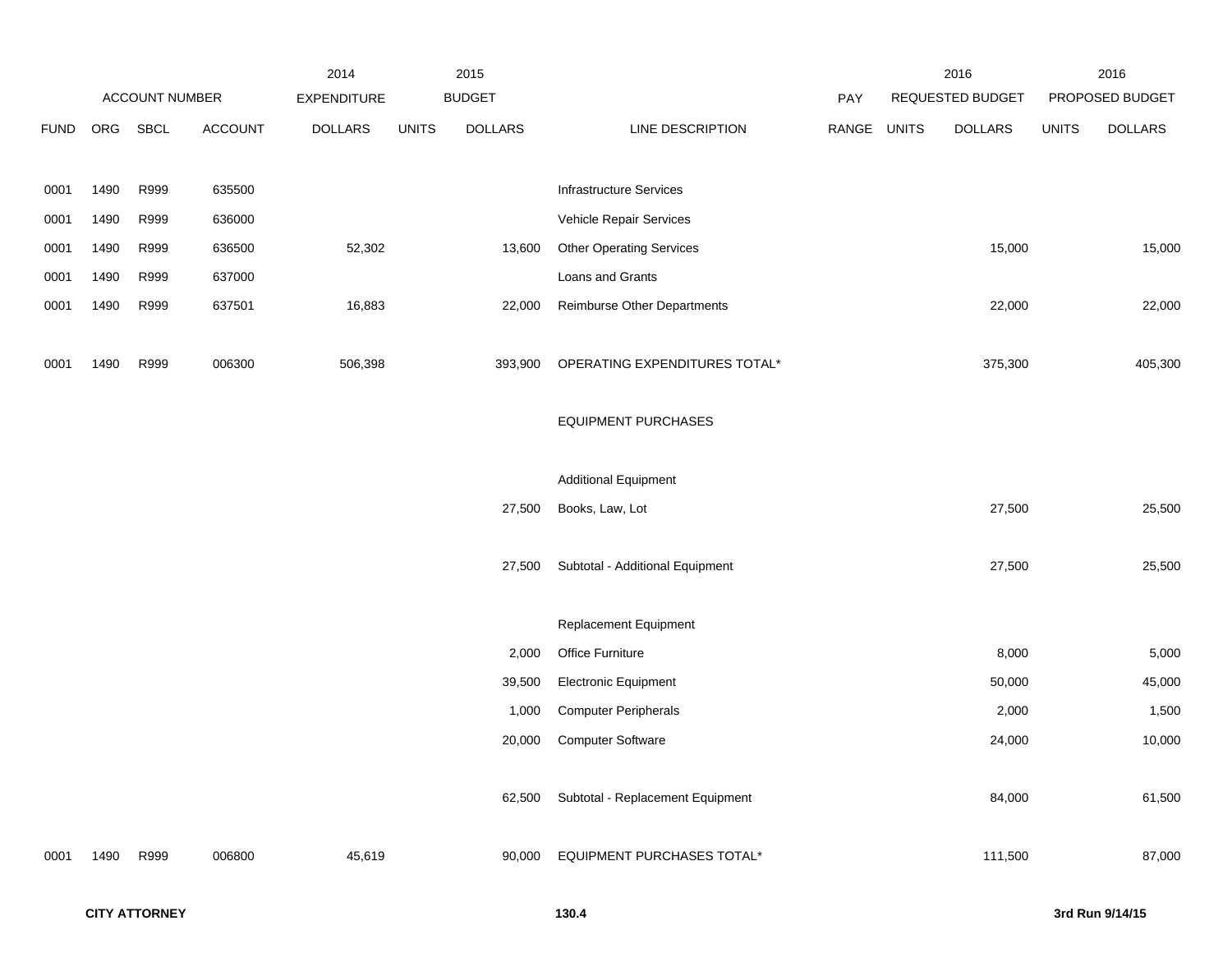|             |     |                       |                | 2014               |              | 2015           |                                                          |       |       | 2016                    |              | 2016            |
|-------------|-----|-----------------------|----------------|--------------------|--------------|----------------|----------------------------------------------------------|-------|-------|-------------------------|--------------|-----------------|
|             |     | <b>ACCOUNT NUMBER</b> |                | <b>EXPENDITURE</b> |              | <b>BUDGET</b>  |                                                          | PAY   |       | <b>REQUESTED BUDGET</b> |              | PROPOSED BUDGET |
| <b>FUND</b> | ORG | <b>SBCL</b>           | <b>ACCOUNT</b> | <b>DOLLARS</b>     | <b>UNITS</b> | <b>DOLLARS</b> | LINE DESCRIPTION                                         | RANGE | UNITS | <b>DOLLARS</b>          | <b>UNITS</b> | <b>DOLLARS</b>  |
|             |     |                       |                |                    |              |                | <b>SPECIAL FUNDS</b>                                     |       |       |                         |              |                 |
|             |     |                       |                |                    |              |                | Police Litigation - Services & Operating                 |       |       | 80,500                  |              |                 |
|             |     |                       |                |                    |              |                | Case and Document Management Systems                     |       |       | 60,000                  |              | 60,000          |
|             |     |                       |                |                    |              |                | SPECIAL FUNDS TOTAL                                      |       |       | 140,500                 |              | 60,000          |
|             |     |                       |                | 7,662,424          |              | 7,545,443      | CITY ATTORNEY BUDGETARY CONTROL<br>UNIT TOTAL (1BCU=1DU) |       |       | 8,239,363               |              | 7,947,579       |
|             |     |                       |                |                    |              |                |                                                          |       |       |                         |              |                 |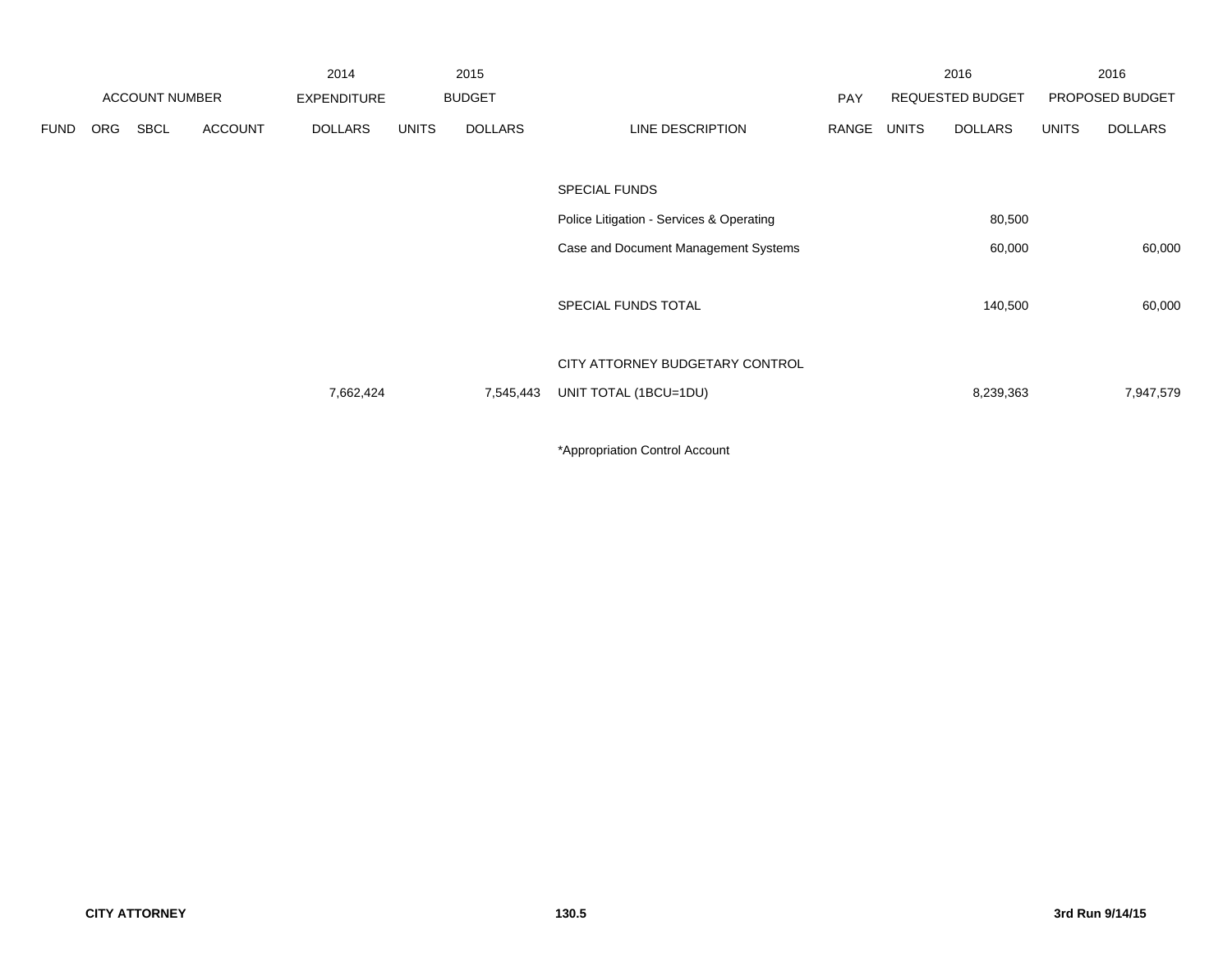|             |      |                       |                                | 2014               |              | 2015           |                                                          |       |              | 2016             |              | 2016            |
|-------------|------|-----------------------|--------------------------------|--------------------|--------------|----------------|----------------------------------------------------------|-------|--------------|------------------|--------------|-----------------|
|             |      | <b>ACCOUNT NUMBER</b> |                                | <b>EXPENDITURE</b> |              | <b>BUDGET</b>  |                                                          | PAY   |              | REQUESTED BUDGET |              | PROPOSED BUDGET |
| <b>FUND</b> | ORG  | SBCL                  | <b>ACCOUNT</b>                 | <b>DOLLARS</b>     | <b>UNITS</b> | <b>DOLLARS</b> | LINE DESCRIPTION                                         | RANGE | <b>UNITS</b> | <b>DOLLARS</b>   | <b>UNITS</b> | <b>DOLLARS</b>  |
|             |      |                       |                                |                    |              |                |                                                          |       |              |                  |              |                 |
|             |      |                       |                                |                    |              |                | DEPARTMENT OF CITY DEVELOPMENT                           |       |              |                  |              |                 |
|             |      |                       |                                |                    |              |                | BUDGETARY CONTROL UNIT                                   |       |              |                  |              |                 |
|             |      |                       |                                |                    |              |                | (SUMMARY 1BCU=2DU)                                       |       |              |                  |              |                 |
|             |      |                       |                                |                    |              |                |                                                          |       |              |                  |              |                 |
|             |      |                       |                                |                    |              |                | SALARIES & WAGES                                         |       |              |                  |              |                 |
|             |      |                       |                                | 443                |              |                | Overtime Compensated*                                    |       |              |                  |              |                 |
|             |      |                       |                                | 2,350,849          |              | 2,456,728      | All Other Salaries & Wages                               |       |              | 2,699,228        |              | 2,888,203       |
|             |      |                       |                                |                    |              |                |                                                          |       |              |                  |              |                 |
| 0001        | 1910 | R999                  | 006000                         | 2,351,292          |              | 2,456,728      | NET SALARIES & WAGES TOTAL*                              |       |              | 2,699,228        |              | 2,888,203       |
|             |      |                       |                                |                    |              |                |                                                          |       |              |                  |              |                 |
|             |      |                       |                                |                    | 135          |                | TOTAL NUMBER OF POSITIONS AUTHORIZED                     |       | 131          |                  | 133          |                 |
|             |      |                       |                                |                    |              |                |                                                          |       |              |                  |              |                 |
|             |      |                       |                                |                    | 36.70        |                | O&M FTE'S                                                |       | 42.65        |                  | 46.40        |                 |
|             |      |                       |                                |                    | 67.30        |                | NON-O&M FTE'S                                            |       | 60.35        |                  | 58.10        |                 |
|             |      |                       |                                |                    |              |                |                                                          |       |              |                  |              |                 |
| 0001        | 1910 | R999                  | 006100                         | 1,082,867          |              | 1,105,528      | ESTIMATED EMPLOYEE FRINGE BENEFITS                       |       |              | 1,295,629        |              | 1,386,337       |
|             |      |                       |                                |                    |              |                | (Involves Revenue Offset-No Transfers from this Account) |       |              |                  |              |                 |
|             |      |                       |                                |                    |              |                |                                                          |       |              |                  |              |                 |
|             |      |                       |                                |                    |              |                | OPERATING EXPENDITURES                                   |       |              |                  |              |                 |
| 0001        | 1910 | R999                  | 630100                         | 31,426             |              | 32,850         | General Office Expense                                   |       |              | 32,850           |              | 32,850          |
| 0001        | 1910 | R999                  | 630500                         |                    |              |                | Tools & Machinery Parts                                  |       |              |                  |              |                 |
| 0001        | 1910 | R999                  | 631000                         |                    |              |                | <b>Construction Supplies</b>                             |       |              |                  |              |                 |
| 0001        | 1910 | R999                  | 631500                         | 146                |              |                | Energy                                                   |       |              |                  |              |                 |
| 0001        | 1910 | R999                  | 632000                         | 2,860              |              | 11,100         | Other Operating Supplies                                 |       |              | 3,000            |              | 3,000           |
| 0001        | 1910 | R999                  | 632500                         |                    |              |                | <b>Facility Rental</b>                                   |       |              |                  |              |                 |
|             |      |                       | DEPARTMENT OF CITY DEVELOPMENT |                    |              |                | 140.1                                                    |       |              |                  |              | 3rd Run 9/14/15 |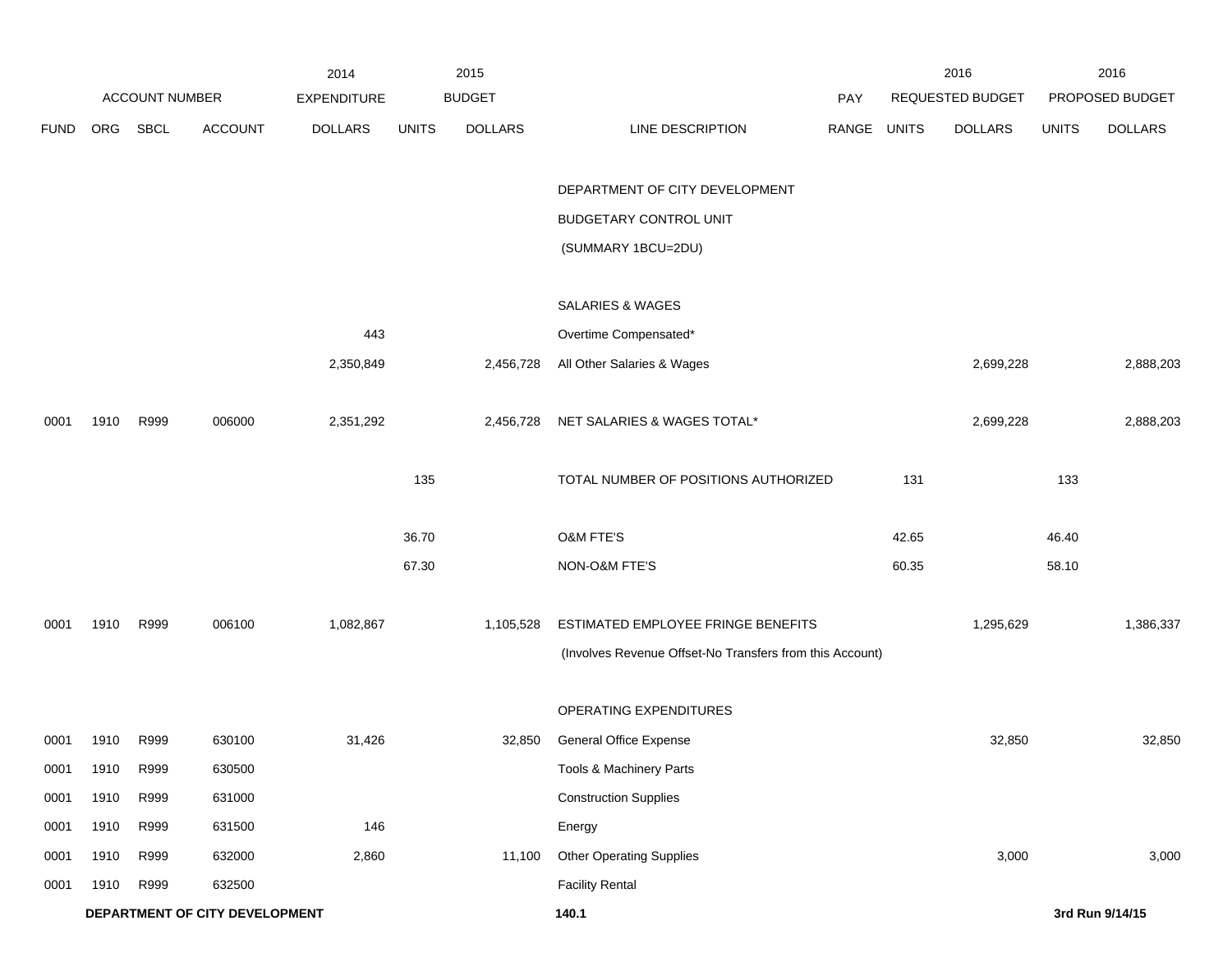|             |      |                |                | 2014               |              | 2015           |                                 |       |              | 2016             |              | 2016            |
|-------------|------|----------------|----------------|--------------------|--------------|----------------|---------------------------------|-------|--------------|------------------|--------------|-----------------|
|             |      | ACCOUNT NUMBER |                | <b>EXPENDITURE</b> |              | <b>BUDGET</b>  |                                 | PAY   |              | REQUESTED BUDGET |              | PROPOSED BUDGET |
| <b>FUND</b> | ORG  | <b>SBCL</b>    | <b>ACCOUNT</b> | <b>DOLLARS</b>     | <b>UNITS</b> | <b>DOLLARS</b> | LINE DESCRIPTION                | RANGE | <b>UNITS</b> | <b>DOLLARS</b>   | <b>UNITS</b> | <b>DOLLARS</b>  |
|             |      |                |                |                    |              |                |                                 |       |              |                  |              |                 |
| 0001        | 1910 | R999           | 633000         | 2,669              |              | 4,400          | Vehicle Rental                  |       |              | 2,800            |              | 2,800           |
| 0001        | 1910 | R999           | 633500         | 11,398             |              | 6,000          | Non-Vehicle Equipment Rental    |       |              | 12,000           |              | 12,000          |
| 0001        | 1910 | R999           | 634000         | 25,159             |              | 4,000          | <b>Professional Services</b>    |       |              | 22,000           |              | 22,000          |
| 0001        | 1910 | R999           | 634500         | 11,358             |              | 1,800          | Information Technology Services |       |              | 1,800            |              | 1,800           |
| 0001        | 1910 | R999           | 635000         | 6,359              |              |                | <b>Property Services</b>        |       |              |                  |              |                 |
| 0001        | 1910 | R999           | 635500         |                    |              |                | Infrastructure Services         |       |              |                  |              |                 |
| 0001        | 1910 | R999           | 636000         |                    |              |                | Vehicle Repair Services         |       |              |                  |              |                 |
| 0001        | 1910 | R999           | 636500         | 5,685              |              | 30,300         | <b>Other Operating Services</b> |       |              | 8,000            |              | 8,000           |
| 0001        | 1910 | R999           | 637000         |                    |              |                | Loans and Grants                |       |              |                  |              |                 |
| 0001        | 1910 | R999           | 637501         | 65,522             |              | 48,500         | Reimburse Other Departments     |       |              | 56,500           |              | 66,500          |
|             |      |                |                |                    |              |                |                                 |       |              |                  |              |                 |
| 0001        | 1910 | R999           | 006300         | 162,582            |              | 138,950        | OPERATING EXPENDITURES TOTAL*   |       |              | 138,950          |              | 148,950         |
|             |      |                |                |                    |              |                |                                 |       |              |                  |              |                 |
| 0001        | 1910 | R999           | 006800         |                    |              |                | EQUIPMENT PURCHASES TOTAL*      |       |              |                  |              |                 |
|             |      |                |                |                    |              |                |                                 |       |              |                  |              |                 |
|             |      |                |                | 145,156            |              | 150,000        | SPECIAL FUNDS TOTAL             |       |              | 150,000          |              | 250,000         |
|             |      |                |                |                    |              |                |                                 |       |              |                  |              |                 |
|             |      |                |                |                    |              |                | DEPARTMENT OF CITY DEVELOPMENT  |       |              |                  |              |                 |
|             |      |                |                |                    |              |                | BUDGETARY CONTROL UNIT TOTAL    |       |              |                  |              |                 |
|             |      |                |                | 3,741,897          |              | 3,851,206      | $(1BCU=2DU)$                    |       |              | 4,283,807        |              | 4,673,490       |
|             |      |                |                |                    |              |                |                                 |       |              |                  |              |                 |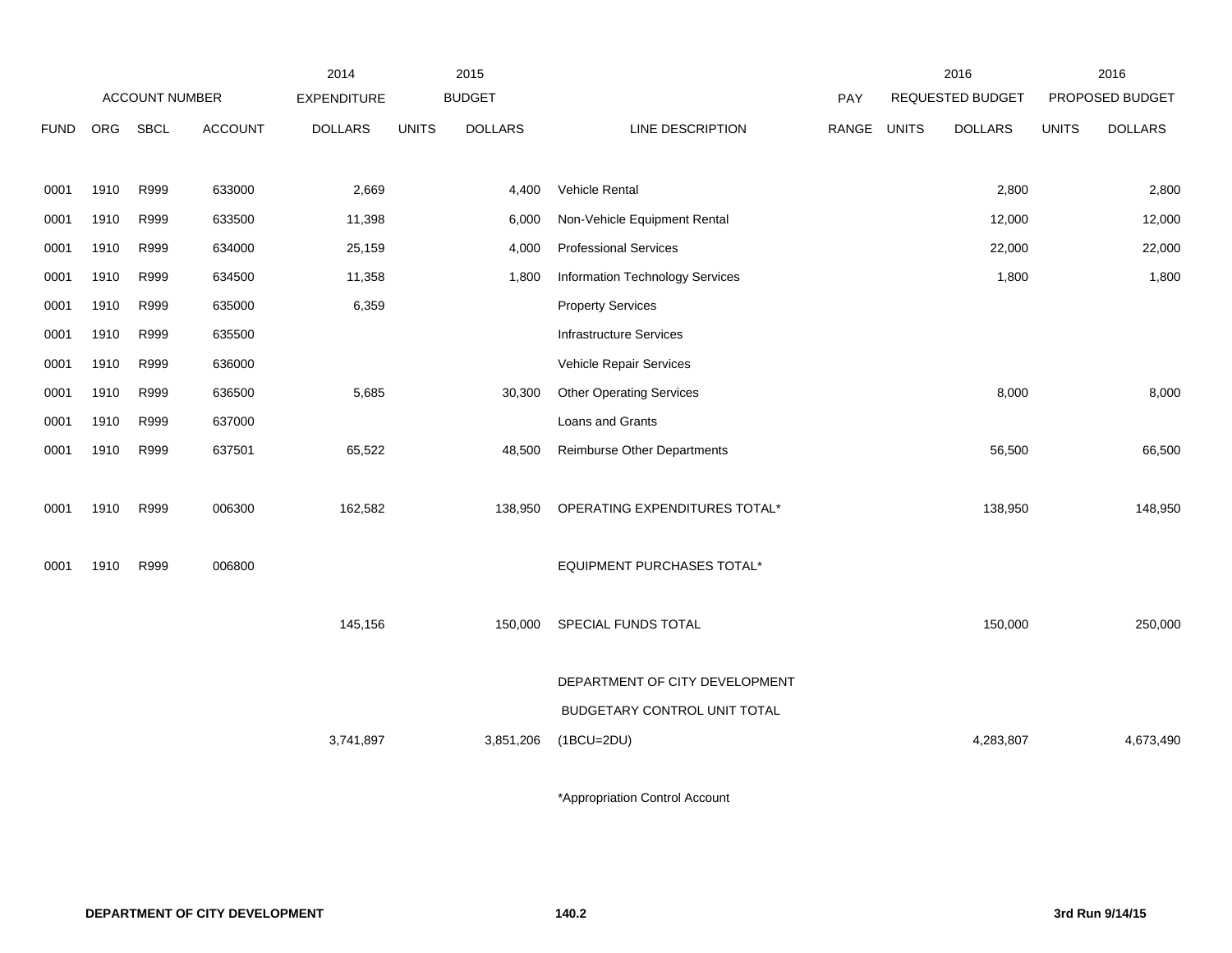|             |            |                       |                | 2014           |              | 2015           |                           |              | 2016             |       | 2016                   |
|-------------|------------|-----------------------|----------------|----------------|--------------|----------------|---------------------------|--------------|------------------|-------|------------------------|
|             |            | <b>ACCOUNT NUMBER</b> |                | EXPENDITURE    |              | <b>BUDGET</b>  | PAY                       |              | REQUESTED BUDGET |       | <b>PROPOSED BUDGET</b> |
| <b>FUND</b> | <b>ORG</b> | <b>SBCL</b>           | <b>ACCOUNT</b> | <b>DOLLARS</b> | <b>UNITS</b> | <b>DOLLARS</b> | LINE DESCRIPTION<br>RANGE | <b>UNITS</b> | <b>DOLLARS</b>   | JNITS | <b>DOLLARS</b>         |

DEPARTMENT OF CITY DEVELOPMENT-

### GENERAL MANAGEMENT & POLICY

### DEVELOPMENT DECISION UNIT

### SALARIES & WAGES

### OFFICE OF THE COMMISSIONER

| 7            |         | Member Redevelopment Authority          | <b>SP</b> |   |         |   |         |
|--------------|---------|-----------------------------------------|-----------|---|---------|---|---------|
| 1            | 144,299 | Commissioner-City Development (X)(Y)    | 1OX       |   | 147,336 | 1 | 147,336 |
| 1            | 119,787 | Deputy Commissioner-City Develop. (Y)   | 1NX       |   | 125,704 | 1 | 125,704 |
| 1            | 61,689  | Administrative Services Supervisor      | 1BX       |   | 64,736  | 1 | 64,736  |
| $\mathbf{1}$ | 55,783  | Administrative Services Coordinator     | 5JN       |   | 58,538  | 1 | 58,538  |
| 1            | 44,941  | Administrative Services Assistant       | 6KN       |   | 47,161  | 1 | 47,161  |
| 1            | 61,528  | Youth Development Coordinator (Y)       | 2IX       |   | 58,462  | 1 | 58,462  |
| 1            | 104.603 | Neighborhoods Business Dev. Mgr. (X)(Y) | 1IX       |   | 109,769 | 1 | 109,769 |
| 1            | 47,816  | Events & Outreach Coordinator           | 2FX       |   | 48,294  | 1 | 48,294  |
| 1            |         | Graduate Intern                         | 9PN       |   |         | 1 |         |
| 2            |         | College Intern                          | 9IN       | 2 |         | 2 |         |
|              |         |                                         |           |   |         |   |         |

# COMMERCIAL CORRIDOR DEVELOPMENT

|   | 57.884  | Commercial Corridor Manager (X)(Y) | 1EX | 72.491  | 72,491  |
|---|---------|------------------------------------|-----|---------|---------|
| 3 | 157.964 | Economic Development Spec. (X)(Y)  | 2GX | 161.110 | 161,110 |
|   |         | Graduate Intern (0.5 FTE)          | 9PN |         |         |
|   |         | College Intern (0.5 FTE)           | 9IN |         |         |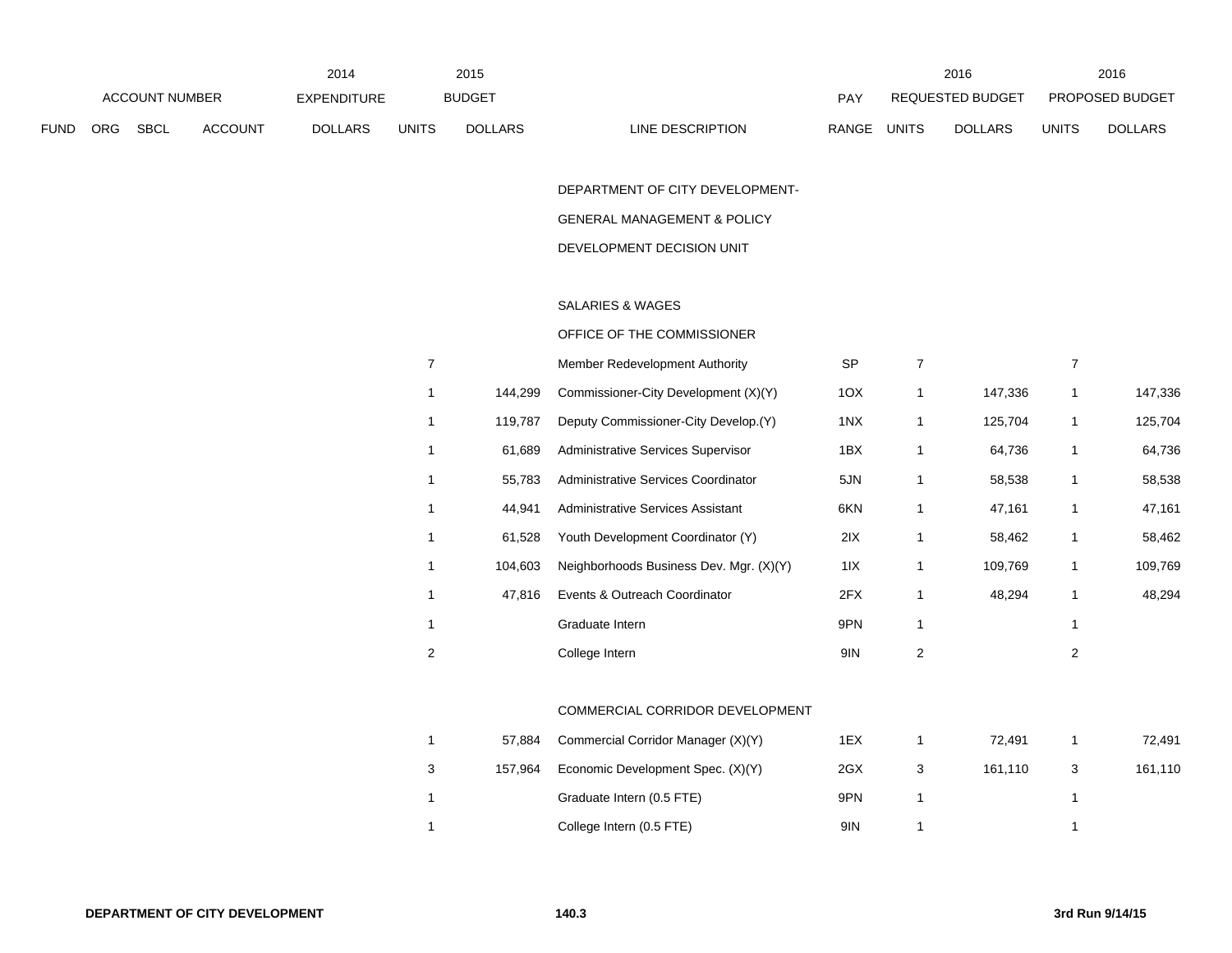|             |     |                       |                                | 2014               |              | 2015           |                                                  |       |                | 2016             |                | 2016            |
|-------------|-----|-----------------------|--------------------------------|--------------------|--------------|----------------|--------------------------------------------------|-------|----------------|------------------|----------------|-----------------|
|             |     | <b>ACCOUNT NUMBER</b> |                                | <b>EXPENDITURE</b> |              | <b>BUDGET</b>  |                                                  | PAY   |                | REQUESTED BUDGET |                | PROPOSED BUDGET |
| <b>FUND</b> | ORG | <b>SBCL</b>           | <b>ACCOUNT</b>                 | <b>DOLLARS</b>     | <b>UNITS</b> | <b>DOLLARS</b> | LINE DESCRIPTION                                 | RANGE | <b>UNITS</b>   | <b>DOLLARS</b>   | <b>UNITS</b>   | <b>DOLLARS</b>  |
|             |     |                       |                                |                    |              |                | REAL ESTATE & DEVELOPMENT                        |       |                |                  |                |                 |
|             |     |                       |                                |                    | $\mathbf{1}$ | 74,914         | In Rem Property Disposition Manager (Y)          | 1FX   | $\mathbf{1}$   | 78,617           | $\mathbf{1}$   | 78,617          |
|             |     |                       |                                |                    | 2            | 134,465        | Real Estate Specialist (X)(Y)                    | 2GX   | $\overline{2}$ | 141,107          | $\overline{a}$ | 141,107         |
|             |     |                       |                                |                    | 1            | 55,558         | Real Estate Analyst (X)(Y)                       | 2EX   |                |                  |                |                 |
|             |     |                       |                                |                    | $\mathbf{1}$ | 45,888         | Real Estate Coordinator II (X)(Y)                | 2DN   | $\overline{2}$ | 103,274          | $\overline{a}$ | 103,274         |
|             |     |                       |                                |                    | $\mathbf{1}$ | 54,168         | Economic Development Specialist (X)(Y)           | 2GX   | $\mathbf{1}$   | 56,843           | 1              | 56,843          |
|             |     |                       |                                |                    | $\mathbf{1}$ | 56,102         | Property Manager (X)(Y)                          | 2DN   | $\mathbf{1}$   | 58,873           | 1              | 58,873          |
|             |     |                       |                                |                    | 1            | 42,118         | Program Assistant II (X)                         | 5FN   | $\overline{2}$ | 85,078           | $\overline{a}$ | 85,078          |
|             |     |                       |                                |                    | 2            | 82,967         | Office Assistant III                             | 6FN   | $\overline{c}$ | 79,249           | $\overline{a}$ | 79,249          |
|             |     |                       |                                |                    | 1            | 49,229         | Data Base Specialist                             | 5GN   | $\mathbf{1}$   | 51,660           | 1              | 51,660          |
|             |     |                       |                                |                    | $\mathbf{1}$ | 71,349         | Program Manager (X)(Y)                           | 2GX   | $\mathbf{1}$   | 74,873           | 1              | 74,873          |
|             |     |                       |                                |                    | $\mathbf{1}$ | 39,174         | Office Assistant IV                              | 6HN   | $\mathbf{1}$   | 41,109           | $\mathbf{1}$   | 41,109          |
|             |     |                       |                                |                    | $\mathbf{1}$ | 98,173         | Real Estate Development Serv. Mgr. (Y)           | 1HX   | $\mathbf{1}$   | 87,823           | 1              | 84,000          |
|             |     |                       |                                |                    | 1            | 40,100         | Program Assistant I                              | 5EN   | $\mathbf{1}$   | 40,501           | 1              | 40,501          |
|             |     |                       |                                |                    | $\mathbf{1}$ | 49,672         | Community Outreach Liaison (Y)                   | 2EX   | $\mathbf{1}$   | 52,125           | 1              | 52,125          |
|             |     |                       |                                |                    |              |                | Real Estate Coordinator (A)                      | 2BN   |                |                  | -1             | 33,759          |
|             |     |                       |                                |                    |              |                | Administrative Assistant (A)                     | 6HN   |                |                  | 1              | 28,373          |
|             |     |                       |                                |                    |              |                |                                                  |       |                |                  |                |                 |
|             |     |                       |                                |                    |              |                | HOUSING DEVELOPMENT                              |       |                |                  |                |                 |
|             |     |                       |                                |                    | $\mathbf{1}$ | 70,036         | Housing Programs Manager (X)(Y)                  | 1FX   | $\mathbf{1}$   | 65,000           | 1              | 65,000          |
|             |     |                       |                                |                    |              |                | 104,623 Redevelopment & Special Project Mgr. (Y) | 11X   | $\mathbf{1}$   | 109,790          |                | 109,790         |
|             |     |                       |                                |                    | $\mathbf{1}$ | 49,161         | Community Outreach Liaison (Y)                   | 2EX   | $\mathbf{1}$   | 49,653           | 1              | 49,653          |
|             |     |                       |                                |                    | $\mathbf{1}$ | 56,578         | <b>Housing Services Specialist</b>               | 2DN   | $\mathbf{1}$   | 59,373           | 1              | 59,373          |
|             |     |                       |                                |                    | 5            | 328,147        | Housing Rehab Specialist (X)(Y)                  | 2EN   | 5              | 299,189          | 5              | 299,189         |
|             |     |                       |                                |                    | 3            | 104,974        | Housing Program Specialist (Y)                   | 2DN   | $\mathbf{3}$   | 108,352          | 3              | 108,352         |
|             |     |                       | DEPARTMENT OF CITY DEVELOPMENT |                    |              |                | 140.4                                            |       |                |                  |                | 3rd Run 9/14/15 |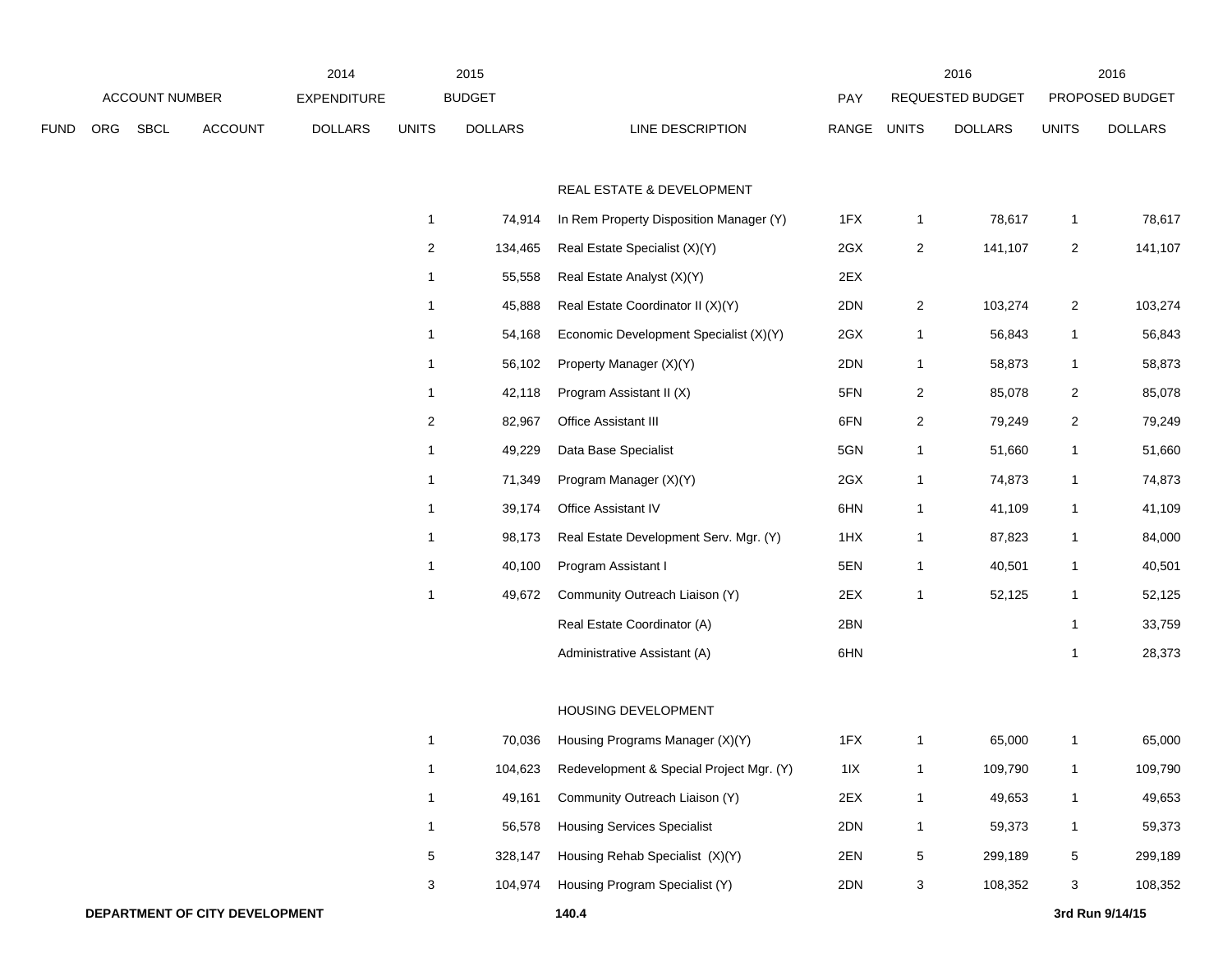|      |     |                |                | 2014               |                | 2015           |                                       |                 |                         | 2016             |                         | 2016            |
|------|-----|----------------|----------------|--------------------|----------------|----------------|---------------------------------------|-----------------|-------------------------|------------------|-------------------------|-----------------|
|      |     | ACCOUNT NUMBER |                | <b>EXPENDITURE</b> |                | <b>BUDGET</b>  |                                       | PAY             |                         | REQUESTED BUDGET |                         | PROPOSED BUDGET |
| FUND | ORG | <b>SBCL</b>    | <b>ACCOUNT</b> | <b>DOLLARS</b>     | <b>UNITS</b>   | <b>DOLLARS</b> | LINE DESCRIPTION                      | RANGE           | <b>UNITS</b>            | <b>DOLLARS</b>   | <b>UNITS</b>            | <b>DOLLARS</b>  |
|      |     |                |                |                    |                |                |                                       |                 |                         |                  |                         |                 |
|      |     |                |                |                    | $\mathbf{1}$   | 44,941         | Program Assistant I (Y)               | 5EN             | $\mathbf{1}$            | 47,161           | $\overline{1}$          | 47,161          |
|      |     |                |                |                    | $\mathbf{1}$   | 39,547         | <b>Accounting Assistant II</b>        | 6HN             | $\mathbf{1}$            | 41,500           | $\overline{1}$          | 41,500          |
|      |     |                |                |                    | $\mathbf{1}$   | 54,322         | Housing Rehab Manager (X)(Y)          | 1DX             | 1                       | 54,865           | $\overline{1}$          | 54,865          |
|      |     |                |                |                    |                |                | PLANNING SECTION                      |                 |                         |                  |                         |                 |
|      |     |                |                |                    | $\overline{7}$ | 24,188         | Member City Plan Commission (Y)       | BC <sub>1</sub> | $\overline{7}$          | 24,188           | $\overline{7}$          | 24,188          |
|      |     |                |                |                    | $\mathbf{1}$   | 84,446         | City Planning Manager (Y)             | 11X             | $\mathbf{1}$            | 88,617           | $\overline{1}$          | 88,617          |
|      |     |                |                |                    | $\mathbf{1}$   | 41,449         | Administrative Assistant II           | 6HN             | $\mathbf{1}$            | 43,496           | $\overline{1}$          | 43,496          |
|      |     |                |                |                    | $\mathbf{1}$   | 81,470         | Long Range Planning Manager (Y)       | 2KX             | 1                       | 75,350           | $\overline{1}$          | 75,350          |
|      |     |                |                |                    | $\overline{a}$ | 134,226        | Principal Planner (Y)                 | 2HX             | $\overline{\mathbf{c}}$ | 140,855          | 2                       | 140,855         |
|      |     |                |                |                    | $\mathbf{1}$   | 65,567         | Senior Planner - Architectural Design | 2FN             | 1                       | 68,805           | $\overline{1}$          | 68,805          |
|      |     |                |                |                    | $\sqrt{3}$     | 180,647        | Senior Planner                        | 2FN             | 3                       | 173,061          | 3                       | 173,061         |
|      |     |                |                |                    | $\mathbf{1}$   |                | Associate Planner                     | 2DN             | 1                       | 47,780           | $\overline{1}$          | 47,780          |
|      |     |                |                |                    | $\mathbf{1}$   | 14,487         | Graduate Intern                       | 9PX             | 1                       | 14,851           | $\overline{1}$          | 14,851          |
|      |     |                |                |                    | $\mathbf{1}$   | 78,820         | Strategic Development Manager (Y)     | 2JX             | 1                       | 82,713           | $\overline{1}$          | 82,713          |
|      |     |                |                |                    |                |                | FINANCE & ADMINISTRATION              |                 |                         |                  |                         |                 |
|      |     |                |                |                    | $\mathbf{1}$   | 98,397         | Finance & Administration Manager (Y)  | 11X             | $\mathbf{1}$            | 103,257          | $\overline{1}$          | 93,593          |
|      |     |                |                |                    | $\mathbf{1}$   | 80,468         | Budget & Mgmt. Reporting Manager (Y)  | 1HX             | 1                       | 84,442           | $\overline{1}$          | 84,442          |
|      |     |                |                |                    | $\mathbf{1}$   | 85,086         | Accounting Mgr.-City Development (Y)  | 1GX             | $\mathbf{1}$            | 89,288           | $\overline{1}$          | 89,288          |
|      |     |                |                |                    |                |                | Lead Accountant - RACM                | 2IX             | $\mathbf{1}$            | 62,564           | $\mathbf{1}$            | 58,462          |
|      |     |                |                |                    | $\mathbf{1}$   | 54,322         | Lead Accountant - Senior              | 2HX             | $\mathbf{1}$            | 54,865           | $\mathbf{1}$            | 54,865          |
|      |     |                |                |                    | $\mathbf{1}$   | 78,820         | <b>Grant Budget Specialist</b>        | 2IX             | $\mathbf{1}$            | 58,462           | $\overline{1}$          | 59,310          |
|      |     |                |                |                    | $\overline{a}$ | 96,366         | Accountant II                         | 2DN             | $\overline{\mathbf{c}}$ | 97,658           | $\overline{\mathbf{c}}$ | 97,658          |
|      |     |                |                |                    | $\overline{a}$ | 99,260         | Accountant I                          | 2CN             | $\overline{\mathbf{c}}$ | 92,594           | $\overline{a}$          | 92,594          |
|      |     |                |                |                    |                |                |                                       |                 |                         |                  |                         |                 |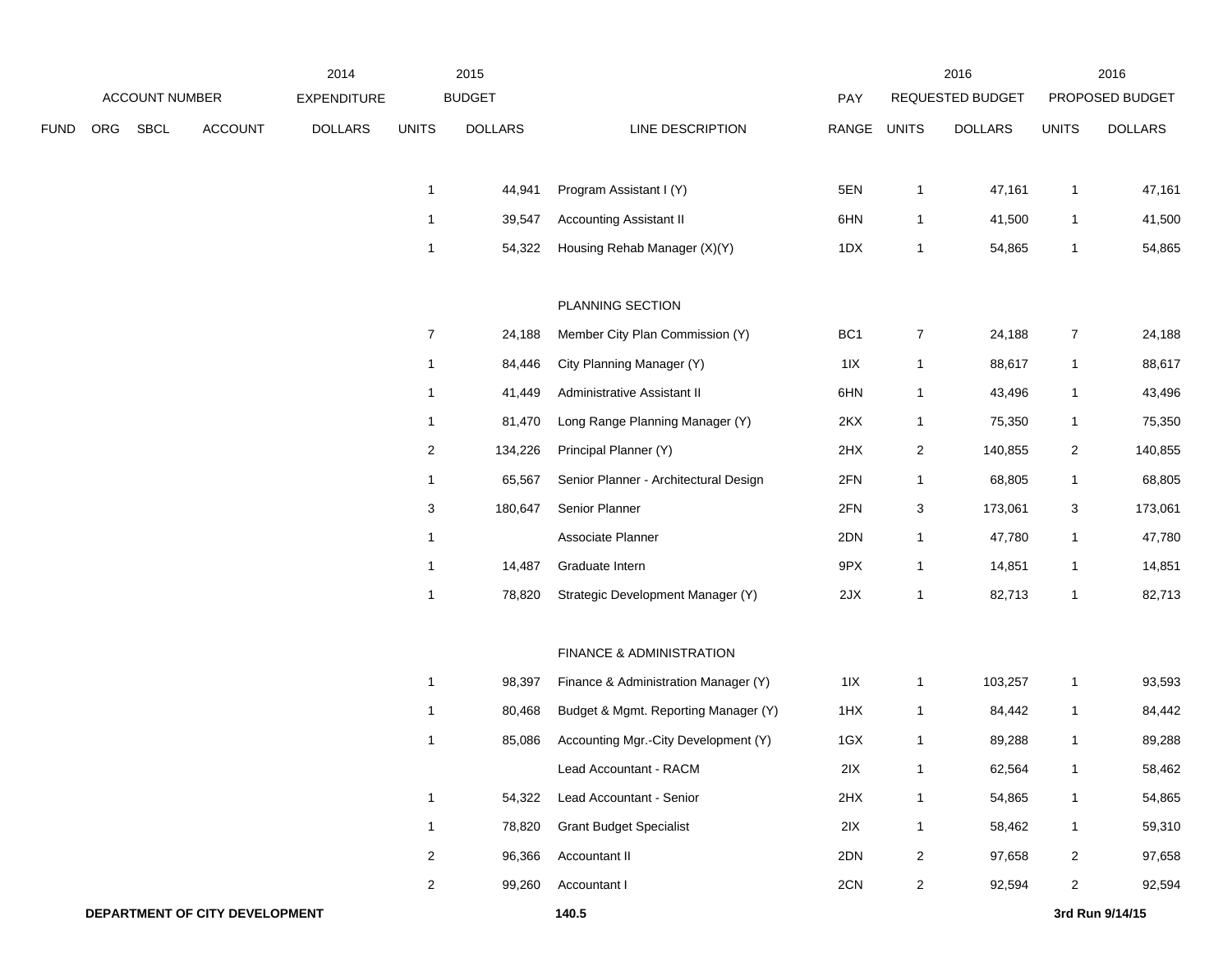|             |      |                |                                | 2014               |                         | 2015           |                                       |       |              | 2016             |              | 2016            |
|-------------|------|----------------|--------------------------------|--------------------|-------------------------|----------------|---------------------------------------|-------|--------------|------------------|--------------|-----------------|
|             |      | ACCOUNT NUMBER |                                | <b>EXPENDITURE</b> |                         | <b>BUDGET</b>  |                                       | PAY   |              | REQUESTED BUDGET |              | PROPOSED BUDGET |
| <b>FUND</b> | ORG  | SBCL           | <b>ACCOUNT</b>                 | <b>DOLLARS</b>     | <b>UNITS</b>            | <b>DOLLARS</b> | LINE DESCRIPTION                      | RANGE | <b>UNITS</b> | <b>DOLLARS</b>   | <b>UNITS</b> | <b>DOLLARS</b>  |
|             |      |                |                                |                    |                         |                |                                       |       |              |                  |              |                 |
|             |      |                |                                |                    | $\overline{1}$          | 41,449         | <b>Accounting Assistant II</b>        | 6HN   | $\mathbf{1}$ | 43,496           | $\mathbf{1}$ | 43,496          |
|             |      |                |                                |                    | $\overline{\mathbf{1}}$ | 61,089         | Program Assistant II                  | 5FN   | $\mathbf{1}$ | 64,107           | $\mathbf{1}$ | 64,107          |
|             |      |                |                                |                    | $\overline{1}$          | 43,300         | Program Assistant I                   | 5EN   | $\mathbf{1}$ | 45,438           | $\mathbf{1}$ | 45,438          |
|             |      |                |                                |                    | $\overline{1}$          | 62,511         | Procurement & Compliance Manager (Y)  | 1EX   | $\mathbf{1}$ | 65,599           | $\mathbf{1}$ | 65,599          |
|             |      |                |                                |                    | $\overline{1}$          | 57,283         | Purchasing Agent - Senior (Y)         | 2EX   | $\mathbf{1}$ | 60,113           | $\mathbf{1}$ | 60,113          |
|             |      |                |                                |                    | $\overline{1}$          | 81,268         | Human Resources Officer               | 1FX   | $\mathbf{1}$ | 85,282           | $\mathbf{1}$ | 85,282          |
|             |      |                |                                |                    | $\overline{\mathbf{1}}$ | 44,941         | Personnel Payroll Assistant III       | 5EN   | $\mathbf{1}$ | 42,080           | $\mathbf{1}$ | 42,080          |
|             |      |                |                                | 2,278,322          | $90\,$                  | 4,292,360      | <b>Total Before Adjustments</b>       |       | 92           | 4,488,577        | 94           | 4,533,968       |
|             |      |                |                                |                    |                         |                | Salary & Wage Rate Change             |       |              |                  |              |                 |
|             |      |                |                                | 443                |                         |                | Overtime Compensated                  |       |              |                  |              |                 |
|             |      |                |                                |                    |                         | (51, 762)      | Personnel Cost Adjustment             |       |              | (55, 389)        |              | (57, 813)       |
|             |      |                |                                |                    |                         |                | Other                                 |       |              |                  |              |                 |
|             |      |                |                                |                    |                         |                | Furlough                              |       |              |                  |              |                 |
|             |      |                |                                | 2,278,765          | $90\,$                  | 4,240,598      | Gross Salaries & Wages Total          |       | 92           | 4,433,188        | 94           | 4,476,155       |
|             |      |                |                                |                    |                         | (188, 261)     | Reimbursable Services Deduction       |       |              | (252, 525)       |              | (308, 643)      |
|             |      |                |                                |                    |                         | (229, 030)     | <b>Capital Improvements Deduction</b> |       |              | (228, 087)       |              | (228, 087)      |
|             |      |                |                                |                    |                         |                | (1,366,579) Grants & Aids Deduction   |       |              | (1, 253, 348)    |              | (1,051,222)     |
| 0001        | 1911 | R999           | 006000                         | 2,278,765          | 90                      | 2,456,728      | NET SALARIES & WAGES TOTAL            |       | 92           | 2,699,228        | 94           | 2,888,203       |
|             |      |                |                                |                    | 36.70                   |                | O&M FTE'S                             |       | 42.65        |                  | 46.40        |                 |
|             |      |                | DEPARTMENT OF CITY DEVELOPMENT |                    |                         |                | 140.6                                 |       |              |                  |              | 3rd Run 9/14/15 |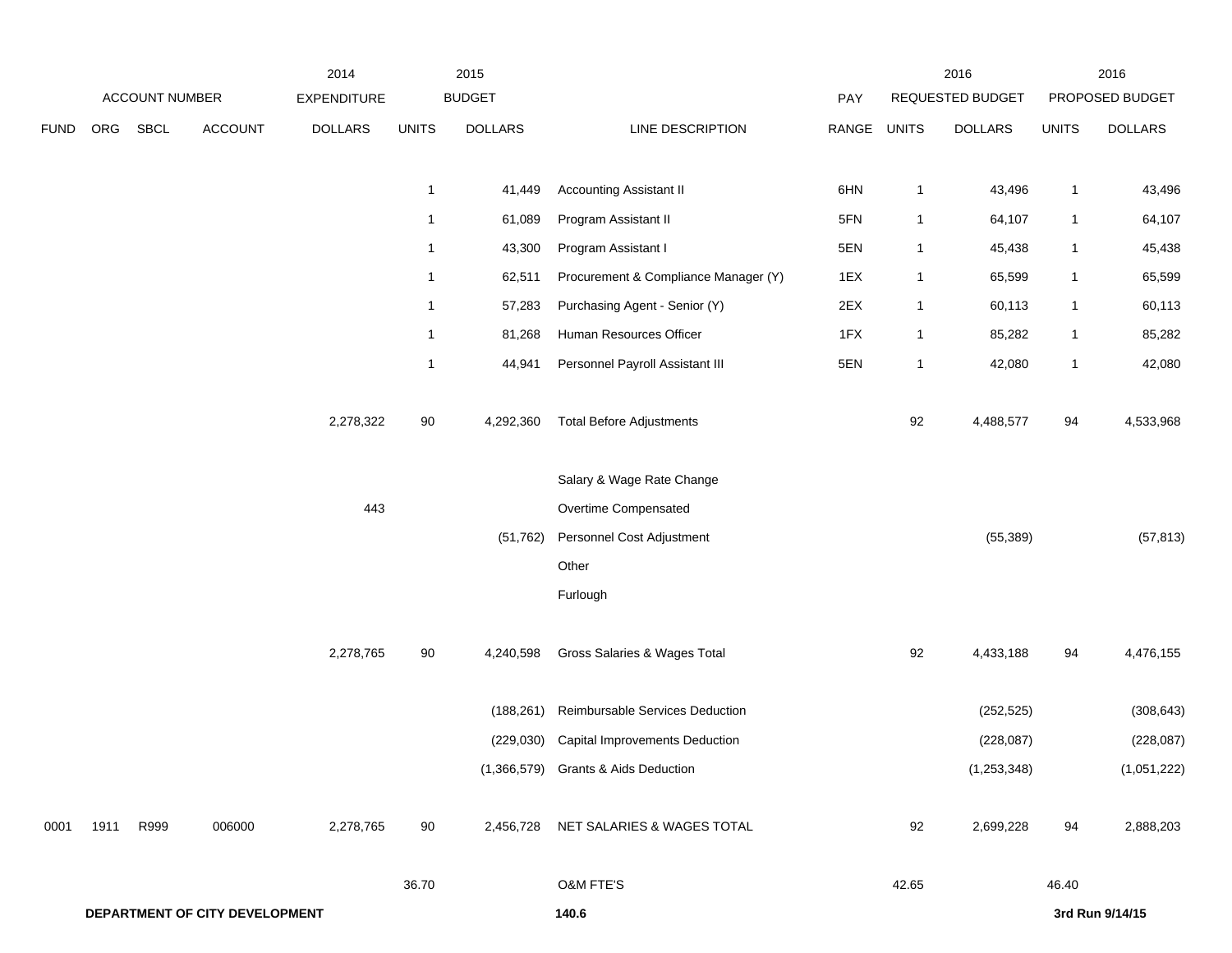|             |      |                |                                | 2014               |              | 2015           |                                                                           |       |              | 2016             |              | 2016            |
|-------------|------|----------------|--------------------------------|--------------------|--------------|----------------|---------------------------------------------------------------------------|-------|--------------|------------------|--------------|-----------------|
|             |      | ACCOUNT NUMBER |                                | <b>EXPENDITURE</b> |              | <b>BUDGET</b>  |                                                                           | PAY   |              | REQUESTED BUDGET |              | PROPOSED BUDGET |
| <b>FUND</b> | ORG  | SBCL           | <b>ACCOUNT</b>                 | <b>DOLLARS</b>     | <b>UNITS</b> | <b>DOLLARS</b> | LINE DESCRIPTION                                                          | RANGE | <b>UNITS</b> | <b>DOLLARS</b>   | <b>UNITS</b> | <b>DOLLARS</b>  |
|             |      |                |                                |                    |              |                |                                                                           |       |              |                  |              |                 |
|             |      |                |                                |                    | 29.30        |                | NON-O&M FTE'S                                                             |       | 28.35        |                  | 26.10        |                 |
|             |      |                |                                |                    |              |                |                                                                           |       |              |                  |              |                 |
|             |      |                |                                |                    |              |                | (A) Position authorized with Accelerated In Rem Program.                  |       |              |                  |              |                 |
|             |      |                |                                |                    |              |                |                                                                           |       |              |                  |              |                 |
|             |      |                |                                |                    |              |                | (X) Private Auto Allowance May Be Paid Pursuant to Section                |       |              |                  |              |                 |
|             |      |                |                                |                    |              |                | 350-183 of the Milwaukee Code.                                            |       |              |                  |              |                 |
|             |      |                |                                |                    |              |                | (Y) Required to file a statement of economic interests in accordance with |       |              |                  |              |                 |
|             |      |                |                                |                    |              |                |                                                                           |       |              |                  |              |                 |
|             |      |                |                                |                    |              |                | the Milwaukee Code of Ordinances Chapter 303-Code of Ethics.              |       |              |                  |              |                 |
| 0001        | 1911 | R999           | 006100                         | 1,082,110          |              | 1,105,528      | ESTIMATED EMPLOYEE FRINGE BENEFITS                                        |       |              | 1,295,629        |              | 1,386,337       |
|             |      |                |                                |                    |              |                | (Involves Revenue Offset-No Transfers from this Account)                  |       |              |                  |              |                 |
|             |      |                |                                |                    |              |                |                                                                           |       |              |                  |              |                 |
|             |      |                |                                |                    |              |                | OPERATING EXPENDITURES                                                    |       |              |                  |              |                 |
| 0001        | 1911 | R999           | 630100                         | 31,426             |              | 32,850         | <b>General Office Expense</b>                                             |       |              | 32,850           |              | 32,850          |
| 0001        | 1911 | R999           | 630500                         |                    |              |                | Tools & Machinery Parts                                                   |       |              |                  |              |                 |
| 0001        | 1911 | R999           | 631000                         |                    |              |                | <b>Construction Supplies</b>                                              |       |              |                  |              |                 |
| 0001        | 1911 | R999           | 631500                         | 146                |              |                | Energy                                                                    |       |              |                  |              |                 |
| 0001        | 1911 | R999           | 632000                         | 2,860              |              | 11,100         | <b>Other Operating Supplies</b>                                           |       |              | 3,000            |              | 3,000           |
| 0001        | 1911 | R999           | 632500                         |                    |              |                | <b>Facility Rental</b>                                                    |       |              |                  |              |                 |
| 0001        | 1911 | R999           | 633000                         | 2,669              |              | 4,400          | Vehicle Rental                                                            |       |              | 2,800            |              | 2,800           |
| 0001        | 1911 | R999           | 633500                         | 11,398             |              | 6,000          | Non-Vehicle Equipment Rental                                              |       |              | 12,000           |              | 12,000          |
| 0001        | 1911 | R999           | 634000                         | 25,159             |              | 4,000          | <b>Professional Services</b>                                              |       |              | 22,000           |              | 22,000          |
| 0001        | 1911 | R999           | 634500                         | 11,358             |              | 1,800          | Information Technology Services                                           |       |              | 1,800            |              | 1,800           |
| 0001        | 1911 | R999           | 635000                         | 6,359              |              |                | <b>Property Services</b>                                                  |       |              |                  |              |                 |
|             |      |                | DEPARTMENT OF CITY DEVELOPMENT |                    |              |                | 140.7                                                                     |       |              |                  |              | 3rd Run 9/14/15 |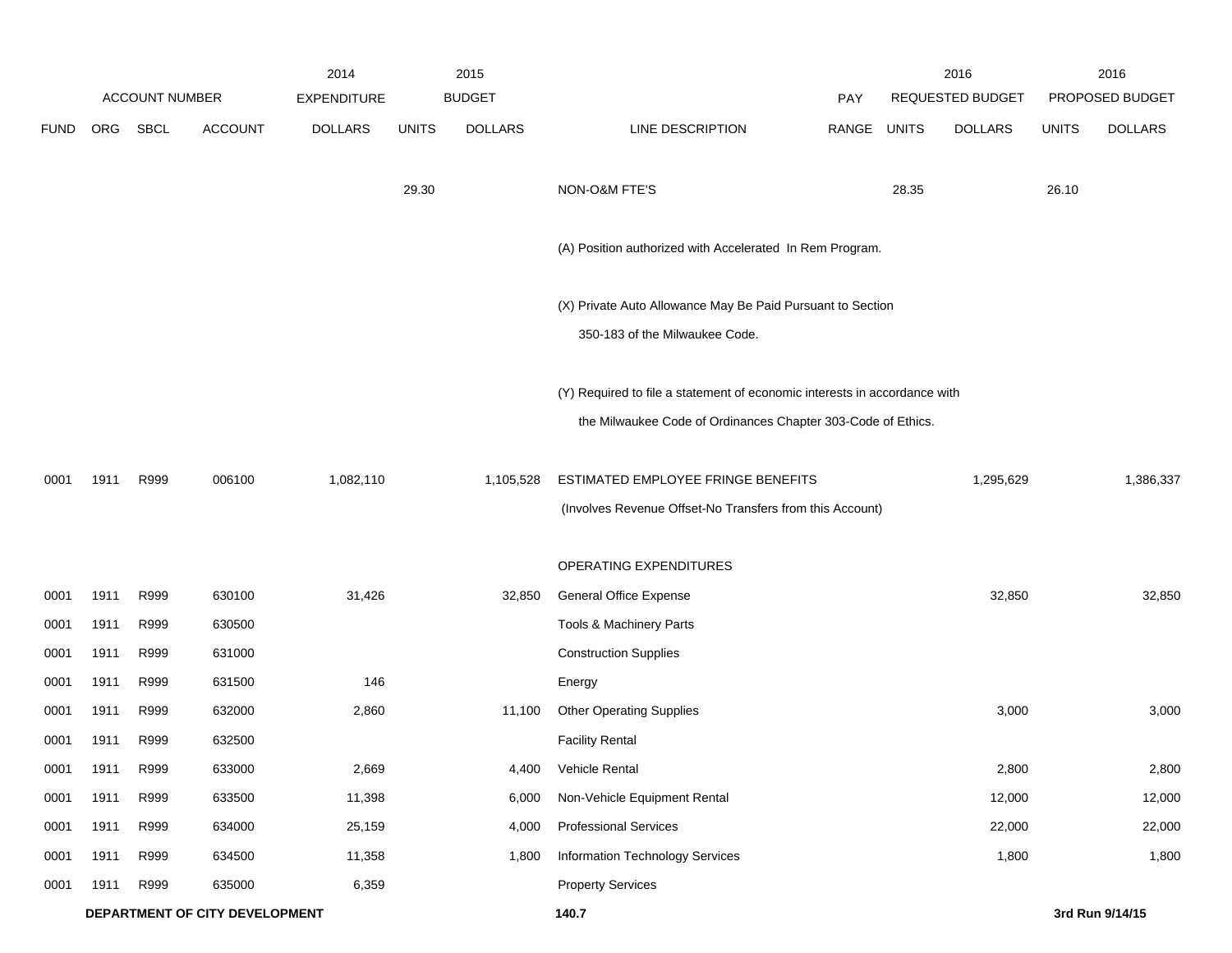|             |      |                       |                                | 2014               |              | 2015           |                                  |       |              | 2016             |              | 2016            |
|-------------|------|-----------------------|--------------------------------|--------------------|--------------|----------------|----------------------------------|-------|--------------|------------------|--------------|-----------------|
|             |      | <b>ACCOUNT NUMBER</b> |                                | <b>EXPENDITURE</b> |              | <b>BUDGET</b>  |                                  | PAY   |              | REQUESTED BUDGET |              | PROPOSED BUDGET |
| <b>FUND</b> | ORG  | SBCL                  | <b>ACCOUNT</b>                 | <b>DOLLARS</b>     | <b>UNITS</b> | <b>DOLLARS</b> | LINE DESCRIPTION                 | RANGE | <b>UNITS</b> | <b>DOLLARS</b>   | <b>UNITS</b> | <b>DOLLARS</b>  |
|             |      |                       |                                |                    |              |                |                                  |       |              |                  |              |                 |
| 0001        | 1911 | R999                  | 635500                         |                    |              |                | <b>Infrastructure Services</b>   |       |              |                  |              |                 |
| 0001        | 1911 | R999                  | 636000                         |                    |              |                | Vehicle Repair Services          |       |              |                  |              |                 |
| 0001        | 1911 | R999                  | 636500                         | 5,685              |              | 30,300         | <b>Other Operating Services</b>  |       |              | 8,000            |              | 8,000           |
| 0001        | 1911 | R999                  | 637000                         |                    |              |                | Loans and Grants                 |       |              |                  |              |                 |
| 0001        | 1911 | R999                  | 637501                         | 65,522             |              | 48,500         | Reimburse Other Departments      |       |              | 56,500           |              | 66,500          |
|             |      |                       |                                |                    |              |                |                                  |       |              |                  |              |                 |
| 0001        | 1911 | R999                  | 006300                         | 162,582            |              | 138,950        | OPERATING EXPENDITURES TOTAL     |       |              | 138,950          |              | 148,950         |
|             |      |                       |                                |                    |              |                |                                  |       |              |                  |              |                 |
|             |      |                       |                                |                    |              |                | <b>EQUIPMENT PURCHASES</b>       |       |              |                  |              |                 |
|             |      |                       |                                |                    |              |                |                                  |       |              |                  |              |                 |
|             |      |                       |                                |                    |              |                | <b>Additional Equipment</b>      |       |              |                  |              |                 |
|             |      |                       |                                |                    |              |                |                                  |       |              |                  |              |                 |
|             |      |                       |                                |                    |              |                | Subtotal - Additional Equipment  |       |              |                  |              |                 |
|             |      |                       |                                |                    |              |                |                                  |       |              |                  |              |                 |
|             |      |                       |                                |                    |              |                | Replacement Equipment            |       |              |                  |              |                 |
|             |      |                       |                                |                    |              |                |                                  |       |              |                  |              |                 |
|             |      |                       |                                |                    |              |                | Subtotal - Replacement Equipment |       |              |                  |              |                 |
|             |      |                       |                                |                    |              |                |                                  |       |              |                  |              |                 |
| 0001        | 1911 | R999                  | 006800                         |                    |              |                | EQUIPMENT PURCHASES TOTAL        |       |              |                  |              |                 |
|             |      |                       |                                |                    |              |                | SPECIAL FUNDS                    |       |              |                  |              |                 |
| 0001        | 1911 | R194                  | 006300                         | 30,078             |              | 50,000         | Economic Development Marketing*  |       |              | 50,000           |              | 50,000          |
| 0001        | 1911 | R199                  | 006300                         | 65,078             |              | 50,000         | In REM Property Management*      |       |              | 50,000           |              | 50,000          |
| 0001        | 1911 | R200                  | 006300                         | 50,000             |              | 50,000         | Milwaukee 7 Contribution*        |       |              | 50,000           |              | 50,000          |
| 0001        | 1911 | <b>RXXX</b>           | 006300                         |                    |              |                | Healthy Neighborhoods*           |       |              |                  |              | 100,000         |
|             |      |                       | DEPARTMENT OF CITY DEVELOPMENT |                    |              |                | 140.8                            |       |              |                  |              | 3rd Run 9/14/15 |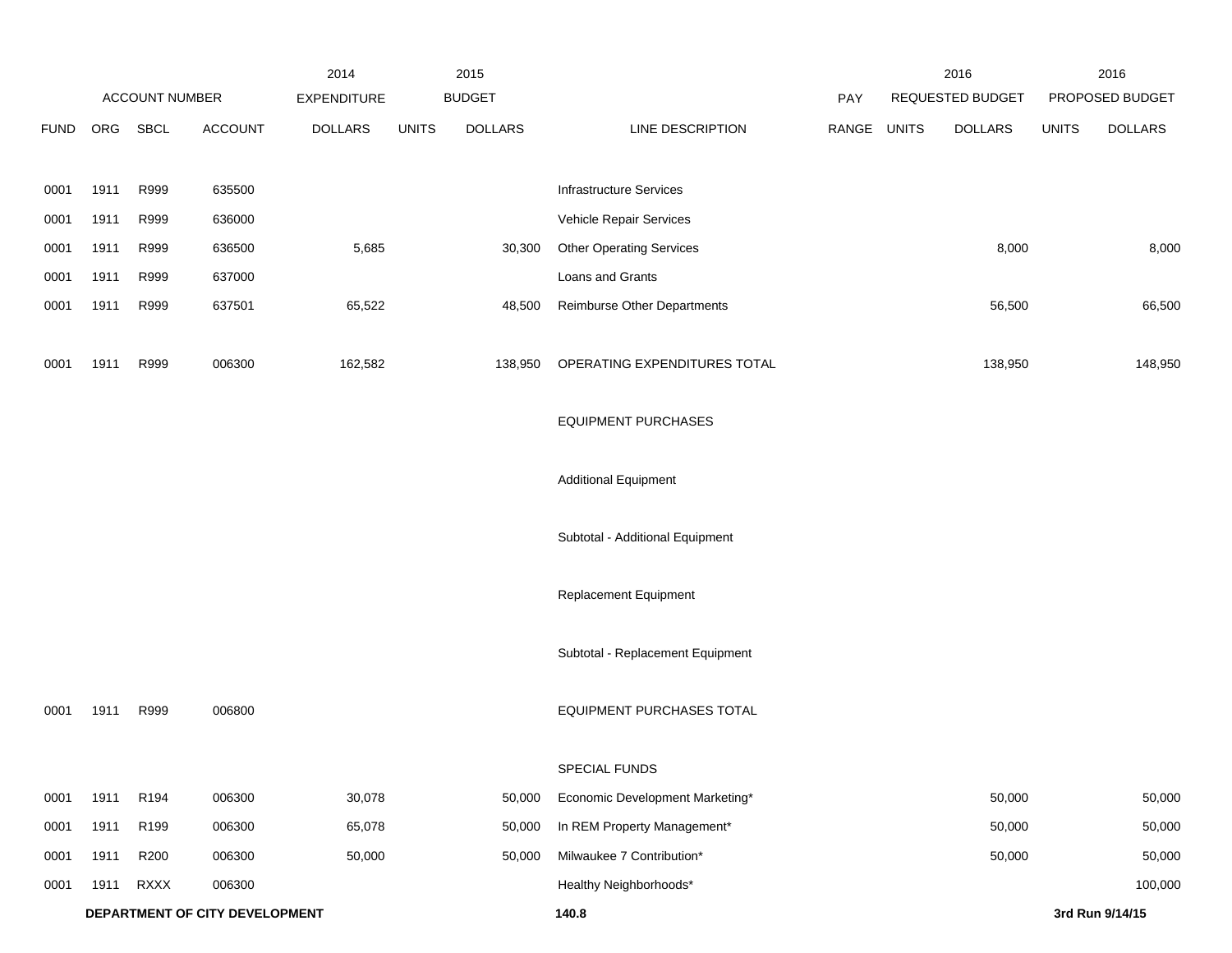|             |            |                       |                | 2014               |              | 2015           |                                        |            |       | 2016                    |       | 2016            |
|-------------|------------|-----------------------|----------------|--------------------|--------------|----------------|----------------------------------------|------------|-------|-------------------------|-------|-----------------|
|             |            | <b>ACCOUNT NUMBER</b> |                | <b>EXPENDITURE</b> |              | <b>BUDGET</b>  |                                        | <b>PAY</b> |       | <b>REQUESTED BUDGET</b> |       | PROPOSED BUDGET |
| <b>FUND</b> | <b>ORG</b> | <b>SBCL</b>           | <b>ACCOUNT</b> | <b>DOLLARS</b>     | <b>UNITS</b> | <b>DOLLARS</b> | LINE DESCRIPTION                       | RANGE      | UNITS | <b>DOLLARS</b>          | UNITS | <b>DOLLARS</b>  |
|             |            |                       |                |                    |              |                |                                        |            |       |                         |       |                 |
|             |            |                       |                |                    |              |                |                                        |            |       |                         |       |                 |
|             |            |                       |                | 145,156            |              | 150,000        | SPECIAL FUNDS TOTAL                    |            |       | 150,000                 |       | 250,000         |
|             |            |                       |                |                    |              |                |                                        |            |       |                         |       |                 |
|             |            |                       |                |                    |              |                | DEPARTMENT OF CITY DEVELOPMENT-        |            |       |                         |       |                 |
|             |            |                       |                |                    |              |                |                                        |            |       |                         |       |                 |
|             |            |                       |                |                    |              |                | <b>GENERAL MANAGEMENT &amp; POLICY</b> |            |       |                         |       |                 |
|             |            |                       |                | 3,668,613          |              | 3,851,206      | DEVELOPMENT DECISION UNIT TOTAL        |            |       | 4,283,807               |       | 4,673,490       |
|             |            |                       |                |                    |              |                |                                        |            |       |                         |       |                 |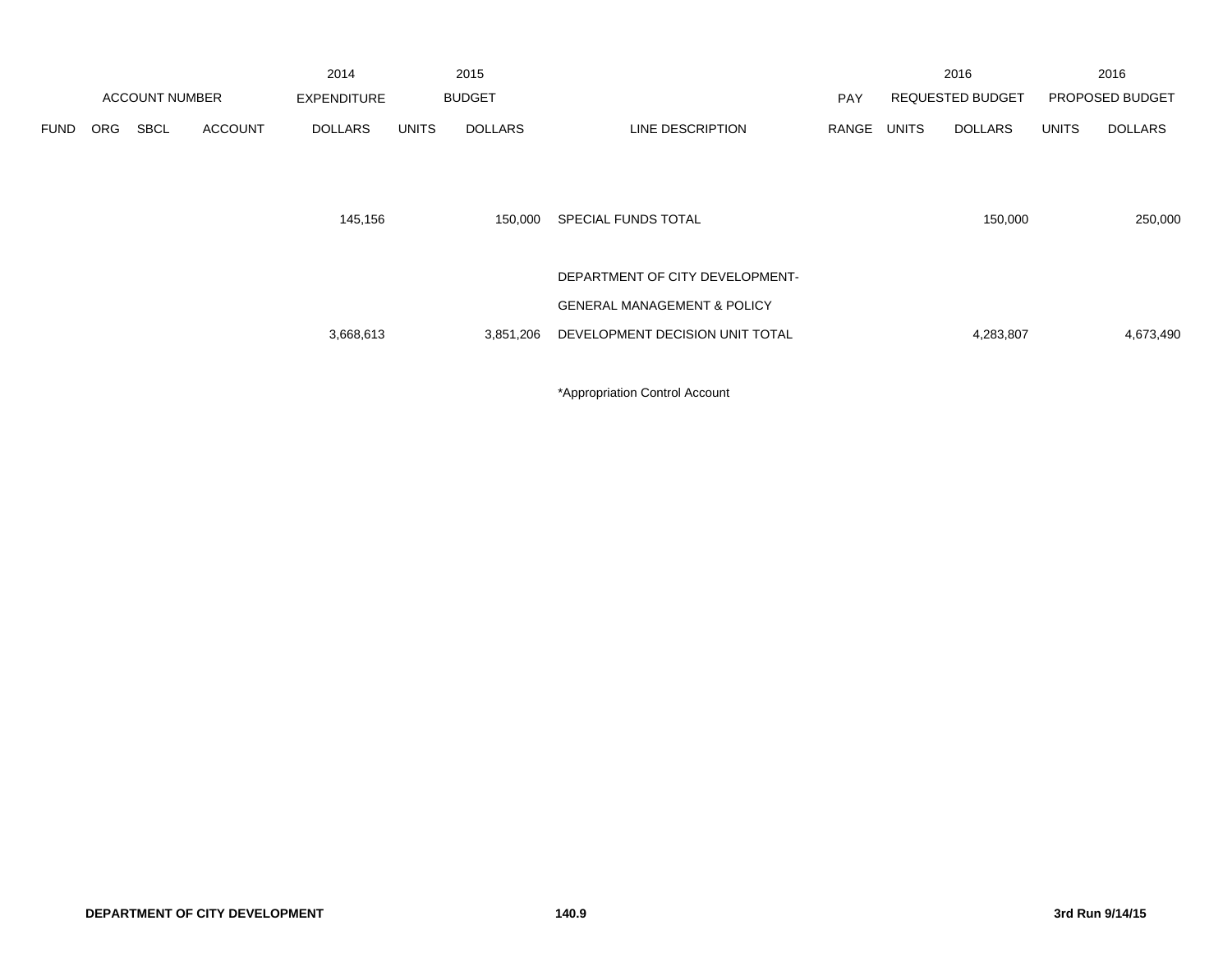|             |            |                       |                | 2014           |                | 2015           |                                       |           |                | 2016             |                | 2016            |
|-------------|------------|-----------------------|----------------|----------------|----------------|----------------|---------------------------------------|-----------|----------------|------------------|----------------|-----------------|
|             |            | <b>ACCOUNT NUMBER</b> |                | EXPENDITURE    |                | <b>BUDGET</b>  |                                       | PAY       |                | REQUESTED BUDGET |                | PROPOSED BUDGET |
| <b>FUND</b> | <b>ORG</b> | SBCL                  | <b>ACCOUNT</b> | <b>DOLLARS</b> | <b>UNITS</b>   | <b>DOLLARS</b> | LINE DESCRIPTION                      | RANGE     | <b>UNITS</b>   | <b>DOLLARS</b>   | <b>UNITS</b>   | <b>DOLLARS</b>  |
|             |            |                       |                |                |                |                |                                       |           |                |                  |                |                 |
|             |            |                       |                |                |                |                | DEPARTMENT OF CITY DEVELOPMENT-       |           |                |                  |                |                 |
|             |            |                       |                |                |                |                | PUBLIC HOUSING PROGRAMS DECISION UNIT |           |                |                  |                |                 |
|             |            |                       |                |                |                |                |                                       |           |                |                  |                |                 |
|             |            |                       |                |                |                |                | <b>SALARIES &amp; WAGES</b>           |           |                |                  |                |                 |
|             |            |                       |                |                |                |                | <b>FAMILY HOUSING UNIT</b>            |           |                |                  |                |                 |
|             |            |                       |                |                | $\overline{7}$ |                | Member, Housing Authority             | <b>SP</b> | $\overline{7}$ |                  | $\overline{7}$ |                 |
|             |            |                       |                |                | $\mathbf{1}$   | 66,941         | Housing Manager III (X)(Y)            | 1BX       |                |                  |                |                 |
|             |            |                       |                |                | $\mathbf{1}$   | 62,799         | Housing Manager II (X)(Y)             | 1AX       |                |                  |                |                 |
|             |            |                       |                |                | $\mathbf{1}$   | 39,608         | Custodial Worker II-City Laborer      | 8DN       |                |                  |                |                 |
|             |            |                       |                |                | $\overline{7}$ | 311,080        | Building Maintenance Mechanic II (X)  | 7CN       | $\overline{7}$ | 326,444          | $\overline{7}$ | 326,444         |
|             |            |                       |                |                | $\mathbf{1}$   | 41,931         | Building Maintenance Mechanic I (X)   | 7BN       | $\overline{1}$ | 44,002           | -1             | 44,002          |
|             |            |                       |                |                |                |                |                                       |           |                |                  |                |                 |
|             |            |                       |                |                |                |                | ELDERLY & DISABLED HOUSING            |           |                |                  |                |                 |
|             |            |                       |                |                | $\overline{2}$ | 125,597        | Housing Manager II (X)(Y)             | 1AX       |                |                  |                |                 |

| 2 | 79.218  | Custodial Worker II-City Laborer             | 8DN |                      |         |   |         |
|---|---------|----------------------------------------------|-----|----------------------|---------|---|---------|
| 5 |         | 220,955 Building Maintenance Mechanic II (X) | 7CN | $\ddot{\phantom{1}}$ | 220.955 | 5 | 220.955 |
| 6 | 248.694 | Office Assistant IV                          | 6HN |                      | 304.473 |   | 304,473 |

# FIELD SUPPORT SERVICES

|  | 92,212 Heating & Ventilating Mechanic II | 7DN. | 96.766  | 96.766  |
|--|------------------------------------------|------|---------|---------|
|  | 179,025 Building Maintenance Mechanic II | 7CN  | 187.867 | 187,867 |

#### RENTAL ASSISTANCE PROGRAM-SECTION 8 HOUSING

|  | 60,923 Rent Assistance Specialist III (B)(Y) | 2DN | 63.932 | 63,932 |
|--|----------------------------------------------|-----|--------|--------|
|  |                                              |     |        |        |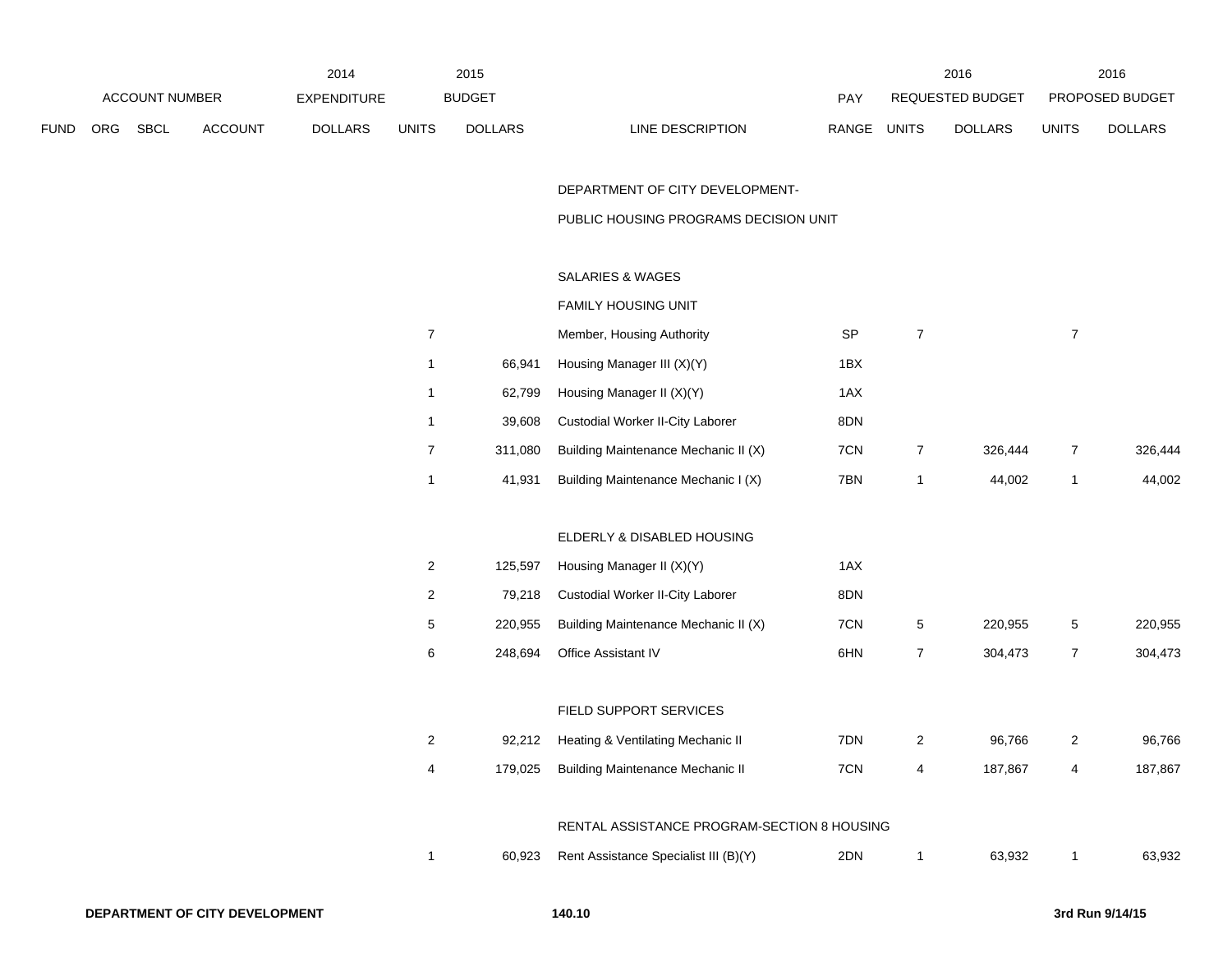|             |      |                |                                | 2014           |              | 2015           |                                       |             |                         | 2016             |                | 2016            |
|-------------|------|----------------|--------------------------------|----------------|--------------|----------------|---------------------------------------|-------------|-------------------------|------------------|----------------|-----------------|
|             |      | ACCOUNT NUMBER |                                | EXPENDITURE    |              | <b>BUDGET</b>  |                                       | PAY         |                         | REQUESTED BUDGET |                | PROPOSED BUDGET |
| <b>FUND</b> | ORG  | SBCL           | <b>ACCOUNT</b>                 | <b>DOLLARS</b> | <b>UNITS</b> | <b>DOLLARS</b> | LINE DESCRIPTION                      | RANGE UNITS |                         | <b>DOLLARS</b>   | <b>UNITS</b>   | <b>DOLLARS</b>  |
|             |      |                |                                |                |              |                |                                       |             |                         |                  |                |                 |
|             |      |                |                                |                |              |                | LEASE & CONTRACT-SECTION 8            |             |                         |                  |                |                 |
|             |      |                |                                |                | $\mathbf{1}$ | 60,923         | Rent Assistance Specialist III (B)(Y) | 2DN         | $\mathbf{1}$            | 63,932           | $\mathbf{1}$   | 63,932          |
|             |      |                |                                |                | $\mathbf{1}$ | 57,163         | Rent Assistance Inspector (B)(X)(Y)   | 2CN         | $\mathbf{1}$            | 59,986           | $\mathbf{1}$   | 59,986          |
|             |      |                |                                |                |              |                |                                       |             |                         |                  |                |                 |
|             |      |                |                                |                |              |                | CERTIFICATION-SECTION 8               |             |                         |                  |                |                 |
|             |      |                |                                |                | $\sqrt{2}$   | 121,824        | Rent Assistance Specialist III (B)(Y) | 2DN         | $\overline{\mathbf{c}}$ | 127,841          | $\overline{2}$ | 127,841         |
|             |      |                |                                |                | $\mathbf{1}$ | 38,026         | Office Assistant III (B)              | 6FN         | $\mathbf{1}$            | 39,904           | $\mathbf{1}$   | 39,904          |
|             |      |                |                                |                |              |                |                                       |             |                         |                  |                |                 |
|             |      |                |                                | 72,527         | 45           | 1,806,919      | <b>Total Before Adjustments</b>       |             | 39                      | 1,536,103        | 39             | 1,536,102       |
|             |      |                |                                |                |              |                |                                       |             |                         |                  |                |                 |
|             |      |                |                                |                |              |                | Salary & Wage Rate Change             |             |                         |                  |                |                 |
|             |      |                |                                |                |              |                | Overtime Compensated                  |             |                         |                  |                |                 |
|             |      |                |                                |                |              |                | Personnel Cost Adjustment             |             |                         |                  |                |                 |
|             |      |                |                                |                |              |                | Other                                 |             |                         |                  |                |                 |
|             |      |                |                                |                |              |                | Furlough                              |             |                         |                  |                |                 |
|             |      |                |                                | 72,527         | 45           | 1,806,919      | Gross Salaries & Wages Total          |             | 39                      | 1,536,103        | 39             | 1,536,102       |
|             |      |                |                                |                |              |                |                                       |             |                         |                  |                |                 |
|             |      |                |                                |                |              | (1,806,919)    | Reimbursable Services Deduction       |             |                         | (1,536,103)      |                | (1,536,102)     |
|             |      |                |                                |                |              |                | Capital Improvements Deduction        |             |                         |                  |                |                 |
|             |      |                |                                |                |              |                | <b>Grants &amp; Aids Deduction</b>    |             |                         |                  |                |                 |
|             |      |                |                                |                |              |                |                                       |             |                         |                  |                |                 |
| 0001        | 1912 | R999           | 006000                         | 72,527         |              |                | NET SALARIES & WAGES TOTAL            |             |                         |                  |                |                 |
|             |      |                |                                |                |              |                |                                       |             |                         |                  |                |                 |
|             |      |                |                                |                |              |                | O&M FTE'S                             |             |                         |                  |                |                 |
|             |      |                | DEPARTMENT OF CITY DEVELOPMENT |                |              |                | 140.11                                |             |                         |                  |                | 3rd Run 9/14/15 |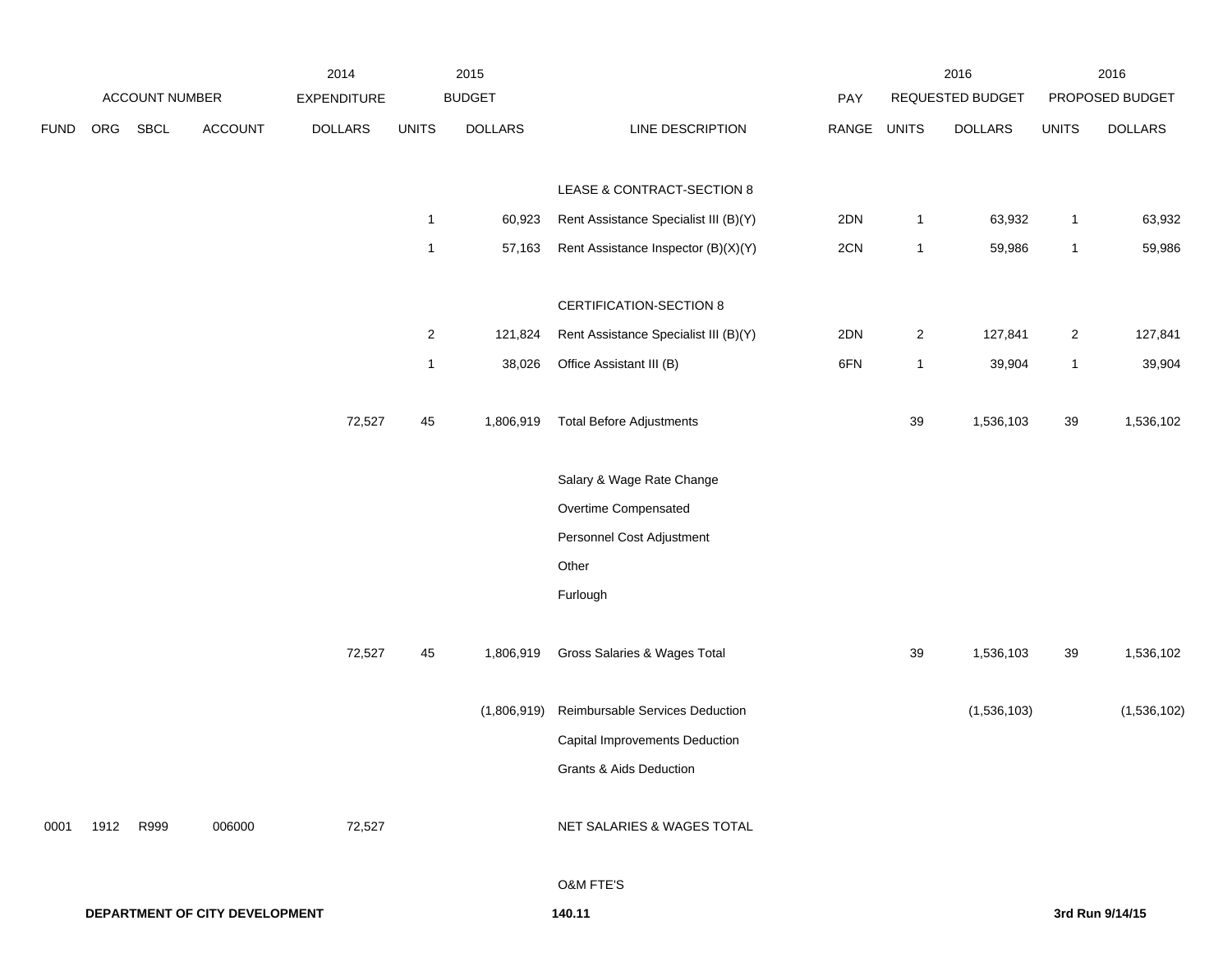|             |      |                       |                                | 2014           |              | 2015           |                                                                           |       |              | 2016             |              | 2016            |
|-------------|------|-----------------------|--------------------------------|----------------|--------------|----------------|---------------------------------------------------------------------------|-------|--------------|------------------|--------------|-----------------|
|             |      | <b>ACCOUNT NUMBER</b> |                                | EXPENDITURE    |              | <b>BUDGET</b>  |                                                                           | PAY   |              | REQUESTED BUDGET |              | PROPOSED BUDGET |
| <b>FUND</b> | ORG  | SBCL                  | <b>ACCOUNT</b>                 | <b>DOLLARS</b> | <b>UNITS</b> | <b>DOLLARS</b> | LINE DESCRIPTION                                                          | RANGE | <b>UNITS</b> | <b>DOLLARS</b>   | <b>UNITS</b> | <b>DOLLARS</b>  |
|             |      |                       |                                |                |              |                |                                                                           |       |              |                  |              |                 |
|             |      |                       |                                |                | 38.00        |                | NON-O&M FTE'S                                                             |       | 32.00        |                  | 32.00        |                 |
|             |      |                       |                                |                |              |                |                                                                           |       |              |                  |              |                 |
|             |      |                       |                                |                |              |                | (B) Housing Assistance Payments Program Positions                         |       |              |                  |              |                 |
|             |      |                       |                                |                |              |                | Authorized Concurrently with Section 8 Funding.                           |       |              |                  |              |                 |
|             |      |                       |                                |                |              |                |                                                                           |       |              |                  |              |                 |
|             |      |                       |                                |                |              |                | (X) Private Auto Allowance May Be Paid Pursuant to                        |       |              |                  |              |                 |
|             |      |                       |                                |                |              |                | Section 350-183 of the Milwaukee Code.                                    |       |              |                  |              |                 |
|             |      |                       |                                |                |              |                |                                                                           |       |              |                  |              |                 |
|             |      |                       |                                |                |              |                | (Y) Required to file a statement of economic interests in accordance with |       |              |                  |              |                 |
|             |      |                       |                                |                |              |                | the Milwaukee Code of Ordinances Chapter 303-Code of Ethics.              |       |              |                  |              |                 |
|             |      |                       |                                |                |              |                |                                                                           |       |              |                  |              |                 |
| 0001        | 1912 | R999                  | 006100                         | 757            |              |                | ESTIMATED EMPLOYEE FRINGE BENEFITS                                        |       |              |                  |              |                 |
|             |      |                       |                                |                |              |                | (Involves Revenue Offset-No Transfers from this Account)                  |       |              |                  |              |                 |
|             |      |                       |                                |                |              |                |                                                                           |       |              |                  |              |                 |
|             |      |                       |                                |                |              |                | <b>OPERATING EXPENDITURES</b>                                             |       |              |                  |              |                 |
| 0001        | 1912 | R999                  | 630100                         |                |              |                | General Office Expense                                                    |       |              |                  |              |                 |
| 0001        | 1912 | R999                  | 630500                         |                |              |                | Tools & Machinery Parts                                                   |       |              |                  |              |                 |
| 0001        | 1912 | R999                  | 631000                         |                |              |                | <b>Construction Supplies</b>                                              |       |              |                  |              |                 |
| 0001        | 1912 | R999                  | 631500                         |                |              |                | Energy                                                                    |       |              |                  |              |                 |
| 0001        | 1912 | R999                  | 632000                         |                |              |                | <b>Other Operating Supplies</b>                                           |       |              |                  |              |                 |
| 0001        | 1912 | R999                  | 632500                         |                |              |                | <b>Facility Rental</b>                                                    |       |              |                  |              |                 |
| 0001        | 1912 | R999                  | 633000                         |                |              |                | Vehicle Rental                                                            |       |              |                  |              |                 |
| 0001        | 1912 | R999                  | 633500                         |                |              |                | Non-Vehicle Equipment Rental                                              |       |              |                  |              |                 |
| 0001        | 1912 | R999                  | 634000                         |                |              |                | <b>Professional Services</b>                                              |       |              |                  |              |                 |
| 0001        | 1912 | R999                  | 634500                         |                |              |                | Information Technology Services                                           |       |              |                  |              |                 |
|             |      |                       | DEPARTMENT OF CITY DEVELOPMENT |                |              |                | 140.12                                                                    |       |              |                  |              | 3rd Run 9/14/15 |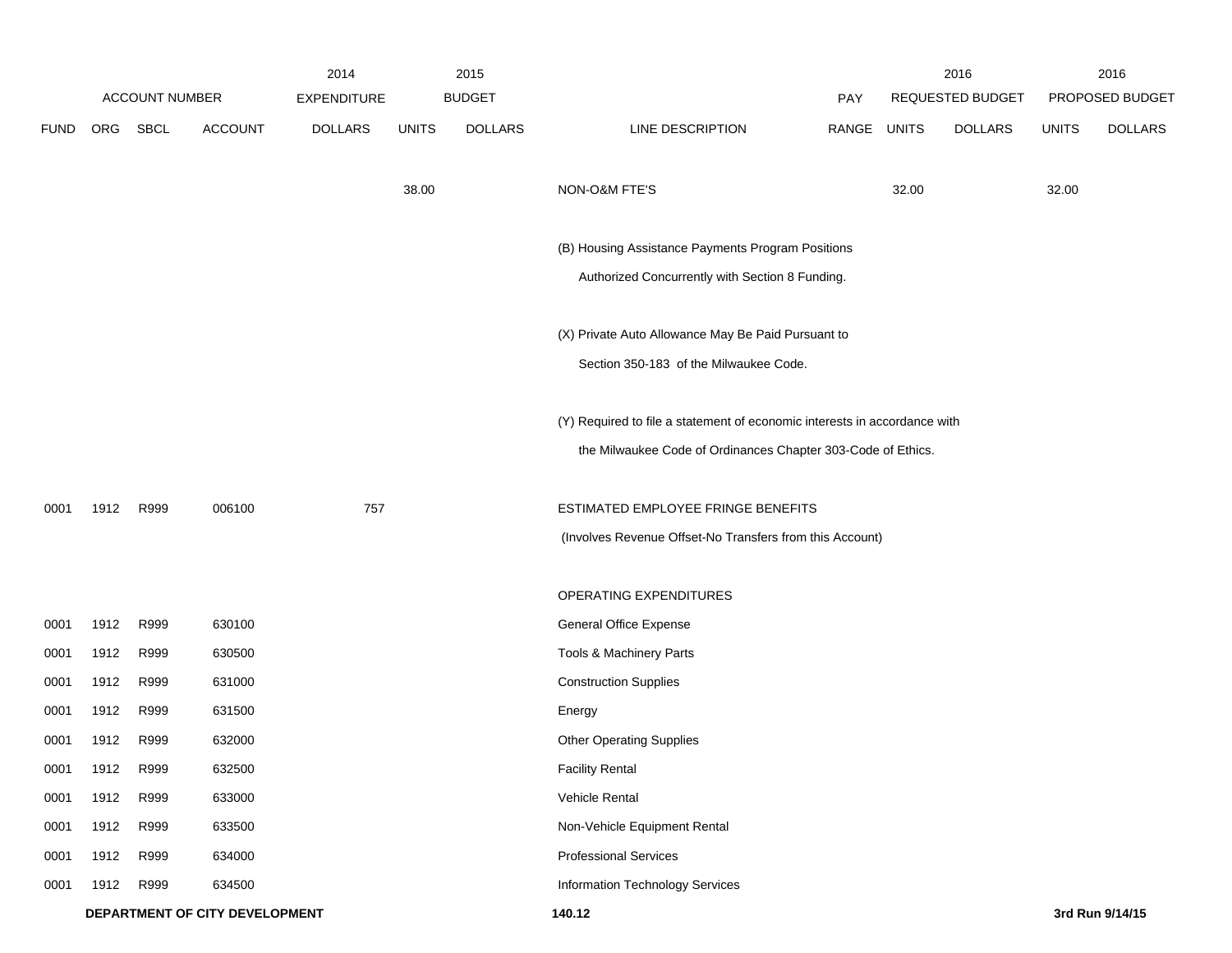|             |      |                |         | 2014               |              | 2015           |                                  |       |              | 2016             |              | 2016            |
|-------------|------|----------------|---------|--------------------|--------------|----------------|----------------------------------|-------|--------------|------------------|--------------|-----------------|
|             |      | ACCOUNT NUMBER |         | <b>EXPENDITURE</b> |              | <b>BUDGET</b>  |                                  | PAY   |              | REQUESTED BUDGET |              | PROPOSED BUDGET |
| <b>FUND</b> | ORG  | SBCL           | ACCOUNT | <b>DOLLARS</b>     | <b>UNITS</b> | <b>DOLLARS</b> | LINE DESCRIPTION                 | RANGE | <b>UNITS</b> | <b>DOLLARS</b>   | <b>UNITS</b> | <b>DOLLARS</b>  |
|             | 1912 | R999           |         |                    |              |                | <b>Property Services</b>         |       |              |                  |              |                 |
| 0001        |      |                | 635000  |                    |              |                |                                  |       |              |                  |              |                 |
| 0001        | 1912 | R999           | 635500  |                    |              |                | <b>Infrastructure Services</b>   |       |              |                  |              |                 |
| 0001        | 1912 | R999           | 636000  |                    |              |                | Vehicle Repair Services          |       |              |                  |              |                 |
| 0001        | 1912 | R999           | 636500  |                    |              |                | <b>Other Operating Services</b>  |       |              |                  |              |                 |
| 0001        | 1912 | R999           | 637000  |                    |              |                | Loans and Grants                 |       |              |                  |              |                 |
| 0001        | 1912 | R999           | 637501  |                    |              |                | Reimburse Other Departments      |       |              |                  |              |                 |
| 0001        | 1912 | R999           | 006300  |                    |              |                | OPERATING EXPENDITURES TOTAL     |       |              |                  |              |                 |
|             |      |                |         |                    |              |                | <b>EQUIPMENT PURCHASES</b>       |       |              |                  |              |                 |
|             |      |                |         |                    |              |                | <b>Additional Equipment</b>      |       |              |                  |              |                 |
|             |      |                |         |                    |              |                | Subtotal - Additional Equipment  |       |              |                  |              |                 |
|             |      |                |         |                    |              |                | Replacement Equipment            |       |              |                  |              |                 |
|             |      |                |         |                    |              |                | Subtotal - Replacement Equipment |       |              |                  |              |                 |
| 0001        | 1912 | R999           | 006800  |                    |              |                | EQUIPMENT PURCHASES TOTAL        |       |              |                  |              |                 |
|             |      |                |         |                    |              |                | SPECIAL FUNDS                    |       |              |                  |              |                 |
|             |      |                |         |                    |              |                | SPECIAL FUNDS TOTAL              |       |              |                  |              |                 |
|             |      |                |         |                    |              |                |                                  |       |              |                  |              |                 |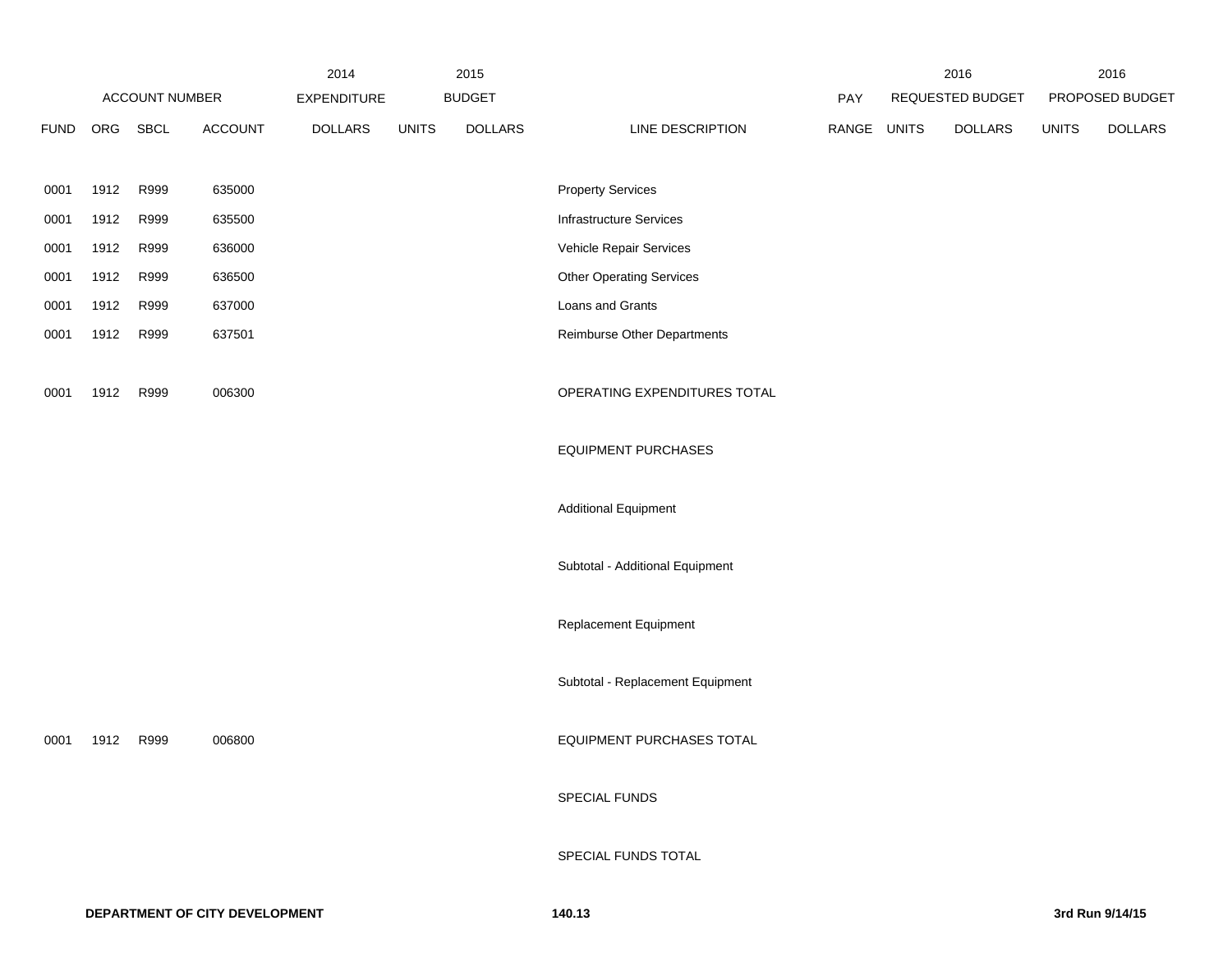|             |                |      |                | 2014           |              | 2015           |                  |              |              | 2016             |              | 2016                   |
|-------------|----------------|------|----------------|----------------|--------------|----------------|------------------|--------------|--------------|------------------|--------------|------------------------|
|             | ACCOUNT NUMBER |      |                | EXPENDITURE    |              | <b>BUDGET</b>  |                  | <b>PAY</b>   |              | REQUESTED BUDGET |              | <b>PROPOSED BUDGET</b> |
| <b>FUND</b> | <b>ORG</b>     | SBCL | <b>ACCOUNT</b> | <b>DOLLARS</b> | <b>UNITS</b> | <b>DOLLARS</b> | LINE DESCRIPTION | <b>RANGE</b> | <b>UNITS</b> | <b>DOLLARS</b>   | <b>UNITS</b> | <b>DOLLARS</b>         |

DEPARTMENT OF CITY DEVELOPMENT-

PUBLIC HOUSING PROGRAMS

73,284 DECISION UNIT TOTAL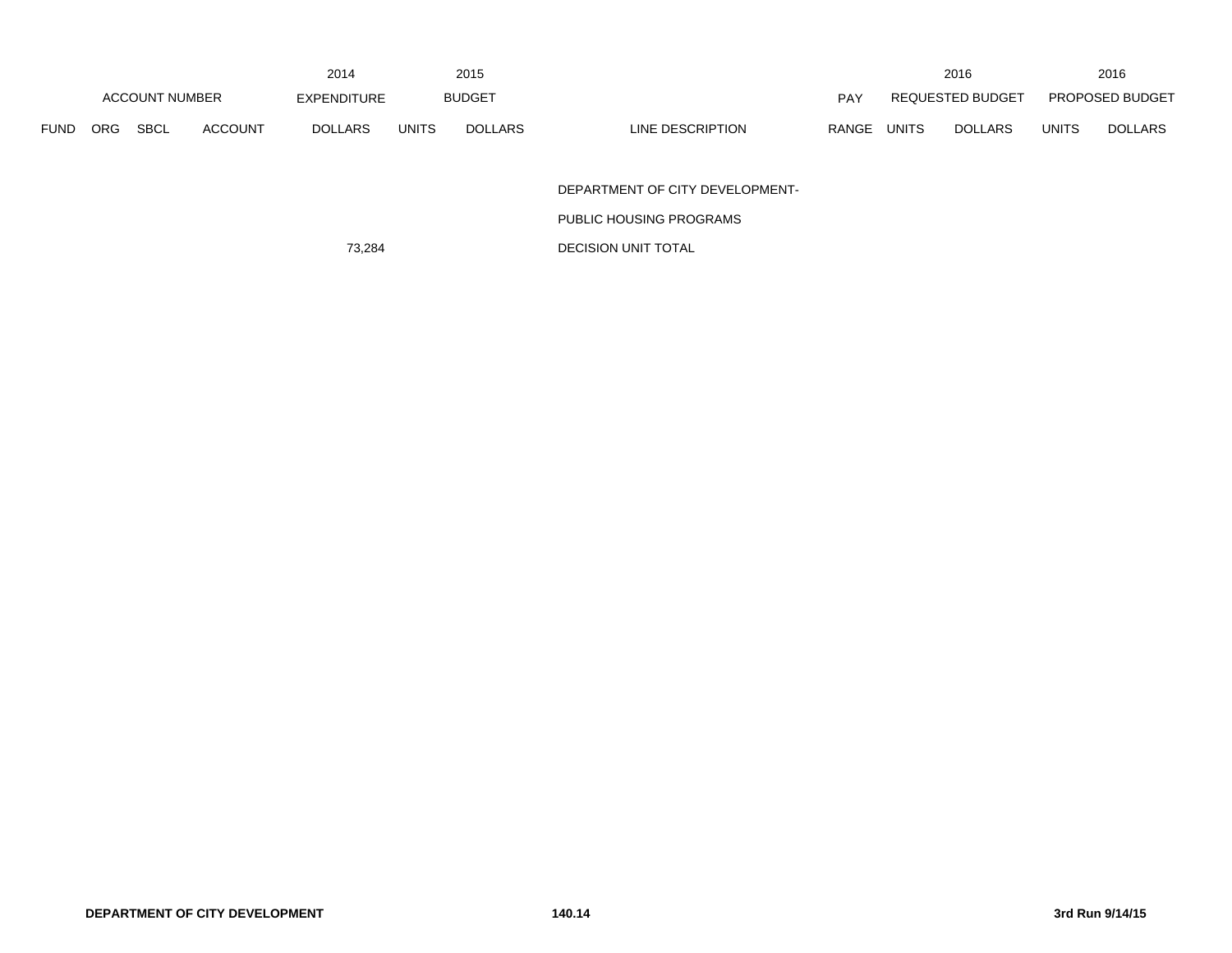|             |                                      |  |                    | 2014         |                | 2015                      |                                | 2016  |                        | 2016 |
|-------------|--------------------------------------|--|--------------------|--------------|----------------|---------------------------|--------------------------------|-------|------------------------|------|
|             | <b>ACCOUNT NUMBER</b>                |  | <b>EXPENDITURE</b> |              | <b>BUDGET</b>  | PAY                       | <b>REQUESTED BUDGET</b>        |       | <b>PROPOSED BUDGET</b> |      |
| <b>FUND</b> | <b>SBCL</b><br><b>ACCOUNT</b><br>ORG |  | <b>DOLLARS</b>     | <b>UNITS</b> | <b>DOLLARS</b> | LINE DESCRIPTION<br>RANGE | <b>UNITS</b><br><b>DOLLARS</b> | UNITS | <b>DOLLARS</b>         |      |

COMMON COUNCIL-CITY CLERK

BUDGETARY CONTROL UNIT (1BCU=1DU)

### SALARIES & WAGES

| 15 |        | 1,106,144 Alderman $(X)(Y)$ | EO  | 15 | 1.106.144 | 15 | 1,106,144 |
|----|--------|-----------------------------|-----|----|-----------|----|-----------|
|    | 93,761 | City Clerk (Y)              | 1LX |    | 98.392    |    | 98,392    |
|    | 90,821 | Deputy City Clerk (Y)       | 1JX |    | 91.162    |    | 91,162    |

## CENTRAL ADMINISTRATION DIVISION

| $\mathbf{1}$ | 52,844  | Legislative Coordinator-Senior        | 2KX |    | 52,844  |    | 52,844  |
|--------------|---------|---------------------------------------|-----|----|---------|----|---------|
| 1            | 61,000  | Staff Asst. to Council President (Y)  | 2HX | 1  | 68,680  |    | 68,680  |
| 1            | 61,394  | Mgmt. & Acct. Officer                 | 2GX | 1  | 64,426  | 1  | 64,426  |
| 15           | 684,059 | Legislative Assistant (Y)             | 2CN | 15 | 679,474 | 15 | 679,474 |
| 1            | 53,051  | Administrative Services Coordinator   | 5JN | 1  | 55,671  | 1  | 55,671  |
| $\mathbf{1}$ | 43,521  | Program Assistant I                   | 5EN | 1  | 45,671  |    | 45,671  |
| 1            | 55,272  | Executive Administrative Assistant II | 2CN |    | 39,881  |    | 39,881  |
| 1            | 55,272  | <b>Administrative Specialist</b>      | 2CN | 1  | 58,002  |    | 58,002  |
| 1            | 74,206  | Network Coordinator Sr.               | 2GX | 1  | 77,871  |    | 77,871  |
| $\mathbf{1}$ | 41,449  | Administrative Assistant II           | 6HN | 1  | 43,496  | 1  | 43,496  |
| 1            | 39,547  | <b>Communications Assistant II</b>    | 6GN | 1  | 41,500  | 1  | 41,500  |
| 1            | 41,449  | <b>Office Assistant IV</b>            | 6HN | 1  | 43,496  | 1  | 43,496  |
| 1            | 74,359  | <b>Council Administration Manager</b> | 1FX |    | 78,032  | 1  | 78,032  |
|              |         |                                       |     |    |         |    |         |

### HISTORIC PRESERVATION

|  | 65,567 Senior Planner | 2FN | 124.768 | 124,768 |
|--|-----------------------|-----|---------|---------|
|  |                       |     |         |         |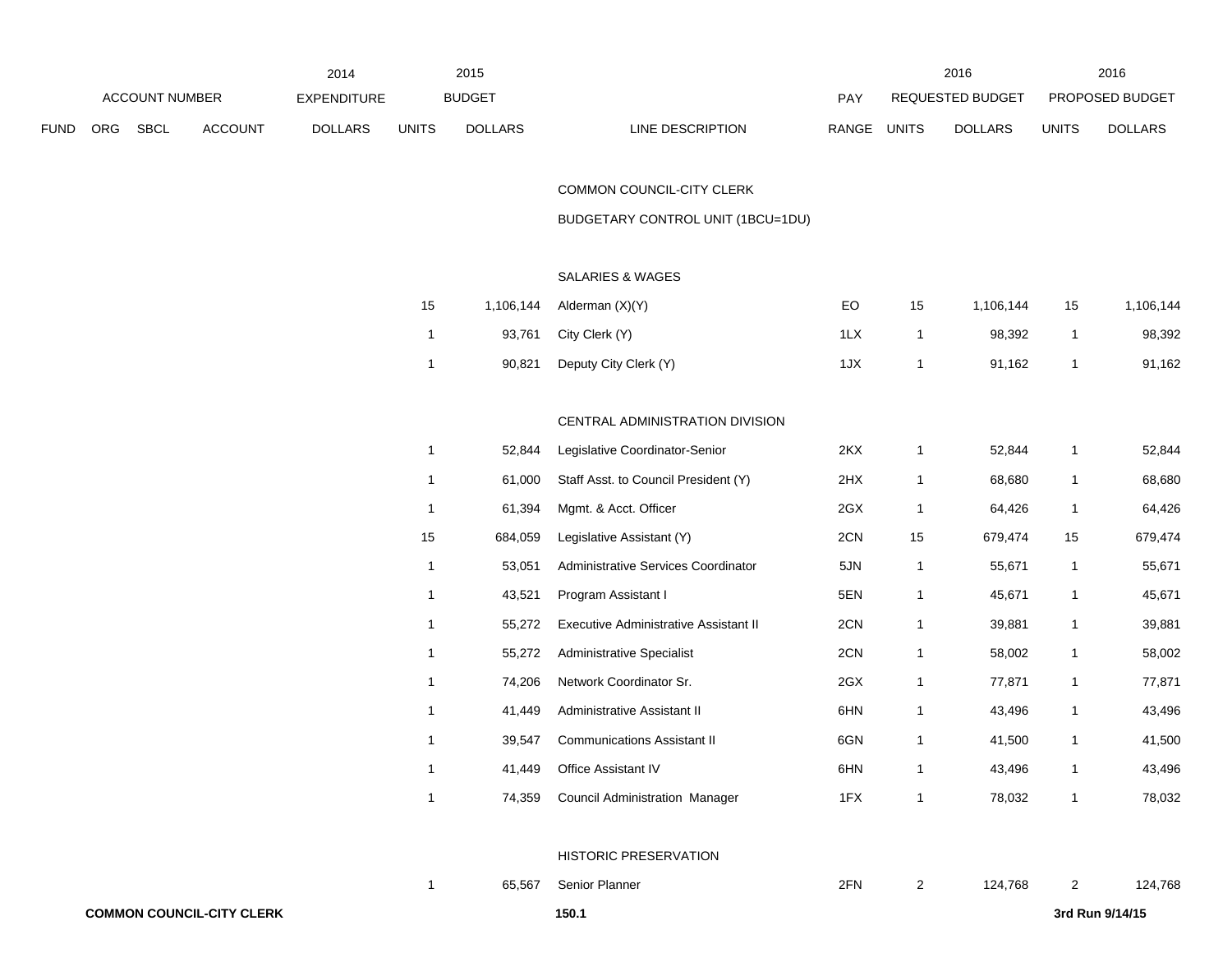|      |     |                |                                  | 2014               |                | 2015           |                                            |       |                | 2016             |                         | 2016            |
|------|-----|----------------|----------------------------------|--------------------|----------------|----------------|--------------------------------------------|-------|----------------|------------------|-------------------------|-----------------|
|      |     | ACCOUNT NUMBER |                                  | <b>EXPENDITURE</b> |                | <b>BUDGET</b>  |                                            | PAY   |                | REQUESTED BUDGET |                         | PROPOSED BUDGET |
| FUND | ORG | SBCL           | ACCOUNT                          | <b>DOLLARS</b>     | <b>UNITS</b>   | <b>DOLLARS</b> | LINE DESCRIPTION                           | RANGE | <b>UNITS</b>   | <b>DOLLARS</b>   | <b>UNITS</b>            | <b>DOLLARS</b>  |
|      |     |                |                                  |                    | $\mathbf{1}$   | 58,113         | Associate Planner                          | 2DN   |                |                  |                         |                 |
|      |     |                |                                  |                    |                |                | <b>AUXILIARY POSITIONS</b>                 |       |                |                  |                         |                 |
|      |     |                |                                  |                    | $\overline{5}$ | 35,000         | Legislative Assistant                      | 2CN   | $\overline{5}$ | 45,000           | 5                       | 45,000          |
|      |     |                |                                  |                    | $15\,$         |                | Legislative Services Aide (A)              | 9GN   | 15             |                  | 15                      |                 |
|      |     |                |                                  |                    |                |                | COUNCIL RECORDS SECTION                    |       |                |                  |                         |                 |
|      |     |                |                                  |                    | $\mathbf{1}$   |                | Council Records Manager                    | 1FX   | $\overline{1}$ |                  | $\mathbf{1}$            |                 |
|      |     |                |                                  |                    | 4              | 224,227        | Staff Assistant                            | 2GX   | 4              | 232,033          | 4                       | 232,033         |
|      |     |                |                                  |                    | $\mathbf{1}$   | 51,872         | Administrative Services Specialist         | 2BN   | $\mathbf{1}$   | 54,434           | $\mathbf{1}$            | 54,434          |
|      |     |                |                                  |                    |                |                | PUBLIC INFORMATION DIVISION                |       |                |                  |                         |                 |
|      |     |                |                                  |                    |                |                | PUBLIC RELATIONS SECTION                   |       |                |                  |                         |                 |
|      |     |                |                                  |                    | $\mathbf{1}$   | 79,125         | <b>Public Information Manager</b>          | 1FX   | $\mathbf{1}$   | 83,084           | $\mathbf{1}$            | 83,084          |
|      |     |                |                                  |                    | $\mathbf{1}$   | 50,959         | <b>Public Relations Supervisor</b>         | 1CX   | $\overline{1}$ | 51,469           | $\mathbf{1}$            | 51,469          |
|      |     |                |                                  |                    | 3              | 118,677        | Graphic Designer II                        | 2BN   | $\overline{2}$ | 86,394           | $\overline{2}$          | 86,394          |
|      |     |                |                                  |                    |                |                | Graphic Designer - Lead                    | 2CN   | $\mathbf{1}$   | 48,172           | $\mathbf{1}$            | 49,107          |
|      |     |                |                                  |                    |                |                | TELEVISION SERVICES SECTION                |       |                |                  |                         |                 |
|      |     |                |                                  |                    | $\mathbf{1}$   | 71,349         | <b>City Channel Manager</b>                | 1CX   | $\mathbf{1}$   | 74,873           | $\mathbf{1}$            | 74,873          |
|      |     |                |                                  |                    | $\sqrt{2}$     | 89,882         | <b>Television Production Specialist II</b> | 3EN   | $\mathbf{2}$   | 94,322           | $\overline{\mathbf{c}}$ | 94,322          |
|      |     |                |                                  |                    | $\sqrt{2}$     | 79,741         | <b>Production Technician</b>               | 3CN   | $\overline{a}$ | 82,733           | $\overline{a}$          | 82,733          |
|      |     |                |                                  |                    |                |                | LICENSE DIVISION                           |       |                |                  |                         |                 |
|      |     |                |                                  |                    | $\mathbf{1}$   | 81,305         | License Division Manager (Y)               | 1HX   | $\mathbf{1}$   | 70,827           | $\mathbf{1}$            | 70,827          |
|      |     |                | <b>COMMON COUNCIL-CITY CLERK</b> |                    |                |                | 150.2                                      |       |                |                  |                         | 3rd Run 9/14/15 |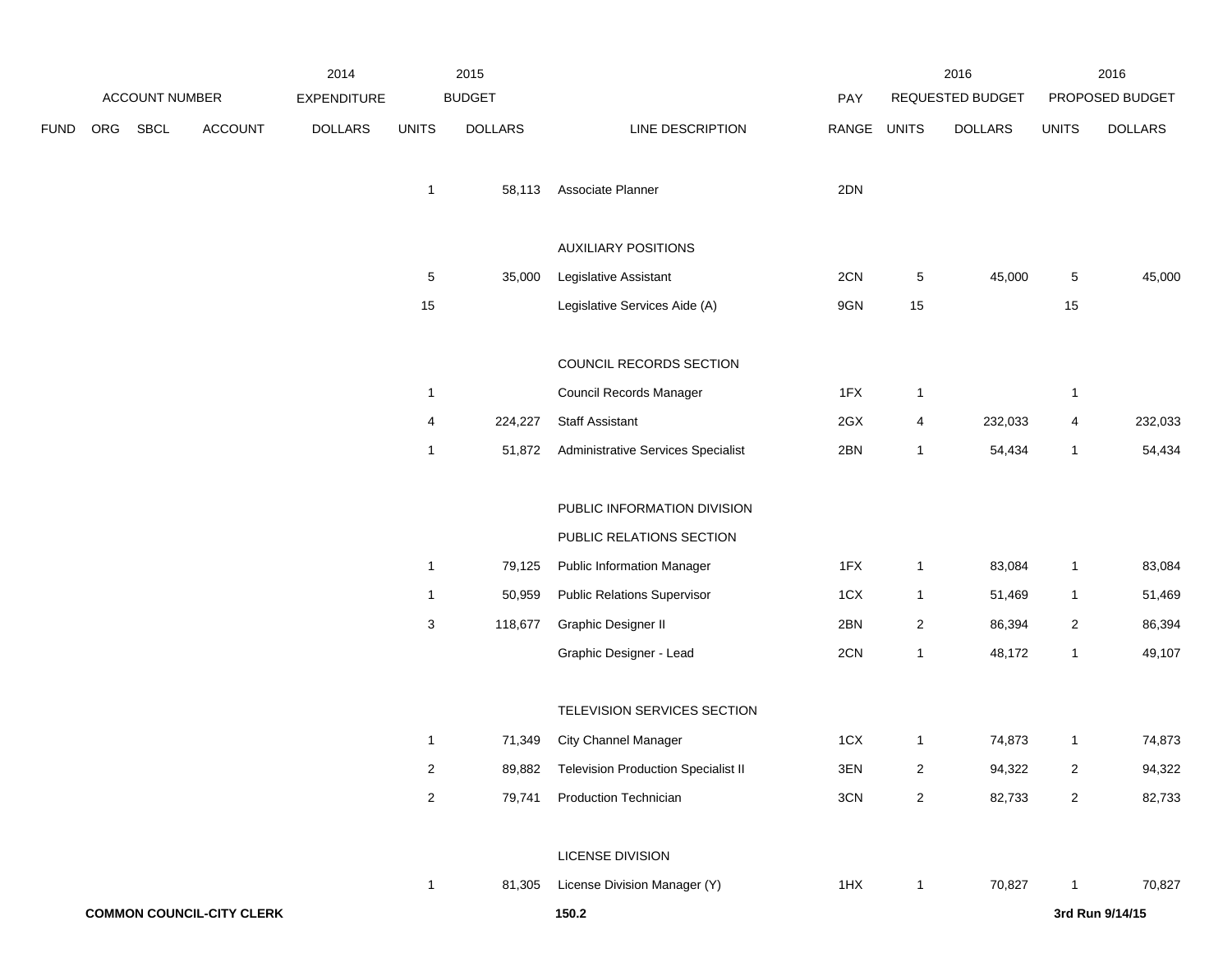|             |     |                |                                  | 2014               |                | 2015           |                                        |             |                | 2016             |                         | 2016            |
|-------------|-----|----------------|----------------------------------|--------------------|----------------|----------------|----------------------------------------|-------------|----------------|------------------|-------------------------|-----------------|
|             |     | ACCOUNT NUMBER |                                  | <b>EXPENDITURE</b> |                | <b>BUDGET</b>  |                                        | PAY         |                | REQUESTED BUDGET |                         | PROPOSED BUDGET |
| <b>FUND</b> | ORG | <b>SBCL</b>    | <b>ACCOUNT</b>                   | <b>DOLLARS</b>     | <b>UNITS</b>   | <b>DOLLARS</b> | LINE DESCRIPTION                       | RANGE UNITS |                | <b>DOLLARS</b>   | <b>UNITS</b>            | <b>DOLLARS</b>  |
|             |     |                |                                  |                    | $\mathbf{1}$   | 77,433         | License Division Assistant Mgr. (Y)    | 1FX         | $\overline{1}$ | 64,770           | $\mathbf{1}$            | 64,770          |
|             |     |                |                                  |                    | $\mathbf{1}$   | 52,428         | License Coordinator (Y)                | 1CX         | 2              | 106,486          | $\overline{2}$          | 106,486         |
|             |     |                |                                  |                    | $\overline{c}$ | 101,386        | License Specialist III                 | 5GN         | 2              | 104,397          | $\overline{a}$          | 104,397         |
|             |     |                |                                  |                    | 6              | 251,059        | License Specialist II                  | 5EN         | 6              | 252,102          | 6                       | 252,102         |
|             |     |                |                                  |                    | $\mathbf{1}$   | 39,547         | Customer Service Representative II (Y) | 6GN         | $\mathbf{1}$   | 33,976           | $\mathbf{1}$            | 36,252          |
|             |     |                |                                  |                    | $\mathbf{1}$   | 51,469         | <b>Enforcement Coordinator</b>         | 1CX         |                |                  |                         |                 |
|             |     |                |                                  |                    |                |                | LEGISLATIVE REFERENCE BUREAU DIVISION  |             |                |                  |                         |                 |
|             |     |                |                                  |                    | $\mathbf{1}$   | 82,844         | Legislative Reference Bureau Mgr.      | 1HX         | $\overline{1}$ | 89,288           | $\mathbf{1}$            | 89,288          |
|             |     |                |                                  |                    |                |                | RESEARCH AND ANALYSIS SECTION          |             |                |                  |                         |                 |
|             |     |                |                                  |                    | $\overline{2}$ | 160,882        | Legislative Research Supervisor        | 1EX         | $\overline{c}$ | 168,828          | $\overline{2}$          | 168,828         |
|             |     |                |                                  |                    | 6              | 353,281        | Legislative Fiscal Analyst Lead        | 2HX         | 6              | 373,135          | 6                       | 363,160         |
|             |     |                |                                  |                    | $\overline{2}$ | 145,419        | <b>Fiscal Planning Specialist</b>      | 2IX         | 2              | 152,601          | $\overline{a}$          | 152,601         |
|             |     |                |                                  |                    | $\sqrt{2}$     |                | Graduate Intern                        | 9PN         | $\sqrt{2}$     |                  | $\overline{\mathbf{c}}$ |                 |
|             |     |                |                                  |                    |                |                | <b>LIBRARY SECTION</b>                 |             |                |                  |                         |                 |
|             |     |                |                                  |                    | $\overline{2}$ | 107,307        | Librarian II                           | 2CN         | 2              | 112,608          | $\overline{a}$          | 112,608         |
|             |     |                |                                  |                    | $\mathbf{1}$   | 66,946         | Legislative Library Manager            | 1BX         | $\overline{1}$ | 70,253           | $\mathbf{1}$            | 70,253          |
|             |     |                |                                  |                    | $\mathbf{1}$   | 44,567         | <b>Code Information Specialist</b>     | 6NN         | $\overline{1}$ | 46,768           | 1                       | 46,768          |
|             |     |                |                                  |                    |                |                | <b>MPA LIAISON OFFICERS</b>            |             |                |                  |                         |                 |
|             |     |                |                                  |                    | 3              | 219,805        | Police Liaison Officer (B)             | 4F          | $\mathbf{3}$   | 223,226          | $\mathbf{3}$            | 223,226         |
|             |     |                |                                  |                    | 115            | 5,388,339      | <b>Total Before Adjustments</b>        |             | 115            | 5,491,289        | 115                     | 5,484,525       |
|             |     |                | <b>COMMON COUNCIL-CITY CLERK</b> |                    |                |                | 150.3                                  |             |                |                  |                         | 3rd Run 9/14/15 |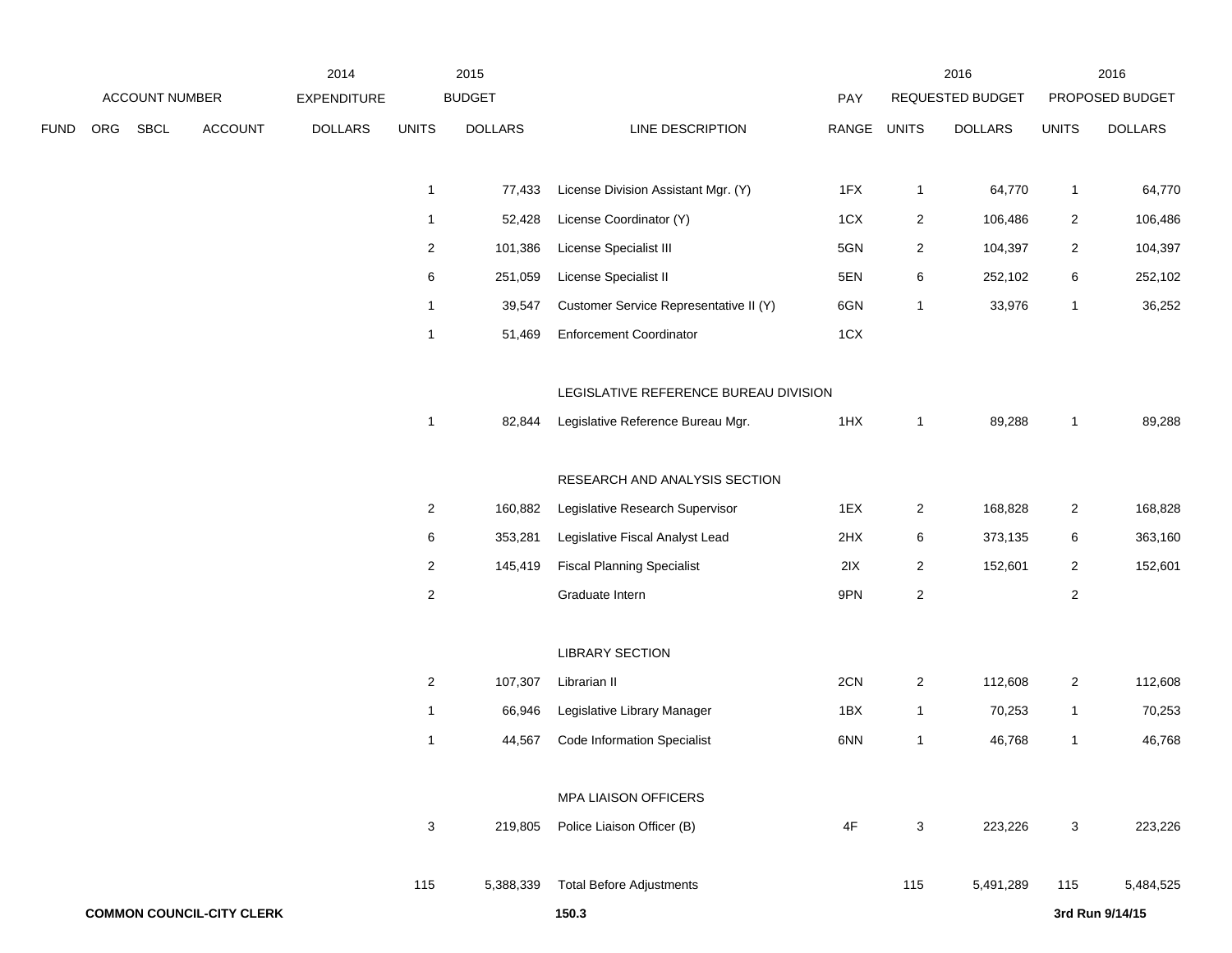|             |      |                |                                  | 2014               |              | 2015           |                                                                       |             |       | 2016             |              | 2016            |
|-------------|------|----------------|----------------------------------|--------------------|--------------|----------------|-----------------------------------------------------------------------|-------------|-------|------------------|--------------|-----------------|
|             |      | ACCOUNT NUMBER |                                  | <b>EXPENDITURE</b> |              | <b>BUDGET</b>  |                                                                       | PAY         |       | REQUESTED BUDGET |              | PROPOSED BUDGET |
| <b>FUND</b> | ORG  | SBCL           | <b>ACCOUNT</b>                   | <b>DOLLARS</b>     | <b>UNITS</b> | <b>DOLLARS</b> | LINE DESCRIPTION                                                      | RANGE UNITS |       | <b>DOLLARS</b>   | <b>UNITS</b> | <b>DOLLARS</b>  |
|             |      |                |                                  |                    |              |                |                                                                       |             |       |                  |              |                 |
|             |      |                |                                  |                    |              |                | Salary & Wage Rate Change                                             |             |       |                  |              |                 |
|             |      |                |                                  |                    |              |                | Overtime Compensated*                                                 |             |       |                  |              |                 |
|             |      |                |                                  |                    |              | (66, 837)      | Personnel Cost Adjustment                                             |             |       | (69, 564)        |              |                 |
|             |      |                |                                  |                    |              |                |                                                                       |             |       |                  |              | (69, 260)       |
|             |      |                |                                  |                    |              |                | Other                                                                 |             |       |                  |              |                 |
|             |      |                |                                  |                    | 115          | 5,321,502      | Gross Salaries & Wages Total                                          |             | 115   | 5,421,725        | 115          | 5,415,265       |
|             |      |                |                                  |                    |              |                |                                                                       |             |       |                  |              |                 |
|             |      |                |                                  |                    |              |                | Reimbursable Services Deduction                                       |             |       |                  |              |                 |
|             |      |                |                                  |                    |              | (64, 385)      | <b>Capital Improvements Deduction</b>                                 |             |       | (67, 565)        |              | (67, 565)       |
|             |      |                |                                  |                    |              |                | <b>Grants &amp; Aids Deduction</b>                                    |             |       |                  |              |                 |
|             |      |                |                                  |                    |              |                | Furlough                                                              |             |       |                  |              |                 |
| 0001        | 1310 | R999           | 006000                           | 5,057,936          | 115          | 5,257,117      | NET SALARIES & WAGES TOTAL*                                           |             | 115   | 5,354,160        | 115          | 5,347,700       |
|             |      |                |                                  |                    | 94.00        |                | O&M FTE'S                                                             |             | 94.00 |                  | 94.00        |                 |
|             |      |                |                                  |                    | 1.00         |                | NON-O&M FTE'S                                                         |             | 1.00  |                  | 1.00         |                 |
|             |      |                |                                  |                    |              |                | (A) No more than one Auxiliary Legislative Service Aide position      |             |       |                  |              |                 |
|             |      |                |                                  |                    |              |                | may be assigned to any aldermanic office at any one time.             |             |       |                  |              |                 |
|             |      |                |                                  |                    |              |                | (B) Position salaries are partially offset by revenue from the MPA in |             |       |                  |              |                 |
|             |      |                |                                  |                    |              |                | accordance with the labor contract agreement.                         |             |       |                  |              |                 |
|             |      |                |                                  |                    |              |                | (X) Private Auto Allowance May Be Paid Pursuant to Section            |             |       |                  |              |                 |
|             |      |                | <b>COMMON COUNCIL-CITY CLERK</b> |                    |              |                | 150.4                                                                 |             |       |                  |              | 3rd Run 9/14/15 |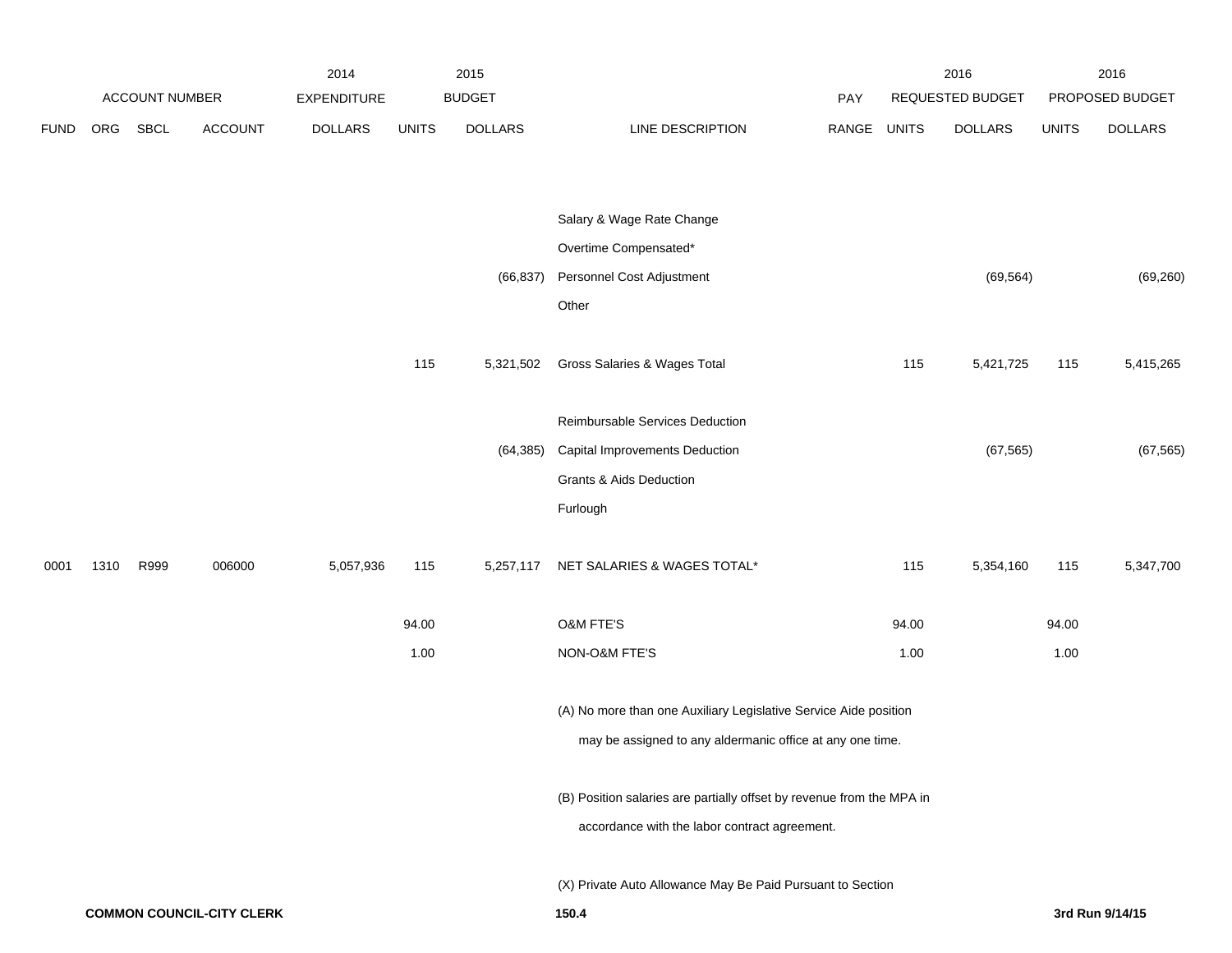|             |            |                       |                                  | 2014               |              | 2015           |                                                                      |       |              | 2016             |              | 2016            |
|-------------|------------|-----------------------|----------------------------------|--------------------|--------------|----------------|----------------------------------------------------------------------|-------|--------------|------------------|--------------|-----------------|
|             |            | <b>ACCOUNT NUMBER</b> |                                  | <b>EXPENDITURE</b> |              | <b>BUDGET</b>  |                                                                      | PAY   |              | REQUESTED BUDGET |              | PROPOSED BUDGET |
| <b>FUND</b> | <b>ORG</b> | <b>SBCL</b>           | <b>ACCOUNT</b>                   | <b>DOLLARS</b>     | <b>UNITS</b> | <b>DOLLARS</b> | LINE DESCRIPTION                                                     | RANGE | <b>UNITS</b> | <b>DOLLARS</b>   | <b>UNITS</b> | <b>DOLLARS</b>  |
|             |            |                       |                                  |                    |              |                | 350-183 of the Milwaukee Code.                                       |       |              |                  |              |                 |
|             |            |                       |                                  |                    |              |                |                                                                      |       |              |                  |              |                 |
|             |            |                       |                                  |                    |              |                | (Y) Required to file a statement of economic interests in accordance |       |              |                  |              |                 |
|             |            |                       |                                  |                    |              |                | with the Milwaukee Code of Ordinances Chapter 303-Code of Ethics.    |       |              |                  |              |                 |
|             |            |                       |                                  |                    |              |                |                                                                      |       |              |                  |              |                 |
| 0001        | 1310       | R999                  | 006100                           | 2,269,515          |              | 2,394,676      | ESTIMATED EMPLOYEE FRINGE BENEFITS                                   |       |              | 2,569,997        |              | 2,566,896       |
|             |            |                       |                                  |                    |              |                | (Involves Revenue Offset-No Transfers from this Account)             |       |              |                  |              |                 |
|             |            |                       |                                  |                    |              |                |                                                                      |       |              |                  |              |                 |
|             |            |                       |                                  |                    |              |                | OPERATING EXPENDITURES                                               |       |              |                  |              |                 |
| 0001        | 1310       | R999                  | 630100                           | 250,902            |              | 296,300        | <b>General Office Expense</b>                                        |       |              | 275,000          |              | 275,000         |
| 0001        | 1310       | R999                  | 630500                           |                    |              |                | Tools & Machinery Parts                                              |       |              |                  |              |                 |
| 0001        | 1310       | R999                  | 631000                           |                    |              |                | <b>Construction Supplies</b>                                         |       |              |                  |              |                 |
| 0001        | 1310       | R999                  | 631500                           |                    |              |                | Energy                                                               |       |              |                  |              |                 |
| 0001        | 1310       | R999                  | 632000                           | 22,279             |              | 25,300         | <b>Other Operating Supplies</b>                                      |       |              | 25,000           |              | 25,000          |
| 0001        | 1310       | R999                  | 632500                           | 11,798             |              | 15,000         | <b>Facility Rental</b>                                               |       |              | 15,000           |              | 15,000          |
| 0001        | 1310       | R999                  | 633000                           | 69,561             |              | 75,000         | Vehicle Rental                                                       |       |              | 72,000           |              | 72,000          |
| 0001        | 1310       | R999                  | 633500                           | 65,022             |              | 64,300         | Non-Vehicle Equipment Rental                                         |       |              | 69,300           |              | 69,300          |
| 0001        | 1310       | R999                  | 634000                           | 23,822             |              | 39,500         | <b>Professional Services</b>                                         |       |              | 28,000           |              | 28,000          |
| 0001        | 1310       | R999                  | 634500                           | 100,775            |              | 110,900        | Information Technology Services                                      |       |              | 103,600          |              | 103,600         |
| 0001        | 1310       | R999                  | 635000                           |                    |              |                | <b>Property Services</b>                                             |       |              |                  |              |                 |
| 0001        | 1310       | R999                  | 635500                           |                    |              |                | <b>Infrastructure Services</b>                                       |       |              |                  |              |                 |
| 0001        | 1310       | R999                  | 636000                           |                    |              |                | Vehicle Repair Services                                              |       |              |                  |              |                 |
| 0001        | 1310       | R999                  | 636500                           | 175,176            |              | 175,000        | <b>Other Operating Services</b>                                      |       |              | 155,200          |              | 155,200         |
| 0001        | 1310       | R999                  | 637000                           |                    |              |                | Loans and Grants                                                     |       |              |                  |              |                 |
| 0001        | 1310       | R999                  | 637501                           | 92,116             |              | 107,825        | Reimburse Other Departments                                          |       |              | 107,825          |              | 107,825         |
|             |            |                       | <b>COMMON COUNCIL-CITY CLERK</b> |                    |              |                | 150.5                                                                |       |              |                  |              | 3rd Run 9/14/15 |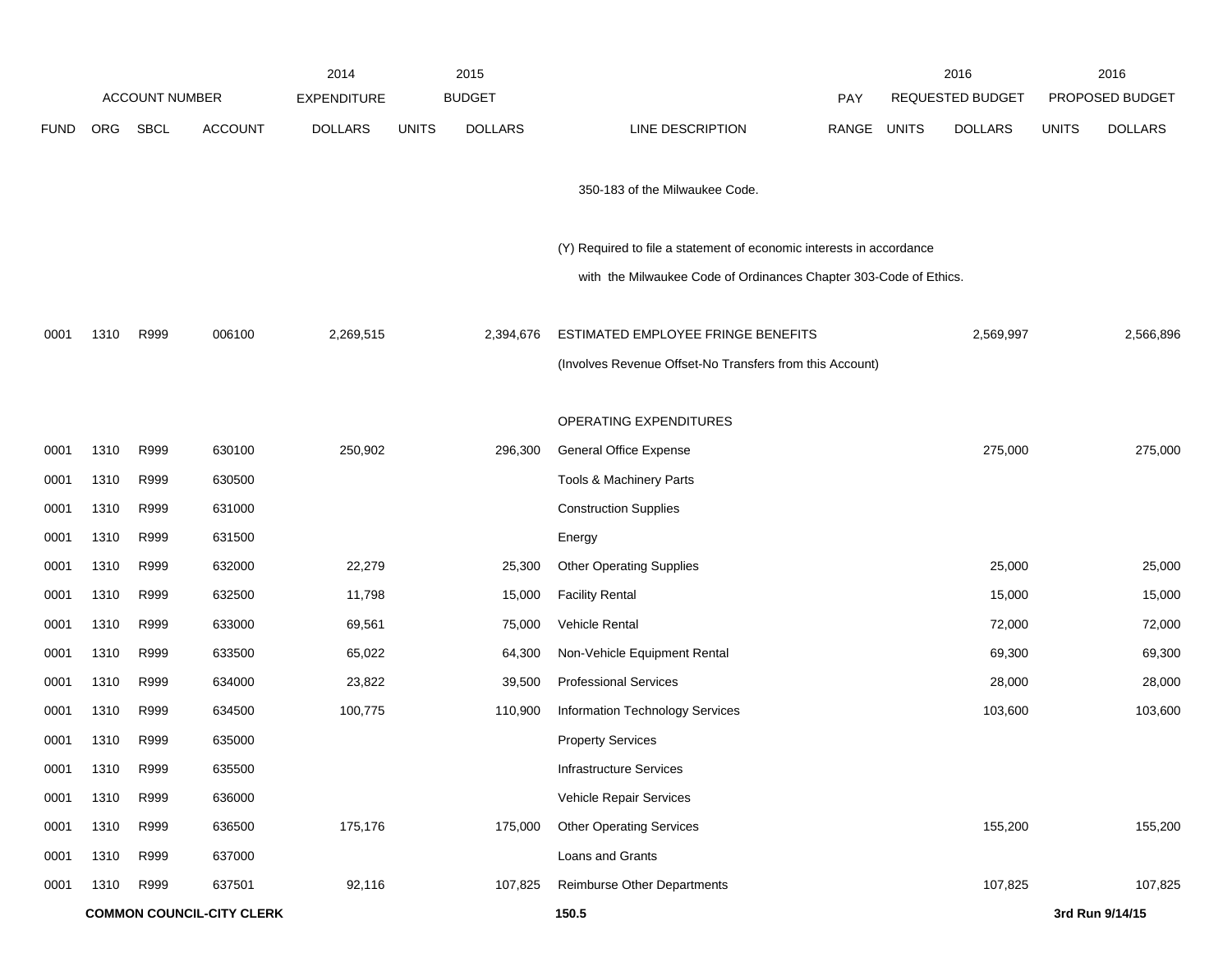|             |      |                |                | 2014               |              | 2015           |                                                 |       |              | 2016                    |              | 2016            |
|-------------|------|----------------|----------------|--------------------|--------------|----------------|-------------------------------------------------|-------|--------------|-------------------------|--------------|-----------------|
|             |      | ACCOUNT NUMBER |                | <b>EXPENDITURE</b> |              | <b>BUDGET</b>  |                                                 | PAY   |              | <b>REQUESTED BUDGET</b> |              | PROPOSED BUDGET |
| <b>FUND</b> | ORG  | SBCL           | <b>ACCOUNT</b> | <b>DOLLARS</b>     | <b>UNITS</b> | <b>DOLLARS</b> | LINE DESCRIPTION                                | RANGE | <b>UNITS</b> | <b>DOLLARS</b>          | <b>UNITS</b> | <b>DOLLARS</b>  |
|             |      |                |                |                    |              |                |                                                 |       |              |                         |              |                 |
|             |      |                |                |                    |              |                |                                                 |       |              |                         |              |                 |
| 0001        | 1310 | R999           | 006300         | 811,451            |              | 909,125        | OPERATING EXPENDITURES TOTAL*                   |       |              | 850,925                 |              | 850,925         |
|             |      |                |                |                    |              |                |                                                 |       |              |                         |              |                 |
|             |      |                |                |                    |              |                | <b>EQUIPMENT PURCHASES</b>                      |       |              |                         |              |                 |
|             |      |                |                |                    |              |                |                                                 |       |              |                         |              |                 |
|             |      |                |                |                    |              |                | <b>Additional Equipment</b>                     |       |              |                         |              |                 |
| 0001        | 1310 | R999           | 681500         | 8,966              |              | 12,000         | Books & Maps                                    |       |              | 10,000                  |              | 10,000          |
|             |      |                |                |                    |              |                |                                                 |       |              |                         |              |                 |
|             |      |                |                | 8,966              |              | 12,000         | Subtotal - Additional Equipment                 |       |              | 10,000                  |              | 10,000          |
|             |      |                |                |                    |              |                |                                                 |       |              |                         |              |                 |
|             |      |                |                |                    |              |                | Replacement Equipment                           |       |              |                         |              |                 |
|             |      |                |                |                    | $\mathbf{1}$ | 9,500          | Optical disk archive system                     |       |              |                         |              |                 |
|             |      |                |                |                    | $\mathbf{1}$ | 2,000          | Security System Studio area                     |       |              |                         |              |                 |
|             |      |                |                |                    | $\mathbf{1}$ | 5,500          | Audio equipment replacement in Council Chambers |       |              |                         |              |                 |
|             |      |                |                |                    | $\mathbf{1}$ | 2,100          | TV replacement 301-A & Hallway                  |       |              |                         |              |                 |
|             |      |                |                |                    |              |                | <b>Folding Machine</b>                          |       |              | 16,200                  |              | 16,200          |
|             |      |                |                |                    |              |                | Portable lighting kits for remote               |       |              | 3,500                   |              | 3,500           |
|             |      |                |                |                    |              |                | Audio equipment                                 |       |              | 5,600                   |              | 5,600           |
|             |      |                |                |                    |              |                | Assisted Listening Systems CC, 301-B, 301-A     |       |              | 4,800                   |              | 4,800           |
|             |      |                |                |                    |              |                |                                                 |       |              |                         |              |                 |
|             |      |                |                | 24,320             | 4            | 19,100         | Subtotal - Replacement Equipment                |       |              | 30,100                  |              | 30,100          |
|             |      |                |                |                    |              |                |                                                 |       |              |                         |              |                 |
| 0001        | 1310 | R999           | 006800         | 33,286             | 4            | 31,100         | EQUIPMENT PURCHASES TOTAL*                      |       |              | 40,100                  |              | 40,100          |
|             |      |                |                |                    |              |                |                                                 |       |              |                         |              |                 |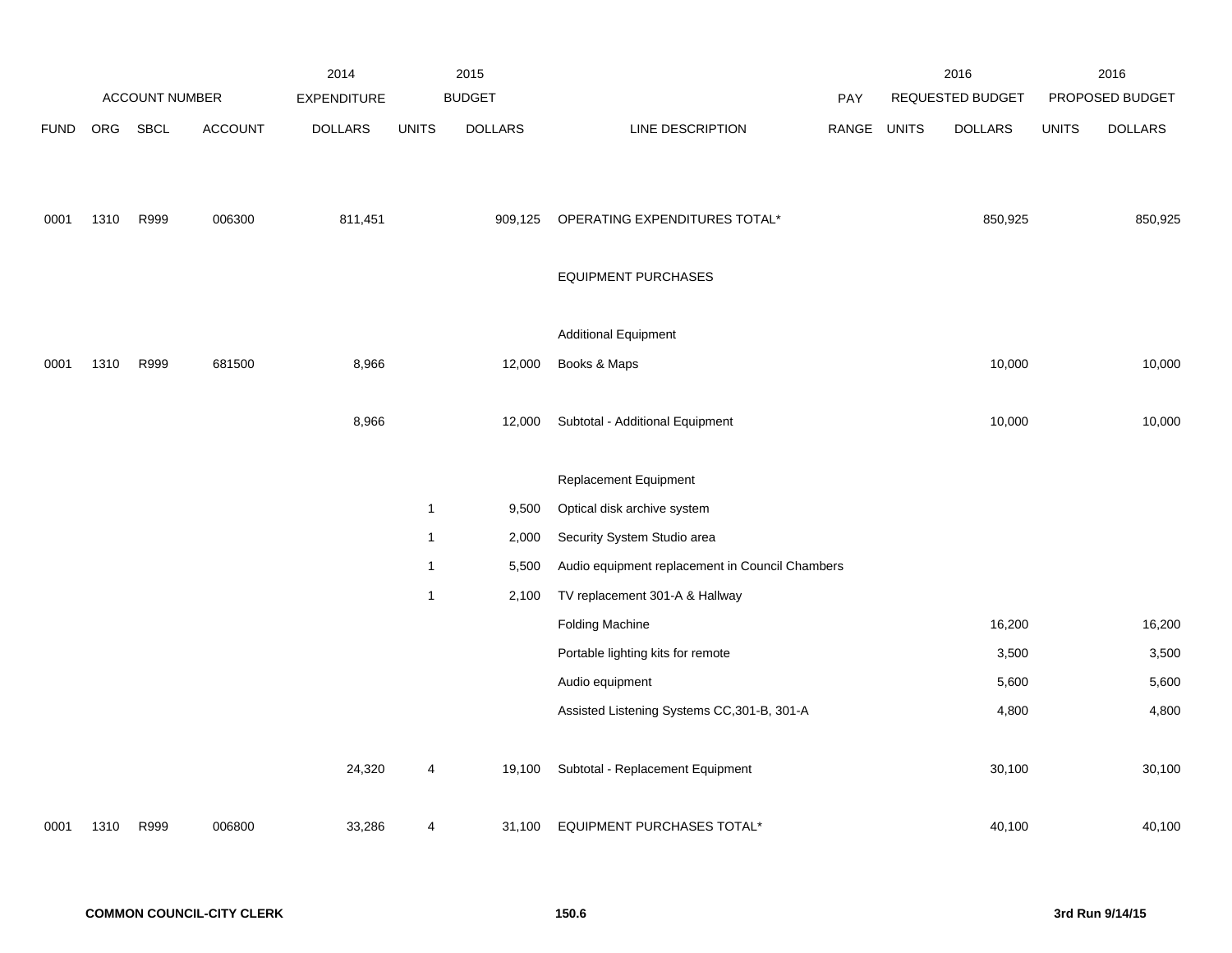|             |            |                       |                | 2014               |              | 2015           |                                                                  |       |       | 2016                    |              | 2016            |
|-------------|------------|-----------------------|----------------|--------------------|--------------|----------------|------------------------------------------------------------------|-------|-------|-------------------------|--------------|-----------------|
|             |            | <b>ACCOUNT NUMBER</b> |                | <b>EXPENDITURE</b> |              | <b>BUDGET</b>  |                                                                  | PAY   |       | <b>REQUESTED BUDGET</b> |              | PROPOSED BUDGET |
| <b>FUND</b> | <b>ORG</b> | <b>SBCL</b>           | <b>ACCOUNT</b> | <b>DOLLARS</b>     | <b>UNITS</b> | <b>DOLLARS</b> | LINE DESCRIPTION                                                 | RANGE | UNITS | <b>DOLLARS</b>          | <b>UNITS</b> | <b>DOLLARS</b>  |
|             |            |                       |                |                    |              |                |                                                                  |       |       |                         |              |                 |
|             |            |                       |                |                    |              |                | <b>SPECIAL FUNDS</b>                                             |       |       |                         |              |                 |
| 0001        | 1310       | R <sub>121</sub>      | 006300         | 501                |              | 3,035          | Expense Fund for Common Council President*                       |       |       | 3,035                   |              | 3,035           |
| 0001        | 1310       | R <sub>122</sub>      | 006300         | 4,000              |              | 4,000          | Legislative Expense Fund*                                        |       |       | 4,000                   |              | 4,000           |
| 0001        | 1310       | R <sub>129</sub>      | 006800         | 20,748             |              | 20,000         | Computer System Upgrades*                                        |       |       | 20,000                  |              | 20,000          |
| 0001        | 1310       | R <sub>136</sub>      | 006300         |                    |              | 15,000         | Intergovernmental Services*                                      |       |       | 15,000                  |              | 15,000          |
| 0001        | 1310       | R <sub>137</sub>      | 006300         |                    |              | 10,000         | <b>Translation Services*</b>                                     |       |       | 15,000                  |              | 15,000          |
|             |            |                       |                |                    |              |                |                                                                  |       |       |                         |              |                 |
|             |            |                       |                | 25,249             |              | 52,035         | SPECIAL FUNDS TOTAL                                              |       |       | 57,035                  |              | 57,035          |
|             |            |                       |                |                    |              |                |                                                                  |       |       |                         |              |                 |
|             |            |                       |                |                    |              |                | COMMON COUNCIL-CITY CLERK BUDGETARY                              |       |       |                         |              |                 |
|             |            |                       |                | 8,197,437          |              | 8,644,053      | CONTROL UNIT TOTAL (1BCU=1DU)                                    |       |       | 8,872,217               |              | 8,862,656       |
|             |            |                       |                |                    |              |                | Oversight of Cable Television Production functions will be under |       |       |                         |              |                 |
|             |            |                       |                |                    |              |                | the jurisdiction of the appropriate Common Council committee.    |       |       |                         |              |                 |
|             |            |                       |                |                    |              |                |                                                                  |       |       |                         |              |                 |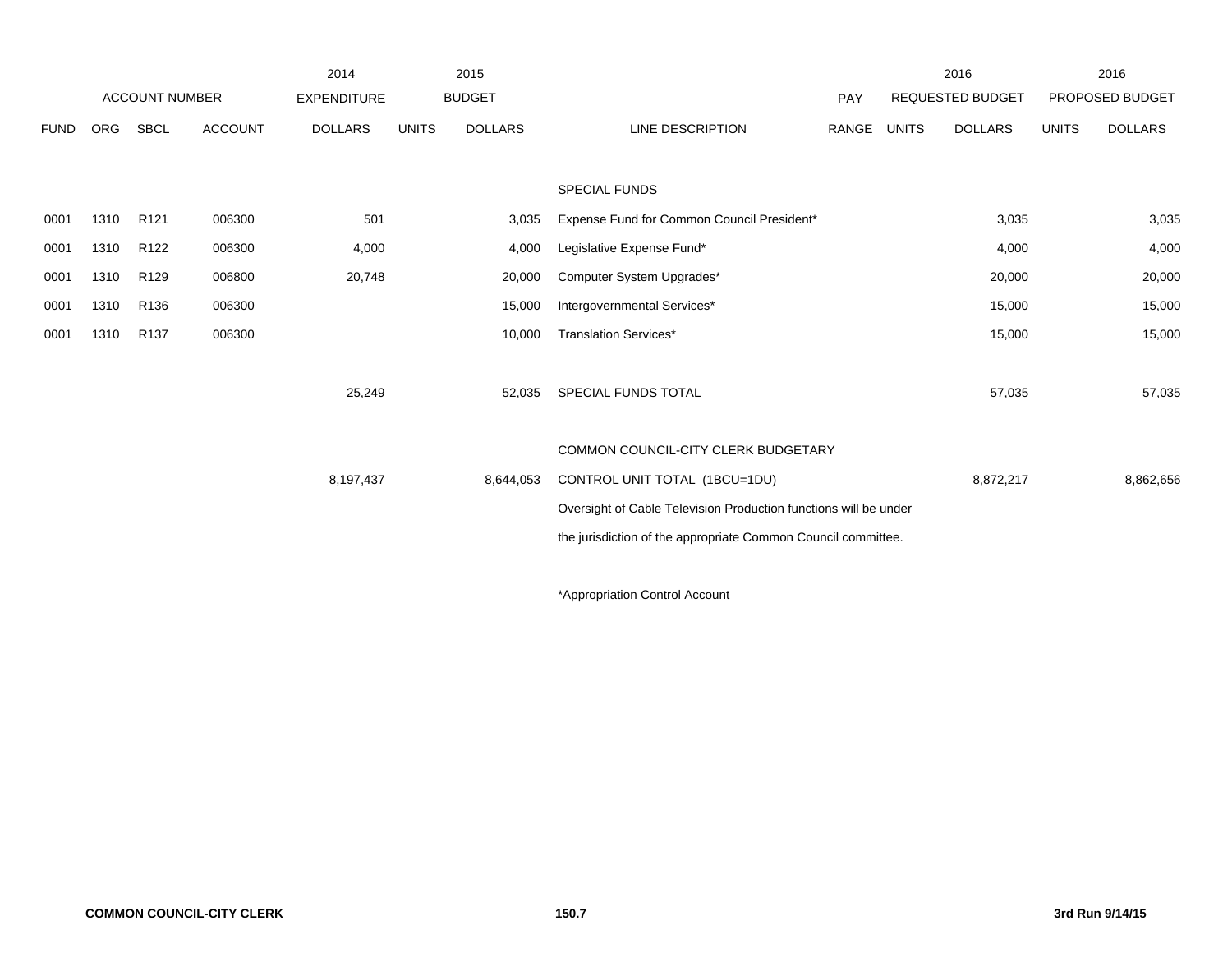|      |     |                |                | 2014               |              | 2015           |                                         |             |              | 2016             |                | 2016            |
|------|-----|----------------|----------------|--------------------|--------------|----------------|-----------------------------------------|-------------|--------------|------------------|----------------|-----------------|
|      |     | ACCOUNT NUMBER |                | <b>EXPENDITURE</b> |              | <b>BUDGET</b>  |                                         | PAY         |              | REQUESTED BUDGET |                | PROPOSED BUDGET |
| FUND | ORG | <b>SBCL</b>    | <b>ACCOUNT</b> | <b>DOLLARS</b>     | <b>UNITS</b> | <b>DOLLARS</b> | LINE DESCRIPTION                        | RANGE UNITS |              | <b>DOLLARS</b>   | <b>UNITS</b>   | <b>DOLLARS</b>  |
|      |     |                |                |                    |              |                |                                         |             |              |                  |                |                 |
|      |     |                |                |                    |              |                | <b>COMPTROLLER</b>                      |             |              |                  |                |                 |
|      |     |                |                |                    |              |                | BUDGETARY CONTROL UNIT (1BCU=1DU)       |             |              |                  |                |                 |
|      |     |                |                |                    |              |                |                                         |             |              |                  |                |                 |
|      |     |                |                |                    |              |                | SALARIES & WAGES                        |             |              |                  |                |                 |
|      |     |                |                |                    | $\mathbf{1}$ | 125,607        | Comptroller (Y)                         | EOE         | $\mathbf{1}$ | 125,607          | $\overline{1}$ | 125,607         |
|      |     |                |                |                    | $\mathbf{1}$ | 108,600        | Deputy Comptroller (Y)                  | 1LX         | $\mathbf{1}$ | 115,744          | $\overline{1}$ | 115,744         |
|      |     |                |                |                    |              |                | ADMINISTRATION DIVISION                 |             |              |                  |                |                 |
|      |     |                |                |                    | $\mathbf{1}$ | 103,081        | Accounts Director (Y)                   | 1KX         | 1            | 85,757           | $\overline{1}$ | 85,757          |
|      |     |                |                |                    | 1            | 92,875         | Financial Services Director (Y)         | 1KX         | 1            | 97,462           | $\overline{1}$ | 97,462          |
|      |     |                |                |                    | 1            | 80,067         | Special Assistant to Comptroller (Y)    | 1FX         | 1            | 86,848           | $\overline{1}$ | 86,848          |
|      |     |                |                |                    | 1            |                | Executive Administrative Assistant II   | 2CN         | 1            | 39,881           | $\overline{1}$ | 39,881          |
|      |     |                |                |                    | $\mathbf{1}$ | 37,456         | Administrative Assistant II             | 6HN         | $\mathbf{1}$ | 38,379           | $\mathbf{1}$   | 38,379          |
|      |     |                |                |                    |              |                |                                         |             |              |                  |                |                 |
|      |     |                |                |                    |              |                | FINANCIAL ADVISORY DIVISION             |             |              |                  |                |                 |
|      |     |                |                |                    | $\mathbf{1}$ | 90,727         | Revenue & Financial Services Specialist | 11X         | $\mathbf{1}$ | 95,208           | $\mathbf{1}$   | 95,208          |
|      |     |                |                |                    | 1            | 56,840         | Revenue & Financial Services Assistant  | 2GX         | $\mathbf{1}$ | 61,184           | $\overline{1}$ | 61,184          |
|      |     |                |                |                    | 1            | 58,305         | <b>Accounting Specialist</b>            | 2GX         |              |                  |                |                 |
|      |     |                |                |                    |              |                |                                         |             |              |                  |                |                 |
|      |     |                |                |                    |              |                | GENERAL ACCOUNTING DIVISION             |             |              |                  |                |                 |
|      |     |                |                |                    |              | 81,570         | <b>Accounting Manager</b>               | 1GX         |              | 80,258           | $\mathbf{1}$   | 80,258          |
|      |     |                |                |                    | $\mathbf{1}$ | 72,839         | Assistant Accounting Manager            | 2IX         | 1            | 61,986           | $\mathbf{1}$   | 61,986          |
|      |     |                |                |                    | $\mathbf{1}$ | 70,451         | <b>Accounting Supervisor</b>            | 2HX         | 1            | 73,931           | $\mathbf{1}$   | 73,931          |
|      |     |                |                |                    | 4            | 236,590        | <b>Accounting Specialist</b>            | 2GX         | 4            | 244,280          | 4              | 244,280         |
|      |     |                |                |                    | $\mathbf{3}$ | 129,476        | Accounting Program Assistant II         | 6KN         | 3            | 126,673          | 3              | 126,673         |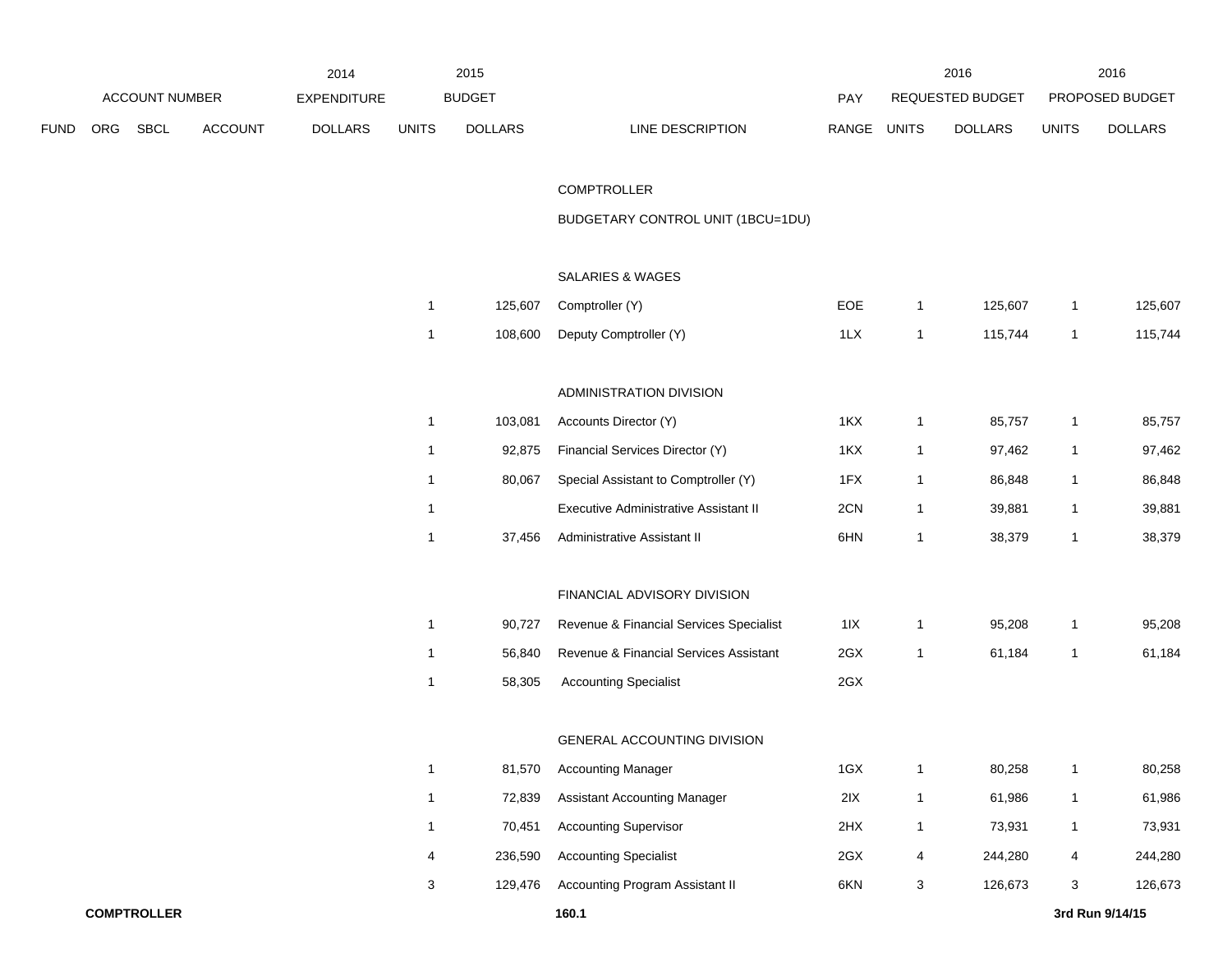|      |     |                |                | 2014               |                         | 2015           |                                    |             |                | 2016             |                         | 2016            |
|------|-----|----------------|----------------|--------------------|-------------------------|----------------|------------------------------------|-------------|----------------|------------------|-------------------------|-----------------|
|      |     | ACCOUNT NUMBER |                | <b>EXPENDITURE</b> |                         | <b>BUDGET</b>  |                                    | PAY         |                | REQUESTED BUDGET |                         | PROPOSED BUDGET |
| FUND | ORG | SBCL           | <b>ACCOUNT</b> | <b>DOLLARS</b>     | <b>UNITS</b>            | <b>DOLLARS</b> | LINE DESCRIPTION                   | RANGE UNITS |                | <b>DOLLARS</b>   | <b>UNITS</b>            | <b>DOLLARS</b>  |
|      |     |                |                |                    |                         |                |                                    |             |                |                  |                         |                 |
|      |     |                |                |                    | $\,$ 5 $\,$             | 237,654        | Accounting Program Assistant III   | 5GN         | $\,$ 5 $\,$    | 243,894          | $\,$ 5 $\,$             | 243,894         |
|      |     |                |                |                    |                         |                | PAYROLL ADMINISTRATION DIVISION    |             |                |                  |                         |                 |
|      |     |                |                |                    | $\mathbf{1}$            | 79,243         | City Payroll Manager               | 1HX         | $\mathbf{1}$   | 83,157           | $\mathbf{1}$            | 83,157          |
|      |     |                |                |                    | $\mathbf{1}$            | 70,452         | Assistant City Payroll Manager     | 2IX         | $\mathbf{1}$   | 73,931           | $\mathbf{1}$            | 73,931          |
|      |     |                |                |                    | $\overline{c}$          | 132,404        | <b>City Payroll Specialist</b>     | 2HX         | $\overline{2}$ | 138,945          | $\overline{c}$          | 138,945         |
|      |     |                |                |                    | $\boldsymbol{2}$        | 98,902         | City Payroll Assistant - Sr.       | 5GN         | $\overline{c}$ | 103,788          | $\overline{\mathbf{c}}$ | 103,788         |
|      |     |                |                |                    |                         |                |                                    |             |                |                  |                         |                 |
|      |     |                |                |                    |                         |                | <b>AUDITING DIVISION</b>           |             |                |                  |                         |                 |
|      |     |                |                |                    | $\mathbf{1}$            | 78,155         | <b>Auditing Manager</b>            | 1GX         | $\mathbf{1}$   | 68,950           | $\mathbf{1}$            | 68,950          |
|      |     |                |                |                    | $\overline{a}$          | 75,401         | <b>Information Systems Auditor</b> | 2JX         | 1              | 70,367           | $\mathbf{1}$            | 70,367          |
|      |     |                |                |                    | $\overline{\mathbf{c}}$ | 129,236        | Auditor Lead (X)                   | 2HX         | $\sqrt{2}$     | 130,055          | $\overline{c}$          | 130,055         |
|      |     |                |                |                    | 3                       | 180,034        | Auditor                            | 2GX         | 3              | 194,219          | 3                       | 194,219         |
|      |     |                |                |                    | $\mathbf{1}$            | 44,941         | Accounting Program Assistant II    | 6KN         | $\mathbf{1}$   | 47,161           | $\mathbf{1}$            | 47,161          |
|      |     |                |                |                    |                         |                |                                    |             |                |                  |                         |                 |
|      |     |                |                |                    |                         |                | <b>AUXILIARY POSITIONS</b>         |             |                |                  |                         |                 |
|      |     |                |                |                    | $\mathbf 1$             |                | Auditor                            | 2GX         |                |                  |                         |                 |
|      |     |                |                |                    | $\mathbf{1}$            |                | <b>City Payroll Assistant</b>      | 6KN         |                |                  |                         |                 |
|      |     |                |                |                    |                         |                |                                    |             |                |                  |                         |                 |
|      |     |                |                |                    |                         |                | REVENUE AND COST DIVISION          |             |                |                  |                         |                 |
|      |     |                |                |                    | $\mathbf{1}$            | 92,089         | Grant-In-Aid Fiscal Coordinator    | 1GX         | $\mathbf{1}$   | 96,637           | $\mathbf{1}$            | 96,637          |
|      |     |                |                |                    | $\mathbf{1}$            | 65,200         | <b>Accounting Supervisor</b>       | 2HX         |                |                  |                         |                 |
|      |     |                |                |                    |                         |                | Accountant Lead                    | 2HX         | $\mathbf{1}$   | 79,602           | $\mathbf{1}$            | 79,602          |
|      |     |                |                |                    | 4                       | 229,012        | <b>Accounting Specialist</b>       | 2GX         | $\,$ 5 $\,$    | 295,805          | 5                       | 295,805         |
|      |     |                |                |                    | $\mathbf{1}$            | 41,449         | Office Assistant IV                | 6HN         | $\mathbf{1}$   | 43,496           | $\mathbf{1}$            | 43,496          |
|      |     |                |                |                    |                         |                |                                    |             |                |                  |                         |                 |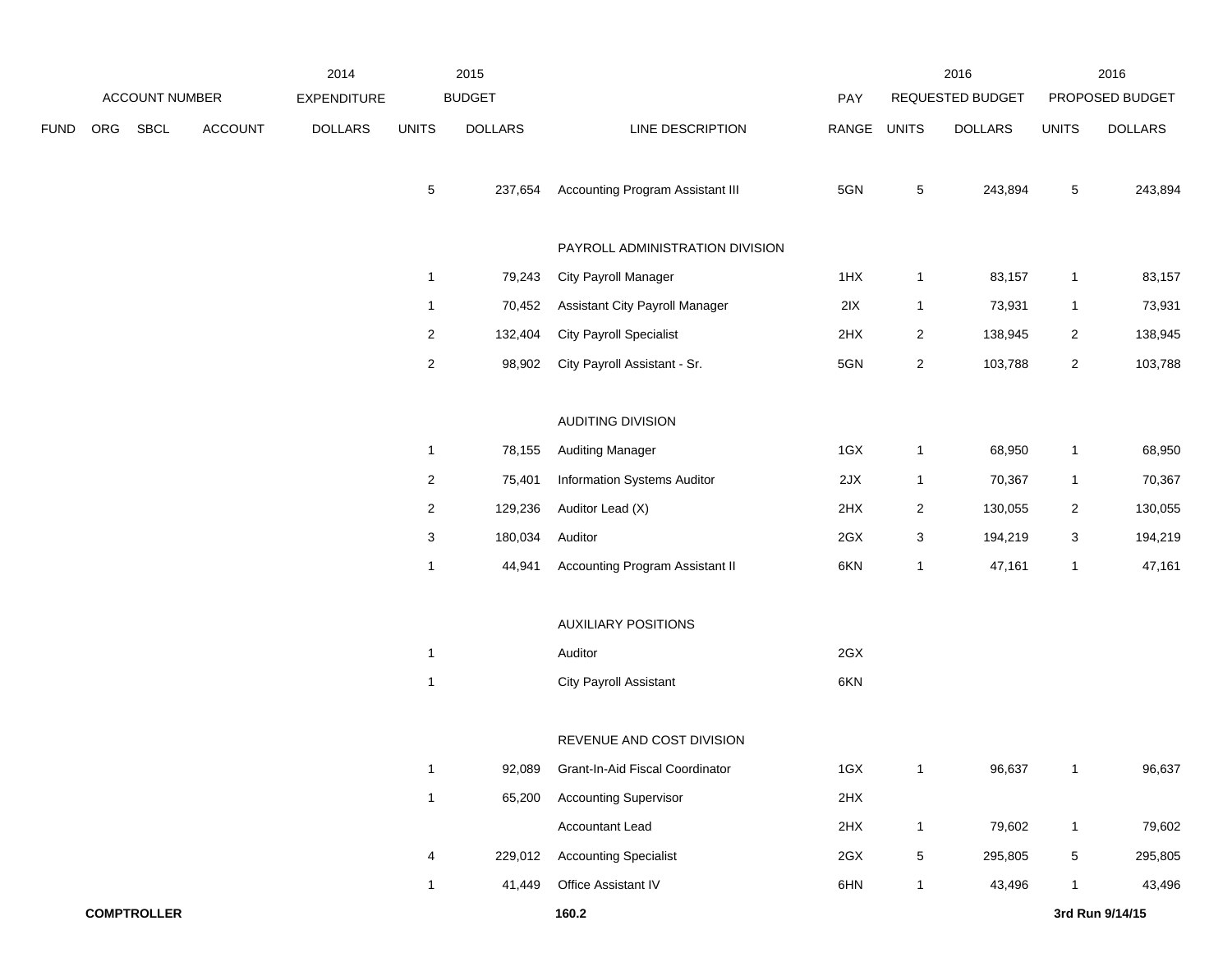|             |            |                       |                | 2014               |                | 2015           |                                                |            |       | 2016                    |                | 2016            |
|-------------|------------|-----------------------|----------------|--------------------|----------------|----------------|------------------------------------------------|------------|-------|-------------------------|----------------|-----------------|
|             |            | <b>ACCOUNT NUMBER</b> |                | <b>EXPENDITURE</b> |                | <b>BUDGET</b>  |                                                | <b>PAY</b> |       | <b>REQUESTED BUDGET</b> |                | PROPOSED BUDGET |
| <b>FUND</b> | <b>ORG</b> | <b>SBCL</b>           | <b>ACCOUNT</b> | <b>DOLLARS</b>     | <b>UNITS</b>   | <b>DOLLARS</b> | LINE DESCRIPTION                               | RANGE      | UNITS | <b>DOLLARS</b>          | <b>UNITS</b>   | <b>DOLLARS</b>  |
|             |            |                       |                |                    |                | 40,836         | <b>Accounting Specialist</b>                   | 2GX        |       |                         |                |                 |
|             |            |                       |                |                    |                |                | COMMUNITY DEVELOPMENT ACT GRANT ACCOUNTING (B) |            |       |                         |                |                 |
|             |            |                       |                |                    |                | 81,034         | Assistant Grant Fiscal Manager (B)             | 2IX        |       | 85,036                  |                | 85,036          |
|             |            |                       |                |                    |                | 72,243         | Auditor Lead (B)                               | 2HX        | -1    | 79,602                  |                | 79,602          |
|             |            |                       |                |                    | $\overline{2}$ | 116,769        | <b>Accounting Specialist (B)</b>               | 2GX        | 2     | 118,851                 | $\overline{2}$ | 118,851         |
|             |            |                       |                |                    | 2              | 97,259         | Accounting Program Assistant III (B)           | 5GX        | 2     | 103,788                 | 2              | 103,788         |

# FINANCIAL SYSTEMS SUPPORT DIVISION

| 90.727 | <b>FMIS Project Mgr.-Application Specialist</b> | 2LX   | 62.338 | 62,338 |
|--------|-------------------------------------------------|-------|--------|--------|
| 89.700 | <b>Functional Applications Manager</b>          | 1 I X | 99.968 | 99,968 |
| 72.243 | <b>Network Analyst</b>                          | 2GX   | 75.812 | 75,812 |
| 70.047 | <b>Financial Systems Analyst</b>                | 2GX   | 73.507 | 73,507 |

1 57,163 Accountant II (B) 2DN 1 59,986 1 59,986

#### PUBLIC DEBT COMMISSION

|  | Public Debt Commissioner (Y)   |     |         |         |
|--|--------------------------------|-----|---------|---------|
|  | 102,733 Public Debt Specialist | 2MX | 107.807 | 107,807 |

#### AUXILIARY POSITIONS

| <b>Information Systems Auditor</b>  | 2JX |  |
|-------------------------------------|-----|--|
| Auditor                             | 2GX |  |
| <b>City Payroll Assistant</b>       | 6KN |  |
| Functional Applications Analyst Sr. | 2JX |  |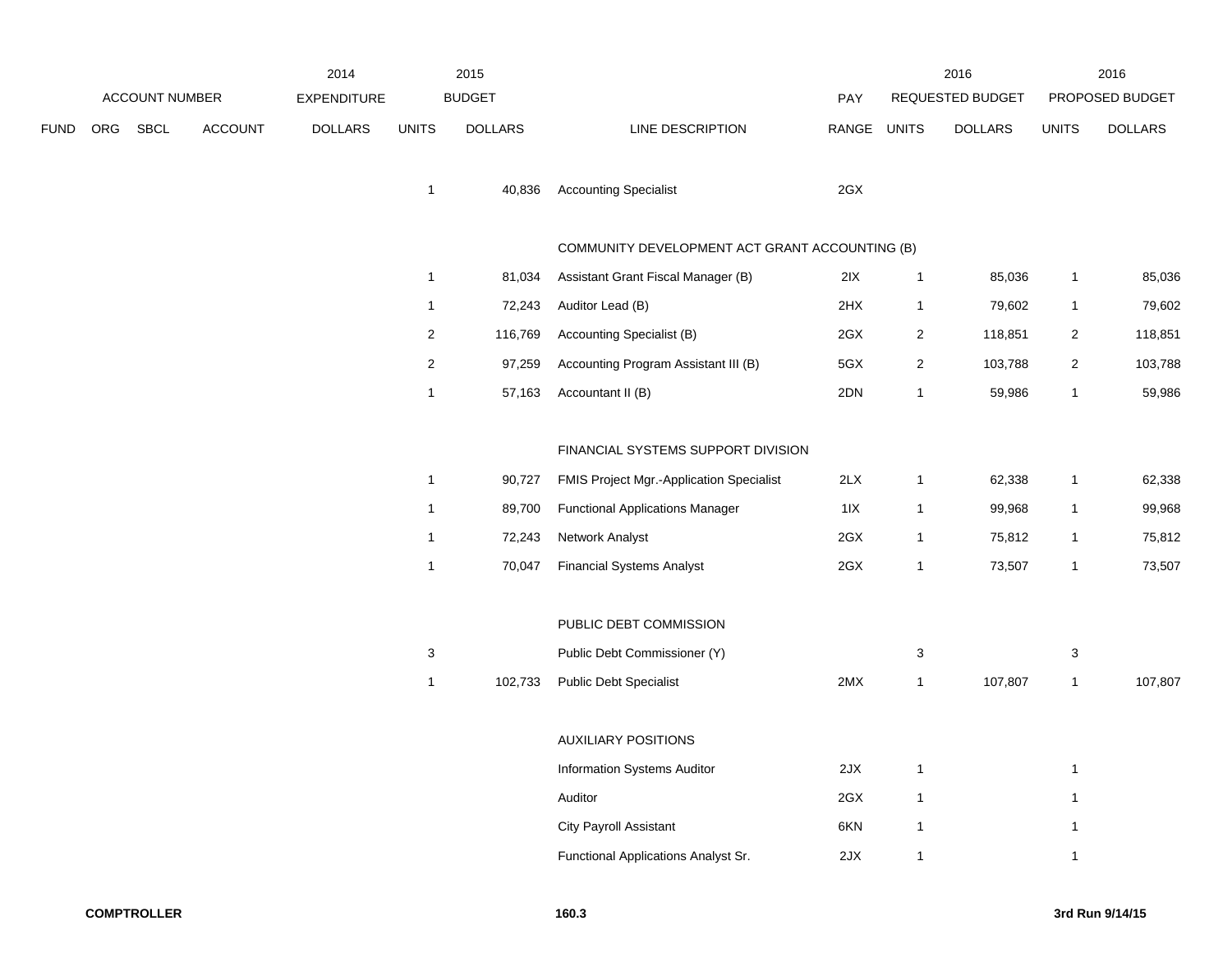|             |      |                    |                | 2014               |              | 2015           |                                                            |       |              | 2016             |              | 2016            |
|-------------|------|--------------------|----------------|--------------------|--------------|----------------|------------------------------------------------------------|-------|--------------|------------------|--------------|-----------------|
|             |      | ACCOUNT NUMBER     |                | <b>EXPENDITURE</b> |              | <b>BUDGET</b>  |                                                            | PAY   |              | REQUESTED BUDGET |              | PROPOSED BUDGET |
| <b>FUND</b> | ORG  | SBCL               | <b>ACCOUNT</b> | <b>DOLLARS</b>     | <b>UNITS</b> | <b>DOLLARS</b> | LINE DESCRIPTION                                           | RANGE | <b>UNITS</b> | <b>DOLLARS</b>   | <b>UNITS</b> | <b>DOLLARS</b>  |
|             |      |                    |                |                    | 65           | 3,789,410      | <b>Total Before Adjustments</b>                            |       | 65           | 3,869,900        | 65           | 3,869,900       |
|             |      |                    |                |                    |              |                | Salary & Wage Rate Changes                                 |       |              |                  |              |                 |
|             |      |                    |                |                    |              | 500            | Overtime Compensated*                                      |       |              | 500              |              | 500             |
|             |      |                    |                |                    |              | (88,900)       | Personnel Cost Adjustment                                  |       |              | (77, 398)        |              | (77, 398)       |
|             |      |                    |                |                    |              | 1,400          | Other                                                      |       |              | 1,400            |              | 1,400           |
|             |      |                    |                |                    |              |                | Furlough                                                   |       |              |                  |              |                 |
|             |      |                    |                | 3,219,728          | 65           | 3,702,410      | Gross Salaries & Wages Total                               |       | 65           | 3,794,402        | 65           | 3,794,402       |
|             |      |                    |                |                    |              | (109, 733)     | Reimbursable Services Deduction                            |       |              | (114, 807)       |              | (114, 807)      |
|             |      |                    |                |                    |              |                | Capital Improvements Deduction                             |       |              |                  |              |                 |
|             |      |                    |                |                    |              | (410,000)      | <b>Grants &amp; Aids Deduction</b>                         |       |              | (410,000)        |              | (410,000)       |
| 0001        | 2110 | R999               | 006000         | 3,219,728          | 65           | 3,182,677      | NET SALARIES & WAGES TOTAL*                                |       | 65           | 3,269,595        | 65           | 3,269,595       |
|             |      |                    |                |                    | 48.34        |                | O&M FTE'S                                                  |       | 50.40        |                  | 50.40        |                 |
|             |      |                    |                |                    | 9.66         |                | NON-O&M FTE'S                                              |       | 7.60         |                  | 7.60         |                 |
|             |      |                    |                |                    |              |                | (B) To terminate upon expiration of the CDBG Program       |       |              |                  |              |                 |
|             |      |                    |                |                    |              |                | year unless grant agreement is renewed or fiscal year      |       |              |                  |              |                 |
|             |      |                    |                |                    |              |                | is altered by Common Council action.                       |       |              |                  |              |                 |
|             |      |                    |                |                    |              |                | (X) Private Auto Allowance May Be Paid Pursuant to Section |       |              |                  |              |                 |
|             |      |                    |                |                    |              |                | 350-183 of the Milwaukee Code.                             |       |              |                  |              |                 |
|             |      | <b>COMPTROLLER</b> |                |                    |              |                | 160.4                                                      |       |              |                  |              | 3rd Run 9/14/15 |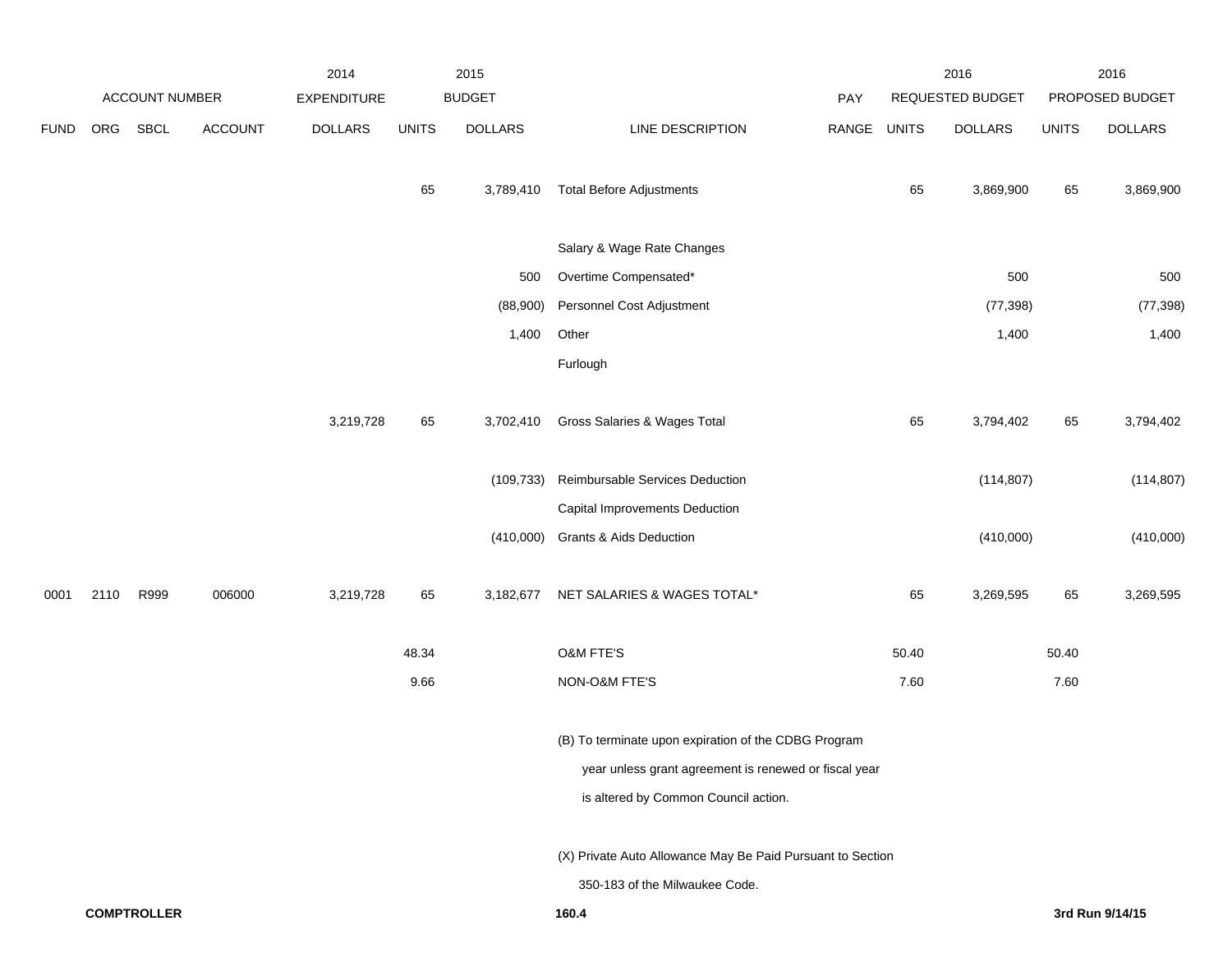|             |      |                       |                | 2014               |              | 2015           |                                                                           |       |              | 2016                    |              | 2016            |
|-------------|------|-----------------------|----------------|--------------------|--------------|----------------|---------------------------------------------------------------------------|-------|--------------|-------------------------|--------------|-----------------|
|             |      | <b>ACCOUNT NUMBER</b> |                | <b>EXPENDITURE</b> |              | <b>BUDGET</b>  |                                                                           | PAY   |              | <b>REQUESTED BUDGET</b> |              | PROPOSED BUDGET |
| <b>FUND</b> | ORG  | <b>SBCL</b>           | <b>ACCOUNT</b> | <b>DOLLARS</b>     | <b>UNITS</b> | <b>DOLLARS</b> | LINE DESCRIPTION                                                          | RANGE | <b>UNITS</b> | <b>DOLLARS</b>          | <b>UNITS</b> | <b>DOLLARS</b>  |
|             |      |                       |                |                    |              |                |                                                                           |       |              |                         |              |                 |
|             |      |                       |                |                    |              |                |                                                                           |       |              |                         |              |                 |
|             |      |                       |                |                    |              |                | (Y) Required to file a statement of economic interests in accordance with |       |              |                         |              |                 |
|             |      |                       |                |                    |              |                | the Milwaukee Code of Ordinances Chapter 303-Code of Ethics.              |       |              |                         |              |                 |
|             |      |                       |                |                    |              |                |                                                                           |       |              |                         |              |                 |
| 0001        | 2110 | R999                  | 006100         | 1,425,429          |              | 1,432,205      | ESTIMATED EMPLOYEE FRINGE BENEFITS                                        |       |              | 1,569,406               |              | 1,569,406       |
|             |      |                       |                |                    |              |                | (Involves Revenue Offset-No Transfers from this Account)                  |       |              |                         |              |                 |
|             |      |                       |                |                    |              |                |                                                                           |       |              |                         |              |                 |
|             |      |                       |                |                    |              |                | OPERATING EXPENDITURES                                                    |       |              |                         |              |                 |
| 0001        | 2110 | R999                  | 630100         | 27,454             |              | 35,000         | General Office Expense                                                    |       |              | 35,000                  |              | 35,000          |
| 0001        | 2110 | R999                  | 630500         |                    |              |                | Tools & Machinery Parts                                                   |       |              |                         |              |                 |
| 0001        | 2110 | R999                  | 631000         | 11,699             |              |                | <b>Construction Supplies</b>                                              |       |              |                         |              |                 |
| 0001        | 2110 | R999                  | 631500         |                    |              |                | Energy                                                                    |       |              |                         |              |                 |
| 0001        | 2110 | R999                  | 632000         |                    |              |                | <b>Other Operating Supplies</b>                                           |       |              |                         |              |                 |
| 0001        | 2110 | R999                  | 632500         |                    |              |                | <b>Facility Rental</b>                                                    |       |              |                         |              |                 |
| 0001        | 2110 | R999                  | 633000         |                    |              |                | Vehicle Rental                                                            |       |              |                         |              |                 |
| 0001        | 2110 | R999                  | 633500         | 70                 |              |                | Non-Vehicle Equipment Rental                                              |       |              |                         |              |                 |
| 0001        | 2110 | R999                  | 634000         | 160,607            |              | 220,000        | <b>Professional Services</b>                                              |       |              | 220,000                 |              | 220,000         |
| 0001        | 2110 | R999                  | 634500         |                    |              |                | Information Technology Services                                           |       |              |                         |              |                 |
| 0001        | 2110 | R999                  | 635000         |                    |              |                | <b>Property Services</b>                                                  |       |              |                         |              |                 |
| 0001        | 2110 | R999                  | 635500         |                    |              |                | <b>Infrastructure Services</b>                                            |       |              |                         |              |                 |
| 0001        | 2110 | R999                  | 636000         |                    |              |                | Vehicle Repair Services                                                   |       |              |                         |              |                 |
| 0001        | 2110 | R999                  | 636500         | 46,693             |              | 59,000         | <b>Other Operating Services</b>                                           |       |              | 51,000                  |              | 51,000          |
| 0001        | 2110 | R999                  | 637000         |                    |              |                | Loans and Grants                                                          |       |              |                         |              |                 |
| 0001        | 2110 | R999                  | 637501         | 29,357             |              | 27,000         | <b>Reimburse Other Departments</b>                                        |       |              | 35,000                  |              | 35,000          |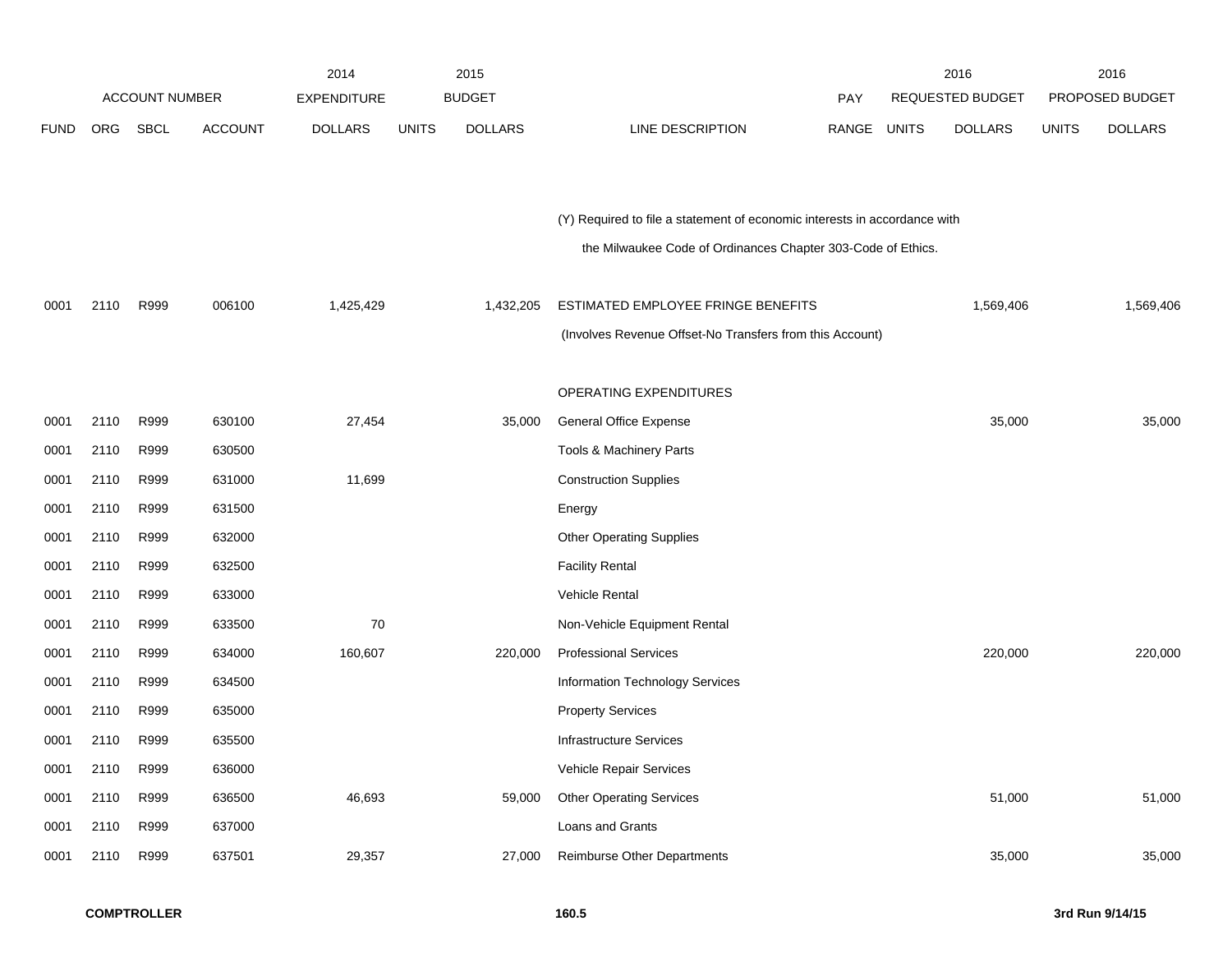|             |      |                       |                | 2014               |              | 2015           |                                     |       |              | 2016             |              | 2016            |
|-------------|------|-----------------------|----------------|--------------------|--------------|----------------|-------------------------------------|-------|--------------|------------------|--------------|-----------------|
|             |      | <b>ACCOUNT NUMBER</b> |                | <b>EXPENDITURE</b> |              | <b>BUDGET</b>  |                                     | PAY   |              | REQUESTED BUDGET |              | PROPOSED BUDGET |
| <b>FUND</b> | ORG  | SBCL                  | <b>ACCOUNT</b> | <b>DOLLARS</b>     | <b>UNITS</b> | <b>DOLLARS</b> | LINE DESCRIPTION                    | RANGE | <b>UNITS</b> | <b>DOLLARS</b>   | <b>UNITS</b> | <b>DOLLARS</b>  |
| 0001        | 2110 | R999                  | 006300         | 275,880            |              | 341,000        | OPERATING EXPENDITURES TOTAL*       |       |              | 341,000          |              | 341,000         |
|             |      |                       |                |                    |              |                | <b>EQUIPMENT PURCHASES</b>          |       |              |                  |              |                 |
|             |      |                       |                |                    |              |                | <b>Additional Equipment</b>         |       |              |                  |              |                 |
|             |      |                       |                |                    |              |                | Subtotal - Additional Equipment     |       |              |                  |              |                 |
|             |      |                       |                |                    |              |                | Replacement Equipment               |       |              |                  |              |                 |
|             |      |                       |                | 14,420             |              | 10,000         | Technology & Equipment Replacements |       |              | 25,000           |              | 10,000          |
|             |      |                       |                | 14,420             |              | 10,000         | Subtotal - Replacement Equipment    |       |              | 25,000           |              | 10,000          |
| 0001        | 2110 | R999                  | 006800         | 14,420             |              | 10,000         | EQUIPMENT PURCHASES TOTAL*          |       |              | 25,000           |              | 10,000          |
|             |      |                       |                |                    |              |                | SPECIAL FUNDS                       |       |              |                  |              |                 |
|             |      |                       |                |                    |              |                | SPECIAL FUNDS TOTAL                 |       |              |                  |              |                 |
|             |      |                       |                |                    |              |                | COMPTROLLER BUDGETARY CONTROL       |       |              |                  |              |                 |
|             |      |                       |                | 4,935,457          |              | 4,965,882      | UNIT TOTAL (1BCU=1DU)               |       |              | 5,205,001        |              | 5,190,001       |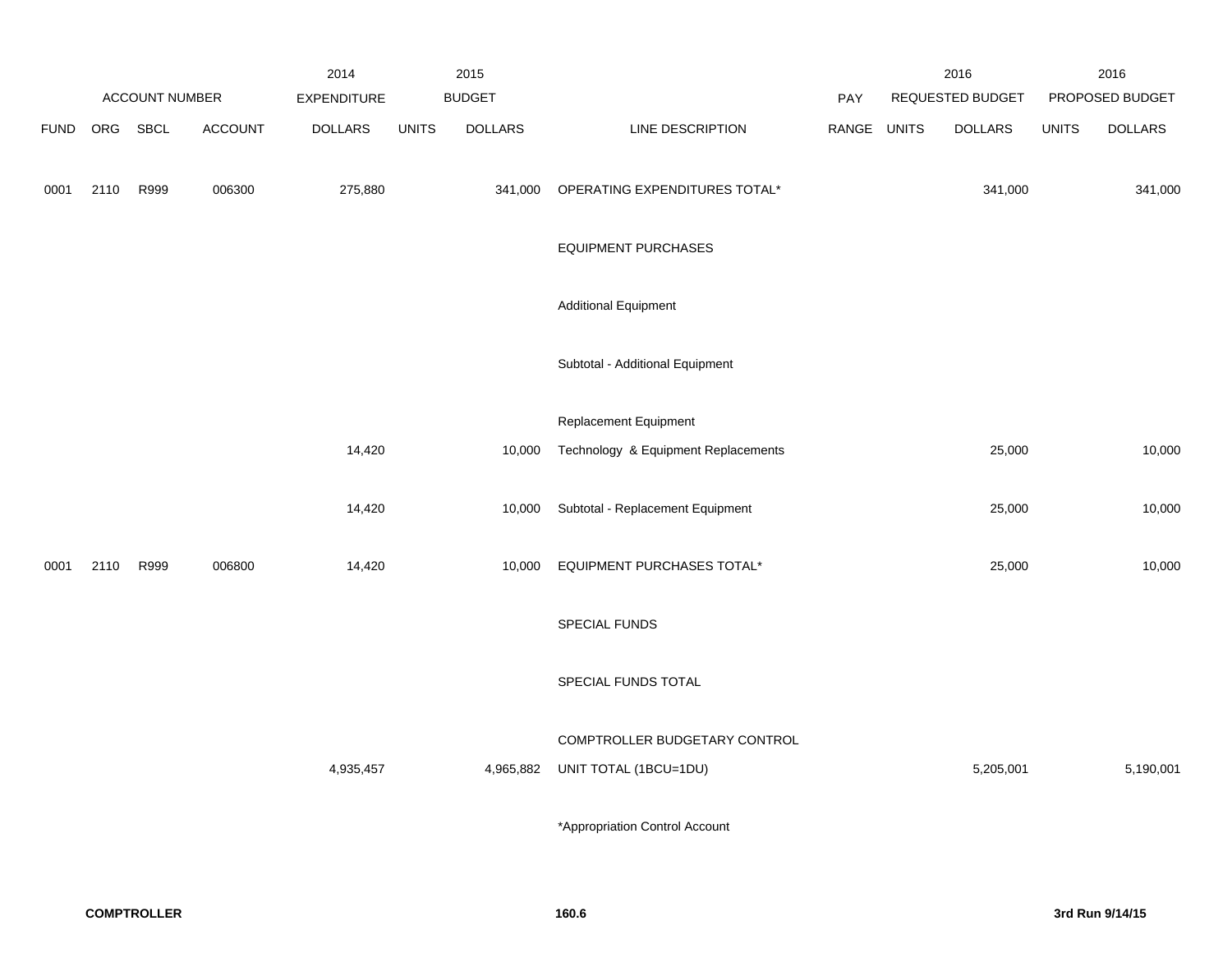|      |     |                            |                | 2014               |                | 2015           |                                          |             |                  | 2016             |                | 2016            |
|------|-----|----------------------------|----------------|--------------------|----------------|----------------|------------------------------------------|-------------|------------------|------------------|----------------|-----------------|
|      |     | <b>ACCOUNT NUMBER</b>      |                | <b>EXPENDITURE</b> |                | <b>BUDGET</b>  |                                          | PAY         |                  | REQUESTED BUDGET |                | PROPOSED BUDGET |
| FUND | ORG | SBCL                       | <b>ACCOUNT</b> | <b>DOLLARS</b>     | <b>UNITS</b>   | <b>DOLLARS</b> | LINE DESCRIPTION                         | RANGE UNITS |                  | <b>DOLLARS</b>   | <b>UNITS</b>   | <b>DOLLARS</b>  |
|      |     |                            |                |                    |                |                | ELECTION COMMISSION                      |             |                  |                  |                |                 |
|      |     |                            |                |                    |                |                | BUDGETARY CONTROL UNIT (1BCU=1DU)        |             |                  |                  |                |                 |
|      |     |                            |                |                    |                |                | SALARIES & WAGES                         |             |                  |                  |                |                 |
|      |     |                            |                |                    | 3              | 500            | Commissioner of Election (Y)             |             | 3                | 500              | $\mathbf{3}$   | 500             |
|      |     |                            |                |                    | $\mathbf{1}$   | 91,000         | Election Commission - Exec. Dir. (Y)     | 11X         | 1                | 96,927           | $\mathbf{1}$   | 96,927          |
|      |     |                            |                |                    |                |                | <b>GENERAL OFFICE</b>                    |             |                  |                  |                |                 |
|      |     |                            |                |                    | $\overline{a}$ | 83,783         | Program Assistant I                      | 5EN         | 3                | 128,161          | $\mathbf{3}$   | 128,161         |
|      |     |                            |                |                    |                |                | <b>REGISTRATION DIVISION</b>             |             |                  |                  |                |                 |
|      |     |                            |                |                    | 24             | 98,000         | Temporary Office Assistant II (0.39 FTE) | 9KN         | 96               | 463,415          | 96             | 463,415         |
|      |     |                            |                |                    | $\mathbf{1}$   | 48,133         | Election Services Coordinator (X)        | 5HN         | $\mathbf{1}$     | 51,268           | $\overline{1}$ | 51,268          |
|      |     |                            |                |                    | $\sqrt{2}$     | 49,493         | Temporary Election Laborer (0.73 FTE)    | 9LN         | $\mathbf 5$      | 129,506          | $\,$ 5 $\,$    | 109,506         |
|      |     |                            |                |                    | 787            | 353,000        | Election Inspector (0.26 FTE)            | 9AN         | 2,361            | 964,190          | 2,361          | 964,190         |
|      |     |                            |                |                    |                |                | ELECTION SERVICE DIVISION                |             |                  |                  |                |                 |
|      |     |                            |                |                    | $\mathbf{1}$   | 64,980         | Election Services Manager (Y)            | 1FX         | $\mathbf{1}$     | 69,117           | $\mathbf{1}$   | 69,117          |
|      |     |                            |                |                    | $\sqrt{2}$     | 98,783         | <b>Election Services Specialist</b>      | 2DN         | $\boldsymbol{2}$ | 101,745          | $\overline{2}$ | 101,745         |
|      |     |                            |                |                    | 823            |                | 887,672 Total Before Adjustments         |             | 2,473            | 2,004,829 2,473  |                | 1,984,829       |
|      |     |                            |                |                    |                |                | Salary & Wage Rate Changes               |             |                  |                  |                |                 |
|      |     |                            |                |                    |                |                | Overtime Compensated*                    |             |                  | 11,275           |                |                 |
|      |     |                            |                |                    |                |                | Personnel Cost Adjustment                |             |                  |                  |                |                 |
|      |     | <b>ELECTION COMMISSION</b> |                |                    |                |                | 170.1                                    |             |                  |                  |                | 3rd Run 9/14/15 |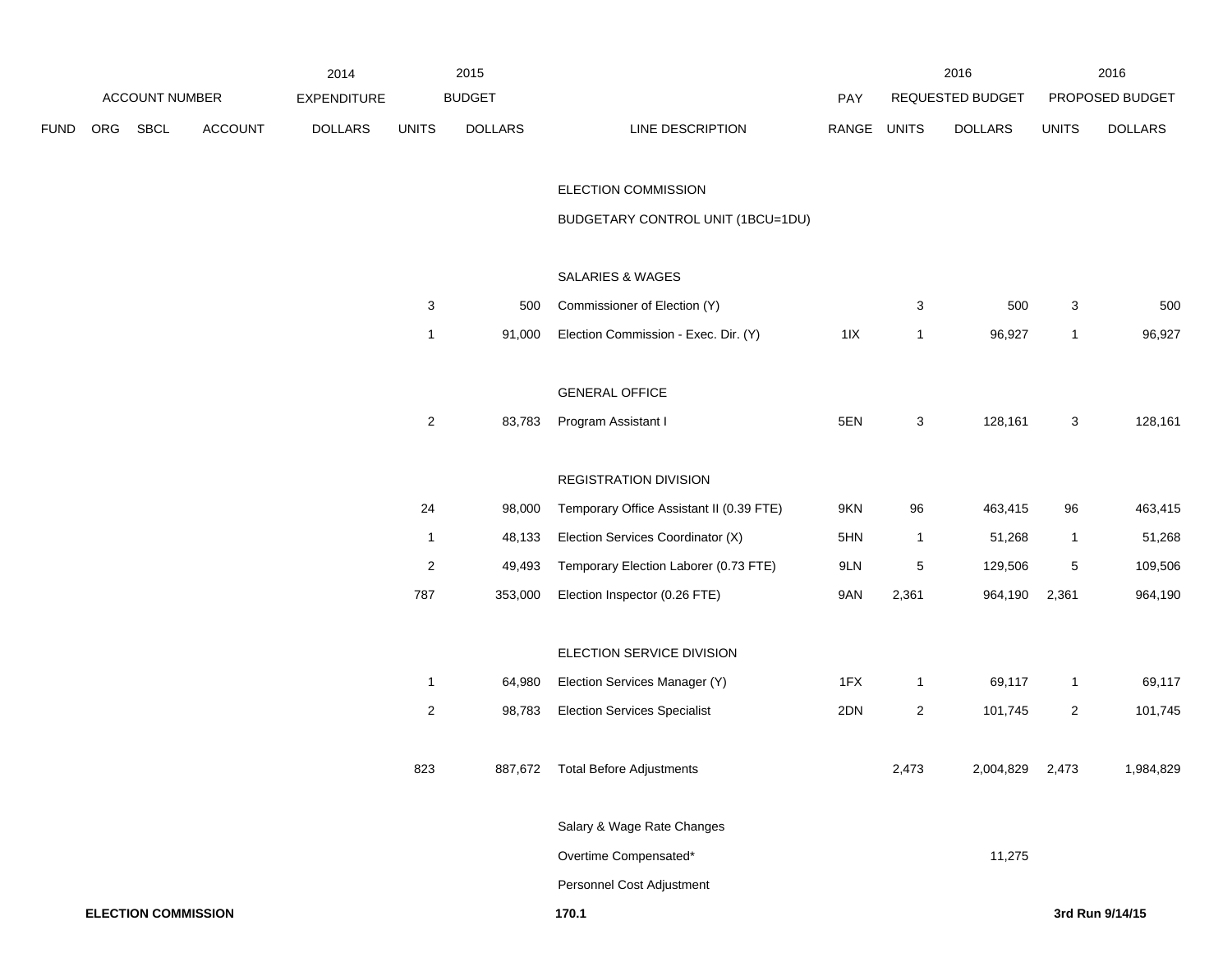|             |      |                            |                | 2014               |              | 2015           |                                                                           |             |       | 2016             |              | 2016            |
|-------------|------|----------------------------|----------------|--------------------|--------------|----------------|---------------------------------------------------------------------------|-------------|-------|------------------|--------------|-----------------|
|             |      | ACCOUNT NUMBER             |                | <b>EXPENDITURE</b> |              | <b>BUDGET</b>  |                                                                           | <b>PAY</b>  |       | REQUESTED BUDGET |              | PROPOSED BUDGET |
| <b>FUND</b> | ORG  | SBCL                       | <b>ACCOUNT</b> | <b>DOLLARS</b>     | <b>UNITS</b> | <b>DOLLARS</b> | LINE DESCRIPTION                                                          | RANGE UNITS |       | <b>DOLLARS</b>   | <b>UNITS</b> | <b>DOLLARS</b>  |
|             |      |                            |                |                    |              |                |                                                                           |             |       |                  |              |                 |
|             |      |                            |                |                    |              |                | Other                                                                     |             |       |                  |              |                 |
|             |      |                            |                |                    |              |                | Furlough                                                                  |             |       |                  |              |                 |
|             |      |                            |                |                    |              |                |                                                                           |             |       |                  |              |                 |
|             |      |                            |                |                    | 823          | 887,672        | Gross Salaries & Wages Total                                              |             | 2,473 | 2,016,104        | 2,473        | 1,984,829       |
|             |      |                            |                |                    |              |                | Reimbursable Service Deduction                                            |             |       |                  |              |                 |
|             |      |                            |                |                    |              |                | Capital Improvements Deduction                                            |             |       |                  |              |                 |
|             |      |                            |                |                    |              |                | Grants & Aids Deduction                                                   |             |       |                  |              |                 |
|             |      |                            |                |                    |              |                |                                                                           |             |       |                  |              |                 |
| 0001        | 1700 | R999                       | 006000         | 1,415,029          | 823          | 887,672        | NET SALARIES & WAGES TOTAL*                                               |             | 2,473 | 2,016,104        | 2,473        | 1,984,829       |
|             |      |                            |                |                    |              |                |                                                                           |             |       |                  |              |                 |
|             |      |                            |                |                    | 17.86        |                | O&M FTE'S                                                                 |             | 76.87 |                  | 76.87        |                 |
|             |      |                            |                |                    |              |                | NON-O&M FTE'S                                                             |             |       |                  |              |                 |
|             |      |                            |                |                    |              |                | (X) Private auto allowance may be for a maximum of five months per        |             |       |                  |              |                 |
|             |      |                            |                |                    |              |                | year pursuant to section 350-183 of the Milwaukee Code.                   |             |       |                  |              |                 |
|             |      |                            |                |                    |              |                |                                                                           |             |       |                  |              |                 |
|             |      |                            |                |                    |              |                | (Y) Required to file a statement of economic interests in accordance with |             |       |                  |              |                 |
|             |      |                            |                |                    |              |                | the Milwaukee Code of Ordinances Chapter 303-Code of Ethics.              |             |       |                  |              |                 |
|             |      |                            |                |                    |              |                |                                                                           |             |       |                  |              |                 |
| 0001        | 1700 | R999                       | 006100         | 427,045            |              | 174,006        | ESTIMATED EMPLOYEE FRINGE BENEFITS                                        |             |       | 214,665          |              | 214,665         |
|             |      |                            |                |                    |              |                | (Involves Revenue Offset-No Transfers from this Account)                  |             |       |                  |              |                 |
|             |      |                            |                |                    |              |                | OPERATING EXPENDITURES                                                    |             |       |                  |              |                 |
| 0001        | 1700 | R999                       | 630100         | 86,165             |              | 10,000         | <b>General Office Expense</b>                                             |             |       | 26,000           |              | 26,000          |
|             |      | <b>ELECTION COMMISSION</b> |                |                    |              |                | 170.2                                                                     |             |       |                  |              | 3rd Run 9/14/15 |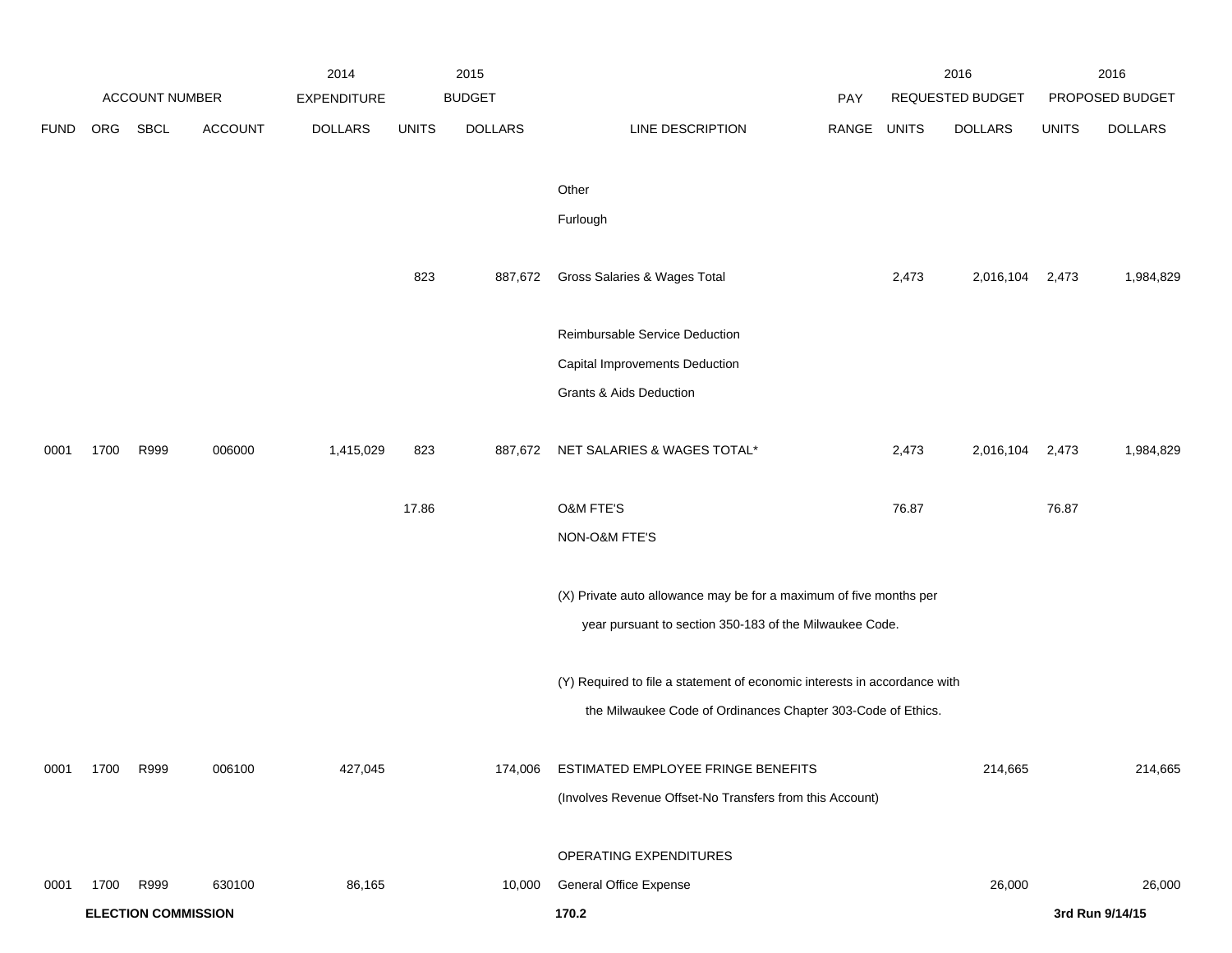|             |                       |      |                    | 2014           |              | 2015           |                                    |                  | 2016         |                 | 2016         |                |
|-------------|-----------------------|------|--------------------|----------------|--------------|----------------|------------------------------------|------------------|--------------|-----------------|--------------|----------------|
|             | <b>ACCOUNT NUMBER</b> |      | <b>EXPENDITURE</b> | <b>BUDGET</b>  |              | PAY            |                                    | REQUESTED BUDGET |              | PROPOSED BUDGET |              |                |
| <b>FUND</b> | <b>ORG</b>            | SBCL | <b>ACCOUNT</b>     | <b>DOLLARS</b> | <b>UNITS</b> | <b>DOLLARS</b> | LINE DESCRIPTION                   | RANGE            | <b>UNITS</b> | <b>DOLLARS</b>  | <b>UNITS</b> | <b>DOLLARS</b> |
|             |                       |      |                    |                |              |                |                                    |                  |              |                 |              |                |
| 0001        | 1700                  | R999 | 630500             |                |              |                | Tools & Machinery Parts            |                  |              |                 |              |                |
| 0001        | 1700                  | R999 | 631000             |                |              |                | <b>Construction Supplies</b>       |                  |              |                 |              |                |
| 0001        | 1700                  | R999 | 631500             | 10,561         |              | 20,000         | Energy                             |                  |              |                 |              |                |
| 0001        | 1700                  | R999 | 632000             | 8,958          |              | 11,000         | <b>Other Operating Supplies</b>    |                  |              | 8,500           |              | 8,500          |
| 0001        | 1700                  | R999 | 632500             | 93,930         |              | 70,000         | <b>Facility Rental</b>             |                  |              | 79,000          |              | 79,000         |
| 0001        | 1700                  | R999 | 633000             | 3,615          |              | 11,000         | Vehicle Rental                     |                  |              | 23,460          |              | 23,460         |
| 0001        | 1700                  | R999 | 633500             | 4,104          |              | 3,000          | Non-Vehicle Equipment Rental       |                  |              |                 |              |                |
| 0001        | 1700                  | R999 | 634000             | 249,921        |              | 70,000         | <b>Professional Services</b>       |                  |              | 101,000         |              | 101,000        |
| 0001        | 1700                  | R999 | 634500             | 32,444         |              | 10,000         | Information Technology Services    |                  |              | 12,000          |              | 12,000         |
| 0001        | 1700                  | R999 | 635000             |                |              |                | <b>Property Services</b>           |                  |              |                 |              |                |
| 0001        | 1700                  | R999 | 635500             |                |              |                | <b>Infrastructure Services</b>     |                  |              |                 |              |                |
| 0001        | 1700                  | R999 | 636000             |                |              |                | Vehicle Repair Services            |                  |              |                 |              |                |
| 0001        | 1700                  | R999 | 636500             | 25,369         |              | 127,000        | <b>Other Operating Services</b>    |                  |              | 429,265         |              | 429,265        |
| 0001        | 1700                  | R999 | 637000             |                |              |                | Loans and Grants                   |                  |              |                 |              |                |
| 0001        | 1700                  | R999 | 637501             | 87,506         |              |                | <b>Reimburse Other Departments</b> |                  |              |                 |              |                |
|             |                       |      |                    |                |              |                |                                    |                  |              |                 |              |                |
| 0001        | 1700                  | R999 | 006300             | 602,573        |              | 332,000        | OPERATING EXPENDITURES TOTAL*      |                  |              | 679,225         |              | 679,225        |
|             |                       |      |                    |                |              |                |                                    |                  |              |                 |              |                |
|             |                       |      |                    |                |              |                | <b>EQUIPMENT PURCHASES</b>         |                  |              |                 |              |                |
|             |                       |      |                    |                |              |                |                                    |                  |              |                 |              |                |
|             |                       |      |                    |                |              |                | <b>Additional Equipment</b>        |                  |              |                 |              |                |
|             |                       |      |                    |                |              |                | Subtotal - Additional Equipment    |                  |              |                 |              |                |
|             |                       |      |                    |                |              |                |                                    |                  |              |                 |              |                |
|             |                       |      |                    |                |              |                |                                    |                  |              |                 |              |                |

Replacement Equipment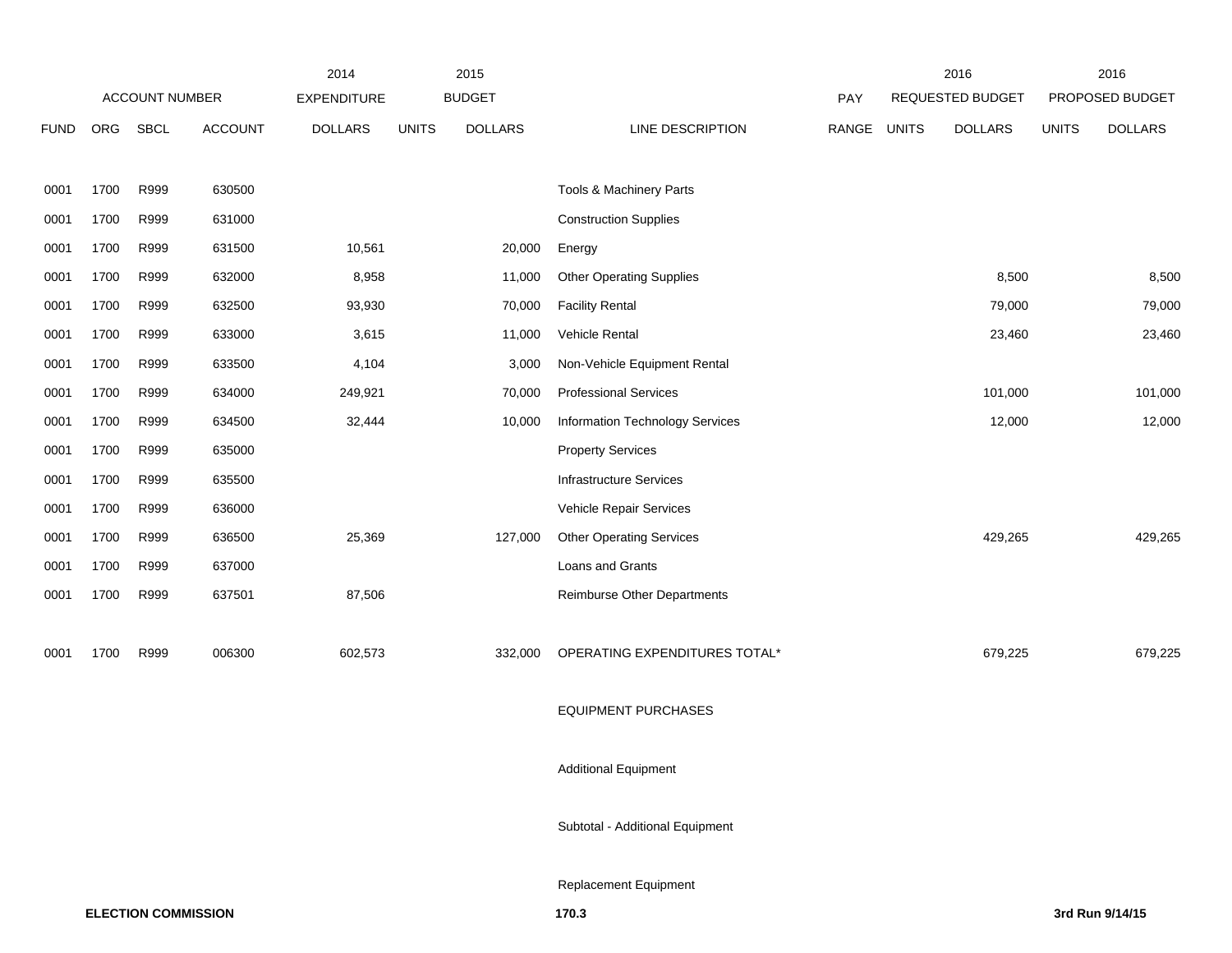|                       |      |                | 2014               | 2015         |                |                                                                |     |                  |                | 2016            |                |
|-----------------------|------|----------------|--------------------|--------------|----------------|----------------------------------------------------------------|-----|------------------|----------------|-----------------|----------------|
| <b>ACCOUNT NUMBER</b> |      |                | <b>EXPENDITURE</b> |              |                |                                                                | PAY | REQUESTED BUDGET |                | PROPOSED BUDGET |                |
| ORG                   | SBCL | <b>ACCOUNT</b> | <b>DOLLARS</b>     | <b>UNITS</b> | <b>DOLLARS</b> | LINE DESCRIPTION                                               |     |                  | <b>DOLLARS</b> | <b>UNITS</b>    | <b>DOLLARS</b> |
|                       |      |                |                    |              |                | Subtotal - Replacement Equipment                               |     |                  |                |                 |                |
| 1700                  | R999 | 006800         |                    |              |                | EQUIPMENT PURCHASES TOTAL*                                     |     |                  |                |                 |                |
|                       |      |                |                    |              |                | SPECIAL FUNDS                                                  |     |                  |                |                 |                |
|                       |      |                |                    |              |                | SPECIAL FUNDS TOTAL                                            |     |                  |                |                 |                |
|                       |      |                |                    |              | 1,393,678      | ELECTION COMMISSION BUDGETARY<br>CONTROL UNIT TOTAL (1BCU=1DU) |     |                  | 2,909,994      |                 | 2,878,719      |
| <b>FUND</b>           |      |                |                    |              | 2,444,647      | <b>BUDGET</b>                                                  |     |                  | RANGE<br>UNITS | 2016            |                |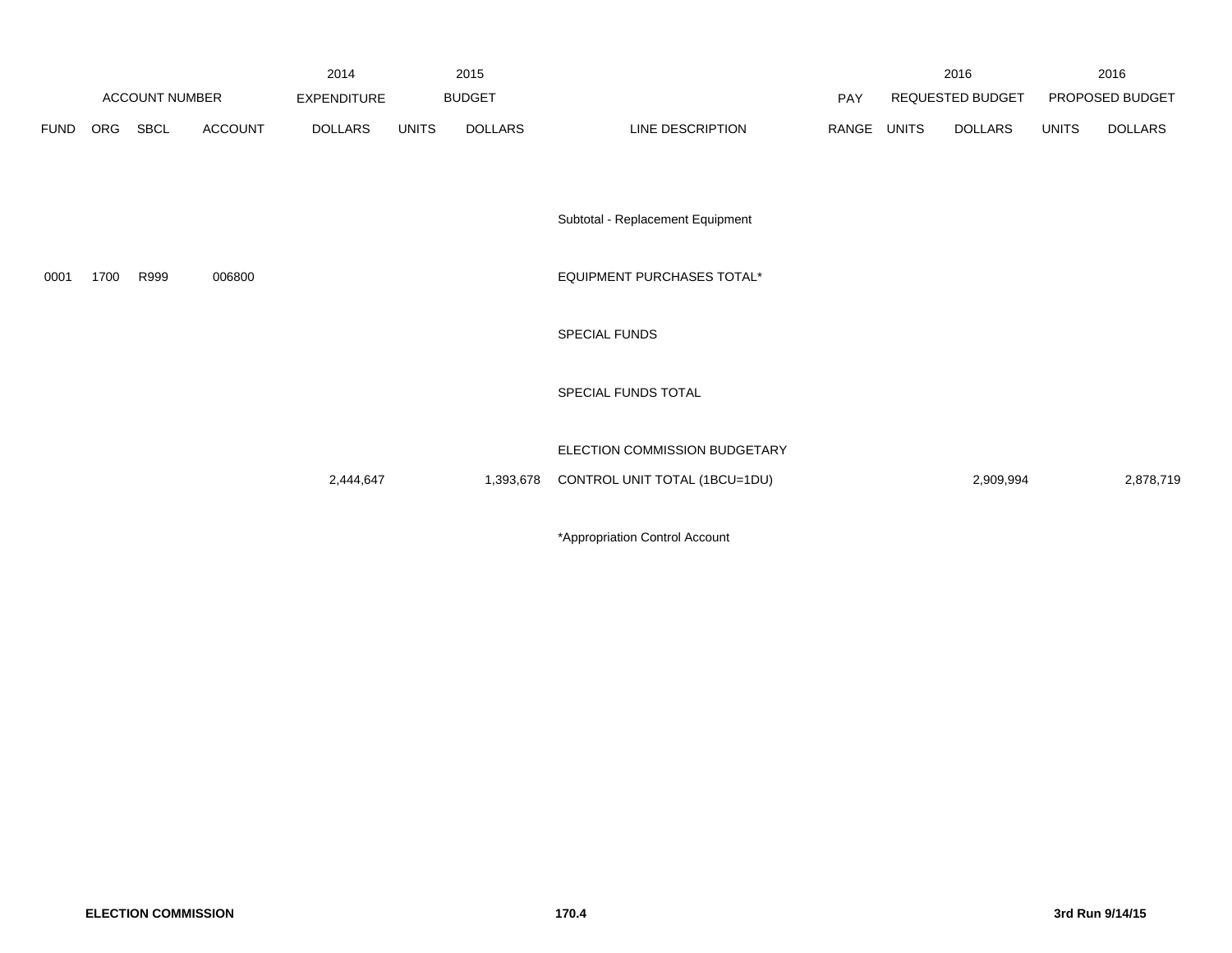|             |                                  |                       |                | 2014               |              | 2015           |                                                          |             | 2016  |                  | 2016         |                 |
|-------------|----------------------------------|-----------------------|----------------|--------------------|--------------|----------------|----------------------------------------------------------|-------------|-------|------------------|--------------|-----------------|
|             |                                  | <b>ACCOUNT NUMBER</b> |                | <b>EXPENDITURE</b> |              | <b>BUDGET</b>  |                                                          | PAY         |       | REQUESTED BUDGET |              | PROPOSED BUDGET |
| <b>FUND</b> | ORG                              | <b>SBCL</b>           | <b>ACCOUNT</b> | <b>DOLLARS</b>     | <b>UNITS</b> | <b>DOLLARS</b> | LINE DESCRIPTION                                         | RANGE UNITS |       | <b>DOLLARS</b>   | <b>UNITS</b> | <b>DOLLARS</b>  |
|             |                                  |                       |                |                    |              |                |                                                          |             |       |                  |              |                 |
|             |                                  |                       |                |                    |              |                | DEPARTMENT OF EMPLOYEE RELATIONS                         |             |       |                  |              |                 |
|             |                                  |                       |                |                    |              |                | SUMMARY (1BCU=3DU)                                       |             |       |                  |              |                 |
|             |                                  |                       |                |                    |              |                |                                                          |             |       |                  |              |                 |
|             |                                  |                       |                |                    |              |                | SALARIES & WAGES                                         |             |       |                  |              |                 |
|             |                                  |                       |                |                    |              |                | Overtime Compensated*                                    |             |       |                  |              |                 |
|             |                                  |                       |                | 2,869,979          |              | 2,887,554      | All Other Salaries & Wages                               |             |       | 3,093,569        |              | 3,063,519       |
|             |                                  |                       |                |                    |              |                |                                                          |             |       |                  |              |                 |
| 0001        | 1650                             | R999                  | 006000         | 2,869,979          |              | 2,887,554      | NET SALARIES & WAGES TOTAL*                              |             |       | 3,093,569        |              | 3,063,519       |
|             |                                  |                       |                |                    | 80           |                | TOTAL NUMBER OF POSITIONS AUTHORIZED                     |             | 81    |                  | 81           |                 |
|             |                                  |                       |                |                    |              |                |                                                          |             |       |                  |              |                 |
|             |                                  |                       |                |                    | 49.68        |                | O&M FTE'S**                                              |             | 50.23 |                  | 49.43        |                 |
|             |                                  |                       |                |                    | 5.66         |                | NON-O&M FTE'S                                            |             | 5.60  |                  | 5.60         |                 |
|             |                                  |                       |                |                    |              |                |                                                          |             |       |                  |              |                 |
| 0001        | 1650                             | R999                  | 006100         | 1,348,890          |              | 1,299,399      | ESTIMATED EMPLOYEE FRINGE BENEFITS                       |             |       | 1,484,914        |              | 1,470,489       |
|             |                                  |                       |                |                    |              |                | (Involves Revenue Offset-No Transfers from this Account) |             |       |                  |              |                 |
|             |                                  |                       |                |                    |              |                | OPERATING EXPENDITURES                                   |             |       |                  |              |                 |
| 0001        | 1650                             | R999                  | 630100         | 41,008             |              | 47,400         | General Office Expense                                   |             |       | 43,090           |              | 43,090          |
| 0001        | 1650                             | R999                  | 630500         |                    |              |                | Tools & Machinery Parts                                  |             |       |                  |              |                 |
| 0001        | 1650                             | R999                  | 631000         |                    |              |                | <b>Construction Supplies</b>                             |             |       |                  |              |                 |
| 0001        | 1650                             | R999                  | 631500         |                    |              |                | Energy                                                   |             |       |                  |              |                 |
| 0001        | 1650                             | R999                  | 632000         | 1,652              |              | 4,100          | <b>Other Operating Supplies</b>                          |             |       | 5,300            |              | 5,300           |
| 0001        | 1650                             | R999                  | 632500         | 780                |              | 400            | <b>Facility Rental</b>                                   |             |       | 4,400            |              | 4,400           |
| 0001        | 1650                             | R999                  | 633000         | 126                |              |                | Vehicle Rental                                           |             |       |                  |              |                 |
|             | DEPARTMENT OF EMPLOYEE RELATIONS |                       |                |                    |              |                | 180.1                                                    |             |       |                  |              | 3rd Run 9/14/15 |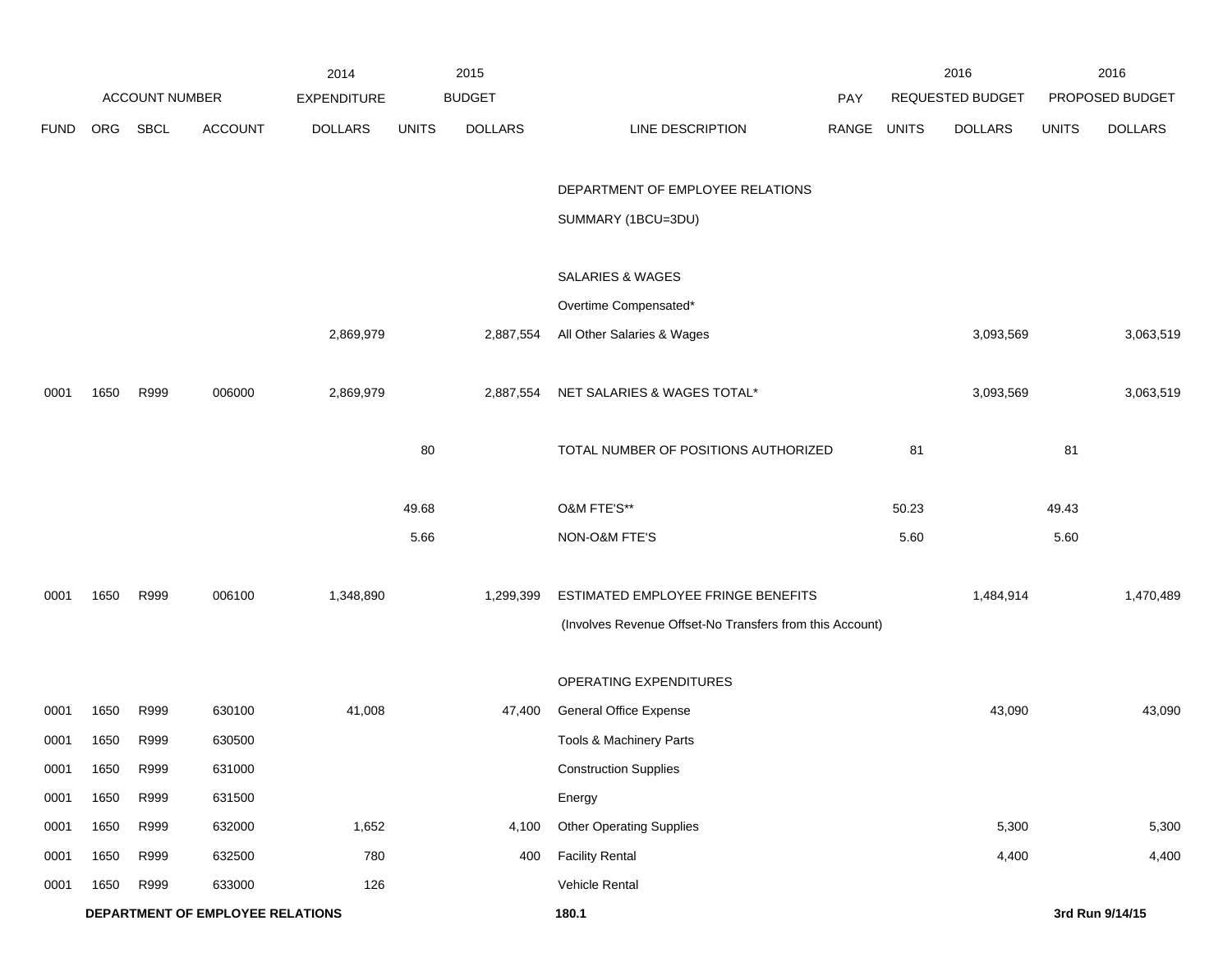|             |      |                       |                | 2014               |              | 2015           |                                                          |       |              | 2016                    |              | 2016            |
|-------------|------|-----------------------|----------------|--------------------|--------------|----------------|----------------------------------------------------------|-------|--------------|-------------------------|--------------|-----------------|
|             |      | <b>ACCOUNT NUMBER</b> |                | <b>EXPENDITURE</b> |              | <b>BUDGET</b>  |                                                          | PAY   |              | <b>REQUESTED BUDGET</b> |              | PROPOSED BUDGET |
| <b>FUND</b> | ORG  | <b>SBCL</b>           | <b>ACCOUNT</b> | <b>DOLLARS</b>     | <b>UNITS</b> | <b>DOLLARS</b> | LINE DESCRIPTION                                         | RANGE | <b>UNITS</b> | <b>DOLLARS</b>          | <b>UNITS</b> | <b>DOLLARS</b>  |
|             |      |                       |                |                    |              |                |                                                          |       |              |                         |              |                 |
| 0001        | 1650 | R999                  | 633500         | 10,458             |              | 12,800         | Non-Vehicle Equipment Rental                             |       |              | 12,800                  |              | 12,800          |
| 0001        | 1650 | R999                  | 634000         | 30,001             |              | 49,500         | <b>Professional Services</b>                             |       |              | 29,500                  |              | 29,500          |
| 0001        | 1650 | R999                  | 634500         | 293,884            |              | 193,500        | Information Technology Services                          |       |              | 199,100                 |              | 199,100         |
| 0001        | 1650 | R999                  | 635000         | 2,074              |              | 5,000          | <b>Property Services</b>                                 |       |              | 5,000                   |              | 5,000           |
| 0001        | 1650 | R999                  | 635500         |                    |              |                | <b>Infrastructure Services</b>                           |       |              |                         |              |                 |
| 0001        | 1650 | R999                  | 636000         |                    |              |                | Vehicle Repair Services                                  |       |              |                         |              |                 |
| 0001        | 1650 | R999                  | 636500         | 21,672             |              | 24,200         | <b>Other Operating Services</b>                          |       |              | 40,200                  |              | 40,200          |
| 0001        | 1650 | R999                  | 637000         |                    |              |                | Loans and Grants                                         |       |              |                         |              |                 |
| 0001        | 1650 | R999                  | 637501         | 47,333             |              | 50,100         | <b>Reimburse Other Departments</b>                       |       |              | 47,600                  |              | 47,600          |
|             |      |                       |                |                    |              |                |                                                          |       |              |                         |              |                 |
| 0001        | 1650 | R999                  | 006300         | 448,988            |              | 387,000        | OPERATING EXPENDITURES TOTAL*                            |       |              | 386,990                 |              | 386,990         |
|             |      |                       |                |                    |              |                |                                                          |       |              |                         |              |                 |
| 0001        | 1650 | R999                  | 006800         | 6,737              |              | 2,000          | EQUIPMENT PURCHASES TOTAL*                               |       |              | 2,000                   |              | 2,000           |
|             |      |                       |                |                    |              |                |                                                          |       |              |                         |              |                 |
|             |      |                       |                | 74,227             |              | 82,000         | SPECIAL FUNDS TOTAL                                      |       |              | 82,000                  |              | 82,000          |
|             |      |                       |                |                    |              |                |                                                          |       |              |                         |              |                 |
|             |      |                       |                |                    |              |                | DEPARTMENT OF EMPLOYEE RELATIONS                         |       |              |                         |              |                 |
|             |      |                       |                | 4,748,821          |              | 4,657,953      | SUMMARY (1BCU=3DU)                                       |       |              | 5,049,473               |              | 5,004,998       |
|             |      |                       |                |                    |              |                |                                                          |       |              |                         |              |                 |
|             |      |                       |                |                    |              |                | *Appropriation Control Account                           |       |              |                         |              |                 |
|             |      |                       |                |                    |              |                |                                                          |       |              |                         |              |                 |
|             |      |                       |                |                    |              |                | **Totals do not include FTE counts for members of the    |       |              |                         |              |                 |
|             |      |                       |                |                    |              |                | City Service Commission and the Equal Rights Commission. |       |              |                         |              |                 |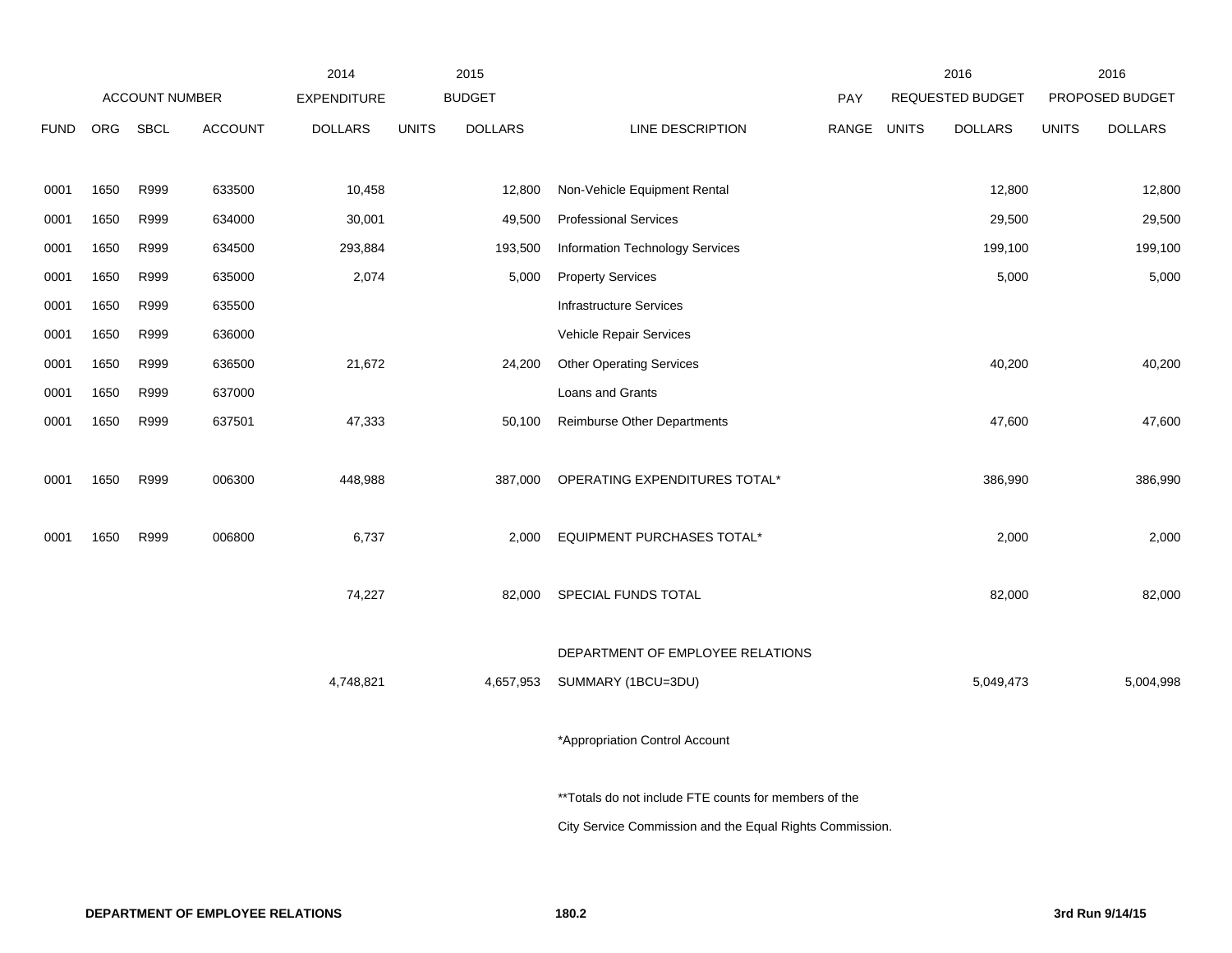|             | 2014           |             |                |                |       | 2015           |                                  | 2016                           |              | 2016                   |
|-------------|----------------|-------------|----------------|----------------|-------|----------------|----------------------------------|--------------------------------|--------------|------------------------|
|             | ACCOUNT NUMBER |             |                | EXPENDITURE    |       | <b>BUDGET</b>  | PAY                              | REQUESTED BUDGET               |              | <b>PROPOSED BUDGET</b> |
| <b>FUND</b> | <b>ORG</b>     | <b>SBCL</b> | <b>ACCOUNT</b> | <b>DOLLARS</b> | UNITS | <b>DOLLARS</b> | LINE DESCRIPTION<br><b>RANGE</b> | <b>UNITS</b><br><b>DOLLARS</b> | <b>UNITS</b> | <b>DOLLARS</b>         |

## DEPARTMENT OF EMPLOYEE RELATIONS

### ADMINISTRATION DIVISION

## SALARIES & WAGES

| 127.685 | Employee Relations Director (Y)     | 1OX             | 133.992 | 133,992 |
|---------|-------------------------------------|-----------------|---------|---------|
| 45.888  | Administrative Services Coordinator | 5IN             | 50.059  | 50,059  |
| 21.000  | City Service Commissioner (Y)       | BC <sub>1</sub> | 21.000  | 21,000  |
|         | Equal Rights Commissioner (Y)       |                 |         |         |

## BUSINESS SECTION

| 1  | 58,152  | Fiscal and Risk Manager                | 2KX | 1  | 61,025   | 1  | 76,280   |
|----|---------|----------------------------------------|-----|----|----------|----|----------|
| 1  | 63,969  | Budget and Management Analyst Senior   | 2FX | 1  | 67,128   | 1  | 67,128   |
|    |         | OFFICE OF DIVERSITY & OUTREACH         |     |    |          |    |          |
| 1  | 69,679  | Human Resources Compliance Officer (Y) | 2JX | 1  | 72,397   | 1  | 72,397   |
| 17 | 386,373 | <b>Total Before Adjustments</b>        |     | 17 | 405,601  | 17 | 420,856  |
|    |         | Salary & Wage Rate Changes             |     |    |          |    |          |
|    |         | Overtime Compensated                   |     |    |          |    |          |
|    | (7,643) | Personnel Cost Adjustment              |     |    | (8, 112) |    | (8, 112) |
|    | 1,816   | Other                                  |     |    | 1,744    |    | 1,744    |
|    |         | Furlough                               |     |    |          |    |          |
| 17 | 380,546 | Gross Salaries & Wages Total           |     | 17 | 399,233  | 17 | 414,488  |
|    |         |                                        |     |    |          |    |          |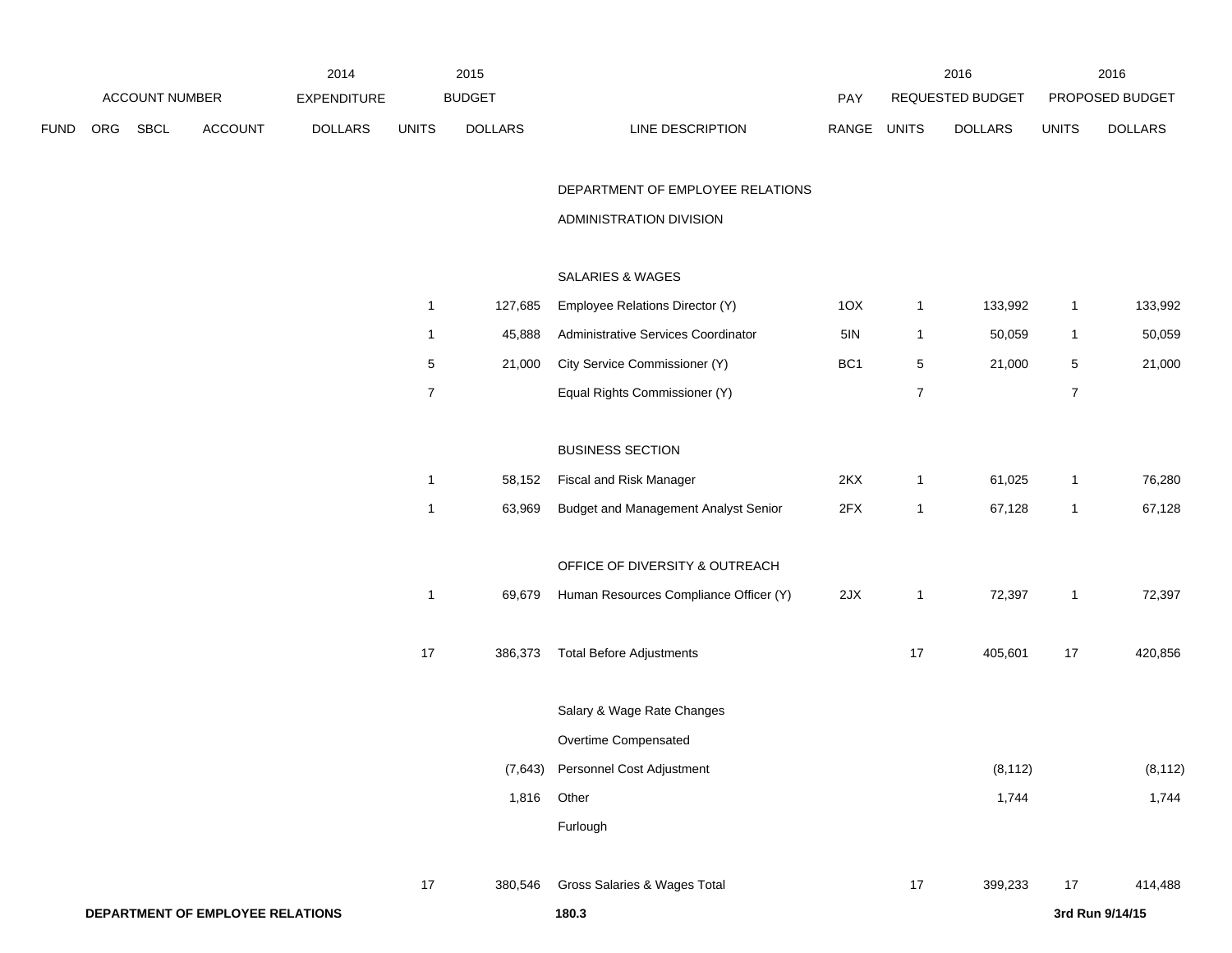|             |                                  |                |                | 2014               |              | 2015           |                                                                      |             |      | 2016             |              | 2016            |
|-------------|----------------------------------|----------------|----------------|--------------------|--------------|----------------|----------------------------------------------------------------------|-------------|------|------------------|--------------|-----------------|
|             |                                  | ACCOUNT NUMBER |                | <b>EXPENDITURE</b> |              | <b>BUDGET</b>  |                                                                      | PAY         |      | REQUESTED BUDGET |              | PROPOSED BUDGET |
| <b>FUND</b> | ORG                              | SBCL           | <b>ACCOUNT</b> | <b>DOLLARS</b>     | <b>UNITS</b> | <b>DOLLARS</b> | LINE DESCRIPTION                                                     | RANGE UNITS |      | <b>DOLLARS</b>   | <b>UNITS</b> | <b>DOLLARS</b>  |
|             |                                  |                |                |                    |              |                |                                                                      |             |      |                  |              |                 |
|             |                                  |                |                |                    |              |                |                                                                      |             |      |                  |              |                 |
|             |                                  |                |                |                    |              |                | Reimbursable Services Deduction                                      |             |      |                  |              |                 |
|             |                                  |                |                |                    |              |                | Capital Improvements Deduction                                       |             |      |                  |              |                 |
|             |                                  |                |                |                    |              |                | Grants and Aids Deduction                                            |             |      |                  |              |                 |
| 0001        | 1651                             | R999           | 006000         | 399,150            | 17           | 380,546        | NET SALARIES & WAGES TOTAL                                           |             | 17   | 399,233          | 17           | 414,488         |
|             |                                  |                |                |                    | 4.70         |                | O&M FTE'S**                                                          |             | 4.70 |                  | 4.90         |                 |
|             |                                  |                |                |                    |              |                | NON-O&M FTE'S                                                        |             |      |                  |              |                 |
|             |                                  |                |                |                    |              |                |                                                                      |             |      |                  |              |                 |
|             |                                  |                |                |                    |              |                | (Y) Required to file a statement of economic interests in accordance |             |      |                  |              |                 |
|             |                                  |                |                |                    |              |                | with the Milwaukee Code of Ordinances Chapter 303-Code of Ethics.    |             |      |                  |              |                 |
| 0001        | 1651                             | R999           | 006100         | 187,601            |              | 171,246        | ESTIMATED EMPLOYEE FRINGE BENEFITS                                   |             |      | 191,632          |              | 198,954         |
|             |                                  |                |                |                    |              |                | (Involves Revenue Offset-No Transfers from this Account)             |             |      |                  |              |                 |
|             |                                  |                |                |                    |              |                |                                                                      |             |      |                  |              |                 |
|             |                                  |                |                |                    |              |                | OPERATING EXPENDITURES                                               |             |      |                  |              |                 |
| 0001        | 1651                             | R999           | 630100         | 7,607              |              | 7,100          | <b>General Office Expense</b>                                        |             |      | 7,150            |              | 7,150           |
| 0001        | 1651                             | R999           | 630500         |                    |              |                | Tools & Machinery Parts                                              |             |      |                  |              |                 |
| 0001        | 1651                             | R999           | 631000         |                    |              |                | <b>Construction Supplies</b>                                         |             |      |                  |              |                 |
| 0001        | 1651                             | R999           | 631500         |                    |              |                | Energy                                                               |             |      |                  |              |                 |
| 0001        | 1651                             | R999           | 632000         | 320                |              | 1,100          | <b>Other Operating Supplies</b>                                      |             |      | 1,100            |              | 1,100           |
| 0001        | 1651                             | R999           | 632500         |                    |              |                | <b>Facility Rental</b>                                               |             |      |                  |              |                 |
| 0001        | 1651                             | R999           | 633000         |                    |              |                | Vehicle Rental                                                       |             |      |                  |              |                 |
| 0001        | 1651                             | R999           | 633500         |                    |              |                | Non-Vehicle Equipment Rental                                         |             |      |                  |              |                 |
|             | DEPARTMENT OF EMPLOYEE RELATIONS |                |                |                    |              |                | 180.4                                                                |             |      |                  |              | 3rd Run 9/14/15 |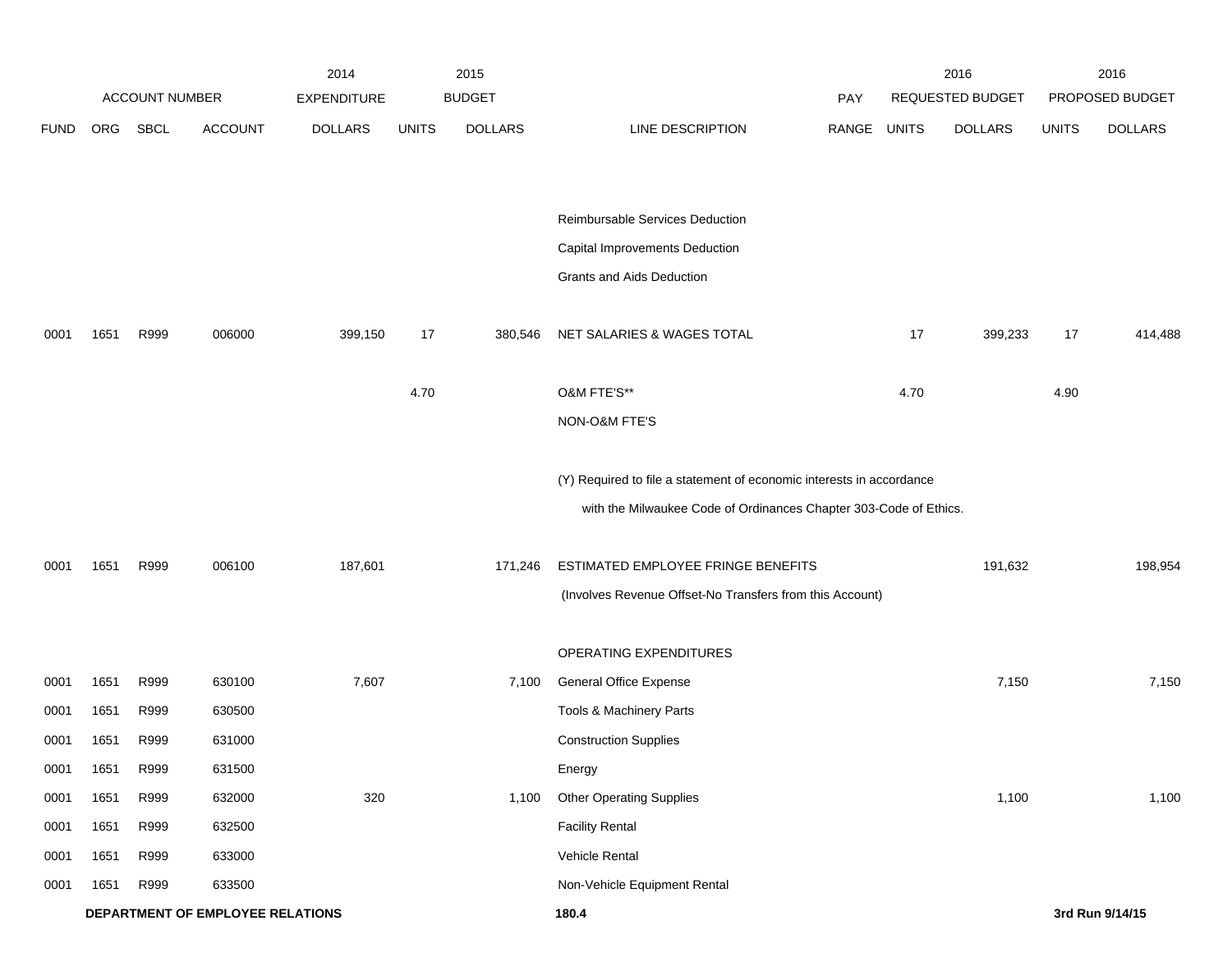|             |      |                       |                                         | 2014               |              | 2015           |                                    |             | 2016             |              | 2016            |
|-------------|------|-----------------------|-----------------------------------------|--------------------|--------------|----------------|------------------------------------|-------------|------------------|--------------|-----------------|
|             |      | <b>ACCOUNT NUMBER</b> |                                         | <b>EXPENDITURE</b> |              | <b>BUDGET</b>  |                                    | PAY         | REQUESTED BUDGET |              | PROPOSED BUDGET |
| <b>FUND</b> | ORG  | <b>SBCL</b>           | <b>ACCOUNT</b>                          | <b>DOLLARS</b>     | <b>UNITS</b> | <b>DOLLARS</b> | LINE DESCRIPTION                   | RANGE UNITS | <b>DOLLARS</b>   | <b>UNITS</b> | <b>DOLLARS</b>  |
|             |      |                       |                                         |                    |              |                |                                    |             |                  |              |                 |
| 0001        | 1651 | R999                  | 634000                                  | 3,621              |              | 2,500          | <b>Professional Services</b>       |             | 2,500            |              | 2,500           |
| 0001        | 1651 | R999                  | 634500                                  |                    |              |                | Information Technology Services    |             |                  |              |                 |
| 0001        | 1651 | R999                  | 635000                                  |                    |              |                | <b>Property Services</b>           |             |                  |              |                 |
| 0001        | 1651 | R999                  | 635500                                  |                    |              |                | Infrastructure Services            |             |                  |              |                 |
| 0001        | 1651 | R999                  | 636000                                  |                    |              |                | Vehicle Repair Services            |             |                  |              |                 |
| 0001        | 1651 | R999                  | 636500                                  | 1,452              |              | 2,100          | <b>Other Operating Services</b>    |             | 2,100            |              | 2,100           |
| 0001        | 1651 | R999                  | 637000                                  |                    |              |                | Loans and Grants                   |             |                  |              |                 |
| 0001        | 1651 | R999                  | 637501                                  | 5,596              |              | 12,900         | <b>Reimburse Other Departments</b> |             | 7,300            |              | 7,300           |
|             |      |                       |                                         |                    |              |                |                                    |             |                  |              |                 |
| 0001        | 1651 | R999                  | 006300                                  | 18,596             |              | 25,700         | OPERATING EXPENDITURES TOTAL       |             | 20,150           |              | 20,150          |
|             |      |                       |                                         |                    |              |                |                                    |             |                  |              |                 |
|             |      |                       |                                         |                    |              |                | <b>EQUIPMENT PURCHASES</b>         |             |                  |              |                 |
|             |      |                       |                                         |                    |              |                |                                    |             |                  |              |                 |
|             |      |                       |                                         |                    |              |                | <b>Additional Equipment</b>        |             |                  |              |                 |
|             |      |                       |                                         |                    |              |                |                                    |             |                  |              |                 |
|             |      |                       |                                         |                    |              |                | Subtotal - Additional Equipment    |             |                  |              |                 |
|             |      |                       |                                         |                    |              |                |                                    |             |                  |              |                 |
|             |      |                       |                                         |                    |              |                | Replacement Equipment              |             |                  |              |                 |
|             |      |                       |                                         | 4,563              |              |                | Computer Equipment                 |             |                  |              |                 |
|             |      |                       |                                         |                    |              |                |                                    |             |                  |              |                 |
|             |      |                       |                                         | 4,563              |              |                | Subtotal - Replacement Equipment   |             |                  |              |                 |
|             |      |                       |                                         |                    |              |                |                                    |             |                  |              |                 |
| 0001        | 1651 | R999                  | 006800                                  | 4,563              |              |                | EQUIPMENT PURCHASES TOTAL          |             |                  |              |                 |
|             |      |                       |                                         |                    |              |                |                                    |             |                  |              |                 |
|             |      |                       |                                         |                    |              |                | SPECIAL FUNDS                      |             |                  |              |                 |
|             |      |                       | <b>DEPARTMENT OF EMPLOYEE RELATIONS</b> |                    |              |                | 180.5                              |             |                  |              | 3rd Run 9/14/15 |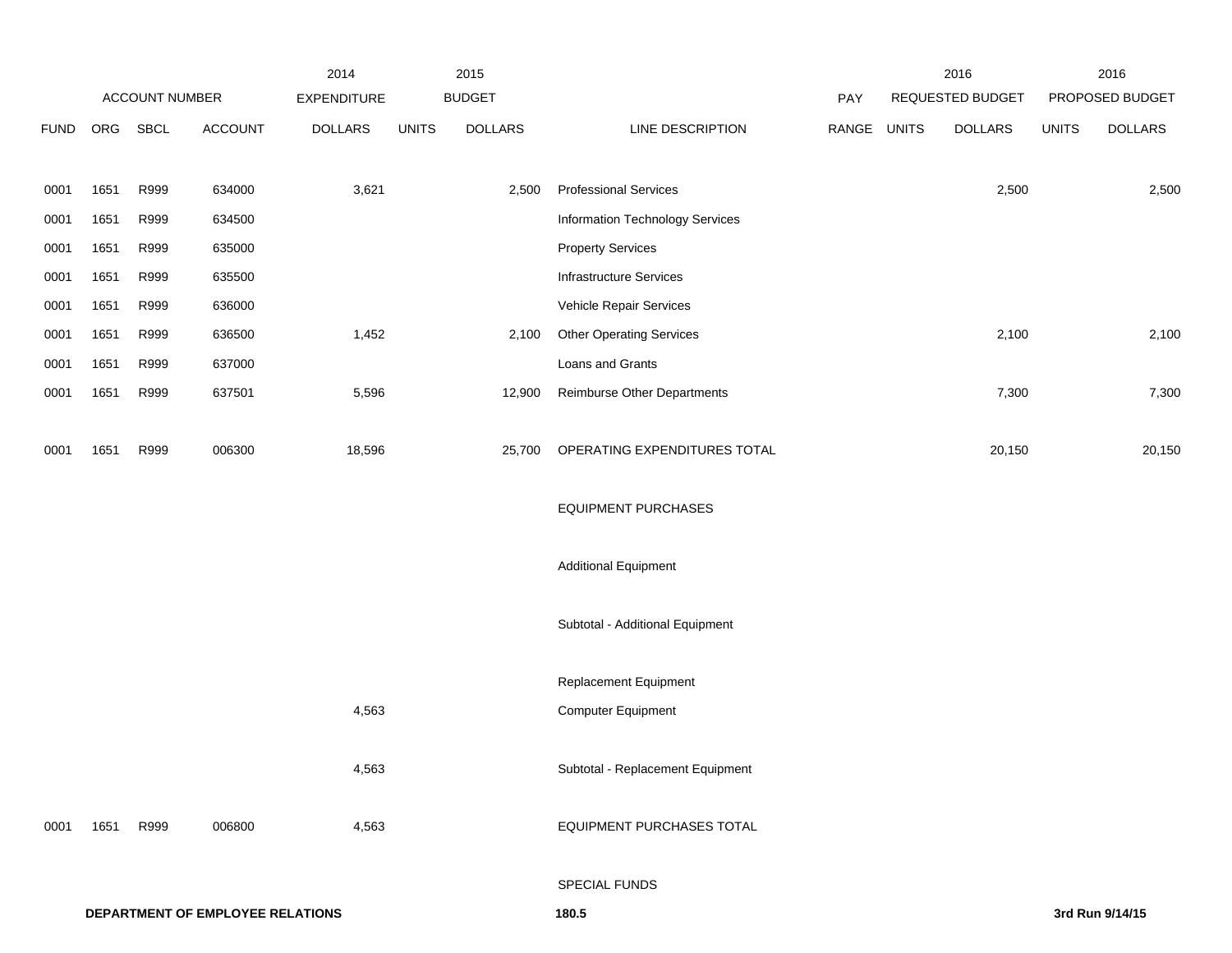|      | <b>ACCOUNT NUMBER</b> |      | 2014           |                    | 2015         |                |                                                     | 2016        |                  | 2016         |                 |
|------|-----------------------|------|----------------|--------------------|--------------|----------------|-----------------------------------------------------|-------------|------------------|--------------|-----------------|
|      |                       |      |                | <b>EXPENDITURE</b> |              | <b>BUDGET</b>  |                                                     | PAY         | REQUESTED BUDGET |              | PROPOSED BUDGET |
| FUND | ORG                   | SBCL | <b>ACCOUNT</b> | <b>DOLLARS</b>     | <b>UNITS</b> | <b>DOLLARS</b> | LINE DESCRIPTION                                    | RANGE UNITS | <b>DOLLARS</b>   | <b>UNITS</b> | <b>DOLLARS</b>  |
|      |                       |      |                |                    |              |                |                                                     |             |                  |              |                 |
|      |                       |      |                |                    |              |                |                                                     |             |                  |              |                 |
|      |                       |      |                |                    |              |                | SPECIAL FUNDS TOTAL                                 |             |                  |              |                 |
|      |                       |      |                |                    |              |                |                                                     |             |                  |              |                 |
|      |                       |      |                |                    |              |                | DEPARTMENT OF EMPLOYEE RELATIONS -                  |             |                  |              |                 |
|      |                       |      |                | 609,910            |              | 577,492        | ADMINISTRATION DIVISION TOTAL                       |             | 611,015          |              | 633,592         |
|      |                       |      |                |                    |              |                |                                                     |             |                  |              |                 |
|      |                       |      |                |                    |              |                | **Totals do not include FTE counts for members      |             |                  |              |                 |
|      |                       |      |                |                    |              |                | of the City Service Commission and the Equal Rights |             |                  |              |                 |
|      |                       |      |                |                    |              |                | Commission.                                         |             |                  |              |                 |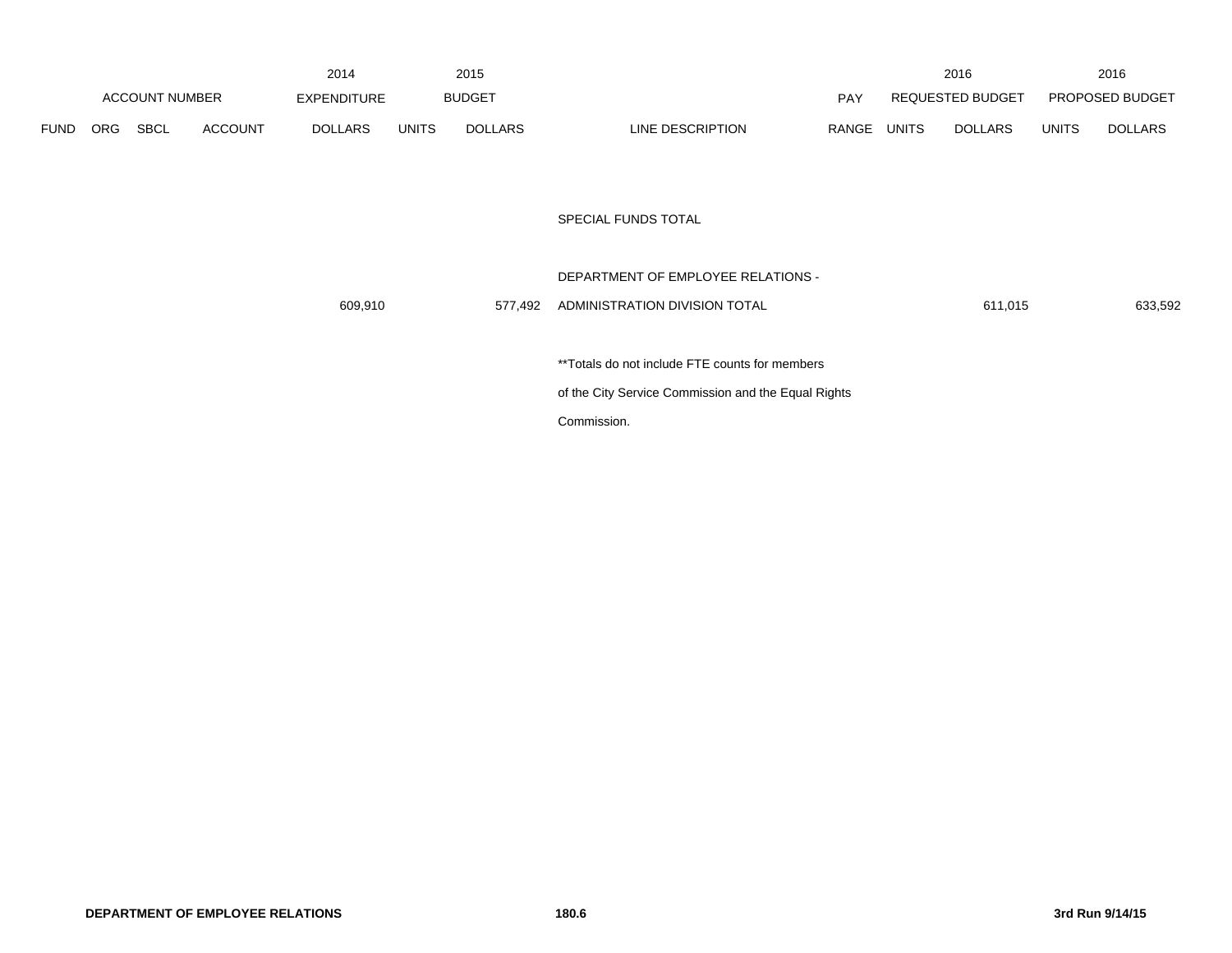|             |     |                |                | 2014               |                | 2015           |                                        |             |                  | 2016             |                           | 2016            |
|-------------|-----|----------------|----------------|--------------------|----------------|----------------|----------------------------------------|-------------|------------------|------------------|---------------------------|-----------------|
|             |     | ACCOUNT NUMBER |                | <b>EXPENDITURE</b> |                | <b>BUDGET</b>  |                                        | PAY         |                  | REQUESTED BUDGET |                           | PROPOSED BUDGET |
| <b>FUND</b> | ORG | <b>SBCL</b>    | <b>ACCOUNT</b> | <b>DOLLARS</b>     | <b>UNITS</b>   | <b>DOLLARS</b> | LINE DESCRIPTION                       | RANGE UNITS |                  | <b>DOLLARS</b>   | <b>UNITS</b>              | <b>DOLLARS</b>  |
|             |     |                |                |                    |                |                |                                        |             |                  |                  |                           |                 |
|             |     |                |                |                    |                |                | DEPARTMENT OF EMPLOYEE RELATIONS       |             |                  |                  |                           |                 |
|             |     |                |                |                    |                |                | <b>EMPLOYEE BENEFITS DIVISION</b>      |             |                  |                  |                           |                 |
|             |     |                |                |                    |                |                |                                        |             |                  |                  |                           |                 |
|             |     |                |                |                    |                |                | SALARIES & WAGES                       |             |                  |                  |                           |                 |
|             |     |                |                |                    | $\mathbf{1}$   | 118,875        | Employee Benefits Director (Y)         | 1KX         | $\mathbf{1}$     | 124,746          | $\mathbf{1}$              | 124,746         |
|             |     |                |                |                    | $\mathbf{1}$   | 50,644         | Employee Assistance Coordinator        | 2GX         | $\mathbf{1}$     | 51,469           | $\mathbf{1}$              | 51,469          |
|             |     |                |                |                    |                |                |                                        |             |                  |                  |                           |                 |
|             |     |                |                |                    |                |                | MEDICAL BENEFITS SECTION               |             |                  |                  |                           |                 |
|             |     |                |                |                    | $\mathbf{1}$   | 62,040         | <b>Benefits Services Analyst</b>       | 2EX         | $\mathbf{1}$     | 65,105           | $\mathbf{1}$              | 65,105          |
|             |     |                |                |                    | $\overline{2}$ | 102,502        | <b>Benefits Services Specialist II</b> | 5HN         | $\overline{2}$   | 107,565          | $\overline{2}$            | 107,565         |
|             |     |                |                |                    |                |                |                                        |             |                  |                  |                           |                 |
|             |     |                |                |                    |                |                | <b>WORKERS' COMPENSATION SECTION</b>   |             |                  |                  |                           |                 |
|             |     |                |                |                    | $\mathbf{1}$   | 104,623        | Workers' Comp. & Safety Manager (Y)    | 11X         | $\mathbf{1}$     | 109,790          | $\mathbf{1}$              | 109,790         |
|             |     |                |                |                    | $\mathbf{1}$   | 55,025         | Management Services Adjuster           | 1DX         | $\mathbf{1}$     | 57,743           | $\mathbf{1}$              | 57,743          |
|             |     |                |                |                    | $\overline{c}$ | 105,801        | <b>Claims Adjuster Specialist</b>      | 2FX         | $\overline{2}$   | 113,645          | $\overline{2}$            | 113,645         |
|             |     |                |                |                    | $\overline{c}$ | 113,408        | Claims Adjuster-Senior                 | 2EX         | $\overline{2}$   | 99,672           | $\overline{c}$            | 99,672          |
|             |     |                |                |                    | $\sqrt{3}$     | 150,170        | Claims Adjuster                        | 2CN         | 3                | 157,586          | $\ensuremath{\mathsf{3}}$ | 157,586         |
|             |     |                |                |                    | $\mathbf{1}$   | 42,118         | <b>Claims Representative</b>           | 5FN         | $\mathbf{1}$     | 44,382           | $\mathbf{1}$              | 44,382          |
|             |     |                |                |                    | $\mathbf{1}$   | 40,100         | Administrative Services Assistant      | 6KN         | $\mathbf{1}$     | 42,080           | $\mathbf{1}$              | 42,080          |
|             |     |                |                |                    | $\mathbf{1}$   | 26,037         | Office Assistant III                   | 6FN         | $\mathbf{1}$     | 34,717           | $\mathbf{1}$              | 34,717          |
|             |     |                |                |                    | $\overline{c}$ | 80,197         | Claims Processor II                    | 6KN         | $\boldsymbol{2}$ | 78,765           | $\sqrt{2}$                | 78,765          |
|             |     |                |                |                    |                |                |                                        |             |                  |                  |                           |                 |
|             |     |                |                |                    | 19             | 1,051,540      | <b>Total Before Adjustments</b>        |             | 19               | 1,087,265        | 19                        | 1,087,265       |

Salary & Wage Rate Change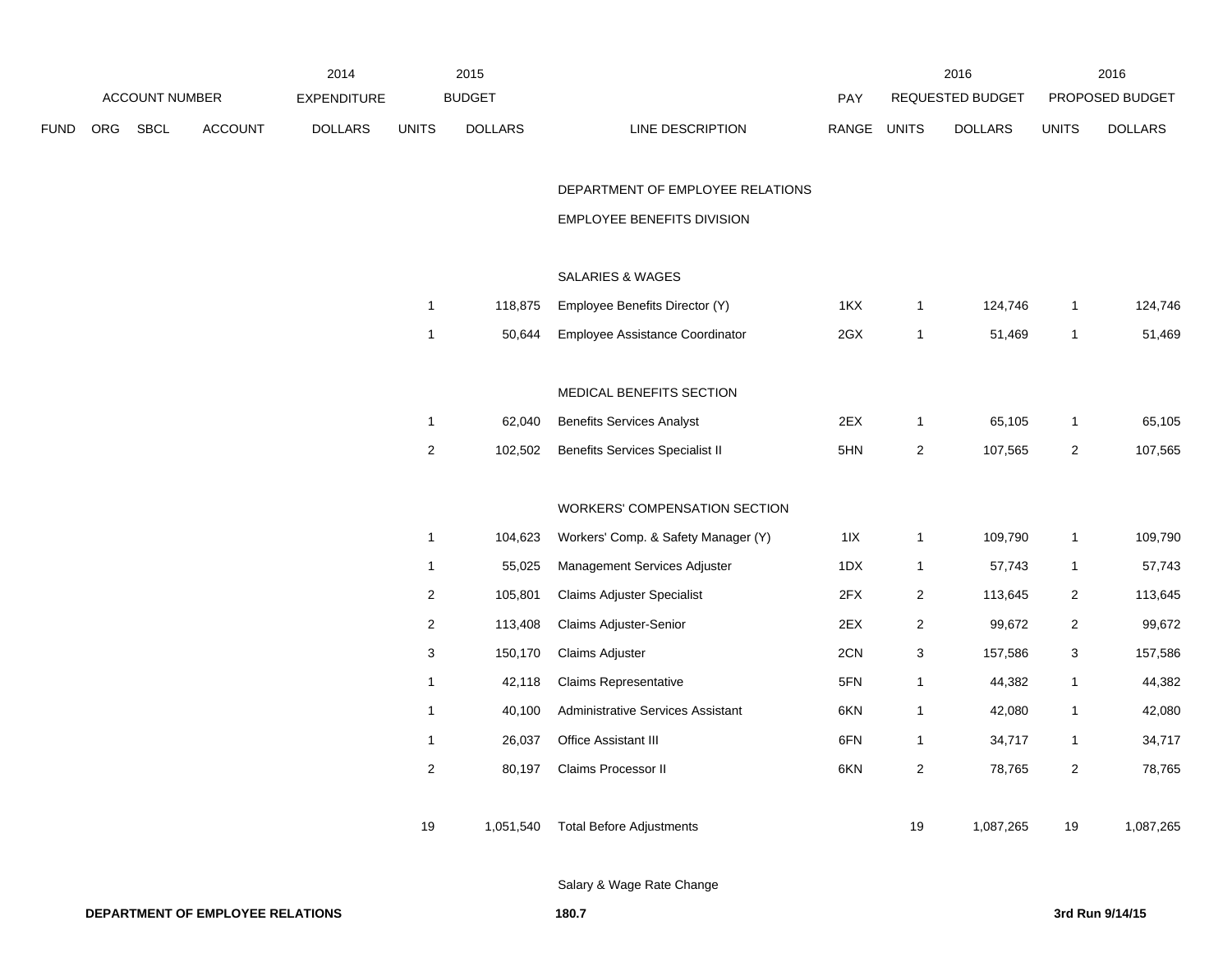|             |      |                |                                  | 2014               |              | 2015           |                                                                           |             | 2016  |                  | 2016         |                 |  |
|-------------|------|----------------|----------------------------------|--------------------|--------------|----------------|---------------------------------------------------------------------------|-------------|-------|------------------|--------------|-----------------|--|
|             |      | ACCOUNT NUMBER |                                  | <b>EXPENDITURE</b> |              | <b>BUDGET</b>  |                                                                           | PAY         |       | REQUESTED BUDGET |              | PROPOSED BUDGET |  |
| <b>FUND</b> | ORG  | SBCL           | <b>ACCOUNT</b>                   | <b>DOLLARS</b>     | <b>UNITS</b> | <b>DOLLARS</b> | LINE DESCRIPTION                                                          | RANGE UNITS |       | <b>DOLLARS</b>   | <b>UNITS</b> | <b>DOLLARS</b>  |  |
|             |      |                |                                  |                    |              |                |                                                                           |             |       |                  |              |                 |  |
|             |      |                |                                  |                    |              |                | Overtime Compensated                                                      |             |       |                  |              |                 |  |
|             |      |                |                                  |                    |              | (20, 690)      | Personnel Cost Adjustment                                                 |             |       | (21, 705)        |              | (21, 705)       |  |
|             |      |                |                                  |                    |              | 5,573          | Other                                                                     |             |       | 6,089            |              | 6,089           |  |
|             |      |                |                                  |                    |              |                | Furlough                                                                  |             |       |                  |              |                 |  |
|             |      |                |                                  |                    |              |                |                                                                           |             |       |                  |              |                 |  |
|             |      |                |                                  |                    | 19           | 1,036,423      | Gross Salaries & Wages Total                                              |             | 19    | 1,071,649        | 19           | 1,071,649       |  |
|             |      |                |                                  |                    |              |                |                                                                           |             |       |                  |              |                 |  |
|             |      |                |                                  |                    |              | (5,000)        | Reimbursable Services Deduction                                           |             |       | (2,000)          |              | (2,000)         |  |
|             |      |                |                                  |                    |              |                | Capital Improvements Deduction                                            |             |       |                  |              |                 |  |
|             |      |                |                                  |                    |              |                | Grants & Aids Deduction                                                   |             |       |                  |              |                 |  |
| 0001        | 1654 | R999           | 006000                           | 1,023,892          | 19           | 1,031,423      | NET SALARIES & WAGES TOTAL                                                |             | 19    | 1,069,649        | 19           | 1,069,649       |  |
|             |      |                |                                  |                    | 18.52        |                | O&M FTE'S                                                                 |             | 18.58 |                  | 18.58        |                 |  |
|             |      |                |                                  |                    | 0.10         |                | NON-O&M FTE'S                                                             |             | 0.04  |                  | 0.04         |                 |  |
|             |      |                |                                  |                    |              |                |                                                                           |             |       |                  |              |                 |  |
|             |      |                |                                  |                    |              |                | (Y) Required to file a statement of economic interests in accordance with |             |       |                  |              |                 |  |
|             |      |                |                                  |                    |              |                | the Milwaukee Code of Ordinances Chapter 303-Code of Ethics.              |             |       |                  |              |                 |  |
| 0001        | 1654 | R999           | 006100                           | 481,229            |              | 464,140        | ESTIMATED EMPLOYEE FRINGE BENEFITS                                        |             |       | 513,432          |              | 513,432         |  |
|             |      |                |                                  |                    |              |                | (Involves Revenue Offset-No Transfers from this Account)                  |             |       |                  |              |                 |  |
|             |      |                |                                  |                    |              |                |                                                                           |             |       |                  |              |                 |  |
|             |      |                |                                  |                    |              |                | OPERATING EXPENDITURES                                                    |             |       |                  |              |                 |  |
| 0001        | 1654 | R999           | 630100                           | 21,858             |              | 24,500         | General Office Expense                                                    |             |       | 22,700           |              | 22,700          |  |
| 0001        | 1654 | R999           | 630500                           |                    |              |                | Tools & Machinery Parts                                                   |             |       |                  |              |                 |  |
|             |      |                | DEPARTMENT OF EMPLOYEE RELATIONS |                    |              |                | 180.8                                                                     |             |       | 3rd Run 9/14/15  |              |                 |  |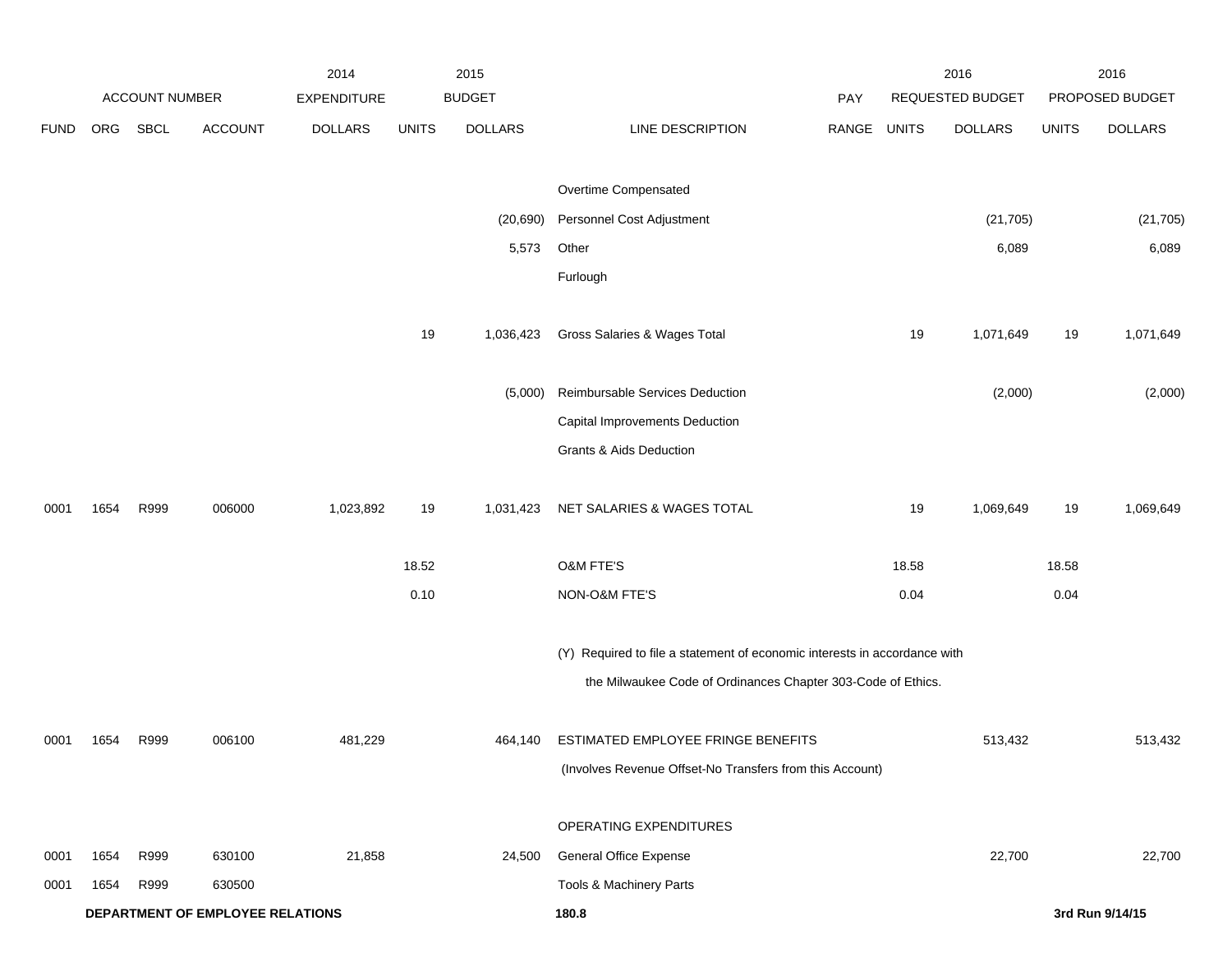|             |            |                       |                | 2014               |              | 2015           |                                    | 2016  |              |                         | 2016         |                 |
|-------------|------------|-----------------------|----------------|--------------------|--------------|----------------|------------------------------------|-------|--------------|-------------------------|--------------|-----------------|
|             |            | <b>ACCOUNT NUMBER</b> |                | <b>EXPENDITURE</b> |              | <b>BUDGET</b>  |                                    | PAY   |              | <b>REQUESTED BUDGET</b> |              | PROPOSED BUDGET |
| <b>FUND</b> | <b>ORG</b> | <b>SBCL</b>           | <b>ACCOUNT</b> | <b>DOLLARS</b>     | <b>UNITS</b> | <b>DOLLARS</b> | LINE DESCRIPTION                   | RANGE | <b>UNITS</b> | <b>DOLLARS</b>          | <b>UNITS</b> | <b>DOLLARS</b>  |
|             |            |                       |                |                    |              |                |                                    |       |              |                         |              |                 |
| 0001        | 1654       | R999                  | 631000         |                    |              |                | <b>Construction Supplies</b>       |       |              |                         |              |                 |
| 0001        | 1654       | R999                  | 631500         |                    |              |                | Energy                             |       |              |                         |              |                 |
| 0001        | 1654       | R999                  | 632000         | 394                |              | 1,100          | <b>Other Operating Supplies</b>    |       |              | 1,100                   |              | 1,100           |
| 0001        | 1654       | R999                  | 632500         | 400                |              | 400            | <b>Facility Rental</b>             |       |              | 400                     |              | 400             |
| 0001        | 1654       | R999                  | 633000         |                    |              |                | Vehicle Rental                     |       |              |                         |              |                 |
| 0001        | 1654       | R999                  | 633500         | 3,945              |              | 5,100          | Non-Vehicle Equipment Rental       |       |              | 5,100                   |              | 5,100           |
| 0001        | 1654       | R999                  | 634000         | 13,358             |              | 26,000         | <b>Professional Services</b>       |       |              | 5,000                   |              | 5,000           |
| 0001        | 1654       | R999                  | 634500         | 145,403            |              | 148,500        | Information Technology Services    |       |              | 148,900                 |              | 148,900         |
| 0001        | 1654       | R999                  | 635000         |                    |              |                | <b>Property Services</b>           |       |              |                         |              |                 |
| 0001        | 1654       | R999                  | 635500         |                    |              |                | Infrastructure Services            |       |              |                         |              |                 |
| 0001        | 1654       | R999                  | 636000         |                    |              |                | Vehicle Repair Services            |       |              |                         |              |                 |
| 0001        | 1654       | R999                  | 636500         | 2,847              |              | 3,600          | <b>Other Operating Services</b>    |       |              | 3,600                   |              | 3,600           |
| 0001        | 1654       | R999                  | 637000         |                    |              |                | Loans and Grants                   |       |              |                         |              |                 |
| 0001        | 1654       | R999                  | 637501         | 26,247             |              | 11,800         | <b>Reimburse Other Departments</b> |       |              | 25,800                  |              | 25,800          |
|             |            |                       |                |                    |              |                |                                    |       |              |                         |              |                 |
| 0001        | 1654       | R999                  | 006300         | 214,452            |              | 221,000        | OPERATING EXPENDITURES TOTAL       |       |              | 212,600                 |              | 212,600         |
|             |            |                       |                |                    |              |                |                                    |       |              |                         |              |                 |
|             |            |                       |                |                    |              |                | $-0.0011 - 0.0001$                 |       |              |                         |              |                 |

EQUIPMENT PURCHASES

Additional Equipment

Subtotal - Additional Equipment

Replacement Equipment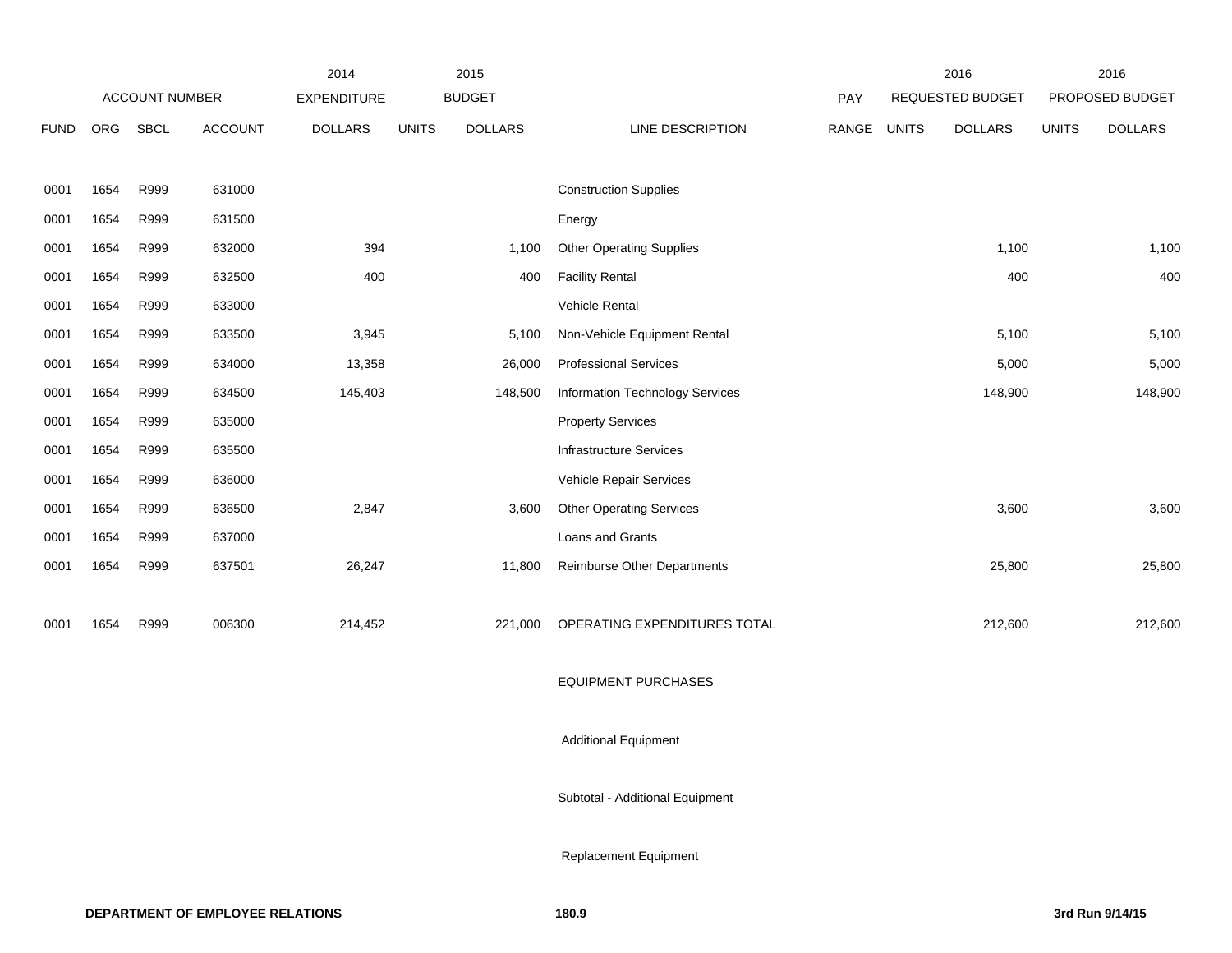|             |      |                  |                | 2014               |              | 2015           |                                   |       |              | 2016             |              | 2016            |
|-------------|------|------------------|----------------|--------------------|--------------|----------------|-----------------------------------|-------|--------------|------------------|--------------|-----------------|
|             |      | ACCOUNT NUMBER   |                | <b>EXPENDITURE</b> |              | <b>BUDGET</b>  |                                   | PAY   |              | REQUESTED BUDGET |              | PROPOSED BUDGET |
| <b>FUND</b> | ORG  | SBCL             | <b>ACCOUNT</b> | <b>DOLLARS</b>     | <b>UNITS</b> | <b>DOLLARS</b> | LINE DESCRIPTION                  | RANGE | <b>UNITS</b> | <b>DOLLARS</b>   | <b>UNITS</b> | <b>DOLLARS</b>  |
|             |      |                  |                |                    |              |                | Subtotal - Replacement Equipment  |       |              |                  |              |                 |
| 0001        | 1654 | R999             | 006800         |                    |              |                | <b>EQUIPMENT PURCHASES TOTAL</b>  |       |              |                  |              |                 |
|             |      |                  |                |                    |              |                | SPECIAL FUNDS                     |       |              |                  |              |                 |
| 0001        | 1654 | R <sub>163</sub> | 006300         | 26,244             |              | 35,000         | Safety Glasses*                   |       |              | 29,000           |              | 29,000          |
|             |      |                  |                | 26,244             |              | 35,000         | SPECIAL FUNDS TOTAL               |       |              | 29,000           |              | 29,000          |
|             |      |                  |                |                    |              |                | DEPARTMENT OF EMPLOYEE RELATIONS- |       |              |                  |              |                 |
|             |      |                  |                | 1,745,817          |              | 1,751,563      | EMPLOYEE BENEFITS DIVISION TOTAL  |       |              | 1,824,681        |              | 1,824,681       |
|             |      |                  |                |                    |              |                |                                   |       |              |                  |              |                 |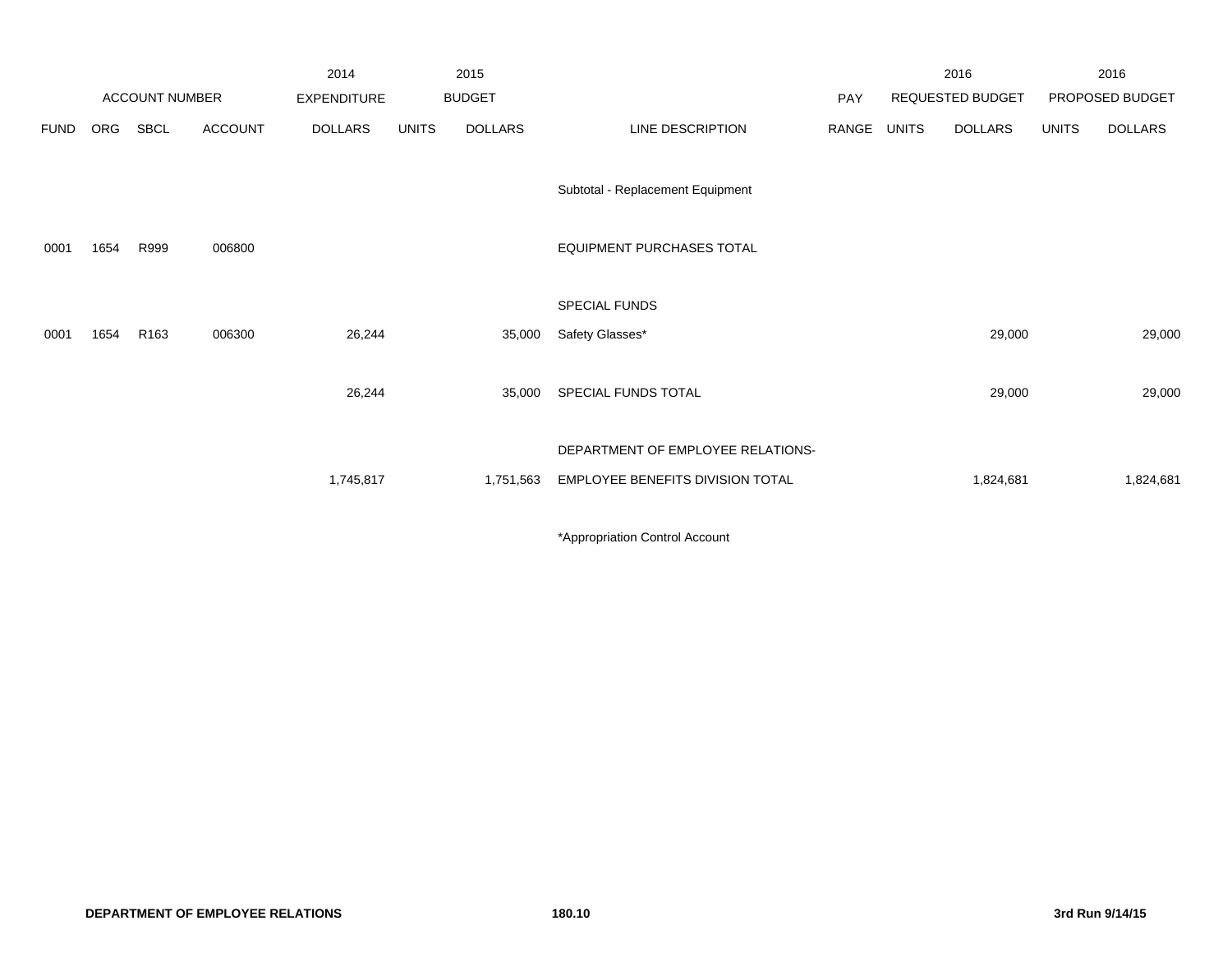|      |     |                |                                  | 2014               |                | 2015           |                                        |             |                         | 2016             |                         | 2016            |
|------|-----|----------------|----------------------------------|--------------------|----------------|----------------|----------------------------------------|-------------|-------------------------|------------------|-------------------------|-----------------|
|      |     | ACCOUNT NUMBER |                                  | <b>EXPENDITURE</b> |                | <b>BUDGET</b>  |                                        | PAY         |                         | REQUESTED BUDGET |                         | PROPOSED BUDGET |
| FUND | ORG | <b>SBCL</b>    | <b>ACCOUNT</b>                   | <b>DOLLARS</b>     | <b>UNITS</b>   | <b>DOLLARS</b> | LINE DESCRIPTION                       | RANGE UNITS |                         | <b>DOLLARS</b>   | <b>UNITS</b>            | <b>DOLLARS</b>  |
|      |     |                |                                  |                    |                |                | DEPARTMENT OF EMPLOYEE RELATIONS       |             |                         |                  |                         |                 |
|      |     |                |                                  |                    |                |                | OPERATIONS DIVISION                    |             |                         |                  |                         |                 |
|      |     |                |                                  |                    |                |                | SALARIES & WAGES                       |             |                         |                  |                         |                 |
|      |     |                |                                  |                    |                |                | LABOR RELATIONS SECTION                |             |                         |                  |                         |                 |
|      |     |                |                                  |                    | $\mathbf{1}$   | 100,386        | Labor Negotiator (X)(Y)                | 1KX         | $\mathbf{1}$            | 100,386          | -1                      | 100,386         |
|      |     |                |                                  |                    | $\mathbf{1}$   | 61,721         | Labor Relations Officer                | 2JX         | $\mathbf{1}$            | 64,770           | $\mathbf{1}$            | 64,770          |
|      |     |                |                                  |                    |                |                | STAFFING SERVICES SECTION              |             |                         |                  |                         |                 |
|      |     |                |                                  |                    | $\mathbf{1}$   | 81,200         | Human Resources Manager                | 11X         | $\mathbf{1}$            | 82,012           | 1                       | 82,012          |
|      |     |                |                                  |                    | 4              | 272,914        | Human Resources Representative         | 2HX         | 4                       | 267,668          | 4                       | 267,668         |
|      |     |                |                                  |                    | $\mathbf{1}$   | 47,680         | Program Assistant II                   | 5FN         | 1                       | 50,034           | $\mathbf{1}$            | 50,034          |
|      |     |                |                                  |                    |                |                | SELECTION SERVICES                     |             |                         |                  |                         |                 |
|      |     |                |                                  |                    | $\mathbf{1}$   | 55,213         | <b>Test Administration Coordinator</b> | 2DN         | $\mathbf{1}$            | 57,940           | -1                      | 57,940          |
|      |     |                |                                  |                    | $\mathbf{1}$   | 42,118         | Program Assistant I                    | 5EN         | $\mathbf{1}$            | 43,612           | $\mathbf{1}$            | 43,612          |
|      |     |                |                                  |                    |                |                | COMPENSATION SERVICES SECTION          |             |                         |                  |                         |                 |
|      |     |                |                                  |                    | $\mathbf{1}$   | 104,623        | Human Resources Manager (Y)            | 11X         | $\mathbf{1}$            | 109,790          | $\mathbf{1}$            | 109,790         |
|      |     |                |                                  |                    |                |                | College Intern                         | 9IN         | $\mathbf{1}$            | 14,113           | 1                       | 14,113          |
|      |     |                |                                  |                    | $\overline{c}$ | 152,091        | Human Resources Representative         | 2HX         | $\overline{\mathbf{c}}$ | 159,603          | $\overline{\mathbf{c}}$ | 159,603         |
|      |     |                |                                  |                    | $\mathbf{1}$   | 47,680         | Program Assistant II                   | 5FN         | $\mathbf{1}$            | 50,034           | $\mathbf{1}$            | 50,034          |
|      |     |                |                                  |                    |                |                | TRAINING & DEVELOPMENT SERVICES        |             |                         |                  |                         |                 |
|      |     |                |                                  |                    | $\mathbf{1}$   | 47,680         | Program Assistant II                   | 5FN         | $\mathbf{1}$            | 50,034           | -1                      | 50,034          |
|      |     |                | DEPARTMENT OF EMPLOYEE RELATIONS |                    |                |                | 180.11                                 |             |                         |                  |                         | 3rd Run 9/14/15 |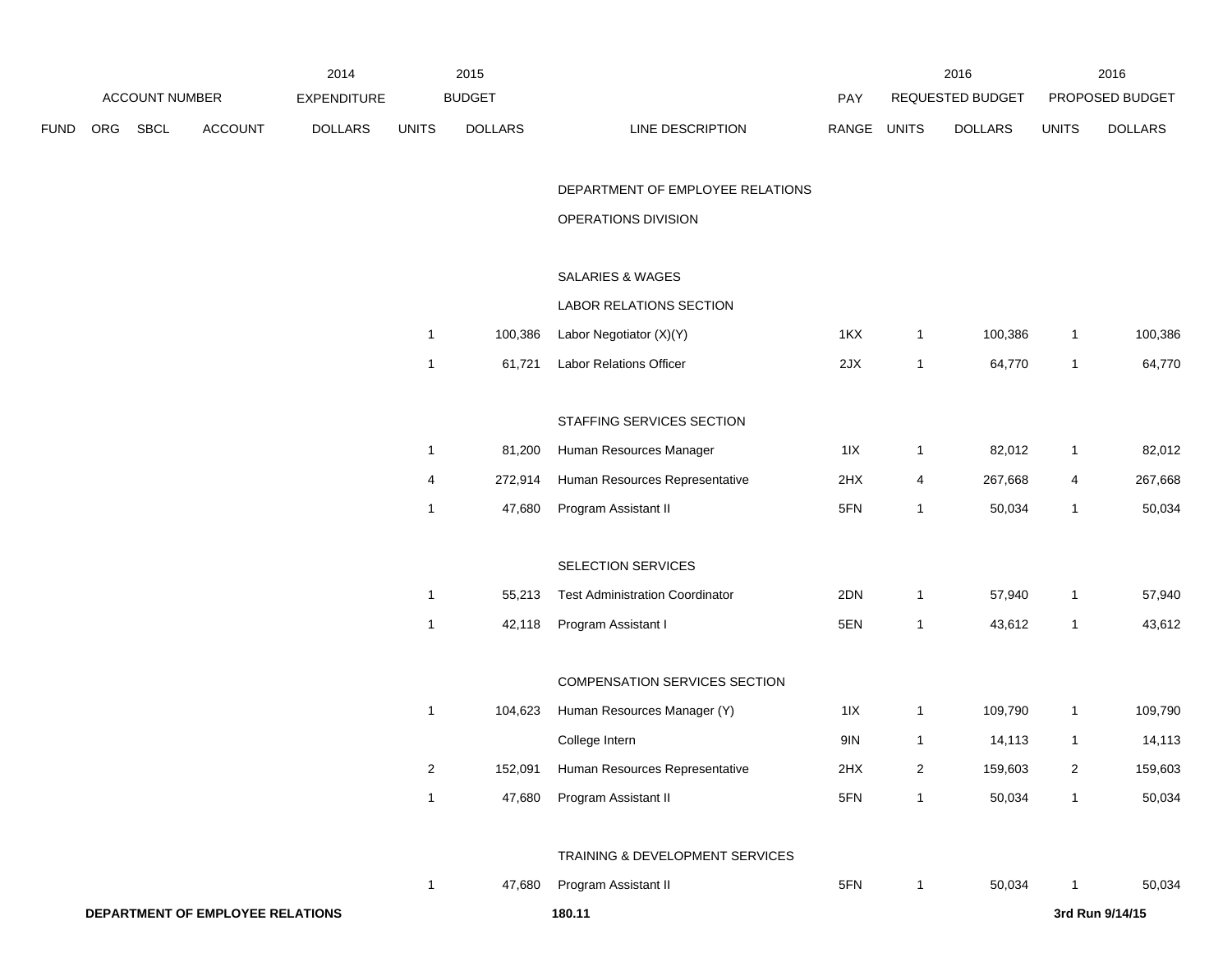|             |                |             |                | 2014               |       | 2015           |                           | 2016                    |       | 2016                   |
|-------------|----------------|-------------|----------------|--------------------|-------|----------------|---------------------------|-------------------------|-------|------------------------|
|             | ACCOUNT NUMBER |             |                | <b>EXPENDITURE</b> |       | <b>BUDGET</b>  | PAY                       | REQUESTED BUDGET        |       | <b>PROPOSED BUDGET</b> |
| <b>FUND</b> | <b>ORG</b>     | <b>SBCL</b> | <b>ACCOUNT</b> | <b>DOLLARS</b>     | UNITS | <b>DOLLARS</b> | RANGE<br>LINE DESCRIPTION | UNITS<br><b>DOLLARS</b> | UNITS | <b>DOLLARS</b>         |

#### CERTIFICATION & SALARY SERVICES

| $\mathbf{1}$ | 79,848    | Certification & Salary Sys. Manager      | 1EX | 1            | 83,792    | 1  | 83,792          |
|--------------|-----------|------------------------------------------|-----|--------------|-----------|----|-----------------|
| 1            | 66,946    | Human Resources Analyst-Sr.              | 2FX |              |           |    |                 |
|              |           | Human Resources Representative           | 2HX | $\mathbf{1}$ | 73,765    | 1  | 73,765          |
| $\mathbf 1$  | 45,286    | Pay Services Specialist                  | 5HN | 1            | 47,523    | 1  | 47,523          |
| 1            | 48,855    | <b>Certification Services Specialist</b> | 5HN | $\mathbf{1}$ | 51,268    | 1  | 51,268          |
| 1            | 42,118    | Program Assistant II                     | 5FN | 1            | 42,539    | 1  | 42,539          |
| $\mathbf 1$  | 40,100    | Program Assistant I                      | 5EN | 1            | 40,501    | 1  | 40,501          |
| 1            | 30,227    | Office Assistant II                      |     |              |           |    |                 |
|              |           | Customer Service Representative II       | 6GN | 1            | 36,252    | 1  | 36,252          |
|              |           | MANAGEMENT TRAINING PROGRAM              |     |              |           |    |                 |
| 5            | 134,572   | <b>Management Training Positions</b>     | 2EX | 5            | 226,529   | 5  | 181,224         |
|              |           | <b>AUXILIARY POSITIONS</b>               |     |              |           |    |                 |
| 17           | 215,700   | <b>Auxiliary Resource Positions</b>      | 2EX | 17           | 266,700   | 17 | 266,700         |
| 44           | 1,716,958 | <b>Total Before Adjustments</b>          |     | 45           | 1,918,865 | 45 | 1,873,560       |
|              |           | Salary & Wage Rate Change                |     |              |           |    |                 |
|              |           | Overtime Compensated                     |     |              |           |    |                 |
|              | (31, 454) | Personnel Cost Adjustment                |     |              | (33, 043) |    | (33, 043)       |
|              | 5,781     | Other                                    |     |              | 5,565     |    | 5,565           |
|              |           | Furlough                                 |     |              |           |    |                 |
|              |           | 180.12                                   |     |              |           |    | 3rd Run 9/14/15 |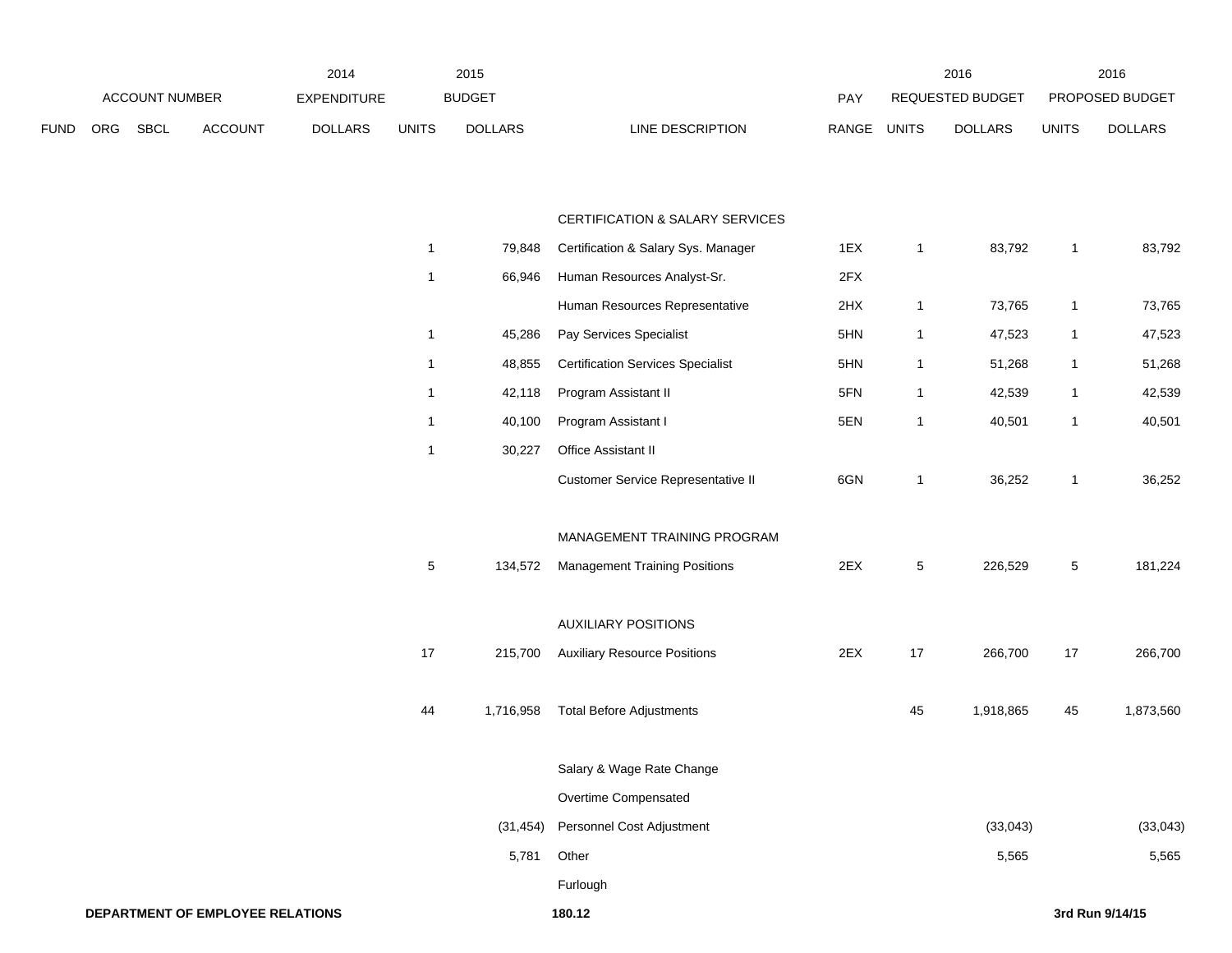|             |      |                       |                                  | 2014               |              | 2015           |                                                                           |            |              | 2016             |              | 2016            |
|-------------|------|-----------------------|----------------------------------|--------------------|--------------|----------------|---------------------------------------------------------------------------|------------|--------------|------------------|--------------|-----------------|
|             |      | <b>ACCOUNT NUMBER</b> |                                  | <b>EXPENDITURE</b> |              | <b>BUDGET</b>  |                                                                           | <b>PAY</b> |              | REQUESTED BUDGET |              | PROPOSED BUDGET |
| <b>FUND</b> | ORG  | SBCL                  | <b>ACCOUNT</b>                   | <b>DOLLARS</b>     | <b>UNITS</b> | <b>DOLLARS</b> | LINE DESCRIPTION                                                          | RANGE      | <b>UNITS</b> | <b>DOLLARS</b>   | <b>UNITS</b> | <b>DOLLARS</b>  |
|             |      |                       |                                  |                    |              |                |                                                                           |            |              |                  |              |                 |
|             |      |                       |                                  |                    |              |                |                                                                           |            |              |                  |              |                 |
|             |      |                       |                                  |                    | 44           | 1,691,285      | Gross Salaries & Wages Total                                              |            | 45           | 1,891,387        | 45           | 1,846,082       |
|             |      |                       |                                  |                    |              |                |                                                                           |            |              |                  |              |                 |
|             |      |                       |                                  |                    |              | (215,700)      | Reimbursable Services Deduction                                           |            |              | (266, 700)       |              | (266, 700)      |
|             |      |                       |                                  |                    |              |                | Capital Improvements Deduction                                            |            |              |                  |              |                 |
|             |      |                       |                                  |                    |              |                | Grants & Aids Deduction                                                   |            |              |                  |              |                 |
| 0001        | 1652 | R999                  | 006000                           | 1,446,937          | 44           | 1,475,585      | NET SALARIES & WAGES TOTAL                                                |            | 45           | 1,624,687        | 45           | 1,579,382       |
|             |      |                       |                                  |                    |              |                |                                                                           |            |              |                  |              |                 |
|             |      |                       |                                  |                    | 26.46        |                | <b>O&amp;M FTE'S</b>                                                      |            | 26.95        |                  | 25.95        |                 |
|             |      |                       |                                  |                    | 5.56         |                | NON-O&M FTE'S                                                             |            | 5.56         |                  | 5.56         |                 |
|             |      |                       |                                  |                    |              |                |                                                                           |            |              |                  |              |                 |
|             |      |                       |                                  |                    |              |                | (X) Private automobile allowance may be paid pursuant to                  |            |              |                  |              |                 |
|             |      |                       |                                  |                    |              |                | Section 350-183 of the Milwaukee Code.                                    |            |              |                  |              |                 |
|             |      |                       |                                  |                    |              |                | (Y) Required to file a statement of economic interests in accordance with |            |              |                  |              |                 |
|             |      |                       |                                  |                    |              |                | the Milwaukee Code of Ordinances Chapter 303-Code of Ethics.              |            |              |                  |              |                 |
|             |      |                       |                                  |                    |              |                |                                                                           |            |              |                  |              |                 |
| 0001        | 1652 | R999                  | 006100                           | 680,060            |              | 664,013        | ESTIMATED EMPLOYEE FRINGE BENEFITS                                        |            |              | 779,850          |              | 758,103         |
|             |      |                       |                                  |                    |              |                | (Involves Revenue Offset-No Transfers from this Account)                  |            |              |                  |              |                 |
|             |      |                       |                                  |                    |              |                | OPERATING EXPENDITURES                                                    |            |              |                  |              |                 |
|             |      |                       |                                  |                    |              |                | <b>General Office Expense</b>                                             |            |              |                  |              |                 |
| 0001        | 1652 | R999                  | 630100                           | 11,543             |              | 15,800         |                                                                           |            |              | 13,240           |              | 13,240          |
| 0001        | 1652 | R999                  | 630500                           |                    |              |                | Tools & Machinery Parts                                                   |            |              |                  |              |                 |
| 0001        | 1652 | R999                  | 631000                           |                    |              |                | <b>Construction Supplies</b>                                              |            |              |                  |              |                 |
|             |      |                       | DEPARTMENT OF EMPLOYEE RELATIONS |                    |              |                | 180.13                                                                    |            |              |                  |              | 3rd Run 9/14/15 |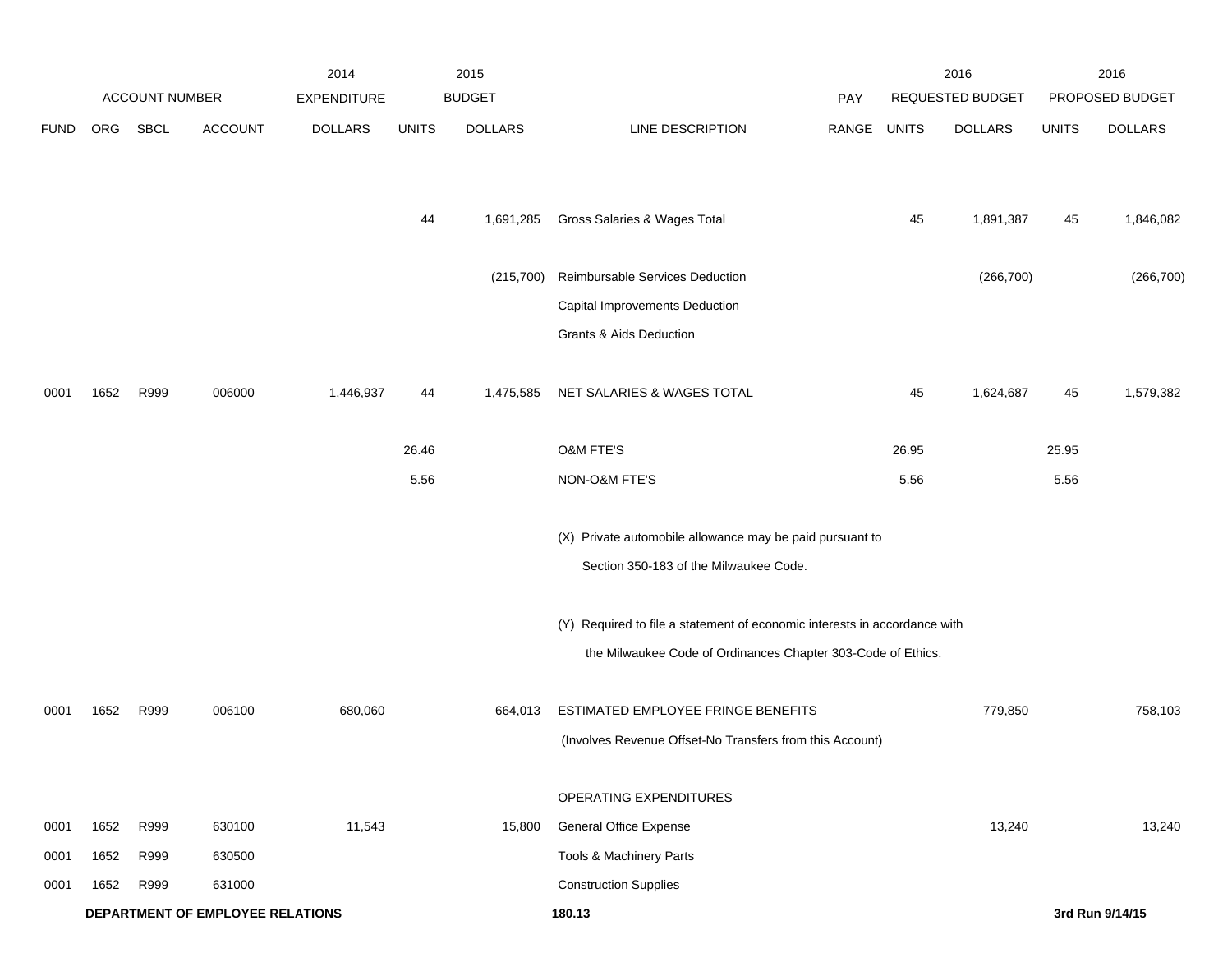|             |      |                |                                  | 2014               |              | 2015           |                                  |       |              | 2016             |              | 2016            |
|-------------|------|----------------|----------------------------------|--------------------|--------------|----------------|----------------------------------|-------|--------------|------------------|--------------|-----------------|
|             |      | ACCOUNT NUMBER |                                  | <b>EXPENDITURE</b> |              | <b>BUDGET</b>  |                                  | PAY   |              | REQUESTED BUDGET |              | PROPOSED BUDGET |
| <b>FUND</b> | ORG  | <b>SBCL</b>    | ACCOUNT                          | <b>DOLLARS</b>     | <b>UNITS</b> | <b>DOLLARS</b> | LINE DESCRIPTION                 | RANGE | <b>UNITS</b> | <b>DOLLARS</b>   | <b>UNITS</b> | <b>DOLLARS</b>  |
|             |      |                |                                  |                    |              |                |                                  |       |              |                  |              |                 |
| 0001        | 1652 | R999           | 631500                           |                    |              |                | Energy                           |       |              |                  |              |                 |
| 0001        | 1652 | R999           | 632000                           | 938                |              | 1,900          | <b>Other Operating Supplies</b>  |       |              | 3,100            |              | 3,100           |
| 0001        | 1652 | R999           | 632500                           | 380                |              |                | <b>Facility Rental</b>           |       |              | 4,000            |              | 4,000           |
| 0001        | 1652 | R999           | 633000                           | 126                |              |                | Vehicle Rental                   |       |              |                  |              |                 |
| 0001        | 1652 | R999           | 633500                           | 6,513              |              | 7,700          | Non-Vehicle Equipment Rental     |       |              | 7,700            |              | 7,700           |
| 0001        | 1652 | R999           | 634000                           | 13,022             |              | 21,000         | <b>Professional Services</b>     |       |              | 22,000           |              | 22,000          |
| 0001        | 1652 | R999           | 634500                           | 148,481            |              | 45,000         | Information Technology Services  |       |              | 50,200           |              | 50,200          |
| 0001        | 1652 | R999           | 635000                           | 2,074              |              | 5,000          | <b>Property Services</b>         |       |              | 5,000            |              | 5,000           |
| 0001        | 1652 | R999           | 635500                           |                    |              |                | <b>Infrastructure Services</b>   |       |              |                  |              |                 |
| 0001        | 1652 | R999           | 636000                           |                    |              |                | Vehicle Repair Services          |       |              |                  |              |                 |
| 0001        | 1652 | R999           | 636500                           | 17,373             |              | 18,500         | <b>Other Operating Services</b>  |       |              | 34,500           |              | 34,500          |
| 0001        | 1652 | R999           | 637000                           |                    |              |                | Loans and Grants                 |       |              |                  |              |                 |
| 0001        | 1652 | R999           | 637501                           | 15,490             |              | 25,400         | Reimburse Other Departments      |       |              | 14,500           |              | 14,500          |
|             |      |                |                                  |                    |              |                |                                  |       |              |                  |              |                 |
| 0001        | 1652 | R999           | 006300                           | 215,940            |              | 140,300        | OPERATING EXPENDITURES TOTAL     |       |              | 154,240          |              | 154,240         |
|             |      |                |                                  |                    |              |                |                                  |       |              |                  |              |                 |
|             |      |                |                                  |                    |              |                | <b>EQUIPMENT PURCHASES</b>       |       |              |                  |              |                 |
|             |      |                |                                  |                    |              |                |                                  |       |              |                  |              |                 |
|             |      |                |                                  | 2,174              |              | 2,000          | <b>Additional Equipment</b>      |       |              | 2,000            |              | 2,000           |
|             |      |                |                                  |                    |              |                |                                  |       |              |                  |              |                 |
|             |      |                |                                  | 2,174              |              | 2,000          | Subtotal - Additional Equipment  |       |              | 2,000            |              | 2,000           |
|             |      |                |                                  |                    |              |                |                                  |       |              |                  |              |                 |
|             |      |                |                                  |                    |              |                | Replacement Equipment            |       |              |                  |              |                 |
|             |      |                |                                  |                    |              |                | Subtotal - Replacement Equipment |       |              |                  |              |                 |
|             |      |                | DEPARTMENT OF EMPLOYEE RELATIONS |                    |              |                | 180.14                           |       |              |                  |              | 3rd Run 9/14/15 |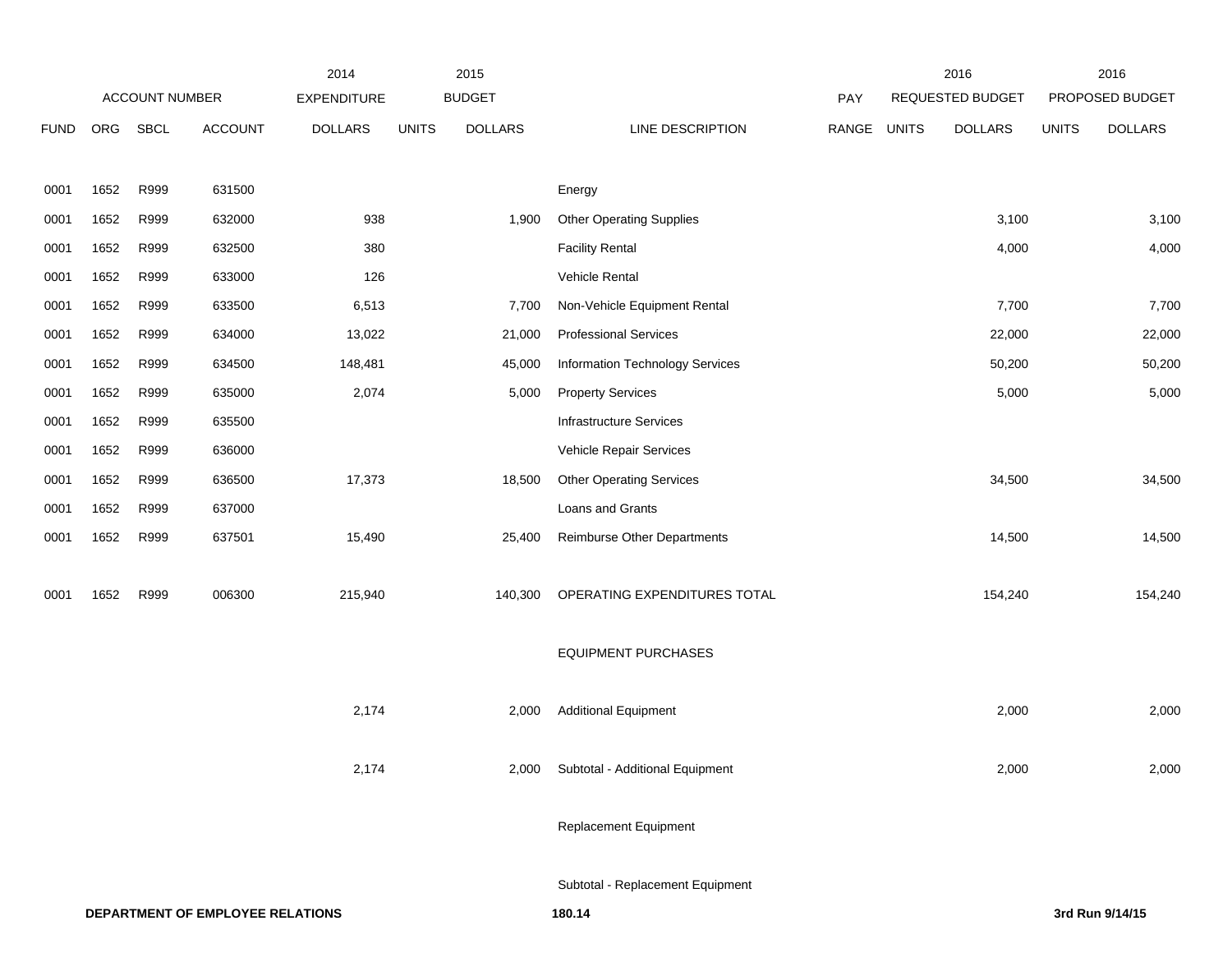|             |            |                  |                | 2014               |              | 2015           |                                                                |       |              | 2016             |              | 2016            |
|-------------|------------|------------------|----------------|--------------------|--------------|----------------|----------------------------------------------------------------|-------|--------------|------------------|--------------|-----------------|
|             |            | ACCOUNT NUMBER   |                | <b>EXPENDITURE</b> |              | <b>BUDGET</b>  |                                                                | PAY   |              | REQUESTED BUDGET |              | PROPOSED BUDGET |
| <b>FUND</b> | <b>ORG</b> | SBCL             | <b>ACCOUNT</b> | <b>DOLLARS</b>     | <b>UNITS</b> | <b>DOLLARS</b> | LINE DESCRIPTION                                               | RANGE | <b>UNITS</b> | <b>DOLLARS</b>   | <b>UNITS</b> | <b>DOLLARS</b>  |
| 0001        | 1652       | R999             | 006800         | 2,174              |              | 2,000          | <b>EQUIPMENT PURCHASES TOTAL</b>                               |       |              | 2,000            |              | 2,000           |
|             |            |                  |                |                    |              |                | SPECIAL FUNDS                                                  |       |              |                  |              |                 |
| 0001        | 1652       | R <sub>164</sub> | 006300         | 9,892              |              | 12,000         | Drug Testing*                                                  |       |              | 12,000           |              | 12,000          |
| 0001        | 1652       | R <sub>165</sub> | 006300         | 38,091             |              | 35,000         | Preplacement Exams*                                            |       |              | 41,000           |              | 41,000          |
|             |            |                  |                | 47,983             |              | 47,000         | SPECIAL FUNDS TOTAL                                            |       |              | 53,000           |              | 53,000          |
|             |            |                  |                | 2,393,094          |              | 2,328,898      | DEPARTMENT OF EMPLOYEE RELATIONS-<br>OPERATIONS DIVISION TOTAL |       |              | 2,613,777        |              | 2,546,725       |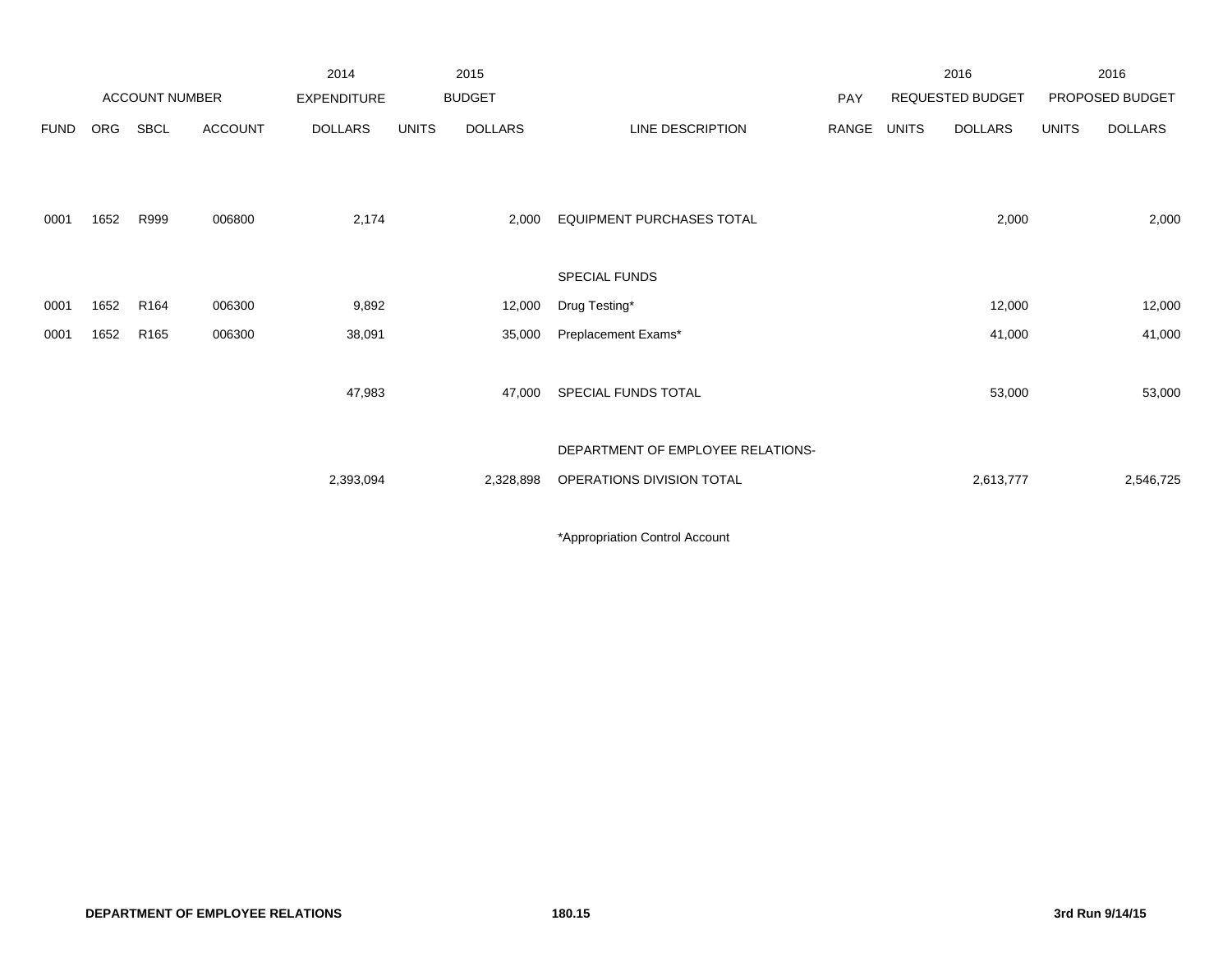|             |                       |             |                    | 2014           |               | 2015           |                                  |                  | 2016           |                        | 2016           |
|-------------|-----------------------|-------------|--------------------|----------------|---------------|----------------|----------------------------------|------------------|----------------|------------------------|----------------|
|             | <b>ACCOUNT NUMBER</b> |             | <b>EXPENDITURE</b> |                | <b>BUDGET</b> | PAY            |                                  | REQUESTED BUDGET |                | <b>PROPOSED BUDGET</b> |                |
| <b>FUND</b> | <b>ORG</b>            | <b>SBCL</b> | <b>ACCOUNT</b>     | <b>DOLLARS</b> | <b>UNITS</b>  | <b>DOLLARS</b> | LINE DESCRIPTION<br><b>RANGE</b> | <b>UNITS</b>     | <b>DOLLARS</b> | <b>UNITS</b>           | <b>DOLLARS</b> |

FIRE AND POLICE COMMISSION

BUDGETARY CONTROL UNIT (1BCU=1DU)

## SALARIES & WAGES

## FIRE & POLICE COMMISSION

| 1              | 129,727 | Fire & Police Comm. Exec. Dir. (X)(Y) | 1KX             |                |         |                |         |
|----------------|---------|---------------------------------------|-----------------|----------------|---------|----------------|---------|
|                |         | Fire & Police Comm. Exec. Dir. (X)(Y) | 1NX             | 1              | 124,611 | 1              | 145,663 |
| 1              | 71,977  | Community Relations Mgr. (X)(Y)       | 2JX             | 1              | 75,531  | 1              | 75,531  |
| $\overline{2}$ | 115,758 | Investigator/Auditor                  | 2HX             | 2              | 119,997 | $\overline{2}$ | 119,997 |
| 1              | 47,816  | Research & Policy Analyst             | 2FX             | 1              | 48,294  | 1              | 48,294  |
| 1              | 50,214  | Paralegal                             | 5JN             | 1              | 58,515  | 1              | 58,515  |
| 1              | 42,118  | Program Assistant II                  | 5FN             | 1              | 43,156  | 1              | 43,156  |
| 1              | 50,525  | Program Assistant III                 | 5IN             | 1              | 53,021  | 1              | 53,021  |
| 1              | 29,773  | <b>Office Assistant II</b>            | 6EN             | 1              | 29,780  | 1              | 29,780  |
|                |         | <b>Examinations Supervisor</b>        | 1FX             | 1              | 77,298  | 1              | 50,000  |
| $\overline{2}$ | 120,683 | Human Resources Representative        | 2HX             | $\overline{2}$ | 131,219 | 2              | 131,219 |
| 1              | 50,474  | Recruiter (X)                         | 2FX             | 1              | 52,967  | 1              | 52,967  |
| 7              | 46,201  | Fire and Police Commissioner (Y)      | BC <sub>1</sub> | $\overline{7}$ | 46,201  | 7              | 46,201  |
| 1              | 11,304  | Auxiliary Personnel/Graduate Intern   | 9PN             | 1              | 11,304  | 1              | 11,304  |
|                |         |                                       |                 |                |         |                |         |

### HOMELAND SECURITY

|    |         | 92,455 Homeland Security Director (C)(Y) | 11X |    | 97.021  |    | 97.021  |
|----|---------|------------------------------------------|-----|----|---------|----|---------|
|    |         |                                          |     |    |         |    |         |
| 21 | 859,025 | Total Before Adjustments                 |     | 22 | 968.915 | 22 | 962,669 |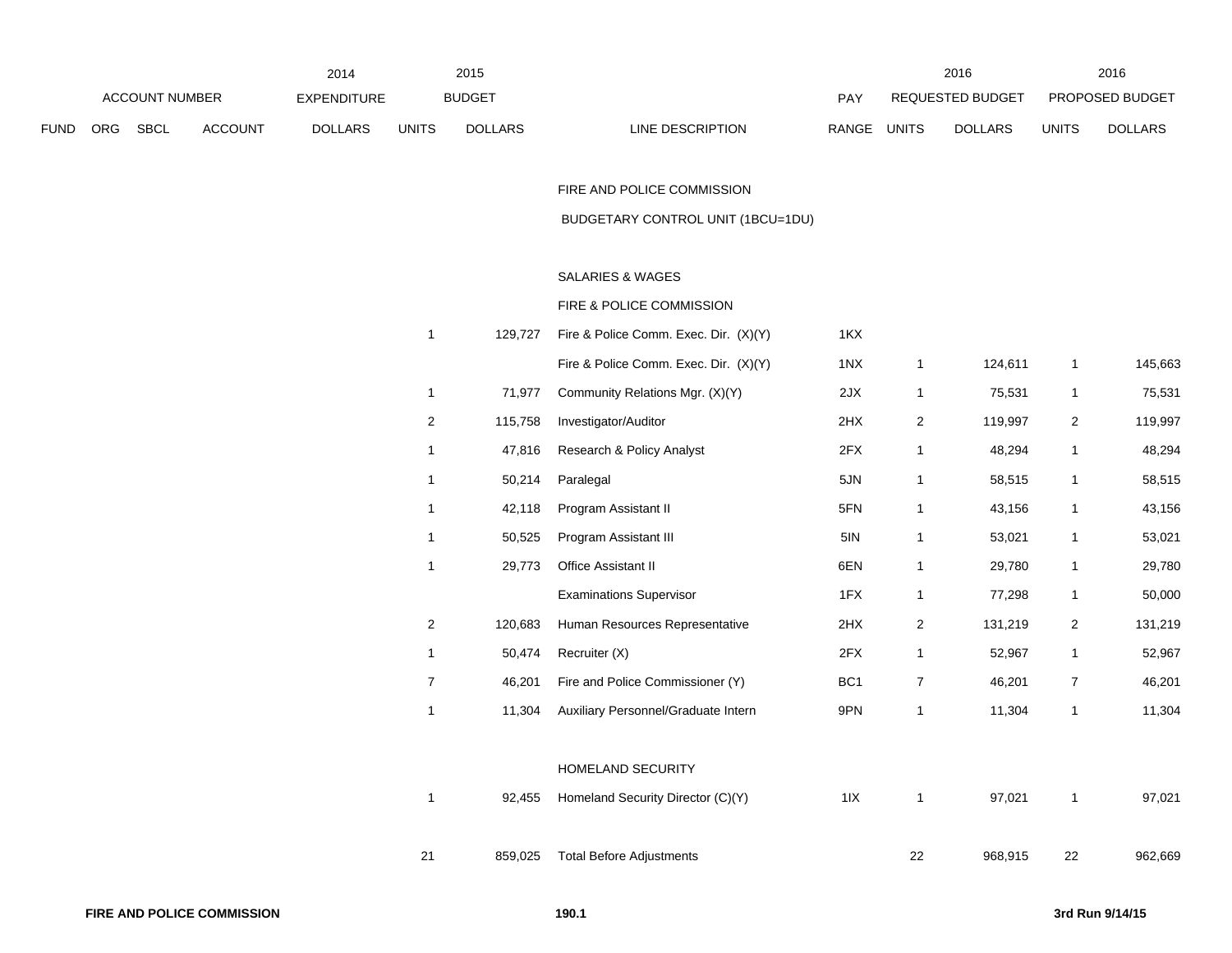|             |      |                |                            | 2014           |              | 2015           |                                                                           |             |       | 2016             |              | 2016            |
|-------------|------|----------------|----------------------------|----------------|--------------|----------------|---------------------------------------------------------------------------|-------------|-------|------------------|--------------|-----------------|
|             |      | ACCOUNT NUMBER |                            | EXPENDITURE    |              | <b>BUDGET</b>  |                                                                           | PAY         |       | REQUESTED BUDGET |              | PROPOSED BUDGET |
| <b>FUND</b> | ORG  | SBCL           | <b>ACCOUNT</b>             | <b>DOLLARS</b> | <b>UNITS</b> | <b>DOLLARS</b> | LINE DESCRIPTION                                                          | RANGE UNITS |       | <b>DOLLARS</b>   | <b>UNITS</b> | <b>DOLLARS</b>  |
|             |      |                |                            |                |              |                | Salary & Wage Rate Changes                                                |             |       |                  |              |                 |
|             |      |                |                            |                |              | 4,000          | Overtime Compensated*                                                     |             |       | 5,875            |              | 5,875           |
|             |      |                |                            |                |              | (15, 773)      | Personnel Cost Adjustment                                                 |             |       | (18, 118)        |              | (43, 118)       |
|             |      |                |                            |                |              | 8,097          | Other                                                                     |             |       | 8,727            |              | 8,727           |
|             |      |                |                            |                |              |                | Furlough                                                                  |             |       |                  |              |                 |
|             |      |                |                            |                | 21           | 855,349        | Gross Salaries & Wages Total                                              |             | 22    | 965,399          | 22           | 934,153         |
|             |      |                |                            |                |              |                |                                                                           |             |       |                  |              |                 |
|             |      |                |                            |                |              |                | Reimbursable Services Deduction                                           |             |       |                  |              |                 |
|             |      |                |                            |                |              |                | Capital Improvements Deduction                                            |             |       |                  |              |                 |
|             |      |                |                            |                |              | (73, 964)      | <b>Grants &amp; Aids Deduction</b>                                        |             |       | (77, 617)        |              | (77, 617)       |
| 0001        | 3100 | R999           | 006000                     | 800,937        | 21           | 781,385        | NET SALARIES & WAGES TOTAL*                                               |             | 22    | 887,782          | 22           | 856,536         |
|             |      |                |                            |                | 12.60        |                | O&M FTE'S                                                                 |             | 13.60 |                  | 13.60        |                 |
|             |      |                |                            |                | 0.80         |                | NON-O&M FTE'S                                                             |             | 0.80  |                  | 0.80         |                 |
|             |      |                |                            |                |              |                | (C) To expire 12/31/16, unless the Wisconsin Emergency Management         |             |       |                  |              |                 |
|             |      |                |                            |                |              |                | Grant is extended.                                                        |             |       |                  |              |                 |
|             |      |                |                            |                |              |                | (X) Private automobile allowance may be paid pursuant to                  |             |       |                  |              |                 |
|             |      |                |                            |                |              |                | Section 350-183 of the Milwaukee Code.                                    |             |       |                  |              |                 |
|             |      |                |                            |                |              |                | (Y) Required to file a statement of economic interests in accordance with |             |       |                  |              |                 |
|             |      |                |                            |                |              |                | the Milwaukee Code of Ordinances Chapter 303-Code of Ethics.              |             |       |                  |              |                 |
|             |      |                | FIRE AND POLICE COMMISSION |                |              |                | 190.2                                                                     |             |       |                  |              | 3rd Run 9/14/15 |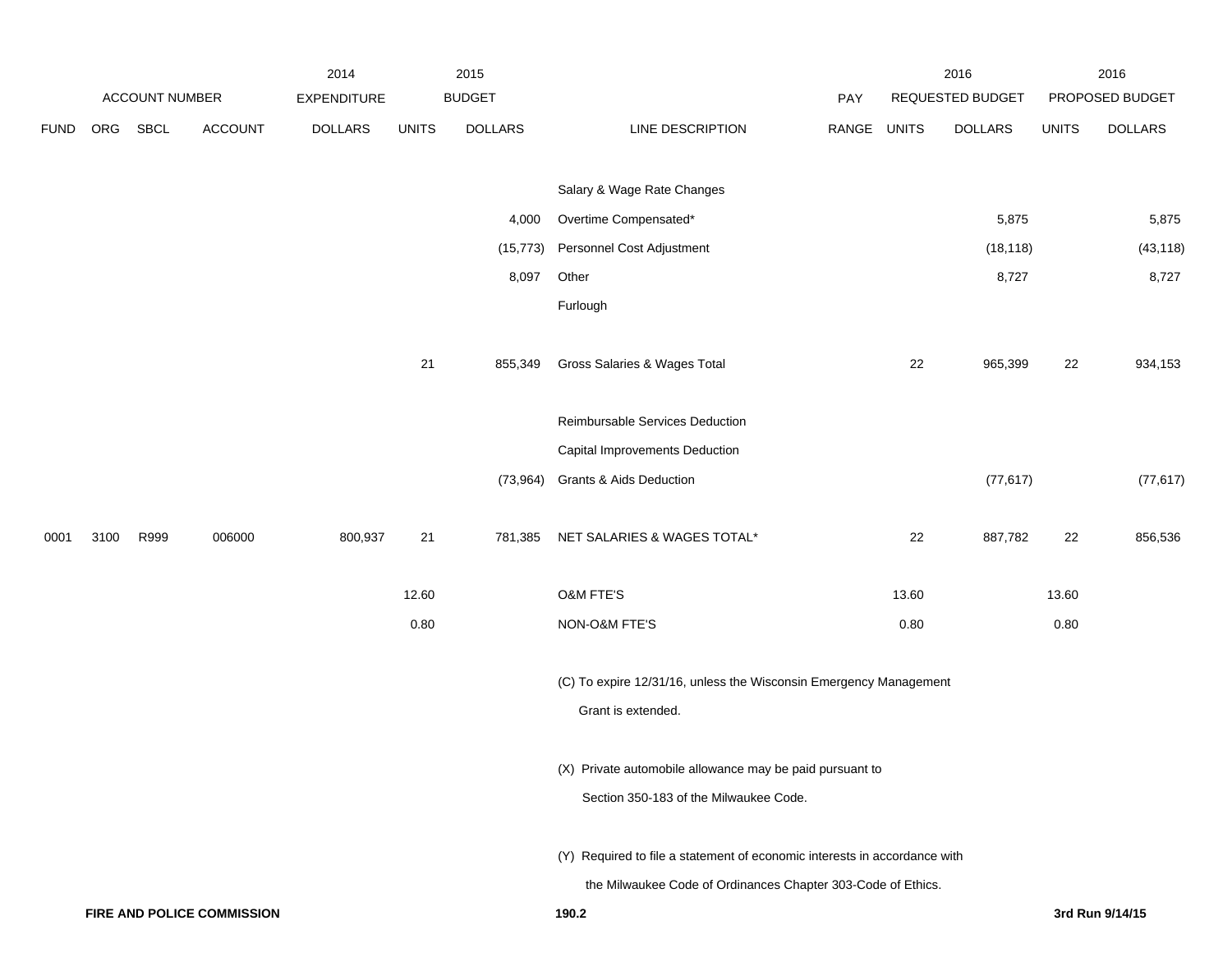|             |            |                       |                | 2014               |              | 2015           |                                                          |       |       | 2016             |              | 2016            |
|-------------|------------|-----------------------|----------------|--------------------|--------------|----------------|----------------------------------------------------------|-------|-------|------------------|--------------|-----------------|
|             |            | <b>ACCOUNT NUMBER</b> |                | <b>EXPENDITURE</b> |              | <b>BUDGET</b>  |                                                          | PAY   |       | REQUESTED BUDGET |              | PROPOSED BUDGET |
| <b>FUND</b> | <b>ORG</b> | <b>SBCL</b>           | <b>ACCOUNT</b> | <b>DOLLARS</b>     | <b>UNITS</b> | <b>DOLLARS</b> | LINE DESCRIPTION                                         | RANGE | UNITS | <b>DOLLARS</b>   | <b>UNITS</b> | <b>DOLLARS</b>  |
|             |            |                       |                |                    |              |                |                                                          |       |       |                  |              |                 |
|             |            |                       |                |                    |              |                |                                                          |       |       |                  |              |                 |
| 0001        | 3100       | R999                  | 006100         | 345,805            |              | 351,623        | ESTIMATED EMPLOYEE FRINGE BENEFITS                       |       |       | 426,135          |              | 411,137         |
|             |            |                       |                |                    |              |                | (Involves Revenue Offset-No transfers from this account) |       |       |                  |              |                 |
|             |            |                       |                |                    |              |                |                                                          |       |       |                  |              |                 |
|             |            |                       |                |                    |              |                | OPERATING EXPENDITURES                                   |       |       |                  |              |                 |
| 0001        | 3100       | R999                  | 630100         | 8,428              |              | 7,000          | <b>General Office Expense</b>                            |       |       | 8,500            |              | 8,500           |
| 0001        | 3100       | R999                  | 630500         |                    |              |                | Tools & Machinery Parts                                  |       |       |                  |              |                 |
| 0001        | 3100       | R999                  | 631000         |                    |              |                | <b>Construction Supplies</b>                             |       |       |                  |              |                 |
| 0001        | 3100       | R999                  | 631500         |                    |              |                | Energy                                                   |       |       |                  |              |                 |
| 0001        | 3100       | R999                  | 632000         | 1,125              |              | 2,000          | <b>Other Operating Supplies</b>                          |       |       | 1,000            |              | 1,000           |
| 0001        | 3100       | R999                  | 632500         | 18,958             |              | 6,537          | <b>Facility Rental</b>                                   |       |       | 8,700            |              | 8,700           |
| 0001        | 3100       | R999                  | 633000         | 2,962              |              | 2,300          | Vehicle Rental                                           |       |       | 3,300            |              | 3,300           |
| 0001        | 3100       | R999                  | 633500         | 3,019              |              | 3,200          | Non-Vehicle Equipment Rental                             |       |       | 3,200            |              | 3,200           |
| 0001        | 3100       | R999                  | 634000         | 266,567            |              | 179,473        | <b>Professional Services</b>                             |       |       | 251,900          |              | 176,900         |
| 0001        | 3100       | R999                  | 634500         | 7,581              |              | 22,736         | Information Technology Services                          |       |       | 23,000           |              | 23,000          |
| 0001        | 3100       | R999                  | 635000         |                    |              |                | <b>Property Services</b>                                 |       |       |                  |              |                 |
| 0001        | 3100       | R999                  | 635500         |                    |              |                | <b>Infrastructure Services</b>                           |       |       |                  |              |                 |
| 0001        | 3100       | R999                  | 636000         |                    |              |                | Vehicle Repair Services                                  |       |       |                  |              |                 |
| 0001        | 3100       | R999                  | 636500         | 23,754             |              | 55,440         | <b>Other Operating Services</b>                          |       |       | 114,000          |              | 64,000          |
| 0001        | 3100       | R999                  | 637000         |                    |              |                | Loans and Grants                                         |       |       |                  |              |                 |
| 0001        | 3100       | R999                  | 637501         | 24,334             |              | 6,300          | Reimburse Other Departments                              |       |       | 6,400            |              | 6,400           |
|             |            |                       |                |                    |              |                |                                                          |       |       |                  |              |                 |
| 0001        | 3100       | R999                  | 006300         | 356,728            |              | 284,986        | OPERATING EXPENDITURES TOTAL*                            |       |       | 420,000          |              | 295,000         |
|             |            |                       |                |                    |              |                |                                                          |       |       |                  |              |                 |

### EQUIPMENT PURCHASES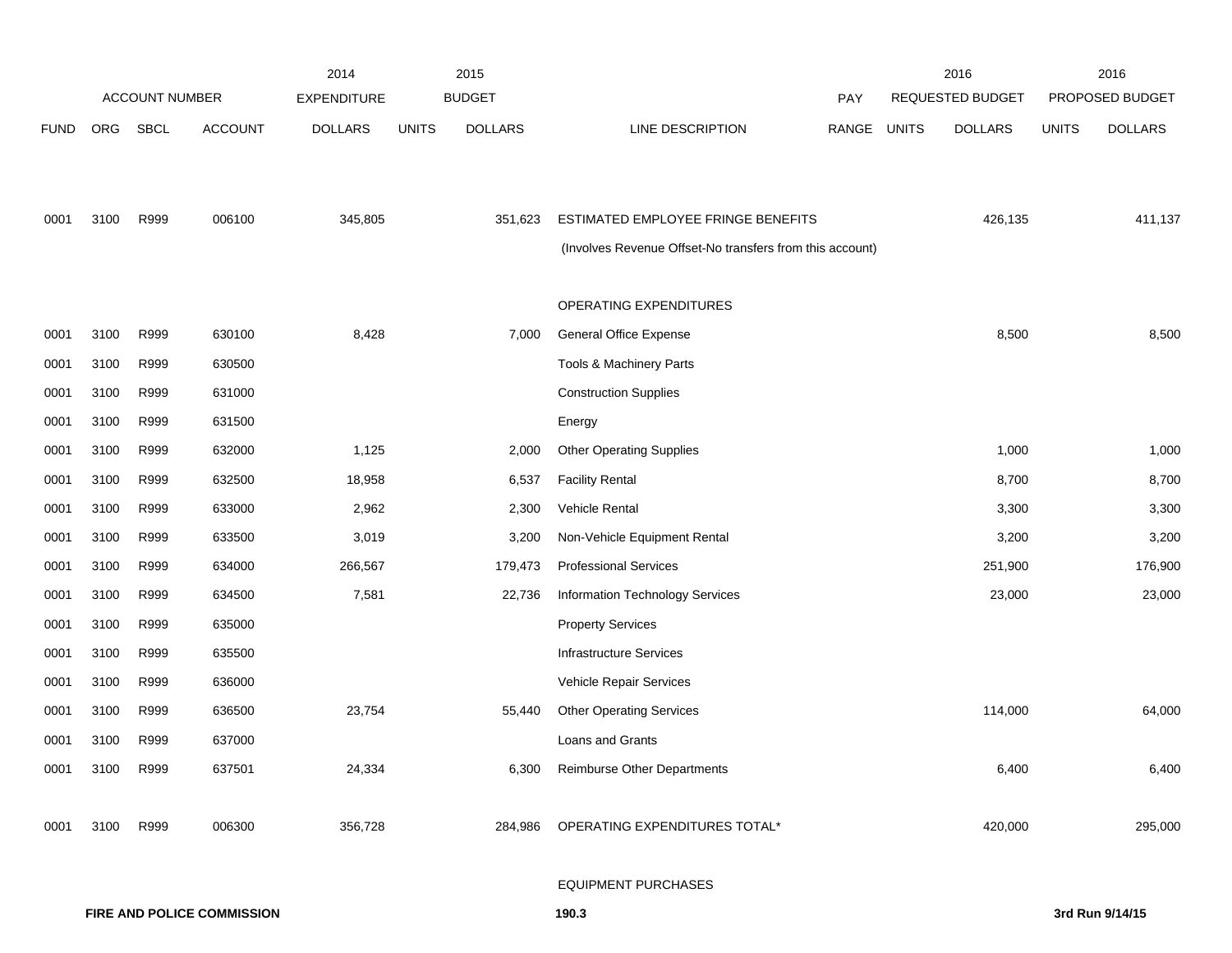|             |      |                |                | 2014               |              | 2015           |                                    |             | 2016             |              | 2016            |
|-------------|------|----------------|----------------|--------------------|--------------|----------------|------------------------------------|-------------|------------------|--------------|-----------------|
|             |      | ACCOUNT NUMBER |                | <b>EXPENDITURE</b> |              | <b>BUDGET</b>  |                                    | <b>PAY</b>  | REQUESTED BUDGET |              | PROPOSED BUDGET |
| <b>FUND</b> |      | ORG SBCL       | <b>ACCOUNT</b> | <b>DOLLARS</b>     | <b>UNITS</b> | <b>DOLLARS</b> | LINE DESCRIPTION                   | RANGE UNITS | <b>DOLLARS</b>   | <b>UNITS</b> | <b>DOLLARS</b>  |
|             |      |                |                |                    |              |                |                                    |             |                  |              |                 |
|             |      |                |                |                    |              |                |                                    |             |                  |              |                 |
|             |      |                |                |                    |              |                | <b>Additional Equipment</b>        |             |                  |              |                 |
|             |      |                |                |                    |              |                |                                    |             |                  |              |                 |
|             |      |                |                |                    |              |                | Subtotal - Additional Equipment    |             |                  |              |                 |
|             |      |                |                |                    |              |                |                                    |             |                  |              |                 |
|             |      |                |                |                    |              |                | Replacement Equipment              |             |                  |              |                 |
|             |      |                |                |                    |              | 750            | Office chairs and cabinets         |             | 750              |              | 750             |
|             |      |                |                | 2,011              |              | 1,420          | <b>Computer Workstations</b>       |             | 1,420            |              | 1,420           |
|             |      |                |                |                    |              | 500            | <b>Computer Software</b>           |             | 500              |              | 500             |
|             |      |                |                |                    |              |                |                                    |             |                  |              |                 |
|             |      |                |                | 2,011              |              | 2,670          | Subtotal - Replacement Equipment   |             | 2,670            |              | 2,670           |
|             |      | R999           |                | 2,011              |              |                | EQUIPMENT PURCHASES TOTAL*         |             | 2,670            |              | 2,670           |
| 0001        | 3100 |                | 006800         |                    |              | 2,670          |                                    |             |                  |              |                 |
|             |      |                |                |                    |              |                | SPECIAL FUNDS                      |             |                  |              |                 |
| 0001        | 3100 | R312           | 006300         | 111,026            |              | 155,000        | Pre-Employment Screening*          |             | 203,000          |              | 160,000         |
| 0001        | 3100 | R313           | 006300         | 25,000             |              |                | Operational Efficiency Study*      |             | 40,000           |              | 40,000          |
|             |      |                |                |                    |              |                |                                    |             |                  |              |                 |
|             |      |                |                | 136,026            |              | 155,000        | SPECIAL FUNDS TOTAL                |             | 243,000          |              | 200,000         |
|             |      |                |                |                    |              |                |                                    |             |                  |              |                 |
|             |      |                |                |                    |              |                | FIRE & POLICE COMMISSION BUDGETARY |             |                  |              |                 |
|             |      |                |                | 1,641,507          |              | 1,575,664      | CONTROL UNIT TOTAL (1BCU=1DU)      |             | 1,979,587        |              | 1,765,343       |
|             |      |                |                |                    |              |                |                                    |             |                  |              |                 |
|             |      |                |                |                    |              |                | *Appropriation Control Account     |             |                  |              |                 |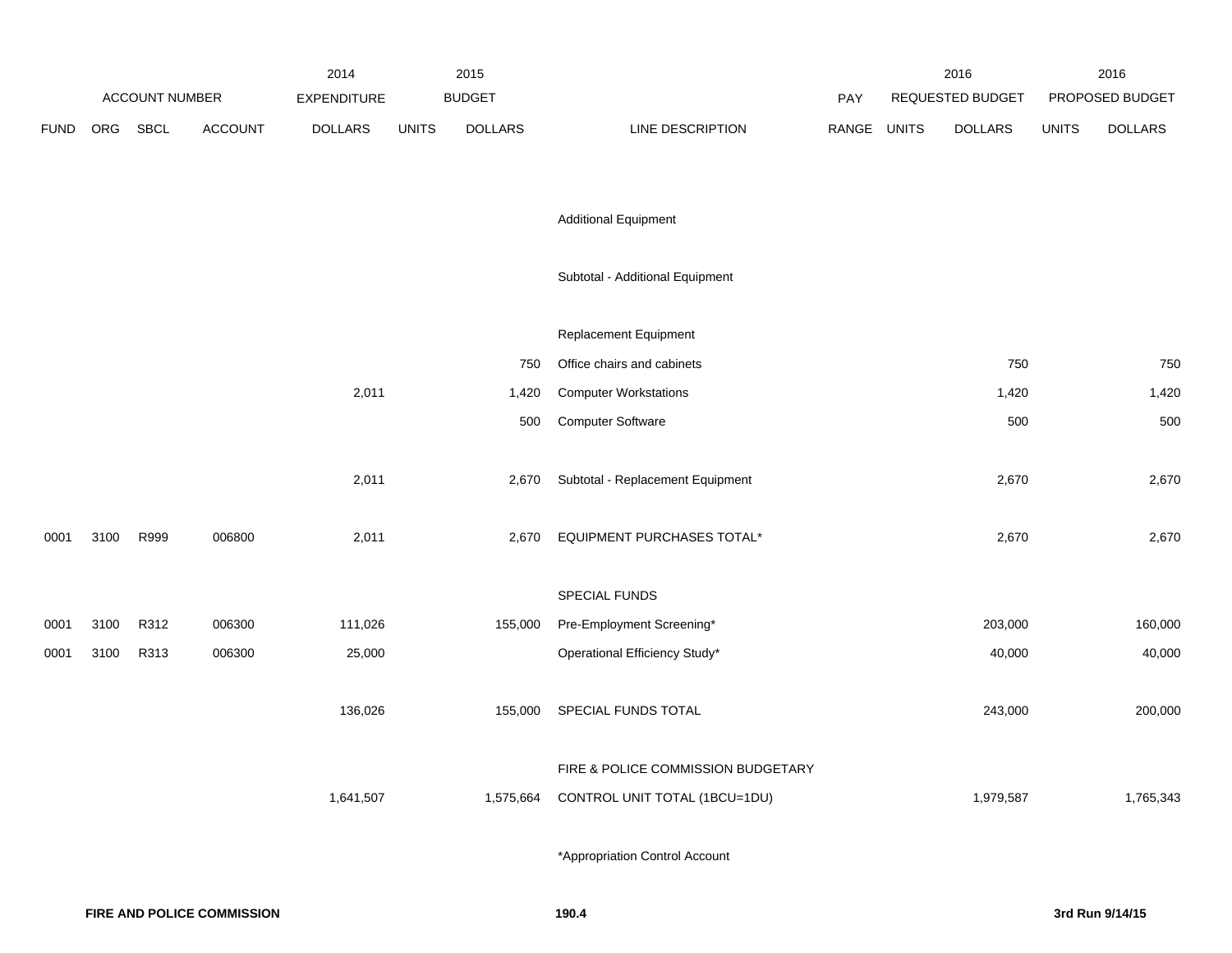|             |            |                        |                | 2014               |              | 2015           |                                                          |             |         | 2016             |              | 2016            |
|-------------|------------|------------------------|----------------|--------------------|--------------|----------------|----------------------------------------------------------|-------------|---------|------------------|--------------|-----------------|
|             |            | <b>ACCOUNT NUMBER</b>  |                | <b>EXPENDITURE</b> |              | <b>BUDGET</b>  |                                                          | PAY         |         | REQUESTED BUDGET |              | PROPOSED BUDGET |
| <b>FUND</b> | <b>ORG</b> | SBCL                   | <b>ACCOUNT</b> | <b>DOLLARS</b>     | <b>UNITS</b> | <b>DOLLARS</b> | LINE DESCRIPTION                                         | RANGE UNITS |         | <b>DOLLARS</b>   | <b>UNITS</b> | <b>DOLLARS</b>  |
|             |            |                        |                |                    |              |                | FIRE DEPARTMENT                                          |             |         |                  |              |                 |
|             |            |                        |                |                    |              |                | <b>BUDGETARY CONTROL UNIT</b>                            |             |         |                  |              |                 |
|             |            |                        |                |                    |              |                | (SUMMARY 1BCU=3DU)                                       |             |         |                  |              |                 |
|             |            |                        |                |                    |              |                | SALARIES & WAGES                                         |             |         |                  |              |                 |
|             |            |                        |                | 1,392,037          |              | 1,969,018      | Overtime Compensated (Spec. Duty)*                       |             |         | 3,862,099        |              | 3,836,099       |
|             |            |                        |                | 66,564,401         |              | 65,014,148     | All Other Salaries & Wages                               |             |         | 65,690,521       |              | 63,117,179      |
| 0001        | 3280       | R999                   | 006000         | 67,956,438         |              | 66,983,166     | NET SALARIES & WAGES TOTAL*                              |             |         | 69,552,620       |              | 66,953,278      |
|             |            |                        |                |                    | 993          |                | TOTAL NUMBER OF POSITIONS AUTHORIZED                     |             | 1,011   |                  | 1,007        |                 |
|             |            |                        |                |                    | 1004.49      |                | O&M FTE'S                                                |             | 1017.07 |                  | 1013.07      |                 |
|             |            |                        |                |                    | 2.80         |                | NON-O&M FTE'S                                            |             | 2.80    |                  | 2.80         |                 |
| 0001        | 3280       | R999                   | 006100         | 27,862,140         |              | 27,463,099     | ESTIMATED EMPLOYEE FRINGE BENEFITS                       |             |         | 39,644,994       |              | 38,163,369      |
|             |            |                        |                |                    |              |                | (Involves Revenue Offset-No Transfers from this Account) |             |         |                  |              |                 |
|             |            |                        |                |                    |              |                | OPERATING EXPENDITURES                                   |             |         |                  |              |                 |
| 0001        | 3280       | R999                   | 630100         | 327,338            |              | 289,000        | General Office Expense                                   |             |         | 289,500          |              | 289,500         |
| 0001        | 3280       | R999                   | 630500         | 700,253            |              | 602,000        | Tools & Machinery Parts                                  |             |         | 602,000          |              | 602,000         |
| 0001        | 3280       | R999                   | 631000         | 119,416            |              | 90,000         | <b>Construction Supplies</b>                             |             |         | 90,000           |              | 90,000          |
| 0001        | 3280       | R999                   | 631500         | 1,522,337          |              | 1,342,440      | Energy                                                   |             |         | 1,472,600        |              | 1,251,600       |
| 0001        | 3280       | R999                   | 632000         | 882,334            |              | 602,500        | <b>Other Operating Supplies</b>                          |             |         | 815,360          |              | 590,260         |
| 0001        | 3280       | R999                   | 632500         | 658                |              | 1              | <b>Facility Rental</b>                                   |             |         |                  |              |                 |
|             |            | <b>FIRE DEPARTMENT</b> |                |                    |              |                | 200.1                                                    |             |         |                  |              | 3rd Run 9/14/15 |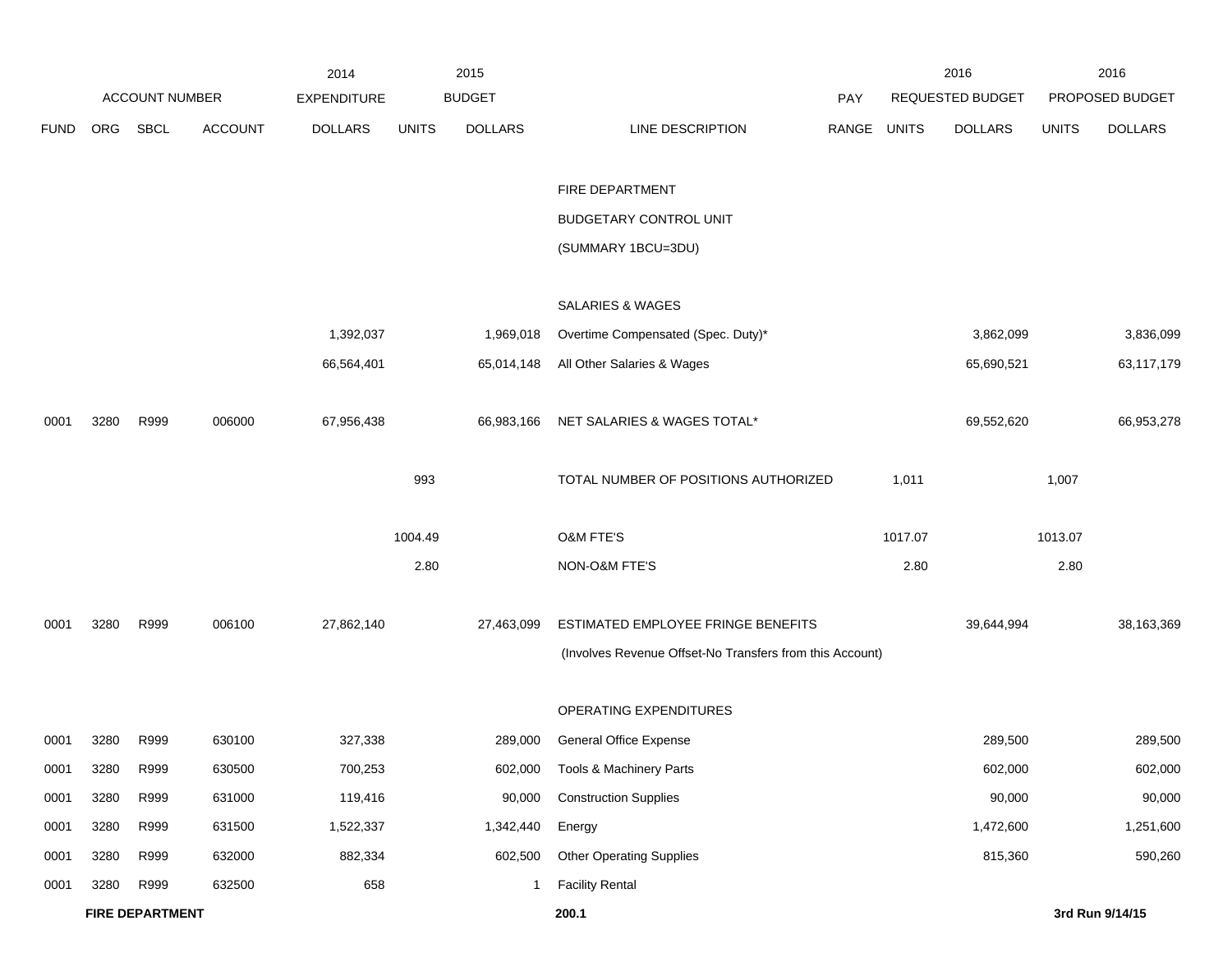|             |            |                       |                | 2014               |              | 2015           |                                     |             | 2016                    |              | 2016            |
|-------------|------------|-----------------------|----------------|--------------------|--------------|----------------|-------------------------------------|-------------|-------------------------|--------------|-----------------|
|             |            | <b>ACCOUNT NUMBER</b> |                | <b>EXPENDITURE</b> |              | <b>BUDGET</b>  |                                     | PAY         | <b>REQUESTED BUDGET</b> |              | PROPOSED BUDGET |
| <b>FUND</b> | <b>ORG</b> | <b>SBCL</b>           | <b>ACCOUNT</b> | <b>DOLLARS</b>     | <b>UNITS</b> | <b>DOLLARS</b> | LINE DESCRIPTION                    | RANGE UNITS | <b>DOLLARS</b>          | <b>UNITS</b> | <b>DOLLARS</b>  |
|             |            |                       |                |                    |              |                |                                     |             |                         |              |                 |
| 0001        | 3280       | R999                  | 633000         |                    |              |                | <b>Vehicle Rental</b>               |             |                         |              |                 |
| 0001        | 3280       | R999                  | 633500         | 26,196             |              | 24,000         | Non-Vehicle Equipment Rental        |             | 24,000                  |              | 24,000          |
| 0001        | 3280       | R999                  | 634000         | 780,044            |              | 1,174,500      | <b>Professional Services</b>        |             | 1,174,500               |              | 1,174,500       |
| 0001        | 3280       | R999                  | 634500         | 481,563            |              | 600,500        | Information Technology Services     |             | 586,713                 |              | 586,713         |
| 0001        | 3280       | R999                  | 635000         | 300,840            |              | 362,000        | <b>Property Services</b>            |             | 364,000                 |              | 364,000         |
| 0001        | 3280       | R999                  | 635500         | 8,515              |              | 5,000          | <b>Infrastructure Services</b>      |             | 5,000                   |              | 5,000           |
| 0001        | 3280       | R999                  | 636000         | 161,092            |              | 234,000        | Vehicle Repair Services             |             | 234,000                 |              | 234,000         |
| 0001        | 3280       | R999                  | 636500         | 79,104             |              | 102,000        | <b>Other Operating Services</b>     |             | 133,000                 |              | 133,000         |
| 0001        | 3280       | R999                  | 637000         |                    |              |                | Loans and Grants                    |             |                         |              |                 |
| 0001        | 3280       | R999                  | 637501         | 25,106             |              | 100,000        | <b>Reimburse Other Departments</b>  |             | 100,000                 |              | 100,000         |
|             |            |                       |                |                    |              |                |                                     |             |                         |              |                 |
| 0001        | 3280       | R999                  | 006300         | 5,414,796          |              | 5,527,941      | OPERATING EXPENDITURES TOTAL*       |             | 5,890,673               |              | 5,444,573       |
|             |            |                       |                |                    |              |                |                                     |             |                         |              |                 |
| 0001        | 3280       | R999                  | 006800         | 1,166,880          |              | 801,100        | EQUIPMENT PURCHASES TOTAL*          |             | 788,600                 |              | 473,600         |
|             |            |                       |                |                    |              |                |                                     |             |                         |              |                 |
|             |            |                       |                | 277,317            |              | 245,000        | SPECIAL FUNDS TOTAL                 |             | 277,000                 |              | 277,000         |
|             |            |                       |                |                    |              |                |                                     |             |                         |              |                 |
|             |            |                       |                |                    |              |                | FIRE DEPARTMENT - BUDGETARY CONTROL |             |                         |              |                 |
|             |            |                       |                | 102,677,571        |              | 101,020,306    | UNIT TOTAL (1BCU=3DU)               |             | 116,153,887             |              | 111,311,820     |
|             |            |                       |                |                    |              |                |                                     |             |                         |              |                 |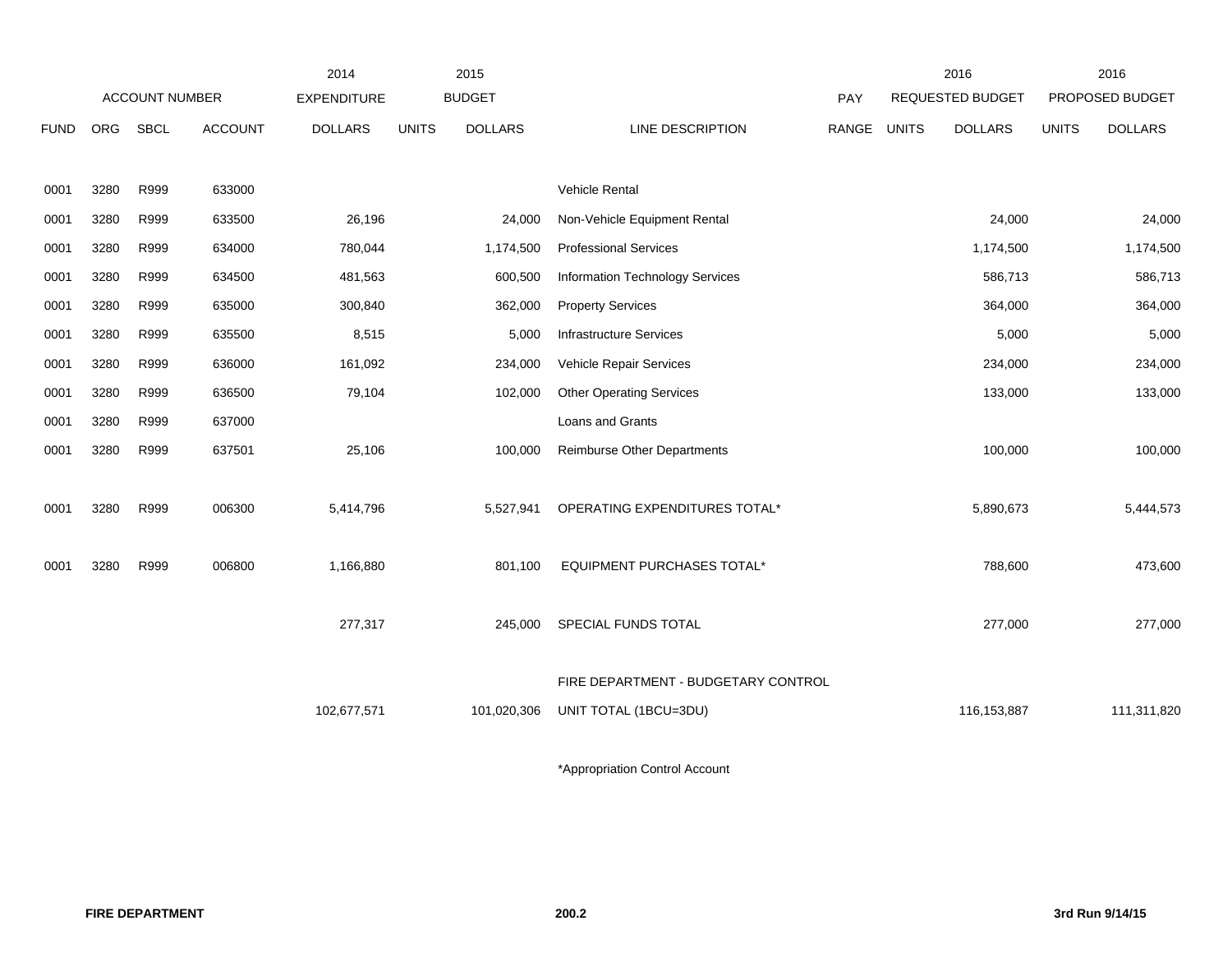|      |          |                       |                | 2014           |                           | 2015           |                                                       |             |                           | 2016             |              | 2016            |
|------|----------|-----------------------|----------------|----------------|---------------------------|----------------|-------------------------------------------------------|-------------|---------------------------|------------------|--------------|-----------------|
|      |          | <b>ACCOUNT NUMBER</b> |                | EXPENDITURE    |                           | <b>BUDGET</b>  |                                                       | <b>PAY</b>  |                           | REQUESTED BUDGET |              | PROPOSED BUDGET |
| FUND | ORG SBCL |                       | <b>ACCOUNT</b> | <b>DOLLARS</b> | <b>UNITS</b>              | <b>DOLLARS</b> | LINE DESCRIPTION                                      | RANGE UNITS |                           | <b>DOLLARS</b>   | <b>UNITS</b> | <b>DOLLARS</b>  |
|      |          |                       |                |                |                           |                | FIRE DEPARTMENT                                       |             |                           |                  |              |                 |
|      |          |                       |                |                |                           |                | OPERATIONS BUREAU DECISION UNIT                       |             |                           |                  |              |                 |
|      |          |                       |                |                |                           |                | SALARIES & WAGES                                      |             |                           |                  |              |                 |
|      |          |                       |                |                |                           |                | FIREFIGHTING DIVISION AND SPECIAL OPERATIONS DIVISION |             |                           |                  |              |                 |
|      |          |                       |                |                | $\mathbf{1}$              | 96,456         | Assistant Fire Chief (Y)                              | 4RX         | $\mathbf{1}$              | 97,420           | $\mathbf{1}$ | 97,420          |
|      |          |                       |                |                |                           |                | SPECIAL OPERATIONS                                    |             |                           |                  |              |                 |
|      |          |                       |                |                | $\mathbf{1}$              | 91,550         | Battalion Chief, Fire                                 | 4MX         | $\mathbf{1}$              | 92,466           | $\mathbf{1}$ | 92,466          |
|      |          |                       |                |                |                           |                | FIREFIGHTER SERVICE                                   |             |                           |                  |              |                 |
|      |          |                       |                |                | $\ensuremath{\mathsf{3}}$ | 288,588        | Deputy Chief, Fire                                    | 4OX         |                           |                  |              |                 |
|      |          |                       |                |                | 15                        | 1,367,840      | <b>Battalion Chief, Fire</b>                          | 4MX         |                           |                  |              |                 |
|      |          |                       |                |                | 46                        | 4,032,729      | Fire Captain                                          | 4J          |                           |                  |              |                 |
|      |          |                       |                |                | 146                       | 11,241,297     | Fire Lieutenant                                       | 4E          |                           |                  |              |                 |
|      |          |                       |                |                | 412                       | 24,938,289     | Firefighter                                           | 4A          |                           |                  |              |                 |
|      |          |                       |                |                | 162                       | 11,958,346     | Heavy Equipment Operator                              | 4D          |                           |                  |              |                 |
|      |          |                       |                |                | $\ensuremath{\mathsf{3}}$ | 257,706        | Fire Captain, Incident Safety Officer                 | $4J$        |                           |                  |              |                 |
|      |          |                       |                |                |                           |                | FIREFIGHTER/PARAMEDIC SERVICE                         |             |                           |                  |              |                 |
|      |          |                       |                |                |                           |                | Deputy Chief, Fire                                    | 4OX         | $\ensuremath{\mathsf{3}}$ | 291,474          | $\mathbf 3$  | 291,474         |
|      |          |                       |                |                |                           |                | Battalion Chief, Fire                                 | 4MX         | 15                        | 1,372,803        | 15           | 1,372,803       |
|      |          |                       |                |                |                           |                | Fire Captain                                          | 4J          | 46                        | 3,933,658        | 46           | 3,933,658       |

Fire Lieutenant 4E 146 11,028,096 146 11,028,096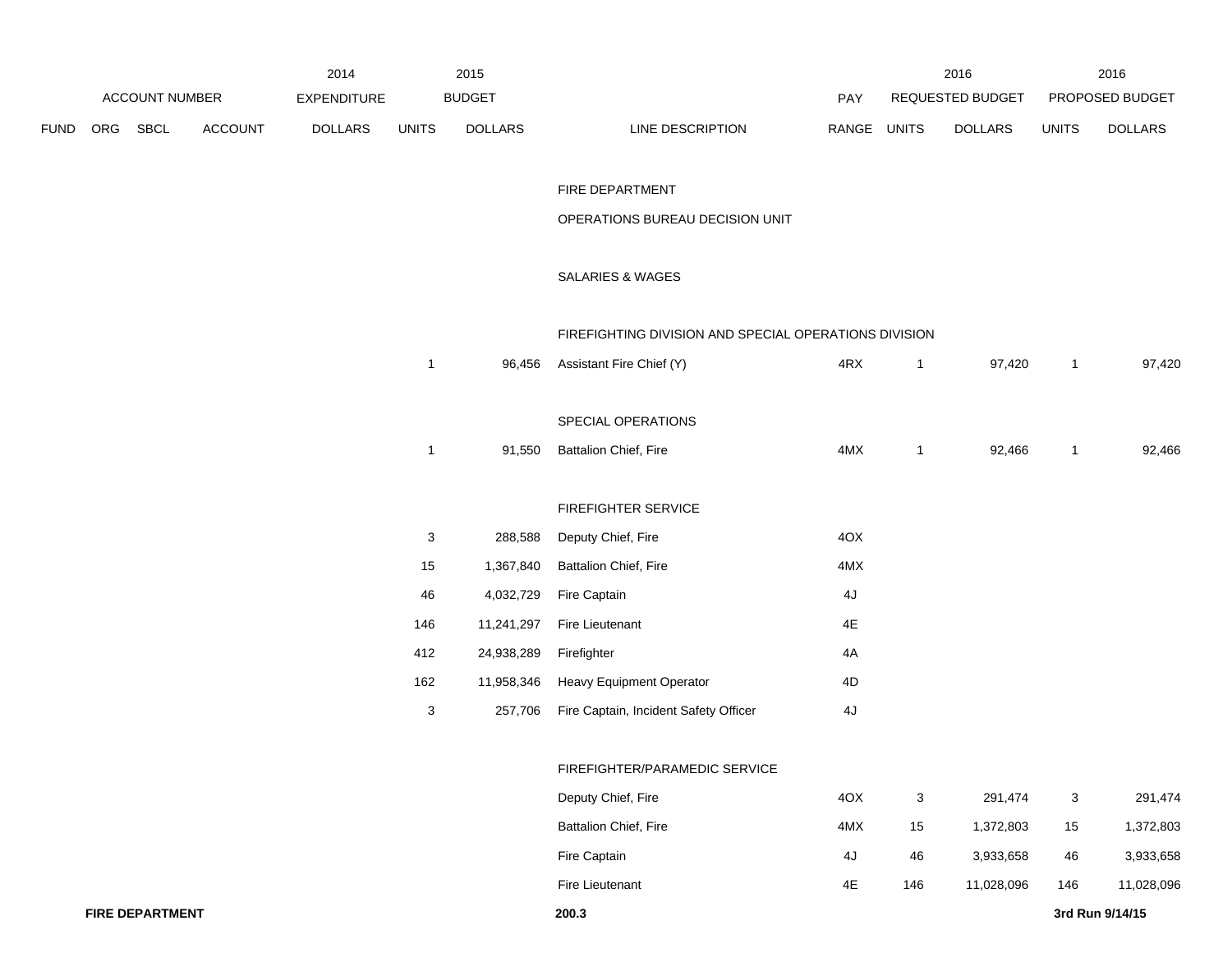|             |     |                        |                | 2014               |                  | 2015           |                                               |       |              | 2016             |                | 2016            |
|-------------|-----|------------------------|----------------|--------------------|------------------|----------------|-----------------------------------------------|-------|--------------|------------------|----------------|-----------------|
|             |     | ACCOUNT NUMBER         |                | <b>EXPENDITURE</b> |                  | <b>BUDGET</b>  |                                               | PAY   |              | REQUESTED BUDGET |                | PROPOSED BUDGET |
| <b>FUND</b> | ORG | SBCL                   | <b>ACCOUNT</b> | <b>DOLLARS</b>     | <b>UNITS</b>     | <b>DOLLARS</b> | LINE DESCRIPTION                              | RANGE | <b>UNITS</b> | <b>DOLLARS</b>   | <b>UNITS</b>   | <b>DOLLARS</b>  |
|             |     |                        |                |                    |                  |                | Firefighter / Paramedic (H)                   | 4A    | 465          | 27,555,520       | 465            | 25,275,520      |
|             |     |                        |                |                    |                  |                | Heavy Equipment Operator                      | 4D    | 162          | 11,431,284       | 162            | 11,431,284      |
|             |     |                        |                |                    |                  |                | Fire Captain, Incident Safety Officer         | 4J    | 3            | 257,206          | 3              | 257,206         |
|             |     |                        |                |                    |                  |                | Fire Paramedic Field Lieutenant               | 4E    | $\mathbf{2}$ | 151,090          | $\overline{2}$ | 151,090         |
|             |     |                        |                |                    |                  |                | PARAMEDIC SERVICE                             |       |              |                  |                |                 |
|             |     |                        |                |                    | 53               | 3,255,451      | Firefighter/Paramedic (H)                     | 4A    |              |                  |                |                 |
|             |     |                        |                |                    | $\overline{2}$   | 149,968        | Para. Field Lieut/Fire Para. Field Lieut. (I) | 4E    |              |                  |                |                 |
|             |     |                        |                |                    |                  |                | FIRE CAUSE INVESTIGATION UNIT                 |       |              |                  |                |                 |
|             |     |                        |                |                    | $\overline{1}$   | 83,904         | Fire Captain                                  | 4J    | $\mathbf{1}$ | 81,877           | $\mathbf{1}$   | 81,877          |
|             |     |                        |                |                    | $\boldsymbol{2}$ | 150,442        | Fire Lieutenant                               | 4E    | $\,$ 5 $\,$  | 377,723          | $\overline{2}$ | 151,089         |
|             |     |                        |                | 58,375,879         | 847              | 57,912,566     | <b>Total Before Adjustments</b>               |       | 850          | 56,670,617       | 847            | 54,163,983      |
|             |     |                        |                |                    |                  |                | Salary & Wage Rate Change                     |       |              |                  |                |                 |
|             |     |                        |                | 1,324,390          |                  | 1,761,018      | Overtime Compensated (Special Duty)           |       |              | 3,781,983        |                | 3,781,983       |
|             |     |                        |                |                    |                  |                | Personnel Cost Adjustment                     |       |              |                  |                |                 |
|             |     |                        |                | 1,525,372          |                  | 277,920        | Other                                         |       |              | 1,872,780        |                | 1,872,780       |
|             |     |                        |                | 61,225,641         | 847              | 59,951,504     | Gross Salaries & Wages Total                  |       | 850          | 62,325,380       | 847            | 59,818,746      |
|             |     |                        |                |                    |                  |                | Reimbursable Services Deduction               |       |              |                  |                |                 |
|             |     |                        |                |                    |                  |                | Capital Improvements Deduction                |       |              |                  |                |                 |
|             |     |                        |                | (173, 607)         |                  | (173, 607)     | <b>Grants &amp; Aids Deduction</b>            |       |              | (173, 607)       |                | (173, 607)      |
|             |     | <b>FIRE DEPARTMENT</b> |                |                    |                  |                | 200.4                                         |       |              |                  |                | 3rd Run 9/14/15 |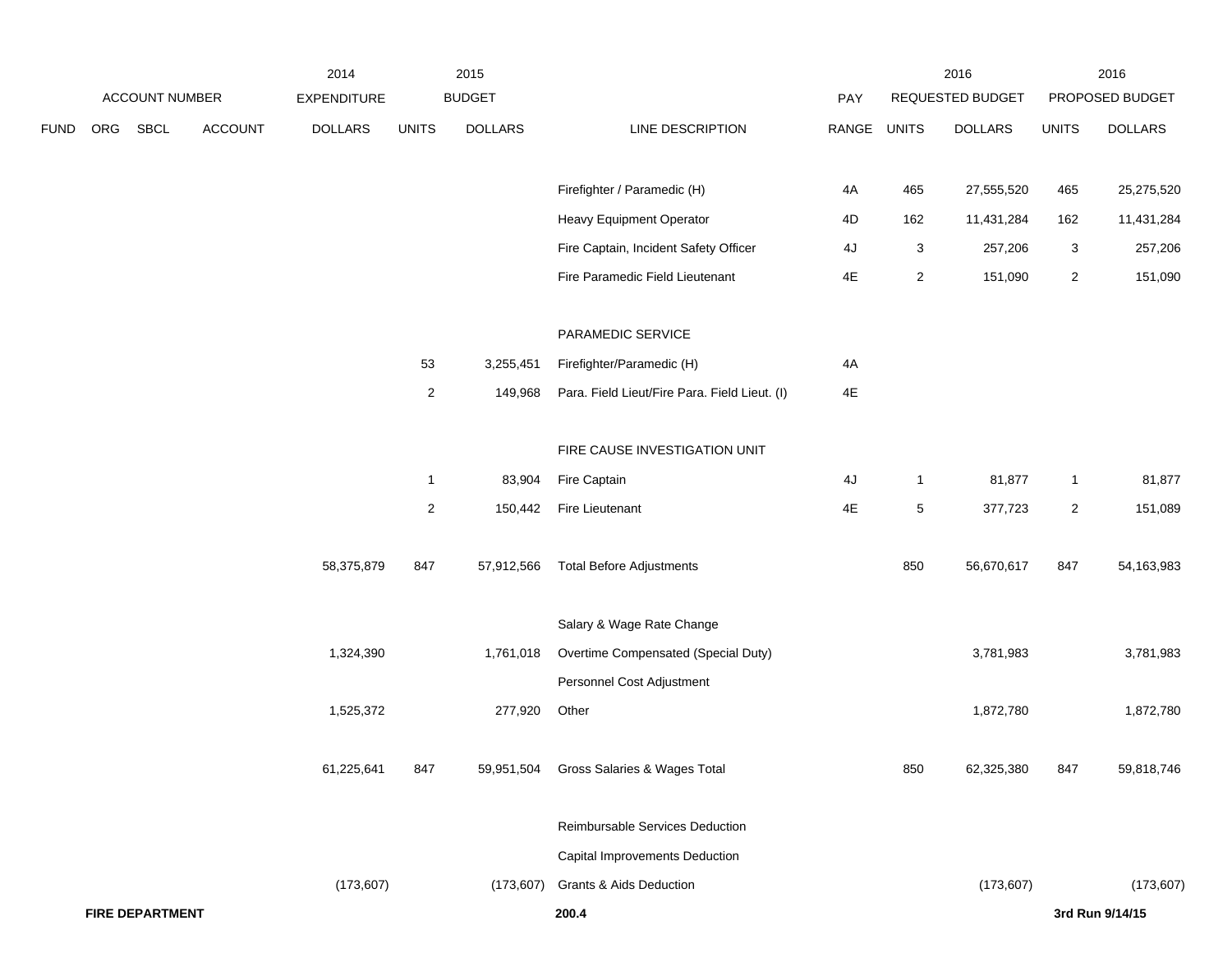|             |      |                        |                | 2014               |              | 2015           |                                                                                                                                           |             |        | 2016             |              | 2016            |
|-------------|------|------------------------|----------------|--------------------|--------------|----------------|-------------------------------------------------------------------------------------------------------------------------------------------|-------------|--------|------------------|--------------|-----------------|
|             |      | <b>ACCOUNT NUMBER</b>  |                | <b>EXPENDITURE</b> |              | <b>BUDGET</b>  |                                                                                                                                           | <b>PAY</b>  |        | REQUESTED BUDGET |              | PROPOSED BUDGET |
| <b>FUND</b> | ORG  | SBCL                   | <b>ACCOUNT</b> | <b>DOLLARS</b>     | <b>UNITS</b> | <b>DOLLARS</b> | LINE DESCRIPTION                                                                                                                          | RANGE UNITS |        | <b>DOLLARS</b>   | <b>UNITS</b> | <b>DOLLARS</b>  |
|             |      |                        |                |                    |              |                | Furlough                                                                                                                                  |             |        |                  |              |                 |
|             |      |                        |                | 61,052,034         | 847          | 59,777,897     | NET SALARIES & WAGES TOTAL                                                                                                                |             | 850    | 62, 151, 773     | 847          | 59,645,139      |
|             |      |                        |                |                    | 860.17       |                | O&M FTE'S                                                                                                                                 |             | 863.17 |                  | 860.17       |                 |
|             |      |                        |                |                    | 2.50         |                | NON-O&M FTE'S                                                                                                                             |             | 2.50   |                  | 2.50         |                 |
|             |      |                        |                |                    |              |                | (H) These positions may be filled under either the position<br>title of Firefighter or Paramedic.                                         |             |        |                  |              |                 |
|             |      |                        |                |                    |              |                | (I) These positions may be filled under either the position title of<br>Paramedic Field Lieutenant or Fire Paramedic Field Lieutenant.    |             |        |                  |              |                 |
|             |      |                        |                |                    |              |                | (Y) Required to file a statement of economic interests in accordance<br>with the Milwaukee Code of Ordinances Chapter 303-Code of Ethics. |             |        |                  |              |                 |
|             |      |                        |                | 25,031,334         |              | 24,508,938     | ESTIMATED EMPLOYEE FRINGE BENEFITS<br>(Involves Revenue Offset-No Transfers from this Account)                                            |             |        | 35,426,511       |              | 33,997,730      |
|             |      |                        |                |                    |              |                | OPERATING EXPENDITURES                                                                                                                    |             |        |                  |              |                 |
| 0001        | 3281 | R999                   | 630100         | 273,942            |              | 251,000        | <b>General Office Expense</b>                                                                                                             |             |        | 251,000          |              | 251,000         |
| 0001        | 3281 | R999                   | 630500         | 589,079            |              | 602,000        | Tools & Machinery Parts                                                                                                                   |             |        | 602,000          |              | 602,000         |
| 0001        | 3281 | R999                   | 631000         | 80,587             |              | 90,000         | <b>Construction Supplies</b>                                                                                                              |             |        | 90,000           |              | 90,000          |
| 0001        | 3281 | R999                   | 631500         | 1,445,974          |              | 1,293,640      | Energy                                                                                                                                    |             |        | 1,423,800        |              | 1,202,800       |
| 0001        | 3281 | R999                   | 632000         | 715,440            |              | 296,500        | <b>Other Operating Supplies</b>                                                                                                           |             |        | 521,600          |              | 296,500         |
|             |      | <b>FIRE DEPARTMENT</b> |                |                    |              |                | 200.5                                                                                                                                     |             |        |                  |              | 3rd Run 9/14/15 |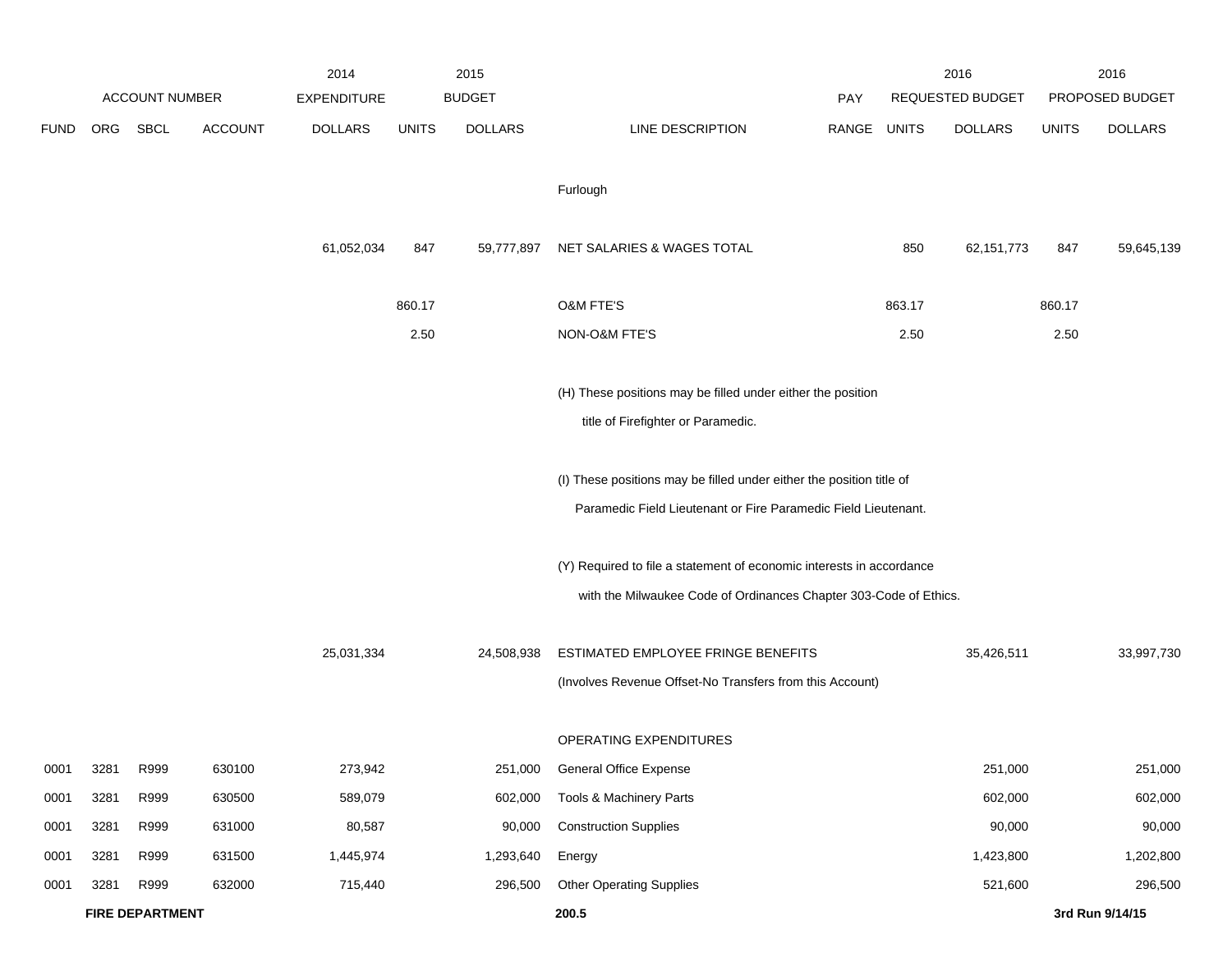|             |      |                        |                | 2014               |                | 2015           |                                           |       |              | 2016             |              | 2016            |
|-------------|------|------------------------|----------------|--------------------|----------------|----------------|-------------------------------------------|-------|--------------|------------------|--------------|-----------------|
|             |      | <b>ACCOUNT NUMBER</b>  |                | <b>EXPENDITURE</b> |                | <b>BUDGET</b>  |                                           | PAY   |              | REQUESTED BUDGET |              | PROPOSED BUDGET |
| <b>FUND</b> | ORG  | <b>SBCL</b>            | <b>ACCOUNT</b> | <b>DOLLARS</b>     | <b>UNITS</b>   | <b>DOLLARS</b> | LINE DESCRIPTION                          | RANGE | <b>UNITS</b> | <b>DOLLARS</b>   | <b>UNITS</b> | <b>DOLLARS</b>  |
|             |      |                        |                |                    |                |                |                                           |       |              |                  |              |                 |
| 0001        | 3281 | R999                   | 632500         | $\mathbf{1}$       |                | -1             | <b>Facility Rental</b>                    |       |              |                  |              |                 |
| 0001        | 3281 | R999                   | 633000         |                    |                |                | <b>Vehicle Rental</b>                     |       |              |                  |              |                 |
| 0001        | 3281 | R999                   | 633500         | 99                 |                | 5,000          | Non-Vehicle Equipment Rental              |       |              | 5,000            |              | 5,000           |
| 0001        | 3281 | R999                   | 634000         | 628,225            |                | 37,000         | <b>Professional Services</b>              |       |              | 37,000           |              | 37,000          |
| 0001        | 3281 | R999                   | 634500         | 3,056              |                |                | Information Technology Services           |       |              |                  |              |                 |
| 0001        | 3281 | R999                   | 635000         | 214,930            |                | 287,000        | <b>Property Services</b>                  |       |              | 287,000          |              | 287,000         |
| 0001        | 3281 | R999                   | 635500         | 8,515              |                | 5,000          | Infrastructure Services                   |       |              | 5,000            |              | 5,000           |
| 0001        | 3281 | R999                   | 636000         | 160,838            |                | 234,000        | Vehicle Repair Services                   |       |              | 234,000          |              | 234,000         |
| 0001        | 3281 | R999                   | 636500         | 30,168             |                | 68,300         | <b>Other Operating Services</b>           |       |              | 99,300           |              | 99,300          |
| 0001        | 3281 | R999                   | 637000         |                    |                |                | Loans and Grants                          |       |              |                  |              |                 |
| 0001        | 3281 | R999                   | 637501         | 1,591              |                | 40,000         | <b>Reimburse Other Departments</b>        |       |              | 40,000           |              | 40,000          |
|             |      |                        |                |                    |                |                |                                           |       |              |                  |              |                 |
| 0001        | 3281 | R999                   | 006300         | 4,152,445          |                | 3,209,441      | OPERATING EXPENDITURES TOTAL              |       |              | 3,595,700        |              | 3,149,600       |
|             |      |                        |                |                    |                |                |                                           |       |              |                  |              |                 |
|             |      |                        |                |                    |                |                | <b>EQUIPMENT PURCHASES</b>                |       |              |                  |              |                 |
|             |      |                        |                |                    |                |                |                                           |       |              |                  |              |                 |
|             |      |                        |                |                    |                |                | <b>Additional Equipment</b>               |       |              |                  |              |                 |
|             |      |                        |                |                    | $\overline{a}$ | 2,400          | Air Hoses and Controls, Paratech brand    |       |              |                  |              |                 |
|             |      |                        |                |                    |                |                | Camera, Digital                           |       | 1            | 700              | $\mathbf{1}$ | 700             |
|             |      |                        |                |                    | -1             | 6,300          | Camera, Handheld night vision, Flir brand |       | 1            | 9,000            | 1            | 9,000           |
|             |      |                        |                |                    |                |                | Camera, Long range wireless               |       | $\mathbf{1}$ | 650              | $\mathbf{1}$ | 650             |
|             |      |                        |                |                    |                |                | Confined space rescue harness, CMC brand  |       | 3            | 1,900            | $\mathbf{3}$ | 1,900           |
|             |      |                        |                |                    |                |                | Cot Power Load System, Stryker brand      |       | 3            | 81,000           | $\mathbf{3}$ | 81,000          |
|             |      |                        |                |                    |                |                | Electrostatic Decontamination System      |       | $\mathbf{1}$ | 4,000            | $\mathbf{1}$ | 4,000           |
|             |      |                        |                |                    | $\overline{2}$ | 9,000          | Elevator Rescue Kit, Paratech brand       |       |              |                  |              |                 |
|             |      | <b>FIRE DEPARTMENT</b> |                |                    |                |                | 200.6                                     |       |              |                  |              | 3rd Run 9/14/15 |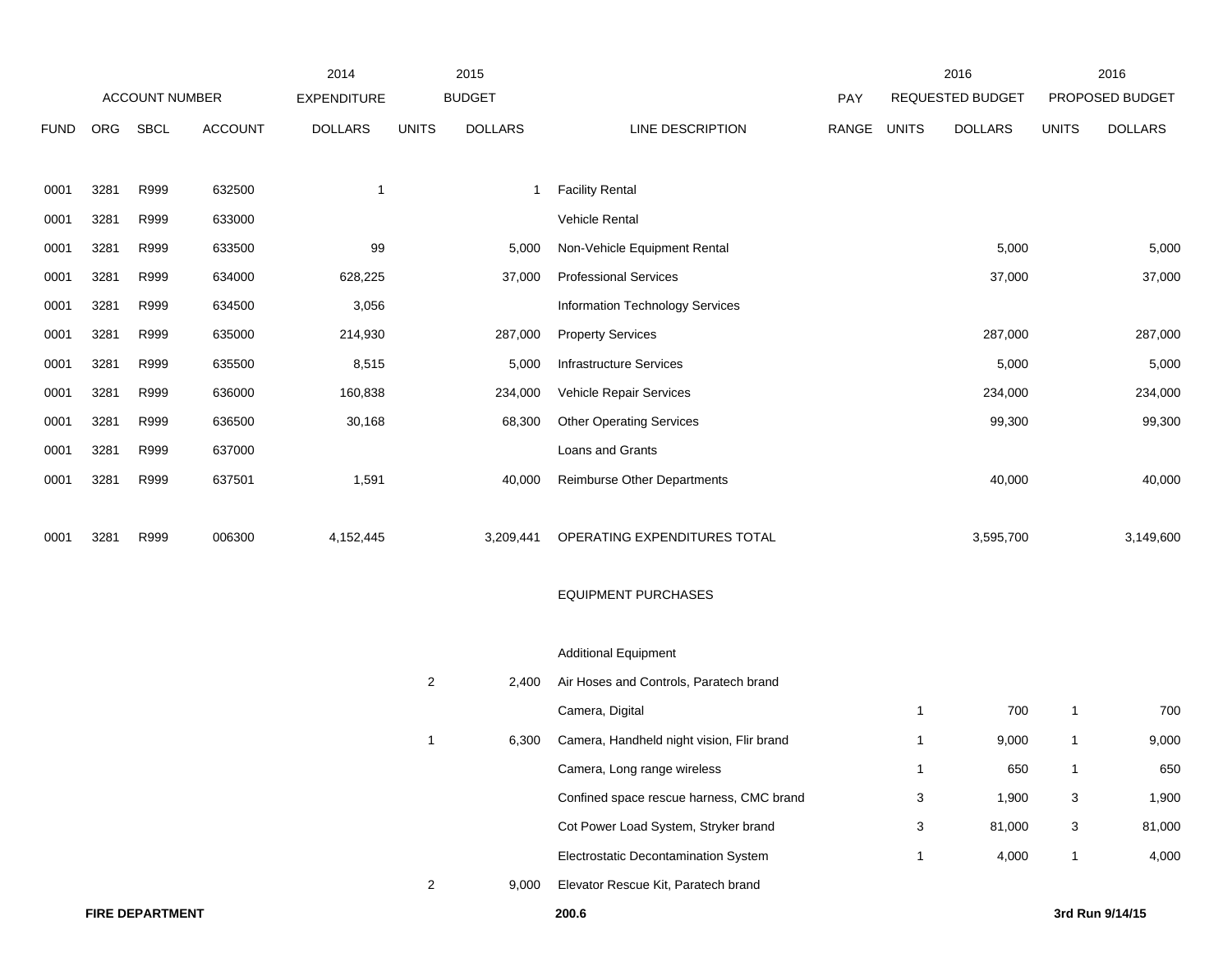|             |     |                        |                | 2014               |                 | 2015           |                                            |             |                | 2016             |                | 2016            |
|-------------|-----|------------------------|----------------|--------------------|-----------------|----------------|--------------------------------------------|-------------|----------------|------------------|----------------|-----------------|
|             |     | ACCOUNT NUMBER         |                | <b>EXPENDITURE</b> |                 | <b>BUDGET</b>  |                                            | PAY         |                | REQUESTED BUDGET |                | PROPOSED BUDGET |
| <b>FUND</b> | ORG | SBCL                   | <b>ACCOUNT</b> | <b>DOLLARS</b>     | <b>UNITS</b>    | <b>DOLLARS</b> | LINE DESCRIPTION                           | RANGE UNITS |                | <b>DOLLARS</b>   | <b>UNITS</b>   | <b>DOLLARS</b>  |
|             |     |                        |                |                    |                 |                | Exothermic Torch                           |             | $\mathbf{1}$   | 2,600            | $\mathbf{1}$   | 2,600           |
|             |     |                        |                |                    |                 |                | Griphoist, TU-32                           |             | 1              | 4,800            | $\mathbf{1}$   | 4,800           |
|             |     |                        |                |                    |                 |                | Griphoist Cable, 5/8" x 100'               |             | $\overline{a}$ | 2,000            | $\overline{a}$ | 2,000           |
|             |     |                        |                |                    | $\mathbf{1}$    | 3,700          | Mercury Recovery Vacuum                    |             |                |                  |                |                 |
|             |     |                        |                |                    |                 |                | Miller Plasma Cutter, Spectrum 625         |             | $\mathbf{1}$   | 2,400            | $\mathbf{1}$   | 2,400           |
|             |     |                        |                |                    |                 |                | Monitor, Touch screen video w/whiteboard   |             | 1              | 4,800            | $\mathbf{1}$   | 4,800           |
|             |     |                        |                |                    | $\mathbf{1}$    | 1,300          | OTS Buddy Line Intercom System, MK-7       |             |                |                  |                |                 |
|             |     |                        |                |                    | $\mathbf{1}$    | 800            | OTS Communication System Rope              |             |                |                  |                |                 |
|             |     |                        |                |                    |                 |                | Paratech Longshore Strut 610               |             | 4              | 6,000            | 4              | 6,000           |
|             |     |                        |                |                    |                 |                | Powered Air Purifying Respirator           |             | 4              | 6,800            | 4              | 6,800           |
|             |     |                        |                |                    |                 |                | Raymarine Autopilot System                 |             | 1              | 2,800            | $\mathbf{1}$   | 2,800           |
|             |     |                        |                |                    |                 |                | Rope Rescue Systems and Devices, CMC brand |             | $\overline{c}$ | 1,400            | $\overline{2}$ | 1,400           |
|             |     |                        |                |                    |                 |                | Spotlight, Golight Stryker LED             |             | $\overline{a}$ | 1,200            | $\overline{2}$ | 1,200           |
|             |     |                        |                |                    | $\overline{2}$  | 1,700          | Tool Power System w/accessories            |             |                |                  |                |                 |
|             |     |                        |                |                    |                 |                | Trench Rescue Dual Deadman Strut Contr.    |             | 1              | 600              | $\mathbf{1}$   | 600             |
|             |     |                        |                |                    |                 |                | Trench Rescue Regulator 300 PSI            |             | 1              | 550              | $\mathbf{1}$   | 550             |
|             |     |                        |                |                    | $\overline{2}$  | 130,000        | Fire Pick Up Truck                         |             |                |                  |                |                 |
|             |     |                        |                |                    | 10              | 155,200        | Subtotal - Additional Equipment            |             | 29             | 133,200          | 29             | 133,200         |
|             |     |                        |                |                    |                 |                | Replacement Equipment                      |             |                |                  |                |                 |
|             |     |                        |                |                    | 8               | 4,000          | Air Conditioner                            |             |                |                  |                |                 |
|             |     |                        |                |                    |                 |                | Altair 4 Meter                             |             | 4              | 3,000            | 4              | 3,000           |
|             |     |                        |                |                    |                 |                | Altair Pro CO Meter                        |             | 8              | 4,000            | 8              | 4,000           |
|             |     |                        |                |                    | $5\phantom{.0}$ | 5,000          | Cot Power Packs                            |             | 8              | 4,800            | 8              | 4,800           |
|             |     | <b>FIRE DEPARTMENT</b> |                |                    |                 |                | 200.7                                      |             |                |                  |                | 3rd Run 9/14/15 |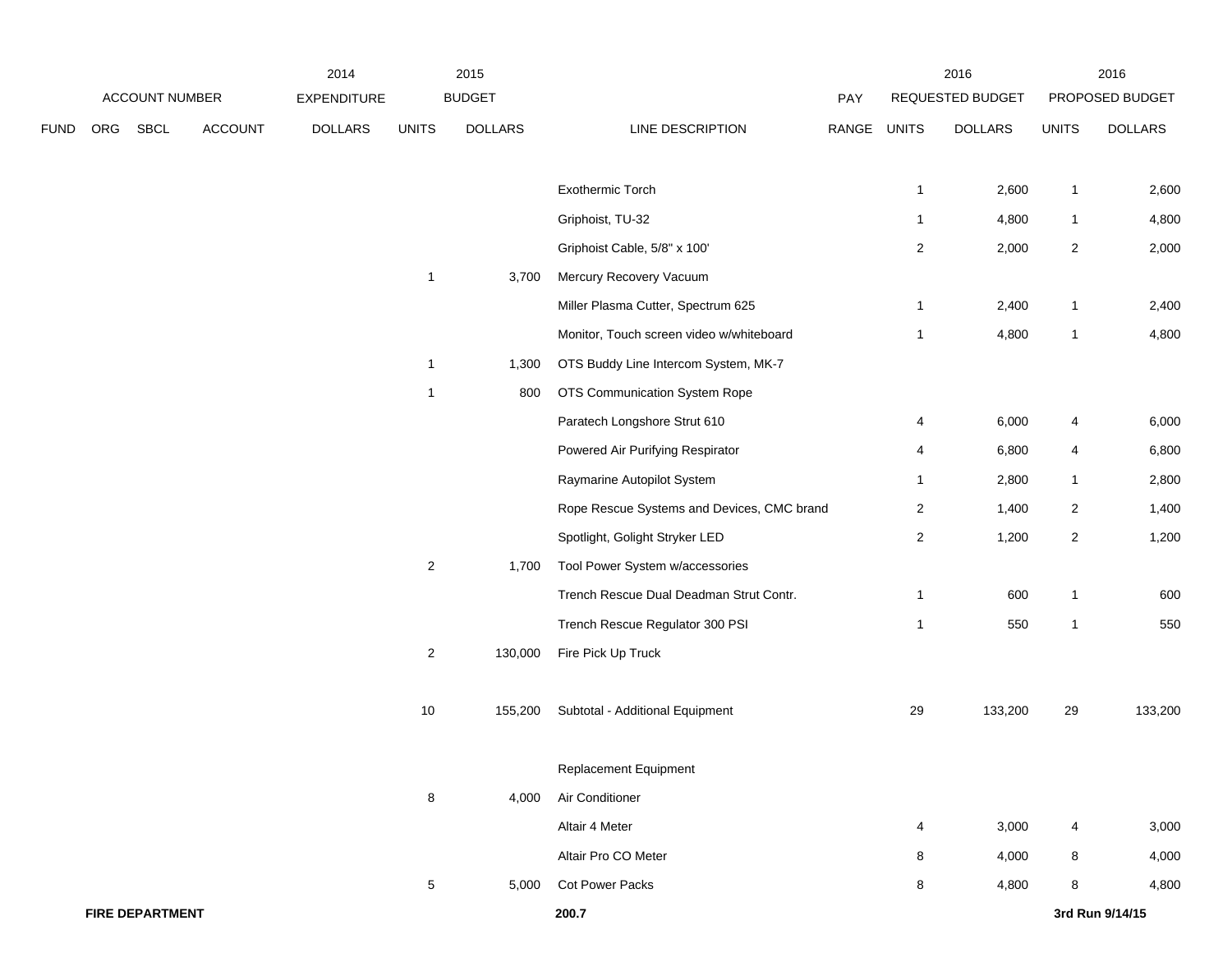|             |      |                |         | 2014               |                         | 2015           |                                          |       | 2016           |                  | 2016                    |                 |
|-------------|------|----------------|---------|--------------------|-------------------------|----------------|------------------------------------------|-------|----------------|------------------|-------------------------|-----------------|
|             |      | ACCOUNT NUMBER |         | <b>EXPENDITURE</b> |                         | <b>BUDGET</b>  |                                          | PAY   |                | REQUESTED BUDGET |                         | PROPOSED BUDGET |
| <b>FUND</b> | ORG  | SBCL           | ACCOUNT | <b>DOLLARS</b>     | <b>UNITS</b>            | <b>DOLLARS</b> | LINE DESCRIPTION                         | RANGE | <b>UNITS</b>   | <b>DOLLARS</b>   | <b>UNITS</b>            | <b>DOLLARS</b>  |
|             |      |                |         |                    |                         |                |                                          |       |                |                  |                         |                 |
|             |      |                |         |                    | $\mathbf{2}$            | 1,000          | Drill, Cordless Hammer, Milwaukee brand  |       |                |                  |                         |                 |
|             |      |                |         |                    |                         |                | Dry Suits, SCUBA                         |       | 10             | 23,000           | $10$                    | 23,000          |
|             |      |                |         |                    | $\overline{a}$          | 2,400          | Generator, Portable                      |       | $\overline{2}$ | 4,200            | $\overline{2}$          | 4,200           |
|             |      |                |         |                    | 40                      | 23,500         | Hose (various)                           |       | 50             | 31,300           | $50\,$                  | 31,300          |
|             |      |                |         |                    | $\mathbf{1}$            | 600            | Ice Auger, Jiff Propane 10" Pro4 model   |       |                |                  |                         |                 |
|             |      |                |         |                    | $\mathbf{1}$            | 700            | Impact Driver, Cordless, Milwaukee brand |       |                |                  |                         |                 |
|             |      |                |         |                    | 5                       | 4,000          | Ladder, Portable (various)               |       | 15             | 7,500            | 15                      | 7,500           |
|             |      |                |         |                    | $\overline{\mathbf{c}}$ | 1,000          | Lawnmower                                |       |                |                  |                         |                 |
|             |      |                |         |                    |                         |                | Lawnmower, Riding                        |       | $\mathbf{1}$   | 1,800            | 1                       | 1,800           |
|             |      |                |         |                    | $10$                    | 9,500          | Level A Protection Ensembles             |       |                |                  |                         |                 |
|             |      |                |         |                    | 5                       | 2,500          | Nozzles, various                         |       | 9              | 4,500            | 9                       | 4,500           |
|             |      |                |         |                    | $\mathbf{1}$            | 1,300          | Petroleum Pump, Wilden brand             |       |                |                  |                         |                 |
|             |      |                |         |                    | $\overline{a}$          | 1,000          | Saw, Chain                               |       | $\overline{2}$ | 1,000            | $\overline{c}$          | 1,000           |
|             |      |                |         |                    | 1                       | 600            | Saw, Cordless Reciprocating, Milw. brand |       |                |                  |                         |                 |
|             |      |                |         |                    | 5                       | 5,500          | Saw, Roof                                |       | $\sqrt{5}$     | 5,500            | 5                       | 5,500           |
|             |      |                |         |                    | 190                     | 95,000         | <b>SCBA ICM</b>                          |       | 585            | 410,000          | 190                     | 95,000          |
|             |      |                |         |                    | 4                       | 3,600          | Snowblowers                              |       | 4              | 3,600            | 4                       | 3,600           |
|             |      |                |         |                    |                         |                | <b>Thermal Imaging Cameras</b>           |       | $\overline{2}$ | 10,000           | $\overline{\mathbf{c}}$ | 10,000          |
|             |      |                |         |                    | $\mathbf{1}$            | 30,000         | Vehicles, Sport Utility Response         |       |                |                  |                         |                 |
|             |      |                |         | 277,920            |                         |                | Other Previous Experience                |       |                |                  |                         |                 |
|             |      |                |         |                    |                         |                |                                          |       |                |                  |                         |                 |
|             |      |                |         | 277,920            | 285                     |                | 191,200 Subtotal - Replacement Equipment |       | 705            | 514,200          | 310                     | 199,200         |
|             |      |                |         |                    |                         |                |                                          |       |                |                  |                         |                 |
| 0001        | 3281 | R999           | 006800  | 277,920            | 295                     | 346,400        | EQUIPMENT PURCHASES TOTAL                |       | 734            | 647,400          | 339                     | 332,400         |
|             |      |                |         |                    |                         |                |                                          |       |                |                  |                         |                 |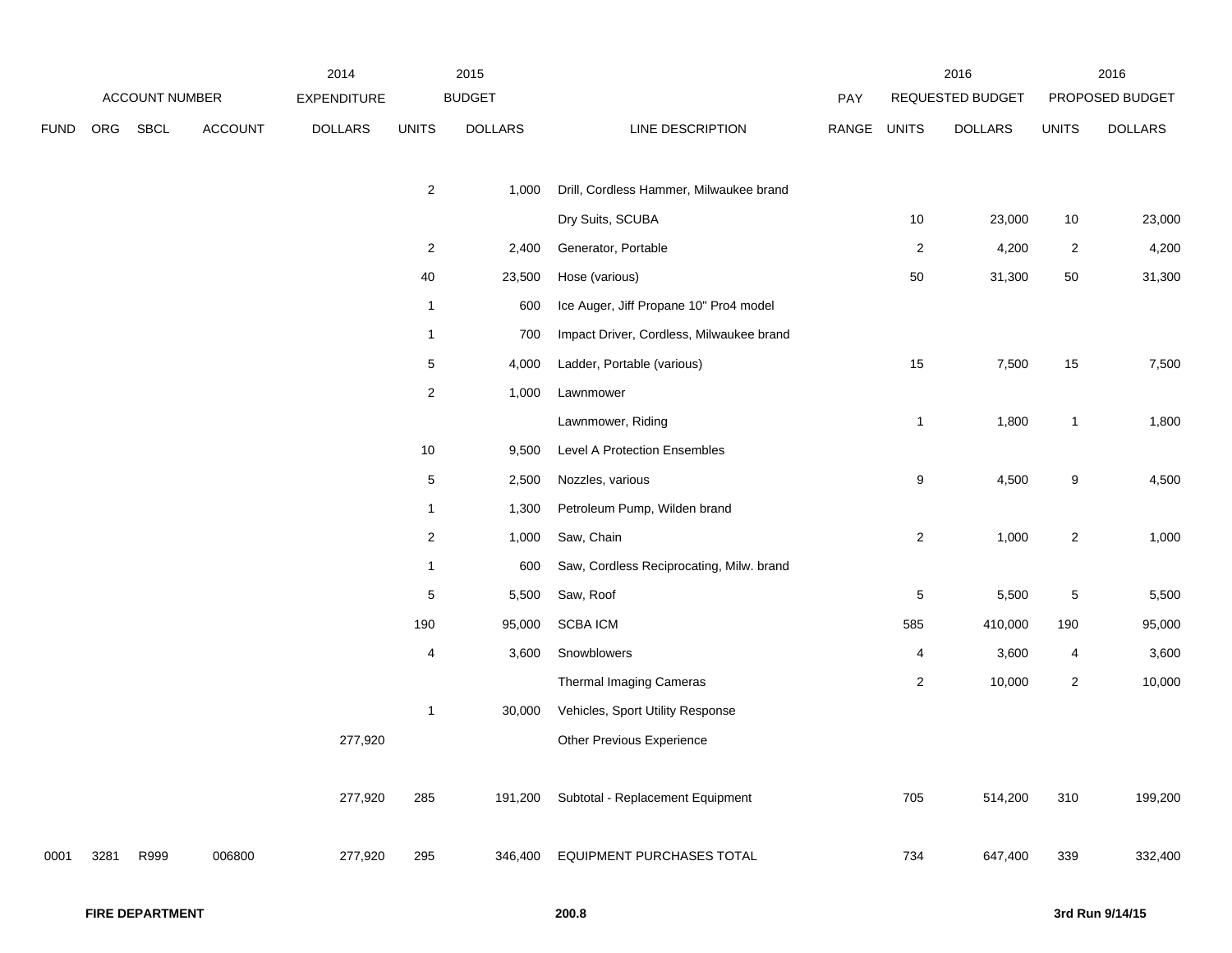|             |                       |      |                    | 2014           |               | 2015           |                           |                  | 2016           |                        | 2016           |
|-------------|-----------------------|------|--------------------|----------------|---------------|----------------|---------------------------|------------------|----------------|------------------------|----------------|
|             | <b>ACCOUNT NUMBER</b> |      | <b>EXPENDITURE</b> |                | <b>BUDGET</b> | PAY            |                           | REQUESTED BUDGET |                | <b>PROPOSED BUDGET</b> |                |
| <b>FUND</b> | ORG                   | SBCL | <b>ACCOUNT</b>     | <b>DOLLARS</b> | <b>UNITS</b>  | <b>DOLLARS</b> | LINE DESCRIPTION<br>RANGE | <b>UNITS</b>     | <b>DOLLARS</b> | <b>UNITS</b>           | <b>DOLLARS</b> |

SPECIAL FUNDS

SPECIAL FUNDS TOTAL

FIRE DEPARTMENT - OPERATIONS

90,513,733 87,842,676 DIVISION DECISION UNIT TOTAL 101,821,384 97,124,869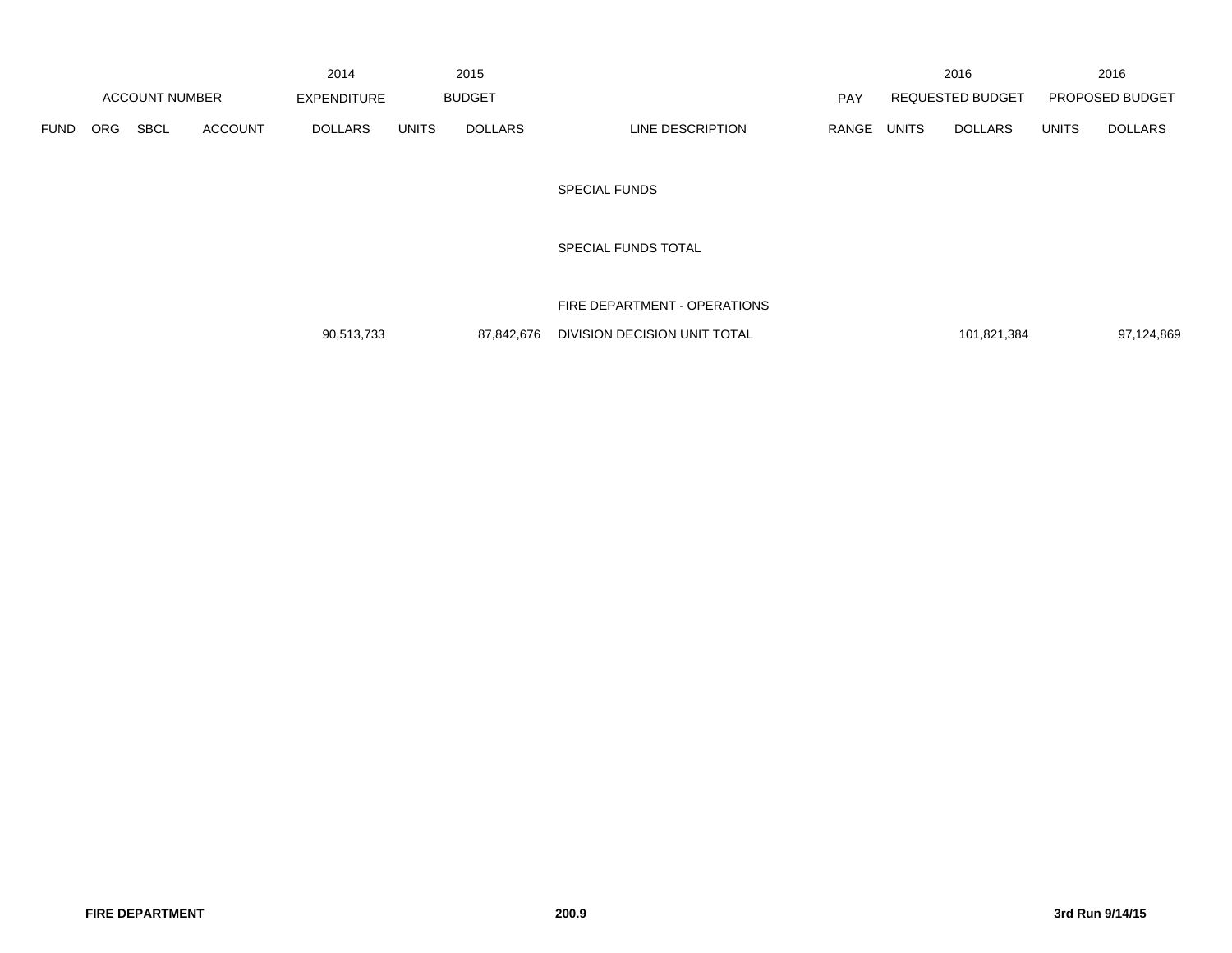|             |                       |             |                    | 2014           |               | 2015           |                                  |                         | 2016           |                        | 2016           |
|-------------|-----------------------|-------------|--------------------|----------------|---------------|----------------|----------------------------------|-------------------------|----------------|------------------------|----------------|
|             | <b>ACCOUNT NUMBER</b> |             | <b>EXPENDITURE</b> |                | <b>BUDGET</b> | PAY            |                                  | <b>REQUESTED BUDGET</b> |                | <b>PROPOSED BUDGET</b> |                |
| <b>FUND</b> | <b>ORG</b>            | <b>SBCL</b> | <b>ACCOUNT</b>     | <b>DOLLARS</b> | <b>UNITS</b>  | <b>DOLLARS</b> | <b>RANGE</b><br>LINE DESCRIPTION | UNITS                   | <b>DOLLARS</b> | <b>UNITS</b>           | <b>DOLLARS</b> |

#### FIRE DEPARTMENT

## SUPPORT SERVICES BUREAU DECISION UNIT

#### SALARIES & WAGES

|  |        | 135,893    Fire Chief (Y)        | 4SX | 137.252 | 137,252 |
|--|--------|----------------------------------|-----|---------|---------|
|  |        | 49,370 Fire Medical Officer      | 9RX | 49,867  | 49,867  |
|  |        | 105,000 Assistant Fire Chief (Y) | 4RX | 106,050 | 106,050 |
|  | 50,525 | Administrative Assistant IV      | 5IN | 53,021  | 53,021  |

### BUSINESS AND FINANCE SECTION

| 71.911 | <b>Business Finance Manager</b> | 1FX | 75.462 | 75,462 |
|--------|---------------------------------|-----|--------|--------|
| 40.100 | <b>Accounting Assistant III</b> | 5EN | 41.088 | 41,088 |
| 37.688 | Personnel Payroll Assistant II  | 6HN | 38.617 | 38,617 |
| 42,118 | Program Assistant II            | 5FN | 42.539 | 42,539 |

#### ADMINISTRATION DIVISION

| 2 | 161.446 | Fire Captain                     | 4J  | 161.446 | 2 | 161.446 |
|---|---------|----------------------------------|-----|---------|---|---------|
|   | 56.834  | Fire Personnel Officer           | 1DX | 59.641  |   | 59,641  |
|   | 44.941  | Microcomputer Services Assistant | 6KN | 47.161  |   | 47,161  |
|   | 39.609  | Custodial Worker II/City Laborer | 8DN | 41.565  |   | 41,565  |
| 3 | 109.169 | <b>Office Assistant III</b>      | 6FN | 113.207 |   | 113,207 |

### TECHNICAL SERVICES/DISPATCH DIVISION

|  | 85.902 | Administrative Fire Captain | 4. |  | 85.902 |  | 85,902 |
|--|--------|-----------------------------|----|--|--------|--|--------|
|--|--------|-----------------------------|----|--|--------|--|--------|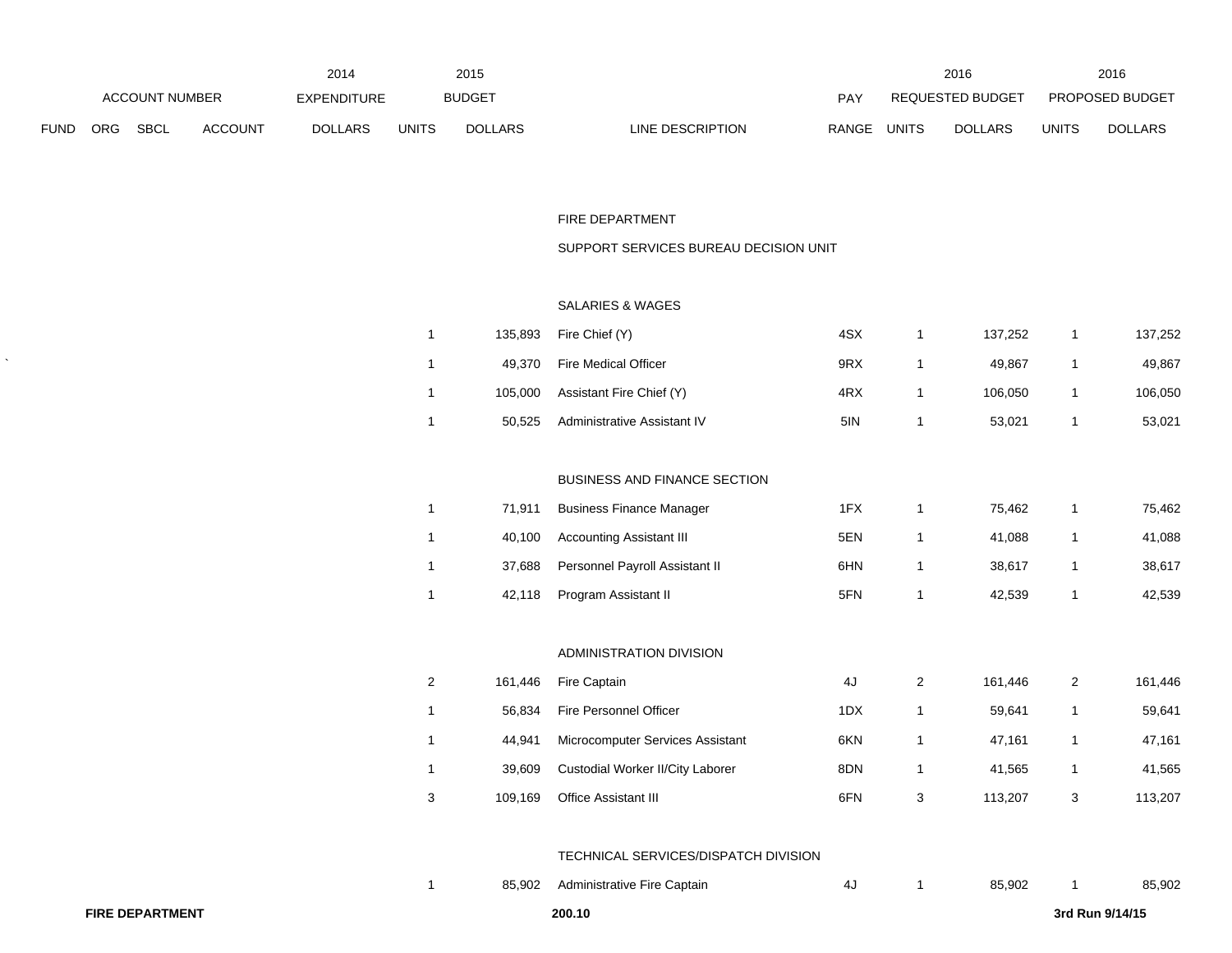|             |                       |             |                | 2014           |       | 2015           |                           |       | 2016                    |              | 2016                   |
|-------------|-----------------------|-------------|----------------|----------------|-------|----------------|---------------------------|-------|-------------------------|--------------|------------------------|
|             | <b>ACCOUNT NUMBER</b> |             |                | EXPENDITURE    |       | <b>BUDGET</b>  | PAY                       |       | <b>REQUESTED BUDGET</b> |              | <b>PROPOSED BUDGET</b> |
| <b>FUND</b> | <b>ORG</b>            | <b>SBCL</b> | <b>ACCOUNT</b> | <b>DOLLARS</b> | UNITS | <b>DOLLARS</b> | LINE DESCRIPTION<br>RANGE | UNITS | <b>DOLLARS</b>          | <b>UNITS</b> | <b>DOLLARS</b>         |

|    | 75.545  | Administrative Fire Lieutenant      | 4E  |    | 75.545  |    | 75.545  |
|----|---------|-------------------------------------|-----|----|---------|----|---------|
| 2  | 99.059  | Network Coordinator-Associate       | 2EX | 2  | 101,565 | 2  | 101,565 |
| 2  | 90.997  | Data Base Specialist                | 5GN | 2  | 93.846  | 2  | 93,846  |
|    | 78.640  | Fire Technical Services Manager     | 1GX | 1  | 82,524  |    | 82,524  |
|    | 67.983  | <b>Network Coordinator Senior</b>   | 2GX | 1  | 71.340  |    | 71,340  |
|    | 76.036  | Fire Dispatch Manager               | 1DX | 1  | 79.791  |    | 79,791  |
| 4  | 243.997 | Fire Dispatch Supervisor            | 1AX | 4  | 256.048 | 4  | 256,048 |
| 21 | 890.112 | Fire Equipment Dispatcher           | 6NN | 21 | 916.242 | 21 | 916,242 |
| 2  | 38.246  | Fire Equipment Dispatcher (0.5 FTE) | 6NN | 2  | 38,628  | 2  | 38,628  |

## CONSTRUCTION AND MAINT. DIVISION

| $\mathbf{1}$ | 91,550  | <b>Battalion Chief, Fire</b>           | 4MX |   | 92,466  |   | 92,466  |
|--------------|---------|----------------------------------------|-----|---|---------|---|---------|
| 1            | 62,319  | Fire Equipment Repairs Manager         | 1EX | 1 | 65,397  |   | 65,397  |
| 1            | 55,773  | Fire Equipment Repairs Supervisor      | 1DX | 1 | 58,528  | 1 | 58,528  |
| 1            | 51,031  | Fire Equipment Compressed Air Tech.    | 7HN | 1 | 53,551  | 1 | 53,551  |
| 9            | 417,615 | Fire Equipment Mechanic                | 7HN | 9 | 429,864 | 9 | 429,864 |
| 3            | 130,077 | Fire Equipment Repairer II             | 7GN | 3 | 133,831 | 3 | 133,831 |
| 1            | 45,492  | Fire Equipment Repairer I              | 7DN | 1 | 47,739  | 1 | 47,739  |
| 1            | 37,456  | Fire Mechanic Helper                   | 7BN | 1 | 37,830  |   | 37,830  |
| 1            | 51,534  | Fire Equipment Welder                  | 7HN | 1 | 54,079  |   | 54,079  |
| 1            | 48,526  | Fire Equipment Machinist               | 7HN | 1 | 50,923  | 1 | 50,923  |
| 1            | 51,031  | Fire Bldg. & Equip. Maint. Spec.       | 7HN | 1 | 53,551  | 1 | 53,551  |
| 1            | 40,100  | <b>Office Coordinator</b>              | 5EN | 1 | 45,671  | 1 | 45,671  |
| 1            | 41,449  | <b>Inventory Control Assistant III</b> | 6HN | 1 | 43,496  |   | 43,496  |
| 1            | 55,806  | Painter                                | 71  | 1 | 58,573  |   | 58,573  |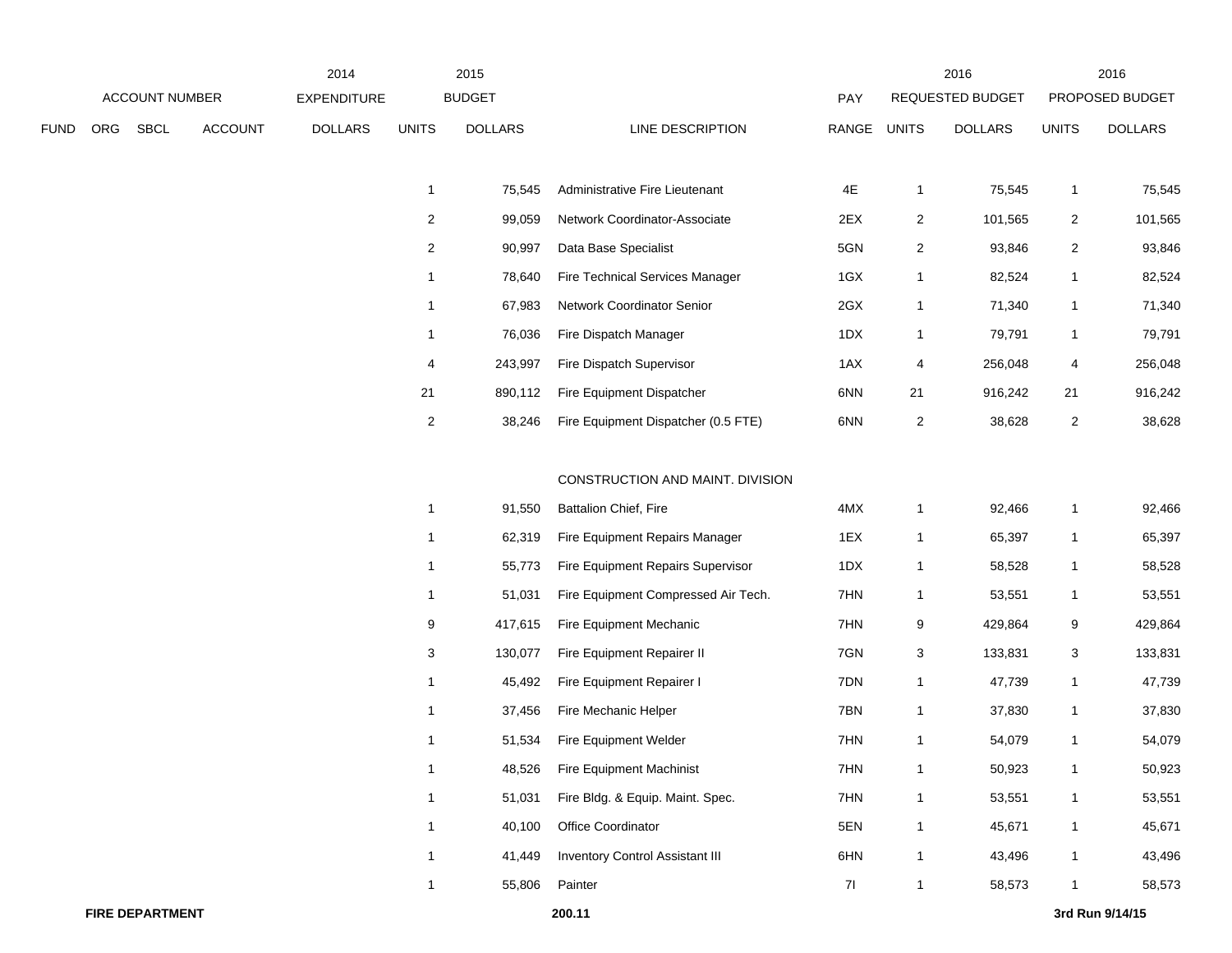|             |     |                        |         | 2014               |              | 2015           |                                                                      |             |                | 2016             |                | 2016            |
|-------------|-----|------------------------|---------|--------------------|--------------|----------------|----------------------------------------------------------------------|-------------|----------------|------------------|----------------|-----------------|
|             |     | ACCOUNT NUMBER         |         | <b>EXPENDITURE</b> |              | <b>BUDGET</b>  |                                                                      | PAY         |                | REQUESTED BUDGET |                | PROPOSED BUDGET |
| <b>FUND</b> | ORG | SBCL                   | ACCOUNT | <b>DOLLARS</b>     | <b>UNITS</b> | <b>DOLLARS</b> | LINE DESCRIPTION                                                     | RANGE UNITS |                | <b>DOLLARS</b>   | <b>UNITS</b>   | <b>DOLLARS</b>  |
|             |     |                        |         |                    | $\mathbf{2}$ |                | 117,603 Carpenter                                                    | <b>7K</b>   | $\overline{a}$ | 123,386          | $\overline{a}$ | 123,386         |
|             |     |                        |         | 4,011,430          | 78           | 3,988,483      | <b>Total Before Adjustments</b>                                      |             | 78             | 4,117,232        | 78             | 4,117,232       |
|             |     |                        |         |                    |              |                | Salary & Wage Rate Change                                            |             |                |                  |                |                 |
|             |     |                        |         | 61,091             |              | 130,000        | Overtime Compensated (Special Duty)                                  |             |                | 43,116           |                | 43,116          |
|             |     |                        |         |                    |              |                | Personnel Cost Adjustment                                            |             |                |                  |                |                 |
|             |     |                        |         | 12,198             |              | 28,850         | Other                                                                |             |                | 19,550           |                | 19,550          |
|             |     |                        |         | 4,084,719          | 78           | 4,147,333      | Gross Salaries & Wages Total                                         |             | 78             | 4,179,898        | 78             | 4,179,898       |
|             |     |                        |         |                    |              |                | Reimbursable Services Deduction                                      |             |                |                  |                |                 |
|             |     |                        |         |                    |              |                | Capital Improvements Deduction                                       |             |                |                  |                |                 |
|             |     |                        |         |                    |              |                | <b>Grants &amp; Aids Deduction</b>                                   |             |                |                  |                |                 |
|             |     |                        |         |                    |              |                | Furlough                                                             |             |                |                  |                |                 |
|             |     |                        |         | 4,084,719          | 78           | 4,147,333      | NET SALARIES & WAGES TOTAL                                           |             | 78             | 4,179,898        | 78             | 4,179,898       |
|             |     |                        |         |                    | 78.00        |                | O&M FTE'S                                                            |             | 78.00          |                  | 78.00          |                 |
|             |     |                        |         |                    |              |                | NON-O&M FTE'S                                                        |             |                |                  |                |                 |
|             |     |                        |         |                    |              |                | (Y) Required to file a statement of economic interests in accordance |             |                |                  |                |                 |
|             |     |                        |         |                    |              |                | with the Milwaukee Code of Ordinances Chapter 303-Code of Ethics.    |             |                |                  |                |                 |
|             |     |                        |         | 1,674,735          |              | 1,700,407      | ESTIMATED EMPLOYEE FRINGE BENEFITS                                   |             |                | 2,382,542        |                | 2,382,542       |
|             |     | <b>FIRE DEPARTMENT</b> |         |                    |              |                | 200.12                                                               |             |                |                  |                | 3rd Run 9/14/15 |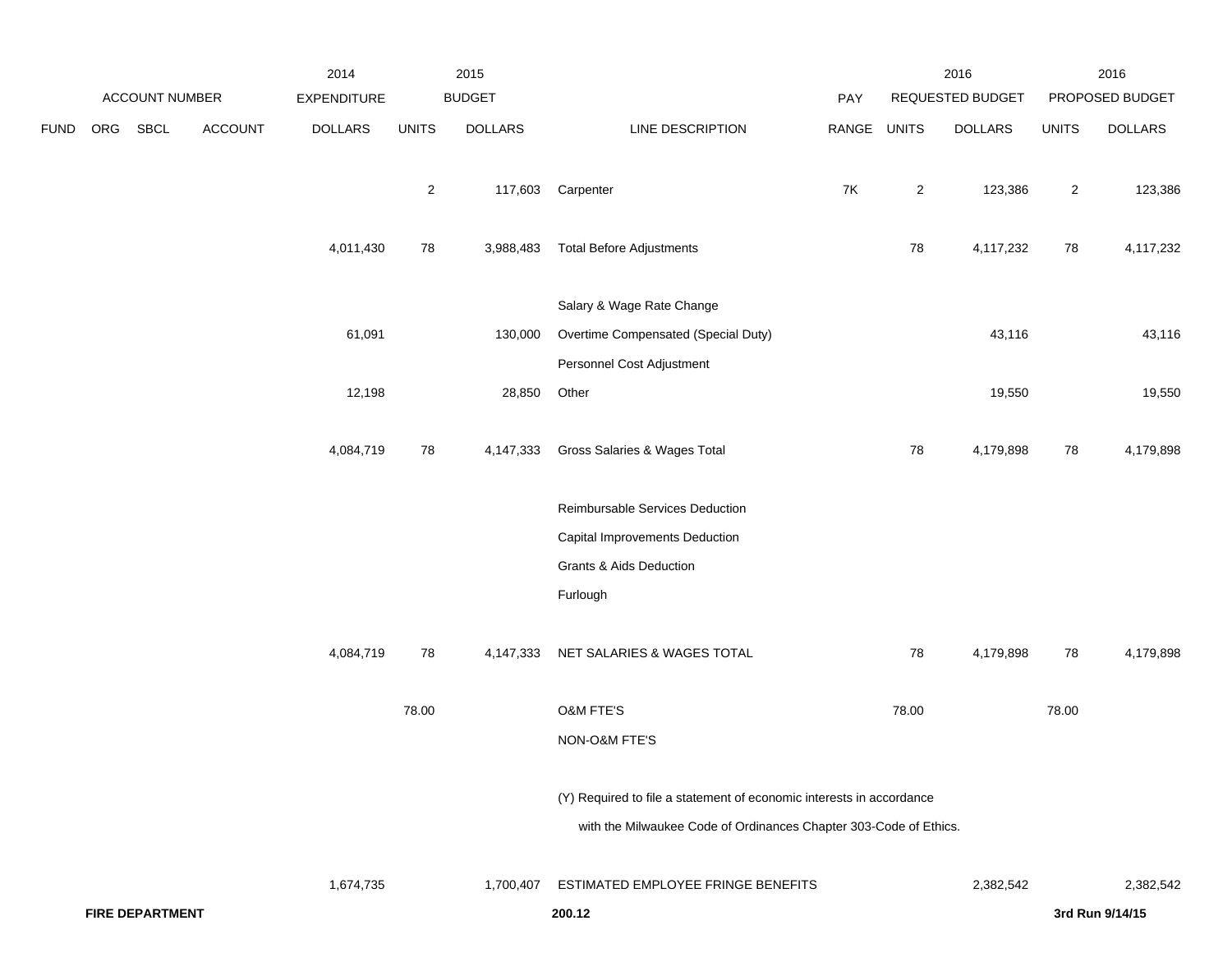|            |             |                | 2014                  |              | 2015           |                                 |              |              | 2016                                                     |                         | 2016            |
|------------|-------------|----------------|-----------------------|--------------|----------------|---------------------------------|--------------|--------------|----------------------------------------------------------|-------------------------|-----------------|
|            |             |                | <b>EXPENDITURE</b>    |              |                |                                 | <b>PAY</b>   |              |                                                          |                         | PROPOSED BUDGET |
| <b>ORG</b> | <b>SBCL</b> | <b>ACCOUNT</b> | <b>DOLLARS</b>        | <b>UNITS</b> | <b>DOLLARS</b> | <b>LINE DESCRIPTION</b>         | <b>RANGE</b> | <b>UNITS</b> | <b>DOLLARS</b>                                           | <b>UNITS</b>            | <b>DOLLARS</b>  |
|            |             |                |                       |              |                |                                 |              |              |                                                          |                         |                 |
|            |             |                |                       |              |                |                                 |              |              |                                                          |                         |                 |
|            |             |                |                       |              |                |                                 |              |              |                                                          |                         |                 |
|            |             |                |                       |              |                | OPERATING EXPENDITURES          |              |              |                                                          |                         |                 |
| 3282       | R999        | 630100         | 44,313                |              | 13,700         | General Office Expense          |              |              | 13,700                                                   |                         | 13,700          |
| 3282       | R999        | 630500         | 79,500                |              |                | Tools & Machinery Parts         |              |              |                                                          |                         |                 |
| 3282       | R999        | 631000         | 31,954                |              |                | <b>Construction Supplies</b>    |              |              |                                                          |                         |                 |
| 3282       | R999        | 631500         | 70,390                |              | 46,000         | Energy                          |              |              | 46,000                                                   |                         | 46,000          |
| 3282       | R999        | 632000         | 112,429               |              | 20,960         | <b>Other Operating Supplies</b> |              |              | 22,960                                                   |                         | 22,960          |
| 3282       | R999        | 632500         |                       |              |                | <b>Facility Rental</b>          |              |              |                                                          |                         |                 |
| 3282       | R999        | 633000         |                       |              |                | Vehicle Rental                  |              |              |                                                          |                         |                 |
| 3282       | R999        | 633500         | 14,254                |              | 18,000         | Non-Vehicle Equipment Rental    |              |              | 18,000                                                   |                         | 18,000          |
| 3282       | R999        | 634000         | 49,998                |              | 1,003,335      | <b>Professional Services</b>    |              |              | 1,003,335                                                |                         | 1,003,335       |
| 3282       | R999        | 634500         | 465,051               |              | 600,500        | Information Technology Services |              |              | 586,713                                                  |                         | 586,713         |
| 3282       | R999        | 635000         | 66,622                |              | 75,000         | <b>Property Services</b>        |              |              | 77,000                                                   |                         | 77,000          |
| 3282       | R999        | 635500         |                       |              |                | <b>Infrastructure Services</b>  |              |              |                                                          |                         |                 |
| 3282       | R999        | 636000         | 254                   |              |                | Vehicle Repair Services         |              |              |                                                          |                         |                 |
| 3282       | R999        | 636500         | 38,945                |              | 28,200         | <b>Other Operating Services</b> |              |              | 28,200                                                   |                         | 28,200          |
| 3282       | R999        | 637000         |                       |              |                | Loans and Grants                |              |              |                                                          |                         |                 |
| 3282       | R999        | 637501         | 23,515                |              | 60,000         | Reimburse Other Departments     |              |              | 60,000                                                   |                         | 60,000          |
|            |             |                |                       |              |                |                                 |              |              |                                                          |                         |                 |
| 3282       | R999        | 006300         | 997,225               |              | 1,865,695      | OPERATING EXPENDITURES TOTAL    |              |              | 1,855,908                                                |                         | 1,855,908       |
|            |             |                | <b>ACCOUNT NUMBER</b> |              |                | <b>BUDGET</b>                   |              |              | (Involves Revenue Offset-No Transfers from this Account) | <b>REQUESTED BUDGET</b> |                 |

EQUIPMENT PURCHASES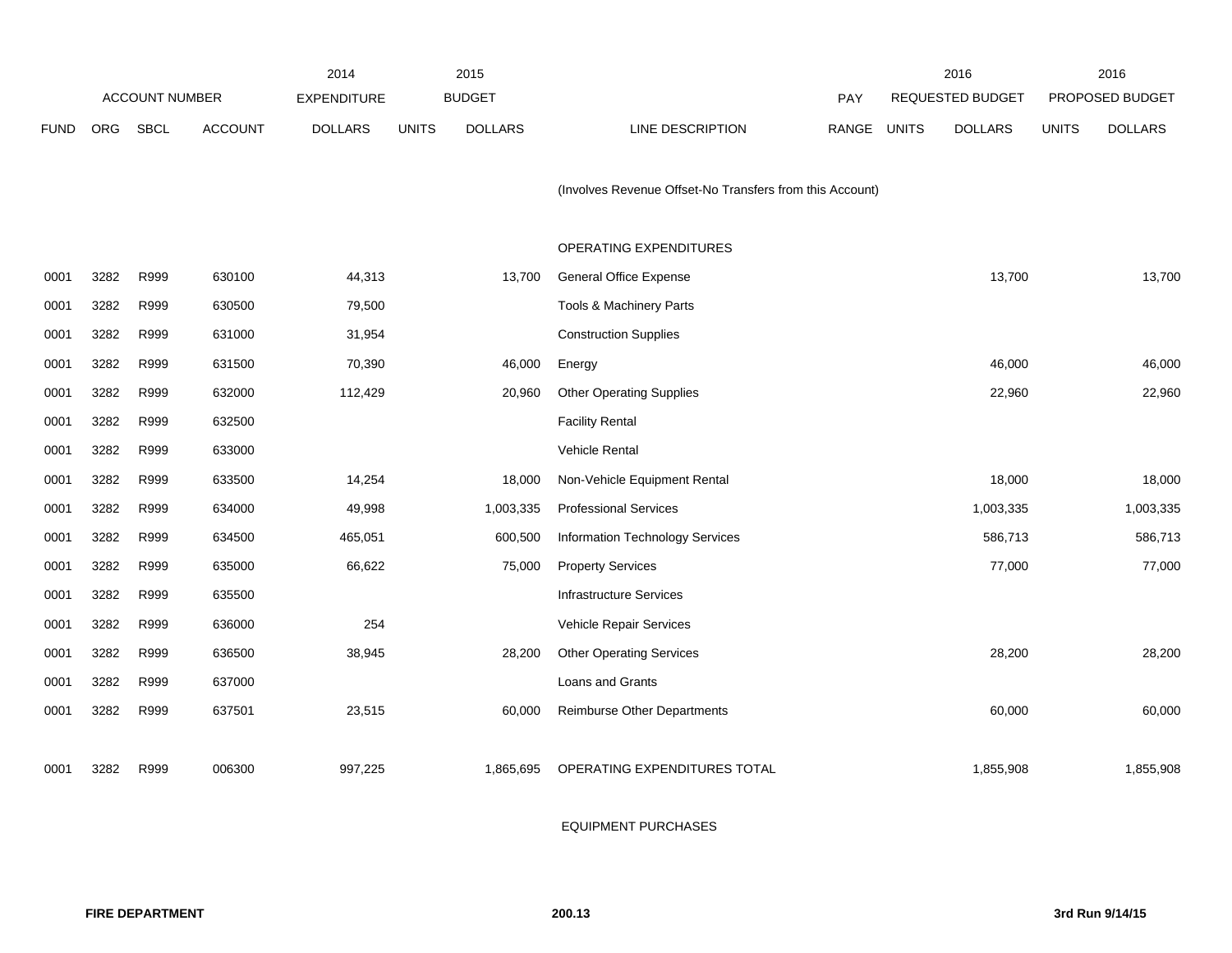|             |      |                        |                | 2014               |              | 2015           |                                  |       |                | 2016             |                           | 2016            |
|-------------|------|------------------------|----------------|--------------------|--------------|----------------|----------------------------------|-------|----------------|------------------|---------------------------|-----------------|
|             |      | <b>ACCOUNT NUMBER</b>  |                | <b>EXPENDITURE</b> |              | <b>BUDGET</b>  |                                  | PAY   |                | REQUESTED BUDGET |                           | PROPOSED BUDGET |
| <b>FUND</b> | ORG  | <b>SBCL</b>            | <b>ACCOUNT</b> | <b>DOLLARS</b>     | <b>UNITS</b> | <b>DOLLARS</b> | LINE DESCRIPTION                 | RANGE | <b>UNITS</b>   | <b>DOLLARS</b>   | <b>UNITS</b>              | <b>DOLLARS</b>  |
|             |      |                        |                |                    |              |                |                                  |       |                |                  |                           |                 |
|             |      |                        |                |                    |              |                | <b>Additional Equipment</b>      |       |                |                  |                           |                 |
|             |      |                        |                |                    |              |                | Bender, Powered                  |       | -1             | 30,000           | $\mathbf{1}$              | 30,000          |
|             |      |                        |                |                    |              |                | Subtotal - Additional Equipment  |       | -1             | 30,000           | $\mathbf{1}$              | 30,000          |
|             |      |                        |                |                    |              |                | <b>Replacement Equipment</b>     |       |                |                  |                           |                 |
|             |      |                        |                |                    | $\sqrt{2}$   | 3,800          | Fans, PPV & NPV                  |       | 3              | 4,500            | $\ensuremath{\mathsf{3}}$ | 4,500           |
|             |      |                        |                |                    | $\mathbf{1}$ | 19,000         | Vehicles, Staff                  |       | 4              | 93,000           | 4                         | 93,000          |
|             |      |                        |                | 42,319             |              |                | Other Previous Experience        |       |                |                  |                           |                 |
|             |      |                        |                |                    |              |                |                                  |       |                |                  |                           |                 |
|             |      |                        |                | 42,319             | 3            | 22,800         | Subtotal - Replacement Equipment |       | $\overline{7}$ | 97,500           | $\overline{7}$            | 97,500          |
|             |      |                        |                |                    |              |                |                                  |       |                |                  |                           |                 |
| 0001        | 3282 | R999                   | 006800         | 42,319             | 3            | 22,800         | EQUIPMENT PURCHASES TOTAL        |       | 8              | 127,500          | 8                         | 127,500         |
|             |      |                        |                |                    |              |                |                                  |       |                |                  |                           |                 |
|             |      |                        |                |                    |              |                | SPECIAL FUNDS                    |       |                |                  |                           |                 |
| 0001        | 3282 | R321                   | 006800         | 23,824             |              | 26,100         | Computer Enhancement*            |       |                | 27,500           |                           | 27,500          |
| 0001        | 3282 | R322                   | 006800         | 39,869             |              | 31,000         | Peripheral Equipment*            |       |                | 31,000           |                           | 31,000          |
| 0001        | 3282 | R324                   | 006800         | 17,140             |              | 12,000         | Printer Replacement Program*     |       |                | 13,500           |                           | 13,500          |
| 0001        | 3282 | R327                   | 006800         | 10,353             |              | 4,000          | Phone Replacement Program*       |       |                | 4,000            |                           | 4,000           |
| 0001        | 3282 | R328                   | 006800         |                    |              | 1,500          | Fax Replacement Program*         |       |                |                  |                           |                 |
| 0001        | 3282 | R330                   | 006300         |                    |              | 9,000          | Computer Replacement Program*    |       |                | 9,000            |                           | 9,000           |
| 0001        | 3282 | R330                   | 006800         | 158,853            |              | 122,000        | Computer Replacement Program*    |       |                | 131,000          |                           | 131,000         |
| 0001        | 3282 | R350                   | 006300         | 1,199              |              | 3,600          | C&M mechanic Software, Genisis*  |       |                | 3,600            |                           | 3,600           |
| 0001        | 3282 | R351                   | 006300         |                    |              | 4,500          | C&M mechanic Software, Vehicle*  |       |                | 4,500            |                           | 4,500           |
| 0001        | 3282 | R352                   | 006300         |                    |              |                | Radio Replacement*               |       |                | 1,800            |                           | 1,800           |
| 0001        | 3282 | R352                   | 006800         | 610                |              | 10,000         | Radio Replacement*               |       |                |                  |                           |                 |
|             |      | <b>FIRE DEPARTMENT</b> |                |                    |              |                | 200.14                           |       |                |                  |                           | 3rd Run 9/14/15 |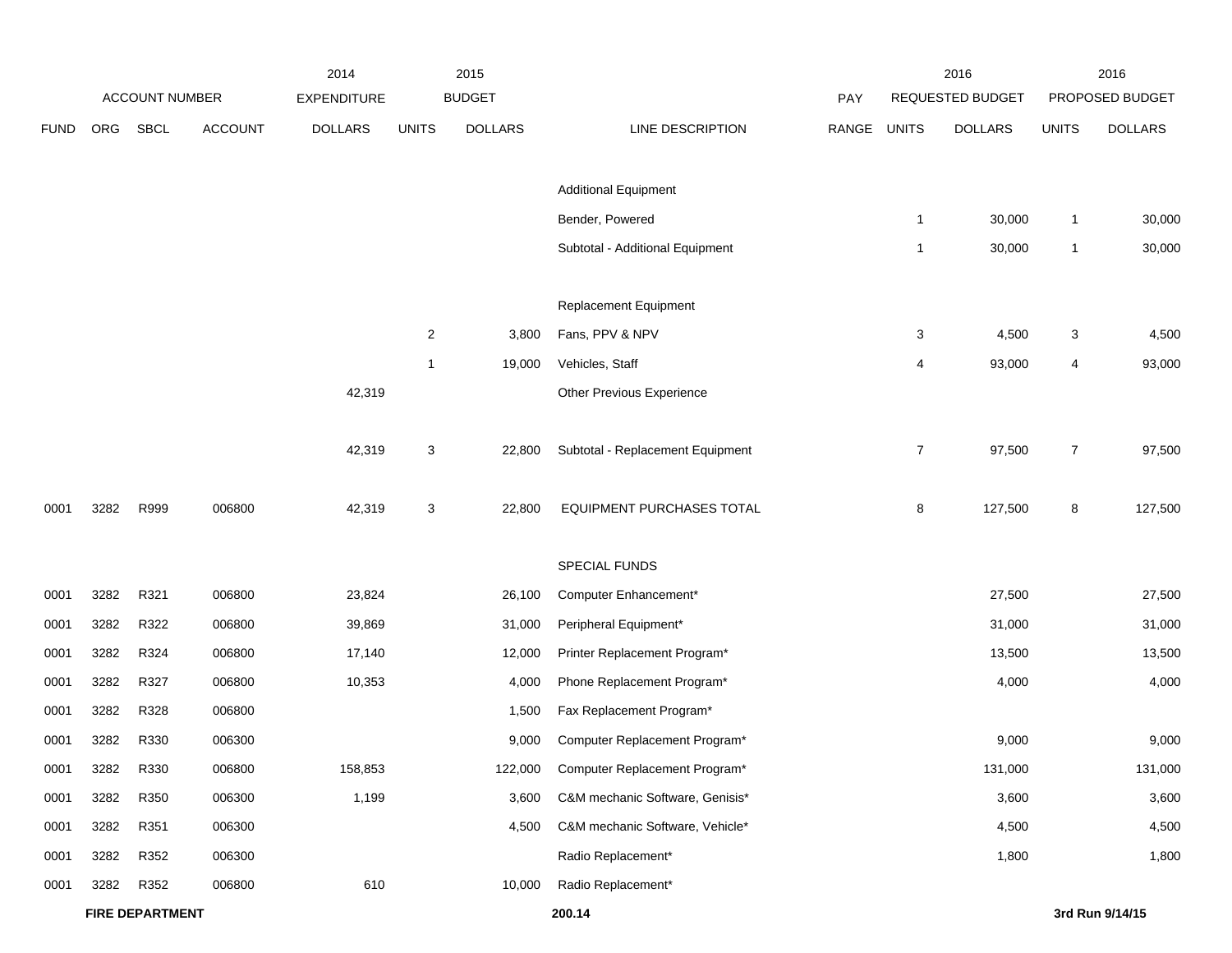|             |            |                       |                | 2014               |              | 2015           |                                                                   |       |              | 2016                    |              | 2016            |  |
|-------------|------------|-----------------------|----------------|--------------------|--------------|----------------|-------------------------------------------------------------------|-------|--------------|-------------------------|--------------|-----------------|--|
|             |            | <b>ACCOUNT NUMBER</b> |                | <b>EXPENDITURE</b> |              | <b>BUDGET</b>  |                                                                   | PAY   |              | <b>REQUESTED BUDGET</b> |              | PROPOSED BUDGET |  |
| <b>FUND</b> | <b>ORG</b> | <b>SBCL</b>           | <b>ACCOUNT</b> | <b>DOLLARS</b>     | <b>UNITS</b> | <b>DOLLARS</b> | LINE DESCRIPTION                                                  | RANGE | <b>UNITS</b> | <b>DOLLARS</b>          | <b>UNITS</b> | <b>DOLLARS</b>  |  |
| 0001        | 3282       | R3XX                  | 006800         |                    |              |                | Radio & Peripheral Replacement*                                   |       |              | 20,000                  |              | 20,000          |  |
|             |            |                       |                | 251,848            |              | 223,700        | SPECIAL FUNDS TOTAL                                               |       |              | 245,900                 |              | 245,900         |  |
|             |            |                       |                | 7,050,846          |              | 7,959,935      | FIRE DEPARTMENT-SUPPORTING SERVICES<br><b>DECISION UNIT TOTAL</b> |       |              | 8,791,748               |              | 8,791,748       |  |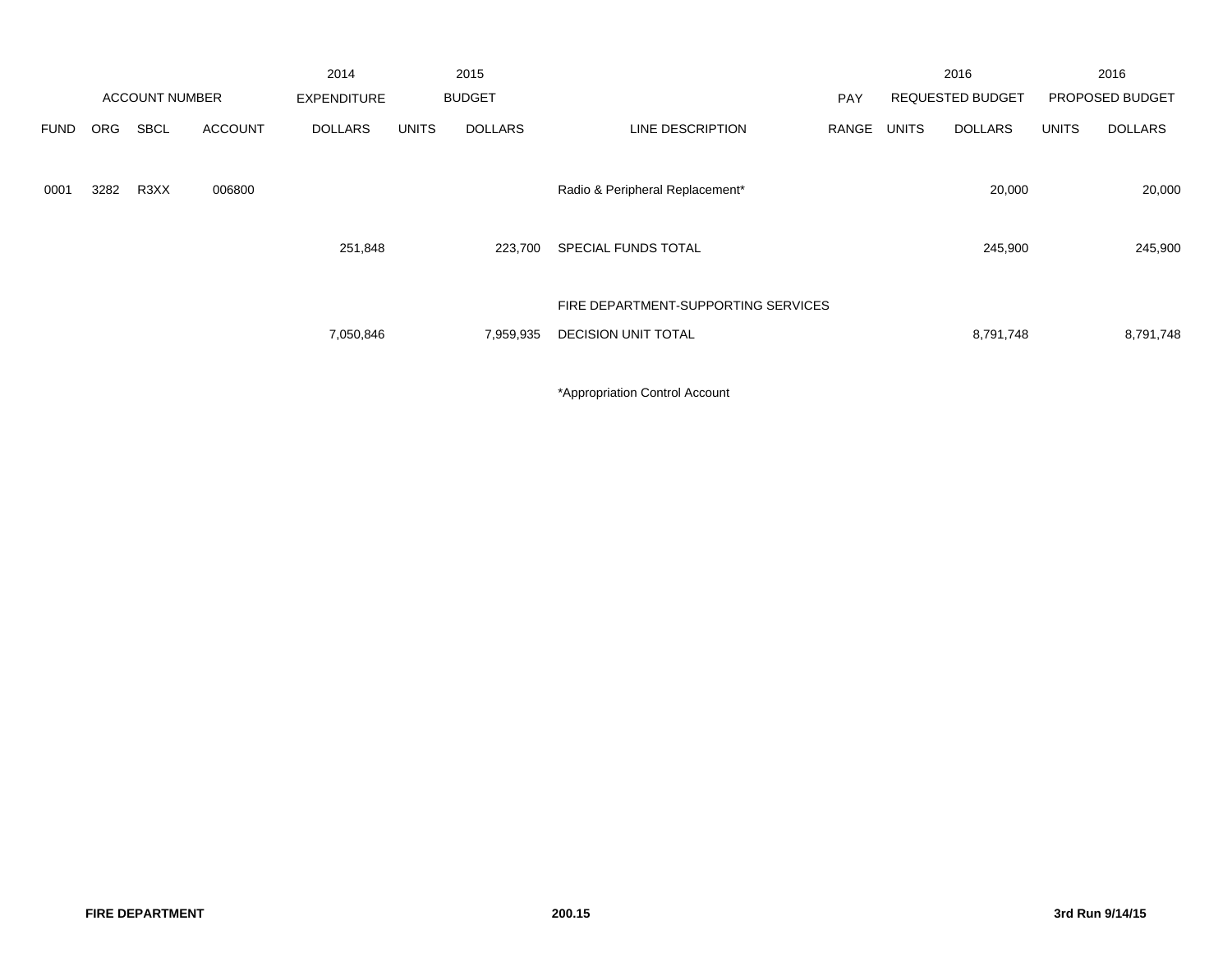|      |            |                |                | 2014           |              | 2015           |                           | 2016                    |              | 2016                   |
|------|------------|----------------|----------------|----------------|--------------|----------------|---------------------------|-------------------------|--------------|------------------------|
|      |            | ACCOUNT NUMBER |                | EXPENDITURE    |              | <b>BUDGET</b>  | PAY                       | <b>REQUESTED BUDGET</b> |              | <b>PROPOSED BUDGET</b> |
| FUND | <b>ORG</b> | SBCL           | <b>ACCOUNT</b> | <b>DOLLARS</b> | <b>UNITS</b> | <b>DOLLARS</b> | RANGE<br>LINE DESCRIPTION | UNITS<br><b>DOLLARS</b> | <b>UNITS</b> | <b>DOLLARS</b>         |

### FIRE DEPARTMENT

## EMS/TRAINING/EDUCATION BUREAU DECISION UNIT

#### SALARIES & WAGES

| 96.456 | Assistant Fire Chief (Y)                | 4RX | 103.959 | 103,959 |
|--------|-----------------------------------------|-----|---------|---------|
| 55.849 | Health and Safety Officer               | 2GX |         |         |
| 50.000 | Athletic Trainer and Fitness Instructor | TBD |         |         |

# EMS (EMERGENCY MEDICAL SERVICES) DIVISION

| 1 | 91.550  | <b>Battalion Chief, Fire-EMS</b>              | 4MX | 90.197  |   | 90,197  |
|---|---------|-----------------------------------------------|-----|---------|---|---------|
| 3 | 251.343 | Fire Captain                                  | 4J  | 255.812 | 3 | 255,812 |
|   | 74.984  | Para. Field Lieut/Fire Para. Field Lieut. (I) | 4Ε  |         |   |         |
|   |         | Fire Paramedic Field Lieutenant               | 4Ε  | 75.545  |   | 75,545  |
|   | 41.449  | <b>Office Assistant IV</b>                    | 6HN | 43.496  |   | 43,496  |

#### TRAINING DIVISION

| 1              | 90.197  | <b>Battalion Chief, Fire</b>           | 4MX |    | 92,466    |    | 92,466    |
|----------------|---------|----------------------------------------|-----|----|-----------|----|-----------|
| 1              | 85,902  | <b>Fire Captain</b>                    | 4J  | 4  | 83,468    |    | 83,468    |
| $\overline{7}$ | 528.811 | Fire Lieutenant                        | 4E  | 8  | 604,356   | 8  | 604,356   |
| 39             | 903.624 | <b>Fire Cadet</b>                      | 6BN | 52 | 1.002.468 | 52 | 1,002,468 |
| 1              | 30.227  | <b>Office Assistant II</b>             | 6EN |    | 30.530    |    | 30,530    |
| 1              | 41.076  | <b>Office Coordinator II</b>           | 5EN |    | 41.487    |    | 41,487    |
| 1              | 41.449  | <b>Inventory Control Assistant III</b> | 6HN | 4  | 43,496    |    | 43,496    |
| 1              | 75.545  | Vehicle Oper. Instructor               | 4E  |    | 75.545    |    | 75,545    |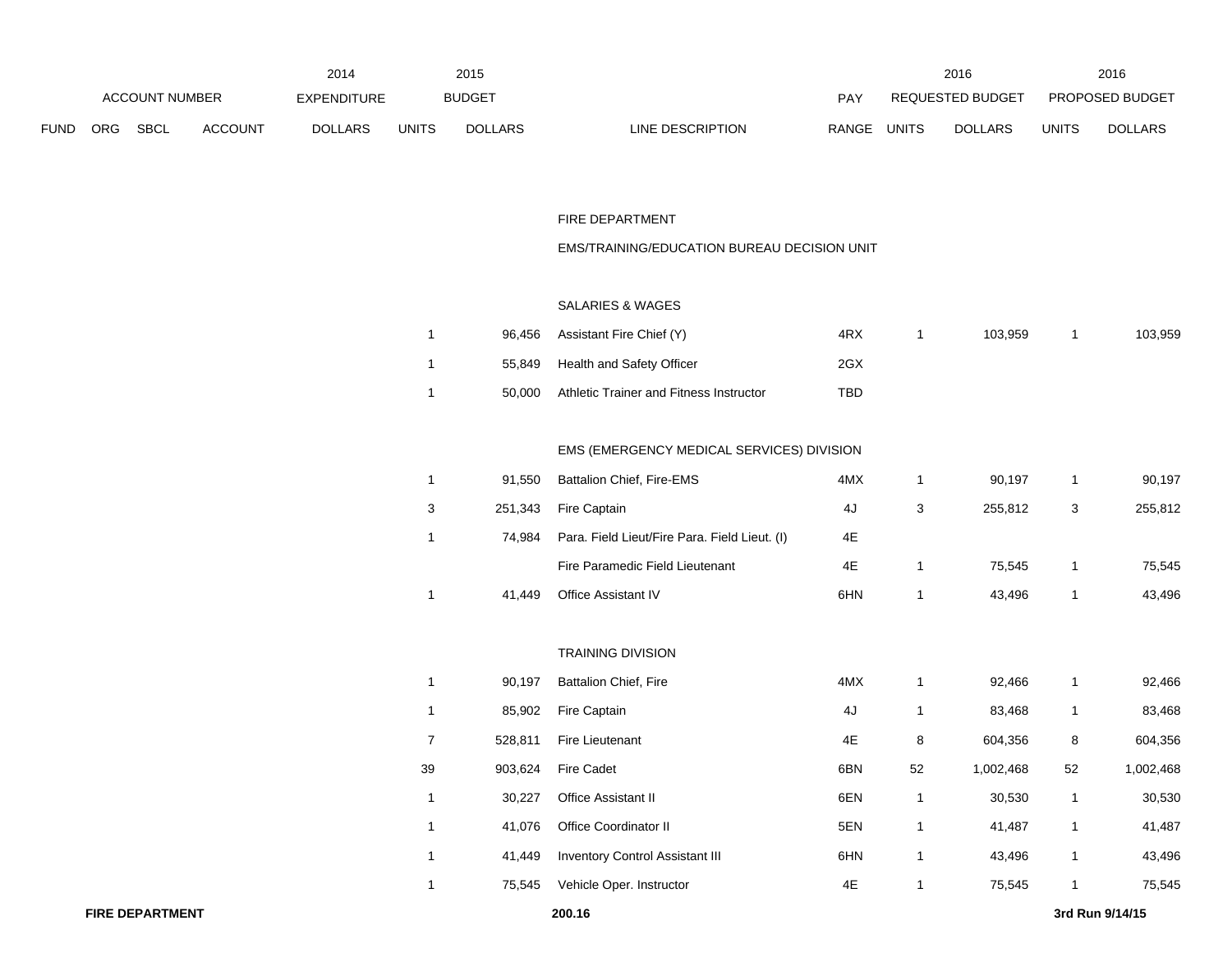|             |             | 2014 |                                                            | 2015                      |                                           |                                                        | 2016                                                                                                                                                                                                                                                                                                                                                                                                        |                         | 2016                                                  |                                                                                           |                                              |
|-------------|-------------|------|------------------------------------------------------------|---------------------------|-------------------------------------------|--------------------------------------------------------|-------------------------------------------------------------------------------------------------------------------------------------------------------------------------------------------------------------------------------------------------------------------------------------------------------------------------------------------------------------------------------------------------------------|-------------------------|-------------------------------------------------------|-------------------------------------------------------------------------------------------|----------------------------------------------|
|             |             |      | EXPENDITURE                                                |                           |                                           |                                                        | PAY                                                                                                                                                                                                                                                                                                                                                                                                         |                         |                                                       |                                                                                           | PROPOSED BUDGET                              |
| ORG         | <b>SBCL</b> |      | <b>DOLLARS</b>                                             | <b>UNITS</b>              | <b>DOLLARS</b>                            | LINE DESCRIPTION                                       |                                                                                                                                                                                                                                                                                                                                                                                                             | <b>UNITS</b>            | <b>DOLLARS</b>                                        | <b>UNITS</b>                                                                              | <b>DOLLARS</b>                               |
|             |             |      |                                                            |                           |                                           |                                                        |                                                                                                                                                                                                                                                                                                                                                                                                             |                         |                                                       |                                                                                           |                                              |
|             |             |      |                                                            |                           |                                           |                                                        |                                                                                                                                                                                                                                                                                                                                                                                                             |                         |                                                       |                                                                                           | 82,656                                       |
|             |             |      |                                                            |                           |                                           |                                                        |                                                                                                                                                                                                                                                                                                                                                                                                             |                         |                                                       |                                                                                           | 45,013                                       |
|             |             |      |                                                            | $\mathbf{1}$              | 38,615                                    |                                                        |                                                                                                                                                                                                                                                                                                                                                                                                             | $\mathbf{1}$            |                                                       | $\mathbf{1}$                                                                              | 38,615                                       |
|             |             |      |                                                            |                           |                                           | COMMUNITY RELATIONS SECTION                            |                                                                                                                                                                                                                                                                                                                                                                                                             |                         |                                                       |                                                                                           |                                              |
|             |             |      |                                                            | $\mathbf{1}$              | 75,545                                    | Fire Lieutenant                                        | 4E                                                                                                                                                                                                                                                                                                                                                                                                          | $\mathbf{1}$            | 75,545                                                | $\mathbf{1}$                                                                              | 75,545                                       |
|             |             |      |                                                            | $\ensuremath{\mathsf{3}}$ | 200,125                                   | Firefighter / Paramedic (H)                            | 4A                                                                                                                                                                                                                                                                                                                                                                                                          | $\overline{\mathbf{4}}$ | 266,833                                               | $\ensuremath{\mathsf{3}}$                                                                 | 200,125                                      |
|             |             |      |                                                            |                           |                                           |                                                        |                                                                                                                                                                                                                                                                                                                                                                                                             |                         |                                                       |                                                                                           |                                              |
|             |             |      |                                                            |                           |                                           |                                                        |                                                                                                                                                                                                                                                                                                                                                                                                             |                         |                                                       |                                                                                           | 57,226                                       |
|             |             |      |                                                            |                           |                                           | Athletic Trainer/Injury Prevention Coach               | <b>TBD</b>                                                                                                                                                                                                                                                                                                                                                                                                  | $\mathbf{1}$            | 50,000                                                | $\overline{1}$                                                                            | 50,000                                       |
|             |             |      |                                                            |                           |                                           |                                                        |                                                                                                                                                                                                                                                                                                                                                                                                             |                         |                                                       |                                                                                           |                                              |
|             |             |      | 2,786,749                                                  | 68                        | 2,903,216                                 | <b>Total Before Adjustments</b>                        |                                                                                                                                                                                                                                                                                                                                                                                                             | 83                      | 3,158,713                                             | 82                                                                                        | 3,092,005                                    |
|             |             |      |                                                            |                           |                                           |                                                        |                                                                                                                                                                                                                                                                                                                                                                                                             |                         |                                                       |                                                                                           |                                              |
|             |             |      |                                                            |                           |                                           |                                                        |                                                                                                                                                                                                                                                                                                                                                                                                             |                         |                                                       |                                                                                           | 11,000                                       |
|             |             |      |                                                            |                           |                                           |                                                        |                                                                                                                                                                                                                                                                                                                                                                                                             |                         |                                                       |                                                                                           |                                              |
|             |             |      |                                                            |                           |                                           |                                                        |                                                                                                                                                                                                                                                                                                                                                                                                             |                         |                                                       |                                                                                           | 90,650                                       |
|             |             |      |                                                            |                           |                                           |                                                        |                                                                                                                                                                                                                                                                                                                                                                                                             |                         |                                                       |                                                                                           |                                              |
|             |             |      | 2,885,099                                                  | 68                        | 3,123,350                                 | Gross Salaries & Wages Total                           |                                                                                                                                                                                                                                                                                                                                                                                                             | 83                      | 3,286,363                                             | 82                                                                                        | 3,193,655                                    |
|             |             |      |                                                            |                           |                                           |                                                        |                                                                                                                                                                                                                                                                                                                                                                                                             |                         |                                                       |                                                                                           |                                              |
|             |             |      |                                                            |                           |                                           |                                                        |                                                                                                                                                                                                                                                                                                                                                                                                             |                         |                                                       |                                                                                           |                                              |
|             |             |      |                                                            |                           |                                           |                                                        |                                                                                                                                                                                                                                                                                                                                                                                                             |                         |                                                       |                                                                                           | (65, 414)                                    |
|             |             |      |                                                            |                           |                                           |                                                        |                                                                                                                                                                                                                                                                                                                                                                                                             |                         |                                                       |                                                                                           |                                              |
|             |             |      |                                                            |                           |                                           |                                                        |                                                                                                                                                                                                                                                                                                                                                                                                             |                         |                                                       |                                                                                           | 3rd Run 9/14/15                              |
| <b>FUND</b> |             |      | ACCOUNT NUMBER<br><b>ACCOUNT</b><br><b>FIRE DEPARTMENT</b> | 6,556<br>91,794           | $\mathbf{1}$<br>$\mathbf{1}$<br>(65, 414) | <b>BUDGET</b><br>85,902<br>44,567<br>78,000<br>142,134 | Vehicle Operations Training Coordinator<br>Media Specialist<br>Fire Equipment Repairer I<br>HEALTH AND SAFETY DIVISION<br>Health and Safety Officer<br>Salary & Wage Rate Change<br>Overtime Compensated (Special Duty)<br>Personnel Cost Adjustment<br>Other<br>Reimbursable Services Deduction<br>Capital Improvements Deduction<br><b>Grants &amp; Aids Deduction</b><br>(65, 414)<br>Furlough<br>200.17 | 4J<br>2CN<br>7DN<br>2GX | RANGE<br>$\mathbf{1}$<br>$\mathbf{1}$<br>$\mathbf{1}$ | REQUESTED BUDGET<br>82,656<br>45,013<br>38,615<br>57,226<br>37,000<br>90,650<br>(65, 414) | $\mathbf{1}$<br>$\mathbf{1}$<br>$\mathbf{1}$ |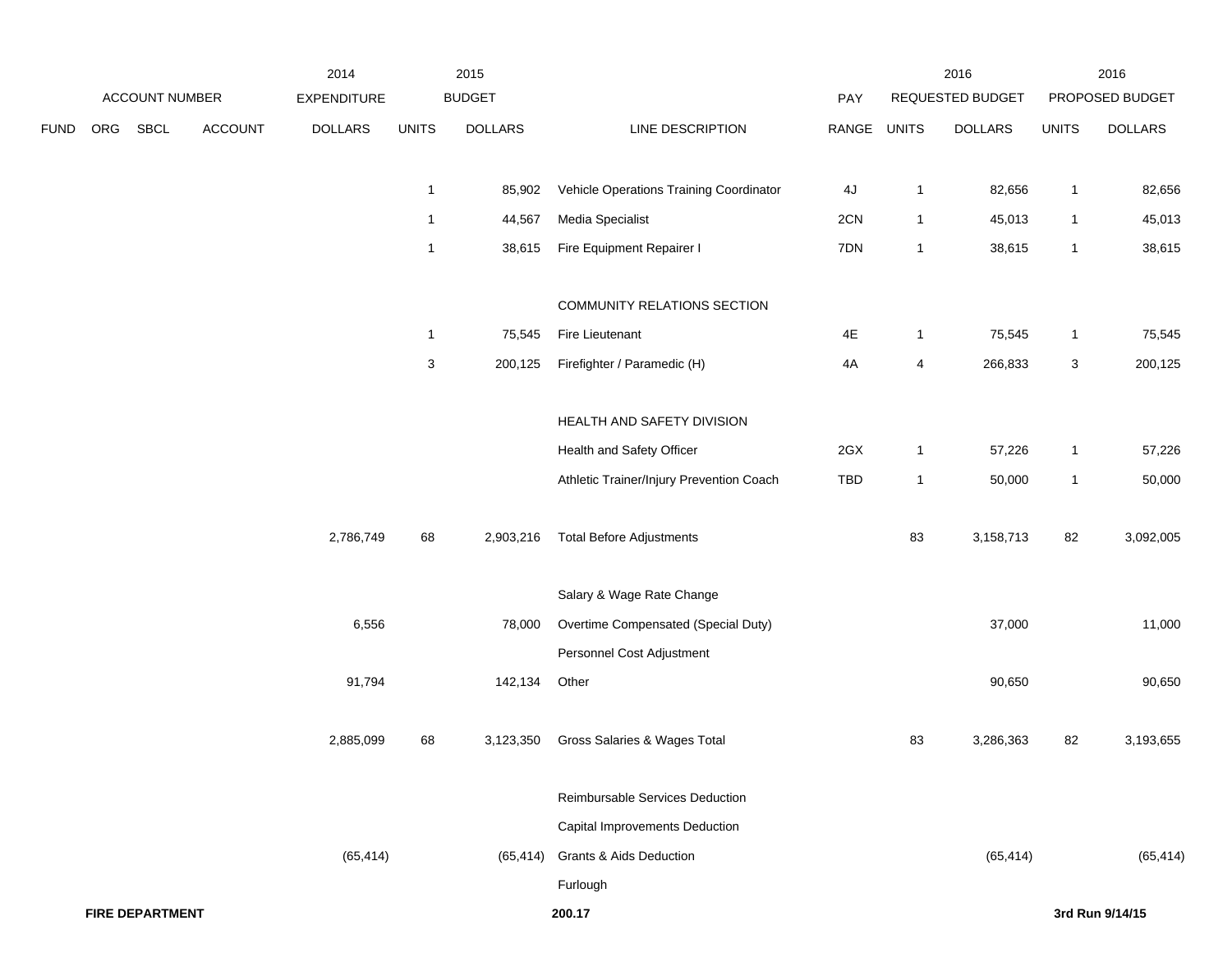|             |      |                        |                | 2014               |              | 2015           |                                                                      |       |              | 2016             |              | 2016            |
|-------------|------|------------------------|----------------|--------------------|--------------|----------------|----------------------------------------------------------------------|-------|--------------|------------------|--------------|-----------------|
|             |      | <b>ACCOUNT NUMBER</b>  |                | <b>EXPENDITURE</b> |              | <b>BUDGET</b>  |                                                                      | PAY   |              | REQUESTED BUDGET |              | PROPOSED BUDGET |
| <b>FUND</b> | ORG  | <b>SBCL</b>            | <b>ACCOUNT</b> | <b>DOLLARS</b>     | <b>UNITS</b> | <b>DOLLARS</b> | LINE DESCRIPTION                                                     | RANGE | <b>UNITS</b> | <b>DOLLARS</b>   | <b>UNITS</b> | <b>DOLLARS</b>  |
|             |      |                        |                |                    |              |                |                                                                      |       |              |                  |              |                 |
|             |      |                        |                | 2,819,685          | 68           | 3,057,936      | NET SALARIES & WAGES TOTAL                                           |       | 83           | 3,220,949        | 82           | 3,128,241       |
|             |      |                        |                |                    |              |                |                                                                      |       |              |                  |              |                 |
|             |      |                        |                |                    | 66.32        |                | <b>O&amp;M FTE'S</b>                                                 |       | 75.90        |                  | 74.90        |                 |
|             |      |                        |                |                    | 0.30         |                | NON-O&M FTE'S                                                        |       | 0.30         |                  | 0.30         |                 |
|             |      |                        |                |                    |              |                | (H) These positions may be filled under either the position          |       |              |                  |              |                 |
|             |      |                        |                |                    |              |                |                                                                      |       |              |                  |              |                 |
|             |      |                        |                |                    |              |                | title of Firefighter or Paramedic.                                   |       |              |                  |              |                 |
|             |      |                        |                |                    |              |                | (Y) Required to file a statement of economic interests in accordance |       |              |                  |              |                 |
|             |      |                        |                |                    |              |                | with the Milwaukee Code of Ordinances Chapter 303-Code of Ethics.    |       |              |                  |              |                 |
|             |      |                        |                | 1,156,071          |              | 1,253,754      | ESTIMATED EMPLOYEE FRINGE BENEFITS                                   |       |              | 1,835,941        |              | 1,783,097       |
|             |      |                        |                |                    |              |                |                                                                      |       |              |                  |              |                 |
|             |      |                        |                |                    |              |                | (Involves Revenue Offset-No Transfers from this Account)             |       |              |                  |              |                 |
|             |      |                        |                |                    |              |                | OPERATING EXPENDITURES                                               |       |              |                  |              |                 |
| 0001        | 3283 | R999                   | 630100         | 9,083              |              | 24,300         | General Office Expense                                               |       |              | 24,800           |              | 24,800          |
| 0001        | 3283 | R999                   | 630500         | 31,674             |              |                | Tools & Machinery Parts                                              |       |              |                  |              |                 |
| 0001        | 3283 | R999                   | 631000         | 6,875              |              |                | <b>Construction Supplies</b>                                         |       |              |                  |              |                 |
| 0001        | 3283 | R999                   | 631500         | 5,973              |              | 2,800          | Energy                                                               |       |              | 2,800            |              | 2,800           |
| 0001        | 3283 | R999                   | 632000         | 54,465             |              | 285,040        | <b>Other Operating Supplies</b>                                      |       |              | 270,800          |              | 270,800         |
| 0001        | 3283 | R999                   | 632500         | 657                |              |                | <b>Facility Rental</b>                                               |       |              |                  |              |                 |
| 0001        | 3283 | R999                   | 633000         |                    |              |                | Vehicle Rental                                                       |       |              |                  |              |                 |
| 0001        | 3283 | R999                   | 633500         | 11,843             |              | 1,000          | Non-Vehicle Equipment Rental                                         |       |              | 1,000            |              | 1,000           |
| 0001        | 3283 | R999                   | 634000         | 101,821            |              | 134,165        | <b>Professional Services</b>                                         |       |              | 134,165          |              | 134,165         |
|             |      | <b>FIRE DEPARTMENT</b> |                |                    |              |                | 200.18                                                               |       |              |                  |              | 3rd Run 9/14/15 |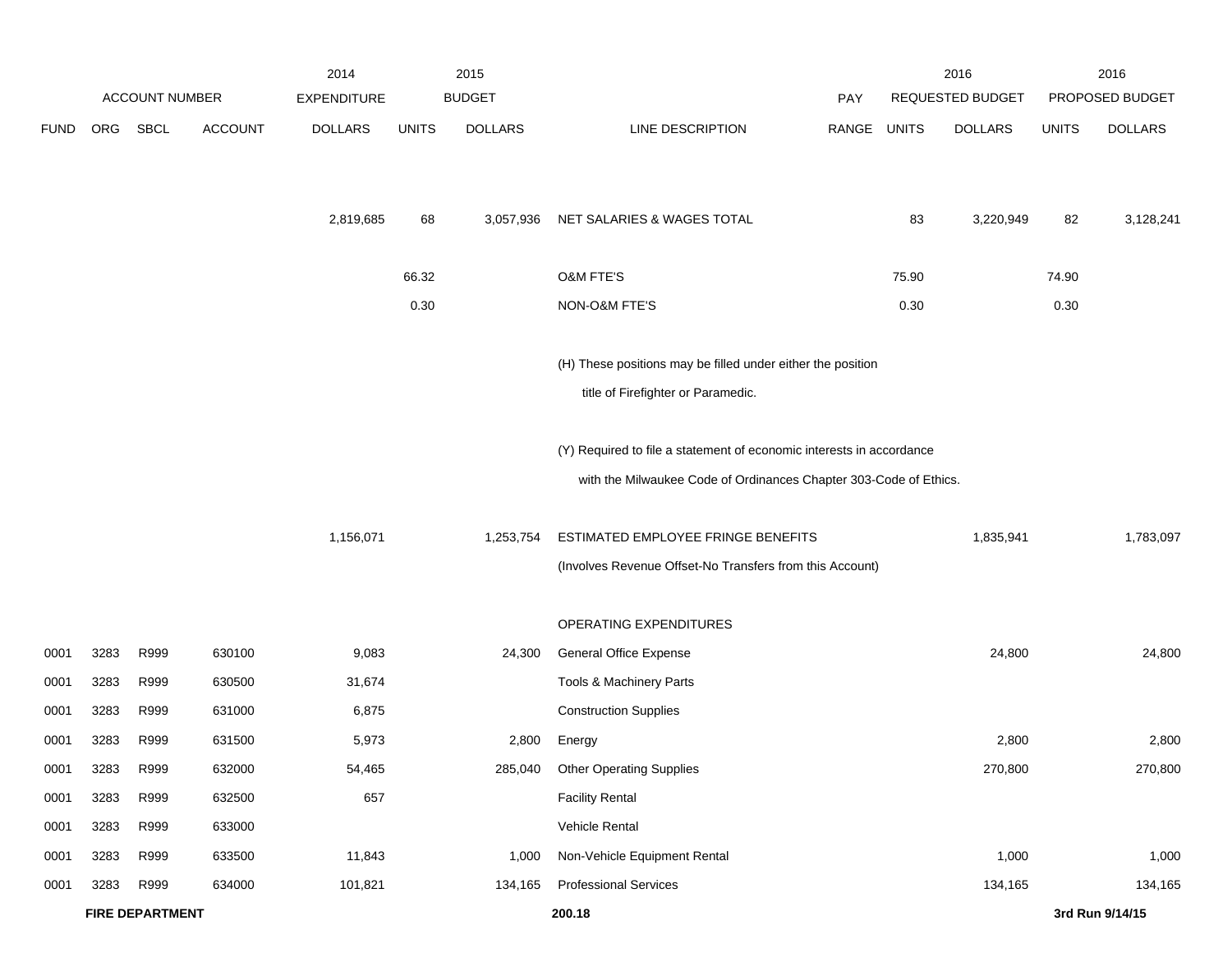|             |      |                        |                | 2014               |              | 2015           |                                            |             |              | 2016             |                | 2016            |
|-------------|------|------------------------|----------------|--------------------|--------------|----------------|--------------------------------------------|-------------|--------------|------------------|----------------|-----------------|
|             |      | ACCOUNT NUMBER         |                | <b>EXPENDITURE</b> |              | <b>BUDGET</b>  |                                            | PAY         |              | REQUESTED BUDGET |                | PROPOSED BUDGET |
| <b>FUND</b> | ORG  | SBCL                   | <b>ACCOUNT</b> | <b>DOLLARS</b>     | <b>UNITS</b> | <b>DOLLARS</b> | LINE DESCRIPTION                           | RANGE UNITS |              | <b>DOLLARS</b>   | <b>UNITS</b>   | <b>DOLLARS</b>  |
|             |      |                        |                |                    |              |                |                                            |             |              |                  |                |                 |
| 0001        | 3283 | R999                   | 634500         | 13,456             |              |                | Information Technology Services            |             |              |                  |                |                 |
| 0001        | 3283 | R999                   | 635000         | 19,288             |              |                | <b>Property Services</b>                   |             |              |                  |                |                 |
| 0001        | 3283 | R999                   | 635500         |                    |              |                | Infrastructure Services                    |             |              |                  |                |                 |
| 0001        | 3283 | R999                   | 636000         |                    |              |                | Vehicle Repair Services                    |             |              |                  |                |                 |
| 0001        | 3283 | R999                   | 636500         | 9,991              |              | 5,500          | <b>Other Operating Services</b>            |             |              | 5,500            |                | 5,500           |
| 0001        | 3283 | R999                   | 637000         |                    |              |                | Loans and Grants                           |             |              |                  |                |                 |
| 0001        | 3283 | R999                   | 637501         |                    |              |                | <b>Reimburse Other Departments</b>         |             |              |                  |                |                 |
|             |      |                        |                |                    |              |                |                                            |             |              |                  |                |                 |
| 0001        | 3283 | R999                   | 006300         | 265,126            |              | 452,805        | OPERATING EXPENDITURES TOTAL               |             |              | 439,065          |                | 439,065         |
|             |      |                        |                |                    |              |                |                                            |             |              |                  |                |                 |
|             |      |                        |                |                    |              |                | <b>EQUIPMENT PURCHASES</b>                 |             |              |                  |                |                 |
|             |      |                        |                |                    |              |                |                                            |             |              |                  |                |                 |
|             |      |                        |                |                    |              |                | <b>Additional Equipment</b>                |             |              |                  |                |                 |
|             |      |                        |                |                    |              |                | HD Video Camera & Accessories              |             | 4            | 5,800            | 4              | 5,800           |
|             |      |                        |                |                    |              |                | Teleprompter                               |             | 1            | 1,100            | $\mathbf{1}$   | 1,100           |
|             |      |                        |                |                    |              |                | <b>Training Tower Inspection</b>           |             |              |                  |                |                 |
|             |      |                        |                |                    |              |                |                                            |             |              |                  |                |                 |
|             |      |                        |                |                    |              |                | Subtotal - Additional Equipment            |             | 5            | 6,900            | $\overline{5}$ | 6,900           |
|             |      |                        |                |                    |              |                |                                            |             |              |                  |                |                 |
|             |      |                        |                |                    |              |                | Replacement Equipment                      |             |              |                  |                |                 |
|             |      |                        |                |                    |              | 18,000         | Peer Fitness Equipment                     |             | $\mathbf{1}$ | 5,000            | $\mathbf{1}$   | 5,000           |
|             |      |                        |                |                    | $\mathbf{3}$ | 1,900          | Projector                                  |             |              |                  |                |                 |
|             |      |                        |                |                    |              |                | Television                                 |             | $\mathbf{1}$ | 1,800            | $\mathbf{1}$   | 1,800           |
|             |      |                        |                |                    | 28           | 412,000        | Defibrillator Replacement & Repair Program |             |              |                  |                |                 |
|             |      |                        |                | 846,641            |              |                | Other Previous Experience                  |             |              |                  |                |                 |
|             |      | <b>FIRE DEPARTMENT</b> |                |                    |              |                | 200.19                                     |             |              |                  |                | 3rd Run 9/14/15 |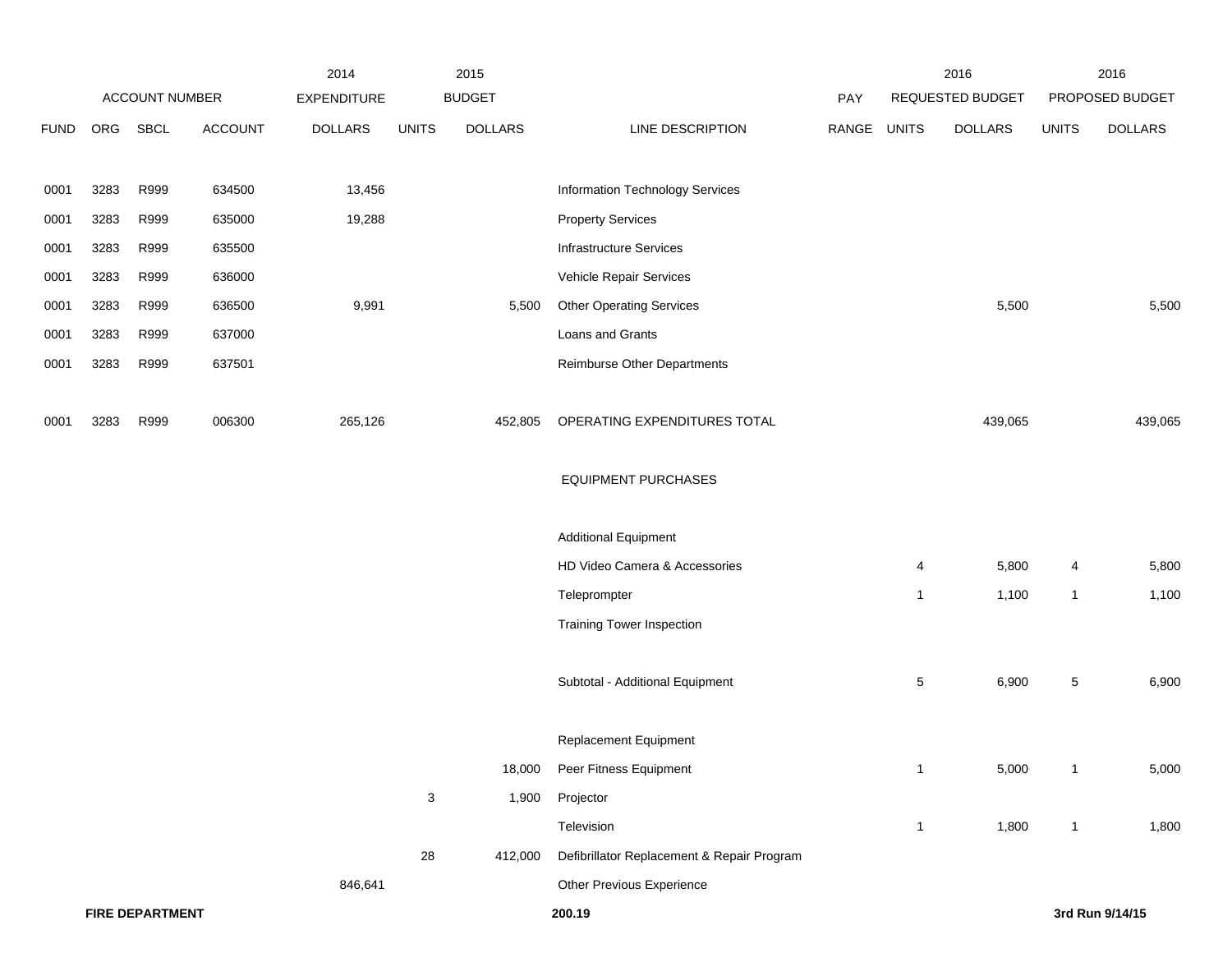|             |            |                       |                | 2014               |              | 2015           |                                        |             |                | 2016             |                | 2016            |
|-------------|------------|-----------------------|----------------|--------------------|--------------|----------------|----------------------------------------|-------------|----------------|------------------|----------------|-----------------|
|             |            | <b>ACCOUNT NUMBER</b> |                | <b>EXPENDITURE</b> |              | <b>BUDGET</b>  |                                        | PAY         |                | REQUESTED BUDGET |                | PROPOSED BUDGET |
| <b>FUND</b> | <b>ORG</b> | <b>SBCL</b>           | <b>ACCOUNT</b> | <b>DOLLARS</b>     | <b>UNITS</b> | <b>DOLLARS</b> | LINE DESCRIPTION                       | RANGE UNITS |                | <b>DOLLARS</b>   | <b>UNITS</b>   | <b>DOLLARS</b>  |
|             |            |                       |                |                    |              |                |                                        |             |                |                  |                |                 |
|             |            |                       |                | 846,641            | 31           | 431,900        | Subtotal - Replacement Equipment       |             | $\overline{2}$ | 6,800            | $\overline{2}$ | 6,800           |
| 0001        | 3283       | R999                  | 006800         | 846,641            | 31           | 431,900        | EQUIPMENT PURCHASES TOTAL              |             | $\overline{7}$ | 13,700           | $\overline{7}$ | 13,700          |
|             |            |                       |                |                    |              |                | SPECIAL FUNDS                          |             |                |                  |                |                 |
| 0001        | 3282       | R353                  | 006300         |                    |              |                | Fire in-house Gear Repair Program*     |             |                | 2,100            |                | 2,100           |
| 0001        | 3283       | R353                  | 006300         | 25,469             |              | 21,300         | Fire in-house Gear Repair Program*     |             |                | 29,000           |                | 29,000          |
|             |            |                       |                | 25,469             |              | 21,300         | SPECIAL FUNDS TOTAL*                   |             |                | 31,100           |                | 31,100          |
|             |            |                       |                |                    |              |                | FIRE DEPARTMENT-EMS/TRAINING/EDUCATION |             |                |                  |                |                 |
|             |            |                       |                | 5,112,992          |              | 5,217,695      | <b>DECISION UNIT TOTAL</b>             |             |                | 5,540,755        |                | 5,395,203       |

\*Appropriation Control Account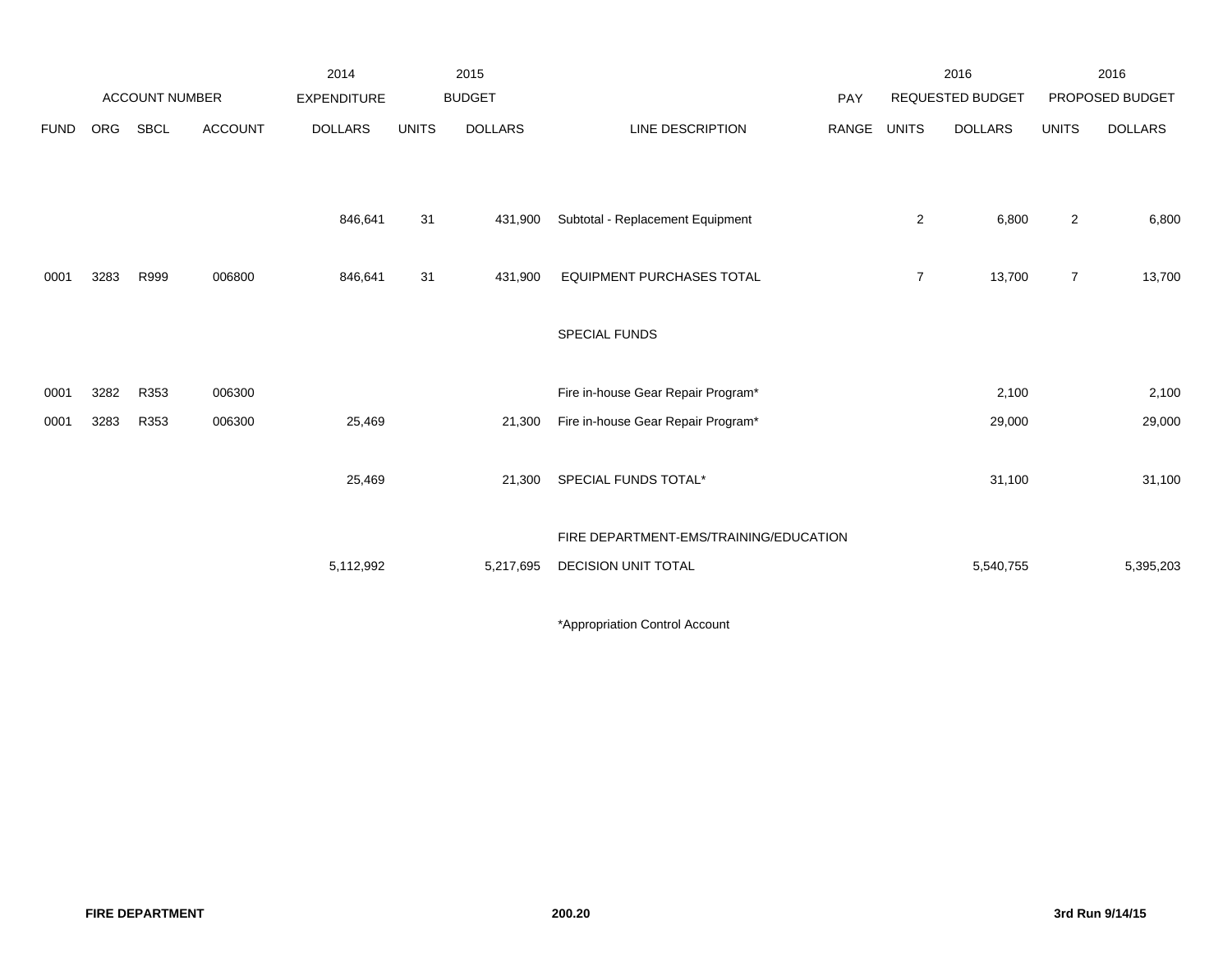|             |            |                       |                | 2014               |              | 2015           |                                  |       | 2016                    |              | 2016                   |
|-------------|------------|-----------------------|----------------|--------------------|--------------|----------------|----------------------------------|-------|-------------------------|--------------|------------------------|
|             |            | <b>ACCOUNT NUMBER</b> |                | <b>EXPENDITURE</b> |              | <b>BUDGET</b>  | PAY                              |       | <b>REQUESTED BUDGET</b> |              | <b>PROPOSED BUDGET</b> |
| <b>FUND</b> | <b>ORG</b> | <b>SBCL</b>           | <b>ACCOUNT</b> | <b>DOLLARS</b>     | <b>UNITS</b> | <b>DOLLARS</b> | <b>RANGE</b><br>LINE DESCRIPTION | UNITS | <b>DOLLARS</b>          | <b>UNITS</b> | <b>DOLLARS</b>         |

### HEALTH DEPARTMENT

## BUDGETARY CONTROL UNIT (1BCU=1DU)

### SALARIES & WAGES

| 147.336 | Commissioner - Health (X)(Y)                  | 1PX | 147.336 | 147.336 |
|---------|-----------------------------------------------|-----|---------|---------|
| 96.456  | Pub. Hith. Research & Pol. Dir. (X)(Y)(M)(NN) | 1MX |         |         |
|         | Pub. Hith. Planning & Pol. Dir. (X)(Y)(M)(NN) | 1JX | 80.442  | 80,442  |
| 85.175  | Health Operations Administrator (X)(Y)        | 1KX | 85.757  | 85,757  |
| 47.306  | Administrative Assistant IV                   | 5IN | 47.779  | 47,779  |

### COMMUNICATIONS & PUBLIC RELATIONS

|  | 57,884 Health Communications Officer (X)(Y) | 1EX | 57.884 | 57.884 |
|--|---------------------------------------------|-----|--------|--------|
|  | 38.026 Office Assistant III                 | 6FN | 39.904 | 39,904 |

### OFFICE OF VIOLENCE PREVENTION

| 79.020 | Violence Reduc/Prev Initiative Mgr. (X)(Y)   | 1GX | 82.923 | 82,923 |
|--------|----------------------------------------------|-----|--------|--------|
| 47.816 | Injury & Prevention Prog. Coord. (X)(Y)(V)   | 2FX | 48.294 | 48,294 |
| 60.060 | Violence Prev. Research Coord.(H)(X)(OO)(NN) | 2JX | 62.338 | 62,338 |
|        | Violence Prevention Manager (X)(Y)           | 1EX |        | 58.462 |
|        | Injury & Prevention Prog. Coord. (X)(Y)      | 2FX |        | 48,294 |

#### COMPLIANCE & FINANCE DIVISION

| 71.349 | Compliance Analyst (X)(Y) | 2GX | 74.873 | 74,873 |
|--------|---------------------------|-----|--------|--------|
|        |                           |     |        |        |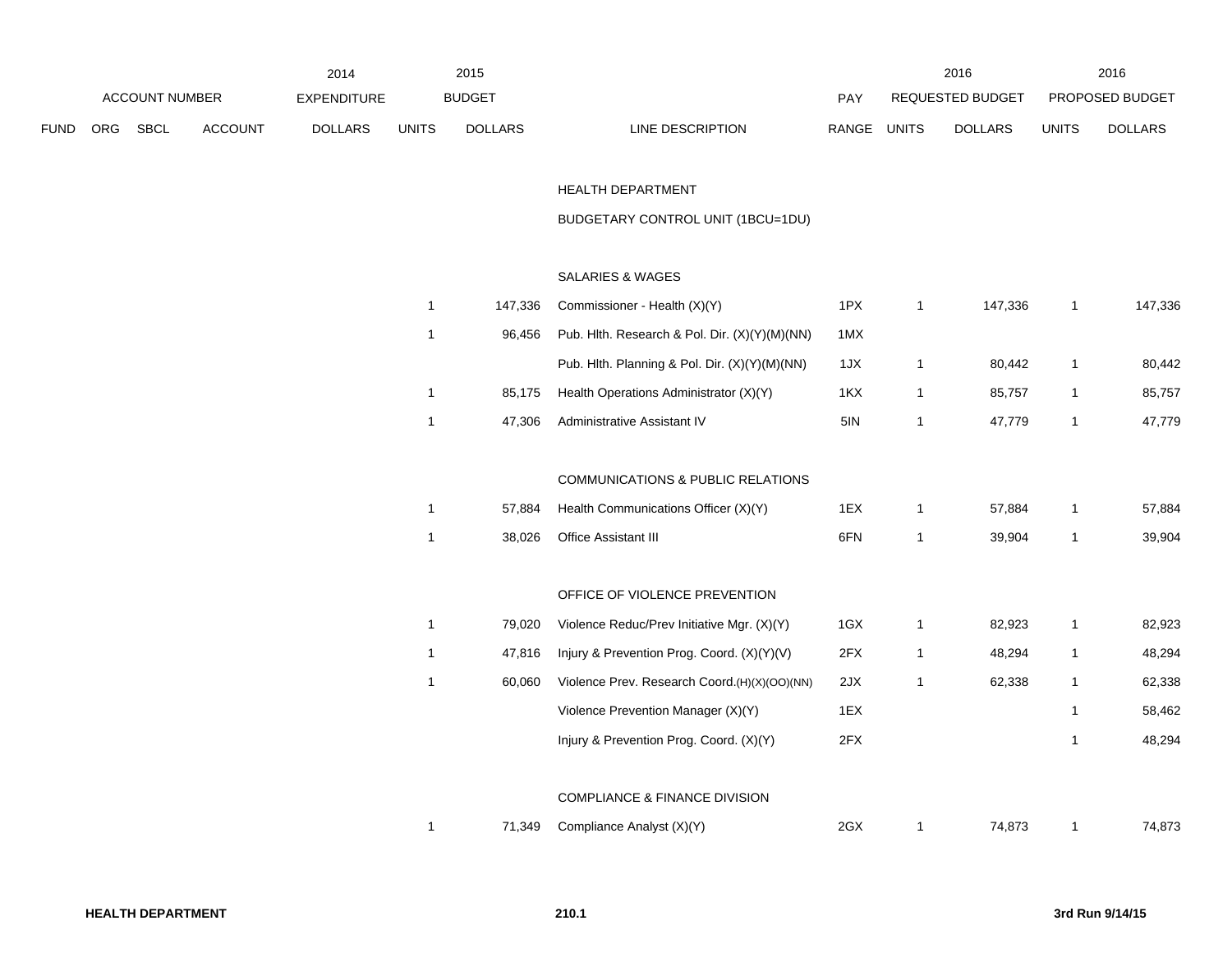|      |     |                |                | 2014               |                | 2015           |                                           |             |                         | 2016             |                | 2016            |
|------|-----|----------------|----------------|--------------------|----------------|----------------|-------------------------------------------|-------------|-------------------------|------------------|----------------|-----------------|
|      |     | ACCOUNT NUMBER |                | <b>EXPENDITURE</b> |                | <b>BUDGET</b>  |                                           | PAY         |                         | REQUESTED BUDGET |                | PROPOSED BUDGET |
| FUND | ORG | SBCL           | <b>ACCOUNT</b> | <b>DOLLARS</b>     | <b>UNITS</b>   | <b>DOLLARS</b> | LINE DESCRIPTION                          | RANGE UNITS |                         | <b>DOLLARS</b>   | <b>UNITS</b>   | <b>DOLLARS</b>  |
|      |     |                |                |                    |                |                | <b>FINANCE</b>                            |             |                         |                  |                |                 |
|      |     |                |                |                    | $\mathbf{1}$   | 86,406         | Business Operations Mgr.-Health (X)(Y)    | 1FX         | $\mathbf{1}$            | 90,674           | $\overline{1}$ | 90,674          |
|      |     |                |                |                    | $\mathbf{1}$   | 62,799         | Management Accountant - Senior (X)(Y)     | 2EX         | $\mathbf{1}$            | 65,900           | $\overline{1}$ | 65,900          |
|      |     |                |                |                    | $\overline{c}$ | 97,521         | Administrative Specialist - Senior (X)(Y) | 2EX         | $\overline{\mathbf{c}}$ | 100,783          | $\overline{2}$ | 100,783         |
|      |     |                |                |                    | $\mathbf{1}$   | 39,174         | <b>Accounting Assistant II</b>            | 6HN         | 1                       | 41,109           | $\overline{1}$ | 41,109          |
|      |     |                |                |                    | $\mathbf{1}$   | 38,293         | Inventory Control Assistant II (X)        | 6HN         | $\mathbf{1}$            | 39,257           | $\overline{1}$ | 39,257          |
|      |     |                |                |                    |                |                | PAYROLL SERVICES                          |             |                         |                  |                |                 |
|      |     |                |                |                    | $\mathbf{1}$   | 37,455         | Personnel Payroll Assistant II            | 6HN         | $\mathbf{1}$            | 37,830           | $\overline{1}$ | 37,830          |
|      |     |                |                |                    | $\mathbf{1}$   | 37,732         | <b>Accounting Assistant II</b>            | 6HN         | $\mathbf{1}$            | 37,830           | $\overline{1}$ | 37,830          |
|      |     |                |                |                    |                |                | HUMAN RESOURCES                           |             |                         |                  |                |                 |
|      |     |                |                |                    | $\mathbf{1}$   | 73,892         | Health Personnel Officer (X)              | 2HX         | $\mathbf{1}$            | 74,631           | $\overline{1}$ | 74,631          |
|      |     |                |                |                    | $\mathbf{1}$   | 47,816         | Human Resources Analyst                   | 2FX         | $\mathbf{1}$            | 44,184           | $\overline{1}$ | 44,184          |
|      |     |                |                |                    |                |                | <b>CLINIC OPERATIONS</b>                  |             |                         |                  |                |                 |
|      |     |                |                |                    | $\mathbf{1}$   | 20,724         | Accounting Assistant II (MM)              | 6HN         | $\mathbf{1}$            | 37,830           |                |                 |
|      |     |                |                |                    | $\mathbf{1}$   | 37,455         | <b>Accounting Assistant II</b>            | 6HN         | $\mathbf{1}$            | 43,156           | $\overline{1}$ | 43,156          |
|      |     |                |                |                    | $\mathbf{1}$   | 42,118         | Program Assistant II (X)                  | 5FN         | $\mathbf{1}$            | 37,830           | $\overline{1}$ | 37,830          |
|      |     |                |                |                    |                |                | BUILDINGS & GROUNDS DIVISION              |             |                         |                  |                |                 |
|      |     |                |                |                    | $\mathbf{1}$   | 61,046         | Mechanical Maintenance Supv (X)(Y)        | 1BX         | $\mathbf{1}$            | 62,223           | $\overline{1}$ | 62,223          |
|      |     |                |                |                    | $\mathbf{1}$   | 46,684         | Heating & Ventilating Mechanic III        | 7FN         | $\mathbf{1}$            | 43,401           | $\mathbf{1}$   | 43,401          |
|      |     |                |                |                    | $\mathbf{1}$   | 40,473         | <b>Delivery Driver</b>                    | 8EN         | $\mathbf{1}$            | 42,472           | $\overline{1}$ | 42,472          |
|      |     |                |                |                    |                |                |                                           |             |                         |                  |                |                 |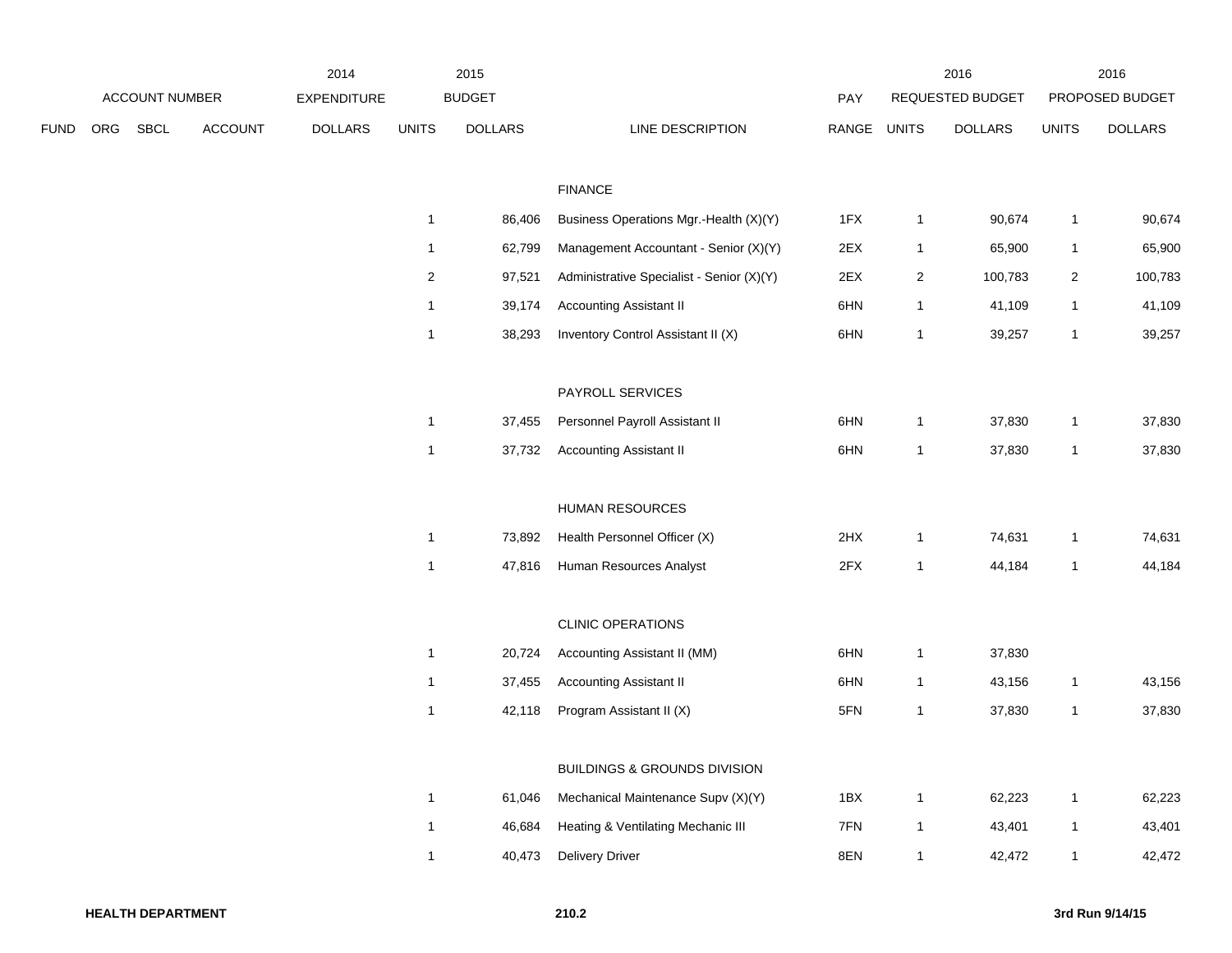|             |     |                |                | 2014               |                | 2015           |                                                |             |                | 2016             |                | 2016            |
|-------------|-----|----------------|----------------|--------------------|----------------|----------------|------------------------------------------------|-------------|----------------|------------------|----------------|-----------------|
|             |     | ACCOUNT NUMBER |                | <b>EXPENDITURE</b> |                | <b>BUDGET</b>  |                                                | PAY         |                | REQUESTED BUDGET |                | PROPOSED BUDGET |
| <b>FUND</b> | ORG | SBCL           | <b>ACCOUNT</b> | <b>DOLLARS</b>     | <b>UNITS</b>   | <b>DOLLARS</b> | LINE DESCRIPTION                               | RANGE UNITS |                | <b>DOLLARS</b>   | <b>UNITS</b>   | <b>DOLLARS</b>  |
|             |     |                |                |                    |                |                |                                                |             |                |                  |                |                 |
|             |     |                |                |                    |                |                | LABORATORY                                     |             |                |                  |                |                 |
|             |     |                |                |                    | $\mathbf{1}$   | 39,609         | Custodial Worker II/City Laborer               | 8DN         | 1              | 41,565           | $\mathbf{1}$   | 41,565          |
|             |     |                |                |                    |                |                |                                                |             |                |                  |                |                 |
|             |     |                |                |                    |                |                | KEENAN HEALTH CENTER                           |             |                |                  |                |                 |
|             |     |                |                |                    | $\mathbf{2}$   | 75,727         | Custodial Worker II/ City Laborer              | 8DN         | $\overline{2}$ | 83,130           | $\overline{a}$ | 83,130          |
|             |     |                |                |                    |                |                |                                                |             |                |                  |                |                 |
|             |     |                |                |                    |                |                | SOUTHSIDE HEALTH CENTER                        |             |                |                  |                |                 |
|             |     |                |                |                    | $\mathbf{2}$   | 79,218         | Custodial Worker II/ City Laborer              | 8DN         | $\overline{2}$ | 79,467           | $\overline{a}$ | 79,467          |
|             |     |                |                |                    |                |                | NORTHWEST HEALTH CENTER                        |             |                |                  |                |                 |
|             |     |                |                |                    | $\mathbf{2}$   | 72,237         | Custodial Worker II/ City Laborer              | 8DN         | $\overline{2}$ | 72,959           | $\overline{a}$ | 72,959          |
|             |     |                |                |                    |                |                |                                                |             |                |                  |                |                 |
|             |     |                |                |                    |                |                | FAMILY & COMMUNITY HEALTH SERVICES DIVISION    |             |                |                  |                |                 |
|             |     |                |                |                    | $\mathbf 1$    | 74,731         | Family & Commun Health Serv Dir (X)(Y)         | 11X         | $\mathbf{1}$   | 76,573           | $\mathbf{1}$   | 76,573          |
|             |     |                |                |                    | $\mathbf 1$    | 67,893         | Family & Commun Hlth Oper Mgr (X)(Y)(LL)       | 1FX         | $\mathbf{1}$   | 67,881           | $\mathbf{1}$   | 67,881          |
|             |     |                |                |                    | $\mathbf{1}$   | 40,100         | <b>Office Assistant III</b>                    | 6FN         | 1              | 40,501           | $\mathbf{1}$   | 40,501          |
|             |     |                |                |                    |                |                |                                                |             |                |                  |                |                 |
|             |     |                |                |                    |                |                | MATERNAL AND CHILD HEALTH EPIDEMIOLOGY SECTION |             |                |                  |                |                 |
|             |     |                |                |                    | $\mathbf{1}$   | 67,893         | Epidemiologist (X)(Y)                          | 1FX         | $\mathbf{1}$   | 65,650           | $\mathbf{1}$   | 65,650          |
|             |     |                |                |                    | $\mathbf{1}$   | 70,293         | Vital Statistics and FIMR Manager(X)(Y)        | 1DX         | $\mathbf{1}$   | 73,765           | $\mathbf{1}$   | 73,765          |
|             |     |                |                |                    | $\overline{c}$ | 73,706         | Health Project Assistant (X)(D)                | 5FN         | 1              | 42,539           | $\mathbf{1}$   | 42,539          |
|             |     |                |                |                    | $\mathbf{1}$   | 41,449         | Office Assistant IV                            | 6HN         | 1              | 43,496           | $\mathbf{1}$   | 43,496          |
|             |     |                |                |                    | $\mathbf{1}$   | 38,026         | <b>Office Assistant III</b>                    | 6FN         | $\mathbf{1}$   | 39,904           | $\mathbf{1}$   | 39,904          |
|             |     |                |                |                    | $\mathbf{1}$   | 30,227         | Office Assistant II                            | 6EN         | 1              | 30,529           | $\mathbf{1}$   | 30,529          |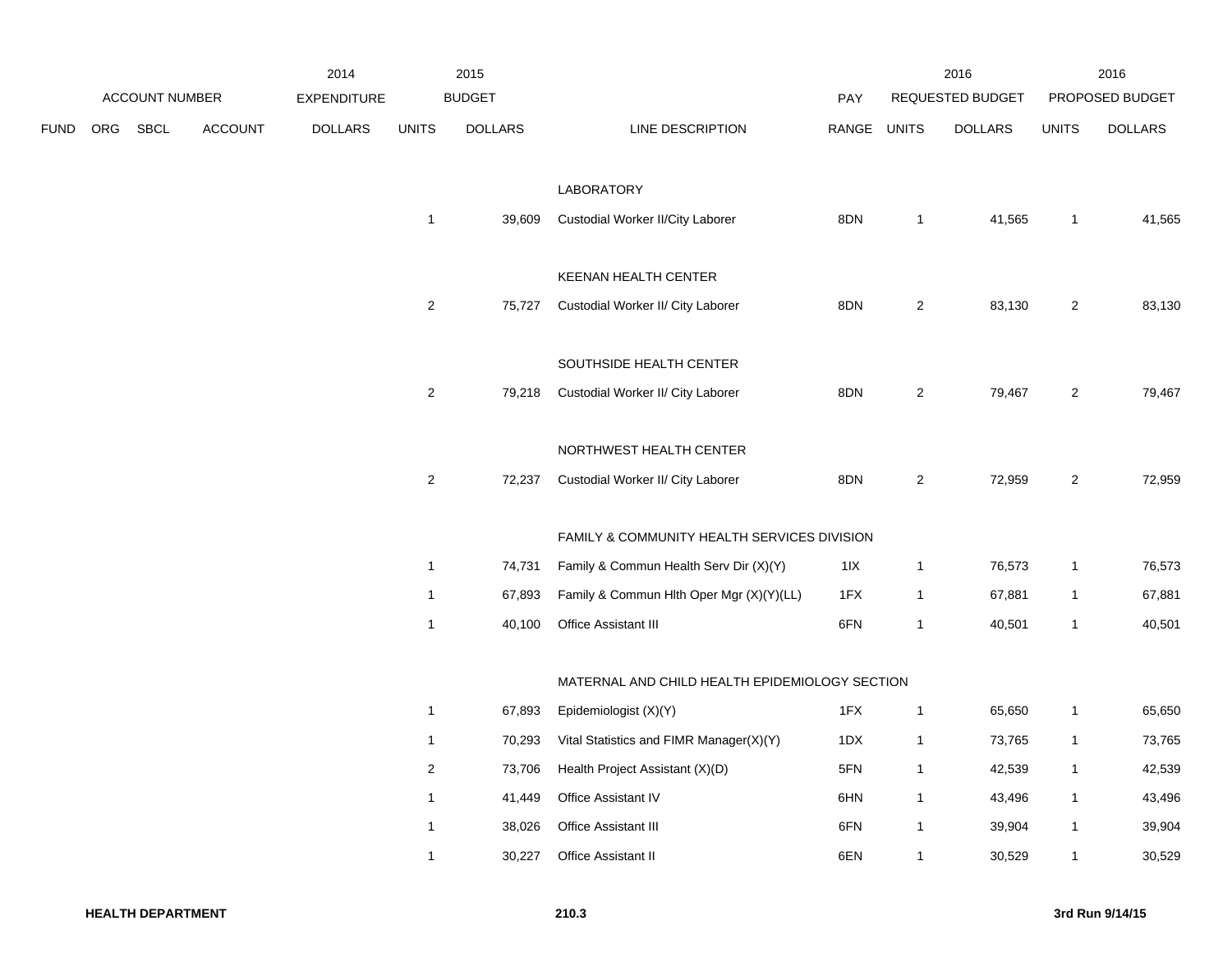|      |     |                          |                | 2014               |                         | 2015           |                                          |             |                           | 2016             |                | 2016            |
|------|-----|--------------------------|----------------|--------------------|-------------------------|----------------|------------------------------------------|-------------|---------------------------|------------------|----------------|-----------------|
|      |     | <b>ACCOUNT NUMBER</b>    |                | <b>EXPENDITURE</b> |                         | <b>BUDGET</b>  |                                          | PAY         |                           | REQUESTED BUDGET |                | PROPOSED BUDGET |
| FUND | ORG | SBCL                     | <b>ACCOUNT</b> | <b>DOLLARS</b>     | <b>UNITS</b>            | <b>DOLLARS</b> | LINE DESCRIPTION                         | RANGE UNITS |                           | <b>DOLLARS</b>   | <b>UNITS</b>   | <b>DOLLARS</b>  |
|      |     |                          |                |                    |                         |                |                                          |             |                           |                  |                |                 |
|      |     |                          |                |                    |                         |                | MEN'S HEALTH PROGRAM                     |             |                           |                  |                |                 |
|      |     |                          |                |                    | $\mathbf{1}$            | 71,524         | Men's Health Manager (X)(Y)              | 1DX         | $\mathbf{1}$              | 75,057           | $\mathbf{1}$   | 75,057          |
|      |     |                          |                |                    | $\mathbf{1}$            | 54,502         | Public Health Educator II (X)(J)         | 2CN         | 1                         | 45,473           | $\mathbf{1}$   | 45,473          |
|      |     |                          |                |                    | 1                       | 30,228         | Community Education Asst. (X)            | 5BN         | 1                         | 30,530           | $\mathbf{1}$   | 30,530          |
|      |     |                          |                |                    | $\mathbf{1}$            | 46,019         | Public Health Nurse (X)(G)(O)            | 2DN         | 1                         | 60,141           | $\mathbf{1}$   | 60,141          |
|      |     |                          |                |                    |                         |                |                                          |             |                           |                  |                |                 |
|      |     |                          |                |                    |                         |                | SOUTHSIDE / NORTHWEST HEALTH CENTER      |             |                           |                  |                |                 |
|      |     |                          |                |                    | $\overline{\mathbf{c}}$ | 106,365        | Public Health Nurse (X)(G)(O)            | 2DN         | $\overline{c}$            | 114,238          | $\sqrt{2}$     | 115,530         |
|      |     |                          |                |                    | $\mathbf{1}$            | 47,680         | Program Assistant II (X)                 | 5FN         | $\mathbf{1}$              | 50,034           | $\mathbf{1}$   | 50,034          |
|      |     |                          |                |                    | $\mathbf{1}$            | 35,935         | Office Assistant III                     | 6FN         | $\mathbf{1}$              | 37,710           | $\mathbf{1}$   | 37,710          |
|      |     |                          |                |                    | $\mathbf{1}$            | 26,037         | Office Assistant II                      | 6EN         | $\mathbf{1}$              | 26,297           | $\mathbf{1}$   | 26,297          |
|      |     |                          |                |                    | $\overline{c}$          | 74,171         | Clinic Assistant (X)                     | 5BN         | $\boldsymbol{2}$          | 77,834           | $\overline{2}$ | 77,834          |
|      |     |                          |                |                    |                         |                |                                          |             |                           |                  |                |                 |
|      |     |                          |                |                    |                         |                | EMPOWERING FAMILIES OF MILW. PROGRAM (E) |             |                           |                  |                |                 |
|      |     |                          |                |                    | $\mathbf{1}$            | 54,321         | MCHVP Program Manager (X)(E)(Y)          | 1DX         | $\mathbf{1}$              | 54,865           | $\mathbf{1}$   | 54,865          |
|      |     |                          |                |                    | $\overline{\mathbf{c}}$ | 98,686         | Health Project Coord.-MCHVP (X)(E)(Y)    | 2EX         | $\overline{c}$            | 104,902          | $\overline{2}$ | 104,902         |
|      |     |                          |                |                    | $\mathbf{1}$            | 54,321         | Family & Community Wellness Mgr. (X)(E)  | 1DX         | $\mathbf{1}$              | 55,660           | $\mathbf{1}$   | 55,660          |
|      |     |                          |                |                    | 1                       | 50,214         | Health Information Specialist (E)        | 2CN         | -1                        | 52,694           | $\mathbf{1}$   | 52,694          |
|      |     |                          |                |                    | $\mathbf{1}$            | 46,710         | Public Health Nurse (X)(E)(G)            | 2DN         |                           |                  |                |                 |
|      |     |                          |                |                    | $\mathbf{1}$            | 35,041         | Office Assistant II (E)                  | 6EN         | $\mathbf{1}$              | 30,529           | $\mathbf{1}$   | 30,529          |
|      |     |                          |                |                    | $\,$ 5 $\,$             | 247,952        | Public Health Nurse (X)(G)               | 2DN         | $\,$ 5 $\,$               | 256,601          | $\,$ 5 $\,$    | 272,323         |
|      |     |                          |                |                    | $\sqrt{3}$              | 136,406        | Public Health Nurse (X)(G)(O)            | 2DN         | $\ensuremath{\mathsf{3}}$ | 140,373          | 3              | 159,132         |
|      |     |                          |                |                    | $\overline{\mathbf{c}}$ | 81,742         | Public Health Nurse (X)(G)               | 2DN         |                           |                  |                |                 |
|      |     |                          |                |                    | $\mathbf{1}$            | 46,710         | Public Health Nurse (X)(G)(EEE)          | 2DN         | 4                         | 186,640          | 4              | 198,916         |
|      |     |                          |                |                    | 3                       | 139,886        | Public Health Social Worker (X)          | 2DN         | 3                         | 141,285          | 3              | 141,285         |
|      |     | <b>HEALTH DEPARTMENT</b> |                |                    |                         |                | 210.4                                    |             |                           |                  |                | 3rd Run 9/14/15 |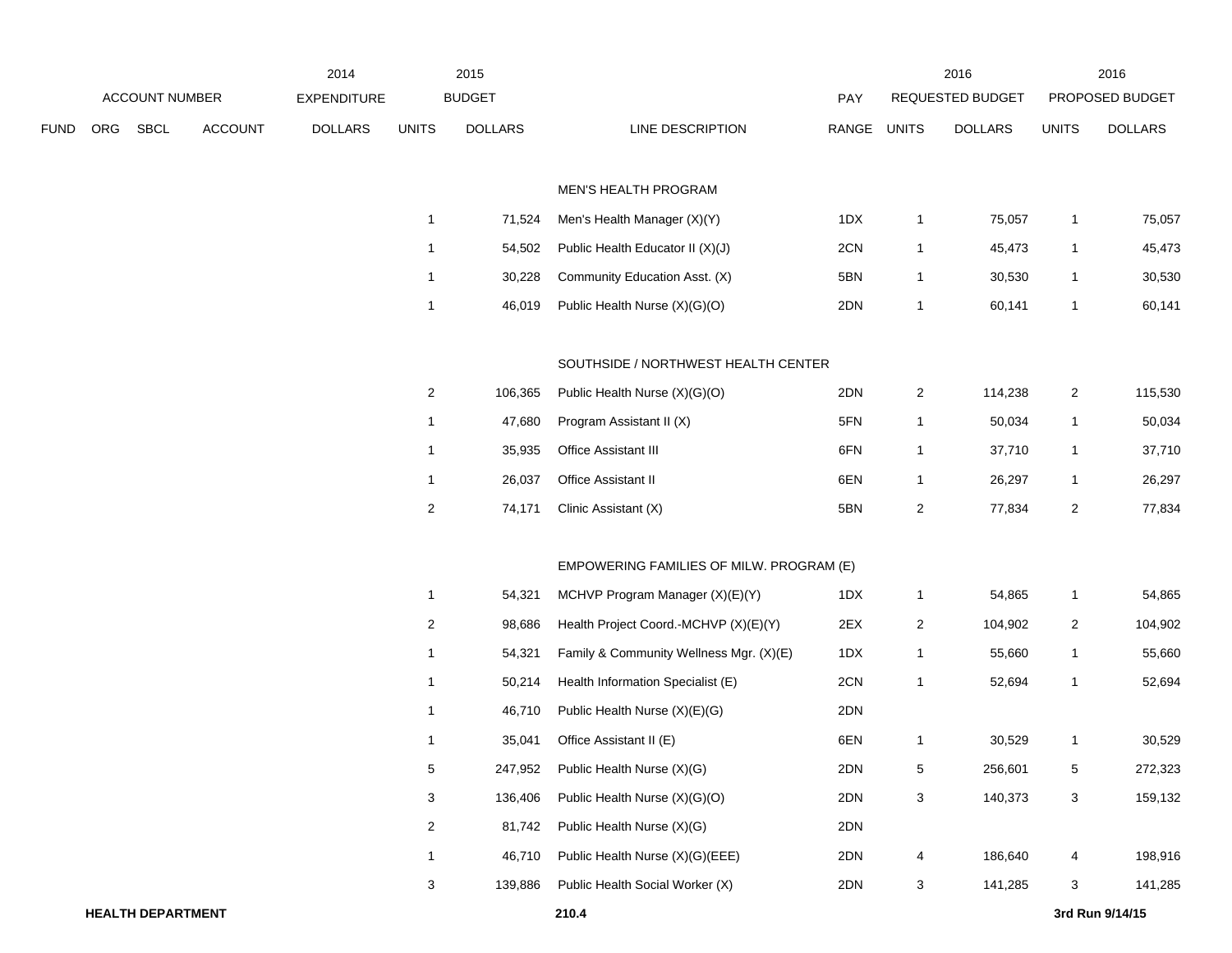|             |     |                       |                | 2014               |                | 2015           |                                          |             |              | 2016             |                  | 2016            |
|-------------|-----|-----------------------|----------------|--------------------|----------------|----------------|------------------------------------------|-------------|--------------|------------------|------------------|-----------------|
|             |     | <b>ACCOUNT NUMBER</b> |                | <b>EXPENDITURE</b> |                | <b>BUDGET</b>  |                                          | PAY         |              | REQUESTED BUDGET |                  | PROPOSED BUDGET |
| <b>FUND</b> | ORG | SBCL                  | <b>ACCOUNT</b> | <b>DOLLARS</b>     | <b>UNITS</b>   | <b>DOLLARS</b> | LINE DESCRIPTION                         | RANGE UNITS |              | <b>DOLLARS</b>   | <b>UNITS</b>     | <b>DOLLARS</b>  |
|             |     |                       |                |                    |                |                |                                          |             |              |                  |                  |                 |
|             |     |                       |                |                    | 1              | 46,629         | Public Health Social Worker (X)(E)       | 2DN         | 1            | 47,095           | $\mathbf{1}$     | 47,095          |
|             |     |                       |                |                    | $\mathbf 2$    | 60,456         | Health Project Asst.-DAD (X)(E)          | 5BN         | 4            | 125,558          | 4                | 125,558         |
|             |     |                       |                |                    |                |                |                                          |             |              |                  |                  |                 |
|             |     |                       |                |                    |                |                | NURSE FAMILY PARTNERSHIP PROGRAM         |             |              |                  |                  |                 |
|             |     |                       |                |                    | 1              | 65,002         | Public Health Nurse Supv. (X)(Y)(J)      | 1DX         | $\mathbf{1}$ | 68,212           | $\mathbf{1}$     | 68,212          |
|             |     |                       |                |                    | 4              | 200,449        | Public Health Nurse (X)(G)(J)            | 2DN         | 4            | 187,550          | 4                | 212,177         |
|             |     |                       |                |                    | 3              | 140,129        | Public Health Nurse (X)(G)(O)            | 2DN         | 3            | 143,411          | 3                | 159,132         |
|             |     |                       |                |                    | $\mathbf{1}$   | 46,020         | Public Health Nurse (G)(X)               | 2DN         | $\mathbf{1}$ | 53,044           | $\mathbf{1}$     | 53,044          |
|             |     |                       |                |                    |                |                |                                          |             |              |                  |                  |                 |
|             |     |                       |                |                    |                |                | PNCC/CCC/NEWBORN SCREENING PROGRAM (O)   |             |              |                  |                  |                 |
|             |     |                       |                |                    | $\mathbf{1}$   | 61,606         | Public Health Nurse Supervisor (X)(O)    | 1DX         | $\mathbf{1}$ | 51,469           | $\mathbf{1}$     | 51,469          |
|             |     |                       |                |                    | 5              | 242,362        | Public Health Nurse (X)(G)(O)(N)         | 2DN         | 5            | 236,346          | 5                | 250,439         |
|             |     |                       |                |                    | $\mathbf{1}$   | 23,010         | Public Health Nurse (G)(X)               | 2DN         | $\mathbf{1}$ | 51,751           | $\mathbf{1}$     | 53,044          |
|             |     |                       |                |                    |                |                |                                          |             |              |                  |                  |                 |
|             |     |                       |                |                    |                |                | WOMEN'S, INFANT'S & CHILDREN'S           |             |              |                  |                  |                 |
|             |     |                       |                |                    |                |                | NUTRITION PROGRAM GRANT (C)              |             |              |                  |                  |                 |
|             |     |                       |                |                    | $\mathbf{1}$   | 71,247         | WIC Program Manager (X)(C)(Y)            | 1DX         | $\mathbf{1}$ | 74,766           | $\mathbf{1}$     | 74,766          |
|             |     |                       |                |                    | 2              | 93,257         | Nutritionist (X)(C)(Q)                   | 2DN         | 3            | 140,129          | 3                | 140,129         |
|             |     |                       |                |                    | 2              | 110,389        | Health Project Coordinator-WIC (X)(C)(Q) | 1AX         | 2            | 113,324          | $\boldsymbol{2}$ | 113,324         |
|             |     |                       |                |                    | 3              | 97,541         | Clinic Assistant (X)(C)(Q)               | 5BN         | 4            | 138,895          | 5                | 169,425         |
|             |     |                       |                |                    | $\overline{2}$ | 60,456         | Clinic Assistant-Bilingual (X)(C)        | 5BN         | 2            | 61,060           | $\overline{2}$   | 61,060          |
|             |     |                       |                |                    | 6              | 222,045        | Dietetic Technician (X)(C)(Q)            | 5CN         | 6            | 229,025          | 6                | 229,025         |
|             |     |                       |                |                    | 1              | 33,232         | Dietetic Technician -Bilingual (X)(C)(Q) | 5CN         | $\mathbf{1}$ | 33,232           | $\mathbf{1}$     | 33,232          |
|             |     |                       |                |                    | 1              | 34,373         | Office Assistant III (C)(X)              | 6FN         | $\mathbf{1}$ | 34,717           | $\mathbf{1}$     | 34,717          |
|             |     |                       |                |                    | $\mathbf{1}$   | 35,567         | Office Assistant II-Bilingual (C)(X)     | 6EN         | 1            | 37,323           | $\mathbf{1}$     | 37,323          |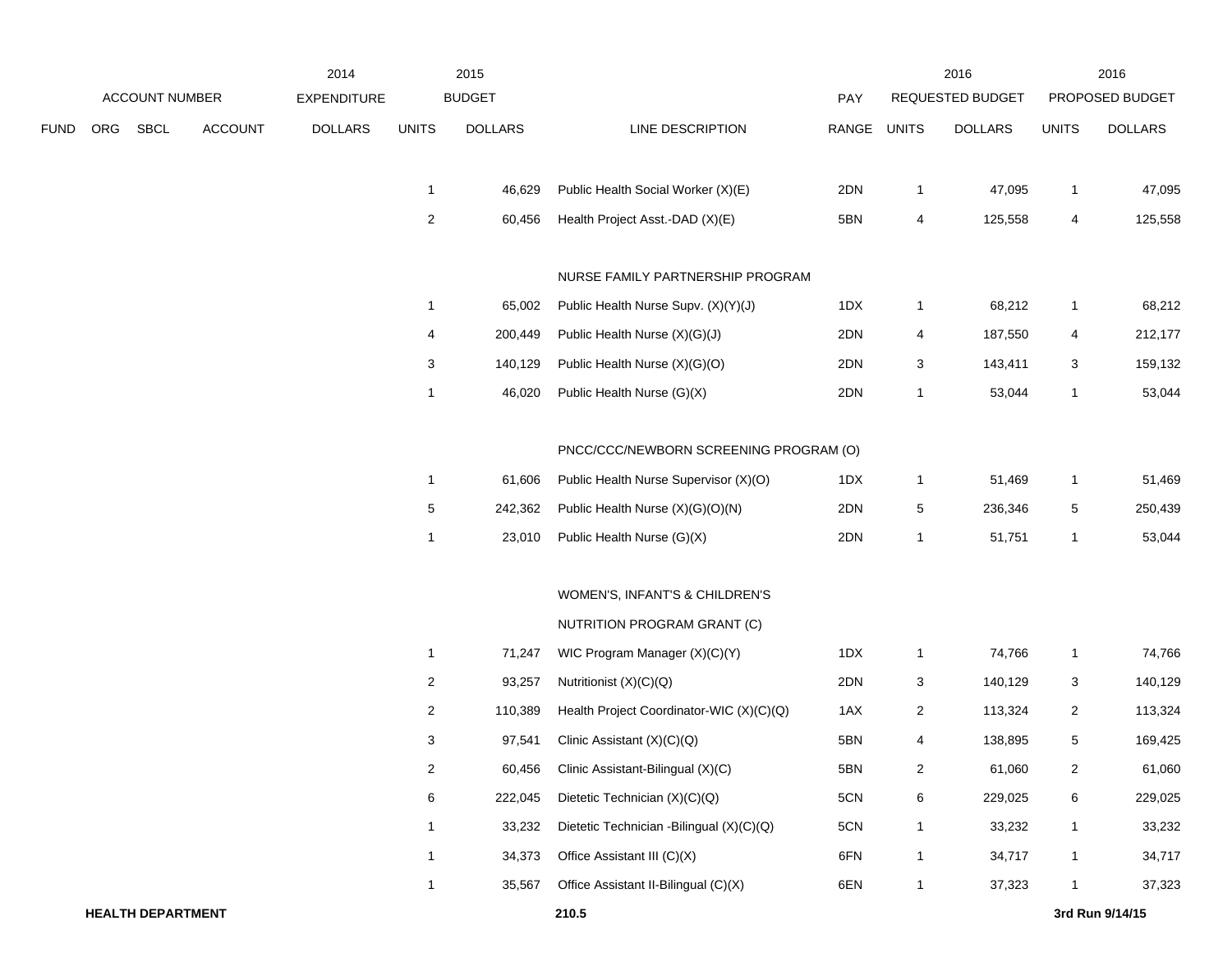|             |     |                          |                | 2014               |                | 2015           |                                                          |             |                         | 2016             |                | 2016            |
|-------------|-----|--------------------------|----------------|--------------------|----------------|----------------|----------------------------------------------------------|-------------|-------------------------|------------------|----------------|-----------------|
|             |     | <b>ACCOUNT NUMBER</b>    |                | <b>EXPENDITURE</b> |                | <b>BUDGET</b>  |                                                          | <b>PAY</b>  |                         | REQUESTED BUDGET |                | PROPOSED BUDGET |
| <b>FUND</b> | ORG | <b>SBCL</b>              | <b>ACCOUNT</b> | <b>DOLLARS</b>     | <b>UNITS</b>   | <b>DOLLARS</b> | LINE DESCRIPTION                                         | RANGE UNITS |                         | <b>DOLLARS</b>   | <b>UNITS</b>   | <b>DOLLARS</b>  |
|             |     |                          |                |                    | $\overline{1}$ | 50,507         | Public Health Nurse (X)(C)(G)(Q)                         | 2DN         |                         |                  |                |                 |
|             |     |                          |                |                    |                |                | PLAIN TALK INITIATIVE                                    |             |                         |                  |                |                 |
|             |     |                          |                |                    | $\overline{1}$ | 48,248         | Health Proj Coord-Plain Tlk (X)(Y)(BBB)(PPP)             | 2EX         | $\overline{1}$          | 50,178           | -1             | 50,178          |
|             |     |                          |                |                    |                |                | MILWAUKEE BREAST CANCER AWARENESS PROGRAM                |             |                         |                  |                |                 |
|             |     |                          |                |                    | $\overline{1}$ | 70,003         | Well Women Prog. Mgr. (X)(Y)(GG)(JJ)                     | 1DX         | $\mathbf{1}$            | 73,460           | 1              | 73,460          |
|             |     |                          |                |                    | 2              | 67,682         | Office Assistant II (JJ)(GG)                             | 6EN         | $\overline{1}$          | 30,529           | $\mathbf{1}$   | 30,529          |
|             |     |                          |                |                    |                |                | Office Assistant IV (JJ)(GG)                             | 6HN         | $\mathbf{1}$            | 39,306           | $\mathbf{1}$   | 39,306          |
|             |     |                          |                |                    | $\overline{2}$ | 103,586        | Public Health Nurse (X)(G)(GG)(JJ)                       | 2DN         | $\overline{\mathbf{c}}$ | 93,114           | $\overline{2}$ | 106,088         |
|             |     |                          |                |                    |                |                | Community Education Assistant (X)(GG)(JJ)                | 5BN         | $\mathbf{1}$            | 30,530           | $\mathbf{1}$   | 30,530          |
|             |     |                          |                |                    |                |                | COMMUNITY HEALTHCARE ACCESS PROGRAM                      |             |                         |                  |                |                 |
|             |     |                          |                |                    | $\overline{1}$ | 54,322         | Medical Asst Outreach Coord. (X)(Y)                      | 1BX         | $\mathbf{1}$            | 54,865           | $\mathbf{1}$   | 54,865          |
|             |     |                          |                |                    | $\overline{1}$ | 43,434         | Public Health Educator II (X)(HHH)                       | 2CN         | $\overline{1}$          | 47,095           | $\mathbf{1}$   | 47,095          |
|             |     |                          |                |                    | 9              | 323,968        | Health Access Assistant II (X)(HHH)                      | 6F          | 9                       | 336,889          | 9              | 336,889         |
|             |     |                          |                |                    |                |                | DISEASE CONTROL & ENVIRONMENTAL HEALTH SERVICES DIVISION |             |                         |                  |                |                 |
|             |     |                          |                |                    | $\overline{1}$ | 109,571        | Disease Control & Env Hlth Serv Dir (X)(Y)(AA)           | 1JX         | $\mathbf{1}$            | 114,983          | $\mathbf{1}$   | 114,983         |
|             |     |                          |                |                    | 2              | 100,866        | Environ. & Disease Control Spec.(X)(AA)                  | 2DN         | $\overline{2}$          | 103,993          | $\overline{a}$ | 103,993         |
|             |     |                          |                |                    | $\overline{1}$ |                | 43,300 Program Assistant II                              | 5FN         | $\mathbf{1}$            | 45,438           | $\mathbf{1}$   | 45,438          |
|             |     |                          |                |                    |                |                | HOME ENVIRONMENTAL HEALTH                                |             |                         |                  |                |                 |
|             |     |                          |                |                    | $\overline{1}$ | 77,433         | Home Environ. Health Mgr (X)(Y)(RR)(TT)                  | 1FX         | $\mathbf{1}$            | 81,257           | $\mathbf{1}$   | 81,257          |
|             |     |                          |                |                    |                |                | Lead Risk Assessor II (X)                                | 3JN         |                         |                  | -1             | 45,013          |
|             |     | <b>HEALTH DEPARTMENT</b> |                |                    |                |                | 210.6                                                    |             |                         |                  |                | 3rd Run 9/14/15 |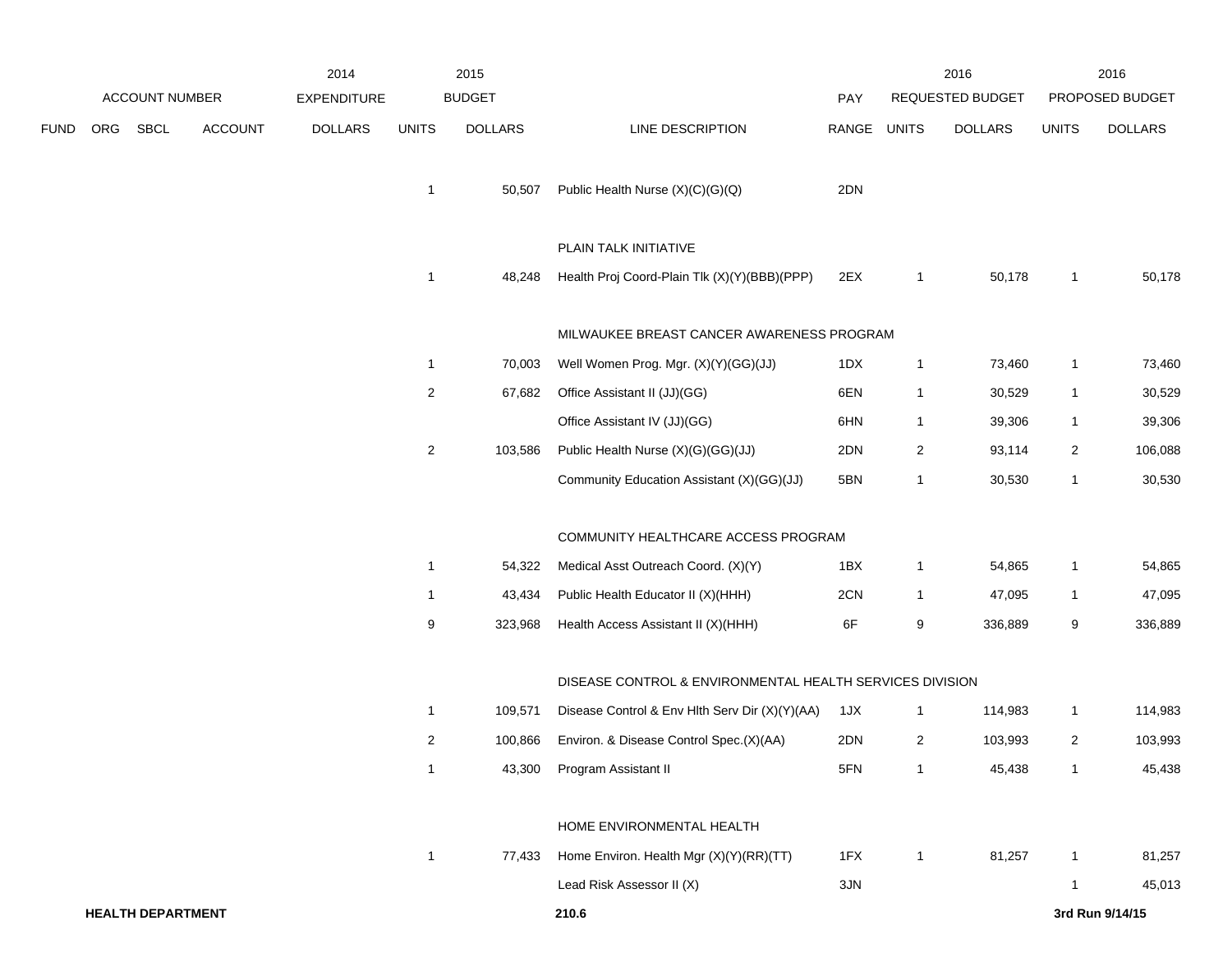|      |     |                       |                | 2014           |       | 2015           |                  |            |              | 2016             |              | 2016                   |
|------|-----|-----------------------|----------------|----------------|-------|----------------|------------------|------------|--------------|------------------|--------------|------------------------|
|      |     | <b>ACCOUNT NUMBER</b> |                | EXPENDITURE    |       | <b>BUDGET</b>  |                  | <b>PAY</b> |              | REQUESTED BUDGET |              | <b>PROPOSED BUDGET</b> |
| FUND | ORG | SBCL                  | <b>ACCOUNT</b> | <b>DOLLARS</b> | UNITS | <b>DOLLARS</b> | LINE DESCRIPTION | RANGE      | <b>UNITS</b> | <b>DOLLARS</b>   | <b>UNITS</b> | <b>DOLLARS</b>         |

# CHILDHOOD LEAD DETECTION PROGRAM (Z)

| 1              | 57,315  | Public Health Nurse (X)(G)(Z)            | 2DN | 1              | 60,146  | 1              | 60,146  |
|----------------|---------|------------------------------------------|-----|----------------|---------|----------------|---------|
| 1              | 53,754  | Environmental Hygienist (X)(Z)           | 2DN | 1              | 56,409  | 1              | 56,409  |
| 1              | 38,026  | Health Services Assistant II (X)(Z)      | 6FN | 1              | 39,904  | 1              | 39,904  |
| 1              | 38,026  | Office Assistant III (Z)                 | 6FN | 1              | 34,717  | 1              | 34,717  |
|                |         |                                          |     |                |         |                |         |
|                |         | LEAD POISONING CONTROL PROGRAM (CDBG)    |     |                |         |                |         |
| 2              | 115,801 | Public Health Nurse (X)(G)(TT)           | 2DN | $\overline{2}$ | 108,411 | $\overline{2}$ | 114,360 |
| 1              | 58,113  | Lead Program Information Specialist (TT) | 2DN | 1              | 60,983  | 1              | 60,983  |
|                |         |                                          |     |                |         |                |         |
|                |         | CDBG LEAD GRANT (TT)                     |     |                |         |                |         |
| 1              | 52,041  | Lead Project Coord (CDBG)(TT)(X)(Y)      | 2FX | 1              | 54,611  | 1              | 54,611  |
| 5              | 233,057 | Lead Risk Assessor II (TT)(X)            | 3JN | 5              | 236,130 | 5              | 236,130 |
| 1              | 57,136  | Chemist II (TT)                          | 2DN | 1              | 59,958  | 1              | 59,958  |
| $\overline{2}$ | 93,568  | Program Assistant II (TT)                | 5FN | 2              | 90,694  | $\overline{2}$ | 90,694  |
| 1              | 30,228  | Office Assistant III (TT)                | 6FN |                |         |                |         |
|                |         |                                          |     |                |         |                |         |

# LEAD HAZARD REDUCTION DEMONSTRATION GRANTS (HUD)(RR)

|   | 70.293 | Environmental Hith Field Supv. (X)(Y)(W) (RR) | 1CX | 73.765  | 73,765  |
|---|--------|-----------------------------------------------|-----|---------|---------|
| 3 |        | 143,823 Lead Risk Assessor II (X)(RR)         | 3JN | 106.728 | 106.728 |
|   | 46,287 | Chemist II (RR)                               | 2DN | 51.195  | 51,195  |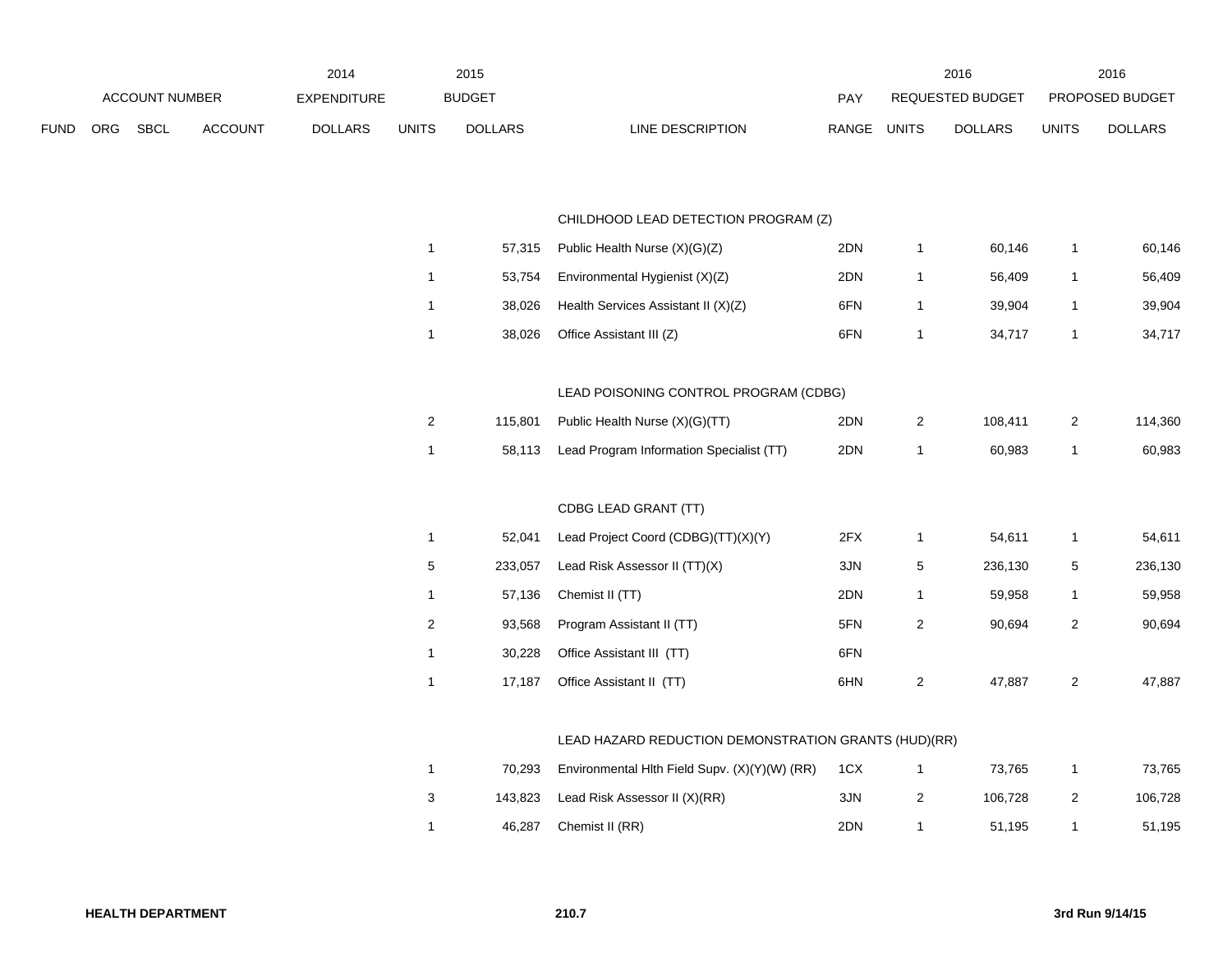|      |            |                |                | 2014               |                | 2015           |                                                                         |             |              | 2016             |              | 2016            |
|------|------------|----------------|----------------|--------------------|----------------|----------------|-------------------------------------------------------------------------|-------------|--------------|------------------|--------------|-----------------|
|      |            | ACCOUNT NUMBER |                | <b>EXPENDITURE</b> |                | <b>BUDGET</b>  |                                                                         | <b>PAY</b>  |              | REQUESTED BUDGET |              | PROPOSED BUDGET |
| FUND | <b>ORG</b> | <b>SBCL</b>    | <b>ACCOUNT</b> | <b>DOLLARS</b>     | <b>UNITS</b>   | <b>DOLLARS</b> | LINE DESCRIPTION                                                        | RANGE UNITS |              | <b>DOLLARS</b>   | <b>UNITS</b> | <b>DOLLARS</b>  |
|      |            |                |                |                    |                |                | BIOTERRORISM-CDC PUBLIC HEALTH                                          |             |              |                  |              |                 |
|      |            |                |                |                    |                |                | PREPAREDNESS GRANT (A)                                                  |             |              |                  |              |                 |
|      |            |                |                |                    | $\mathbf{1}$   | 65,777         | Infect Dis Epidemiologist (X)(Y)(A)(EE)(T)(AA)                          | 1GX         | $\mathbf{1}$ | 66,435           | 1            | 66,435          |
|      |            |                |                |                    | $\mathbf{1}$   | 61,915         | Pub Hith Emer Res Pin Coord(X)(Y)(A)(P)(AA)                             | 1DX         | $\mathbf{1}$ | 61,000           | $\mathbf 1$  | 61,000          |
|      |            |                |                |                    | $\mathbf{1}$   | 59,992         | Emer Prepar Coord-Wrkfce Dev. (X)(A)(P)(AA)                             | 2FX         | $\mathbf{1}$ | 48,294           | 1            | 48,294          |
|      |            |                |                |                    | $\mathbf{1}$   | 59,754         | Com Disease & Immun Supv (X)(Y)(A)(P)(R)(AA)                            | 1DX         | $\mathbf{1}$ | 54,865           | $\mathbf{1}$ | 54,865          |
|      |            |                |                |                    |                |                | SEXUALLY TRANSMITTED DISEASE CLINIC                                     |             |              |                  |              |                 |
|      |            |                |                |                    | $\mathbf{1}$   | 72,556         | Commun & Infect. Dis. Prog. Mgr. (X)(Y)                                 | 1FX         | $\mathbf{1}$ | 76,140           | $\mathbf{1}$ | 76,140          |
|      |            |                |                |                    | $\mathbf{1}$   | 54,321         | Public Health Nurse Supervisor (X)(Y)                                   | 1DX         |              |                  |              |                 |
|      |            |                |                |                    |                |                | Nursing Practice Manager (X)(Y)                                         | 1DX         | $\mathbf{1}$ | 62,657           | -1           | 62,657          |
|      |            |                |                |                    | $\overline{5}$ | 264,833        | Public Health Nurse (X)(G)                                              | 2DN         | 5            | 257,479          | 5            | 275,562         |
|      |            |                |                |                    | $\mathbf{1}$   | 57,227         | Health Project Coord.-STD/HIV/TB (X)                                    | 1DX         |              |                  |              |                 |
|      |            |                |                |                    |                |                | Communicable and Infect. Dis. Prog. Coord.(X)                           | 1DX         | $\mathbf{1}$ | 60,054           | -1           | 60,054          |
|      |            |                |                |                    | $\mathbf{1}$   | 47,680         | Program Assistant II (X)                                                | 5FN         | $\mathbf{1}$ | 50,034           | 1            | 50,034          |
|      |            |                |                |                    | $\mathbf{1}$   | 38,026         | Office Assistant III (F)                                                | 6FN         | $\mathbf{1}$ | 39,904           | $\mathbf{1}$ | 39,904          |
|      |            |                |                |                    | $\mathbf{1}$   | 21,340         | Office Assistant II                                                     | 6EN         | $\mathbf{1}$ | 18,317           |              |                 |
|      |            |                |                |                    |                |                | Health Project Assistant (X)                                            | 5FN         |              |                  | 1            | 50,034          |
|      |            |                |                |                    | $\mathbf{1}$   | 38,026         | Office Assistant III                                                    | 6FN         | $\mathbf{1}$ | 39,904           | $\mathbf{1}$ | 39,904          |
|      |            |                |                |                    | $\mathbf{1}$   | 57,136         | Microbiologist II (F)                                                   | 2DN         | $\mathbf{1}$ | 47,588           | $\mathbf{1}$ | 47,588          |
|      |            |                |                |                    | $10\,$         | 441,024        | Communicable Dis Spec(X)(F)(BBB)(B)                                     | 2AN         | 9            | 405,285          | 9            | 405,285         |
|      |            |                |                |                    |                |                | $\cdots$ $\cdots$ $\cdots$ $\cdots$ $\cdots$ $\cdots$ $\cdots$ $\cdots$ |             |              |                  |              |                 |

#### HIV WOMEN'S PROJECT

## 1 46,710 Public Health Nurse (X)(G)(AAA) 2DN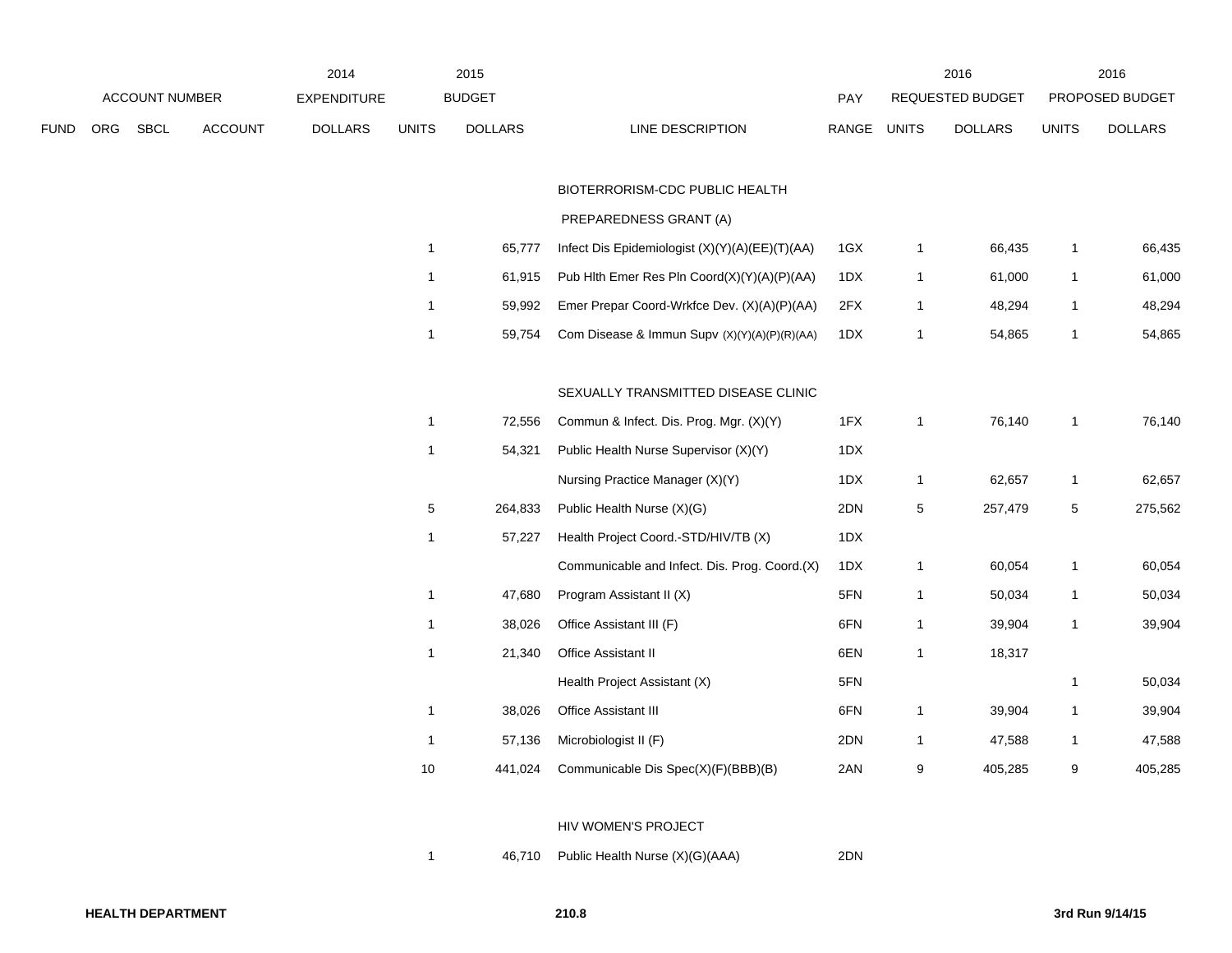|      |     |                          |                | 2014               |                | 2015           |                                             |             |                         | 2016             |                | 2016            |
|------|-----|--------------------------|----------------|--------------------|----------------|----------------|---------------------------------------------|-------------|-------------------------|------------------|----------------|-----------------|
|      |     | ACCOUNT NUMBER           |                | <b>EXPENDITURE</b> |                | <b>BUDGET</b>  |                                             | PAY         |                         | REQUESTED BUDGET |                | PROPOSED BUDGET |
| FUND | ORG | SBCL                     | <b>ACCOUNT</b> | <b>DOLLARS</b>     | <b>UNITS</b>   | <b>DOLLARS</b> | LINE DESCRIPTION                            | RANGE UNITS |                         | <b>DOLLARS</b>   | <b>UNITS</b>   | <b>DOLLARS</b>  |
|      |     |                          |                |                    |                |                | TUBERCULOSIS CONTROL UNIT                   |             |                         |                  |                |                 |
|      |     |                          |                |                    | $\overline{2}$ | 115,801        | Public Health Nurse (X)(G)                  | 2DN         | $\overline{\mathbf{c}}$ | 121,462          | $\overline{2}$ | 121,462         |
|      |     |                          |                |                    | $\mathbf{1}$   | 32,932         | Office Assistant II                         | 6EN         | $\mathbf{1}$            | 34,558           | $\mathbf{1}$   | 34,558          |
|      |     |                          |                |                    | $\mathbf{1}$   | 23,840         | Radiologic Technologist (X)                 | 3GN         | $\mathbf{1}$            | 25,017           | $\overline{1}$ | 25,017          |
|      |     |                          |                |                    | $\mathbf{1}$   | 30,559         | Public Hlth Aide Tuberculosis Cntrl (MM)(X) | 5AN         | $\mathbf{1}$            | 30,865           | $\overline{1}$ | 30,865          |
|      |     |                          |                |                    |                |                | HEPATITIS B IMMUNIZATION GRANT (HH)         |             |                         |                  |                |                 |
|      |     |                          |                |                    | $\mathbf{1}$   | 34,827         | Health Interpreter Aide (X)(HH)(DD)(AA)     | 5AX         | $\mathbf{1}$            | 36,548           | $\overline{1}$ | 36,548          |
|      |     |                          |                |                    |                |                | COMMUNICABLE DISEASE DIVISION               |             |                         |                  |                |                 |
|      |     |                          |                |                    | $\,$ 5 $\,$    | 271,504        | Public Health Nurse (X)(G)                  | 2DN         | $\mathbf 5$             | 273,304          | $\,$ 5 $\,$    | 281,765         |
|      |     |                          |                |                    |                |                | SURVNET GRANT                               |             |                         |                  |                |                 |
|      |     |                          |                |                    | $\mathbf{1}$   | 38,026         | Office Assistant III (T)                    | 6FN         | $\mathbf{1}$            | 39,904           | $\overline{1}$ | 39,904          |
|      |     |                          |                |                    |                |                | IMMUNIZATION ACTION PLAN GRANT (DD)         |             |                         |                  |                |                 |
|      |     |                          |                |                    | 3              | 176,237        | Public Health Nurse (X)(G)(DD)(EE)(P)(AA)   | 2DN         | 3                       | 184,728          | 3              | 184,728         |
|      |     |                          |                |                    | $\mathbf{1}$   | 43,521         | Program Assistant I (DD)                    | 5EN         | $\mathbf{1}$            | 45,671           | $\overline{1}$ | 45,671          |
|      |     |                          |                |                    |                |                | SCHOOL READINESS IMMUNIZATION INITIATIVE    |             |                         |                  |                |                 |
|      |     |                          |                |                    | $\mathbf{1}$   | 47,680         | Health Project Assistant (X)                | 5FN         | $\mathbf{1}$            | 50,034           |                |                 |
|      |     |                          |                |                    | $\mathbf{1}$   | 58,485         | Public Health Nurse (G)(X)                  | 2DN         | $\mathbf{1}$            | 61,316           |                |                 |
|      |     |                          |                |                    |                |                | HIV RISK REDUCTION GRANT (AAA)              |             |                         |                  |                |                 |
|      |     |                          |                |                    | $\mathbf{1}$   | 68,639         | Nurse Practitioner (X)(BBB)(AAA)            | 2GN         | $\mathbf{1}$            | 72,029           | -1             | 72,029          |
|      |     | <b>HEALTH DEPARTMENT</b> |                |                    |                |                | 210.9                                       |             |                         |                  |                | 3rd Run 9/14/15 |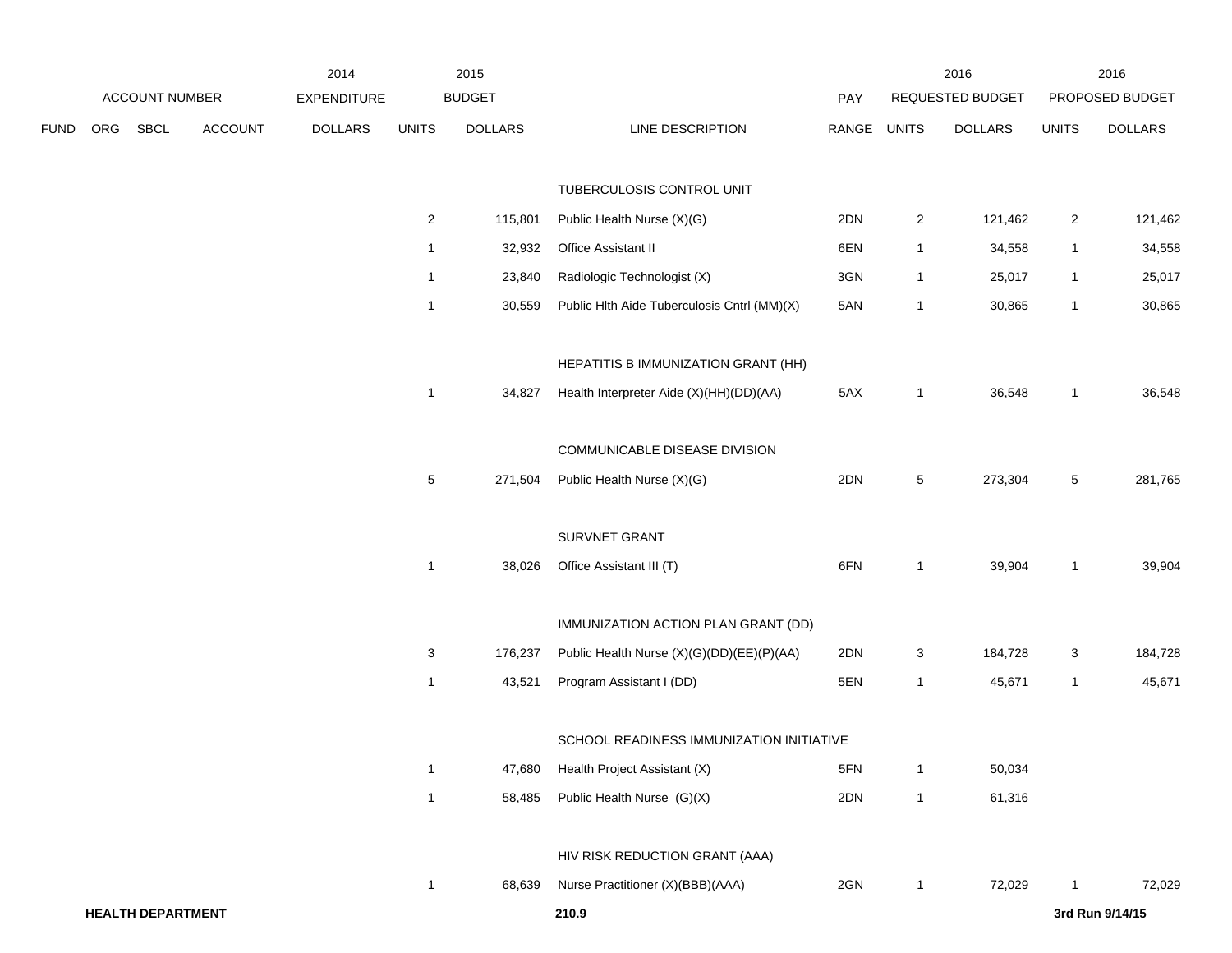|             |                |             |                | 2014               |       | 2015           |                                  |       | 2016             |              | 2016                   |
|-------------|----------------|-------------|----------------|--------------------|-------|----------------|----------------------------------|-------|------------------|--------------|------------------------|
|             | ACCOUNT NUMBER |             |                | <b>EXPENDITURE</b> |       | <b>BUDGET</b>  | PAY                              |       | REQUESTED BUDGET |              | <b>PROPOSED BUDGET</b> |
| <b>FUND</b> | <b>ORG</b>     | <b>SBCL</b> | <b>ACCOUNT</b> | <b>DOLLARS</b>     | UNITS | <b>DOLLARS</b> | <b>RANGE</b><br>LINE DESCRIPTION | UNITS | <b>DOLLARS</b>   | <b>UNITS</b> | <b>DOLLARS</b>         |

#### CONSUMER ENVIRONMENTAL HEALTH DIVISION

| 1  | 81,743  | Consumer Environ. Health Mgr. (X)(Y)         | 1FX | 1              | 85,781    |    |           |
|----|---------|----------------------------------------------|-----|----------------|-----------|----|-----------|
|    |         | Consumer Environ. Health Div. Dir. (X)(Y)(S) | 11X |                |           | 1  | 85,781    |
| 2  | 119,935 | Consumer Environ. Health Coord. (X)(Y)       | 2FN | $\mathbf{2}$   | 125,859   | 2  | 125,859   |
|    |         | Consumer Environ. Health Coord. (X)(Y)       | 1DX | 1              | 13,259    |    |           |
| 2  | 115,758 | Consumer Environ. Health Supv.(X)(Y)         | 1DX | $\overline{c}$ | 116,915   | 2  | 116,915   |
| 19 | 990,487 | Environmental Health Specialist (X)          | 3LN | 19             | 1,037,636 | 19 | 1,037,636 |
| 1  | 40,100  | Program Assistant I                          | 5EN | 1              | 42,080    | 1  | 42,080    |
| 1  | 36,770  | Office Assistant III                         | 6FN | 1              | 38,586    | 1  | 38,586    |
|    |         |                                              |     |                |           |    |           |
|    |         | LABORATORY SERVICES DIVISION                 |     |                |           |    |           |
| 1  | 126,695 | Public Health Laboratories Director (Y)      | 1LX | 1              | 133,472   | 1  | 133,472   |
| 1  | 85,998  | Public Health Deputy Laboratories Dir. (Y)   | 11X | 1              | 90,245    | 1  | 90,245    |
| 1  | 57,884  | Public Health Laboratory Oper. Mgr. (Y)      | 1EX | 1              | 58,462    | 1  | 58,462    |
| 1  | 72,862  | Lab Information Systems Specialist           | 2HN | 1              | 76,460    | 1  | 76,460    |
| 1  | 37,665  | Medical Laboratory Technician                | 3DN | 1              | 38,042    | 1  | 38,042    |
| 1  | 40,100  | Program Assistant I                          | 5EN | 1              | 40,501    | 1  | 40,501    |
|    |         |                                              |     |                |           |    |           |
|    |         | CHEMICAL DIVISION                            |     |                |           |    |           |
| 1  | 66,100  | Chemist III                                  | 2FN | 1              | 69,365    | 1  | 69,365    |
|    |         |                                              |     |                |           |    |           |
|    |         | VIROLOGICAL DIVISION                         |     |                |           |    |           |
| 1  | 59,851  | Virologist III                               | 2FN | 1              | 47,588    | 1  | 47,588    |
| 1  | 47,117  | Virologist II                                | 2DN | 1              | 54,942    | 1  | 54,942    |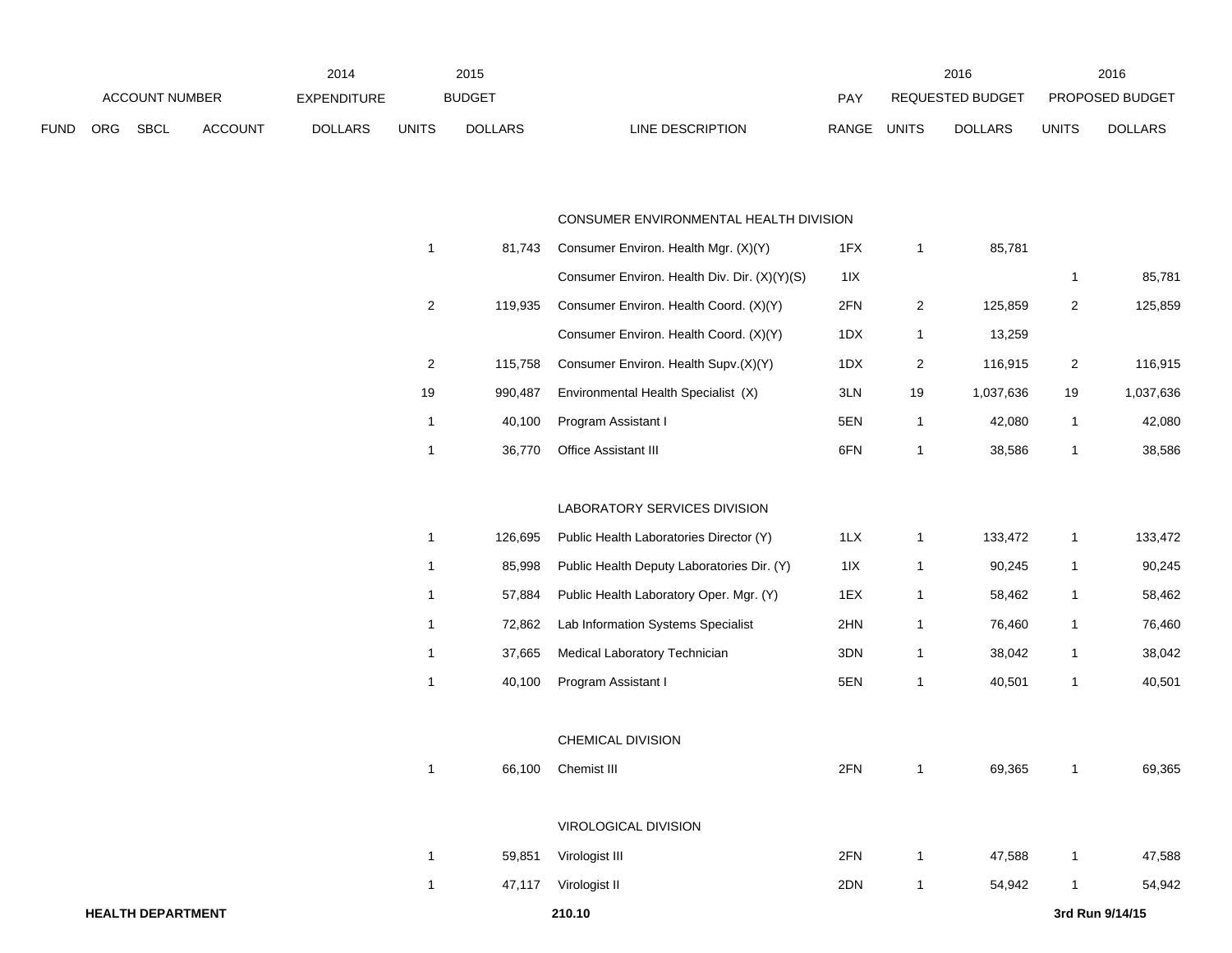|             |      |                          |                | 2014               |                | 2015           |                                          |       |                          | 2016             |                         | 2016            |
|-------------|------|--------------------------|----------------|--------------------|----------------|----------------|------------------------------------------|-------|--------------------------|------------------|-------------------------|-----------------|
|             |      | ACCOUNT NUMBER           |                | <b>EXPENDITURE</b> |                | <b>BUDGET</b>  |                                          | PAY   |                          | REQUESTED BUDGET |                         | PROPOSED BUDGET |
| <b>FUND</b> | ORG  | <b>SBCL</b>              | <b>ACCOUNT</b> | <b>DOLLARS</b>     | <b>UNITS</b>   | <b>DOLLARS</b> | LINE DESCRIPTION                         | RANGE | <b>UNITS</b>             | <b>DOLLARS</b>   | <b>UNITS</b>            | <b>DOLLARS</b>  |
|             |      |                          |                |                    |                |                | MICROBIOLOGICAL DIVISION                 |       |                          |                  |                         |                 |
|             |      |                          |                |                    | $\mathbf{1}$   | 69,405         | Lead Microbiologist                      | 2HN   | $\mathbf{1}$             | 72,833           | $\mathbf{1}$            | 72,833          |
|             |      |                          |                |                    | $\overline{a}$ | 111,534        | Microbiologist III                       | 2FN   | $\overline{c}$           | 115,697          | $\overline{a}$          | 115,697         |
|             |      |                          |                |                    | 4              | 228,544        | Microbiologist II                        | 2DN   | $\overline{\mathcal{A}}$ | 239,832          | $\overline{\mathbf{4}}$ | 239,832         |
|             |      |                          |                |                    | $\overline{c}$ | 84,561         | Medical Laboratory Technician            | 3DN   | $\sqrt{2}$               | 88,737           | $\overline{2}$          | 88,737          |
|             |      |                          |                |                    |                |                | <b>AUXILIARY POSITIONS</b>               |       |                          |                  |                         |                 |
|             |      |                          |                |                    | $\mathbf{1}$   |                | Custodial Worker II/City Laborer         | 8DN   | $\mathbf{1}$             |                  | $\mathbf{1}$            |                 |
|             |      |                          |                |                    | 251            | 12,398,397     | <b>Total Before Adjustments</b>          |       | 252                      | 12,685,228       | 252                     | 12,886,055      |
|             |      |                          |                |                    |                |                | Salary & Wage Rate Changes               |       |                          |                  |                         |                 |
|             |      |                          |                |                    |                | 27,000         | Overtime Compensated*                    |       |                          | 27,000           |                         | 27,000          |
|             |      |                          |                |                    |                | (385, 879)     | Personnel Cost Adjustment                |       |                          | (399, 703)       |                         | (402, 574)      |
|             |      |                          |                |                    |                |                | Other                                    |       |                          | 100,000          |                         |                 |
|             |      |                          |                |                    |                |                | Furlough Savings                         |       |                          |                  |                         |                 |
|             |      |                          |                |                    | 251            | 12,039,518     | Gross Salaries & Wages Total             |       | 252                      | 12,412,525       | 252                     | 12,510,481      |
|             |      |                          |                |                    |                |                | (38,146) Reimbursable Services Deduction |       |                          | (38, 146)        |                         | (38, 146)       |
|             |      |                          |                |                    |                |                | Capital Improvements Deduction           |       |                          |                  |                         | (45, 013)       |
|             |      |                          |                |                    |                | (4,669,677)    | <b>Grant and Aids Deduction</b>          |       |                          | (4,680,027)      |                         | (4,778,411)     |
| 0001        | 3810 | R999                     | 006000         | 6,859,364          | 251            | 7,331,695      | NET SALARIES & WAGES TOTAL*              |       | 252                      | 7,694,352        | 252                     | 7,648,911       |
|             |      | <b>HEALTH DEPARTMENT</b> |                |                    |                |                | 210.11                                   |       |                          |                  |                         | 3rd Run 9/14/15 |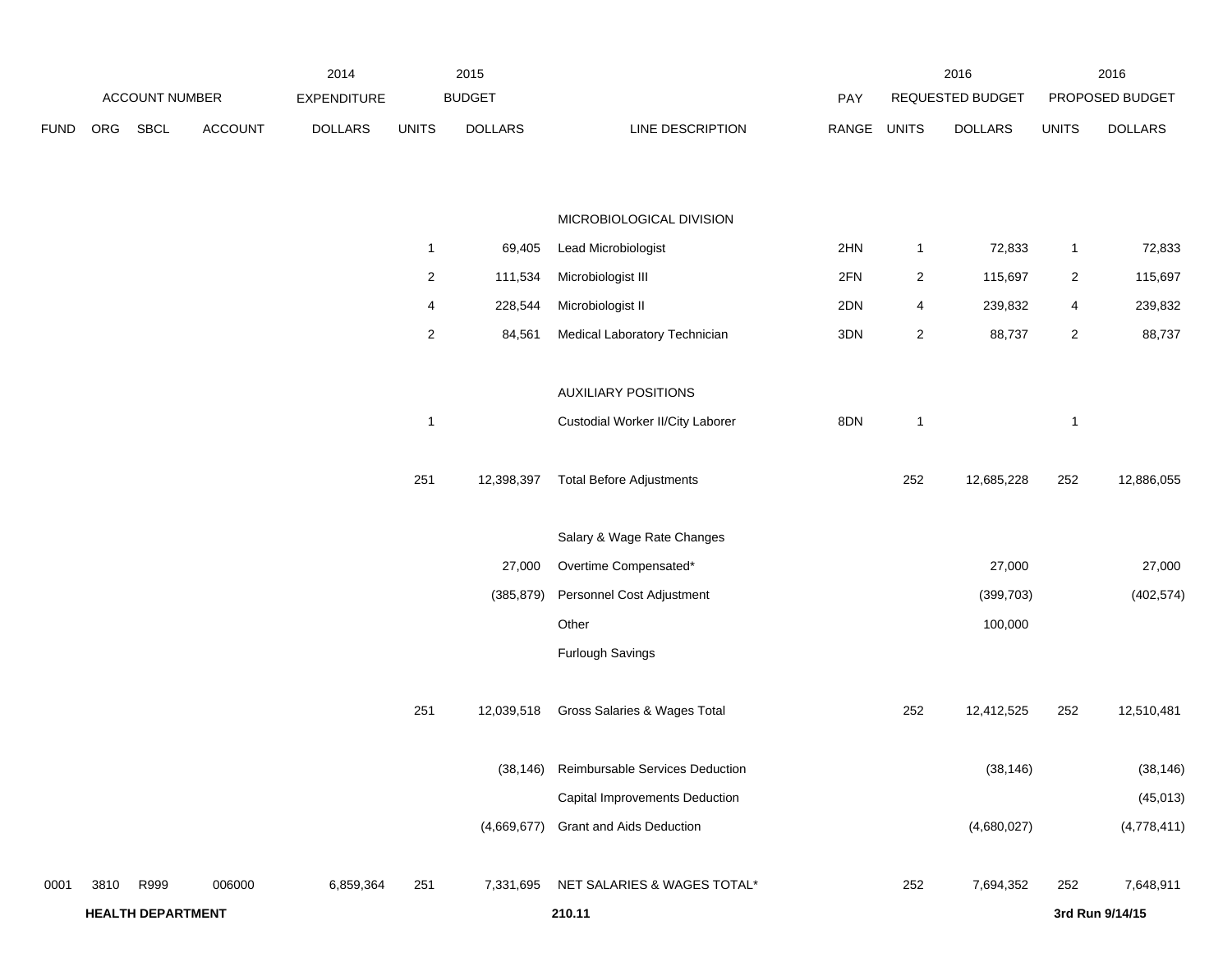|             |     |                |                | 2014               |              | 2015           |                                                                            |             |        | 2016             |              | 2016            |
|-------------|-----|----------------|----------------|--------------------|--------------|----------------|----------------------------------------------------------------------------|-------------|--------|------------------|--------------|-----------------|
|             |     | ACCOUNT NUMBER |                | <b>EXPENDITURE</b> |              | <b>BUDGET</b>  |                                                                            | PAY         |        | REQUESTED BUDGET |              | PROPOSED BUDGET |
| <b>FUND</b> | ORG | SBCL           | <b>ACCOUNT</b> | <b>DOLLARS</b>     | <b>UNITS</b> | <b>DOLLARS</b> | LINE DESCRIPTION                                                           | RANGE UNITS |        | <b>DOLLARS</b>   | <b>UNITS</b> | <b>DOLLARS</b>  |
|             |     |                |                |                    |              |                |                                                                            |             |        |                  |              |                 |
|             |     |                |                |                    |              |                |                                                                            |             |        |                  |              |                 |
|             |     |                |                |                    | 139.79       |                | <b>O&amp;M FTE'S</b>                                                       |             | 140.17 |                  | 139.18       |                 |
|             |     |                |                |                    | 100.45       |                | NON-O&M FTE'S                                                              |             | 100.45 |                  | 102.65       |                 |
|             |     |                |                |                    |              |                | (A) To expire 6/30/16 unless the CDC Public Health Preparedness            |             |        |                  |              |                 |
|             |     |                |                |                    |              |                | Grant is extended.                                                         |             |        |                  |              |                 |
|             |     |                |                |                    |              |                |                                                                            |             |        |                  |              |                 |
|             |     |                |                |                    |              |                | (B) To expire 12/31/15 unless the Sexually Transmitted Diseases Grant-     |             |        |                  |              |                 |
|             |     |                |                |                    |              |                | HIV Prevention, available from the State of Wisconsin, Dept. of            |             |        |                  |              |                 |
|             |     |                |                |                    |              |                | Health Services, is extended.                                              |             |        |                  |              |                 |
|             |     |                |                |                    |              |                | (C) To expire 12/31/15 unless the Women's Infant's & Children's            |             |        |                  |              |                 |
|             |     |                |                |                    |              |                | Grant available from the Wisconsin Dept. of Health and Family              |             |        |                  |              |                 |
|             |     |                |                |                    |              |                | Services is extended.                                                      |             |        |                  |              |                 |
|             |     |                |                |                    |              |                | (D) To expire 3/31/15 unless the Preserving Infant and Child Health        |             |        |                  |              |                 |
|             |     |                |                |                    |              |                | Grant is extended. Funds 0.75 FTE of one position of Health                |             |        |                  |              |                 |
|             |     |                |                |                    |              |                | Project Assistant.                                                         |             |        |                  |              |                 |
|             |     |                |                |                    |              |                |                                                                            |             |        |                  |              |                 |
|             |     |                |                |                    |              |                | (E) To expire 09/30/15 unless the Family Foundations Comprehensive         |             |        |                  |              |                 |
|             |     |                |                |                    |              |                | Home Visiting grant is extended.                                           |             |        |                  |              |                 |
|             |     |                |                |                    |              |                | (F) To expire 12/31/15 unless the Sexually Transmitted Disease Grant-      |             |        |                  |              |                 |
|             |     |                |                |                    |              |                | STD Infertility Prevention, available from the State of Wisconsin Division |             |        |                  |              |                 |
|             |     |                |                |                    |              |                | of Health and Family Services, is extended.                                |             |        |                  |              |                 |
|             |     |                |                |                    |              |                |                                                                            |             |        |                  |              |                 |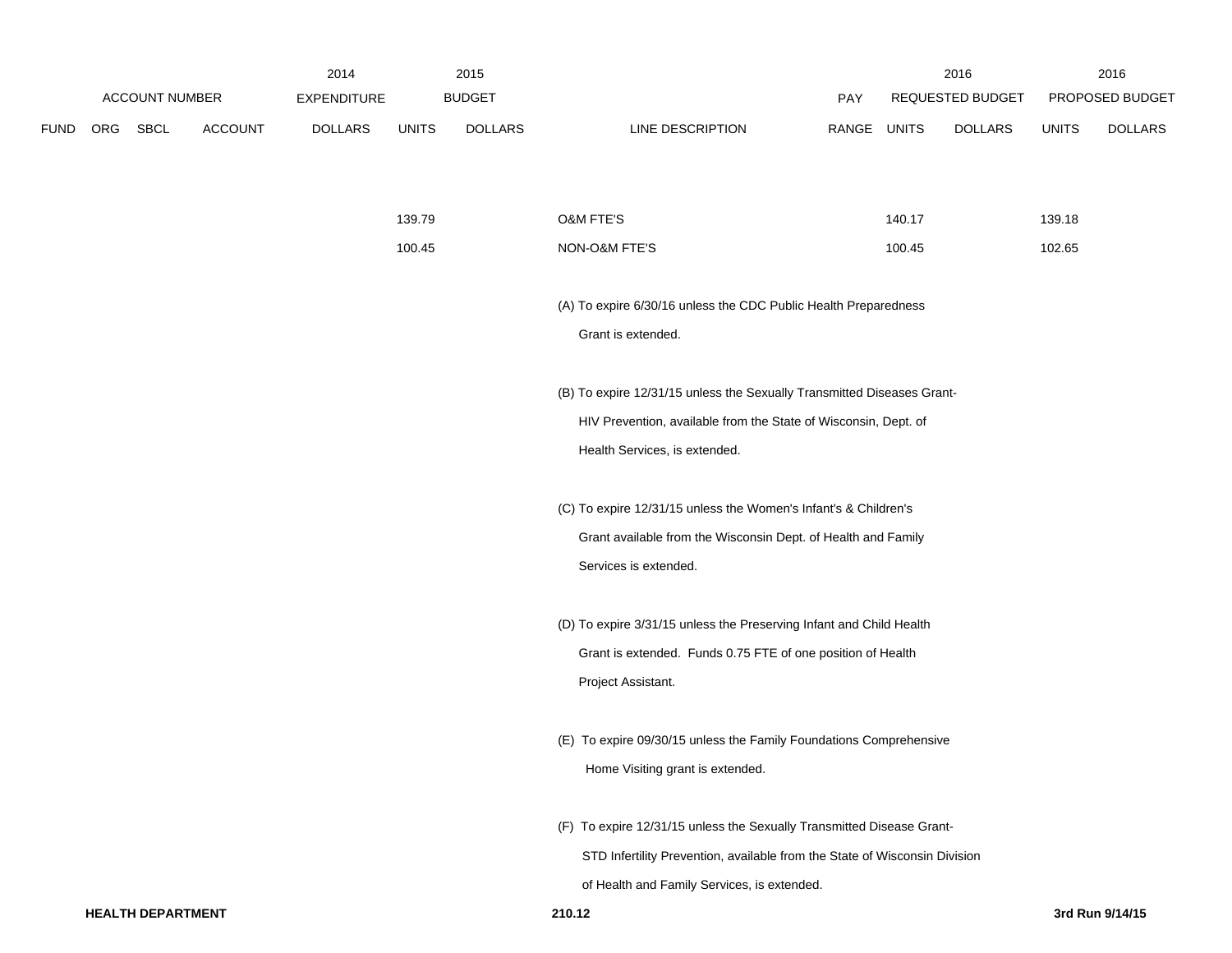|             |                       |             |                    | 2014           |               | 2015           |                           |                         | 2016           |                        | 2016           |
|-------------|-----------------------|-------------|--------------------|----------------|---------------|----------------|---------------------------|-------------------------|----------------|------------------------|----------------|
|             | <b>ACCOUNT NUMBER</b> |             | <b>EXPENDITURE</b> |                | <b>BUDGET</b> | PAY            |                           | <b>REQUESTED BUDGET</b> |                | <b>PROPOSED BUDGET</b> |                |
| <b>FUND</b> | <b>ORG</b>            | <b>SBCL</b> | <b>ACCOUNT</b>     | <b>DOLLARS</b> | <b>UNITS</b>  | <b>DOLLARS</b> | LINE DESCRIPTION<br>RANGE | UNITS                   | <b>DOLLARS</b> | UNITS                  | <b>DOLLARS</b> |

(G) The Health Department is authorized to underfill up to 10% of the authorized Public Health Nurse positions with Public Health Nurse Interns.

(J) To expire 12/31/15 unless the Maternal and Child Health Grant is extended.

(M) To expire 1/1/15 unless the Public Health 706 Grant from the UW-Milwaukee School of Public Health is extended.

(N) To expire 3/31/16 unless the Newborn Hearing Screening Grant is extended. Partially funds one position of Public Health Nurse.

(O) To expire 6/30/16 unless the Congenital Disorders Grant is extended. Also partially funds one position of Public Health Nurse.

(P) To expire 6/30/16 unless the Bioterrorism-Focus CRI Grant is extended.

(Q) To expire 9/30/16 unless the FIT Families (WIC) Grant from the State of Wisconsin, Department of Health Services, is extended.

(R) To expire 6/30/15 unless the Bioterrorism Focus Planning

Grant (Ebola) is extended.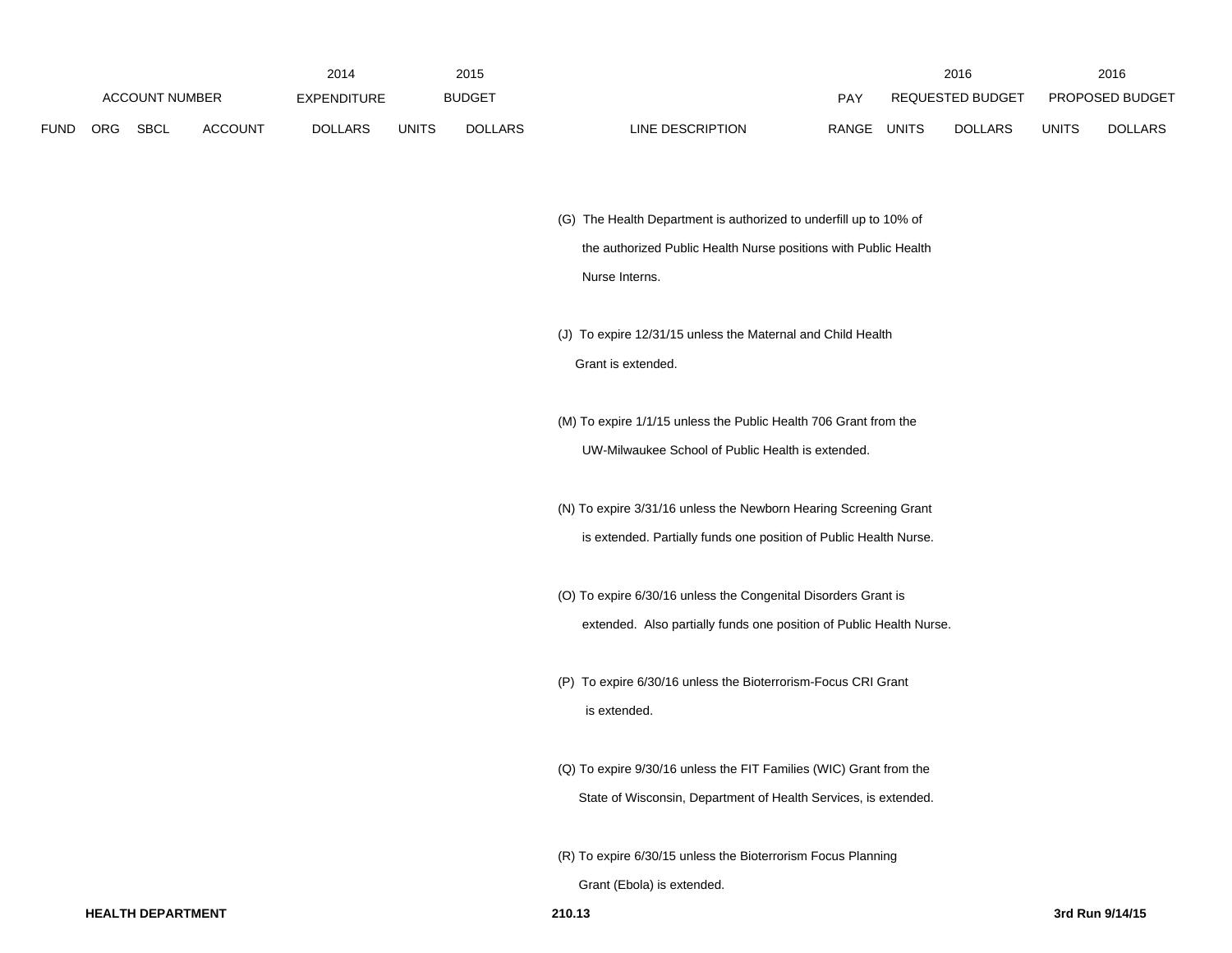|      |                |      |                | 2014           |              | 2015           |                           | 2016                           |              | 2016                   |
|------|----------------|------|----------------|----------------|--------------|----------------|---------------------------|--------------------------------|--------------|------------------------|
|      | ACCOUNT NUMBER |      |                | EXPENDITURE    |              | <b>BUDGET</b>  | PAY                       | REQUESTED BUDGET               |              | <b>PROPOSED BUDGET</b> |
| FUND | <b>ORG</b>     | SBCL | <b>ACCOUNT</b> | <b>DOLLARS</b> | <b>UNITS</b> | <b>DOLLARS</b> | RANGE<br>LINE DESCRIPTION | <b>UNITS</b><br><b>DOLLARS</b> | <b>UNITS</b> | <b>DOLLARS</b>         |

(S) To expire 6/30/16 unless the FDA Standards Grant is extended.

- (T) To expire 7/31/16 unless the SURVNET ACA Grant from the Wisconsin Department of Health Services is extended.
- (V) To expire 9/30/15 unless the Safe Havens: Supervised Visitation and Exchange Program from the Office on Violence Against Women (VAWA) at the Department of Justice is extended.
- (X) Private Auto Allowance May Be Paid Pursuant to Section 350-183 of The Milwaukee Code.
- (Y) Required to file a Statement of Economic Interests in accordance with the Milwaukee Code of Ordinances Chapter 303-Code of Ethics.
- (Z) To expire 12/31/15 unless the Childhood Lead Detection Grant available from the State of Wisconsin Division of Health and Family Services is extended.
- (AA) To expire 9/30/16 unless the Public Health Emergency Preparedness

Ebola 2 Grant from the State of Wisconsin Dept. of Health Services is extended.

(DD) To expire 12/31/15 unless the Immunization Action Plan Grant

is extended.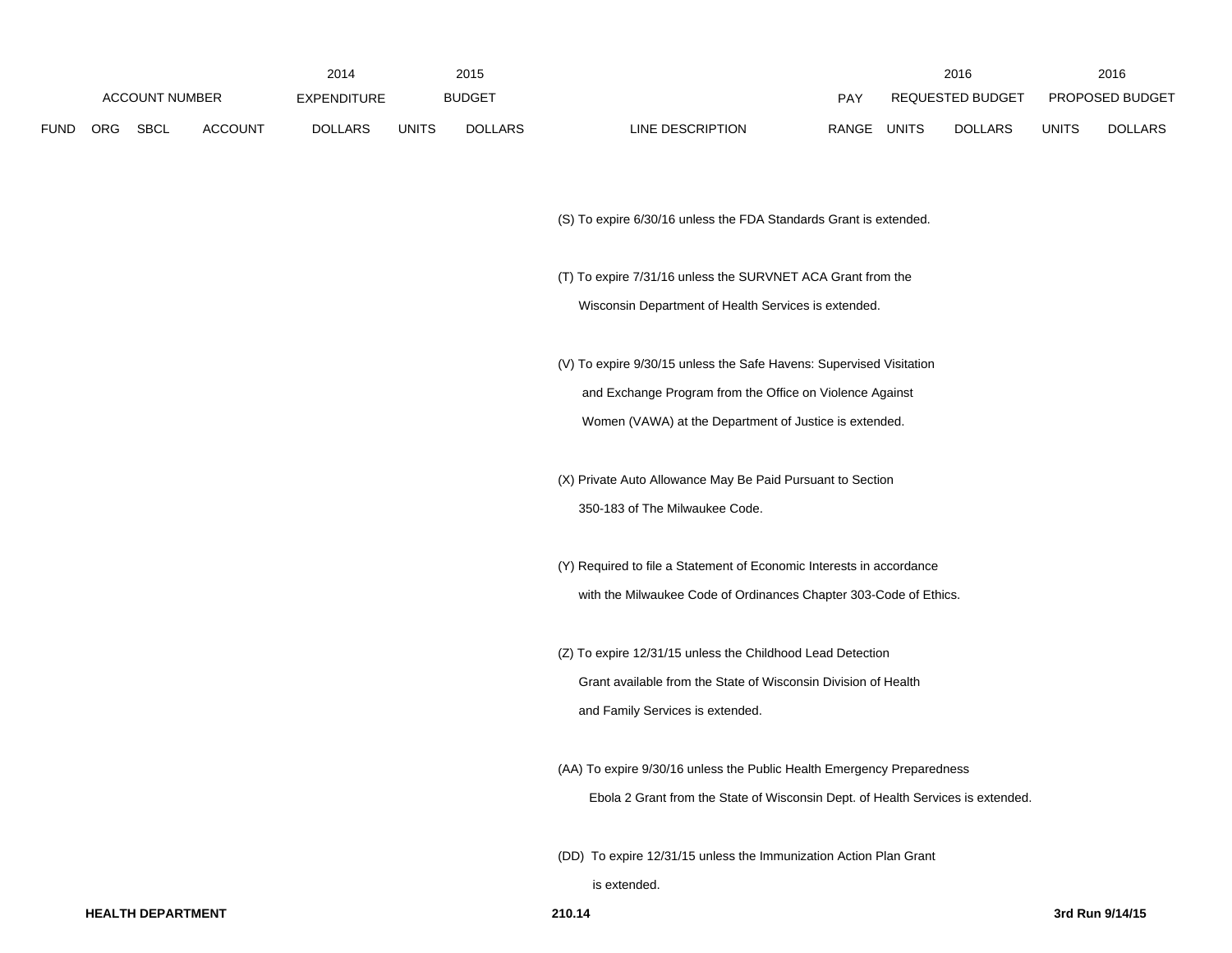|             |                       |             |                | 2014               |              | 2015           |                                  |              | 2016             |              | 2016                   |
|-------------|-----------------------|-------------|----------------|--------------------|--------------|----------------|----------------------------------|--------------|------------------|--------------|------------------------|
|             | <b>ACCOUNT NUMBER</b> |             |                | <b>EXPENDITURE</b> |              | <b>BUDGET</b>  | PAY                              |              | REQUESTED BUDGET |              | <b>PROPOSED BUDGET</b> |
| <b>FUND</b> | <b>ORG</b>            | <b>SBCL</b> | <b>ACCOUNT</b> | <b>DOLLARS</b>     | <b>UNITS</b> | <b>DOLLARS</b> | LINE DESCRIPTION<br><b>RANGE</b> | <b>UNITS</b> | <b>DOLLARS</b>   | <b>UNITS</b> | <b>DOLLARS</b>         |

(EE) To expire 2/28/16 unless the Community Health Improvement in Metcalfe Park and Concordia Save Lives Immunize Grant from the Medical College of Wisconsin is extended. Partially funds one Public Health Nurse in the Immunizations Program.

(GG) To expire 12/31/15 unless the Breast Cancer Awareness--Milwaukee Foundation Grant from the Milwaukee Foundation is extended.

(HH) To expire 12/31/15 unless the Hepatitis B Immunization Program Grant is extended. A portion of the Health Interpreter Aide may be funded by the Immunization Action Plan Grant.

- (JJ) To expire 6/30/16 unless the Well Woman Program Grant available from the State of Wisconsin Department of Health Services, is extended.
- (LL) To expire 05/31/16 unless the Lifecourse Initiative for Healthy Families (LIHF) Grant is extended.

(MM) Position offset by Medicaid funding from the State of Wisconsin.

(NN) To expire 06/30/16 unless the Community Safety Data Repository Grant from the Wisconsin Partnership Program - University of

Wisconsin-School of Medicine and Public Health is extended.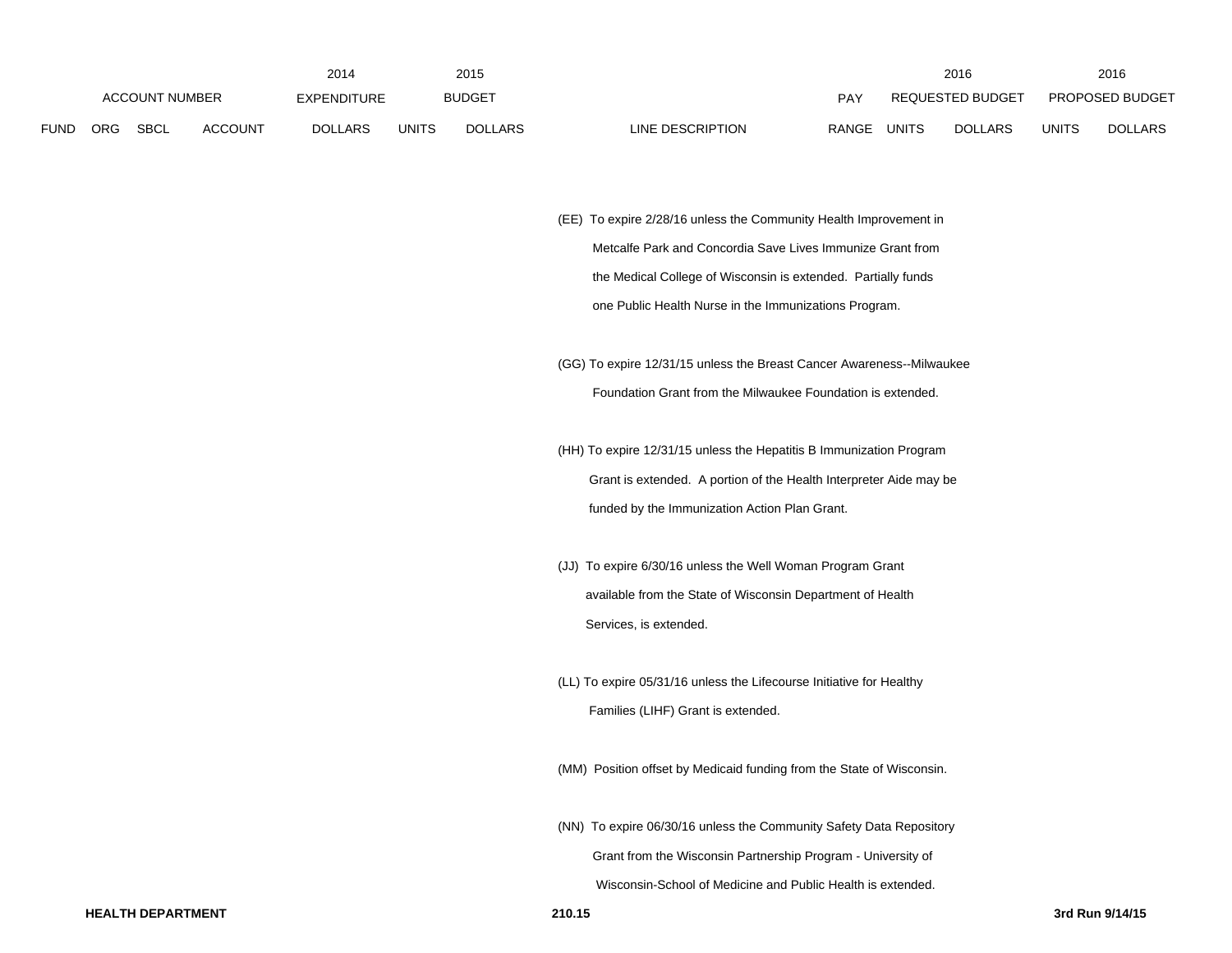|             |                       |             |                | 2014               |              | 2015           |                           |       | 2016                    |       | 2016                   |
|-------------|-----------------------|-------------|----------------|--------------------|--------------|----------------|---------------------------|-------|-------------------------|-------|------------------------|
|             | <b>ACCOUNT NUMBER</b> |             |                | <b>EXPENDITURE</b> |              | <b>BUDGET</b>  | PAY                       |       | <b>REQUESTED BUDGET</b> |       | <b>PROPOSED BUDGET</b> |
| <b>FUND</b> | <b>ORG</b>            | <b>SBCL</b> | <b>ACCOUNT</b> | <b>DOLLARS</b>     | <b>UNITS</b> | <b>DOLLARS</b> | LINE DESCRIPTION<br>RANGE | UNITS | <b>DOLLARS</b>          | UNITS | <b>DOLLARS</b>         |

(OO) To expire 8/31/15 unless the Homicide Review Training and Technical Assistance Grant from the U.S. Department of Justice - Community Oriented Policing Services (COPS) is extended.

(PP) To expire 6/30/16 unless the Community Safety Data Repository Grant from the Wisconsin Partnership Program is extended . Partially funds one position of Violence Prevention Data Manager.

(RR) To expire 8/31/17 unless the Lead Hazard Reduction Demonstration Grant 2010 from the U.S. Dept. of Housing and Urban Development (HUD) is extended. Also partially funds position of Home Environmental Health Manager.

(TT) To expire 12/31/15 unless the CDBG Lead Grant is extended.

(AAA) To expire 7/31/15 unless the HIV Risk Reduction Grant from the University of Wisconsin-Milwaukee is extended. A portion of the Nurse Practitioner Position may be funded by the Dual Protection Grant.

(BBB) To expire 12/31/15 unless the Dual Protection Partnership Initiative from the State of Wisconsin Division of Public Health-Family Planning Program and The Family Planning Health Services, Inc. is extended. Funds one position of Communicable Disease Specialist in the STD Clinic. May partially fund one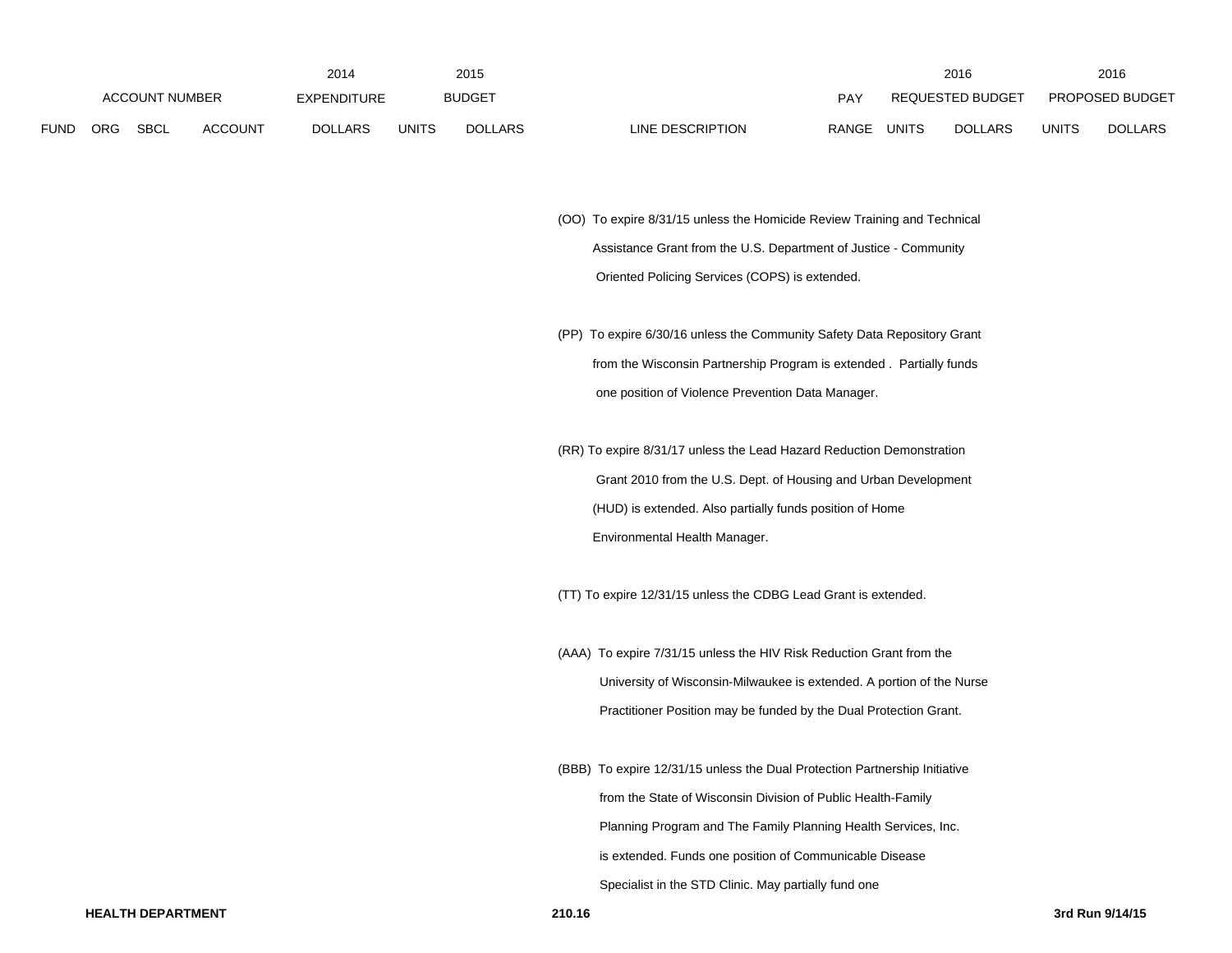|             |      |                          |                | 2014               |              | 2015           |                                                                       |             | 2016             |              | 2016            |
|-------------|------|--------------------------|----------------|--------------------|--------------|----------------|-----------------------------------------------------------------------|-------------|------------------|--------------|-----------------|
|             |      | <b>ACCOUNT NUMBER</b>    |                | <b>EXPENDITURE</b> |              | <b>BUDGET</b>  |                                                                       | PAY         | REQUESTED BUDGET |              | PROPOSED BUDGET |
| <b>FUND</b> |      | ORG SBCL                 | <b>ACCOUNT</b> | <b>DOLLARS</b>     | <b>UNITS</b> | <b>DOLLARS</b> | LINE DESCRIPTION                                                      | RANGE UNITS | <b>DOLLARS</b>   | <b>UNITS</b> | <b>DOLLARS</b>  |
|             |      |                          |                |                    |              |                | position of Nurse Practitioner.                                       |             |                  |              |                 |
|             |      |                          |                |                    |              |                |                                                                       |             |                  |              |                 |
|             |      |                          |                |                    |              |                | (EEE) To expire 9/30/15 unless the Empowering Families Milwaukee      |             |                  |              |                 |
|             |      |                          |                |                    |              |                | grant from the United Way of Greater Milwaukee is extended.           |             |                  |              |                 |
|             |      |                          |                |                    |              |                | (HHH) To expire 12/31/15 unless the Medical Assistance (MA) Outreach  |             |                  |              |                 |
|             |      |                          |                |                    |              |                | Forward Health Grant from the State of Wisconsin Department           |             |                  |              |                 |
|             |      |                          |                |                    |              |                | of Health Services is extended. Partially funds one position of       |             |                  |              |                 |
|             |      |                          |                |                    |              |                | Public Health Educator II.                                            |             |                  |              |                 |
|             |      |                          |                |                    |              |                | (PPP) To expire 9/30/15 unless the Plain Talk Prep for Youth Grant    |             |                  |              |                 |
|             |      |                          |                |                    |              |                | from the State of Wisconsin Department of Health Services             |             |                  |              |                 |
|             |      |                          |                |                    |              |                | is extended.                                                          |             |                  |              |                 |
|             |      |                          |                |                    |              |                | Various positions to be reimbursed by the Department of               |             |                  |              |                 |
|             |      |                          |                |                    |              |                | Neighborhood Services for lab services.                               |             |                  |              |                 |
|             |      |                          |                |                    |              |                | Various positions to be reimbursed by the Department of Public Works- |             |                  |              |                 |
|             |      |                          |                |                    |              |                | Water Department for Environmental Water Testing.                     |             |                  |              |                 |
| 0001        | 3810 | R999                     | 006100         | 3,098,694          |              | 3,299,263      | ESTIMATED EMPLOYEE FRINGE BENEFITS                                    |             | 3,693,289        |              | 3,671,477       |
|             |      |                          |                |                    |              |                | (Involves Revenue Offset - No Transfers from this Account)            |             |                  |              |                 |
|             |      |                          |                |                    |              |                | OPERATING EXPENDITURES                                                |             |                  |              |                 |
| 0001        | 3810 | R999                     | 630100         | 371,419            |              | 393,937        | General Office Expense                                                |             | 393,937          |              | 393,937         |
|             |      | <b>HEALTH DEPARTMENT</b> |                |                    |              |                | 210.17                                                                |             |                  |              | 3rd Run 9/14/15 |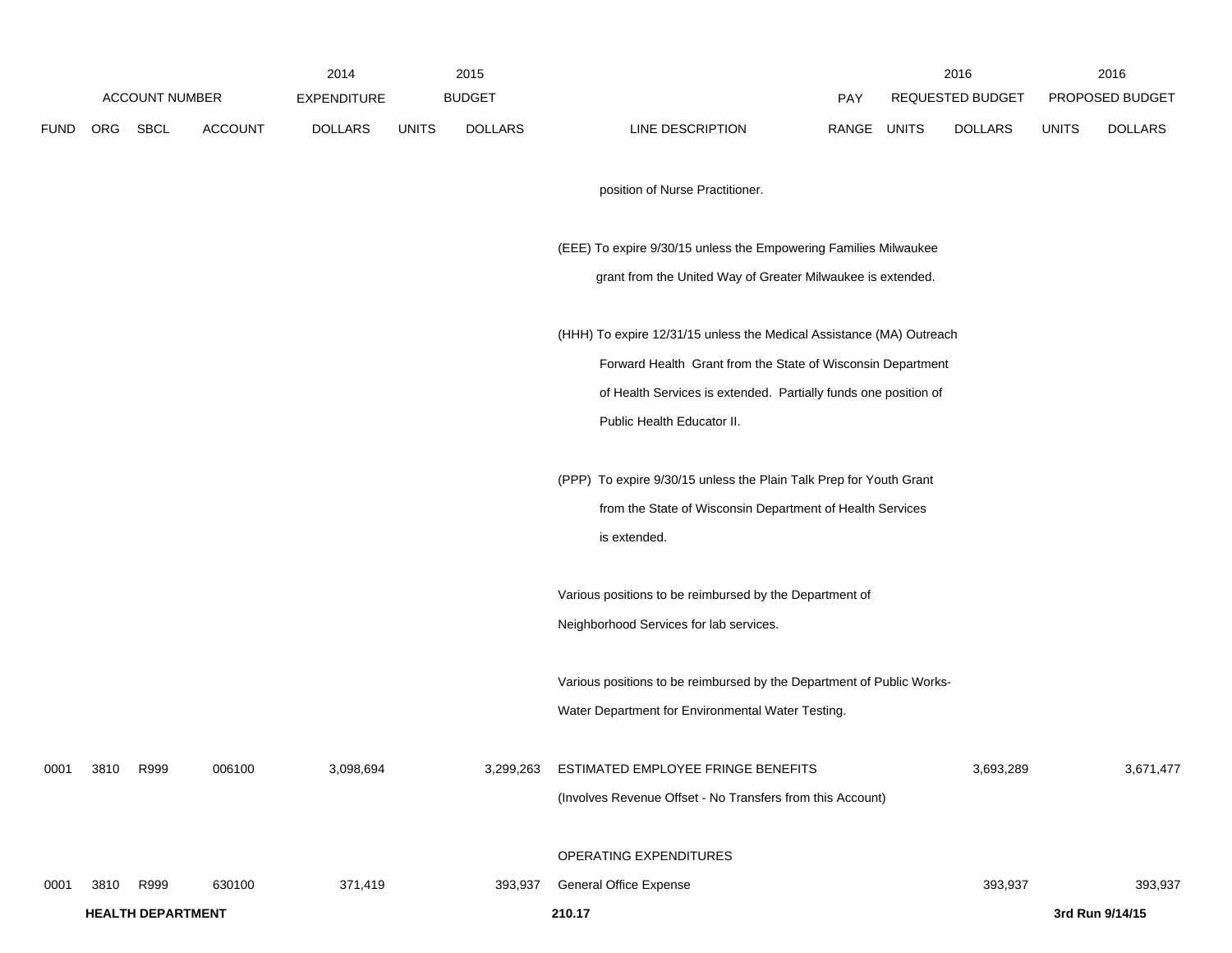|             |      |                          |                | 2014               |              | 2015           |                                 |       |              | 2016             |              | 2016            |
|-------------|------|--------------------------|----------------|--------------------|--------------|----------------|---------------------------------|-------|--------------|------------------|--------------|-----------------|
|             |      | ACCOUNT NUMBER           |                | <b>EXPENDITURE</b> |              | <b>BUDGET</b>  |                                 | PAY   |              | REQUESTED BUDGET |              | PROPOSED BUDGET |
| <b>FUND</b> | ORG  | <b>SBCL</b>              | <b>ACCOUNT</b> | <b>DOLLARS</b>     | <b>UNITS</b> | <b>DOLLARS</b> | LINE DESCRIPTION                | RANGE | <b>UNITS</b> | <b>DOLLARS</b>   | <b>UNITS</b> | <b>DOLLARS</b>  |
|             |      |                          |                |                    |              |                |                                 |       |              |                  |              |                 |
| 0001        | 3810 | R999                     | 630500         |                    |              | 500            | Tools & Machinery Parts         |       |              | 500              |              | 500             |
| 0001        | 3810 | R999                     | 631000         |                    |              | 1,000          | <b>Construction Supplies</b>    |       |              | 1,000            |              | 1,000           |
| 0001        | 3810 | R999                     | 631500         | 78,192             |              | 76,000         | Energy                          |       |              | 78,500           |              | 78,500          |
| 0001        | 3810 | R999                     | 632000         | 53,468             |              | 84,801         | <b>Other Operating Supplies</b> |       |              | 82,301           |              | 82,301          |
| 0001        | 3810 | R999                     | 632500         |                    |              |                | <b>Facility Rental</b>          |       |              |                  |              |                 |
| 0001        | 3810 | R999                     | 633000         | 59,202             |              | 65,216         | Vehicle Rental                  |       |              | 65,216           |              | 65,216          |
| 0001        | 3810 | R999                     | 633500         | 25,287             |              | 26,200         | Non-Vehicle Equipment Rental    |       |              | 26,200           |              | 26,200          |
| 0001        | 3810 | R999                     | 634000         | 547,249            |              | 623,601        | <b>Professional Services</b>    |       |              | 714,878          |              | 649,878         |
| 0001        | 3810 | R999                     | 634500         | 85,933             |              | 77,750         | Information Technology Services |       |              | 94,750           |              | 94,750          |
| 0001        | 3810 | R999                     | 635000         | 145,555            |              | 151,100        | <b>Property Services</b>        |       |              | 163,500          |              | 163,500         |
| 0001        | 3810 | R999                     | 635500         | 23,474             |              | 65,000         | <b>Infrastructure Services</b>  |       |              | 65,000           |              | 65,000          |
| 0001        | 3810 | R999                     | 636000         |                    |              |                | Vehicle Repair Services         |       |              |                  |              |                 |
| 0001        | 3810 | R999                     | 636500         | 74,191             |              | 129,254        | <b>Other Operating Services</b> |       |              | 134,254          |              | 114,254         |
| 0001        | 3810 | R999                     | 637000         |                    |              |                | Loans and Grants                |       |              |                  |              |                 |
| 0001        | 3810 | R999                     | 637501         | 95,756             |              | 152,700        | Reimburse Other Departments     |       |              | 152,700          |              | 152,700         |
|             |      |                          |                |                    |              |                |                                 |       |              |                  |              |                 |
| 0001        | 3810 | R999                     | 006300         | 1,559,726          |              | 1,847,059      | OPERATING EXPENDITURES TOTAL*   |       |              | 1,972,736        |              | 1,887,736       |
|             |      |                          |                |                    |              |                |                                 |       |              |                  |              |                 |
|             |      |                          |                |                    |              |                | <b>EQUIPMENT PURCHASES</b>      |       |              |                  |              |                 |
|             |      |                          |                |                    |              |                |                                 |       |              |                  |              |                 |
|             |      |                          |                |                    |              |                | <b>Additional Equipment</b>     |       |              |                  |              |                 |
|             |      |                          |                | 4,957              | $\mathbf{1}$ | 5,000          | <b>Center Furnishings</b>       |       | $\mathbf{1}$ | 5,000            | $\mathbf{1}$ | 5,000           |
|             |      |                          |                |                    | $\mathbf{1}$ | 35,000         | <b>Testing Apparatus</b>        |       |              |                  |              |                 |
|             |      |                          |                |                    |              |                |                                 |       |              |                  |              |                 |
|             |      |                          |                | 4,957              | $\mathbf{1}$ | 40,000         | Subtotal - Additional Equipment |       | $\mathbf{1}$ | 5,000            | -1           | 5,000           |
|             |      | <b>HEALTH DEPARTMENT</b> |                |                    |              |                | 210.18                          |       |              |                  |              | 3rd Run 9/14/15 |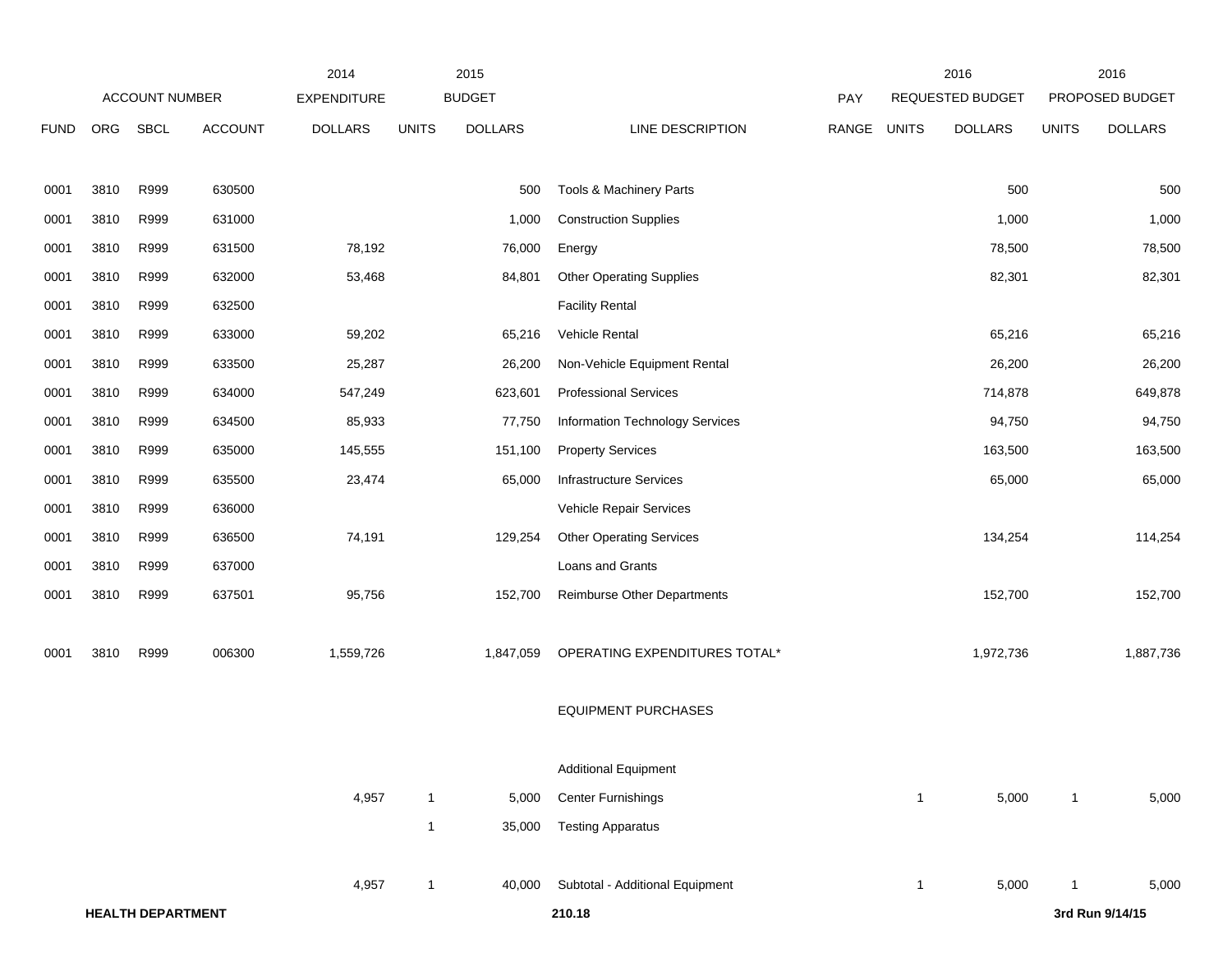|             |      |                       |                | 2014               |                | 2015           |                                                   |       |              | 2016             |              | 2016            |
|-------------|------|-----------------------|----------------|--------------------|----------------|----------------|---------------------------------------------------|-------|--------------|------------------|--------------|-----------------|
|             |      | <b>ACCOUNT NUMBER</b> |                | <b>EXPENDITURE</b> |                | <b>BUDGET</b>  |                                                   | PAY   |              | REQUESTED BUDGET |              | PROPOSED BUDGET |
| <b>FUND</b> | ORG  | SBCL                  | <b>ACCOUNT</b> | <b>DOLLARS</b>     | <b>UNITS</b>   | <b>DOLLARS</b> | LINE DESCRIPTION                                  | RANGE | <b>UNITS</b> | <b>DOLLARS</b>   | <b>UNITS</b> | <b>DOLLARS</b>  |
|             |      |                       |                |                    |                |                |                                                   |       |              |                  |              |                 |
|             |      |                       |                |                    |                |                |                                                   |       |              |                  |              |                 |
|             |      |                       |                |                    |                |                | Replacement Equipment                             |       |              |                  |              |                 |
|             |      |                       |                |                    |                |                | Computer Tablets (CEH LMS)                        |       | 12           | 14,400           |              |                 |
|             |      |                       |                |                    |                |                |                                                   |       |              |                  |              |                 |
|             |      |                       |                |                    |                |                | Subtotal - Replacement Equipment                  |       | 12           | 14,400           |              |                 |
|             |      |                       |                |                    |                |                |                                                   |       |              |                  |              |                 |
| 0001        | 3810 | R999                  | 006800         | 4,957              | $\overline{1}$ | 40,000         | EQUIPMENT PURCHASES TOTAL*                        |       | 13           | 19,400           | $\mathbf{1}$ | 5,000           |
|             |      |                       |                |                    |                |                |                                                   |       |              |                  |              |                 |
|             |      |                       |                |                    |                |                | SPECIAL FUNDS                                     |       |              |                  |              |                 |
| 0001        | 3810 | R387                  | 006300         | 45,319             |                | 31,424         | Task Force on Domestic Violence & Sexual Assault* |       |              | 31,424           |              | 80,006          |
| 0001        | 3810 | R392                  | 006300         | 185,000            |                | 110,424        | AIDs Prevention*                                  |       |              | 110,424          |              | 110,424         |
| 0001        | 3810 | R394                  | 006300         | 40,000             |                | 40,000         | UWM School of Public Health Payment*              |       |              | 40,000           |              | 40,000          |
| 0001        | 3810 | R395                  | 006300         | 39,887             |                | 60,000         | Beach Water Quality and Advisory Program*         |       |              | 60,000           |              | 74,000          |
| 0001        | 3810 | R396                  | 006300         | 47,000             |                | 47,000         | Safe Sleep/Infant Mortality Initiative*           |       |              | 47,000           |              | 47,000          |
| 0001        | 3810 | R397                  | 006300         | 56,314             |                | 55,000         | Facility Maintenance*                             |       |              | 70,000           |              | 55,000          |
|             |      |                       |                |                    |                |                |                                                   |       |              |                  |              |                 |
|             |      |                       |                | 413,520            |                | 343,848        | SPECIAL FUNDS TOTAL                               |       |              | 358,848          |              | 406,430         |
|             |      |                       |                |                    |                |                |                                                   |       |              |                  |              |                 |
|             |      |                       |                |                    |                |                | HEALTH DEPARTMENT BUDGETARY                       |       |              |                  |              |                 |
|             |      |                       |                | 11,936,261         |                | 12,861,865     | CONTROL UNIT TOTAL (1BCU=1DU)                     |       |              | 13,738,625       |              | 13,619,554      |
|             |      |                       |                |                    |                |                |                                                   |       |              |                  |              |                 |

\*Appropriation Control Account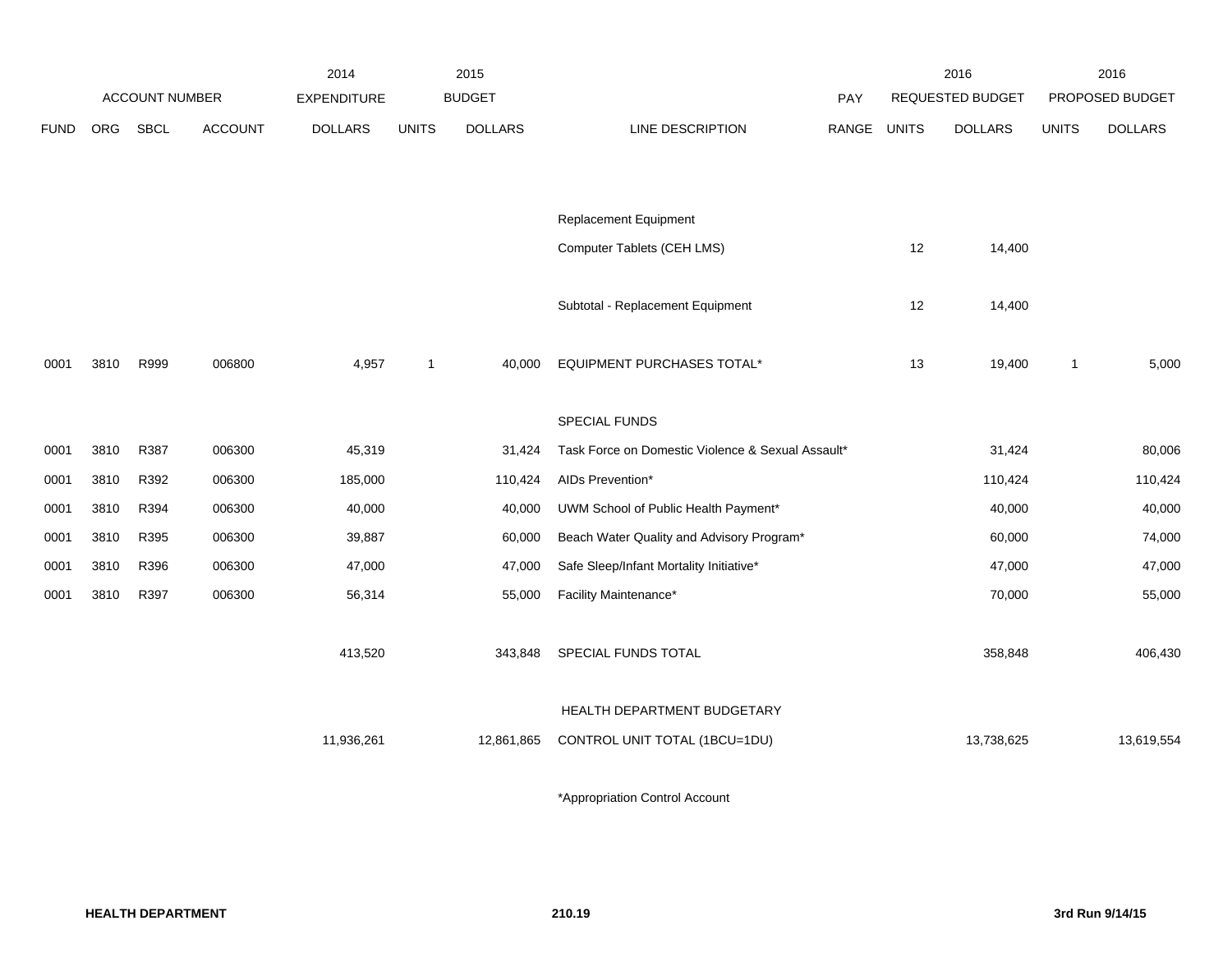|             |                |                       |                | 2014               |              | 2015           |                                                          |       |              | 2016             |              | 2016            |
|-------------|----------------|-----------------------|----------------|--------------------|--------------|----------------|----------------------------------------------------------|-------|--------------|------------------|--------------|-----------------|
|             |                | <b>ACCOUNT NUMBER</b> |                | <b>EXPENDITURE</b> |              | <b>BUDGET</b>  |                                                          | PAY   |              | REQUESTED BUDGET |              | PROPOSED BUDGET |
| <b>FUND</b> | ORG            | <b>SBCL</b>           | <b>ACCOUNT</b> | <b>DOLLARS</b>     | <b>UNITS</b> | <b>DOLLARS</b> | LINE DESCRIPTION                                         | RANGE | <b>UNITS</b> | <b>DOLLARS</b>   | <b>UNITS</b> | <b>DOLLARS</b>  |
|             |                |                       |                |                    |              |                |                                                          |       |              |                  |              |                 |
|             |                |                       |                |                    |              |                | LIBRARY BUDGETARY CONTROL                                |       |              |                  |              |                 |
|             |                |                       |                |                    |              |                | UNIT (SUMMARY 1BCU=3DU)                                  |       |              |                  |              |                 |
|             |                |                       |                |                    |              |                |                                                          |       |              |                  |              |                 |
|             |                |                       |                |                    |              |                | SALARIES & WAGES                                         |       |              |                  |              |                 |
|             |                |                       |                |                    |              | 95,000         | Overtime Compensated*                                    |       |              | 100,000          |              | 100,000         |
|             |                |                       |                | 11,786,887         |              | 11,843,460     | All Other Salaries & Wages                               |       |              | 12,456,736       |              | 12,260,107      |
|             |                |                       |                |                    |              |                |                                                          |       |              |                  |              |                 |
| 0001        | 8610           | R999                  | 006000         | 11,786,887         |              | 11,938,460     | NET SALARIES & WAGES TOTAL*                              |       |              | 12,556,736       |              | 12,360,107      |
|             |                |                       |                |                    |              |                |                                                          |       |              |                  |              |                 |
|             |                |                       |                |                    | 371          |                | TOTAL NUMBER OF POSITIONS AUTHORIZED                     |       | 352          |                  | 352          |                 |
|             |                |                       |                |                    | 291.18       |                | O&M FTE'S                                                |       | 288.58       |                  | 284.18       |                 |
|             |                |                       |                |                    | 18.28        |                | NON-O&M FTE'S                                            |       | 17.31        |                  | 18.28        |                 |
|             |                |                       |                |                    |              |                |                                                          |       |              |                  |              |                 |
| 0001        | 8610           | R999                  | 006100         | 5,294,957          |              | 5,372,306      | ESTIMATED EMPLOYEE FRINGE BENEFITS                       |       |              | 6,027,233        |              | 5,932,852       |
|             |                |                       |                |                    |              |                | (Involves Revenue Offset-No Transfers from this Account) |       |              |                  |              |                 |
|             |                |                       |                |                    |              |                |                                                          |       |              |                  |              |                 |
|             |                |                       |                |                    |              |                | OPERATING EXPENDITURES                                   |       |              |                  |              |                 |
| 0001        | 8610           | R999                  | 630100         | 124,411            |              | 158,000        | <b>General Office Expense</b>                            |       |              | 158,000          |              | 158,000         |
| 0001        | 8610           | R999                  | 630500         | 31,805             |              | 31,000         | Tools & Machinery Parts                                  |       |              | 31,000           |              | 31,000          |
| 0001        | 8610           | R999                  | 631000         | 37,476             |              | 37,400         | <b>Construction Supplies</b>                             |       |              | 38,000           |              | 38,000          |
| 0001        | 8610           | R999                  | 631500         | 776,315            |              | 759,551        | Energy                                                   |       |              | 817,100          |              | 817,100         |
| 0001        | 8610           | R999                  | 632000         | 215,582            |              | 211,200        | <b>Other Operating Supplies</b>                          |       |              | 201,026          |              | 201,026         |
| 0001        | 8610           | R999                  | 632500         |                    |              |                | <b>Facility Rental</b>                                   |       |              |                  |              |                 |
| 0001        | 8610           | R999                  | 633000         | 8,044              |              | 8,300          | Vehicle Rental                                           |       |              | 8,300            |              | 8,300           |
|             | <b>LIBRARY</b> |                       |                |                    |              |                | 220.1                                                    |       |              |                  |              | 3rd Run 9/14/15 |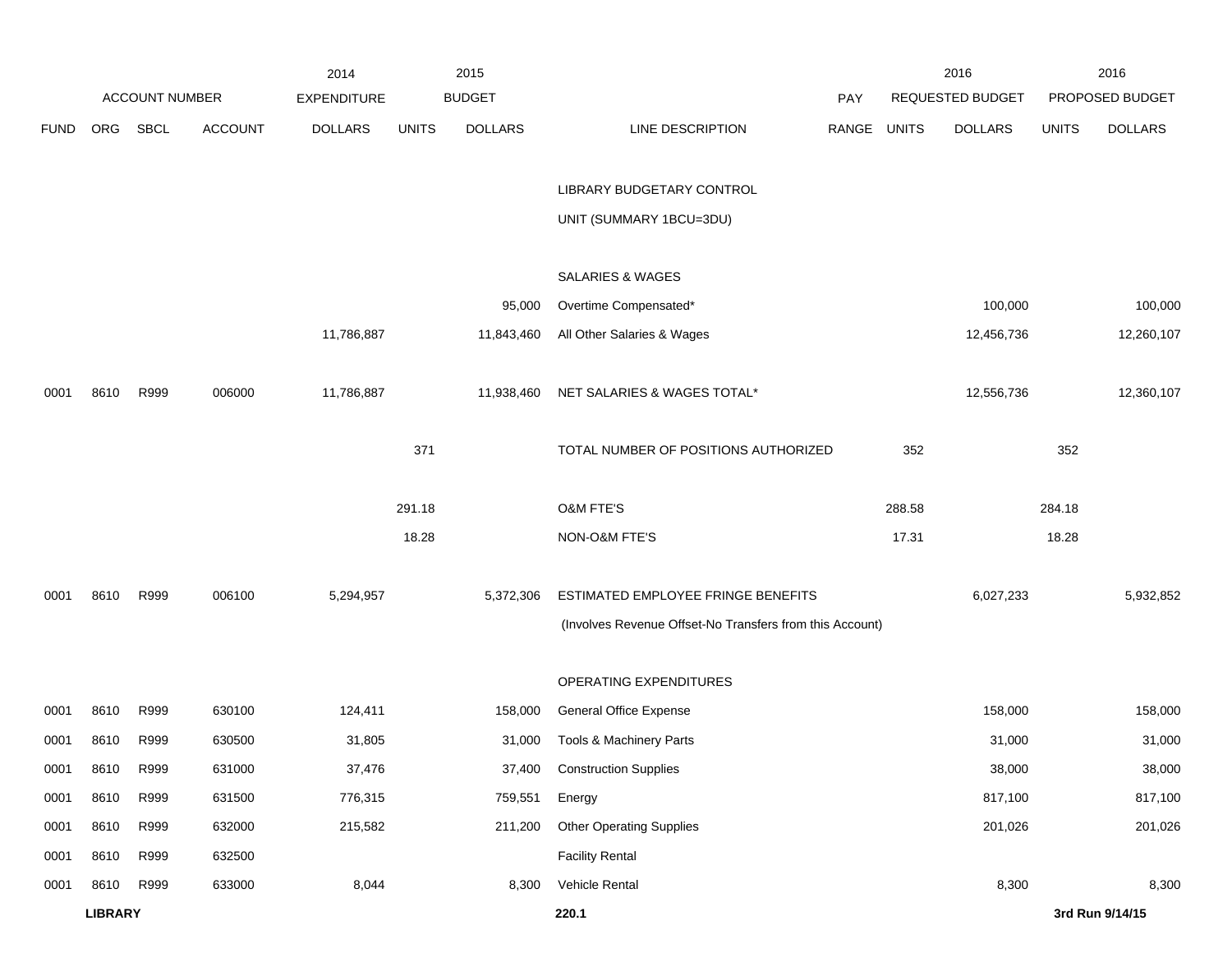|             |            |                |                | 2014               |              | 2015           |                                 |       |              | 2016                    |              | 2016            |
|-------------|------------|----------------|----------------|--------------------|--------------|----------------|---------------------------------|-------|--------------|-------------------------|--------------|-----------------|
|             |            | ACCOUNT NUMBER |                | <b>EXPENDITURE</b> |              | <b>BUDGET</b>  |                                 | PAY   |              | <b>REQUESTED BUDGET</b> |              | PROPOSED BUDGET |
| <b>FUND</b> | <b>ORG</b> | <b>SBCL</b>    | <b>ACCOUNT</b> | <b>DOLLARS</b>     | <b>UNITS</b> | <b>DOLLARS</b> | LINE DESCRIPTION                | RANGE | <b>UNITS</b> | <b>DOLLARS</b>          | <b>UNITS</b> | <b>DOLLARS</b>  |
|             |            |                |                |                    |              |                |                                 |       |              |                         |              |                 |
| 0001        | 8610       | R999           | 633500         | 30,255             |              | 32,700         | Non-Vehicle Equipment Rental    |       |              | 32,700                  |              | 32,700          |
| 0001        | 8610       | R999           | 634000         | 73,601             |              | 74,000         | <b>Professional Services</b>    |       |              | 75,000                  |              | 70,000          |
| 0001        | 8610       | R999           | 634500         | 260,302            |              | 311,710        | Information Technology Services |       |              | 305,198                 |              | 315,198         |
| 0001        | 8610       | R999           | 635000         | 883,825            |              | 886,900        | <b>Property Services</b>        |       |              | 942,000                 |              | 942,000         |
| 0001        | 8610       | R999           | 635500         | 27,256             |              | 26,000         | <b>Infrastructure Services</b>  |       |              | 28,000                  |              | 28,000          |
| 0001        | 8610       | R999           | 636000         | 2,686              |              | 500            | Vehicle Repair Services         |       |              | 1,500                   |              | 1,500           |
| 0001        | 8610       | R999           | 636500         | 150,881            |              | 117,600        | <b>Other Operating Services</b> |       |              | 142,600                 |              | 142,600         |
| 0001        | 8610       | R999           | 637000         |                    |              |                | Loans and Grants                |       |              |                         |              |                 |
| 0001        | 8610       | R999           | 637501         | 76,720             |              | 76,900         | Reimburse Other Departments     |       |              | 79,900                  |              | 79,900          |
|             |            |                |                |                    |              |                |                                 |       |              |                         |              |                 |
| 0001        | 8610       | R999           | 006300         | 2,699,159          |              | 2,731,761      | OPERATING EXPENDITURES TOTAL*   |       |              | 2,860,324               |              | 2,865,324       |
|             |            |                |                |                    |              |                |                                 |       |              |                         |              |                 |
| 0001        | 8610       | R999           | 006800         | 1,842,406          |              | 2,006,700      | EQUIPMENT PURCHASES TOTAL*      |       |              | 2,060,265               |              | 2,022,387       |
|             |            |                |                |                    |              |                |                                 |       |              |                         |              |                 |
|             |            |                |                | 13,182             |              | 13,182         | SPECIAL FUNDS TOTAL             |       |              | 13,182                  |              | 13,182          |
|             |            |                |                |                    |              |                |                                 |       |              |                         |              |                 |
|             |            |                |                |                    |              |                | LIBRARY BUDGETARY CONTROL UNIT  |       |              |                         |              |                 |
|             |            |                |                | 21,636,591         |              | 22,062,409     | TOTAL (1BCU=3DU)                |       |              | 23,517,740              |              | 23,193,852      |
|             |            |                |                |                    |              |                |                                 |       |              |                         |              |                 |

\*Appropriation Control Account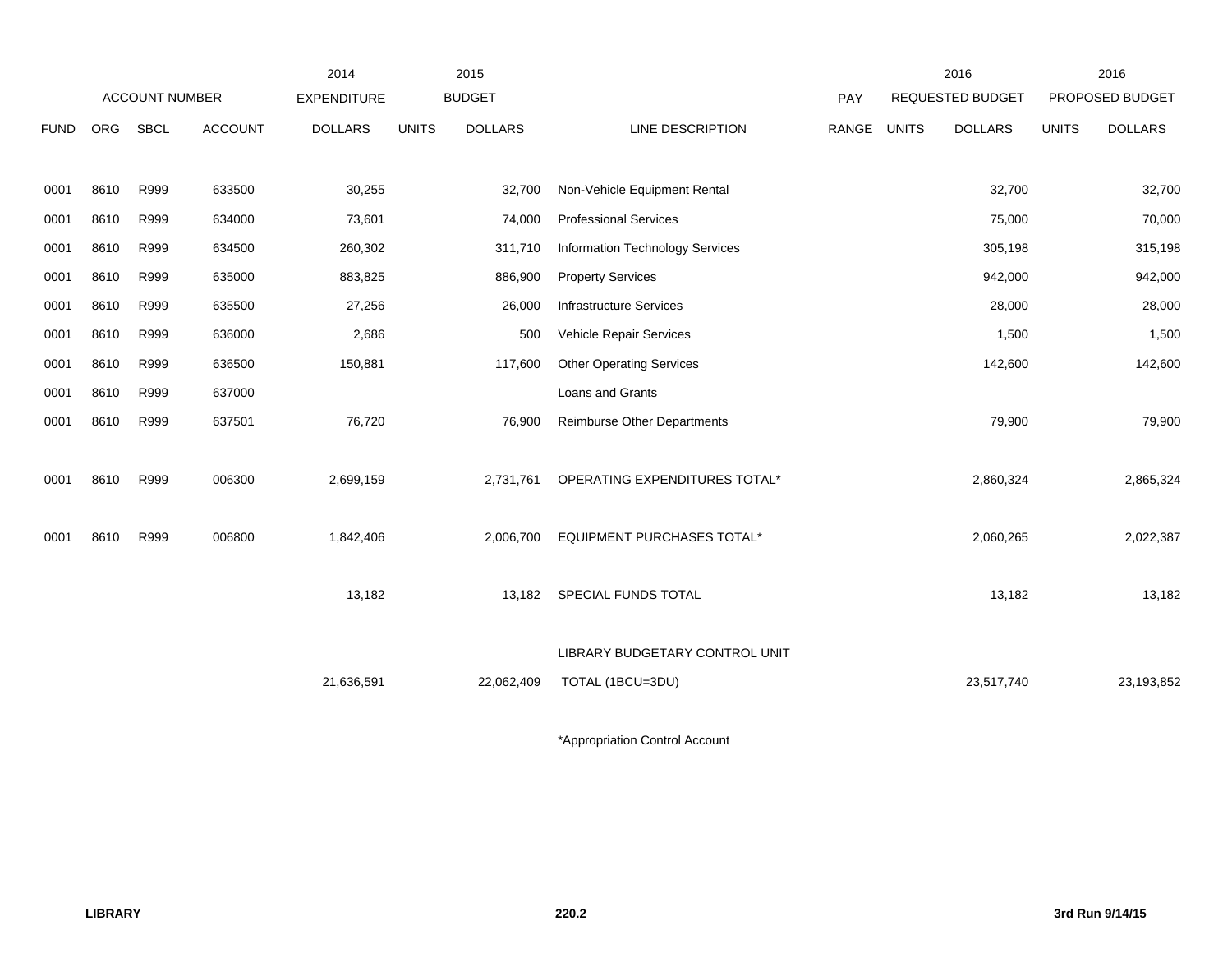|             |                |             |                | 2014               |       | 2015           |                                  | 2016                           |              | 2016                   |
|-------------|----------------|-------------|----------------|--------------------|-------|----------------|----------------------------------|--------------------------------|--------------|------------------------|
|             | ACCOUNT NUMBER |             |                | <b>EXPENDITURE</b> |       | <b>BUDGET</b>  | PAY                              | REQUESTED BUDGET               |              | <b>PROPOSED BUDGET</b> |
| <b>FUND</b> | <b>ORG</b>     | <b>SBCL</b> | <b>ACCOUNT</b> | <b>DOLLARS</b>     | UNITS | <b>DOLLARS</b> | <b>RANGE</b><br>LINE DESCRIPTION | <b>UNITS</b><br><b>DOLLARS</b> | <b>UNITS</b> | <b>DOLLARS</b>         |

#### LIBRARY

#### ADMINISTRATIVE SERVICES DECISION UNIT

### SALARIES & WAGES

| 127.342 | Milwaukee Public Library Director (X)(Y)  | 1NX | 133.632 | 133,632 |
|---------|-------------------------------------------|-----|---------|---------|
| 99.290  | Deputy Library Dir. - Public Serv. (X)(Y) | 1LX | 104.194 | 104,194 |
| 48.855  | Administrative Assistant IV               | 5IN | 51.268  | 51,268  |
| 41.449  | <b>Office Assistant IV</b>                | 6HN | 43.496  | 43,496  |
| 80.000  | Library Construction Project Mgr. (X)(Y)  | 2IX | 80.800  | 80,800  |
| 61.721  | Librarian $V(X)$                          | 1FX | 51.150  |         |

### ADMINISTRATION BUREAU

### PERSONNEL SECTION

| 1 | 44.941 | Personnel Payroll Assistant III   | 5EN | 47.161 | 47,161 |
|---|--------|-----------------------------------|-----|--------|--------|
|   | 22.944 | Librarian III $(0.50$ FTE $)(X)$  | 2DN | 26,210 |        |
|   | 69.274 | Human Resources Officer (X)       | 1FX | 62,338 | 62,338 |
|   | 47.816 | Personnel Analyst-Senior (X)      | 2FX | 48.294 | 48,294 |
|   | 42.079 | Library Volunteer Coordinator (X) | 2DN | 42.500 | 42,500 |
|   |        | Librarian III (X)                 | 2DN |        | 52,419 |

### COMMUNICATION/MARKETING SECTION

|  | 62,799 Administrative Specialist-Senior | 2EX | 65.900 | 65,900 |
|--|-----------------------------------------|-----|--------|--------|
|  | 44,567 Program Assistant II             | 5FN | 46.768 | 46,768 |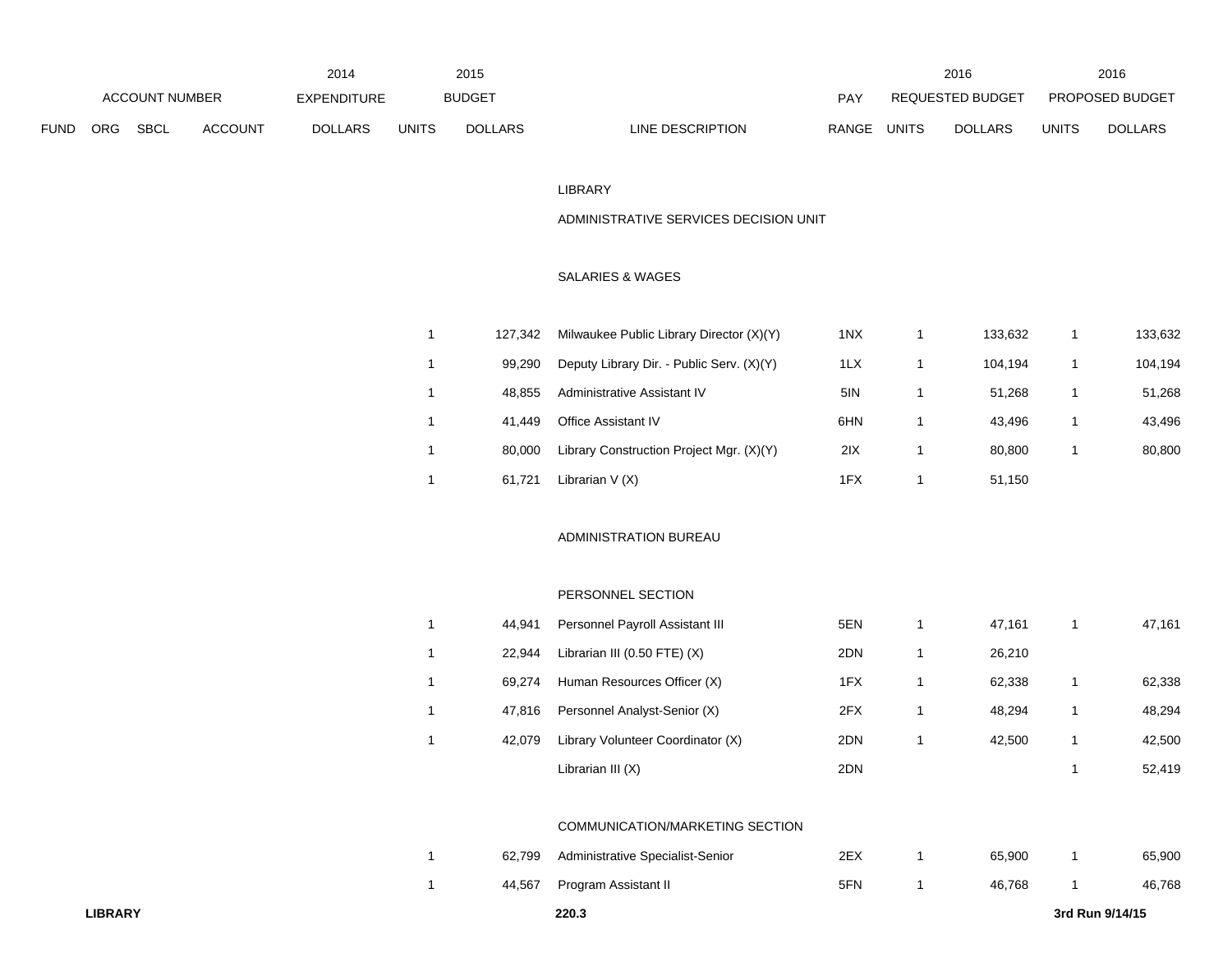|      |     |                       |                | 2014               |              | 2015           |                                              |             |              | 2016                    |              | 2016            |
|------|-----|-----------------------|----------------|--------------------|--------------|----------------|----------------------------------------------|-------------|--------------|-------------------------|--------------|-----------------|
|      |     | <b>ACCOUNT NUMBER</b> |                | <b>EXPENDITURE</b> |              | <b>BUDGET</b>  |                                              | PAY         |              | <b>REQUESTED BUDGET</b> |              | PROPOSED BUDGET |
| FUND | ORG | SBCL                  | <b>ACCOUNT</b> | <b>DOLLARS</b>     | <b>UNITS</b> | <b>DOLLARS</b> | LINE DESCRIPTION                             | RANGE UNITS |              | <b>DOLLARS</b>          | <b>UNITS</b> | <b>DOLLARS</b>  |
|      |     |                       |                |                    | $\mathbf{1}$ | 63,945         | Marketing & Public Relations Officer (X)(Y)  | 1FX         | 1            | 67,103                  | $\mathbf{1}$ | 67,103          |
|      |     |                       |                |                    |              |                | ADMINISTRATIVE SERVICES DIVISION             |             |              |                         |              |                 |
|      |     |                       |                |                    | $\mathbf{1}$ | 86,406         | Library Business Operations Mgr. (X)(Y)      | 1FX         | 1            | 62,338                  |              |                 |
|      |     |                       |                |                    |              |                | Assistant Director-Library Operations (X)(Y) | 1FX         |              |                         | $\mathbf{1}$ | 70,827          |
|      |     |                       |                |                    |              |                | <b>BUSINESS SECTION</b>                      |             |              |                         |              |                 |
|      |     |                       |                |                    | $\mathbf{1}$ | 62,799         | Administrative Specialist Senior (Y)         | 2EX         | $\mathbf{1}$ | 65,900                  | $\mathbf{1}$ | 65,900          |
|      |     |                       |                |                    | $\mathbf{1}$ | 40,100         | Office Assistant IV                          | 6HN         | $\mathbf{1}$ | 42,080                  | $\mathbf{1}$ | 42,080          |
|      |     |                       |                |                    | $\mathbf{1}$ | 34,373         | Office Assistant III                         | 6FN         | $\mathbf{1}$ | 34,717                  | $\mathbf{1}$ | 34,717          |
|      |     |                       |                |                    | $\mathbf{1}$ | 30,226         | Office Assistant II                          | 6EN         | 1            | 33,016                  | $\mathbf{1}$ | 33,016          |
|      |     |                       |                |                    | $\mathbf{1}$ | 42,118         | Program Assistant II (Y)                     | 5FN         | $\mathbf{1}$ | 44,198                  | $\mathbf{1}$ | 44,198          |
|      |     |                       |                |                    |              |                | PAYROLL & ACCOUNTING SECTION                 |             |              |                         |              |                 |
|      |     |                       |                |                    | $\mathbf{1}$ | 76,046         | General Accounting Manager (Y)               | 1DX         | 1            | 79,802                  | $\mathbf{1}$ | 79,802          |
|      |     |                       |                |                    | $\mathbf{1}$ | 40,100         | <b>Accounting Assistant III</b>              | 5EN         | 1            | 40,501                  | $\mathbf{1}$ | 40,501          |
|      |     |                       |                |                    | $\mathbf{1}$ | 40,100         | Personnel Payroll Assistant II               | 6HN         | 1            | 42,080                  | $\mathbf{1}$ | 42,080          |
|      |     |                       |                |                    | $\mathbf{1}$ | 35,893         | <b>Accounting Assistant I</b>                | 6GN         | $\mathbf{1}$ | 37,666                  | $\mathbf{1}$ | 37,666          |
|      |     |                       |                |                    |              |                | <b>FACILITIES &amp; FLEET SECTION</b>        |             |              |                         |              |                 |
|      |     |                       |                |                    | $\mathbf{1}$ | 47,816         | Bldg. Maint. Supvr. II (X)(Y)                | 1BX         | 1            | 48,994                  | $\mathbf{1}$ | 48,994          |
|      |     |                       |                |                    | $\mathbf{1}$ | 58,036         | Bldg. Services Supervisor II (X)(Y)          | 1AX         | $\mathbf{1}$ | 60,902                  | $\mathbf{1}$ | 60,902          |
|      |     |                       |                |                    | $\mathbf{1}$ | 52,475         | Bldg. Services Supervisor II (Y)             | 1AX         | $\mathbf{1}$ | 52,217                  | $\mathbf{1}$ | 52,217          |
|      |     |                       |                |                    | $\mathbf{1}$ | 65,975         | Library Facilities Manager (X)(Y)            | 1EX         | $\mathbf{1}$ | 66,635                  | $\mathbf{1}$ | 66,635          |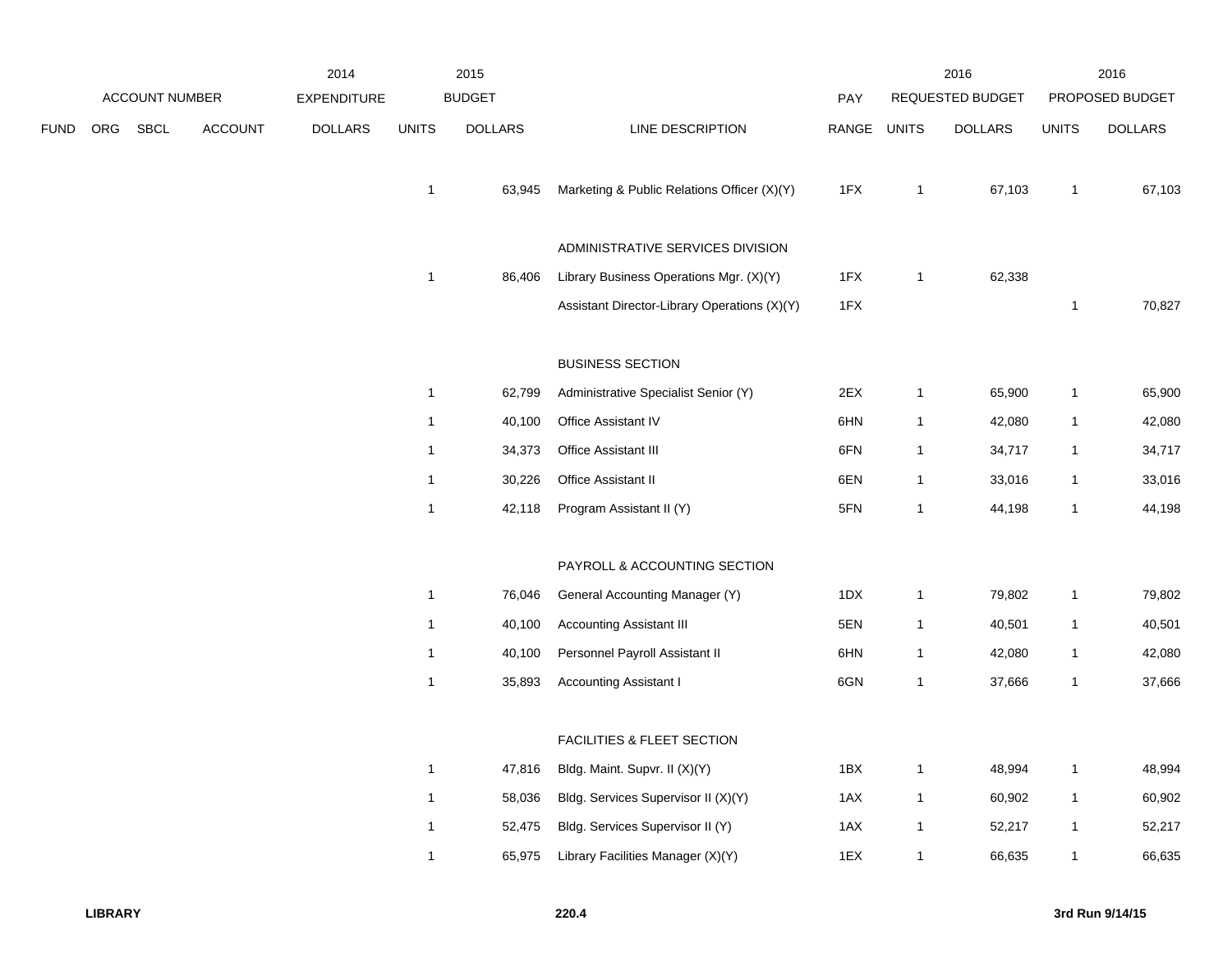|             |                |                |         | 2014           |                | 2015           |                                               |             |                | 2016             |                | 2016            |
|-------------|----------------|----------------|---------|----------------|----------------|----------------|-----------------------------------------------|-------------|----------------|------------------|----------------|-----------------|
|             |                | ACCOUNT NUMBER |         | EXPENDITURE    |                | <b>BUDGET</b>  |                                               | PAY         |                | REQUESTED BUDGET |                | PROPOSED BUDGET |
| <b>FUND</b> | ORG            | SBCL           | ACCOUNT | <b>DOLLARS</b> | <b>UNITS</b>   | <b>DOLLARS</b> | LINE DESCRIPTION                              | RANGE UNITS |                | <b>DOLLARS</b>   | <b>UNITS</b>   | <b>DOLLARS</b>  |
|             |                |                |         |                |                |                | FLEET UNIT                                    |             |                |                  |                |                 |
|             |                |                |         |                | $\mathbf{1}$   | 46,077         | <b>Library Driver</b>                         | 8I          | $\mathbf{1}$   | 48,353           | $\mathbf{1}$   | 48,353          |
|             |                |                |         |                |                |                | <b>FACILITIES UNIT</b>                        |             |                |                  |                |                 |
|             |                |                |         |                | $\mathbf{1}$   | 48,370         | Heating & Ventilating Mechanic III            | 7FN         | $\overline{1}$ | 50,767           | $\mathbf{1}$   | 50,767          |
|             |                |                |         |                | $\overline{c}$ | 92,212         | Heating & Ventilating Mechanic II             | 7DN         | $\overline{2}$ | 96,766           | $\overline{a}$ | 96,766          |
|             |                |                |         |                | $\mathbf{1}$   | 65,562         | <b>Electrical Mechanic</b>                    | 7MN         | $\mathbf{1}$   | 68,578           | $\mathbf{1}$   | 68,578          |
|             |                |                |         |                | $\mathbf{1}$   | 58,802         | Carpenter                                     | 7K          | $\overline{1}$ | 60,237           | $\mathbf{1}$   | 60,237          |
|             |                |                |         |                | $\mathbf{1}$   | 79,083         | <b>Facilities Control Specialist</b>          | 3SN         | $\mathbf{1}$   | 82,989           | $\mathbf{1}$   | 82,989          |
|             |                |                |         |                |                |                | CENTRAL CUSTODIAL UNIT                        |             |                |                  |                |                 |
|             |                |                |         |                | $\mathbf{1}$   | 40,891         | Custodial Worker III                          | 8EN         | $\mathbf{1}$   | 38,303           | $\mathbf{1}$   | 38,303          |
|             |                |                |         |                | 15             | 563,767        | Custodial Worker II - City Laborer            | 8DN         | 15             | 565,635          | 15             | 565,635         |
|             |                |                |         |                |                |                | NEIGHBORHOOD CUSTODIAL UNIT                   |             |                |                  |                |                 |
|             |                |                |         |                | 12             | 446,115        | Custodial Worker II - City Laborer (X)        | 8DN         | $12$           | 462,909          | 12             | 462,909         |
|             |                |                |         |                |                |                | TECHNICAL SERVICES BUREAU                     |             |                |                  |                |                 |
|             |                |                |         |                | $\mathbf{1}$   | 76,036         | Management Librarian (Y)                      | 1DX         | $\mathbf{1}$   | 79,791           | $\mathbf{1}$   | 79,791          |
|             |                |                |         |                | $\mathbf{1}$   | 98,397         | Library Tech. Serv. Mgr. (X)(Y)               | 11X         |                |                  |                |                 |
|             |                |                |         |                | $\overline{c}$ | 111,173        | Librarian III                                 | 2DN         | $\overline{a}$ | 116,663          | $\overline{a}$ | 116,663         |
|             |                |                |         |                |                |                | Assistant Director-IT & Tech. Services (X)(Y) | 11X         | $\mathbf{1}$   | 81,000           | $\mathbf{1}$   | 81,000          |
|             |                |                |         |                |                |                | <b>AUTOMATION SECTION</b>                     |             |                |                  |                |                 |
|             |                |                |         |                | $\mathbf{1}$   | 76,477         | Network Analyst Senior (X)                    | 2HN         | $\mathbf{1}$   | 80,254           | -1             | 80,254          |
|             | <b>LIBRARY</b> |                |         |                |                |                | 220.5                                         |             |                |                  |                | 3rd Run 9/14/15 |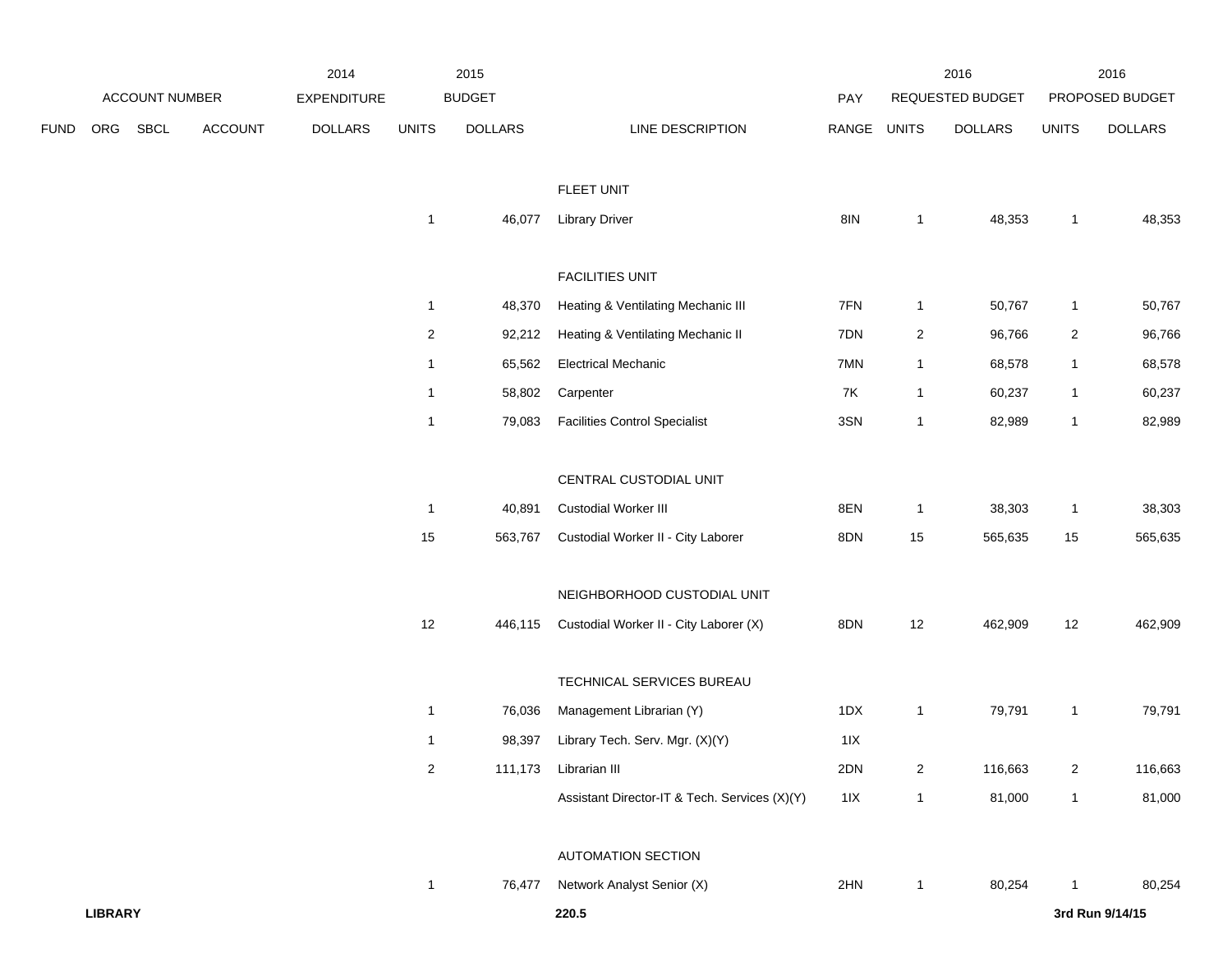|      |     |                       |                | 2014               |              | 2015           |                                               |             |                  | 2016             |                         | 2016            |
|------|-----|-----------------------|----------------|--------------------|--------------|----------------|-----------------------------------------------|-------------|------------------|------------------|-------------------------|-----------------|
|      |     | <b>ACCOUNT NUMBER</b> |                | <b>EXPENDITURE</b> |              | <b>BUDGET</b>  |                                               | PAY         |                  | REQUESTED BUDGET |                         | PROPOSED BUDGET |
| FUND | ORG | <b>SBCL</b>           | <b>ACCOUNT</b> | <b>DOLLARS</b>     | <b>UNITS</b> | <b>DOLLARS</b> | LINE DESCRIPTION                              | RANGE UNITS |                  | <b>DOLLARS</b>   | <b>UNITS</b>            | <b>DOLLARS</b>  |
|      |     |                       |                |                    | $\mathbf{1}$ | 84,000         | Network Manager (X)(Y)                        | 1GX         | $\mathbf{1}$     | 88,149           | $\mathbf{1}$            | 88,149          |
|      |     |                       |                |                    | $\mathbf{1}$ | 50,214         | Network Analyst Assistant                     | 2EN         |                  |                  |                         |                 |
|      |     |                       |                |                    | $\sqrt{2}$   | 100,428        | Network Analyst Assistant (X)                 | 2EN         |                  | 105,388          | $\overline{2}$          | 105,388         |
|      |     |                       |                |                    |              |                |                                               |             | 2                |                  |                         |                 |
|      |     |                       |                |                    | $\,6\,$      | 215,358        | Library Technology Specialist (X)             | 5DN         | 6                | 221,761          | 6                       | 221,761         |
|      |     |                       |                |                    | $\mathbf{1}$ | 41,449         | Library Reference Assistant (X)               | 5DN         | $\mathbf{1}$     | 43,496           | $\mathbf{1}$            | 43,496          |
|      |     |                       |                |                    |              |                | Office Assistant IV                           | 6HN         | $\mathbf{1}$     | 39,306           | $\mathbf{1}$            | 39,306          |
|      |     |                       |                |                    |              |                | ACQUISITIONS & SERIALS SECTION                |             |                  |                  |                         |                 |
|      |     |                       |                |                    | $\mathbf{1}$ | 47,680         | Library Technician IV                         | 5FN         | $\mathbf{1}$     | 50,034           | $\mathbf{1}$            | 50,034          |
|      |     |                       |                |                    | $\mathbf{1}$ | 44,857         | Administrative Specialist Senior (Y)          | 2EX         | $\mathbf{1}$     | 45,306           | $\mathbf{1}$            | 45,306          |
|      |     |                       |                |                    | $\sqrt{2}$   | 73,961         | Library Technician III                        | 6FN         | $\boldsymbol{2}$ | 77,614           | $\overline{\mathbf{c}}$ | 77,614          |
|      |     |                       |                |                    | 6            | 210,043        | Library Technician II                         | 6EN         | 5                | 182,297          | $\,$ 5 $\,$             | 182,297         |
|      |     |                       |                |                    |              |                |                                               |             |                  |                  |                         |                 |
|      |     |                       |                |                    |              |                | ORIGINAL CATALOGING SECTION                   |             |                  |                  |                         |                 |
|      |     |                       |                |                    | $\sqrt{2}$   | 107,948        | Librarian III (B)                             | 2DN         | $\boldsymbol{2}$ | 112,043          | $\sqrt{2}$              | 112,043         |
|      |     |                       |                |                    | $\mathbf{1}$ | 24,428         | Librarian III (0.50 FTE) (B)                  | 2DN         | $\mathbf{1}$     | 26,916           | $\mathbf{1}$            | 26,916          |
|      |     |                       |                |                    |              |                | COPY CATALOGING & DATABASE MANAGEMENT SECTION |             |                  |                  |                         |                 |
|      |     |                       |                |                    | $\mathbf{1}$ | 47,680         | Library Technician IV                         | 5FN         | $\mathbf{1}$     | 50,034           | $\mathbf{1}$            | 50,034          |
|      |     |                       |                |                    | 4            | 164,274        | Copy Cataloging Technician II (B)             | 6HN         | 4                | 172,388          | 4                       | 172,388         |
|      |     |                       |                |                    | $\mathbf{1}$ | 37,345         | Library Technician III                        | 6FN         | $\mathbf{1}$     | 39,191           | $\mathbf{1}$            | 39,191          |
|      |     |                       |                |                    | 4            | 135,733        | Library Technician II                         | 6EN         | 4                | 140,889          | 4                       | 140,889         |
|      |     |                       |                |                    | $\mathbf{1}$ | 17,783         | Library Technician II (0.50 FTE)              | 6EN         | $\mathbf{1}$     | 18,662           | $\mathbf{1}$            | 18,662          |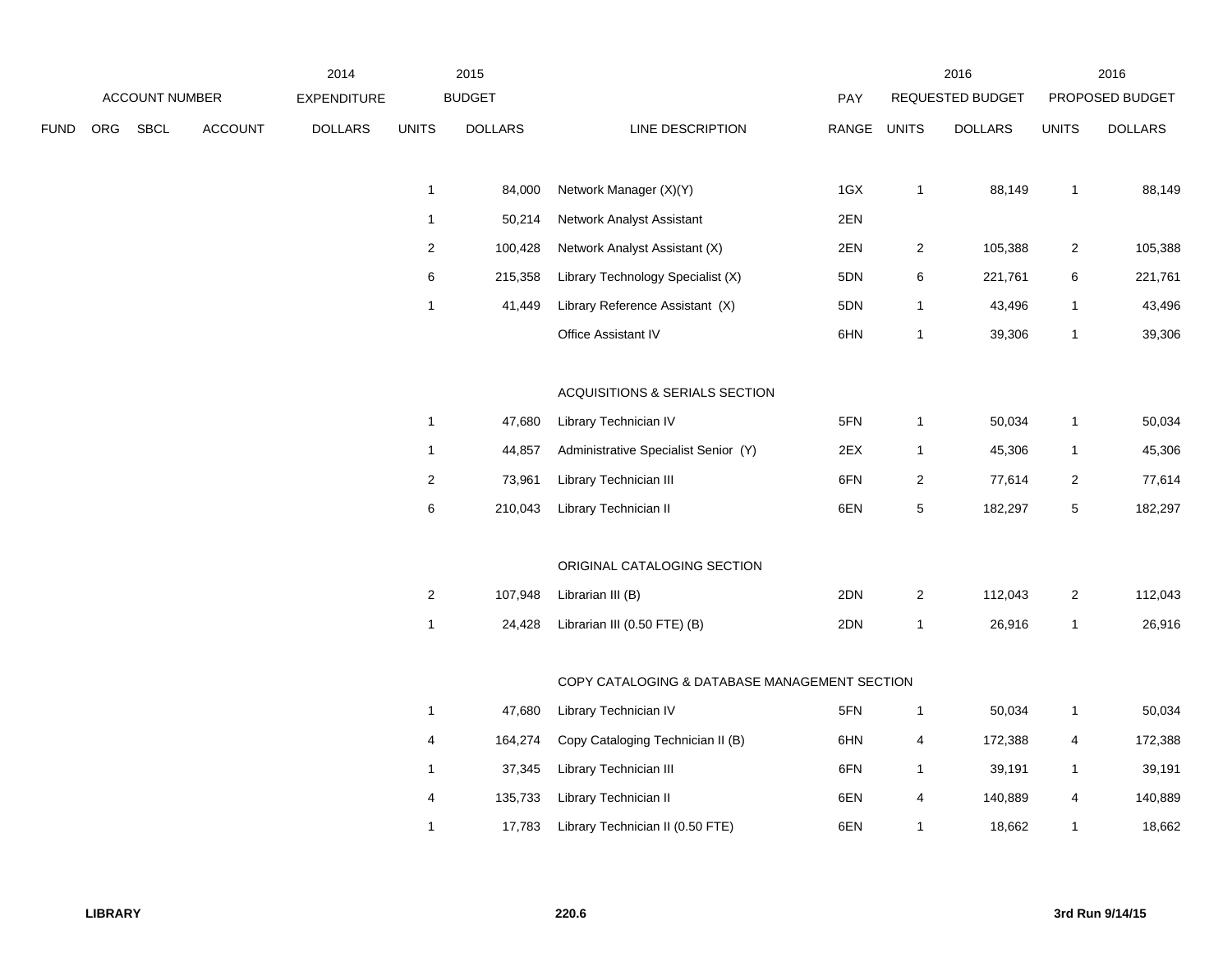|             |                |                | 2014               |                | 2015           |                                         |             |              | 2016             |                | 2016            |
|-------------|----------------|----------------|--------------------|----------------|----------------|-----------------------------------------|-------------|--------------|------------------|----------------|-----------------|
|             | ACCOUNT NUMBER |                | <b>EXPENDITURE</b> |                | <b>BUDGET</b>  |                                         | <b>PAY</b>  |              | REQUESTED BUDGET |                | PROPOSED BUDGET |
| <b>FUND</b> | ORG SBCL       | <b>ACCOUNT</b> | <b>DOLLARS</b>     | <b>UNITS</b>   | <b>DOLLARS</b> | LINE DESCRIPTION                        | RANGE UNITS |              | <b>DOLLARS</b>   | <b>UNITS</b>   | <b>DOLLARS</b>  |
|             |                |                |                    |                |                | INVESTIGATION AND CALL DIRECTOR SECTION |             |              |                  |                |                 |
|             |                |                |                    |                |                | Library Security Manager (X)            | 1CX         |              |                  | $\mathbf{1}$   | 52,215          |
|             |                |                |                    |                |                | Library Security Investigator (X)       | 5IN         |              |                  | $\mathbf{1}$   | 46,347          |
|             |                |                |                    |                |                | <b>Communications Assistant I</b>       | 6FN         |              |                  | $\mathbf{1}$   | 39,698          |
|             |                |                |                    |                |                |                                         |             |              |                  |                |                 |
|             |                |                |                    |                |                | CALL DIRECTOR SECTION                   |             |              |                  |                |                 |
|             |                |                |                    | $\mathbf{1}$   | 37,830         | <b>Communications Assistant I</b>       | 6FN         | $\mathbf{1}$ | 39,698           |                |                 |
|             |                |                |                    |                |                | SECURITY SECTION                        |             |              |                  |                |                 |
|             |                |                |                    | $\mathbf{1}$   | 50,959         | Library Security Manager (X)            | 1CX         | $\mathbf{1}$ | 52,215           |                |                 |
|             |                |                |                    | $\mathbf{1}$   | 45,888         | Library Security Investigator (X)       | 5IN         | $\mathbf{1}$ | 46,347           |                |                 |
|             |                |                |                    |                |                | <b>AUXILIARY POSITIONS</b>              |             |              |                  |                |                 |
|             |                |                |                    | $\overline{2}$ |                | Custodial Worker II-City Laborer        | 8DN         | $\sqrt{2}$   |                  | $\overline{2}$ |                 |
|             |                |                |                    |                |                |                                         |             |              |                  |                |                 |
|             |                |                |                    | 108            | 4,910,305      | <b>Total Before Adjustments</b>         |             | 107          | 4,965,839        | 106            | 4,949,387       |
|             |                |                |                    |                |                | Salary & Wage Rate Change               |             |              |                  |                |                 |
|             |                |                |                    |                |                |                                         |             |              |                  |                |                 |
|             |                |                |                    |                | 27,000         | Overtime Compensated                    |             |              | 32,000           |                | 32,000          |
|             |                |                |                    |                | (143, 972)     | Personnel Cost Adjustment               |             |              | (98, 115)        |                | (146, 679)      |
|             |                |                |                    |                | 2,500          | Other (Shift)                           |             |              | 3,100            |                | 3,100           |
|             |                |                |                    |                |                | Furlough                                |             |              |                  |                |                 |
|             |                |                |                    | 108            | 4,795,833      | Gross Salaries & Wages Total            |             | 107          | 4,902,824        | 106            | 4,837,808       |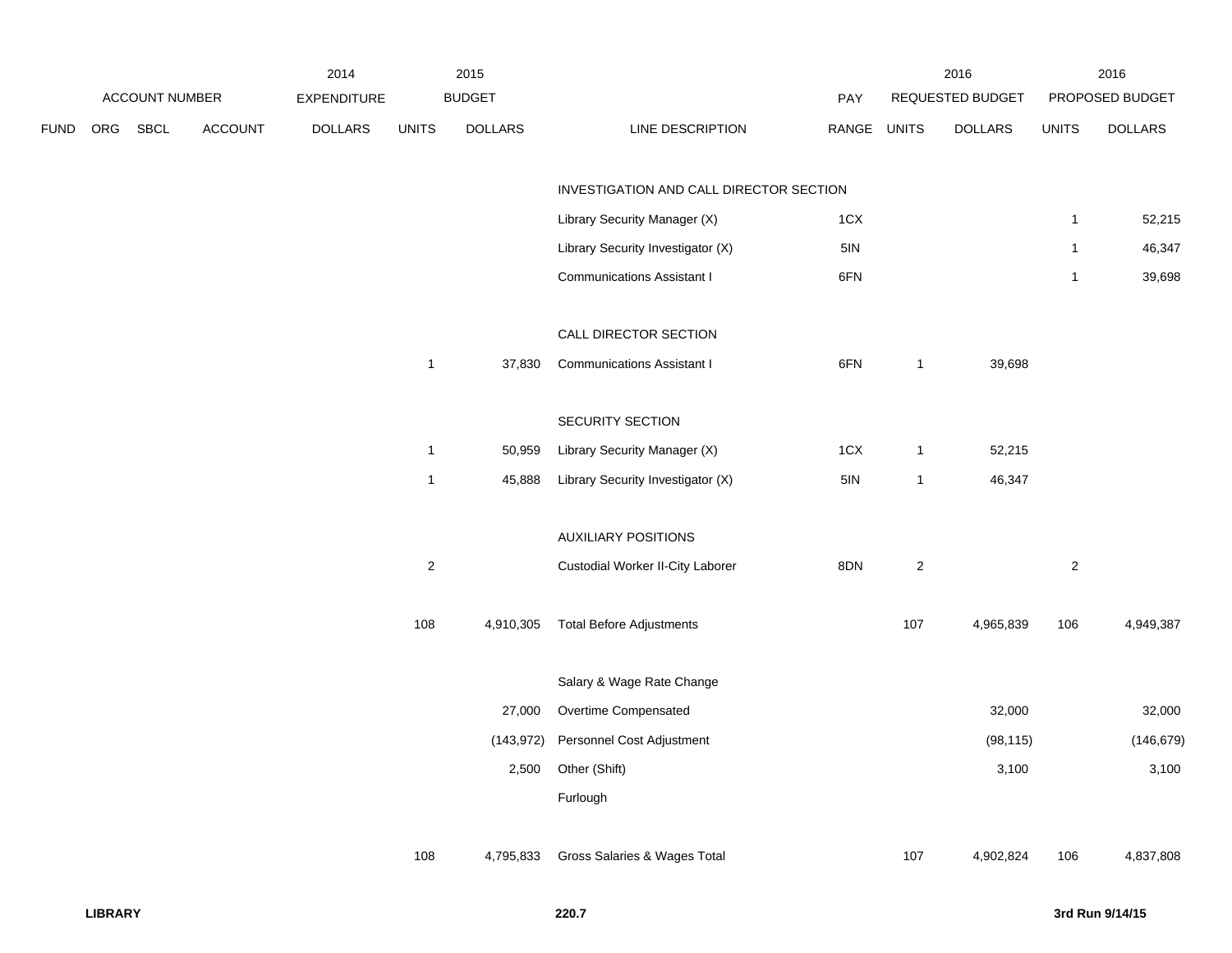|             |                |                       |                | 2014               |              | 2015           |                                                                           |            |              | 2016             |              | 2016            |
|-------------|----------------|-----------------------|----------------|--------------------|--------------|----------------|---------------------------------------------------------------------------|------------|--------------|------------------|--------------|-----------------|
|             |                | <b>ACCOUNT NUMBER</b> |                | <b>EXPENDITURE</b> |              | <b>BUDGET</b>  |                                                                           | <b>PAY</b> |              | REQUESTED BUDGET |              | PROPOSED BUDGET |
| <b>FUND</b> | <b>ORG</b>     | SBCL                  | <b>ACCOUNT</b> | <b>DOLLARS</b>     | <b>UNITS</b> | <b>DOLLARS</b> | LINE DESCRIPTION                                                          | RANGE      | <b>UNITS</b> | <b>DOLLARS</b>   | <b>UNITS</b> | <b>DOLLARS</b>  |
|             |                |                       |                |                    |              |                |                                                                           |            |              |                  |              |                 |
|             |                |                       |                |                    |              |                | Reimbursable Services Deduction                                           |            |              |                  |              |                 |
|             |                |                       |                |                    |              | (99, 177)      | Capital Improvements Deduction                                            |            |              | (95, 183)        |              | (95, 183)       |
|             |                |                       |                |                    |              |                | <b>Grants &amp; Aids Deduction</b>                                        |            |              |                  |              |                 |
|             |                |                       |                |                    |              |                |                                                                           |            |              |                  |              |                 |
| 0001        | 8611           | R999                  | 006000         | 4,646,305          | 108          | 4,696,656      | NET SALARIES & WAGES TOTAL                                                |            | 107          | 4,807,641        | 106          | 4,742,625       |
|             |                |                       |                |                    |              |                |                                                                           |            |              |                  |              |                 |
|             |                |                       |                |                    | 100.15       |                | O&M FTE'S                                                                 |            | 100.21       |                  | 98.70        |                 |
|             |                |                       |                |                    | 1.25         |                | NON-O&M FTE'S                                                             |            | 1.25         |                  | 1.25         |                 |
|             |                |                       |                |                    |              |                | (B) Position is funded 90% through revenue offset from the                |            |              |                  |              |                 |
|             |                |                       |                |                    |              |                | Milwaukee County Federated Library System.                                |            |              |                  |              |                 |
|             |                |                       |                |                    |              |                |                                                                           |            |              |                  |              |                 |
|             |                |                       |                |                    |              |                | (X) Private auto allowance may be paid pursuant to Section 350-183        |            |              |                  |              |                 |
|             |                |                       |                |                    |              |                | of the Milwaukee Code.                                                    |            |              |                  |              |                 |
|             |                |                       |                |                    |              |                |                                                                           |            |              |                  |              |                 |
|             |                |                       |                |                    |              |                | (Y) Required to file a statement of economic interests in accordance with |            |              |                  |              |                 |
|             |                |                       |                |                    |              |                | the Milwaukee Code of Ordinances Chapter 303-Code of Ethics.              |            |              |                  |              |                 |
|             |                |                       |                |                    |              |                |                                                                           |            |              |                  |              |                 |
| 0001        | 8611           | R999                  | 006100         | 2,084,482          |              | 2,113,495      | ESTIMATED EMPLOYEE FRINGE BENEFITS                                        |            |              | 2,307,668        |              | 2,276,460       |
|             |                |                       |                |                    |              |                | (Involves Revenue Offset-No Transfers from this Account)                  |            |              |                  |              |                 |
|             |                |                       |                |                    |              |                |                                                                           |            |              |                  |              |                 |
|             |                |                       |                |                    |              |                | OPERATING EXPENDITURES                                                    |            |              |                  |              |                 |
| 0001        | 8611           | R999                  | 630100         | 116,272            |              | 146,000        | <b>General Office Expense</b>                                             |            |              | 146,000          |              | 146,000         |
| 0001        | 8611           | R999                  | 630500         | 31,430             |              | 31,000         | Tools & Machinery Parts                                                   |            |              | 31,000           |              | 31,000          |
| 0001        | 8611           | R999                  | 631000         | 37,476             |              | 37,400         | <b>Construction Supplies</b>                                              |            |              | 38,000           |              | 38,000          |
|             | <b>LIBRARY</b> |                       |                |                    |              |                | 220.8                                                                     |            |              |                  |              | 3rd Run 9/14/15 |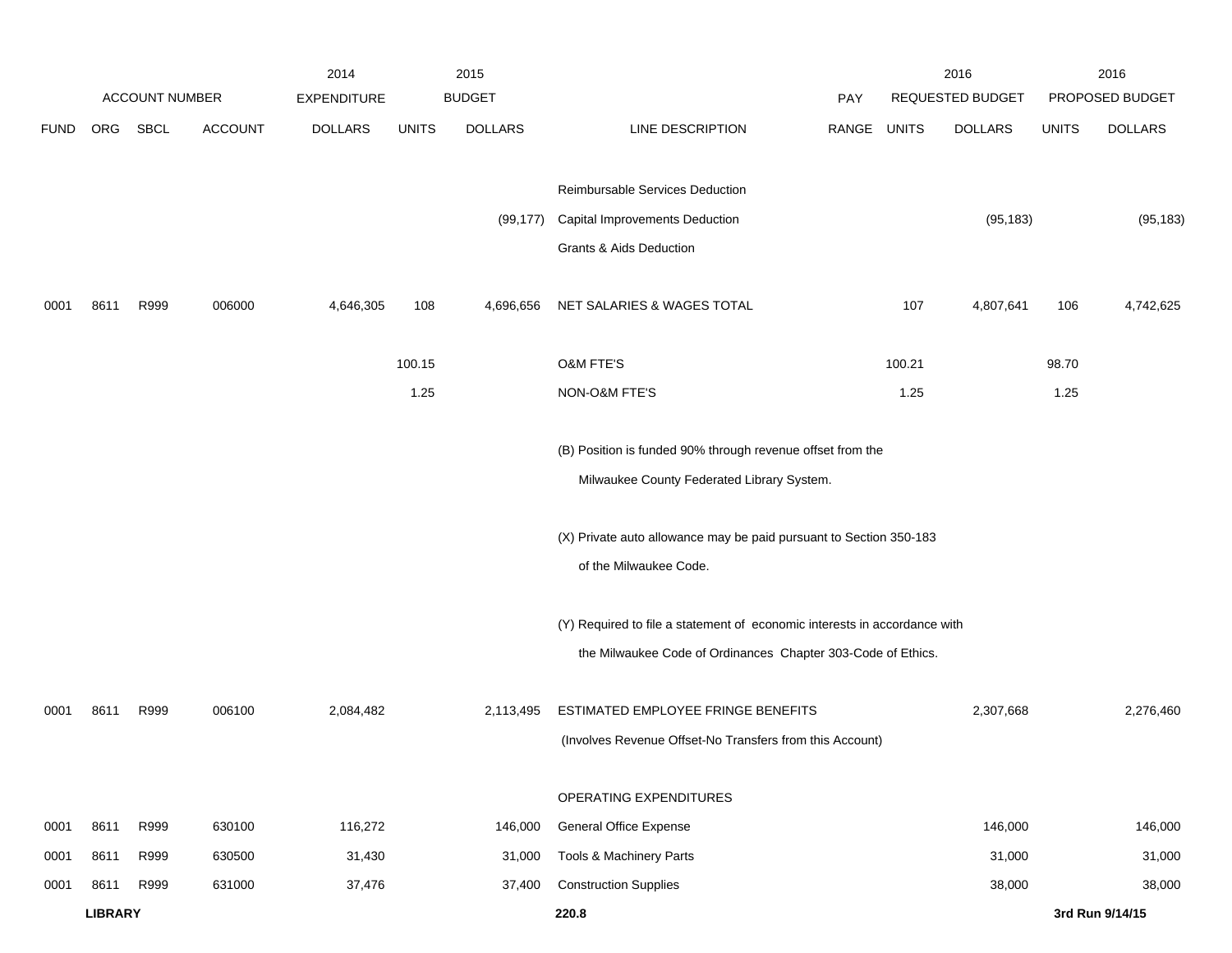|             |                |                       |                | 2014               |                | 2015           |                                     |             |   | 2016             |              | 2016            |
|-------------|----------------|-----------------------|----------------|--------------------|----------------|----------------|-------------------------------------|-------------|---|------------------|--------------|-----------------|
|             |                | <b>ACCOUNT NUMBER</b> |                | <b>EXPENDITURE</b> |                | <b>BUDGET</b>  |                                     | PAY         |   | REQUESTED BUDGET |              | PROPOSED BUDGET |
| <b>FUND</b> | ORG            | SBCL                  | <b>ACCOUNT</b> | <b>DOLLARS</b>     | <b>UNITS</b>   | <b>DOLLARS</b> | LINE DESCRIPTION                    | RANGE UNITS |   | <b>DOLLARS</b>   | <b>UNITS</b> | <b>DOLLARS</b>  |
|             |                |                       |                |                    |                |                |                                     |             |   |                  |              |                 |
| 0001        | 8611           | R999                  | 631500         | 10,029             |                | 11,000         | Energy                              |             |   | 10,200           |              | 10,200          |
| 0001        | 8611           | R999                  | 632000         | 204,703            |                | 196,905        | <b>Other Operating Supplies</b>     |             |   | 194,189          |              | 194,189         |
| 0001        | 8611           | R999                  | 632500         |                    |                |                | <b>Facility Rental</b>              |             |   |                  |              |                 |
| 0001        | 8611           | R999                  | 633000         | 5,490              |                | 8,300          | Vehicle Rental                      |             |   | 8,300            |              | 8,300           |
| 0001        | 8611           | R999                  | 633500         | 30,255             |                | 32,700         | Non-Vehicle Equipment Rental        |             |   | 32,700           |              | 32,700          |
| 0001        | 8611           | R999                  | 634000         | 73,601             |                | 74,000         | <b>Professional Services</b>        |             |   | 75,000           |              | 70,000          |
| 0001        | 8611           | R999                  | 634500         | 260,302            |                | 311,710        | Information Technology Services     |             |   | 305,198          |              | 315,198         |
| 0001        | 8611           | R999                  | 635000         | 494,357            |                | 423,000        | <b>Property Services</b>            |             |   | 440,500          |              | 440,500         |
| 0001        | 8611           | R999                  | 635500         |                    |                |                | <b>Infrastructure Services</b>      |             |   |                  |              |                 |
| 0001        | 8611           | R999                  | 636000         | 2,686              |                | 500            | Vehicle Repair Services             |             |   | 1,500            |              | 1,500           |
| 0001        | 8611           | R999                  | 636500         | 143,050            |                | 111,000        | <b>Other Operating Services</b>     |             |   | 136,000          |              | 136,000         |
| 0001        | 8611           | R999                  | 637000         |                    |                |                | Loans and Grants                    |             |   |                  |              |                 |
| 0001        | 8611           | R999                  | 637501         | 76,720             |                | 75,400         | <b>Reimburse Other Departments</b>  |             |   | 78,900           |              | 78,900          |
|             |                |                       |                |                    |                |                |                                     |             |   |                  |              |                 |
| 0001        | 8611           | R999                  | 006300         | 1,486,371          |                | 1,458,915      | OPERATING EXPENDITURES TOTAL        |             |   | 1,497,487        |              | 1,502,487       |
|             |                |                       |                |                    |                |                |                                     |             |   |                  |              |                 |
|             |                |                       |                |                    |                |                | <b>EQUIPMENT PURCHASES</b>          |             |   |                  |              |                 |
|             |                |                       |                |                    |                |                |                                     |             |   |                  |              |                 |
|             |                |                       |                |                    |                |                | <b>Additional Equipment</b>         |             |   |                  |              |                 |
|             |                |                       |                | 1,564,631          |                | 1,553,652      | Library Materials - Books & Other   |             |   | 1,653,652        |              | 1,665,774       |
|             |                |                       |                |                    | $\mathbf{1}$   | 3,074          | <b>Cleaning Equipment</b>           |             | 5 | 17,874           | $\sqrt{5}$   | 17,874          |
|             |                |                       |                | 2,058              | 5              | 2,500          | <b>Computer Mobile Devices</b>      |             |   |                  |              |                 |
|             |                |                       |                | 2,406              |                | 15,000         | <b>Computer Software</b>            |             |   | 15,000           |              | 15,000          |
|             |                |                       |                |                    | $\mathbf{1}$   | 8,500          | <b>HVAC Parts &amp; Accessories</b> |             |   |                  |              |                 |
|             |                |                       |                |                    | $\overline{7}$ | 3,745          | Miscellaneous                       |             |   |                  |              |                 |
|             | <b>LIBRARY</b> |                       |                |                    |                |                | 220.9                               |             |   |                  |              | 3rd Run 9/14/15 |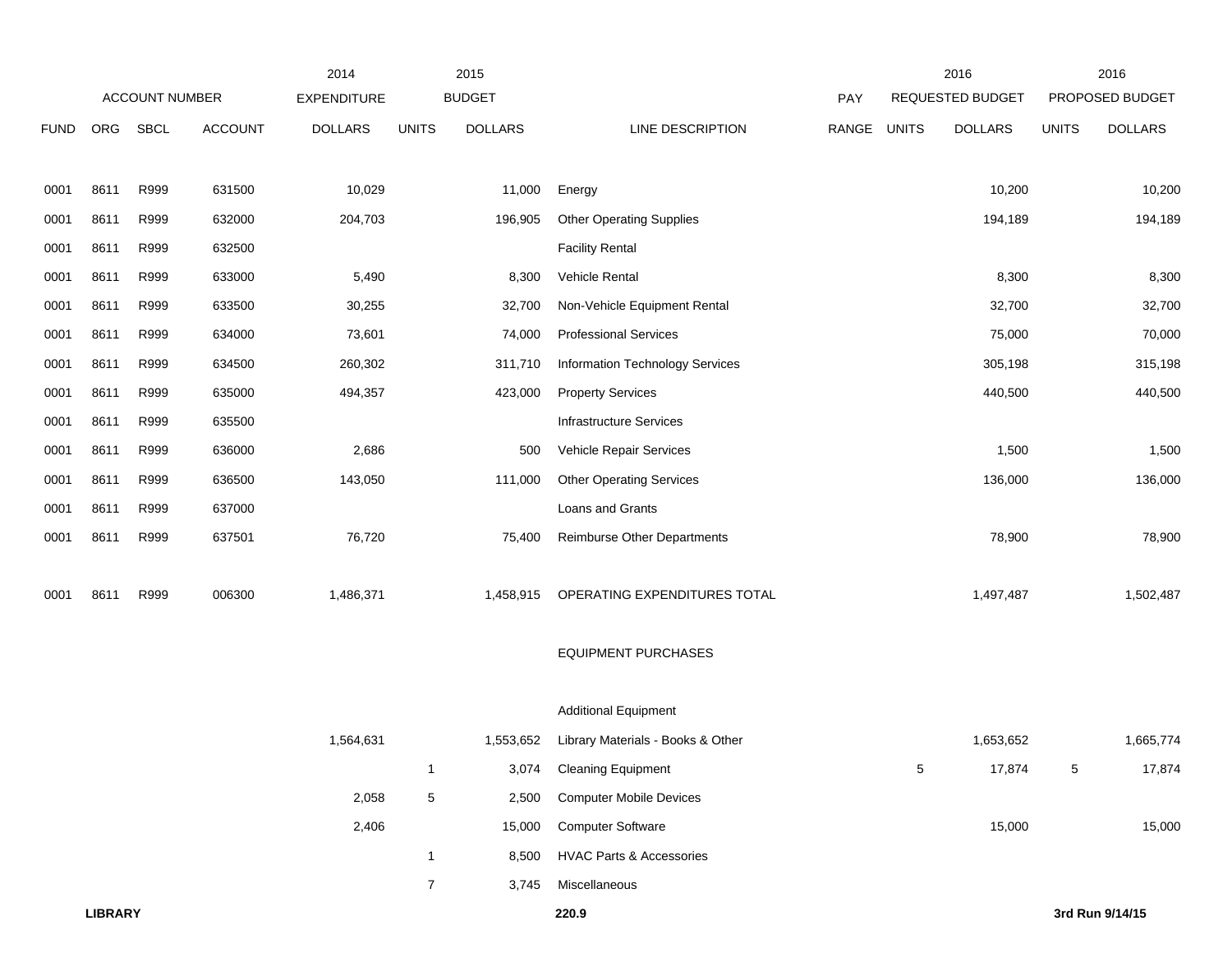|             |      |                |                | 2014               |                | 2015           |                                         |       |                  | 2016             |                | 2016            |
|-------------|------|----------------|----------------|--------------------|----------------|----------------|-----------------------------------------|-------|------------------|------------------|----------------|-----------------|
|             |      | ACCOUNT NUMBER |                | <b>EXPENDITURE</b> |                | <b>BUDGET</b>  |                                         | PAY   |                  | REQUESTED BUDGET |                | PROPOSED BUDGET |
| <b>FUND</b> | ORG  | SBCL           | <b>ACCOUNT</b> | <b>DOLLARS</b>     | <b>UNITS</b>   | <b>DOLLARS</b> | LINE DESCRIPTION                        | RANGE | <b>UNITS</b>     | <b>DOLLARS</b>   | <b>UNITS</b>   | <b>DOLLARS</b>  |
|             |      |                |                | 1,147              |                |                | Saws & Shearing Tools                   |       |                  |                  |                |                 |
|             |      |                |                | 3,917              |                |                | <b>Technical Tools</b>                  |       |                  |                  |                |                 |
|             |      |                |                |                    |                |                | Other Previous Experience               |       |                  |                  |                |                 |
|             |      |                |                | 1,574,159          | 14             | 1,586,471      | Subtotal - Additional Equipment         |       | 5                | 1,686,526        | $\,$ 5 $\,$    | 1,698,648       |
|             |      |                |                |                    |                |                | Replacement Equipment                   |       |                  |                  |                |                 |
|             |      |                |                | 12,502             | $25\,$         | 6,250          | <b>Computer Monitors</b>                |       | 145              | 25,375           | 145            | 25,375          |
|             |      |                |                | 12,136             | 20             | 20,000         | <b>Computer Printing Equipment</b>      |       | 15               | 15,000           | 15             | 15,000          |
|             |      |                |                | 109,673            | 221            | 169,500        | Computers                               |       | 232              | 235,044          | 225            | 185,044         |
|             |      |                |                | 55,420             |                | 20,000         | <b>Computer Network</b>                 |       |                  | 20,000           |                | 20,000          |
|             |      |                |                | 12,238             |                | 30,000         | <b>Computer Peripherals</b>             |       |                  | 30,000           |                | 30,000          |
|             |      |                |                | 26,712             |                | 140,000        | <b>Computer Server &amp; Components</b> |       |                  | 10,000           |                | 10,000          |
|             |      |                |                |                    | $\overline{2}$ | 6,419          | Floor Maintenance Machines              |       | $\boldsymbol{2}$ | 5,600            | $\overline{2}$ | 5,600           |
|             |      |                |                | 4,596              |                |                | Lawn Maintenance Equipment              |       |                  |                  |                |                 |
|             |      |                |                | 825                | $\overline{2}$ | 5,531          | Miscellaneous                           |       | 1                | 2,000            | $\mathbf{1}$   | 2,000           |
|             |      |                |                | 6,233              |                |                | Office Furniture                        |       |                  |                  |                |                 |
|             |      |                |                |                    |                |                | Other Previous Experience               |       |                  |                  |                |                 |
|             |      |                |                | 240,335            | 270            | 397,700        | Subtotal - Replacement Equipment        |       | 395              | 343,019          | 388            | 293,019         |
| 0001        | 8611 | R999           | 006800         | 1,814,494          | 284            | 1,984,171      | <b>EQUIPMENT PURCHASES TOTAL</b>        |       | 400              | 2,029,545        | 393            | 1,991,667       |
|             |      |                |                |                    |                |                | <b>SPECIAL FUNDS</b>                    |       |                  |                  |                |                 |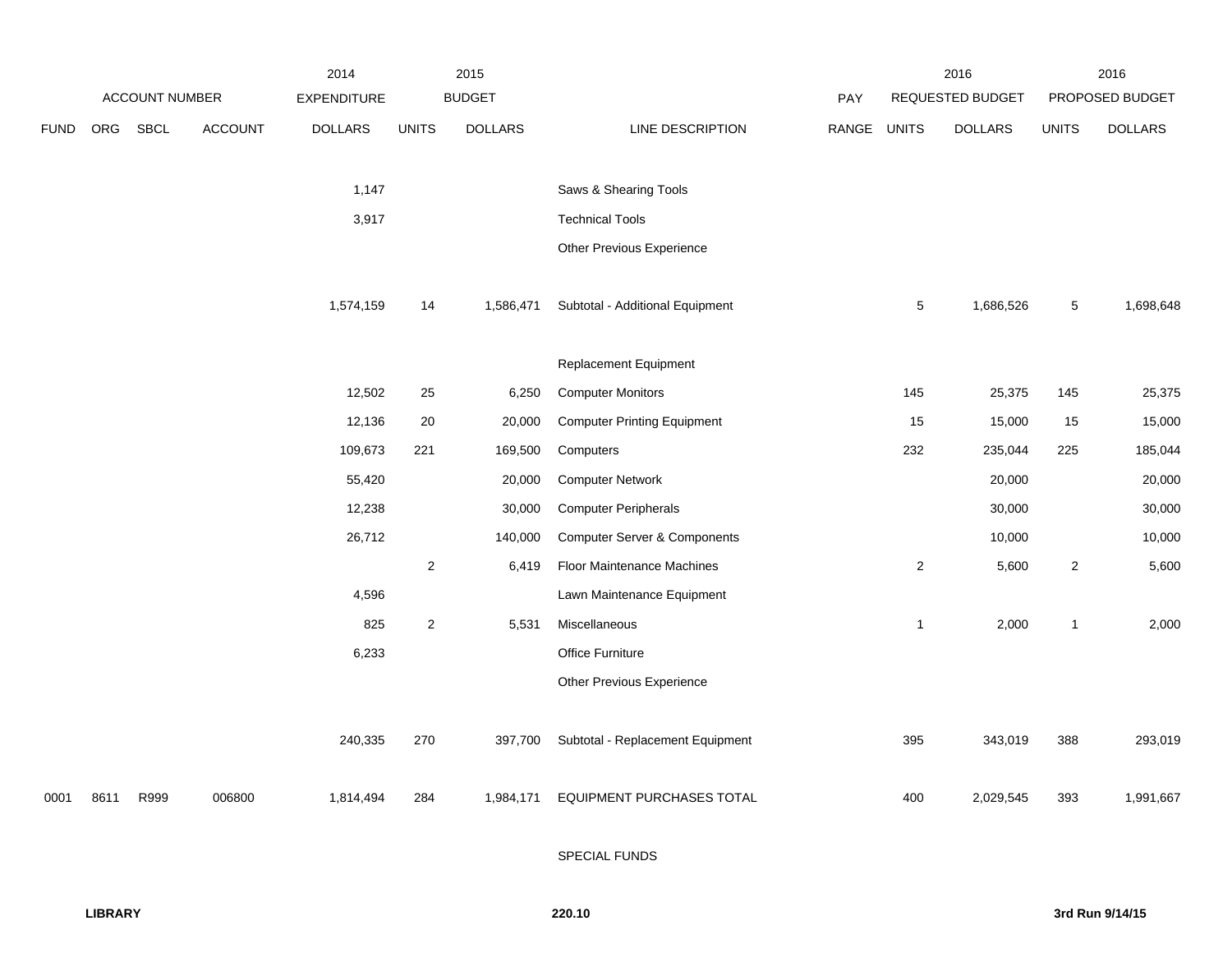|             |            |                |         | 2014           |              | 2015           |                                  |              | 2016             |              | 2016                   |
|-------------|------------|----------------|---------|----------------|--------------|----------------|----------------------------------|--------------|------------------|--------------|------------------------|
|             |            | ACCOUNT NUMBER |         | EXPENDITURE    |              | <b>BUDGET</b>  | PAY                              |              | REQUESTED BUDGET |              | <b>PROPOSED BUDGET</b> |
| <b>FUND</b> | <b>ORG</b> | <b>SBCL</b>    | ACCOUNT | <b>DOLLARS</b> | <b>UNITS</b> | <b>DOLLARS</b> | <b>RANGE</b><br>LINE DESCRIPTION | <b>UNITS</b> | <b>DOLLARS</b>   | <b>UNITS</b> | <b>DOLLARS</b>         |

### SPECIAL FUNDS TOTAL

## LIBRARY ADMINISTRATIVE SERVICES

10,031,652 10,253,237 DECISION UNIT TOTAL 10,031,652 10,642,341 10,513,239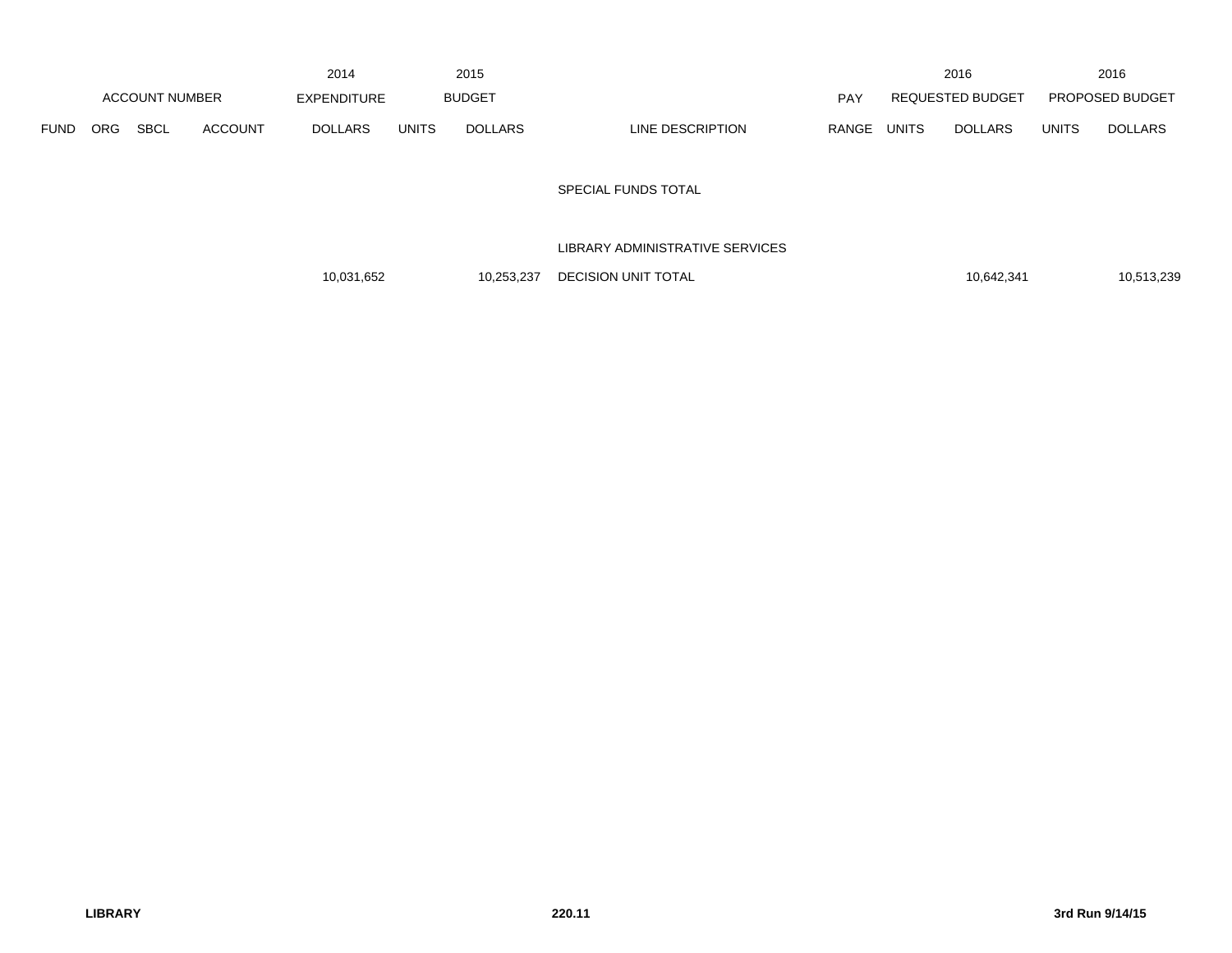|             |     |                |                | 2014           |       | 2015          |                           |       | 2016             |              | 2016                   |
|-------------|-----|----------------|----------------|----------------|-------|---------------|---------------------------|-------|------------------|--------------|------------------------|
|             |     | ACCOUNT NUMBER |                | EXPENDITURE    |       | <b>BUDGET</b> | PAY                       |       | REQUESTED BUDGET |              | <b>PROPOSED BUDGET</b> |
| <b>FUND</b> | ORG | <b>SBCL</b>    | <b>ACCOUNT</b> | <b>DOLLARS</b> | UNITS | DOLLARS       | LINE DESCRIPTION<br>RANGE | UNITS | <b>DOLLARS</b>   | <b>UNITS</b> | <b>DOLLARS</b>         |

#### LIBRARY

### BRANCH LIBRARY

# SERVICES DECISION UNIT

### SALARIES & WAGES

#### BRANCH SERVICES DIVISION

| 90.727 | Library Public Services Area Mgr. (X)(Y) | 1HX | 95.208 | 95,208 |
|--------|------------------------------------------|-----|--------|--------|
|        |                                          |     |        |        |

### BRANCH LIBRARY SERVICES POOL

| 12 | 660.102   | Librarian III                              | 2DN | 12 | 665.918   | 12 | 665,918   |
|----|-----------|--------------------------------------------|-----|----|-----------|----|-----------|
| 33 | 1.007.809 | Library Circulation Assistant I            | 6EN | 33 | 1.043.925 | 33 | 1,043,925 |
| 1  | 17.783    | Library Circulation Assistant I (0.50 FTE) | 6EN |    | 17.961    |    | 17,961    |
| 35 | 275.450   | Library Circulation Aide (0.56 FTE)        | 9CN | 4  | 31.800    | 4  | 31,800    |
| 8  | 476.705   | Library Branch Manager (X)                 | 1DX | 12 | 721.604   | 12 | 666,739   |
| 8  | 307.762   | Library Reference Assistant                | 5DN | 8  | 318,721   | 8  | 318,721   |
| 5  | 208.039   | Librarian II                               | 2CN | 5  | 219,179   | 5  | 219,179   |
| 12 | 489.269   | <b>Branch Library Services Assistant</b>   | 5EN | 12 | 505,536   | 12 | 505,536   |
|    |           | Library Circulation Assistant I (0.53 FTE) | 6EN | 23 | 296,942   | 23 | 296,942   |

### AUXILIARY POSITIONS

|   | Librarian III                       | 2DN |  |
|---|-------------------------------------|-----|--|
|   | Library Circulation Assistant I     | 6EN |  |
| 4 | Library Circulation Aide (0.56 FTE) | 9CN |  |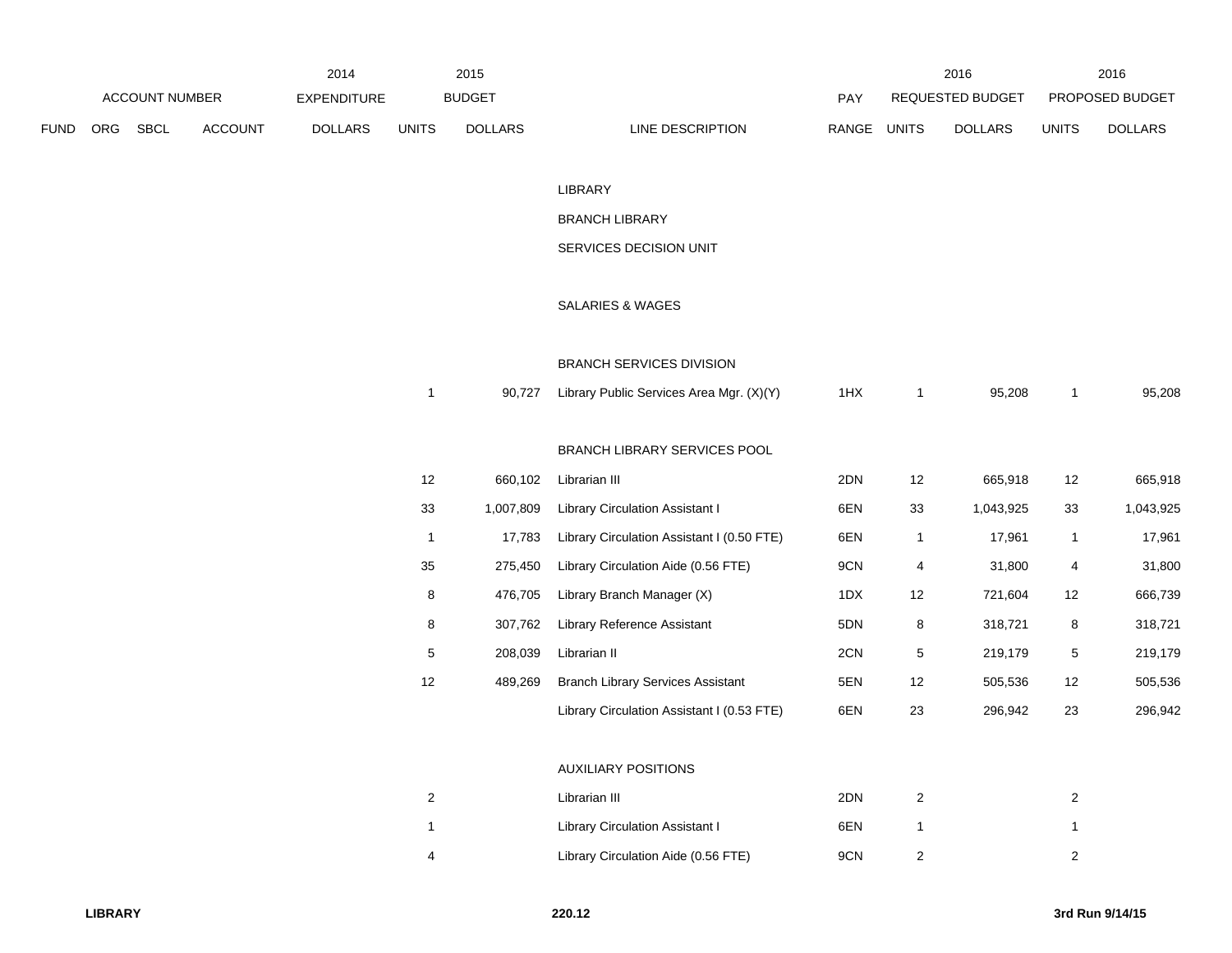|             |            |                       |                | 2014               |              | 2015           |                                                                           |            |              | 2016             |              | 2016            |
|-------------|------------|-----------------------|----------------|--------------------|--------------|----------------|---------------------------------------------------------------------------|------------|--------------|------------------|--------------|-----------------|
|             |            | <b>ACCOUNT NUMBER</b> |                | <b>EXPENDITURE</b> |              | <b>BUDGET</b>  |                                                                           | <b>PAY</b> |              | REQUESTED BUDGET |              | PROPOSED BUDGET |
| <b>FUND</b> | <b>ORG</b> | SBCL                  | <b>ACCOUNT</b> | <b>DOLLARS</b>     | <b>UNITS</b> | <b>DOLLARS</b> | LINE DESCRIPTION                                                          | RANGE      | <b>UNITS</b> | <b>DOLLARS</b>   | <b>UNITS</b> | <b>DOLLARS</b>  |
|             |            |                       |                |                    | 122          | 3,533,646      | <b>Total Before Adjustments</b>                                           |            | 116          | 3,916,794        | 116          | 3,861,929       |
|             |            |                       |                |                    |              |                | Salary & Wage Rate Change                                                 |            |              |                  |              |                 |
|             |            |                       |                |                    |              | 25,000         | Overtime Compensated                                                      |            |              | 25,000           |              | 25,000          |
|             |            |                       |                |                    |              | (105, 714)     | Personnel Cost Adjustment                                                 |            |              | (78, 952)        |              | (116, 782)      |
|             |            |                       |                |                    |              | 6,300          | Other (Shift)                                                             |            |              | 5,800            |              | 5,800           |
|             |            |                       |                |                    |              |                | Furlough                                                                  |            |              |                  |              |                 |
|             |            |                       |                |                    | 122          | 3,459,232      | Gross Salaries & Wages Total                                              |            | 116          | 3,868,642        | 116          | 3,775,947       |
|             |            |                       |                |                    |              |                | Reimbursable Services Deduction                                           |            |              |                  |              |                 |
|             |            |                       |                |                    |              |                | Capital Improvements Deduction                                            |            |              |                  |              |                 |
|             |            |                       |                |                    |              |                | Grants & Aids Deduction                                                   |            |              |                  |              |                 |
| 0001        | 8612       | R999                  | 006000         | 3,370,659          | 122          | 3,459,232      | NET SALARIES & WAGES TOTAL                                                |            | 116          | 3,868,642        | 116          | 3,775,947       |
|             |            |                       |                |                    | 95.97        |                | O&M FTE'S                                                                 |            | 95.90        |                  | 93.95        |                 |
|             |            |                       |                |                    |              |                | NON-O&M FTE'S                                                             |            |              |                  |              |                 |
|             |            |                       |                |                    |              |                | (X) Private auto allowance may be paid pursuant to Section                |            |              |                  |              |                 |
|             |            |                       |                |                    |              |                | 350-183 of the Milwaukee Code.                                            |            |              |                  |              |                 |
|             |            |                       |                |                    |              |                | (Y) Required to file a statement of economic interests in accordance with |            |              |                  |              |                 |
|             |            |                       |                |                    |              |                | the Milwaukee Code of Ordinances Chapter 303-Code of Ethics.              |            |              |                  |              |                 |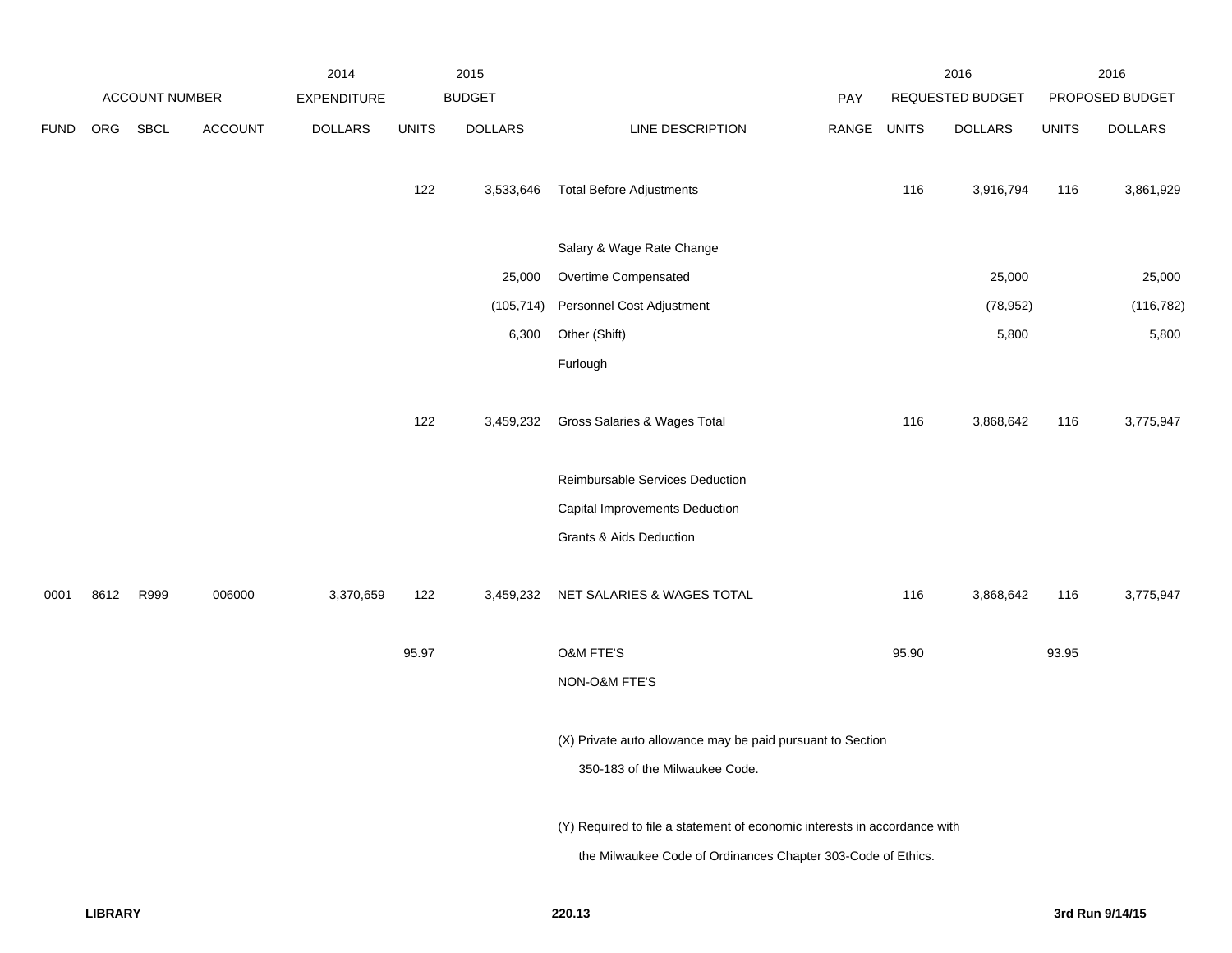|             |                       |             |                    | 2014           |               | 2015           |                                                          |                         | 2016         |                 | 2016         |                |
|-------------|-----------------------|-------------|--------------------|----------------|---------------|----------------|----------------------------------------------------------|-------------------------|--------------|-----------------|--------------|----------------|
|             | <b>ACCOUNT NUMBER</b> |             | <b>EXPENDITURE</b> |                | <b>BUDGET</b> |                | PAY                                                      | <b>REQUESTED BUDGET</b> |              | PROPOSED BUDGET |              |                |
| <b>FUND</b> | <b>ORG</b>            | <b>SBCL</b> | <b>ACCOUNT</b>     | <b>DOLLARS</b> | <b>UNITS</b>  | <b>DOLLARS</b> | LINE DESCRIPTION                                         | <b>RANGE</b>            | <b>UNITS</b> | <b>DOLLARS</b>  | <b>UNITS</b> | <b>DOLLARS</b> |
|             |                       |             |                    |                |               |                |                                                          |                         |              |                 |              |                |
| 0001        | 8612                  | R999        | 006100             | 1,542,759      |               | 1,556,654      | ESTIMATED EMPLOYEE FRINGE BENEFITS                       |                         |              | 1,856,948       |              | 1,812,455      |
|             |                       |             |                    |                |               |                | (Involves Revenue Offset-No Transfers from this Account) |                         |              |                 |              |                |
|             |                       |             |                    |                |               |                |                                                          |                         |              |                 |              |                |
|             |                       |             |                    |                |               |                | OPERATING EXPENDITURES                                   |                         |              |                 |              |                |
| 0001        | 8612                  | R999        | 630100             | 8,139          |               | 12,000         | General Office Expense                                   |                         |              | 12,000          |              | 12,000         |
| 0001        | 8612                  | R999        | 630500             | 375            |               |                | Tools & Machinery Parts                                  |                         |              |                 |              |                |
| 0001        | 8612                  | R999        | 631000             |                |               |                | <b>Construction Supplies</b>                             |                         |              |                 |              |                |
| 0001        | 8612                  | R999        | 631500             | 334,888        |               | 364,426        | Energy                                                   |                         |              | 389,420         |              | 389,420        |
| 0001        | 8612                  | R999        | 632000             | 6,525          |               | 5,921          | <b>Other Operating Supplies</b>                          |                         |              | 2,085           |              | 2,085          |
| 0001        | 8612                  | R999        | 632500             |                |               |                | <b>Facility Rental</b>                                   |                         |              |                 |              |                |
| 0001        | 8612                  | R999        | 633000             | 1,890          |               |                | Vehicle Rental                                           |                         |              |                 |              |                |
| 0001        | 8612                  | R999        | 633500             |                |               |                | Non-Vehicle Equipment Rental                             |                         |              |                 |              |                |
| 0001        | 8612                  | R999        | 634000             |                |               |                | <b>Professional Services</b>                             |                         |              |                 |              |                |
| 0001        | 8612                  | R999        | 634500             |                |               |                | Information Technology Services                          |                         |              |                 |              |                |
| 0001        | 8612                  | R999        | 635000             | 363,756        |               | 435,900        | <b>Property Services</b>                                 |                         |              | 473,500         |              | 473,500        |
| 0001        | 8612                  | R999        | 635500             | 27,256         |               | 26,000         | <b>Infrastructure Services</b>                           |                         |              | 28,000          |              | 28,000         |
| 0001        | 8612                  | R999        | 636000             |                |               |                | Vehicle Repair Services                                  |                         |              |                 |              |                |
| 0001        | 8612                  | R999        | 636500             | 7,831          |               | 6,600          | <b>Other Operating Services</b>                          |                         |              | 6,600           |              | 6,600          |
| 0001        | 8612                  | R999        | 637000             |                |               |                | Loans and Grants                                         |                         |              |                 |              |                |
| 0001        | 8612                  | R999        | 637501             |                |               | 1,500          | Reimburse Other Departments                              |                         |              | 1,000           |              | 1,000          |
|             |                       |             |                    |                |               |                |                                                          |                         |              |                 |              |                |
| 0001        | 8612                  | R999        | 006300             | 750,660        |               | 852,347        | OPERATING EXPENDITURES TOTAL                             |                         |              | 912,605         |              | 912,605        |
|             |                       |             |                    |                |               |                |                                                          |                         |              |                 |              |                |

EQUIPMENT PURCHASES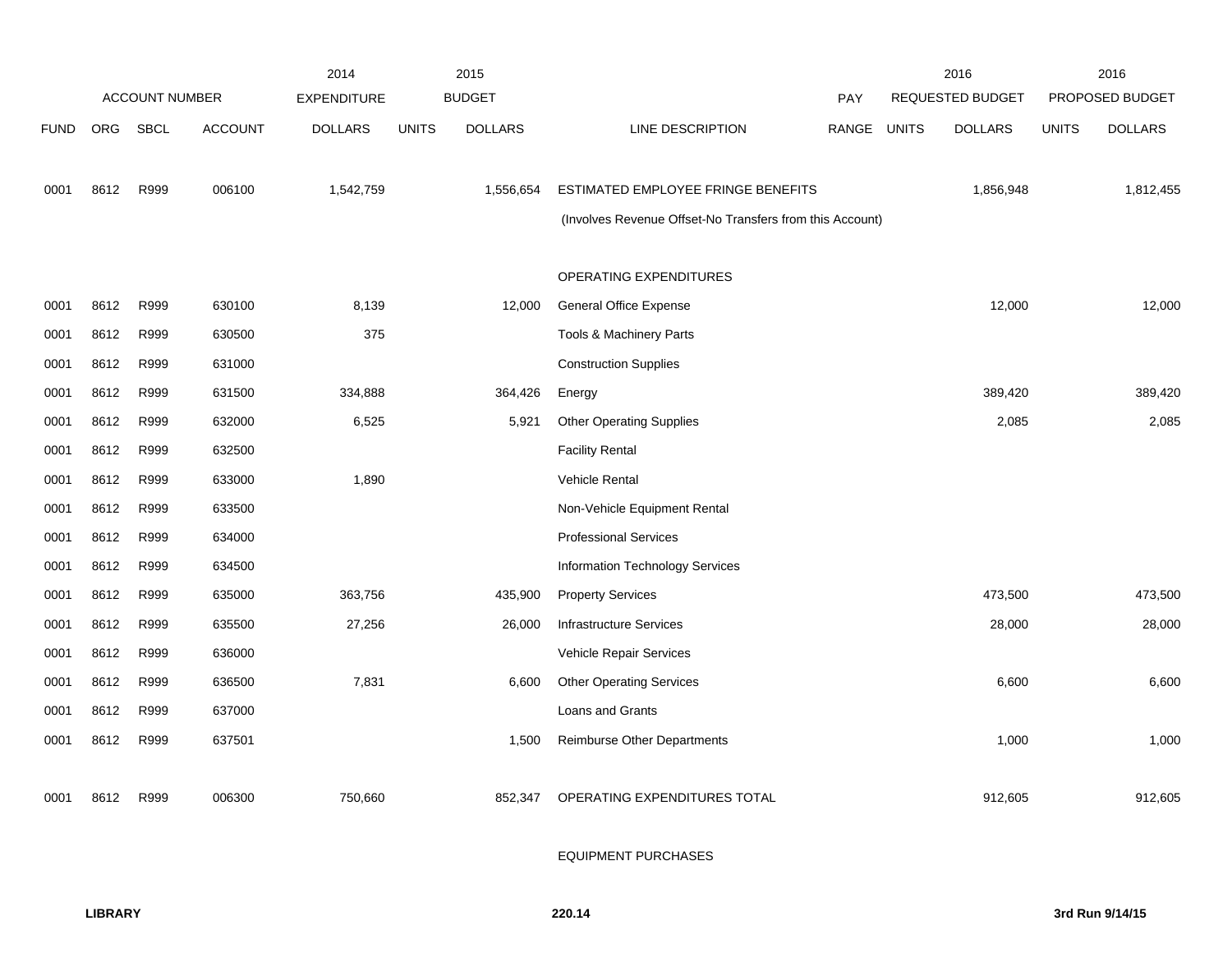|             |                |                |         | 2014           |                | 2015           |                                |             |                | 2016             |                | 2016            |
|-------------|----------------|----------------|---------|----------------|----------------|----------------|--------------------------------|-------------|----------------|------------------|----------------|-----------------|
|             |                | ACCOUNT NUMBER |         | EXPENDITURE    |                | <b>BUDGET</b>  |                                | PAY         |                | REQUESTED BUDGET |                | PROPOSED BUDGET |
| <b>FUND</b> | ORG            | <b>SBCL</b>    | ACCOUNT | <b>DOLLARS</b> | <b>UNITS</b>   | <b>DOLLARS</b> | LINE DESCRIPTION               | RANGE UNITS |                | <b>DOLLARS</b>   | <b>UNITS</b>   | <b>DOLLARS</b>  |
|             |                |                |         |                |                |                |                                |             |                |                  |                |                 |
|             |                |                |         |                |                |                | <b>Additional Equipment</b>    |             |                |                  |                |                 |
|             |                |                |         | 1,083          |                |                | <b>Library Furniture</b>       |             |                |                  |                |                 |
|             |                |                |         |                |                |                | Other Audio                    |             | $\overline{a}$ | 1,600            | $\overline{2}$ | 1,600           |
|             |                |                |         |                |                |                | PA System                      |             | $\mathbf{1}$   | 600              | $\mathbf{1}$   | 600             |
|             |                |                |         | 1,083          |                |                | Additional Equipment Subtotal  |             | 3              | 2,200            | $\mathbf 3$    | 2,200           |
|             |                |                |         |                |                |                |                                |             |                |                  |                |                 |
|             |                |                |         |                |                |                | Replacement Equipment          |             |                |                  |                |                 |
|             |                |                |         | 2,625          |                |                | <b>Library Furniture</b>       |             |                |                  |                |                 |
|             |                |                |         |                | $\overline{c}$ | 3,685          | Miscellaneous                  |             | 4              | 6,490            | 4              | 6,490           |
|             |                |                |         |                |                |                | Office Furniture               |             | 6              | 3,300            | 6              | 3,300           |
|             |                |                |         | 1,148          |                |                | Other Previous Experience      |             |                |                  |                |                 |
|             |                |                |         | 3,773          | $\overline{2}$ | 3,685          | Replacement Equipment Subtotal |             | $10$           | 9,790            | $10$           | 9,790           |
| 0001        | 8612           | R999           | 006800  | 4,856          | $\overline{c}$ | 3,685          | EQUIPMENT PURCHASES TOTAL      |             | $13$           | 11,990           | $13$           | 11,990          |
|             |                |                |         |                |                |                | SPECIAL FUNDS                  |             |                |                  |                |                 |
| 0001        | 8610           | R863           | 006300  | 13,182         |                | 13,182         | Villard Square Rent Payment*   |             |                | 13,182           |                | 13,182          |
|             |                |                |         | 13,182         |                |                | 13,182 SPECIAL FUNDS TOTAL     |             |                | 13,182           |                | 13,182          |
|             |                |                |         |                |                |                | <b>BRANCH LIBRARY</b>          |             |                |                  |                |                 |
|             |                |                |         | 5,682,116      |                | 5,885,100      | SERVICES DECISION UNIT TOTAL   |             |                | 6,663,367        |                | 6,526,179       |
|             |                |                |         |                |                |                | *Appropriation Control Account |             |                |                  |                |                 |
|             | <b>LIBRARY</b> |                |         |                |                |                | 220.15                         |             |                |                  |                | 3rd Run 9/14/15 |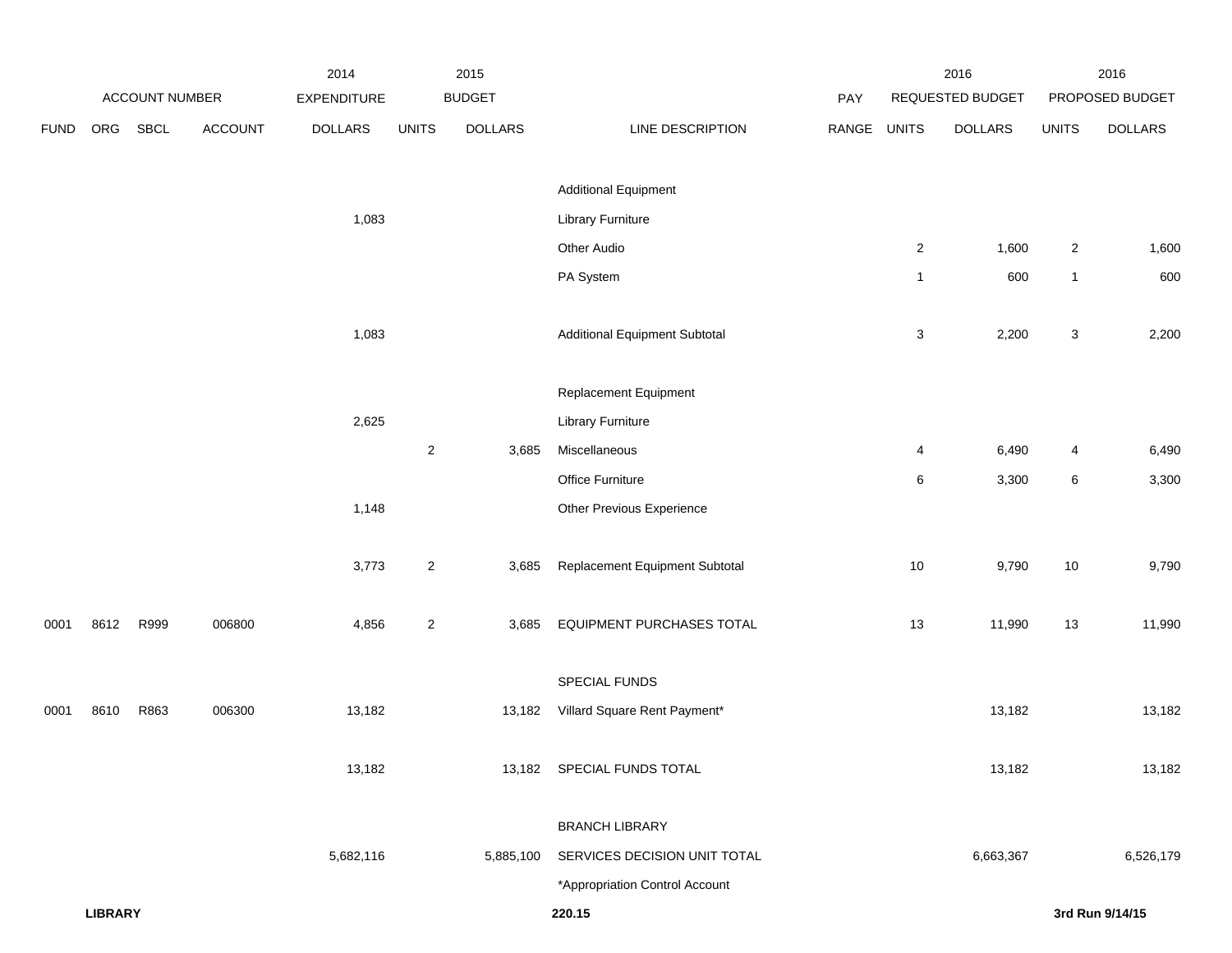|             |                |         | 2014               |              | 2015           |                                          |       |              | 2016             |              | 2016            |
|-------------|----------------|---------|--------------------|--------------|----------------|------------------------------------------|-------|--------------|------------------|--------------|-----------------|
|             | ACCOUNT NUMBER |         | <b>EXPENDITURE</b> |              | <b>BUDGET</b>  |                                          | PAY   |              | REQUESTED BUDGET |              | PROPOSED BUDGET |
| <b>FUND</b> | ORG SBCL       | ACCOUNT | <b>DOLLARS</b>     | <b>UNITS</b> | <b>DOLLARS</b> | LINE DESCRIPTION                         | RANGE | <b>UNITS</b> | <b>DOLLARS</b>   | <b>UNITS</b> | <b>DOLLARS</b>  |
|             |                |         |                    |              |                | LIBRARY                                  |       |              |                  |              |                 |
|             |                |         |                    |              |                | CENTRAL LIBRARY DECISION UNIT            |       |              |                  |              |                 |
|             |                |         |                    |              |                | SALARIES & WAGES                         |       |              |                  |              |                 |
|             |                |         |                    |              |                | CENTRAL LIBRARY SERVICES BUREAU          |       |              |                  |              |                 |
|             |                |         |                    | $\mathbf{1}$ | 70,126         | Library Public Services Area Mgr. (X)(Y) | 1HX   | $\mathbf{1}$ | 73,589           | $\mathbf{1}$ | 73,589          |
|             |                |         |                    |              |                | Management Librarian (X)                 | 1DX   |              |                  | $\mathbf{1}$ | 51,150          |
|             |                |         |                    |              |                | ARTS & MEDIA SECTION                     |       |              |                  |              |                 |
|             |                |         |                    | $\mathbf{1}$ | 63,289         | Management Librarian                     | 1DX   | $\mathbf{1}$ | 66,415           | $\mathbf{1}$ | 66,415          |
|             |                |         |                    |              |                | READY REFERENCE SECTION                  |       |              |                  |              |                 |
|             |                |         |                    | $\mathbf{1}$ | 54,321         | Management Librarian                     | 1DX   | $\mathbf{1}$ | 54,865           |              |                 |
|             |                |         |                    |              |                | Librarian V                              | 1FX   |              |                  | $\mathbf{1}$ | 54,865          |
|             |                |         |                    |              |                | HUMANITIES & ARCHIVES SECTION            |       |              |                  |              |                 |
|             |                |         |                    | $\mathbf 1$  | 79,848         | Librarian V                              | 1FX   | $\mathbf{1}$ | 83,792           | $\mathbf{1}$ | 83,792          |
|             |                |         |                    | $\mathbf 1$  | 19,013         | Office Assistant III (0.5 FTE)           | 6FN   | $\mathbf{1}$ | 19,952           | $\mathbf{1}$ | 19,952          |
|             |                |         |                    | $\mathbf 1$  | 13,993         | Library Circulation Asst. I (0.5 FTE)    | 6EN   | $\mathbf{1}$ | 14,133           | $\mathbf{1}$ | 14,133          |
|             |                |         |                    |              |                | CITY ARCHIVES UNIT                       |       |              |                  |              |                 |
|             |                |         |                    | 1            | 41,449         | Archives Technician                      | 6HN   | $\mathbf{1}$ | 43,496           | $\mathbf{1}$ | 43,496          |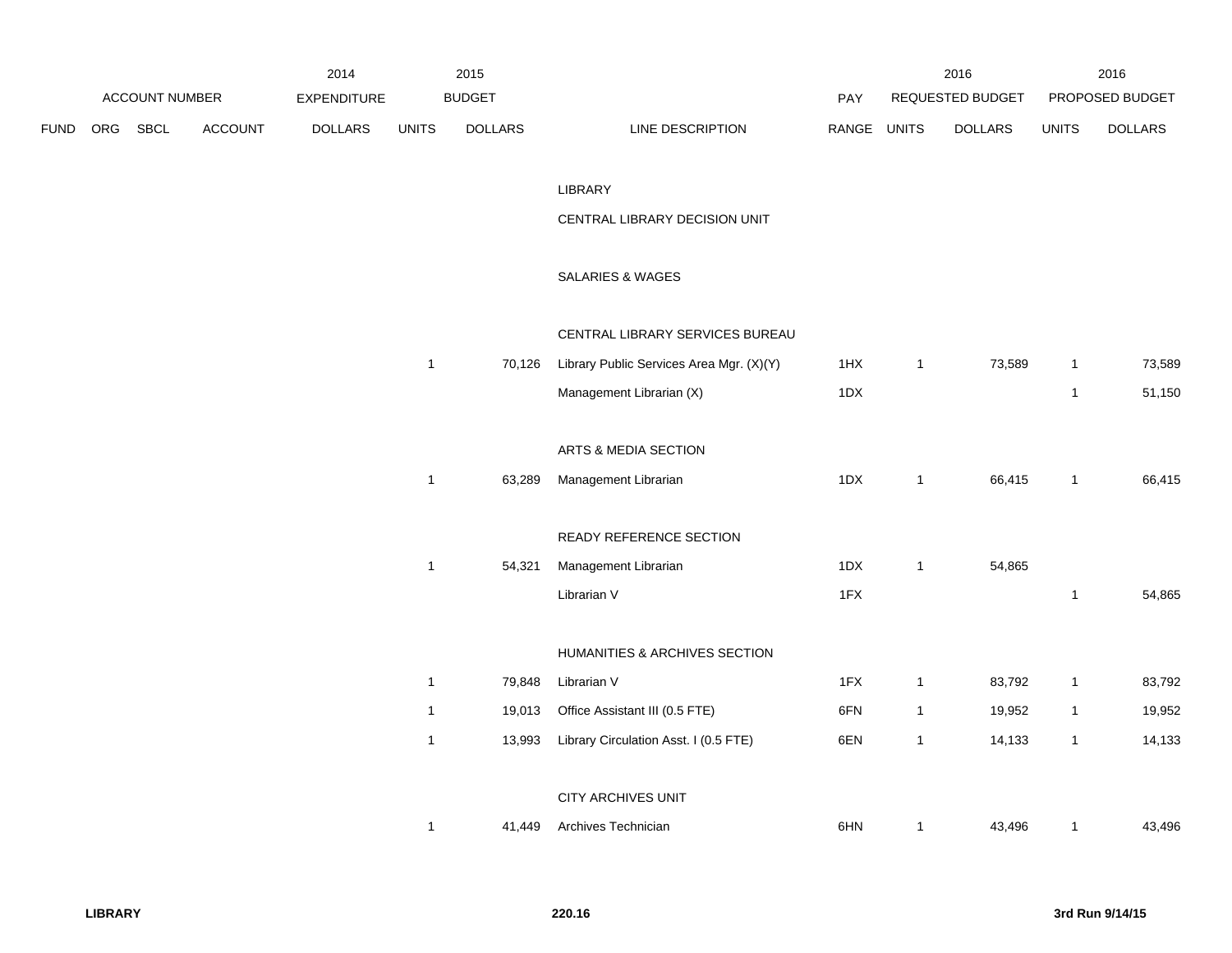|      |     |                |                | 2014               |                         | 2015           |                                                     |             |                | 2016             |                | 2016            |
|------|-----|----------------|----------------|--------------------|-------------------------|----------------|-----------------------------------------------------|-------------|----------------|------------------|----------------|-----------------|
|      |     | ACCOUNT NUMBER |                | <b>EXPENDITURE</b> |                         | <b>BUDGET</b>  |                                                     | PAY         |                | REQUESTED BUDGET |                | PROPOSED BUDGET |
| FUND | ORG | <b>SBCL</b>    | <b>ACCOUNT</b> | <b>DOLLARS</b>     | <b>UNITS</b>            | <b>DOLLARS</b> | LINE DESCRIPTION                                    | RANGE UNITS |                | <b>DOLLARS</b>   | <b>UNITS</b>   | <b>DOLLARS</b>  |
|      |     |                |                |                    |                         |                | BUSINESS, TECHNOLOGY, SCIENCE & PERIODICALS SECTION |             |                |                  |                |                 |
|      |     |                |                |                    | $\mathbf{1}$            | 61,721         | Librarian V                                         | 1FX         | $\mathbf{1}$   | 62,338           | $\mathbf{1}$   | 62,338          |
|      |     |                |                |                    | $\mathbf 1$             | 32,210         | Office Assistant II                                 | 6EN         | $\mathbf{1}$   | 32,971           | $\mathbf{1}$   | 32,971          |
|      |     |                |                |                    |                         |                | EDUCATION & OUTREACH SERVICES SECTION               |             |                |                  |                |                 |
|      |     |                |                |                    | $\mathbf{1}$            | 78,820         | Librarian $V(X)(Y)$                                 | 1FX         | $\mathbf{1}$   | 82,713           | $\mathbf{1}$   | 82,713          |
|      |     |                |                |                    | 3                       | 99,904         | Library Education Outreach Spec. (X)(Z)             | 2DN         |                |                  | 3              | 101,635         |
|      |     |                |                |                    | $\mathbf{1}$            | 41,307         | Library Services Asst.                              | 5DN         | $\mathbf{1}$   | 43,496           | $\mathbf{1}$   | 43,496          |
|      |     |                |                |                    | $\overline{\mathbf{c}}$ | 71,756         | Library Circulation Asst. II                        | 6FN         | $\overline{2}$ | 71,551           | $\overline{a}$ | 71,551          |
|      |     |                |                |                    | 6                       | 121,858        | Library Youth Educator (0.50 FTE) (X)               | 2BN         | 6              | 123,076          | 6              | 123,076         |
|      |     |                |                |                    | $\mathbf{1}$            | 13,994         | Library Circulation Assistant I (0.50 FTE)          | 6EN         | $\mathbf{1}$   | 14,133           | $\mathbf{1}$   | 14,133          |
|      |     |                |                |                    |                         |                | Library Education Outreach Spec. (X) (Z)            | 2DN         | 3              | 152,086          |                |                 |
|      |     |                |                |                    |                         |                | CENTRAL LIBRARY SERVICES POOL                       |             |                |                  |                |                 |
|      |     |                |                |                    | 23                      | 1,158,606      | Librarian III                                       | 2DN         | 21             | 1,112,072        | $21$           | 1,112,072       |
|      |     |                |                |                    |                         |                | Librarian III (0.50 FTE)                            | 2DN         | $\mathbf{1}$   | 27,098           | $\mathbf{1}$   | 27,098          |
|      |     |                |                |                    |                         |                | Librarian III (0.75 FTE)                            | 2DN         | $\mathbf{1}$   | 43,099           | $\mathbf{1}$   | 43,099          |
|      |     |                |                |                    | $\sqrt{5}$              | 186,491        | <b>Library Reference Assistant</b>                  | 5DN         | $\mathbf{5}$   | 185,798          | 5              | 185,798         |
|      |     |                |                |                    | 6                       | 270,737        | Librarian II                                        | 2CN         | 6              | 267,302          | 6              | 267,302         |
|      |     |                |                |                    | $\mathbf{1}$            | 54,321         | Management Librarian (X)                            | 1DX         | $\mathbf{1}$   | 55,660           | $\mathbf{1}$   | 55,660          |
|      |     |                |                |                    |                         |                | TALKING BOOK AND BRAILLE LIBRARY (D)                |             |                |                  |                |                 |
|      |     |                |                |                    | $\mathbf{1}$            | 71,524         | Management Librarian (D)                            | 1DX         | $\mathbf{1}$   | 75,057           | $\mathbf{1}$   | 75,057          |
|      |     |                |                |                    | $\mathbf{1}$            | 45,889         | Librarian III (D)                                   | 2DN         | $\mathbf{1}$   | 48,155           | $\mathbf{1}$   | 48,155          |
|      |     |                |                |                    | $\mathbf{1}$            | 42,105         | Librarian II (D)                                    | 2CN         | $\mathbf{1}$   | 42,526           | $\mathbf{1}$   | 42,526          |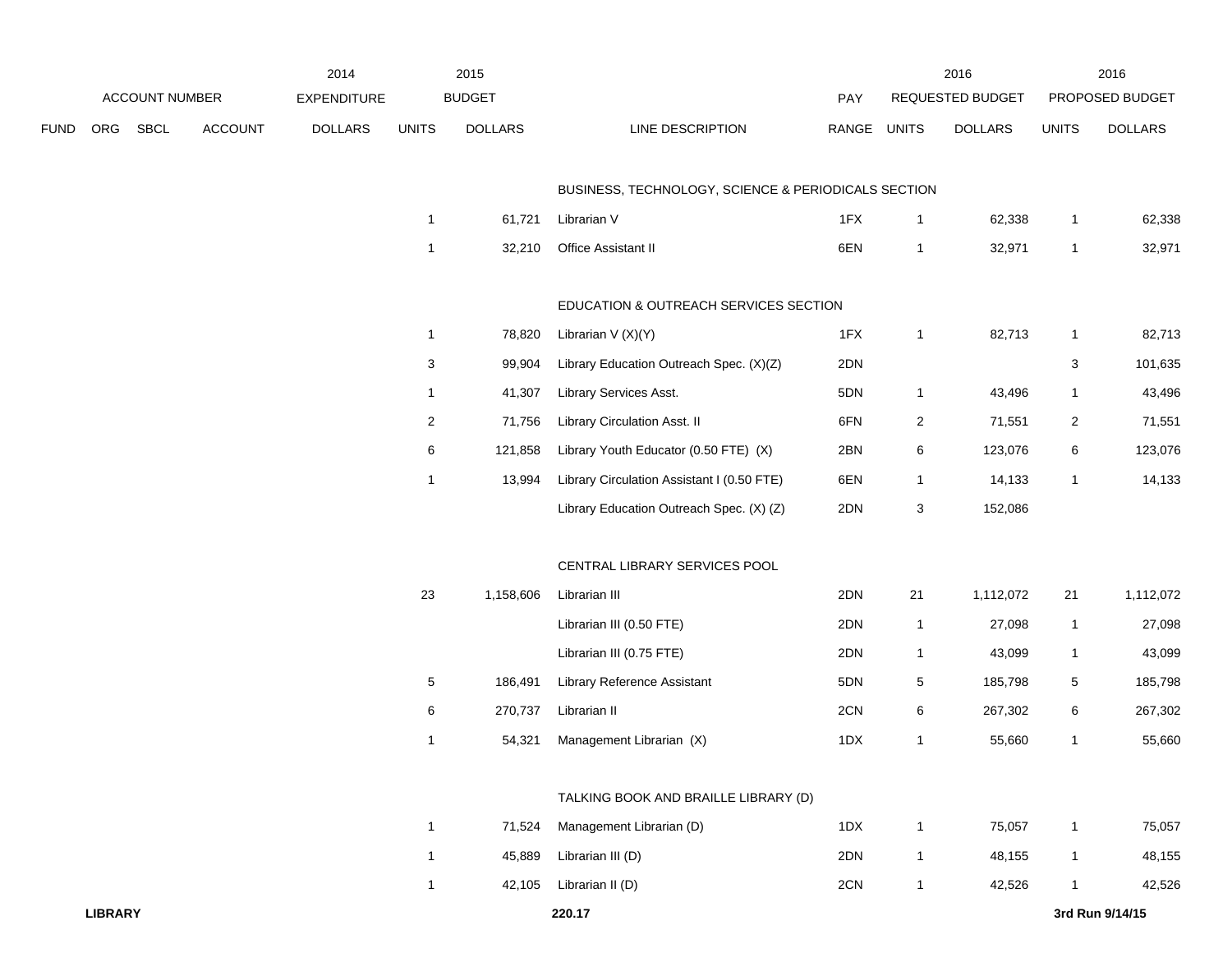|             |     |                |                | 2014               |                | 2015           |                                            |             |                | 2016             |                | 2016            |
|-------------|-----|----------------|----------------|--------------------|----------------|----------------|--------------------------------------------|-------------|----------------|------------------|----------------|-----------------|
|             |     | ACCOUNT NUMBER |                | <b>EXPENDITURE</b> |                | <b>BUDGET</b>  |                                            | PAY         |                | REQUESTED BUDGET |                | PROPOSED BUDGET |
| <b>FUND</b> | ORG | SBCL           | <b>ACCOUNT</b> | <b>DOLLARS</b>     | <b>UNITS</b>   | <b>DOLLARS</b> | LINE DESCRIPTION                           | RANGE UNITS |                | <b>DOLLARS</b>   | <b>UNITS</b>   | <b>DOLLARS</b>  |
|             |     |                |                |                    |                |                |                                            |             |                |                  |                |                 |
|             |     |                |                |                    | $\mathbf{1}$   | 39,927         | Library Services Assistant (D)             | 5DN         | $\mathbf{1}$   | 41,899           | $\mathbf{1}$   | 41,899          |
|             |     |                |                |                    | 3              | 115,362        | Library Reference Assistant (D)            | 5DN         | 3              | 119,646          | $\mathbf{3}$   | 119,646         |
|             |     |                |                |                    | $\overline{2}$ | 74,967         | Audio Machine Technician (D)               | 6FN         | 2              | 77,756           | $\overline{a}$ | 77,756          |
|             |     |                |                |                    | 1              | 32,221         | Office Assistant II (D)                    | 6EN         | 1              | 30,529           | $\mathbf{1}$   | 30,529          |
|             |     |                |                |                    | 4              | 134,688        | Library Circulation Assistant I (D)        | 6EN         | 4              | 140,237          | 4              | 140,237         |
|             |     |                |                |                    | $\mathbf{1}$   | 7,870          | Library Circulation Aide (0.56 FTE) (D)    | 9CN         | 1              | 7,950            | $\mathbf{1}$   | 7,950           |
|             |     |                |                |                    |                |                |                                            |             |                |                  |                |                 |
|             |     |                |                |                    |                |                | <b>CIRCULATION BUREAU</b>                  |             |                |                  |                |                 |
|             |     |                |                |                    | 1              | 60,897         | Administrative Specialist Sr.              | 2EX         | $\mathbf{1}$   | 63,904           | $\mathbf{1}$   | 63,904          |
|             |     |                |                |                    |                |                |                                            |             |                |                  |                |                 |
|             |     |                |                |                    |                |                | PUBLIC SERVICES SECTION                    |             |                |                  |                |                 |
|             |     |                |                |                    |                |                |                                            |             |                |                  |                |                 |
|             |     |                |                |                    |                |                | TIER & BOOK HANDLING SECTION               |             |                |                  |                |                 |
|             |     |                |                |                    | $\mathbf{1}$   | 37,456         | <b>Library Circulation Assistant III</b>   | 6HN         | 1              | 39,306           | $\mathbf{1}$   | 39,306          |
|             |     |                |                |                    | 3              | 104,237        | <b>Library Circulation Assistant II</b>    | 6FN         | 3              | 111,884          | 3              | 111,884         |
|             |     |                |                |                    |                |                |                                            |             |                |                  |                |                 |
|             |     |                |                |                    |                |                | REGISTRATION/BOOK RETURN SECTION           |             |                |                  |                |                 |
|             |     |                |                |                    | 1              | 41,449         | Library Circulation Assistant III          | 6HN         | 1              | 43,496           | $\mathbf{1}$   | 43,496          |
|             |     |                |                |                    | $\overline{a}$ | 69,665         | Library Circulation Assistant II           | 6FN         | $\overline{a}$ | 73,106           | $\overline{a}$ | 73,106          |
|             |     |                |                |                    |                |                |                                            |             |                |                  |                |                 |
|             |     |                |                |                    |                |                | CIRCULATION BUREAU POOL                    |             |                |                  |                |                 |
|             |     |                |                |                    | 18             | 141,660        | Library Circulation Aide (0.56 FTE)        | 9CN         | $11$           | 87,450           | 11             | 87,450          |
|             |     |                |                |                    | $\overline{1}$ | 15,641         | Library Circulation Assistant I (0.50 FTE) | 6EN         | $\overline{1}$ | 15,798           | $\mathbf{1}$   | 15,798          |
|             |     |                |                |                    | 27             | 846,371        | Library Circulation Assistant I            | 6EN         | 27             | 844,967          | 27             | 844,967         |
|             |     |                |                |                    |                |                |                                            |             |                |                  |                |                 |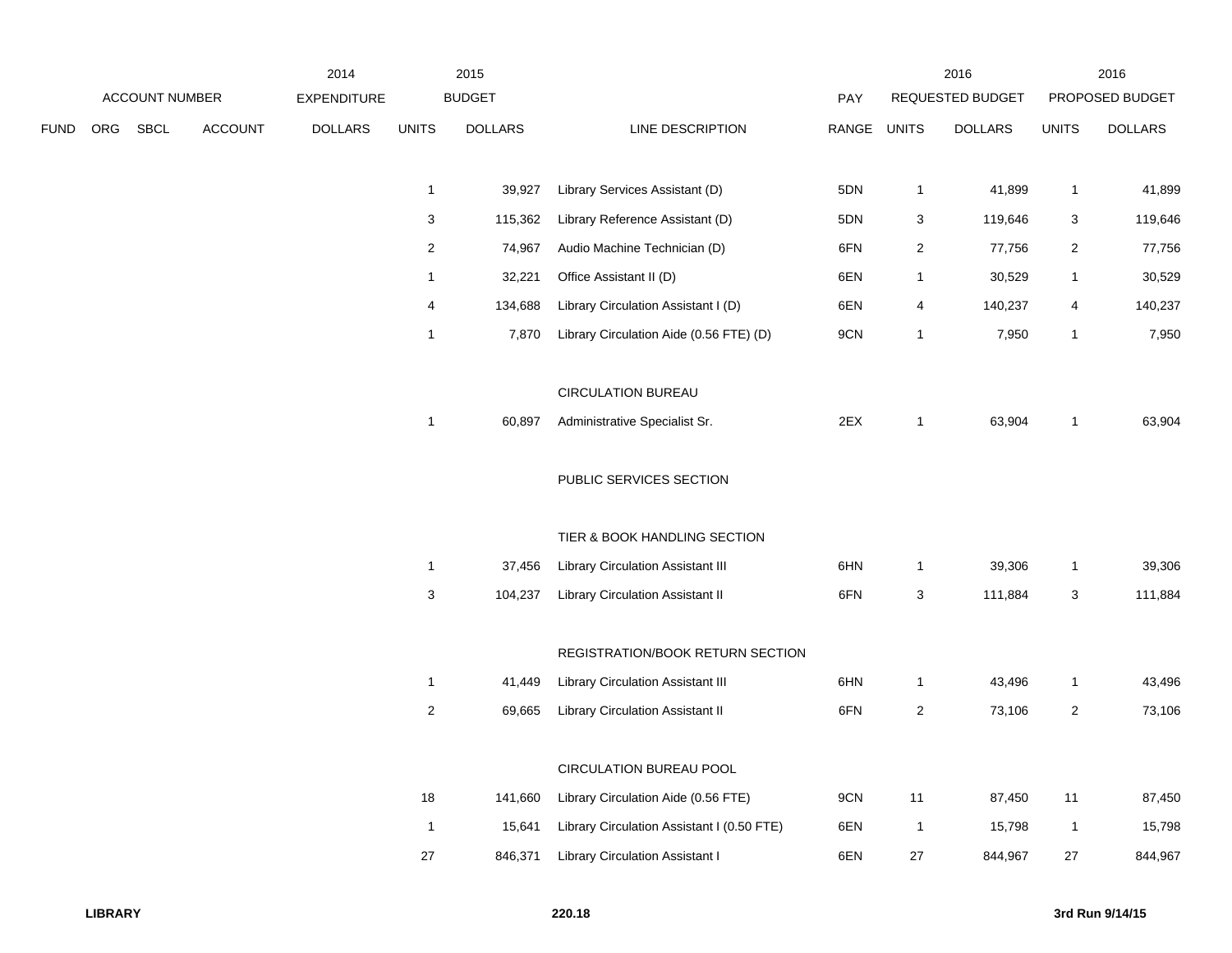|             |      |                |                | 2014               |                | 2015           |                                            |       |              | 2016             |                | 2016            |
|-------------|------|----------------|----------------|--------------------|----------------|----------------|--------------------------------------------|-------|--------------|------------------|----------------|-----------------|
|             |      | ACCOUNT NUMBER |                | <b>EXPENDITURE</b> |                | <b>BUDGET</b>  |                                            | PAY   |              | REQUESTED BUDGET |                | PROPOSED BUDGET |
| <b>FUND</b> | ORG  | SBCL           | <b>ACCOUNT</b> | <b>DOLLARS</b>     | <b>UNITS</b>   | <b>DOLLARS</b> | LINE DESCRIPTION                           | RANGE | <b>UNITS</b> | <b>DOLLARS</b>   | <b>UNITS</b>   | <b>DOLLARS</b>  |
|             |      |                |                |                    |                |                |                                            |       |              |                  |                |                 |
|             |      |                |                |                    |                |                | INTER LIBRARY SERVICES GRANT (H)           |       |              |                  |                |                 |
|             |      |                |                |                    | $\mathbf{1}$   | 41,449         | Library Reference Assistant (H)            | 5DN   | $\mathbf{1}$ | 43,496           | $\overline{1}$ | 43,496          |
|             |      |                |                |                    | $\mathbf{1}$   | 13,994         | Library Circulation Asst. I (0.50 FTE) (H) | 6EN   | $\mathbf{1}$ | 14,133           | $\overline{1}$ | 14,133          |
|             |      |                |                |                    |                |                |                                            |       |              |                  |                |                 |
|             |      |                |                |                    |                |                | <b>AUXILIARY POSITIONS</b>                 |       |              |                  |                |                 |
|             |      |                |                |                    | $\overline{1}$ |                | Librarian III                              | 2DN   | $\mathbf{1}$ |                  | $\mathbf{1}$   |                 |
|             |      |                |                |                    | $\overline{1}$ |                | <b>Library Circulation Assistant I</b>     | 6EN   | $\mathbf{1}$ |                  | $\overline{1}$ |                 |
|             |      |                |                |                    | 10             |                | Library Circulation Aide (0.56 FTE)        | 9CN   | $\,$ 5 $\,$  |                  | $\,$ 5 $\,$    |                 |
|             |      |                |                |                    |                |                |                                            |       |              |                  |                |                 |
|             |      |                |                |                    | 141            | 4,471,136      | <b>Total Before Adjustments</b>            |       | 129          | 4,550,930        | 130            | 4,551,629       |
|             |      |                |                |                    |                |                |                                            |       |              |                  |                |                 |
|             |      |                |                |                    |                |                | Salary & Wage Rate Change                  |       |              |                  |                |                 |
|             |      |                |                |                    |                | 43,000         | Overtime Compensated                       |       |              | 43,000           |                | 43,000          |
|             |      |                |                |                    |                | (118, 768)     | Personnel Cost Adjustment                  |       |              | (79, 193)        |                | (118, 810)      |
|             |      |                |                |                    |                | 7,200          | Other (Shift)                              |       |              | 7,100            |                | 7,100           |
|             |      |                |                |                    |                |                | Furlough                                   |       |              |                  |                |                 |
|             |      |                |                |                    |                |                |                                            |       |              |                  |                |                 |
|             |      |                |                |                    | 141            | 4,402,568      | Gross Salaries & Wages Total               |       | 129          | 4,521,837        | 130            | 4,482,919       |
|             |      |                |                |                    |                |                |                                            |       |              |                  |                |                 |
|             |      |                |                |                    |                |                | Reimbursable Services Deduction            |       |              |                  |                |                 |
|             |      |                |                |                    |                |                | Capital Improvements Deduction             |       |              |                  |                |                 |
|             |      |                |                |                    |                | (619,996)      | <b>Grants &amp; Aids Deduction</b>         |       |              | (641, 384)       |                | (641, 384)      |
|             |      |                |                |                    |                |                |                                            |       |              |                  |                |                 |
| 0001        | 8613 | R999           | 006000         | 3,769,923          | 141            | 3,782,572      | NET SALARIES & WAGES TOTAL                 |       | 129          | 3,880,453        | 130            | 3,841,535       |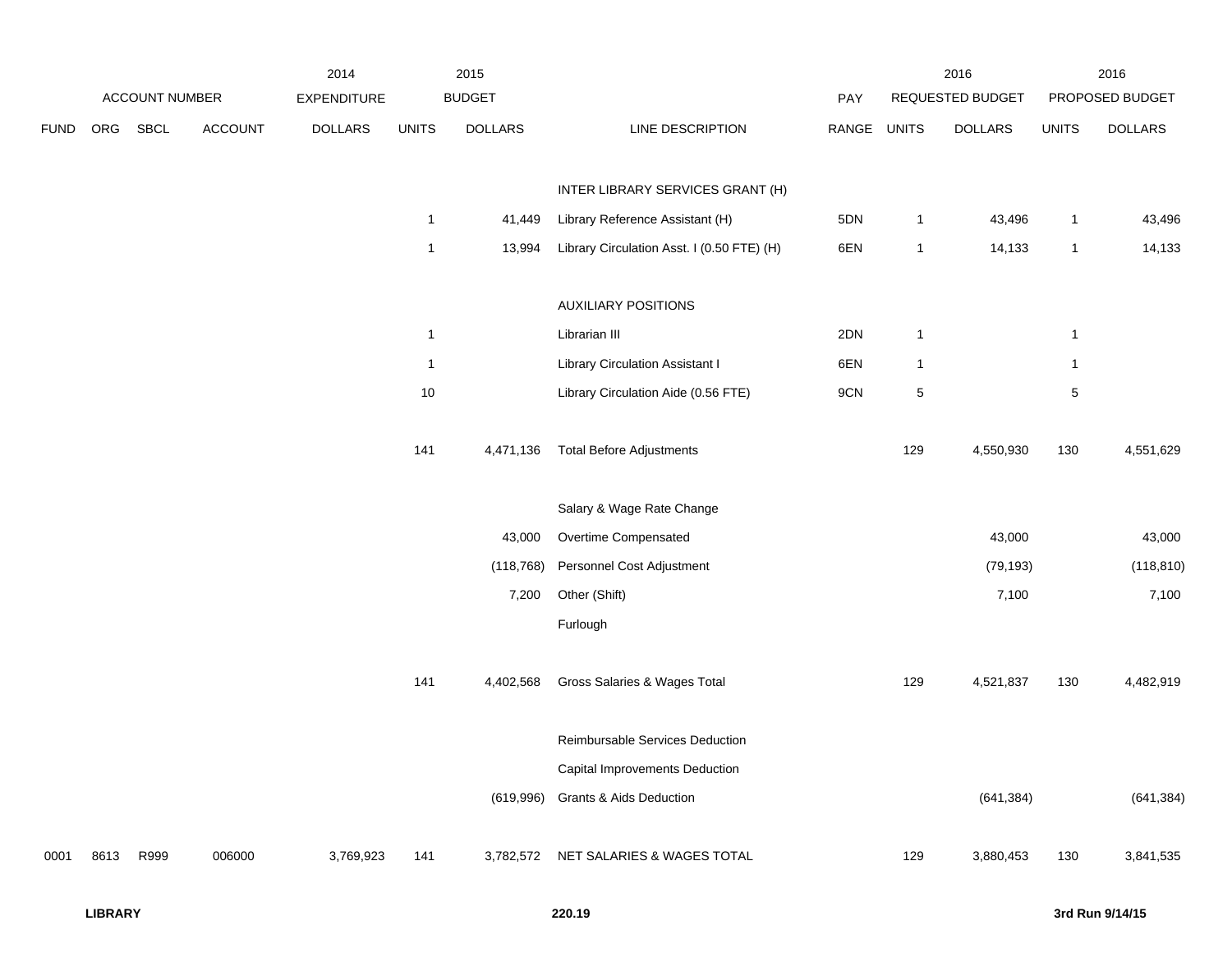|             |                |                |                | 2014               |              | 2015           |                                                                           |       |              | 2016             |              | 2016            |
|-------------|----------------|----------------|----------------|--------------------|--------------|----------------|---------------------------------------------------------------------------|-------|--------------|------------------|--------------|-----------------|
|             |                | ACCOUNT NUMBER |                | <b>EXPENDITURE</b> |              | <b>BUDGET</b>  |                                                                           | PAY   |              | REQUESTED BUDGET |              | PROPOSED BUDGET |
| <b>FUND</b> |                | ORG SBCL       | <b>ACCOUNT</b> | <b>DOLLARS</b>     | <b>UNITS</b> | <b>DOLLARS</b> | LINE DESCRIPTION                                                          | RANGE | <b>UNITS</b> | <b>DOLLARS</b>   | <b>UNITS</b> | <b>DOLLARS</b>  |
|             |                |                |                |                    |              |                |                                                                           |       |              |                  |              |                 |
|             |                |                |                |                    | 95.06        |                | O&M FTE'S                                                                 |       | 92.47        |                  | 91.53        |                 |
|             |                |                |                |                    | 17.03        |                | NON-O&M FTE'S                                                             |       | 16.06        |                  | 17.03        |                 |
|             |                |                |                |                    |              |                |                                                                           |       |              |                  |              |                 |
|             |                |                |                |                    |              |                | (D) Position Authority to expire 6/30/16 unless Talking                   |       |              |                  |              |                 |
|             |                |                |                |                    |              |                | Book and Braille Library Grant is extended.                               |       |              |                  |              |                 |
|             |                |                |                |                    |              |                |                                                                           |       |              |                  |              |                 |
|             |                |                |                |                    |              |                | (H) Position authority to expire 6/30/16 unless                           |       |              |                  |              |                 |
|             |                |                |                |                    |              |                | Interlibrary Services Grant is extended.                                  |       |              |                  |              |                 |
|             |                |                |                |                    |              |                |                                                                           |       |              |                  |              |                 |
|             |                |                |                |                    |              |                | (X) Private auto allowance may be paid pursuant to Section                |       |              |                  |              |                 |
|             |                |                |                |                    |              |                | 350-183 of the Milwaukee Code.                                            |       |              |                  |              |                 |
|             |                |                |                |                    |              |                |                                                                           |       |              |                  |              |                 |
|             |                |                |                |                    |              |                | (Y) Required to file a statement of economic interests in accordance with |       |              |                  |              |                 |
|             |                |                |                |                    |              |                | the Milwaukee Code of Ordinances Chapter 303-Code of Ethics.              |       |              |                  |              |                 |
|             |                |                |                |                    |              |                |                                                                           |       |              |                  |              |                 |
|             |                |                |                |                    |              |                | (Z) One position funded through a contribution from the Milwaukee         |       |              |                  |              |                 |
|             |                |                |                |                    |              |                | Public Library Foundation.                                                |       |              |                  |              |                 |
| 0001        | 8613           | R999           | 006100         | 1,667,716          |              | 1,702,157      | ESTIMATED EMPLOYEE FRINGE BENEFITS                                        |       |              | 1,862,617        |              | 1,843,937       |
|             |                |                |                |                    |              |                | (Involves Revenue Offset-No Transfers from this Account)                  |       |              |                  |              |                 |
|             |                |                |                |                    |              |                |                                                                           |       |              |                  |              |                 |
|             |                |                |                |                    |              |                | OPERATING EXPENDITURES                                                    |       |              |                  |              |                 |
| 0001        | 8613           | R999           | 630100         |                    |              |                | General Office Expense                                                    |       |              |                  |              |                 |
| 0001        | 8613           | R999           | 630500         |                    |              |                | Tools & Machinery Parts                                                   |       |              |                  |              |                 |
| 0001        | 8613           | R999           | 631000         |                    |              |                | <b>Construction Supplies</b>                                              |       |              |                  |              |                 |
|             | <b>LIBRARY</b> |                |                |                    |              |                | 220.20                                                                    |       |              |                  |              | 3rd Run 9/14/15 |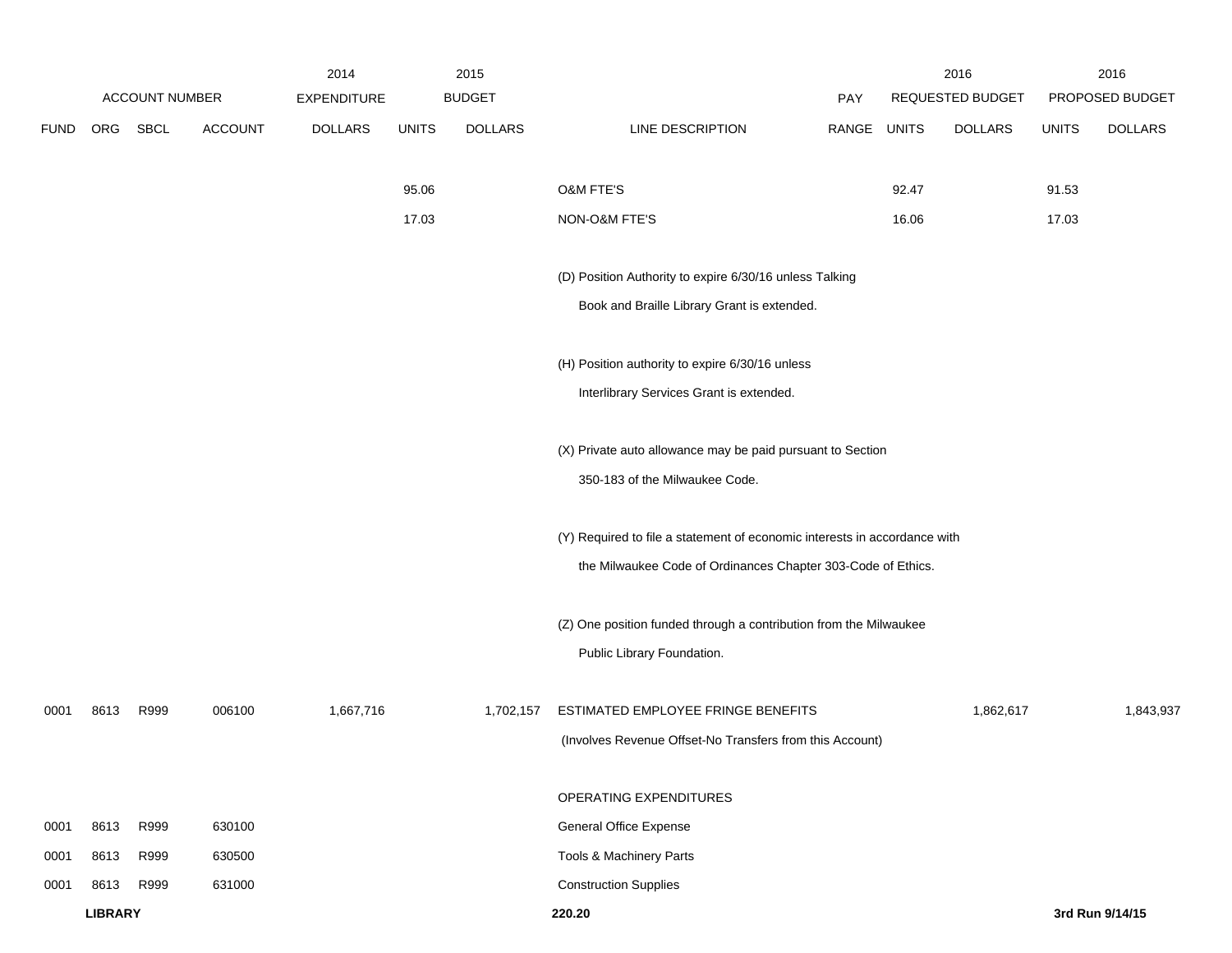|             |      |                       |                | 2014               |              | 2015           |                                    |             |              | 2016             |              | 2016            |
|-------------|------|-----------------------|----------------|--------------------|--------------|----------------|------------------------------------|-------------|--------------|------------------|--------------|-----------------|
|             |      | <b>ACCOUNT NUMBER</b> |                | <b>EXPENDITURE</b> |              | <b>BUDGET</b>  |                                    | PAY         |              | REQUESTED BUDGET |              | PROPOSED BUDGET |
| <b>FUND</b> | ORG  | SBCL                  | <b>ACCOUNT</b> | <b>DOLLARS</b>     | <b>UNITS</b> | <b>DOLLARS</b> | LINE DESCRIPTION                   | RANGE UNITS |              | <b>DOLLARS</b>   | <b>UNITS</b> | <b>DOLLARS</b>  |
|             |      |                       |                |                    |              |                |                                    |             |              |                  |              |                 |
| 0001        | 8613 | R999                  | 631500         | 431,398            |              | 384,125        | Energy                             |             |              | 417,480          |              | 417,480         |
| 0001        | 8613 | R999                  | 632000         | 4,354              |              | 8,374          | <b>Other Operating Supplies</b>    |             |              | 4,752            |              | 4,752           |
| 0001        | 8613 | R999                  | 632500         |                    |              |                | <b>Facility Rental</b>             |             |              |                  |              |                 |
| 0001        | 8613 | R999                  | 633000         | 664                |              |                | Vehicle Rental                     |             |              |                  |              |                 |
| 0001        | 8613 | R999                  | 633500         |                    |              |                | Non-Vehicle Equipment Rental       |             |              |                  |              |                 |
| 0001        | 8613 | R999                  | 634000         |                    |              |                | <b>Professional Services</b>       |             |              |                  |              |                 |
| 0001        | 8613 | R999                  | 634500         |                    |              |                | Information Technology Services    |             |              |                  |              |                 |
| 0001        | 8613 | R999                  | 635000         | 25,712             |              | 28,000         | <b>Property Services</b>           |             |              | 28,000           |              | 28,000          |
| 0001        | 8613 | R999                  | 635500         |                    |              |                | <b>Infrastructure Services</b>     |             |              |                  |              |                 |
| 0001        | 8613 | R999                  | 636000         |                    |              |                | Vehicle Repair Services            |             |              |                  |              |                 |
| 0001        | 8613 | R999                  | 636500         |                    |              |                | <b>Other Operating Services</b>    |             |              |                  |              |                 |
| 0001        | 8613 | R999                  | 637000         |                    |              |                | Loans and Grants                   |             |              |                  |              |                 |
| 0001        | 8613 | R999                  | 637501         |                    |              |                | <b>Reimburse Other Departments</b> |             |              |                  |              |                 |
|             |      |                       |                |                    |              |                |                                    |             |              |                  |              |                 |
| 0001        | 8613 | R999                  | 006300         | 462,128            |              | 420,499        | OPERATING EXPENDITURES TOTAL       |             |              | 450,232          |              | 450,232         |
|             |      |                       |                |                    |              |                |                                    |             |              |                  |              |                 |
|             |      |                       |                |                    |              |                | <b>EQUIPMENT PURCHASES</b>         |             |              |                  |              |                 |
|             |      |                       |                |                    |              |                |                                    |             |              |                  |              |                 |
|             |      |                       |                |                    |              |                | <b>Additional Equipment</b>        |             |              |                  |              |                 |
|             |      |                       |                | 23,056             |              |                | <b>Library Furniture</b>           |             |              |                  |              |                 |
|             |      |                       |                |                    |              |                | Miscellaneous                      |             |              |                  |              |                 |
|             |      |                       |                |                    | 4            |                | 6,424 Office Furniture             |             | $\mathbf{3}$ | 5,630            | $\mathbf{3}$ | 5,630           |
|             |      |                       |                |                    |              |                |                                    |             |              |                  |              |                 |
|             |      |                       |                | 23,056             | 4            | 6,424          | Subtotal - Additional Equipment    |             | $\mathbf{3}$ | 5,630            | $\mathbf{3}$ | 5,630           |
|             |      |                       |                |                    |              |                |                                    |             |              |                  |              |                 |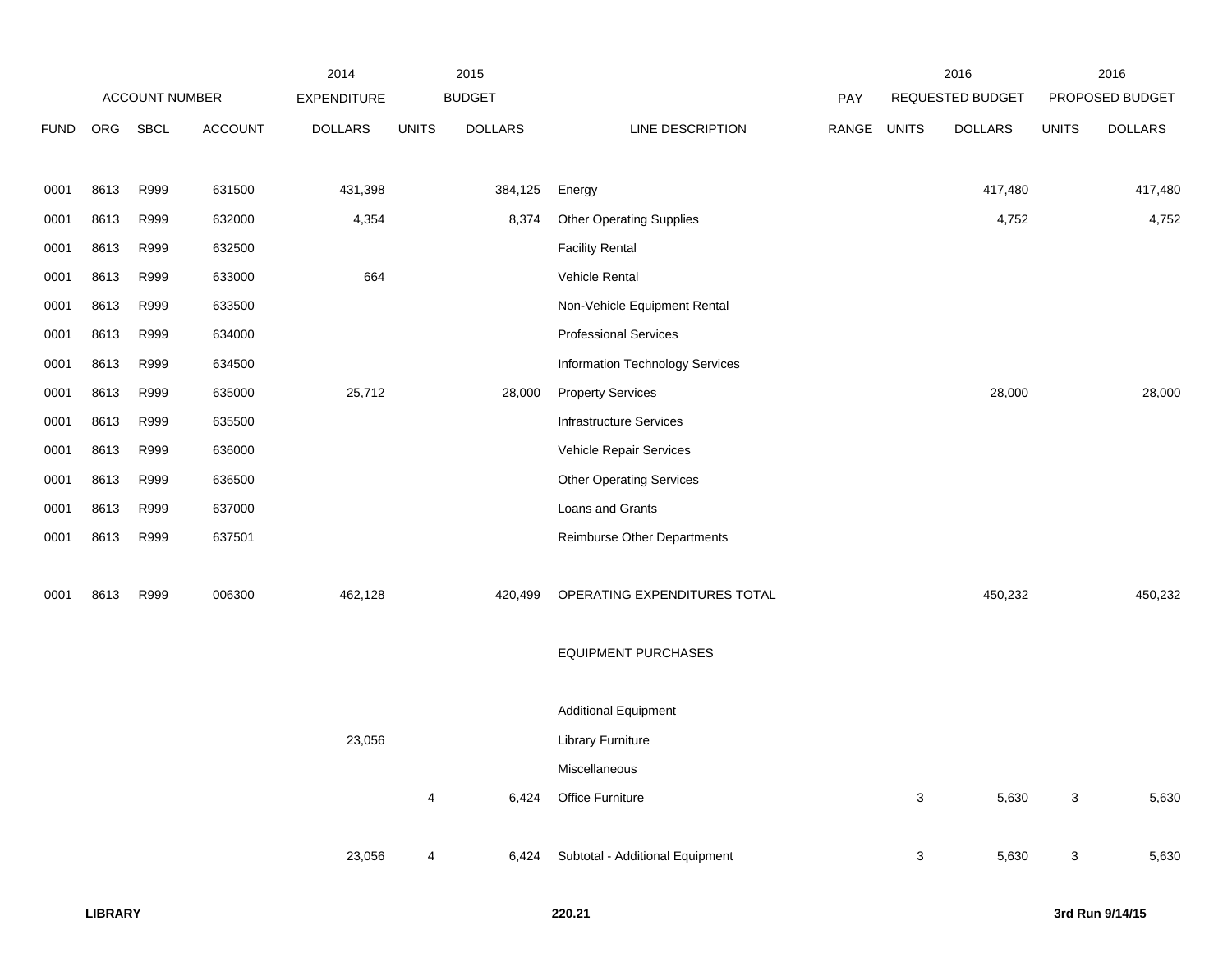|             |            |                |                | 2014               |                | 2015           |                                  |       |                | 2016             |                | 2016            |
|-------------|------------|----------------|----------------|--------------------|----------------|----------------|----------------------------------|-------|----------------|------------------|----------------|-----------------|
|             |            | ACCOUNT NUMBER |                | <b>EXPENDITURE</b> |                | <b>BUDGET</b>  |                                  | PAY   |                | REQUESTED BUDGET |                | PROPOSED BUDGET |
| <b>FUND</b> | <b>ORG</b> | SBCL           | <b>ACCOUNT</b> | <b>DOLLARS</b>     | <b>UNITS</b>   | <b>DOLLARS</b> | LINE DESCRIPTION                 | RANGE | <b>UNITS</b>   | <b>DOLLARS</b>   | <b>UNITS</b>   | <b>DOLLARS</b>  |
|             |            |                |                |                    |                |                |                                  |       |                |                  |                |                 |
|             |            |                |                |                    |                |                | Replacement Equipment            |       |                |                  |                |                 |
|             |            |                |                |                    | 6              | 3,442          | <b>Library Furniture</b>         |       |                |                  |                |                 |
|             |            |                |                |                    | $\mathbf{1}$   | 1,000          | Miscellaneous                    |       | $\overline{7}$ | 6,700            | $\overline{7}$ | 6,700           |
|             |            |                |                |                    | $\overline{2}$ | 7,978          | <b>Office Furniture</b>          |       | 8              | 6,400            | 8              | 6,400           |
|             |            |                |                |                    |                |                |                                  |       |                |                  |                |                 |
|             |            |                |                |                    | 9              | 12,420         | Subtotal - Replacement Equipment |       | 15             | 13,100           | 15             | 13,100          |
|             |            |                |                |                    |                |                |                                  |       |                |                  |                |                 |
| 0001        | 8613       | R999           | 006800         | 23,056             | 13             | 18,844         | <b>EQUIPMENT PURCHASES TOTAL</b> |       | 18             | 18,730           | 18             | 18,730          |
|             |            |                |                |                    |                |                |                                  |       |                |                  |                |                 |
|             |            |                |                |                    |                |                | SPECIAL FUNDS                    |       |                |                  |                |                 |
|             |            |                |                |                    |                |                | SPECIAL FUNDS TOTAL              |       |                |                  |                |                 |
|             |            |                |                |                    |                |                |                                  |       |                |                  |                |                 |
|             |            |                |                |                    |                |                | LIBRARY-CENTRAL LIBRARY          |       |                |                  |                |                 |
|             |            |                |                | 5,922,823          |                | 5,924,072      | DECISION UNIT TOTAL              |       |                | 6,212,032        |                | 6,154,434       |
|             |            |                |                |                    |                |                |                                  |       |                |                  |                |                 |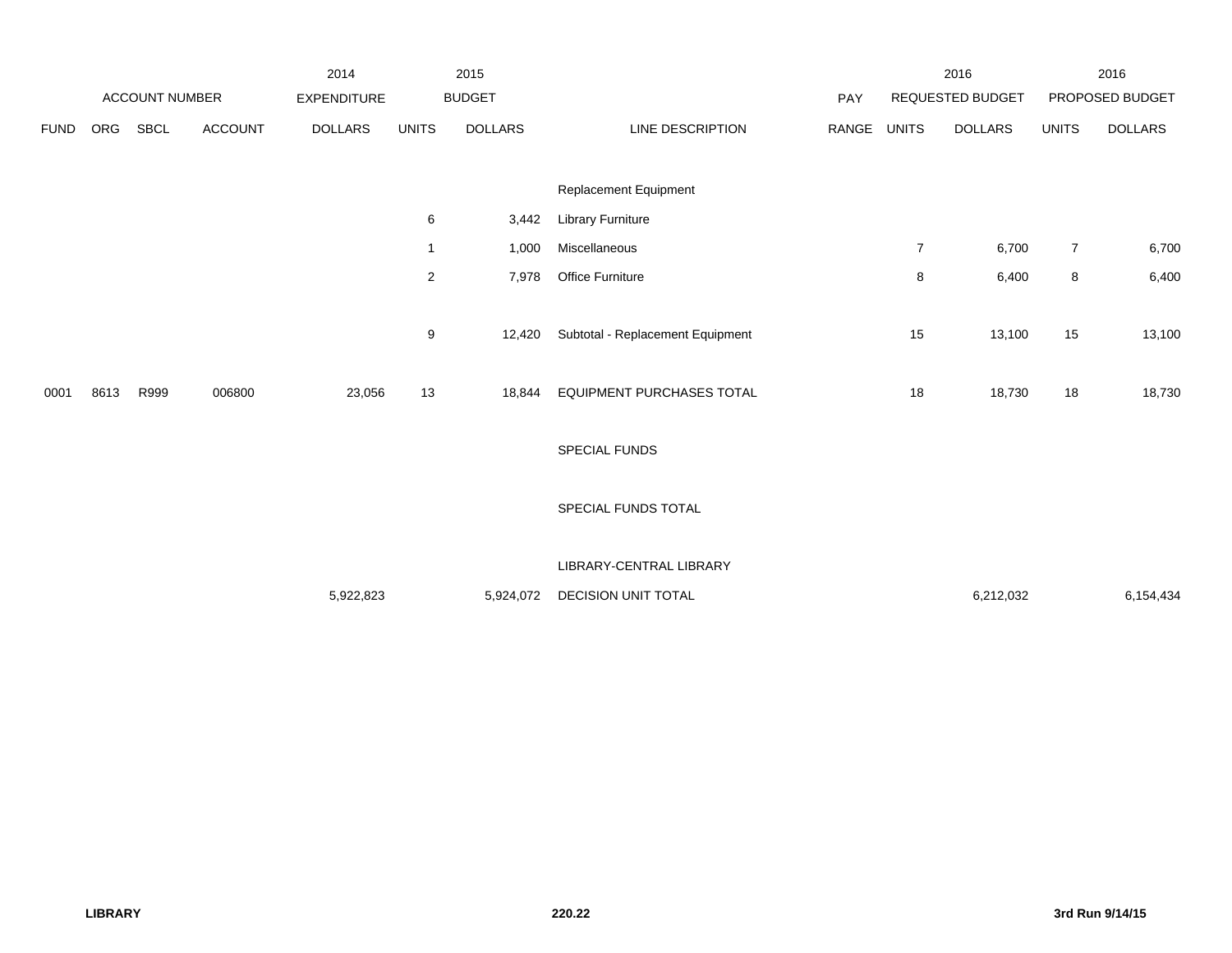|      |              | ACCOUNT NUMBER |         | 2014<br>EXPENDITURE |                | 2015<br><b>BUDGET</b> |                                     | PAY         |                | 2016<br>REQUESTED BUDGET |                | 2016<br>PROPOSED BUDGET |
|------|--------------|----------------|---------|---------------------|----------------|-----------------------|-------------------------------------|-------------|----------------|--------------------------|----------------|-------------------------|
| FUND | ORG          | <b>SBCL</b>    | ACCOUNT | <b>DOLLARS</b>      | <b>UNITS</b>   | <b>DOLLARS</b>        | LINE DESCRIPTION                    | RANGE UNITS |                | <b>DOLLARS</b>           | <b>UNITS</b>   | <b>DOLLARS</b>          |
|      |              |                |         |                     |                |                       |                                     |             |                |                          |                |                         |
|      |              |                |         |                     |                |                       | <b>MAYOR'S OFFICE</b>               |             |                |                          |                |                         |
|      |              |                |         |                     |                |                       | BUDGETARY CONTROL UNIT (1BCU = 1DU) |             |                |                          |                |                         |
|      |              |                |         |                     |                |                       |                                     |             |                |                          |                |                         |
|      |              |                |         |                     |                |                       | SALARIES & WAGES                    |             |                |                          |                |                         |
|      |              |                |         |                     | $\mathbf{1}$   | 147,336               | Mayor (Y)                           | EOE         | $\mathbf{1}$   | 147,336                  | $\mathbf{1}$   | 147,336                 |
|      |              |                |         |                     | $\mathbf{1}$   | 111,717               | Chief of Staff (Y)                  | 1MX         | $\mathbf{1}$   | 117,244                  | $\mathbf{1}$   | 117,244                 |
|      |              |                |         |                     |                |                       |                                     |             |                |                          |                |                         |
|      |              |                |         |                     |                |                       | <b>ADMINISTRATION</b>               |             |                |                          |                |                         |
|      |              |                |         |                     | $\mathbf{1}$   | 79,643                | Policy Planning Coordinator (Y)     | 1JX         | $\mathbf{1}$   | 83,579                   | $\mathbf{1}$   | 87,225                  |
|      |              |                |         |                     | $\mathbf{1}$   | 82,243                | Housing Policy Director (A)(Y)      | 2LX         | $\mathbf{1}$   | 83,072                   | $\mathbf{1}$   | 77,823                  |
|      |              |                |         |                     | $\mathbf{1}$   | 71,365                | Special Assistant to The Mayor (Y)  | 2KX         | $\mathbf{1}$   | 74,898                   | $\mathbf{1}$   | 74,898                  |
|      |              |                |         |                     | $\mathbf{1}$   | 54,330                | Mayor's Liaison Officer (Y)         | 2JX         | $\mathbf{1}$   | 55,661                   | $\mathbf{1}$   | 62,338                  |
|      |              |                |         |                     | $\mathbf{1}$   | 74,069                | Staff Assistant - Manager (Y)       | 2JX         | $\mathbf{1}$   | 75,897                   | $\mathbf{1}$   | 75,897                  |
|      |              |                |         |                     | $\overline{c}$ | 102,627               | Staff Assistant to the Mayor (Y)    | 2GX         | $\overline{c}$ | 105,811                  | $\overline{2}$ | 105,811                 |
|      |              |                |         |                     | $\mathbf{1}$   | 42,078                | Management Services Spec. (Y)       | 2DN         | $\mathbf{1}$   | 42,500                   | $\mathbf{1}$   | 45,305                  |
|      |              |                |         |                     | $\mathbf{1}$   | 42,120                | Program Assistant II                | 5FN         | $\mathbf{1}$   | 42,539                   | $\mathbf{1}$   | 47,779                  |
|      |              |                |         |                     | $\mathbf{1}$   | 17,191                | Office Assistant III (0.5 FTE)      | 6FN         | $\mathbf{1}$   | 17,358                   | $\mathbf{1}$   | 17,358                  |
|      |              |                |         |                     | $\mathbf{1}$   | 12,137                | College Intern (0.25 FTE)           | 9I          | $\overline{c}$ | 13,442                   | $\overline{2}$ | 13,442                  |
|      |              |                |         |                     | $\mathbf{1}$   | 72,000                | <b>Housing Outreach Director</b>    | 11X         | $\mathbf{1}$   | 75,556                   | $\mathbf{1}$   | 56,609                  |
|      |              |                |         |                     |                |                       |                                     |             |                |                          |                |                         |
|      |              |                |         |                     | 14             |                       | 908,856 Total Before Adjustments    |             | 15             | 934,893                  | 15             | 929,065                 |
|      |              |                |         |                     |                |                       | Salary & Wage Rate Changes          |             |                |                          |                |                         |
|      |              |                |         |                     |                |                       | Overtime Compensated*               |             |                |                          |                |                         |
|      |              |                |         |                     |                |                       | (16,737) Personnel Cost Adjustment  |             |                | (17, 332)                |                | (17, 332)               |
|      |              |                |         |                     |                |                       | Other                               |             |                |                          |                |                         |
|      | <b>MAYOR</b> |                |         |                     |                |                       | 230.1                               |             |                |                          |                | 3rd Run 9/14/15         |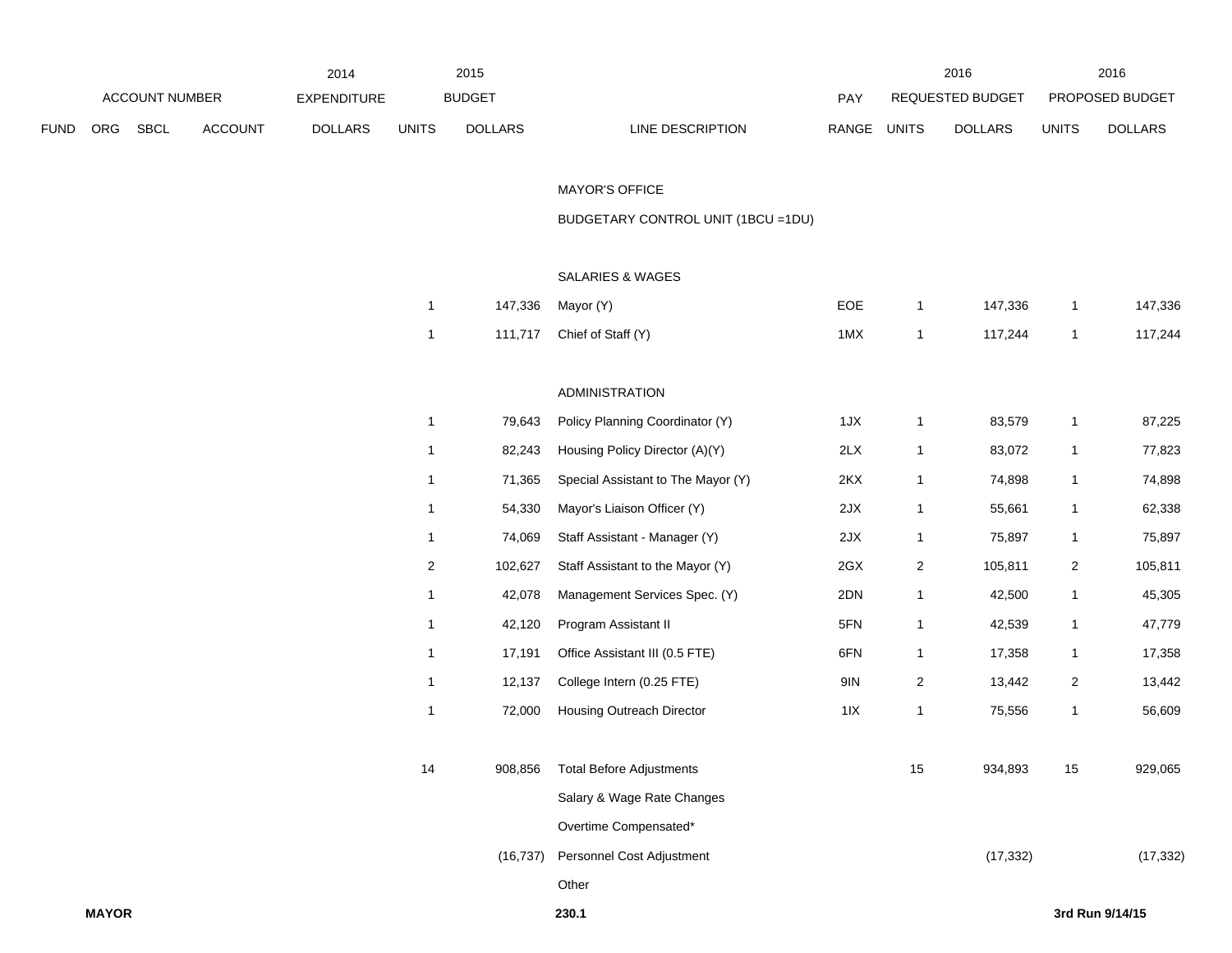|             |      |                |                | 2014               |       | 2015           |                                                                                                                                                                                                                                                               |       |              | 2016             |              | 2016            |
|-------------|------|----------------|----------------|--------------------|-------|----------------|---------------------------------------------------------------------------------------------------------------------------------------------------------------------------------------------------------------------------------------------------------------|-------|--------------|------------------|--------------|-----------------|
|             |      | ACCOUNT NUMBER |                | <b>EXPENDITURE</b> |       | <b>BUDGET</b>  |                                                                                                                                                                                                                                                               | PAY   |              | REQUESTED BUDGET |              | PROPOSED BUDGET |
| <b>FUND</b> | ORG  | SBCL           | <b>ACCOUNT</b> | <b>DOLLARS</b>     | UNITS | <b>DOLLARS</b> | LINE DESCRIPTION                                                                                                                                                                                                                                              | RANGE | <b>UNITS</b> | <b>DOLLARS</b>   | <b>UNITS</b> | <b>DOLLARS</b>  |
|             |      |                |                |                    |       |                | Furlough                                                                                                                                                                                                                                                      |       |              |                  |              |                 |
|             |      |                |                |                    | 14    | 892,119        | Gross Salaries & Wages Total                                                                                                                                                                                                                                  |       | 15           | 917,561          | 15           | 911,733         |
|             |      |                |                |                    |       | (72,000)       | Reimbursable Services Deduction                                                                                                                                                                                                                               |       |              | (68, 300)        |              | (68, 300)       |
|             |      |                |                |                    |       |                | <b>Capital Improvements Deduction</b>                                                                                                                                                                                                                         |       |              |                  |              |                 |
|             |      |                |                |                    |       |                | <b>Grants and Aids Deduction</b>                                                                                                                                                                                                                              |       |              |                  |              |                 |
| 0001        | 1110 | R999           | 006000         | 834,361            | 14    | 820,119        | NET SALARIES & WAGES TOTAL*                                                                                                                                                                                                                                   |       | 15           | 849,261          | 15           | 843,433         |
|             |      |                |                |                    | 12.00 |                | O&M FTE'S                                                                                                                                                                                                                                                     |       | 12.00        |                  | 11.75        |                 |
|             |      |                |                |                    | 1.00  |                | NON-O&M FTE'S                                                                                                                                                                                                                                                 |       | 1.00         |                  | 1.00         |                 |
|             |      |                |                |                    |       |                | (A) Common Council resolution requires that any<br>significant changes in the use of funding in the Strong<br>Neighborhoods Investment Plan, defined as a funding<br>change of 10% or \$100,000, whichever is less, shall<br>require Common Council approval. |       |              |                  |              |                 |
|             |      |                |                |                    |       |                | (Y) Required to file a statement of economic interests in accordance with<br>the Milwaukee Code of Ordinances Chapter 303-Code of Ethics.                                                                                                                     |       |              |                  |              |                 |
| 0001        | 1110 | R999           | 006100         | 373,372            |       | 369,054        | ESTIMATED EMPLOYEE FRINGE BENEFITS<br>(Involves Revenue Offset-No Transfers From This Account)                                                                                                                                                                |       |              | 407,645          |              | 404,848         |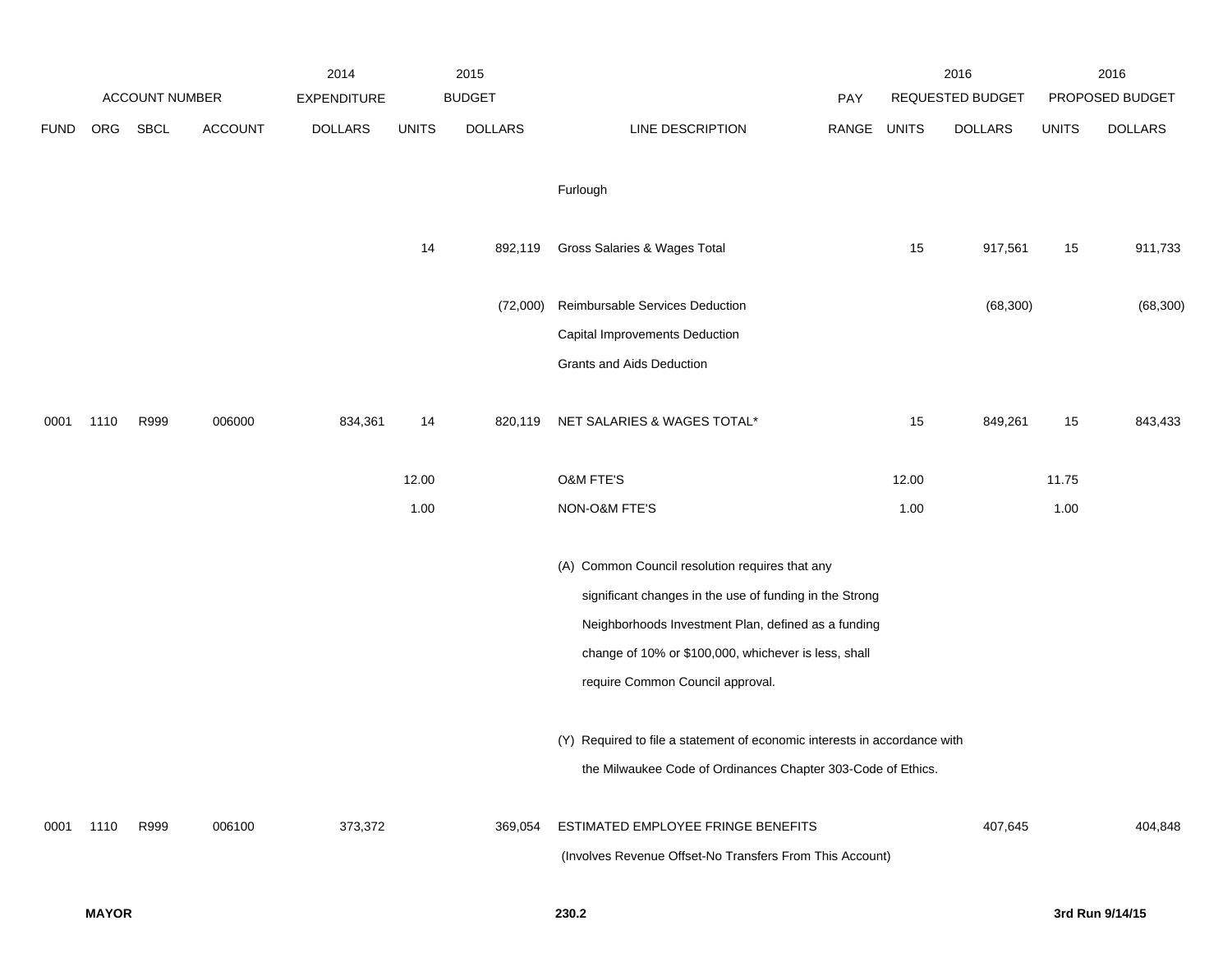|             |      |                       |                | 2014               |              | 2015           |                                    |       |              | 2016             |              | 2016            |
|-------------|------|-----------------------|----------------|--------------------|--------------|----------------|------------------------------------|-------|--------------|------------------|--------------|-----------------|
|             |      | <b>ACCOUNT NUMBER</b> |                | <b>EXPENDITURE</b> |              | <b>BUDGET</b>  |                                    | PAY   |              | REQUESTED BUDGET |              | PROPOSED BUDGET |
| <b>FUND</b> | ORG  | <b>SBCL</b>           | <b>ACCOUNT</b> | <b>DOLLARS</b>     | <b>UNITS</b> | <b>DOLLARS</b> | LINE DESCRIPTION                   | RANGE | <b>UNITS</b> | <b>DOLLARS</b>   | <b>UNITS</b> | <b>DOLLARS</b>  |
|             |      |                       |                |                    |              |                |                                    |       |              |                  |              |                 |
|             |      |                       |                |                    |              |                | OPERATING EXPENDITURES             |       |              |                  |              |                 |
| 0001        | 1110 | R999                  | 630100         | 7,362              |              | 11,000         | General Office Expense             |       |              | 11,000           |              | 11,000          |
| 0001        | 1110 | R999                  | 630500         |                    |              |                | Tools & Machinery Parts            |       |              |                  |              |                 |
| 0001        | 1110 | R999                  | 631000         |                    |              |                | <b>Construction Supplies</b>       |       |              |                  |              |                 |
| 0001        | 1110 | R999                  | 631500         |                    |              |                | Energy                             |       |              |                  |              |                 |
| 0001        | 1110 | R999                  | 632000         |                    |              |                | <b>Other Operating Supplies</b>    |       |              |                  |              |                 |
| 0001        | 1110 | R999                  | 632500         |                    |              |                | <b>Facility Rental</b>             |       |              |                  |              |                 |
| 0001        | 1110 | R999                  | 633000         |                    |              |                | Vehicle Rental                     |       |              |                  |              |                 |
| 0001        | 1110 | R999                  | 633500         | 3,241              |              | 4,000          | Non-Vehicle Equipment Rental       |       |              | 4,000            |              | 4,000           |
| 0001        | 1110 | R999                  | 634000         |                    |              |                | <b>Professional Services</b>       |       |              |                  |              |                 |
| 0001        | 1110 | R999                  | 634500         |                    |              |                | Information Technology Services    |       |              |                  |              |                 |
| 0001        | 1110 | R999                  | 635000         |                    |              |                | <b>Property Services</b>           |       |              |                  |              |                 |
| 0001        | 1110 | R999                  | 635500         |                    |              |                | <b>Infrastructure Services</b>     |       |              |                  |              |                 |
| 0001        | 1110 | R999                  | 636000         |                    |              |                | Vehicle Repair Services            |       |              |                  |              |                 |
| 0001        | 1110 | R999                  | 636500         | 13,020             |              | 10,000         | <b>Other Operating Services</b>    |       |              | 11,000           |              | 11,000          |
| 0001        | 1110 | R999                  | 637000         |                    |              |                | Loans and Grants                   |       |              |                  |              |                 |
| 0001        | 1110 | R999                  | 637501         | 13,039             |              | 16,000         | <b>Reimburse Other Departments</b> |       |              | 16,000           |              | 16,000          |
|             |      |                       |                |                    |              |                |                                    |       |              |                  |              |                 |
| 0001        | 1110 | R999                  | 006300         | 36,662             |              | 41,000         | OPERATING EXPENDITURES TOTAL*      |       |              | 42,000           |              | 42,000          |
|             |      |                       |                |                    |              |                |                                    |       |              |                  |              |                 |

# EQUIPMENT PURCHASES

## Additional Equipment

## Subtotal - Additional Equipment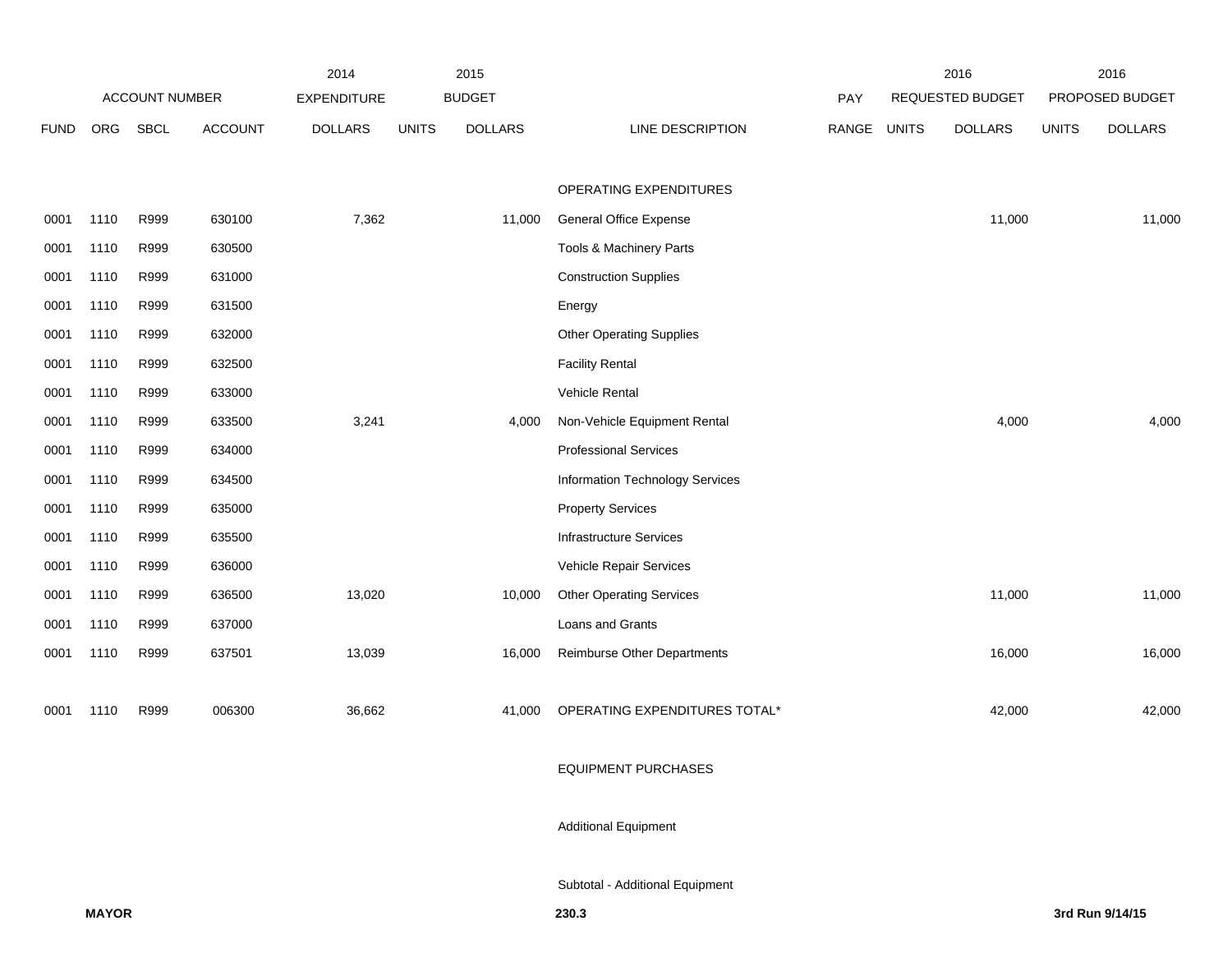|             |      |                |                | 2014               |              | 2015           |                                          |             | 2016             |              | 2016            |
|-------------|------|----------------|----------------|--------------------|--------------|----------------|------------------------------------------|-------------|------------------|--------------|-----------------|
|             |      | ACCOUNT NUMBER |                | <b>EXPENDITURE</b> |              | <b>BUDGET</b>  |                                          | PAY         | REQUESTED BUDGET |              | PROPOSED BUDGET |
| <b>FUND</b> | ORG  | SBCL           | <b>ACCOUNT</b> | <b>DOLLARS</b>     | <b>UNITS</b> | <b>DOLLARS</b> | LINE DESCRIPTION                         | RANGE UNITS | <b>DOLLARS</b>   | <b>UNITS</b> | <b>DOLLARS</b>  |
|             |      |                |                |                    |              |                |                                          |             |                  |              |                 |
|             |      |                |                |                    |              |                |                                          |             |                  |              |                 |
|             |      |                |                |                    |              |                | Replacement Equipment                    |             |                  |              |                 |
|             |      |                |                |                    |              | 1,000          | <b>Computers - Printers</b>              |             |                  |              |                 |
|             |      |                |                |                    |              |                |                                          |             |                  |              |                 |
|             |      |                |                |                    |              | 1,000          | Subtotal - Replacement Equipment         |             |                  |              |                 |
|             |      |                |                |                    |              |                |                                          |             |                  |              |                 |
| 0001        | 1110 | R999           | 006800         | 1,572              |              | 1,000          | EQUIPMENT PURCHASES TOTAL*               |             |                  |              |                 |
|             |      |                |                |                    |              |                |                                          |             |                  |              |                 |
|             |      |                |                |                    |              |                | SPECIAL FUNDS                            |             |                  |              |                 |
|             |      |                |                |                    |              |                |                                          |             |                  |              |                 |
|             |      |                |                |                    |              |                | SPECIAL FUNDS TOTAL                      |             |                  |              |                 |
|             |      |                |                |                    |              |                |                                          |             |                  |              |                 |
|             |      |                |                |                    |              |                | <b>MAYOR'S OFFICE BUDGETARY</b>          |             |                  |              |                 |
|             |      |                |                | 1,245,967          |              |                | 1,231,173 CONTROL UNIT TOTAL (1BCU =1DU) |             | 1,298,906        |              | 1,290,281       |
|             |      |                |                |                    |              |                |                                          |             |                  |              |                 |
|             |      |                |                |                    |              |                |                                          |             |                  |              |                 |

\*Appropriation Control Account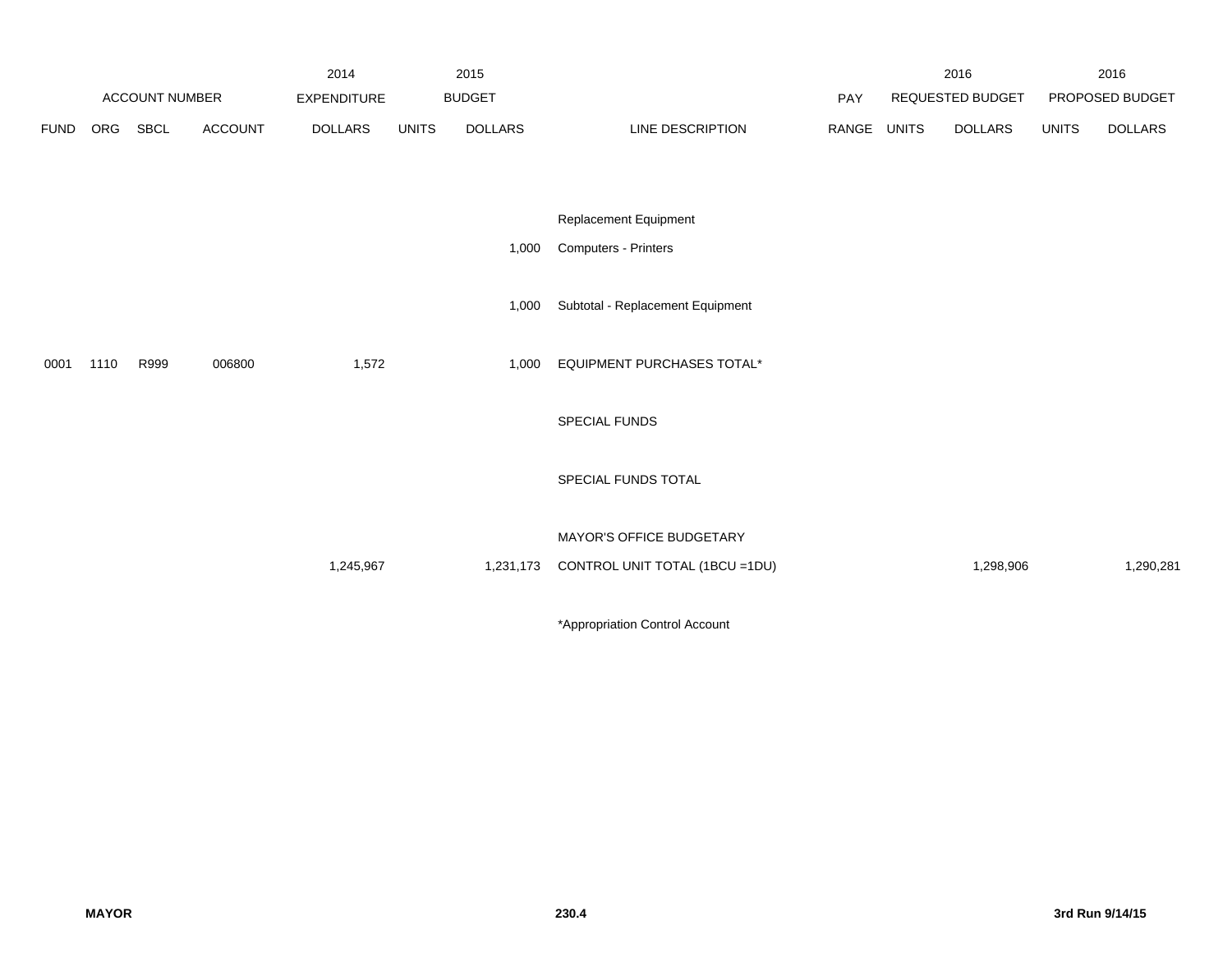|             |                       |      |                    | 2014           |               | 2015           |                           |                  | 2016           |                        | 2016           |
|-------------|-----------------------|------|--------------------|----------------|---------------|----------------|---------------------------|------------------|----------------|------------------------|----------------|
|             | <b>ACCOUNT NUMBER</b> |      | <b>EXPENDITURE</b> |                | <b>BUDGET</b> | PAY            |                           | REQUESTED BUDGET |                | <b>PROPOSED BUDGET</b> |                |
| <b>FUND</b> | ORG                   | SBCL | <b>ACCOUNT</b>     | <b>DOLLARS</b> | <b>UNITS</b>  | <b>DOLLARS</b> | LINE DESCRIPTION<br>RANGE | <b>UNITS</b>     | <b>DOLLARS</b> | <b>UNITS</b>           | <b>DOLLARS</b> |

#### MUNICIPAL COURT

## BUDGETARY CONTROL UNIT (1BCU=1DU)

### SALARIES & WAGES

#### COURTROOM PROCEEDINGS

| 3 | 399.147 | Municipal Judge (Y)              | EOE |   | 399.147 |   | 399.147 |
|---|---------|----------------------------------|-----|---|---------|---|---------|
|   | 52.227  | Municipal Court Clerk II         | 6ON |   | 54.807  |   | 54,807  |
| 8 | 378,272 | <b>Municipal Court Clerk I</b>   | 6NN | 8 | 392.340 | 8 | 392,340 |
| 5 | 40.000  | Municipal Court Commissioner (Y) | 9QX |   | 30,000  | 5 |         |

#### MANAGEMENT & ADMINISTRATION

| 1 | 93,380  | Chief Court Administrator (Y)       | 1KX |   | 94,314  |   | 94,314 |
|---|---------|-------------------------------------|-----|---|---------|---|--------|
| 1 | 91,976  | Assistant Court Administrator       | 1GX |   | 96,519  | 1 | 96,519 |
| 1 |         | Legal Office Assistant IV           | 6FN |   |         | 1 |        |
| 2 | 82,898  | Court Services Assistant IV         | 6HN | 2 | 86,992  |   |        |
| 4 | 141.145 | <b>Court Services Assistant III</b> | 6FN | 6 | 217,207 |   |        |
| 1 | 37,456  | Court Services Assistant IV (A)     | 6HN |   | 37,830  |   |        |
| 4 | 97,533  | Court Services Assistant II         | 6EN |   |         |   |        |
| 1 | 44,567  | Administrative Assistant III        | 5FN |   | 45,665  | 1 | 45,665 |
| 1 | 65,939  | Administrative Services Supervisor  | 1BX |   | 48,294  | 1 | 48,294 |
| 1 | 64,805  | Network Manager                     | 1GX | 1 | 66,435  | 1 | 78,989 |
| 2 | 112,410 | IT Support Specialist-Sr.           | 2HN | 2 | 113,534 |   |        |
|   | 55,374  | <b>Programmer Analyst</b>           | 2GN |   | 56,177  |   |        |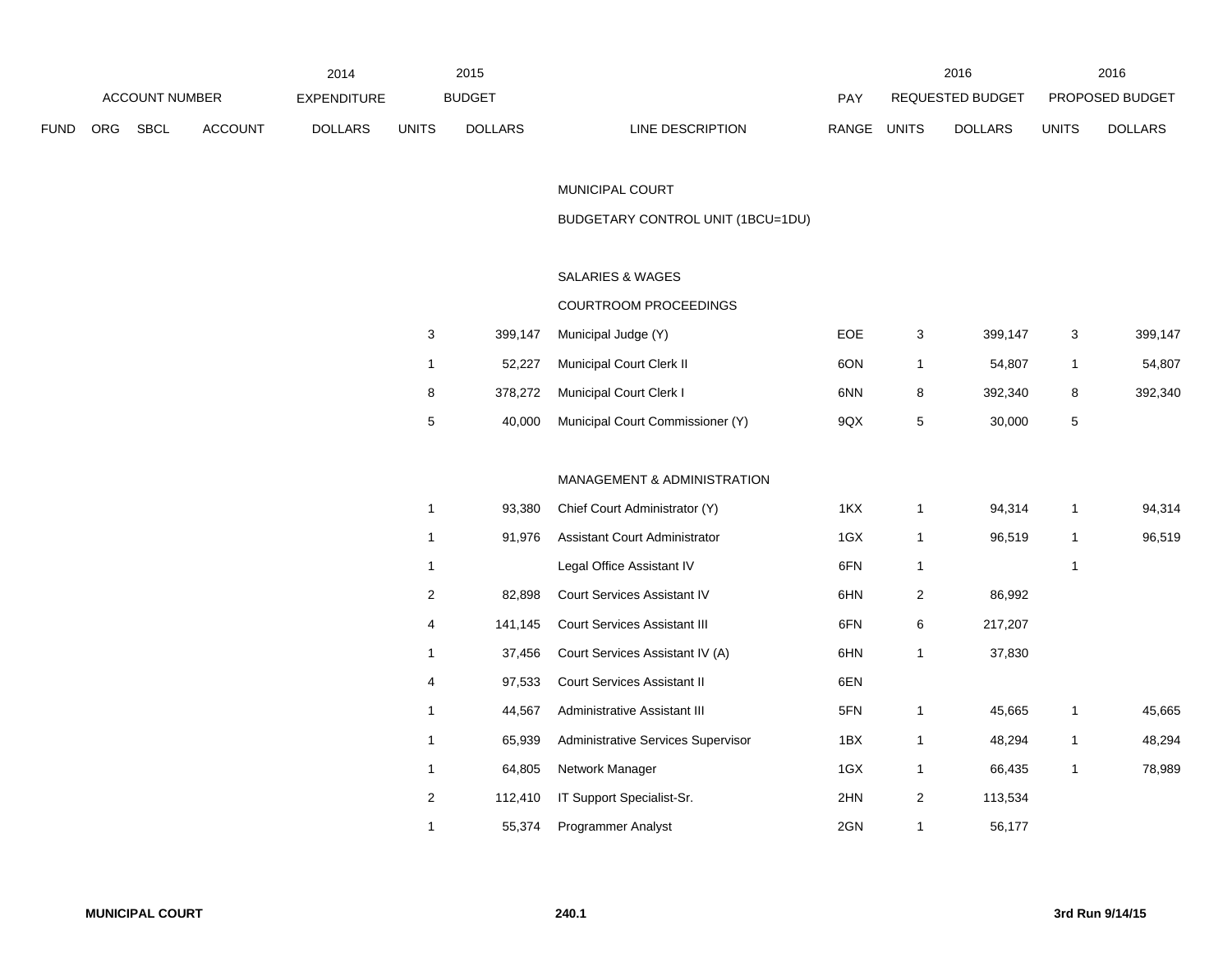|             |     |                |         | 2014           |                | 2015           |                                         |       |              | 2016             |                | 2016            |
|-------------|-----|----------------|---------|----------------|----------------|----------------|-----------------------------------------|-------|--------------|------------------|----------------|-----------------|
|             |     | ACCOUNT NUMBER |         | EXPENDITURE    |                | <b>BUDGET</b>  |                                         | PAY   |              | REQUESTED BUDGET |                | PROPOSED BUDGET |
| <b>FUND</b> | ORG | <b>SBCL</b>    | ACCOUNT | <b>DOLLARS</b> | <b>UNITS</b>   | <b>DOLLARS</b> | LINE DESCRIPTION                        | RANGE | <b>UNITS</b> | <b>DOLLARS</b>   | <b>UNITS</b>   | <b>DOLLARS</b>  |
|             |     |                |         |                |                |                | CASH CONTROL & ACCOUNTING               |       |              |                  |                |                 |
|             |     |                |         |                | $\overline{1}$ | 51,162         | <b>Management Accounting Specialist</b> | 2FX   | 1            | 69,195           | $\mathbf{1}$   | 69,195          |
|             |     |                |         |                | 4              | 157,809        | <b>Accounting Assistant II</b>          | 6HN   | 4            | 162,650          | 4              | 162,650         |
|             |     |                |         |                | $\mathbf{1}$   | 42,118         | <b>Accounting Assistant III</b>         | 5EN   | $\mathbf{1}$ | 44,198           | $\mathbf{1}$   | 44,198          |
|             |     |                |         |                |                |                | <b>COURT SERVICES</b>                   |       |              |                  |                |                 |
|             |     |                |         |                |                |                | Court Services Assistant IV             | 6HN   |              |                  | $\overline{a}$ | 86,992          |
|             |     |                |         |                |                |                | Court Services Assistant IV (A)         | 6HN   |              |                  | $\mathbf{1}$   | 37,830          |
|             |     |                |         |                |                |                | Court Services Assistant III            | 6FN   |              |                  | 6              | 217,207         |
|             |     |                |         |                |                |                | INFORMATION TECHNOLOGY                  |       |              |                  |                |                 |
|             |     |                |         |                |                |                | IT Support Specialist-Sr.               | 2HN   |              |                  | $\overline{2}$ | 113,534         |
|             |     |                |         |                |                |                | Programmer Analyst                      | 2GN   |              |                  | $\mathbf{1}$   | 56,177          |
|             |     |                |         | 1,882,019      | 43             | 2,008,218      | <b>Total Before Adjustments</b>         |       | 41           | 2,015,304        | 41             | 1,997,858       |
|             |     |                |         |                |                |                | Salary & Wage Rate Changes              |       |              |                  |                |                 |
|             |     |                |         |                |                | 500            | Overtime Compensated*                   |       |              |                  |                |                 |
|             |     |                |         |                |                | (39, 364)      | Personnel Cost Adjustment               |       |              | (39, 706)        |                | (51, 260)       |
|             |     |                |         |                |                |                | Other                                   |       |              |                  |                |                 |
|             |     |                |         |                |                |                | Furlough                                |       |              |                  |                |                 |
|             |     |                |         | 1,882,019      | 43             | 1,969,354      | Gross Salaries & Wages Total            |       | 41           | 1,975,598        | 41             | 1,946,598       |
|             |     |                |         |                |                |                | Reimbursable Services Deduction         |       |              |                  |                |                 |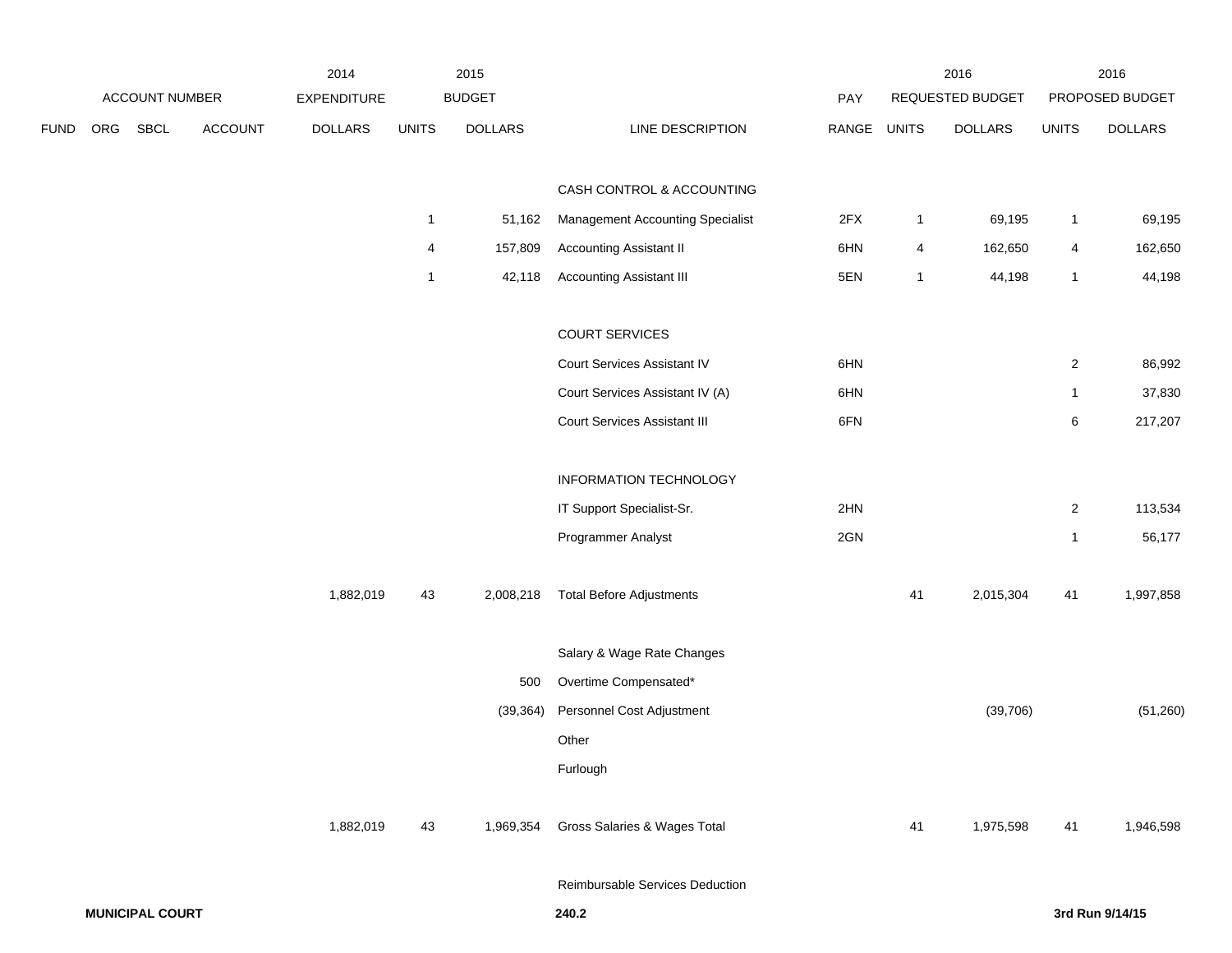|             |      |                        |                | 2014               |              | 2015           |                                                                           |             |       | 2016             |              | 2016            |
|-------------|------|------------------------|----------------|--------------------|--------------|----------------|---------------------------------------------------------------------------|-------------|-------|------------------|--------------|-----------------|
|             |      | <b>ACCOUNT NUMBER</b>  |                | <b>EXPENDITURE</b> |              | <b>BUDGET</b>  |                                                                           | <b>PAY</b>  |       | REQUESTED BUDGET |              | PROPOSED BUDGET |
| <b>FUND</b> | ORG  | SBCL                   | <b>ACCOUNT</b> | <b>DOLLARS</b>     | <b>UNITS</b> | <b>DOLLARS</b> | LINE DESCRIPTION                                                          | RANGE UNITS |       | <b>DOLLARS</b>   | <b>UNITS</b> | <b>DOLLARS</b>  |
|             |      |                        |                |                    |              |                |                                                                           |             |       |                  |              |                 |
|             |      |                        |                |                    |              |                | Capital Improvements Deduction                                            |             |       |                  |              |                 |
|             |      |                        |                |                    |              |                | Grant and Aids Deduction                                                  |             |       |                  |              |                 |
| 0001        | 1320 | R999                   | 006000         | 1,882,019          | 43           | 1,969,354      | NET SALARIES & WAGES TOTAL*                                               |             | 41    | 1,975,598        | 41           | 1,946,598       |
|             |      |                        |                |                    | 36.40        |                | O&M FTE'S                                                                 |             | 36.00 |                  | 34.00        |                 |
|             |      |                        |                |                    |              |                | NON-O&M FTE'S                                                             |             |       |                  |              |                 |
|             |      |                        |                |                    |              |                | (A) One position to require English-Spanish Interpreter skills.           |             |       |                  |              |                 |
|             |      |                        |                |                    |              |                | (Y) Required to file a statement of economic interests in accordance with |             |       |                  |              |                 |
|             |      |                        |                |                    |              |                | the Milwaukee Code of Ordinances Chapter 303-Code of Ethics.              |             |       |                  |              |                 |
| 0001        | 1320 | R999                   | 006100         | 845,561            |              | 886,209        | ESTIMATED EMPLOYEE FRINGE BENEFITS                                        |             |       | 948,287          |              | 934,367         |
|             |      |                        |                |                    |              |                | (Involves Revenue Offset-No Transfers from this Account)                  |             |       |                  |              |                 |
|             |      |                        |                |                    |              |                | OPERATING EXPENDITURES                                                    |             |       |                  |              |                 |
| 0001        | 1320 | R999                   | 630100         | 209,500            |              | 218,000        | General Office Expense                                                    |             |       | 174,500          |              | 164,500         |
| 0001        | 1320 | R999                   | 630500         |                    |              |                | Tools & Machinery Parts                                                   |             |       |                  |              |                 |
| 0001        | 1320 | R999                   | 631000         |                    |              |                | <b>Construction Supplies</b>                                              |             |       |                  |              |                 |
| 0001        | 1320 | R999                   | 631500         |                    |              |                | Energy                                                                    |             |       |                  |              |                 |
| 0001        | 1320 | R999                   | 632000         | 918                |              | 1,000          | <b>Other Operating Supplies</b>                                           |             |       | 1,000            |              | 1,000           |
| 0001        | 1320 | R999                   | 632500         |                    |              |                | <b>Facility Rental</b>                                                    |             |       |                  |              |                 |
| 0001        | 1320 | R999                   | 633000         |                    |              |                | Vehicle Rental                                                            |             |       |                  |              |                 |
| 0001        | 1320 | R999                   | 633500         | 1,183              |              | 1,000          | Non-Vehicle Equipment Rental                                              |             |       | 1,500            |              | 1,500           |
|             |      | <b>MUNICIPAL COURT</b> |                |                    |              |                | 240.3                                                                     |             |       |                  |              | 3rd Run 9/14/15 |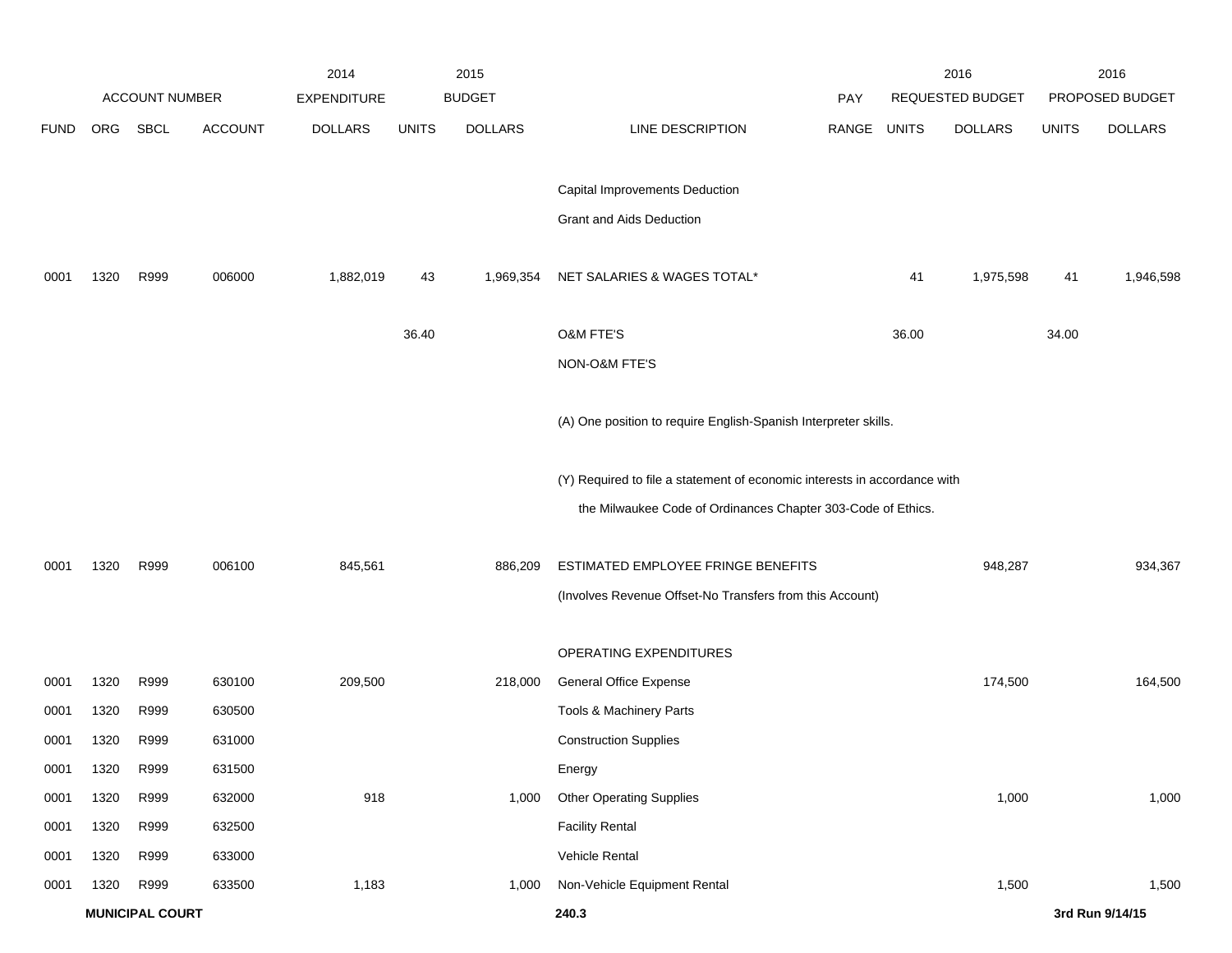|             |      |                       |                | 2014               |              | 2015           |                                  |            |              | 2016             |              | 2016            |
|-------------|------|-----------------------|----------------|--------------------|--------------|----------------|----------------------------------|------------|--------------|------------------|--------------|-----------------|
|             |      | <b>ACCOUNT NUMBER</b> |                | <b>EXPENDITURE</b> |              | <b>BUDGET</b>  |                                  | <b>PAY</b> |              | REQUESTED BUDGET |              | PROPOSED BUDGET |
| <b>FUND</b> | ORG  | <b>SBCL</b>           | <b>ACCOUNT</b> | <b>DOLLARS</b>     | <b>UNITS</b> | <b>DOLLARS</b> | LINE DESCRIPTION                 | RANGE      | <b>UNITS</b> | <b>DOLLARS</b>   | <b>UNITS</b> | <b>DOLLARS</b>  |
|             |      |                       |                |                    |              |                |                                  |            |              |                  |              |                 |
| 0001        | 1320 | R999                  | 634000         | 108,101            |              | 116,000        | <b>Professional Services</b>     |            |              | 114,000          |              | 114,000         |
| 0001        | 1320 | R999                  | 634500         | 106,744            |              | 112,500        | Information Technology Services  |            |              | 90,000           |              | 90,000          |
| 0001        | 1320 | R999                  | 635000         | 830                |              | 41,300         | <b>Property Services</b>         |            |              | 1,300            |              | 1,300           |
| 0001        | 1320 | R999                  | 635500         |                    |              |                | Infrastructure Services          |            |              |                  |              |                 |
| 0001        | 1320 | R999                  | 636000         |                    |              |                | Vehicle Repair Services          |            |              |                  |              |                 |
| 0001        | 1320 | R999                  | 636500         | 14,452             |              | 18,000         | <b>Other Operating Services</b>  |            |              | 26,500           |              | 26,500          |
| 0001        | 1320 | R999                  | 637000         |                    |              |                | Loans and Grants                 |            |              |                  |              |                 |
| 0001        | 1320 | R999                  | 637501         | 63,450             |              | 17,600         | Reimburse Other Departments      |            |              | 57,600           |              | 57,600          |
|             |      |                       |                |                    |              |                |                                  |            |              |                  |              |                 |
| 0001        | 1320 | R999                  | 006300         | 505,178            |              | 525,400        | OPERATING EXPENDITURES TOTAL*    |            |              | 466,400          |              | 456,400         |
|             |      |                       |                |                    |              |                |                                  |            |              |                  |              |                 |
|             |      |                       |                |                    |              |                | <b>EQUIPMENT PURCHASES</b>       |            |              |                  |              |                 |
|             |      |                       |                |                    |              |                |                                  |            |              |                  |              |                 |
|             |      |                       |                |                    |              |                | <b>Additional Equipment</b>      |            |              |                  |              |                 |
|             |      |                       |                |                    |              |                |                                  |            |              |                  |              |                 |
|             |      |                       |                |                    |              |                | Subtotal - Additional Equipment  |            |              |                  |              |                 |
|             |      |                       |                |                    |              |                |                                  |            |              |                  |              |                 |
|             |      |                       |                |                    |              |                | Replacement Equipment            |            |              |                  |              |                 |
|             |      |                       |                |                    |              | 6,000          | Office Furniture                 |            |              | 6,000            |              | 6,000           |
|             |      |                       |                |                    |              |                |                                  |            |              |                  |              |                 |
|             |      |                       |                |                    |              | 6,000          | Subtotal - Replacement Equipment |            |              | 6,000            |              | 6,000           |
|             |      |                       |                |                    |              |                | EQUIPMENT PURCHASES TOTAL*       |            |              |                  |              | 6,000           |
| 0001        | 1320 | R999                  | 006800         | 2,816              |              | 6,000          |                                  |            |              | 6,000            |              |                 |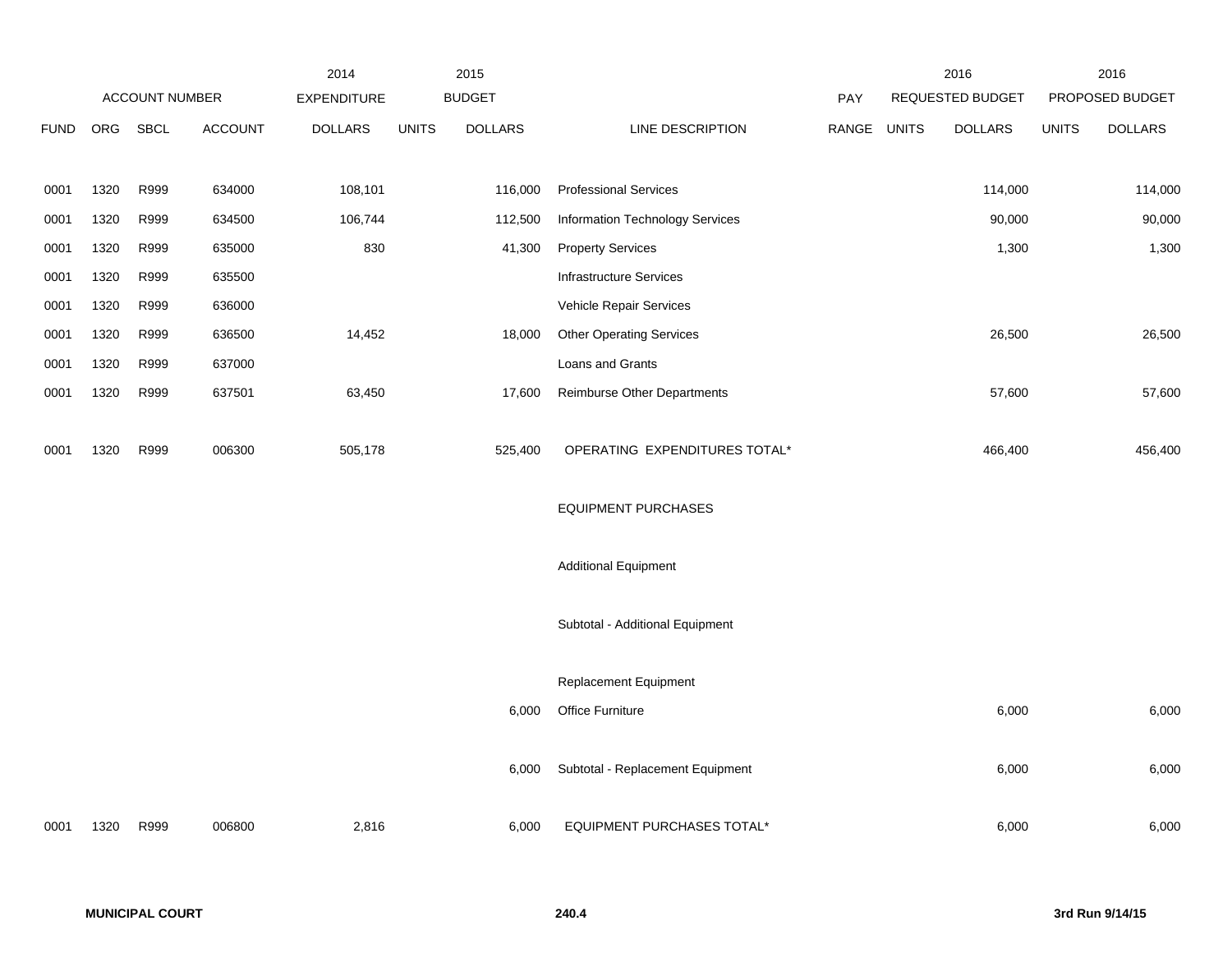|             |            |                       |                | 2014               |              | 2015           |                                     |       |       | 2016                    |              | 2016            |
|-------------|------------|-----------------------|----------------|--------------------|--------------|----------------|-------------------------------------|-------|-------|-------------------------|--------------|-----------------|
|             |            | <b>ACCOUNT NUMBER</b> |                | <b>EXPENDITURE</b> |              | <b>BUDGET</b>  |                                     | PAY   |       | <b>REQUESTED BUDGET</b> |              | PROPOSED BUDGET |
| <b>FUND</b> | <b>ORG</b> | <b>SBCL</b>           | <b>ACCOUNT</b> | <b>DOLLARS</b>     | <b>UNITS</b> | <b>DOLLARS</b> | LINE DESCRIPTION                    | RANGE | UNITS | <b>DOLLARS</b>          | <b>UNITS</b> | <b>DOLLARS</b>  |
|             |            |                       |                |                    |              |                |                                     |       |       |                         |              |                 |
|             |            |                       |                |                    |              |                | SPECIAL FUNDS                       |       |       |                         |              |                 |
| 0001        | 1320       | R <sub>132</sub>      | 006300         |                    |              | 10,000         | Minor Projects*                     |       |       | 10,000                  |              | 10,000          |
| 0001        | 1320       | R134                  | 006300         | 29,489             |              | 30,000         | Court Hardware Replacement Project* |       |       | 30,000                  |              | 30,000          |
|             |            |                       |                |                    |              |                |                                     |       |       |                         |              |                 |
|             |            |                       |                | 29,489             |              | 40,000         | SPECIAL FUNDS TOTAL                 |       |       | 40,000                  |              | 40,000          |
|             |            |                       |                |                    |              |                |                                     |       |       |                         |              |                 |
|             |            |                       |                |                    |              |                | MUNICIPAL COURT BUDGETARY           |       |       |                         |              |                 |
|             |            |                       |                | 3,265,063          |              | 3,426,963      | CONTROL UNIT TOTAL (1BCU=1 DU)      |       |       | 3,436,285               |              | 3,383,365       |
|             |            |                       |                |                    |              |                |                                     |       |       |                         |              |                 |

\*Appropriation Control Account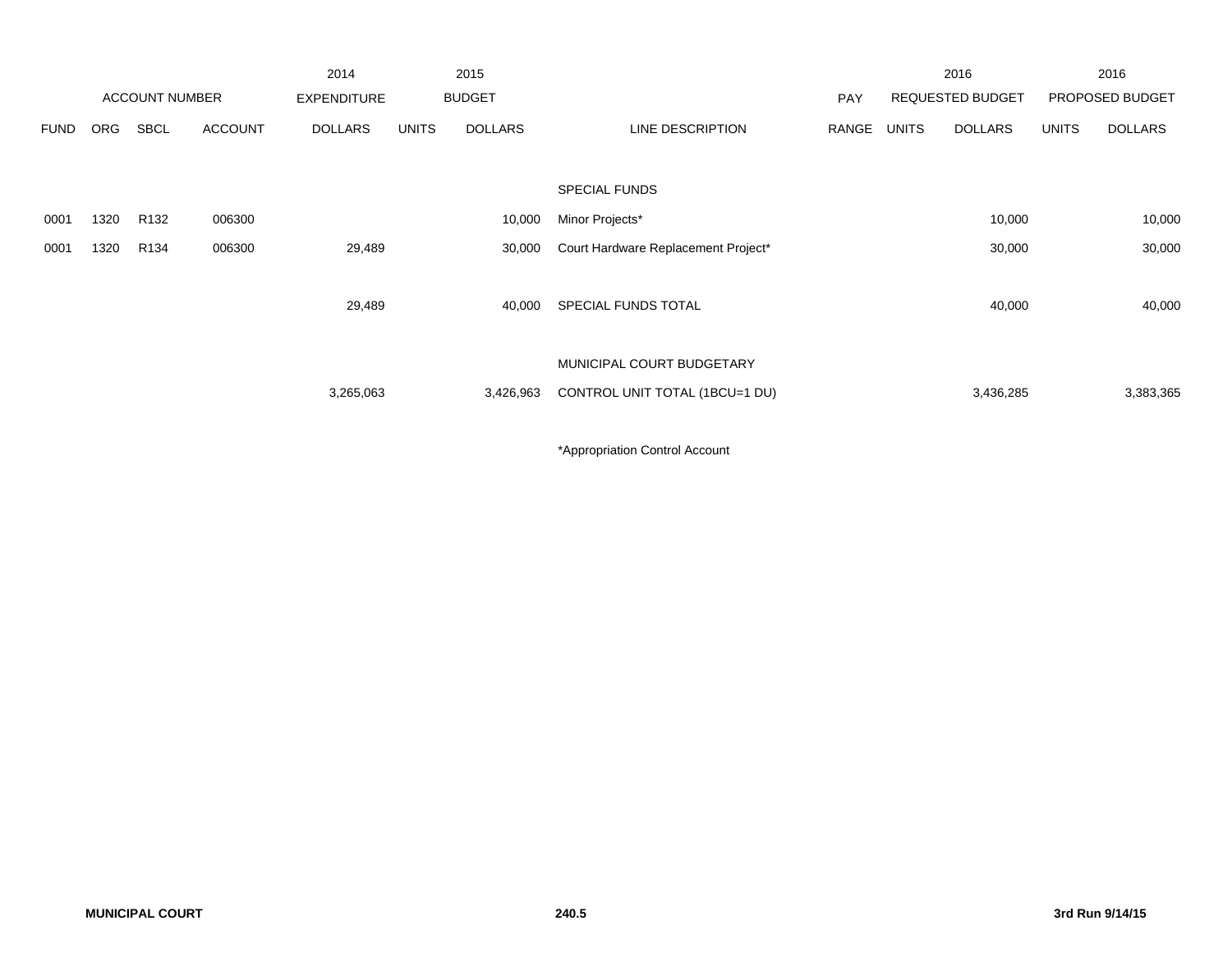|             |     | ACCOUNT NUMBER |                | 2014<br>EXPENDITURE |              | 2015<br><b>BUDGET</b> |                                                 | <b>PAY</b> |              | 2016<br>REQUESTED BUDGET |              | 2016<br>PROPOSED BUDGET |
|-------------|-----|----------------|----------------|---------------------|--------------|-----------------------|-------------------------------------------------|------------|--------------|--------------------------|--------------|-------------------------|
| <b>FUND</b> | ORG | SBCL           | <b>ACCOUNT</b> | <b>DOLLARS</b>      | <b>UNITS</b> | <b>DOLLARS</b>        | LINE DESCRIPTION                                | RANGE      | <b>UNITS</b> | <b>DOLLARS</b>           | <b>UNITS</b> | <b>DOLLARS</b>          |
|             |     |                |                |                     |              |                       | DEPARTMENT OF NEIGHBORHOOD                      |            |              |                          |              |                         |
|             |     |                |                |                     |              |                       | SERVICES BUDGETARY CONTROL                      |            |              |                          |              |                         |
|             |     |                |                |                     |              |                       | UNIT (1 BCU=1DU)                                |            |              |                          |              |                         |
|             |     |                |                |                     |              |                       | SALARIES & WAGES                                |            |              |                          |              |                         |
|             |     |                |                |                     |              |                       | OFFICE OF THE COMMISSIONER                      |            |              |                          |              |                         |
|             |     |                |                |                     | $\mathbf{1}$ | 135,893               | Commissioner - Bldg. Insp. (X)(Y)               | 10X        | $\mathbf{1}$ | 139,242                  | $\mathbf{1}$ | 139,242                 |
|             |     |                |                |                     | $\mathbf{1}$ | 96,572                | Neighborhood Services Ops. Dir. (X)(Y)          | 1LX        | $\mathbf{1}$ | 101,341                  | $\mathbf{1}$ | 101,341                 |
|             |     |                |                |                     | $\mathbf 1$  | 37,456                | Administrative Assistant II                     | 6HN        |              |                          |              |                         |
|             |     |                |                |                     |              |                       | Administrative Assistant IV                     |            | 1            | 47,779                   | $\mathbf{1}$ | 47,779                  |
|             |     |                |                |                     |              |                       | INFORMATION TECHNOLOGY DIVISION                 |            |              |                          |              |                         |
|             |     |                |                |                     | $\mathbf{1}$ | 92,089                | Network Manager (X)                             | 1GX        | $\mathbf{1}$ | 96,637                   | $\mathbf{1}$ | 96,637                  |
|             |     |                |                |                     | $\mathbf{1}$ | 76,215                | Network Administrator (X)                       | 2IX        | $\mathbf{1}$ | 79,979                   |              |                         |
|             |     |                |                |                     | $\mathbf{1}$ | 56,205                | IT Support Specialist-Senior                    | 2GN        | $\mathbf{1}$ | 58,981                   |              |                         |
|             |     |                |                |                     |              |                       | SUPPORT SERVICES DIVISION                       |            |              |                          |              |                         |
|             |     |                |                |                     | $\mathbf{1}$ | 72,168                | <b>Business Operations Mgr.-Neigh. Services</b> | 1FX        | $\mathbf{1}$ | 75,732                   | $\mathbf{1}$ | 75,732                  |
|             |     |                |                |                     |              |                       | ADMINISTRATIVE SERVICES SECTION                 |            |              |                          |              |                         |
|             |     |                |                |                     | 1            |                       | 66,946 Certification & Communications Coord.(X) | 2FX        |              | 70,253                   | $\mathbf{1}$ | 70,253                  |
|             |     |                |                |                     | $\mathbf{1}$ | 54,322                | Building Codes Enforcement Supv. (X)            | 1DX        | $\mathbf{1}$ | 54,865                   | $\mathbf{1}$ | 54,865                  |
|             |     |                |                |                     |              |                       | Administrative Specialist Senior                | 2EX        |              |                          | $\mathbf{1}$ | 45,305                  |
|             |     |                |                |                     | $\mathbf{1}$ | 47,816                | Administrative Services Supervisor              | 1BX        | $\mathbf{1}$ | 50,178                   | $\mathbf{1}$ | 50,178                  |
|             |     |                |                |                     | $\mathbf{1}$ | 39,485                | Administrative Services Supervisor (X)          | 1BX        | $\mathbf{1}$ | 48,994                   | $\mathbf{1}$ | 48,994                  |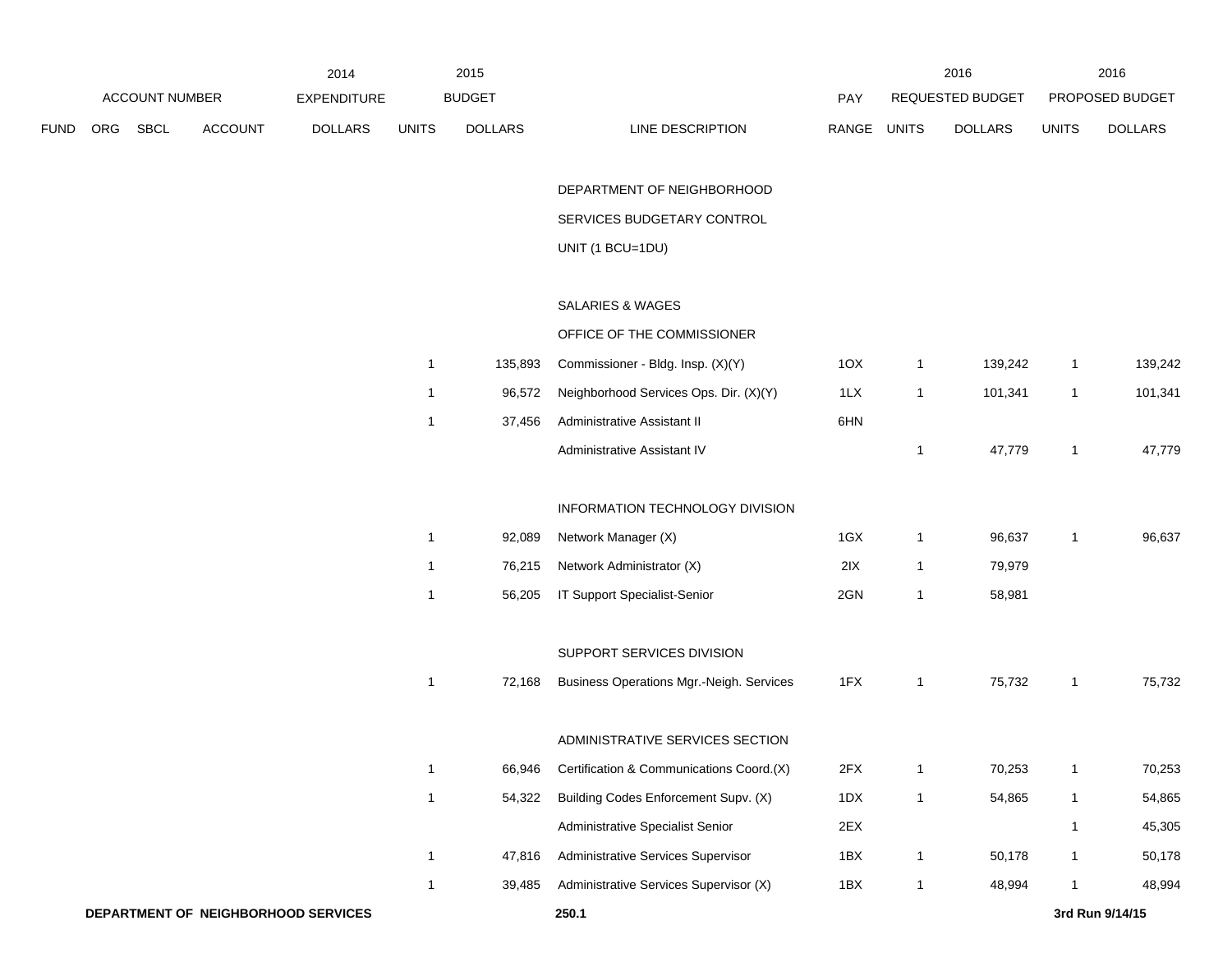|             |     |                |                | 2014                                |                         | 2015           |                                        |             |                | 2016             |                | 2016            |
|-------------|-----|----------------|----------------|-------------------------------------|-------------------------|----------------|----------------------------------------|-------------|----------------|------------------|----------------|-----------------|
|             |     | ACCOUNT NUMBER |                | EXPENDITURE                         |                         | <b>BUDGET</b>  |                                        | PAY         |                | REQUESTED BUDGET |                | PROPOSED BUDGET |
| <b>FUND</b> | ORG | <b>SBCL</b>    | <b>ACCOUNT</b> | <b>DOLLARS</b>                      | <b>UNITS</b>            | <b>DOLLARS</b> | LINE DESCRIPTION                       | RANGE UNITS |                | <b>DOLLARS</b>   | <b>UNITS</b>   | <b>DOLLARS</b>  |
|             |     |                |                |                                     | $\mathbf{1}$            | 48,855         | Program Assistant III                  | 5IN         | 1              | 51,268           | $\mathbf{1}$   | 51,268          |
|             |     |                |                |                                     | 1                       | 43,674         | Personnel Payroll Assistant II         | 6HN         | 1              | 45,831           | $\mathbf{1}$   | 45,831          |
|             |     |                |                |                                     | 2                       | 79,741         | <b>Accounting Assistant II</b>         | 6HN         | $\overline{a}$ | 83,680           | $\overline{a}$ | 83,680          |
|             |     |                |                |                                     | $\mathbf{1}$            | 37,456         | Office Assistant IV                    | 6HN         | 1              | 39,306           | $\overline{a}$ | 79,632          |
|             |     |                |                |                                     | 2                       | 74,690         | Office Assistant III                   | 6FN         | $\overline{a}$ | 69,718           | $\overline{2}$ | 69,718          |
|             |     |                |                |                                     | $\overline{\mathbf{c}}$ | 60,452         | Office Assistant II                    | 6EN         | $\overline{a}$ | 61,058           | $\overline{a}$ | 69,434          |
|             |     |                |                |                                     | $\mathbf{1}$            |                | Graduate Intern (0.58 FTE) (X)         | 9PN         | 1              |                  | $\mathbf{1}$   |                 |
|             |     |                |                |                                     | $\mathbf{1}$            | 42,079         | Anti-Graffiti Program Coordinator (X)  | 2DN         | 1              | 44,158           | $\mathbf{1}$   | 44,158          |
|             |     |                |                |                                     | 1                       | 41,524         | Program Assistant I                    | 5EN         | 1              | 43,575           | $\mathbf{1}$   | 43,575          |
|             |     |                |                |                                     | $\mathbf{1}$            | 40,100         | Program Assistant II                   | 5FN         | 1              | 42,080           | $\mathbf{1}$   | 42,080          |
|             |     |                |                |                                     |                         |                | <b>BOARDS &amp; COMMISSIONS</b>        |             |                |                  |                |                 |
|             |     |                |                |                                     | $\overline{7}$          | 21,000         | Member, Stds and Appeals Comm. (Y)     | BC1         | $\overline{7}$ | 21,000           | $\overline{7}$ | 21,000          |
|             |     |                |                |                                     |                         |                | CONSTRUCTION TRADES DIVISION           |             |                |                  |                |                 |
|             |     |                |                |                                     | $\mathbf{1}$            | 89,772         | Bldg. Constr. Insp. Div. Mgr. (X)(Y)   | 11X         | 1              | 94,206           | $\mathbf{1}$   | 94,206          |
|             |     |                |                |                                     |                         |                | <b>CONSTRUCTION SECTION</b>            |             |                |                  |                |                 |
|             |     |                |                |                                     | $\mathbf{1}$            | 67,396         | Bldg. Constr. Insp. Supervisor (X)     | 1FX         | $\mathbf{1}$   | 69,727           | $\mathbf{1}$   | 69,727          |
|             |     |                |                |                                     | 11                      | 647,124        | Building Construction Inspector II (X) | 3QN         | 11             | 642,588          |                |                 |
|             |     |                |                |                                     |                         |                | Building Construction Inspector (X)    | 2GN         |                |                  | 11             | 642,588         |
|             |     |                |                |                                     | $\mathbf{3}$            | 187,134        | Boiler Inspector II (X)                | 3QN         | $\mathbf{3}$   | 183,490          |                |                 |
|             |     |                |                |                                     |                         |                | Boiler Inspector (X)                   | 2GN         |                |                  | $\mathbf{3}$   | 183,490         |
|             |     |                |                |                                     | $\mathbf{1}$            | 34,373         | Office Assistant III                   | 6FN         | $\mathbf{1}$   | 34,717           | $\mathbf{1}$   | 34,717          |
|             |     |                |                |                                     | $\mathbf{1}$            | 30,227         | Office Assistant II                    | 6EN         | $\mathbf{1}$   | 30,529           | $\mathbf{1}$   | 30,529          |
|             |     |                |                | DEPARTMENT OF NEIGHBORHOOD SERVICES |                         |                | 250.2                                  |             |                |                  |                | 3rd Run 9/14/15 |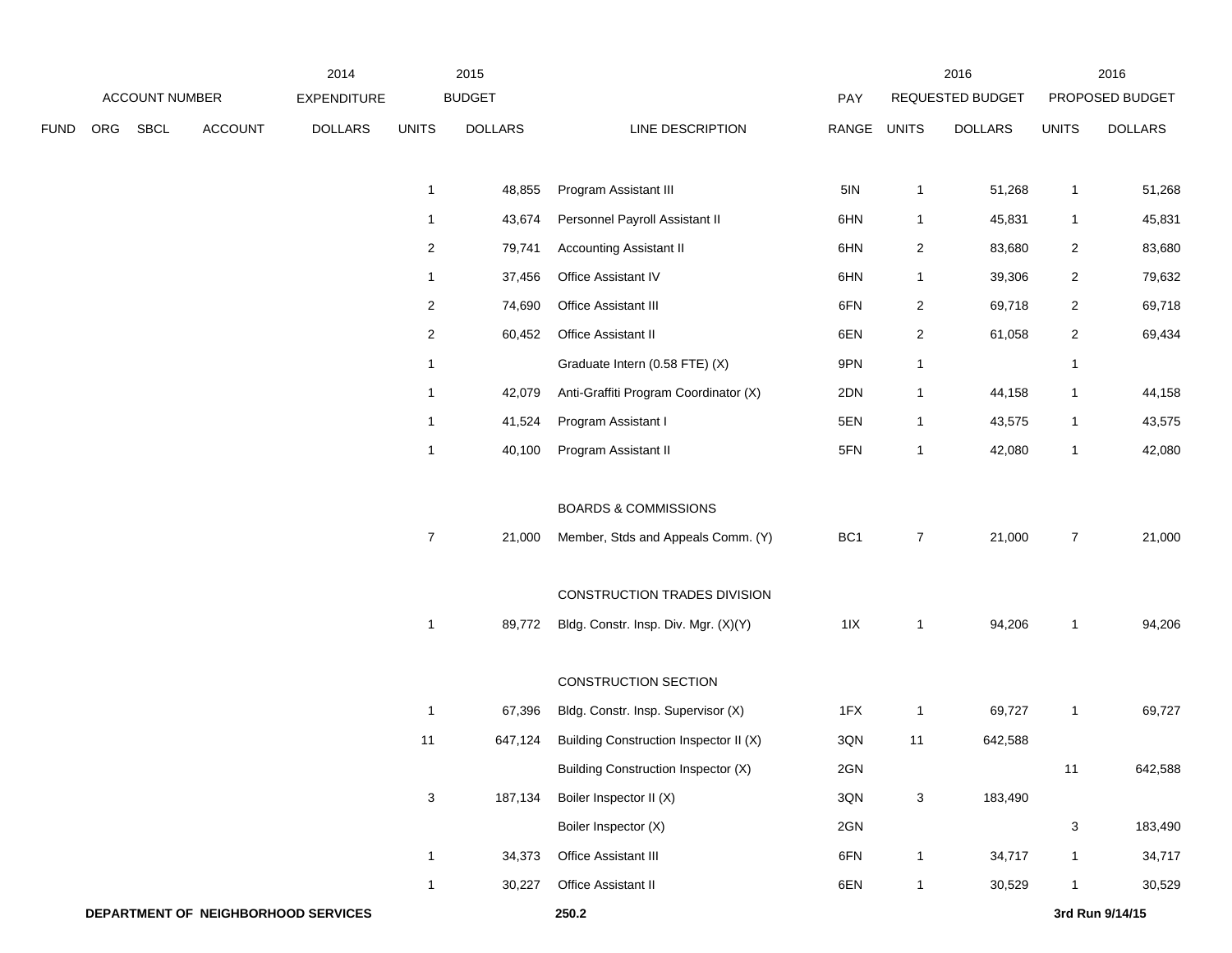|             |                |             |                    | 2014           |               | 2015           |                                  |                  | 2016           |                        | 2016           |
|-------------|----------------|-------------|--------------------|----------------|---------------|----------------|----------------------------------|------------------|----------------|------------------------|----------------|
|             | ACCOUNT NUMBER |             | <b>EXPENDITURE</b> |                | <b>BUDGET</b> | PAY            |                                  | REQUESTED BUDGET |                | <b>PROPOSED BUDGET</b> |                |
| <b>FUND</b> | <b>ORG</b>     | <b>SBCL</b> | <b>ACCOUNT</b>     | <b>DOLLARS</b> | UNITS         | <b>DOLLARS</b> | <b>RANGE</b><br>LINE DESCRIPTION | UNITS            | <b>DOLLARS</b> | <b>UNITS</b>           | <b>DOLLARS</b> |

#### ELECTRICAL INSPECTION SECTION

| 1  | 81,268  | Elect. Insp. Supervisor (X)             | 1FX | 1  | 85,282  | 1  | 85,282  |
|----|---------|-----------------------------------------|-----|----|---------|----|---------|
| 1  | 78,291  | Fire Protection Engineer III            | 2IN | 1  | 79,074  | 1  | 79,074  |
| 8  | 484,045 | Electrical Inspector II (X)             | 3QN | 9  | 585,041 |    |         |
|    |         | Electrical Inspector (X)                | 2GN |    |         | 9  | 585,041 |
| 4  | 243,671 | Elevator Inspector II (X)               | 3QN | 4  | 256,349 |    |         |
|    |         | Elevator Inspector (X)                  | 2GN |    |         | 4  | 256,349 |
| 1  |         | Office Assistant II                     | 6EN | 1  |         | 1  |         |
| 1  | 38,026  | Office Assistant III                    | 6FN | 1  | 39,904  | 1  | 39,904  |
|    |         |                                         |     |    |         |    |         |
|    |         | PLUMBING INSPECTION SECTION             |     |    |         |    |         |
| 1  | 71,911  | Plumbing Inspection Supervisor (X)      | 1FX | 1  | 75,462  | 1  | 75,462  |
| 10 | 630,836 | Plumbing Inspector II                   | 3PN | 10 | 666,467 |    |         |
|    |         | Plumbing Inspector                      | 2GN |    |         | 10 | 666,467 |
| 4  | 236,128 | Sprinkler Construction Inspector II (X) | 3QN | 4  | 241,876 |    |         |
|    |         | Sprinkler Construction Inspector (X)    | 2GN |    |         | 4  | 241,876 |
| 1  |         | Office Assistant II                     | 6EN | 1  |         | 1  |         |
| 1  | 34,373  | Office Assistant III                    | 6FN | 1  | 35,220  | 1  | 35,220  |
|    |         |                                         |     |    |         |    |         |
|    |         | CROSS CONNECTION SECTION                |     |    |         |    |         |
| 1  | 78,820  | Plumbing Inspection Supervisor (X)      | 1FX | 1  | 82,713  | 1  | 82,713  |
| 6  | 351,702 | Plumbing Inspector II                   | 3PN | 6  | 357,745 |    |         |

Plumbing Inspector **2GN** 2GN 6 357,745

1 35,935 Office Assistant III 6FN 1 37,710 1 37,710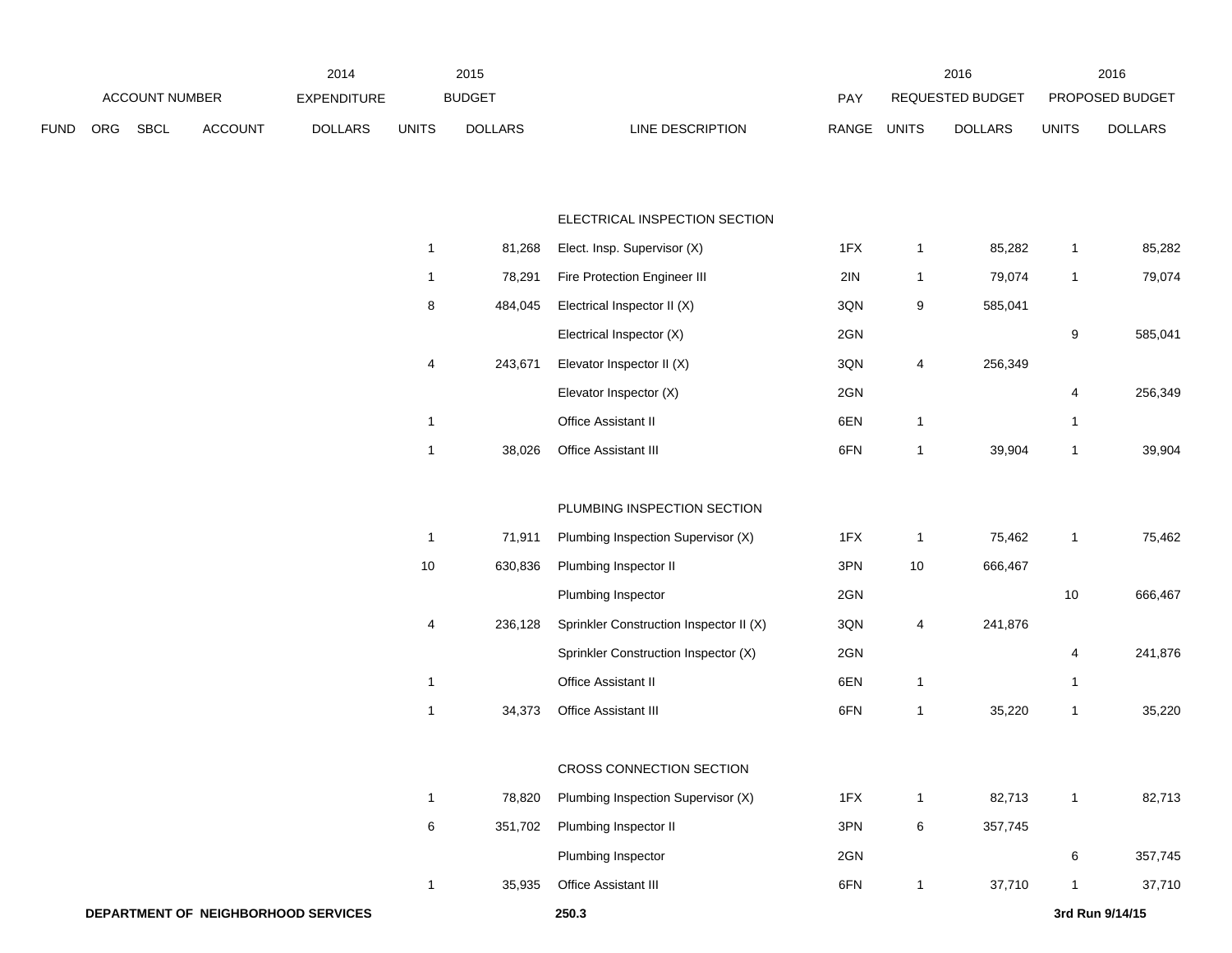|             |                |         | 2014               |                | 2015             |                                                                            |             |                | 2016             |                      | 2016              |
|-------------|----------------|---------|--------------------|----------------|------------------|----------------------------------------------------------------------------|-------------|----------------|------------------|----------------------|-------------------|
|             | ACCOUNT NUMBER |         | <b>EXPENDITURE</b> |                | <b>BUDGET</b>    |                                                                            | <b>PAY</b>  |                | REQUESTED BUDGET |                      | PROPOSED BUDGET   |
| <b>FUND</b> | ORG SBCL       | ACCOUNT | <b>DOLLARS</b>     | <b>UNITS</b>   | <b>DOLLARS</b>   | LINE DESCRIPTION                                                           | RANGE UNITS |                | <b>DOLLARS</b>   | <b>UNITS</b>         | <b>DOLLARS</b>    |
|             |                |         |                    | $\mathbf{1}$   | 32,210           | Office Assistant II                                                        | 6EN         | $\mathbf{1}$   | 33,801           | $\mathbf{1}$         | 33,801            |
|             |                |         |                    |                |                  | ARENA INSPECTION SECTION (F)                                               |             |                |                  |                      |                   |
|             |                |         |                    |                |                  | Plan Examiner III                                                          | 2JN         |                |                  | $\mathbf{1}$         | 98,284            |
|             |                |         |                    |                |                  | <b>Building Construction Inspector (X)</b>                                 | 2GN         |                |                  | $\mathbf{1}$         | 69,219            |
|             |                |         |                    |                |                  | Electrical Inspector (X)                                                   | 2GN         |                |                  | $\mathbf{1}$         | 69,219            |
|             |                |         |                    |                |                  | Plumbing Inspector                                                         | 2GN         |                |                  | $\mathbf{1}$         | 69,219            |
|             |                |         |                    |                |                  | Office Assistant III                                                       | 6FN         |                |                  | $\mathbf{1}$         | 36,561            |
|             |                |         |                    |                |                  | COMMERCIAL INSPECTION DIVISION                                             |             |                |                  |                      |                   |
|             |                |         |                    | $\mathbf{1}$   | 96,674           | Building Codes Enforcement Mgr. (X)(Y)                                     | 1GX         | $\mathbf{1}$   | 101,448          |                      |                   |
|             |                |         |                    |                |                  | Bldg. Codes Enforcement Mgr.-Comm. (X)(Y)                                  | 1GX         |                |                  | $\mathbf{1}$         | 101,448           |
|             |                |         |                    |                |                  |                                                                            |             |                |                  |                      |                   |
|             |                |         |                    |                |                  | COMMERCIAL INSPECTION SECTION                                              |             |                |                  |                      |                   |
|             |                |         |                    | $\overline{a}$ | 111,280          | Building Codes Enforcement Supv. (X)<br>District Code Enforcement Supv (X) | IDX<br>1EX  | $\overline{2}$ | 131,941          |                      | 131,941           |
|             |                |         |                    | 16             | 758,027          | Commercial Code Enforc. Inspector (X)                                      | 3JN         | 16             | 766,963          | $\overline{c}$<br>15 |                   |
|             |                |         |                    | $\mathbf{1}$   |                  | Office Assistant III                                                       | 6FN         | $\mathbf{1}$   | 34,717           |                      | 724,424<br>34,717 |
|             |                |         |                    | $\mathbf{1}$   | 34,373<br>15,113 | Office Assistant II (0.5 FTE)                                              | 6EN         | $\mathbf{1}$   | 15,265           | $\mathbf{1}$         |                   |
|             |                |         |                    |                |                  |                                                                            |             |                |                  |                      |                   |
|             |                |         |                    |                |                  | ENVIRONMENTAL HEALTH SECTION                                               |             |                |                  |                      |                   |
|             |                |         |                    |                |                  | District Code Enforcement Supv (X)                                         | 1EX         |                |                  | $\mathbf{1}$         | 73,023            |
|             |                |         |                    |                |                  | Environmental Risk Officer (X)                                             | 2FN         |                |                  | $\sqrt{5}$           | 285,866           |
|             |                |         |                    |                |                  | Office Assistant III                                                       | 6FN         |                |                  | -1                   | 25,652            |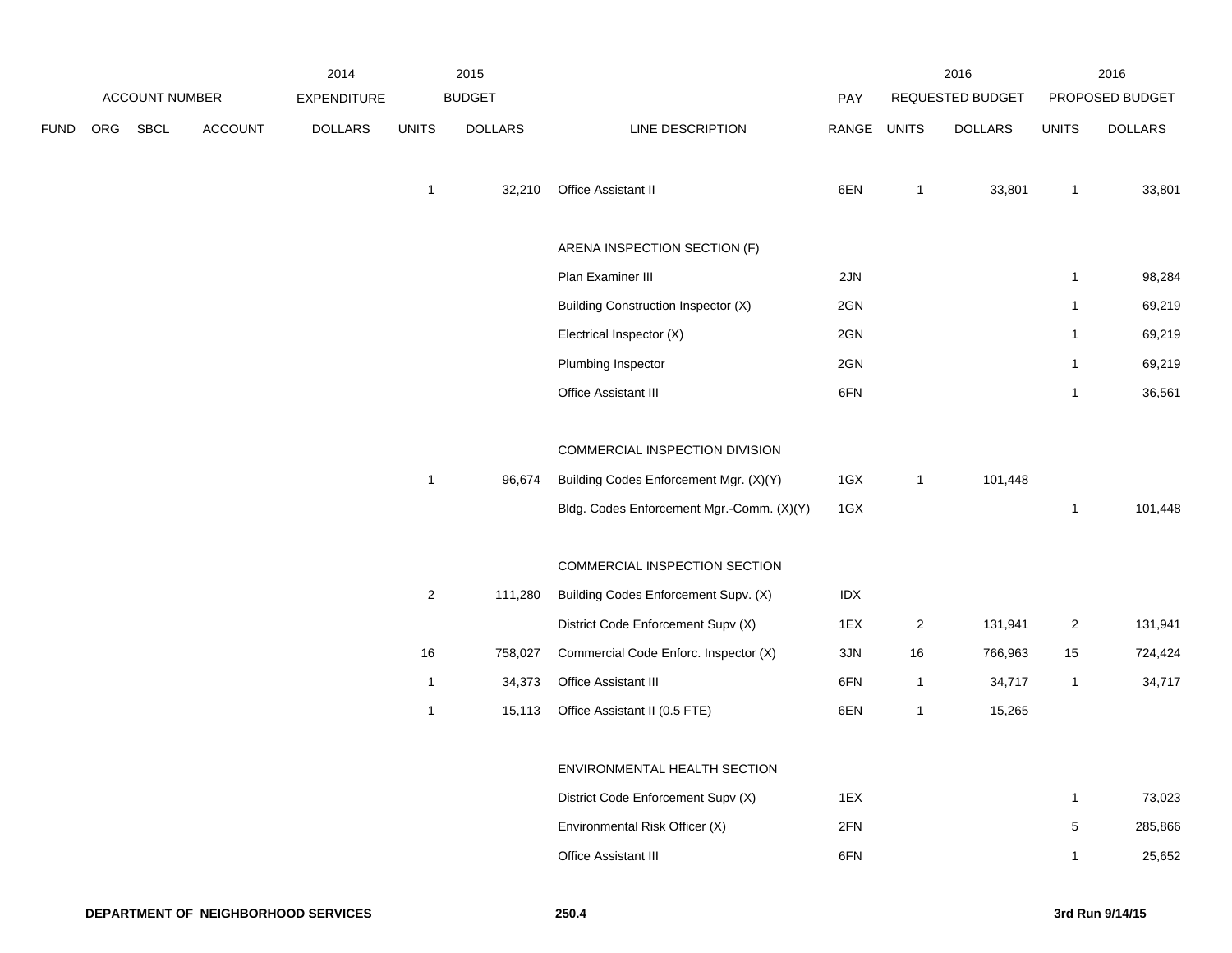|      |     |                       |                | 2014               |                         | 2015           |                                            |       |                           | 2016             |                  | 2016            |
|------|-----|-----------------------|----------------|--------------------|-------------------------|----------------|--------------------------------------------|-------|---------------------------|------------------|------------------|-----------------|
|      |     | <b>ACCOUNT NUMBER</b> |                | <b>EXPENDITURE</b> |                         | <b>BUDGET</b>  |                                            | PAY   |                           | REQUESTED BUDGET |                  | PROPOSED BUDGET |
| FUND | ORG | SBCL                  | <b>ACCOUNT</b> | <b>DOLLARS</b>     | <b>UNITS</b>            | <b>DOLLARS</b> | LINE DESCRIPTION                           | RANGE | <b>UNITS</b>              | <b>DOLLARS</b>   | <b>UNITS</b>     | <b>DOLLARS</b>  |
|      |     |                       |                |                    |                         |                | CONDEMNATION INSPECTION SECTION            |       |                           |                  |                  |                 |
|      |     |                       |                |                    | $\mathbf{1}$            | 74,144         | Bldg. Construction Inspection Supv. (X)    | 1FX   | 1                         | 77,806           | $\mathbf{1}$     | 77,806          |
|      |     |                       |                |                    | $\mathbf{1}$            | 59,688         | <b>Condemnation Program Coordinator</b>    | 2HX   |                           |                  |                  |                 |
|      |     |                       |                |                    |                         |                | <b>Condemnation Program Coordinator</b>    | 2IX   | $\mathbf{1}$              | 63,810           | $\mathbf{1}$     | 63,810          |
|      |     |                       |                |                    | $\mathbf{3}$            | 196,504        | Building Construction Inspector II (X)     | 3QN   | $\ensuremath{\mathsf{3}}$ | 206,209          |                  |                 |
|      |     |                       |                |                    |                         |                | <b>Building Construction Inspector (X)</b> | 2GN   |                           |                  | 3                | 206,209         |
|      |     |                       |                |                    | $\overline{\mathbf{c}}$ | 76,052         | Office Assistant III                       | 6FN   | $\overline{2}$            | 79,808           | $\boldsymbol{2}$ | 79,808          |
|      |     |                       |                |                    | $\mathbf{1}$            | 42,118         | Program Assistant II                       | 5FN   | 1                         | 42,118           | $\mathbf{1}$     | 42,118          |
|      |     |                       |                |                    |                         |                |                                            |       |                           |                  |                  |                 |
|      |     |                       |                |                    |                         |                | RESIDENTIAL INSPECTION DIVISION            |       |                           |                  |                  |                 |
|      |     |                       |                |                    | $\mathbf{1}$            | 89,297         | Building Codes Enforcement Mgr. (X)(Y)     | 1GX   | $\mathbf{1}$              | 93,708           | $\mathbf{1}$     | 93,708          |
|      |     |                       |                |                    | $\mathbf{1}$            | 84,000         | Env. Code Enforcement Manager (X)(Y)       | 1GX   | 1                         | 88,149           | $\mathbf{1}$     | 88,149          |
|      |     |                       |                |                    |                         |                |                                            |       |                           |                  |                  |                 |
|      |     |                       |                |                    |                         |                | CODE ENFORCEMENT SECTION                   |       |                           |                  |                  |                 |
|      |     |                       |                |                    | $\overline{5}$          | 300,499        | Building Codes Enforcement Supv. (X)       | IDX   |                           |                  |                  |                 |
|      |     |                       |                |                    |                         |                | District Code Enforcement Supv (X)         | 1EX   | $\sqrt{5}$                | 357,815          | 6                | 425,547         |
|      |     |                       |                |                    | 36                      | 1,600,530      | Residential Code Enforc. Inspector (X)     | 3EN   | 36                        | 1,638,072        | 35               | 1,595,532       |
|      |     |                       |                |                    | $\overline{c}$          |                | Residential Code Enforc. Inspector (X)     | 3EN   | $\overline{2}$            |                  | 3                |                 |
|      |     |                       |                |                    | $\mathbf{1}$            | 48,855         | Program Assistant III (X)                  | 5IN   | $\mathbf{1}$              | 49,643           | $\mathbf{1}$     | 49,643          |
|      |     |                       |                |                    | $\mathbf{1}$            | 45,888         | Program Assistant II                       | 5FN   | $\mathbf{1}$              | 48,155           | $\mathbf{1}$     | 48,155          |
|      |     |                       |                |                    | $\mathbf{1}$            |                | 41,449 Office Assistant IV                 | 6HN   | $\mathbf{1}$              | 43,496           | $\sqrt{2}$       | 85,395          |
|      |     |                       |                |                    | $\mathbf{3}$            | 117,387        | Customer Service Rep. II                   | 6GN   | $\mathbf{3}$              | 123,184          | 3                | 123,184         |
|      |     |                       |                |                    | $\mathbf{1}$            |                | 34,373 Customer Service Rep. I             | 6FN   | $\mathbf{1}$              | 34,717           | $\mathbf{1}$     | 34,717          |
|      |     |                       |                |                    | $\overline{c}$          | 72,399         | Office Assistant III                       | 6FN   | $\overline{\mathbf{c}}$   | 60,369           | $\mathbf{1}$     | 34,717          |
|      |     |                       |                |                    | 1                       |                | 35,566 Office Assistant II                 | 6EN   | $\mathbf{1}$              | 37,322           | $\mathbf{1}$     | 37,322          |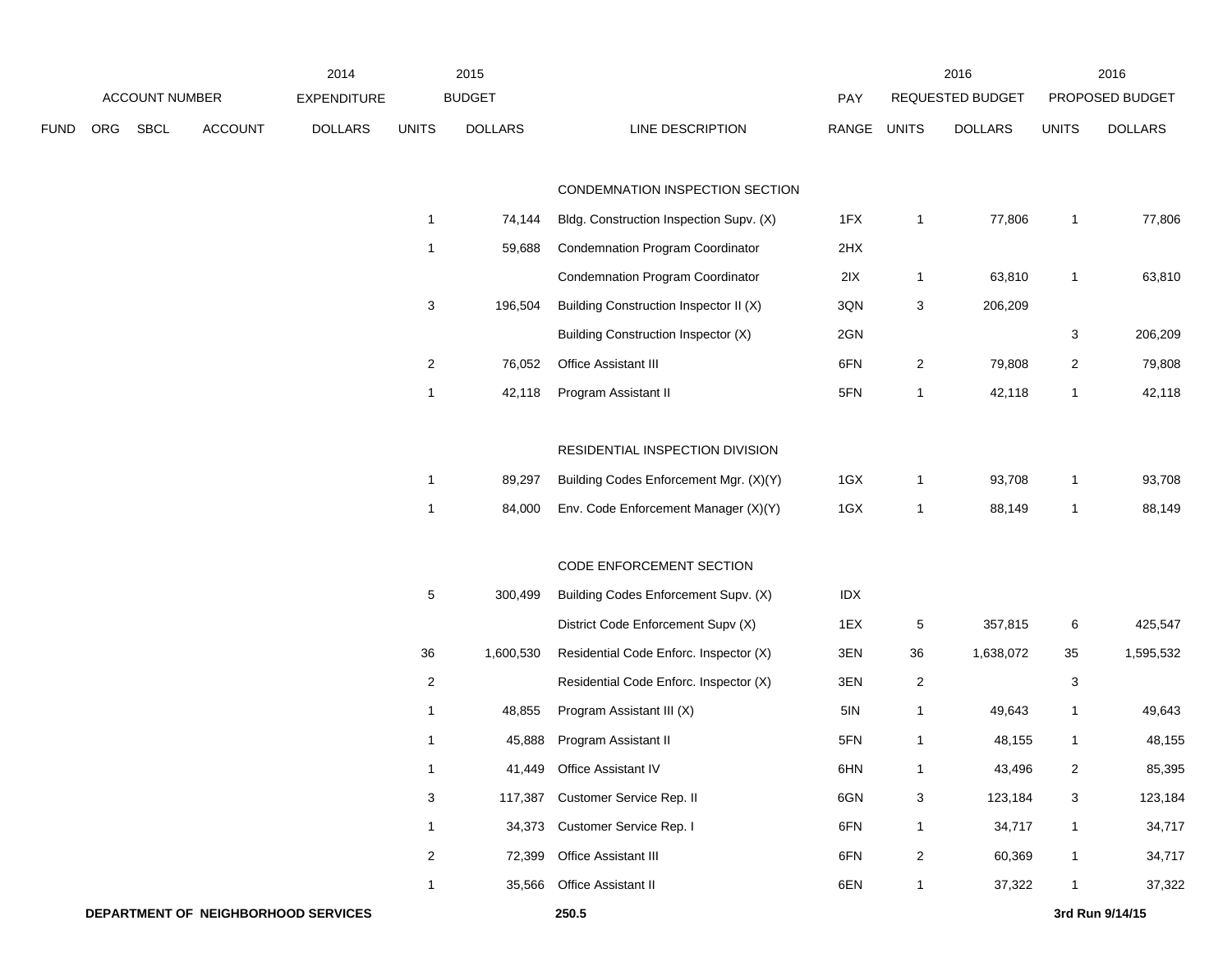|      |     |                       |                | 2014                                |                | 2015           |                                                                                |             |                         | 2016             |                | 2016            |
|------|-----|-----------------------|----------------|-------------------------------------|----------------|----------------|--------------------------------------------------------------------------------|-------------|-------------------------|------------------|----------------|-----------------|
|      |     | <b>ACCOUNT NUMBER</b> |                | <b>EXPENDITURE</b>                  |                | <b>BUDGET</b>  |                                                                                | PAY         |                         | REQUESTED BUDGET |                | PROPOSED BUDGET |
| FUND | ORG | <b>SBCL</b>           | <b>ACCOUNT</b> | <b>DOLLARS</b>                      | <b>UNITS</b>   | <b>DOLLARS</b> | LINE DESCRIPTION                                                               | RANGE UNITS |                         | <b>DOLLARS</b>   | <b>UNITS</b>   | <b>DOLLARS</b>  |
|      |     |                       |                |                                     |                |                |                                                                                |             |                         |                  |                |                 |
|      |     |                       |                |                                     |                |                | ENVIRONMENTAL HEALTH SECTION                                                   |             |                         |                  |                |                 |
|      |     |                       |                |                                     | $\mathbf{1}$   | 66,272         | Env. Code Enforcement Supv. (X)(Y)                                             | IDX         |                         |                  |                |                 |
|      |     |                       |                |                                     |                |                | District Code Enforcement Supv (X)                                             | 1EX         | 1                       | 73,023           |                |                 |
|      |     |                       |                |                                     | $\,$ 5 $\,$    | 265,498        | Environmental Risk Officer (X)                                                 | 2DN         | 5                       | 285,866          |                |                 |
|      |     |                       |                |                                     | $\mathbf{1}$   | 38,292         | Office Assistant IV                                                            | 6HN         | $\mathbf{1}$            | 41,899           |                |                 |
|      |     |                       |                |                                     |                |                |                                                                                |             |                         |                  |                |                 |
|      |     |                       |                |                                     | 4              | 177,803        | VACANT BUILDING REGISTRATION PROGRAM<br>Residential Code Enforc. Inspector (X) | 3LN         | 4                       | 187,620          | 4              | 187,620         |
|      |     |                       |                |                                     | $\mathbf{1}$   | 38,026         | Office Assistant III                                                           | 6FN         | 1                       | 39,904           | $\overline{1}$ | 39,904          |
|      |     |                       |                |                                     | $\mathbf{1}$   | 34,373         | Office Assistant III (A)                                                       | 6FN         | 1                       | 34,717           | $\overline{1}$ | 34,717          |
|      |     |                       |                |                                     |                |                |                                                                                |             |                         |                  |                |                 |
|      |     |                       |                |                                     |                |                | RESIDENTIAL RENTAL INSPECTION PROGRAM                                          |             |                         |                  |                |                 |
|      |     |                       |                |                                     | 4              | 179,917        | Residential Code Enforc. Inspector (X)                                         | 3LN         | 4                       | 176,388          | 4              | 176,388         |
|      |     |                       |                |                                     | $\overline{2}$ |                | Residential Code Enforc. Inspector (X)                                         | 3LN         | $\overline{\mathbf{c}}$ |                  | $\overline{2}$ |                 |
|      |     |                       |                |                                     |                |                | SPECIAL ENFORCEMENT DIVISION                                                   |             |                         |                  |                |                 |
|      |     |                       |                |                                     | $\mathbf{1}$   | 83,833         | Special Enforcement Manager (A)(X)                                             | 11X         | $\mathbf{1}$            | 78,422           | $\overline{1}$ | 78,422          |
|      |     |                       |                |                                     | $\mathbf{1}$   | 63,870         | Special Enforcement Supervisor (X)                                             | 1FX         | $\mathbf{1}$            | 67,972           | $\mathbf{1}$   | 67,972          |
|      |     |                       |                |                                     | 4              | 215,579        | Special Enforcement Inspector (A)(X)                                           | 2GN         | 4                       | 221,628          | 4              | 221,628         |
|      |     |                       |                |                                     | 16             | 771,335        | Special Enforcement Inspector (X)                                              | 2GN         | 16                      | 915,541          | 16             | 915,541         |
|      |     |                       |                |                                     |                |                | Office Assistant II                                                            | 6EN         |                         |                  | $\overline{1}$ | 30,530          |
|      |     |                       |                |                                     |                |                | <b>COURT DIVISION</b>                                                          |             |                         |                  |                |                 |
|      |     |                       |                |                                     | $\mathbf{1}$   | 76,481         | Bldg. Codes Court Administrator (X)(Y)                                         | 1GX         | $\mathbf{1}$            | 80,258           | -1             | 80,258          |
|      |     |                       |                | DEPARTMENT OF NEIGHBORHOOD SERVICES |                |                | 250.6                                                                          |             |                         |                  |                | 3rd Run 9/14/15 |
|      |     |                       |                |                                     |                |                |                                                                                |             |                         |                  |                |                 |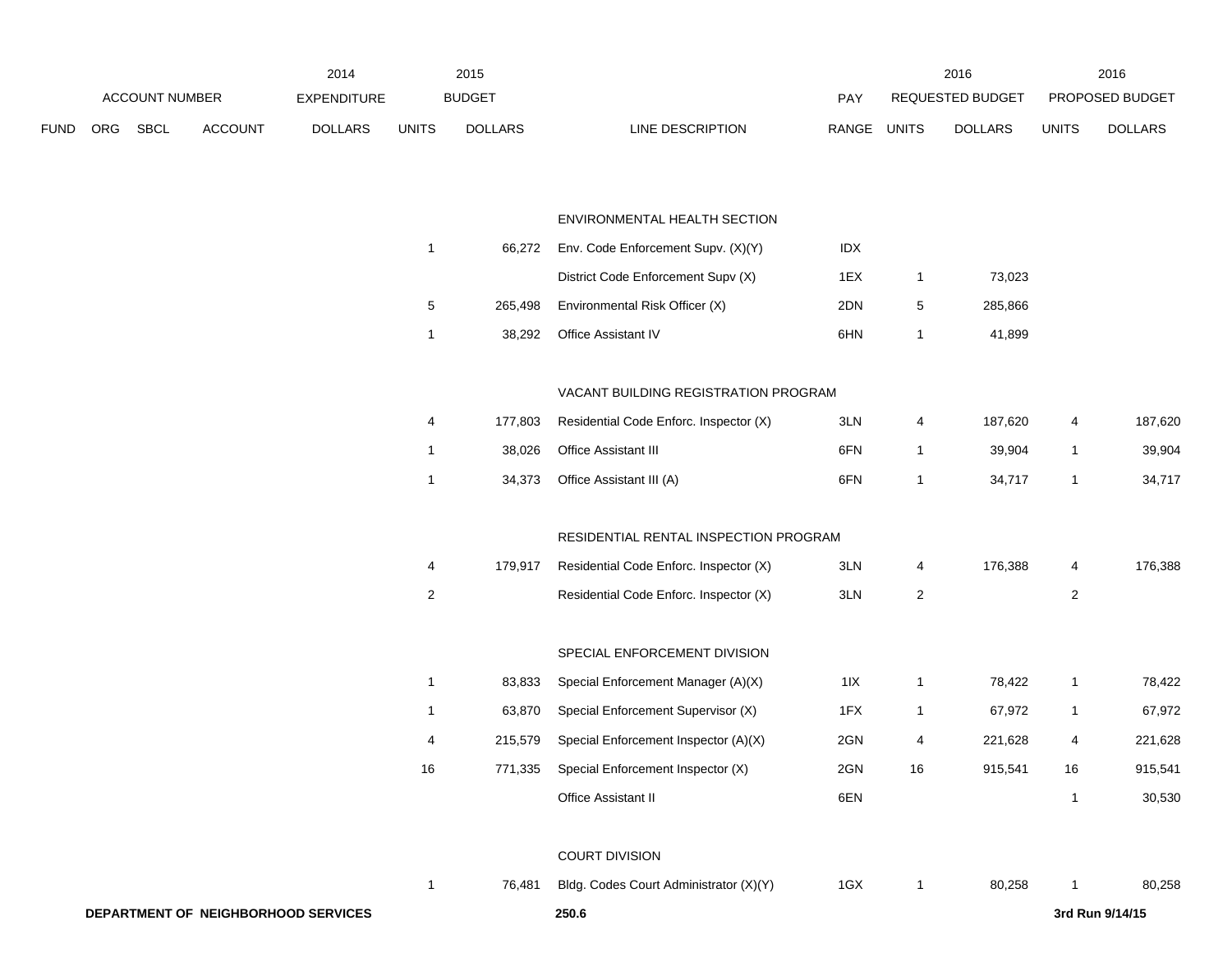|      |                                     |                       |                | 2014               |                | 2015           |                                          |             |                | 2016             |                | 2016            |
|------|-------------------------------------|-----------------------|----------------|--------------------|----------------|----------------|------------------------------------------|-------------|----------------|------------------|----------------|-----------------|
|      |                                     | <b>ACCOUNT NUMBER</b> |                | <b>EXPENDITURE</b> |                | <b>BUDGET</b>  |                                          | PAY         |                | REQUESTED BUDGET |                | PROPOSED BUDGET |
| FUND | ORG                                 | SBCL                  | <b>ACCOUNT</b> | <b>DOLLARS</b>     | <b>UNITS</b>   | <b>DOLLARS</b> | LINE DESCRIPTION                         | RANGE UNITS |                | <b>DOLLARS</b>   | <b>UNITS</b>   | <b>DOLLARS</b>  |
|      |                                     |                       |                |                    |                |                |                                          |             |                |                  |                |                 |
|      |                                     |                       |                |                    |                |                | Special Enforcement Supervisor (X)       | 1FX         |                |                  | 1              | 74,804          |
|      |                                     |                       |                |                    | 4              | 218,221        | Special Enforcement Inspector (X)(D)     | 2GN         | 4              | 230,121          | 4              | 230,121         |
|      |                                     |                       |                |                    | $\mathbf{1}$   | 42,105         | Program Assistant II                     | 5FN         | $\mathbf{1}$   | 44,184           | $\mathbf{1}$   | 44,184          |
|      |                                     |                       |                |                    | $\overline{c}$ | 68,746         | Office Assistant III                     | 6FN         | $\overline{a}$ | 69,434           | $\overline{a}$ | 69,434          |
|      |                                     |                       |                |                    |                |                | TARGETED ENFORCEMENT (A)                 |             |                |                  |                |                 |
|      |                                     |                       |                |                    | -1             | 62,653         | Building Codes Enforcement Supv. (A)(X)  | IDX         |                |                  |                |                 |
|      |                                     |                       |                |                    |                |                | District Code Enforcement Supv (A) (X)   | 1EX         |                | 63,810           |                | 63,810          |
|      |                                     |                       |                |                    |                |                |                                          |             | $\mathbf{1}$   |                  | $\mathbf{1}$   |                 |
|      |                                     |                       |                |                    | $\mathbf{1}$   | 39,547         | Customer Service Rep. II (A)(X)          | 6GN         | $\mathbf{1}$   | 41,500           | $\mathbf{1}$   | 41,500          |
|      |                                     |                       |                |                    | 8              | 212,871        | Residential Code Enf Inspector (A)(X)    | 3EN         | 8              | 214,999          | 8              | 214,999         |
|      |                                     |                       |                |                    | $\mathbf{1}$   |                | Residential Code Enf Inspector (A)(X)    | 3EN         | $\mathbf{1}$   |                  | 1              |                 |
|      |                                     |                       |                |                    | $\mathbf{1}$   | 17,783         | Office Assistant II (0.50 FTE) (A)       | 6EN         | $\mathbf{1}$   | 18,663           | $\mathbf{1}$   | 18,663          |
|      |                                     |                       |                |                    | $\mathbf{1}$   | 54,322         | Property Mgmt. Prog. Coordinator (A)(X)  | 2HX         | $\mathbf{1}$   | 54,865           | $\mathbf{1}$   | 54,865          |
|      |                                     |                       |                |                    | -1             | 40,100         | Program Assistant I (A)(X)               | 5EN         | $\overline{1}$ | 43,575           | $\mathbf{1}$   | 43,575          |
|      |                                     |                       |                |                    |                |                | NEIGHBORHOOD IMPROVEMENT PROGRAM (NIP)   |             |                |                  |                |                 |
|      |                                     |                       |                |                    | 1              | 81,026         | Neighborhood Improv. Proj. Mgr. (B)(X)   | IEX         | $\mathbf{1}$   | 85,028           | $\mathbf{1}$   | 85,028          |
|      |                                     |                       |                |                    | 6              | 318,953        | Neighborhood Improve. Proj. Insp. (B)(X) | 2GN         | 6              | 325,185          | 6              | 325,185         |
|      |                                     |                       |                |                    | $\mathbf{1}$   | 52,750         | Neighborhood Improve. Proj. Insp. (X)(C) | 2GN         | $\mathbf{1}$   | 52,750           | $\mathbf{1}$   | 52,750          |
|      |                                     |                       |                |                    |                |                | Neighborhood Improve. Proj. Insp. (X)(E) | 2GN         |                |                  | 1              | 62,152          |
|      |                                     |                       |                |                    | $\mathbf{1}$   | 47,682         | Administrative Specialist Sr. (B)(X)     | 2EX         | $\mathbf{1}$   | 50,036           | 1              | 50,036          |
|      |                                     |                       |                |                    | $\mathbf{1}$   | 34,373         | Office Assistant III (B)                 | 6FN         | $\overline{1}$ | 34,717           | $\mathbf{1}$   | 34,717          |
|      |                                     |                       |                |                    |                |                |                                          |             |                |                  |                |                 |
|      |                                     |                       |                |                    |                |                | OPERATION IMMEDIATE CLEAN-UP (A)         |             |                |                  |                |                 |
|      |                                     |                       |                |                    | 5              | 89,735         | Resid Code Enforc Insp (0.5 FTE) (A)(X)  | 3EN         | $\sqrt{5}$     | 90,630           | $\overline{7}$ | 126,882         |
|      | DEPARTMENT OF NEIGHBORHOOD SERVICES |                       |                |                    |                |                | 250.7                                    |             |                |                  |                | 3rd Run 9/14/15 |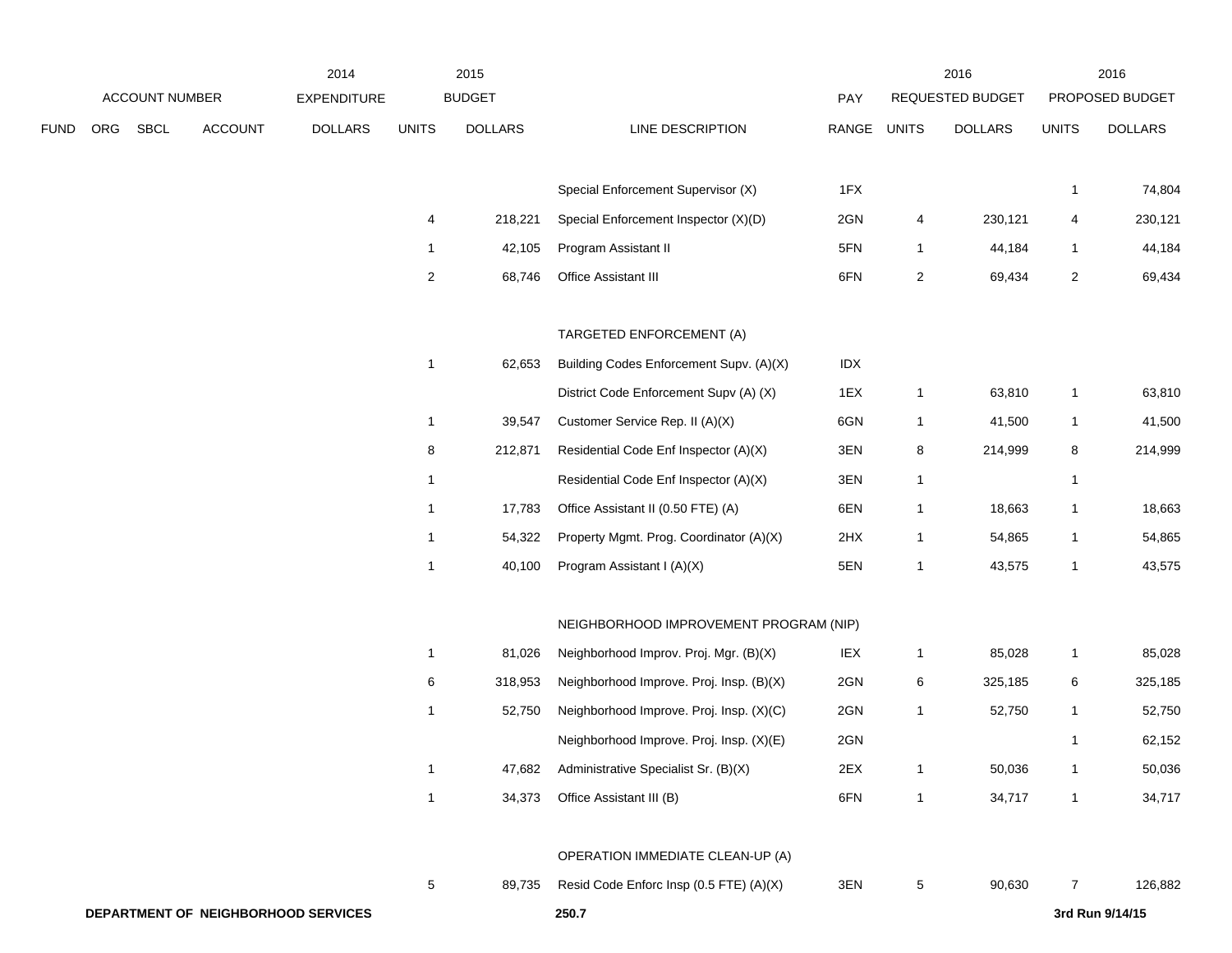|             |                |             |                | 2014           |              | 2015           |                           |       | 2016             |       | 2016                   |
|-------------|----------------|-------------|----------------|----------------|--------------|----------------|---------------------------|-------|------------------|-------|------------------------|
|             | ACCOUNT NUMBER |             |                | EXPENDITURE    |              | <b>BUDGET</b>  | PAY                       |       | REQUESTED BUDGET |       | <b>PROPOSED BUDGET</b> |
| <b>FUND</b> | ORG            | <b>SBCL</b> | <b>ACCOUNT</b> | <b>DOLLARS</b> | <b>UNITS</b> | <b>DOLLARS</b> | LINE DESCRIPTION<br>RANGE | UNITS | <b>DOLLARS</b>   | UNITS | <b>DOLLARS</b>         |

#### DEVELOPMENT CENTER DIVISION

| $\overline{1}$ | 101,453    | Permit & Development Center Mgr. (Y)       | 11X | $\mathbf{1}$   | 106,464    | $\mathbf{1}$     | 106,464    |
|----------------|------------|--------------------------------------------|-----|----------------|------------|------------------|------------|
| $\overline{1}$ | 86,393     | Operations Mgr.-Development Center (Y)     | 1FX | $\mathbf{1}$   | 90,660     | $\mathbf{1}$     | 90,660     |
| $\overline{2}$ | 166,470    | Plan Examiner III                          | 2JN | $\overline{2}$ | 167,885    | $\boldsymbol{7}$ | 499,752    |
| $\sqrt{5}$     | 335,628    | Plan Examiner II                           | 2HN | 5              | 331,867    |                  |            |
| -1             | 71,582     | Mechanical Plan Examiner III               | 2JN | $\mathbf{1}$   | 75,117     | $\boldsymbol{2}$ | 145,923    |
| $\overline{1}$ | 67,473     | Mechanical Plan Examiner II                | 2HN | $\mathbf{1}$   | 70,806     |                  |            |
| $\overline{2}$ | 108,052    | Building Construction Inspector II (X)     | 3QN | $\overline{2}$ | 105,500    |                  |            |
|                |            | <b>Building Construction Inspector (X)</b> | 2GN |                |            | $\boldsymbol{2}$ | 105,500    |
| $\overline{2}$ | 116,273    | Plan Examiner Specialist                   | 2EN | $\overline{2}$ | 123,672    | $\boldsymbol{2}$ | 123,672    |
| $\overline{7}$ | 300,385    | Program Assistant II                       | 5FN | $\overline{7}$ | 302,749    | $\boldsymbol{7}$ | 302,749    |
| $\overline{1}$ | 35,931     | Office Assistant III                       | 6FN | $\mathbf{1}$   | 26,297     | $\mathbf{1}$     | 26,297     |
|                |            |                                            |     |                |            |                  |            |
|                |            | <b>AUXILIARY POSITIONS</b>                 |     |                |            |                  |            |
| 3              |            | Residential Code Enforc. Inspector (X)     | 3EN | 3              |            | 3                |            |
| $\overline{c}$ |            | Building Construction Inspector II (X)     | 3QN | $\sqrt{2}$     |            |                  |            |
|                |            | Building Construction Inspector (X)        | 2GN |                |            | $\sqrt{2}$       |            |
| $\overline{c}$ |            | Special Enforcement Inspector (X)          | 2GN | $\sqrt{2}$     |            | $\overline{c}$   |            |
|                |            |                                            |     |                |            |                  |            |
| 283            | 13,433,982 | <b>Total Before Adjustments</b>            |     | 284            | 14,076,023 | 293              | 14,544,698 |
|                |            |                                            |     |                |            |                  |            |
|                |            | Salary & Wage Rate Change                  |     |                |            |                  |            |
|                |            | Overtime Compensated*                      |     |                |            |                  |            |
|                | (284, 918) | Personnel Cost Adjustment                  |     |                | (242, 858) |                  | (273, 396) |
|                |            |                                            |     |                |            |                  |            |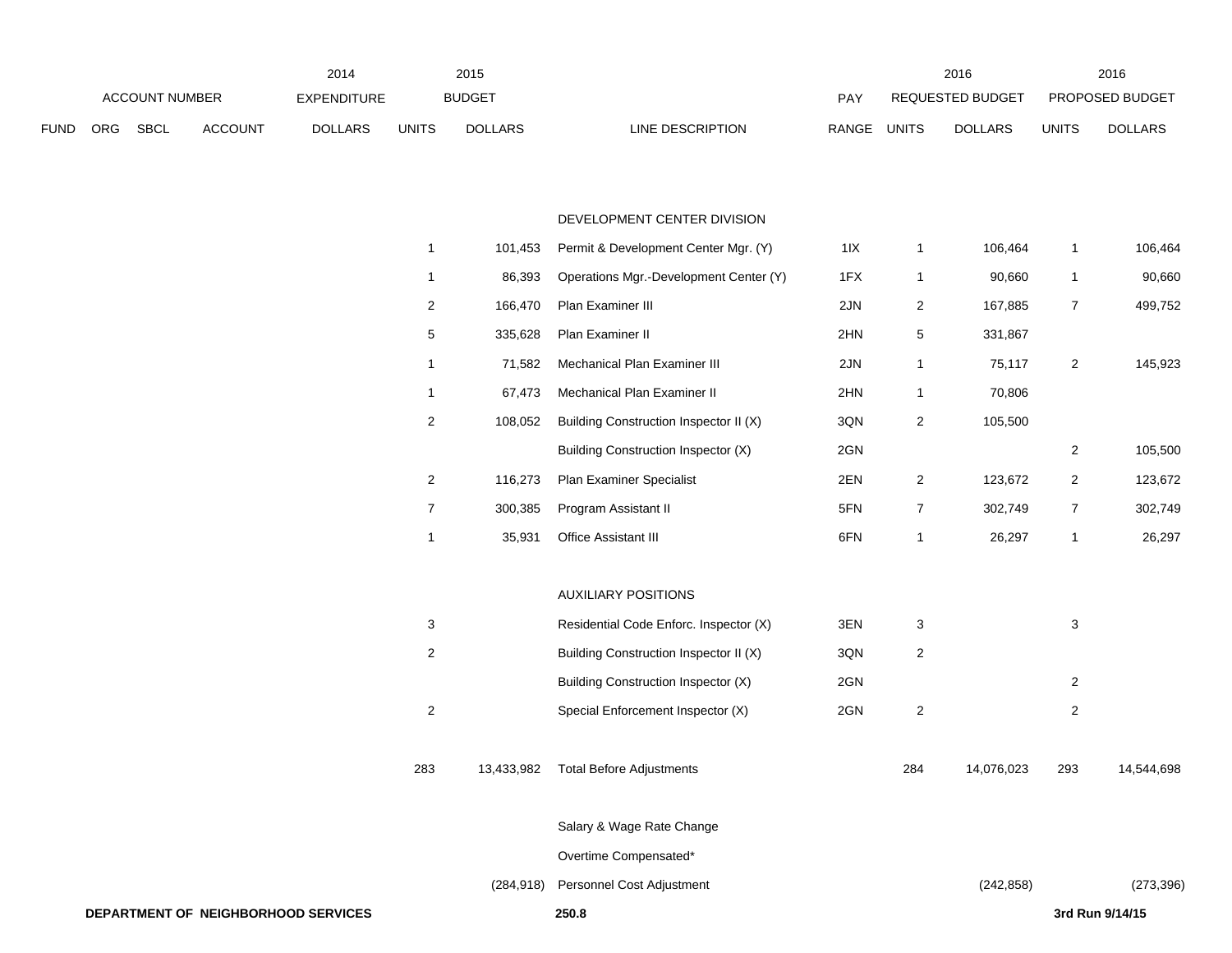|             |      |                |                | 2014                                |              | 2015           |                                                                              |             |        | 2016             |              | 2016            |
|-------------|------|----------------|----------------|-------------------------------------|--------------|----------------|------------------------------------------------------------------------------|-------------|--------|------------------|--------------|-----------------|
|             |      | ACCOUNT NUMBER |                | EXPENDITURE                         |              | <b>BUDGET</b>  |                                                                              | PAY         |        | REQUESTED BUDGET |              | PROPOSED BUDGET |
| <b>FUND</b> | ORG  | SBCL           | <b>ACCOUNT</b> | <b>DOLLARS</b>                      | <b>UNITS</b> | <b>DOLLARS</b> | LINE DESCRIPTION                                                             | RANGE UNITS |        | <b>DOLLARS</b>   | <b>UNITS</b> | <b>DOLLARS</b>  |
|             |      |                |                |                                     |              | 110,000        | Other                                                                        |             |        | 75,000           |              | 460,000         |
|             |      |                |                |                                     |              |                | Furlough                                                                     |             |        |                  |              |                 |
|             |      |                |                |                                     | 283          | 13,259,064     | Gross Salaries & Wages Total                                                 |             | 284    | 13,908,165       | 293          | 14,731,302      |
|             |      |                |                |                                     |              | (498, 667)     | Reimbursable Services Deduction                                              |             |        | (511, 969)       |              | (854, 471)      |
|             |      |                |                |                                     |              | (134, 305)     | <b>Capital Improvements Deduction</b>                                        |             |        | (137, 619)       |              | (137, 619)      |
|             |      |                |                |                                     |              | (1,260,105)    | <b>Grants &amp; Aids Deduction</b>                                           |             |        | (1, 283, 530)    |              | (1,319,782)     |
| 0001        | 3600 | R999           | 006000         | 10,836,986                          | 283          | 11,365,987     | NET SALARIES & WAGES TOTAL*                                                  |             | 284    | 11,975,047       | 293          | 12,419,430      |
|             |      |                |                |                                     | 215.35       |                | O&M FTE'S                                                                    |             | 218.35 |                  | 219.60       |                 |
|             |      |                |                |                                     | 40.15        |                | NON-O&M FTE'S                                                                |             | 40.15  |                  | 46.15        |                 |
|             |      |                |                |                                     |              |                | (A) To Expire 12/31/16 Unless CDA Program is extended.                       |             |        |                  |              |                 |
|             |      |                |                |                                     |              |                | (B) Positions partially grant funded.                                        |             |        |                  |              |                 |
|             |      |                |                |                                     |              |                | (C) Position funded through capital.                                         |             |        |                  |              |                 |
|             |      |                |                |                                     |              |                | (D) Up to 2 positions may be designated by Neigh. Serv. Comm. as             |             |        |                  |              |                 |
|             |      |                |                |                                     |              |                | a Lead Spec. Enf. Inspector.                                                 |             |        |                  |              |                 |
|             |      |                |                |                                     |              |                | (E) Position authority to expire when accelerated in rem foreclosure process |             |        |                  |              |                 |
|             |      |                |                |                                     |              |                | approved in CCFN 150164 is ended                                             |             |        |                  |              |                 |
|             |      |                |                | DEPARTMENT OF NEIGHBORHOOD SERVICES |              |                | 250.9                                                                        |             |        |                  |              | 3rd Run 9/14/15 |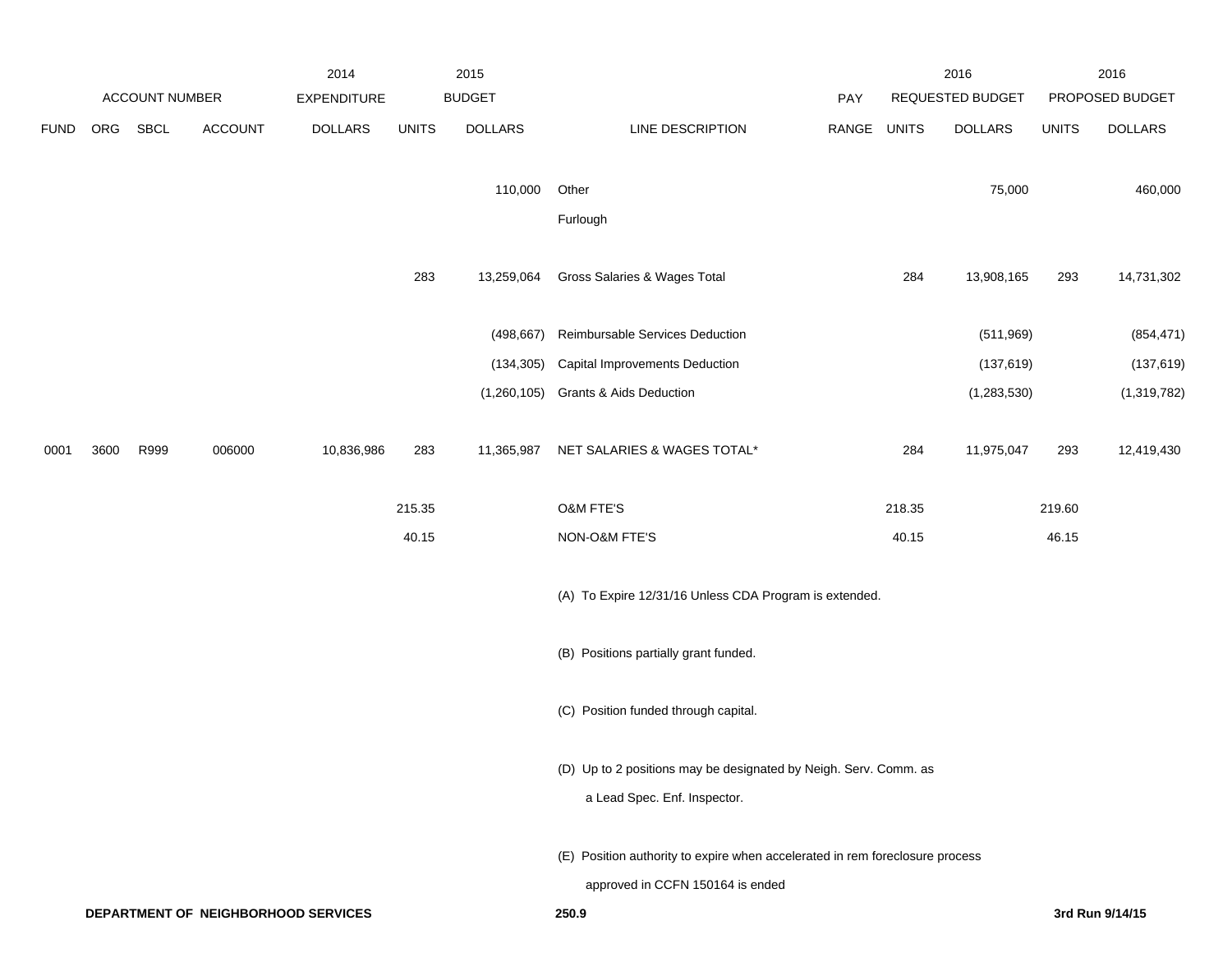|             |            |                       |                                     | 2014               |              | 2015           |                                                                           |             | 2016                    |              | 2016            |
|-------------|------------|-----------------------|-------------------------------------|--------------------|--------------|----------------|---------------------------------------------------------------------------|-------------|-------------------------|--------------|-----------------|
|             |            | <b>ACCOUNT NUMBER</b> |                                     | <b>EXPENDITURE</b> |              | <b>BUDGET</b>  |                                                                           | PAY         | <b>REQUESTED BUDGET</b> |              | PROPOSED BUDGET |
| <b>FUND</b> | <b>ORG</b> | <b>SBCL</b>           | <b>ACCOUNT</b>                      | <b>DOLLARS</b>     | <b>UNITS</b> | <b>DOLLARS</b> | LINE DESCRIPTION                                                          | RANGE UNITS | <b>DOLLARS</b>          | <b>UNITS</b> | <b>DOLLARS</b>  |
|             |            |                       |                                     |                    |              |                |                                                                           |             |                         |              |                 |
|             |            |                       |                                     |                    |              |                | (F) Position authority to expire when construction of new arena completed |             |                         |              |                 |
|             |            |                       |                                     |                    |              |                | (X) Private Auto Allowance May Be Paid Pursuant to Section                |             |                         |              |                 |
|             |            |                       |                                     |                    |              |                | 350-183 of the Milwaukee Code.                                            |             |                         |              |                 |
|             |            |                       |                                     |                    |              |                | (Y) Required to file a statement of economic interests in accordance with |             |                         |              |                 |
|             |            |                       |                                     |                    |              |                | the Milwaukee Code of Ordinances Chapter 303-Code of Ethics.              |             |                         |              |                 |
| 0001        | 3600       | R999                  | 006100                              | 4,839,047          |              | 5,114,694      | ESTIMATED EMPLOYEE FRINGE BENEFITS                                        |             | 5,748,023               |              | 5,961,326       |
|             |            |                       |                                     |                    |              |                | (Involves Revenue Offset - No Transfers from this Account)                |             |                         |              |                 |
|             |            |                       |                                     |                    |              |                | OPERATING EXPENDITURES                                                    |             |                         |              |                 |
| 0001        | 3600       | R999                  | 630100                              | 193,055            |              | 281,800        | <b>General Office Expense</b>                                             |             | 281,800                 |              | 285,400         |
| 0001        | 3600       | R999                  | 630500                              | 99                 |              | 400            | Tools & Machinery Parts                                                   |             | 400                     |              | 400             |
| 0001        | 3600       | R999                  | 631000                              |                    |              |                | <b>Construction Supplies</b>                                              |             |                         |              |                 |
| 0001        | 3600       | R999                  | 631500                              |                    |              |                | Energy                                                                    |             |                         |              |                 |
| 0001        | 3600       | R999                  | 632000                              | 77,395             |              | 40,900         | <b>Other Operating Supplies</b>                                           |             | 40,900                  |              | 41,550          |
| 0001        | 3600       | R999                  | 632500                              |                    |              |                | <b>Facility Rental</b>                                                    |             |                         |              |                 |
| 0001        | 3600       | R999                  | 633000                              | 299,143            |              | 369,000        | Vehicle Rental                                                            |             | 369,000                 |              | 363,050         |
| 0001        | 3600       | R999                  | 633500                              | 16,728             |              | 19,000         | Non-Vehicle Equipment Rental                                              |             | 19,000                  |              | 19,000          |
| 0001        | 3600       | R999                  | 634000                              | 281,775            |              | 307,000        | <b>Professional Services</b>                                              |             | 307,000                 |              | 308,500         |
| 0001        | 3600       | R999                  | 634500                              | 131,829            |              | 155,389        | Information Technology Services                                           |             | 240,605                 |              | 240,605         |
| 0001        | 3600       | R999                  | 635000                              | 101,663            |              | 86,480         | <b>Property Services</b>                                                  |             | 86,480                  |              | 88,410          |
| 0001        | 3600       | R999                  | 635500                              |                    |              |                | <b>Infrastructure Services</b>                                            |             |                         |              |                 |
|             |            |                       | DEPARTMENT OF NEIGHBORHOOD SERVICES |                    |              |                | 250.10                                                                    |             |                         |              | 3rd Run 9/14/15 |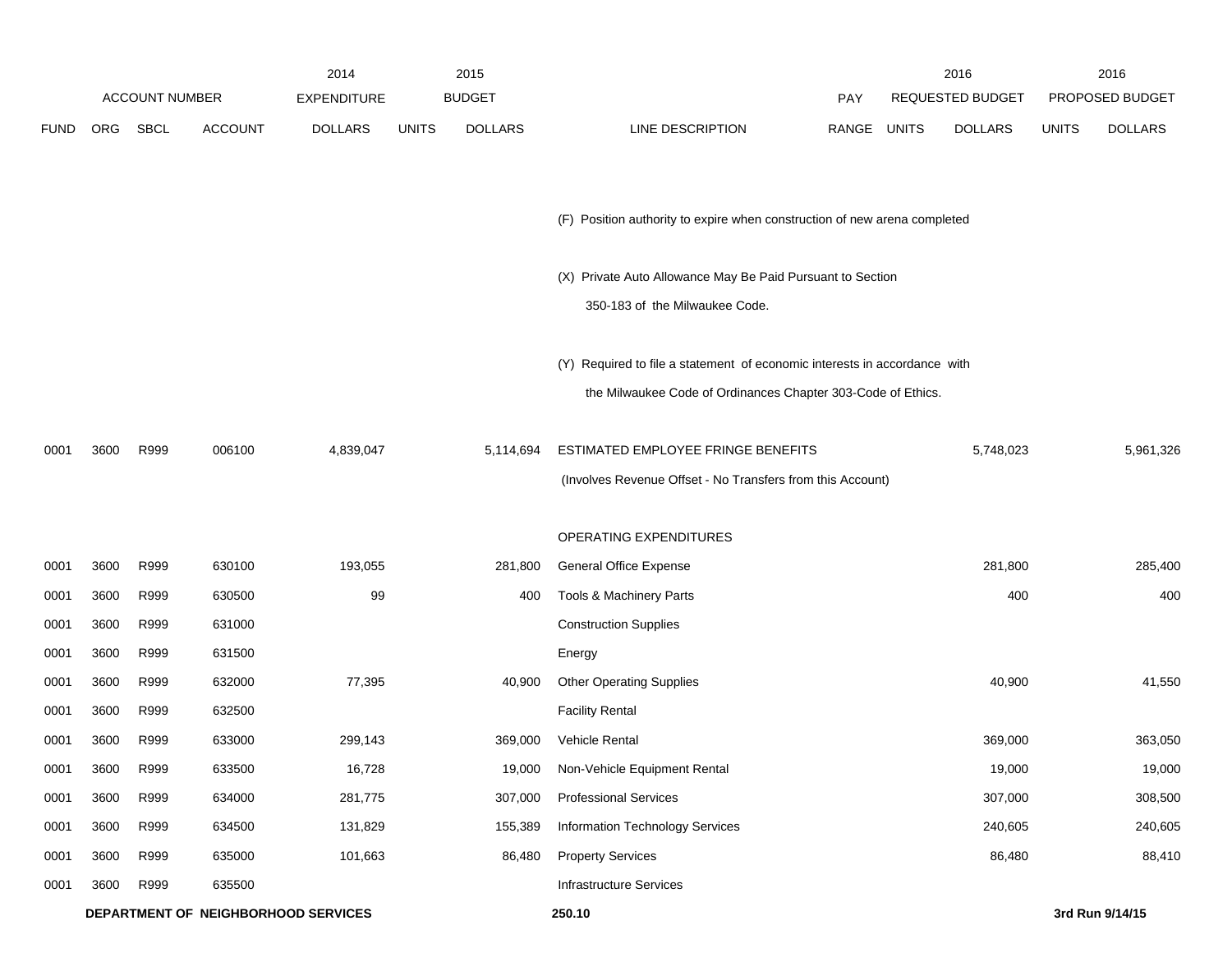|             |      |                |                | 2014                |              | 2015           |                                                                  |             |                | 2016             |              | 2016            |
|-------------|------|----------------|----------------|---------------------|--------------|----------------|------------------------------------------------------------------|-------------|----------------|------------------|--------------|-----------------|
|             |      | ACCOUNT NUMBER |                | <b>EXPENDITURE</b>  |              | <b>BUDGET</b>  |                                                                  | PAY         |                | REQUESTED BUDGET |              | PROPOSED BUDGET |
| <b>FUND</b> | ORG  | <b>SBCL</b>    | <b>ACCOUNT</b> | <b>DOLLARS</b>      | <b>UNITS</b> | <b>DOLLARS</b> | LINE DESCRIPTION                                                 | RANGE UNITS |                | <b>DOLLARS</b>   | <b>UNITS</b> | <b>DOLLARS</b>  |
|             |      |                |                |                     |              |                |                                                                  |             |                |                  |              |                 |
| 0001        | 3600 | R999           | 636000         |                     |              |                | Vehicle Repair Services                                          |             |                |                  |              |                 |
| 0001        | 3600 | R999           | 636500         | 82,766              |              | 172,500        | <b>Other Operating Services</b>                                  |             |                | 172,500          |              | 172,500         |
| 0001        | 3600 | R999           | 637000         |                     |              |                | Loans and Grants                                                 |             |                |                  |              |                 |
| 0001        | 3600 | R999           | 637501         | 272,074             |              |                | <b>Reimburse Other Departments</b>                               |             |                |                  |              |                 |
|             |      |                |                |                     |              |                |                                                                  |             |                |                  |              | 1,519,415       |
|             |      |                |                |                     |              |                |                                                                  |             |                |                  |              |                 |
|             |      |                |                |                     |              |                | <b>EQUIPMENT PURCHASES</b>                                       |             |                |                  |              |                 |
|             |      |                |                |                     |              |                |                                                                  |             |                |                  |              |                 |
|             |      |                |                |                     |              |                | <b>Additional Equipment</b>                                      |             |                |                  |              |                 |
|             |      |                |                | 22,149              |              | 42,474         | Network Hardware and Software                                    |             |                |                  |              |                 |
|             |      |                |                | 1,484               | 4            | 16,000         | <b>Computer Equipment</b>                                        |             |                |                  |              |                 |
|             |      |                |                | 1,562               |              |                | Mobile Devices                                                   |             |                |                  |              |                 |
|             |      |                |                |                     |              |                |                                                                  |             |                |                  |              |                 |
|             |      |                |                |                     | 4            | 58,474         |                                                                  |             |                |                  |              |                 |
|             |      |                |                |                     |              |                | Replacement Equipment                                            |             |                |                  |              |                 |
|             |      |                |                | 39,388              | 32           | 35,520         | <b>Computer Workstations</b>                                     |             | 63             | 55,200           |              |                 |
|             |      |                |                | 5,211               | $\,$ 5 $\,$  | 6,000          | Printers                                                         |             | $\overline{7}$ | 8,400            |              |                 |
|             |      |                |                |                     |              |                |                                                                  |             |                |                  |              |                 |
|             |      |                |                | 44,599              | 37           | 41,520         | Subtotal - Replacement Equipment                                 |             | 70             | 63,600           |              |                 |
| 0001        | 3600 | R999           | 006800         | 69,794              | 41           | 99,994         | <b>EQUIPMENT PURCHASES TOTAL*</b>                                |             | $70\,$         | 63,600           |              |                 |
| 0001        | 3600 | R999           | 006300         | 1,456,527<br>25,195 |              | 1,432,469      | OPERATING EXPENDITURES TOTAL*<br>Subtotal - Additional Equipment |             |                | 1,517,685        |              |                 |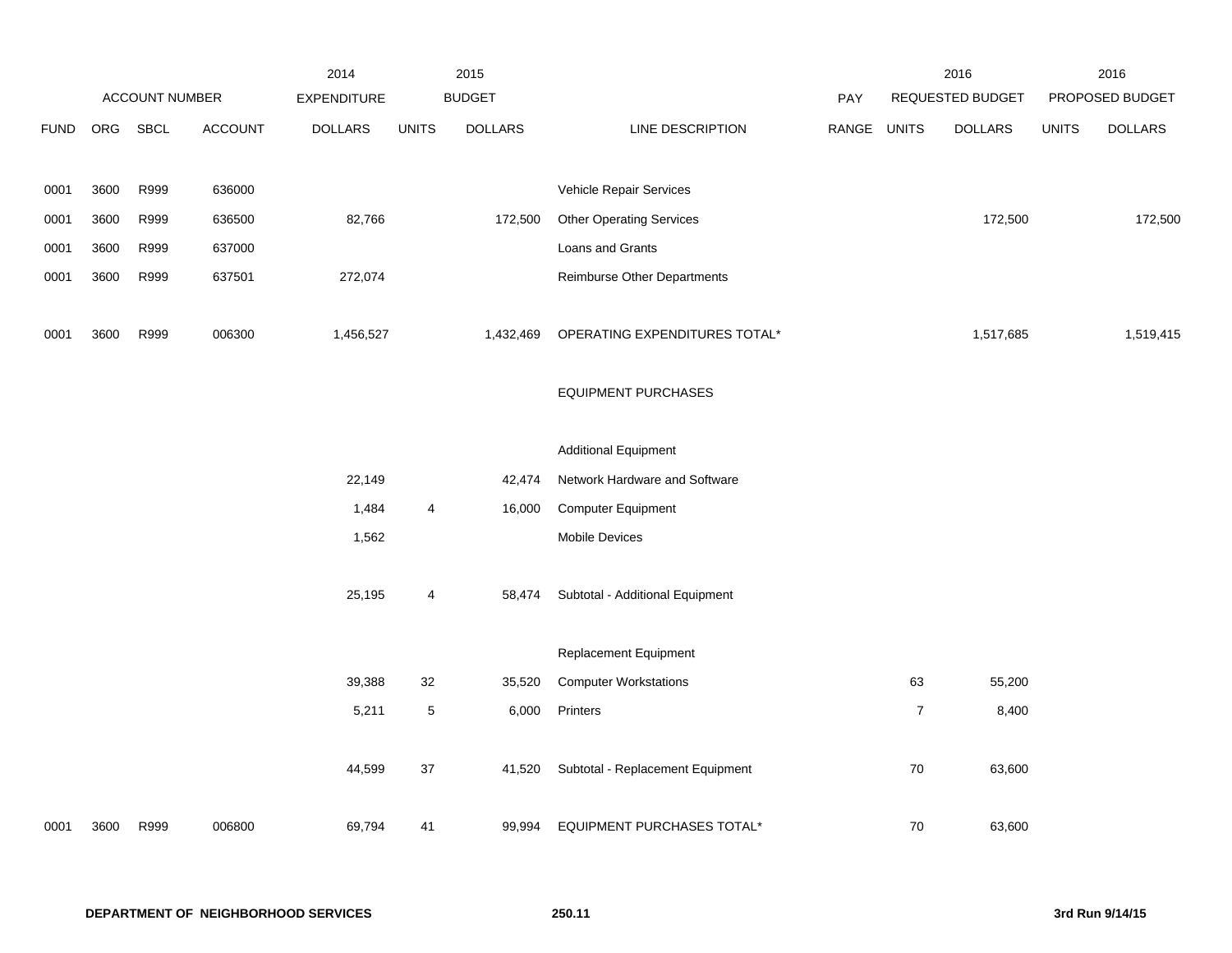|             |            |                       |                | 2014               |              | 2015           |                                        |       |              | 2016                    |              | 2016            |
|-------------|------------|-----------------------|----------------|--------------------|--------------|----------------|----------------------------------------|-------|--------------|-------------------------|--------------|-----------------|
|             |            | <b>ACCOUNT NUMBER</b> |                | <b>EXPENDITURE</b> |              | <b>BUDGET</b>  |                                        | PAY   |              | <b>REQUESTED BUDGET</b> |              | PROPOSED BUDGET |
| <b>FUND</b> | <b>ORG</b> | SBCL                  | <b>ACCOUNT</b> | <b>DOLLARS</b>     | <b>UNITS</b> | <b>DOLLARS</b> | LINE DESCRIPTION                       | RANGE | <b>UNITS</b> | <b>DOLLARS</b>          | <b>UNITS</b> | <b>DOLLARS</b>  |
|             |            |                       |                |                    |              |                |                                        |       |              |                         |              |                 |
|             |            |                       |                |                    |              |                | SPECIAL FUNDS                          |       |              |                         |              |                 |
| 0001        | 3600       | R383                  | 006300         | 29,994             |              | 30,000         | Community Sanitation Fund*             |       |              | 30,000                  |              | 30,000          |
| 0001        | 3600       | R384                  | 006300         | 1,775,272          |              | 1,793,000      | Animal Pound Contract*                 |       |              | 1,830,000               |              | 1,830,000       |
| 0001        | 3600       | R365                  | 006300         | 146,589            |              | 170,000        | Anderson Lake Tower*                   |       |              | 170,000                 |              | 160,000         |
| 0001        | 3600       | R366                  | 006300         | 1,009,151          |              |                | Razing and Vacant Building Protection* |       |              |                         |              |                 |
|             |            |                       |                |                    |              |                |                                        |       |              |                         |              |                 |
|             |            |                       |                | 2,961,006          |              | 1,993,000      | SPECIAL FUNDS TOTAL                    |       |              | 2,030,000               |              | 2,020,000       |
|             |            |                       |                |                    |              |                |                                        |       |              |                         |              |                 |
|             |            |                       |                |                    |              |                | DEPARTMENT OF NEIGHBORHOOD             |       |              |                         |              |                 |
|             |            |                       |                |                    |              |                | SERVICES BUDGETARY CONTROL             |       |              |                         |              |                 |
|             |            |                       |                | 20,163,360         |              | 20,006,144     | UNIT TOTAL (1BCU=1DU)                  |       |              | 21,334,355              |              | 21,920,171      |
|             |            |                       |                |                    |              |                |                                        |       |              |                         |              |                 |

\*Appropriation Control Account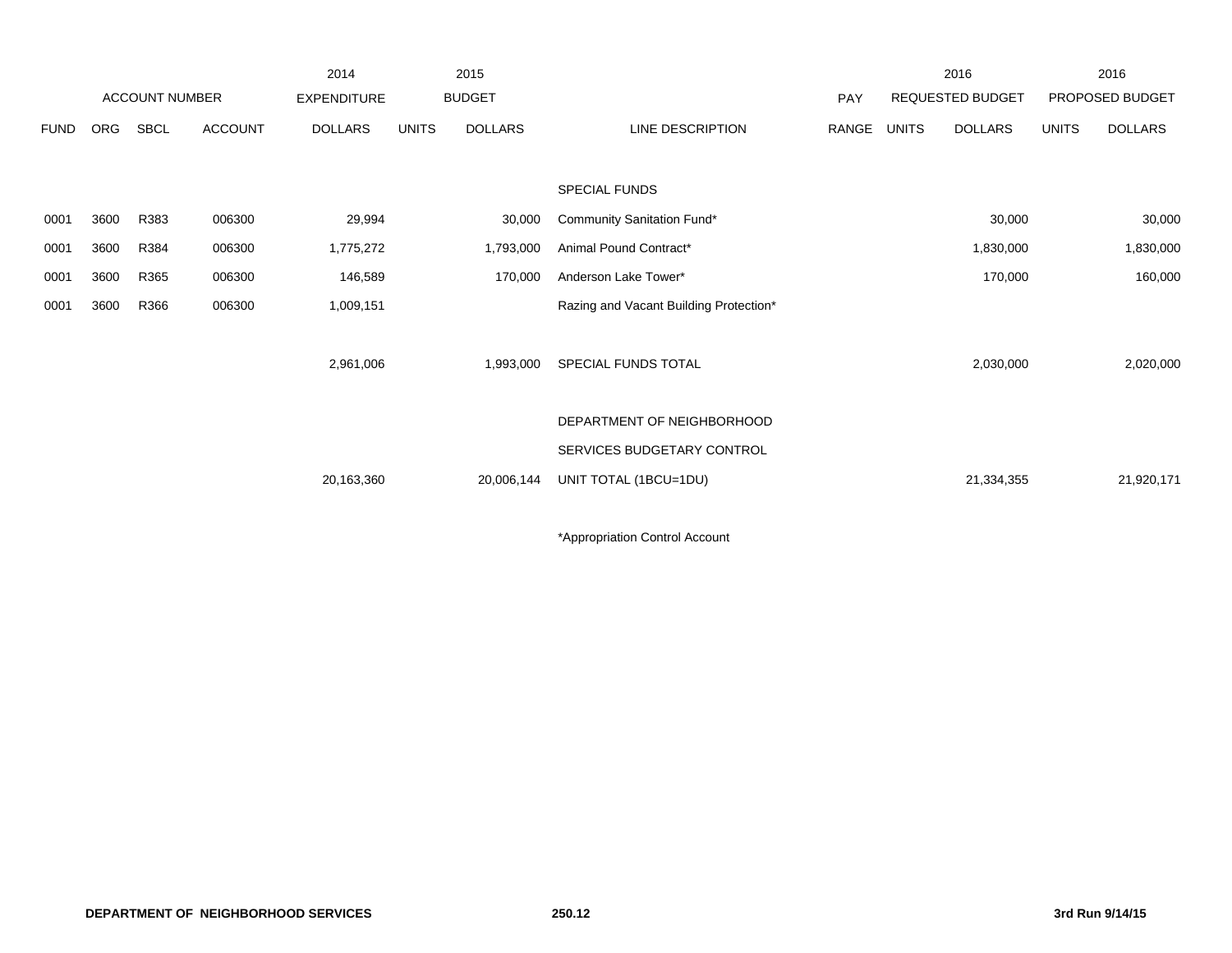|      |                |      |                | 2014           |              | 2015           |                           |       | 2016             |              | 2016                   |
|------|----------------|------|----------------|----------------|--------------|----------------|---------------------------|-------|------------------|--------------|------------------------|
|      | ACCOUNT NUMBER |      |                | EXPENDITURE    |              | <b>BUDGET</b>  | PAY                       |       | REQUESTED BUDGET |              | <b>PROPOSED BUDGET</b> |
| FUND | <b>ORG</b>     | SBCL | <b>ACCOUNT</b> | <b>DOLLARS</b> | <b>UNITS</b> | <b>DOLLARS</b> | RANGE<br>LINE DESCRIPTION | UNITS | <b>DOLLARS</b>   | <b>UNITS</b> | <b>DOLLARS</b>         |

POLICE DEPARTMENT (1BCU = 1DU)

# OFFICE OF THE CHIEF

| 1 | 147,336 | Chief of Police (Y)                  | 4SX | 1              | 147,336 | 1              | 147,336 |
|---|---------|--------------------------------------|-----|----------------|---------|----------------|---------|
| 1 | 108,642 | Chief of Staff - Police (Y)          | 1JX | 1              | 109,729 | 1              | 109,729 |
| 1 | 54,128  | Administrative Assistant IV          | 5IN | 1              | 56,801  | 1              | 56,801  |
| 1 | 65,354  | Police Officer                       | 4B  | 1              | 64,785  | 1              | 64,785  |
| 1 | 78,582  | Staff Assistant - Sr.                | 2IX | 1              | 82,463  | 1              | 82,463  |
| 1 | 38,897  | Administrative Assistant II          | 6HN | 1              | 40,184  | 1              | 40,184  |
| 1 | 47,048  | Graphic Designer II                  | 2BN | 1              | 49,371  | 1              | 49,371  |
|   |         |                                      |     |                |         |                |         |
|   |         | PUBLIC RELATIONS                     |     |                |         |                |         |
| 1 | 48,133  | Media Producer                       | 2EN | 1              | 48,133  | 1              | 48,133  |
| 1 | 77,500  | Police Sergeant                      | 4G  | 1              | 80,742  | 1              | 80,742  |
|   |         |                                      |     |                |         |                |         |
|   |         | AUDIO VISUAL SECTION                 |     |                |         |                |         |
| 1 | 85,751  | <b>Police Audiovisual Specialist</b> | 4K  | 1              | 85,751  | 1              | 85,751  |
| 1 | 49,558  | Media Producer                       | 2EN | 1              | 50,779  | 1              | 50,779  |
|   |         |                                      |     |                |         |                |         |
|   |         | <b>BUDGET &amp; FINANCE DIVISION</b> |     |                |         |                |         |
| 1 | 85,073  | Police Budget & Admin. Manager       | 1HX | 1              | 89,275  | 1              | 89,275  |
| 1 | 67,097  | Accountant III                       | 2GX | 1              | 70,411  | 1              | 70,411  |
| 1 | 43,855  | Accountant I                         | 2CN | 1              | 46,347  | 1              | 46,347  |
| 2 | 74,911  | <b>Accounting Assistant II</b>       | 6HN | 2              | 79,905  | $\overline{c}$ | 79,905  |
| 2 | 63,604  | Office Assistant II                  | 6EN | $\overline{c}$ | 65,410  | 2              | 65,410  |
|   |         |                                      |     |                |         |                |         |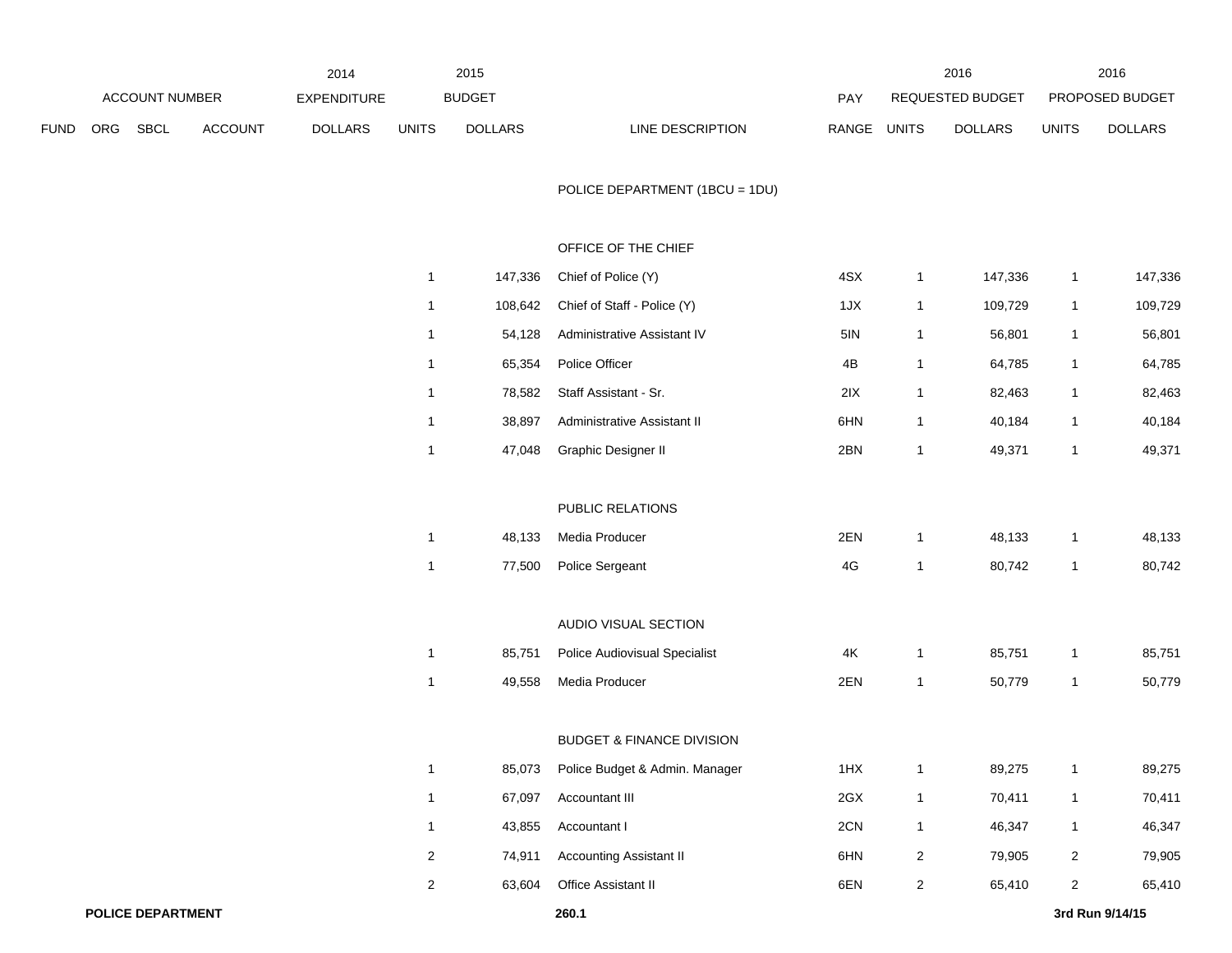|             |     |                       |                | 2014               |                | 2015           |                                         |               |                           | 2016             |                           | 2016            |
|-------------|-----|-----------------------|----------------|--------------------|----------------|----------------|-----------------------------------------|---------------|---------------------------|------------------|---------------------------|-----------------|
|             |     | <b>ACCOUNT NUMBER</b> |                | <b>EXPENDITURE</b> |                | <b>BUDGET</b>  |                                         | PAY           |                           | REQUESTED BUDGET |                           | PROPOSED BUDGET |
| <b>FUND</b> | ORG | <b>SBCL</b>           | <b>ACCOUNT</b> | <b>DOLLARS</b>     | <b>UNITS</b>   | <b>DOLLARS</b> | <b>LINE DESCRIPTION</b>                 | RANGE         | <b>UNITS</b>              | <b>DOLLARS</b>   | <b>UNITS</b>              | <b>DOLLARS</b>  |
|             |     |                       |                |                    |                |                |                                         |               |                           |                  |                           |                 |
|             |     |                       |                |                    |                |                |                                         |               |                           |                  |                           |                 |
|             |     |                       |                |                    |                |                | SOUTH COMMAND                           |               |                           |                  |                           |                 |
|             |     |                       |                |                    | $\mathbf{1}$   | 122,442        | Assistant Chief of Police               | 4RX           | $\mathbf{1}$              | 123,666          | $\mathbf{1}$              | 123,666         |
|             |     |                       |                |                    | $\mathbf{1}$   | 110,031        | Deputy Inspector of Police              | 4P            | $\mathbf{1}$              | 110,253          | $\mathbf{1}$              | 110,253         |
|             |     |                       |                |                    | $\mathbf{1}$   | 38,897         | Administrative Assistant II             | 6HN           | $\mathbf{1}$              | 41,109           | $\mathbf{1}$              | 41,109          |
|             |     |                       |                |                    | $\mathbf{1}$   | 65,354         | Police Officer                          | 4B            | $\mathbf{1}$              | 64,785           | $\mathbf{1}$              | 64,785          |
|             |     |                       |                |                    |                |                |                                         |               |                           |                  |                           |                 |
|             |     |                       |                |                    |                |                | <b>DISTRICT 1</b>                       |               |                           |                  |                           |                 |
|             |     |                       |                |                    | $\mathbf{1}$   | 96,761         | Captain of Police                       | 4N            | $\mathbf{1}$              | 101,483          | $\mathbf{1}$              | 101,483         |
|             |     |                       |                |                    | 3              | 256,500        | Police Lieutenant                       | 4L            | 3                         | 273,669          | 3                         | 273,669         |
|             |     |                       |                |                    | 13             | 1,007,500      | Police Sergeant                         | $4\mathsf{G}$ | 13                        | 1,049,646        | 13                        | 1,049,646       |
|             |     |                       |                |                    | 90             | 5,881,847      | Police Officer                          | 4B            | 90                        | 5,830,650        | 90                        | 5,830,650       |
|             |     |                       |                |                    | 10             | 653,539        | Police Officer (P)                      | 4B            | 10                        | 647,850          | 10                        | 647,850         |
|             |     |                       |                |                    | $\sqrt{2}$     | 130,708        | Community Liaison Police Officer        | 4B            | $\mathbf{2}$              | 129,570          | $\sqrt{2}$                | 129,570         |
|             |     |                       |                |                    | 6              | 195,981        | Police District Office Assistant        | 6EN           | 6                         | 201,126          | $\,6\,$                   | 201,126         |
|             |     |                       |                |                    |                |                |                                         |               |                           |                  |                           |                 |
|             |     |                       |                |                    |                |                | DISTRICT 2 AND WEED & SEED INITIATIVE   |               |                           |                  |                           |                 |
|             |     |                       |                |                    | $\mathbf{1}$   | 96,761         | Captain of Police                       | 4N            | $\mathbf{1}$              | 101,483          | $\mathbf{1}$              | 101,483         |
|             |     |                       |                |                    | 3              | 256,500        | Police Lieutenant                       | 4L            | $\ensuremath{\mathsf{3}}$ | 273,669          | $\ensuremath{\mathsf{3}}$ | 273,669         |
|             |     |                       |                |                    | 17             | 1,317,500      | Police Sergeant                         | 4G            | 17                        | 1,372,614        | 17                        | 1,372,614       |
|             |     |                       |                |                    | 160            | 10,456,616     | Police Officer                          | 4B            | 160                       | 10,365,600       | 160                       | 10,365,600      |
|             |     |                       |                |                    | $\sqrt{2}$     | 130,708        | Community Liaison Police Officer        | 4B            | $\boldsymbol{2}$          | 129,570          | $\overline{c}$            | 129,570         |
|             |     |                       |                |                    | $\overline{c}$ | 130,708        | Police Officer (S)                      | 4B            | $\mathbf{2}$              | 129,570          | $\overline{2}$            | 129,570         |
|             |     |                       |                |                    | 8              | 261,308        | <b>Police District Office Assistant</b> | 6EN           | 8                         | 268,168          | 8                         | 268,168         |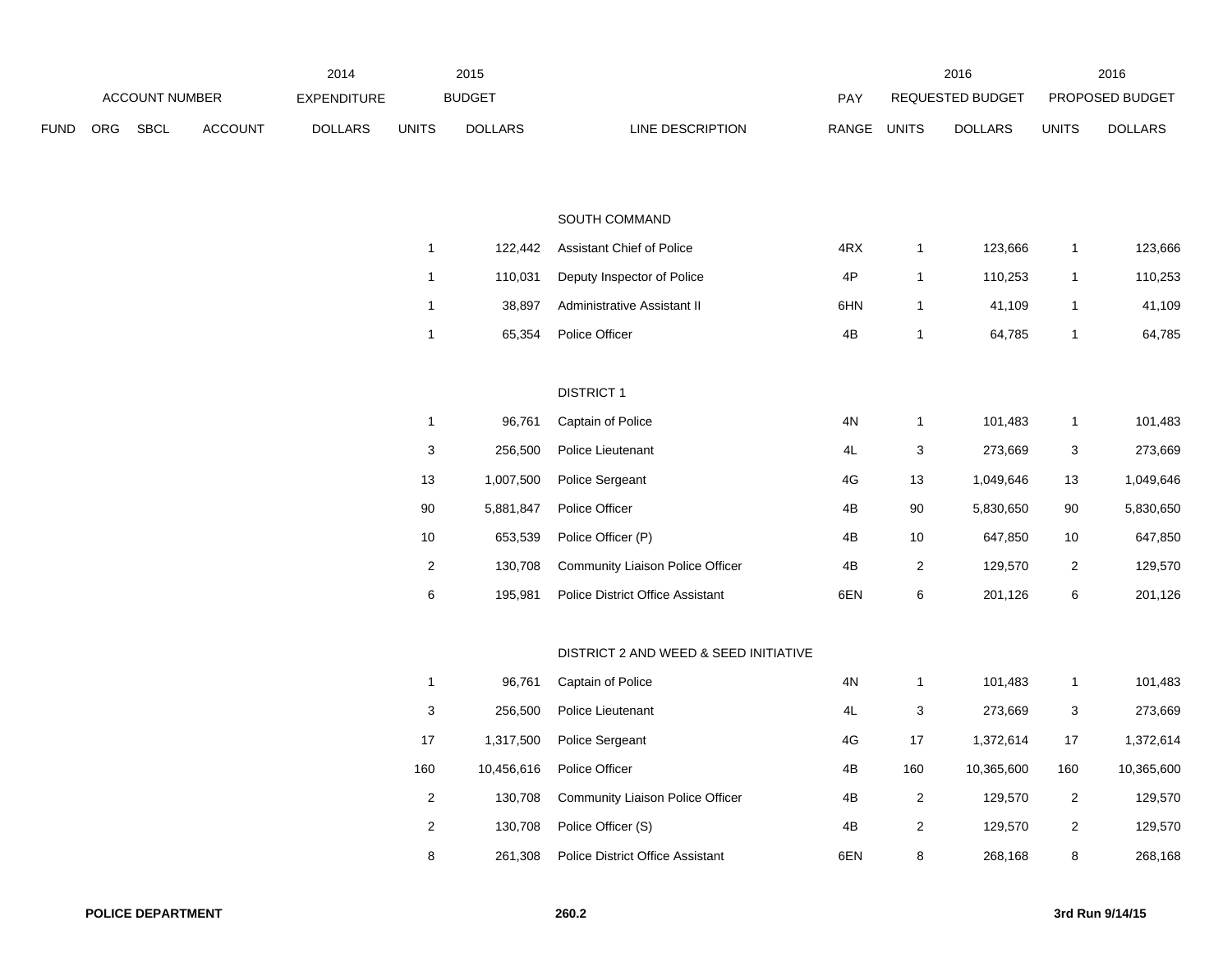|      |     |                |         | 2014               |                           | 2015           |                                           |               |              | 2016             |                           | 2016            |
|------|-----|----------------|---------|--------------------|---------------------------|----------------|-------------------------------------------|---------------|--------------|------------------|---------------------------|-----------------|
|      |     | ACCOUNT NUMBER |         | <b>EXPENDITURE</b> |                           | <b>BUDGET</b>  |                                           | PAY           |              | REQUESTED BUDGET |                           | PROPOSED BUDGET |
| FUND | ORG | SBCL           | ACCOUNT | <b>DOLLARS</b>     | <b>UNITS</b>              | <b>DOLLARS</b> | LINE DESCRIPTION                          | RANGE UNITS   |              | <b>DOLLARS</b>   | <b>UNITS</b>              | <b>DOLLARS</b>  |
|      |     |                |         |                    |                           |                |                                           |               |              |                  |                           |                 |
|      |     |                |         |                    |                           |                | <b>DISTRICT 6</b>                         |               |              |                  |                           |                 |
|      |     |                |         |                    | $\mathbf{1}$              | 96,761         | Captain of Police                         | 4N            | $\mathbf{1}$ | 101,483          | $\mathbf{1}$              | 101,483         |
|      |     |                |         |                    | $\ensuremath{\mathsf{3}}$ | 256,500        | Police Lieutenant                         | $4\mathsf{L}$ | 3            | 273,669          | $\ensuremath{\mathsf{3}}$ | 273,669         |
|      |     |                |         |                    | 17                        | 1,317,500      | Police Sergeant                           | 4G            | 17           | 1,372,614        | 17                        | 1,372,614       |
|      |     |                |         |                    | 92                        | 6,012,554      | Police Officer                            | 4B            | 92           | 5,960,220        | 92                        | 5,960,220       |
|      |     |                |         |                    | $\overline{c}$            | 130,708        | Community Liaison Police Officer          | 4B            | $\mathbf{2}$ | 129,570          | $\overline{2}$            | 129,570         |
|      |     |                |         |                    | 8                         | 261,308        | <b>Police District Office Assistant</b>   | 6EN           | 8            | 268,168          | $\bf 8$                   | 268,168         |
|      |     |                |         |                    |                           |                |                                           |               |              |                  |                           |                 |
|      |     |                |         |                    |                           |                | SOUTH INVESTIGATIONS                      |               |              |                  |                           |                 |
|      |     |                |         |                    | $\mathbf{1}$              | 96,761         | Captain of Police                         | 4N            | $\mathbf{1}$ | 101,483          | $\mathbf{1}$              | 101,483         |
|      |     |                |         |                    | $\mathbf 5$               | 427,500        | Police Lieutenant                         | 4L            | $\sqrt{5}$   | 456,115          | $\,$ 5 $\,$               | 456,115         |
|      |     |                |         |                    | 22                        | 1,625,800      | Detective                                 | 4F            | 22           | 1,614,932        | 22                        | 1,614,932       |
|      |     |                |         |                    | $\mathbf{1}$              | 40,394         | Police Services Specialist - Investigator | 5EN           | $\mathbf{1}$ | 32,545           | $\mathbf{1}$              | 32,545          |
|      |     |                |         |                    |                           |                |                                           |               |              |                  |                           |                 |
|      |     |                |         |                    |                           |                | NEIGHBORHOOD TASK FORCE                   |               |              |                  |                           |                 |
|      |     |                |         |                    | $\mathbf{1}$              | 96,761         | Captain of Police                         | 4N            | $\mathbf{1}$ | 101,483          | $\mathbf{1}$              | 101,483         |
|      |     |                |         |                    | $\ensuremath{\mathsf{3}}$ | 256,500        | Police Lieutenant                         | 4L            | 3            | 273,669          | 3                         | 273,669         |
|      |     |                |         |                    | $\mathbf 5$               | 159,010        | Office Assistant II                       | 6EN           | 5            | 163,525          | $\,$ 5 $\,$               | 163,525         |
|      |     |                |         |                    | 4                         | 261,415        | Police Officer                            | 4B            | 4            | 259,140          | 4                         | 259,140         |
|      |     |                |         |                    | $\mathbf{1}$              | 28,642         | Police Aide                               | 6BN           | $\mathbf{1}$ | 23,281           | $\mathbf{1}$              | 23,281          |
|      |     |                |         |                    | $\,6$                     | 392,123        | Police Officer (F)                        | 4B            | $\,6\,$      | 388,710          | 6                         | 388,710         |
|      |     |                |         |                    |                           |                |                                           |               |              |                  |                           |                 |
|      |     |                |         |                    |                           |                | <b>CANINE UNIT</b>                        |               |              |                  |                           |                 |
|      |     |                |         |                    | 4                         | 261,415        | Police Officer                            | 4B            | 4            | 259,140          | 4                         | 259,140         |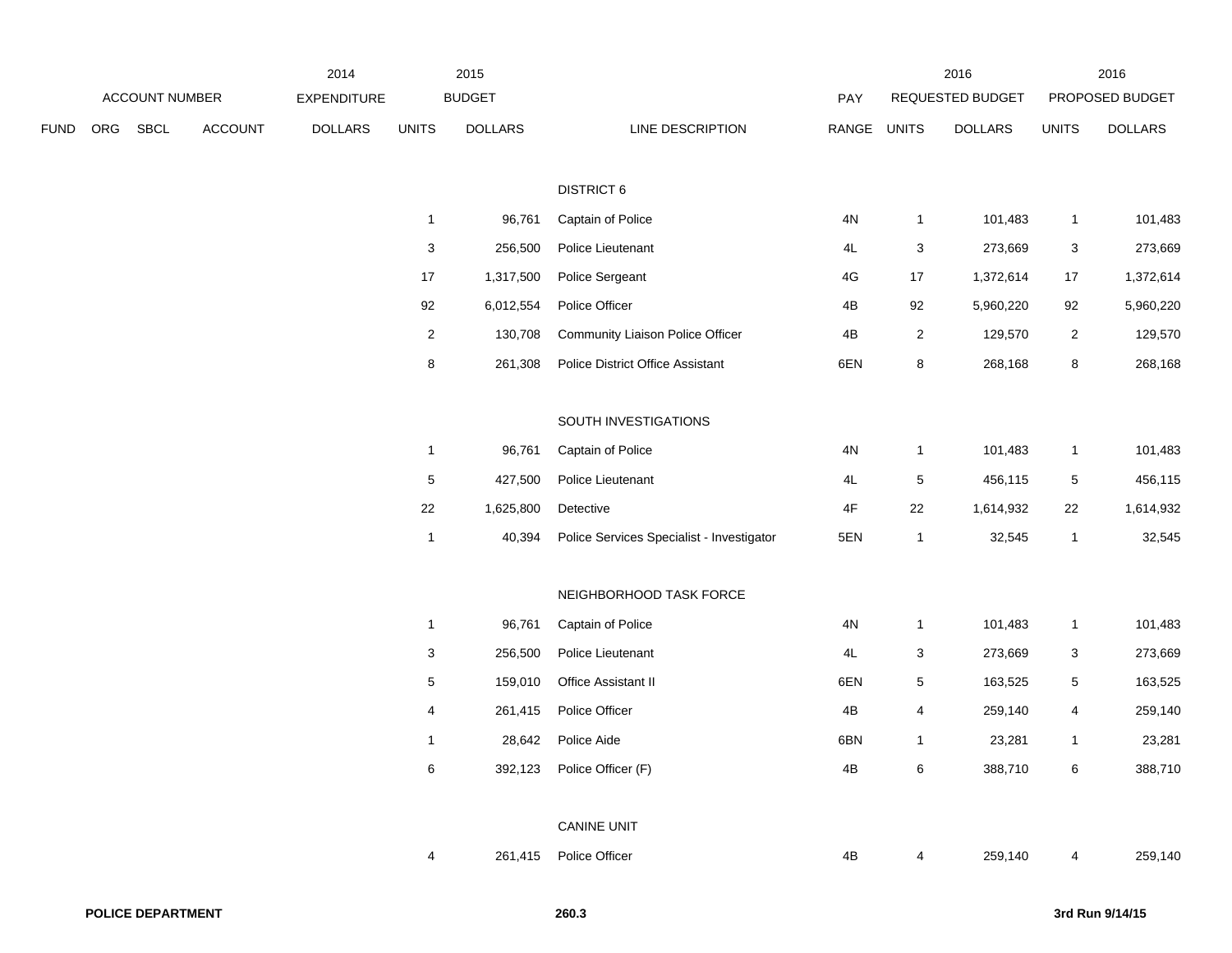|      |     |                          | 2014    |                    | 2015             |                |                            | 2016          |                | 2016             |                 |                 |
|------|-----|--------------------------|---------|--------------------|------------------|----------------|----------------------------|---------------|----------------|------------------|-----------------|-----------------|
|      |     | ACCOUNT NUMBER           |         | <b>EXPENDITURE</b> |                  | <b>BUDGET</b>  |                            | PAY           |                | REQUESTED BUDGET |                 | PROPOSED BUDGET |
| FUND | ORG | <b>SBCL</b>              | ACCOUNT | <b>DOLLARS</b>     | <b>UNITS</b>     | <b>DOLLARS</b> | LINE DESCRIPTION           | RANGE UNITS   |                | <b>DOLLARS</b>   | <b>UNITS</b>    | <b>DOLLARS</b>  |
|      |     |                          |         |                    |                  |                | FUGITIVE APPREHENSION UNIT |               |                |                  |                 |                 |
|      |     |                          |         |                    | $19$             | 1,241,723      | Police Officer             | 4B            | 19             | 1,230,915        | 19              | 1,230,915       |
|      |     |                          |         |                    |                  |                | <b>MARINE UNIT</b>         |               |                |                  |                 |                 |
|      |     |                          |         |                    | $\mathbf{1}$     | 77,500         | Police Sergeant            | 4G            | $\mathbf{1}$   | 80,742           | $\mathbf{1}$    | 80,742          |
|      |     |                          |         |                    | $12$             | 784,246        | Police Officer             | 4B            | 12             | 777,420          | 12              | 777,420         |
|      |     |                          |         |                    |                  |                | MOTORCYCLE UNIT            |               |                |                  |                 |                 |
|      |     |                          |         |                    | $\,6\,$          | 465,000        | Police Sergeant            | 4G            | $\,6\,$        | 484,452          | $6\phantom{.0}$ | 484,452         |
|      |     |                          |         |                    | 42               | 2,744,862      | Police Officer             | 4B            | 42             | 2,720,970        | 42              | 2,720,970       |
|      |     |                          |         |                    |                  |                | MOUNTED PATROL             |               |                |                  |                 |                 |
|      |     |                          |         |                    | $\mathbf{1}$     | 77,500         | Police Sergeant            | 4G            | $\mathbf{1}$   | 80,742           | $\mathbf{1}$    | 80,742          |
|      |     |                          |         |                    | $\,$ 5 $\,$      | 326,769        | Police Officer             | 4B            | $\overline{5}$ | 323,925          | $5\phantom{.0}$ | 323,925         |
|      |     |                          |         |                    |                  |                | STREET CRIMES UNIT         |               |                |                  |                 |                 |
|      |     |                          |         |                    | 6                | 465,000        | Police Sergeant            | 4G            | 6              | 484,452          | 6               | 484,452         |
|      |     |                          |         |                    | $18$             | 1,176,369      | Police Officer             | 4B            | 18             | 1,166,130        | 18              | 1,166,130       |
|      |     |                          |         |                    |                  |                | TACTICAL ENFORCEMENT       |               |                |                  |                 |                 |
|      |     |                          |         |                    | $\boldsymbol{9}$ | 697,500        | Police Sergeant            | 4G            | $9\,$          | 726,678          | 9               | 726,678         |
|      |     |                          |         |                    | 34               | 2,222,031      | Police Officer             | $4\mathsf{B}$ | 34             | 2,202,690        | 34              | 2,202,690       |
|      |     |                          |         |                    |                  |                | CENTRAL BOOKING            |               |                |                  |                 |                 |
|      |     |                          |         |                    | $\overline{1}$   | 85,500         | Police Lieutenant          | 4L            | $\mathbf{1}$   | 91,223           |                 | 91,223          |
|      |     | <b>POLICE DEPARTMENT</b> |         |                    |                  |                | 260.4                      |               |                |                  |                 | 3rd Run 9/14/15 |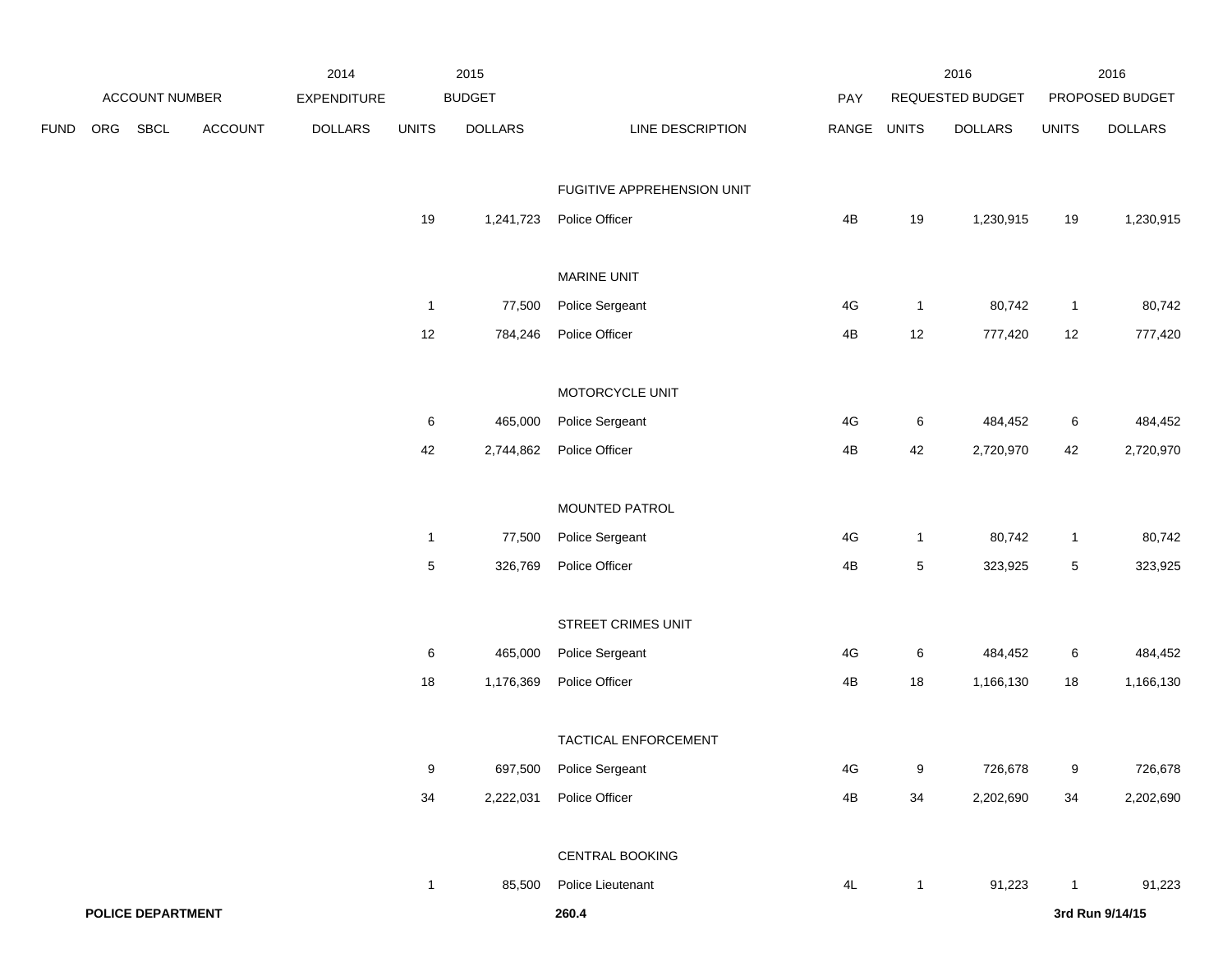|             |     |                   | 2014           |                    | 2015           |                |                                  |               | 2016           | 2016             |                |                 |
|-------------|-----|-------------------|----------------|--------------------|----------------|----------------|----------------------------------|---------------|----------------|------------------|----------------|-----------------|
|             |     | ACCOUNT NUMBER    |                | <b>EXPENDITURE</b> |                | <b>BUDGET</b>  |                                  | PAY           |                | REQUESTED BUDGET |                | PROPOSED BUDGET |
| <b>FUND</b> | ORG | <b>SBCL</b>       | <b>ACCOUNT</b> | <b>DOLLARS</b>     | <b>UNITS</b>   | <b>DOLLARS</b> | LINE DESCRIPTION                 | RANGE         | <b>UNITS</b>   | <b>DOLLARS</b>   | <b>UNITS</b>   | <b>DOLLARS</b>  |
|             |     |                   |                |                    | $\bf 8$        | 620,000        | Police Sergeant                  | 4G            | 8              | 645,936          | 8              | 645,936         |
|             |     |                   |                |                    | 51             | 3,333,046      | Police Officer                   | 4B            | 51             | 3,304,035        | 51             | 3,304,035       |
|             |     |                   |                |                    |                |                | COURT ADMINISTRATION SECTION     |               |                |                  |                |                 |
|             |     |                   |                |                    | $\mathbf{1}$   | 77,500         | Police Sergeant                  | 4G            | $\mathbf{1}$   | 80,742           | $\mathbf{1}$   | 80,742          |
|             |     |                   |                |                    | $\overline{2}$ | 139,835        | Court Liaison Officer            | 4C            | $\overline{2}$ | 138,906          | $\overline{2}$ | 138,906         |
|             |     |                   |                |                    | 20             | 1,307,077      | Police Officer                   | 4B            | 20             | 1,295,700        | 20             | 1,295,700       |
|             |     |                   |                |                    | $\mathbf{1}$   | 35,737         | Office Assistant III             | 6FN           | $\mathbf{1}$   | 36,380           | $\mathbf{1}$   | 36,380          |
|             |     |                   |                |                    | $\mathbf{1}$   | 31,802         | Office Assistant II              | 6EN           | $\overline{1}$ | 32,705           | $\mathbf{1}$   | 32,705          |
|             |     |                   |                |                    |                |                | COMMUNITY OUTREACH & EDUCATION   |               |                |                  |                |                 |
|             |     |                   |                |                    | $\mathbf{1}$   | 77,500         | Police Sergeant                  | 4G            | $\overline{1}$ | 80,742           | $\mathbf{1}$   | 80,742          |
|             |     |                   |                |                    | $\mathbf{1}$   | 65,354         | Police Officer                   | 4B            | $\overline{1}$ | 64,785           | $\mathbf{1}$   | 64,785          |
|             |     |                   |                |                    | 12             | 784,247        | Police Officer (L)               | 4B            | $12$           | 777,420          | 12             | 777,420         |
|             |     |                   |                |                    | $\mathbf{1}$   | 39,415         | Office Assistant IV              | 6HN           | $\overline{1}$ | 41,580           | $\mathbf{1}$   | 41,580          |
|             |     |                   |                |                    |                |                | CENTRAL COMMAND                  |               |                |                  |                |                 |
|             |     |                   |                |                    | $\mathbf{1}$   | 122,442        | <b>Assistant Chief of Police</b> | 4RX           | $\overline{1}$ | 123,666          | $\mathbf{1}$   | 123,666         |
|             |     |                   |                |                    | $\mathbf{1}$   | 38,897         | Administrative Assistant II      | 6HN           | $\overline{1}$ | 40,990           | $\mathbf{1}$   | 40,990          |
|             |     |                   |                |                    |                |                | <b>DISTRICT 3</b>                |               |                |                  |                |                 |
|             |     |                   |                |                    | $\mathbf{1}$   | 96,761         | Captain of Police                | $4\mathrm{N}$ | $\mathbf{1}$   | 101,483          | $\mathbf{1}$   | 101,483         |
|             |     |                   |                |                    | $\overline{4}$ | 342,000        | Police Lieutenant                | 4L            | 4              | 364,892          | 4              | 364,892         |
|             |     |                   |                |                    | 20             | 1,550,000      | Police Sergeant                  | 4G            | 20             | 1,614,840        | 20             | 1,614,840       |
|             |     |                   |                |                    | 176            | 11,502,278     | Police Officer                   | 4B            | 176            | 11,402,160       | 176            | 11,402,160      |
|             |     | POLICE DEPARTMENT |                |                    |                |                | 260.5                            |               |                |                  |                | 3rd Run 9/14/15 |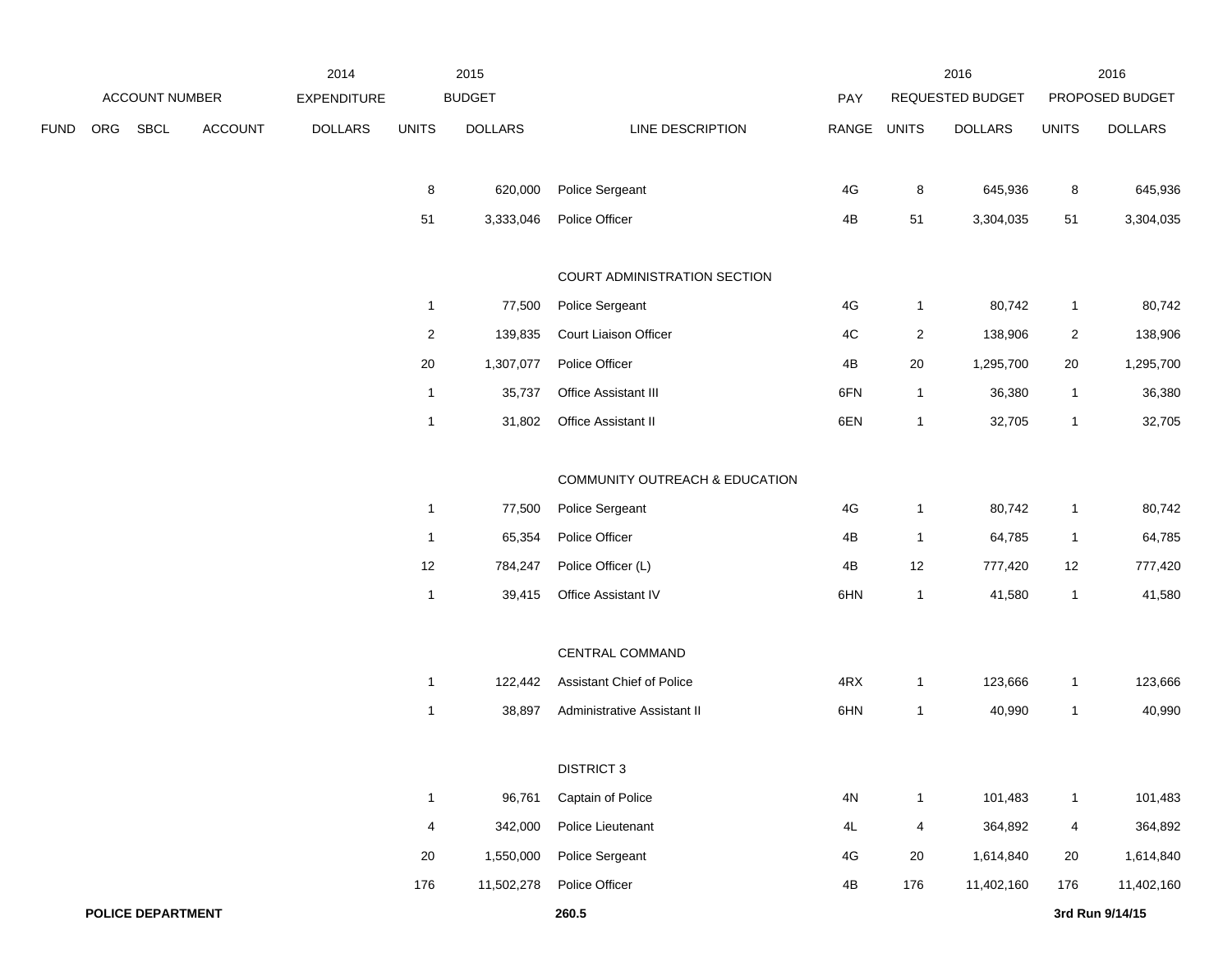|             |                       | 2014 |                    | 2015           |                           |                |                                         | 2016             |                | 2016            |                         |                |
|-------------|-----------------------|------|--------------------|----------------|---------------------------|----------------|-----------------------------------------|------------------|----------------|-----------------|-------------------------|----------------|
|             | <b>ACCOUNT NUMBER</b> |      | <b>EXPENDITURE</b> | <b>BUDGET</b>  |                           |                | PAY                                     | REQUESTED BUDGET |                | PROPOSED BUDGET |                         |                |
| <b>FUND</b> | ORG                   | SBCL | <b>ACCOUNT</b>     | <b>DOLLARS</b> | <b>UNITS</b>              | <b>DOLLARS</b> | LINE DESCRIPTION                        | RANGE UNITS      |                | <b>DOLLARS</b>  | <b>UNITS</b>            | <b>DOLLARS</b> |
|             |                       |      |                    |                | $\overline{2}$            | 130,708        | Community Liaison Police Officer        | 4B               | $\overline{2}$ | 129,570         | $\overline{2}$          | 129,570        |
|             |                       |      |                    |                | 8                         | 261,309        | <b>Police District Office Assistant</b> | 6EN              | 8              | 268,168         | 8                       | 268,168        |
|             |                       |      |                    |                | $\bf 8$                   | 591,200        | Detective                               | $4\mathsf{F}$    | 8              | 587,248         | 8                       | 587,248        |
|             |                       |      |                    |                |                           |                | <b>DISTRICT 5</b>                       |                  |                |                 |                         |                |
|             |                       |      |                    |                | $\overline{1}$            | 96,761         | Captain of Police                       | $4\mathrm{N}$    | $\mathbf{1}$   | 101,483         | $\mathbf{1}$            | 101,483        |
|             |                       |      |                    |                | $\ensuremath{\mathsf{3}}$ | 256,500        | Police Lieutenant                       | 4L               | 3              | 273,669         | 3                       | 273,669        |
|             |                       |      |                    |                | $18$                      | 1,395,000      | Police Sergeant                         | 4G               | 18             | 1,453,356       | 18                      | 1,453,356      |
|             |                       |      |                    |                | 176                       | 11,502,278     | Police Officer                          | 4B               | 176            | 11,402,160      | 176                     | 11,402,160     |
|             |                       |      |                    |                | $\overline{2}$            | 130,708        | Community Liaison Police Officer        | 4B               | $\sqrt{2}$     | 129,570         | $\overline{\mathbf{c}}$ | 129,570        |
|             |                       |      |                    |                | 8                         | 261,309        | <b>Police District Office Assistant</b> | 6EN              | 8              | 268,168         | 8                       | 268,168        |
|             |                       |      |                    |                |                           |                | CENTRAL INVESTIGATIONS                  |                  |                |                 |                         |                |
|             |                       |      |                    |                | $\overline{1}$            | 96,761         | Captain of Police                       | 4N               | $\mathbf{1}$   | 101,483         | $\mathbf{1}$            | 101,483        |
|             |                       |      |                    |                | $\,$ 5 $\,$               | 427,500        | Police Lieutenant                       | 4L               | $\sqrt{5}$     | 456,115         | 5                       | 456,115        |
|             |                       |      |                    |                | 28                        | 2,069,200      | Detective                               | 4F               | 28             | 2,055,368       | 28                      | 2,055,368      |
|             |                       |      |                    |                |                           |                | PROPERTY CONTROL SECTION                |                  |                |                 |                         |                |
|             |                       |      |                    |                | $\mathbf{1}$              | 77,500         | Police Sergeant                         | 4G               | $\mathbf{1}$   | 80,742          | $\mathbf{1}$            | 80,742         |
|             |                       |      |                    |                | $\overline{1}$            | 40,000         | <b>Property Control Manager</b>         | PR1FX            | $\mathbf{1}$   | 79,352          | $\mathbf{1}$            | 79,352         |
|             |                       |      |                    |                | 14                        | 914,954        | Police Officer                          | 4B               | 14             | 906,990         | 14                      | 906,990        |
|             |                       |      |                    |                | $\overline{1}$            | 35,737         | Office Assistant III                    | 6FN              | $\mathbf{1}$   | 36,380          | $\mathbf{1}$            | 36,380         |
|             |                       |      |                    |                | $\overline{1}$            | 85,500         | Police Lieutenant                       | 4L               | $\mathbf{1}$   | 91,223          | $\mathbf{1}$            | 91,223         |
|             |                       |      |                    |                | $\overline{1}$            | 39,623         | Teller                                  | 6HN              | $\mathbf{1}$   | 41,580          | $\mathbf{1}$            | 41,580         |
|             |                       |      |                    |                |                           |                |                                         |                  |                |                 |                         |                |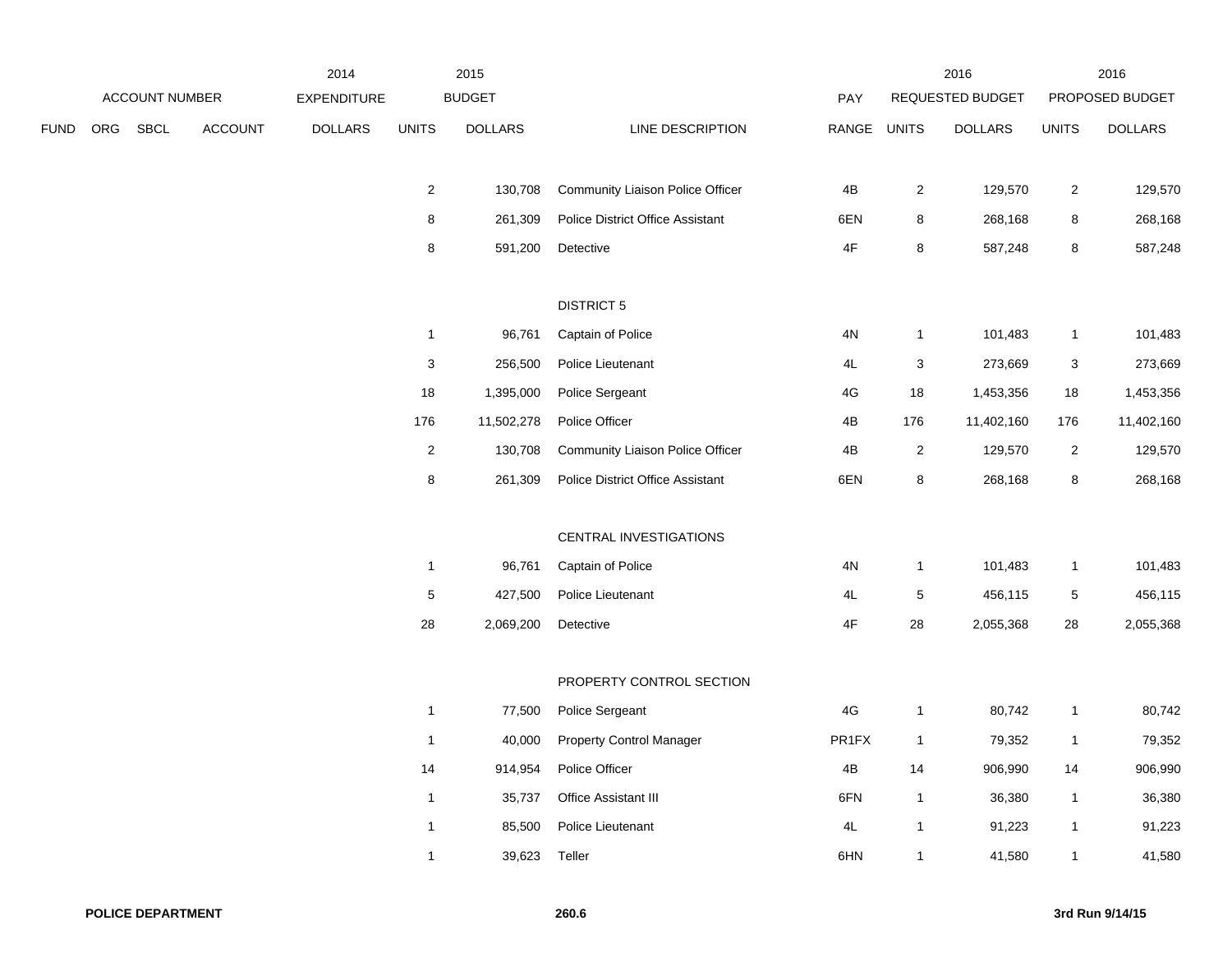|      |                |      |                    | 2014           |               | 2015           |                  |       |                  | 2016           |                        | 2016           |
|------|----------------|------|--------------------|----------------|---------------|----------------|------------------|-------|------------------|----------------|------------------------|----------------|
|      | ACCOUNT NUMBER |      | <b>EXPENDITURE</b> |                | <b>BUDGET</b> |                | PAY              |       | REQUESTED BUDGET |                | <b>PROPOSED BUDGET</b> |                |
| FUND | <b>ORG</b>     | SBCL | <b>ACCOUNT</b>     | <b>DOLLARS</b> | <b>UNITS</b>  | <b>DOLLARS</b> | LINE DESCRIPTION | RANGE | UNITS            | <b>DOLLARS</b> | <b>UNITS</b>           | <b>DOLLARS</b> |

#### TECHNICAL COMMUNICATIONS DIVISION

| 1  | 96,761    | Captain of Police                       | 4N  | $\mathbf{1}$   | 101,483   | $\mathbf{1}$ | 101,483   |
|----|-----------|-----------------------------------------|-----|----------------|-----------|--------------|-----------|
| 1  | 48,000    | <b>Technical Communications Manager</b> |     | $\mathbf{1}$   | 86,000    | 1            | 86,000    |
| 2  | 171,000   | Police Lieutenant                       | 4L  | 2              | 182,446   | 2            | 182,446   |
| 1  | 50,960    | Telecommunications Supervisor           | 1CX | $\mathbf{1}$   | 52,215    | 1            | 52,215    |
| 5  | 346,696   | Police Alarm Operator (G)               | 4C  | 5              | 346,696   | 5            | 346,696   |
| 9  | 697,500   | Police Sergeant                         | 4G  | 9              | 726,678   | 9            | 726,678   |
| 8  | 522,831   | Police Officer                          | 4B  | 8              | 518,280   | 8            | 518,280   |
| 62 | 2,168,140 | Police Telecommunicator                 | 6FN | 72             | 2,775,240 | 72           | 2,425,540 |
| 6  | 230,316   | Lead Police Telecommunicator            | 6HN | 6              | 255,960   | 6            | 255,960   |
| 10 | 90,000    | Police Telecommunicator Seasonal        | 9MN | 10             | 90,000    |              |           |
| 1  | 35,737    | Office Assistant III                    | 6FN | $\mathbf{1}$   | 36,380    | 1            | 36,380    |
| 2  | 72,680    | Mail Processor                          | 6FN | 2              | 76,271    | 2            | 76,271    |
| 2  | 98,290    | <b>Telecommunications Specialist</b>    | 1BX | $\overline{2}$ | 100,356   | 2            | 100,356   |
| 54 | 2,478,762 | Police Dispatcher (G)                   | 6NN | 54             | 2,587,410 | 54           | 2,587,410 |
| 10 | 54,000    | Police Telecommunicator - Auxiliary     | 6FN | 4              |           | 10           | 54,000    |
|    |           |                                         |     |                |           |              |           |
|    |           | NORTH COMMAND                           |     |                |           |              |           |
| 1  | 122,442   | <b>Assistant Chief of Police</b>        | 4R  | $\mathbf{1}$   | 123,666   | 1            | 123,666   |
| 1  | 38,897    | Administrative Assistant II             | 6HN | $\mathbf{1}$   | 40,991    | 1            | 40,991    |
|    |           |                                         |     |                |           |              |           |
|    |           | <b>DISTRICT 4</b>                       |     |                |           |              |           |
| 1  | 96,761    | Captain of Police                       | 4N  | $\mathbf{1}$   | 101,483   | 1            | 101,483   |
| 3  | 256,500   | Police Lieutenant                       | 4L  | 3              | 273,669   | 3            | 273,669   |
| 16 | 1,240,000 | Police Sergeant                         | 4G  | 16             | 1,291,872 | 16           | 1,291,872 |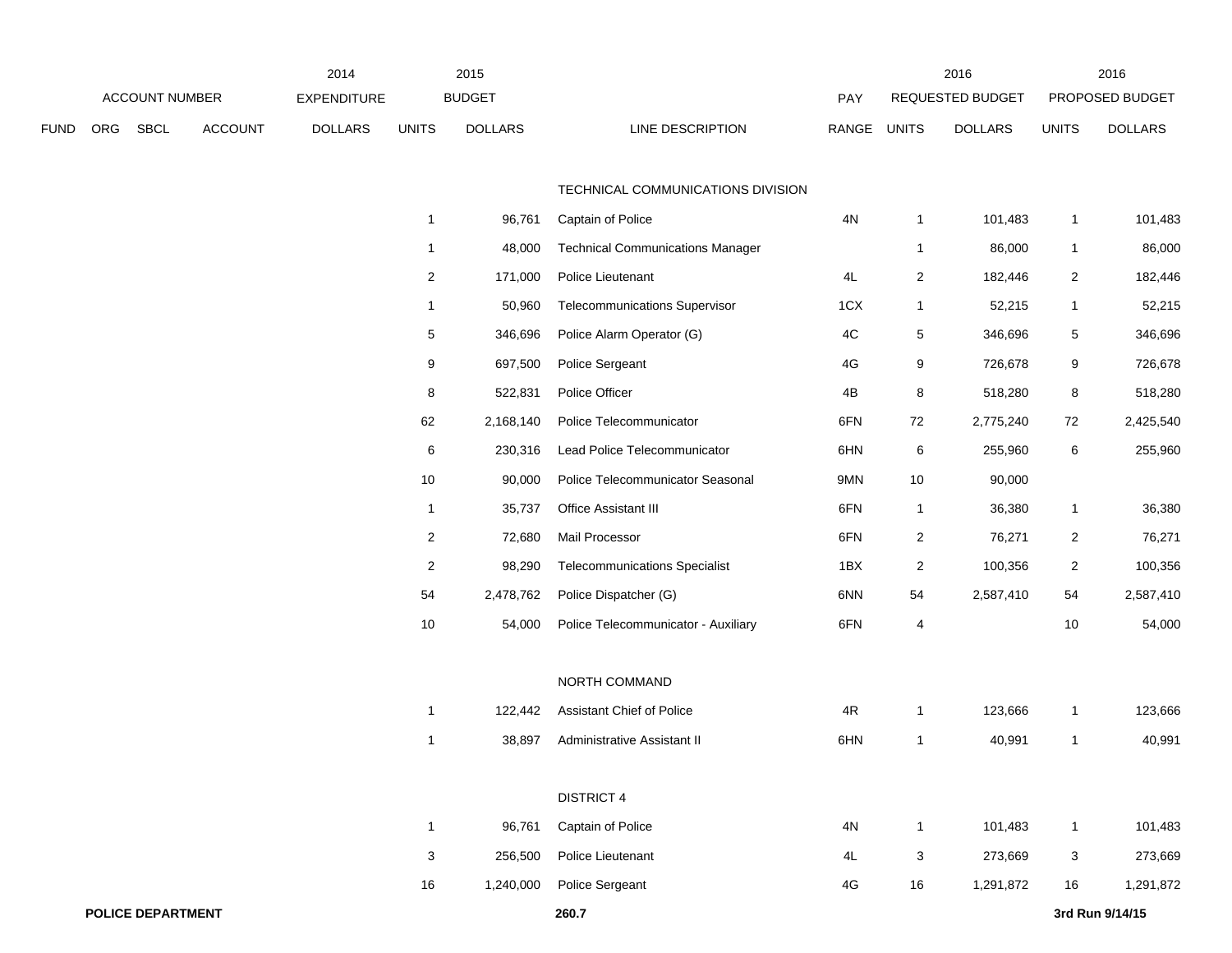|             |     |                       |                | 2014               |                         | 2015           |                                         |               |                | 2016             |                | 2016            |
|-------------|-----|-----------------------|----------------|--------------------|-------------------------|----------------|-----------------------------------------|---------------|----------------|------------------|----------------|-----------------|
|             |     | <b>ACCOUNT NUMBER</b> |                | <b>EXPENDITURE</b> |                         | <b>BUDGET</b>  |                                         | PAY           |                | REQUESTED BUDGET |                | PROPOSED BUDGET |
| <b>FUND</b> | ORG | SBCL                  | <b>ACCOUNT</b> | <b>DOLLARS</b>     | <b>UNITS</b>            | <b>DOLLARS</b> | LINE DESCRIPTION                        | RANGE         | <b>UNITS</b>   | <b>DOLLARS</b>   | <b>UNITS</b>   | <b>DOLLARS</b>  |
|             |     |                       |                |                    | 135                     | 8,822,770      | Police Officer                          | 4B            | 135            | 8,745,975        | 135            | 8,745,975       |
|             |     |                       |                |                    | $\overline{\mathbf{c}}$ | 130,708        | Community Liaison Police Officer        | 4B            | $\overline{2}$ | 129,570          | $\overline{c}$ | 129,570         |
|             |     |                       |                |                    | 8                       | 261,309        | <b>Police District Office Assistant</b> | 6EN           | 8              | 268,168          | 8              | 268,168         |
|             |     |                       |                |                    |                         |                | <b>DISTRICT 7</b>                       |               |                |                  |                |                 |
|             |     |                       |                |                    | $\mathbf{1}$            | 96,761         | Captain of Police                       | 4N            | $\mathbf{1}$   | 101,483          | $\mathbf{1}$   | 101,483         |
|             |     |                       |                |                    | 3                       | 256,500        | Police Lieutenant                       | 4L            | 3              | 273,669          | 3              | 273,669         |
|             |     |                       |                |                    | 16                      | 1,240,000      | Police Sergeant                         | 4G            | 16             | 1,291,872        | 16             | 1,291,872       |
|             |     |                       |                |                    | 177                     | 11,567,631     | Police Officer                          | 4B            | 177            | 11,466,945       | 177            | 11,466,945      |
|             |     |                       |                |                    | $\overline{2}$          | 130,708        | Community Liaison Police Officer        | 4B            | $\overline{2}$ | 128,686          | $\overline{2}$ | 128,686         |
|             |     |                       |                |                    | 8                       | 261,309        | <b>Police District Office Assistant</b> | 6EN           | 8              | 268,168          | 8              | 268,168         |
|             |     |                       |                |                    |                         |                | NORTH INVESTIGATIONS                    |               |                |                  |                |                 |
|             |     |                       |                |                    | $\mathbf{1}$            | 96,761         | Captain of Police                       | $4\mathrm{N}$ | $\mathbf{1}$   | 101,483          | $\mathbf{1}$   | 101,483         |
|             |     |                       |                |                    | 5                       | 427,500        | Police Lieutenant                       | 4L            | $\sqrt{5}$     | 456,115          | 5              | 456,115         |
|             |     |                       |                |                    | 18                      | 1,330,200      | Detective                               | 4F            | 18             | 1,321,308        | 18             | 1,321,308       |
|             |     |                       |                |                    |                         |                | POLICE ACADEMY                          |               |                |                  |                |                 |
|             |     |                       |                |                    | $\mathbf{1}$            | 108,732        | Deputy Inspector of Police              | 4P            | $\mathbf{1}$   | 111,440          | $\mathbf{1}$   | 111,440         |
|             |     |                       |                |                    | $\mathbf{1}$            | 96,761         | Captain of Police                       | 4N            | $\mathbf{1}$   | 101,483          | $\mathbf{1}$   | 101,483         |
|             |     |                       |                |                    | $\overline{2}$          | 171,000        | Police Lieutenant                       | 4L            | $\overline{c}$ | 182,446          | $\overline{c}$ | 182,446         |
|             |     |                       |                |                    | $\overline{7}$          | 542,500        | Police Sergeant                         | $4\mathsf{G}$ | $\overline{7}$ | 565,194          | $\overline{7}$ | 565,194         |
|             |     |                       |                |                    | $20\,$                  | 1,307,077      | Police Officer                          | 4B            | 18             | 1,166,130        | 18             | 1,166,130       |
|             |     |                       |                |                    |                         |                | Police Officer (T)                      | 4B            | $\overline{c}$ | 129,570          | $\overline{c}$ | 129,570         |
|             |     |                       |                |                    | $\mathbf{1}$            | 73,900         | Detective                               | 4F            | $\mathbf{1}$   | 73,406           | -1             | 73,406          |
|             |     | POLICE DEPARTMENT     |                |                    |                         |                | 260.8                                   |               |                |                  |                | 3rd Run 9/14/15 |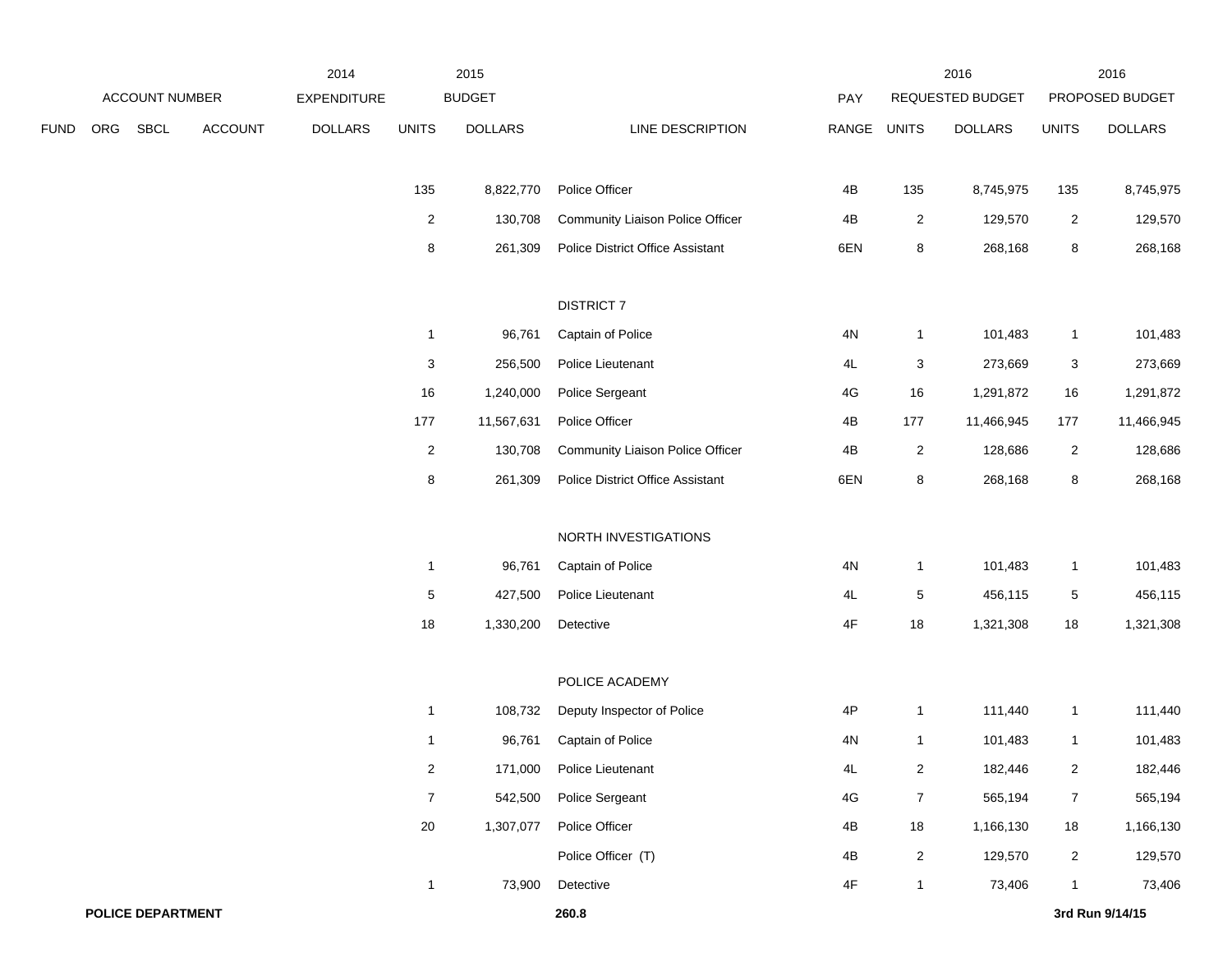|             |            |                |                | 2014               |                  | 2015           |                                             |             |                | 2016             |                | 2016            |
|-------------|------------|----------------|----------------|--------------------|------------------|----------------|---------------------------------------------|-------------|----------------|------------------|----------------|-----------------|
|             |            | ACCOUNT NUMBER |                | <b>EXPENDITURE</b> |                  | <b>BUDGET</b>  |                                             | PAY         |                | REQUESTED BUDGET |                | PROPOSED BUDGET |
| <b>FUND</b> | <b>ORG</b> | SBCL           | <b>ACCOUNT</b> | <b>DOLLARS</b>     | <b>UNITS</b>     | <b>DOLLARS</b> | LINE DESCRIPTION                            | RANGE UNITS |                | <b>DOLLARS</b>   | <b>UNITS</b>   | <b>DOLLARS</b>  |
|             |            |                |                |                    | $\mathbf{1}$     | 34,312         | <b>Accounting Assistant I</b>               | 6GN         | $\overline{1}$ | 34,655           | $\mathbf{1}$   | 34,655          |
|             |            |                |                |                    | $\mathbf{1}$     | 39,623         | Administrative Assistant II                 | 6HN         | $\mathbf{1}$   | 41,580           | $\mathbf{1}$   | 41,580          |
|             |            |                |                |                    | $\mathbf{1}$     | 31,802         | <b>Office Assistant II</b>                  | 6EN         | $\overline{1}$ | 32,705           | $\mathbf{1}$   | 32,705          |
|             |            |                |                |                    |                  |                | <b>FACILITIES SERVICES SECTION</b>          |             |                |                  |                |                 |
|             |            |                |                |                    | $\mathbf{1}$     | 71,050         | Police Facilities Manager                   | $1$ GN      | $\mathbf{1}$   | 71,761           | $\mathbf{1}$   | 71,761          |
|             |            |                |                |                    | $\mathbf{1}$     | 70,295         | Police Facilities Assistant Manager         | 1EX         | $\mathbf{1}$   | 64,757           | 1              | 64,757          |
|             |            |                |                |                    | $\mathbf{1}$     | 47,816         | <b>Police Fleet Supervisor</b>              | 1BX         | $\overline{1}$ | 48,294           | $\mathbf{1}$   | 48,294          |
|             |            |                |                |                    | 4                | 224,459        | <b>Building Maintenance Supervisor II</b>   | 1BN         | 4              | 235,544          | 4              | 235,544         |
|             |            |                |                |                    | 6                | 284,298        | Maintenance Technician II                   | 3GN         | 6              | 284,298          | 6              | 284,298         |
|             |            |                |                |                    | 6                | 265,482        | <b>Building Maintenance Mechanic II</b>     | 7CN         | 6              | 265,482          | 6              | 265,482         |
|             |            |                |                |                    | 39               | 1,511,211      | Custodial Worker II-City Laborer            | 8DN         | 39             | 1,555,983        | 39             | 1,555,983       |
|             |            |                |                |                    | $\mathbf{1}$     | 41,931         | Vehicle Services Assistant                  | 8FN         | $\mathbf{1}$   | 44,002           | $\mathbf{1}$   | 44,002          |
|             |            |                |                |                    | $\boldsymbol{7}$ | 277,081        | Garage Attendant                            | 8DN         | $\overline{7}$ | 285,915          | $\overline{7}$ | 285,915         |
|             |            |                |                |                    | 5                | 326,769        | Police Officer                              | 4B          | $\sqrt{5}$     | 323,925          | $\,$ 5 $\,$    | 323,925         |
|             |            |                |                |                    | $\mathbf{1}$     | 35,737         | Office Assistant III                        | 6FN         | $\mathbf{1}$   | 36,380           | $\mathbf{1}$   | 36,380          |
|             |            |                |                |                    | $\mathbf{1}$     | 68,159         | Police Fleet Manager                        | 1DX         | $\mathbf{1}$   | 71,525           | $\mathbf{1}$   | 71,525          |
|             |            |                |                |                    | $\mathbf{1}$     | 31,802         | <b>Office Assistant II</b>                  | 6EN         | $\overline{1}$ | 32,705           | 1              | 32,705          |
|             |            |                |                |                    | 5                | 215,025        | Emergency Vehicle Equipment Installer       | 3MN         | 5              | 218,790          | 5              | 218,790         |
|             |            |                |                |                    |                  |                | PRINTING & STORES SECTION                   |             |                |                  |                |                 |
|             |            |                |                |                    | $\mathbf{1}$     | 48,700         | Printing, Stores, & Building Services Supv. | 1BX         | $\overline{1}$ | 51,105           | $\mathbf{1}$   | 51,105          |
|             |            |                |                |                    | $\mathbf{1}$     | 45,649         | Printer                                     | 7FN         | $\mathbf{1}$   | 47,903           | $\mathbf{1}$   | 47,903          |
|             |            |                |                |                    | $\mathbf{1}$     | 38,680         | <b>Inventory Control Assistant II</b>       | 6HN         | $\mathbf{1}$   | 40,590           | $\mathbf{1}$   | 40,590          |

1 39,623 Inventory Control Assistant III 6HN 1 41,580 1 41,580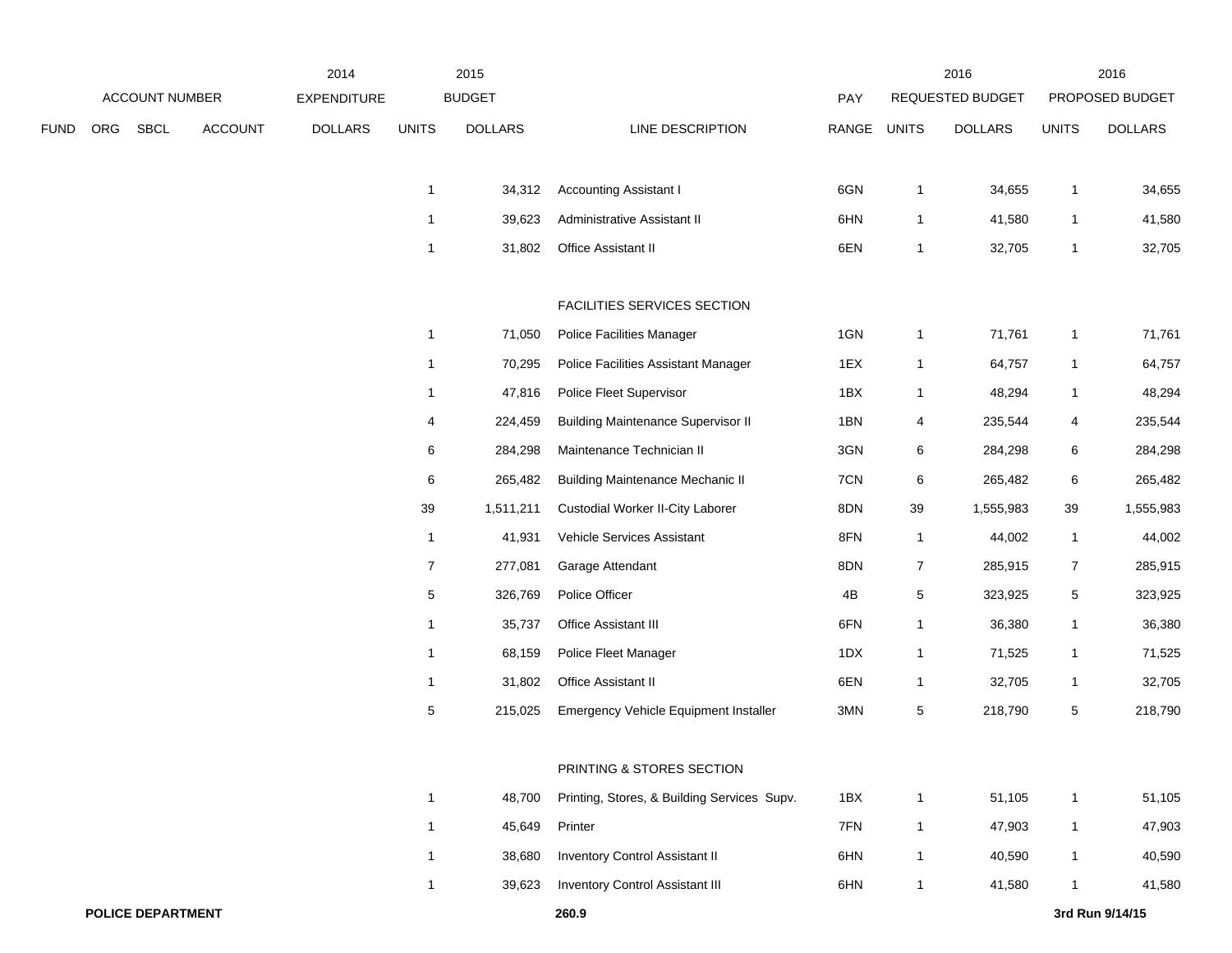|          |                |      |                | 2014               |              | 2015           |                  |            |       | 2016             |       | 2016                   |
|----------|----------------|------|----------------|--------------------|--------------|----------------|------------------|------------|-------|------------------|-------|------------------------|
|          | ACCOUNT NUMBER |      |                | <b>EXPENDITURE</b> |              | <b>BUDGET</b>  |                  | <b>PAY</b> |       | REQUESTED BUDGET |       | <b>PROPOSED BUDGET</b> |
| FUND ORG |                | SBCL | <b>ACCOUNT</b> | <b>DOLLARS</b>     | <b>UNITS</b> | <b>DOLLARS</b> | LINE DESCRIPTION | RANGE      | UNITS | <b>DOLLARS</b>   | UNITS | <b>DOLLARS</b>         |

#### CROSSING GUARD DIVISION

| 2   | 123.695 | <b>Safety Specialist-Senior</b>    | 2EX | 2   | 129.804 | 2   | 129,804 |
|-----|---------|------------------------------------|-----|-----|---------|-----|---------|
| 207 | 878.715 | <b>School Crossing Guard</b>       | 9GN | 207 | 878.715 | 207 | 878.715 |
|     | 4.245   | <b>School Crossing Guard</b>       | 9GN |     |         |     |         |
| 28  | 118.860 | School Crossing Guard (Aux.)       | 9GN | 28  | 118.860 | 28  | 118.860 |
| 3   | 35.454  | School Crossing Guard - Operator   | 9GN | 3   | 35.454  | 3   | 35,454  |
| 3   | 35.454  | School Crossing Guard - Dispatcher | 9GN | 3   | 35.454  | 3   | 35,454  |

# RISK MANAGEMENT

|  | 117,485 Inspector of Police        | 4QX | 118.660 | 118,660 |
|--|------------------------------------|-----|---------|---------|
|  | 54.128 Administrative Assistant IV | 5IN | 56.801  | 56,801  |

### INTERNAL AFFAIRS DIVISION

| 1  | 108,732 | Deputy Inspector of Police  | 4P  |    | 111,440 |    | 111,440 |
|----|---------|-----------------------------|-----|----|---------|----|---------|
| 1  | 96,761  | Captain of Police           | 4N  | 1  | 101,483 |    | 101,483 |
| 3  | 256,500 | Police Lieutenant           | 4L  | 3  | 273,669 | 3  | 273,669 |
| 12 | 930.000 | <b>Police Sergeant</b>      | 4G  | 12 | 968,904 | 12 | 968,904 |
| 11 | 812,900 | Detective                   | 4F  | 11 | 807,466 | 11 | 807,466 |
| 1  | 39,415  | <b>Office Assistant IV</b>  | 6HN | 1  | 41,580  |    | 41,580  |
| 2  | 71.474  | <b>Office Assistant III</b> | 6FN | 2  | 72,760  | 2  | 72,760  |
| 5  | 159.010 | Office Assistant II         | 6EN | 5  | 163,525 | 5  | 163,525 |
| 4  | 261,415 | Police Officer              | 4B  | 4  | 259,140 | 4  | 259,140 |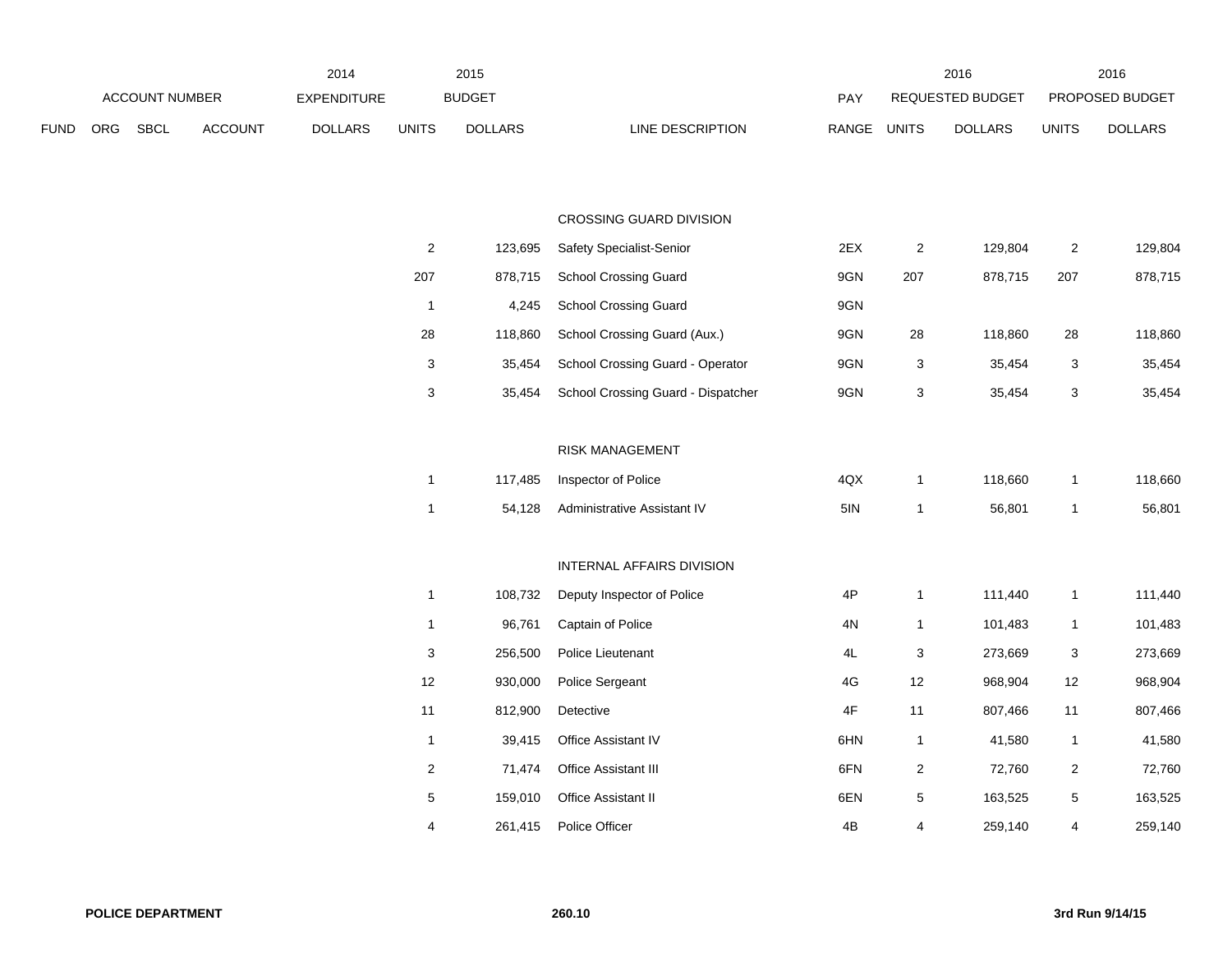|      |     | ACCOUNT NUMBER    |                | 2014<br><b>EXPENDITURE</b> |                | 2015<br><b>BUDGET</b> |                                  | PAY   |                | 2016<br>REQUESTED BUDGET |                         | 2016<br>PROPOSED BUDGET |
|------|-----|-------------------|----------------|----------------------------|----------------|-----------------------|----------------------------------|-------|----------------|--------------------------|-------------------------|-------------------------|
| FUND | ORG | <b>SBCL</b>       | <b>ACCOUNT</b> | <b>DOLLARS</b>             | <b>UNITS</b>   | <b>DOLLARS</b>        | LINE DESCRIPTION                 | RANGE | <b>UNITS</b>   | <b>DOLLARS</b>           | <b>UNITS</b>            | <b>DOLLARS</b>          |
|      |     |                   |                |                            |                |                       | HUMAN RESOURCES DIVISION         |       |                |                          |                         |                         |
|      |     |                   |                |                            | $\mathbf{1}$   | 98,157                | Human Resources Administrator    | 1HX   | $\mathbf{1}$   | 103,005                  | $\mathbf{1}$            | 103,005                 |
|      |     |                   |                |                            | $\mathbf{1}$   | 39,415                | Office Assistant IV              | 6HN   | $\mathbf{1}$   | 41,580                   | $\mathbf{1}$            | 41,580                  |
|      |     |                   |                |                            | $\mathbf{1}$   | 35,737                | Office Assistant III             | 6FN   | $\mathbf{1}$   | 36,380                   | 1                       | 36,380                  |
|      |     |                   |                |                            | $\overline{a}$ | 63,604                | Office Assistant II              | 6EN   | $\overline{2}$ | 65,410                   | $\overline{\mathbf{c}}$ | 65,410                  |
|      |     |                   |                |                            | $\mathbf{1}$   | 74,917                | Human Resources Specialist       | 1CX   | $\mathbf{1}$   | 78,619                   | $\mathbf{1}$            | 78,619                  |
|      |     |                   |                |                            | $\overline{a}$ | 127,883               | Human Resources Analyst - Senior | 2FX   | $\overline{c}$ | 134,199                  | $\boldsymbol{2}$        | 134,199                 |
|      |     |                   |                |                            | $\overline{a}$ | 155,000               | Police Sergeant                  | 4G    | $\overline{2}$ | 161,484                  | $\boldsymbol{2}$        | 161,484                 |
|      |     |                   |                |                            | $\overline{a}$ | 130,708               | Police Officer                   | 4B    | $\sqrt{2}$     | 129,570                  | $\overline{\mathbf{c}}$ | 129,570                 |
|      |     |                   |                |                            |                |                       |                                  |       |                |                          |                         |                         |
|      |     |                   |                |                            |                |                       | MEDICAL SECTION                  |       |                |                          |                         |                         |
|      |     |                   |                |                            | $\mathbf{1}$   | 50,206                | Health & Safety Officer          | 2GX   | $\mathbf{1}$   | 50,206                   | $\mathbf{1}$            | 50,206                  |
|      |     |                   |                |                            | $\mathbf{1}$   | 42,079                | Health & Safety Specialist       | 2DN   | $\mathbf{1}$   | 42,079                   | $\mathbf{1}$            | 42,079                  |
|      |     |                   |                |                            | $\mathbf{1}$   | 39,415                | Office Assistant IV              | 6HN   | $\mathbf{1}$   | 41,580                   | 1                       | 41,580                  |
|      |     |                   |                |                            | $\mathbf{1}$   | 35,737                | Office Assistant III             | 6FN   | $\mathbf{1}$   | 36,380                   | $\mathbf{1}$            | 36,380                  |
|      |     |                   |                |                            | $\mathbf{1}$   | 31,802                | Office Assistant II              | 6EN   | $\mathbf{1}$   | 32,705                   | $\mathbf{1}$            | 32,705                  |
|      |     |                   |                |                            |                |                       |                                  |       |                |                          |                         |                         |
|      |     |                   |                |                            |                |                       | BACKGROUND INVESTIGATION UNIT    |       |                |                          |                         |                         |
|      |     |                   |                |                            | $\mathbf{1}$   | 77,500                | Police Sergeant                  | 4G    | $\mathbf{1}$   | 80,742                   | $\mathbf{1}$            | 80,742                  |
|      |     |                   |                |                            | $\overline{a}$ | 130,708               | Police Officer                   | 4B    | $\sqrt{2}$     | 129,570                  | $\overline{\mathbf{c}}$ | 129,570                 |
|      |     |                   |                |                            | 1              | 73,900                | Detective                        | 4F    | $\mathbf{1}$   | 73,406                   | $\mathbf{1}$            | 73,406                  |
|      |     |                   |                |                            | $\mathbf{1}$   | 35,737                | Office Assistant III             | 6FN   | $\mathbf{1}$   | 36,380                   | $\mathbf{1}$            | 36,380                  |
|      |     |                   |                |                            |                |                       | PAYROLL SECTION                  |       |                |                          |                         |                         |
|      |     |                   |                |                            | $\mathbf{1}$   | 53,368                | Police Payroll Supervisor        | 1CN   | $\mathbf{1}$   | 56,004                   | -1                      | 56,004                  |
|      |     | POLICE DEPARTMENT |                |                            |                |                       | 260.11                           |       |                |                          |                         | 3rd Run 9/14/15         |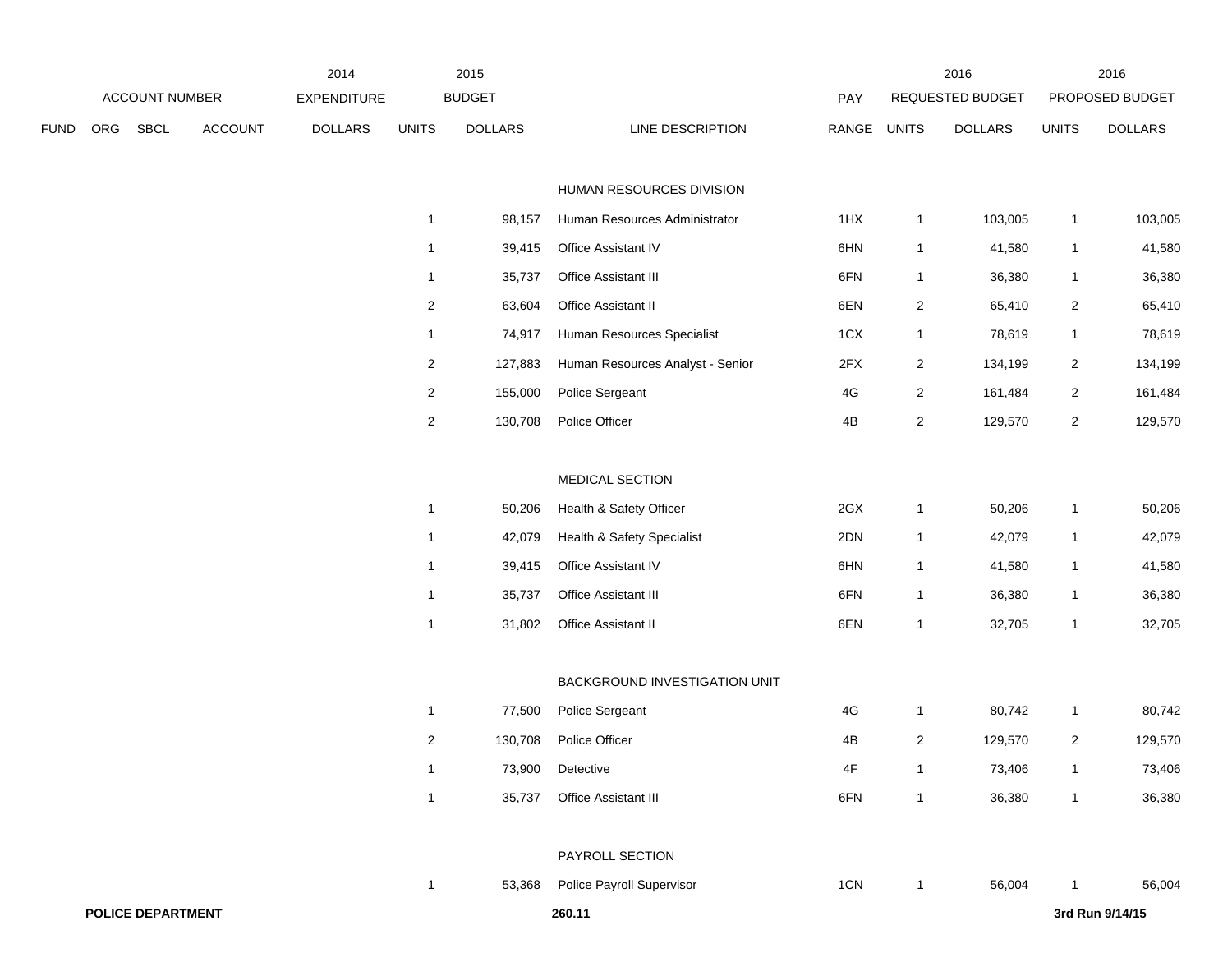|             |     |                |                | 2014               |                         | 2015           |                                   |               |                | 2016             |                | 2016            |
|-------------|-----|----------------|----------------|--------------------|-------------------------|----------------|-----------------------------------|---------------|----------------|------------------|----------------|-----------------|
|             |     | ACCOUNT NUMBER |                | <b>EXPENDITURE</b> |                         | <b>BUDGET</b>  |                                   | PAY           |                | REQUESTED BUDGET |                | PROPOSED BUDGET |
| <b>FUND</b> | ORG | SBCL           | <b>ACCOUNT</b> | <b>DOLLARS</b>     | <b>UNITS</b>            | <b>DOLLARS</b> | LINE DESCRIPTION                  | RANGE         | <b>UNITS</b>   | <b>DOLLARS</b>   | <b>UNITS</b>   | <b>DOLLARS</b>  |
|             |     |                |                |                    |                         |                |                                   |               |                |                  |                |                 |
|             |     |                |                |                    | $\mathbf{2}$            | 77,190         | Personnel Payroll Assistant II    | 6HN           | $\overline{2}$ | 80,904           | $\overline{2}$ | 80,904          |
|             |     |                |                |                    | $\mathbf{1}$            | 41,133         | Personnel Payroll Assistant III   | 5EN           | $\mathbf{1}$   | 42,147           | $\mathbf{1}$   | 42,147          |
|             |     |                |                |                    |                         |                | <b>INSPECTIONS</b>                |               |                |                  |                |                 |
|             |     |                |                |                    | $\mathbf{1}$            | 108,732        | Deputy Inspector of Police        | 4P            | $\mathbf{1}$   | 110,253          | $\mathbf{1}$   | 110,253         |
|             |     |                |                |                    | $\overline{\mathbf{c}}$ | 193,523        | Captain of Police                 | 4N            | $\overline{2}$ | 202,966          | $\overline{2}$ | 202,966         |
|             |     |                |                |                    |                         |                |                                   |               |                |                  |                |                 |
|             |     |                |                |                    |                         |                | SPECIALIZED INVESTIGATIONS        |               |                |                  |                |                 |
|             |     |                |                |                    | $\mathbf{1}$            | 117,485        | Inspector of Police               | $4{\sf Q}$    | $\mathbf{1}$   | 118,660          | $\mathbf{1}$   | 118,660         |
|             |     |                |                |                    |                         |                | INTELLIGENCE FUSION CENTER        |               |                |                  |                |                 |
|             |     |                |                |                    | $\mathbf{1}$            | 96,761         | Captain of Police                 | $4\mathrm{N}$ | $\mathbf{1}$   | 101,483          | $\mathbf{1}$   | 101,483         |
|             |     |                |                |                    | $\mathbf{1}$            | 85,500         | Police Lieutenant                 | 4L            | $\mathbf{1}$   | 91,223           | $\mathbf{1}$   | 91,223          |
|             |     |                |                |                    | 8                       | 591,200        | Detective                         | 4F            | $\,8\,$        | 587,248          | $\,8\,$        | 587,248         |
|             |     |                |                |                    | $\overline{7}$          | 457,477        | Police Officer                    | 4B            | $\overline{7}$ | 453,495          | $\overline{7}$ | 453,495         |
|             |     |                |                |                    | $\mathbf{1}$            | 77,500         | Police Sergeant                   | 4G            | $\mathbf{1}$   | 80,742           | $\overline{1}$ | 80,742          |
|             |     |                |                |                    | 24                      | 607,722        | <b>Crime Analyst</b>              | 2GN           | 24             | 1,002,153        | 24             | 871,728         |
|             |     |                |                |                    | $\mathbf{1}$            | 68,717         | Crime & Intelligence Specialist   | 1FX           | $\mathbf{1}$   | 68,717           | $\mathbf{1}$   | 68,717          |
|             |     |                |                |                    | $\overline{\mathbf{c}}$ | 63,604         | Office Assistant II               | 6EN           | $\overline{2}$ | 65,410           | $\overline{2}$ | 65,410          |
|             |     |                |                |                    |                         |                | INVESTIGATIVE MANAGEMENT DIVISION |               |                |                  |                |                 |
|             |     |                |                |                    | $\mathbf{1}$            | 96,761         | Captain of Police                 | $4\mathrm{N}$ | $\mathbf{1}$   | 101,483          | $\mathbf{1}$   | 101,483         |
|             |     |                |                |                    | $\mathbf{1}$            | 85,500         | Police Lieutenant                 | 4L            | $\mathbf{1}$   | 91,223           | $\mathbf{1}$   | 91,223          |
|             |     |                |                |                    | $\mathbf{1}$            | 77,500         | Police Sergeant                   | 4G            | $\mathbf{1}$   | 80,742           | $\mathbf{1}$   | 80,742          |
|             |     |                |                |                    | 3 <sup>1</sup>          |                | 221,700 Detective                 | 4F            | 3              | 220,218          | $\mathbf{3}$   | 220,218         |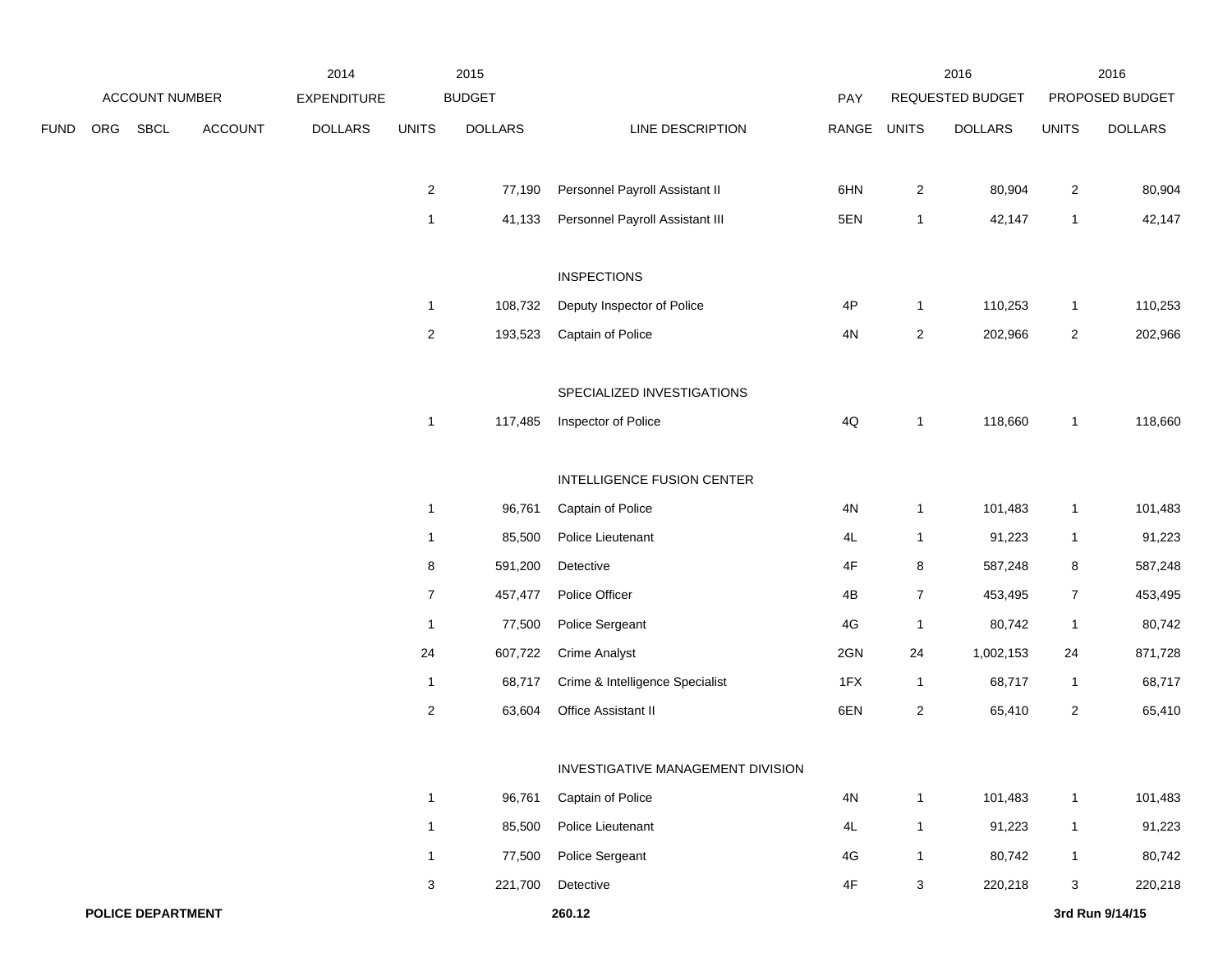|      |     |                          |                | 2014           |                           | 2015           |                                           |               |                           | 2016             |                | 2016            |
|------|-----|--------------------------|----------------|----------------|---------------------------|----------------|-------------------------------------------|---------------|---------------------------|------------------|----------------|-----------------|
|      |     | ACCOUNT NUMBER           |                | EXPENDITURE    |                           | <b>BUDGET</b>  |                                           | PAY           |                           | REQUESTED BUDGET |                | PROPOSED BUDGET |
| FUND | ORG | <b>SBCL</b>              | <b>ACCOUNT</b> | <b>DOLLARS</b> | <b>UNITS</b>              | <b>DOLLARS</b> | LINE DESCRIPTION                          | RANGE UNITS   |                           | <b>DOLLARS</b>   | <b>UNITS</b>   | <b>DOLLARS</b>  |
|      |     |                          |                |                | $\ensuremath{\mathsf{3}}$ | 196,062        | Police Officer                            | 4B            | $\ensuremath{\mathsf{3}}$ | 194,355          | $\mathbf{3}$   | 194,355         |
|      |     |                          |                |                | $\mathbf{1}$              | 41,972         | Office Supervisor II                      | 2CN           | $\mathbf{1}$              | 40,459           | $\mathbf{1}$   | 40,459          |
|      |     |                          |                |                | $\overline{c}$            | 78,830         | Office Assistant IV                       | 6HN           | $\overline{2}$            | 83,160           | $\overline{c}$ | 83,160          |
|      |     |                          |                |                | 4                         | 142,948        | Office Assistant III                      | 6FN           | 4                         | 145,520          | 4              | 145,520         |
|      |     |                          |                |                | $\overline{7}$            | 222,614        | Office Assistant II                       | 6EN           | $\overline{7}$            | 228,935          | $\overline{7}$ | 228,935         |
|      |     |                          |                |                | $\overline{2}$            | 80,788         | Police Services Specialist - Investigator | 5EN           | $\overline{2}$            | 65,090           | $\overline{a}$ | 65,090          |
|      |     |                          |                |                | 1                         | 37,805         | Administrative Assistant I                | 6GN           | $\mathbf{1}$              | 39,672           | $\mathbf{1}$   | 39,672          |
|      |     |                          |                |                |                           |                |                                           |               |                           |                  |                |                 |
|      |     |                          |                |                |                           |                | <b>NARCOTICS</b>                          |               |                           |                  |                |                 |
|      |     |                          |                |                | $\mathbf{1}$              | 96,761         | Captain of Police                         | 4N            | $\mathbf{1}$              | 101,483          | 1              | 101,483         |
|      |     |                          |                |                | $\boldsymbol{2}$          | 171,000        | Police Lieutenant                         | 4L            | $\overline{2}$            | 182,446          | $\overline{c}$ | 182,446         |
|      |     |                          |                |                | $\mathbf{1}$              | 85,500         | Police Lieutenant (N)                     | $4\mathsf{L}$ | $\mathbf{1}$              | 91,223           | $\mathbf{1}$   | 91,223          |
|      |     |                          |                |                | $\mathbf{1}$              | 85,500         | Police Lieutenant (K)                     | $4\mathsf{L}$ | $\mathbf{1}$              | 91,223           | $\mathbf{1}$   | 91,223          |
|      |     |                          |                |                | 13                        | 960,700        | Detective                                 | 4F            | 13                        | 954,278          | 13             | 954,278         |
|      |     |                          |                |                | $\overline{1}$            | 73,900         | Detective (N)                             | 4F            | $\mathbf{1}$              | 73,406           | $\mathbf{1}$   | 73,406          |
|      |     |                          |                |                | $11$                      | 812,900        | Detective (K)                             | 4F            | 11                        | 807,466          | $11$           | 807,466         |
|      |     |                          |                |                | $\overline{1}$            | 96,761         | Captain of Police                         | 4N            | $\mathbf{1}$              | 101,483          | $\mathbf{1}$   | 101,483         |
|      |     |                          |                |                | $\mathbf{1}$              | 65,354         | Police Officer (N)                        | 4B            | $\mathbf{1}$              | 64,785           | $\mathbf{1}$   | 64,785          |
|      |     |                          |                |                | 4                         | 261,415        | Police Officer (K)                        | 4B            | 4                         | 259,140          | 4              | 259,140         |
|      |     |                          |                |                |                           |                | SENSITIVE CRIMES DIVISION                 |               |                           |                  |                |                 |
|      |     |                          |                |                | $\mathbf{1}$              | 96,761         | Captain of Police                         | $4N$          | $\mathbf{1}$              | 101,483          | $\mathbf{1}$   | 101,483         |
|      |     |                          |                |                | 3                         | 256,500        | Police Lieutenant                         | 4L            | 3                         | 273,669          | $\mathbf{3}$   | 273,669         |
|      |     |                          |                |                | 3                         | 232,500        | Police Sergeant                           | 4G            | 3                         | 242,226          | $\mathbf{3}$   | 242,226         |
|      |     |                          |                |                | 13                        | 960,700        | Detective                                 | 4F            | 13                        | 954,278          | 13             | 954,278         |
|      |     | <b>POLICE DEPARTMENT</b> |                |                |                           |                | 260.13                                    |               |                           |                  |                | 3rd Run 9/14/15 |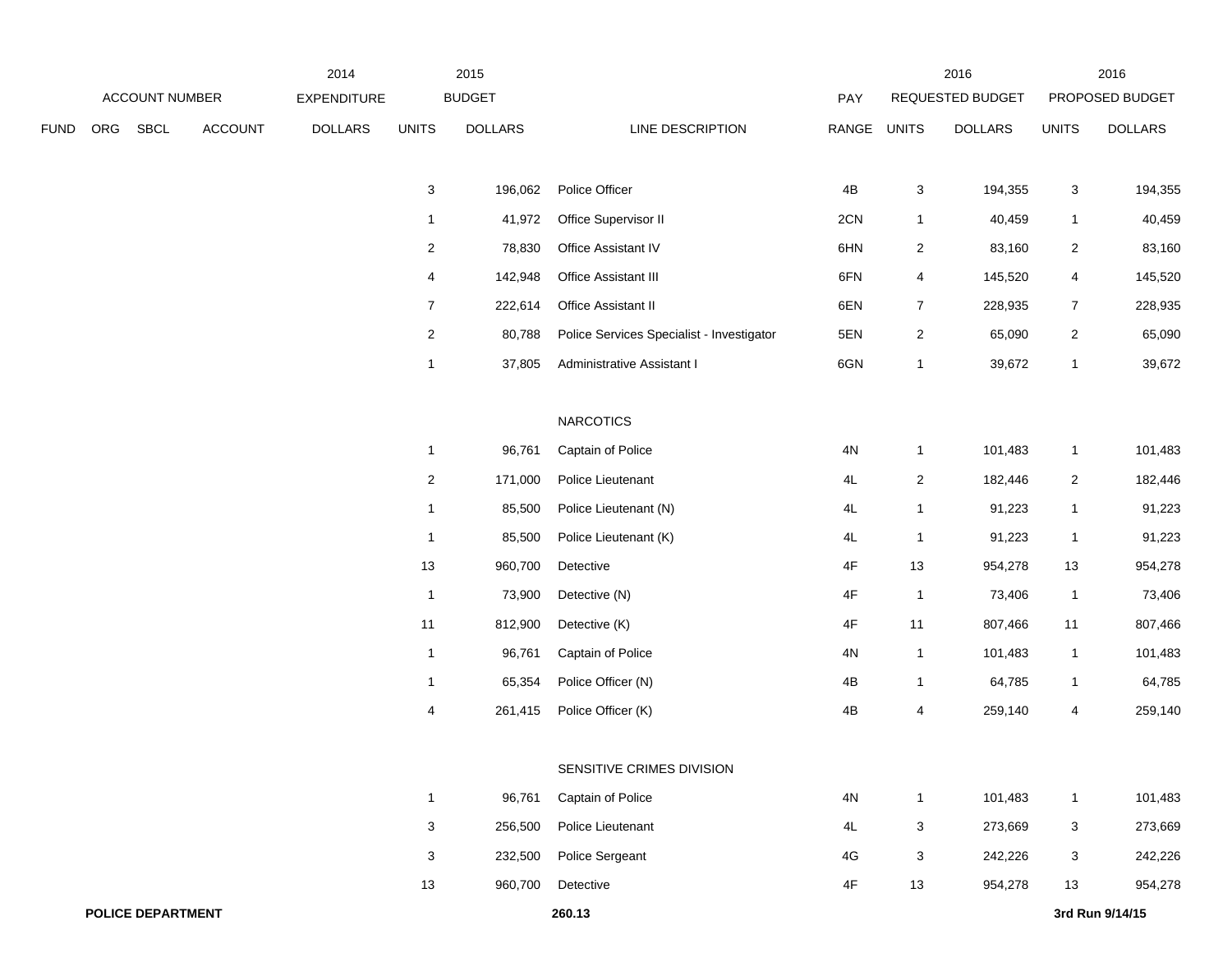|      |     |                |                | 2014               |                         | 2015           |                                           |               |                | 2016             |                         | 2016            |
|------|-----|----------------|----------------|--------------------|-------------------------|----------------|-------------------------------------------|---------------|----------------|------------------|-------------------------|-----------------|
|      |     | ACCOUNT NUMBER |                | <b>EXPENDITURE</b> |                         | <b>BUDGET</b>  |                                           | PAY           |                | REQUESTED BUDGET |                         | PROPOSED BUDGET |
| FUND | ORG | SBCL           | <b>ACCOUNT</b> | <b>DOLLARS</b>     | <b>UNITS</b>            | <b>DOLLARS</b> | LINE DESCRIPTION                          | RANGE UNITS   |                | <b>DOLLARS</b>   | <b>UNITS</b>            | <b>DOLLARS</b>  |
|      |     |                |                |                    |                         |                |                                           |               |                |                  |                         |                 |
|      |     |                |                |                    | 26                      | 1,699,200      | Police Officer                            | 4B            | 26             | 1,672,918        | 26                      | 1,672,918       |
|      |     |                |                |                    | $\mathbf{1}$            | 43,854         | Administrative Services Specialist        | 2BN           | $\mathbf{1}$   | 50,000           | $\mathbf{1}$            | 50,000          |
|      |     |                |                |                    | 3                       | 95,406         | Office Assistant II                       | 6EN           | 3              | 98,115           | 3                       | 98,115          |
|      |     |                |                |                    | $\overline{a}$          | 80,788         | Police Services Specialist - Investigator | 5EN           | $\overline{c}$ | 65,090           | $\boldsymbol{2}$        | 65,090          |
|      |     |                |                |                    | $\mathbf 1$             | 40,251         | Program Assistant II                      | 5FN           |                |                  |                         |                 |
|      |     |                |                |                    |                         |                | Sensitive Crimes Project Coordinator      | 2EX           | 1              | 45,306           | $\mathbf{1}$            | 45,306          |
|      |     |                |                |                    |                         |                |                                           |               |                |                  |                         |                 |
|      |     |                |                |                    |                         |                | METROPOLITAN DIVISION                     |               |                |                  |                         |                 |
|      |     |                |                |                    | $\mathbf{1}$            | 96,761         | Captain of Police                         | 4N            | 1              | 101,483          | $\mathbf{1}$            | 101,483         |
|      |     |                |                |                    | 8                       | 684,000        | Police Lieutenant                         | $4\mathsf{L}$ | $\bf 8$        | 729,784          | 8                       | 729,784         |
|      |     |                |                |                    | 51                      | 3,768,900      | Detective                                 | 4F            | 51             | 3,743,706        | 51                      | 3,743,706       |
|      |     |                |                |                    | 9                       | 588,185        | Police Officer                            | 4B            | 9              | 583,065          | 9                       | 583,065         |
|      |     |                |                |                    | $\overline{c}$          | 80,788         | Police Serv. Specialist - Investigator    | 5EN           | $\overline{a}$ | 65,090           | $\overline{c}$          | 65,090          |
|      |     |                |                |                    | $\boldsymbol{2}$        | 63,604         | Office Assistant II                       | 6EN           | $\overline{c}$ | 65,410           | $\overline{\mathbf{c}}$ | 65,410          |
|      |     |                |                |                    |                         |                |                                           |               |                |                  |                         |                 |
|      |     |                |                |                    |                         |                | <b>FORENSICS</b>                          |               |                |                  |                         |                 |
|      |     |                |                |                    | $\mathbf{1}$            | 96,761         | Captain of Police                         | 4N            | 1              | 101,483          | $\mathbf{1}$            | 101,483         |
|      |     |                |                |                    | 5                       | 419,750        | Police Identification Supervisor          | 41            | 5              | 439,930          | $\overline{5}$          | 439,930         |
|      |     |                |                |                    | 37                      | 2,568,614      | Forensic Investigator                     | 4C            | 37             | 2,569,280        | 37                      | 2,569,280       |
|      |     |                |                |                    | 1                       | 78,474         | <b>Chief Latent Print Examiner</b>        | 4H            | 1              | 78,474           | $\mathbf{1}$            | 78,474          |
|      |     |                |                |                    | $\overline{\mathbf{c}}$ | 147,924        | Document Examiner                         | $4\mathsf{F}$ | $\overline{c}$ | 147,924          | $\boldsymbol{2}$        | 147,924         |
|      |     |                |                |                    | $\overline{a}$          | 147,374        | Forensic Video Examiner                   | 4F            | $\overline{a}$ | 147,374          | $\overline{c}$          | 147,374         |
|      |     |                |                |                    | 4                       | 296,468        | Latent Print Examiner                     | 4F            | 4              | 296,468          | 4                       | 296,468         |
|      |     |                |                |                    | 1                       | 37,805         | Administrative Assistant I                | 6GN           | 1              | 39,672           | $\mathbf{1}$            | 39,672          |
|      |     |                |                |                    | 5                       | 159,010        | Office Assistant II                       | 6EN           | $\sqrt{5}$     | 163,525          | 5                       | 163,525         |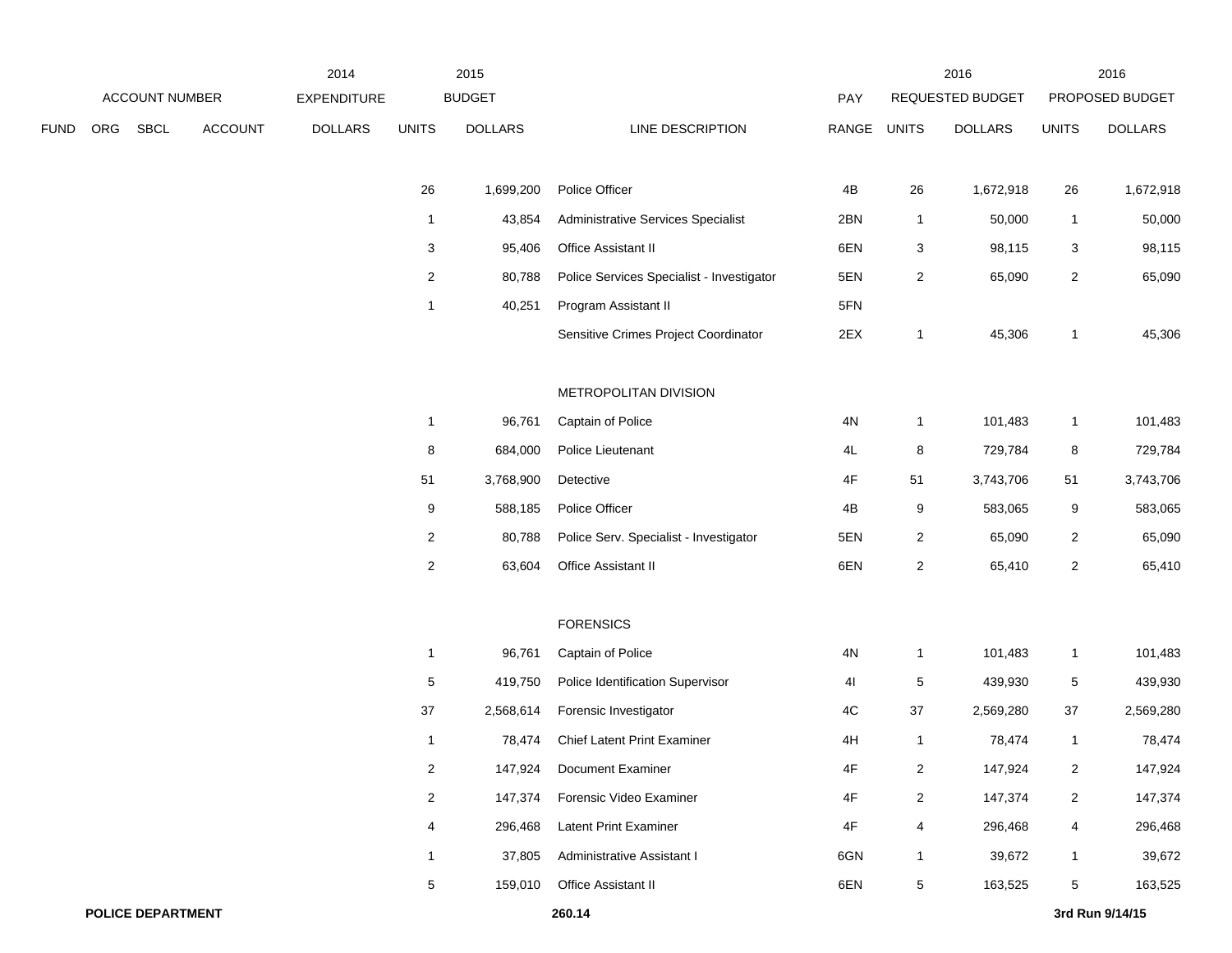|             |     |                          |         | 2014               |                           | 2015           |                                         |               |                 | 2016             |                 | 2016            |
|-------------|-----|--------------------------|---------|--------------------|---------------------------|----------------|-----------------------------------------|---------------|-----------------|------------------|-----------------|-----------------|
|             |     | ACCOUNT NUMBER           |         | <b>EXPENDITURE</b> |                           | <b>BUDGET</b>  |                                         | PAY           |                 | REQUESTED BUDGET |                 | PROPOSED BUDGET |
| <b>FUND</b> | ORG | SBCL                     | ACCOUNT | <b>DOLLARS</b>     | <b>UNITS</b>              | <b>DOLLARS</b> | LINE DESCRIPTION                        | RANGE UNITS   |                 | <b>DOLLARS</b>   | <b>UNITS</b>    | <b>DOLLARS</b>  |
|             |     |                          |         |                    | $\mathbf{1}$              | 78,474         | Identification Systems Spec.            | 4H            | $\mathbf{1}$    | 78,474           | $\mathbf{1}$    | 78,474          |
|             |     |                          |         |                    | $\ensuremath{\mathsf{3}}$ | 196,062        | Police Officer                          | 4B            | 3               | 194,355          | 3               | 194,355         |
|             |     |                          |         |                    |                           |                | STRATEGIC MANAGEMENT                    |               |                 |                  |                 |                 |
|             |     |                          |         |                    | $\mathbf{1}$              | 117,485        | Inspector of Police                     | 4QX           | $\mathbf{1}$    | 118,660          | $\mathbf{1}$    | 118,660         |
|             |     |                          |         |                    |                           |                | OFFICE OF MANAGEMENT & PLANNING         |               |                 |                  |                 |                 |
|             |     |                          |         |                    | $\mathbf{1}$              | 85,500         | Police Lieutenant                       | 4L            | $\mathbf{1}$    | 91,223           | $\mathbf{1}$    | 91,223          |
|             |     |                          |         |                    | 3                         | 232,500        | Police Sergeant                         | 4G            | 3               | 242,226          | $\mathbf{3}$    | 242,226         |
|             |     |                          |         |                    | $\mathbf{1}$              | 73,900         | Detective                               | $4\mathsf{F}$ | $\mathbf{1}$    | 73,406           | $\mathbf{1}$    | 73,406          |
|             |     |                          |         |                    | $\mathbf{1}$              | 35,737         | Office Assistant III                    | 6FN           | $\mathbf{1}$    | 36,380           | $\mathbf{1}$    | 36,380          |
|             |     |                          |         |                    | $\sqrt{2}$                | 130,708        | Police Officer                          | 4B            | $\overline{2}$  | 129,570          | $\overline{a}$  | 129,570         |
|             |     |                          |         |                    |                           |                | EXECUTIVE PROTECTION UNIT               |               |                 |                  |                 |                 |
|             |     |                          |         |                    | $\mathbf{1}$              | 86,732         | Administrative Lieutenant of Police (D) | 4L            | $\mathbf{1}$    | 91,069           | $\mathbf{1}$    | 91,069          |
|             |     |                          |         |                    | $\mathbf 5$               | 326,769        | Police Officer                          | 4B            | $\overline{5}$  | 323,925          | $5\phantom{.0}$ | 323,925         |
|             |     |                          |         |                    |                           |                | TACTICAL PLANNING & LOGISTICS           |               |                 |                  |                 |                 |
|             |     |                          |         |                    | $\mathbf{1}$              | 65,354         | Police Officer                          | 4B            | $\mathbf{1}$    | 64,785           | $\mathbf{1}$    | 64,785          |
|             |     |                          |         |                    | $\mathbf{1}$              | 85,500         | Police Lieutenant                       | 4L            | $\mathbf{1}$    | 91,223           | $\mathbf{1}$    | 91,223          |
|             |     |                          |         |                    |                           |                | OPEN RECORDS SECTION                    |               |                 |                  |                 |                 |
|             |     |                          |         |                    | $\,$ 5 $\,$               | 326,769        | Police Officer                          | 4B            | $5\phantom{.0}$ | 323,925          | $5\phantom{.0}$ | 323,925         |
|             |     |                          |         |                    | $\boldsymbol{2}$          | 63,604         | Office Assistant II                     | 6EN           | $\overline{2}$  | 65,410           | $\overline{2}$  | 65,410          |
|             |     |                          |         |                    | $\mathbf{1}$              | 39,415         | Office Assistant IV                     | 6HN           | $\mathbf{1}$    | 41,580           | $\mathbf{1}$    | 41,580          |
|             |     | <b>POLICE DEPARTMENT</b> |         |                    |                           |                | 260.15                                  |               |                 |                  |                 | 3rd Run 9/14/15 |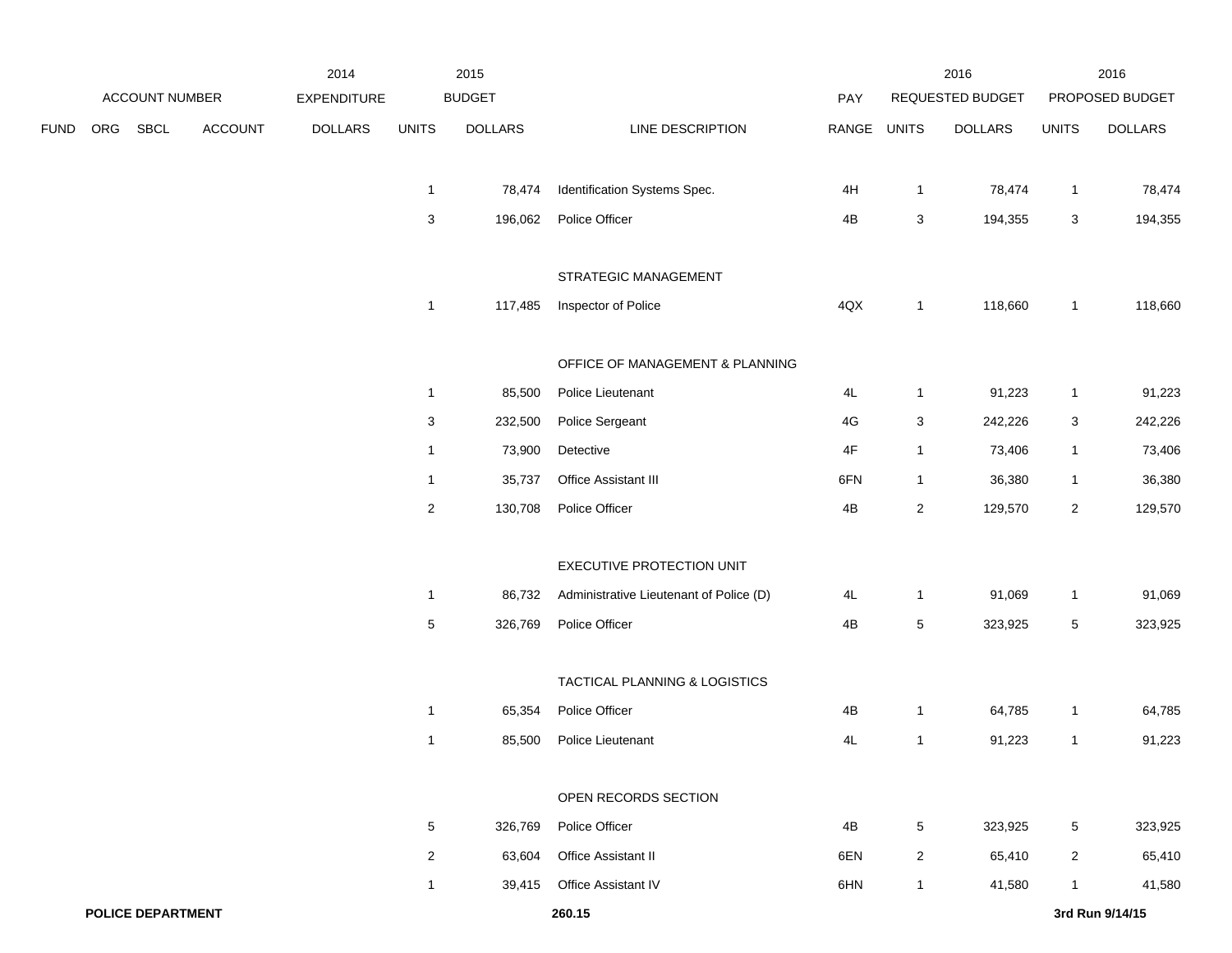|             |                |             |                    | 2014           |               | 2015           |                           | 2016                           |                        | 2016           |
|-------------|----------------|-------------|--------------------|----------------|---------------|----------------|---------------------------|--------------------------------|------------------------|----------------|
|             | ACCOUNT NUMBER |             | <b>EXPENDITURE</b> |                | <b>BUDGET</b> | PAY            | REQUESTED BUDGET          |                                | <b>PROPOSED BUDGET</b> |                |
| <b>FUND</b> | ORG            | <b>SBCL</b> | <b>ACCOUNT</b>     | <b>DOLLARS</b> | UNITS         | <b>DOLLARS</b> | LINE DESCRIPTION<br>RANGE | <b>UNITS</b><br><b>DOLLARS</b> | <b>UNITS</b>           | <b>DOLLARS</b> |

#### INFORMATION TECHNOLOGY DIVISION

| 1 | 96,761  | Captain of Police                   | 4N  | $\mathbf{1}$   | 101,483 | 1              | 101,483 |
|---|---------|-------------------------------------|-----|----------------|---------|----------------|---------|
| 1 | 77,500  | Police Sergeant                     | 4G  | 1              | 80,742  | 1              | 80,742  |
| 2 | 130,708 | Police Officer                      | 4B  | $\overline{2}$ | 129,570 | $\overline{2}$ | 129,570 |
| 1 | 126,875 | Police Information Systems Director | 1MX | 1              | 128,144 | 1              | 128,144 |
| 1 | 35,737  | Office Assistant III                | 6FN | 1              | 36,380  | 1              | 36,380  |
| 9 | 396,414 | Helpdesk Specialist II              | 3IN | 9              | 408,114 | 9              | 408,114 |
| 1 | 37,805  | <b>Accounting Assistant I</b>       | 6GN | 1              | 39,672  | 1              | 39,672  |
| 1 | 79,016  | Data Services Manager               | 1GX | 1              | 82,918  | 1              | 82,918  |
| 1 | 81,470  | Network Manager                     | 1GX | 1              | 85,494  | 1              | 85,494  |
| 5 | 231,031 | Network Coordinator - Sr.           | 2GX | 5              | 295,918 | 5              | 295,918 |
| 1 |         | Data Communications Specialist      | 2HX | 1              |         | 1              |         |
| 1 | 73,920  | Systems Security Administrator      | 2IX | 1              | 77,570  | 1              | 77,570  |
| 1 | 68,267  | <b>Programmer Analyst</b>           | 2GN | 1              | 71,638  | 1              | 71,638  |
| 1 | 89,554  | Information Systems Manager-MPD     | 2LX | 1              | 93,976  | 1              | 93,976  |
| 1 |         | Systems Analyst-Sr.                 | 2IX | 1              |         | 1              |         |
| 1 |         | Network Manager Assistant           |     | 1              |         | 1              |         |
| 1 |         | Wireless Interface Manager          |     | 1              |         | 1              |         |
| 1 |         | Systems Analyst-Project Leader      | 2LX | 1              |         | $\mathbf{1}$   |         |
| 1 | 60,419  | Video Electronic Technician         | 3MN | 1              | 63,403  | 1              | 63,403  |
|   |         | <b>Applications Support Analyst</b> |     |                |         | $\overline{2}$ | 150,000 |
|   |         | Database Administrator              |     |                |         | $\mathbf{1}$   | 80,000  |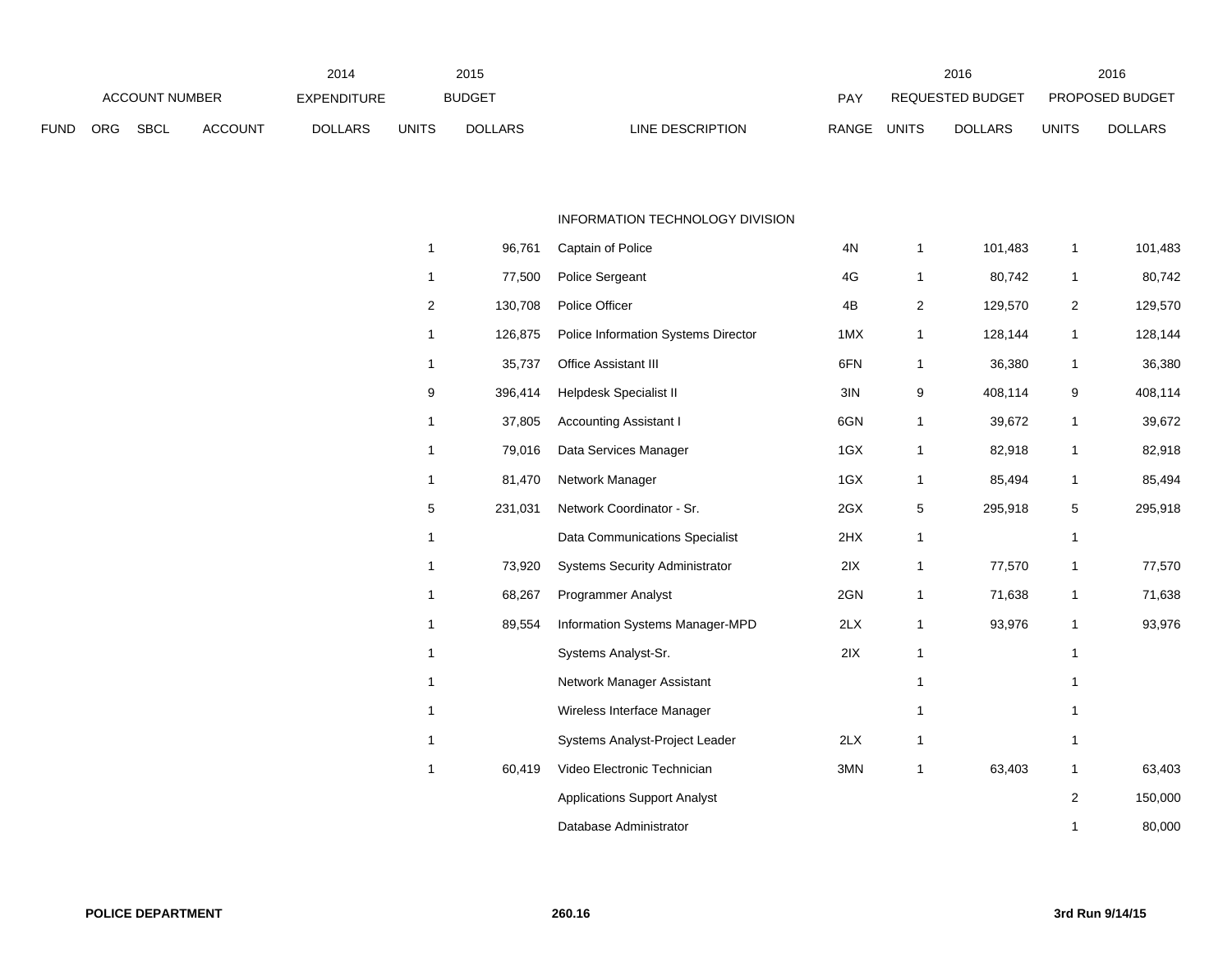|      |     |                          |                | 2014               |                | 2015           |                                         |       |                | 2016             |                         | 2016            |
|------|-----|--------------------------|----------------|--------------------|----------------|----------------|-----------------------------------------|-------|----------------|------------------|-------------------------|-----------------|
|      |     | ACCOUNT NUMBER           |                | <b>EXPENDITURE</b> |                | <b>BUDGET</b>  |                                         | PAY   |                | REQUESTED BUDGET |                         | PROPOSED BUDGET |
| FUND | ORG | <b>SBCL</b>              | <b>ACCOUNT</b> | <b>DOLLARS</b>     | <b>UNITS</b>   | <b>DOLLARS</b> | LINE DESCRIPTION                        | RANGE | <b>UNITS</b>   | <b>DOLLARS</b>   | <b>UNITS</b>            | <b>DOLLARS</b>  |
|      |     |                          |                |                    |                |                |                                         |       |                |                  |                         |                 |
|      |     |                          |                |                    |                |                | RADIO COMMUNICATIONS                    |       |                |                  |                         |                 |
|      |     |                          |                |                    | 1              | 54,322         | Electronic Technician Supervisor        | 1DX   | $\mathbf{1}$   | 62,000           | $\mathbf{1}$            | 62,000          |
|      |     |                          |                |                    | $\mathbf{1}$   | 84,000         | <b>Communications Systems Manager</b>   | 1FX   | $\mathbf{1}$   | 84,000           | $\mathbf{1}$            | 84,000          |
|      |     |                          |                |                    | $\overline{7}$ | 419,062        | Electronic Technician                   | 3MN   | $\overline{7}$ | 439,754          | $\overline{7}$          | 439,754         |
|      |     |                          |                |                    | $\mathbf{1}$   | 39,415         | Office Assistant IV                     | 6HN   | $\mathbf{1}$   | 41,580           | $\mathbf{1}$            | 41,580          |
|      |     |                          |                |                    |                |                | RECORDS MANAGEMENT SECTION              |       |                |                  |                         |                 |
|      |     |                          |                |                    | $\mathbf{1}$   | 67,139         | Police Records Manager                  | 1DX   | $\mathbf{1}$   | 70,310           | $\mathbf{1}$            | 70,310          |
|      |     |                          |                |                    | $\mathbf{1}$   | 39,881         | Office Supervisor II                    | 2CN   | $\overline{1}$ | 40,459           | $\mathbf{1}$            | 40,459          |
|      |     |                          |                |                    | $\mathbf{1}$   | 48,798         | Police Records Supervisor               | 1AX   | $\overline{1}$ | 51,208           | $\mathbf{1}$            | 51,208          |
|      |     |                          |                |                    | 18             | 758,124        | Police Records Specialist III           | 5EN   | 18             | 758,124          | 18                      | 758,124         |
|      |     |                          |                |                    | $\overline{2}$ | 155,000        | Police Sergeant                         | 4G    | $\overline{2}$ | 161,484          | $\overline{\mathbf{c}}$ | 161,484         |
|      |     |                          |                |                    | 3              | 196,062        | Police Officer                          | 4B    | 3              | 194,355          | 3                       | 194,355         |
|      |     |                          |                |                    | 3              | 111,240        | Office Assistant IV                     | 6HN   | 3              | 124,740          | 3                       | 124,740         |
|      |     |                          |                |                    | $\mathbf{1}$   | 30,530         | Office Assistant III                    | 6FN   | $\overline{1}$ | 36,380           | $\mathbf{1}$            | 36,380          |
|      |     |                          |                |                    | 14             |                | Office Assistant II                     | 6EN   | 14             |                  | 14                      |                 |
|      |     |                          |                |                    | $\mathbf{1}$   | 63,942         | Police Records Assistant Manager        | 1CX   | $\mathbf{1}$   | 63,942           | $\mathbf{1}$            | 63,942          |
|      |     |                          |                |                    | $\mathbf{1}$   | 35,796         | Microfilm Technician                    | 3BN   | $\overline{1}$ | 36,678           | $\mathbf{1}$            | 36,678          |
|      |     |                          |                |                    |                |                | LICENSE INVESTIGATION UNIT              |       |                |                  |                         |                 |
|      |     |                          |                |                    | $\mathbf{1}$   | 77,500         | Police Sergeant                         | 4G    | $\mathbf{1}$   | 80,742           | $\mathbf{1}$            | 80,742          |
|      |     |                          |                |                    | 6              | 392,123        | Police Officer                          | 4B    | 6              | 388,710          | 6                       | 388,710         |
|      |     |                          |                |                    |                |                | ASSIGNED AS NEEDED WITHIN DECISION UNIT |       |                |                  |                         |                 |
|      |     |                          |                |                    | 66             | 1,890,372      | Police Aide                             | 6BN   | 66             | 1,536,546        | 66                      | 1,536,546       |
|      |     | <b>POLICE DEPARTMENT</b> |                |                    |                |                | 260.17                                  |       |                |                  |                         | 3rd Run 9/14/15 |
|      |     |                          |                |                    |                |                |                                         |       |                |                  |                         |                 |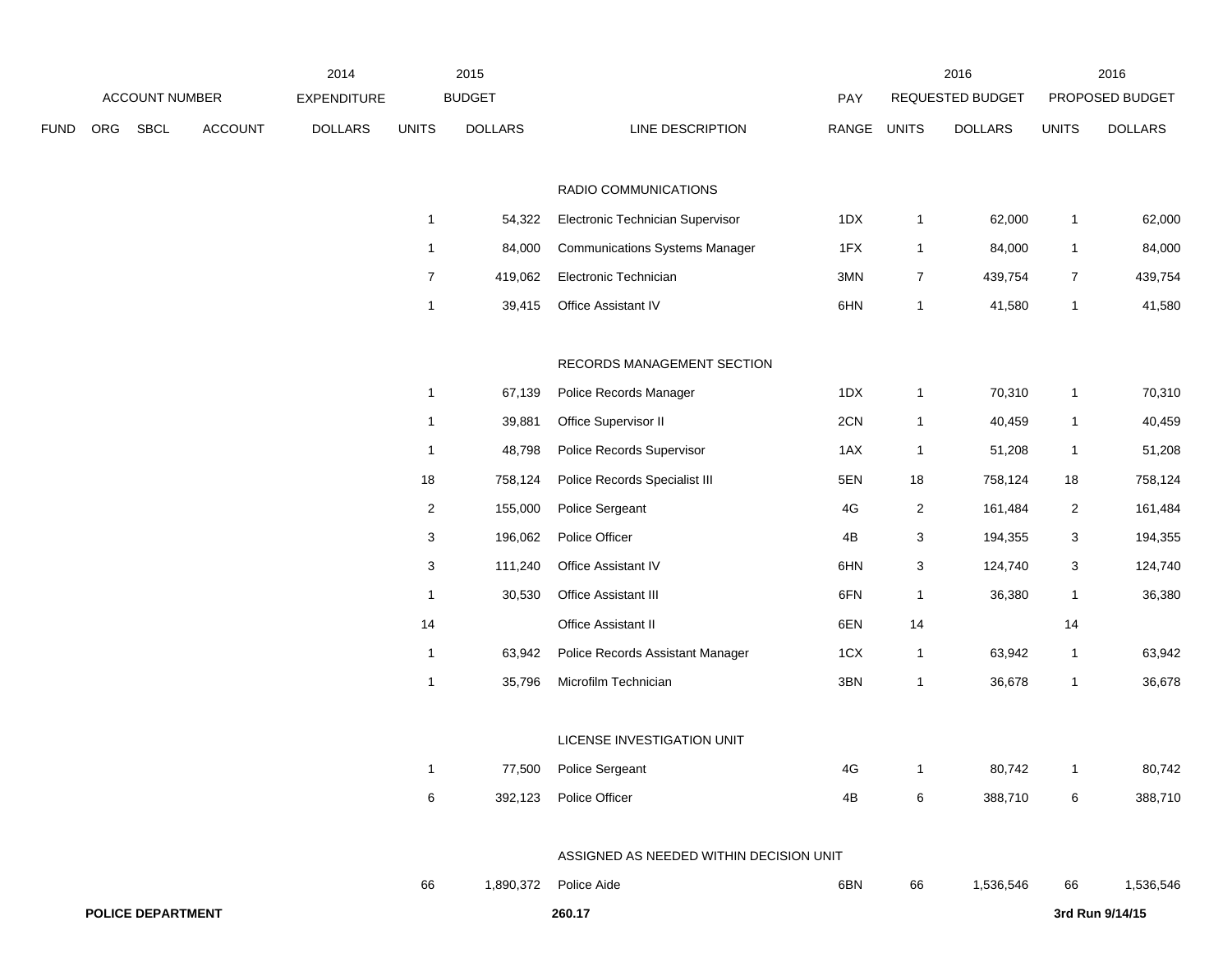|             |            |                       |                | 2014               |                | 2015           |                                                |            |                | 2016             |                | 2016            |
|-------------|------------|-----------------------|----------------|--------------------|----------------|----------------|------------------------------------------------|------------|----------------|------------------|----------------|-----------------|
|             |            | <b>ACCOUNT NUMBER</b> |                | <b>EXPENDITURE</b> |                | <b>BUDGET</b>  |                                                | <b>PAY</b> |                | REQUESTED BUDGET |                | PROPOSED BUDGET |
| <b>FUND</b> | <b>ORG</b> | SBCL                  | <b>ACCOUNT</b> | <b>DOLLARS</b>     | <b>UNITS</b>   | <b>DOLLARS</b> | LINE DESCRIPTION                               | RANGE      | <b>UNITS</b>   | <b>DOLLARS</b>   | <b>UNITS</b>   | <b>DOLLARS</b>  |
|             |            |                       |                |                    | 18             | 273,228        | Police Serv. Spec. (0.5 FTE)(C)                | 6AN        | 18             | 253,540          | 18             | 253,540         |
|             |            |                       |                |                    | 13             | 264,563        | Police Serv. Special Investigator (0.5 FTE)(C) | 5EN        | 13             | 234,564          | 13             | 234,564         |
|             |            |                       |                |                    | 10             |                | Police Serv. Special Investigator - PPD        | 5EN        | 10             |                  | 10             |                 |
|             |            |                       |                |                    | $\bf 8$        | 323,152        | Police Services Specialist - Investigator      | 5EN        | 8              | 260,360          | $\bf 8$        | 260,360         |
|             |            |                       |                |                    | $10$           |                | <b>Community Service Officer</b>               |            | 10             |                  | 10             | 350,000         |
|             |            |                       |                |                    | $\sqrt{5}$     | 159,010        | Office Assistant II                            | 6EN        | 5              | 163,525          | $\,$ 5 $\,$    | 163,525         |
|             |            |                       |                |                    | $\overline{7}$ | 250,159        | Office Assistant III                           | 6FN        | $\overline{7}$ | 254,660          | $\overline{7}$ | 254,660         |
|             |            |                       |                | 147,047,009        | 2,809          | 156,577,838    | <b>Total Before Adjustments</b>                |            | 2,812          | 157,922,113      | 2,811          | 157,985,988     |
|             |            |                       |                |                    |                |                | Salary & Wage Rate Change                      |            |                |                  |                |                 |
|             |            |                       |                | 13,147,364         |                | 12,414,156     | Overtime Compensated                           |            |                | 12,464,442       |                | 12,464,442      |
|             |            |                       |                |                    |                |                | <b>Contract-Reimbursed Overtime</b>            |            |                | 1,599,060        |                | 1,599,060       |
|             |            |                       |                |                    |                | (4,655,326)    | Personnel Cost Adjustment                      |            |                | (6,318,045)      |                | (6, 268, 922)   |
|             |            |                       |                |                    |                | 3,856,879      | Other                                          |            |                | 3,678,911        |                | 3,678,911       |
|             |            |                       |                |                    |                | (1,500,000)    | Furlough                                       |            |                | (1,500,000)      |                |                 |
|             |            |                       |                | 160,194,373        | 2,809          | 166,693,547    | Gross Salaries & Wages Total                   |            | 2,812          | 167,846,481      | 2,811          | 169,459,479     |
|             |            |                       |                |                    |                | (40,000)       | Reimbursable Services Deduction                |            |                | (40,000)         |                | (40,000)        |
|             |            |                       |                |                    |                |                | <b>Capital Improvements Deduction</b>          |            |                |                  |                | (330,000)       |
|             |            |                       |                |                    |                | (1,658,840)    | Grants & Aids Deduction                        |            |                | (752, 723)       |                | (752, 723)      |
| 0001        | 3310       | R999                  | 006000         | 160,194,373        | 2,809          | 164,994,707    | NET SALARIES & WAGES TOTAL                     |            | 2,812          | 167,053,758      | 2,811          | 168,336,756     |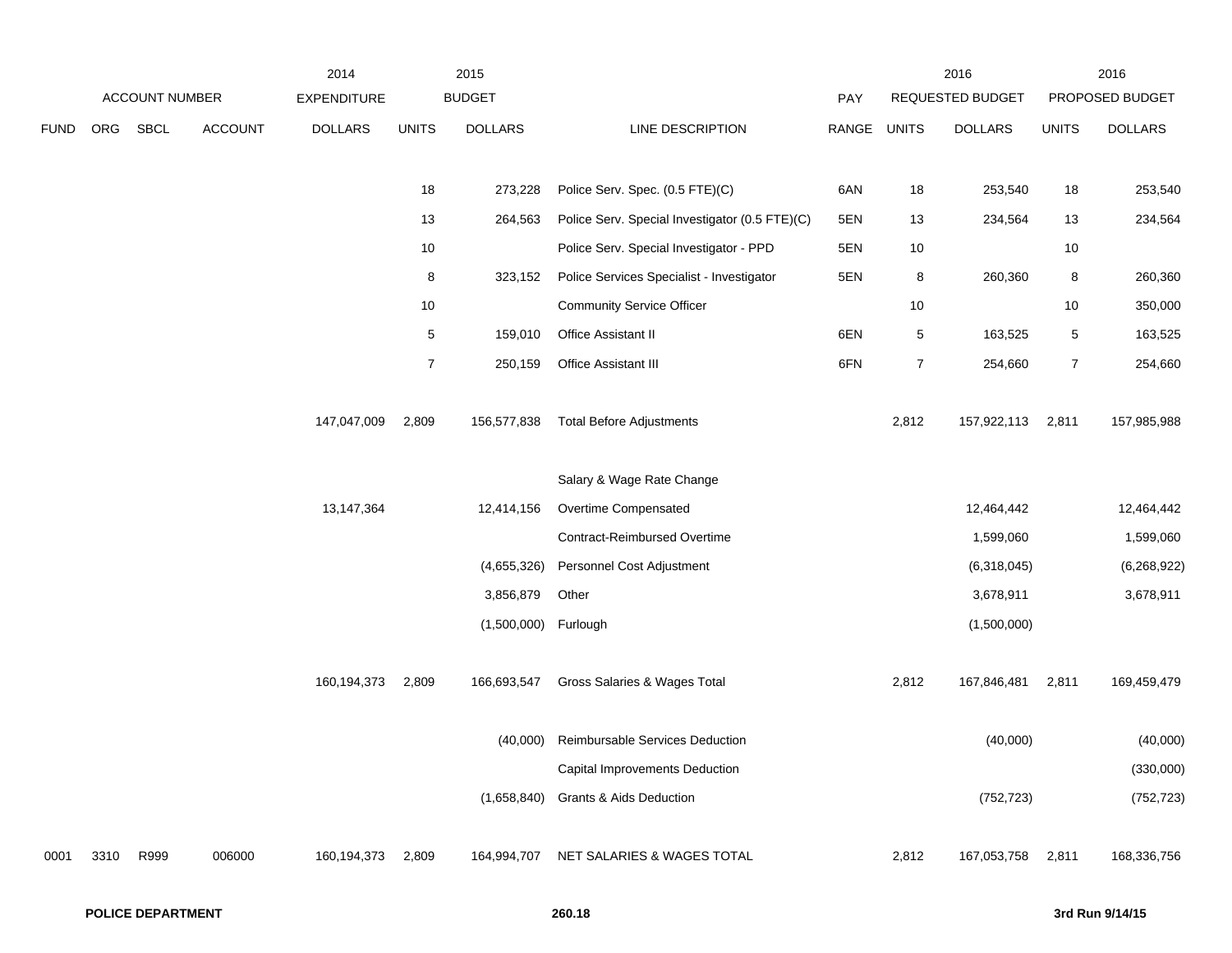|             |                       |                | 2014               |              | 2015           |                                                                            |             |          | 2016             |              | 2016            |
|-------------|-----------------------|----------------|--------------------|--------------|----------------|----------------------------------------------------------------------------|-------------|----------|------------------|--------------|-----------------|
|             | <b>ACCOUNT NUMBER</b> |                | <b>EXPENDITURE</b> |              | <b>BUDGET</b>  |                                                                            | <b>PAY</b>  |          | REQUESTED BUDGET |              | PROPOSED BUDGET |
| <b>FUND</b> | ORG SBCL              | <b>ACCOUNT</b> | <b>DOLLARS</b>     | <b>UNITS</b> | <b>DOLLARS</b> | LINE DESCRIPTION                                                           | RANGE UNITS |          | <b>DOLLARS</b>   | <b>UNITS</b> | <b>DOLLARS</b>  |
|             |                       |                |                    |              |                |                                                                            |             |          |                  |              |                 |
|             |                       |                |                    | 2,716.86     |                | O&M FTE'S                                                                  |             | 2,721.00 |                  | 2,725.71     |                 |
|             |                       |                |                    | 38.23        |                | NON-O&M FTE'S                                                              |             | 37.00    |                  | 40.23        |                 |
|             |                       |                |                    |              |                |                                                                            |             |          |                  |              |                 |
|             |                       |                |                    |              |                | (C) Administrative Positions to Allow Reallocation of Sworn                |             |          |                  |              |                 |
|             |                       |                |                    |              |                | Personnel on a One For One Basis, to Patrol Related Activities.            |             |          |                  |              |                 |
|             |                       |                |                    |              |                |                                                                            |             |          |                  |              |                 |
|             |                       |                |                    |              |                | (D) Incumbents assigned to the Mayor's office, who may be                  |             |          |                  |              |                 |
|             |                       |                |                    |              |                | subsequently reassigned for whatever reason, shall revert to the           |             |          |                  |              |                 |
|             |                       |                |                    |              |                | position title and ranking which they held at the time of appointment.     |             |          |                  |              |                 |
|             |                       |                |                    |              |                | (F) Truancy Abatement Agreement: Six positions to be reimbursed by         |             |          |                  |              |                 |
|             |                       |                |                    |              |                | the Milwaukee School Board under the Truancy Abatement                     |             |          |                  |              |                 |
|             |                       |                |                    |              |                | Agreement; position authority to expire 6/30/16 unless agreement           |             |          |                  |              |                 |
|             |                       |                |                    |              |                | is extended.                                                               |             |          |                  |              |                 |
|             |                       |                |                    |              |                |                                                                            |             |          |                  |              |                 |
|             |                       |                |                    |              |                | (G) Police Dispatchers to be administratively reclassified to Police Alarm |             |          |                  |              |                 |
|             |                       |                |                    |              |                | Operator, as Police Dispatcher positions are vacated, to a maximum         |             |          |                  |              |                 |
|             |                       |                |                    |              |                | of 15 positions. These positions will be earmarked for promotional         |             |          |                  |              |                 |
|             |                       |                |                    |              |                | opportunities for officers currently eligible for the rank of Police Alarm |             |          |                  |              |                 |
|             |                       |                |                    |              |                | Operator, according to the specifications of settlement case No. 98-       |             |          |                  |              |                 |
|             |                       |                |                    |              |                | CV-009353, effective October 1, 2004. At the conclusion of the             |             |          |                  |              |                 |
|             |                       |                |                    |              |                | settlement, Police Alarm Operators to be administratively reclassified     |             |          |                  |              |                 |
|             |                       |                |                    |              |                | to Police Dispatchers upon becoming vacant.                                |             |          |                  |              |                 |
|             |                       |                |                    |              |                |                                                                            |             |          |                  |              |                 |

(K) High Intensity Drug Trafficking Area (HIDTA) Grant: Position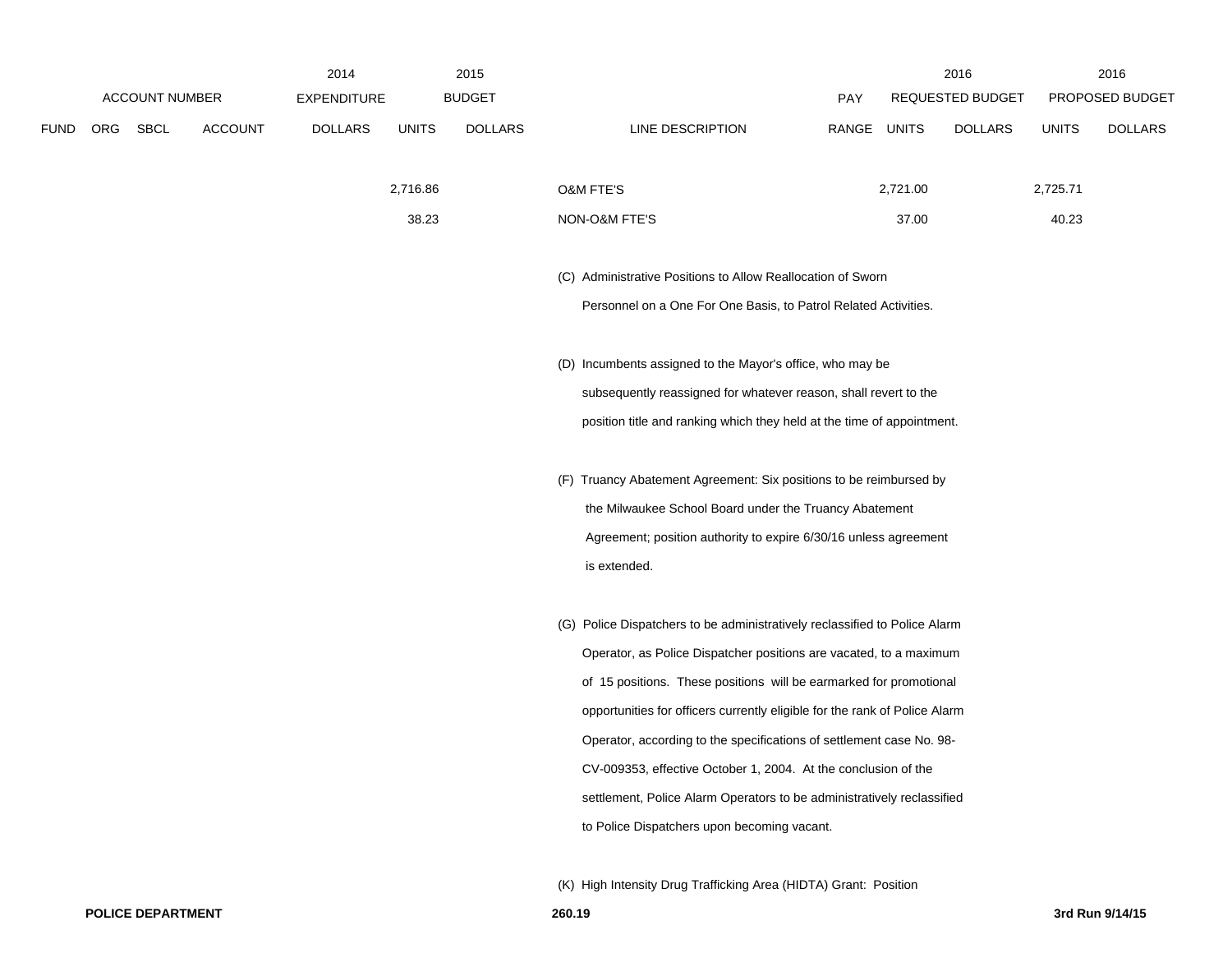|             |      |                          |                | 2014           |              | 2015           |                                                                         |             | 2016             |              | 2016            |
|-------------|------|--------------------------|----------------|----------------|--------------|----------------|-------------------------------------------------------------------------|-------------|------------------|--------------|-----------------|
|             |      | <b>ACCOUNT NUMBER</b>    |                | EXPENDITURE    |              | <b>BUDGET</b>  |                                                                         | PAY         | REQUESTED BUDGET |              | PROPOSED BUDGET |
| <b>FUND</b> |      | ORG SBCL                 | <b>ACCOUNT</b> | <b>DOLLARS</b> | <b>UNITS</b> | <b>DOLLARS</b> | LINE DESCRIPTION                                                        | RANGE UNITS | <b>DOLLARS</b>   | <b>UNITS</b> | <b>DOLLARS</b>  |
|             |      |                          |                |                |              |                | authority to expire 12/31/16 if HIDTA funding and the HIDTA             |             |                  |              |                 |
|             |      |                          |                |                |              |                | Project are discontinued.                                               |             |                  |              |                 |
|             |      |                          |                |                |              |                | (L) Security Resource Officers (SROs). MPS funds 6 positions.           |             |                  |              |                 |
|             |      |                          |                |                |              |                | (N) Milwaukee Metropolitan Drug Enforcement Grant. Position authority   |             |                  |              |                 |
|             |      |                          |                |                |              |                | to expire 12/31/16 unless grant is extended.                            |             |                  |              |                 |
|             |      |                          |                |                |              |                | (P) COPS Hiring Recovery Program (CHRP) Grant. Ten grant funded         |             |                  |              |                 |
|             |      |                          |                |                |              |                | Police Officer positions to expire 12/31/16 and maintained for a        |             |                  |              |                 |
|             |      |                          |                |                |              |                | period of not less than 12 months following the end of the grant unless |             |                  |              |                 |
|             |      |                          |                |                |              |                | the grant is extended                                                   |             |                  |              |                 |
|             |      |                          |                |                |              |                | (S) Beat Patrol Grant: To expire 12/31/16 unless the Beat Patrol        |             |                  |              |                 |
|             |      |                          |                |                |              |                | Program Grant, available from the State of Wisconsin, Office of         |             |                  |              |                 |
|             |      |                          |                |                |              |                | Justice Assistance is extended.                                         |             |                  |              |                 |
|             |      |                          |                |                |              |                | (T) Mobile Crisis Officers: To expire 12/31/2016 unless the             |             |                  |              |                 |
|             |      |                          |                |                |              |                | Agreement with Milwaukee County is extended.                            |             |                  |              |                 |
|             |      |                          |                |                |              |                | (Y) Required to file a statement of economic interests in accordance    |             |                  |              |                 |
|             |      |                          |                |                |              |                | with the Milwaukee Code of Ordinances Chapter 303-Code of Ethics.       |             |                  |              |                 |
| 0001        | 3310 | R999                     | 006100         | 79,872,914     |              | 65,997,883     | ESTIMATED EMPLOYEE FRINGE BENEFITS                                      |             | 90,209,029       |              | 90,901,848      |
|             |      |                          |                |                |              |                | (Involves Revenue Offset-No Transfers from this Account)                |             |                  |              |                 |
|             |      | <b>POLICE DEPARTMENT</b> |                |                |              |                | 260.20                                                                  |             |                  |              | 3rd Run 9/14/15 |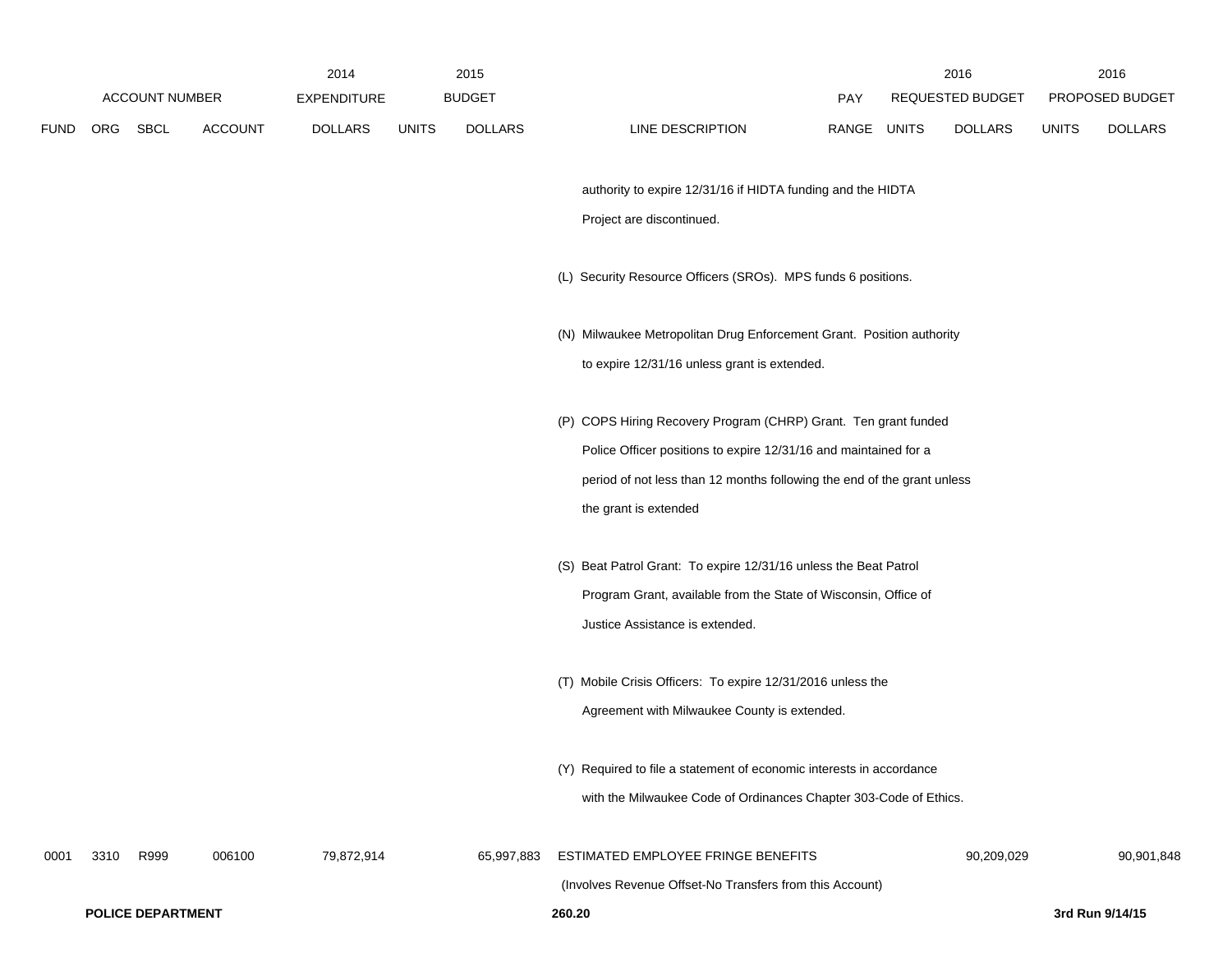|             |            |                       |                | 2014               |              | 2015           |                                    |       |              | 2016             |              | 2016            |
|-------------|------------|-----------------------|----------------|--------------------|--------------|----------------|------------------------------------|-------|--------------|------------------|--------------|-----------------|
|             |            | <b>ACCOUNT NUMBER</b> |                | <b>EXPENDITURE</b> |              | <b>BUDGET</b>  |                                    | PAY   |              | REQUESTED BUDGET |              | PROPOSED BUDGET |
| <b>FUND</b> | <b>ORG</b> | <b>SBCL</b>           | <b>ACCOUNT</b> | <b>DOLLARS</b>     | <b>UNITS</b> | <b>DOLLARS</b> | LINE DESCRIPTION                   | RANGE | <b>UNITS</b> | <b>DOLLARS</b>   | <b>UNITS</b> | <b>DOLLARS</b>  |
|             |            |                       |                |                    |              |                | OPERATING EXPENDITURES             |       |              |                  |              |                 |
| 0001        | 3310       | R999                  | 630100         | 752,999            |              | 808,900        | General Office Expense             |       |              | 833,900          |              | 753,900         |
| 0001        | 3310       | R999                  | 630500         | 274,234            |              | 125,600        | Tools & Machinery Parts            |       |              | 150,600          |              | 150,600         |
| 0001        | 3310       | R999                  | 631000         | 161,353            |              | 199,700        | <b>Construction Supplies</b>       |       |              | 199,700          |              | 199,700         |
| 0001        | 3310       | R999                  | 631500         | 3,749,115          |              | 3,757,050      | Energy                             |       |              | 3,505,387        |              | 3,305,387       |
| 0001        | 3310       | R999                  | 632000         | 1,850,017          |              | 1,163,517      | <b>Other Operating Supplies</b>    |       |              | 1,313,517        |              | 1,313,517       |
| 0001        | 3310       | R999                  | 632500         | 8,760              |              | 8,200          | <b>Facility Rental</b>             |       |              | 8,200            |              | 8,200           |
| 0001        | 3310       | R999                  | 633000         |                    |              |                | Vehicle Rental                     |       |              |                  |              |                 |
| 0001        | 3310       | R999                  | 633500         | 446,417            |              | 601,100        | Non-Vehicle Equipment Rental       |       |              | 601,100          |              | 601,100         |
| 0001        | 3310       | R999                  | 634000         | 611,452            |              | 511,440        | <b>Professional Services</b>       |       |              | 511,440          |              | 511,440         |
| 0001        | 3310       | R999                  | 634500         | 1,882,438          |              | 2,694,375      | Information Technology Services    |       |              | 3,782,149        |              | 3,626,149       |
| 0001        | 3310       | R999                  | 635000         | 1,202,723          |              | 1,215,932      | <b>Property Services</b>           |       |              | 1,255,932        |              | 1,255,932       |
| 0001        | 3310       | R999                  | 635500         | 1,171              |              |                | Infrastructure Services            |       |              |                  |              |                 |
| 0001        | 3310       | R999                  | 636000         | 192,901            |              | 231,500        | Vehicle Repair Services            |       |              | 231,500          |              | 231,500         |
| 0001        | 3310       | R999                  | 636500         | 2,549,360          |              | 3,185,530      | <b>Other Operating Services</b>    |       |              | 3,214,530        |              | 3,469,530       |
| 0001        | 3310       | R999                  | 637000         |                    |              |                | Loans and Grants                   |       |              |                  |              |                 |
| 0001        | 3310       | R999                  | 637501         | 327,470            |              | 213,000        | <b>Reimburse Other Departments</b> |       |              | 255,000          |              | 255,000         |
|             |            |                       |                |                    |              |                |                                    |       |              |                  |              |                 |
| 0001        | 3310       | R999                  | 006300         | 14,010,410         |              | 14,715,844     | OPERATING EXPENDITURES TOTAL       |       |              | 15,862,955       |              | 15,681,955      |

### EQUIPMENT PURCHASES

# Additional Equipment

400,000 In-Car Video Storage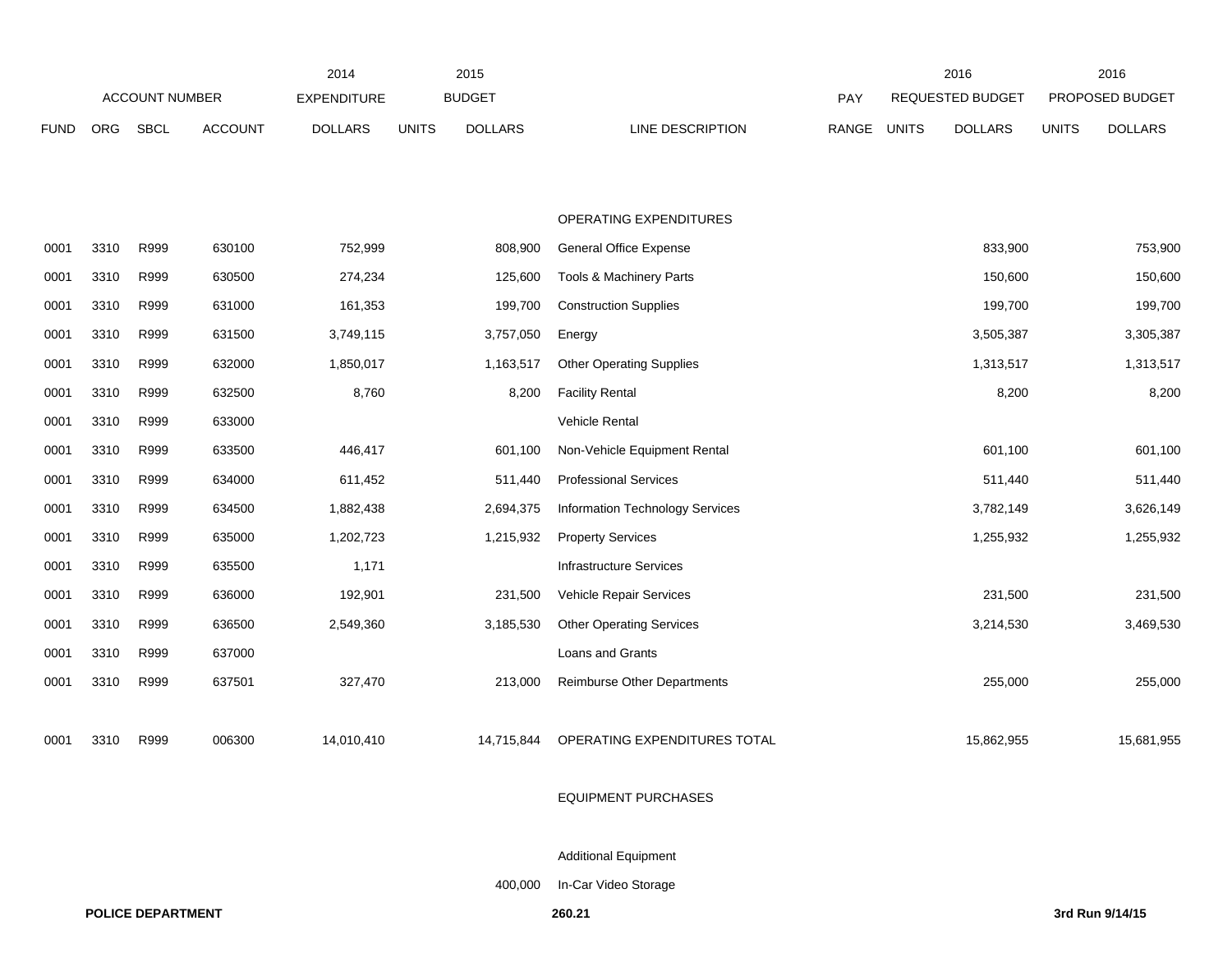|      |     |                          |                | 2014               |                           | 2015           |                                    |             |                           | 2016             |              | 2016            |
|------|-----|--------------------------|----------------|--------------------|---------------------------|----------------|------------------------------------|-------------|---------------------------|------------------|--------------|-----------------|
|      |     | ACCOUNT NUMBER           |                | <b>EXPENDITURE</b> |                           | <b>BUDGET</b>  |                                    | PAY         |                           | REQUESTED BUDGET |              | PROPOSED BUDGET |
| FUND | ORG | SBCL                     | <b>ACCOUNT</b> | <b>DOLLARS</b>     | <b>UNITS</b>              | <b>DOLLARS</b> | LINE DESCRIPTION                   | RANGE UNITS |                           | <b>DOLLARS</b>   | <b>UNITS</b> | <b>DOLLARS</b>  |
|      |     |                          |                |                    |                           |                |                                    |             |                           |                  |              |                 |
|      |     |                          |                |                    |                           | 100,000        | <b>Body Cameras</b>                |             |                           |                  |              |                 |
|      |     |                          |                |                    |                           | 500,000        | Subtotal - Additional Equipment    |             |                           |                  |              |                 |
|      |     |                          |                |                    |                           |                |                                    |             |                           |                  |              |                 |
|      |     |                          |                |                    |                           |                | Replacement Equipment              |             |                           |                  |              |                 |
|      |     |                          |                |                    | 22                        | 660,000        | Autos                              |             | 25                        | 810,000          | 25           | 810,000         |
|      |     |                          |                |                    | 22                        | 30,800         | <b>Light Bars</b>                  |             | 28                        | 39,200           | 28           | 39,200          |
|      |     |                          |                |                    | 11                        | 104,500        | Motorcycle                         |             | 11                        | 125,000          | 10           | 114,000         |
|      |     |                          |                |                    |                           | 500,000        | PC Hardware - Various              |             |                           | 1,800,000        |              |                 |
|      |     |                          |                |                    | 22                        | 1,430          | Shotgun Lock heads                 |             |                           |                  |              |                 |
|      |     |                          |                |                    | 22                        | 11,000         | Siren                              |             | 28                        | 14,000           | 28           | 14,000          |
|      |     |                          |                |                    |                           | 27,000         | Software                           |             |                           | 150,000          |              | 150,000         |
|      |     |                          |                |                    | 22                        | 29,920         | <b>Vehicle Partitions</b>          |             | 28                        | 39,200           | 28           | 39,200          |
|      |     |                          |                |                    | 25                        | 3,500          | Siren Speaker                      |             | 25                        | 3,750            | 25           | 3,750           |
|      |     |                          |                |                    |                           |                | Prisoner Conveyance Vehicle        |             | $\ensuremath{\mathsf{3}}$ | 117,000          | $\sqrt{2}$   | 78,000          |
|      |     |                          |                |                    | $\ensuremath{\mathsf{3}}$ | 90,000         | <b>SUV Explorers</b>               |             |                           |                  |              |                 |
|      |     |                          |                |                    | 22                        | 11,000         | <b>Rear Seats</b>                  |             | 28                        | 14,000           | 28           | 14,000          |
|      |     |                          |                |                    | 22                        | 4,400          | Window Armor                       |             | 28                        | 6,720            | 28           | 6,720           |
|      |     |                          |                |                    | 22                        | 22,000         | Free-standing rifle & shotgun rack |             | 28                        | 28,000           | 28           | 28,000          |
|      |     |                          |                |                    | 22                        | 22,000         | <b>LED lights</b>                  |             |                           |                  |              |                 |
|      |     |                          |                |                    | 25                        | 165,250        | Mobile Data Computers              |             | 25                        | 165,250          | 25           | 165,250         |
|      |     |                          |                |                    | 25                        | 27,500         | <b>MDC Vehicle Consoles</b>        |             | 25                        | 27,500           | 25           | 27,500          |
|      |     |                          |                |                    | 25                        | 157,750        | Digital Video Recorders            |             | 25                        | 157,750          | 25           | 157,750         |
|      |     |                          |                |                    | 25                        | 130,450        | Digital Radio                      |             | 25                        | 130,450          | 25           | 130,450         |
|      |     |                          |                |                    | 85                        | 340,000        | Portable Digital Radios            |             | 85                        | 340,000          | 85           | 340,000         |
|      |     | <b>POLICE DEPARTMENT</b> |                |                    |                           |                | 260.22                             |             |                           |                  |              | 3rd Run 9/14/15 |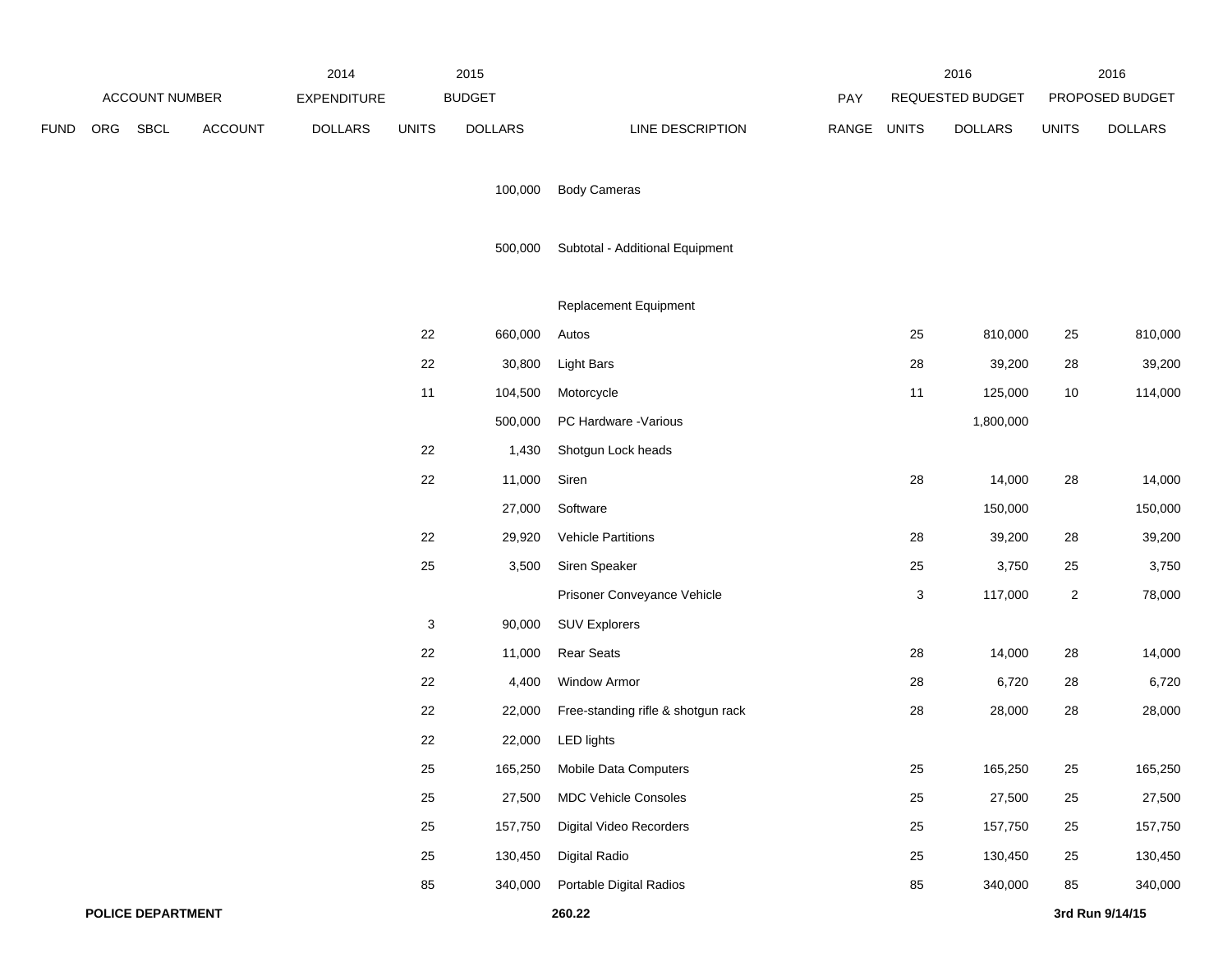|             |            |                       |                | 2014               |              | 2015           |                                   |       |              | 2016                    |              | 2016            |
|-------------|------------|-----------------------|----------------|--------------------|--------------|----------------|-----------------------------------|-------|--------------|-------------------------|--------------|-----------------|
|             |            | <b>ACCOUNT NUMBER</b> |                | <b>EXPENDITURE</b> |              | <b>BUDGET</b>  |                                   | PAY   |              | <b>REQUESTED BUDGET</b> |              | PROPOSED BUDGET |
| <b>FUND</b> | <b>ORG</b> | SBCL                  | <b>ACCOUNT</b> | <b>DOLLARS</b>     | <b>UNITS</b> | <b>DOLLARS</b> | LINE DESCRIPTION                  | RANGE | <b>UNITS</b> | <b>DOLLARS</b>          | <b>UNITS</b> | <b>DOLLARS</b>  |
|             |            |                       |                |                    |              |                |                                   |       |              |                         |              |                 |
|             |            |                       |                |                    |              |                |                                   |       |              |                         |              |                 |
|             |            |                       |                |                    | 422          | 2,338,500      | Subtotal - Replacement Equipment  |       | 417          | 3,967,820               | 415          | 2,117,820       |
|             |            |                       |                |                    |              |                |                                   |       |              |                         |              |                 |
| 0001        | 3310       | R999                  | 006800         | 1,542,963          | 422          | 2,838,500      | <b>EQUIPMENT PURCHASES TOTAL</b>  |       | 417          | 3,967,820               | 415          | 2,117,820       |
|             |            |                       |                |                    |              |                |                                   |       |              |                         |              |                 |
|             |            |                       |                |                    |              |                | <b>SPECIAL FUNDS</b>              |       |              |                         |              |                 |
| 0001        | 3310       | R333                  | 006300         |                    |              | 27,600         | Sojourner Family Peace Center*    |       |              |                         |              | 27,600          |
| 0001        | 3310       |                       | 006300         |                    |              |                | Computer Replacement Program*     |       |              |                         |              | 191,000         |
| 0001        | 3310       |                       | 006800         |                    |              |                | Computer Replacement Program*     |       |              |                         |              | 309,000         |
|             |            |                       |                |                    |              |                |                                   |       |              |                         |              |                 |
|             |            |                       |                |                    |              | 27,600         | SPECIAL FUNDS TOTAL               |       |              |                         |              | 527,600         |
|             |            |                       |                |                    |              |                |                                   |       |              |                         |              |                 |
|             |            |                       |                |                    |              |                | POLICE DEPARTMENT ADMINISTRATION/ |       |              |                         |              |                 |
|             |            |                       |                | 255,620,660        |              | 248,574,534    | SERVICES DECISION UNIT TOTAL      |       |              | 277,093,562             |              | 277,565,979     |
|             |            |                       |                |                    |              |                |                                   |       |              |                         |              |                 |

\*Appropriation Control Account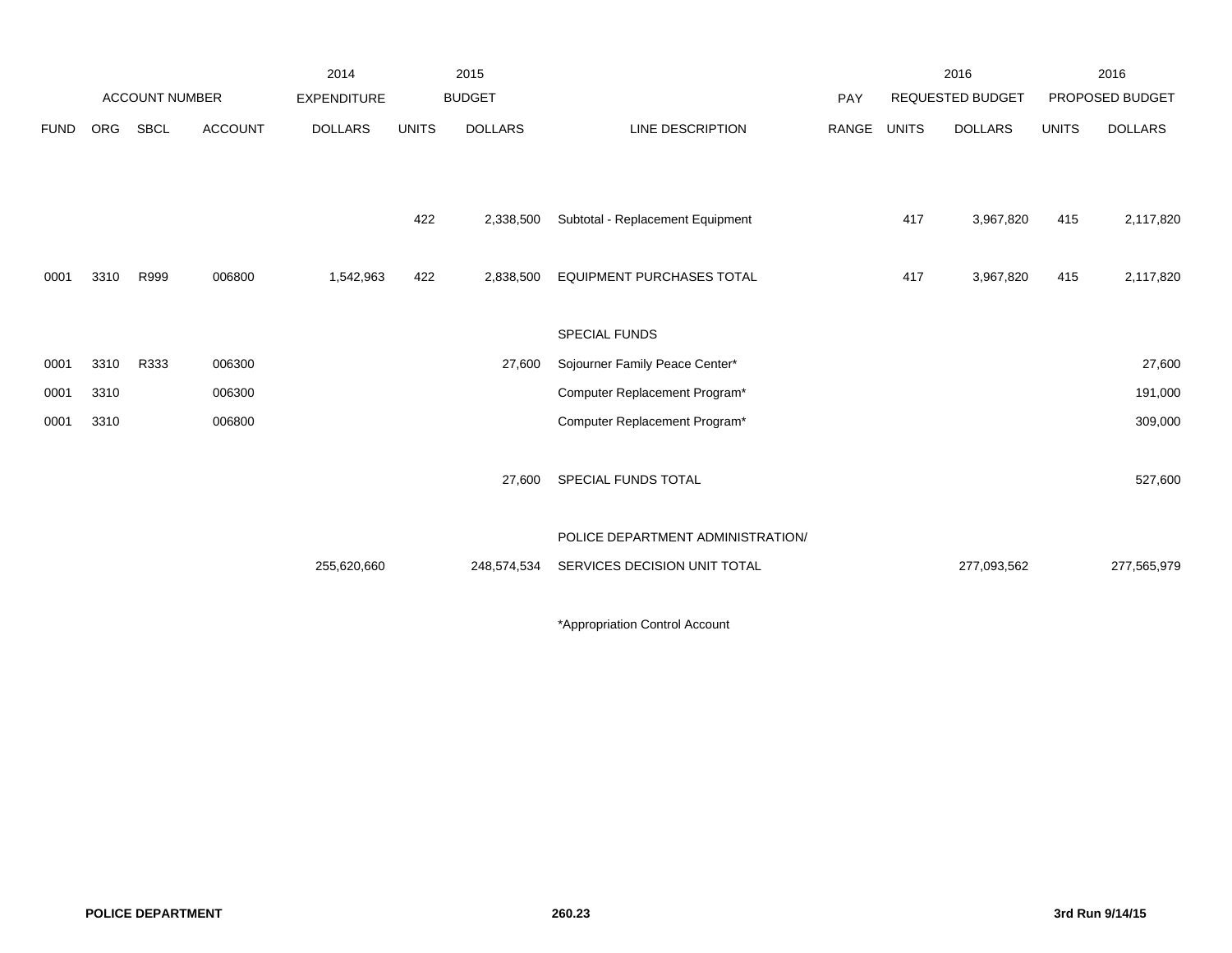|             |     |                   |         | 2014               |                | 2015           |                                        |             |                | 2016             |                | 2016            |
|-------------|-----|-------------------|---------|--------------------|----------------|----------------|----------------------------------------|-------------|----------------|------------------|----------------|-----------------|
|             |     | ACCOUNT NUMBER    |         | <b>EXPENDITURE</b> |                | <b>BUDGET</b>  |                                        | PAY         |                | REQUESTED BUDGET |                | PROPOSED BUDGET |
| <b>FUND</b> | ORG | SBCL              | ACCOUNT | <b>DOLLARS</b>     | <b>UNITS</b>   | <b>DOLLARS</b> | LINE DESCRIPTION                       | RANGE UNITS |                | <b>DOLLARS</b>   | <b>UNITS</b>   | <b>DOLLARS</b>  |
|             |     |                   |         |                    |                |                | PORT OF MILWAUKEE                      |             |                |                  |                |                 |
|             |     |                   |         |                    |                |                | BUDGETARY CONTROL UNIT (1BCU=1DU)      |             |                |                  |                |                 |
|             |     |                   |         |                    |                |                | SALARIES & WAGES                       |             |                |                  |                |                 |
|             |     |                   |         |                    | $\overline{7}$ |                | Harbor Commissioner (Y)                | SP          | $\overline{7}$ |                  | $\overline{7}$ |                 |
|             |     |                   |         |                    | $\mathbf{1}$   | 105,674        | Municipal Port Director (Y)            | 1NX         | 1              | 105,674          | $\mathbf{1}$   | 105,674         |
|             |     |                   |         |                    |                |                | <b>GENERAL OFFICE</b>                  |             |                |                  |                |                 |
|             |     |                   |         |                    |                |                | MARKETING SECTION                      |             |                |                  |                |                 |
|             |     |                   |         |                    | $\mathbf{1}$   | 79,012         | Port Marketing Manager (X)             | 1HX         | $\mathbf{1}$   | 82,915           | $\mathbf{1}$   | 82,915          |
|             |     |                   |         |                    | 1              | 47,816         | Trade Development Rep.                 | 2FX         | $\mathbf{1}$   | 48,294           | $\mathbf{1}$   | 48,294          |
|             |     |                   |         |                    | $\mathbf{1}$   | 54,322         | Trade Development Rep.-Sr.             | 2HX         | 1              | 54,865           | $\mathbf{1}$   | 54,865          |
|             |     |                   |         |                    |                |                | <b>FINANCE SECTION</b>                 |             |                |                  |                |                 |
|             |     |                   |         |                    | 1              | 81,031         | Port Finance Officer (Y)               | 2JX         | $\mathbf{1}$   | 85,034           | $\mathbf{1}$   | 75,462          |
|             |     |                   |         |                    | $\mathbf{1}$   | 49,451         | Accounting Program Assistant III       | 5GN         | $\mathbf{1}$   | 51,894           | $\mathbf{1}$   | 51,894          |
|             |     |                   |         |                    |                |                | ADMINISTRATIVE SECTION                 |             |                |                  |                |                 |
|             |     |                   |         |                    | $\mathbf{1}$   | 47,680         | Administrative Assistant III (Y)       | 5FN         | $\mathbf{1}$   | 50,034           | $\mathbf{1}$   | 50,034          |
|             |     |                   |         |                    |                |                | ENGINEERING DIVISION                   |             |                |                  |                |                 |
|             |     |                   |         |                    | $\mathbf{1}$   | 104,623        | Management Civil Engineer - Senior (Y) | 11X         | $\mathbf{1}$   | 109,790          | $\mathbf{1}$   | 109,790         |
|             |     |                   |         |                    |                |                | DESIGN SECTION                         |             |                |                  |                |                 |
|             |     |                   |         |                    | $\mathbf{1}$   | 69,241         | Civil Engineer III (X)                 | 2IN         | $\mathbf{1}$   | 67,286           | $\mathbf{1}$   | 67,286          |
|             |     | PORT OF MILWAUKEE |         |                    |                |                | 270.1                                  |             |                |                  |                | 3rd Run 9/14/15 |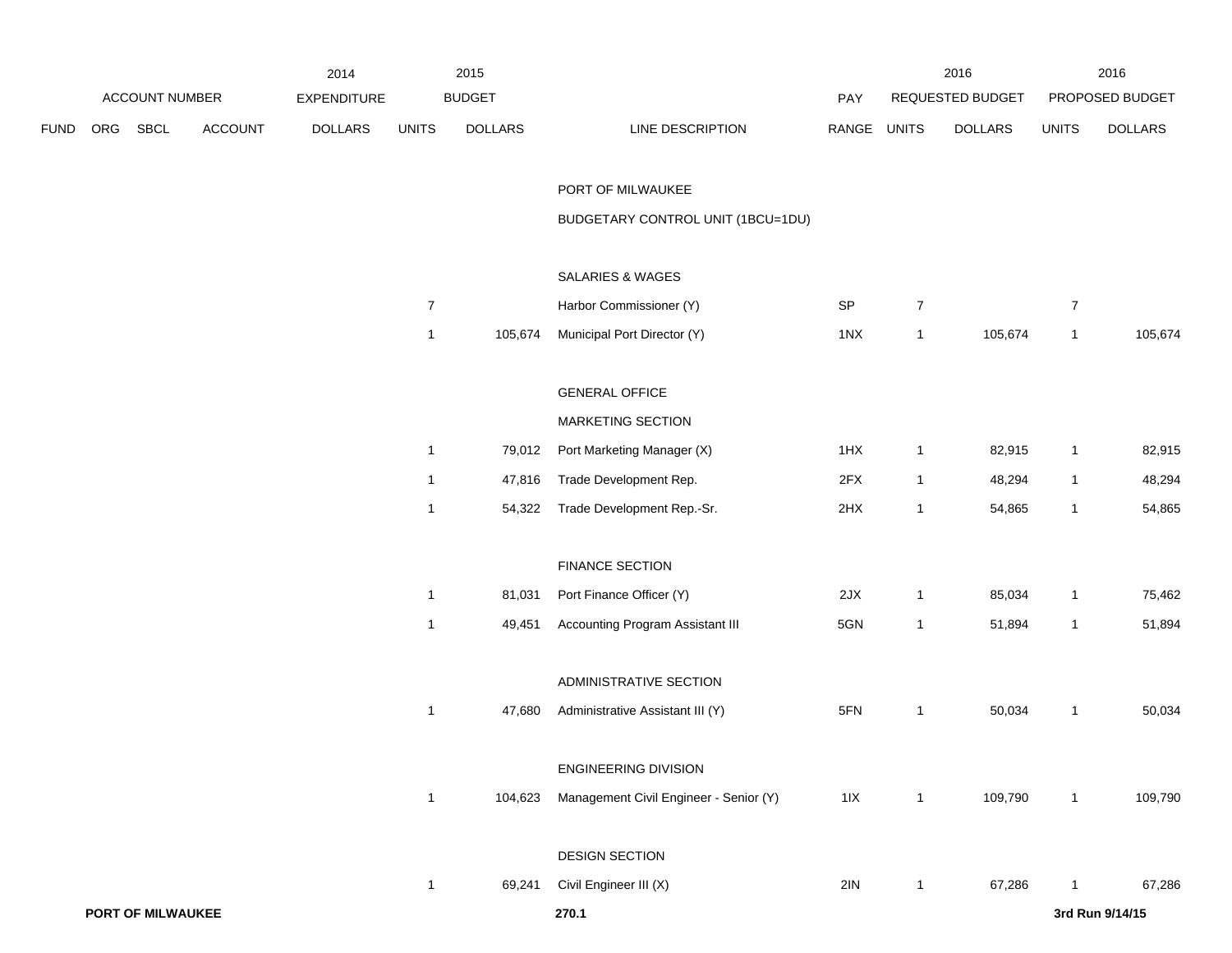|      |     |                |                | 2014               |                | 2015           |                                          |             |                         | 2016             |                | 2016            |
|------|-----|----------------|----------------|--------------------|----------------|----------------|------------------------------------------|-------------|-------------------------|------------------|----------------|-----------------|
|      |     | ACCOUNT NUMBER |                | <b>EXPENDITURE</b> |                | <b>BUDGET</b>  |                                          | PAY         |                         | REQUESTED BUDGET |                | PROPOSED BUDGET |
| FUND | ORG | <b>SBCL</b>    | <b>ACCOUNT</b> | <b>DOLLARS</b>     | <b>UNITS</b>   | <b>DOLLARS</b> | LINE DESCRIPTION                         | RANGE UNITS |                         | <b>DOLLARS</b>   | <b>UNITS</b>   | <b>DOLLARS</b>  |
|      |     |                |                |                    | $\mathbf{1}$   | 37,564         | <b>Engineering Tech II</b>               | $3FN$       | $\mathbf{1}$            | 38,508           | $\mathbf{1}$   | 38,508          |
|      |     |                |                |                    |                |                | FIELD SECTION                            |             |                         |                  |                |                 |
|      |     |                |                |                    | $\mathbf{1}$   | 60,316         | Civil Engineer II                        | 2GN         | $\mathbf{1}$            | 58,373           | $\mathbf{1}$   | 58,373          |
|      |     |                |                |                    |                |                | OPERATIONS DIVISION                      |             |                         |                  |                |                 |
|      |     |                |                |                    | $\mathbf{1}$   | 74,731         | Port Operations Manager (X)(Y)           | 11X         | $\mathbf{1}$            | 78,422           | $\mathbf{1}$   | 78,422          |
|      |     |                |                |                    | $\mathbf{1}$   | 63,222         | Port Facilities Supervisor (X)           | 1EX         | $\mathbf{1}$            | 64,780           | $\mathbf{1}$   | 64,780          |
|      |     |                |                |                    |                |                | CARGO HANDLING-MAINT. AND REPAIR SECTION |             |                         |                  |                |                 |
|      |     |                |                |                    | $\overline{c}$ | 119,512        | Harbor Crane Operator                    | 8QN         | $\overline{\mathbf{c}}$ | 119,581          | $\sqrt{2}$     | 119,581         |
|      |     |                |                |                    | $\mathbf{1}$   | 50,051         | Port Mechanic                            | 7GN         | $\mathbf{1}$            | 51,284           | $\mathbf{1}$   | 51,284          |
|      |     |                |                |                    | $\,6$          | 186,049        | Port Maintenance Technician              | 8JN         | $\,6\,$                 | 186,049          | $\,6\,$        | 186,049         |
|      |     |                |                |                    |                |                | <b>AUXILIARY POSITIONS</b>               |             |                         |                  |                |                 |
|      |     |                |                |                    | $\overline{c}$ |                | Inspector Docks & Dredging               | 3HN         | $\boldsymbol{2}$        |                  | $\overline{2}$ |                 |
|      |     |                |                |                    | $\mathbf{1}$   |                | Trade Development Rep.-Sr.               | 2HX         | $\mathbf{1}$            |                  | $\mathbf{1}$   |                 |
|      |     |                |                |                    | $\mathbf{1}$   |                | Management Civil Engineer - Senior       | 11X         | $\mathbf{1}$            |                  | $\mathbf{1}$   |                 |
|      |     |                |                |                    | $\mathbf{1}$   |                | Civil Engineer III                       | 2IN         | $\mathbf{1}$            |                  | $\mathbf{1}$   |                 |
|      |     |                |                |                    | $\mathbf{1}$   |                | Port Operations Manager (X)(Y)           | 11X         | $\mathbf{1}$            |                  | $\mathbf{1}$   |                 |
|      |     |                |                |                    | $\mathbf{1}$   |                | Municipal Port Director (Y)              | 1NX         | $\mathbf{1}$            |                  | $\mathbf{1}$   |                 |
|      |     |                |                |                    | $\mathbf{1}$   |                | Port Operations and Trade Director(Y)    | 1JX         | $\mathbf{1}$            |                  | $\mathbf{1}$   |                 |
|      |     |                |                |                    | 37             | 1,230,295      | <b>Total Before Adjustments</b>          |             | $37\,$                  | 1,252,783        | 37             | 1,243,211       |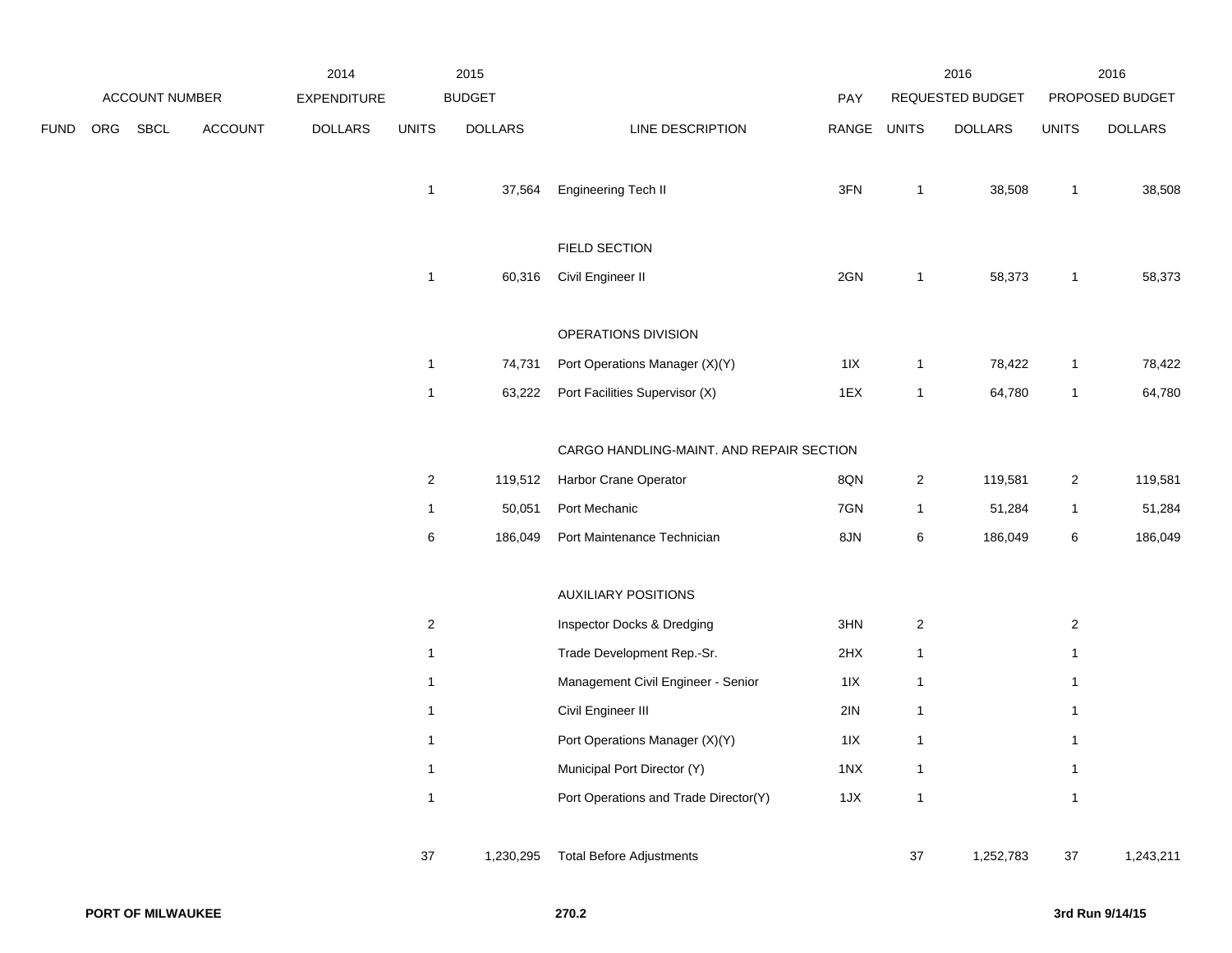|             |      |                       |                | 2014               |              | 2015           |                                                                           |       |              | 2016             |              | 2016            |
|-------------|------|-----------------------|----------------|--------------------|--------------|----------------|---------------------------------------------------------------------------|-------|--------------|------------------|--------------|-----------------|
|             |      | <b>ACCOUNT NUMBER</b> |                | <b>EXPENDITURE</b> |              | <b>BUDGET</b>  |                                                                           | PAY   |              | REQUESTED BUDGET |              | PROPOSED BUDGET |
| <b>FUND</b> | ORG  | SBCL                  | <b>ACCOUNT</b> | <b>DOLLARS</b>     | <b>UNITS</b> | <b>DOLLARS</b> | LINE DESCRIPTION                                                          | RANGE | <b>UNITS</b> | <b>DOLLARS</b>   | <b>UNITS</b> | <b>DOLLARS</b>  |
|             |      |                       |                |                    |              |                |                                                                           |       |              |                  |              |                 |
|             |      |                       |                |                    |              |                | Salary & Wage Rate Changes                                                |       |              |                  |              |                 |
|             |      |                       |                |                    |              | 8,000          | Overtime Compensated*                                                     |       |              | 10,000           |              | 10,000          |
|             |      |                       |                |                    |              | (24, 606)      | Personnel Cost Adjustment                                                 |       |              | (25, 055)        |              | (25,055)        |
|             |      |                       |                |                    |              |                | Other                                                                     |       |              |                  |              |                 |
|             |      |                       |                |                    |              |                | Furlough                                                                  |       |              |                  |              |                 |
|             |      |                       |                |                    |              |                |                                                                           |       |              |                  |              |                 |
|             |      |                       |                |                    | $37\,$       | 1,213,689      | Gross Salaries & Wages Total                                              |       | 37           | 1,237,728        | 37           | 1,228,156       |
|             |      |                       |                |                    |              |                | Reimbursable Services Deduction                                           |       |              |                  |              |                 |
|             |      |                       |                |                    |              |                | Capital Improvements Deduction                                            |       |              |                  |              |                 |
|             |      |                       |                |                    |              |                | <b>Grants and Aids Deduction</b>                                          |       |              |                  |              |                 |
|             |      |                       |                |                    |              |                |                                                                           |       |              |                  |              |                 |
| 0480        | 4280 | R999                  | 006000         | 1,112,269          | 37           | 1,213,689      | NET SALARIES & WAGES TOTAL*                                               |       | 37           | 1,237,728        | 37           | 1,228,156       |
|             |      |                       |                |                    |              |                |                                                                           |       |              |                  |              |                 |
|             |      |                       |                |                    | 20.00        |                | <b>O&amp;M FTE'S</b>                                                      |       | 20.00        |                  | 20.00        |                 |
|             |      |                       |                |                    |              |                | NON-O&M FTE'S                                                             |       |              |                  |              |                 |
|             |      |                       |                |                    |              |                |                                                                           |       |              |                  |              |                 |
|             |      |                       |                |                    |              |                | (X) Private Auto Allowance May Be Paid Pursuant to Section                |       |              |                  |              |                 |
|             |      |                       |                |                    |              |                | 350-183 of the Milwaukee Code.                                            |       |              |                  |              |                 |
|             |      |                       |                |                    |              |                | (Y) Required to file a statement of economic interests in accordance with |       |              |                  |              |                 |
|             |      |                       |                |                    |              |                | the Milwaukee Code of Ordinances Chapter 303-Code of Ethics.              |       |              |                  |              |                 |
|             |      |                       |                |                    |              |                |                                                                           |       |              |                  |              |                 |
| 0480        | 4280 | R999                  | 006180         | 521,839            |              | 546,160        | ESTIMATED EMPLOYEE FRINGE BENEFITS                                        |       |              | 594,109          |              | 589,515         |
|             |      |                       |                |                    |              |                | (Involves Revenue Offset-No Transfers from this Account)                  |       |              |                  |              |                 |
|             |      | PORT OF MILWAUKEE     |                |                    |              |                | 270.3                                                                     |       |              |                  |              | 3rd Run 9/14/15 |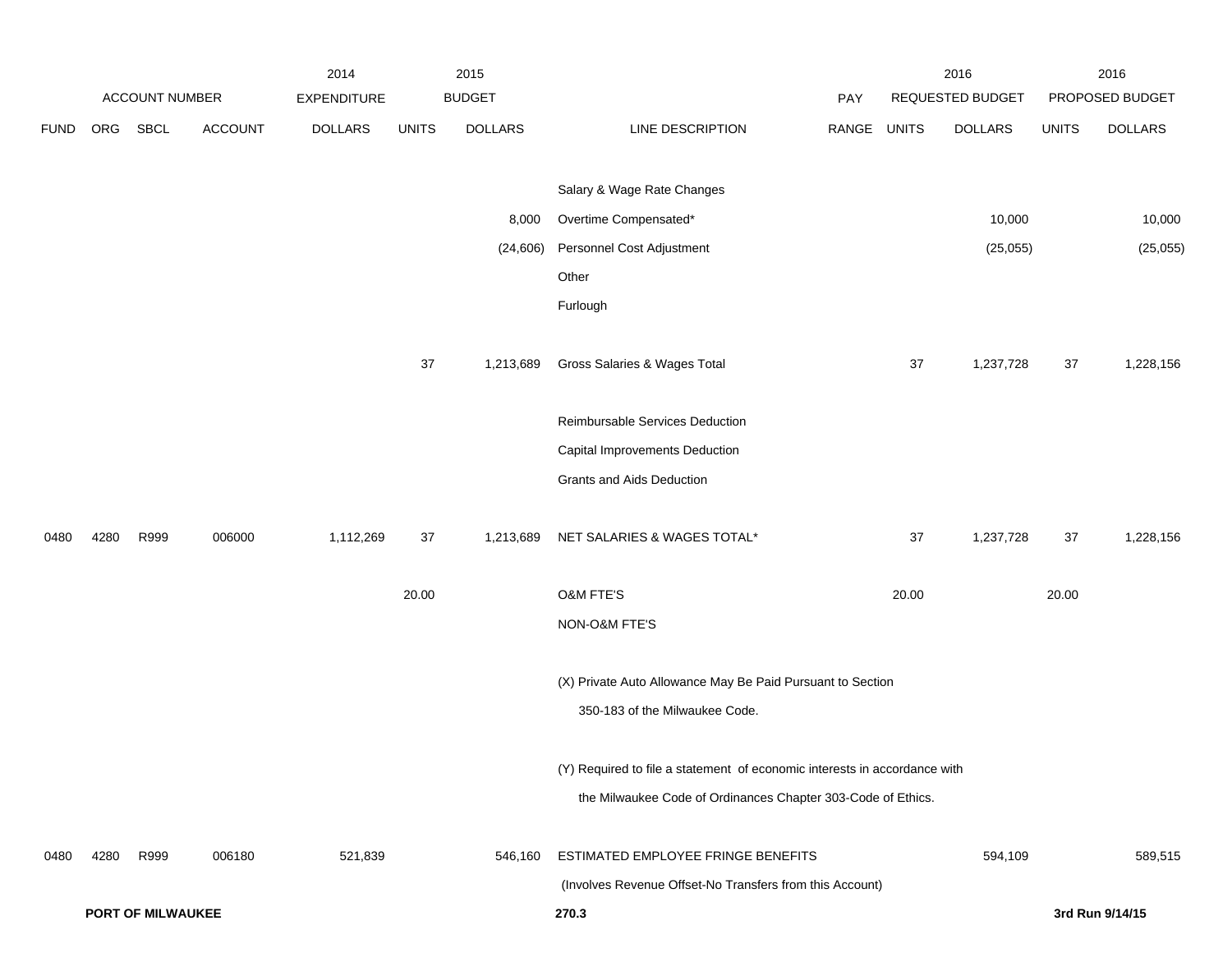|             |      |                       |                | 2014               |              | 2015           |                                    |       |              | 2016             |              | 2016            |
|-------------|------|-----------------------|----------------|--------------------|--------------|----------------|------------------------------------|-------|--------------|------------------|--------------|-----------------|
|             |      | <b>ACCOUNT NUMBER</b> |                | <b>EXPENDITURE</b> |              | <b>BUDGET</b>  |                                    | PAY   |              | REQUESTED BUDGET |              | PROPOSED BUDGET |
| <b>FUND</b> | ORG  | <b>SBCL</b>           | <b>ACCOUNT</b> | <b>DOLLARS</b>     | <b>UNITS</b> | <b>DOLLARS</b> | LINE DESCRIPTION                   | RANGE | <b>UNITS</b> | <b>DOLLARS</b>   | <b>UNITS</b> | <b>DOLLARS</b>  |
|             |      |                       |                |                    |              |                |                                    |       |              |                  |              |                 |
|             |      |                       |                |                    |              |                |                                    |       |              |                  |              |                 |
|             |      |                       |                |                    |              |                | OPERATING EXPENDITURES             |       |              |                  |              |                 |
| 0480        | 4280 | R999                  | 630100         | 9,351              |              | 10,000         | <b>General Office Expense</b>      |       |              | 10,000           |              | 10,000          |
| 0480        | 4280 | R999                  | 630500         | 8,154              |              | 7,500          | <b>Tools &amp; Machinery Parts</b> |       |              | 8,000            |              | 8,000           |
| 0480        | 4280 | R999                  | 631000         | 1,806              |              | 6,000          | <b>Construction Supplies</b>       |       |              | 6,000            |              | 6,000           |
| 0480        | 4280 | R999                  | 631500         | 72,589             |              | 56,500         | Energy                             |       |              | 60,000           |              | 60,000          |
| 0480        | 4280 | R999                  | 632000         | 12,536             |              | 45,000         | <b>Other Operating Supplies</b>    |       |              | 45,000           |              | 45,000          |
| 0480        | 4280 | R999                  | 632500         | 3,671              |              |                | <b>Facility Rental</b>             |       |              |                  |              |                 |
| 0480        | 4280 | R999                  | 633000         | 736                |              |                | Vehicle Rental                     |       |              |                  |              |                 |
| 0480        | 4280 | R999                  | 633500         | 5,525              |              | 100,000        | Non-Vehicle Equipment Rental       |       |              | 6,000            |              | 6,000           |
| 0480        | 4280 | R999                  | 634000         | 135,370            |              | 112,000        | <b>Professional Services</b>       |       |              | 112,000          |              | 112,000         |
| 0480        | 4280 | R999                  | 634500         | 2,518              |              |                | Information Technology Services    |       |              |                  |              |                 |
| 0480        | 4280 | R999                  | 635000         | 402,057            |              | 275,000        | <b>Property Services</b>           |       |              | 420,000          |              | 420,000         |
| 0480        | 4280 | R999                  | 635500         | 128,532            |              | 160,000        | <b>Infrastructure Services</b>     |       |              | 130,000          |              | 130,000         |
| 0480        | 4280 | R999                  | 636000         | 7,425              |              | 1,000          | Vehicle Repair Services            |       |              | 1,000            |              | 1,000           |
| 0480        | 4280 | R999                  | 636500         | 82,191             |              | 100,000        | <b>Other Operating Services</b>    |       |              | 85,000           |              | 85,000          |
| 0480        | 4280 | R999                  | 637000         |                    |              |                | Loans and Grants                   |       |              |                  |              |                 |
| 0480        | 4280 | R999                  | 637501         | 41,696             |              | 50,000         | <b>Reimburse Other Departments</b> |       |              | 50,000           |              | 50,000          |
|             |      |                       |                |                    |              |                |                                    |       |              |                  |              |                 |
| 0480        | 4280 | R999                  | 006300         | 914,157            |              | 923,000        | OPERATING EXPENDITURES TOTAL*      |       |              | 933,000          |              | 933,000         |

### EQUIPMENT PURCHASES

Additional Equipment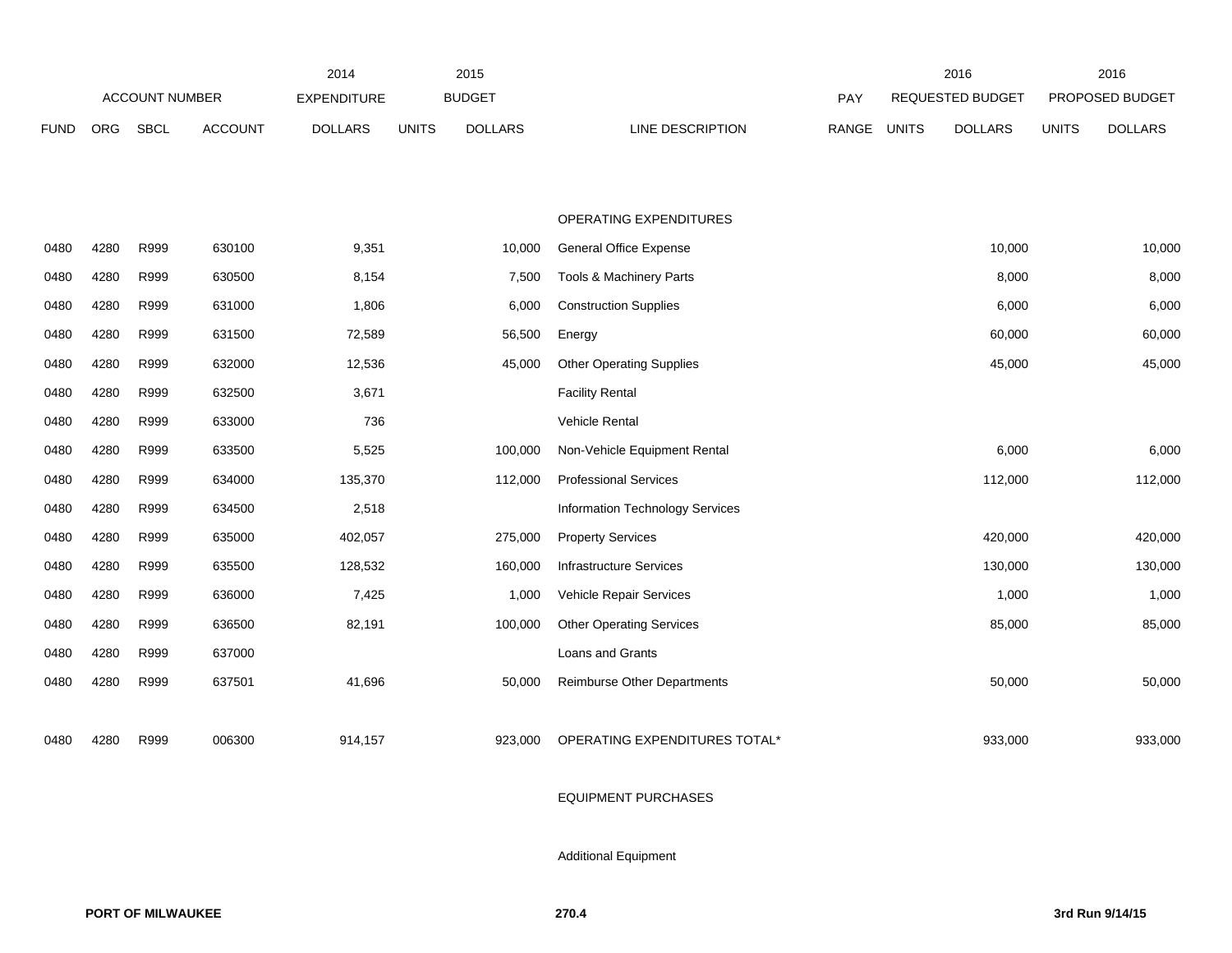|             |      |                       |                | 2014               |              | 2015           |                                           |             | 2016             |              | 2016            |
|-------------|------|-----------------------|----------------|--------------------|--------------|----------------|-------------------------------------------|-------------|------------------|--------------|-----------------|
|             |      | <b>ACCOUNT NUMBER</b> |                | <b>EXPENDITURE</b> |              | <b>BUDGET</b>  |                                           | PAY         | REQUESTED BUDGET |              | PROPOSED BUDGET |
| <b>FUND</b> | ORG  | SBCL                  | <b>ACCOUNT</b> | <b>DOLLARS</b>     | <b>UNITS</b> | <b>DOLLARS</b> | LINE DESCRIPTION                          | RANGE UNITS | <b>DOLLARS</b>   | <b>UNITS</b> | <b>DOLLARS</b>  |
|             |      |                       |                |                    |              |                |                                           |             |                  |              |                 |
|             |      |                       |                |                    |              |                | Subtotal - Additional Equipment           |             |                  |              |                 |
|             |      |                       |                |                    |              |                | <b>Replacement Equipment</b>              |             |                  |              |                 |
|             |      |                       |                |                    |              |                |                                           |             |                  |              |                 |
|             |      |                       |                |                    |              |                | Subtotal - Replacement Equipment          |             |                  |              |                 |
| 0480        | 4280 | R999                  | 006800         |                    |              |                | <b>EQUIPMENT PURCHASES TOTAL*</b>         |             |                  |              |                 |
|             |      |                       |                |                    |              |                |                                           |             |                  |              |                 |
|             |      |                       |                |                    |              |                | SPECIAL FUNDS                             |             |                  |              |                 |
| 0480        | 4280 | R421                  | 006900         | 1,378,000          |              | 1,580,000      | Summerfest Revenue Transfer to Gen. Fund* |             | 1,501,000        |              | 1,501,000       |
| 0480        | 4280 | R422                  | 006300         | 172,118            |              | 100,000        | Major Maintenance-Terminals & Piers*      |             | 80,000           |              | 80,000          |
| 0480        | 4280 | R423                  | 006800         | 58,730             |              | 50,000         | Major Rehab. & Upgrades - Equipment*      |             | 50,000           |              | 50,000          |
| 0480        | 4280 | R425                  | 006300         |                    |              | 100,000        | Environmental Cleanup Fund*               |             | 100,000          |              | 100,000         |
| 0480        | 4280 | R426                  | 006300         |                    |              | 25,000         | Harbor Maintenance Dredging*              |             |                  |              |                 |
| 0480        | 4280 | R429                  | 006300         | 108,405            |              | 75,000         | Equipment Rehab. and Upgrade*             |             | 75,000           |              | 75,000          |
| 0480        | 4280 | R420                  | 006300         | 44,213             |              | 50,000         | Dockwall and Breakwater Rehabilitation*   |             | 50,000           |              | 50,000          |
| 0480        | 4280 | R419                  | 006300         | 50,000             |              |                | Energy Efficiency Upgrade*                |             | 20,000           |              | 20,000          |
| 0480        | 4280 | R418                  | 006300         | 24,500             |              | 150,000        | Leasehold Demolition/Facilities Upgrade*  |             | 150,000          |              | 150,000         |
| 0480        | 4280 | R417                  | 006300         | 75,043             |              |                | Sewer System Upgrade*                     |             | 25,000           |              | 25,000          |
|             |      |                       |                | 1,911,009          |              |                | 2,130,000 SPECIAL FUNDS TOTAL             |             | 2,051,000        |              | 2,051,000       |
|             |      |                       |                |                    |              |                |                                           |             |                  |              |                 |
|             |      |                       |                |                    |              |                | PORT OF MILWAUKEE BUDGETARY               |             |                  |              |                 |
|             |      |                       |                | 4,459,274          |              | 4,812,849      | CONTROL UNIT TOTAL (1BCU=1DU)             |             | 4,815,837        |              | 4,801,671       |
|             |      |                       |                |                    |              |                | *Appropriation Control Account            |             |                  |              |                 |
|             |      | PORT OF MILWAUKEE     |                |                    |              |                | 270.5                                     |             |                  |              | 3rd Run 9/14/15 |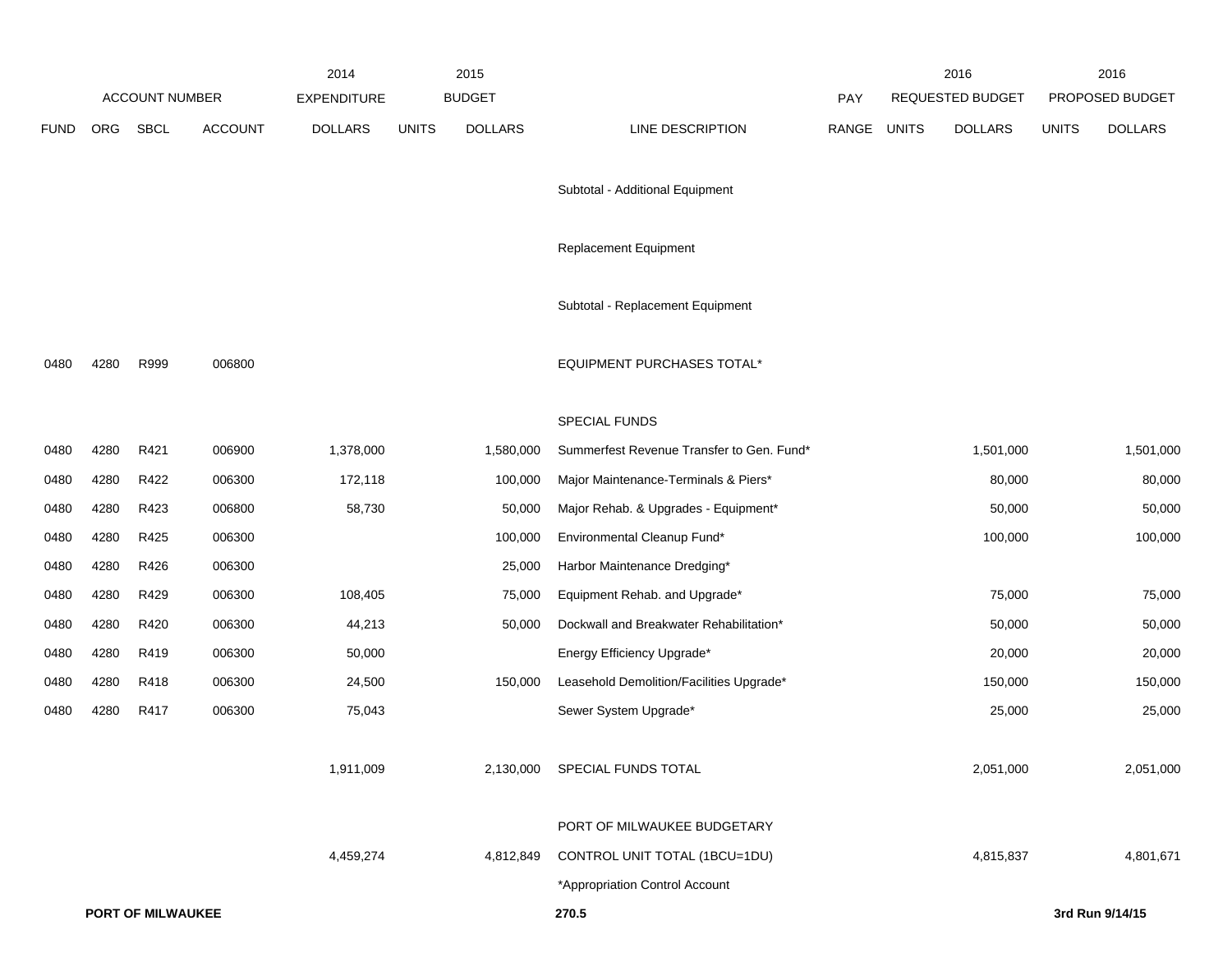|             |     |                       |                | 2014               |              | 2015           |                                                          |       |              | 2016             |              | 2016            |
|-------------|-----|-----------------------|----------------|--------------------|--------------|----------------|----------------------------------------------------------|-------|--------------|------------------|--------------|-----------------|
|             |     | <b>ACCOUNT NUMBER</b> |                | <b>EXPENDITURE</b> |              | <b>BUDGET</b>  |                                                          | PAY   |              | REQUESTED BUDGET |              | PROPOSED BUDGET |
| <b>FUND</b> | ORG | SBCL                  | <b>ACCOUNT</b> | <b>DOLLARS</b>     | <b>UNITS</b> | <b>DOLLARS</b> | LINE DESCRIPTION                                         | RANGE | <b>UNITS</b> | <b>DOLLARS</b>   | <b>UNITS</b> | <b>DOLLARS</b>  |
|             |     |                       |                |                    |              |                | DEPARTMENT OF PUBLIC WORKS                               |       |              |                  |              |                 |
|             |     |                       |                |                    |              |                | SUMMARY (3 BCU'S)                                        |       |              |                  |              |                 |
|             |     |                       |                |                    |              |                | <b>SALARIES &amp; WAGES</b>                              |       |              |                  |              |                 |
|             |     |                       |                | 2,832,234          |              | 3,684,152      | Overtime Compensated                                     |       |              | 3,807,392        |              | 3,497,392       |
|             |     |                       |                | 50,376,988         |              | 49,070,496     | All Other Salaries & Wages                               |       |              | 51,455,426       |              | 50,930,001      |
|             |     |                       |                | 53,209,222         |              | 52,754,648     | NET SALARIES & WAGES TOTAL                               |       |              | 55,262,818       |              | 54,427,393      |
|             |     |                       |                |                    | 2,285        |                | TOTAL NUMBER OF POSITIONS AUTHORIZED                     |       | 2,285        |                  | 2,276        |                 |
|             |     |                       |                |                    | 1018.50      |                | O&M FTE'S                                                |       | 1047.88      |                  | 1026.47      |                 |
|             |     |                       |                |                    | 369.88       |                | NON-O&M FTE'S                                            |       | 365.23       |                  | 359.74       |                 |
|             |     |                       |                | 24,107,038         |              | 23,739,593     | ESTIMATED EMPLOYEE FRINGE BENEFITS                       |       |              | 24,868,267       |              | 25,624,021      |
|             |     |                       |                |                    |              |                | (Involves Revenue Offset-No Transfers from this Account) |       |              |                  |              |                 |
|             |     |                       |                |                    |              |                | OPERATING EXPENDITURES                                   |       |              |                  |              |                 |
|             |     |                       |                | 224,540            |              | 171,000        | General Office Expense                                   |       |              | 184,000          |              | 184,000         |
|             |     |                       |                | 5,040,171          |              | 3,920,000      | Tools & Machinery Parts                                  |       |              | 4,034,500        |              | 3,944,500       |
|             |     |                       |                | 3,187,099          |              | 3,204,000      | <b>Construction Supplies</b>                             |       |              | 3,400,000        |              | 3,327,000       |
|             |     |                       |                | 7,797,219          |              | 7,466,372      | Energy                                                   |       |              | 7,179,000        |              | 6,379,000       |
|             |     |                       |                | 4,358,260          |              | 3,933,010      | <b>Other Operating Supplies</b>                          |       |              | 4,418,270        |              | 3,796,407       |
|             |     |                       |                | 3,118              |              | 7,000          | <b>Facility Rental</b>                                   |       |              | 3,100            |              | 3,100           |
|             |     |                       |                | 1,329,585          |              | 1,075,320      | Vehicle Rental                                           |       |              | 1,080,320        |              | 1,080,320       |
|             |     | <b>DPW-SUMMARY</b>    |                |                    |              |                | 280.1                                                    |       |              |                  |              | 3rd Run 9/14/15 |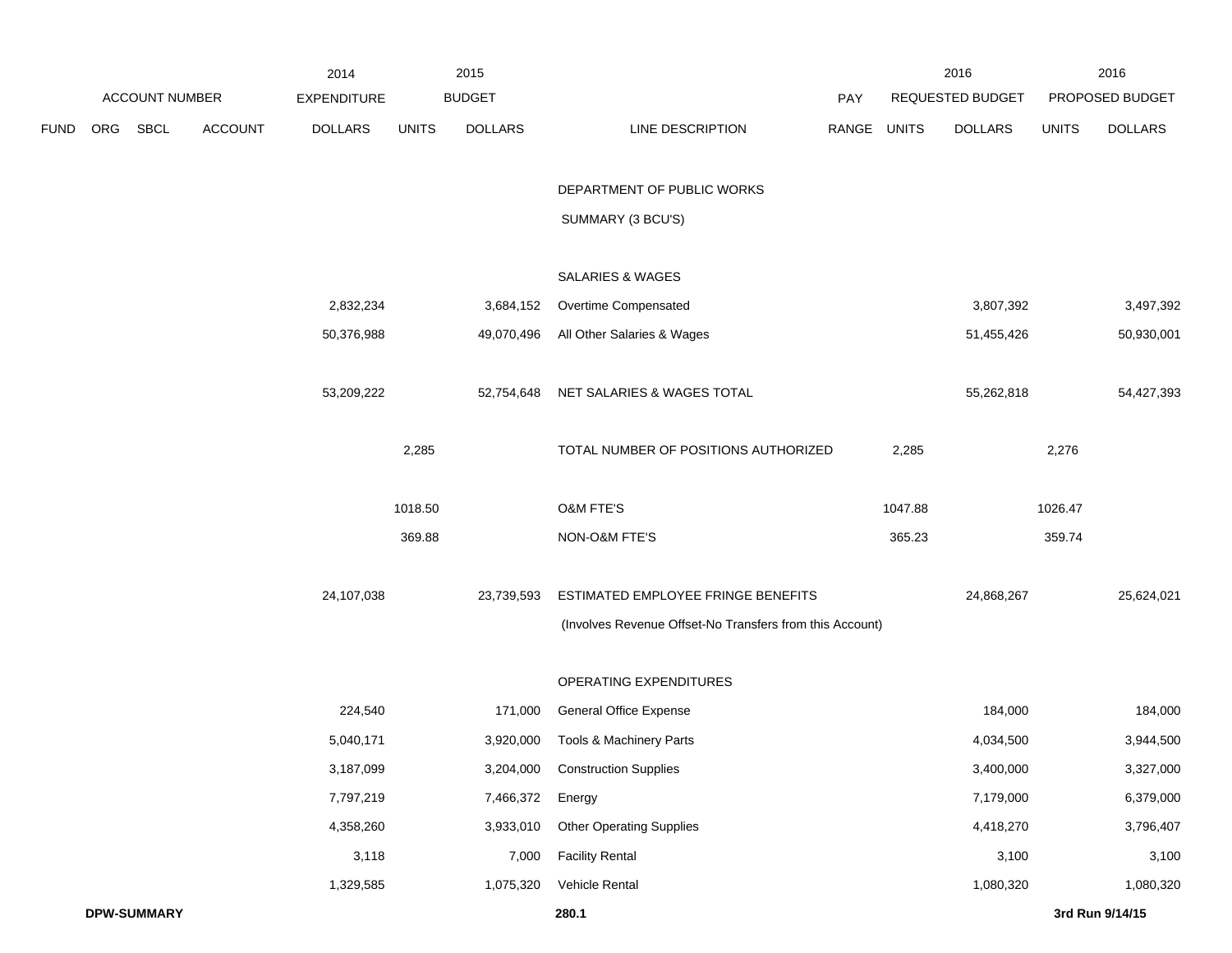|      |     |                       |                | 2014               |              | 2015           |                                 |             | 2016             |              | 2016            |
|------|-----|-----------------------|----------------|--------------------|--------------|----------------|---------------------------------|-------------|------------------|--------------|-----------------|
|      |     | <b>ACCOUNT NUMBER</b> |                | <b>EXPENDITURE</b> |              | <b>BUDGET</b>  |                                 | PAY         | REQUESTED BUDGET |              | PROPOSED BUDGET |
| FUND | ORG | SBCL                  | <b>ACCOUNT</b> | <b>DOLLARS</b>     | <b>UNITS</b> | <b>DOLLARS</b> | LINE DESCRIPTION                | RANGE UNITS | <b>DOLLARS</b>   | <b>UNITS</b> | <b>DOLLARS</b>  |
|      |     |                       |                | 172,700            |              | 99,000         | Non-Vehicle Equipment Rental    |             | 96,000           |              | 96,000          |
|      |     |                       |                | 450,016            |              | 431,000        | <b>Professional Services</b>    |             | 360,920          |              | 320,920         |
|      |     |                       |                | 169,710            |              | 170,000        | Information Technology Services |             | 181,700          |              |                 |
|      |     |                       |                | 1,937,130          |              | 2,134,500      | <b>Property Services</b>        |             | 1,878,000        |              | 1,868,000       |
|      |     |                       |                | 675,601            |              | 320,000        | Infrastructure Services         |             | 557,400          |              | 557,400         |
|      |     |                       |                | 1,312,385          |              | 1,200,000      | Vehicle Repair Services         |             | 1,200,100        |              | 1,200,100       |
|      |     |                       |                | 13,090,470         |              | 13,409,920     | <b>Other Operating Services</b> |             | 13,529,837       |              | 13,224,337      |
|      |     |                       |                |                    |              |                | Loans and Grants                |             |                  |              |                 |
|      |     |                       |                | 5,614,782          |              | 6,064,000      | Reimburse Other Departments     |             | 6,072,000        |              | 5,319,038       |
|      |     |                       |                | 45,362,786         |              | 43,605,122     | OPERATING EXPENDITURES TOTAL    |             | 44,175,147       |              | 41,300,122      |
|      |     |                       |                | 2,458,949          |              | 2,120,469      | EQUIPMENT PURCHASES TOTAL       |             | 2,526,469        |              | 1,815,469       |
|      |     |                       |                | 2,212,275          |              | 2,642,400      | SPECIAL FUNDS TOTAL             |             | 2,820,194        |              | 2,678,653       |
|      |     |                       |                |                    |              |                | DEPARTMENT OF PUBLIC WORKS      |             |                  |              |                 |
|      |     |                       |                | 127,350,270        |              | 124,862,232    | SUMMARY (3 BCU'S)               |             | 129,652,895      |              | 125,845,658     |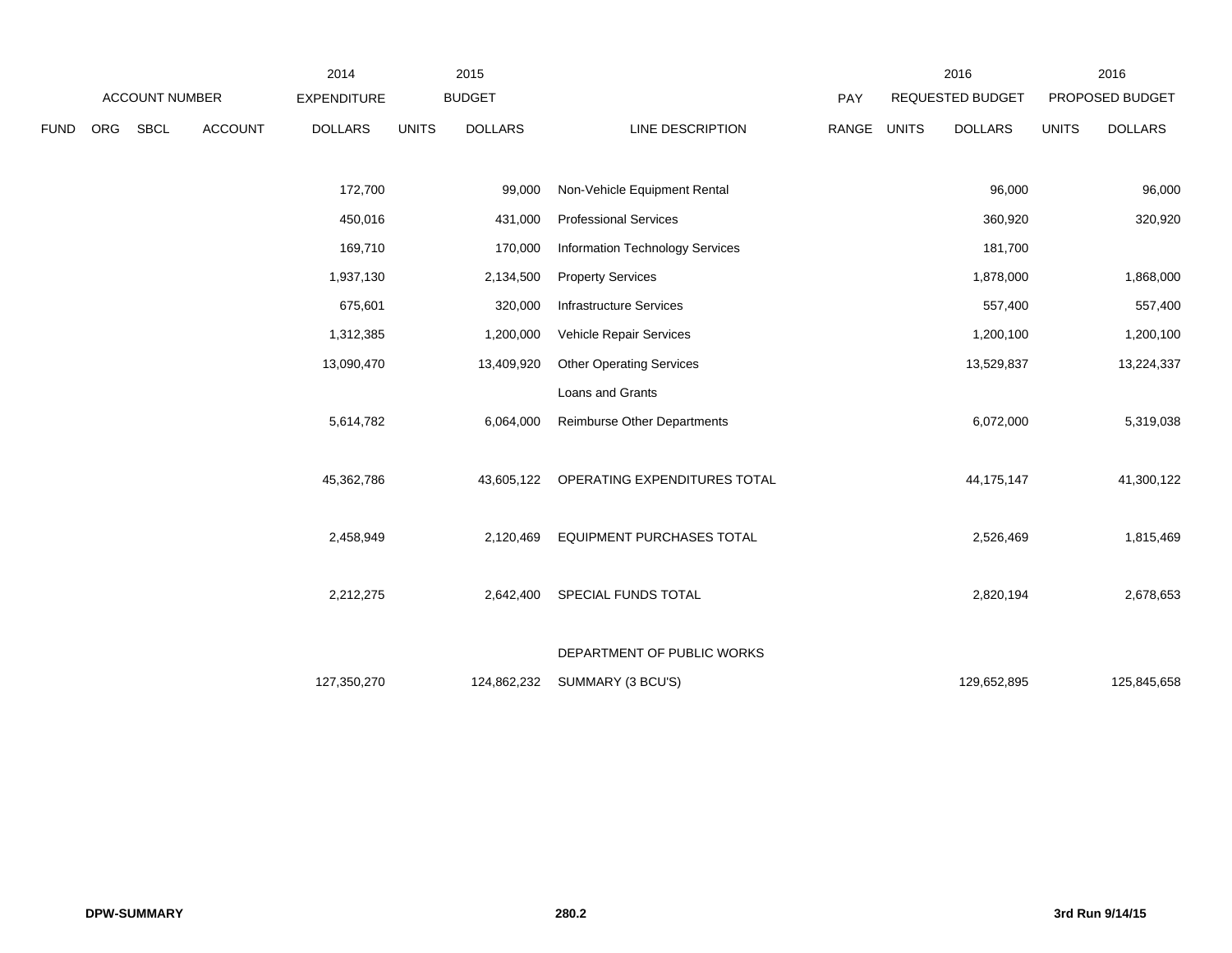|             |                       |             |                    | 2014           |               | 2015           |                                  |                  | 2016           |                        | 2016           |
|-------------|-----------------------|-------------|--------------------|----------------|---------------|----------------|----------------------------------|------------------|----------------|------------------------|----------------|
|             | <b>ACCOUNT NUMBER</b> |             | <b>EXPENDITURE</b> |                | <b>BUDGET</b> | PAY            |                                  | REQUESTED BUDGET |                | <b>PROPOSED BUDGET</b> |                |
| <b>FUND</b> | ORG                   | <b>SBCL</b> | <b>ACCOUNT</b>     | <b>DOLLARS</b> | <b>UNITS</b>  | <b>DOLLARS</b> | LINE DESCRIPTION<br><b>RANGE</b> | <b>UNITS</b>     | <b>DOLLARS</b> | <b>UNITS</b>           | <b>DOLLARS</b> |

DPW-ADMINISTRATIVE SERVICES DIVISION

BUDGETARY CONTROL UNIT (1BCU=1DU)

## SALARIES & WAGES

# OFFICE OF THE COMMISSIONER

| 144.843 | Commissioner-Public Works (X)(Y) | 1PX | 147.336 | 147,336 |
|---------|----------------------------------|-----|---------|---------|
| 49.110  | Office Supervisor II             | 2CN | 51.535  | 51,535  |
| 39.079  | Administrative Assistant II      | 6HN |         |         |
|         | Program Assistant I              | 5EN | 40.501  | 40,501  |

### PLANNING AND DEVELOPMENT

|   | 97.435  | Coordination Manager (Y)                     | 1KX | 102.247 | 102.247 |
|---|---------|----------------------------------------------|-----|---------|---------|
|   | 74.917  | Marketing and Communications Officer         | 2JX | 78.617  | 78,617  |
|   | 64.913  | <b>Permits and Communications Specialist</b> | 2FX | 68.119  | 68,119  |
| 2 | 156.581 | Civil Engineer III                           | 2GN | 164.314 | 164.314 |
|   | 60,869  | Engineering Technician IV                    | 3NN | 48.083  | 48,083  |

### ADMINISTRATIVE SERVICES

|  | 117,544 Administrative Services Director (X)(Y) | 1MX | 123.349 | 123.349 |
|--|-------------------------------------------------|-----|---------|---------|
|  |                                                 |     |         |         |

### FINANCE & PLANNING SECTION

| 70.380  | Finance & Planning Manager              | 1HX | 73.856  | 73,856  |
|---------|-----------------------------------------|-----|---------|---------|
| 65.294  | Public Wks. Inventory & Purchasing Mgr. | 1EX | 65.294  | 65,294  |
| 144.132 | <b>Business Operations Manager</b>      | 1EX | 151.250 | 151,250 |
| 71.349  | Management and Accounting Officer       | 2GX | 74.873  | 74,873  |
|         |                                         |     |         |         |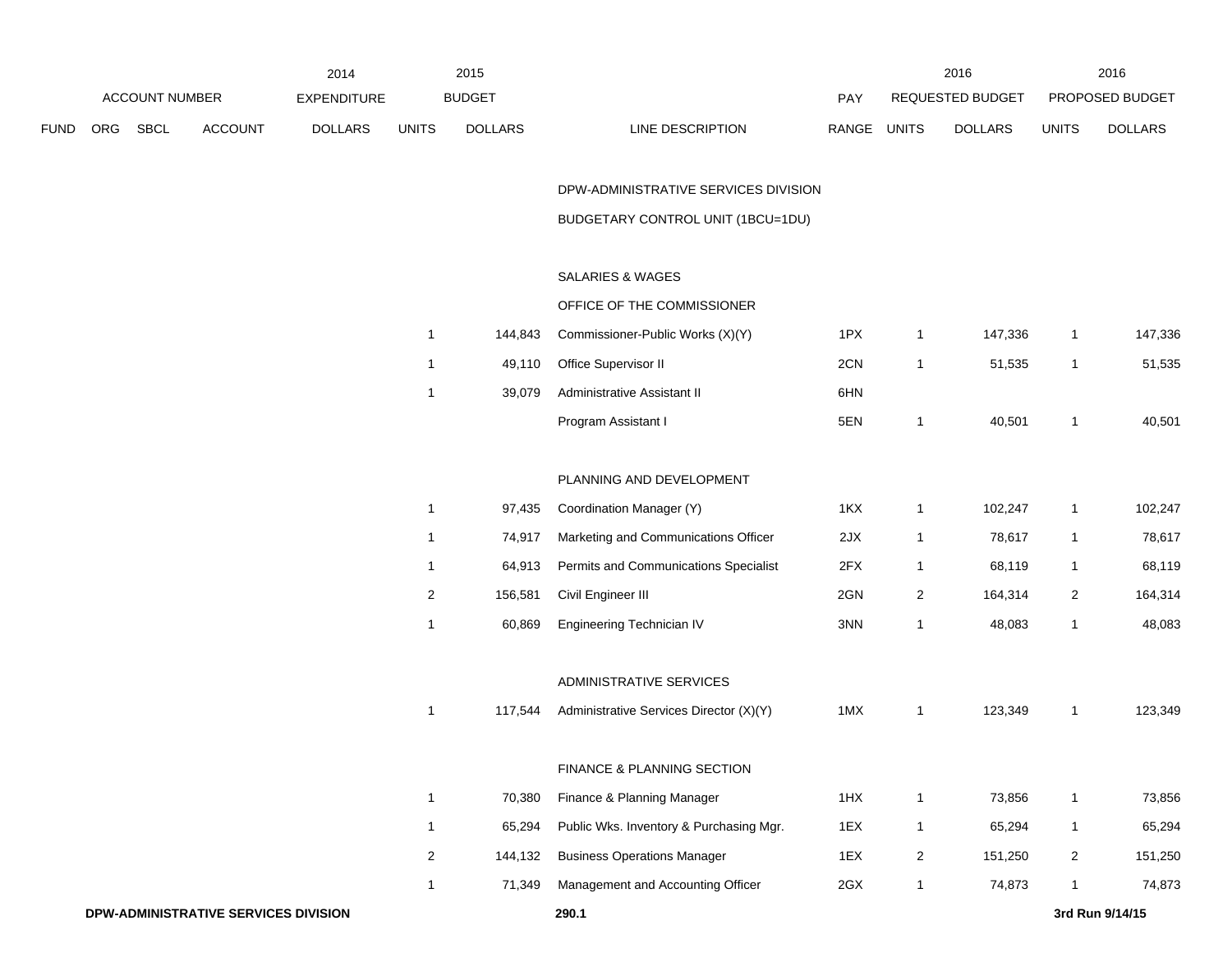|     |             |                | 2014               |              | 2015           |                                         |     |                           | 2016           |                  | 2016            |
|-----|-------------|----------------|--------------------|--------------|----------------|-----------------------------------------|-----|---------------------------|----------------|------------------|-----------------|
|     |             |                | <b>EXPENDITURE</b> |              |                |                                         | PAY |                           |                |                  | PROPOSED BUDGET |
| ORG | <b>SBCL</b> | <b>ACCOUNT</b> | <b>DOLLARS</b>     | <b>UNITS</b> | <b>DOLLARS</b> | LINE DESCRIPTION                        |     | <b>UNITS</b>              | <b>DOLLARS</b> | <b>UNITS</b>     | <b>DOLLARS</b>  |
|     |             |                |                    | $\mathbf{1}$ | 62,799         | Management Accountant-Senior            | 2EX | $\mathbf{1}$              | 65,900         | $\mathbf{1}$     | 65,900          |
|     |             |                |                    | $\sqrt{2}$   | 104,250        | <b>Business Services Specialist</b>     | 2DN | $\sqrt{2}$                | 108,523        | $\overline{2}$   | 108,523         |
|     |             |                |                    | $\mathbf{1}$ | 47,306         | Human Resources Assistant               | 5IN | $\mathbf{1}$              | 49,643         | $\mathbf{1}$     | 49,643          |
|     |             |                |                    | $\mathbf{1}$ | 54,128         | Program Assistant III                   | 5IN | $\mathbf{1}$              | 56,801         | $\mathbf{1}$     | 56,801          |
|     |             |                |                    | 9            | 402,880        | Personnel Payroll Assistant III         | 5EN | $\boldsymbol{9}$          | 417,841        | 9                | 408,346         |
|     |             |                |                    | 4            | 161,802        | <b>Accounting Assistant II</b>          | 6HN | 4                         | 166,298        | 4                | 164,362         |
|     |             |                |                    |              |                | CONTRACT ADMINISTRATION                 |     |                           |                |                  |                 |
|     |             |                |                    | $\mathbf{1}$ | 71,350         | <b>Contract Compliance Officer</b>      | 2GX | $\mathbf{1}$              | 74,873         | $\mathbf{1}$     | 74,873          |
|     |             |                |                    | $\mathbf{1}$ | 37,456         | Office Assistant IV                     | 6HN | $\overline{2}$            | 75,660         | $\mathbf{1}$     | 37,830          |
|     |             |                |                    | $\mathbf{1}$ | 40,100         | Program Assistant I                     | 5EN |                           |                | $\mathbf{1}$     | 40,501          |
|     |             |                |                    |              |                | Program Assistant II                    | 5FN |                           |                | $\mathbf{1}$     | 42,539          |
|     |             |                |                    |              |                | SAFETY SECTION                          |     |                           |                |                  |                 |
|     |             |                |                    | $\mathbf{1}$ | 65,813         | Safety Supervisor                       | 1CX | $\mathbf{1}$              | 59,226         | $\mathbf{1}$     | 59,226          |
|     |             |                |                    | 3            | 148,337        | Safety Specialist - Sr.                 | 2EX | $\ensuremath{\mathsf{3}}$ | 173,333        | 3                | 173,333         |
|     |             |                |                    | $\mathbf{1}$ | 54,322         | Human Resources Representative          | 2HX | $\mathbf{1}$              | 57,004         | 1                | 57,004          |
|     |             |                |                    | $\mathbf 2$  | 111,565        | <b>Driver Training Instructor</b>       | 3LN | $\overline{2}$            | 117,075        | $\overline{2}$   | 117,075         |
|     |             |                |                    |              |                | <b>AUXILIARY POSITIONS</b>              |     |                           |                |                  |                 |
|     |             |                |                    | $\mathbf{1}$ |                | Public Wks. Personnel & Compliance Mgr. | 1KX | $\mathbf{1}$              |                | $\mathbf{1}$     |                 |
|     |             |                |                    | 4            | 110,000        | <b>Driver Training Instructor</b>       | 3LN | 4                         | 115,390        | $\overline{4}$   | 115,390         |
|     |             |                | 2,561,791          | 48           | 2,628,554      | <b>Total Before Adjustments</b>         |     | 48                        | 2,726,941      | 49               | 2,760,720       |
|     |             |                | ACCOUNT NUMBER     |              |                | <b>BUDGET</b>                           |     |                           | RANGE          | REQUESTED BUDGET |                 |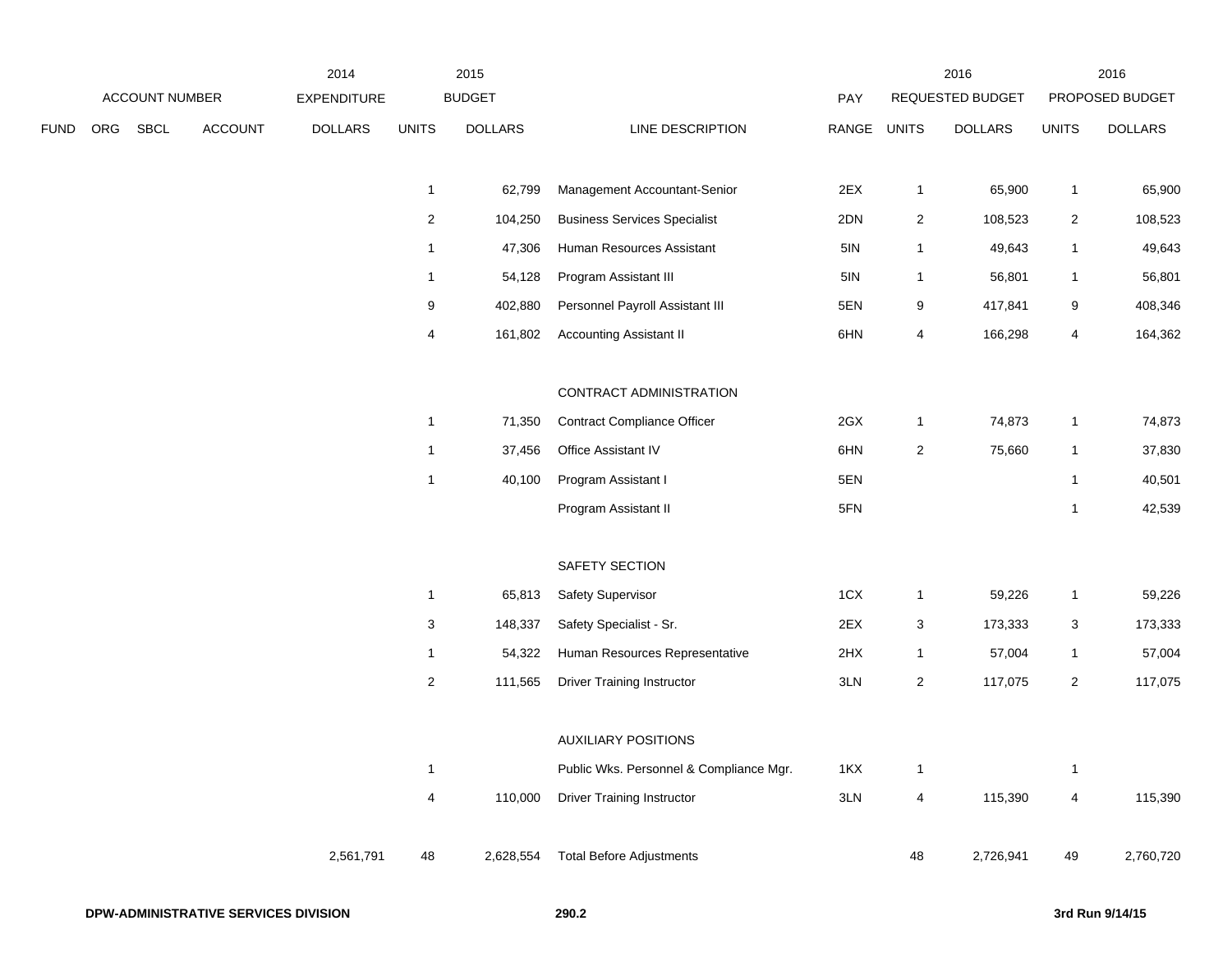|             |      |                |                                      | 2014               |              | 2015           |                                                                                              |             |    | 2016             |              | 2016            |
|-------------|------|----------------|--------------------------------------|--------------------|--------------|----------------|----------------------------------------------------------------------------------------------|-------------|----|------------------|--------------|-----------------|
|             |      | ACCOUNT NUMBER |                                      | <b>EXPENDITURE</b> |              | <b>BUDGET</b>  |                                                                                              | PAY         |    | REQUESTED BUDGET |              | PROPOSED BUDGET |
| <b>FUND</b> | ORG  | <b>SBCL</b>    | <b>ACCOUNT</b>                       | <b>DOLLARS</b>     | <b>UNITS</b> | <b>DOLLARS</b> | LINE DESCRIPTION                                                                             | RANGE UNITS |    | <b>DOLLARS</b>   | <b>UNITS</b> | <b>DOLLARS</b>  |
|             |      |                |                                      |                    |              |                | Salary & Wage Rate Changes                                                                   |             |    |                  |              |                 |
|             |      |                |                                      | 35,191             |              | 10,000         | Overtime Compensated*                                                                        |             |    |                  |              | 10,000          |
|             |      |                |                                      |                    |              | (52, 571)      | Personnel Cost Adjustment                                                                    |             |    | (54, 539)        |              | (55, 214)       |
|             |      |                |                                      |                    |              |                | Other                                                                                        |             |    |                  |              |                 |
|             |      |                |                                      |                    |              |                |                                                                                              |             |    |                  |              |                 |
|             |      |                |                                      |                    |              |                | Furlough                                                                                     |             |    |                  |              |                 |
|             |      |                |                                      | 2,596,982          | 48           | 2,585,983      | Gross Salaries & Wages Total                                                                 |             | 48 | 2,672,402        | 49           | 2,715,506       |
|             |      |                |                                      | (335, 897)         |              | (330, 763)     | Reimbursable Services Deduction                                                              |             |    | (360, 853)       |              | (400, 544)      |
|             |      |                |                                      | (1,887)            |              | (5,000)        | <b>Capital Improvements Deduction</b>                                                        |             |    | (2,000)          |              | (2,000)         |
|             |      |                |                                      |                    |              |                | <b>Grants &amp; Aids Deduction</b>                                                           |             |    |                  |              |                 |
| 0001        | 5140 | R999           | 006000                               | 2,259,198          | 48           | 2,250,220      | NET SALARIES & WAGES TOTAL*                                                                  |             | 48 | 2,309,549        | 49           | 2,312,962       |
|             |      |                |                                      |                    | 42.00        |                | O&M FTE'S                                                                                    |             |    | 42.00            |              | 42.00           |
|             |      |                |                                      |                    | 4.70         |                | NON-O&M FTE'S                                                                                |             |    | 3.83             |              | 4.83            |
|             |      |                |                                      |                    |              |                | (X) Private Auto Allowance May Be Paid Pursuant to Section<br>350-183 of the Milwaukee Code. |             |    |                  |              |                 |
|             |      |                |                                      |                    |              |                | (Y) Required to file a statement of economic interests in accordance with                    |             |    |                  |              |                 |
|             |      |                |                                      |                    |              |                | the Milwaukee Code of Ordinances Chapter 303-Code of Ethics.                                 |             |    |                  |              |                 |
| 0001        | 5140 | R999           | 006100                               | 1,041,901          |              | 1,012,599      | <b>ESTIMATED EMPLOYEE FRINGE BENEFITS</b>                                                    |             |    | 1,039,297        |              | 1,110,222       |
|             |      |                |                                      |                    |              |                | (Involves Revenue Offset - No Transfers from this Account)                                   |             |    |                  |              |                 |
|             |      |                | DPW-ADMINISTRATIVE SERVICES DIVISION |                    |              |                | 290.3                                                                                        |             |    |                  |              | 3rd Run 9/14/15 |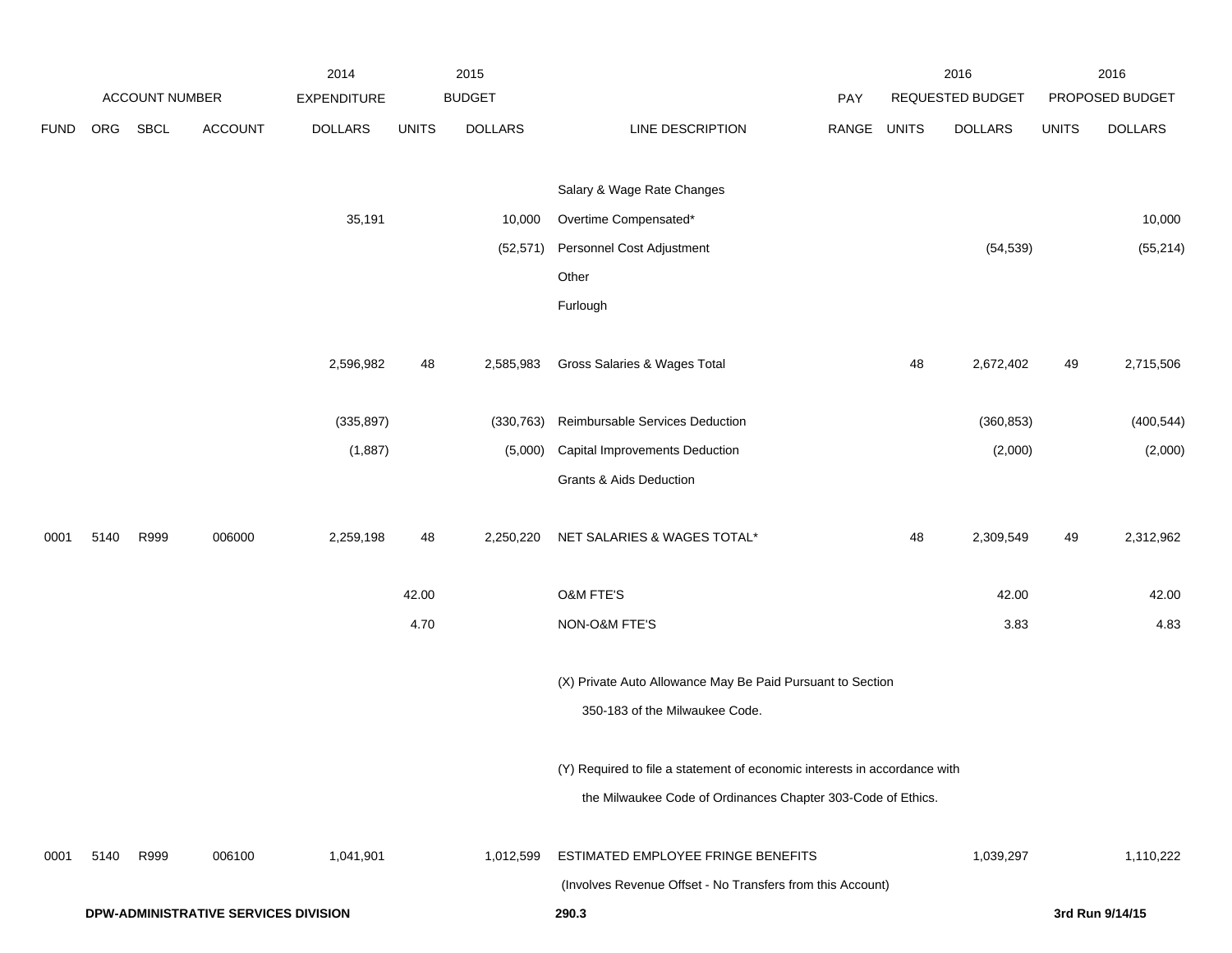|             |      |                       |                | 2014               |              | 2015           |                                    |       |              | 2016                    |              | 2016            |
|-------------|------|-----------------------|----------------|--------------------|--------------|----------------|------------------------------------|-------|--------------|-------------------------|--------------|-----------------|
|             |      | <b>ACCOUNT NUMBER</b> |                | <b>EXPENDITURE</b> |              | <b>BUDGET</b>  |                                    | PAY   |              | <b>REQUESTED BUDGET</b> |              | PROPOSED BUDGET |
| <b>FUND</b> | ORG  | <b>SBCL</b>           | <b>ACCOUNT</b> | <b>DOLLARS</b>     | <b>UNITS</b> | <b>DOLLARS</b> | LINE DESCRIPTION                   | RANGE | <b>UNITS</b> | <b>DOLLARS</b>          | <b>UNITS</b> | <b>DOLLARS</b>  |
|             |      |                       |                |                    |              |                |                                    |       |              |                         |              |                 |
|             |      |                       |                |                    |              |                |                                    |       |              |                         |              |                 |
|             |      |                       |                |                    |              |                | OPERATING EXPENDITURES             |       |              |                         |              |                 |
| 0001        | 5140 | R999                  | 630100         | 27,011             |              | 20,000         | General Office Expense             |       |              | 25,000                  |              | 25,000          |
| 0001        | 5140 | R999                  | 630500         | 354                |              |                | Tools & Machinery Parts            |       |              |                         |              |                 |
| 0001        | 5140 | R999                  | 631000         |                    |              |                | <b>Construction Supplies</b>       |       |              |                         |              |                 |
| 0001        | 5140 | R999                  | 631500         | 6                  |              |                | Energy                             |       |              |                         |              |                 |
| 0001        | 5140 | R999                  | 632000         | 2,397              |              | 10,000         | <b>Other Operating Supplies</b>    |       |              | 5,000                   |              | 5,000           |
| 0001        | 5140 | R999                  | 632500         |                    |              |                | <b>Facility Rental</b>             |       |              |                         |              |                 |
| 0001        | 5140 | R999                  | 633000         |                    |              |                | Vehicle Rental                     |       |              |                         |              |                 |
| 0001        | 5140 | R999                  | 633500         | 16,965             |              | 15,000         | Non-Vehicle Equipment Rental       |       |              | 15,000                  |              | 15,000          |
| 0001        | 5140 | R999                  | 634000         | 70,789             |              | 75,000         | <b>Professional Services</b>       |       |              | 75,000                  |              | 75,000          |
| 0001        | 5140 | R999                  | 634500         |                    |              |                | Information Technology Services    |       |              |                         |              |                 |
| 0001        | 5140 | R999                  | 635000         |                    |              |                | <b>Property Services</b>           |       |              |                         |              |                 |
| 0001        | 5140 | R999                  | 635500         |                    |              |                | <b>Infrastructure Services</b>     |       |              |                         |              |                 |
| 0001        | 5140 | R999                  | 636000         |                    |              |                | Vehicle Repair Services            |       |              |                         |              |                 |
| 0001        | 5140 | R999                  | 636500         | 79,270             |              | 100,000        | <b>Other Operating Services</b>    |       |              | 100,000                 |              | 135,000         |
| 0001        | 5140 | R999                  | 637000         |                    |              |                | Loans and Grants                   |       |              |                         |              |                 |
| 0001        | 5140 | R999                  | 637501         | 31,720             |              | 60,000         | <b>Reimburse Other Departments</b> |       |              | 60,000                  |              | 40,038          |
|             |      |                       |                |                    |              |                |                                    |       |              |                         |              |                 |
| 0001        | 5140 | R999                  | 006300         | 228,512            |              | 280,000        | OPERATING EXPENDITURES TOTAL*      |       |              | 280,000                 |              | 295,038         |
|             |      |                       |                |                    |              |                |                                    |       |              |                         |              |                 |

### EQUIPMENT PURCHASES

Additional Equipment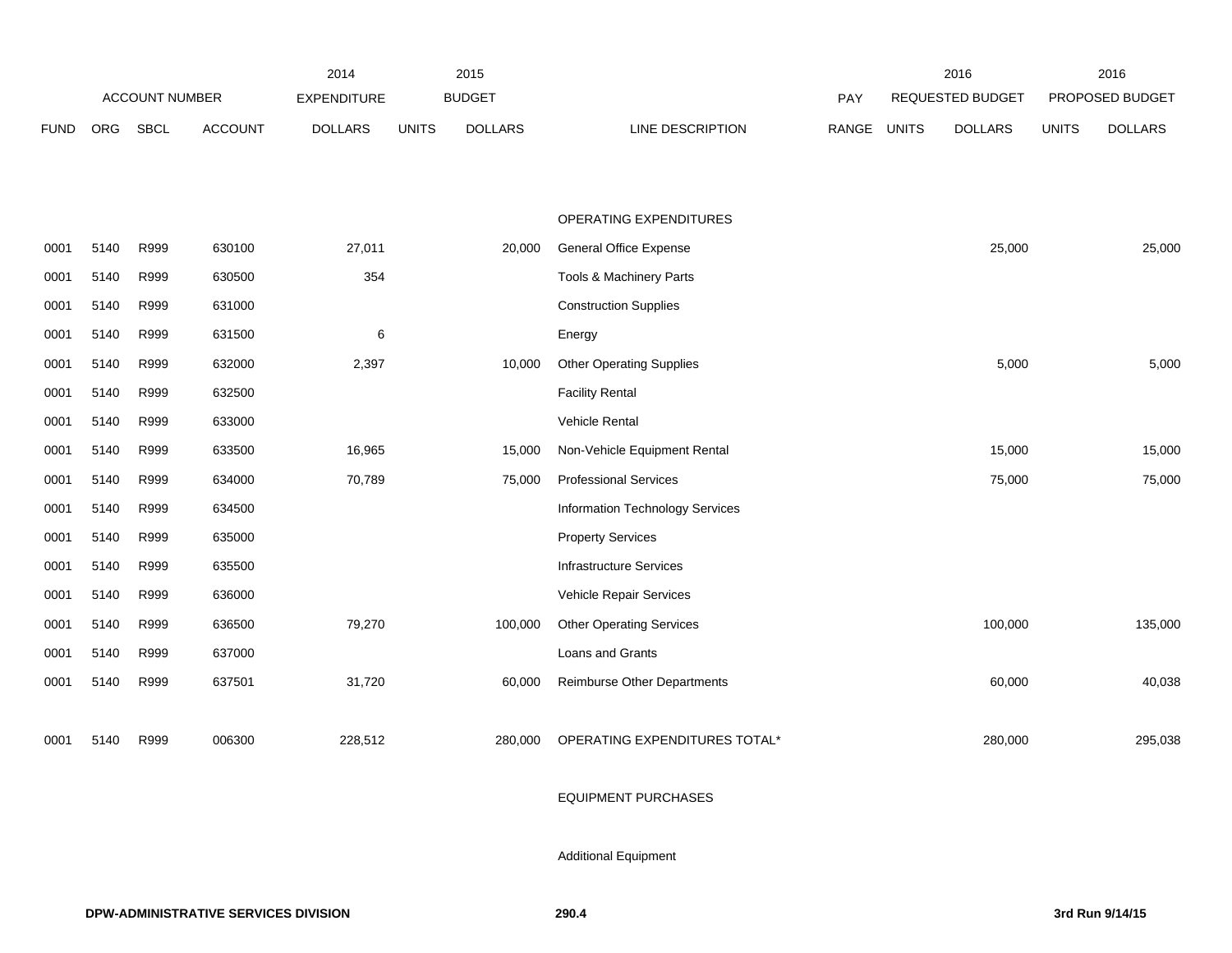|             |      |                |                | 2014               |              | 2015           |                                      |       |              | 2016             |              | 2016            |
|-------------|------|----------------|----------------|--------------------|--------------|----------------|--------------------------------------|-------|--------------|------------------|--------------|-----------------|
|             |      | ACCOUNT NUMBER |                | <b>EXPENDITURE</b> |              | <b>BUDGET</b>  |                                      | PAY   |              | REQUESTED BUDGET |              | PROPOSED BUDGET |
| <b>FUND</b> | ORG  | <b>SBCL</b>    | <b>ACCOUNT</b> | <b>DOLLARS</b>     | <b>UNITS</b> | <b>DOLLARS</b> | LINE DESCRIPTION                     | RANGE | <b>UNITS</b> | <b>DOLLARS</b>   | <b>UNITS</b> | <b>DOLLARS</b>  |
|             |      |                |                |                    |              |                | Subtotal - Additional Equipment      |       |              |                  |              |                 |
|             |      |                |                |                    |              |                | Replacement Equipment                |       |              |                  |              |                 |
|             |      |                |                |                    |              | 2,000          | Miscellaneous                        |       |              | 2,000            |              | 2,000           |
|             |      |                |                |                    |              |                |                                      |       |              |                  |              |                 |
|             |      |                |                | 25,890             |              | 2,000          | Subtotal - Replacement Equipment     |       |              | 2,000            |              | 2,000           |
|             |      |                |                |                    |              |                |                                      |       |              |                  |              |                 |
| 0001        | 5140 | R999           | 006800         | 25,890             |              | 2,000          | EQUIPMENT PURCHASES TOTAL*           |       |              | 2,000            |              | 2,000           |
|             |      |                |                |                    |              |                | SPECIAL FUNDS                        |       |              |                  |              |                 |
|             |      |                |                |                    |              |                | SPECIAL FUNDS TOTAL                  |       |              |                  |              |                 |
|             |      |                |                |                    |              |                | DPW-ADMINISTRATIVE SERVICES DIVISION |       |              |                  |              |                 |
|             |      |                |                | 3,555,501          |              | 3,544,819      | BUDGETARY CONTROL UNIT TOTAL         |       |              | 3,630,846        |              | 3,720,222       |
|             |      |                |                |                    |              |                | $(1 BCU=1 DU)$                       |       |              |                  |              |                 |
|             |      |                |                |                    |              |                |                                      |       |              |                  |              |                 |

\*Appropriation Control Account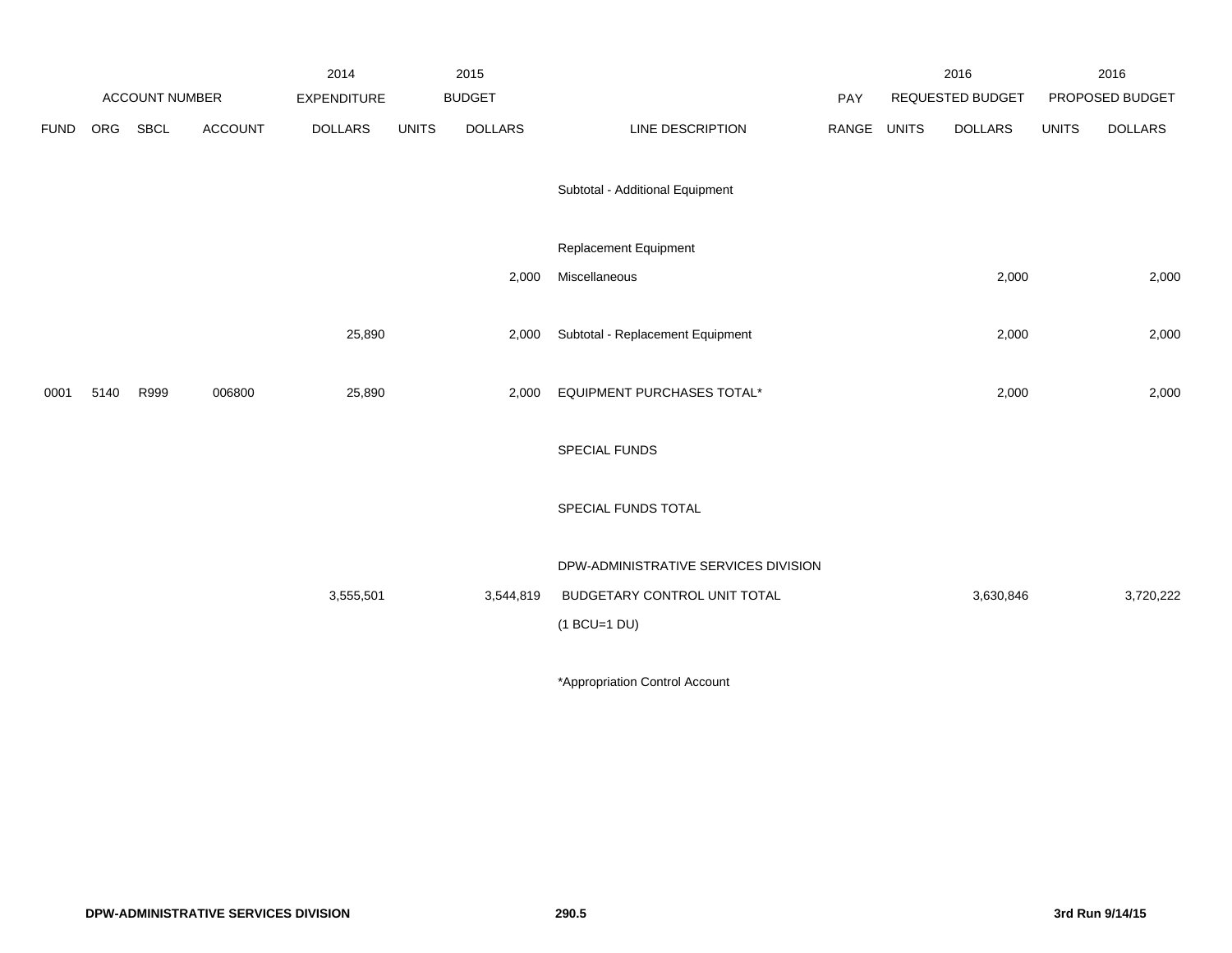|             |                                      |                       |                | 2014               |              | 2015           |                                                          |       |              | 2016             |              | 2016            |
|-------------|--------------------------------------|-----------------------|----------------|--------------------|--------------|----------------|----------------------------------------------------------|-------|--------------|------------------|--------------|-----------------|
|             |                                      | <b>ACCOUNT NUMBER</b> |                | <b>EXPENDITURE</b> |              | <b>BUDGET</b>  |                                                          | PAY   |              | REQUESTED BUDGET |              | PROPOSED BUDGET |
| <b>FUND</b> | <b>ORG</b>                           | <b>SBCL</b>           | <b>ACCOUNT</b> | <b>DOLLARS</b>     | <b>UNITS</b> | <b>DOLLARS</b> | LINE DESCRIPTION                                         | RANGE | <b>UNITS</b> | <b>DOLLARS</b>   | <b>UNITS</b> | <b>DOLLARS</b>  |
|             |                                      |                       |                |                    |              |                |                                                          |       |              |                  |              |                 |
|             |                                      |                       |                |                    |              |                | DPW-INFRASTRUCTURE SERVICES DIVISION                     |       |              |                  |              |                 |
|             |                                      |                       |                |                    |              |                | BUDGETARY CONTROL UNIT                                   |       |              |                  |              |                 |
|             |                                      |                       |                |                    |              |                | (SUMMARY 1BCU=4DU)                                       |       |              |                  |              |                 |
|             |                                      |                       |                |                    |              |                |                                                          |       |              |                  |              |                 |
|             |                                      |                       |                |                    |              |                | SALARIES & WAGES                                         |       |              |                  |              |                 |
|             |                                      |                       |                | 1,397,448          |              | 955,000        | Overtime Compensated*                                    |       |              | 955,000          |              | 885,000         |
|             |                                      |                       |                | 15,145,471         |              | 15,621,321     | All Other Salaries & Wages                               |       |              | 15,995,685       |              | 15,819,293      |
|             |                                      |                       |                |                    |              |                |                                                          |       |              |                  |              |                 |
| 0001        | 5230                                 | R999                  | 006000         | 16,542,919         |              | 16,576,321     | NET SALARIES & WAGES TOTAL*                              |       |              | 16,950,685       |              | 16,704,293      |
|             |                                      |                       |                |                    |              |                |                                                          |       |              |                  |              |                 |
|             |                                      |                       |                |                    | 801          |                | TOTAL NUMBER OF POSITIONS AUTHORIZED                     |       | 800          |                  | 790          |                 |
|             |                                      |                       |                |                    | 312.41       |                | O&M FTE'S                                                |       |              |                  |              |                 |
|             |                                      |                       |                |                    |              |                |                                                          |       | 310.91       |                  | 309.19       |                 |
|             |                                      |                       |                |                    | 307.13       |                | NON-O&M FTE'S                                            |       | 303.63       |                  | 305.35       |                 |
| 0001        | 5230                                 | R999                  | 006100         | 7,453,376          |              | 7,459,345      | ESTIMATED EMPLOYEE FRINGE BENEFITS                       |       |              | 7,627,808        |              | 7,516,932       |
|             |                                      |                       |                |                    |              |                | (Involves Revenue Offset-No Transfers from this Account) |       |              |                  |              |                 |
|             |                                      |                       |                |                    |              |                |                                                          |       |              |                  |              |                 |
|             |                                      |                       |                |                    |              |                | OPERATING EXPENDITURES                                   |       |              |                  |              |                 |
| 0001        | 5230                                 | R999                  | 630100         | 112,493            |              | 95,000         | <b>General Office Expense</b>                            |       |              | 105,000          |              | 105,000         |
| 0001        | 5230                                 | R999                  | 630500         | 242,106            |              | 149,000        | Tools & Machinery Parts                                  |       |              | 248,500          |              | 173,500         |
| 0001        | 5230                                 | R999                  | 631000         | 3,137,377          |              | 3,134,000      | <b>Construction Supplies</b>                             |       |              | 3,335,000        |              | 3,262,000       |
| 0001        | 5230                                 | R999                  | 631500         | 2,445,748          |              | 2,209,572      | Energy                                                   |       |              | 2,360,000        |              | 2,360,000       |
| 0001        | 5230                                 | R999                  | 632000         | 675,701            |              | 710,000        | <b>Other Operating Supplies</b>                          |       |              | 697,000          |              | 622,000         |
| 0001        | 5230                                 | R999                  | 632500         | 3,118              |              | 7,000          | <b>Facility Rental</b>                                   |       |              | 3,100            |              | 3,100           |
|             | DPW-INFRASTRUCTURE SERVICES DIVISION |                       |                |                    |              |                | 300.1                                                    |       |              |                  |              | 3rd Run 9/14/15 |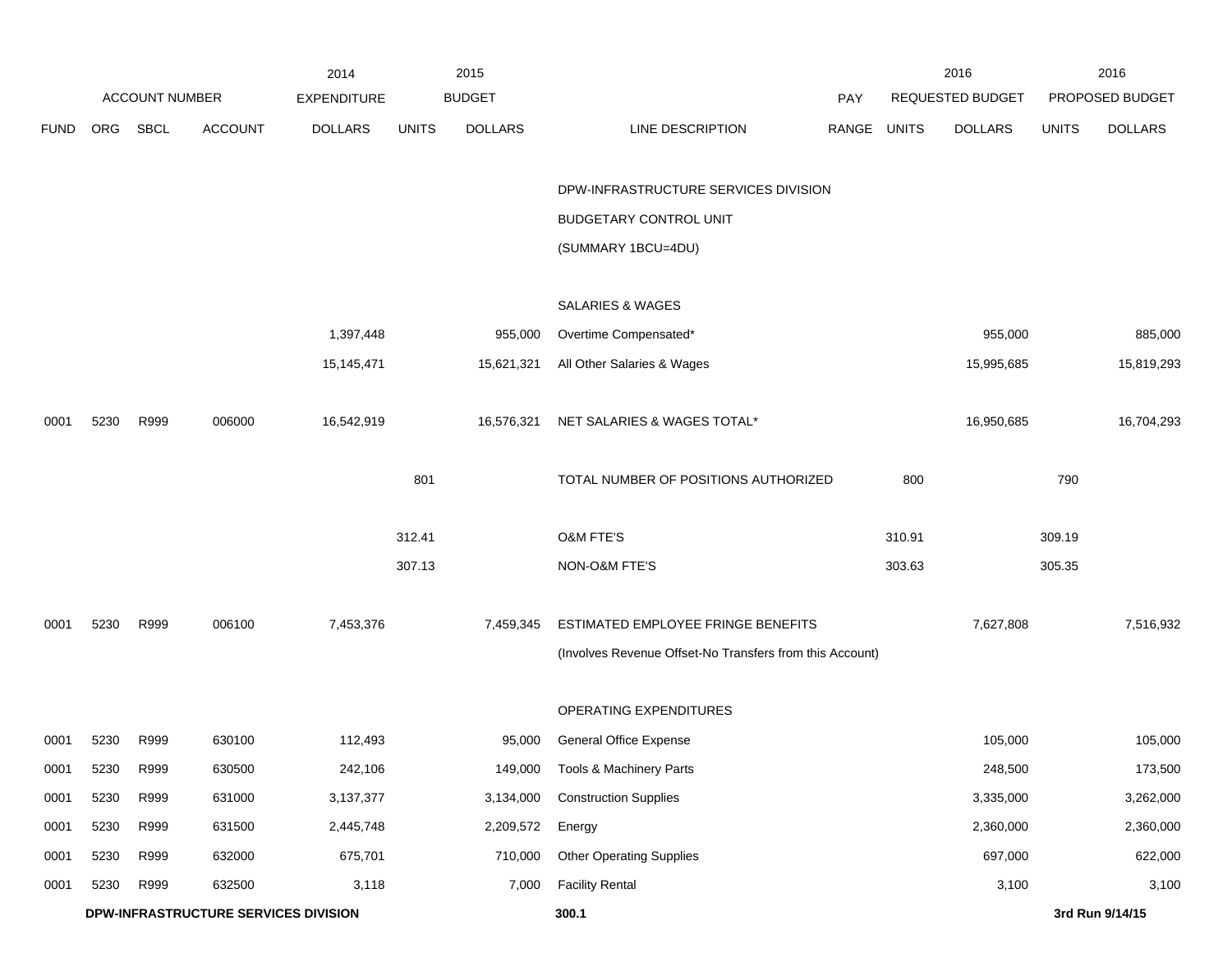|             |      |                       | 2014           | 2015               |              |                |                                         |       | 2016         | 2016                    |              |                 |
|-------------|------|-----------------------|----------------|--------------------|--------------|----------------|-----------------------------------------|-------|--------------|-------------------------|--------------|-----------------|
|             |      | <b>ACCOUNT NUMBER</b> |                | <b>EXPENDITURE</b> |              | <b>BUDGET</b>  |                                         | PAY   |              | <b>REQUESTED BUDGET</b> |              | PROPOSED BUDGET |
| <b>FUND</b> | ORG  | <b>SBCL</b>           | <b>ACCOUNT</b> | <b>DOLLARS</b>     | <b>UNITS</b> | <b>DOLLARS</b> | LINE DESCRIPTION                        | RANGE | <b>UNITS</b> | <b>DOLLARS</b>          | <b>UNITS</b> | <b>DOLLARS</b>  |
|             |      |                       |                |                    |              |                |                                         |       |              |                         |              |                 |
| 0001        | 5230 | R999                  | 633000         | 123,013            |              | 80,000         | Vehicle Rental                          |       |              | 100,000                 |              | 100,000         |
| 0001        | 5230 | R999                  | 633500         | 128,950            |              | 57,000         | Non-Vehicle Equipment Rental            |       |              | 54,000                  |              | 54,000          |
| 0001        | 5230 | R999                  | 634000         | 63,275             |              | 171,000        | <b>Professional Services</b>            |       |              | 123,000                 |              | 93,000          |
| 0001        | 5230 | R999                  | 634500         | 83,669             |              | 70,000         | Information Technology Services         |       |              | 84,200                  |              |                 |
| 0001        | 5230 | R999                  | 635000         | 1,764,077          |              | 2,015,000      | <b>Property Services</b>                |       |              | 1,748,000               |              | 1,748,000       |
| 0001        | 5230 | R999                  | 635500         | 579,913            |              | 242,000        | <b>Infrastructure Services</b>          |       |              | 479,400                 |              | 479,400         |
| 0001        | 5230 | R999                  | 636000         | 53                 |              |                | Vehicle Repair Services                 |       |              | 100                     |              | 100             |
| 0001        | 5230 | R999                  | 636500         | 242,974            |              | 207,000        | <b>Other Operating Services</b>         |       |              | 169,500                 |              | 169,500         |
| 0001        | 5230 | R999                  | 637000         |                    |              |                | Loans and Grants                        |       |              |                         |              |                 |
| 0001        | 5230 | R999                  | 637501         | 5,221,504          |              | 5,487,000      | <b>Reimburse Other Departments</b>      |       |              | 5,467,000               |              | 4,837,000       |
|             |      |                       |                |                    |              |                |                                         |       |              |                         |              |                 |
| 0001        | 5230 | R999                  | 006300         | 14,823,971         |              | 14,633,572     | OPERATING EXPENDITURES TOTAL*           |       |              | 14,973,800              |              | 14,006,600      |
|             |      |                       |                |                    |              |                |                                         |       |              |                         |              |                 |
| 0001        | 5230 | R999                  | 006800         | 539,542            |              | 382,500        | <b>EQUIPMENT PURCHASES TOTAL*</b>       |       |              | 702,000                 |              | 428,000         |
|             |      |                       |                |                    |              |                |                                         |       |              |                         |              |                 |
|             |      |                       |                |                    |              |                | SPECIAL FUNDS TOTAL                     |       |              |                         |              |                 |
|             |      |                       |                |                    |              |                |                                         |       |              |                         |              |                 |
|             |      |                       |                |                    |              |                | DPW-INFRASTRUCTURE SERVICES DIVISION    |       |              |                         |              |                 |
|             |      |                       |                | 39,359,808         |              | 39,051,738     | BUDGETARY CONTROL UNIT TOTAL (1BCU=4DU) |       |              | 40,254,293              |              | 38,655,825      |
|             |      |                       |                |                    |              |                |                                         |       |              |                         |              |                 |

\*Appropriation Control Account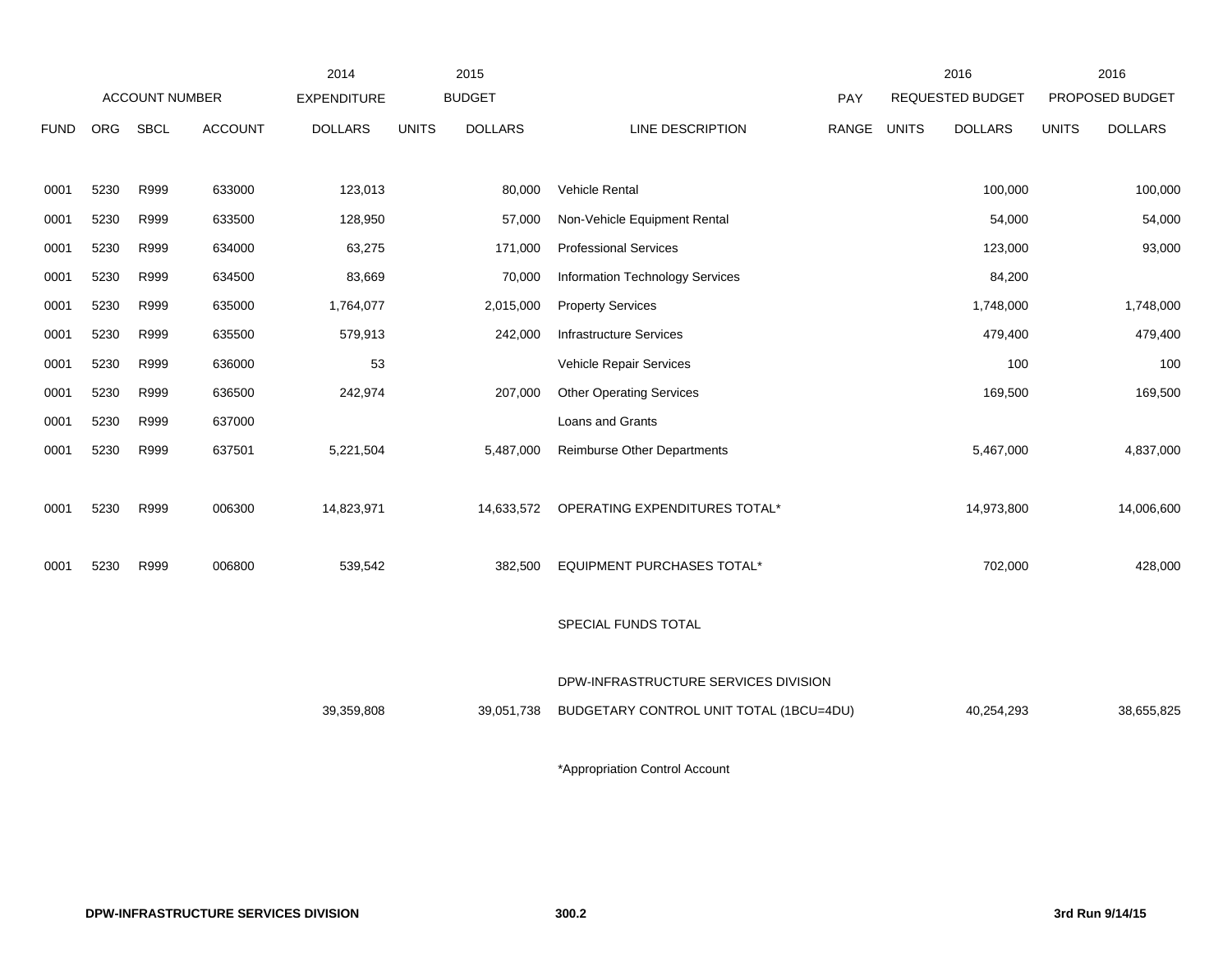|      |     |                       |                | 2014               |                |                | 2015                                      |             | 2016                    |                  | 2016                    |                 |
|------|-----|-----------------------|----------------|--------------------|----------------|----------------|-------------------------------------------|-------------|-------------------------|------------------|-------------------------|-----------------|
|      |     | <b>ACCOUNT NUMBER</b> |                | <b>EXPENDITURE</b> |                | <b>BUDGET</b>  |                                           | <b>PAY</b>  |                         | REQUESTED BUDGET |                         | PROPOSED BUDGET |
| FUND | ORG | SBCL                  | <b>ACCOUNT</b> | <b>DOLLARS</b>     | <b>UNITS</b>   | <b>DOLLARS</b> | LINE DESCRIPTION                          | RANGE UNITS |                         | <b>DOLLARS</b>   | <b>UNITS</b>            | <b>DOLLARS</b>  |
|      |     |                       |                |                    |                |                | DPW-INFRASTRUCTURE SERVICES DIVISION      |             |                         |                  |                         |                 |
|      |     |                       |                |                    |                |                | ADMINISTRATION & CENTRAL SERVICES         |             |                         |                  |                         |                 |
|      |     |                       |                |                    |                |                | <b>DECISION UNIT</b>                      |             |                         |                  |                         |                 |
|      |     |                       |                |                    |                |                | <b>SALARIES &amp; WAGES</b>               |             |                         |                  |                         |                 |
|      |     |                       |                |                    | $\mathbf{1}$   | 139,954        | City Engineer (X)(Y)                      | 1OX         | $\mathbf{1}$            | 146,866          | $\mathbf{1}$            | 146,866         |
|      |     |                       |                |                    |                |                | ADMINISTRATION AND TRANSPORTATION SECTION |             |                         |                  |                         |                 |
|      |     |                       |                |                    | $\mathbf{1}$   | 111,947        | Infrastructure Administration Mgr. (X)(Y) | 1MX         | $\mathbf{1}$            | 117,476          | $\mathbf{1}$            | 117,476         |
|      |     |                       |                |                    | $\mathbf{1}$   | 78,291         | <b>Traffic Control Engineer III</b>       | 2IN         | $\mathbf{1}$            | 82,157           | $\mathbf{1}$            | 82,157          |
|      |     |                       |                |                    |                |                | CITY ENGINEER'S SECRETARY                 |             |                         |                  |                         |                 |
|      |     |                       |                |                    | $\mathbf{1}$   | 42,118         | Administrative Assistant III              | 5FN         | $\overline{1}$          | 44,198           | $\mathbf{1}$            | 44,198          |
|      |     |                       |                |                    |                |                | <b>BUSINESS OPERATIONS</b>                |             |                         |                  |                         |                 |
|      |     |                       |                |                    | $\mathbf{1}$   | 71,341         | <b>Business Operations Manager</b>        | 1EX         | $\overline{1}$          | 74,864           | $\mathbf{1}$            | 74,864          |
|      |     |                       |                |                    | $\mathbf{1}$   | 61,853         | Administrative Specialist-Senior          | 2EX         | $\mathbf{1}$            | 64,908           | $\mathbf{1}$            | 64,908          |
|      |     |                       |                |                    | $\overline{2}$ | 104,105        | Accountant III                            | 2GX         | $\overline{2}$          | 105,924          | $\overline{2}$          | 105,924         |
|      |     |                       |                |                    | $\mathbf{1}$   | 39,174         | <b>Accounting Assistant II</b>            | 6HN         | $\overline{1}$          | 37,830           | $\mathbf{1}$            | 37,830          |
|      |     |                       |                |                    |                |                | WORD PROCESSING                           |             |                         |                  |                         |                 |
|      |     |                       |                |                    | $\overline{c}$ | 68,746         | Office Assistant III                      | 6FN         | $\overline{\mathbf{c}}$ | 70,440           | $\overline{\mathbf{c}}$ | 70,440          |
|      |     |                       |                |                    | $\mathbf{1}$   | 35,567         | <b>Office Assistant II</b>                | 6EN         | 1                       | 30,529           | $\mathbf{1}$            | 30,529          |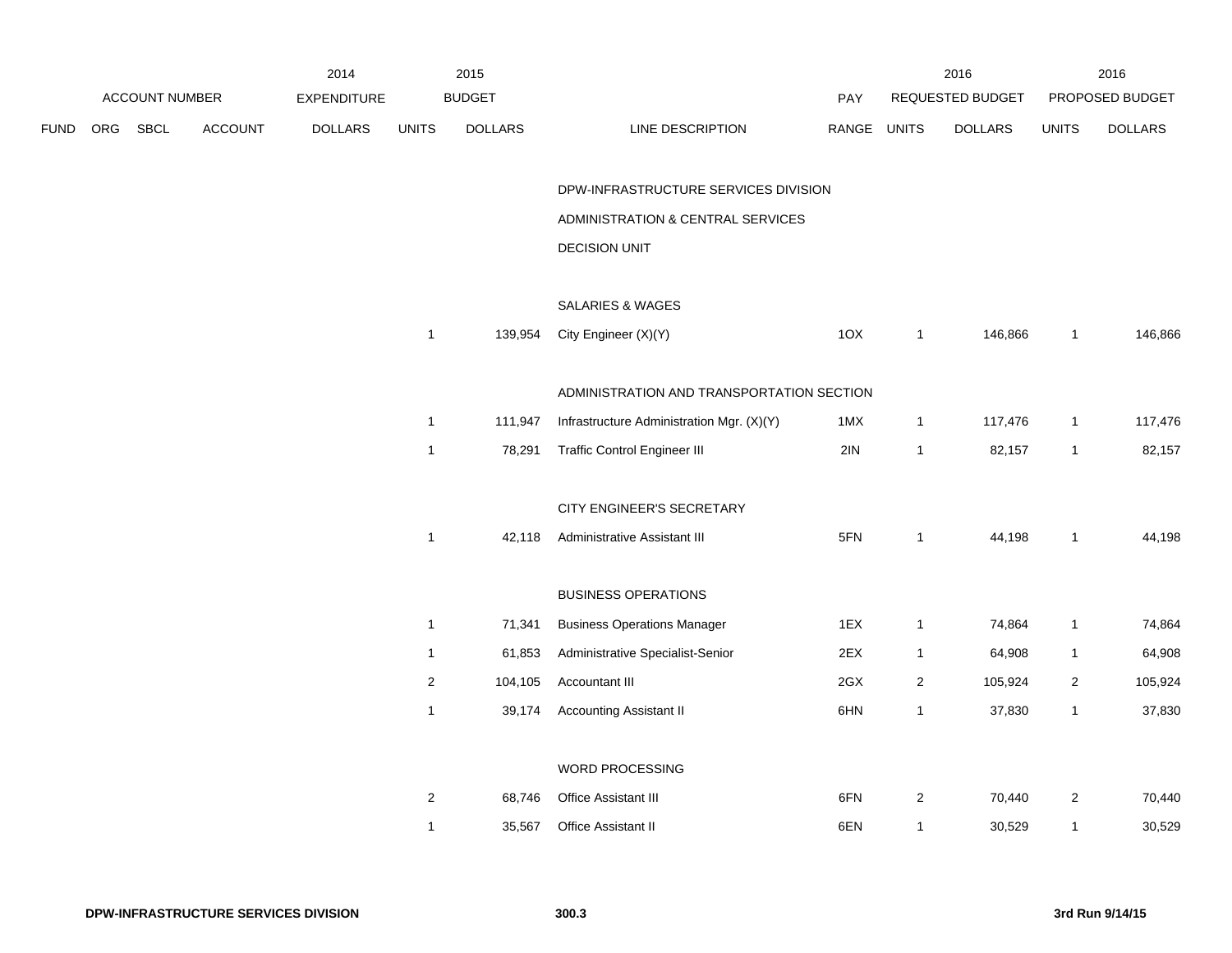|             |     |                | 2014                                 |                    | 2015           |                |                                           | 2016        |              |                  | 2016         |                 |
|-------------|-----|----------------|--------------------------------------|--------------------|----------------|----------------|-------------------------------------------|-------------|--------------|------------------|--------------|-----------------|
|             |     | ACCOUNT NUMBER |                                      | <b>EXPENDITURE</b> |                | <b>BUDGET</b>  |                                           | PAY         |              | REQUESTED BUDGET |              | PROPOSED BUDGET |
| <b>FUND</b> | ORG | SBCL           | <b>ACCOUNT</b>                       | <b>DOLLARS</b>     | <b>UNITS</b>   | <b>DOLLARS</b> | LINE DESCRIPTION                          | RANGE UNITS |              | <b>DOLLARS</b>   | <b>UNITS</b> | <b>DOLLARS</b>  |
|             |     |                |                                      |                    |                |                |                                           |             |              |                  |              |                 |
|             |     |                |                                      |                    |                |                | CENTRAL DRAFTING AND RECORDS              |             |              |                  |              |                 |
|             |     |                |                                      |                    | $\overline{1}$ | 91,022         | Management Civil Engineer-Senior (X)      | 11X         | $\mathbf{1}$ | 76,573           | $\mathbf{1}$ | 76,573          |
|             |     |                |                                      |                    | 4              | 261,799        | Engineering Drafting Technician V         | 3QN         | 4            | 274,730          | 4            | 274,730         |
|             |     |                |                                      |                    | 15             | 765,291        | Engineering Drafting Technician IV        | 3NN         | 15           | 774,431          | 15           | 774,431         |
|             |     |                |                                      |                    | 19             | 754,868        | <b>Engineering Drafting Technician II</b> | 3FN         | 17           | 668,172          | 17           | 668,172         |
|             |     |                |                                      |                    | $\overline{1}$ | 35,893         | <b>Duplicating Equipment Operator II</b>  | 6GN         | $\mathbf{1}$ | 36,252           | $\mathbf{1}$ | 36,252          |
|             |     |                |                                      |                    |                |                | Land Surveyor                             | 2IN         | $\mathbf{1}$ | 66,324           | $\mathbf{1}$ | 66,324          |
|             |     |                |                                      |                    |                |                |                                           |             |              |                  |              |                 |
|             |     |                |                                      |                    |                |                | <b>AUXILIARY POSITIONS</b>                |             |              |                  |              |                 |
|             |     |                |                                      |                    | $\overline{1}$ |                | <b>Engineering Drafting Technician II</b> | $3FN$       | $\mathbf{1}$ |                  | $\mathbf{1}$ |                 |
|             |     |                |                                      |                    |                |                | AUXILIARY                                 |             |              |                  |              |                 |
|             |     |                |                                      |                    | $\overline{1}$ |                | Engineer-In-Charge                        | 1KX         | $\mathbf{1}$ |                  | $\mathbf{1}$ |                 |
|             |     |                |                                      |                    |                |                |                                           |             |              |                  |              |                 |
|             |     |                |                                      |                    | 54             | 2,661,969      | <b>Total Before Adjustments</b>           |             | 53           | 2,671,674        | 53           | 2,671,674       |
|             |     |                |                                      |                    |                |                |                                           |             |              |                  |              |                 |
|             |     |                |                                      |                    |                |                | Salary & Wage Rate Change                 |             |              |                  |              |                 |
|             |     |                |                                      |                    |                | 5,000          | Overtime Compensated                      |             |              | 5,000            |              | 5,000           |
|             |     |                |                                      |                    |                | (109, 357)     | Personnel Cost Adjustment                 |             |              | (53, 433)        |              | (53, 433)       |
|             |     |                |                                      |                    |                |                | Other                                     |             |              |                  |              |                 |
|             |     |                |                                      |                    |                |                | Furlough                                  |             |              |                  |              |                 |
|             |     |                |                                      |                    | 54             | 2,557,612      | Gross Salaries & Wages Total              |             | 53           | 2,623,241        | 53           | 2,623,241       |
|             |     |                |                                      |                    |                |                |                                           |             |              |                  |              |                 |
|             |     |                |                                      |                    |                |                | (574,135) Reimbursable Services Deduction |             |              | (588, 867)       |              | (588, 867)      |
|             |     |                | DPW-INFRASTRUCTURE SERVICES DIVISION |                    |                |                | 300.4                                     |             |              |                  |              | 3rd Run 9/14/15 |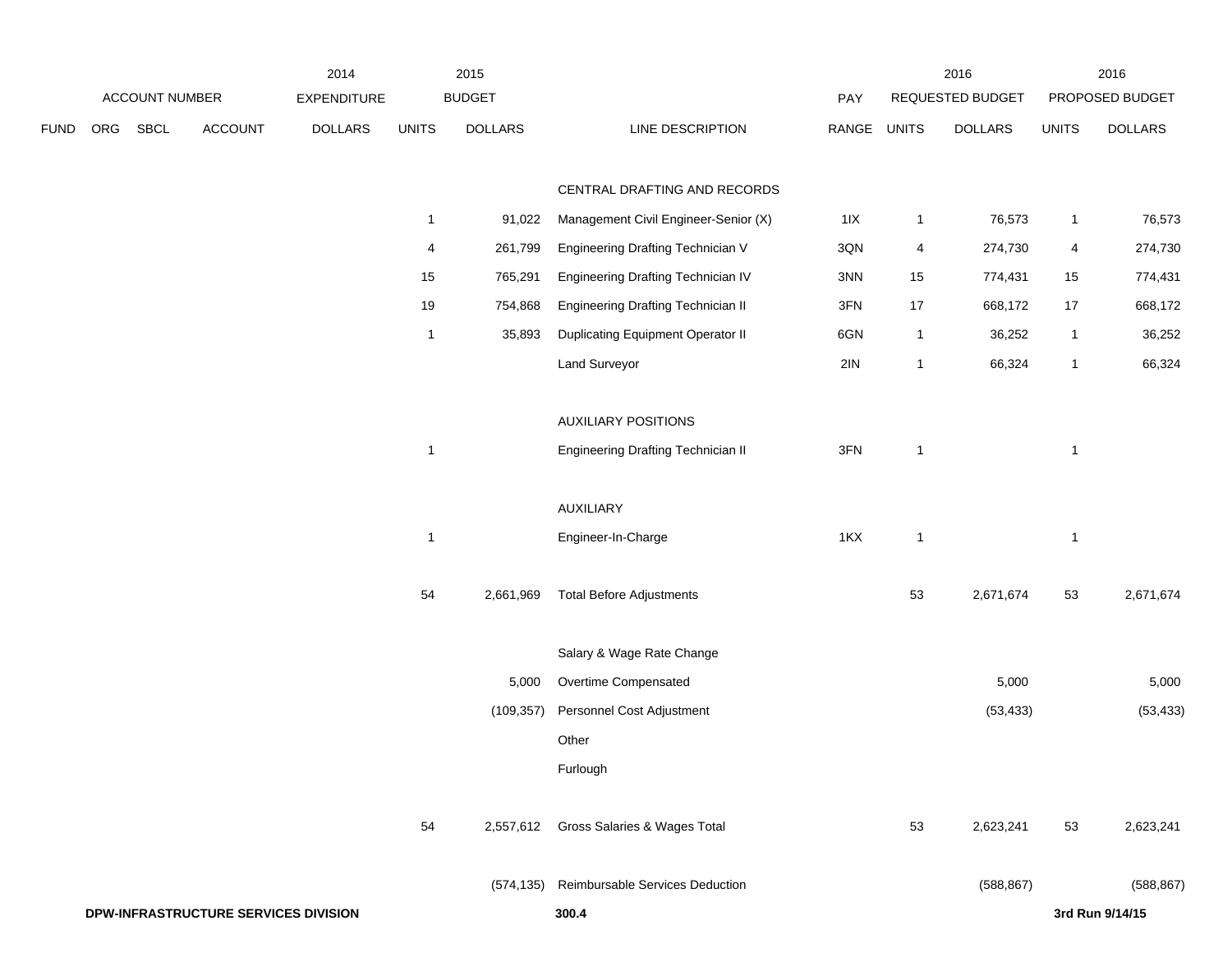|             |      |                |                                      | 2014               |              | 2015           |                                                                                              |             |       | 2016             |              | 2016            |
|-------------|------|----------------|--------------------------------------|--------------------|--------------|----------------|----------------------------------------------------------------------------------------------|-------------|-------|------------------|--------------|-----------------|
|             |      | ACCOUNT NUMBER |                                      | <b>EXPENDITURE</b> |              | <b>BUDGET</b>  |                                                                                              | <b>PAY</b>  |       | REQUESTED BUDGET |              | PROPOSED BUDGET |
| <b>FUND</b> |      | ORG SBCL       | <b>ACCOUNT</b>                       | <b>DOLLARS</b>     | <b>UNITS</b> | <b>DOLLARS</b> | LINE DESCRIPTION                                                                             | RANGE UNITS |       | <b>DOLLARS</b>   | <b>UNITS</b> | <b>DOLLARS</b>  |
|             |      |                |                                      |                    |              |                |                                                                                              |             |       |                  |              |                 |
|             |      |                |                                      |                    |              | (1, 147, 000)  | <b>Capital Improvements Deduction</b>                                                        |             |       | (1, 176, 432)    |              | (1, 216, 432)   |
|             |      |                |                                      |                    |              |                | <b>Grants &amp; Aids Deduction</b>                                                           |             |       |                  |              |                 |
| 0001        | 5231 | R999           | 006000                               |                    | 54           | 836,477        | NET SALARIES & WAGES TOTAL                                                                   |             | 53    | 857,942          | 53           | 817,942         |
|             |      |                |                                      |                    | 18.95        |                | <b>O&amp;M FTE'S</b>                                                                         |             | 18.95 |                  | 17.93        |                 |
|             |      |                |                                      |                    | 33.05        |                | NON-O&M FTE'S                                                                                |             | 32.05 |                  | 33.07        |                 |
|             |      |                |                                      |                    |              |                | (X) Private Auto Allowance May Be Paid Pursuant to<br>Section 350-183 of the Milwaukee Code. |             |       |                  |              |                 |
|             |      |                |                                      |                    |              |                | (Y) Required to file a statement of economic interests in accordance with                    |             |       |                  |              |                 |
|             |      |                |                                      |                    |              |                | the Milwaukee Code of Ordinances Chapter 303-Code of Ethics.                                 |             |       |                  |              |                 |
| 0001        | 5231 | R999           | 006100                               |                    |              | 376,415        | ESTIMATED EMPLOYEE FRINGE BENEFITS                                                           |             |       | 386,074          |              | 368,074         |
|             |      |                |                                      |                    |              |                | (Involves Revenue Offset-No Transfers from this Account)                                     |             |       |                  |              |                 |
|             |      |                |                                      |                    |              |                | OPERATING EXPENDITURES                                                                       |             |       |                  |              |                 |
| 0001        | 5231 | R999           | 630100                               |                    |              | 20,000         | General Office Expense                                                                       |             |       | 20,000           |              | 20,000          |
| 0001        | 5231 | R999           | 630500                               |                    |              |                | Tools & Machinery Parts                                                                      |             |       |                  |              |                 |
| 0001        | 5231 | R999           | 631000                               |                    |              |                | <b>Construction Supplies</b>                                                                 |             |       |                  |              |                 |
| 0001        | 5231 | R999           | 631500                               |                    |              |                | Energy                                                                                       |             |       |                  |              |                 |
| 0001        | 5231 | R999           | 632000                               |                    |              |                | <b>Other Operating Supplies</b>                                                              |             |       |                  |              |                 |
| 0001        | 5231 | R999           | 632500                               |                    |              |                | <b>Facility Rental</b>                                                                       |             |       |                  |              |                 |
| 0001        | 5231 | R999           | 633000                               |                    |              |                | Vehicle Rental                                                                               |             |       |                  |              |                 |
|             |      |                | DPW-INFRASTRUCTURE SERVICES DIVISION |                    |              |                | 300.5                                                                                        |             |       |                  |              | 3rd Run 9/14/15 |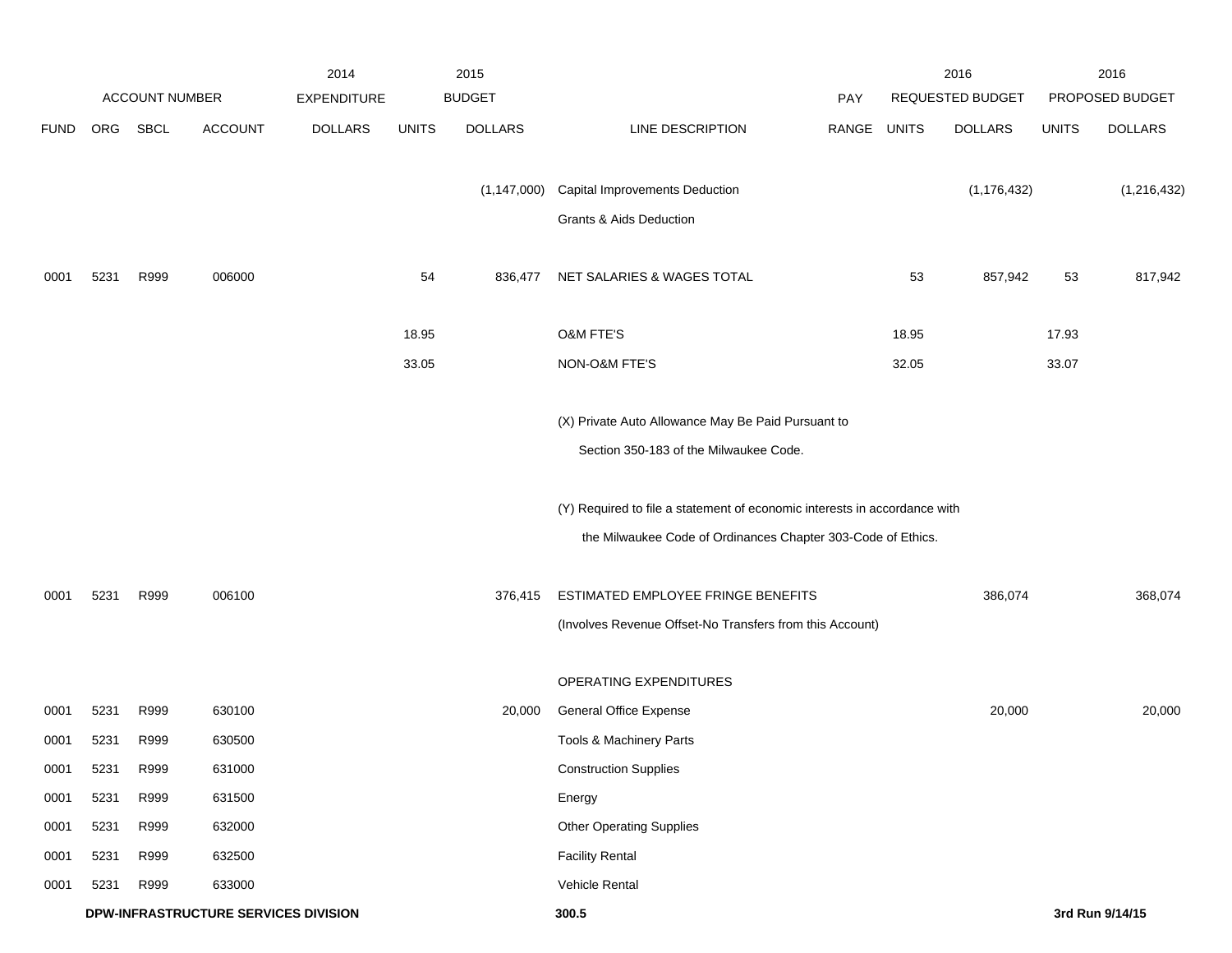|             | ACCOUNT NUMBER |      | 2014<br><b>EXPENDITURE</b>           | 2015<br><b>BUDGET</b> |              |                | PAY                                | 2016<br>REQUESTED BUDGET |  | 2016<br>PROPOSED BUDGET |              |                 |
|-------------|----------------|------|--------------------------------------|-----------------------|--------------|----------------|------------------------------------|--------------------------|--|-------------------------|--------------|-----------------|
| <b>FUND</b> | ORG            | SBCL | ACCOUNT                              | <b>DOLLARS</b>        | <b>UNITS</b> | <b>DOLLARS</b> | LINE DESCRIPTION                   | RANGE UNITS              |  | <b>DOLLARS</b>          | <b>UNITS</b> | <b>DOLLARS</b>  |
| 0001        | 5231           | R999 | 633500                               |                       |              | 1,000          | Non-Vehicle Equipment Rental       |                          |  | 1,000                   |              | 1,000           |
| 0001        | 5231           | R999 | 634000                               |                       |              | 2,000          | <b>Professional Services</b>       |                          |  | 6,000                   |              | 6,000           |
| 0001        | 5231           | R999 | 634500                               |                       |              | 60,000         | Information Technology Services    |                          |  | 60,000                  |              |                 |
| 0001        | 5231           | R999 | 635000                               |                       |              |                | <b>Property Services</b>           |                          |  |                         |              |                 |
| 0001        | 5231           | R999 | 635500                               |                       |              |                | <b>Infrastructure Services</b>     |                          |  |                         |              |                 |
| 0001        | 5231           | R999 | 636000                               |                       |              |                | Vehicle Repair Services            |                          |  |                         |              |                 |
| 0001        | 5231           | R999 | 636500                               |                       |              | 4,000          | <b>Other Operating Services</b>    |                          |  | 5,000                   |              | 5,000           |
| 0001        | 5231           | R999 | 637000                               |                       |              |                | Loans and Grants                   |                          |  |                         |              |                 |
| 0001        | 5231           | R999 | 637501                               |                       |              | 225,000        | <b>Reimburse Other Departments</b> |                          |  | 225,000                 |              | 225,000         |
| 0001        | 5231           | R999 | 006300                               |                       |              | 312,000        | OPERATING EXPENDITURES TOTAL       |                          |  | 317,000                 |              | 257,000         |
|             |                |      |                                      |                       |              |                | <b>EQUIPMENT PURCHASES</b>         |                          |  |                         |              |                 |
|             |                |      |                                      |                       |              |                | <b>Additional Equipment</b>        |                          |  |                         |              |                 |
|             |                |      |                                      |                       |              |                | Subtotal - Additional Equipment    |                          |  |                         |              |                 |
|             |                |      |                                      |                       |              |                | <b>Replacement Equipment</b>       |                          |  |                         |              |                 |
|             |                |      |                                      |                       |              |                | Subtotal - Replacement Equipment   |                          |  |                         |              |                 |
| 0001        | 5231           | R999 | 006800                               |                       |              |                | <b>EQUIPMENT PURCHASES TOTAL</b>   |                          |  |                         |              |                 |
|             |                |      |                                      |                       |              |                | SPECIAL FUNDS                      |                          |  |                         |              |                 |
|             |                |      | DPW-INFRASTRUCTURE SERVICES DIVISION |                       |              |                | 300.6                              |                          |  |                         |              | 3rd Run 9/14/15 |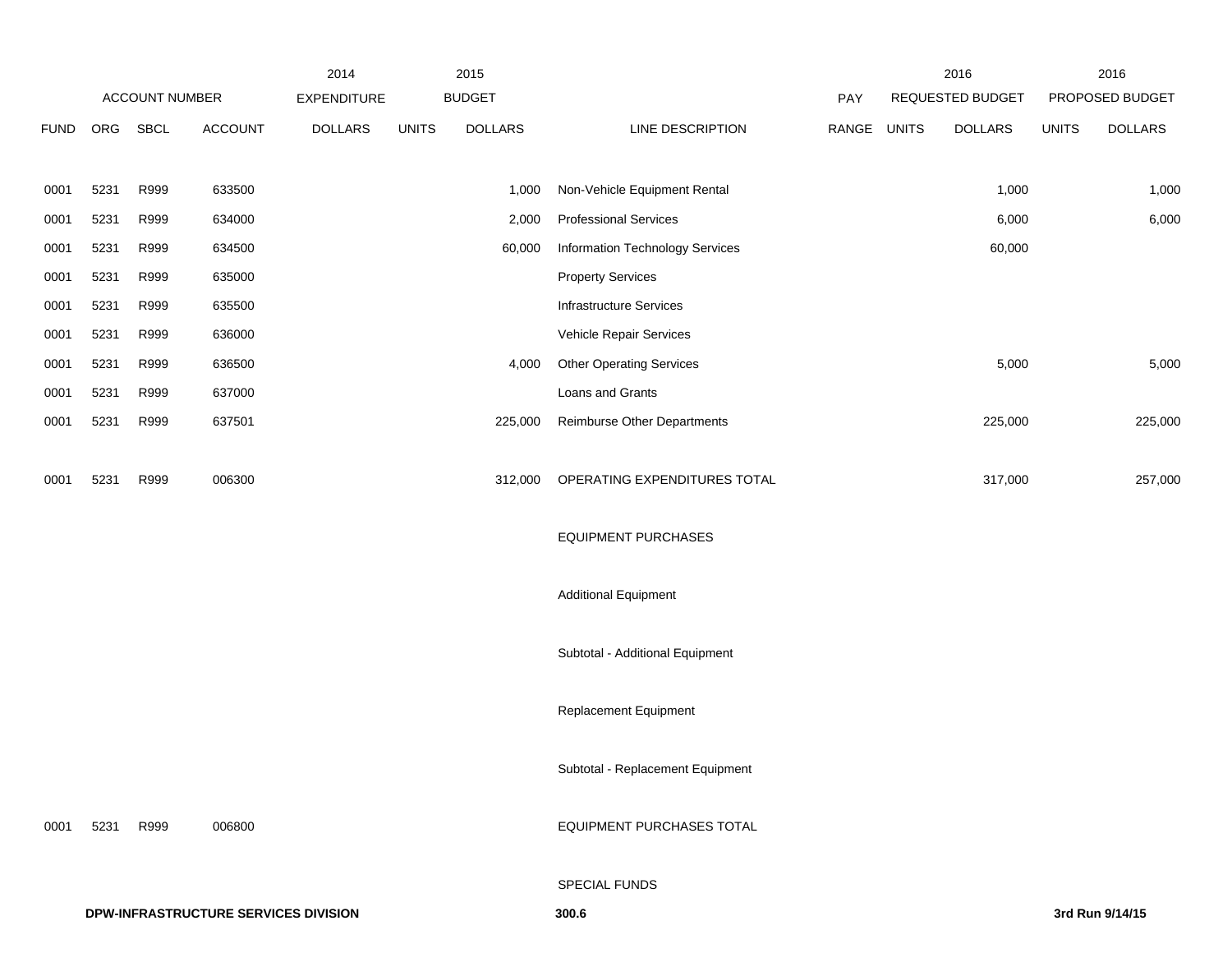|             |     |                       |                | 2014           |       | 2015           |                  |       |              | 2016             |              | 2016                   |
|-------------|-----|-----------------------|----------------|----------------|-------|----------------|------------------|-------|--------------|------------------|--------------|------------------------|
|             |     | <b>ACCOUNT NUMBER</b> |                | EXPENDITURE    |       | <b>BUDGET</b>  |                  | PAY   |              | REQUESTED BUDGET |              | <b>PROPOSED BUDGET</b> |
| <b>FUND</b> | ORG | <b>SBCL</b>           | <b>ACCOUNT</b> | <b>DOLLARS</b> | UNITS | <b>DOLLARS</b> | LINE DESCRIPTION | RANGE | <b>UNITS</b> | <b>DOLLARS</b>   | <b>UNITS</b> | <b>DOLLARS</b>         |

### SPECIAL FUNDS TOTAL

# DPW-INFRASTRUCTURE SERVICES DIVISION-

1,524,892 ADMINISTRATION & CENTRAL SERVICES 1,561,016 1,561,016

DECISION UNIT TOTAL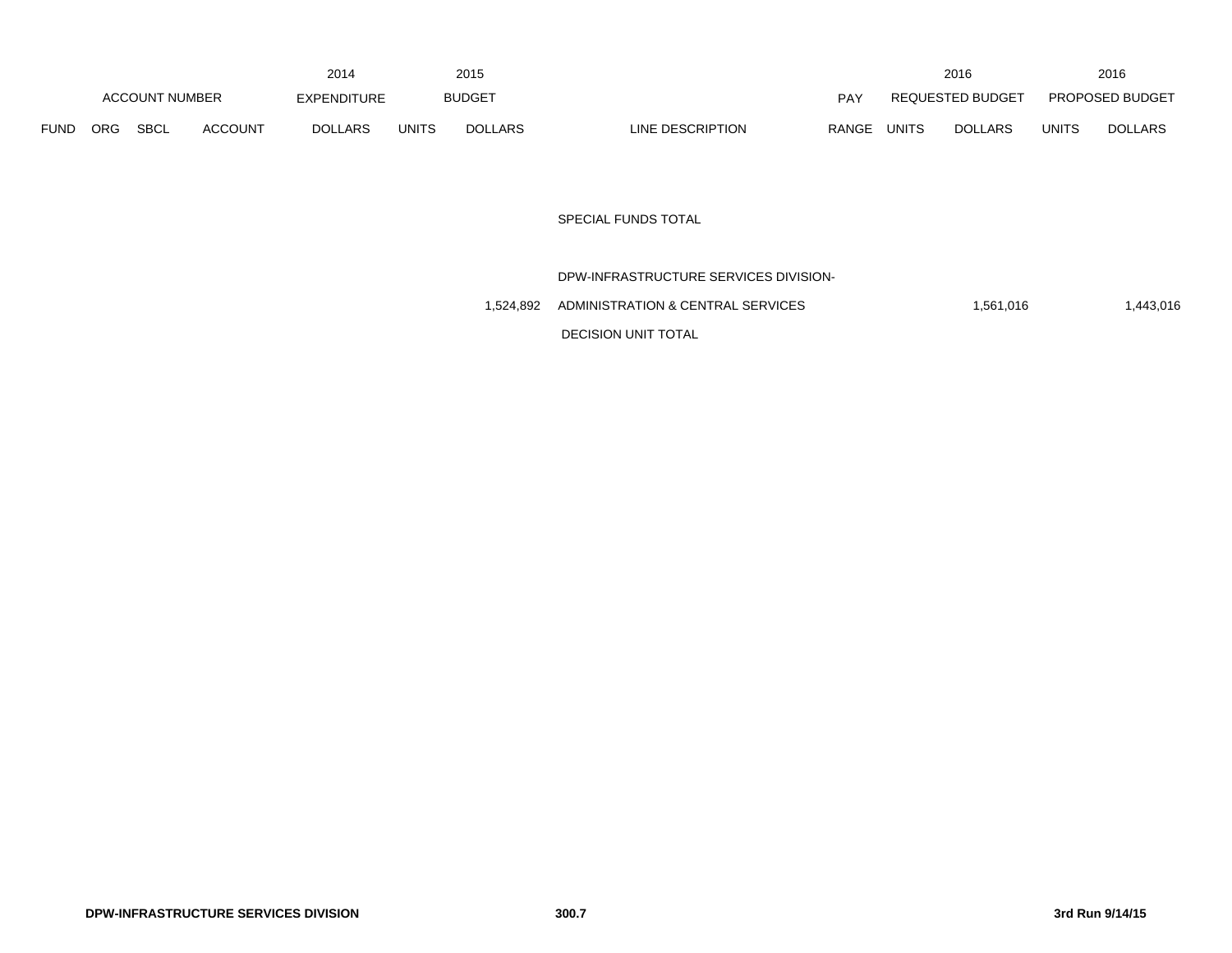|             |     |                       |         | 2014               |              | 2015           |                                       |             |                           | 2016             |                           | 2016            |
|-------------|-----|-----------------------|---------|--------------------|--------------|----------------|---------------------------------------|-------------|---------------------------|------------------|---------------------------|-----------------|
|             |     | <b>ACCOUNT NUMBER</b> |         | <b>EXPENDITURE</b> |              | <b>BUDGET</b>  |                                       | PAY         |                           | REQUESTED BUDGET |                           | PROPOSED BUDGET |
| <b>FUND</b> | ORG | <b>SBCL</b>           | ACCOUNT | <b>DOLLARS</b>     | <b>UNITS</b> | <b>DOLLARS</b> | LINE DESCRIPTION                      | RANGE UNITS |                           | <b>DOLLARS</b>   | <b>UNITS</b>              | <b>DOLLARS</b>  |
|             |     |                       |         |                    |              |                | DPW-INFRASTRUCTURE SERVICES DIVISION- |             |                           |                  |                           |                 |
|             |     |                       |         |                    |              |                | TRANSPORTATION INFRASTRUCTURE         |             |                           |                  |                           |                 |
|             |     |                       |         |                    |              |                | <b>DECISION UNIT</b>                  |             |                           |                  |                           |                 |
|             |     |                       |         |                    |              |                | SALARIES & WAGES                      |             |                           |                  |                           |                 |
|             |     |                       |         |                    |              |                | Engineer In Charge                    | 1KX         | $\mathbf{1}$              | 123,326          | $\overline{1}$            | 123,326         |
|             |     |                       |         |                    |              |                | PROJECT PROGRAMMING                   |             |                           |                  |                           |                 |
|             |     |                       |         |                    | $\mathbf{1}$ | 104,603        | Management Civil Engineer-Senior (X)  | 11X         | $\mathbf{1}$              | 109,769          | $\overline{1}$            | 109,769         |
|             |     |                       |         |                    |              |                | <b>ESTIMATES</b>                      |             |                           |                  |                           |                 |
|             |     |                       |         |                    | $\mathbf{1}$ | 71,542         | Civil Engineer III                    | 2IN         | $\mathbf{1}$              | 75,076           | $\overline{1}$            | 75,076          |
|             |     |                       |         |                    | $\mathbf{1}$ | 70,501         | <b>Engineering Technician VI</b>      | 2IN         | $\mathbf{1}$              | 58,472           | $\mathbf{1}$              | 58,472          |
|             |     |                       |         |                    | 3            | 159,837        | Engineering Technician IV             | 3NN         | $\ensuremath{\mathsf{3}}$ | 134,847          | $\ensuremath{\mathsf{3}}$ | 134,847         |
|             |     |                       |         |                    | $\mathbf{1}$ | 41,449         | Office Assistant IV                   | 6HN         | $\mathbf{1}$              | 43,496           | $\overline{1}$            | 43,496          |
|             |     |                       |         |                    |              |                | <b>ASSESSMENTS</b>                    |             |                           |                  |                           |                 |
|             |     |                       |         |                    | $\mathbf{1}$ | 63,724         | Assessment Technician II              | 3RN         | $\mathbf{1}$              | 66,871           | $\overline{1}$            | 66,871          |
|             |     |                       |         |                    |              |                | <b>MAJOR PROJECTS</b>                 |             |                           |                  |                           |                 |
|             |     |                       |         |                    | $\mathbf{1}$ | 95,434         | Management Civil Engineer-Senior (X)  | 11X         | $\mathbf{1}$              | 86,265           | $\overline{1}$            | 86,265          |
|             |     |                       |         |                    | $\mathsf 3$  | 228,957        | Civil Engineer III                    | 2IN         | 3                         | 222,805          | 3                         | 222,805         |
|             |     |                       |         |                    | $\,6$        | 367,486        | Civil Engineer II                     | 2GN         | 6                         | 354,449          | 6                         | 354,449         |
|             |     |                       |         |                    | $\mathbf{1}$ | 76,046         | Business Support Liaison (X)(Y)       | 2HX         | $\mathbf{1}$              | 79,802           | $\mathbf{1}$              | 79,802          |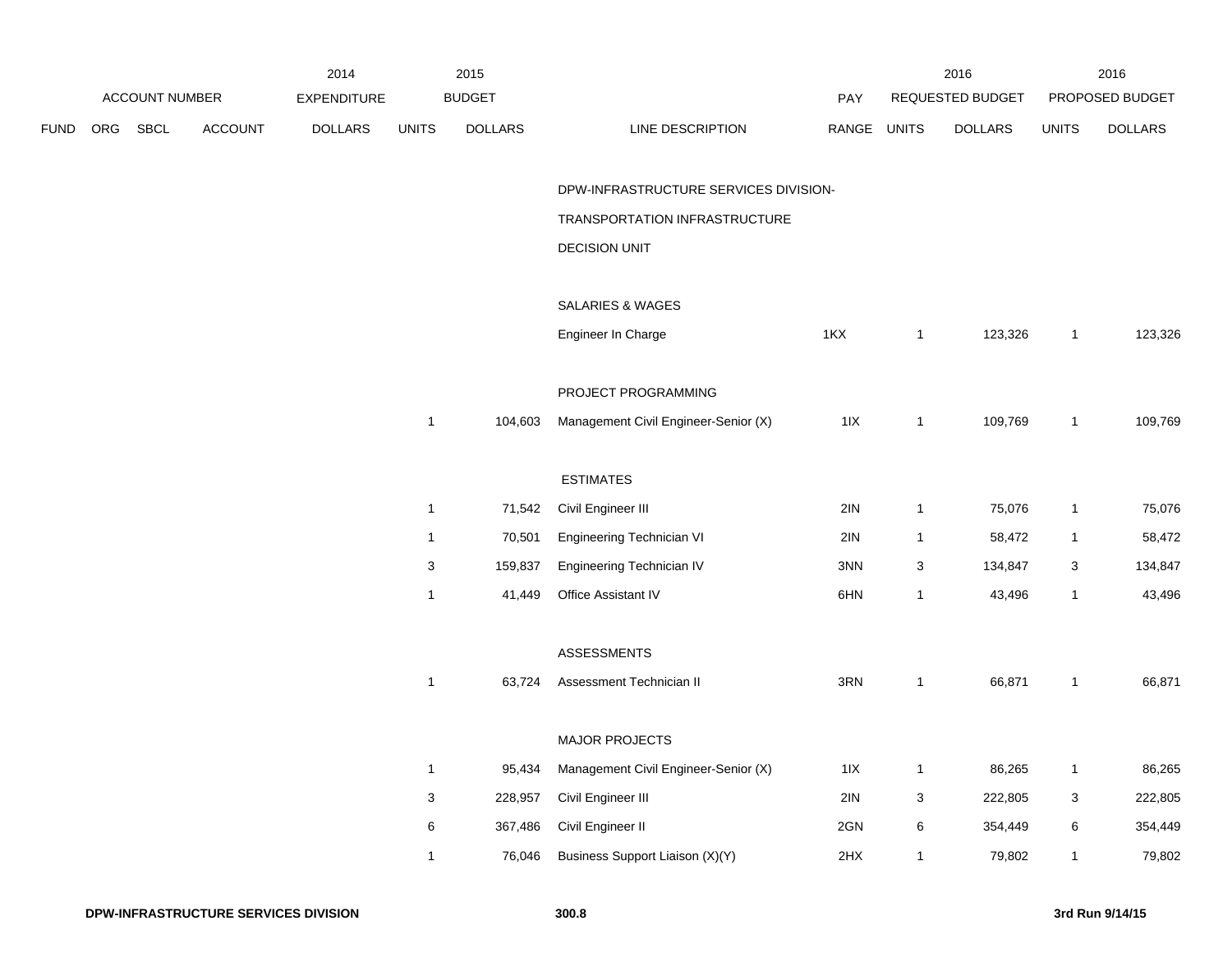|             |     |                       |                | 2014               |                           | 2015           |                                               |             |                           | 2016             |                | 2016            |
|-------------|-----|-----------------------|----------------|--------------------|---------------------------|----------------|-----------------------------------------------|-------------|---------------------------|------------------|----------------|-----------------|
|             |     | <b>ACCOUNT NUMBER</b> |                | <b>EXPENDITURE</b> |                           | <b>BUDGET</b>  |                                               | PAY         |                           | REQUESTED BUDGET |                | PROPOSED BUDGET |
| <b>FUND</b> | ORG | <b>SBCL</b>           | <b>ACCOUNT</b> | <b>DOLLARS</b>     | <b>UNITS</b>              | <b>DOLLARS</b> | LINE DESCRIPTION                              | RANGE UNITS |                           | <b>DOLLARS</b>   | <b>UNITS</b>   | <b>DOLLARS</b>  |
|             |     |                       |                |                    |                           |                |                                               |             |                           |                  |                |                 |
|             |     |                       |                |                    |                           |                | <b>AUXILIARY POSITIONS</b>                    |             |                           |                  |                |                 |
|             |     |                       |                |                    | $\mathbf{1}$              |                | Civil Engineer II                             | 2GN         | $\mathbf{1}$              |                  | $\mathbf{1}$   |                 |
|             |     |                       |                |                    | $\mathbf{1}$              |                | Engineering Intern                            | 9PN         | $\mathbf{1}$              |                  | $\mathbf{1}$   |                 |
|             |     |                       |                |                    | $\mathbf{1}$              | 115,325        | Engineer In Charge                            | 1KX         | $\mathbf{1}$              |                  | $\mathbf{1}$   |                 |
|             |     |                       |                |                    |                           |                | CONTRACT ADMINISTRATION                       |             |                           |                  |                |                 |
|             |     |                       |                |                    | $\overline{1}$            | 58,174         | <b>Field Operations Inspection Specialist</b> | 1BX         | $\overline{1}$            | 61,047           | 1              | 61,047          |
|             |     |                       |                |                    | $\mathbf{1}$              | 57,911         | Sidewalk Repair Specialist                    | 3NN         | $\mathbf{1}$              | 60,771           | $\mathbf{1}$   | 60,771          |
|             |     |                       |                |                    | $\,$ 5 $\,$               | 280,236        | Public Works Inspector II (X)                 | 3LN         | $\,$ 5 $\,$               | 276,654          | $\,$ 5 $\,$    | 276,654         |
|             |     |                       |                |                    | $\mathbf{1}$              | 43,521         | Program Assistant I                           | 5EN         | $\mathbf{1}$              | 45,671           | $\mathbf{1}$   | 45,671          |
|             |     |                       |                |                    | $\mathbf{1}$              | 39,081         | Administrative Assistant II                   | 6HN         | $\mathbf{1}$              | 39,081           | $\mathbf{1}$   | 39,081          |
|             |     |                       |                |                    |                           |                | CONSTRUCTION MANAGEMENT                       |             |                           |                  |                |                 |
|             |     |                       |                |                    | $\mathbf{1}$              | 95,579         | Civil Engineer V (X)                          | 1JX         | $\overline{1}$            | 89,682           | $\mathbf{1}$   | 89,682          |
|             |     |                       |                |                    | 4                         | 336,732        | Management Civil Engineer Senior (X)          | 11X         | 4                         | 343,431          | 4              | 343,431         |
|             |     |                       |                |                    | $\ensuremath{\mathsf{3}}$ | 222,250        | Civil Engineer III                            | 2IN         | $\ensuremath{\mathsf{3}}$ | 233,226          | $\mathbf{3}$   | 233,226         |
|             |     |                       |                |                    | $\mathbf{1}$              | 68,929         | Civil Engineer II (X)                         | 2GN         | $\mathbf{1}$              | 72,333           | $\mathbf{1}$   | 72,333          |
|             |     |                       |                |                    | $\mathbf{1}$              | 67,374         | Water Construction Coordinator (X)            | 7PN         | $\mathbf{1}$              | 67,374           | $\mathbf{1}$   | 67,374          |
|             |     |                       |                |                    | 32                        | 1,400,418      | Public Works Inspector II (X)                 | 3LN         | 32                        | 1,400,418        | 32             | 1,400,418       |
|             |     |                       |                |                    | $\,6$                     | 53,487         | Engineering Inspection Assistant (X)          | 9NN         | $\,6\,$                   | 53,487           | 6              | 53,487          |
|             |     |                       |                |                    |                           |                | <b>AUXILIARY POSITIONS</b>                    |             |                           |                  |                |                 |
|             |     |                       |                |                    | $\mathbf{1}$              |                | Civil Engineer III (X)                        | 2IN         | $\mathbf{1}$              |                  | $\mathbf{1}$   |                 |
|             |     |                       |                |                    | $\overline{2}$            |                | Public Works Inspector II (X)                 | 3LN         | $\overline{c}$            |                  | $\overline{2}$ |                 |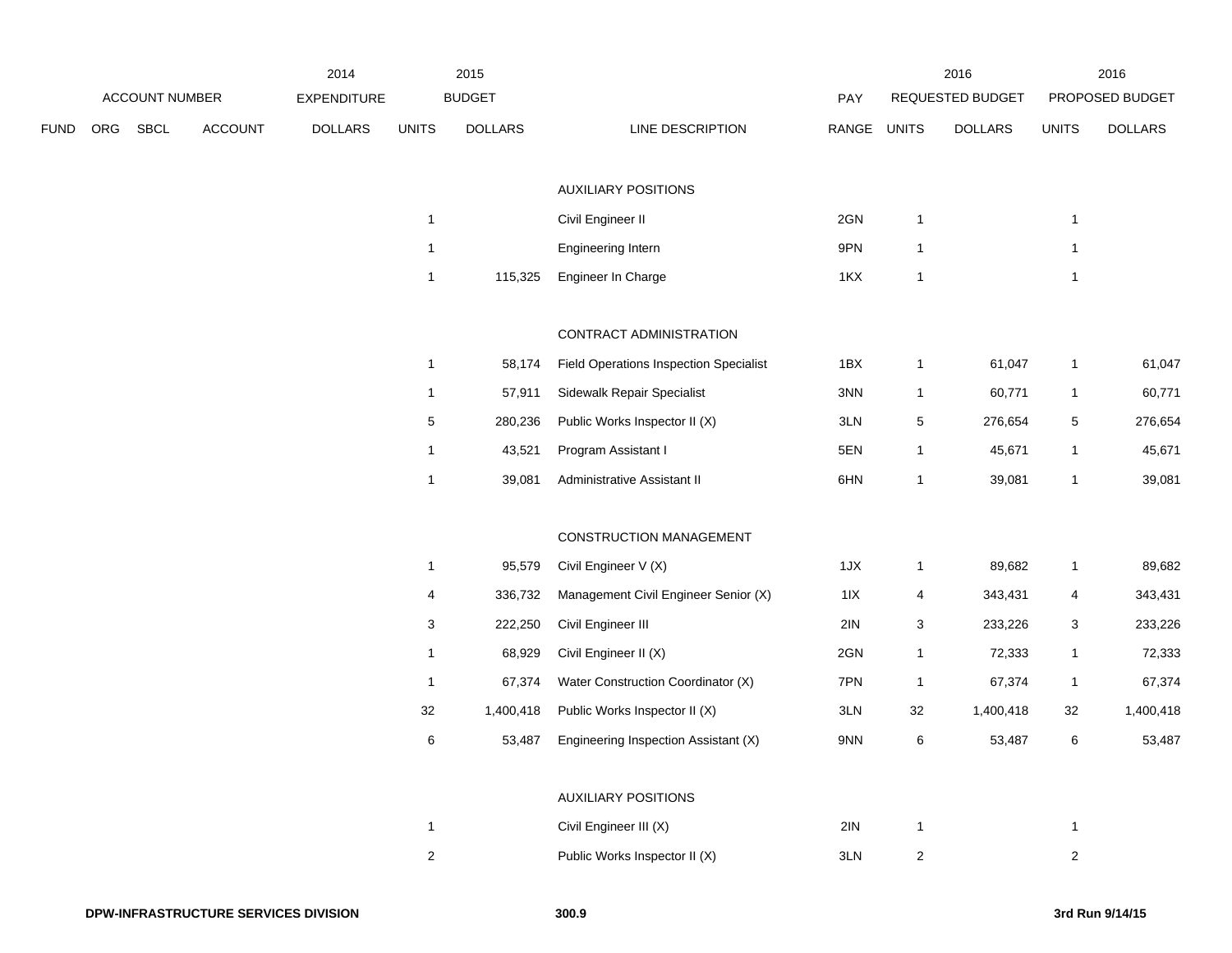|      |     |                       |                | 2014               |                         | 2015           |                                       |             |                  | 2016             |                  | 2016            |
|------|-----|-----------------------|----------------|--------------------|-------------------------|----------------|---------------------------------------|-------------|------------------|------------------|------------------|-----------------|
|      |     | <b>ACCOUNT NUMBER</b> |                | <b>EXPENDITURE</b> |                         | <b>BUDGET</b>  |                                       | PAY         |                  | REQUESTED BUDGET |                  | PROPOSED BUDGET |
| FUND | ORG | SBCL                  | <b>ACCOUNT</b> | <b>DOLLARS</b>     | <b>UNITS</b>            | <b>DOLLARS</b> | LINE DESCRIPTION                      | RANGE UNITS |                  | <b>DOLLARS</b>   | <b>UNITS</b>     | <b>DOLLARS</b>  |
|      |     |                       |                |                    |                         |                |                                       |             |                  |                  |                  |                 |
|      |     |                       |                |                    |                         |                | DESIGN AND FIELD ENGINEERING          |             |                  |                  |                  |                 |
|      |     |                       |                |                    | $\mathbf{1}$            | 109,854        | Civil Engineer V (X)                  | 1JX         | $\mathbf{1}$     | 115,280          | $\mathbf{1}$     | 115,280         |
|      |     |                       |                |                    | $\sqrt{2}$              | 136,085        | Engineering Technician VI             | 2IN         | $\overline{2}$   | 151,514          | $\overline{2}$   | 151,514         |
|      |     |                       |                |                    | 10                      | 642,626        | Engineering Technician V              | 3RN         | 10               | 633,852          | 10               | 633,852         |
|      |     |                       |                |                    | 11                      | 625,401        | Engineering Technician IV             | 3NN         | 11               | 597,003          | 11               | 597,003         |
|      |     |                       |                |                    | 10                      | 367,492        | Engineering Technician II             | 3FN         | 10               | 352,877          | 10               | 352,877         |
|      |     |                       |                |                    | $\boldsymbol{9}$        | 123,434        | Engineering Technician II (0.33 FTE)  | $3FN$       | 9                | 123,434          | $\boldsymbol{9}$ | 123,434         |
|      |     |                       |                |                    |                         |                |                                       |             |                  |                  |                  |                 |
|      |     |                       |                |                    |                         |                | <b>AUXILIARY POSITIONS</b>            |             |                  |                  |                  |                 |
|      |     |                       |                |                    | $\mathbf{1}$            |                | Engineering Technician V              | 3RN         | $\mathbf{1}$     |                  | $\mathbf{1}$     |                 |
|      |     |                       |                |                    | $\mathbf{1}$            |                | Engineering Technician IV             | 3NN         | $\mathbf{1}$     |                  | $\mathbf{1}$     |                 |
|      |     |                       |                |                    | $\overline{\mathbf{c}}$ |                | <b>Engineering Technician II</b>      | 3FN         | $\boldsymbol{2}$ |                  | $\mathbf{2}$     |                 |
|      |     |                       |                |                    |                         |                |                                       |             |                  |                  |                  |                 |
|      |     |                       |                |                    |                         |                | STREET MAINTENANCE                    |             |                  |                  |                  |                 |
|      |     |                       |                |                    | $\mathbf{1}$            | 111,512        | Street & Bridges Services Manager (X) | 1JX         | $\mathbf{1}$     | 117,019          | $\mathbf{1}$     | 117,019         |
|      |     |                       |                |                    | $\overline{c}$          | 144,270        | Street Area Manager                   | 1HX         | $\overline{c}$   | 149,331          | $\overline{2}$   | 149,331         |
|      |     |                       |                |                    | 6                       | 310,784        | <b>Street District Manager</b>        | 1DX         | 6                | 320,973          | 6                | 320,973         |
|      |     |                       |                |                    | 42                      | 1,300,000      | Infrastructure Repair Worker          | 8FN         | 42               | 1,300,000        | 42               | 1,300,000       |
|      |     |                       |                |                    | 15                      | 645,052        | Infrastructure Repair Crew Leader     | 8IN         | 15               | 674,669          | 15               | 674,669         |
|      |     |                       |                |                    | $\overline{7}$          | 405,787        | <b>Cement Finisher</b>                | 7K          | $\overline{7}$   | 420,887          | $\boldsymbol{7}$ | 420,887         |
|      |     |                       |                |                    | $\bf 8$                 | 153,600        | <b>Cement Finisher Helper</b>         | 8FN         | 8                | 182,294          | $\bf 8$          | 182,294         |
|      |     |                       |                |                    | 32                      | 871,000        | <b>City Laborer</b>                   | 8DN         | 32               | 871,000          | 32               | 871,000         |
|      |     |                       |                |                    |                         |                |                                       |             |                  |                  |                  |                 |
|      |     |                       |                |                    |                         |                | <b>AUXILIARY POSITIONS</b>            |             |                  |                  |                  |                 |
|      |     |                       |                |                    | $\mathbf{1}$            |                | Street Area Manager                   | 1HX         | $\overline{1}$   |                  | $\mathbf{1}$     |                 |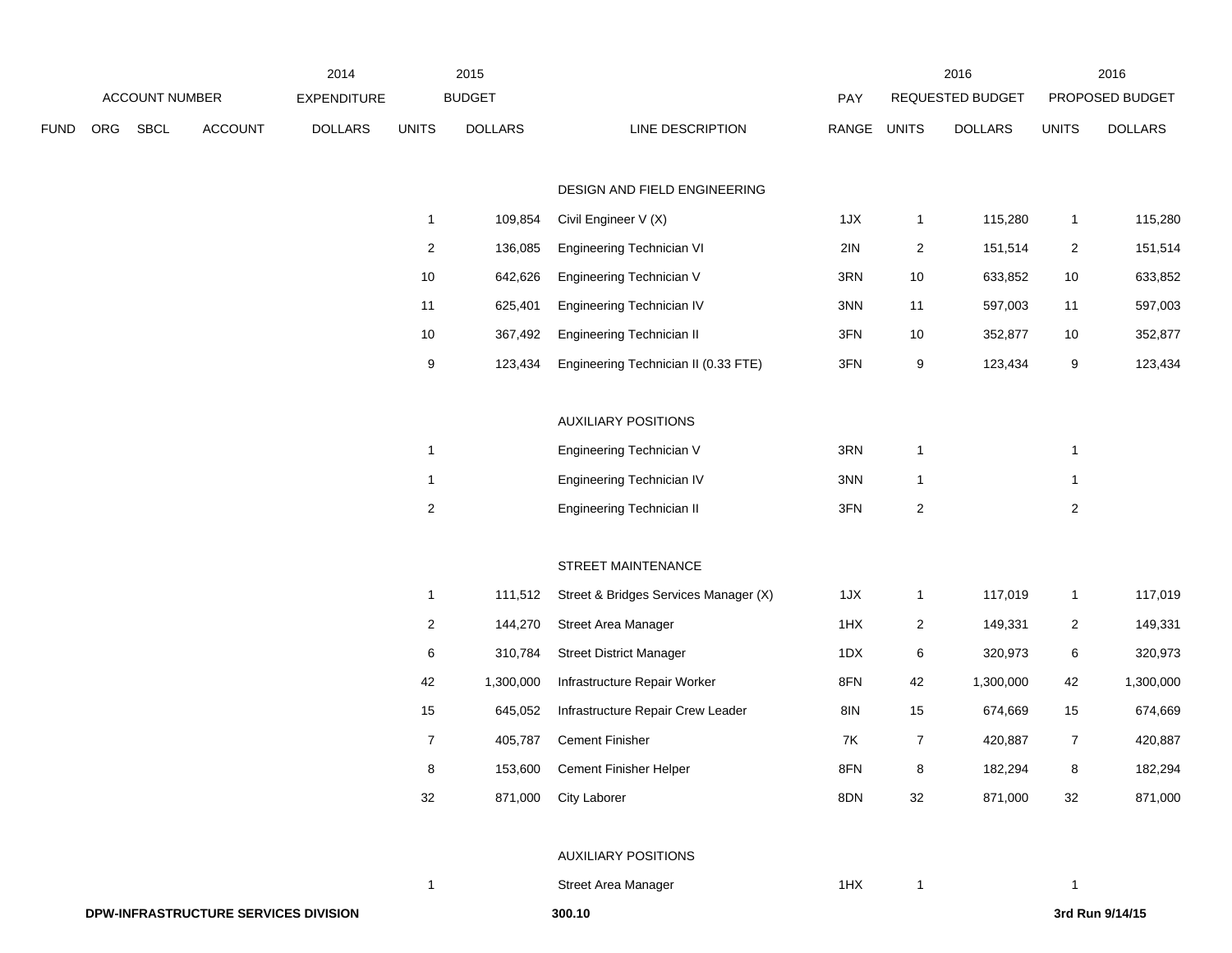|             |     |                |                | 2014               |                | 2015           |                                   |       |                           | 2016             |                           | 2016            |
|-------------|-----|----------------|----------------|--------------------|----------------|----------------|-----------------------------------|-------|---------------------------|------------------|---------------------------|-----------------|
|             |     | ACCOUNT NUMBER |                | <b>EXPENDITURE</b> |                | <b>BUDGET</b>  |                                   | PAY   |                           | REQUESTED BUDGET |                           | PROPOSED BUDGET |
| <b>FUND</b> | ORG | <b>SBCL</b>    | <b>ACCOUNT</b> | <b>DOLLARS</b>     | <b>UNITS</b>   | <b>DOLLARS</b> | LINE DESCRIPTION                  | RANGE | <b>UNITS</b>              | <b>DOLLARS</b>   | <b>UNITS</b>              | <b>DOLLARS</b>  |
|             |     |                |                |                    |                |                |                                   |       |                           |                  |                           |                 |
|             |     |                |                |                    | $\mathbf{1}$   |                | <b>Street District Manager</b>    | 1DX   | $\mathbf{1}$              |                  | $\mathbf{1}$              |                 |
|             |     |                |                |                    | 12             |                | Infrastructure Repair Worker      | 8FN   | 12                        |                  | $\ensuremath{\mathsf{3}}$ |                 |
|             |     |                |                |                    | $\mathbf{3}$   |                | Infrastructure Repair Crew Leader | 8IN   | 3                         |                  | $\mathbf{1}$              |                 |
|             |     |                |                |                    | $\mathbf{1}$   |                | <b>Cement Finisher</b>            | 7K    | $\mathbf{1}$              |                  | $\mathbf{1}$              |                 |
|             |     |                |                |                    | $\overline{c}$ |                | Cement Finisher Helper            | 8FN   | $\sqrt{2}$                |                  | $\overline{2}$            |                 |
|             |     |                |                |                    | $15\,$         |                | City Laborer (Regular)            | 8DN   | 15                        |                  | 4                         |                 |
|             |     |                |                |                    | $\overline{4}$ |                | <b>Operations Driver/Worker</b>   | 8KN   | $\overline{\mathbf{4}}$   |                  | $\overline{4}$            |                 |
|             |     |                |                |                    |                |                |                                   |       |                           |                  |                           |                 |
|             |     |                |                |                    |                |                | PLANT & EQUIPMENT                 |       |                           |                  |                           |                 |
|             |     |                |                |                    | $\mathbf{1}$   | 59,296         | Plant & Equip. Repair Supervisor  | 1DX   | $\mathbf{1}$              | 62,225           | $\mathbf{1}$              | 62,225          |
|             |     |                |                |                    | $\overline{c}$ | 85,041         | Program Assistant I               | 5EN   | $\overline{\mathbf{c}}$   | 87,662           | $\overline{a}$            | 87,662          |
|             |     |                |                |                    | $\mathbf{3}$   | 132,593        | Lead Equipment Mechanic           | 7FN   | $\ensuremath{\mathsf{3}}$ | 142,105          | $\ensuremath{\mathsf{3}}$ | 142,105         |
|             |     |                |                |                    | $\mathbf{1}$   | 46,106         | Infrastructure Repair Crew Leader | 8IN   | $\mathbf{1}$              | 41,700           | $\mathbf{1}$              | 41,700          |
|             |     |                |                |                    | $\mathbf{1}$   | 41,751         | <b>Equipment Mechanic IV</b>      | 7EN   | 1                         | 42,168           | $\mathbf{1}$              | 42,168          |
|             |     |                |                |                    | $\overline{c}$ | 83,054         | <b>Equipment Mechanic II</b>      | 7CN   | $\overline{2}$            | 86,362           | $\mathbf{2}$              | 86,362          |
|             |     |                |                |                    | $\mathbf{1}$   | 41,287         | <b>Equipment Mechanic I</b>       | 7BN   | $\mathbf{1}$              | 44,513           | $\mathbf{1}$              | 44,513          |
|             |     |                |                |                    | $\mathbf{3}$   | 118,847        | Infrastructure Repair Worker      | 8FN   | $\mathbf{3}$              | 118,847          | $\mathbf{3}$              | 118,847         |
|             |     |                |                |                    |                |                |                                   |       |                           |                  |                           |                 |
|             |     |                |                |                    |                |                | AUXILIARY PERSONNEL               |       |                           |                  |                           |                 |
|             |     |                |                |                    | $\mathbf{1}$   |                | Asphalt Plant Operating. Eng.     | 7KN   | $\mathbf{1}$              |                  |                           |                 |
|             |     |                |                |                    | $\mathbf{1}$   |                | Office Assistant III              | 6FN   | $\mathbf{1}$              |                  | $\mathbf{1}$              |                 |
|             |     |                |                |                    | $\mathbf{1}$   |                | Lead Equipment Mechanic           | 7FN   | $\mathbf{1}$              |                  | $\mathbf{1}$              |                 |
|             |     |                |                |                    | $\mathbf{1}$   |                | <b>Equipment Mechanic II</b>      | 7CN   | $\mathbf{1}$              |                  | $\mathbf{1}$              |                 |
|             |     |                |                |                    | $\mathbf{1}$   |                | <b>Asphalt Plant Operator</b>     | 8FN   | 1                         |                  |                           |                 |

Equipment Mechanic I 7BN 1 1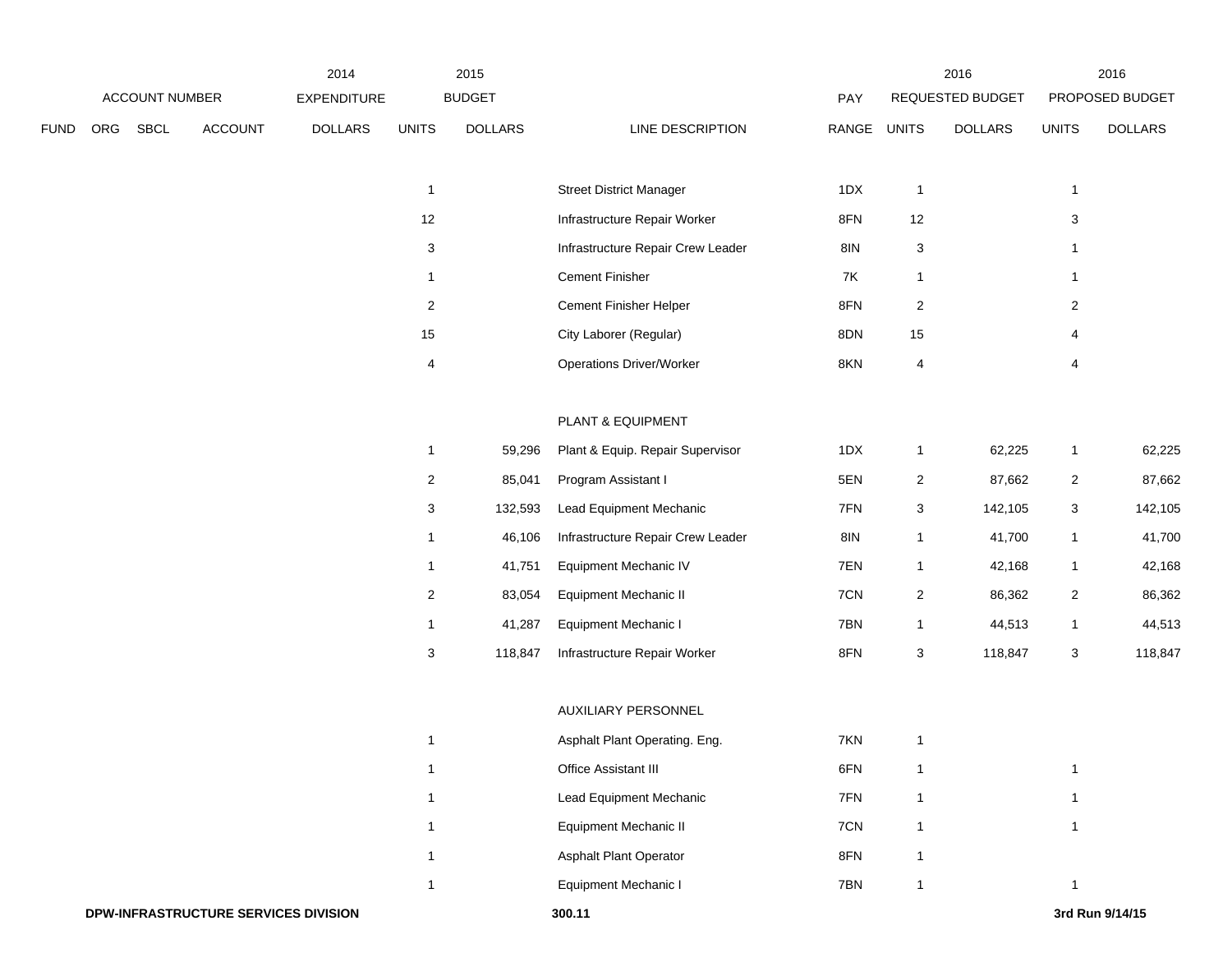|             |                                      |  |                | 2014         |                | 2015                             |              |                  | 2016  |                        | 2016 |
|-------------|--------------------------------------|--|----------------|--------------|----------------|----------------------------------|--------------|------------------|-------|------------------------|------|
|             | <b>ACCOUNT NUMBER</b>                |  | EXPENDITURE    |              | <b>BUDGET</b>  | PAY                              |              | REQUESTED BUDGET |       | <b>PROPOSED BUDGET</b> |      |
| <b>FUND</b> | <b>ORG</b><br>SBCL<br><b>ACCOUNT</b> |  | <b>DOLLARS</b> | <b>UNITS</b> | <b>DOLLARS</b> | LINE DESCRIPTION<br><b>RANGE</b> | <b>UNITS</b> | <b>DOLLARS</b>   | UNITS | <b>DOLLARS</b>         |      |

# STORES UNIT

|   | 54.876  | <b>Inventory Services Manager</b>    | 1CX |   | 57.586  |   | 57,586  |
|---|---------|--------------------------------------|-----|---|---------|---|---------|
|   | 45.858  | Inventory Manager (X)                | 1AX |   | 48.122  |   | 48,122  |
|   | 44.941  | <b>Inventory Assistant V</b>         | 6LN |   | 47.161  |   | 47,161  |
| 8 | 345.022 | <b>Inventory Assistant IV</b>        | 6JN | 8 | 344.682 | 8 | 344,682 |
| 6 | 275.380 | <b>Inventory Assistant II</b>        | 6HN | 6 | 243.314 | 6 | 243,314 |
|   | 43.960  | Special Laborer, Electrical Services | 8GN |   | 46.131  |   | 46,131  |

#### AUXILIARY PERSONNEL

| 1   |            | <b>Inventory Services Manager</b> | 1CX |     |            |     |            |
|-----|------------|-----------------------------------|-----|-----|------------|-----|------------|
| 1   |            | <b>Inventory Supervisor</b>       | 2DN | 1   |            |     |            |
|     |            | <b>Inventory Assistant V</b>      | 6LN | 1   |            |     |            |
|     |            | <b>Inventory Assistant IV</b>     | 6JN | 1   |            |     |            |
| 1   |            | <b>Inventory Assistant III</b>    | 6IN | 1   |            |     |            |
| 2   |            | <b>Inventory Assistant II</b>     | 6HN | 2   |            | 2   |            |
| 326 | 11,483,505 | <b>Total Before Adjustments</b>   |     | 326 | 11,521,064 | 302 | 11,521,064 |
|     |            | Salary & Wage Rate Change         |     |     |            |     |            |
|     | 450,000    | Overtime Compensated              |     |     | 450,000    |     | 450,000    |
|     | (229, 670) | Personnel Cost Adjustment         |     |     | (230, 421) |     | (230, 421) |
|     |            |                                   |     |     |            |     |            |

## Other

Furlough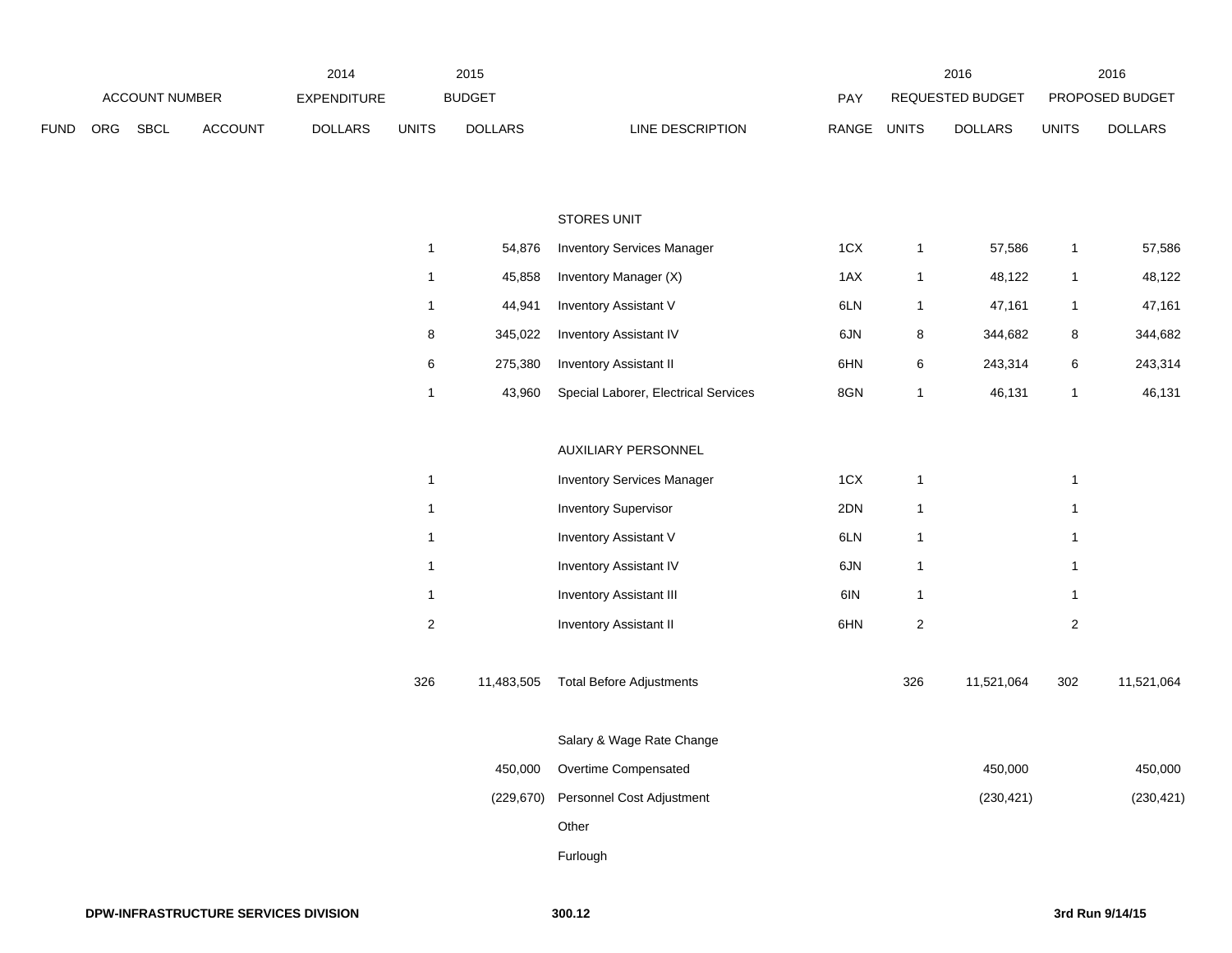|             |      |                       |                                      | 2014               |              | 2015           |                                                                                                |             |        | 2016             |              | 2016            |
|-------------|------|-----------------------|--------------------------------------|--------------------|--------------|----------------|------------------------------------------------------------------------------------------------|-------------|--------|------------------|--------------|-----------------|
|             |      | <b>ACCOUNT NUMBER</b> |                                      | <b>EXPENDITURE</b> |              | <b>BUDGET</b>  |                                                                                                | PAY         |        | REQUESTED BUDGET |              | PROPOSED BUDGET |
| <b>FUND</b> | ORG  | SBCL                  | <b>ACCOUNT</b>                       | <b>DOLLARS</b>     | <b>UNITS</b> | <b>DOLLARS</b> | LINE DESCRIPTION                                                                               | RANGE UNITS |        | <b>DOLLARS</b>   | <b>UNITS</b> | <b>DOLLARS</b>  |
|             |      |                       |                                      |                    | 326          | 11,703,835     | Gross Salaries & Wages Total                                                                   |             | 326    | 11,740,643       | 302          | 11,740,643      |
|             |      |                       |                                      |                    |              | (768,000)      | Reimbursable Services Deduction                                                                |             |        | (770, 415)       |              | (770, 415)      |
|             |      |                       |                                      |                    |              | (5,759,000)    | <b>Capital Improvements Deduction</b>                                                          |             |        | (5,777,112)      |              | (5,777,112)     |
|             |      |                       |                                      |                    |              |                | Grants & Aids Deduction                                                                        |             |        |                  |              |                 |
| 0001        | 5235 | R999                  | 006000                               |                    | 326          | 5,176,835      | NET SALARIES & WAGES TOTAL                                                                     |             | 326    | 5,193,116        | 302          | 5,193,116       |
|             |      |                       |                                      |                    | 92.48        |                | <b>O&amp;M FTE'S</b>                                                                           |             | 91.48  |                  | 91.48        |                 |
|             |      |                       |                                      |                    | 112.64       |                | NON-O&M FTE'S                                                                                  |             | 111.64 |                  | 111.64       |                 |
|             |      |                       |                                      |                    |              |                | (X) Private Auto Allowance May Be Paid Pursuant to Section 350-183<br>of the Milwaukee Code.   |             |        |                  |              |                 |
|             |      |                       |                                      |                    |              |                | (Y) Required to file a statement of economic interests in accordance with                      |             |        |                  |              |                 |
|             |      |                       |                                      |                    |              |                | the Milwaukee Code of Ordinances Chapter 303-Code of Ethics.                                   |             |        |                  |              |                 |
| 0001        | 5235 | R999                  | 006100                               |                    |              | 2,329,576      | ESTIMATED EMPLOYEE FRINGE BENEFITS<br>(Involves Revenue Offset-No Transfers from this Account) |             |        | 2,336,902        |              | 2,336,902       |
|             |      |                       |                                      |                    |              |                | OPERATING EXPENDITURES                                                                         |             |        |                  |              |                 |
| 0001        | 5235 | R999                  | 630100                               |                    |              | 25,000         | General Office Expense                                                                         |             |        | 15,000           |              | 15,000          |
| 0001        | 5235 | R999                  | 630500                               |                    |              | 74,000         | Tools & Machinery Parts                                                                        |             |        | 55,000           |              | 55,000          |
| 0001        | 5235 | R999                  | 631000                               |                    |              | 1,725,000      | <b>Construction Supplies</b>                                                                   |             |        | 1,750,000        |              | 1,750,000       |
| 0001        | 5235 | R999                  | 631500                               |                    |              | 170,000        | Energy                                                                                         |             |        | 40,000           |              | 40,000          |
|             |      |                       | DPW-INFRASTRUCTURE SERVICES DIVISION |                    |              |                | 300.13                                                                                         |             |        |                  |              | 3rd Run 9/14/15 |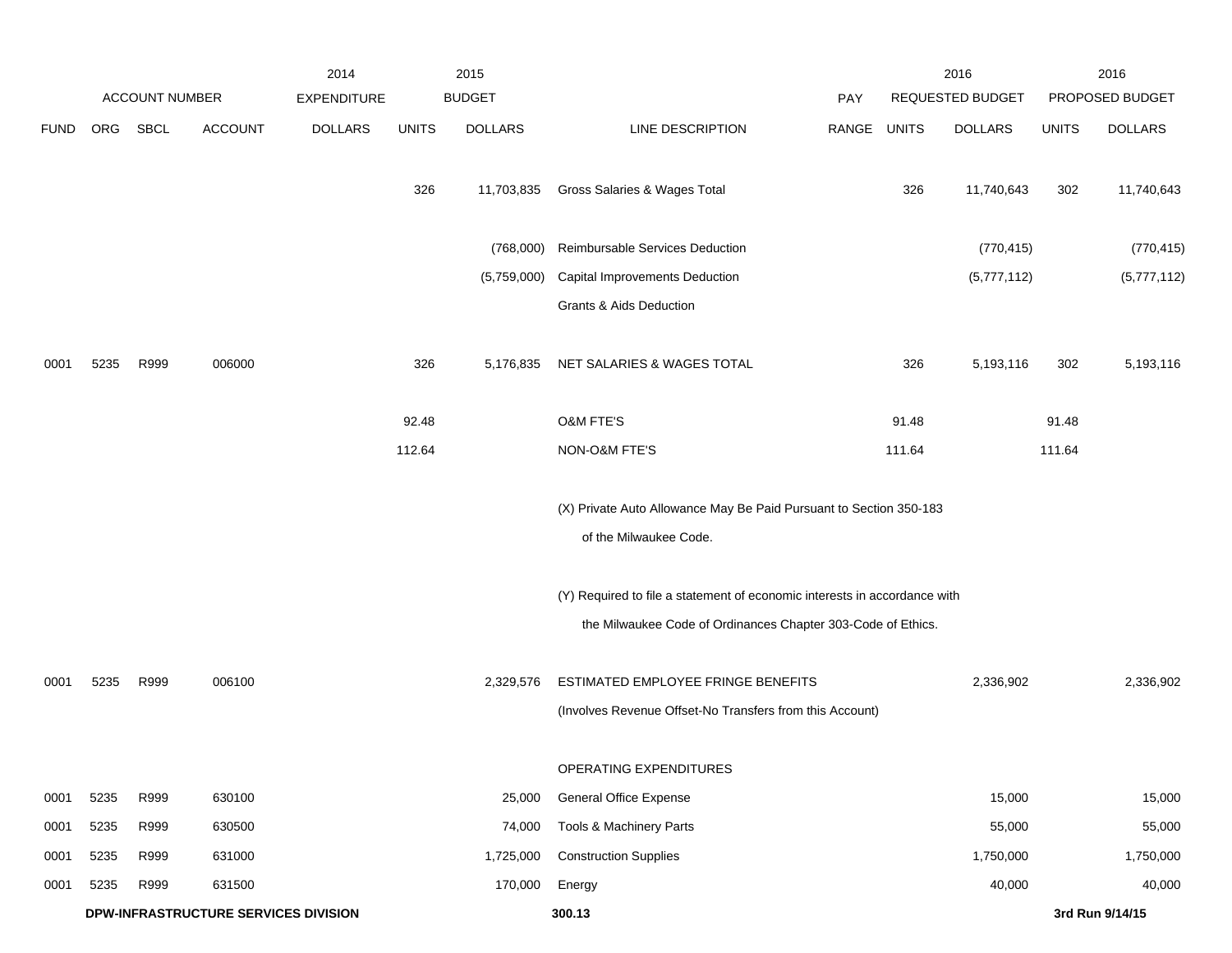|             |      |                |                                      | 2014               |              | 2015           |                                    |       |              | 2016             |              | 2016            |
|-------------|------|----------------|--------------------------------------|--------------------|--------------|----------------|------------------------------------|-------|--------------|------------------|--------------|-----------------|
|             |      | ACCOUNT NUMBER |                                      | <b>EXPENDITURE</b> |              | <b>BUDGET</b>  |                                    | PAY   |              | REQUESTED BUDGET |              | PROPOSED BUDGET |
| <b>FUND</b> | ORG  | <b>SBCL</b>    | <b>ACCOUNT</b>                       | <b>DOLLARS</b>     | <b>UNITS</b> | <b>DOLLARS</b> | LINE DESCRIPTION                   | RANGE | <b>UNITS</b> | <b>DOLLARS</b>   | <b>UNITS</b> | <b>DOLLARS</b>  |
|             |      |                |                                      |                    |              |                |                                    |       |              |                  |              |                 |
| 0001        | 5235 | R999           | 632000                               |                    |              | 325,000        | <b>Other Operating Supplies</b>    |       |              | 290,000          |              | 290,000         |
| 0001        | 5235 | R999           | 632500                               |                    |              |                | <b>Facility Rental</b>             |       |              |                  |              |                 |
| 0001        | 5235 | R999           | 633000                               |                    |              | 40,000         | Vehicle Rental                     |       |              | 40,000           |              | 40,000          |
| 0001        | 5235 | R999           | 633500                               |                    |              | 25,000         | Non-Vehicle Equipment Rental       |       |              | 25,000           |              | 25,000          |
| 0001        | 5235 | R999           | 634000                               |                    |              | 100,000        | <b>Professional Services</b>       |       |              | 75,000           |              | 45,000          |
| 0001        | 5235 | R999           | 634500                               |                    |              |                | Information Technology Services    |       |              |                  |              |                 |
| 0001        | 5235 | R999           | 635000                               |                    |              | 30,000         | <b>Property Services</b>           |       |              | 25,000           |              | 25,000          |
| 0001        | 5235 | R999           | 635500                               |                    |              | 150,000        | Infrastructure Services            |       |              | 150,000          |              | 150,000         |
| 0001        | 5235 | R999           | 636000                               |                    |              |                | Vehicle Repair Services            |       |              |                  |              |                 |
| 0001        | 5235 | R999           | 636500                               |                    |              | 50,000         | <b>Other Operating Services</b>    |       |              | 50,000           |              | 50,000          |
| 0001        | 5235 | R999           | 637000                               |                    |              |                | Loans and Grants                   |       |              |                  |              |                 |
| 0001        | 5235 | R999           | 637501                               |                    |              | 74,000         | <b>Reimburse Other Departments</b> |       |              | 50,000           |              | 50,000          |
|             |      |                |                                      |                    |              |                |                                    |       |              |                  |              |                 |
| 0001        | 5235 | R999           | 006300                               |                    |              | 2,788,000      | OPERATING EXPENDITURES TOTAL       |       |              | 2,565,000        |              | 2,535,000       |
|             |      |                |                                      |                    |              |                |                                    |       |              |                  |              |                 |
|             |      |                |                                      |                    |              |                | <b>EQUIPMENT PURCHASES</b>         |       |              |                  |              |                 |
|             |      |                |                                      |                    |              |                |                                    |       |              |                  |              |                 |
|             |      |                |                                      |                    |              |                | <b>Additional Equipment</b>        |       |              |                  |              |                 |
|             |      |                |                                      |                    |              |                |                                    |       |              |                  |              |                 |
|             |      |                |                                      |                    |              |                | Subtotal - Additional Equipment    |       |              |                  |              |                 |
|             |      |                |                                      |                    |              |                | <b>Replacement Equipment</b>       |       |              |                  |              |                 |
|             |      |                |                                      |                    | 6            | 8,000          | Plotters and monitors              |       |              |                  |              |                 |
|             |      |                |                                      |                    | 5            | 10,000         | <b>Traffic Counters</b>            |       |              |                  |              |                 |
|             |      |                |                                      |                    | 4            |                | Desk top Computer                  |       |              |                  |              |                 |
|             |      |                | DPW-INFRASTRUCTURE SERVICES DIVISION |                    |              |                | 300.14                             |       |              |                  |              | 3rd Run 9/14/15 |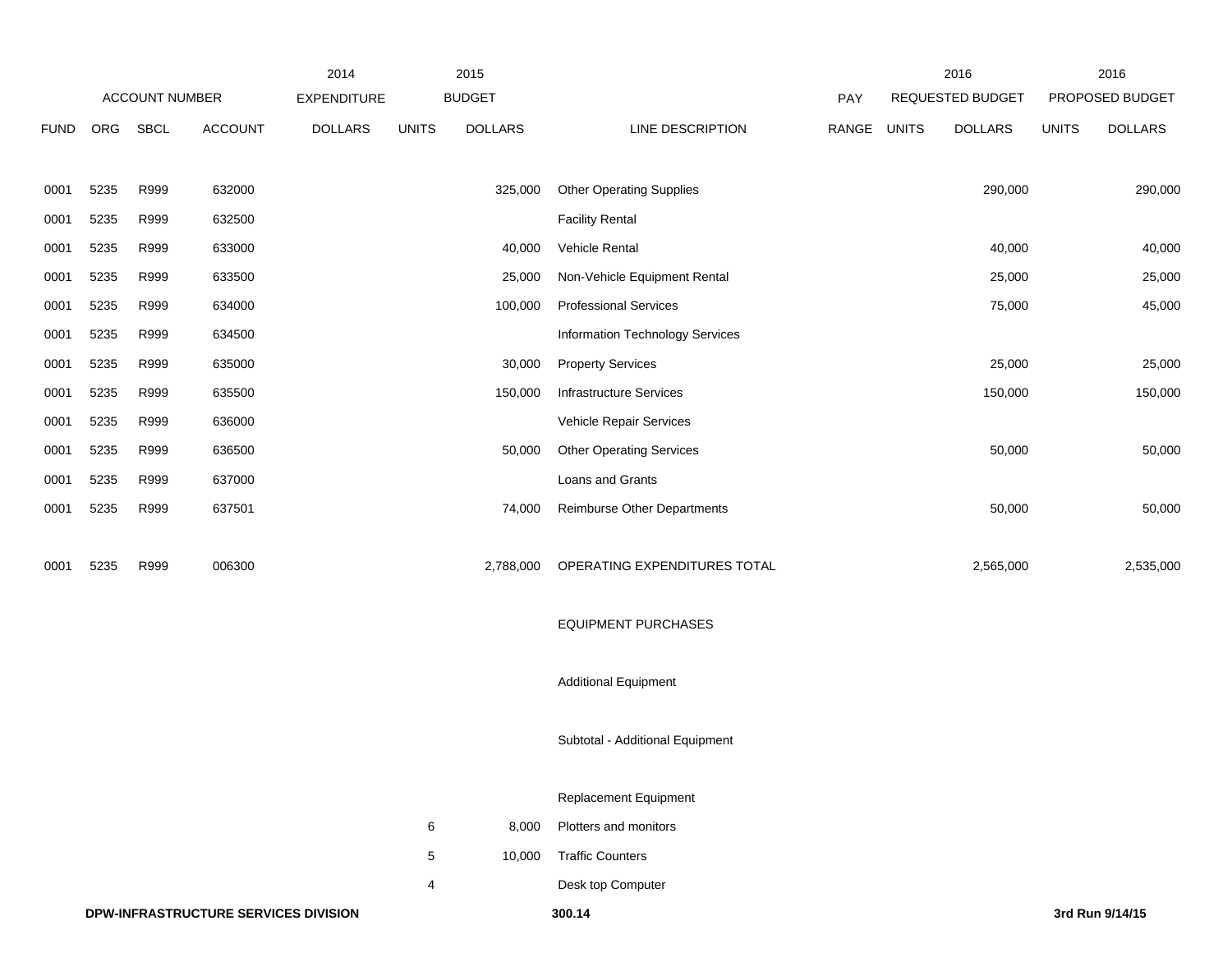|             |      |                       |         | 2014               |                | 2015           |                                       |       |              | 2016             |              | 2016            |
|-------------|------|-----------------------|---------|--------------------|----------------|----------------|---------------------------------------|-------|--------------|------------------|--------------|-----------------|
|             |      | <b>ACCOUNT NUMBER</b> |         | <b>EXPENDITURE</b> |                | <b>BUDGET</b>  |                                       | PAY   |              | REQUESTED BUDGET |              | PROPOSED BUDGET |
| <b>FUND</b> | ORG  | <b>SBCL</b>           | ACCOUNT | <b>DOLLARS</b>     | <b>UNITS</b>   | <b>DOLLARS</b> | LINE DESCRIPTION                      | RANGE | <b>UNITS</b> | <b>DOLLARS</b>   | <b>UNITS</b> | <b>DOLLARS</b>  |
|             |      |                       |         |                    |                |                |                                       |       |              |                  |              |                 |
|             |      |                       |         |                    | 15             | 4,500          | Chair replacements                    |       |              |                  |              |                 |
|             |      |                       |         |                    | $\mathbf{1}$   | 27,000         | Concrete Saw with Trailer             |       | $\mathbf{1}$ | 30,000           | $\mathbf{1}$ | 30,000          |
|             |      |                       |         |                    | $\overline{2}$ | 24,000         | Roller, Vibratory                     |       | $\mathbf{1}$ | 13,000           | $\mathbf{1}$ | 13,000          |
|             |      |                       |         |                    | $\mathbf{1}$   | 40,000         | <b>Sealant Melter</b>                 |       | $\mathbf{1}$ | 40,000           |              |                 |
|             |      |                       |         |                    | $\mathbf{1}$   | 25,000         | <b>Pavement Grinding Accessories</b>  |       | $\mathbf{1}$ | 30,000           |              |                 |
|             |      |                       |         |                    | $\mathbf{1}$   | 30,000         | Asphalt Pellet Patcher                |       | $\mathbf{1}$ | 30,000           |              |                 |
|             |      |                       |         |                    | $\mathbf{1}$   | 19,000         | Asphalt Reclaimer                     |       | $\mathbf{1}$ | 20,000           | $\mathbf{1}$ | 20,000          |
|             |      |                       |         |                    | $\mathbf{1}$   | 10,000         | Mini Infrared Heater                  |       |              |                  |              |                 |
|             |      |                       |         |                    |                | 30,000         | Survey Equipment                      |       | $\mathbf{1}$ | 30,000           | $\mathbf{1}$ | 30,000          |
|             |      |                       |         |                    |                |                | <b>Skidloader Accessories</b>         |       | $\mathbf{1}$ | 25,000           | $\mathbf{1}$ | 25,000          |
|             |      |                       |         |                    |                |                | Skidloader                            |       | $\mathbf{1}$ | 45,000           | $\mathbf{1}$ | 45,000          |
|             |      |                       |         |                    |                |                |                                       |       |              |                  |              |                 |
|             |      |                       |         |                    | $30\,$         | 227,500        | Subtotal - Replacement Equipment      |       | 9            | 263,000          | $\,6$        | 163,000         |
|             |      |                       |         |                    |                |                |                                       |       |              |                  |              |                 |
| 0001        | 5235 | R999                  | 006800  |                    | 30             | 227,500        | EQUIPMENT PURCHASES TOTAL             |       | 9            | 263,000          | $\,6\,$      | 163,000         |
|             |      |                       |         |                    |                |                |                                       |       |              |                  |              |                 |
|             |      |                       |         |                    |                |                | SPECIAL FUNDS                         |       |              |                  |              |                 |
|             |      |                       |         |                    |                |                |                                       |       |              |                  |              |                 |
|             |      |                       |         |                    |                |                | SPECIAL FUNDS TOTAL                   |       |              |                  |              |                 |
|             |      |                       |         |                    |                |                |                                       |       |              |                  |              |                 |
|             |      |                       |         |                    |                |                | DPW-INFRASTRUCTURE SERVICES DIVISION- |       |              |                  |              |                 |
|             |      |                       |         |                    |                |                | TRANSPORTATION INFRASTRUCTURE         |       |              |                  |              |                 |
|             |      |                       |         |                    |                | 10,521,911     | DECISION UNIT TOTAL                   |       |              | 10,358,018       |              | 10,228,018      |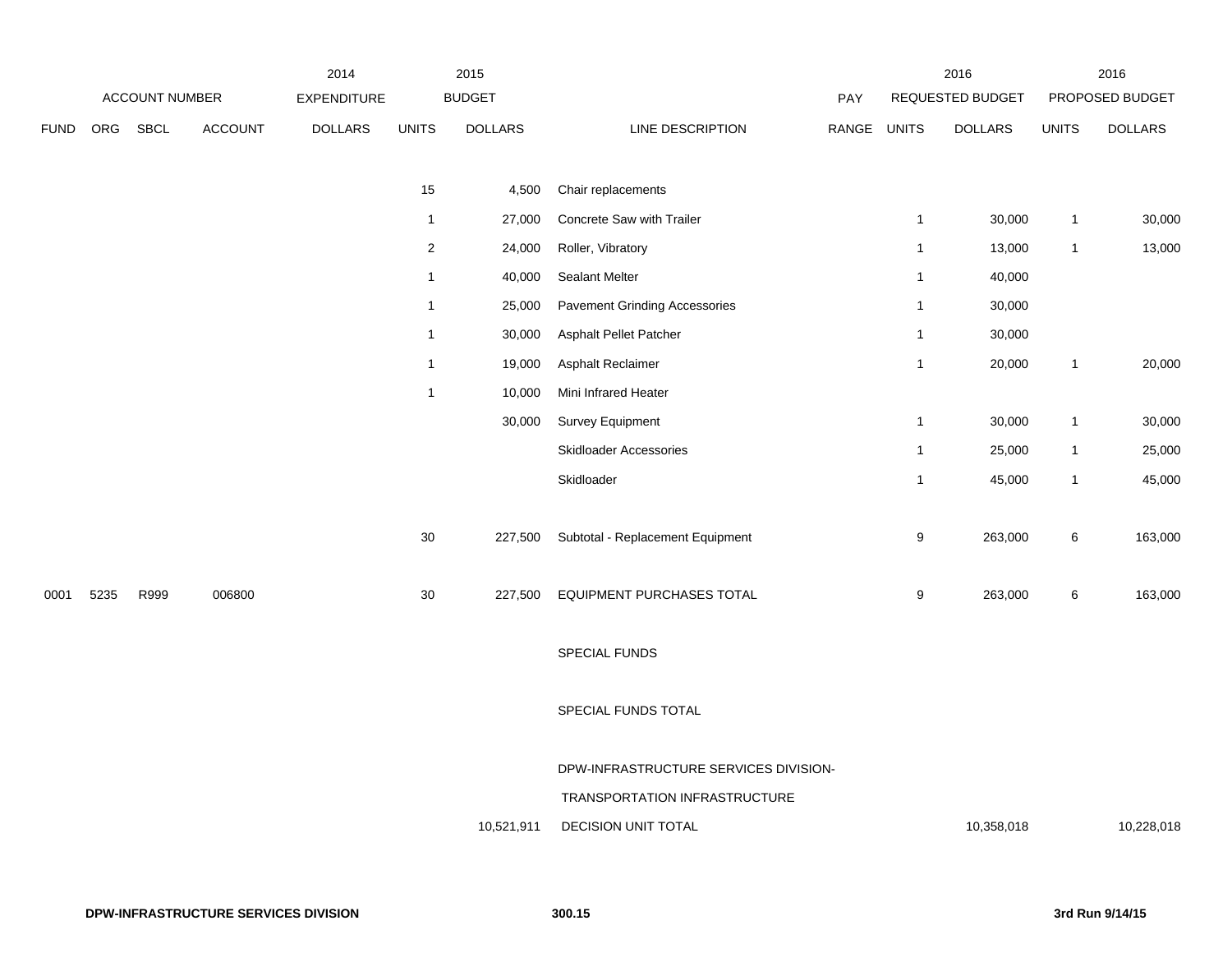|      |     |                |                | 2014               |                | 2015           |                                         |             |                | 2016             |                | 2016            |
|------|-----|----------------|----------------|--------------------|----------------|----------------|-----------------------------------------|-------------|----------------|------------------|----------------|-----------------|
|      |     | ACCOUNT NUMBER |                | <b>EXPENDITURE</b> |                | <b>BUDGET</b>  |                                         | PAY         |                | REQUESTED BUDGET |                | PROPOSED BUDGET |
| FUND | ORG | SBCL           | <b>ACCOUNT</b> | <b>DOLLARS</b>     | <b>UNITS</b>   | <b>DOLLARS</b> | LINE DESCRIPTION                        | RANGE UNITS |                | <b>DOLLARS</b>   | <b>UNITS</b>   | <b>DOLLARS</b>  |
|      |     |                |                |                    |                |                |                                         |             |                |                  |                |                 |
|      |     |                |                |                    |                |                | DPW-INFRASTRUCTURE SERVICES DIVISION-   |             |                |                  |                |                 |
|      |     |                |                |                    |                |                | TRANSPORTATION OPERATIONS DECISION UNIT |             |                |                  |                |                 |
|      |     |                |                |                    |                |                |                                         |             |                |                  |                |                 |
|      |     |                |                |                    |                |                | SALARIES & WAGES                        |             |                |                  |                |                 |
|      |     |                |                |                    |                |                | Engineer In Charge                      | 1KX         | 1              | 110,488          | $\mathbf{1}$   | 110,488         |
|      |     |                |                |                    | $\mathbf{1}$   | 104,868        | Electrical Services Operations Mgr. (X) | 1JX         | $\mathbf{1}$   | 110,047          | $\mathbf{1}$   | 110,047         |
|      |     |                |                |                    |                |                |                                         |             |                |                  |                |                 |
|      |     |                |                |                    |                |                | SIGNAL SHOP                             |             |                |                  |                |                 |
|      |     |                |                |                    | $\mathbf{1}$   | 70,797         | <b>Electrical Services Manager</b>      | 1GX         | $\mathbf{1}$   | 74,293           | $\overline{1}$ | 74,293          |
|      |     |                |                |                    | 13             | 810,927        | <b>Electrical Mechanic</b>              | 7MN         | 13             | 883,064          | 13             | 883,064         |
|      |     |                |                |                    | $\overline{7}$ | 310,621        | <b>Electrical Worker</b>                | 7FN         | $\overline{7}$ | 318,359          | $\overline{7}$ | 318,359         |
|      |     |                |                |                    | $\overline{a}$ | 81,782         | Laborer, Electrical Services            | 8EN         | $\overline{a}$ | 85,822           | $\overline{c}$ | 85,822          |
|      |     |                |                |                    | 10             | 220,813        | Laborer, Electrical Services (0.67 FTE) | 8EN         | 10             | 220,813          | 10             | 220,813         |
|      |     |                |                |                    | $\overline{2}$ | 43,254         | City Laborer (0.67 FTE)                 | 8DN         | $\overline{2}$ | 43,254           | $\overline{2}$ | 43,254          |
|      |     |                |                |                    |                |                |                                         |             |                |                  |                |                 |
|      |     |                |                |                    |                |                | STREET LIGHTING                         |             |                |                  |                |                 |
|      |     |                |                |                    | $\mathbf{1}$   | 98,173         | Electrical Services Manager, Sr. (X)    | 1HX         | $\mathbf{1}$   | 103,021          | $\mathbf{1}$   | 103,021         |
|      |     |                |                |                    | $\overline{a}$ | 166,403        | <b>Electrical Services Manager</b>      | 1GX         | $\overline{a}$ | 174,622          | $\overline{c}$ | 174,622         |
|      |     |                |                |                    | 1              | 41,449         | Office Assistant IV                     | 6HX         | 1              | 43,496           | $\mathbf{1}$   | 43,496          |
|      |     |                |                |                    | 47             | 2,903,472      | <b>Electrical Mechanic</b>              | 7MN         | 47             | 2,899,202        | 47             | 2,899,202       |
|      |     |                |                |                    | 21             | 971,698        | <b>Electrical Worker</b>                | 7FN         | 21             | 999,848          | 21             | 999,848         |
|      |     |                |                |                    | 12             | 497,722        | Special Laborer, Electrical Services    | 8GN         | 12             | 507,873          | 12             | 507,873         |
|      |     |                |                |                    | 4              | 94,953         | Special Laborer, Elec. Serv. (0.67 FTE) | 8GN         | 4              | 94,953           | 4              | 94,953          |
|      |     |                |                |                    | 3              | 128,259        | <b>Utility Worker</b>                   | 8GN         | 3              | 130,340          | 3              | 130,340         |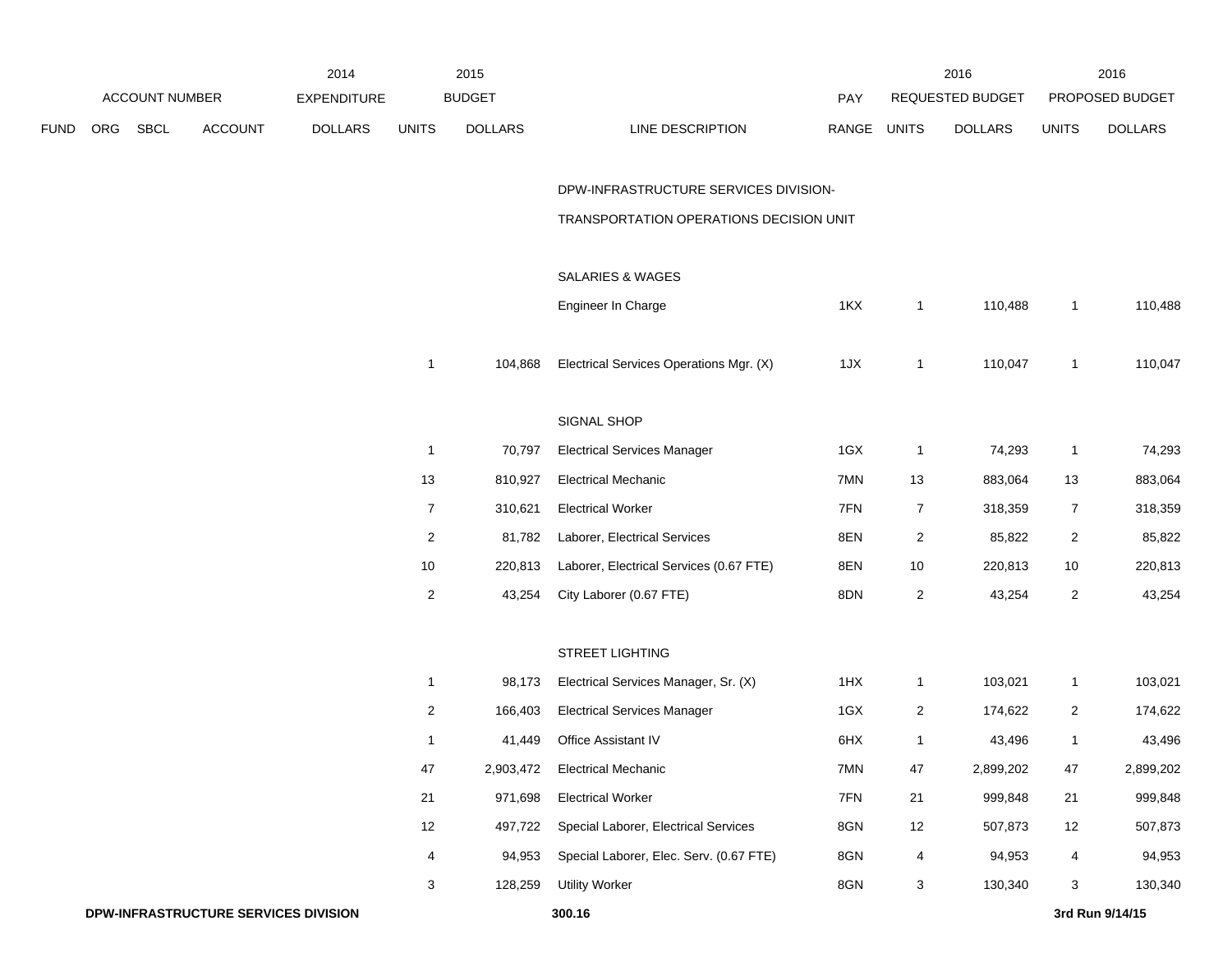|      |     |                |                                      | 2014               |                | 2015           |                                         |             |                | 2016             |                         | 2016            |
|------|-----|----------------|--------------------------------------|--------------------|----------------|----------------|-----------------------------------------|-------------|----------------|------------------|-------------------------|-----------------|
|      |     | ACCOUNT NUMBER |                                      | <b>EXPENDITURE</b> |                | <b>BUDGET</b>  |                                         | PAY         |                | REQUESTED BUDGET |                         | PROPOSED BUDGET |
| FUND | ORG | SBCL           | <b>ACCOUNT</b>                       | <b>DOLLARS</b>     | <b>UNITS</b>   | <b>DOLLARS</b> | LINE DESCRIPTION                        | RANGE UNITS |                | <b>DOLLARS</b>   | <b>UNITS</b>            | <b>DOLLARS</b>  |
|      |     |                |                                      |                    | 23             | 896,460        | Laborer, Electrical Services            | 8EN         | 23             | 898,413          | 23                      | 898,413         |
|      |     |                |                                      |                    | $11$           | 283,377        | Laborer, Electrical Services (0.67 FTE) | 8EN         | 11             | 283,377          | 11                      | 283,377         |
|      |     |                |                                      |                    | $\overline{a}$ | 115,690        | Directional Boring Machine Oper/Wrk     | 8ON         | $\sqrt{2}$     | 115,690          | $\boldsymbol{2}$        | 115,690         |
|      |     |                |                                      |                    | $\mathbf{1}$   | 41,594         | <b>Communications Assistant V</b>       | 6KN         | $\mathbf{1}$   | 41,594           | $\mathbf{1}$            | 41,594          |
|      |     |                |                                      |                    |                |                |                                         |             |                |                  |                         |                 |
|      |     |                |                                      |                    |                |                | SIGN & PAINT SHOPS                      |             |                |                  |                         |                 |
|      |     |                |                                      |                    | $\mathbf{1}$   | 81,022         | <b>Electrical Services Supervisor I</b> | 1EX         | $\mathbf{1}$   | 85,023           | $\mathbf{1}$            | 85,023          |
|      |     |                |                                      |                    | $\,6$          | 255,991        | Traffic Sign Worker II                  | 8GN         | $\,6\,$        | 256,984          | 6                       | 256,984         |
|      |     |                |                                      |                    | $\mathbf{1}$   | 57,678         | Painter Leadworker, Bridge & Iron       | <b>7K</b>   | $\mathbf{1}$   | 60,527           | $\mathbf{1}$            | 60,527          |
|      |     |                |                                      |                    | $\overline{2}$ | 111,612        | Painter                                 | 71          | $\overline{2}$ | 111,612          | $\boldsymbol{2}$        | 111,612         |
|      |     |                |                                      |                    | $\overline{c}$ | 77,866         | Laborer, Electrical Services            | 8EN         | $\sqrt{2}$     | 81,596           | $\overline{\mathbf{c}}$ | 81,596          |
|      |     |                |                                      |                    |                |                | MACHINE SHOP                            |             |                |                  |                         |                 |
|      |     |                |                                      |                    | $\mathbf{1}$   | 59,009         | Machinist II                            | 7LN         | $\mathbf{1}$   | 61,923           | $\mathbf{1}$            | 61,923          |
|      |     |                |                                      |                    | 4              | 220,753        | Electrical Services Mach. I             | 7JN         | 4              | 205,435          | 4                       | 205,435         |
|      |     |                |                                      |                    | $\mathbf{1}$   | 57,025         | Elec. Services Blacksmith               | 7JN         | $\mathbf{1}$   | 59,842           | $\mathbf{1}$            | 59,842          |
|      |     |                |                                      |                    | $\overline{2}$ | 96,570         | <b>Electrical Services Welder</b>       | 7HN         | $\overline{2}$ | 99,559           | $\boldsymbol{2}$        | 99,559          |
|      |     |                |                                      |                    | $\overline{c}$ | 83,864         | Equipment Mechanic I                    | 7BN         | $\sqrt{2}$     | 88,004           | $\sqrt{2}$              | 88,004          |
|      |     |                |                                      |                    |                |                | AUXILIARY PERSONNEL                     |             |                |                  |                         |                 |
|      |     |                |                                      |                    | $\mathbf{1}$   |                | <b>Electrical Services Manager</b>      | 1GX         | $\mathbf{1}$   |                  | $\mathbf{1}$            |                 |
|      |     |                |                                      |                    | 3              |                | <b>Electrical Mechanic</b>              | 7MN         | 3              |                  | $\mathbf 5$             |                 |
|      |     |                |                                      |                    | $\overline{2}$ |                | <b>Electrical Worker</b>                | 7FN         | $\overline{2}$ |                  | 4                       |                 |
|      |     |                |                                      |                    | $\mathbf{1}$   |                | Painter                                 | 71          | $\mathbf{1}$   |                  | $\mathbf{1}$            |                 |
|      |     |                |                                      |                    | $\mathbf{1}$   |                | Traffic Sign Worker II                  | 8GN         | $\mathbf{1}$   |                  | 1                       |                 |
|      |     |                | DPW-INFRASTRUCTURE SERVICES DIVISION |                    |                |                | 300.17                                  |             |                |                  |                         | 3rd Run 9/14/15 |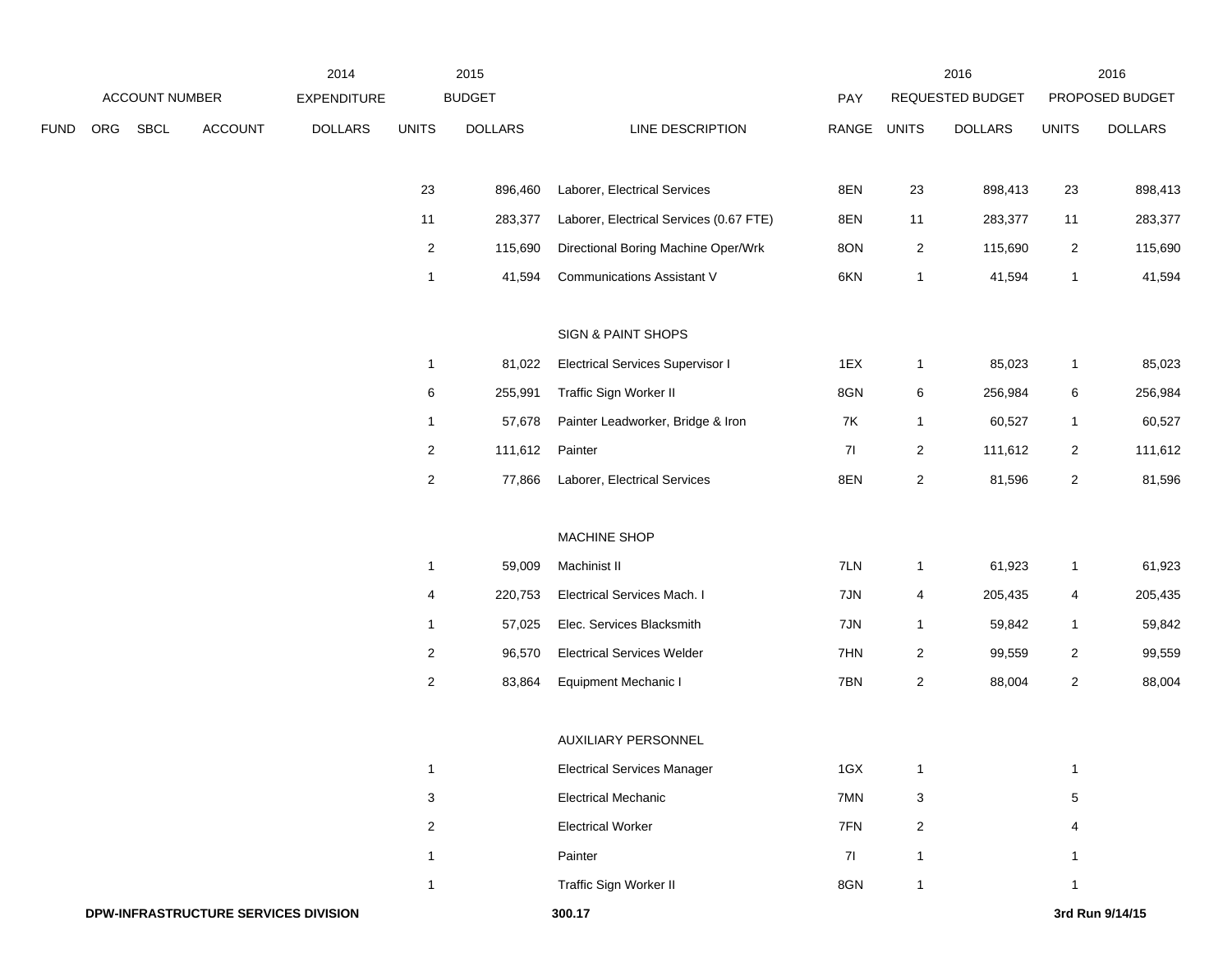|             |            |                       |         | 2014               |                           | 2015           |                                       |                |                | 2016             |                           | 2016            |
|-------------|------------|-----------------------|---------|--------------------|---------------------------|----------------|---------------------------------------|----------------|----------------|------------------|---------------------------|-----------------|
|             |            | <b>ACCOUNT NUMBER</b> |         | <b>EXPENDITURE</b> |                           | <b>BUDGET</b>  |                                       | PAY            |                | REQUESTED BUDGET |                           | PROPOSED BUDGET |
| <b>FUND</b> | <b>ORG</b> | <b>SBCL</b>           | ACCOUNT | <b>DOLLARS</b>     | <b>UNITS</b>              | <b>DOLLARS</b> | LINE DESCRIPTION                      | RANGE          | <b>UNITS</b>   | <b>DOLLARS</b>   | <b>UNITS</b>              | <b>DOLLARS</b>  |
|             |            |                       |         |                    |                           |                |                                       |                |                |                  |                           |                 |
|             |            |                       |         |                    | $\ensuremath{\mathsf{3}}$ |                | Special Laborer, Electrical Services  | 8GN            | $\mathbf{3}$   |                  | $\mathbf{3}$              |                 |
|             |            |                       |         |                    | $\mathbf 5$               |                | Laborer, Electrical Services          | 8EN            | $\,$ 5 $\,$    |                  | 6                         |                 |
|             |            |                       |         |                    |                           |                | Civil Engineer IV                     | 2KX            |                |                  | $\overline{2}$            |                 |
|             |            |                       |         |                    |                           |                | Engineering Technician VI             | 2IN            |                |                  | $\mathbf{1}$              |                 |
|             |            |                       |         |                    |                           |                | Engineering Technician V              | 3RN            |                |                  | 1                         |                 |
|             |            |                       |         |                    |                           |                | Engineering Technician IV             | $3\mathrm{NN}$ |                |                  | $\mathbf{1}$              |                 |
|             |            |                       |         |                    |                           |                | Infrastructure Repair Worker          | 8FN            |                |                  | $\overline{2}$            |                 |
|             |            |                       |         |                    |                           |                | Sewer Mason                           | 7QN            |                |                  | $\mathbf{1}$              |                 |
|             |            |                       |         |                    |                           |                | <b>Traffic Control Engineer I</b>     | 2EN            |                |                  | $\mathbf{1}$              |                 |
|             |            |                       |         |                    |                           |                |                                       |                |                |                  |                           |                 |
|             |            |                       |         |                    |                           |                | UNDERGROUND COMMUNICATIONS            |                |                |                  |                           |                 |
|             |            |                       |         |                    | $\overline{a}$            | 184,178        | Electrical Services Supervisor II (X) | 1GX            | $\overline{2}$ | 193,274          | $\sqrt{2}$                | 193,274         |
|             |            |                       |         |                    | $17$                      | 1,016,223      | <b>Electrical Mechanic</b>            | 7MN            | 17             | 1,048,741        | 17                        | 1,048,741       |
|             |            |                       |         |                    | $\mathbf{3}$              | 134,596        | <b>Electrical Worker</b>              | 7FN            | 3              | 142,748          | $\ensuremath{\mathsf{3}}$ | 142,748         |
|             |            |                       |         |                    | $\overline{2}$            | 81,782         | Laborer (Electrical Services)         | 8EN            | $\overline{2}$ | 85,397           | $\overline{2}$            | 85,397          |
|             |            |                       |         |                    | $\mathbf{1}$              | 41,449         | <b>Accounting Assistant II</b>        | 6HN            | $\mathbf{1}$   | 43,496           | $\mathbf{1}$              | 43,496          |
|             |            |                       |         |                    | $\mathbf{1}$              | 41,365         | Special Laborer (Elec. Svcs.)         | 8GN            | $\mathbf{1}$   | 37,502           | $\mathbf{1}$              | 37,502          |
|             |            |                       |         |                    |                           |                |                                       |                |                |                  |                           |                 |
|             |            |                       |         |                    |                           |                | COMMUNICATION MANHOLE REPAIRS         |                |                |                  |                           |                 |
|             |            |                       |         |                    | $\mathbf{1}$              | 56,534         | Sewer Operations Supervisor           | 1BX            | $\mathbf{1}$   | 56,534           | $\mathbf{1}$              | 56,534          |
|             |            |                       |         |                    | $\mathbf{1}$              | 45,926         | Special Laborer (Elec. Svcs.)         | 8GN            | $\overline{2}$ | 91,848           | $\overline{2}$            | 91,848          |
|             |            |                       |         |                    | $\mathbf{1}$              | 45,922         | Infrastructure Repair Worker          | 8FN            |                |                  |                           |                 |
|             |            |                       |         |                    | $\mathbf{1}$              | 68,328         | Sewer Mason                           | 7QN            | $\mathbf{1}$   | 72,772           | $\mathbf{1}$              | 72,772          |
|             |            |                       |         |                    |                           |                |                                       |                |                |                  |                           |                 |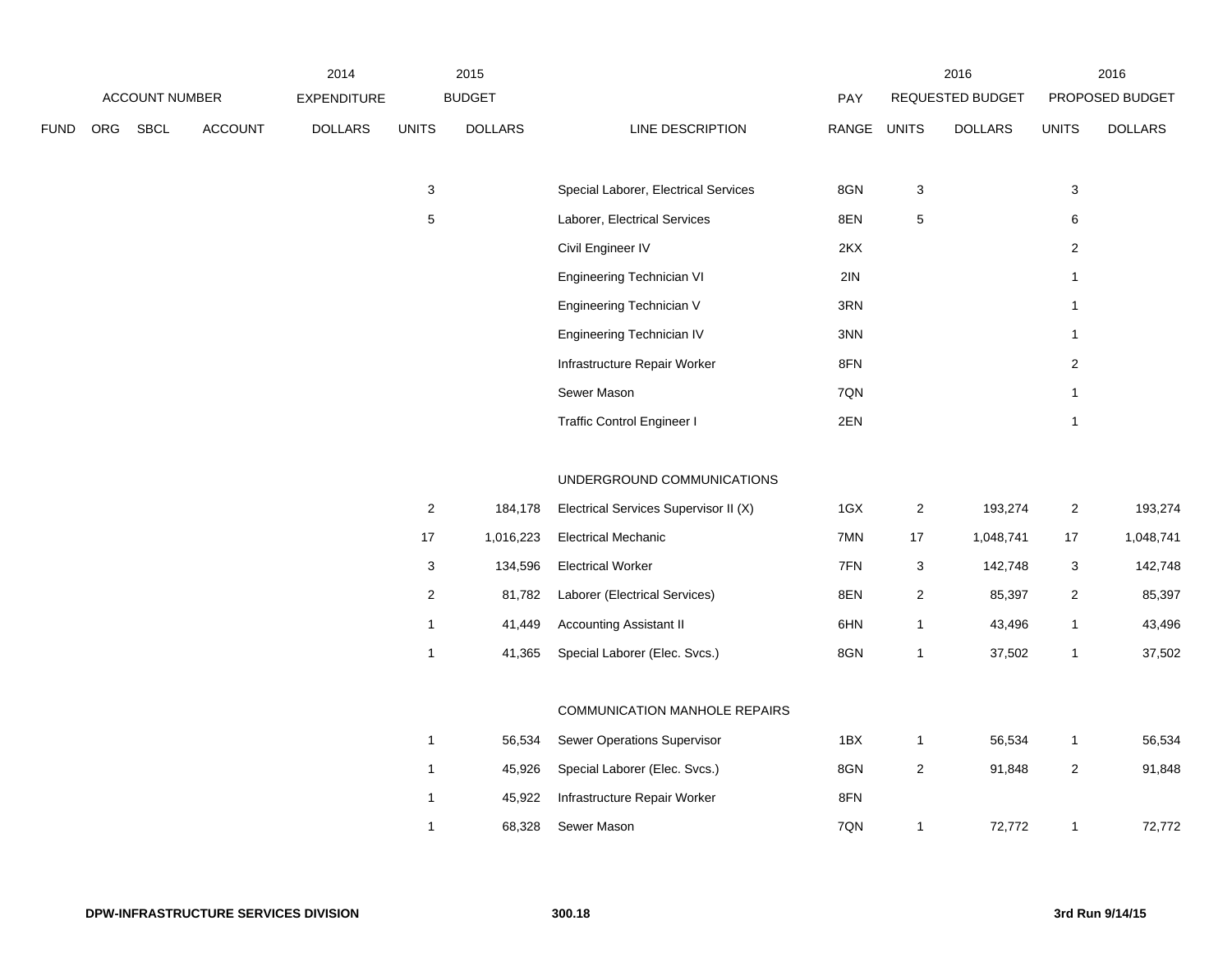|      |     |                |                | 2014               |              | 2015           |                                     |              |                | 2016             |                | 2016            |
|------|-----|----------------|----------------|--------------------|--------------|----------------|-------------------------------------|--------------|----------------|------------------|----------------|-----------------|
|      |     | ACCOUNT NUMBER |                | <b>EXPENDITURE</b> |              | <b>BUDGET</b>  |                                     | PAY          |                | REQUESTED BUDGET |                | PROPOSED BUDGET |
| FUND | ORG | <b>SBCL</b>    | <b>ACCOUNT</b> | <b>DOLLARS</b>     | <b>UNITS</b> | <b>DOLLARS</b> | LINE DESCRIPTION                    | <b>RANGE</b> | <b>UNITS</b>   | <b>DOLLARS</b>   | <b>UNITS</b>   | <b>DOLLARS</b>  |
|      |     |                |                |                    |              |                |                                     |              |                |                  |                |                 |
|      |     |                |                |                    |              |                | TRAFFIC & LIGHTING DESIGN           |              |                |                  |                |                 |
|      |     |                |                |                    | $\mathbf{1}$ | 108,124        | Traffic Control Engineer V (X)      | 1JX          | $\mathbf{1}$   | 113,464          | $\mathbf{1}$   | 113,464         |
|      |     |                |                |                    | $\mathbf{1}$ | 71,542         | <b>Traffic Control Engineer III</b> | 2IN          | $\mathbf{1}$   | 75,076           | $\mathbf{1}$   | 75,076          |
|      |     |                |                |                    | $\mathbf{1}$ | 78,291         | <b>Electrical Engineer III</b>      | 2IN          | $\mathbf{1}$   | 82,157           | $\mathbf{1}$   | 82,157          |
|      |     |                |                |                    | $\mathbf{1}$ | 68,929         | <b>Electrical Engineer II</b>       | 2GN          | $\mathbf{1}$   | 72,333           | $\mathbf{1}$   | 72,333          |
|      |     |                |                |                    | $\mathbf{1}$ | 57,795         | <b>Traffic Control Engineer II</b>  | 2GN          | $\mathbf{1}$   | 58,373           | $\mathbf{1}$   | 58,373          |
|      |     |                |                |                    | 4            | 313,164        | Engineering Technician VI           | 2IN          | 4              | 328,629          | 4              | 328,629         |
|      |     |                |                |                    | 4            | 258,465        | Engineering Technician V            | 3RN          | 4              | 280,472          | 4              | 280,472         |
|      |     |                |                |                    | $\sqrt{5}$   | 275,427        | Engineering Technician IV           | 3NN          | $\sqrt{5}$     | 279,243          | $\sqrt{5}$     | 279,243         |
|      |     |                |                |                    | 2            | 119,182        | Engineering Drafting Technician IV  | 3NN          | $\overline{2}$ | 107,483          | $\overline{2}$ | 107,483         |
|      |     |                |                |                    | $\mathbf{1}$ | 88,936         | Civil Engineer IV                   | 2KX          | $\mathbf{1}$   | 93,329           | $\mathbf{1}$   | 93,329          |
|      |     |                |                |                    | $\mathbf{1}$ | 71,542         | Civil Engineer III                  | 2IN          | $\mathbf{1}$   | 75,076           | $\mathbf{1}$   | 75,076          |
|      |     |                |                |                    | $\mathbf{1}$ | 60,316         | Civil Engineer II                   | 2GN          | 1              | 61,802           | $\mathbf{1}$   | 61,802          |
|      |     |                |                |                    | 4            | 129,920        | Traffic Control Assistant (X)       | 9N           | 4              | 129,920          | 4              | 129,920         |
|      |     |                |                |                    | $\mathbf{1}$ |                | Engineering Intern                  | 9PN          | $\mathbf{1}$   |                  | $\mathbf{1}$   |                 |
|      |     |                |                |                    | $\mathbf{1}$ | 71,774         | Bicycle & Pedestrian Coordinator    | 2IN          | $\mathbf{1}$   | 72,492           | $\mathbf{1}$   | 72,492          |
|      |     |                |                |                    |              |                |                                     |              |                |                  |                |                 |
|      |     |                |                |                    |              |                | <b>AUXILIARY POSITIONS</b>          |              |                |                  |                |                 |
|      |     |                |                |                    | $\mathbf{1}$ |                | <b>Traffic Control Engineer II</b>  | 2GN          | $\mathbf{1}$   |                  | $\mathbf{1}$   |                 |
|      |     |                |                |                    | $\mathbf{1}$ |                | <b>Electrical Engineer II</b>       | 2GN          | $\mathbf{1}$   |                  | $\mathbf{1}$   |                 |
|      |     |                |                |                    | $\mathbf{1}$ |                | Civil Engineer II                   | 2GN          | $\mathbf{1}$   |                  | $\mathbf{1}$   |                 |
|      |     |                |                |                    |              |                |                                     |              |                |                  |                |                 |
|      |     |                |                |                    | 264          | 12,473,412     | <b>Total Before Adjustments</b>     |              | 264            | 12,851,235       | 279            | 12,851,235      |
|      |     |                |                |                    |              |                |                                     |              |                |                  |                |                 |

Salary & Wage Rate Change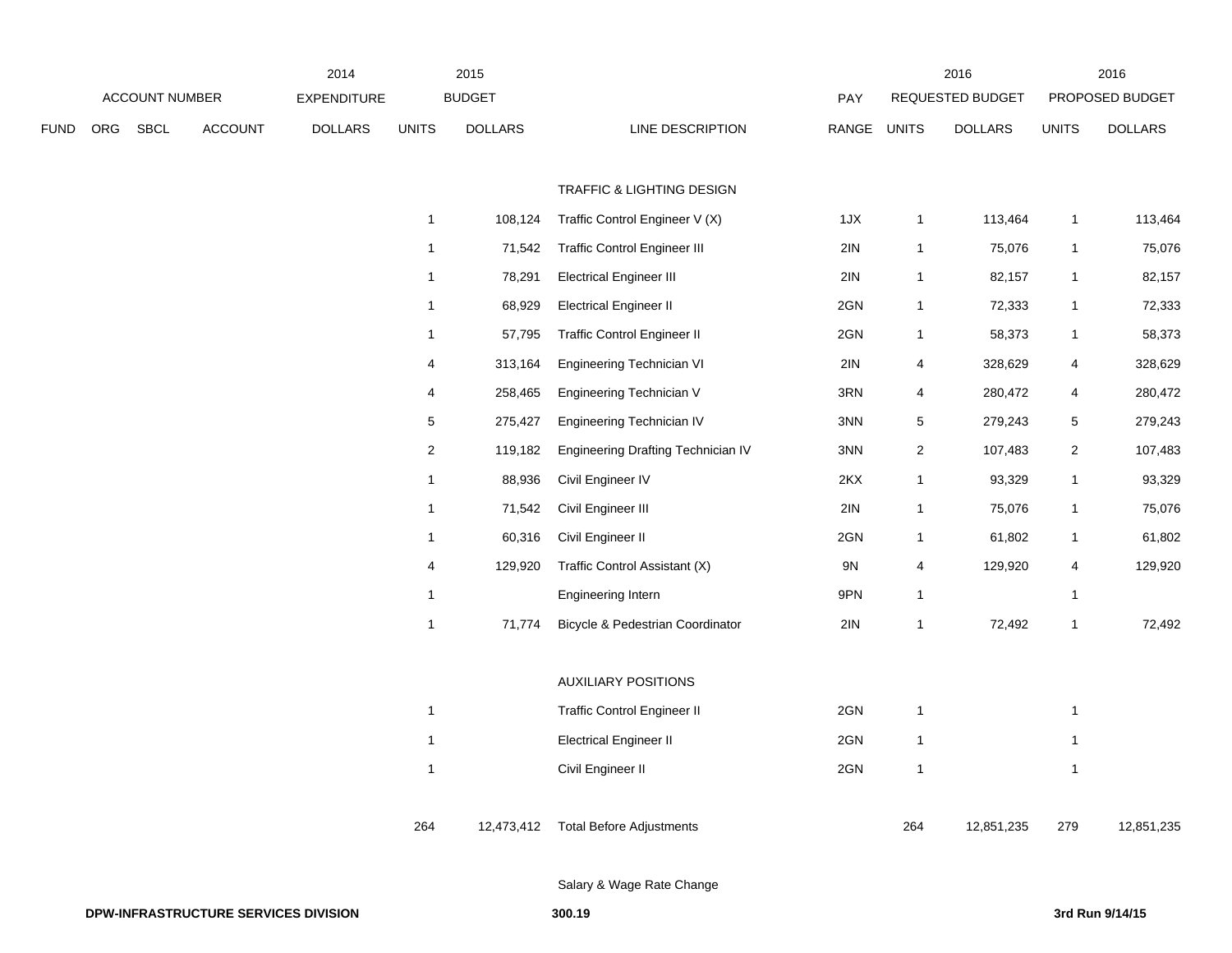|             |      |                       |                                      | 2014               |              | 2015           |                                                          |       |              | 2016             |              | 2016            |
|-------------|------|-----------------------|--------------------------------------|--------------------|--------------|----------------|----------------------------------------------------------|-------|--------------|------------------|--------------|-----------------|
|             |      | <b>ACCOUNT NUMBER</b> |                                      | <b>EXPENDITURE</b> |              | <b>BUDGET</b>  |                                                          | PAY   |              | REQUESTED BUDGET |              | PROPOSED BUDGET |
| <b>FUND</b> | ORG  | SBCL                  | <b>ACCOUNT</b>                       | <b>DOLLARS</b>     | <b>UNITS</b> | <b>DOLLARS</b> | LINE DESCRIPTION                                         | RANGE | <b>UNITS</b> | <b>DOLLARS</b>   | <b>UNITS</b> | <b>DOLLARS</b>  |
|             |      |                       |                                      |                    |              |                |                                                          |       |              |                  |              |                 |
|             |      |                       |                                      |                    |              | 400,000        | Overtime Compensated                                     |       |              | 400,000          |              | 330,000         |
|             |      |                       |                                      |                    |              | (311, 835)     | Personnel Cost Adjustment                                |       |              | (257, 025)       |              | (257, 025)      |
|             |      |                       |                                      |                    |              |                | Other                                                    |       |              |                  |              |                 |
|             |      |                       |                                      |                    |              |                | Furlough                                                 |       |              |                  |              |                 |
|             |      |                       |                                      |                    | 264          | 12,561,577     | Gross Salaries & Wages Total                             |       | 264          | 12,994,210       | 279          | 12,924,210      |
|             |      |                       |                                      |                    |              |                |                                                          |       |              |                  |              |                 |
|             |      |                       |                                      |                    |              | (1,656,000)    | Reimbursable Services Deduction                          |       |              | (1,713,034)      |              | (1,713,034)     |
|             |      |                       |                                      |                    |              | (4,539,000)    | <b>Capital Improvements Deduction</b>                    |       |              | (4,695,328)      |              | (4,728,328)     |
|             |      |                       |                                      |                    |              |                | (62,614) Grants & Aids Deduction                         |       |              | (64, 770)        |              | (64, 770)       |
|             |      |                       |                                      |                    |              |                |                                                          |       |              |                  |              |                 |
| 001         | 5237 | R999                  | 006000                               |                    | 264          | 6,303,963      | NET SALARIES & WAGES TOTAL                               |       | 264          | 6,521,078        | 279          | 6,418,078       |
|             |      |                       |                                      |                    |              |                |                                                          |       |              |                  |              |                 |
|             |      |                       |                                      |                    | 113.41       |                | O&M FTE'S                                                |       | 113.41       |                  | 112.71       |                 |
|             |      |                       |                                      |                    | 117.32       |                | NON-O&M FTE'S                                            |       | 116.32       |                  | 117.02       |                 |
|             |      |                       |                                      |                    |              |                | (X) Private Auto Allowance May Be Paid Pursuant to       |       |              |                  |              |                 |
|             |      |                       |                                      |                    |              |                | Section 350-183 of the Milwaukee Code.                   |       |              |                  |              |                 |
|             |      |                       |                                      |                    |              |                |                                                          |       |              |                  |              |                 |
| 001         | 5237 | R999                  | 006100                               |                    |              | 2,836,783      | ESTIMATED EMPLOYEE FRINGE BENEFITS                       |       |              | 2,934,485        |              | 2,888,135       |
|             |      |                       |                                      |                    |              |                | (Involves Revenue Offset-No Transfers from this Account) |       |              |                  |              |                 |
|             |      |                       |                                      |                    |              |                | OPERATING EXPENDITURES                                   |       |              |                  |              |                 |
| 0001        | 5237 | R999                  | 630100                               |                    |              | 25,000         | <b>General Office Expense</b>                            |       |              | 50,000           |              | 50,000          |
| 0001        | 5237 | R999                  | 630500                               |                    |              | 35,000         | Tools & Machinery Parts                                  |       |              | 38,500           |              | 38,500          |
|             |      |                       | DPW-INFRASTRUCTURE SERVICES DIVISION |                    |              |                | 300.20                                                   |       |              |                  |              | 3rd Run 9/14/15 |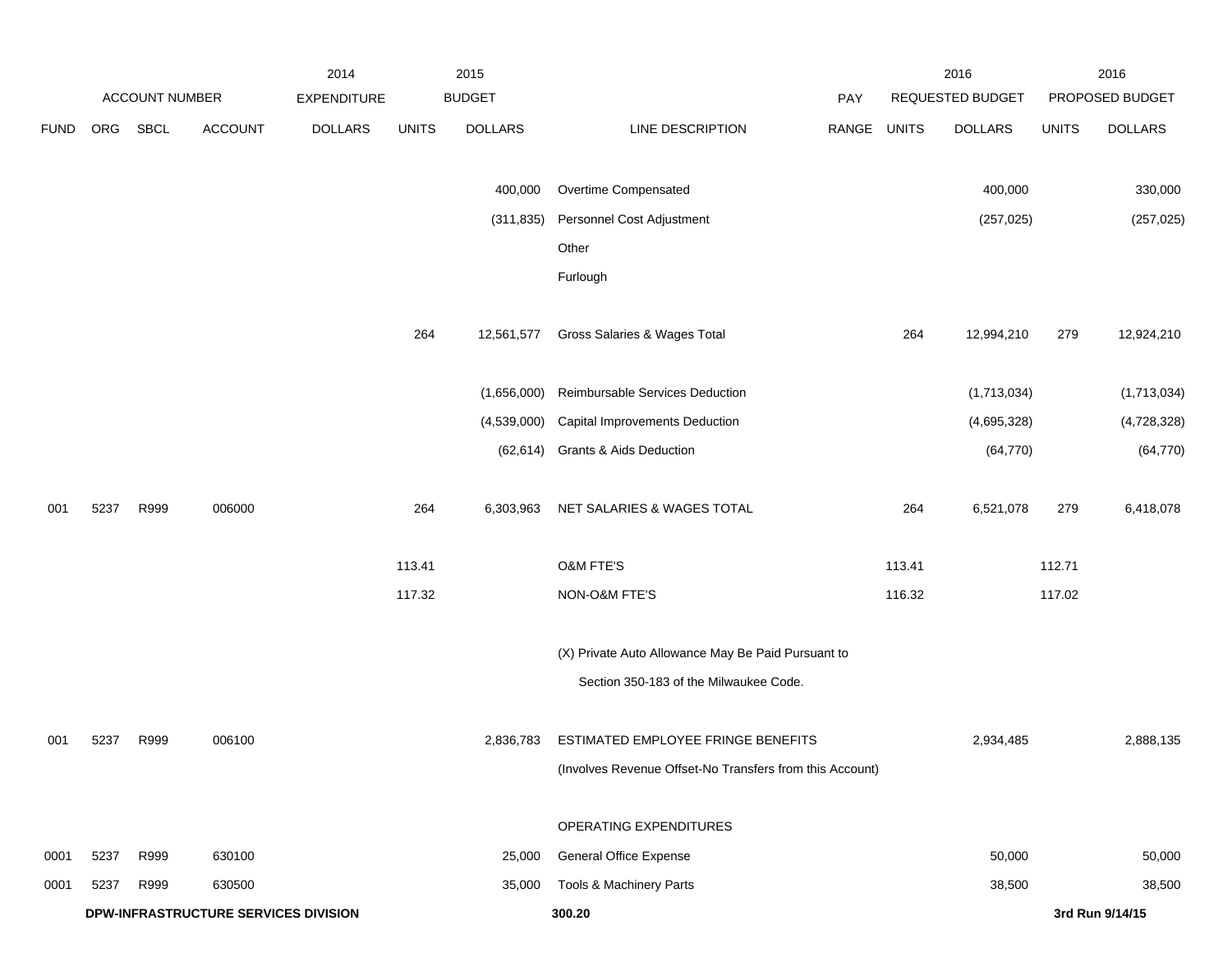|             |      |                |                                      | 2014               |              | 2015           |                                 |       |              | 2016                    |              | 2016            |
|-------------|------|----------------|--------------------------------------|--------------------|--------------|----------------|---------------------------------|-------|--------------|-------------------------|--------------|-----------------|
|             |      | ACCOUNT NUMBER |                                      | <b>EXPENDITURE</b> |              | <b>BUDGET</b>  |                                 | PAY   |              | <b>REQUESTED BUDGET</b> |              | PROPOSED BUDGET |
| <b>FUND</b> | ORG  | <b>SBCL</b>    | <b>ACCOUNT</b>                       | <b>DOLLARS</b>     | <b>UNITS</b> | <b>DOLLARS</b> | LINE DESCRIPTION                | RANGE | <b>UNITS</b> | <b>DOLLARS</b>          | <b>UNITS</b> | <b>DOLLARS</b>  |
|             |      |                |                                      |                    |              |                |                                 |       |              |                         |              |                 |
| 0001        | 5237 | R999           | 631000                               |                    |              | 1,150,000      | <b>Construction Supplies</b>    |       |              | 1,200,000               |              | 1,200,000       |
| 0001        | 5237 | R999           | 631500                               |                    |              | 20,000         | Energy                          |       |              | 20,000                  |              | 20,000          |
| 0001        | 5237 | R999           | 632000                               |                    |              | 230,000        | <b>Other Operating Supplies</b> |       |              | 250,000                 |              | 250,000         |
| 0001        | 5237 | R999           | 632500                               |                    |              |                | <b>Facility Rental</b>          |       |              |                         |              |                 |
| 0001        | 5237 | R999           | 633000                               |                    |              | 3,000          | Vehicle Rental                  |       |              | 8,000                   |              | 8,000           |
| 0001        | 5237 | R999           | 633500                               |                    |              | 8,000          | Non-Vehicle Equipment Rental    |       |              | 8,000                   |              | 8,000           |
| 0001        | 5237 | R999           | 634000                               |                    |              | 7,000          | <b>Professional Services</b>    |       |              | 10,000                  |              | 10,000          |
| 0001        | 5237 | R999           | 634500                               |                    |              |                | Information Technology Services |       |              |                         |              |                 |
| 0001        | 5237 | R999           | 635000                               |                    |              | 85,000         | <b>Property Services</b>        |       |              | 85,000                  |              | 85,000          |
| 0001        | 5237 | R999           | 635500                               |                    |              | 2,000          | Infrastructure Services         |       |              | 2,000                   |              | 2,000           |
| 0001        | 5237 | R999           | 636000                               |                    |              |                | Vehicle Repair Services         |       |              |                         |              |                 |
| 0001        | 5237 | R999           | 636500                               |                    |              | 60,000         | <b>Other Operating Services</b> |       |              | 60,000                  |              | 60,000          |
| 0001        | 5237 | R999           | 637000                               |                    |              |                | Loans and Grants                |       |              |                         |              |                 |
| 0001        | 5237 | R999           | 637501                               |                    |              | 5,183,000      | Reimburse Other Departments     |       |              | 5,183,000               |              | 4,553,000       |
|             |      |                |                                      |                    |              |                |                                 |       |              |                         |              |                 |
| 0001        | 5237 | R999           | 006300                               |                    |              | 6,808,000      | OPERATING EXPENDITURES TOTAL    |       |              | 6,914,500               |              | 6,284,500       |
|             |      |                |                                      |                    |              |                |                                 |       |              |                         |              |                 |
|             |      |                |                                      |                    |              |                | <b>EQUIPMENT PURCHASES</b>      |       |              |                         |              |                 |
|             |      |                |                                      |                    |              |                |                                 |       |              |                         |              |                 |
|             |      |                |                                      |                    |              |                | <b>Additional Equipment</b>     |       |              |                         |              |                 |
|             |      |                |                                      |                    |              |                |                                 |       |              |                         |              |                 |
|             |      |                |                                      |                    |              |                | Subtotal - Additional Equipment |       |              |                         |              |                 |
|             |      |                |                                      |                    |              |                |                                 |       |              |                         |              |                 |
|             |      |                |                                      |                    |              |                | Replacement Equipment           |       |              |                         |              |                 |
|             |      |                |                                      |                    |              |                | Misc Parts & Equipment          |       | $\mathbf{1}$ | 35,000                  |              | 35,000          |
|             |      |                | DPW-INFRASTRUCTURE SERVICES DIVISION |                    |              |                | 300.21                          |       |              |                         |              | 3rd Run 9/14/15 |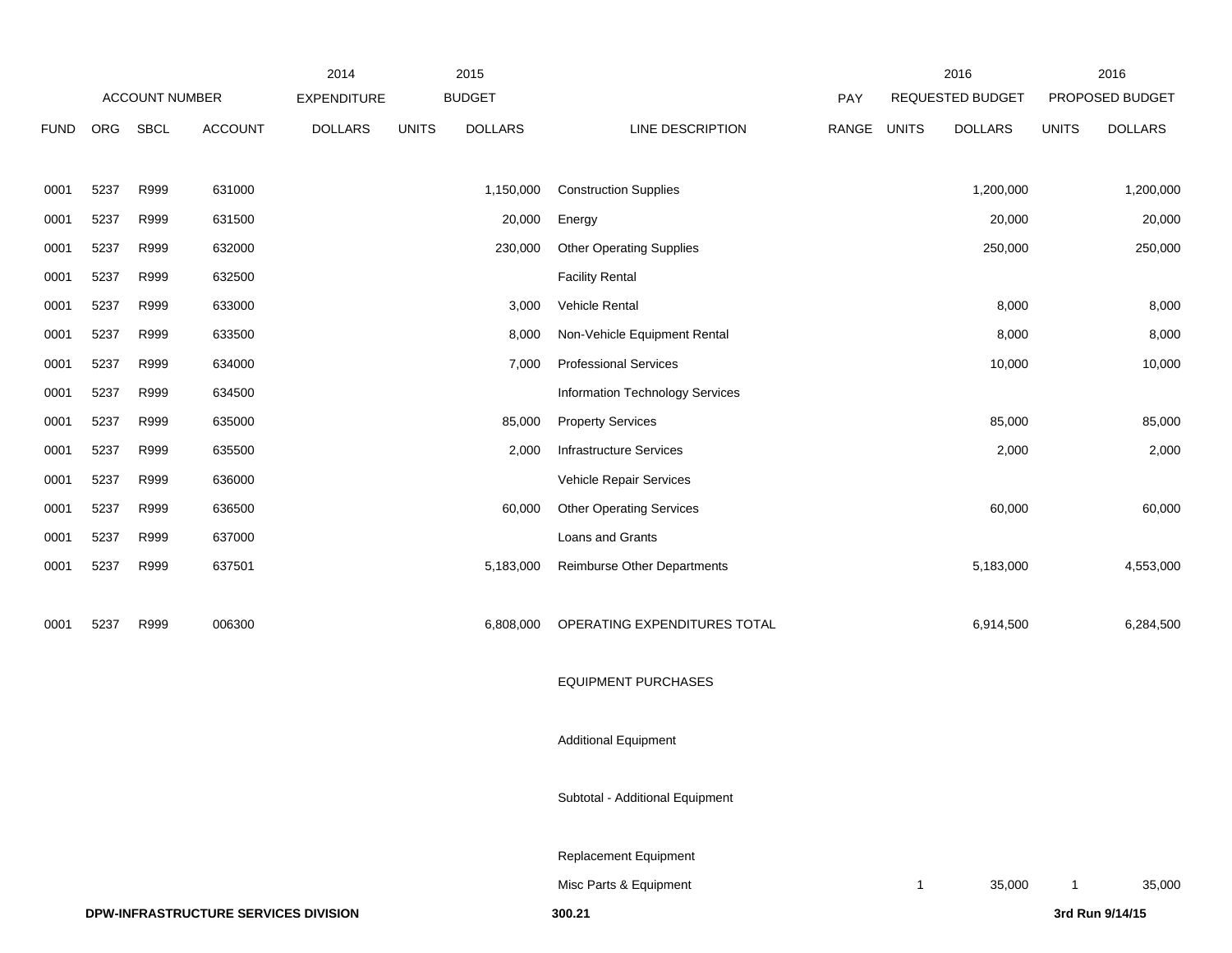|             |      |                |                | 2014               |                | 2015           |                                    |       |                         | 2016             |                | 2016            |
|-------------|------|----------------|----------------|--------------------|----------------|----------------|------------------------------------|-------|-------------------------|------------------|----------------|-----------------|
|             |      | ACCOUNT NUMBER |                | <b>EXPENDITURE</b> |                | <b>BUDGET</b>  |                                    | PAY   |                         | REQUESTED BUDGET |                | PROPOSED BUDGET |
| <b>FUND</b> |      | ORG SBCL       | <b>ACCOUNT</b> | <b>DOLLARS</b>     | <b>UNITS</b>   | <b>DOLLARS</b> | LINE DESCRIPTION                   | RANGE | <b>UNITS</b>            | <b>DOLLARS</b>   | <b>UNITS</b>   | <b>DOLLARS</b>  |
|             |      |                |                |                    |                |                |                                    |       |                         |                  |                |                 |
|             |      |                |                |                    |                |                | Plotters & Printers                |       | $\mathbf 3$             | 8,000            | $\mathbf 3$    | 8,000           |
|             |      |                |                |                    |                |                | <b>Traffic Counters</b>            |       | $\overline{7}$          | 15,000           | $\overline{7}$ | 15,000          |
|             |      |                |                |                    |                |                | Desk Top Computer (new positions)  |       | $\overline{2}$          | 5,000            | $\overline{2}$ | 5,000           |
|             |      |                |                |                    |                |                | <b>Chair Replacements</b>          |       | $\mathbf{3}$            | 1,000            | $\mathbf{3}$   | 1,000           |
|             |      |                |                |                    |                |                | Computer Software - Traffic        |       | $\mathbf{1}$            | 2,000            | $\mathbf{1}$   | 2,000           |
|             |      |                |                |                    |                |                | Equipment Replacement - Shop       |       | $\overline{\mathbf{4}}$ | 40,000           |                |                 |
|             |      |                |                |                    |                |                | Software                           |       | $\mathbf{1}$            | 12,000           | $\overline{1}$ | 12,000          |
|             |      |                |                |                    |                |                | Laptops - locators                 |       | 4                       | 6,000            |                |                 |
|             |      |                |                |                    |                |                | Vehicles - locators                |       | 4                       | 128,000          |                |                 |
|             |      |                |                |                    |                |                | Van/Truck - Communications cabling |       | $\mathbf{1}$            | 50,000           | $\mathbf{1}$   | 50,000          |
|             |      |                |                |                    |                |                | Mini Excavator w/trailer           |       | $\mathbf{1}$            | 72,000           | $\mathbf{1}$   | 72,000          |
|             |      |                |                |                    | $\mathbf{1}$   | 10,000         | 10 ft Trailer                      |       |                         |                  |                |                 |
|             |      |                |                |                    | $\mathbf{1}$   | 8,000          | <b>Trench Shield</b>               |       |                         |                  |                |                 |
|             |      |                |                |                    | $\mathbf{1}$   | 30,000         | Triple Cable Cart                  |       | $\mathbf{1}$            | 40,000           | $\mathbf{1}$   | 40,000          |
|             |      |                |                |                    | $\mathbf{1}$   | 12,000         | Substation Duct Cart               |       |                         |                  |                |                 |
|             |      |                |                |                    | $\overline{2}$ | 40,000         | Pick-Up Truck                      |       |                         |                  |                |                 |
|             |      |                |                |                    | $\overline{2}$ | 30,000         | <b>Trailers Boring Equipment</b>   |       |                         |                  |                |                 |
|             |      |                |                |                    |                |                |                                    |       |                         |                  |                |                 |
|             |      |                |                |                    | 8              | 130,000        | Subtotal - Replacement Equipment   |       | 33                      | 414,000          | 21             | 240,000         |
|             |      |                |                |                    |                |                |                                    |       |                         |                  |                |                 |
| 0001        | 5237 | R999           | 006800         |                    | 8              |                | 130,000 EQUIPMENT PURCHASES TOTAL  |       | 33                      | 414,000          | 21             | 240,000         |
|             |      |                |                |                    |                |                |                                    |       |                         |                  |                |                 |
|             |      |                |                |                    |                |                | SPECIAL FUNDS                      |       |                         |                  |                |                 |
|             |      |                |                |                    |                |                |                                    |       |                         |                  |                |                 |
|             |      |                |                |                    |                |                | SPECIAL FUNDS TOTAL                |       |                         |                  |                |                 |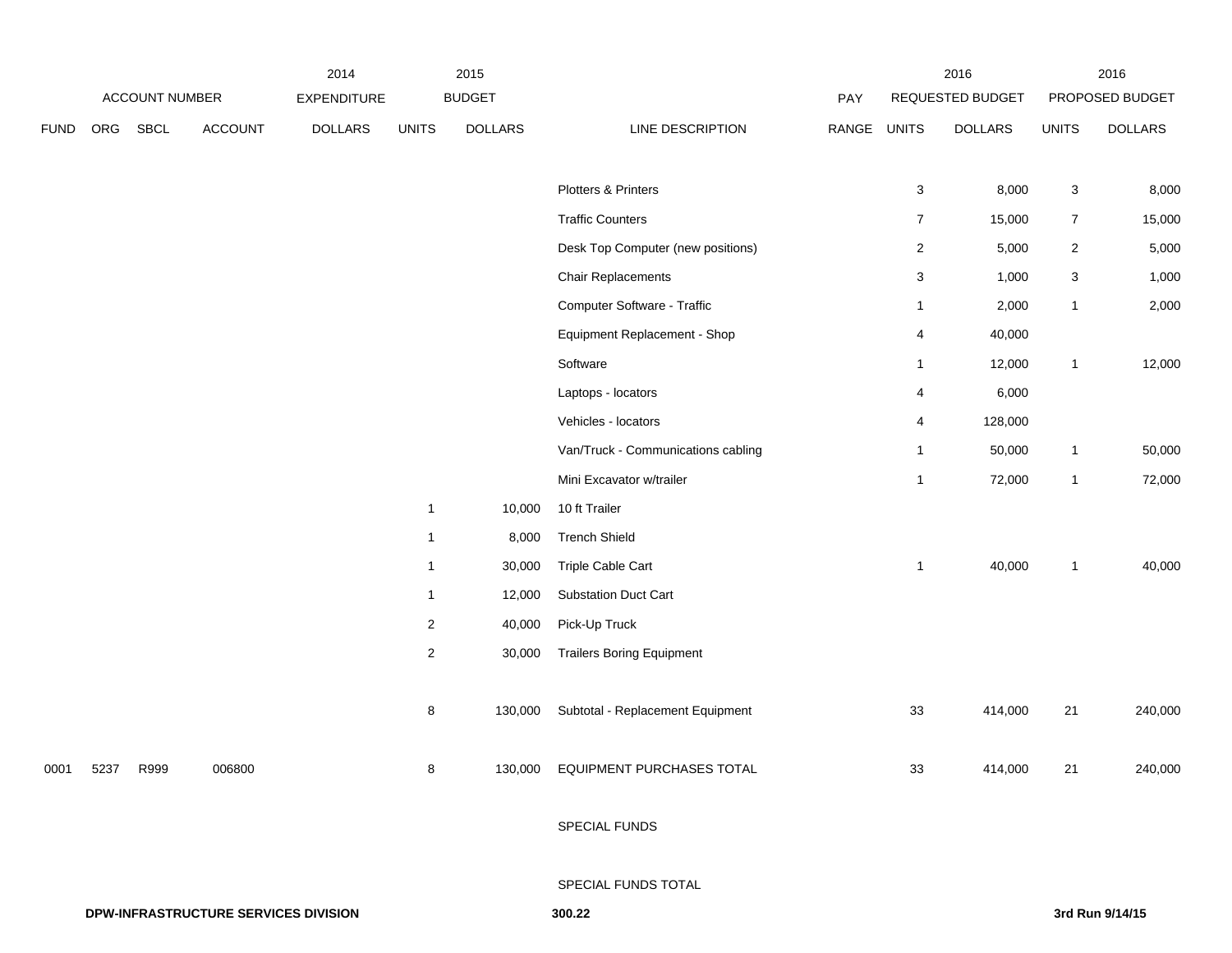|             |                       |      |                | 2014           |              | 2015           |                  |            |              | 2016             |              | 2016                   |
|-------------|-----------------------|------|----------------|----------------|--------------|----------------|------------------|------------|--------------|------------------|--------------|------------------------|
|             | <b>ACCOUNT NUMBER</b> |      |                | EXPENDITURE    |              | <b>BUDGET</b>  |                  | <b>PAY</b> |              | REQUESTED BUDGET |              | <b>PROPOSED BUDGET</b> |
| <b>FUND</b> | ORG                   | SBCL | <b>ACCOUNT</b> | <b>DOLLARS</b> | <b>UNITS</b> | <b>DOLLARS</b> | LINE DESCRIPTION | RANGE      | <b>UNITS</b> | <b>DOLLARS</b>   | <b>UNITS</b> | <b>DOLLARS</b>         |

DPW-INFRASTRUCTURE SERVICES DIVISION-

16,078,746 TRANSPORTATION OPERATIONS DECISION UNIT 16,784,063 15,830,713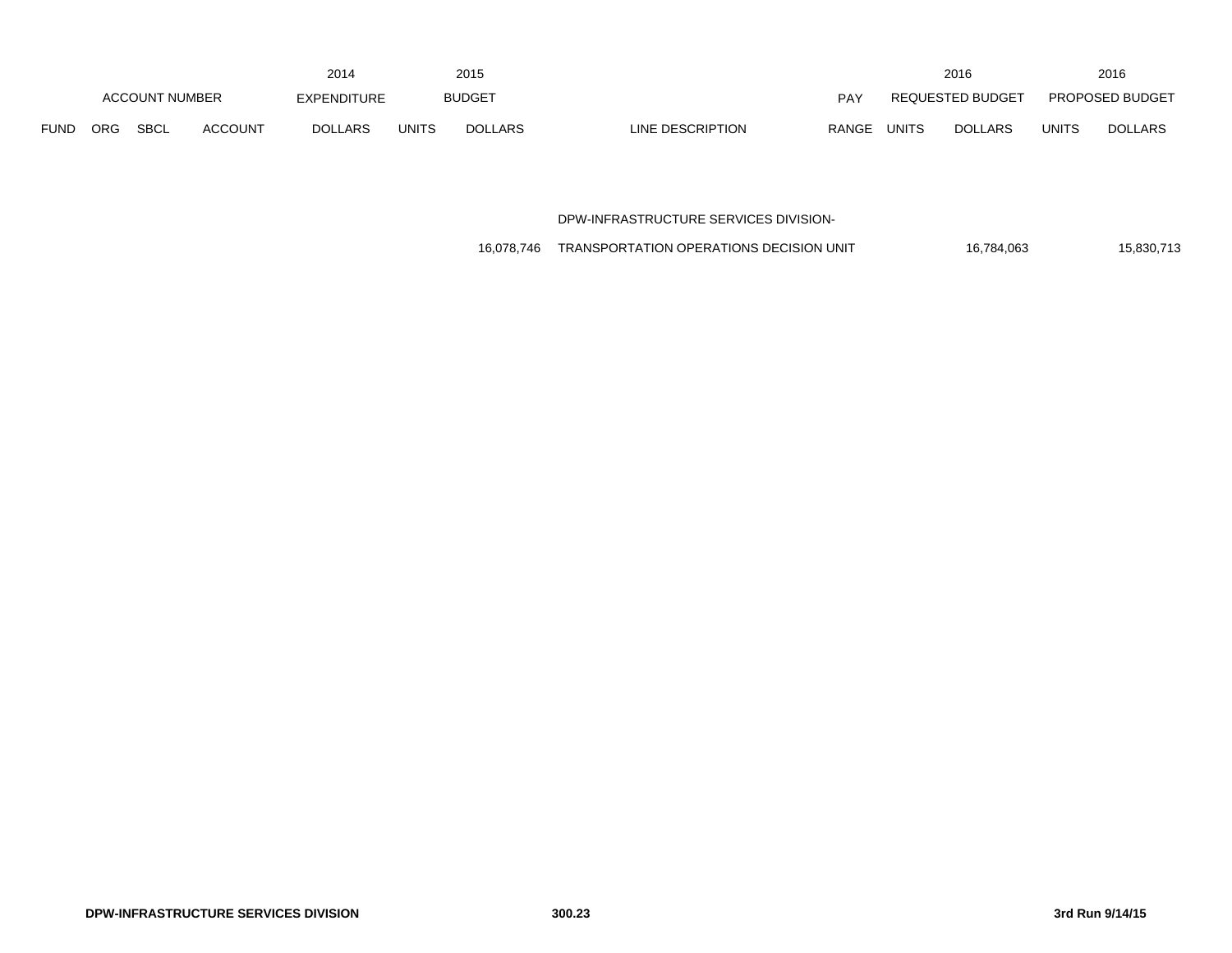|      |     |                |                                      | 2014               |                | 2015           |                                           |       |                | 2016             |                | 2016            |
|------|-----|----------------|--------------------------------------|--------------------|----------------|----------------|-------------------------------------------|-------|----------------|------------------|----------------|-----------------|
|      |     | ACCOUNT NUMBER |                                      | <b>EXPENDITURE</b> |                | <b>BUDGET</b>  |                                           | PAY   |                | REQUESTED BUDGET |                | PROPOSED BUDGET |
| FUND | ORG | <b>SBCL</b>    | <b>ACCOUNT</b>                       | <b>DOLLARS</b>     | <b>UNITS</b>   | <b>DOLLARS</b> | LINE DESCRIPTION                          | RANGE | <b>UNITS</b>   | <b>DOLLARS</b>   | <b>UNITS</b>   | <b>DOLLARS</b>  |
|      |     |                |                                      |                    |                |                | DPW-INFRASTRUCTURE SERVICES DIVISION      |       |                |                  |                |                 |
|      |     |                |                                      |                    |                |                | BRIDGES & BUILDINGS DECISION UNIT         |       |                |                  |                |                 |
|      |     |                |                                      |                    |                |                | SALARIES & WAGES                          |       |                |                  |                |                 |
|      |     |                |                                      |                    | $\mathbf{1}$   | 92,873         | Facilities Manager (X)(Y)                 | 1KX   | $\mathbf{1}$   | 97,456           | $\mathbf{1}$   | 97,456          |
|      |     |                |                                      |                    |                |                | <b>GENERAL OFFICE</b>                     |       |                |                  |                |                 |
|      |     |                |                                      |                    | $\overline{c}$ | 88,006         | Program Assistant II                      | 5FN   | $\overline{2}$ | 90,694           | $\overline{2}$ | 90,694          |
|      |     |                |                                      |                    |                |                | <b>INFORMATION &amp; SECURITY</b>         |       |                |                  |                |                 |
|      |     |                |                                      |                    | $\overline{5}$ | 203,252        | <b>Communications Assistant IV</b>        | 6JN   | $\overline{5}$ | 206,149          | 5              | 206,149         |
|      |     |                |                                      |                    |                |                | OPERATIONS AND MAINT. UNIT                |       |                |                  |                |                 |
|      |     |                |                                      |                    | $\mathbf{1}$   | 103,392        | Facilities Manager (X)(Y)                 | 1KX   | $\mathbf{1}$   | 103,392          |                |                 |
|      |     |                |                                      |                    |                |                | <b>CUSTODIAL SERVICES</b>                 |       |                |                  |                |                 |
|      |     |                |                                      |                    | $\mathbf{1}$   | 62,788         | <b>Building Services Supervisor II</b>    | 1AX   | $\mathbf{1}$   | 65,889           | $\mathbf{1}$   | 65,889          |
|      |     |                |                                      |                    | 4              | 159,804        | <b>Custodial Worker III</b>               | 8EN   | 4              | 166,778          | 4              | 166,778         |
|      |     |                |                                      |                    | 12             | 441,762        | Custodial Worker II/City Laborer          | 8DN   | 12             | 464,368          | 12             | 464,368         |
|      |     |                |                                      |                    |                |                | MECHANICAL SERVICES                       |       |                |                  |                |                 |
|      |     |                |                                      |                    | $\mathbf{1}$   | 65,777         | Operations & Maintenance Manager          | 1GX   | $\mathbf{1}$   | 67,398           | $\mathbf{1}$   | 67,398          |
|      |     |                |                                      |                    | $\mathbf{1}$   | 62,945         | Facilities Maintenance Coordinator (X)    | 2HN   | $\mathbf{1}$   | 63,575           | $\mathbf{1}$   | 63,575          |
|      |     |                |                                      |                    | $\mathbf{1}$   | 65,690         | Facilities Construction Project Coord.(X) | 2HN   | $\mathbf{1}$   | 68,935           | $\mathbf{1}$   | 68,935          |
|      |     |                |                                      |                    | $\mathbf{1}$   | 53,067         | Engineering Technician IV                 | 3NN   | $\mathbf{1}$   | 55,688           | $\mathbf{1}$   | 55,688          |
|      |     |                | DPW-INFRASTRUCTURE SERVICES DIVISION |                    |                |                | 300.24                                    |       |                |                  |                | 3rd Run 9/14/15 |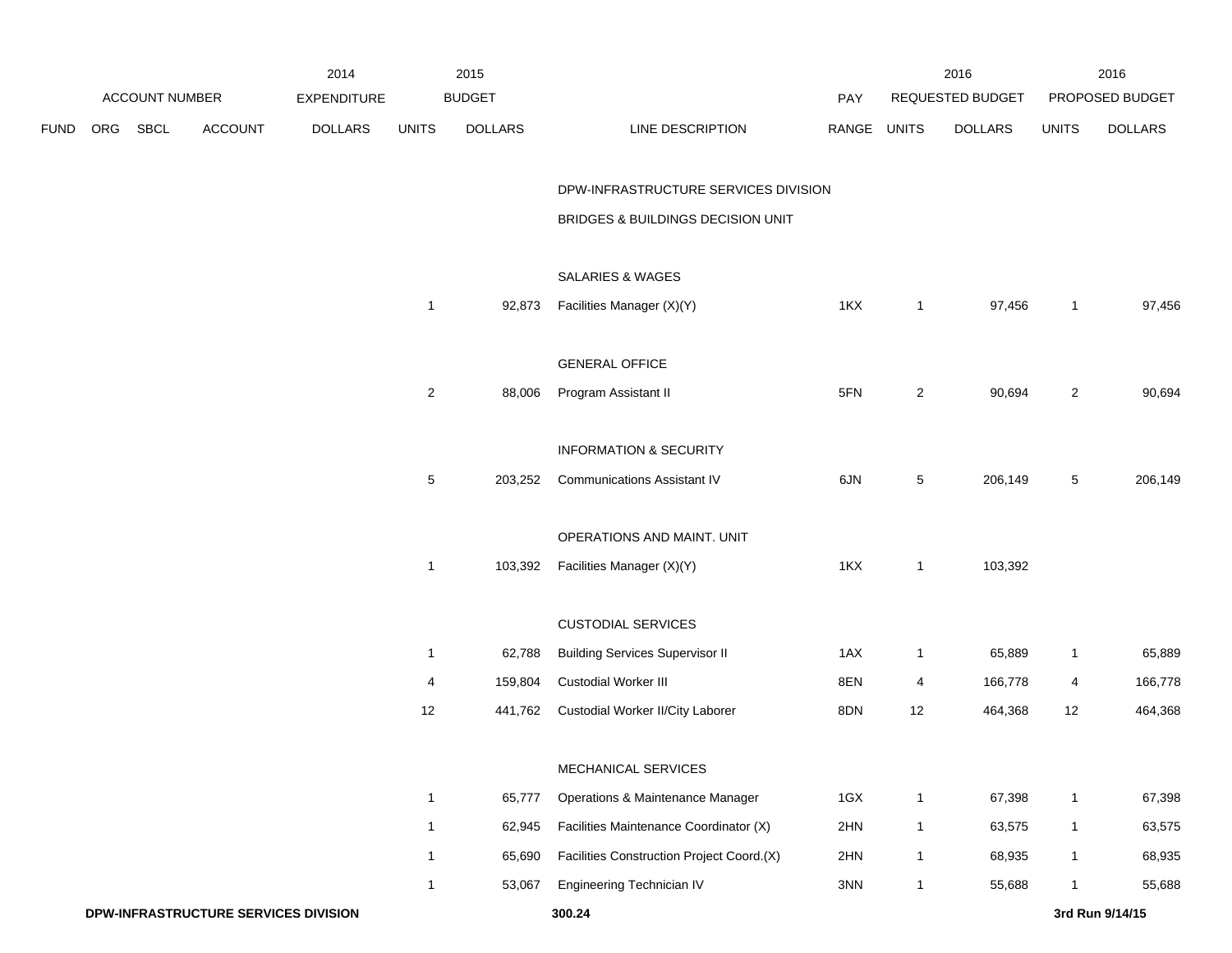|      |     |                |                                      | 2014               |                | 2015           |                                          |                |                | 2016             |                           | 2016            |
|------|-----|----------------|--------------------------------------|--------------------|----------------|----------------|------------------------------------------|----------------|----------------|------------------|---------------------------|-----------------|
|      |     | ACCOUNT NUMBER |                                      | <b>EXPENDITURE</b> |                | <b>BUDGET</b>  |                                          | PAY            |                | REQUESTED BUDGET |                           | PROPOSED BUDGET |
| FUND | ORG | SBCL           | <b>ACCOUNT</b>                       | <b>DOLLARS</b>     | <b>UNITS</b>   | <b>DOLLARS</b> | LINE DESCRIPTION                         | RANGE UNITS    |                | <b>DOLLARS</b>   | <b>UNITS</b>              | <b>DOLLARS</b>  |
|      |     |                |                                      |                    | $\mathbf{1}$   | 79,083         | <b>Facilities Control Specialist</b>     | 3SN            | $\mathbf{1}$   | 82,989           | $\mathbf{1}$              | 82,989          |
|      |     |                |                                      |                    | $\overline{2}$ | 90,742         | Maintenance Technician III               | 3HN            | $\overline{2}$ | 89,926           | $\boldsymbol{2}$          | 89,926          |
|      |     |                |                                      |                    | 4              | 185,373        | Maintenance Technician II                | 3GN            | 4              | 192,871          | 4                         | 192,871         |
|      |     |                |                                      |                    |                |                | AUXILIARY PERSONNEL                      |                |                |                  |                           |                 |
|      |     |                |                                      |                    | $\mathbf{1}$   |                | Custodial Worker II-City Laborer         | 8DN            | $\mathbf{1}$   |                  | $\mathbf{1}$              |                 |
|      |     |                |                                      |                    | $10$           |                | <b>General Auxiliary Positions</b>       |                | $10\,$         |                  | $10$                      |                 |
|      |     |                |                                      |                    | $\sqrt{2}$     |                | City Laborer                             | 8DN            | $\sqrt{2}$     |                  | $\sqrt{2}$                |                 |
|      |     |                |                                      |                    |                |                | ARCHITECTURAL PLANNING & DESIGN UNIT     |                |                |                  |                           |                 |
|      |     |                |                                      |                    | $\mathbf{1}$   | 93,383         | Architectural Project Manager (X)        | 11X            | $\mathbf{1}$   | 97,995           | $\mathbf{1}$              | 97,995          |
|      |     |                |                                      |                    | $\overline{c}$ | 141,001        | Architect III                            | 2IN            | $\sqrt{2}$     | 133,538          | $\boldsymbol{2}$          | 133,538         |
|      |     |                |                                      |                    | $\mathbf{1}$   | 57,795         | Architectural Designer II                | 2GN            | $\mathbf{1}$   | 58,373           | $\mathbf{1}$              | 58,373          |
|      |     |                |                                      |                    | $\mathbf{1}$   | 65,668         | <b>Facilities Project Coordinator</b>    | 2IN            | $\mathbf{1}$   | 67,286           | $\mathbf{1}$              | 67,286          |
|      |     |                |                                      |                    |                |                | MECHANICAL PLANNING & DESIGN UNIT        |                |                |                  |                           |                 |
|      |     |                |                                      |                    | $\mathbf{1}$   | 84,811         | Mechanical Engineer IV (X)               | 11X            | $\mathbf{1}$   | 89,000           | $\mathbf{1}$              | 89,000          |
|      |     |                |                                      |                    | $\mathbf{1}$   | 68,929         | <b>Mechanical Engineer II</b>            | 2GN            | $\mathbf{1}$   | 72,333           | $\mathbf{1}$              | 72,333          |
|      |     |                |                                      |                    |                |                | DRAFTING SERVICE UNIT                    |                |                |                  |                           |                 |
|      |     |                |                                      |                    | $\mathbf{1}$   | 60,690         | Engineering Technician IV                | $3\mathrm{NN}$ | $\mathbf{1}$   | 63,686           | $\mathbf{1}$              | 63,686          |
|      |     |                |                                      |                    | $\mathbf{1}$   | 42,940         | <b>Engineering Drafting Tech II</b>      | 3FN            | $\mathbf{1}$   | 45,060           | $\mathbf{1}$              | 45,060          |
|      |     |                |                                      |                    |                |                | CONSTRUCTION MANAGEMENT UNIT             |                |                |                  |                           |                 |
|      |     |                |                                      |                    | $\mathbf{3}$   | 164,825        | Bridges & Public Buildings Inspector (X) | 3LN            | $\mathbf{3}$   | 172,967          | $\ensuremath{\mathsf{3}}$ | 172,967         |
|      |     |                | DPW-INFRASTRUCTURE SERVICES DIVISION |                    |                |                | 300.25                                   |                |                |                  |                           | 3rd Run 9/14/15 |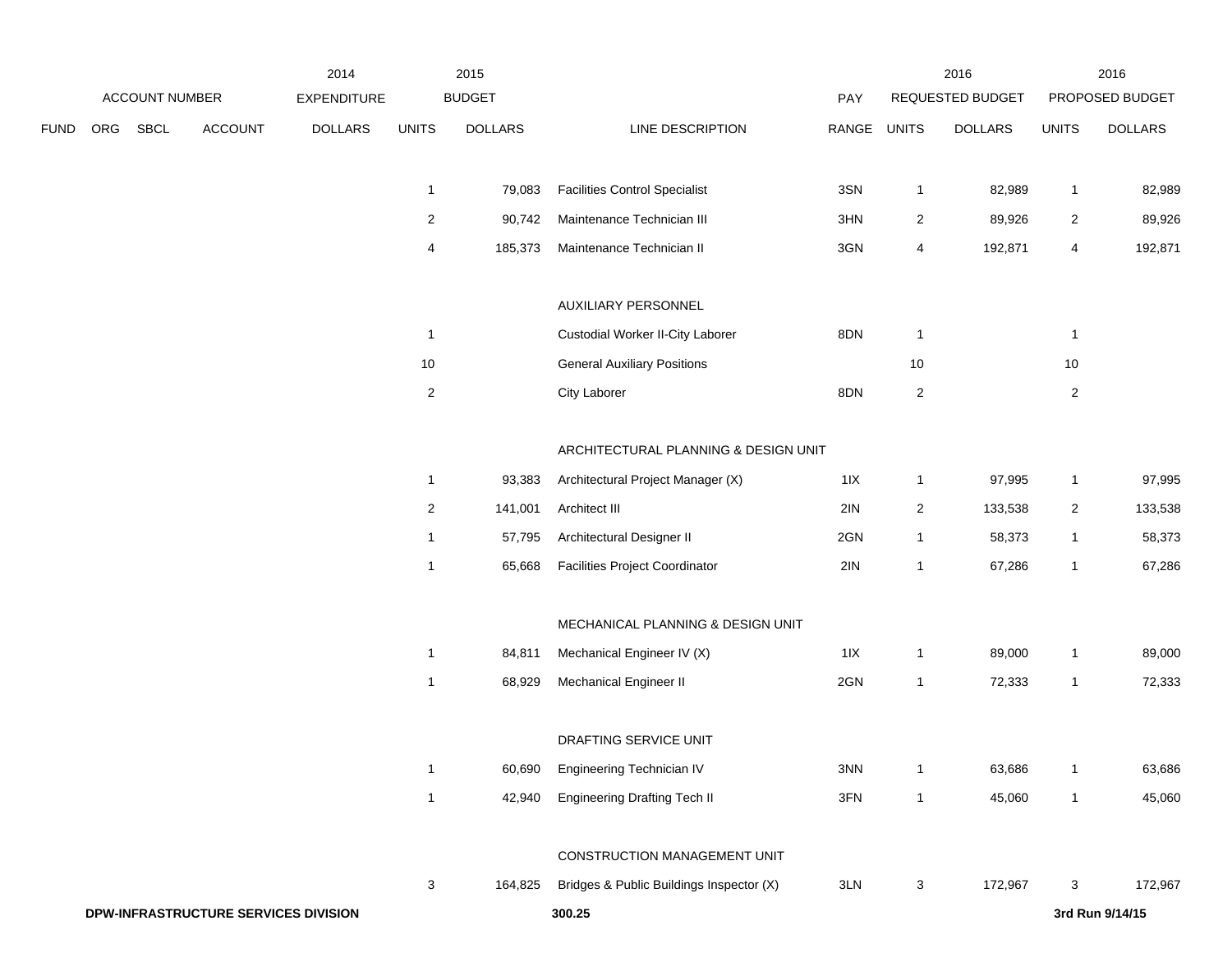|             | 2014           |             |                |                    |       | 2015          |                                  | 2016                           |              | 2016                   |
|-------------|----------------|-------------|----------------|--------------------|-------|---------------|----------------------------------|--------------------------------|--------------|------------------------|
|             | ACCOUNT NUMBER |             |                | <b>EXPENDITURE</b> |       | <b>BUDGET</b> | PAY                              | <b>REQUESTED BUDGET</b>        |              | <b>PROPOSED BUDGET</b> |
| <b>FUND</b> | <b>ORG</b>     | <b>SBCL</b> | <b>ACCOUNT</b> | <b>DOLLARS</b>     | UNITS | DOLLARS       | <b>RANGE</b><br>LINE DESCRIPTION | <b>UNITS</b><br><b>DOLLARS</b> | <b>UNITS</b> | <b>DOLLARS</b>         |

#### STRUCTURAL DESIGN

|   | 104.608 | Structural Design Manager (X)             | 11X |   | 109.775 |   | 109,775 |
|---|---------|-------------------------------------------|-----|---|---------|---|---------|
|   | 88.936  | Civil Engineer IV                         | 2KX |   | 93.329  |   | 93,329  |
| 2 | 135.127 | Civil Engineer III                        | 2IN |   | 132.649 | 2 | 132,649 |
| 4 | 237.109 | Civil Engineer II                         | 2GN | 4 | 235.242 | 4 | 235,242 |
|   | 59.591  | <b>Engineering Drafting Technician IV</b> | 3NN |   | 62.534  |   | 62,534  |

# BRIDGE OPERATIONS/MAINTENANCE

| $\mathbf{1}$   | 98,172  | Bridge Maintenance Manager (X)      | 1HX | 1  | 70,827  | 1                | 70,827  |
|----------------|---------|-------------------------------------|-----|----|---------|------------------|---------|
| 1              | 57,381  | <b>Bridge Operator Supervisor</b>   | 1BX | 1  | 57,381  | 1                | 57,381  |
| 6              | 272,099 | <b>Bridge Operator-Lead Worker</b>  | 8IN | 6  | 285,539 | 6                | 285,539 |
| 22             | 918,076 | <b>Bridge Operator</b>              | 8GN | 22 | 933,938 | 22               | 933,938 |
| 1              | 65,104  | <b>Carpentry Manager</b>            | 70  | 1  | 68,319  | 1                | 68,319  |
| 10             | 588,020 | Carpenter                           | 7K  | 10 | 582,422 | 10               | 582,422 |
| 2              | 136,656 | <b>Bricklayer</b>                   | 7Q  | 2  | 140,082 | $\sqrt{2}$       | 140,082 |
| 2              | 124,758 | <b>Electrical Mechanic</b>          | 7MN | 2  | 127,833 | $\overline{c}$   | 127,833 |
| 3              | 138,318 | Infrastructure Repair Crew Leader   | 8IN | 3  | 145,149 | 3                | 145,149 |
| 2              | 84,349  | Infrastructure Repair Worker        | 8FN | 2  | 88,515  | $\boldsymbol{2}$ | 88,515  |
| 3              | 116,578 | City Laborer                        | 8DN | 3  | 108,865 | 3                | 108,865 |
| 1              | 65,187  | Ironworker Supervisor               | 70  | 1  | 68,407  | 1                | 68,407  |
| 5              | 304,970 | Ironworker                          | 7M  | 5  | 315,534 | 5                | 315,534 |
| 1              | 59,633  | Painter Leadworker, Bridge and Iron | 7K  | 1  | 62,464  | 1                | 62,464  |
| 5              | 286,520 | Painter, Bridge and Iron            | 7J  | 5  | 298,414 | 5                | 298,414 |
| $\overline{2}$ | 113,194 | Painter Leadworker, House           | 7J  | 2  | 104,753 | $\overline{c}$   | 104,753 |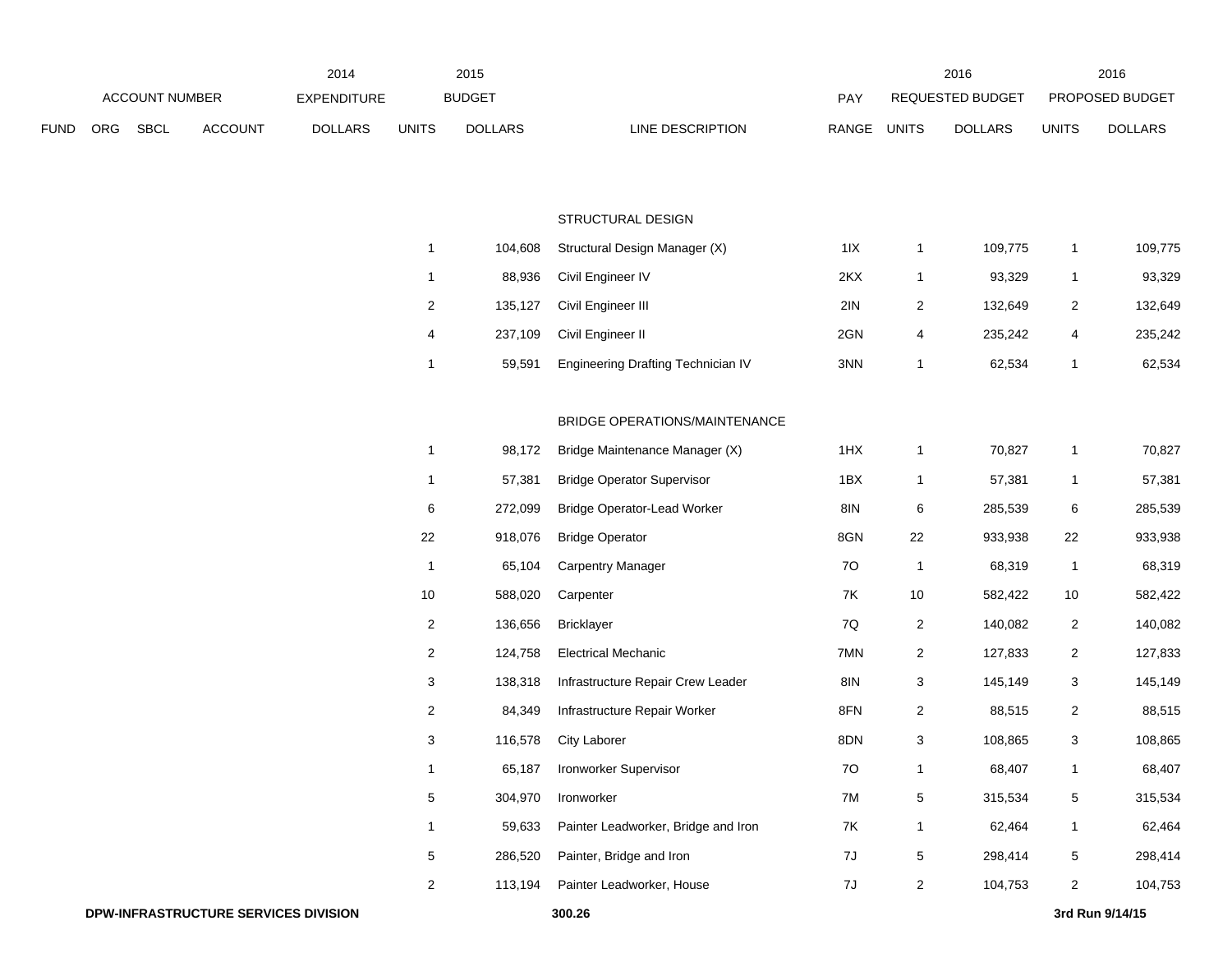|             |     |                |                                      | 2014           |                | 2015           |                                     |       |                  | 2016             |                | 2016            |
|-------------|-----|----------------|--------------------------------------|----------------|----------------|----------------|-------------------------------------|-------|------------------|------------------|----------------|-----------------|
|             |     | ACCOUNT NUMBER |                                      | EXPENDITURE    |                | <b>BUDGET</b>  |                                     | PAY   |                  | REQUESTED BUDGET |                | PROPOSED BUDGET |
| <b>FUND</b> | ORG | <b>SBCL</b>    | ACCOUNT                              | <b>DOLLARS</b> | <b>UNITS</b>   | <b>DOLLARS</b> | LINE DESCRIPTION                    | RANGE | <b>UNITS</b>     | <b>DOLLARS</b>   | <b>UNITS</b>   | <b>DOLLARS</b>  |
|             |     |                |                                      |                | $\overline{5}$ | 279,032        | Painter                             | 71    | $\mathbf 5$      | 283,219          | $\sqrt{5}$     | 283,219         |
|             |     |                |                                      |                |                |                | <b>AUXILIARY POSITIONS</b>          |       |                  |                  |                |                 |
|             |     |                |                                      |                | $\mathbf{1}$   |                | <b>Bridge Operator Supervisor</b>   | 1BX   | $\mathbf{1}$     |                  | $\overline{1}$ |                 |
|             |     |                |                                      |                | $\overline{2}$ |                | Bridge Operator-Leadworker          | 8IN   | $\sqrt{2}$       |                  | $\overline{2}$ |                 |
|             |     |                |                                      |                | $\mathbf{1}$   |                | <b>Bridge Operator</b>              | 8GN   | $\mathbf{1}$     |                  | $\mathbf{1}$   |                 |
|             |     |                |                                      |                | $\mathbf{1}$   |                | Carpenter Supervisor                | 70    | $\mathbf{1}$     |                  | $\mathbf{1}$   |                 |
|             |     |                |                                      |                | $\mathbf{1}$   |                | Carpenter                           | 7K    | $\mathbf{1}$     |                  | $\mathbf{1}$   |                 |
|             |     |                |                                      |                | $\mathbf{1}$   |                | <b>Cement Finisher</b>              | 7K    | $\mathbf{1}$     |                  | $\mathbf{1}$   |                 |
|             |     |                |                                      |                | $\overline{2}$ |                | Infrastructure Repair Crew leader   | 8IN   | $\boldsymbol{2}$ |                  | $\overline{2}$ |                 |
|             |     |                |                                      |                | $\mathbf{1}$   |                | City Laborer (Regular)              | 8DN   | $\mathbf{1}$     |                  | $\mathbf{1}$   |                 |
|             |     |                |                                      |                | $\mathbf{1}$   |                | Ironworker Supervisor               | 70    | $\mathbf{1}$     |                  | $\mathbf{1}$   |                 |
|             |     |                |                                      |                | $\mathbf{1}$   |                | Ironworker                          | 7M    | $\mathbf{1}$     |                  | $\mathbf{1}$   |                 |
|             |     |                |                                      |                | $\mathbf{1}$   |                | Painter Leadworker, Bridge and Iron | 7K    | $\mathbf{1}$     |                  | $\mathbf{1}$   |                 |
|             |     |                |                                      |                | $\mathbf{1}$   |                | Painter, Bridge and Iron            | $7J$  | $\mathbf{1}$     |                  | $\mathbf{1}$   |                 |
|             |     |                |                                      |                | 157            | 6,868,014      | <b>Total Before Adjustments</b>     |       | 157              | 6,991,536        | 156            | 6,888,144       |
|             |     |                |                                      |                |                |                | Salary & Wage Rate Change           |       |                  |                  |                |                 |
|             |     |                |                                      |                |                | 100,000        | Overtime Compensated                |       |                  | 100,000          |                | 100,000         |
|             |     |                |                                      |                |                |                | (206,040) Personnel Cost Adjustment |       |                  | (139, 831)       |                | (139, 831)      |
|             |     |                |                                      |                |                |                | Other                               |       |                  |                  |                |                 |
|             |     |                |                                      |                |                |                | Furlough                            |       |                  |                  |                |                 |
|             |     |                |                                      |                | 157            | 6,761,974      | Gross Salaries & Wages Total        |       | 157              | 6,951,705        | 156            | 6,848,313       |
|             |     |                | DPW-INFRASTRUCTURE SERVICES DIVISION |                |                |                | 300.27                              |       |                  |                  |                | 3rd Run 9/14/15 |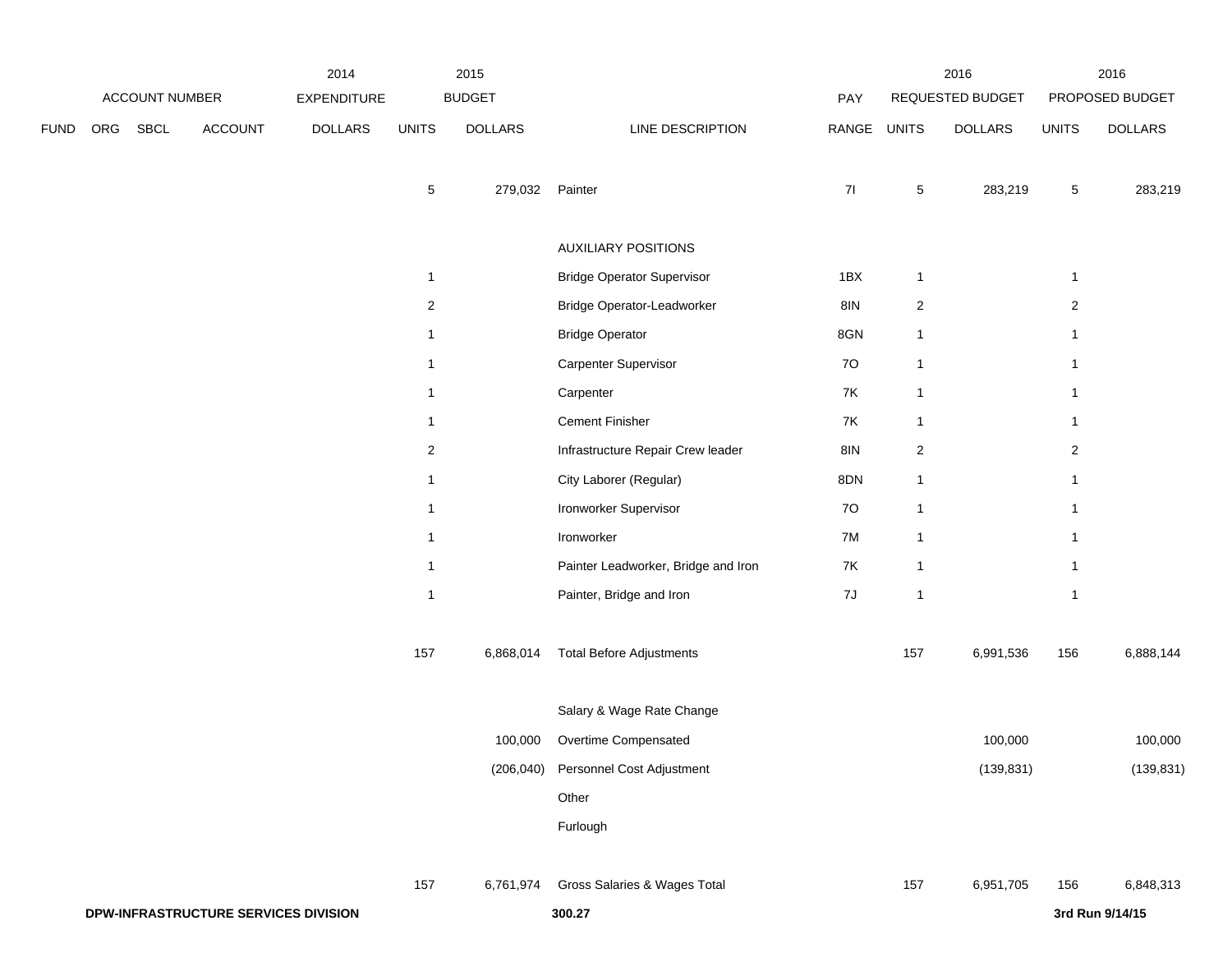|             |      |                       |                                      | 2014               |              | 2015           |                                                                           |             |       | 2016             |              | 2016            |
|-------------|------|-----------------------|--------------------------------------|--------------------|--------------|----------------|---------------------------------------------------------------------------|-------------|-------|------------------|--------------|-----------------|
|             |      | <b>ACCOUNT NUMBER</b> |                                      | <b>EXPENDITURE</b> |              | <b>BUDGET</b>  |                                                                           | <b>PAY</b>  |       | REQUESTED BUDGET |              | PROPOSED BUDGET |
| <b>FUND</b> | ORG  | SBCL                  | <b>ACCOUNT</b>                       | <b>DOLLARS</b>     | <b>UNITS</b> | <b>DOLLARS</b> | LINE DESCRIPTION                                                          | RANGE UNITS |       | <b>DOLLARS</b>   | <b>UNITS</b> | <b>DOLLARS</b>  |
|             |      |                       |                                      |                    |              |                |                                                                           |             |       |                  |              |                 |
|             |      |                       |                                      |                    |              | (616,000)      | Reimbursable Services Deduction                                           |             |       | (633, 284)       |              | (633, 284)      |
|             |      |                       |                                      |                    |              | (1,886,928)    | <b>Capital Improvements Deduction</b>                                     |             |       | (1,939,872)      |              | (1,939,872)     |
|             |      |                       |                                      |                    |              |                | Grants & Aids Deduction                                                   |             |       |                  |              |                 |
|             |      |                       |                                      |                    |              |                |                                                                           |             |       |                  |              |                 |
| 0001        | 5239 | R999                  | 006000                               |                    | 157          | 4,259,046      | NET SALARIES & WAGES TOTAL                                                |             | 157   | 4,378,549        | 156          | 4,275,157       |
|             |      |                       |                                      |                    | 87.57        |                | <b>O&amp;M FTE'S</b>                                                      |             | 87.07 |                  | 87.07        |                 |
|             |      |                       |                                      |                    | 44.12        |                | NON-O&M FTE'S                                                             |             | 43.62 |                  | 43.62        |                 |
|             |      |                       |                                      |                    |              |                |                                                                           |             |       |                  |              |                 |
|             |      |                       |                                      |                    |              |                | (X) Private Automobile allowance may be paid pursuant to                  |             |       |                  |              |                 |
|             |      |                       |                                      |                    |              |                | section 350-183 of the Milwaukee Code.                                    |             |       |                  |              |                 |
|             |      |                       |                                      |                    |              |                | (Y) Required to file a statement of economic interests in accordance with |             |       |                  |              |                 |
|             |      |                       |                                      |                    |              |                | the Milwaukee Code of Ordinances Chapter 303-Code of Ethics.              |             |       |                  |              |                 |
| 0001        | 5239 | R999                  | 006100                               |                    |              | 1,916,571      | ESTIMATED EMPLOYEE FRINGE BENEFITS                                        |             |       | 1,970,347        |              | 1,923,821       |
|             |      |                       |                                      |                    |              |                | (Involves Revenue Offset-No Transfers from this Account)                  |             |       |                  |              |                 |
|             |      |                       |                                      |                    |              |                |                                                                           |             |       |                  |              |                 |
|             |      |                       |                                      |                    |              |                | OPERATING EXPENDITURES                                                    |             |       |                  |              |                 |
| 0001        | 5239 | R999                  | 630100                               |                    |              | 25,000         | General Office Expense                                                    |             |       | 20,000           |              | 20,000          |
| 0001        | 5239 | R999                  | 630500                               |                    |              | 40,000         | Tools & Machinery Parts                                                   |             |       | 155,000          |              | 80,000          |
| 0001        | 5239 | R999                  | 631000                               |                    |              | 259,000        | <b>Construction Supplies</b>                                              |             |       | 385,000          |              | 312,000         |
| 0001        | 5239 | R999                  | 631500                               |                    |              | 2,019,572      | Energy                                                                    |             |       | 2,300,000        |              | 2,300,000       |
| 0001        | 5239 | R999                  | 632000                               |                    |              | 155,000        | <b>Other Operating Supplies</b>                                           |             |       | 157,000          |              | 82,000          |
|             |      |                       | DPW-INFRASTRUCTURE SERVICES DIVISION |                    |              |                | 300.28                                                                    |             |       |                  |              | 3rd Run 9/14/15 |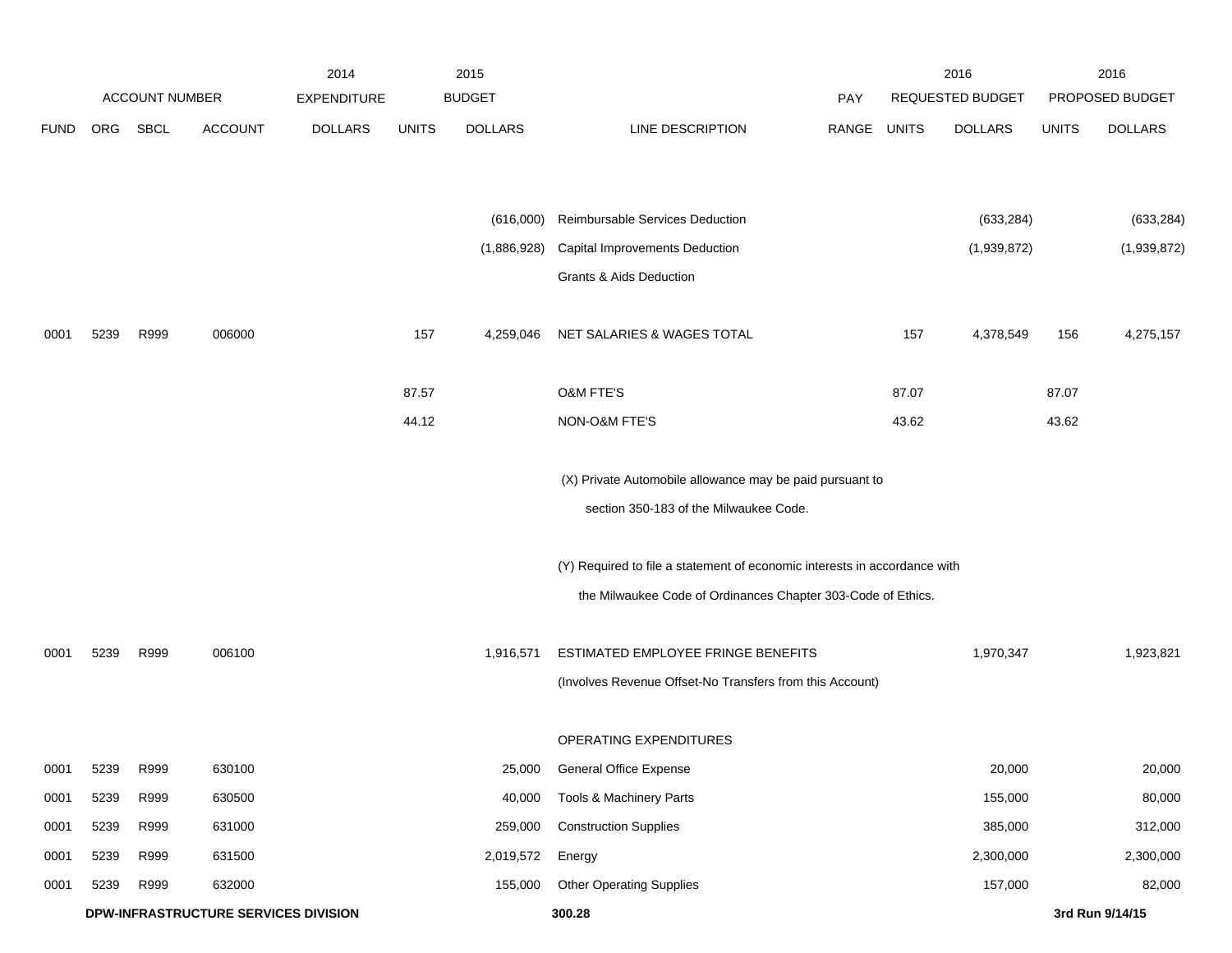|             |      |                       |                | 2014               |              | 2015           |                                    |             | 2016             |              | 2016            |
|-------------|------|-----------------------|----------------|--------------------|--------------|----------------|------------------------------------|-------------|------------------|--------------|-----------------|
|             |      | <b>ACCOUNT NUMBER</b> |                | <b>EXPENDITURE</b> |              | <b>BUDGET</b>  |                                    | PAY         | REQUESTED BUDGET |              | PROPOSED BUDGET |
| <b>FUND</b> | ORG  | <b>SBCL</b>           | <b>ACCOUNT</b> | <b>DOLLARS</b>     | <b>UNITS</b> | <b>DOLLARS</b> | LINE DESCRIPTION                   | RANGE UNITS | <b>DOLLARS</b>   | <b>UNITS</b> | <b>DOLLARS</b>  |
|             |      |                       |                |                    |              |                |                                    |             |                  |              |                 |
| 0001        | 5239 | R999                  | 632500         |                    |              | 7,000          | <b>Facility Rental</b>             |             | 3,100            |              | 3,100           |
| 0001        | 5239 | R999                  | 633000         |                    |              | 37,000         | Vehicle Rental                     |             | 52,000           |              | 52,000          |
| 0001        | 5239 | R999                  | 633500         |                    |              | 23,000         | Non-Vehicle Equipment Rental       |             | 20,000           |              | 20,000          |
| 0001        | 5239 | R999                  | 634000         |                    |              | 62,000         | <b>Professional Services</b>       |             | 32,000           |              | 32,000          |
| 0001        | 5239 | R999                  | 634500         |                    |              | 10,000         | Information Technology Services    |             | 24,200           |              |                 |
| 0001        | 5239 | R999                  | 635000         |                    |              | 1,900,000      | <b>Property Services</b>           |             | 1,638,000        |              | 1,638,000       |
| 0001        | 5239 | R999                  | 635500         |                    |              | 90,000         | Infrastructure Services            |             | 327,400          |              | 327,400         |
| 0001        | 5239 | R999                  | 636000         |                    |              |                | Vehicle Repair Services            |             | 100              |              | 100             |
| 0001        | 5239 | R999                  | 636500         |                    |              | 93,000         | <b>Other Operating Services</b>    |             | 54,500           |              | 54,500          |
| 0001        | 5239 | R999                  | 637000         |                    |              |                | Loans and Grants                   |             |                  |              |                 |
| 0001        | 5239 | R999                  | 637501         |                    |              | 5,000          | <b>Reimburse Other Departments</b> |             | 9,000            |              | 9,000           |
|             |      |                       |                |                    |              |                |                                    |             |                  |              |                 |
| 0001        | 5239 | R999                  | 006300         |                    |              | 4,725,572      | OPERATING EXPENDITURES TOTAL       |             | 5,177,300        |              | 4,930,100       |
|             |      |                       |                |                    |              |                |                                    |             |                  |              |                 |
|             |      |                       |                |                    |              |                | <b>EQUIPMENT PURCHASES</b>         |             |                  |              |                 |
|             |      |                       |                |                    |              |                |                                    |             |                  |              |                 |
|             |      |                       |                |                    |              |                | <b>Additional Equipment</b>        |             |                  |              |                 |
|             |      |                       |                |                    |              |                |                                    |             |                  |              |                 |
|             |      |                       |                |                    |              |                | Subtotal - Additional Equipment    |             |                  |              |                 |
|             |      |                       |                |                    |              |                |                                    |             |                  |              |                 |
|             |      |                       |                |                    |              |                | Replacement Equipment              |             |                  |              |                 |
|             |      |                       |                |                    |              | 25,000         | Custodial Equipment (1 lot)        |             | 25,000           |              | 25,000          |
|             |      |                       |                |                    |              |                |                                    |             |                  |              |                 |
|             |      |                       |                |                    |              | 25,000         | Subtotal - Replacement Equipment   |             | 25,000           |              | 25,000          |
|             |      |                       |                |                    |              |                |                                    |             |                  |              |                 |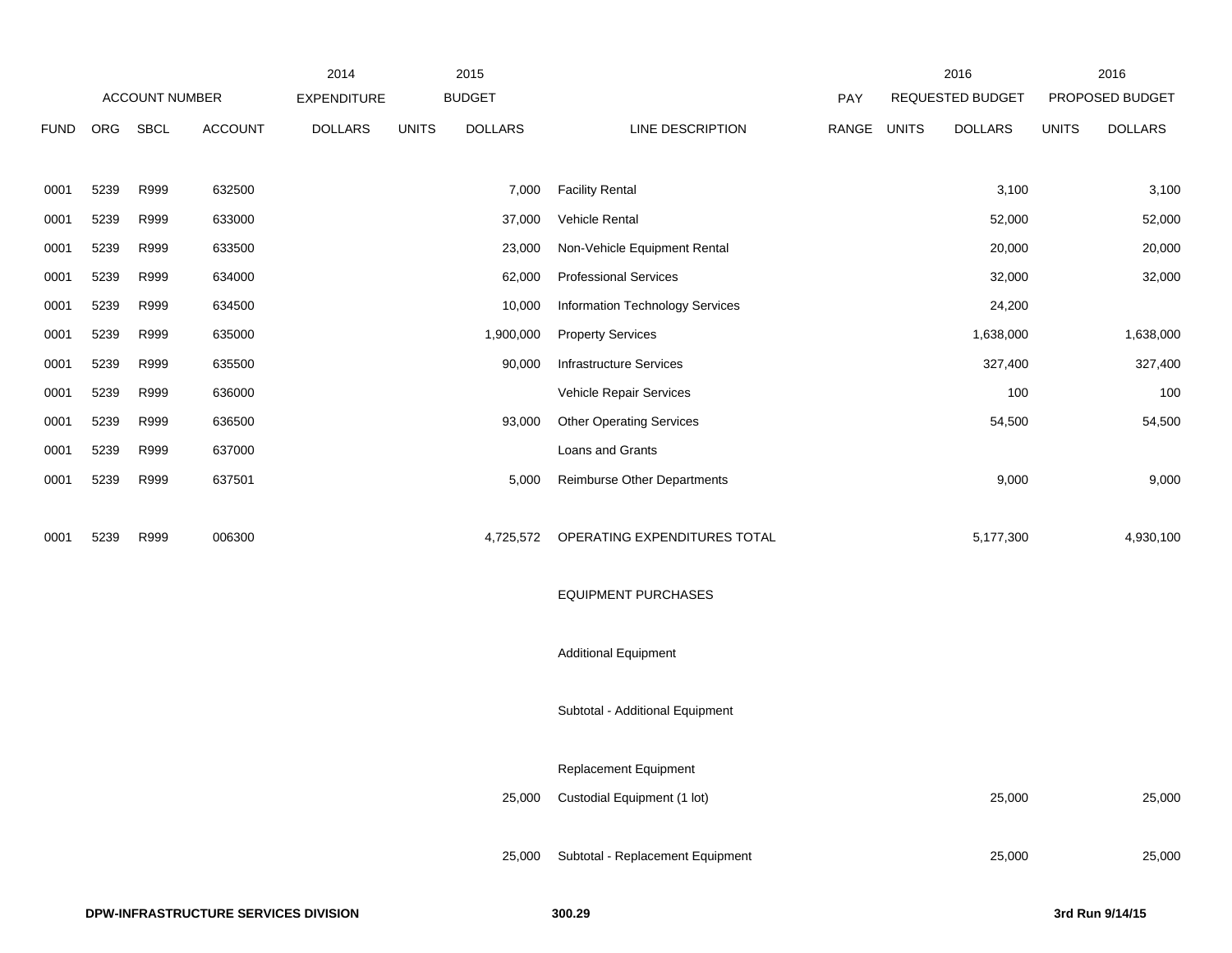|             |      |                       |                | 2014               |              | 2015           |                                  |            |       | 2016                    |              | 2016            |
|-------------|------|-----------------------|----------------|--------------------|--------------|----------------|----------------------------------|------------|-------|-------------------------|--------------|-----------------|
|             |      | <b>ACCOUNT NUMBER</b> |                | <b>EXPENDITURE</b> |              | <b>BUDGET</b>  |                                  | <b>PAY</b> |       | <b>REQUESTED BUDGET</b> |              | PROPOSED BUDGET |
| <b>FUND</b> | ORG  | <b>SBCL</b>           | <b>ACCOUNT</b> | <b>DOLLARS</b>     | <b>UNITS</b> | <b>DOLLARS</b> | LINE DESCRIPTION                 | RANGE      | UNITS | <b>DOLLARS</b>          | <b>UNITS</b> | <b>DOLLARS</b>  |
| 0001        | 5239 | R999                  | 006800         |                    |              | 25,000         | <b>EQUIPMENT PURCHASES TOTAL</b> |            |       | 25,000                  |              | 25,000          |
|             |      |                       |                |                    |              |                | <b>SPECIAL FUNDS</b>             |            |       |                         |              |                 |
|             |      |                       |                |                    |              |                | SPECIAL FUNDS TOTAL              |            |       |                         |              |                 |
|             |      |                       |                |                    |              |                | DPW-INFRASTRUCTURE DIVISION      |            |       |                         |              |                 |

| 10,926,189 BRIDGES & BUILDINGS DECISION UNIT TOTAL | 11,551,196 | 11,154,078 |
|----------------------------------------------------|------------|------------|
|                                                    |            |            |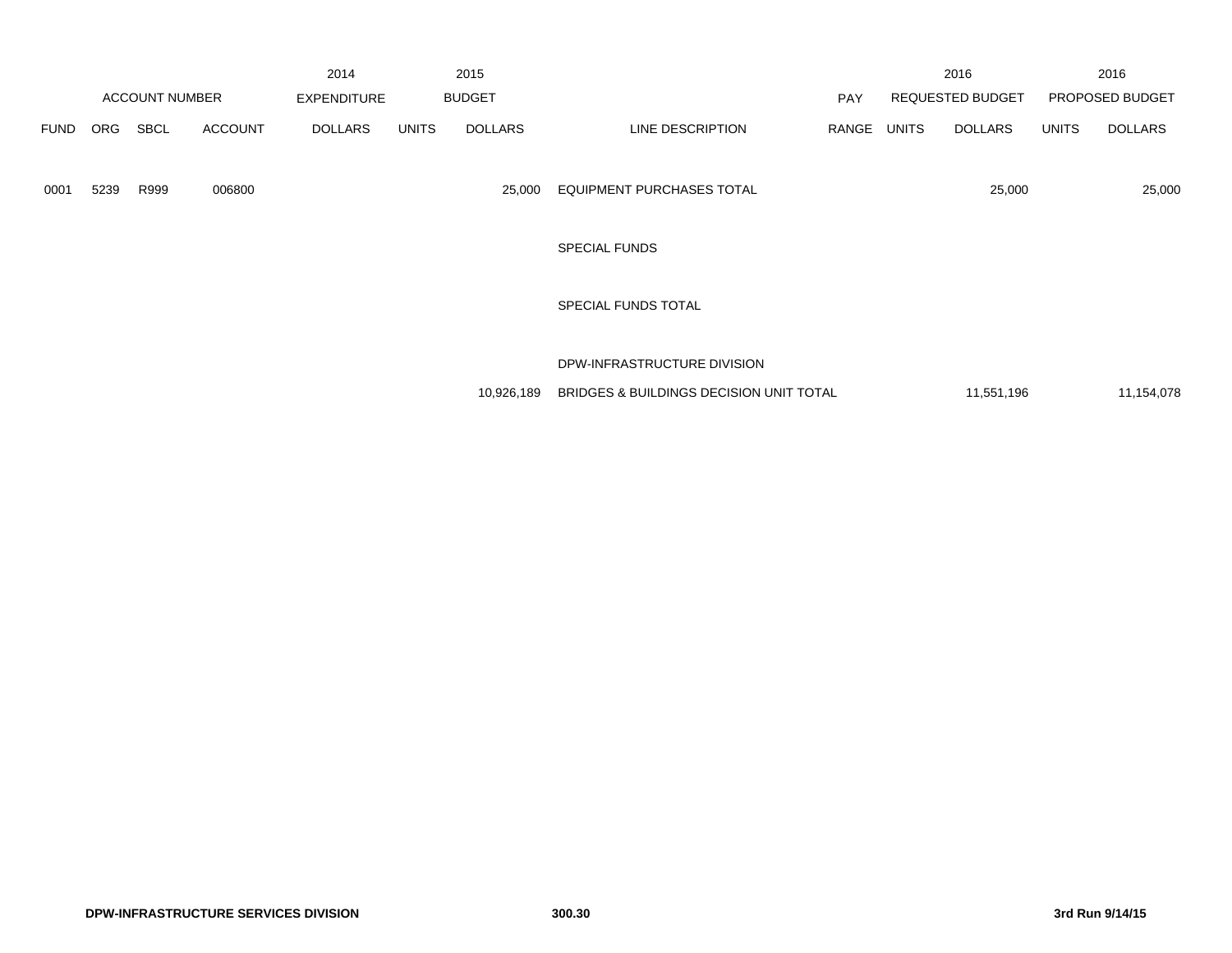|             |            |                       |                                      | 2014               |              | 2015           |                                                          |             | 2016             |              | 2016            |
|-------------|------------|-----------------------|--------------------------------------|--------------------|--------------|----------------|----------------------------------------------------------|-------------|------------------|--------------|-----------------|
|             |            | <b>ACCOUNT NUMBER</b> |                                      | <b>EXPENDITURE</b> |              | <b>BUDGET</b>  |                                                          | PAY         | REQUESTED BUDGET |              | PROPOSED BUDGET |
| <b>FUND</b> | <b>ORG</b> | <b>SBCL</b>           | <b>ACCOUNT</b>                       | <b>DOLLARS</b>     | <b>UNITS</b> | <b>DOLLARS</b> | LINE DESCRIPTION                                         | RANGE UNITS | <b>DOLLARS</b>   | <b>UNITS</b> | <b>DOLLARS</b>  |
|             |            |                       |                                      |                    |              |                | DPW-INFRASTRUCTURE SERVICES DIVISION                     |             |                  |              |                 |
|             |            |                       |                                      |                    |              |                | BUDGETARY CONTROL UNIT                                   |             |                  |              |                 |
|             |            |                       |                                      |                    |              |                | (SUMMARY 1BCU=6DU)                                       |             |                  |              |                 |
|             |            |                       |                                      |                    |              |                | SALARIES & WAGES                                         |             |                  |              |                 |
|             |            |                       |                                      | 1,397,447          |              |                | Overtime Compensated*                                    |             |                  |              |                 |
|             |            |                       |                                      | 15,145,472         |              |                | All Other Salaries & Wages                               |             |                  |              |                 |
| 0001        | 5230       | R999                  | 006000                               | 16,542,919         |              |                | NET SALARIES & WAGES TOTAL*                              |             |                  |              |                 |
|             |            |                       |                                      |                    |              |                | TOTAL NUMBER OF POSITIONS AUTHORIZED                     |             |                  |              |                 |
|             |            |                       |                                      |                    |              |                | <b>O&amp;M FTE'S</b>                                     |             |                  |              |                 |
|             |            |                       |                                      |                    |              |                | NON-O&M FTE'S                                            |             |                  |              |                 |
| 0001        | 5230       | R999                  | 006100                               | 7,453,376          |              |                | ESTIMATED EMPLOYEE FRINGE BENEFITS                       |             |                  |              |                 |
|             |            |                       |                                      |                    |              |                | (Involves Revenue Offset-No Transfers from this Account) |             |                  |              |                 |
|             |            |                       |                                      |                    |              |                | OPERATING EXPENDITURES                                   |             |                  |              |                 |
| 0001        | 5230       | R999                  | 630100                               | 112,493            |              |                | General Office Expense                                   |             |                  |              |                 |
| 0001        | 5230       | R999                  | 630500                               | 242,106            |              |                | Tools & Machinery Parts                                  |             |                  |              |                 |
| 0001        | 5230       | R999                  | 631000                               | 3,137,377          |              |                | <b>Construction Supplies</b>                             |             |                  |              |                 |
| 0001        | 5230       | R999                  | 631500                               | 2,445,748          |              |                | Energy                                                   |             |                  |              |                 |
| 0001        | 5230       | R999                  | 632000                               | 675,701            |              |                | <b>Other Operating Supplies</b>                          |             |                  |              |                 |
| 0001        | 5230       | R999                  | 632500                               | 3,118              |              |                | <b>Facility Rental</b>                                   |             |                  |              |                 |
|             |            |                       | DPW-INFRASTRUCTURE SERVICES DIVISION |                    |              |                | 300.31                                                   |             |                  |              | 3rd Run 9/14/15 |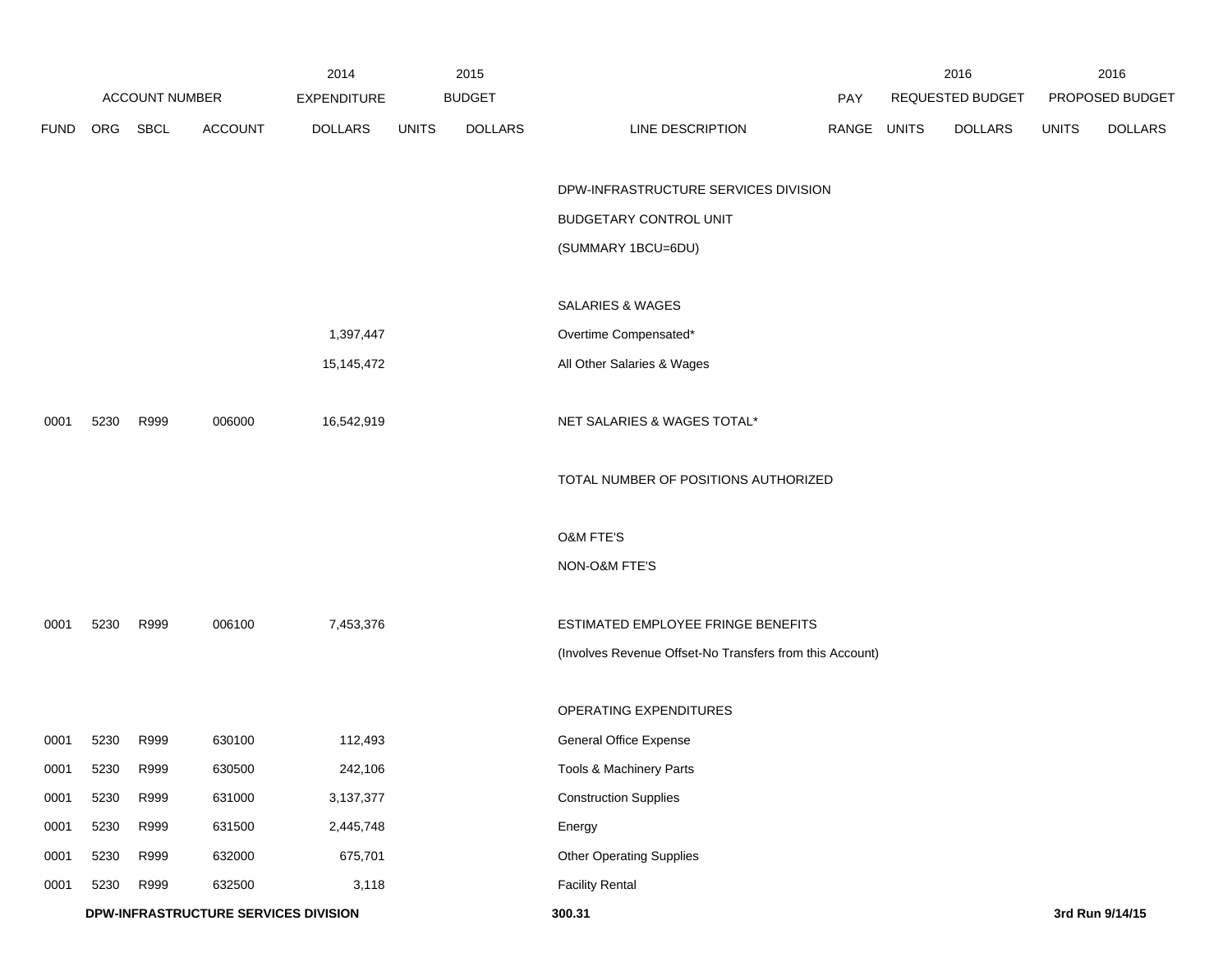|             |            |                       |                | 2014               |              | 2015           |                                         |       |              | 2016             |              | 2016            |
|-------------|------------|-----------------------|----------------|--------------------|--------------|----------------|-----------------------------------------|-------|--------------|------------------|--------------|-----------------|
|             |            | <b>ACCOUNT NUMBER</b> |                | <b>EXPENDITURE</b> |              | <b>BUDGET</b>  |                                         | PAY   |              | REQUESTED BUDGET |              | PROPOSED BUDGET |
| <b>FUND</b> | <b>ORG</b> | <b>SBCL</b>           | <b>ACCOUNT</b> | <b>DOLLARS</b>     | <b>UNITS</b> | <b>DOLLARS</b> | LINE DESCRIPTION                        | RANGE | <b>UNITS</b> | <b>DOLLARS</b>   | <b>UNITS</b> | <b>DOLLARS</b>  |
|             |            |                       |                |                    |              |                |                                         |       |              |                  |              |                 |
| 0001        | 5230       | R999                  | 633000         | 123,013            |              |                | Vehicle Rental                          |       |              |                  |              |                 |
| 0001        | 5230       | R999                  | 633500         | 128,950            |              |                | Non-Vehicle Equipment Rental            |       |              |                  |              |                 |
| 0001        | 5230       | R999                  | 634000         | 63,275             |              |                | <b>Professional Services</b>            |       |              |                  |              |                 |
| 0001        | 5230       | R999                  | 634500         | 83,669             |              |                | Information Technology Services         |       |              |                  |              |                 |
| 0001        | 5230       | R999                  | 635000         | 1,764,077          |              |                | <b>Property Services</b>                |       |              |                  |              |                 |
| 0001        | 5230       | R999                  | 635500         | 579,913            |              |                | Infrastructure Services                 |       |              |                  |              |                 |
| 0001        | 5230       | R999                  | 636000         | 53                 |              |                | Vehicle Repair Services                 |       |              |                  |              |                 |
| 0001        | 5230       | R999                  | 636500         | 242,974            |              |                | <b>Other Operating Services</b>         |       |              |                  |              |                 |
| 0001        | 5230       | R999                  | 637000         |                    |              |                | Loans and Grants                        |       |              |                  |              |                 |
| 0001        | 5230       | R999                  | 637501         | 5,221,504          |              |                | <b>Reimburse Other Departments</b>      |       |              |                  |              |                 |
|             |            |                       |                |                    |              |                |                                         |       |              |                  |              |                 |
| 0001        | 5230       | R999                  | 006300         | 14,823,971         |              |                | OPERATING EXPENDITURES TOTAL*           |       |              |                  |              |                 |
|             |            |                       |                |                    |              |                |                                         |       |              |                  |              |                 |
| 0001        | 5230       | R999                  | 006800         | 539,542            |              |                | EQUIPMENT PURCHASES TOTAL*              |       |              |                  |              |                 |
|             |            |                       |                |                    |              |                |                                         |       |              |                  |              |                 |
|             |            |                       |                |                    |              |                | SPECIAL FUNDS TOTAL                     |       |              |                  |              |                 |
|             |            |                       |                |                    |              |                |                                         |       |              |                  |              |                 |
|             |            |                       |                |                    |              |                | DPW-INFRASTRUCTURE SERVICES DIVISION    |       |              |                  |              |                 |
|             |            |                       |                | 39,359,808         |              |                | BUDGETARY CONTROL UNIT TOTAL (1BCU=6DU) |       |              |                  |              |                 |
|             |            |                       |                |                    |              |                |                                         |       |              |                  |              |                 |
|             |            |                       |                |                    |              |                | *Appropriation Control Account          |       |              |                  |              |                 |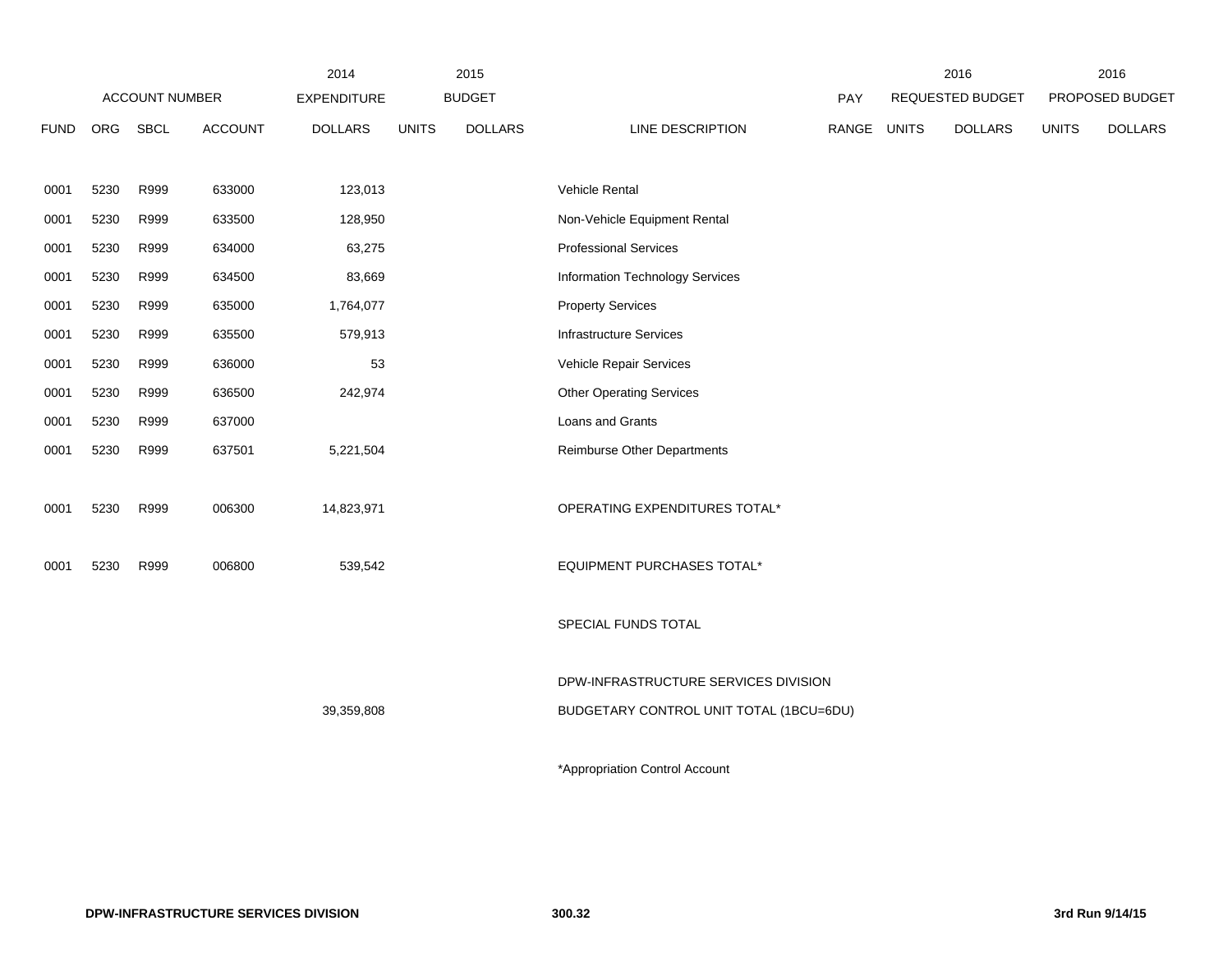|             |     | <b>ACCOUNT NUMBER</b> |         | 2014<br>EXPENDITURE |              | 2015<br><b>BUDGET</b> |                                           | PAY         | 2016<br>REQUESTED BUDGET |              | 2016<br>PROPOSED BUDGET |
|-------------|-----|-----------------------|---------|---------------------|--------------|-----------------------|-------------------------------------------|-------------|--------------------------|--------------|-------------------------|
| <b>FUND</b> | ORG | <b>SBCL</b>           | ACCOUNT | <b>DOLLARS</b>      | <b>UNITS</b> | <b>DOLLARS</b>        | LINE DESCRIPTION                          | RANGE UNITS | <b>DOLLARS</b>           | <b>UNITS</b> | <b>DOLLARS</b>          |
|             |     |                       |         |                     |              |                       | DPW-INFRASTRUCTURE SERVICES DIVISION      |             |                          |              |                         |
|             |     |                       |         |                     |              |                       | ADMINISTRATION DECISION UNIT              |             |                          |              |                         |
|             |     |                       |         |                     |              |                       | SALARIES & WAGES                          |             |                          |              |                         |
|             |     |                       |         |                     |              |                       | City Engineer (X)(Y)                      | 1OX         |                          |              |                         |
|             |     |                       |         |                     |              |                       | ADMINISTRATION AND TRANSPORTATION SECTION |             |                          |              |                         |
|             |     |                       |         |                     |              |                       | Engineer-In-Charge (X)(Y)                 | 1KX         |                          |              |                         |
|             |     |                       |         |                     |              |                       | <b>Traffic Control Engineer III</b>       | 2IN         |                          |              |                         |
|             |     |                       |         |                     |              |                       | CITY ENGINEER'S SECRETARY                 |             |                          |              |                         |
|             |     |                       |         |                     |              |                       | Administrative Assistant III              | 5FN         |                          |              |                         |
|             |     |                       |         |                     |              |                       | <b>BUSINESS OPERATIONS</b>                |             |                          |              |                         |
|             |     |                       |         |                     |              |                       | <b>Business Operations Manager</b>        | 1EX         |                          |              |                         |
|             |     |                       |         |                     |              |                       | Administrative Specialist-Senior          | 2EX         |                          |              |                         |
|             |     |                       |         |                     |              |                       | Accountant III                            | 2GX         |                          |              |                         |
|             |     |                       |         |                     |              |                       | <b>Accounting Assistant II</b>            | 6HN         |                          |              |                         |
|             |     |                       |         |                     |              |                       | WORD PROCESSING                           |             |                          |              |                         |
|             |     |                       |         |                     |              |                       | Office Assistant III                      | 6FN         |                          |              |                         |
|             |     |                       |         |                     |              |                       | Office Assistant II                       | 6EN         |                          |              |                         |
|             |     |                       |         |                     |              |                       | AUXILIARY                                 |             |                          |              |                         |
|             |     |                       |         |                     |              |                       | Engineer-In-Charge                        | 1KX         |                          |              |                         |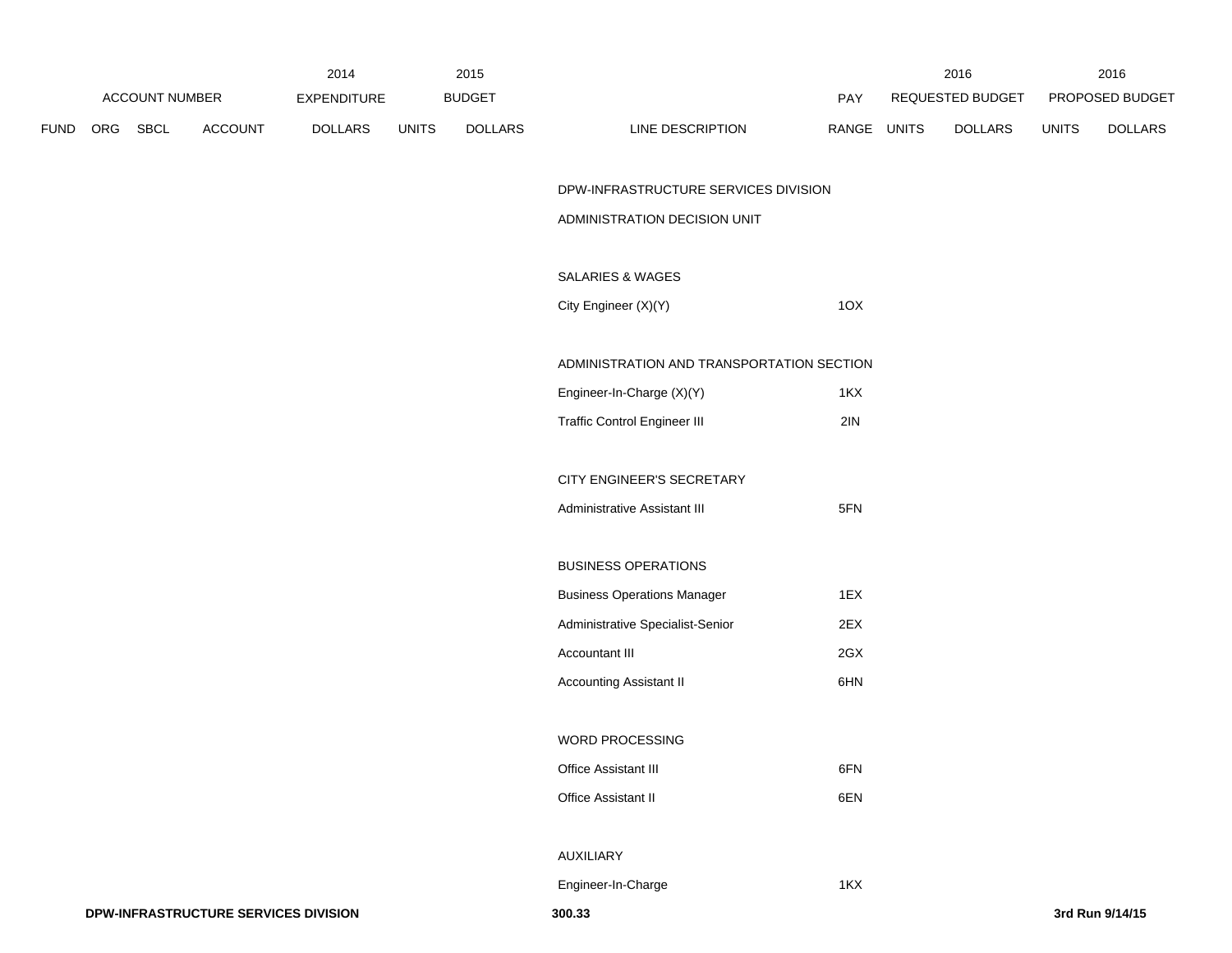|             |      |                |                                      | 2014               |              | 2015           |                                                                           |             | 2016             |              | 2016            |
|-------------|------|----------------|--------------------------------------|--------------------|--------------|----------------|---------------------------------------------------------------------------|-------------|------------------|--------------|-----------------|
|             |      | ACCOUNT NUMBER |                                      | <b>EXPENDITURE</b> |              | <b>BUDGET</b>  |                                                                           | PAY         | REQUESTED BUDGET |              | PROPOSED BUDGET |
| <b>FUND</b> | ORG  | SBCL           | ACCOUNT                              | <b>DOLLARS</b>     | <b>UNITS</b> | <b>DOLLARS</b> | LINE DESCRIPTION                                                          | RANGE UNITS | <b>DOLLARS</b>   | <b>UNITS</b> | <b>DOLLARS</b>  |
|             |      |                |                                      | 648,279            |              |                | <b>Total Before Adjustments</b>                                           |             |                  |              |                 |
|             |      |                |                                      |                    |              |                | Salary & Wage Rate Change                                                 |             |                  |              |                 |
|             |      |                |                                      |                    |              |                | Overtime Compensated                                                      |             |                  |              |                 |
|             |      |                |                                      |                    |              |                | Personnel Cost Adjustment                                                 |             |                  |              |                 |
|             |      |                |                                      |                    |              |                | Other                                                                     |             |                  |              |                 |
|             |      |                |                                      |                    |              |                | Furlough                                                                  |             |                  |              |                 |
|             |      |                |                                      | 648,279            |              |                | Gross Salaries & Wages Total                                              |             |                  |              |                 |
|             |      |                |                                      | (93, 142)          |              |                | Reimbursable Services Deduction                                           |             |                  |              |                 |
|             |      |                |                                      | (211, 556)         |              |                | Capital Improvements Deduction                                            |             |                  |              |                 |
|             |      |                |                                      |                    |              |                | <b>Grants &amp; Aids Deduction</b>                                        |             |                  |              |                 |
| 0001        | 5231 | R999           | 006000                               | 343,581            |              |                | NET SALARIES & WAGES TOTAL                                                |             |                  |              |                 |
|             |      |                |                                      |                    |              |                | <b>O&amp;M FTE'S</b>                                                      |             |                  |              |                 |
|             |      |                |                                      |                    |              |                | NON-O&M FTE'S                                                             |             |                  |              |                 |
|             |      |                |                                      |                    |              |                | (X) Private Auto Allowance May Be Paid Pursuant to                        |             |                  |              |                 |
|             |      |                |                                      |                    |              |                | Section 350-183 of the Milwaukee Code.                                    |             |                  |              |                 |
|             |      |                |                                      |                    |              |                | (Y) Required to file a statement of economic interests in accordance with |             |                  |              |                 |
|             |      |                |                                      |                    |              |                | the Milwaukee Code of Ordinances Chapter 303-Code of Ethics.              |             |                  |              |                 |
|             |      |                | DPW-INFRASTRUCTURE SERVICES DIVISION |                    |              |                | 300.34                                                                    |             |                  |              | 3rd Run 9/14/15 |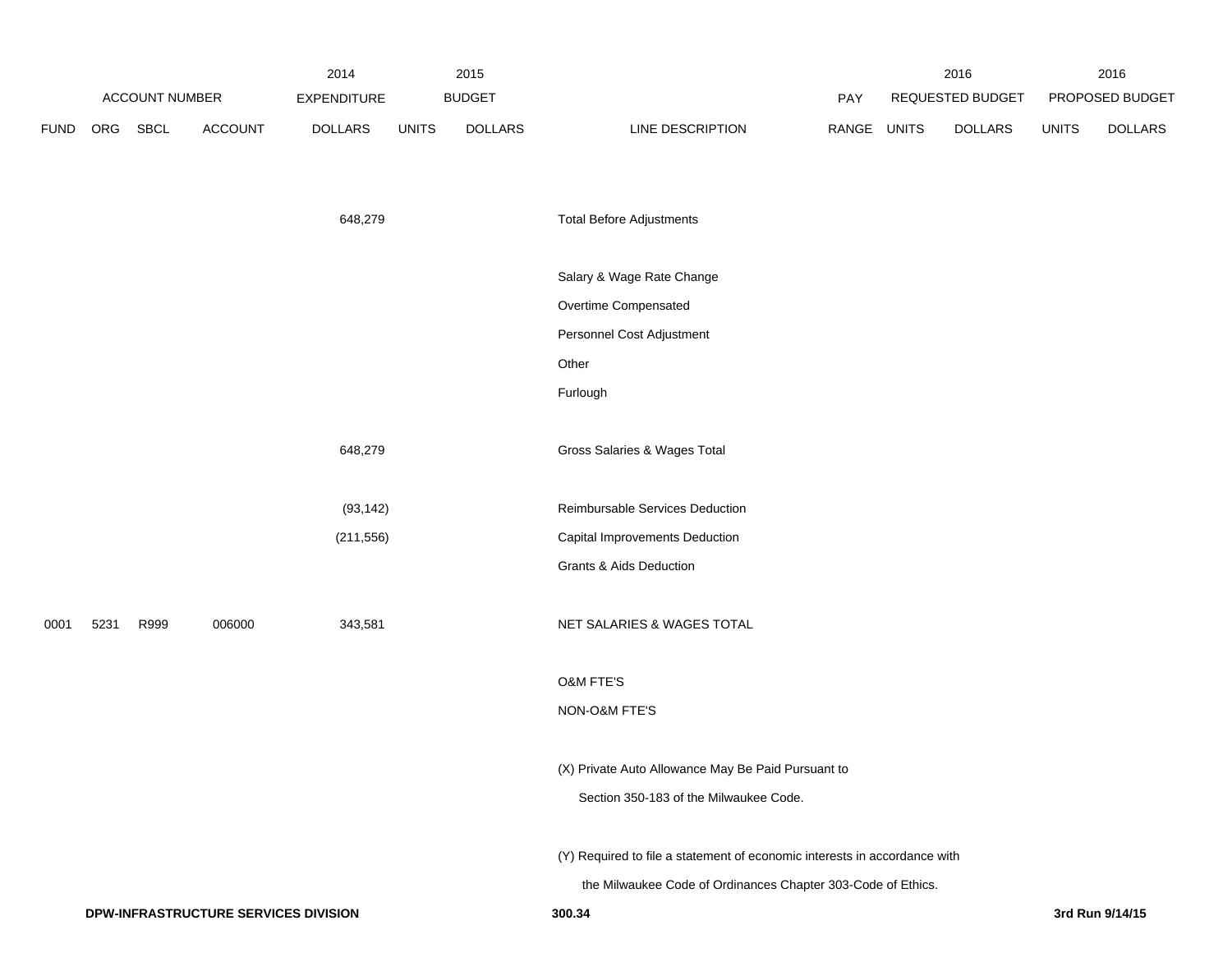|             |      |                       |                | 2014               |              | 2015           |                                                          |       |              | 2016             |              | 2016            |
|-------------|------|-----------------------|----------------|--------------------|--------------|----------------|----------------------------------------------------------|-------|--------------|------------------|--------------|-----------------|
|             |      | <b>ACCOUNT NUMBER</b> |                | <b>EXPENDITURE</b> |              | <b>BUDGET</b>  |                                                          | PAY   |              | REQUESTED BUDGET |              | PROPOSED BUDGET |
| <b>FUND</b> | ORG  | <b>SBCL</b>           | <b>ACCOUNT</b> | <b>DOLLARS</b>     | <b>UNITS</b> | <b>DOLLARS</b> | LINE DESCRIPTION                                         | RANGE | <b>UNITS</b> | <b>DOLLARS</b>   | <b>UNITS</b> | <b>DOLLARS</b>  |
|             |      |                       |                |                    |              |                |                                                          |       |              |                  |              |                 |
|             |      |                       |                |                    |              |                |                                                          |       |              |                  |              |                 |
| 0001        | 5231 | R999                  | 006100         | 162,982            |              |                | ESTIMATED EMPLOYEE FRINGE BENEFITS                       |       |              |                  |              |                 |
|             |      |                       |                |                    |              |                | (Involves Revenue Offset-No Transfers from this Account) |       |              |                  |              |                 |
|             |      |                       |                |                    |              |                |                                                          |       |              |                  |              |                 |
|             |      |                       |                |                    |              |                | OPERATING EXPENDITURES                                   |       |              |                  |              |                 |
| 0001        | 5231 | R999                  | 630100         | 10,610             |              |                | General Office Expense                                   |       |              |                  |              |                 |
| 0001        | 5231 | R999                  | 630500         |                    |              |                | Tools & Machinery Parts                                  |       |              |                  |              |                 |
| 0001        | 5231 | R999                  | 631000         | 156                |              |                | <b>Construction Supplies</b>                             |       |              |                  |              |                 |
| 0001        | 5231 | R999                  | 631500         |                    |              |                | Energy                                                   |       |              |                  |              |                 |
| 0001        | 5231 | R999                  | 632000         |                    |              |                | <b>Other Operating Supplies</b>                          |       |              |                  |              |                 |
| 0001        | 5231 | R999                  | 632500         |                    |              |                | <b>Facility Rental</b>                                   |       |              |                  |              |                 |
| 0001        | 5231 | R999                  | 633000         |                    |              |                | Vehicle Rental                                           |       |              |                  |              |                 |
| 0001        | 5231 | R999                  | 633500         | 664                |              |                | Non-Vehicle Equipment Rental                             |       |              |                  |              |                 |
| 0001        | 5231 | R999                  | 634000         | 5,898              |              |                | <b>Professional Services</b>                             |       |              |                  |              |                 |
| 0001        | 5231 | R999                  | 634500         | 57,925             |              |                | Information Technology Services                          |       |              |                  |              |                 |
| 0001        | 5231 | R999                  | 635000         |                    |              |                | <b>Property Services</b>                                 |       |              |                  |              |                 |
| 0001        | 5231 | R999                  | 635500         |                    |              |                | <b>Infrastructure Services</b>                           |       |              |                  |              |                 |
| 0001        | 5231 | R999                  | 636000         |                    |              |                | Vehicle Repair Services                                  |       |              |                  |              |                 |
| 0001        | 5231 | R999                  | 636500         | 4,258              |              |                | <b>Other Operating Services</b>                          |       |              |                  |              |                 |
| 0001        | 5231 | R999                  | 637000         |                    |              |                | Loans and Grants                                         |       |              |                  |              |                 |
| 0001        | 5231 | R999                  | 637501         | 242,998            |              |                | Reimburse Other Departments                              |       |              |                  |              |                 |
|             |      |                       |                |                    |              |                |                                                          |       |              |                  |              |                 |
| 0001        | 5231 | R999                  | 006300         | 322,509            |              |                | OPERATING EXPENDITURES TOTAL                             |       |              |                  |              |                 |
|             |      |                       |                |                    |              |                |                                                          |       |              |                  |              |                 |

EQUIPMENT PURCHASES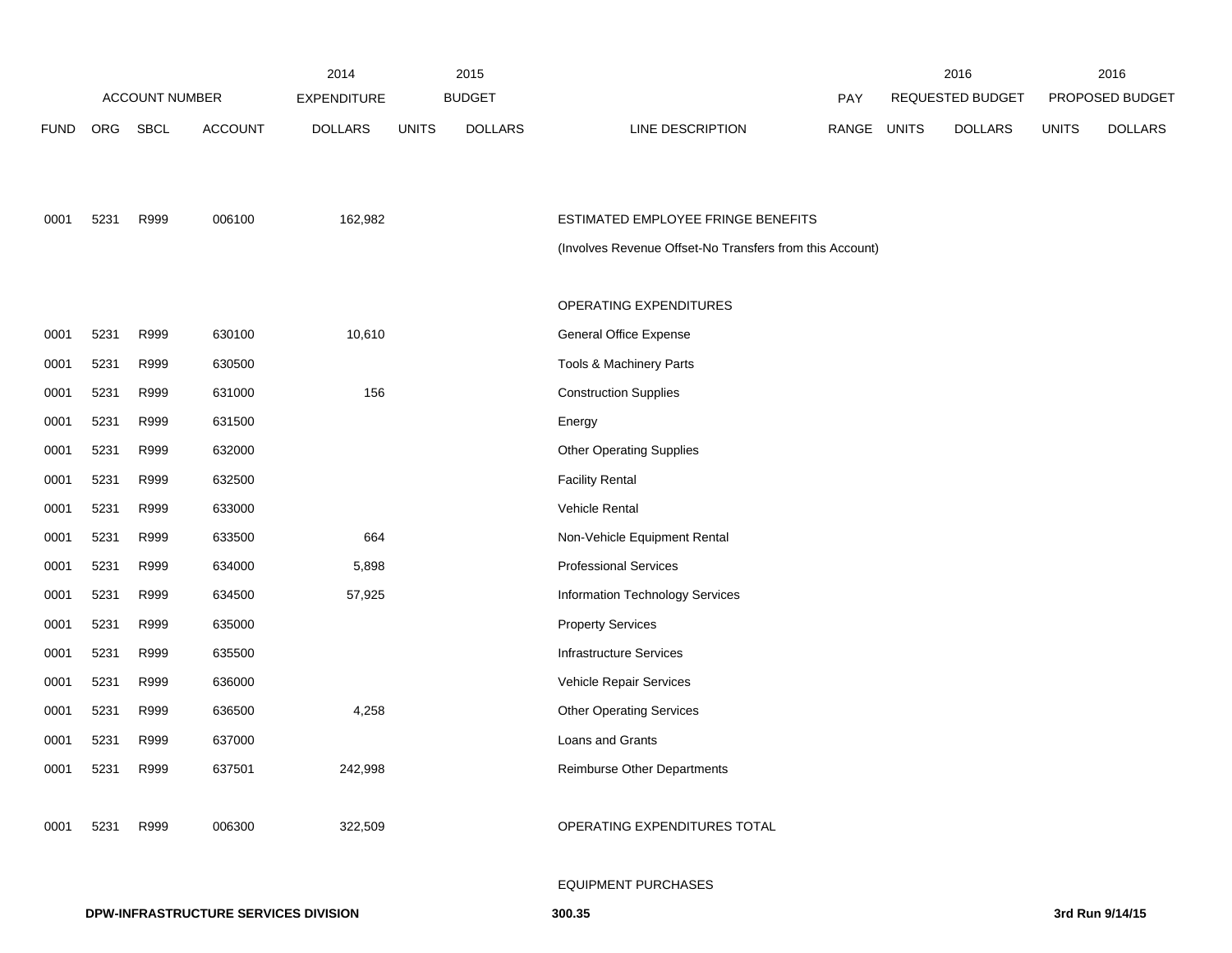|             | ACCOUNT NUMBER |      | 2015<br>2014<br><b>BUDGET</b><br><b>EXPENDITURE</b> |                |              |                | PAY                                   |       | 2016<br>REQUESTED BUDGET |                | 2016<br>PROPOSED BUDGET |                |
|-------------|----------------|------|-----------------------------------------------------|----------------|--------------|----------------|---------------------------------------|-------|--------------------------|----------------|-------------------------|----------------|
| <b>FUND</b> | ORG            | SBCL | ACCOUNT                                             | <b>DOLLARS</b> | <b>UNITS</b> | <b>DOLLARS</b> | LINE DESCRIPTION                      | RANGE | <b>UNITS</b>             | <b>DOLLARS</b> | <b>UNITS</b>            | <b>DOLLARS</b> |
|             |                |      |                                                     |                |              |                |                                       |       |                          |                |                         |                |
|             |                |      |                                                     |                |              |                | <b>Additional Equipment</b>           |       |                          |                |                         |                |
|             |                |      |                                                     |                |              |                | Subtotal - Additional Equipment       |       |                          |                |                         |                |
|             |                |      |                                                     |                |              |                | Replacement Equipment                 |       |                          |                |                         |                |
|             |                |      |                                                     | 8,251          |              |                | Subtotal - Replacement Equipment      |       |                          |                |                         |                |
| 0001        | 5231           | R999 | 006800                                              | 8,251          |              |                | EQUIPMENT PURCHASES TOTAL             |       |                          |                |                         |                |
|             |                |      |                                                     |                |              |                | SPECIAL FUNDS                         |       |                          |                |                         |                |
|             |                |      |                                                     |                |              |                | SPECIAL FUNDS TOTAL                   |       |                          |                |                         |                |
|             |                |      |                                                     |                |              |                | DPW-INFRASTRUCTURE SERVICES DIVISION- |       |                          |                |                         |                |
|             |                |      |                                                     | 837,323        |              |                | ADMINISTRATION DECISION UNIT TOTAL    |       |                          |                |                         |                |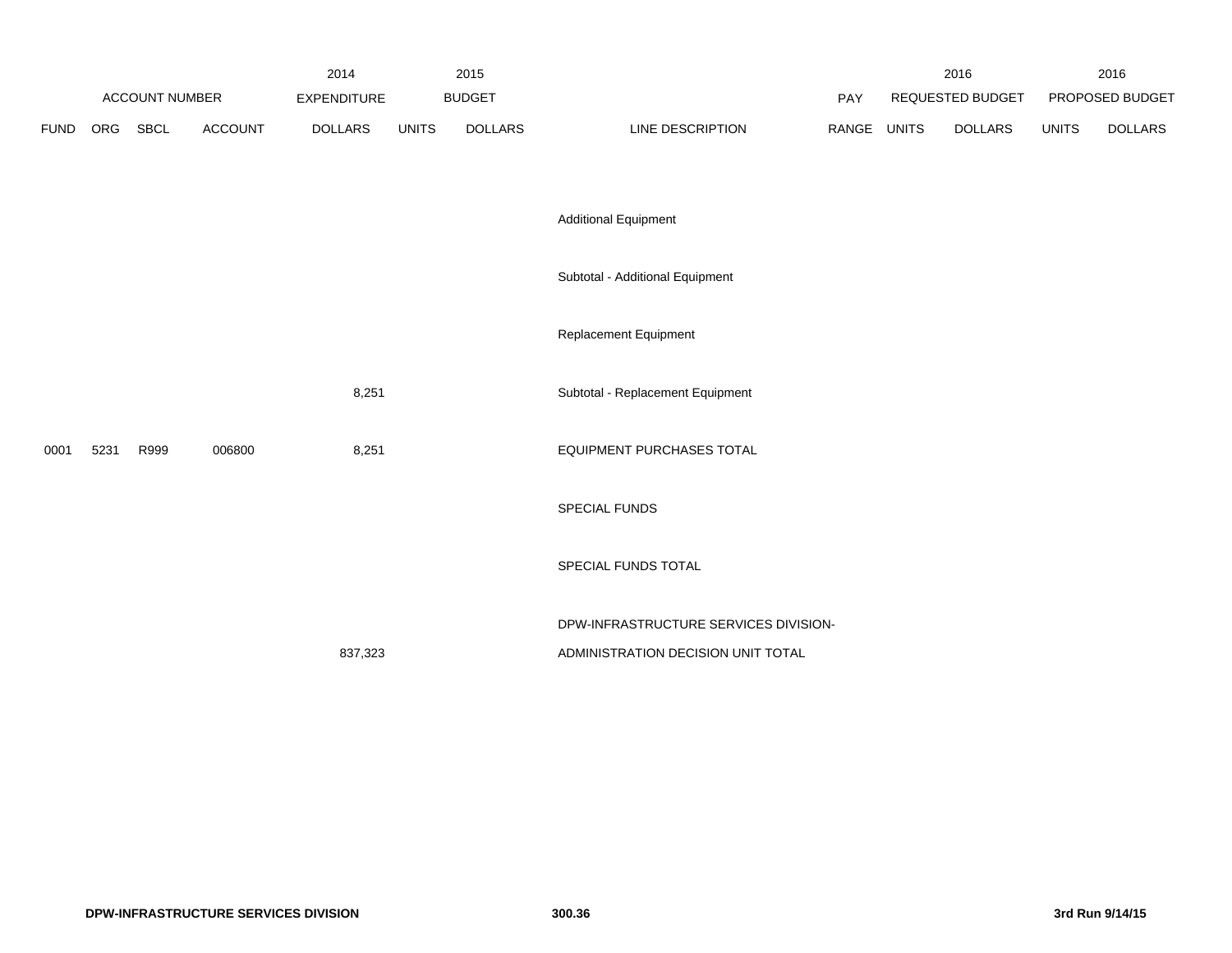|             |            |                       |                | 2014               |              | 2015           |                                  | 2016                    |              | 2016                   |
|-------------|------------|-----------------------|----------------|--------------------|--------------|----------------|----------------------------------|-------------------------|--------------|------------------------|
|             |            | <b>ACCOUNT NUMBER</b> |                | <b>EXPENDITURE</b> |              | <b>BUDGET</b>  | PAY                              | REQUESTED BUDGET        |              | <b>PROPOSED BUDGET</b> |
| <b>FUND</b> | <b>ORG</b> | <b>SBCL</b>           | <b>ACCOUNT</b> | <b>DOLLARS</b>     | <b>UNITS</b> | <b>DOLLARS</b> | LINE DESCRIPTION<br><b>RANGE</b> | UNITS<br><b>DOLLARS</b> | <b>UNITS</b> | <b>DOLLARS</b>         |

## DPW-INFRASTRUCTURE SERVICES DIVISION-

#### TRANSPORTATION DECISION UNIT

## SALARIES & WAGES

## PROJECT PROGRAMMING

|  | Management Civil Engineer-Senior (X) | 11X |
|--|--------------------------------------|-----|
|--|--------------------------------------|-----|

## ESTIMATES

| Civil Engineer III        | 2IN |
|---------------------------|-----|
| Engineering Technician VI | 2IN |
| Engineering Technician IV | 3NN |
| Office Assistant IV       | 6HN |

## ASSESSMENTS

| Assessment Technician II | 3RN |
|--------------------------|-----|
|                          |     |

#### MAJOR PROJECTS

| Management Civil Engineer-Senior (X) | 11X |
|--------------------------------------|-----|
| Civil Engineer III                   | 2IN |
| Civil Engineer II                    | 2GN |
| Business Support Liaison (X)(Y)      | 2HX |

### AUXILIARY POSITIONS

| Civil Engineer II | 2GN |
|-------------------|-----|
|                   |     |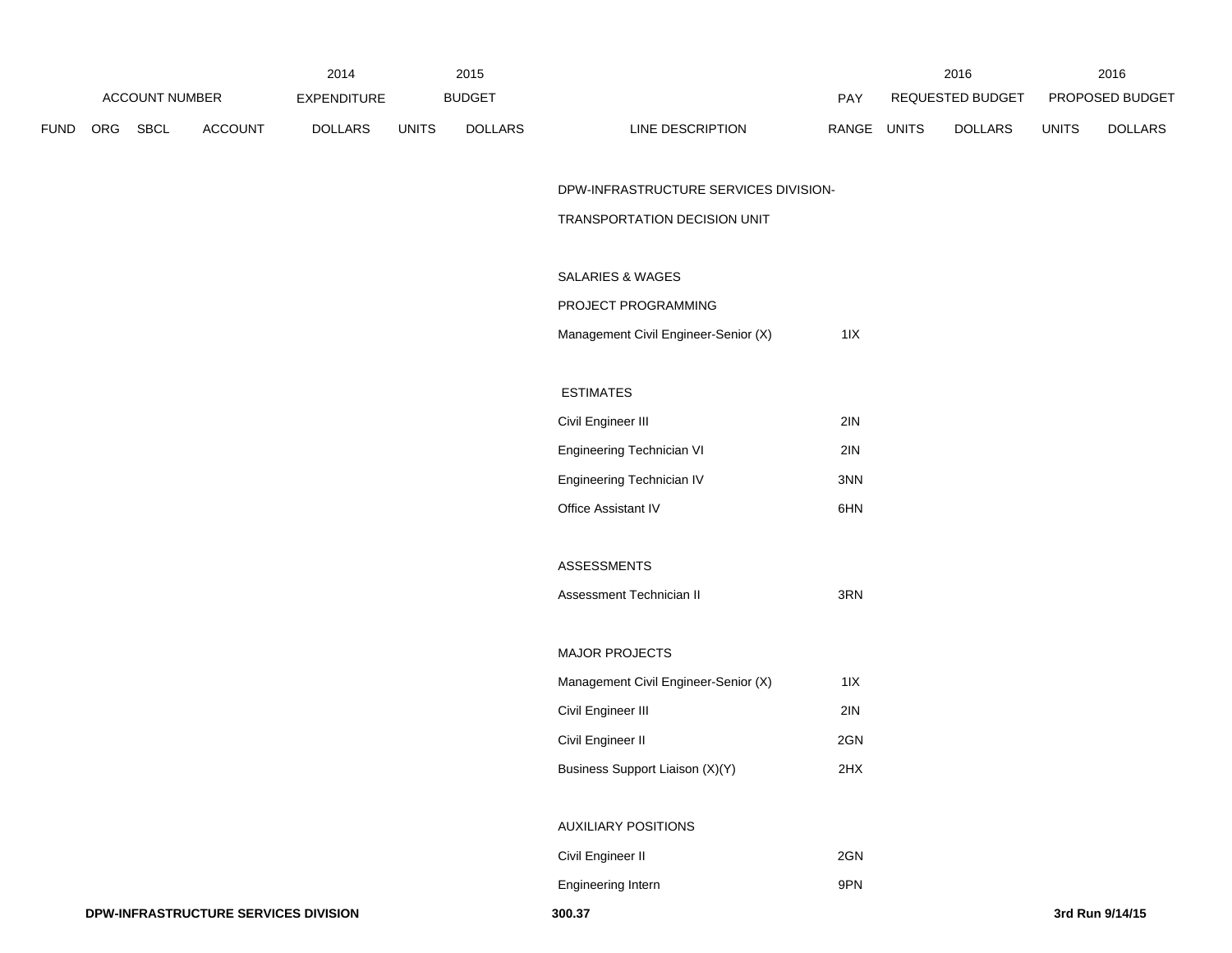|                | 2014       |             |                |                |              | 2015           |                                  |              | 2016                   |              | 2016           |
|----------------|------------|-------------|----------------|----------------|--------------|----------------|----------------------------------|--------------|------------------------|--------------|----------------|
| ACCOUNT NUMBER |            | EXPENDITURE |                | <b>BUDGET</b>  | PAY          |                | REQUESTED BUDGET                 |              | <b>PROPOSED BUDGET</b> |              |                |
| FUND           | <b>ORG</b> | SBCL        | <b>ACCOUNT</b> | <b>DOLLARS</b> | <b>UNITS</b> | <b>DOLLARS</b> | <b>RANGE</b><br>LINE DESCRIPTION | <b>UNITS</b> | <b>DOLLARS</b>         | <b>UNITS</b> | <b>DOLLARS</b> |

#### TRAFFIC & LIGHTING DESIGN

| Traffic Control Engineer V (X)              | 1JX |
|---------------------------------------------|-----|
| <b>Traffic Control Engineer III</b>         | 2IN |
| <b>Electrical Engineer III</b>              | 2IN |
| Electrical Engineer II                      | 2GN |
| <b>Traffic Control Engineer II</b>          | 2GN |
| Engineering Technician VI                   | 2IN |
| Engineering Technician V                    | 3RN |
| Engineering Technician IV                   | 3NN |
| <b>Engineering Drafting Technician IV</b>   | 3NN |
| Civil Engineer IV                           | 2KX |
| Civil Engineer III                          | 2IN |
| Civil Engineer II                           | 2GN |
| Traffic Control Assistant (X)               | 9N  |
| Engineering Intern                          | 9PN |
| <b>Bicycle &amp; Pedestrian Coordinator</b> | 2IN |
|                                             |     |

# AUXILIARY POSITIONS

| <b>Traffic Control Engineer II</b> | 2GN |
|------------------------------------|-----|
| Civil Engineer II                  | 2GN |

#### CENTRAL DRAFTING AND RECORDS

| Management Civil Engineer-Senior (X) | 1IX |
|--------------------------------------|-----|
|                                      |     |

|  |  | Engineering Drafting Technician V | 3QN |
|--|--|-----------------------------------|-----|
|--|--|-----------------------------------|-----|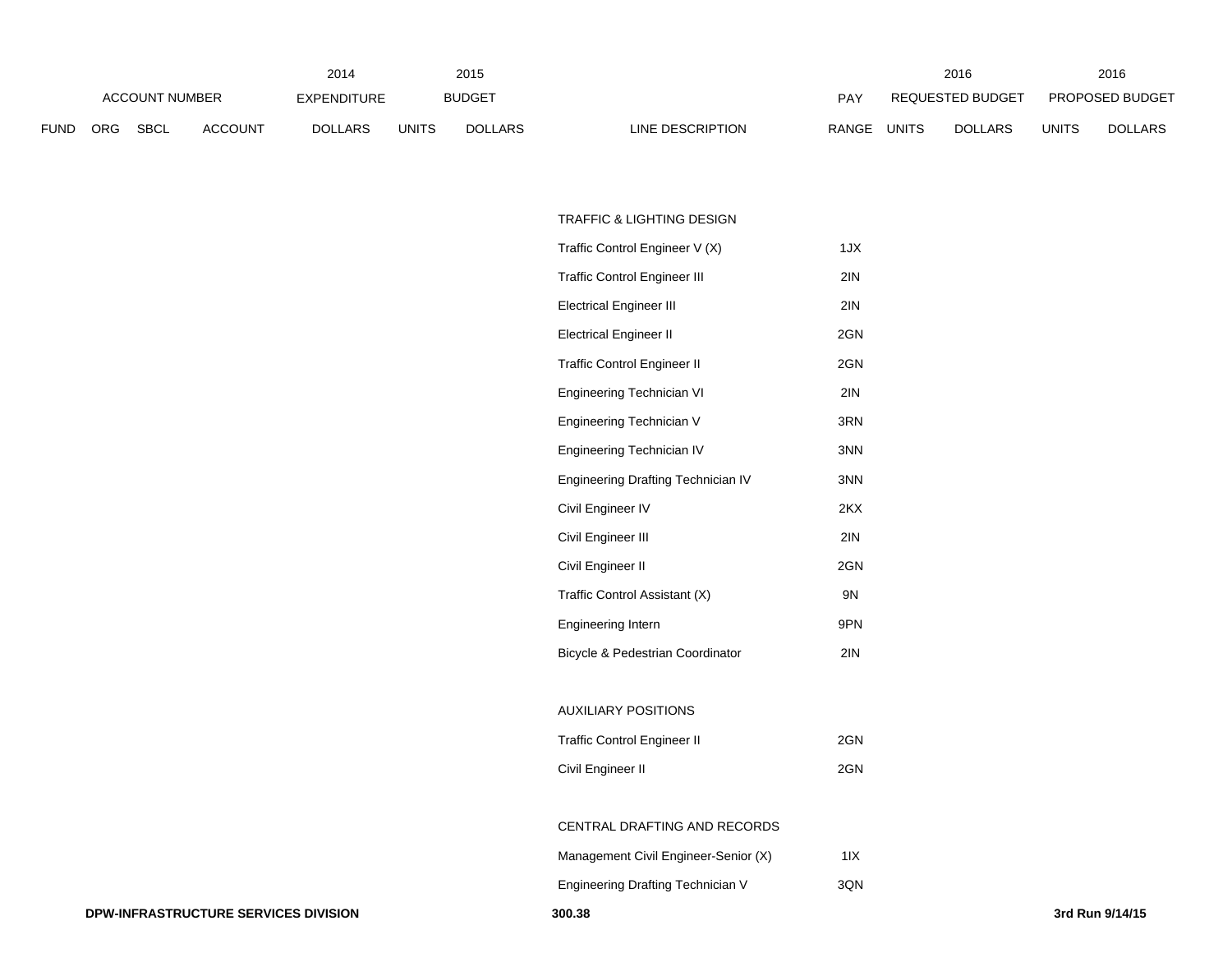|             |                                      |      |             | 2014           |               | 2015           |                                           |                  | 2016         |                | 2016            |                 |  |
|-------------|--------------------------------------|------|-------------|----------------|---------------|----------------|-------------------------------------------|------------------|--------------|----------------|-----------------|-----------------|--|
|             | ACCOUNT NUMBER                       |      | EXPENDITURE |                | <b>BUDGET</b> |                | PAY                                       | REQUESTED BUDGET |              |                | PROPOSED BUDGET |                 |  |
| <b>FUND</b> | ORG                                  | SBCL | ACCOUNT     | <b>DOLLARS</b> | <b>UNITS</b>  | <b>DOLLARS</b> | LINE DESCRIPTION                          | RANGE            | <b>UNITS</b> | <b>DOLLARS</b> | <b>UNITS</b>    | <b>DOLLARS</b>  |  |
|             |                                      |      |             |                |               |                | Engineering Drafting Technician IV        | 3NN              |              |                |                 |                 |  |
|             |                                      |      |             |                |               |                | <b>Engineering Drafting Technician II</b> | $3FN$            |              |                |                 |                 |  |
|             |                                      |      |             |                |               |                | <b>Duplicating Equipment Operator II</b>  | 6GN              |              |                |                 |                 |  |
|             |                                      |      |             |                |               |                | <b>AUXILIARY POSITIONS</b>                |                  |              |                |                 |                 |  |
|             |                                      |      |             |                |               |                | <b>Engineering Drafting Technician II</b> | $3FN$            |              |                |                 |                 |  |
|             |                                      |      |             | 4,297,767      |               |                | <b>Total Before Adjustments</b>           |                  |              |                |                 |                 |  |
|             |                                      |      |             |                |               |                | Salary & Wage Rate Change                 |                  |              |                |                 |                 |  |
|             |                                      |      |             | 63,387         |               |                | Overtime Compensated                      |                  |              |                |                 |                 |  |
|             |                                      |      |             |                |               |                | Personnel Cost Adjustment                 |                  |              |                |                 |                 |  |
|             |                                      |      |             |                |               |                | Other                                     |                  |              |                |                 |                 |  |
|             |                                      |      |             |                |               |                | Furlough                                  |                  |              |                |                 |                 |  |
|             |                                      |      |             | 4,361,154      |               |                | Gross Salaries & Wages Total              |                  |              |                |                 |                 |  |
|             |                                      |      |             | (301, 656)     |               |                | Reimbursable Services Deduction           |                  |              |                |                 |                 |  |
|             |                                      |      |             | (2,860,617)    |               |                | Capital Improvements Deduction            |                  |              |                |                 |                 |  |
|             |                                      |      |             | (23, 735)      |               |                | <b>Grants &amp; Aids Deduction</b>        |                  |              |                |                 |                 |  |
| 0001        | 5233                                 | R999 | 006000      | 1,175,146      |               |                | NET SALARIES & WAGES TOTAL                |                  |              |                |                 |                 |  |
|             |                                      |      |             |                |               |                | O&M FTE'S                                 |                  |              |                |                 |                 |  |
|             |                                      |      |             |                |               |                | NON-O&M FTE'S                             |                  |              |                |                 |                 |  |
|             | DPW-INFRASTRUCTURE SERVICES DIVISION |      |             |                |               |                | 300.39                                    |                  |              |                |                 | 3rd Run 9/14/15 |  |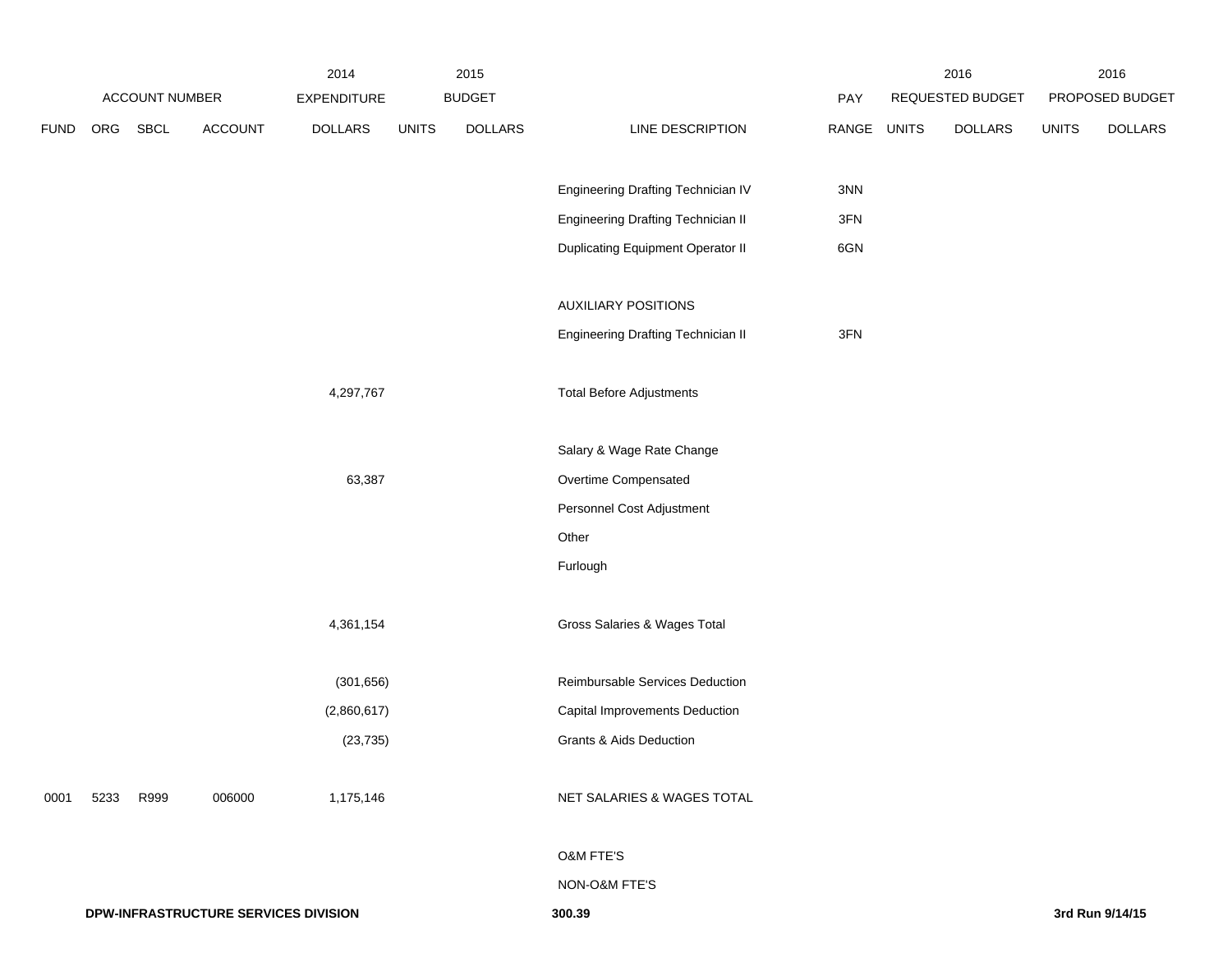|             |                                      |      |                    | 2014           |               | 2015           |                                                                           |       |                  | 2016           |                 | 2016            |
|-------------|--------------------------------------|------|--------------------|----------------|---------------|----------------|---------------------------------------------------------------------------|-------|------------------|----------------|-----------------|-----------------|
|             | <b>ACCOUNT NUMBER</b>                |      | <b>EXPENDITURE</b> |                | <b>BUDGET</b> |                |                                                                           | PAY   | REQUESTED BUDGET |                | PROPOSED BUDGET |                 |
| <b>FUND</b> | <b>ORG</b>                           | SBCL | <b>ACCOUNT</b>     | <b>DOLLARS</b> | <b>UNITS</b>  | <b>DOLLARS</b> | LINE DESCRIPTION                                                          | RANGE | UNITS            | <b>DOLLARS</b> | <b>UNITS</b>    | <b>DOLLARS</b>  |
|             |                                      |      |                    |                |               |                |                                                                           |       |                  |                |                 |                 |
|             |                                      |      |                    |                |               |                | (X) Private Auto Allowance May Be Paid Pursuant to Section 350-183        |       |                  |                |                 |                 |
|             |                                      |      |                    |                |               |                | of the Milwaukee Code.                                                    |       |                  |                |                 |                 |
|             |                                      |      |                    |                |               |                | (Y) Required to file a statement of economic interests in accordance with |       |                  |                |                 |                 |
|             |                                      |      |                    |                |               |                | the Milwaukee Code of Ordinances Chapter 303-Code of Ethics.              |       |                  |                |                 |                 |
| 0001        | 5233                                 | R999 | 006100             | 507,470        |               |                | ESTIMATED EMPLOYEE FRINGE BENEFITS                                        |       |                  |                |                 |                 |
|             |                                      |      |                    |                |               |                | (Involves Revenue Offset-No Transfers from this Account)                  |       |                  |                |                 |                 |
|             |                                      |      |                    |                |               |                | OPERATING EXPENDITURES                                                    |       |                  |                |                 |                 |
| 0001        | 5233                                 | R999 | 630100             | 38,872         |               |                | General Office Expense                                                    |       |                  |                |                 |                 |
| 0001        | 5233                                 | R999 | 630500             | 70             |               |                | Tools & Machinery Parts                                                   |       |                  |                |                 |                 |
| 0001        | 5233                                 | R999 | 631000             | 7,788          |               |                | <b>Construction Supplies</b>                                              |       |                  |                |                 |                 |
| 0001        | 5233                                 | R999 | 631500             |                |               |                | Energy                                                                    |       |                  |                |                 |                 |
| 0001        | 5233                                 | R999 | 632000             | 3,080          |               |                | <b>Other Operating Supplies</b>                                           |       |                  |                |                 |                 |
| 0001        | 5233                                 | R999 | 632500             |                |               |                | <b>Facility Rental</b>                                                    |       |                  |                |                 |                 |
| 0001        | 5233                                 | R999 | 633000             | 558            |               |                | Vehicle Rental                                                            |       |                  |                |                 |                 |
| 0001        | 5233                                 | R999 | 633500             | 1,941          |               |                | Non-Vehicle Equipment Rental                                              |       |                  |                |                 |                 |
| 0001        | 5233                                 | R999 | 634000             | 6,519          |               |                | <b>Professional Services</b>                                              |       |                  |                |                 |                 |
| 0001        | 5233                                 | R999 | 634500             | 1,548          |               |                | Information Technology Services                                           |       |                  |                |                 |                 |
| 0001        | 5233                                 | R999 | 635000             |                |               |                | <b>Property Services</b>                                                  |       |                  |                |                 |                 |
| 0001        | 5233                                 | R999 | 635500             |                |               |                | <b>Infrastructure Services</b>                                            |       |                  |                |                 |                 |
| 0001        | 5233                                 | R999 | 636000             |                |               |                | Vehicle Repair Services                                                   |       |                  |                |                 |                 |
| 0001        | 5233                                 | R999 | 636500             | 14,464         |               |                | <b>Other Operating Services</b>                                           |       |                  |                |                 |                 |
|             | DPW-INFRASTRUCTURE SERVICES DIVISION |      |                    |                |               |                | 300.40                                                                    |       |                  |                |                 | 3rd Run 9/14/15 |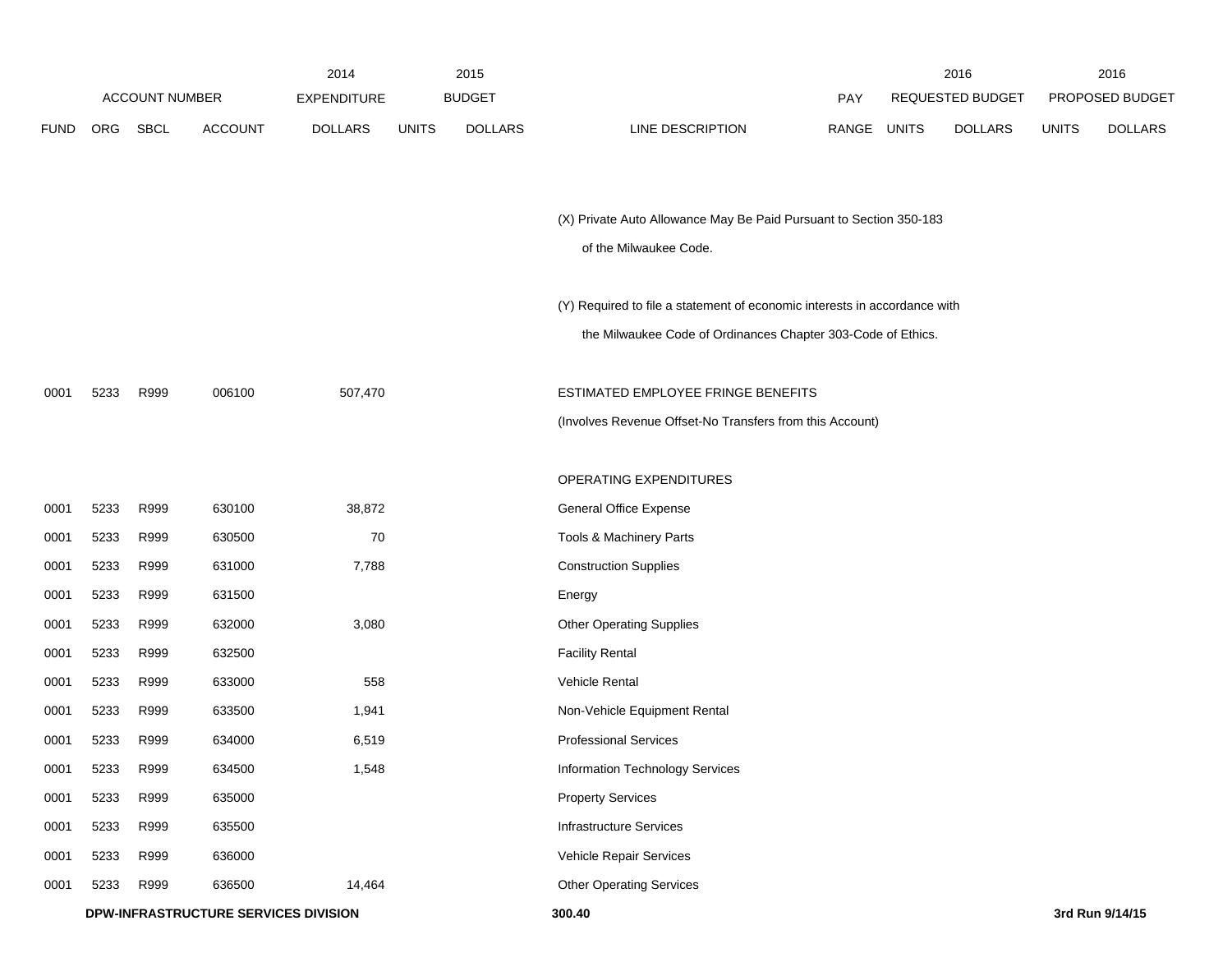|             |      |                |                | 2014               |              | 2015           |                                       |       |                  | 2016           |              | 2016            |
|-------------|------|----------------|----------------|--------------------|--------------|----------------|---------------------------------------|-------|------------------|----------------|--------------|-----------------|
|             |      | ACCOUNT NUMBER |                | <b>EXPENDITURE</b> |              | <b>BUDGET</b>  |                                       | PAY   | REQUESTED BUDGET |                |              | PROPOSED BUDGET |
| <b>FUND</b> | ORG  | SBCL           | <b>ACCOUNT</b> | <b>DOLLARS</b>     | <b>UNITS</b> | <b>DOLLARS</b> | LINE DESCRIPTION                      | RANGE | <b>UNITS</b>     | <b>DOLLARS</b> | <b>UNITS</b> | <b>DOLLARS</b>  |
| 0001        | 5233 | R999           | 637000         |                    |              |                | Loans and Grants                      |       |                  |                |              |                 |
| 0001        | 5233 | R999           | 637501         | 493                |              |                | Reimburse Other Departments           |       |                  |                |              |                 |
| 0001        | 5233 | R999           | 006300         | 75,333             |              |                | OPERATING EXPENDITURES TOTAL          |       |                  |                |              |                 |
|             |      |                |                |                    |              |                | <b>EQUIPMENT PURCHASES</b>            |       |                  |                |              |                 |
|             |      |                |                |                    |              |                | <b>Additional Equipment</b>           |       |                  |                |              |                 |
|             |      |                |                |                    |              |                | Subtotal - Additional Equipment       |       |                  |                |              |                 |
|             |      |                |                |                    |              |                | Replacement Equipment                 |       |                  |                |              |                 |
|             |      |                |                | 8,644              |              |                | Subtotal - Replacement Equipment      |       |                  |                |              |                 |
| 0001        | 5233 | R999           | 006800         | 8,644              |              |                | EQUIPMENT PURCHASES TOTAL             |       |                  |                |              |                 |
|             |      |                |                |                    |              |                | SPECIAL FUNDS                         |       |                  |                |              |                 |
|             |      |                |                |                    |              |                | SPECIAL FUNDS TOTAL                   |       |                  |                |              |                 |
|             |      |                |                |                    |              |                | DPW-INFRASTRUCTURE SERVICES DIVISION- |       |                  |                |              |                 |
|             |      |                |                |                    |              |                | TRANSPORTATION DECISION UNIT          |       |                  |                |              |                 |
|             |      |                |                | 1,766,593          |              |                | <b>TOTAL</b>                          |       |                  |                |              |                 |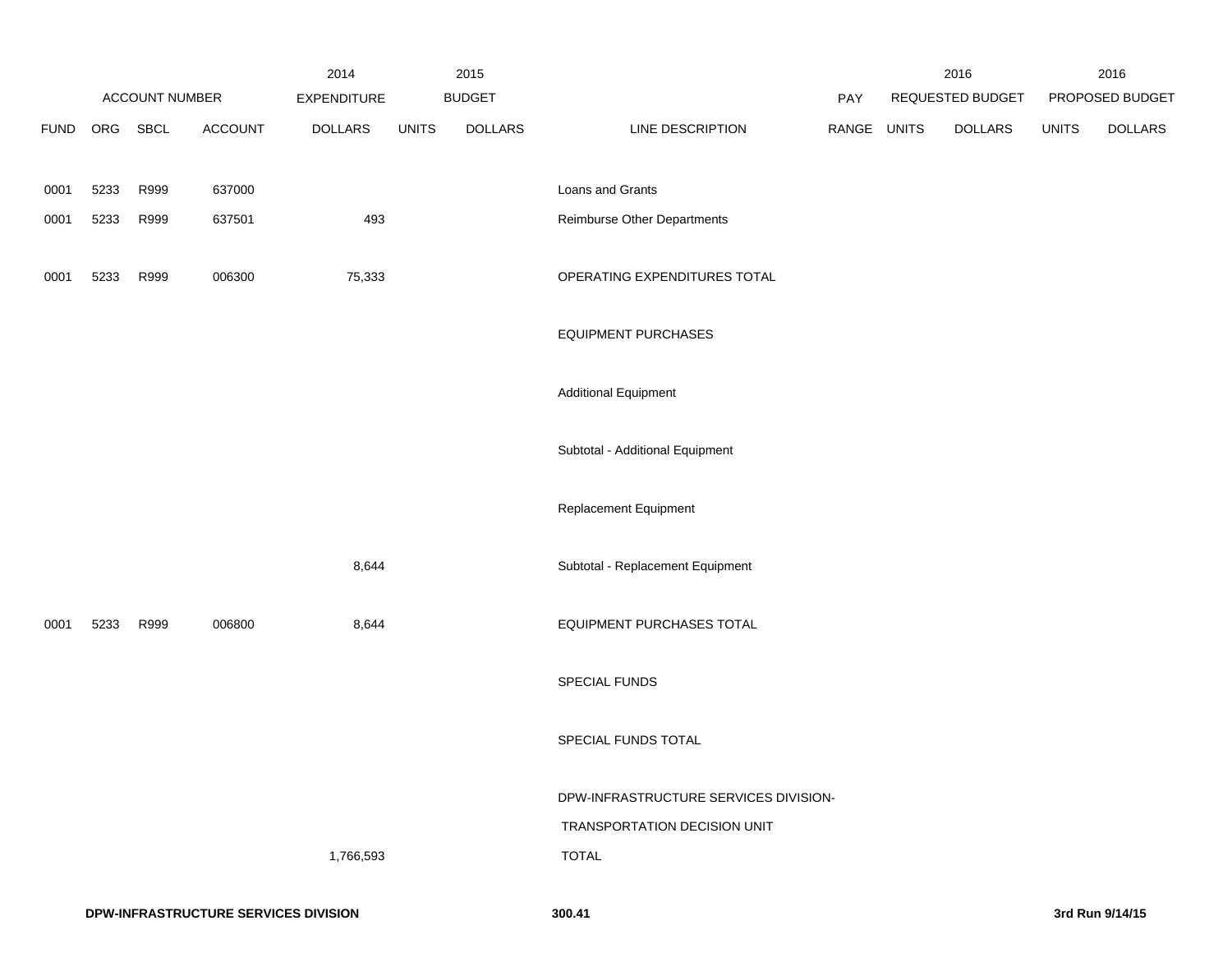|                       |     |             | 2014           |                | 2015         |                  | 2016                      |                                | 2016         |                |
|-----------------------|-----|-------------|----------------|----------------|--------------|------------------|---------------------------|--------------------------------|--------------|----------------|
| <b>ACCOUNT NUMBER</b> |     | EXPENDITURE |                | <b>BUDGET</b>  | PAY          | REQUESTED BUDGET |                           | <b>PROPOSED BUDGET</b>         |              |                |
| <b>FUND</b>           | ORG | <b>SBCL</b> | <b>ACCOUNT</b> | <b>DOLLARS</b> | <b>UNITS</b> | <b>DOLLARS</b>   | RANGE<br>LINE DESCRIPTION | <b>UNITS</b><br><b>DOLLARS</b> | <b>UNITS</b> | <b>DOLLARS</b> |

DPW-INFRASTRUCTURE SERVICES DIVISION-

#### FIELD OPERATIONS - CONSTRUCTION

# DECISION UNIT

#### SALARIES & WAGES

Infrastructure Operations Mgr. (X)(Y) 1MX

## CONTRACT ADMINISTRATION

| <b>Field Operations Inspection Specialist</b> | 1BX |
|-----------------------------------------------|-----|
| Sidewalk Repair Specialist                    | 3NN |
| Public Works Inspector II (X)                 | 3LN |
| Program Assistant I                           | 5EN |
| Administrative Assistant II                   | 6HN |

### CONSTRUCTION MANAGEMENT

| Civil Engineer V (X)                 | 1JX |
|--------------------------------------|-----|
| Management Civil Engineer Senior (X) | 11X |
| Civil Engineer III                   | 2IN |
| Civil Engineer II (X)                | 2GN |
| Water Construction Coordinator (X)   | 7PN |
| Public Works Inspector II (X)        | 3LN |
| Engineering Inspection Assistant (X) | 9NN |

# AUXILIARY POSITIONS

Civil Engineer III (X) 2IN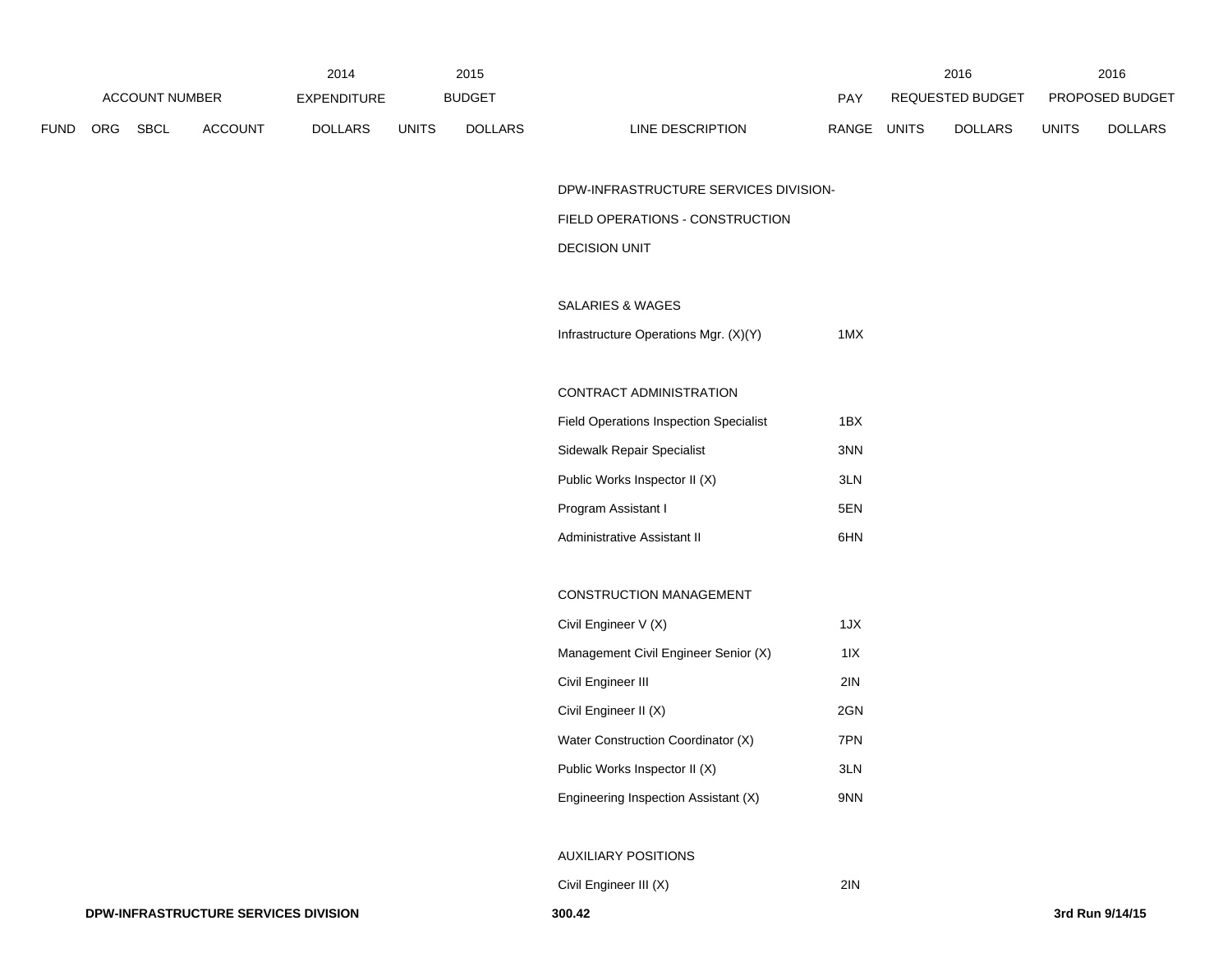|             |     |                |                | 2014               |              | 2015           |                                      |             | 2016 |                  | 2016         |                 |
|-------------|-----|----------------|----------------|--------------------|--------------|----------------|--------------------------------------|-------------|------|------------------|--------------|-----------------|
|             |     | ACCOUNT NUMBER |                | <b>EXPENDITURE</b> |              | <b>BUDGET</b>  |                                      | PAY         |      | REQUESTED BUDGET |              | PROPOSED BUDGET |
| <b>FUND</b> | ORG | SBCL           | <b>ACCOUNT</b> | <b>DOLLARS</b>     | <b>UNITS</b> | <b>DOLLARS</b> | LINE DESCRIPTION                     | RANGE UNITS |      | <b>DOLLARS</b>   | <b>UNITS</b> | <b>DOLLARS</b>  |
|             |     |                |                |                    |              |                | Public Works Inspector II (X)        | 3LN         |      |                  |              |                 |
|             |     |                |                |                    |              |                | DESIGN AND FIELD ENGINEERING         |             |      |                  |              |                 |
|             |     |                |                |                    |              |                | Civil Engineer V (X)                 | 1JX         |      |                  |              |                 |
|             |     |                |                |                    |              |                | Engineering Technician VI            | 2IN         |      |                  |              |                 |
|             |     |                |                |                    |              |                | Engineering Technician V             | 3RN         |      |                  |              |                 |
|             |     |                |                |                    |              |                | Engineering Technician IV            | 3NN         |      |                  |              |                 |
|             |     |                |                |                    |              |                | Engineering Technician II            | 3FN         |      |                  |              |                 |
|             |     |                |                |                    |              |                | Engineering Technician II (0.33 FTE) | 3FN         |      |                  |              |                 |
|             |     |                |                |                    |              |                | <b>AUXILIARY POSITIONS</b>           |             |      |                  |              |                 |
|             |     |                |                |                    |              |                | Engineering Technician V             | 3RN         |      |                  |              |                 |
|             |     |                |                |                    |              |                | Engineering Technician IV            | 3NN         |      |                  |              |                 |
|             |     |                |                |                    |              |                | Engineering Technician II            | 3FN         |      |                  |              |                 |
|             |     |                |                | 4,180,526          |              |                | <b>Total Before Adjustments</b>      |             |      |                  |              |                 |
|             |     |                |                |                    |              |                | Salary & Wage Rate Change            |             |      |                  |              |                 |
|             |     |                |                | 174,200            |              |                | Overtime Compensated                 |             |      |                  |              |                 |
|             |     |                |                |                    |              |                | Personnel Cost Adjustment            |             |      |                  |              |                 |
|             |     |                |                |                    |              |                | Other                                |             |      |                  |              |                 |
|             |     |                |                |                    |              |                | Furlough                             |             |      |                  |              |                 |
|             |     |                |                | 4,354,726          |              |                | Gross Salaries & Wages Total         |             |      |                  |              |                 |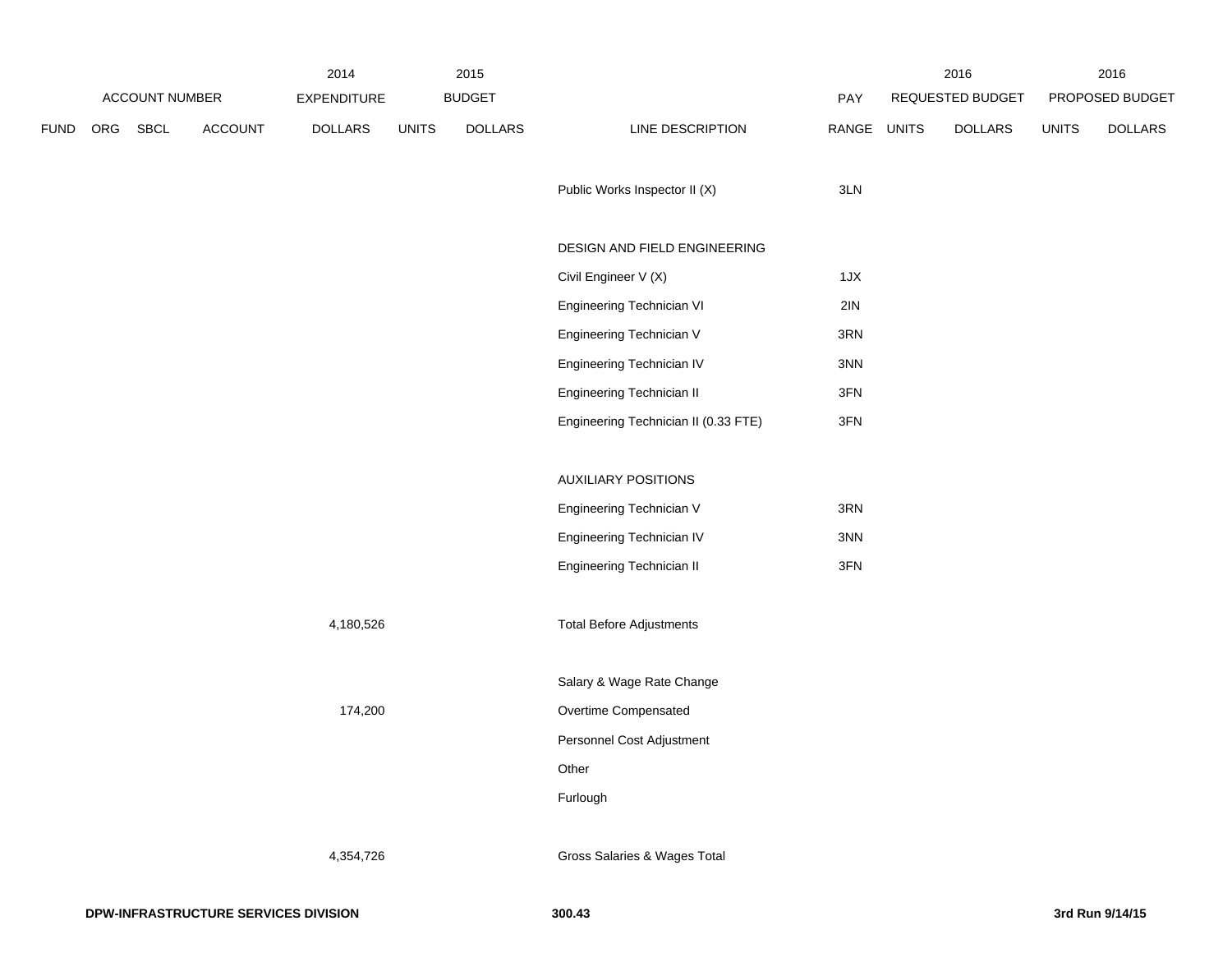|             |                                      |                |                | 2014               |              | 2015           |                                                                           |       |                  | 2016           |                 | 2016            |
|-------------|--------------------------------------|----------------|----------------|--------------------|--------------|----------------|---------------------------------------------------------------------------|-------|------------------|----------------|-----------------|-----------------|
|             |                                      | ACCOUNT NUMBER |                | <b>EXPENDITURE</b> |              | <b>BUDGET</b>  |                                                                           | PAY   | REQUESTED BUDGET |                | PROPOSED BUDGET |                 |
| <b>FUND</b> | ORG                                  | SBCL           | <b>ACCOUNT</b> | <b>DOLLARS</b>     | <b>UNITS</b> | <b>DOLLARS</b> | LINE DESCRIPTION                                                          | RANGE | UNITS            | <b>DOLLARS</b> | <b>UNITS</b>    | <b>DOLLARS</b>  |
|             |                                      |                |                |                    |              |                |                                                                           |       |                  |                |                 |                 |
|             |                                      |                |                | (205, 738)         |              |                | Reimbursable Services Deduction                                           |       |                  |                |                 |                 |
|             |                                      |                |                | (3,474,671)        |              |                | Capital Improvements Deduction                                            |       |                  |                |                 |                 |
|             |                                      |                |                |                    |              |                | Grants & Aids Deduction                                                   |       |                  |                |                 |                 |
|             |                                      |                |                |                    |              |                |                                                                           |       |                  |                |                 |                 |
| 0001        | 5234                                 | R999           | 006000         | 674,317            |              |                | NET SALARIES & WAGES TOTAL                                                |       |                  |                |                 |                 |
|             |                                      |                |                |                    |              |                |                                                                           |       |                  |                |                 |                 |
|             |                                      |                |                |                    |              |                | <b>O&amp;M FTE'S</b>                                                      |       |                  |                |                 |                 |
|             |                                      |                |                |                    |              |                | NON-O&M FTE'S                                                             |       |                  |                |                 |                 |
|             |                                      |                |                |                    |              |                |                                                                           |       |                  |                |                 |                 |
|             |                                      |                |                |                    |              |                | (X) Private Auto allowance May Be Paid Pursuant to Section 350-183        |       |                  |                |                 |                 |
|             |                                      |                |                |                    |              |                | of the Milwaukee Code.                                                    |       |                  |                |                 |                 |
|             |                                      |                |                |                    |              |                | (Y) Required to file a statement of economic interests in accordance with |       |                  |                |                 |                 |
|             |                                      |                |                |                    |              |                | the Milwaukee Code of Ordinances Chapter 303-Code of Ethics.              |       |                  |                |                 |                 |
|             |                                      |                |                |                    |              |                |                                                                           |       |                  |                |                 |                 |
| 0001        | 5234                                 | R999           | 006100         | 291,419            |              |                | ESTIMATED EMPLOYEE FRINGE BENEFITS                                        |       |                  |                |                 |                 |
|             |                                      |                |                |                    |              |                | (Involves Revenue Offset-No Transfers from this Account)                  |       |                  |                |                 |                 |
|             |                                      |                |                |                    |              |                |                                                                           |       |                  |                |                 |                 |
|             |                                      |                |                |                    |              |                | OPERATING EXPENDITURES                                                    |       |                  |                |                 |                 |
| 0001        | 5234                                 | R999           | 630100         | 18,293             |              |                | <b>General Office Expense</b>                                             |       |                  |                |                 |                 |
| 0001        | 5234                                 | R999           | 630500         | 2,454              |              |                | Tools & Machinery Parts                                                   |       |                  |                |                 |                 |
| 0001        | 5234                                 | R999           | 631000         | 1,302              |              |                | <b>Construction Supplies</b>                                              |       |                  |                |                 |                 |
| 0001        | 5234                                 | R999           | 631500         |                    |              |                | Energy                                                                    |       |                  |                |                 |                 |
| 0001        | 5234                                 | R999           | 632000         | 907                |              |                | Other Operating Supplies                                                  |       |                  |                |                 |                 |
| 0001        | 5234                                 | R999           | 632500         |                    |              |                | <b>Facility Rental</b>                                                    |       |                  |                |                 |                 |
|             | DPW-INFRASTRUCTURE SERVICES DIVISION |                |                |                    |              |                | 300.44                                                                    |       |                  |                |                 | 3rd Run 9/14/15 |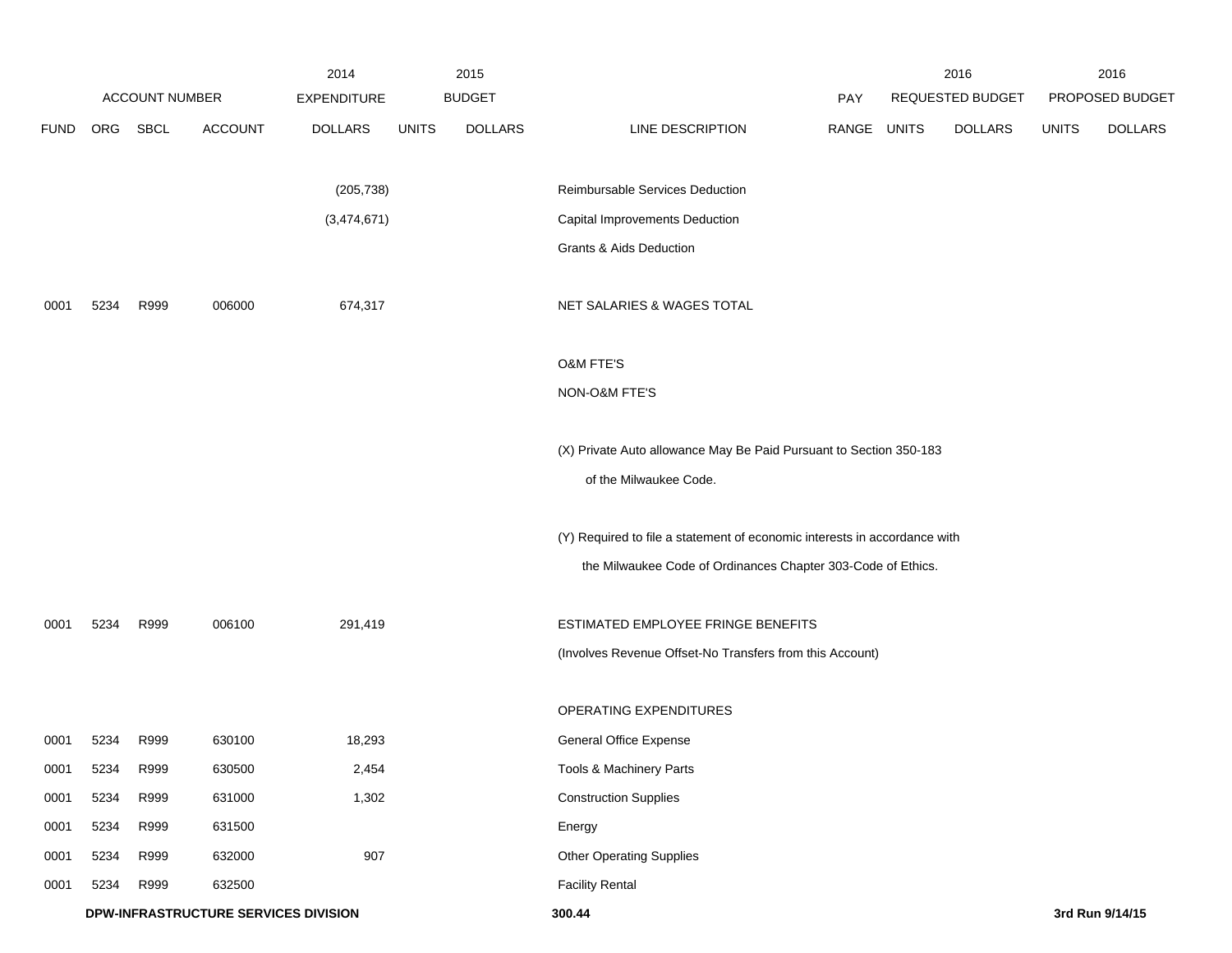|             |                |      |                | 2014               |              | 2015           |                                    |       |              | 2016             |                 | 2016           |
|-------------|----------------|------|----------------|--------------------|--------------|----------------|------------------------------------|-------|--------------|------------------|-----------------|----------------|
|             | ACCOUNT NUMBER |      |                | <b>EXPENDITURE</b> |              | <b>BUDGET</b>  |                                    | PAY   |              | REQUESTED BUDGET | PROPOSED BUDGET |                |
| <b>FUND</b> | ORG            | SBCL | <b>ACCOUNT</b> | <b>DOLLARS</b>     | <b>UNITS</b> | <b>DOLLARS</b> | LINE DESCRIPTION                   | RANGE | <b>UNITS</b> | <b>DOLLARS</b>   | <b>UNITS</b>    | <b>DOLLARS</b> |
|             |                |      |                |                    |              |                |                                    |       |              |                  |                 |                |
| 0001        | 5234           | R999 | 633000         | 27,890             |              |                | Vehicle Rental                     |       |              |                  |                 |                |
| 0001        | 5234           | R999 | 633500         | 3,778              |              |                | Non-Vehicle Equipment Rental       |       |              |                  |                 |                |
| 0001        | 5234           | R999 | 634000         |                    |              |                | <b>Professional Services</b>       |       |              |                  |                 |                |
| 0001        | 5234           | R999 | 634500         |                    |              |                | Information Technology Services    |       |              |                  |                 |                |
| 0001        | 5234           | R999 | 635000         | 1,471              |              |                | <b>Property Services</b>           |       |              |                  |                 |                |
| 0001        | 5234           | R999 | 635500         |                    |              |                | Infrastructure Services            |       |              |                  |                 |                |
| 0001        | 5234           | R999 | 636000         |                    |              |                | Vehicle Repair Services            |       |              |                  |                 |                |
| 0001        | 5234           | R999 | 636500         | 11,095             |              |                | <b>Other Operating Services</b>    |       |              |                  |                 |                |
| 0001        | 5234           | R999 | 637000         |                    |              |                | Loans and Grants                   |       |              |                  |                 |                |
| 0001        | 5234           | R999 | 637501         |                    |              |                | <b>Reimburse Other Departments</b> |       |              |                  |                 |                |
| 0001        | 5234           | R999 | 006300         | 67,190             |              |                | OPERATING EXPENDITURES TOTAL       |       |              |                  |                 |                |
|             |                |      |                |                    |              |                | <b>EQUIPMENT PURCHASES</b>         |       |              |                  |                 |                |
|             |                |      |                |                    |              |                |                                    |       |              |                  |                 |                |
|             |                |      |                |                    |              |                | <b>Additional Equipment</b>        |       |              |                  |                 |                |
|             |                |      |                |                    |              |                | Subtotal - Additional Equipment    |       |              |                  |                 |                |
|             |                |      |                |                    |              |                | Replacement Equipment              |       |              |                  |                 |                |
|             |                |      |                | 12,226             |              |                | Subtotal - Replacement Equipment   |       |              |                  |                 |                |
|             |                |      |                |                    |              |                | Other Previous Experience          |       |              |                  |                 |                |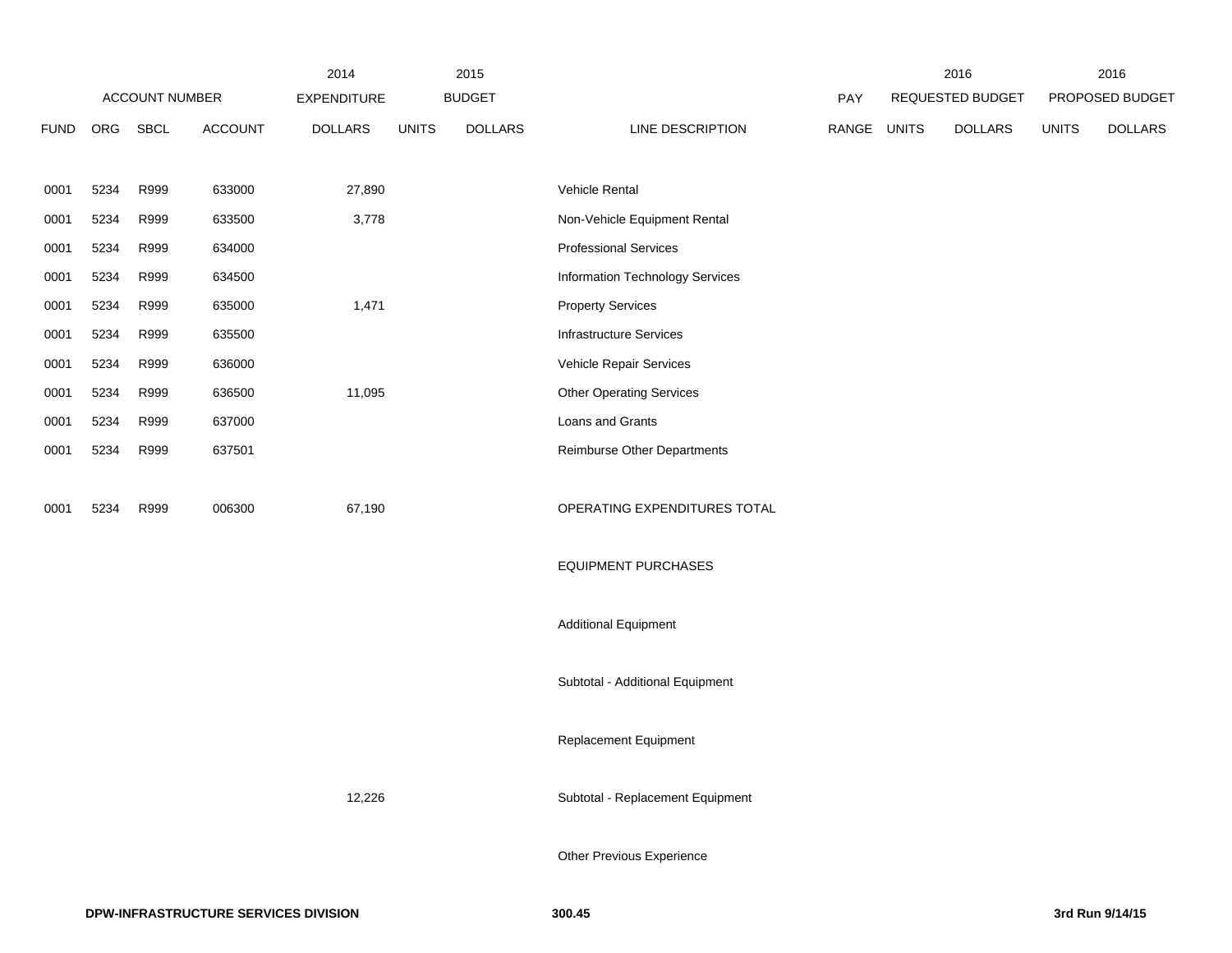|             |                       |      |                                     | 2014           |              | 2015           |                                       |                  | 2016  |                 | 2016         |                |
|-------------|-----------------------|------|-------------------------------------|----------------|--------------|----------------|---------------------------------------|------------------|-------|-----------------|--------------|----------------|
|             | <b>ACCOUNT NUMBER</b> |      | <b>BUDGET</b><br><b>EXPENDITURE</b> |                |              | PAY            |                                       | REQUESTED BUDGET |       | PROPOSED BUDGET |              |                |
| <b>FUND</b> | ORG                   | SBCL | <b>ACCOUNT</b>                      | <b>DOLLARS</b> | <b>UNITS</b> | <b>DOLLARS</b> | LINE DESCRIPTION                      | RANGE            | UNITS | DOLLARS         | <b>UNITS</b> | <b>DOLLARS</b> |
| 0001        | 5234                  | R999 | 006800                              | 12,226         |              |                | <b>EQUIPMENT PURCHASES TOTAL</b>      |                  |       |                 |              |                |
|             |                       |      |                                     |                |              |                | <b>SPECIAL FUNDS</b>                  |                  |       |                 |              |                |
|             |                       |      |                                     |                |              |                | SPECIAL FUNDS TOTAL                   |                  |       |                 |              |                |
|             |                       |      |                                     |                |              |                | DPW-INFRASTRUCTURE SERVICES DIVISION- |                  |       |                 |              |                |
|             |                       |      |                                     |                |              |                | FIELD OPERATIONS-CONSTRUCTION         |                  |       |                 |              |                |
|             |                       |      |                                     | 1,045,152      |              |                | <b>DECISION UNIT TOTAL</b>            |                  |       |                 |              |                |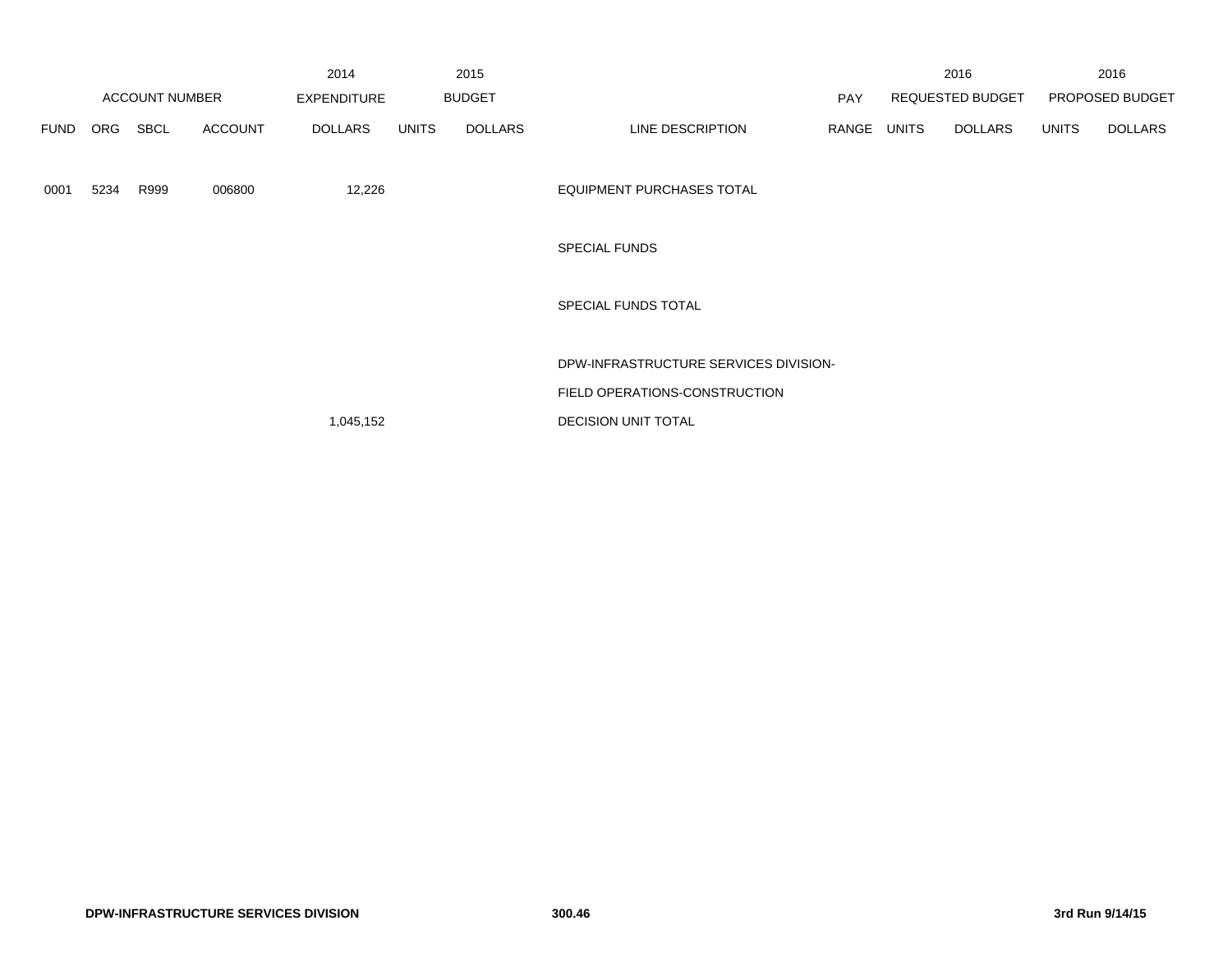|             |                |             |                    | 2014           |               | 2015           |                                  | 2016                           | 2016                   |                |
|-------------|----------------|-------------|--------------------|----------------|---------------|----------------|----------------------------------|--------------------------------|------------------------|----------------|
|             | ACCOUNT NUMBER |             | <b>EXPENDITURE</b> |                | <b>BUDGET</b> | PAY            | REQUESTED BUDGET                 |                                | <b>PROPOSED BUDGET</b> |                |
| <b>FUND</b> | <b>ORG</b>     | <b>SBCL</b> | <b>ACCOUNT</b>     | <b>DOLLARS</b> | UNITS         | <b>DOLLARS</b> | <b>RANGE</b><br>LINE DESCRIPTION | <b>UNITS</b><br><b>DOLLARS</b> | <b>UNITS</b>           | <b>DOLLARS</b> |

DPW-INFRASTRUCTURE SERVICES DIVISION-

## FIELD OPERATIONS - STREETS & BRIDGES

# DECISION UNIT

## SALARIES & WAGES

Street & Bridges Services Manager (X) 1JX

# STREET MAINTENANCE

| Street Area Manager               | 1HX |
|-----------------------------------|-----|
| Street District Manager           | 1DX |
| Infrastructure Repair Worker      | 8FN |
| Infrastructure Repair Crew Leader | 8IN |
| Cement Finisher                   | 7K  |
| Cement Finisher Helper            | 8FN |
| City Laborer                      | 8DN |

### AUXILIARY POSITIONS

| Street Area Manager               | 1HX |
|-----------------------------------|-----|
| <b>Street District Manager</b>    | 1DX |
| Infrastructure Repair Worker      | 8FN |
| Infrastructure Repair Crew Leader | 81N |
| <b>Cement Finisher</b>            | 7K  |
| <b>Cement Finisher Helper</b>     | 8FN |
| City Laborer (Regular)            | 8DN |
| <b>Operations Driver/Worker</b>   | 8KN |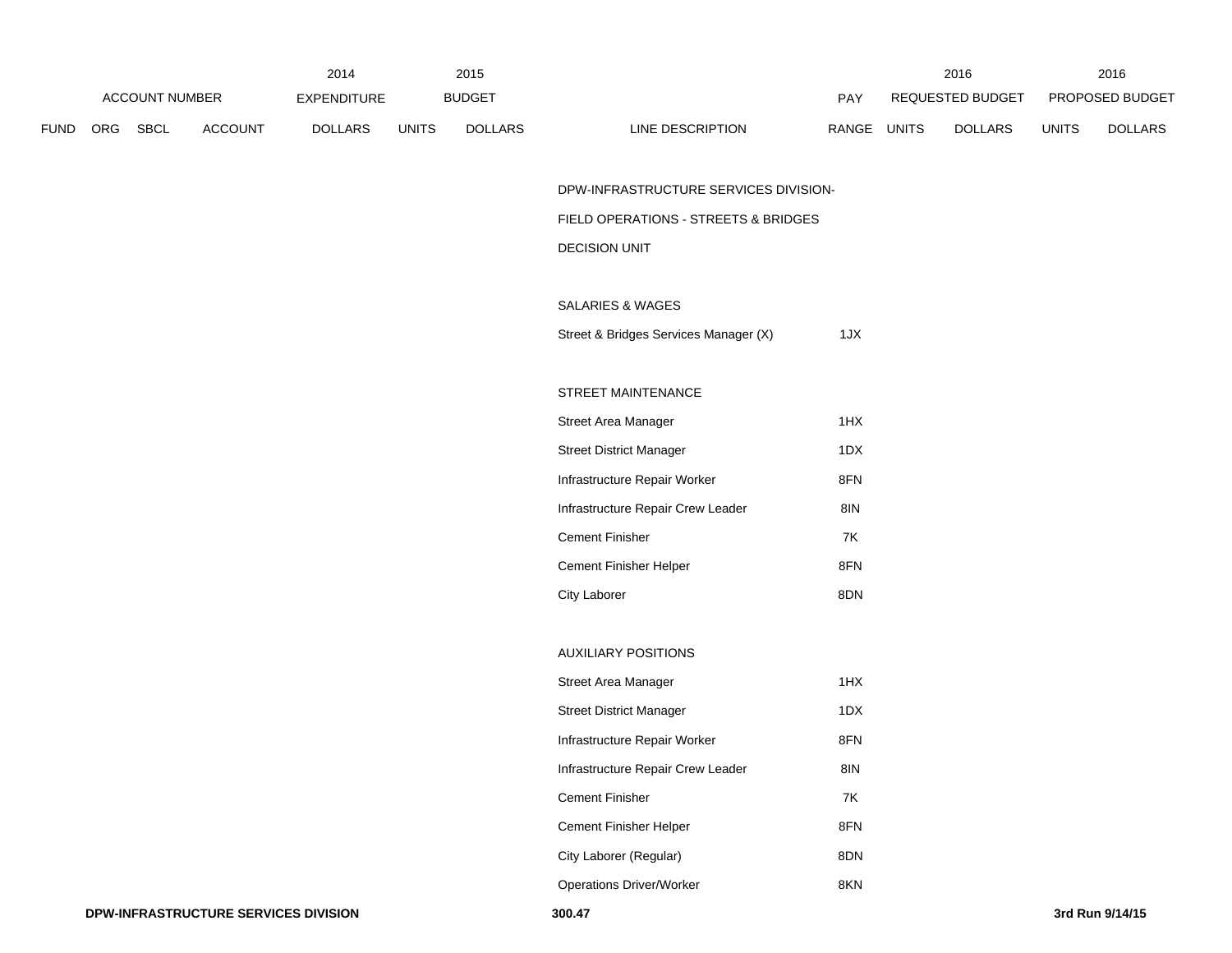|             |                |      |                              | 2014           |              | 2015           |                                  | 2016                           | 2016         |                |
|-------------|----------------|------|------------------------------|----------------|--------------|----------------|----------------------------------|--------------------------------|--------------|----------------|
|             | ACCOUNT NUMBER |      | <b>BUDGET</b><br>EXPENDITURE |                |              | PAY            | REQUESTED BUDGET                 | <b>PROPOSED BUDGET</b>         |              |                |
| <b>FUND</b> | <b>ORG</b>     | SBCL | <b>ACCOUNT</b>               | <b>DOLLARS</b> | <b>UNITS</b> | <b>DOLLARS</b> | LINE DESCRIPTION<br><b>RANGE</b> | <b>UNITS</b><br><b>DOLLARS</b> | <b>UNITS</b> | <b>DOLLARS</b> |

#### PLANT & EQUIPMENT

| Plant & Equip. Repair Supervisor  | 1DX |
|-----------------------------------|-----|
| Program Assistant I               | 5EN |
| Lead Equipment Mechanic           | 7FN |
| Infrastructure Repair Crew Leader | 8IN |
| Equipment Mechanic IV             | 7EN |
| Equipment Mechanic II             | 7CN |
| Equipment Mechanic I              | 7BN |
| Infrastructure Repair Worker      | 8FN |

# AUXILIARY PERSONNEL

| Asphalt Plant Oper. Eng.    | 7KN |
|-----------------------------|-----|
| <b>Office Assistant III</b> | 6FN |
| Lead Equipment Mechanic     | 7FN |
| Equipment Mechanic II       | 7CN |
| Asphalt Plant Operator      | 8FN |
| Equipment Mechanic I        | 7BN |

# STORES UNIT

| <b>Inventory Services Manager</b> |      |  |  |  |  |  |  |
|-----------------------------------|------|--|--|--|--|--|--|
| Inventory Manager (X)             | 1AX  |  |  |  |  |  |  |
| Inventory Assistant V             | 61 N |  |  |  |  |  |  |
| <b>Inventory Assistant IV</b>     | 6JN  |  |  |  |  |  |  |
| <b>Inventory Assistant II</b>     | 6HN  |  |  |  |  |  |  |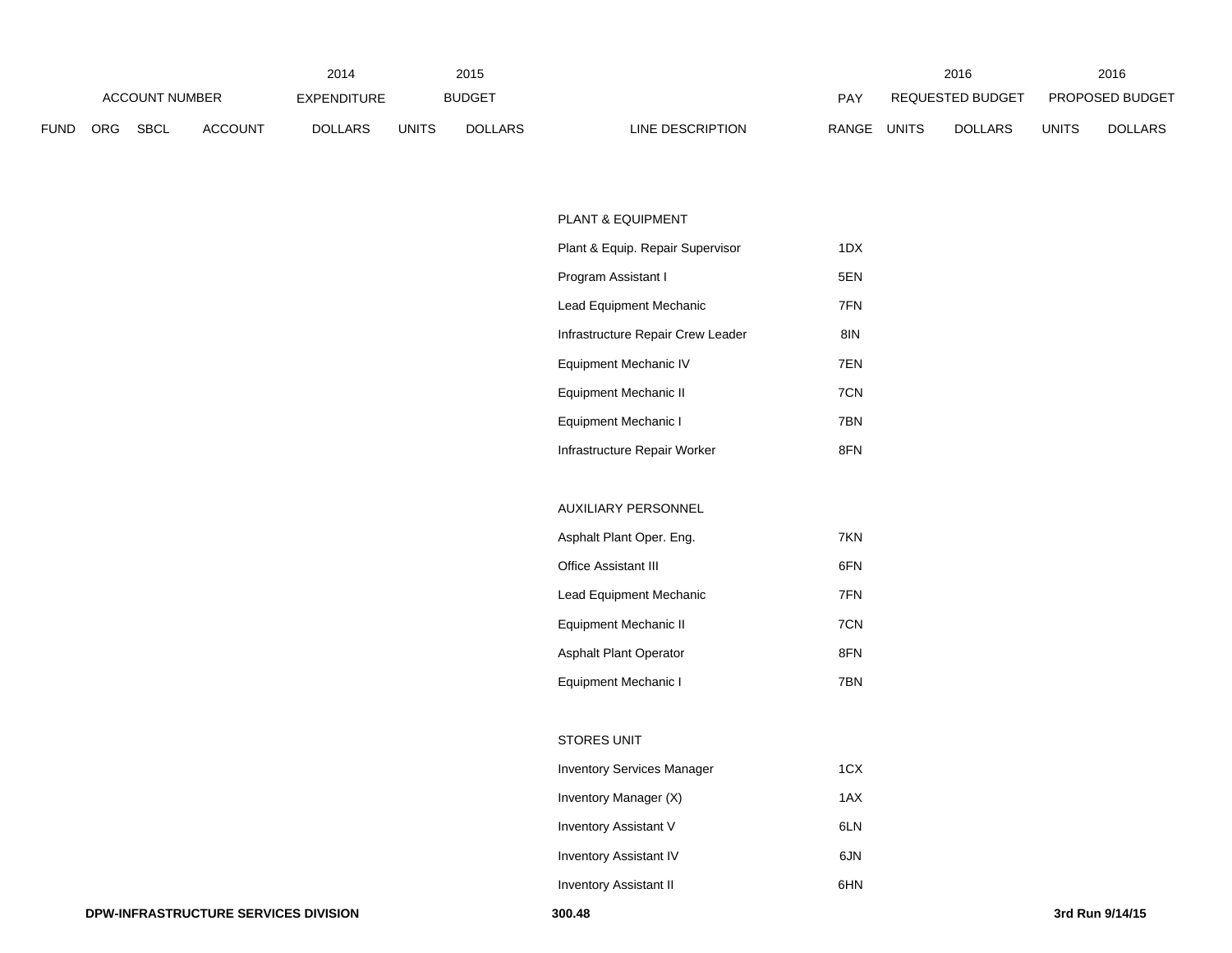|             |                       |      | 2014               |                | 2015         | 2016             |                                      |                 |  | 2016           |              |                |
|-------------|-----------------------|------|--------------------|----------------|--------------|------------------|--------------------------------------|-----------------|--|----------------|--------------|----------------|
|             | <b>ACCOUNT NUMBER</b> |      | <b>EXPENDITURE</b> |                | PAY          | REQUESTED BUDGET |                                      | PROPOSED BUDGET |  |                |              |                |
| <b>FUND</b> | ORG                   | SBCL | ACCOUNT            | <b>DOLLARS</b> | <b>UNITS</b> | <b>DOLLARS</b>   | LINE DESCRIPTION                     | RANGE UNITS     |  | <b>DOLLARS</b> | <b>UNITS</b> | <b>DOLLARS</b> |
|             |                       |      |                    |                |              |                  |                                      |                 |  |                |              |                |
|             |                       |      |                    |                |              |                  | Special Laborer, Electrical Services | 8GN             |  |                |              |                |
|             |                       |      |                    |                |              |                  | AUXILIARY PERSONNEL                  |                 |  |                |              |                |
|             |                       |      |                    |                |              |                  | <b>Inventory Services Manager</b>    | 1CX             |  |                |              |                |
|             |                       |      |                    |                |              |                  | <b>Inventory Supervisor</b>          | 2DN             |  |                |              |                |
|             |                       |      |                    |                |              |                  | Inventory Assistant V                | 6LN             |  |                |              |                |
|             |                       |      |                    |                |              |                  | Inventory Assistant IV               | 6JN             |  |                |              |                |
|             |                       |      |                    |                |              |                  | Inventory Assistant III              | 6IN             |  |                |              |                |
|             |                       |      |                    |                |              |                  | <b>Inventory Assistant II</b>        | 6HN             |  |                |              |                |
|             |                       |      |                    |                |              |                  |                                      |                 |  |                |              |                |
|             |                       |      |                    |                |              |                  | STRUCTURAL DESIGN                    |                 |  |                |              |                |
|             |                       |      |                    |                |              |                  | Structural Design Manager (X)        | 11X             |  |                |              |                |
|             |                       |      |                    |                |              |                  | Civil Engineer IV                    | 2KX             |  |                |              |                |
|             |                       |      |                    |                |              |                  | Civil Engineer III                   | 2IN             |  |                |              |                |
|             |                       |      |                    |                |              |                  | Civil Engineer II                    | 2GN             |  |                |              |                |
|             |                       |      |                    |                |              |                  | Engineering Drafting Technician IV   | 3NN             |  |                |              |                |
|             |                       |      |                    |                |              |                  |                                      |                 |  |                |              |                |
|             |                       |      |                    |                |              |                  | BRIDGE OPERATIONS/MAINTENANCE        |                 |  |                |              |                |
|             |                       |      |                    |                |              |                  | Bridge Maintenance Manager (X)       | 1HX             |  |                |              |                |
|             |                       |      |                    |                |              |                  | <b>Bridge Operator Supervisor</b>    | 1BX             |  |                |              |                |
|             |                       |      |                    |                |              |                  | <b>Bridge Operator-Lead Worker</b>   | $8\mathsf{IN}$  |  |                |              |                |
|             |                       |      |                    |                |              |                  | <b>Bridge Operator</b>               | 8GN             |  |                |              |                |
|             |                       |      |                    |                |              |                  | Carpentry Manager                    | <b>70</b>       |  |                |              |                |
|             |                       |      |                    |                |              |                  | Carpenter                            | <b>7K</b>       |  |                |              |                |
|             |                       |      |                    |                |              |                  | <b>Bricklayer</b>                    | $7Q$            |  |                |              |                |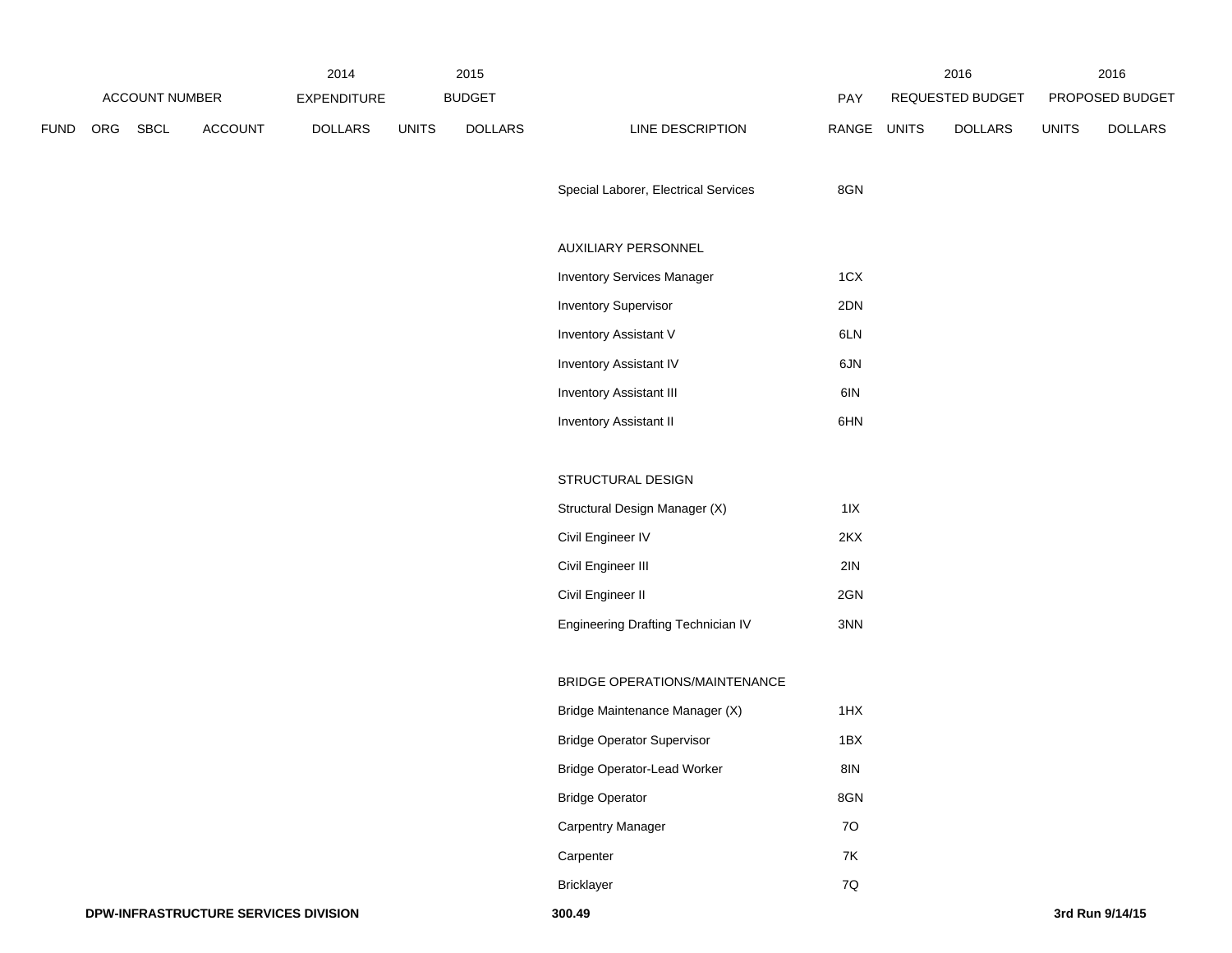|             |                       |             |                | 2014           |               | 2015           |                  | 2016  |                  |                |                        | 2016           |
|-------------|-----------------------|-------------|----------------|----------------|---------------|----------------|------------------|-------|------------------|----------------|------------------------|----------------|
|             | <b>ACCOUNT NUMBER</b> |             | EXPENDITURE    |                | <b>BUDGET</b> |                | PAY              |       | REQUESTED BUDGET |                | <b>PROPOSED BUDGET</b> |                |
| <b>FUND</b> | <b>ORG</b>            | <b>SBCL</b> | <b>ACCOUNT</b> | <b>DOLLARS</b> | <b>UNITS</b>  | <b>DOLLARS</b> | LINE DESCRIPTION | RANGE | <b>UNITS</b>     | <b>DOLLARS</b> | <b>UNITS</b>           | <b>DOLLARS</b> |

| <b>Electrical Mechanic</b>          | 7MN |
|-------------------------------------|-----|
| Infrastructure Repair Crew Leader   | 8IN |
| Infrastructure Repair Worker        | 8FN |
| City Laborer                        | 8DN |
| <b>Ironworker Supervisor</b>        | 70  |
| Ironworker                          | 7M  |
| Painter Leadworker, Bridge and Iron | 7K  |
| Painter, Bridge and Iron            | 7J  |
| Painter Leadworker, House           | 7J  |
| Painter                             | 71  |

### AUXILIARY POSITIONS

| Bridge Operator Supervisor          | 1BX |
|-------------------------------------|-----|
| Bridge Operator-Leadworker          | 8IN |
| <b>Bridge Operator</b>              | 8GN |
| Carpenter Supervisor                | 70  |
| Carpenter                           | 7K  |
| Cement Finisher                     | 7K  |
| Infrastructure Repair Crew leader   | 8IN |
| City Laborer (Regular)              | 8DN |
| Ironworker Supervisor               | 70  |
| Ironworker                          | 7M  |
| Painter Leadworker, Bridge and Iron | 7K  |
| Painter, Bridge and Iron            | 7J  |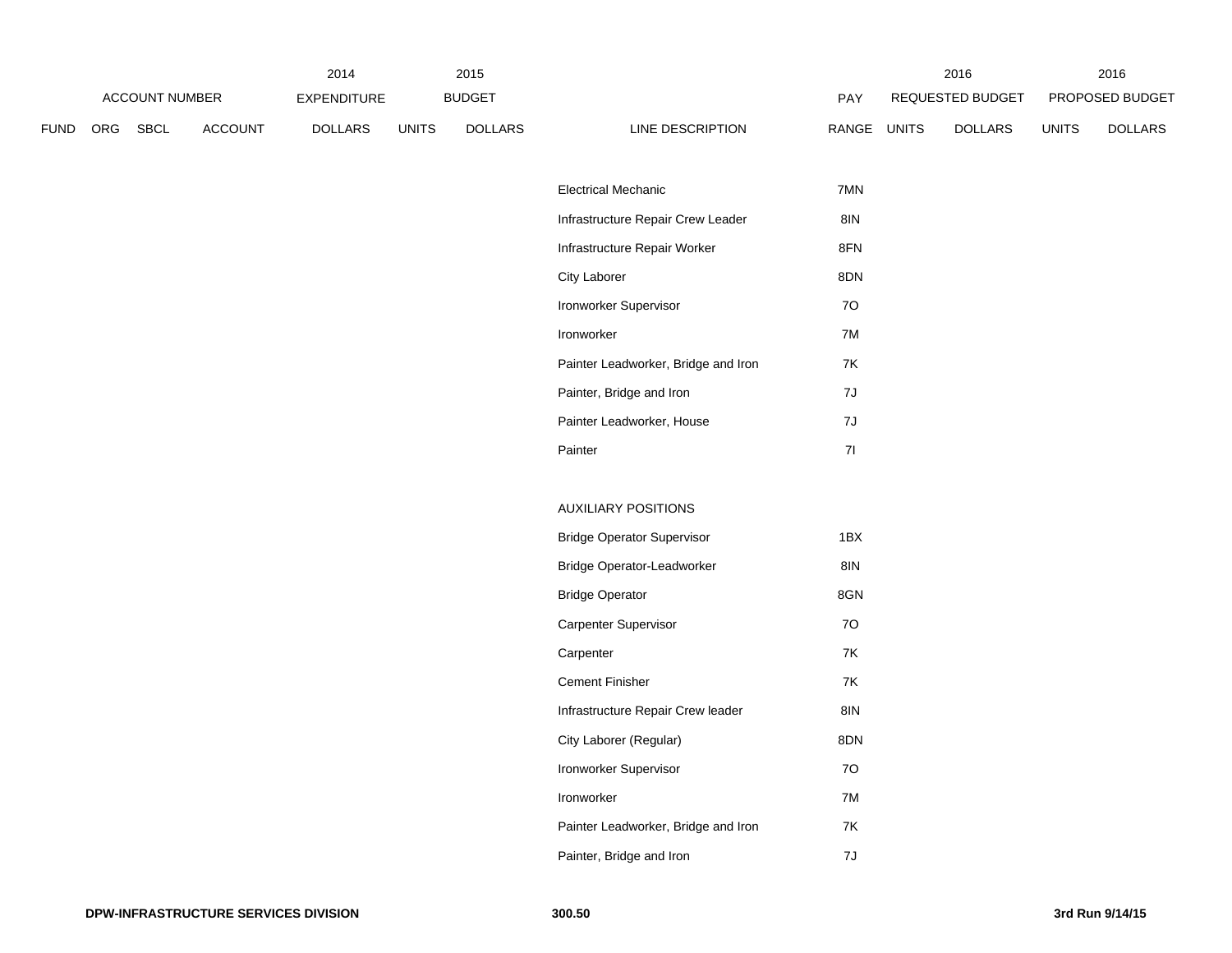|             |      |                | 2014                                 |                    | 2015         |                |                                                                    | 2016  |              | 2016             |              |                 |
|-------------|------|----------------|--------------------------------------|--------------------|--------------|----------------|--------------------------------------------------------------------|-------|--------------|------------------|--------------|-----------------|
|             |      | ACCOUNT NUMBER |                                      | <b>EXPENDITURE</b> |              | <b>BUDGET</b>  |                                                                    | PAY   |              | REQUESTED BUDGET |              | PROPOSED BUDGET |
| <b>FUND</b> | ORG  | <b>SBCL</b>    | ACCOUNT                              | <b>DOLLARS</b>     | <b>UNITS</b> | <b>DOLLARS</b> | LINE DESCRIPTION                                                   | RANGE | <b>UNITS</b> | <b>DOLLARS</b>   | <b>UNITS</b> | <b>DOLLARS</b>  |
|             |      |                |                                      |                    |              |                |                                                                    |       |              |                  |              |                 |
|             |      |                |                                      | 9,533,148          |              |                | <b>Total Before Adjustments</b>                                    |       |              |                  |              |                 |
|             |      |                |                                      |                    |              |                | Salary & Wage Rate Change                                          |       |              |                  |              |                 |
|             |      |                |                                      | 580,055            |              |                | Overtime Compensated                                               |       |              |                  |              |                 |
|             |      |                |                                      |                    |              |                | Personnel Cost Adjustment                                          |       |              |                  |              |                 |
|             |      |                |                                      |                    |              |                | Other                                                              |       |              |                  |              |                 |
|             |      |                |                                      |                    |              |                | Furlough                                                           |       |              |                  |              |                 |
|             |      |                |                                      |                    |              |                |                                                                    |       |              |                  |              |                 |
|             |      |                |                                      | 10,113,204         |              |                | Gross Salaries & Wages Total                                       |       |              |                  |              |                 |
|             |      |                |                                      |                    |              |                |                                                                    |       |              |                  |              |                 |
|             |      |                |                                      | (842, 473)         |              |                | Reimbursable Services Deduction                                    |       |              |                  |              |                 |
|             |      |                |                                      | (1,061,880)        |              |                | Capital Improvements Deduction                                     |       |              |                  |              |                 |
|             |      |                |                                      |                    |              |                | Grants & Aids Deduction                                            |       |              |                  |              |                 |
|             |      |                |                                      |                    |              |                |                                                                    |       |              |                  |              |                 |
| 0001        | 5235 | R999           | 006000                               | 8,208,851          |              |                | NET SALARIES & WAGES TOTAL                                         |       |              |                  |              |                 |
|             |      |                |                                      |                    |              |                |                                                                    |       |              |                  |              |                 |
|             |      |                |                                      |                    |              |                | O&M FTE'S                                                          |       |              |                  |              |                 |
|             |      |                |                                      |                    |              |                | NON-O&M FTE'S                                                      |       |              |                  |              |                 |
|             |      |                |                                      |                    |              |                | (X) Private Auto allowance May Be Paid Pursuant to Section 350-183 |       |              |                  |              |                 |
|             |      |                |                                      |                    |              |                | of the Milwaukee Code.                                             |       |              |                  |              |                 |
|             |      |                |                                      |                    |              |                |                                                                    |       |              |                  |              |                 |
| 0001        | 5235 | R999           | 006100                               | 3,709,391          |              |                | ESTIMATED EMPLOYEE FRINGE BENEFITS                                 |       |              |                  |              |                 |
|             |      |                |                                      |                    |              |                | (Involves Revenue Offset-No Transfers from this Account)           |       |              |                  |              |                 |
|             |      |                |                                      |                    |              |                |                                                                    |       |              |                  |              |                 |
|             |      |                | DPW-INFRASTRUCTURE SERVICES DIVISION |                    |              |                | 300.51                                                             |       |              |                  |              | 3rd Run 9/14/15 |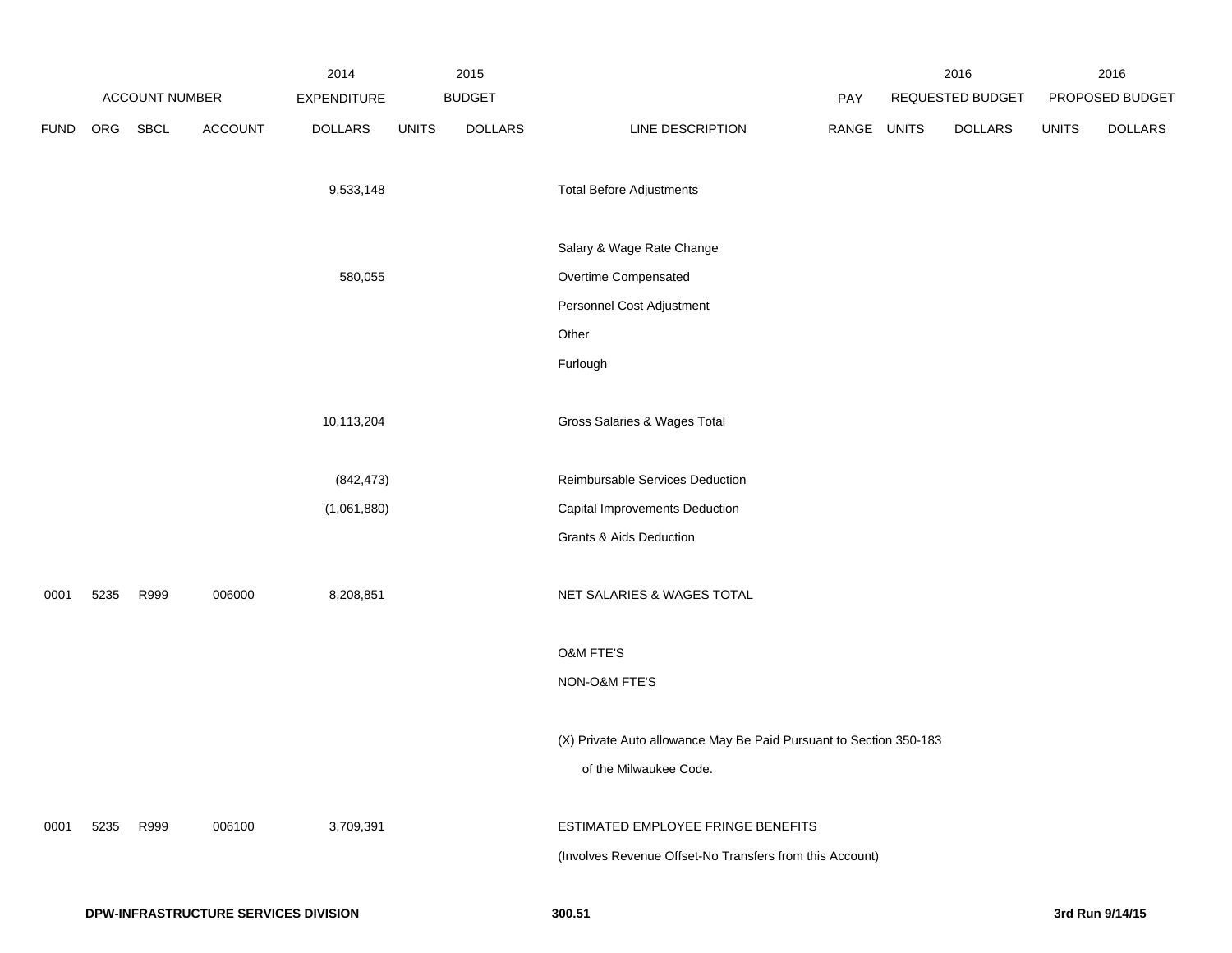|             |      |                       | 2014           | 2015               |              |                |                                    | 2016  |              | 2016             |              |                 |
|-------------|------|-----------------------|----------------|--------------------|--------------|----------------|------------------------------------|-------|--------------|------------------|--------------|-----------------|
|             |      | <b>ACCOUNT NUMBER</b> |                | <b>EXPENDITURE</b> |              | <b>BUDGET</b>  |                                    | PAY   |              | REQUESTED BUDGET |              | PROPOSED BUDGET |
| <b>FUND</b> | ORG  | <b>SBCL</b>           | <b>ACCOUNT</b> | <b>DOLLARS</b>     | <b>UNITS</b> | <b>DOLLARS</b> | LINE DESCRIPTION                   | RANGE | <b>UNITS</b> | <b>DOLLARS</b>   | <b>UNITS</b> | <b>DOLLARS</b>  |
|             |      |                       |                |                    |              |                |                                    |       |              |                  |              |                 |
|             |      |                       |                |                    |              |                | OPERATING EXPENDITURES             |       |              |                  |              |                 |
| 0001        | 5235 | R999                  | 630100         | 18,657             |              |                | <b>General Office Expense</b>      |       |              |                  |              |                 |
| 0001        | 5235 | R999                  | 630500         | 127,711            |              |                | Tools & Machinery Parts            |       |              |                  |              |                 |
| 0001        | 5235 | R999                  | 631000         | 1,866,568          |              |                | <b>Construction Supplies</b>       |       |              |                  |              |                 |
| 0001        | 5235 | R999                  | 631500         | 197,852            |              |                | Energy                             |       |              |                  |              |                 |
| 0001        | 5235 | R999                  | 632000         | 338,801            |              |                | <b>Other Operating Supplies</b>    |       |              |                  |              |                 |
| 0001        | 5235 | R999                  | 632500         | 218                |              |                | <b>Facility Rental</b>             |       |              |                  |              |                 |
| 0001        | 5235 | R999                  | 633000         | 72,079             |              |                | Vehicle Rental                     |       |              |                  |              |                 |
| 0001        | 5235 | R999                  | 633500         | 105,321            |              |                | Non-Vehicle Equipment Rental       |       |              |                  |              |                 |
| 0001        | 5235 | R999                  | 634000         | 15,525             |              |                | <b>Professional Services</b>       |       |              |                  |              |                 |
| 0001        | 5235 | R999                  | 634500         | 473                |              |                | Information Technology Services    |       |              |                  |              |                 |
| 0001        | 5235 | R999                  | 635000         | 49,733             |              |                | <b>Property Services</b>           |       |              |                  |              |                 |
| 0001        | 5235 | R999                  | 635500         | 434,193            |              |                | <b>Infrastructure Services</b>     |       |              |                  |              |                 |
| 0001        | 5235 | R999                  | 636000         | 53                 |              |                | Vehicle Repair Services            |       |              |                  |              |                 |
| 0001        | 5235 | R999                  | 636500         | 92,559             |              |                | <b>Other Operating Services</b>    |       |              |                  |              |                 |
| 0001        | 5235 | R999                  | 637000         |                    |              |                | Loans and Grants                   |       |              |                  |              |                 |
| 0001        | 5235 | R999                  | 637501         | 51,466             |              |                | <b>Reimburse Other Departments</b> |       |              |                  |              |                 |
|             |      |                       |                |                    |              |                |                                    |       |              |                  |              |                 |
| 0001        | 5235 | R999                  | 006300         | 3,371,209          |              |                | OPERATING EXPENDITURES TOTAL       |       |              |                  |              |                 |
|             |      |                       |                |                    |              |                |                                    |       |              |                  |              |                 |
|             |      |                       |                |                    |              |                | <b>EQUIPMENT PURCHASES</b>         |       |              |                  |              |                 |
|             |      |                       |                |                    |              |                |                                    |       |              |                  |              |                 |

Additional Equipment

Subtotal - Additional Equipment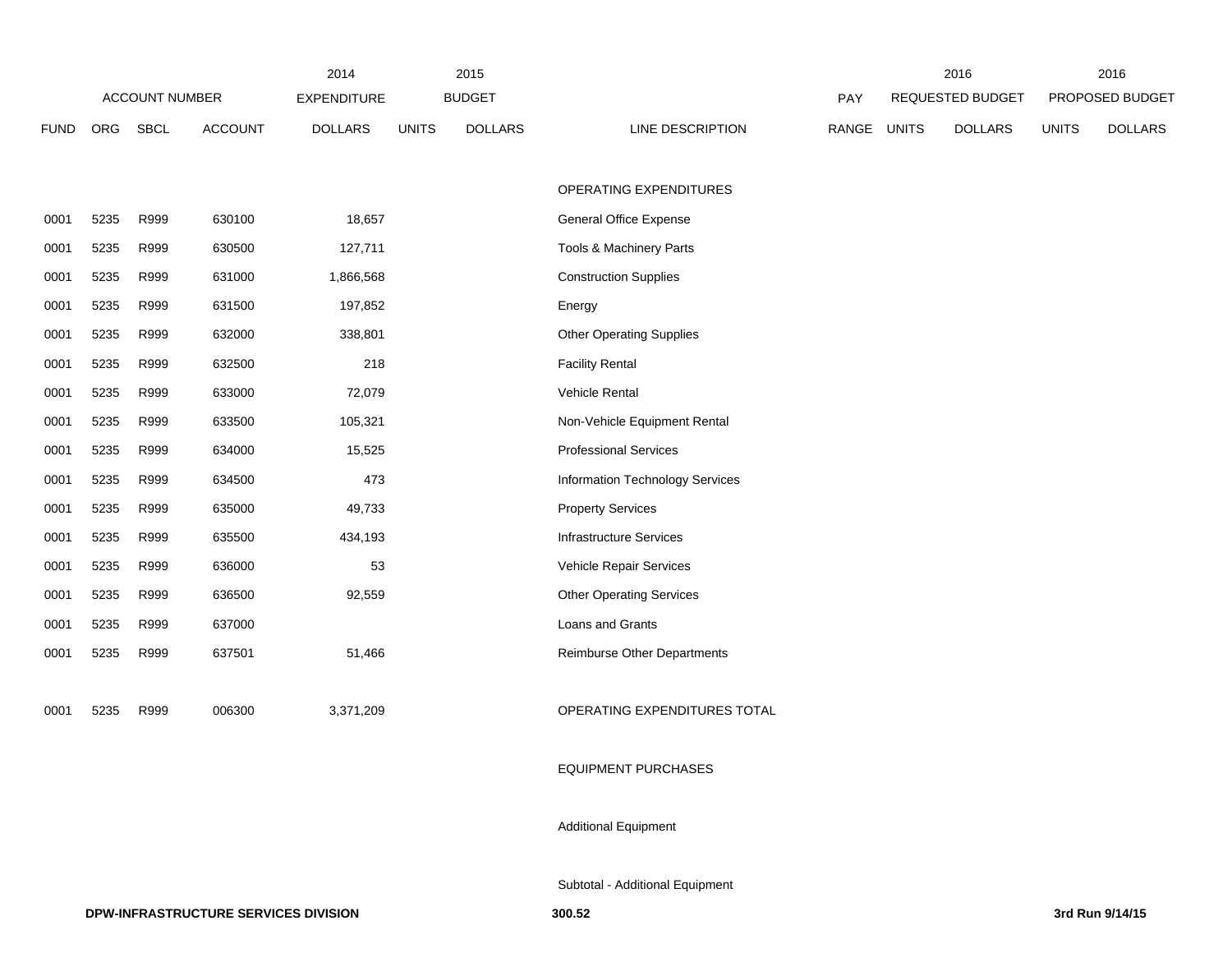|      |      | ACCOUNT NUMBER |                | 2014<br><b>EXPENDITURE</b> |              | 2015<br><b>BUDGET</b> |                                       | PAY   |              | 2016<br>REQUESTED BUDGET |              | 2016<br>PROPOSED BUDGET |
|------|------|----------------|----------------|----------------------------|--------------|-----------------------|---------------------------------------|-------|--------------|--------------------------|--------------|-------------------------|
| FUND | ORG  | SBCL           | <b>ACCOUNT</b> | <b>DOLLARS</b>             | <b>UNITS</b> | <b>DOLLARS</b>        | LINE DESCRIPTION                      | RANGE | <b>UNITS</b> | <b>DOLLARS</b>           | <b>UNITS</b> | <b>DOLLARS</b>          |
|      |      |                |                |                            |              |                       |                                       |       |              |                          |              |                         |
|      |      |                |                |                            |              |                       | Replacement Equipment                 |       |              |                          |              |                         |
|      |      |                |                | 424,231                    |              |                       | Subtotal - Replacement Equipment      |       |              |                          |              |                         |
| 0001 | 5235 | R999           | 006800         | 424,231                    |              |                       | <b>EQUIPMENT PURCHASES TOTAL</b>      |       |              |                          |              |                         |
|      |      |                |                |                            |              |                       | SPECIAL FUNDS                         |       |              |                          |              |                         |
|      |      |                |                |                            |              |                       | SPECIAL FUNDS TOTAL                   |       |              |                          |              |                         |
|      |      |                |                |                            |              |                       | DPW-INFRASTRUCTURE SERVICES DIVISION- |       |              |                          |              |                         |
|      |      |                |                |                            |              |                       | FIELD OPERATIONS-STREET & BRIDGES     |       |              |                          |              |                         |
|      |      |                |                | 15,713,682                 |              |                       | <b>DECISION UNIT TOTAL</b>            |       |              |                          |              |                         |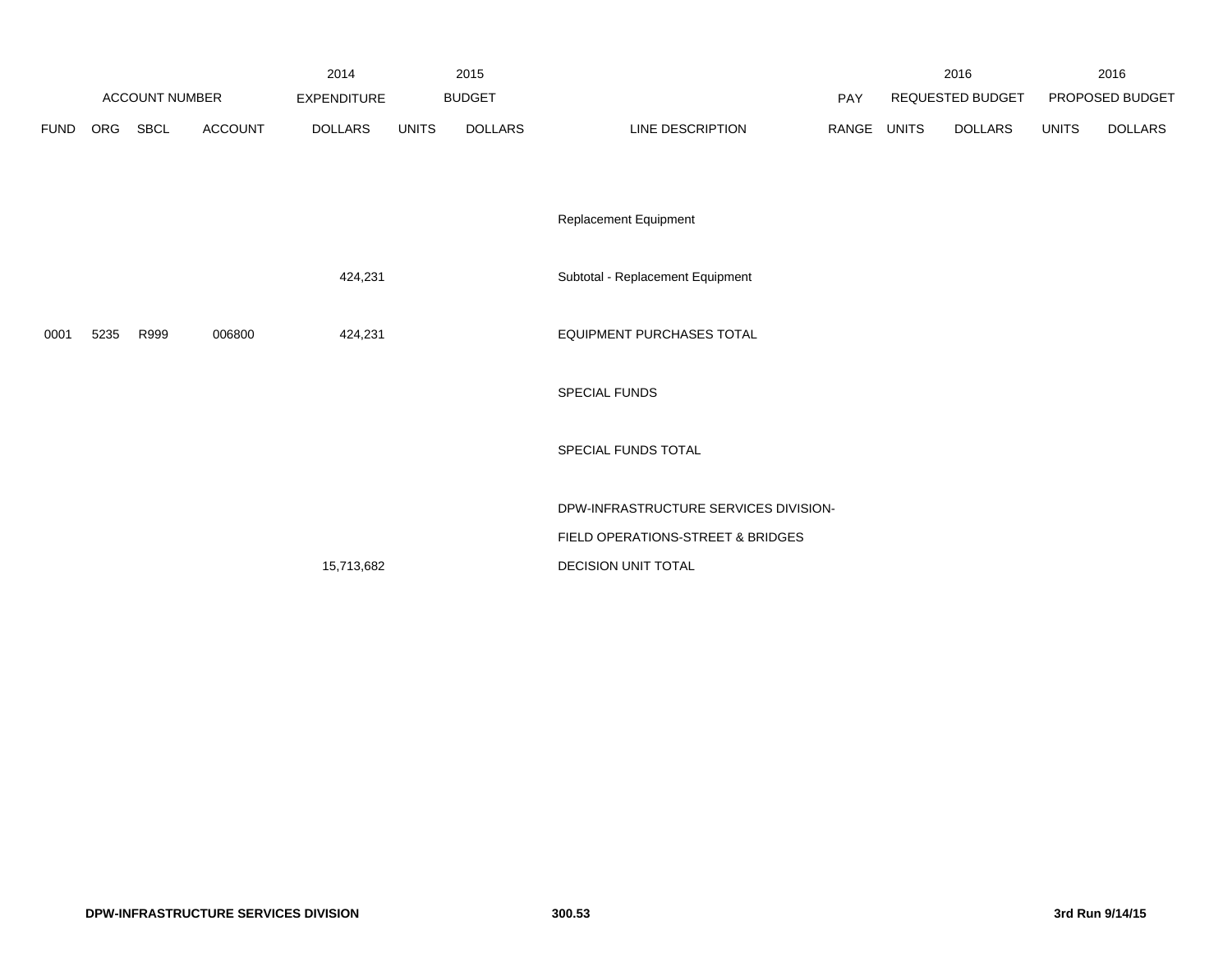|       | 2014                  |             |                    |                |               | 2015           |                         |       |                        | 2016           | 2016         |                |  |
|-------|-----------------------|-------------|--------------------|----------------|---------------|----------------|-------------------------|-------|------------------------|----------------|--------------|----------------|--|
|       | <b>ACCOUNT NUMBER</b> |             | <b>EXPENDITURE</b> |                | <b>BUDGET</b> |                | REQUESTED BUDGET<br>PAY |       | <b>PROPOSED BUDGET</b> |                |              |                |  |
| FUND- | ORG                   | <b>SBCL</b> | <b>ACCOUNT</b>     | <b>DOLLARS</b> | <b>UNITS</b>  | <b>DOLLARS</b> | LINE DESCRIPTION        | RANGE | UNITS                  | <b>DOLLARS</b> | <b>UNITS</b> | <b>DOLLARS</b> |  |

DPW-INFRASTRUCTURE SERVICES DIVISION-

## FIELD OPERATIONS - ELECTRICAL SERVICES

# DECISION UNIT

# SALARIES & WAGES

| Electrical Services Operations Mgr. (X) |  |  | 1JX |
|-----------------------------------------|--|--|-----|
|-----------------------------------------|--|--|-----|

## SIGNAL SHOP

| Electrical Services Manager             | 1GX |
|-----------------------------------------|-----|
| Electrical Mechanic                     | 7MN |
| Electrical Worker                       | 7FN |
| Laborer, Electrical Services (A)        | 8EN |
| Laborer, Electrical Services (0.67 FTE) | 8EN |
| City Laborer (0.67 FTE)                 | 8DN |

# STREET LIGHTING

| Electrical Services Manager, Sr. (X)    | 1HX |
|-----------------------------------------|-----|
| <b>Electrical Services Manager</b>      | 1GX |
| Office Assistant IV                     | 6HX |
| Electrical Mechanic                     | 7MN |
| <b>Electrical Worker</b>                | 7FN |
| Special Laborer, Electrical Services    | 8GN |
| Special Laborer, Elec. Serv. (0.67 FTE) | 8GN |
| Utility Worker                          | 8GN |
| Laborer, Electrical Services            | 8EN |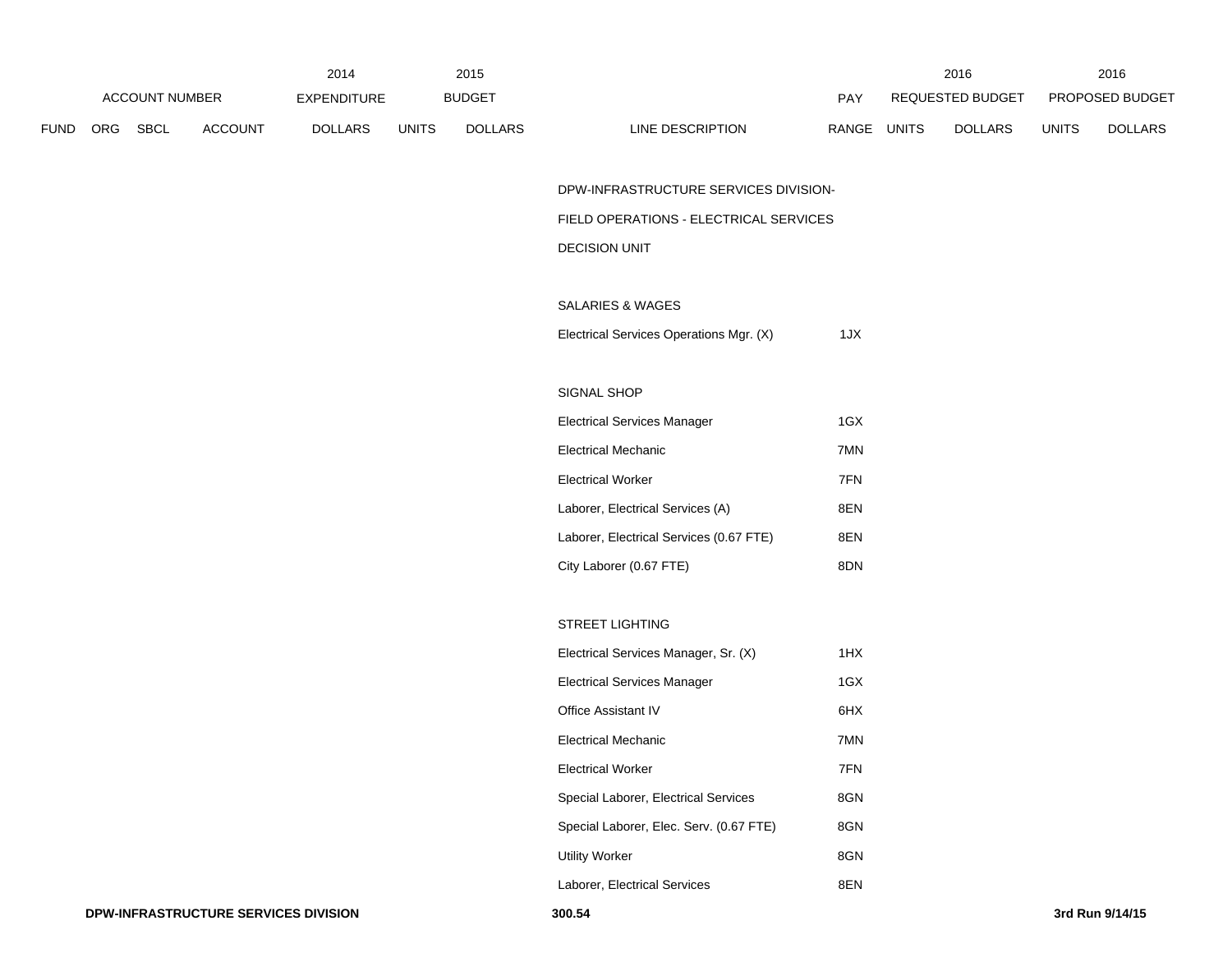|             |     |                       |         | 2014               |              | 2015           |                                         |       |              | 2016             |              | 2016            |
|-------------|-----|-----------------------|---------|--------------------|--------------|----------------|-----------------------------------------|-------|--------------|------------------|--------------|-----------------|
|             |     | <b>ACCOUNT NUMBER</b> |         | <b>EXPENDITURE</b> |              | <b>BUDGET</b>  |                                         | PAY   |              | REQUESTED BUDGET |              | PROPOSED BUDGET |
| <b>FUND</b> | ORG | <b>SBCL</b>           | ACCOUNT | <b>DOLLARS</b>     | <b>UNITS</b> | <b>DOLLARS</b> | LINE DESCRIPTION                        | RANGE | <b>UNITS</b> | <b>DOLLARS</b>   | <b>UNITS</b> | <b>DOLLARS</b>  |
|             |     |                       |         |                    |              |                |                                         |       |              |                  |              |                 |
|             |     |                       |         |                    |              |                | Laborer, Electrical Services (0.67 FTE) | 8EN   |              |                  |              |                 |
|             |     |                       |         |                    |              |                | Directional Boring Machine Oper/Wrk     | 8ON   |              |                  |              |                 |
|             |     |                       |         |                    |              |                | <b>Communications Assistant V</b>       | 6KN   |              |                  |              |                 |
|             |     |                       |         |                    |              |                | SIGN & PAINT SHOPS                      |       |              |                  |              |                 |
|             |     |                       |         |                    |              |                | <b>Electrical Services Supervisor I</b> | 1EX   |              |                  |              |                 |
|             |     |                       |         |                    |              |                | Traffic Sign Worker II                  | 8GN   |              |                  |              |                 |
|             |     |                       |         |                    |              |                | Painter Leadworker, Bridge & Iron       | 7K    |              |                  |              |                 |
|             |     |                       |         |                    |              |                | Painter                                 | 71    |              |                  |              |                 |
|             |     |                       |         |                    |              |                | Laborer, Electrical Services            | 8EN   |              |                  |              |                 |
|             |     |                       |         |                    |              |                |                                         |       |              |                  |              |                 |
|             |     |                       |         |                    |              |                | MACHINE SHOP                            |       |              |                  |              |                 |
|             |     |                       |         |                    |              |                | Machinist II                            | 7LN   |              |                  |              |                 |
|             |     |                       |         |                    |              |                | <b>Electrical Services Mach. I</b>      | 7JN   |              |                  |              |                 |
|             |     |                       |         |                    |              |                | Elec. Services Blacksmith               | 7JN   |              |                  |              |                 |
|             |     |                       |         |                    |              |                | <b>Electrical Services Welder</b>       | 7HN   |              |                  |              |                 |
|             |     |                       |         |                    |              |                | Equipment Mechanic I                    | 7BN   |              |                  |              |                 |
|             |     |                       |         |                    |              |                |                                         |       |              |                  |              |                 |
|             |     |                       |         |                    |              |                | AUXILIARY PERSONNEL                     |       |              |                  |              |                 |
|             |     |                       |         |                    |              |                | <b>Electrical Services Manager</b>      | 1GX   |              |                  |              |                 |
|             |     |                       |         |                    |              |                | <b>Electrical Mechanic</b>              | 7MM   |              |                  |              |                 |
|             |     |                       |         |                    |              |                | <b>Electrical Worker</b>                | 7FN   |              |                  |              |                 |
|             |     |                       |         |                    |              |                | Painter                                 | 71    |              |                  |              |                 |
|             |     |                       |         |                    |              |                | Traffic Sign Worker II                  | 8GN   |              |                  |              |                 |
|             |     |                       |         |                    |              |                | Special Laborer, Electrical Services    | 8GN   |              |                  |              |                 |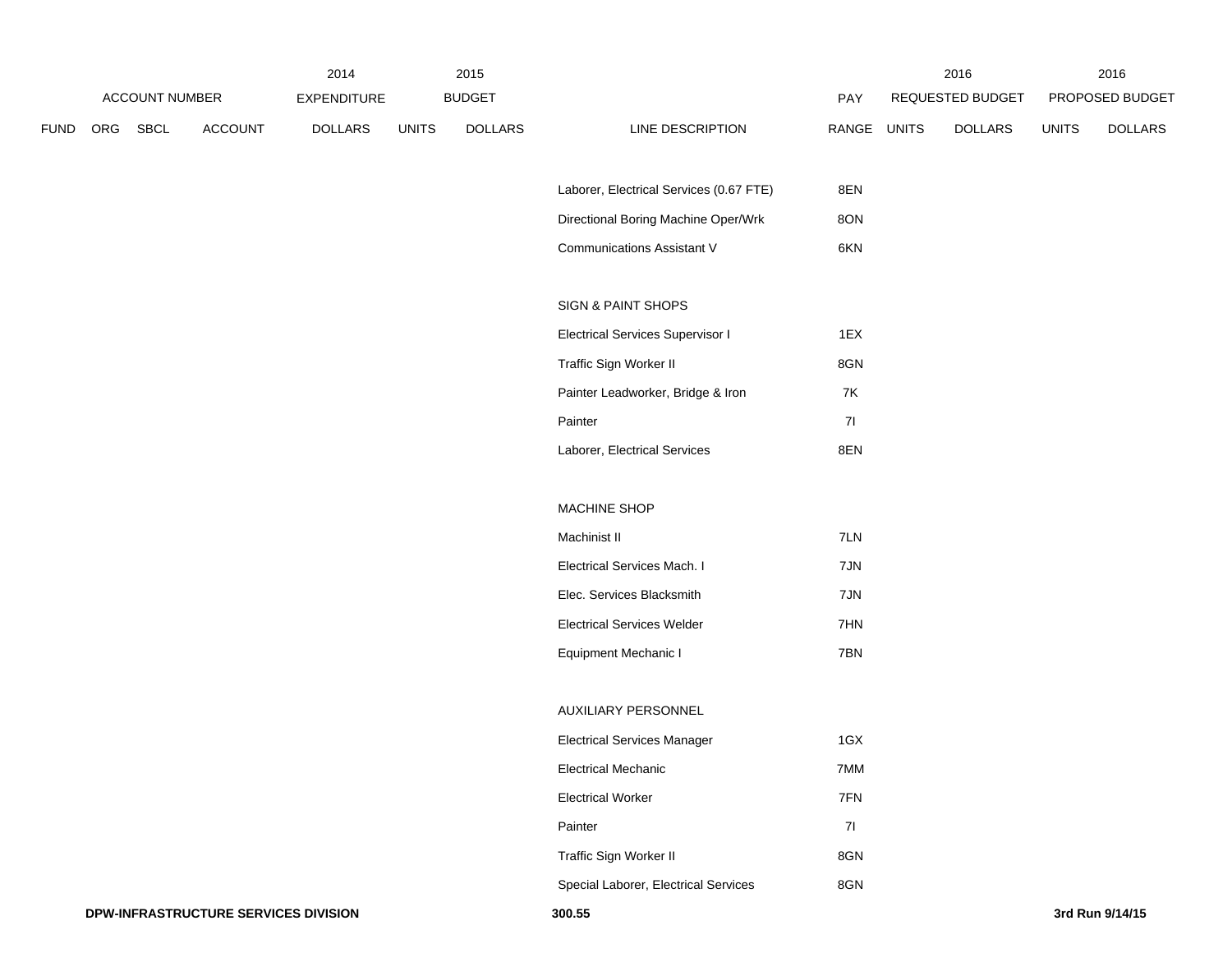|             |      |                | 2014                                 |                | 2015          |                |                                                                     | 2016        |                  | 2016         |                 |
|-------------|------|----------------|--------------------------------------|----------------|---------------|----------------|---------------------------------------------------------------------|-------------|------------------|--------------|-----------------|
|             |      | ACCOUNT NUMBER |                                      | EXPENDITURE    | <b>BUDGET</b> |                |                                                                     | PAY         | REQUESTED BUDGET |              | PROPOSED BUDGET |
| <b>FUND</b> | ORG  | SBCL           | ACCOUNT                              | <b>DOLLARS</b> | <b>UNITS</b>  | <b>DOLLARS</b> | LINE DESCRIPTION                                                    | RANGE UNITS | <b>DOLLARS</b>   | <b>UNITS</b> | <b>DOLLARS</b>  |
|             |      |                |                                      |                |               |                | Laborer, Electrical Services                                        | 8EN         |                  |              |                 |
|             |      |                |                                      | 9,761,952      |               |                | <b>Total Before Adjustments</b>                                     |             |                  |              |                 |
|             |      |                |                                      |                |               |                | Salary & Wage Rate Change                                           |             |                  |              |                 |
|             |      |                |                                      | 506,491        |               |                | Overtime Compensated                                                |             |                  |              |                 |
|             |      |                |                                      |                |               |                | Personnel Cost Adjustment                                           |             |                  |              |                 |
|             |      |                |                                      |                |               |                | Other                                                               |             |                  |              |                 |
|             |      |                |                                      |                |               |                | Furlough                                                            |             |                  |              |                 |
|             |      |                |                                      | 10,268,443     |               |                | Gross Salaries & Wages Total                                        |             |                  |              |                 |
|             |      |                |                                      | (1,655,654)    |               |                | Reimbursable Services Deduction                                     |             |                  |              |                 |
|             |      |                |                                      | (4, 150, 273)  |               |                | Capital Improvements Deduction                                      |             |                  |              |                 |
|             |      |                |                                      | (36,056)       |               |                | <b>Grants &amp; Aids Deduction</b>                                  |             |                  |              |                 |
| 001         | 5237 | R999           | 006000                               | 4,426,460      |               |                | NET SALARIES & WAGES TOTAL                                          |             |                  |              |                 |
|             |      |                |                                      |                |               |                | O&M FTE'S                                                           |             |                  |              |                 |
|             |      |                |                                      |                |               |                | NON-O&M FTE'S                                                       |             |                  |              |                 |
|             |      |                |                                      |                |               |                | (A) One position to be hard red-circled at step 5 of Pay Range 235. |             |                  |              |                 |
|             |      |                |                                      |                |               |                | (X) Private Auto Allowance May Be Paid Pursuant to                  |             |                  |              |                 |
|             |      |                |                                      |                |               |                | Section 350-183 of the Milwaukee Code.                              |             |                  |              |                 |
|             |      |                | DPW-INFRASTRUCTURE SERVICES DIVISION |                |               |                | 300.56                                                              |             |                  |              | 3rd Run 9/14/15 |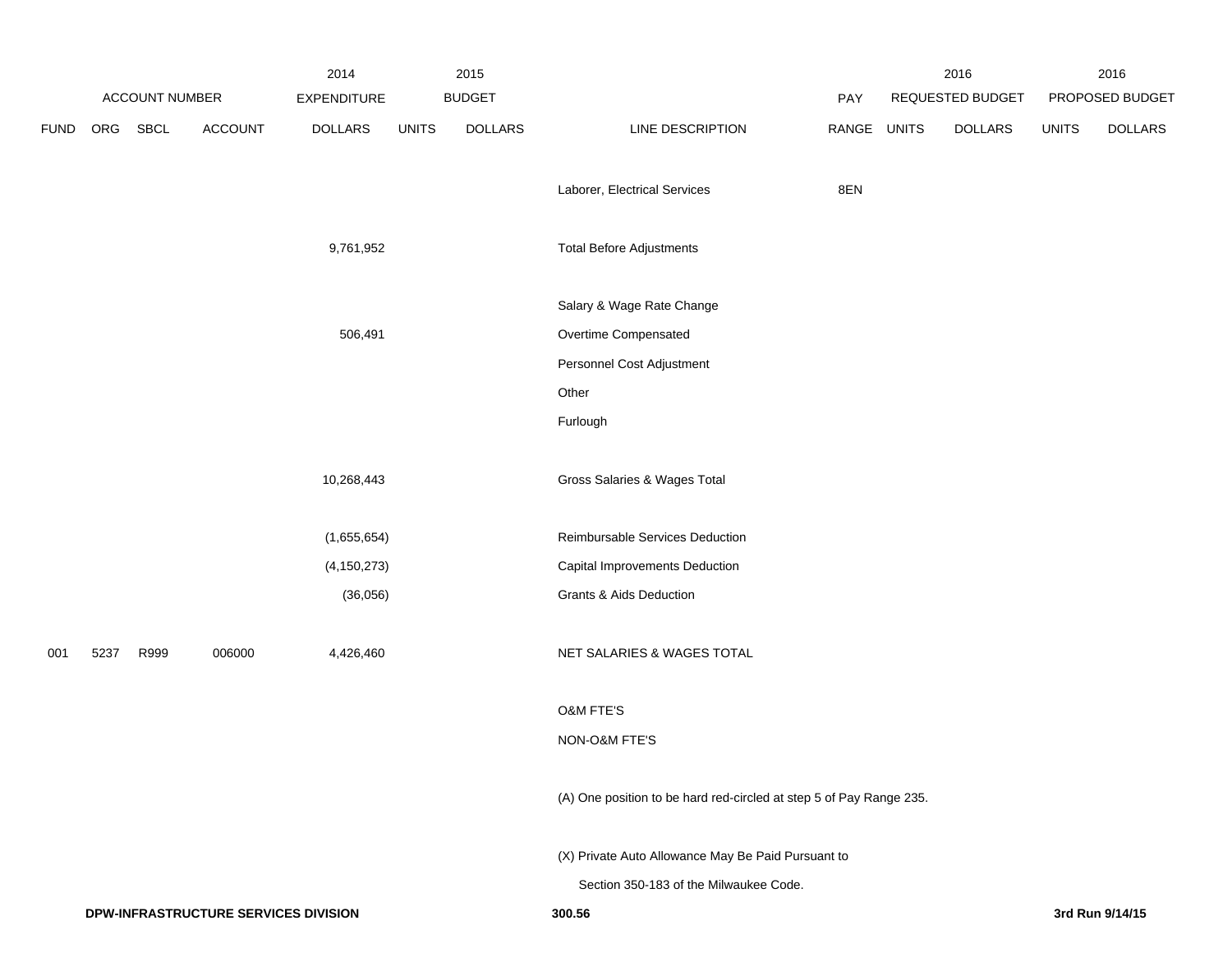|             |            |                       |                | 2014               |              | 2015           |                                                          |       |              | 2016             |              | 2016            |
|-------------|------------|-----------------------|----------------|--------------------|--------------|----------------|----------------------------------------------------------|-------|--------------|------------------|--------------|-----------------|
|             |            | <b>ACCOUNT NUMBER</b> |                | <b>EXPENDITURE</b> |              | <b>BUDGET</b>  |                                                          | PAY   |              | REQUESTED BUDGET |              | PROPOSED BUDGET |
| <b>FUND</b> | <b>ORG</b> | <b>SBCL</b>           | <b>ACCOUNT</b> | <b>DOLLARS</b>     | <b>UNITS</b> | <b>DOLLARS</b> | LINE DESCRIPTION                                         | RANGE | <b>UNITS</b> | <b>DOLLARS</b>   | <b>UNITS</b> | <b>DOLLARS</b>  |
|             |            |                       |                |                    |              |                |                                                          |       |              |                  |              |                 |
|             |            |                       |                |                    |              |                |                                                          |       |              |                  |              |                 |
| 001         | 5237       | R999                  | 006100         | 2,011,087          |              |                | ESTIMATED EMPLOYEE FRINGE BENEFITS                       |       |              |                  |              |                 |
|             |            |                       |                |                    |              |                | (Involves Revenue Offset-No Transfers from this Account) |       |              |                  |              |                 |
|             |            |                       |                |                    |              |                |                                                          |       |              |                  |              |                 |
|             |            |                       |                |                    |              |                | OPERATING EXPENDITURES                                   |       |              |                  |              |                 |
| 0001        | 5237       | R999                  | 630100         | 11,232             |              |                | <b>General Office Expense</b>                            |       |              |                  |              |                 |
| 0001        | 5237       | R999                  | 630500         | 29,000             |              |                | Tools & Machinery Parts                                  |       |              |                  |              |                 |
| 0001        | 5237       | R999                  | 631000         | 991,694            |              |                | <b>Construction Supplies</b>                             |       |              |                  |              |                 |
| 0001        | 5237       | R999                  | 631500         | 27,452             |              |                | Energy                                                   |       |              |                  |              |                 |
| 0001        | 5237       | R999                  | 632000         | 229,863            |              |                | <b>Other Operating Supplies</b>                          |       |              |                  |              |                 |
| 0001        | 5237       | R999                  | 632500         |                    |              |                | <b>Facility Rental</b>                                   |       |              |                  |              |                 |
| 0001        | 5237       | R999                  | 633000         | 3,439              |              |                | Vehicle Rental                                           |       |              |                  |              |                 |
| 0001        | 5237       | R999                  | 633500         | 5,579              |              |                | Non-Vehicle Equipment Rental                             |       |              |                  |              |                 |
| 0001        | 5237       | R999                  | 634000         | 7,970              |              |                | <b>Professional Services</b>                             |       |              |                  |              |                 |
| 0001        | 5237       | R999                  | 634500         |                    |              |                | Information Technology Services                          |       |              |                  |              |                 |
| 0001        | 5237       | R999                  | 635000         | 49,069             |              |                | <b>Property Services</b>                                 |       |              |                  |              |                 |
| 0001        | 5237       | R999                  | 635500         | 3,771              |              |                | <b>Infrastructure Services</b>                           |       |              |                  |              |                 |
| 0001        | 5237       | R999                  | 636000         |                    |              |                | Vehicle Repair Services                                  |       |              |                  |              |                 |
| 0001        | 5237       | R999                  | 636500         | 73,219             |              |                | <b>Other Operating Services</b>                          |       |              |                  |              |                 |
| 0001        | 5237       | R999                  | 637000         |                    |              |                | Loans and Grants                                         |       |              |                  |              |                 |
| 0001        | 5237       | R999                  | 637501         | 4,906,935          |              |                | <b>Reimburse Other Departments</b>                       |       |              |                  |              |                 |
|             |            |                       |                |                    |              |                |                                                          |       |              |                  |              |                 |
| 0001        | 5237       | R999                  | 006300         | 6,339,223          |              |                | OPERATING EXPENDITURES TOTAL                             |       |              |                  |              |                 |
|             |            |                       |                |                    |              |                |                                                          |       |              |                  |              |                 |

#### EQUIPMENT PURCHASES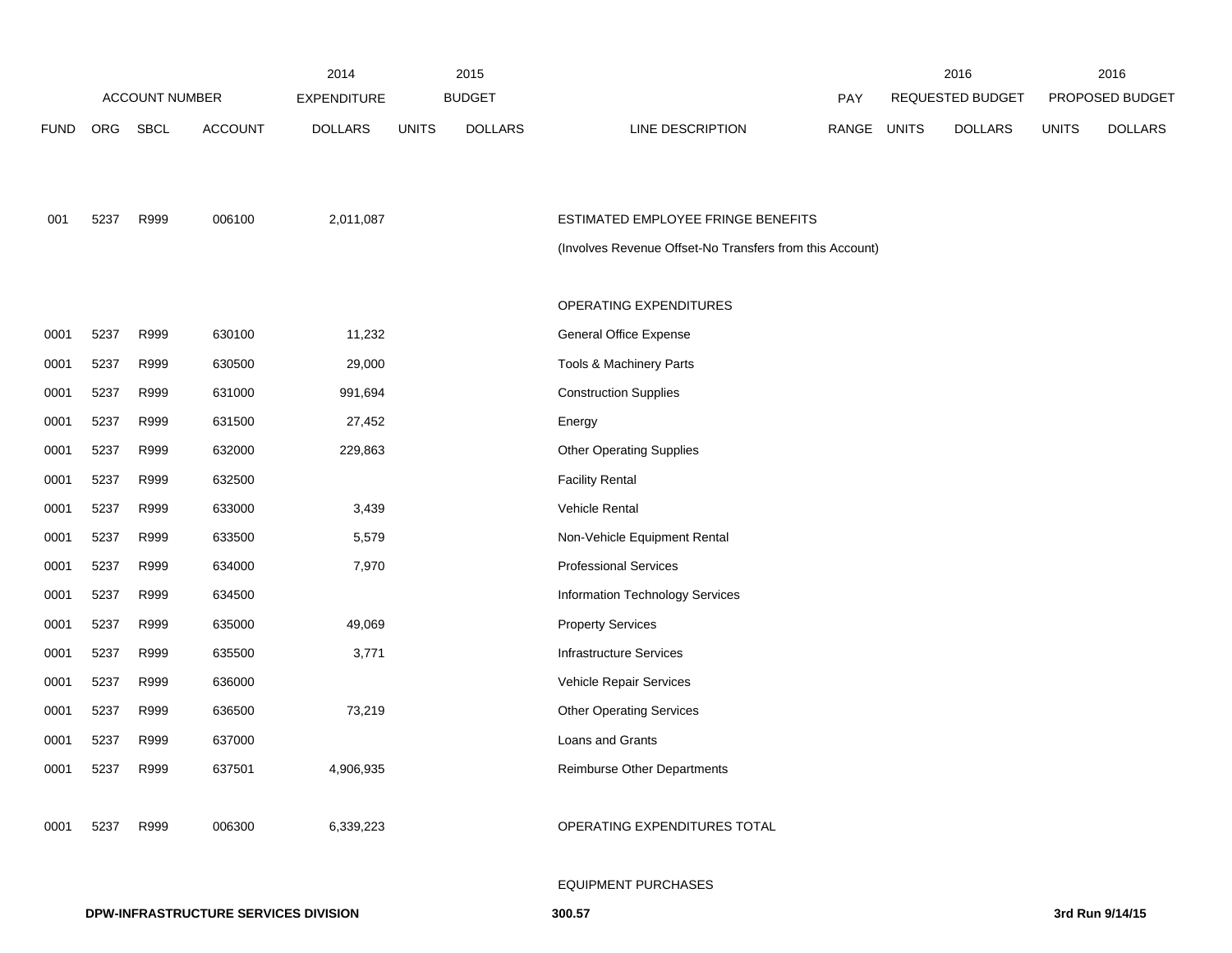|             |      |                       |                | 2014               |              | 2015           |                                        |       | 2016         |                  | 2016         |                 |
|-------------|------|-----------------------|----------------|--------------------|--------------|----------------|----------------------------------------|-------|--------------|------------------|--------------|-----------------|
|             |      | <b>ACCOUNT NUMBER</b> |                | <b>EXPENDITURE</b> |              | <b>BUDGET</b>  |                                        | PAY   |              | REQUESTED BUDGET |              | PROPOSED BUDGET |
| <b>FUND</b> |      | ORG SBCL              | <b>ACCOUNT</b> | <b>DOLLARS</b>     | <b>UNITS</b> | <b>DOLLARS</b> | LINE DESCRIPTION                       | RANGE | <b>UNITS</b> | <b>DOLLARS</b>   | <b>UNITS</b> | <b>DOLLARS</b>  |
|             |      |                       |                |                    |              |                |                                        |       |              |                  |              |                 |
|             |      |                       |                |                    |              |                | <b>Additional Equipment</b>            |       |              |                  |              |                 |
|             |      |                       |                |                    |              |                | Subtotal - Additional Equipment        |       |              |                  |              |                 |
|             |      |                       |                |                    |              |                | Replacement Equipment                  |       |              |                  |              |                 |
|             |      |                       |                | 81,121             |              |                | Subtotal - Replacement Equipment       |       |              |                  |              |                 |
| 0001        | 5237 | R999                  | 006800         | 81,121             |              |                | EQUIPMENT PURCHASES TOTAL              |       |              |                  |              |                 |
|             |      |                       |                |                    |              |                | SPECIAL FUNDS                          |       |              |                  |              |                 |
|             |      |                       |                |                    |              |                | SPECIAL FUNDS TOTAL                    |       |              |                  |              |                 |
|             |      |                       |                |                    |              |                | DPW-INFRASTRUCTURE SERVICES DIVISION-  |       |              |                  |              |                 |
|             |      |                       |                |                    |              |                | FIELD OPERATIONS - ELECTRICAL SERVICES |       |              |                  |              |                 |
|             |      |                       |                | 12,857,891         |              |                | DECISION UNIT TOTAL                    |       |              |                  |              |                 |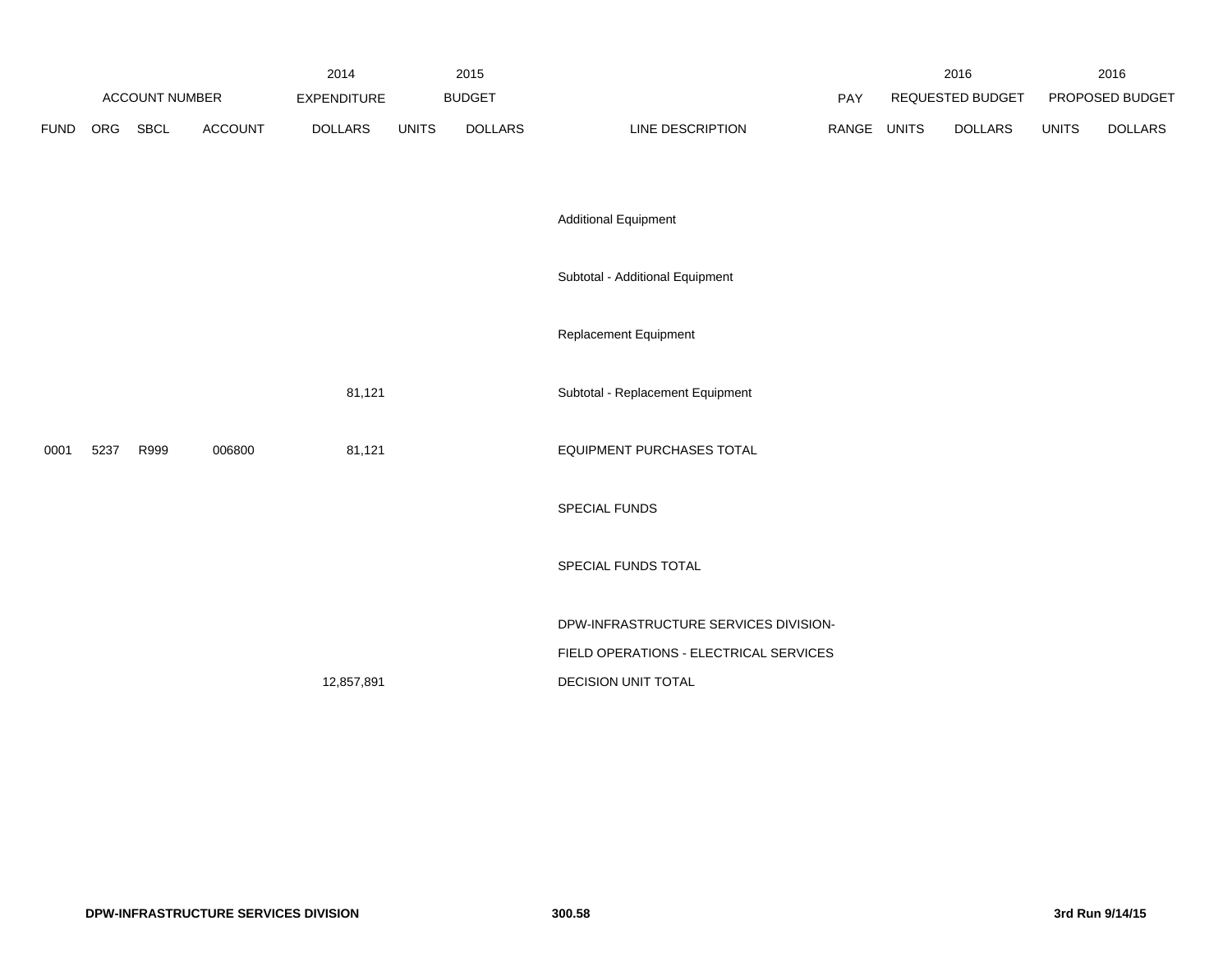|      |                |         | 2014               |              | 2015           |                                             |             | 2016             |              | 2016            |
|------|----------------|---------|--------------------|--------------|----------------|---------------------------------------------|-------------|------------------|--------------|-----------------|
|      | ACCOUNT NUMBER |         | <b>EXPENDITURE</b> |              | <b>BUDGET</b>  |                                             | PAY         | REQUESTED BUDGET |              | PROPOSED BUDGET |
| FUND | ORG SBCL       | ACCOUNT | <b>DOLLARS</b>     | <b>UNITS</b> | <b>DOLLARS</b> | LINE DESCRIPTION                            | RANGE UNITS | <b>DOLLARS</b>   | <b>UNITS</b> | <b>DOLLARS</b>  |
|      |                |         |                    |              |                | DPW-INFRASTRUCTURE SERVICES DIVISION        |             |                  |              |                 |
|      |                |         |                    |              |                | FACILITIES DEVELOPMENT & MANAGEMENT SECTION |             |                  |              |                 |
|      |                |         |                    |              |                | SALARIES & WAGES                            |             |                  |              |                 |
|      |                |         |                    |              |                | Facilities Manager (X)(Y)                   | 1KX         |                  |              |                 |
|      |                |         |                    |              |                | Engineer-In-Charge (X)(Y)                   | 1KX         |                  |              |                 |
|      |                |         |                    |              |                | <b>GENERAL OFFICE</b>                       |             |                  |              |                 |
|      |                |         |                    |              |                | Program Assistant II                        | 5FN         |                  |              |                 |
|      |                |         |                    |              |                | <b>INFORMATION &amp; SECURITY</b>           |             |                  |              |                 |
|      |                |         |                    |              |                | <b>Security Operations Manager</b>          | 1EX         |                  |              |                 |
|      |                |         |                    |              |                | <b>Communications Assistant IV</b>          | 6JN         |                  |              |                 |
|      |                |         |                    |              |                | OPERATIONS AND MAINT. UNIT                  |             |                  |              |                 |
|      |                |         |                    |              |                | Facilities Manager (X)(Y)                   | 1KX         |                  |              |                 |
|      |                |         |                    |              |                | <b>CUSTODIAL SERVICES</b>                   |             |                  |              |                 |
|      |                |         |                    |              |                | <b>Building Services Supervisor II</b>      | 1AX         |                  |              |                 |
|      |                |         |                    |              |                | <b>Custodial Worker III</b>                 | 8EN         |                  |              |                 |
|      |                |         |                    |              |                | Custodial Worker II/City Laborer            | 8DN         |                  |              |                 |
|      |                |         |                    |              |                | MECHANICAL SERVICES                         |             |                  |              |                 |
|      |                |         |                    |              |                | Operations & Maintenance Manager            | 1GX         |                  |              |                 |
|      |                |         |                    |              |                | Facilities Maintenance Coordinator (X)      | 2HN         |                  |              |                 |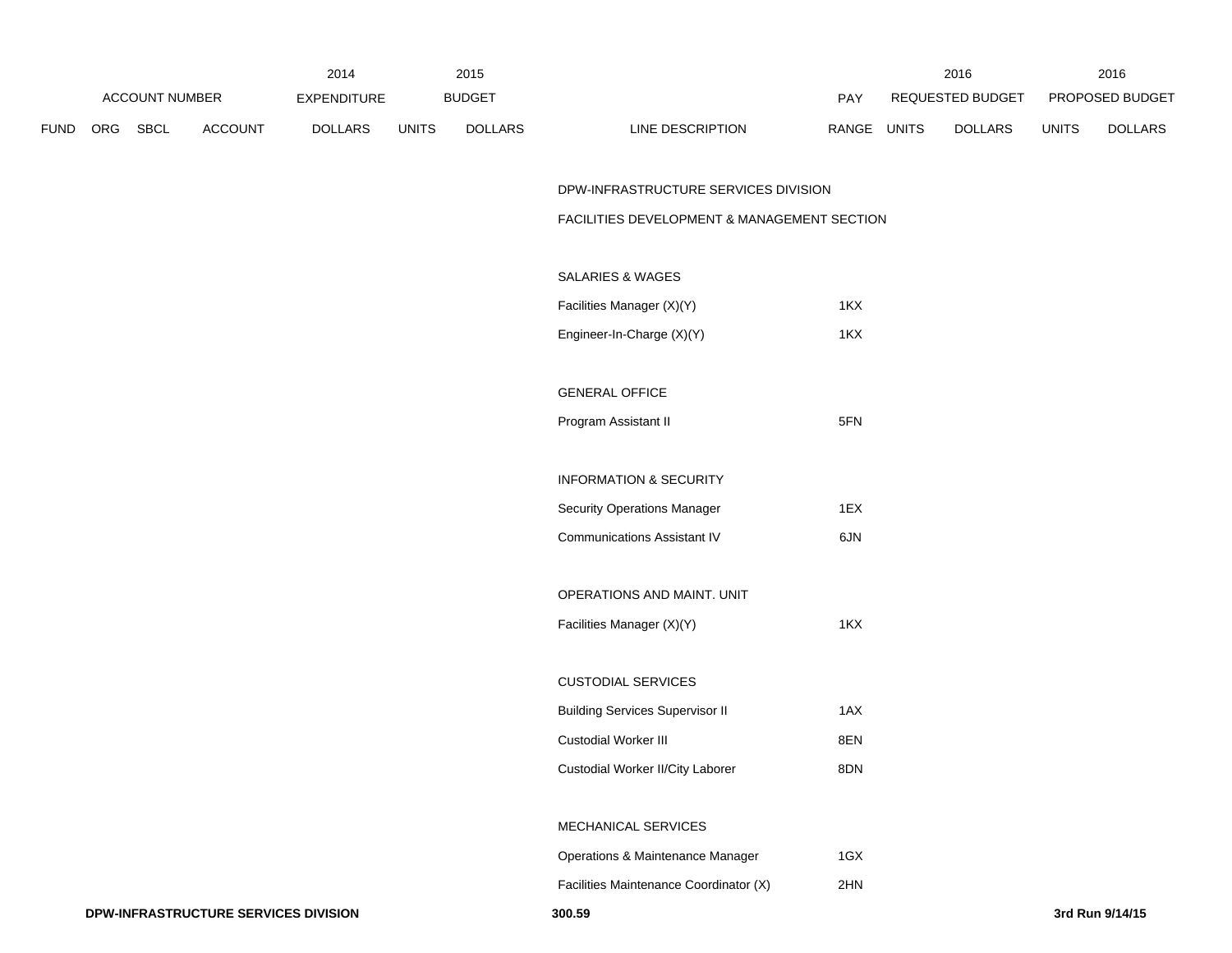|             |            |                       |                | 2014               |              | 2015           |                  |       |              | 2016             |              | 2016                   |
|-------------|------------|-----------------------|----------------|--------------------|--------------|----------------|------------------|-------|--------------|------------------|--------------|------------------------|
|             |            | <b>ACCOUNT NUMBER</b> |                | <b>EXPENDITURE</b> |              | <b>BUDGET</b>  |                  | PAY   |              | REQUESTED BUDGET |              | <b>PROPOSED BUDGET</b> |
| <b>FUND</b> | <b>ORG</b> | <b>SBCL</b>           | <b>ACCOUNT</b> | <b>DOLLARS</b>     | <b>UNITS</b> | <b>DOLLARS</b> | LINE DESCRIPTION | RANGE | <b>UNITS</b> | <b>DOLLARS</b>   | <b>UNITS</b> | <b>DOLLARS</b>         |

| Facilities Construction Project Coord. (X) | 2HN |
|--------------------------------------------|-----|
| Engineering Technician IV                  | 3NN |
| <b>Facilities Control Specialist</b>       | 3SN |
| Maintenance Technician III                 | 3HN |
| Maintenance Technician II                  | 3GN |

### ELECTRICAL SERVICES

| Electrical Services Supervisor II (X) | 1GX |
|---------------------------------------|-----|
| Electrical Mechanic                   | 7MN |
| Electrical Worker                     | 7FN |
| Laborer/Electrical Services           | 8EN |
| Accounting Assistant II               | 6HN |
| Communications Assistant V            | 6KN |
| Special Laborer E.S.                  | 8GN |

### CONSTRUCTION & REPAIRS

| Electrical Maintenance Program Manager | 1BX |
|----------------------------------------|-----|
| Infrastructure Repair Crew Leader      | 81N |
| Infrastructure Repair Worker           | 8FN |
| <b>Bricklayer</b>                      | 7ON |

#### AUXILIARY PERSONNEL

| Custodial Worker II-City Laborer   | 8DN |
|------------------------------------|-----|
| <b>General Auxiliary Positions</b> |     |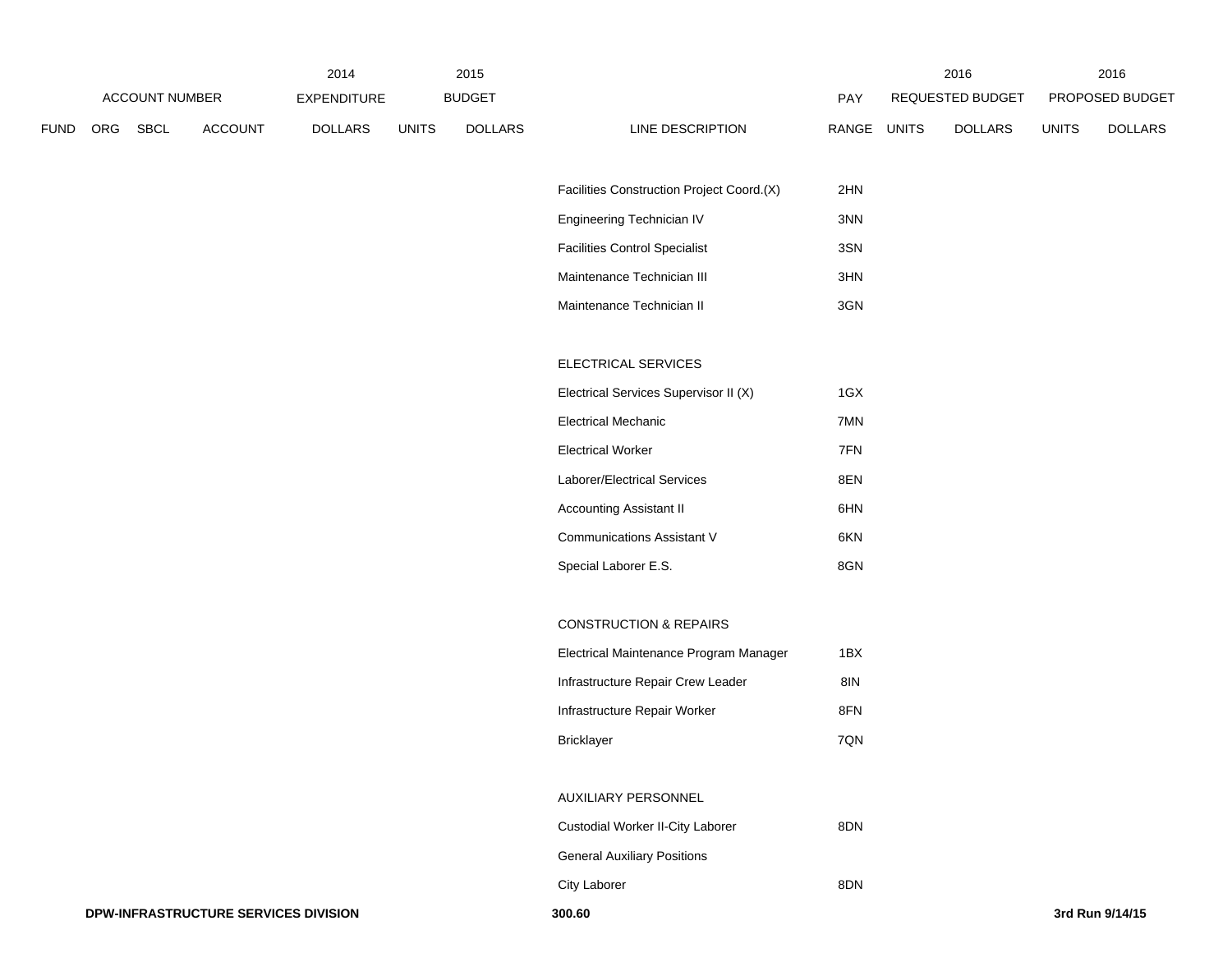|             |     |                       |                | 2014               |              | 2015           |                           |              | 2016             |              | 2016                   |
|-------------|-----|-----------------------|----------------|--------------------|--------------|----------------|---------------------------|--------------|------------------|--------------|------------------------|
|             |     | <b>ACCOUNT NUMBER</b> |                | <b>EXPENDITURE</b> |              | <b>BUDGET</b>  | PAY                       |              | REQUESTED BUDGET |              | <b>PROPOSED BUDGET</b> |
| <b>FUND</b> | ORG | <b>SBCL</b>           | <b>ACCOUNT</b> | <b>DOLLARS</b>     | <b>UNITS</b> | <b>DOLLARS</b> | RANGE<br>LINE DESCRIPTION | <b>UNITS</b> | <b>DOLLARS</b>   | <b>UNITS</b> | <b>DOLLARS</b>         |

## AUXILIARY PERSONNEL

# ARCHITECTURAL PLANNING & DESIGN UNIT

| Architectural Project Manager (X)     | 11X |
|---------------------------------------|-----|
| Architect III                         | 2IN |
| Architectural Designer II             | 2GN |
| <b>Facilities Project Coordinator</b> | 2IN |

### MECHANICAL PLANNING & DESIGN UNIT

| Mechanical Engineer IV (X) | 11X |
|----------------------------|-----|
| Mechanical Engineer II     | 2GN |

| DRAFTING SERVICE UNIT |  |
|-----------------------|--|
|                       |  |

| Engineering Technician IV           | 3NN |
|-------------------------------------|-----|
| <b>Engineering Drafting Tech II</b> | 3FN |

# CONSTRUCTION MANAGEMENT UNIT

| Bridges & Public Buildings Inspector (X) | 3LN |
|------------------------------------------|-----|
|------------------------------------------|-----|

# 2,755,854 Total Before Adjustments

Salary & Wage Rate Change

73,314 Overtime Compensated

Personnel Cost Adjustment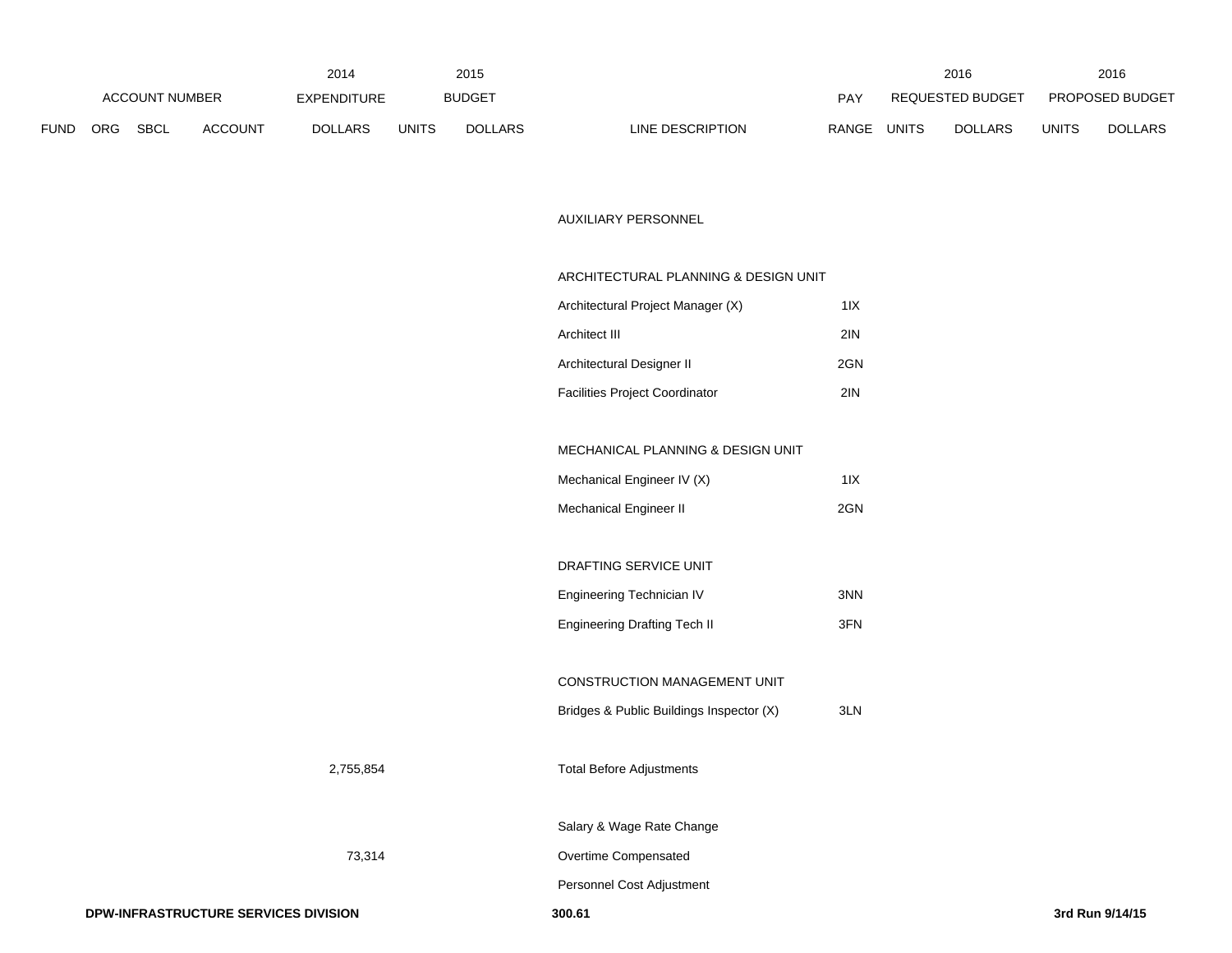|             |      |                |                                      | 2014               |              | 2015           |                                                                           |             | 2016             |              | 2016            |
|-------------|------|----------------|--------------------------------------|--------------------|--------------|----------------|---------------------------------------------------------------------------|-------------|------------------|--------------|-----------------|
|             |      | ACCOUNT NUMBER |                                      | <b>EXPENDITURE</b> |              | <b>BUDGET</b>  |                                                                           | PAY         | REQUESTED BUDGET |              | PROPOSED BUDGET |
| <b>FUND</b> | ORG  | SBCL           | ACCOUNT                              | <b>DOLLARS</b>     | <b>UNITS</b> | <b>DOLLARS</b> | LINE DESCRIPTION                                                          | RANGE UNITS | <b>DOLLARS</b>   | <b>UNITS</b> | <b>DOLLARS</b>  |
|             |      |                |                                      |                    |              |                | Other                                                                     |             |                  |              |                 |
|             |      |                |                                      |                    |              |                | Furlough                                                                  |             |                  |              |                 |
|             |      |                |                                      | 2,829,168          |              |                | Gross Salaries & Wages Total                                              |             |                  |              |                 |
|             |      |                |                                      | (201, 346)         |              |                | Reimbursable Services Deduction                                           |             |                  |              |                 |
|             |      |                |                                      | (913, 258)         |              |                | Capital Improvements Deduction                                            |             |                  |              |                 |
|             |      |                |                                      |                    |              |                | Grants & Aids Deduction                                                   |             |                  |              |                 |
| 0001        | 5239 | R999           | 006000                               | 1,714,564          |              |                | NET SALARIES & WAGES TOTAL                                                |             |                  |              |                 |
|             |      |                |                                      |                    |              |                | O&M FTE'S                                                                 |             |                  |              |                 |
|             |      |                |                                      |                    |              |                | NON-O&M FTE'S                                                             |             |                  |              |                 |
|             |      |                |                                      |                    |              |                | (X) Private Automobile allowance may be paid pursuant to                  |             |                  |              |                 |
|             |      |                |                                      |                    |              |                | section 350-183 of the Milwaukee Code.                                    |             |                  |              |                 |
|             |      |                |                                      |                    |              |                | (Y) Required to file a statement of economic interests in accordance with |             |                  |              |                 |
|             |      |                |                                      |                    |              |                | the Milwaukee Code of Ordinances Chapter 303-Code of Ethics.              |             |                  |              |                 |
| 0001        | 5239 | R999           | 006100                               | 771,027            |              |                | ESTIMATED EMPLOYEE FRINGE BENEFITS                                        |             |                  |              |                 |
|             |      |                |                                      |                    |              |                | (Involves Revenue Offset-No Transfers from this Account)                  |             |                  |              |                 |
|             |      |                |                                      |                    |              |                | OPERATING EXPENDITURES                                                    |             |                  |              |                 |
| 0001        | 5239 | R999           | 630100                               | 14,829             |              |                | <b>General Office Expense</b>                                             |             |                  |              |                 |
|             |      |                | DPW-INFRASTRUCTURE SERVICES DIVISION |                    |              |                | 300.62                                                                    |             |                  |              | 3rd Run 9/14/15 |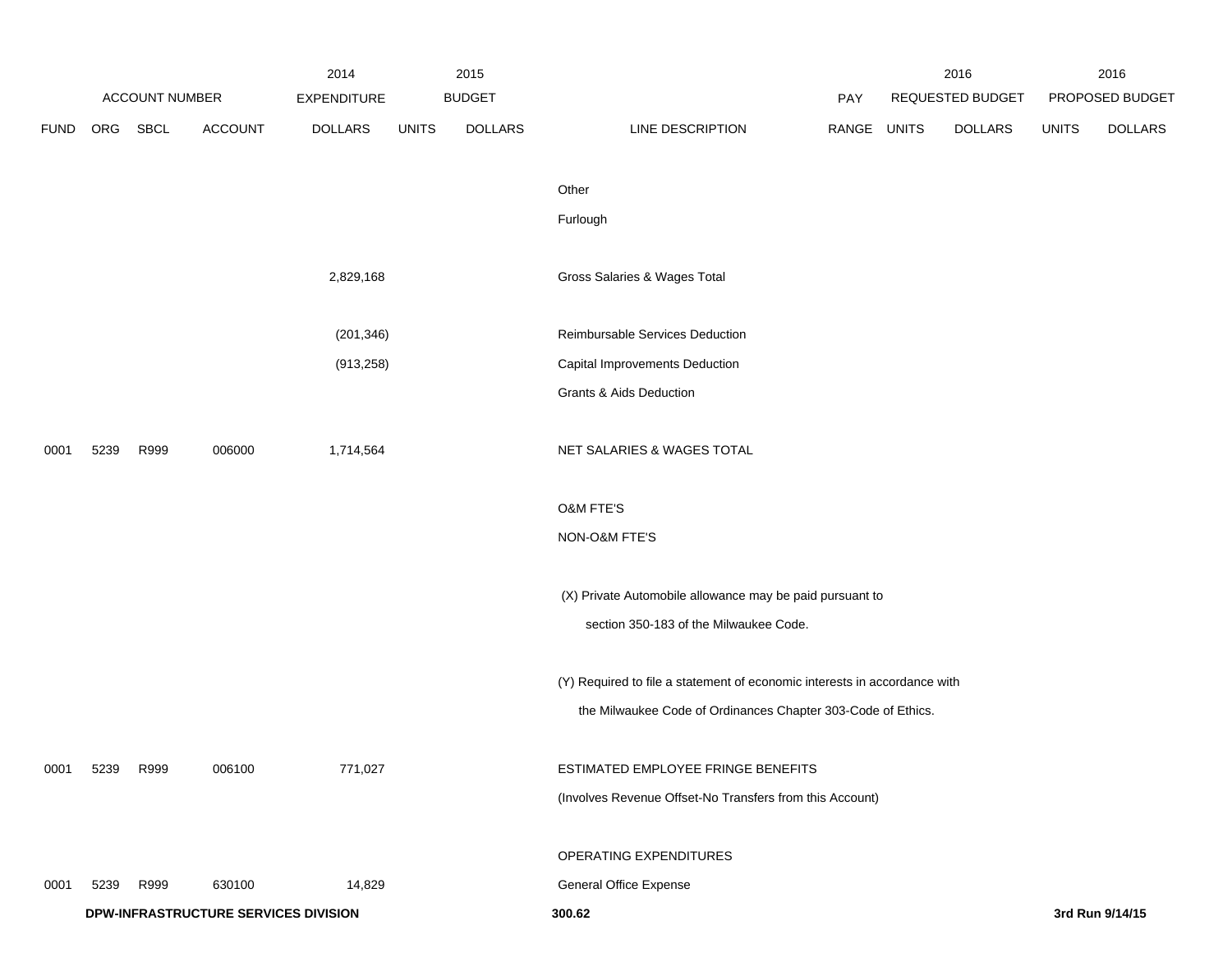|             |      |                       |                | 2014               |              | 2015           |                                    |       |              | 2016             |              | 2016            |
|-------------|------|-----------------------|----------------|--------------------|--------------|----------------|------------------------------------|-------|--------------|------------------|--------------|-----------------|
|             |      | <b>ACCOUNT NUMBER</b> |                | <b>EXPENDITURE</b> |              | <b>BUDGET</b>  |                                    | PAY   |              | REQUESTED BUDGET |              | PROPOSED BUDGET |
| <b>FUND</b> |      | ORG SBCL              | <b>ACCOUNT</b> | <b>DOLLARS</b>     | <b>UNITS</b> | <b>DOLLARS</b> | LINE DESCRIPTION                   | RANGE | <b>UNITS</b> | <b>DOLLARS</b>   | <b>UNITS</b> | <b>DOLLARS</b>  |
|             |      |                       |                |                    |              |                |                                    |       |              |                  |              |                 |
| 0001        | 5239 | R999                  | 630500         | 82,871             |              |                | Tools & Machinery Parts            |       |              |                  |              |                 |
| 0001        | 5239 | R999                  | 631000         | 269,869            |              |                | <b>Construction Supplies</b>       |       |              |                  |              |                 |
| 0001        | 5239 | R999                  | 631500         | 2,220,444          |              |                | Energy                             |       |              |                  |              |                 |
| 0001        | 5239 | R999                  | 632000         | 103,050            |              |                | <b>Other Operating Supplies</b>    |       |              |                  |              |                 |
| 0001        | 5239 | R999                  | 632500         | 2,900              |              |                | <b>Facility Rental</b>             |       |              |                  |              |                 |
| 0001        | 5239 | R999                  | 633000         | 19,047             |              |                | Vehicle Rental                     |       |              |                  |              |                 |
| 0001        | 5239 | R999                  | 633500         | 11,667             |              |                | Non-Vehicle Equipment Rental       |       |              |                  |              |                 |
| 0001        | 5239 | R999                  | 634000         | 27,363             |              |                | <b>Professional Services</b>       |       |              |                  |              |                 |
| 0001        | 5239 | R999                  | 634500         | 23,723             |              |                | Information Technology Services    |       |              |                  |              |                 |
| 0001        | 5239 | R999                  | 635000         | 1,663,804          |              |                | <b>Property Services</b>           |       |              |                  |              |                 |
| 0001        | 5239 | R999                  | 635500         | 141,949            |              |                | Infrastructure Services            |       |              |                  |              |                 |
| 0001        | 5239 | R999                  | 636000         |                    |              |                | Vehicle Repair Services            |       |              |                  |              |                 |
| 0001        | 5239 | R999                  | 636500         | 47,379             |              |                | <b>Other Operating Services</b>    |       |              |                  |              |                 |
| 0001        | 5239 | R999                  | 637000         |                    |              |                | Loans and Grants                   |       |              |                  |              |                 |
| 0001        | 5239 | R999                  | 637501         | 19,612             |              |                | <b>Reimburse Other Departments</b> |       |              |                  |              |                 |
| 0001        | 5239 | R999                  | 006300         | 4,648,507          |              |                | OPERATING EXPENDITURES TOTAL       |       |              |                  |              |                 |
|             |      |                       |                |                    |              |                | <b>EQUIPMENT PURCHASES</b>         |       |              |                  |              |                 |
|             |      |                       |                |                    |              |                | <b>Additional Equipment</b>        |       |              |                  |              |                 |
|             |      |                       |                |                    |              |                | Subtotal - Additional Equipment    |       |              |                  |              |                 |

Replacement Equipment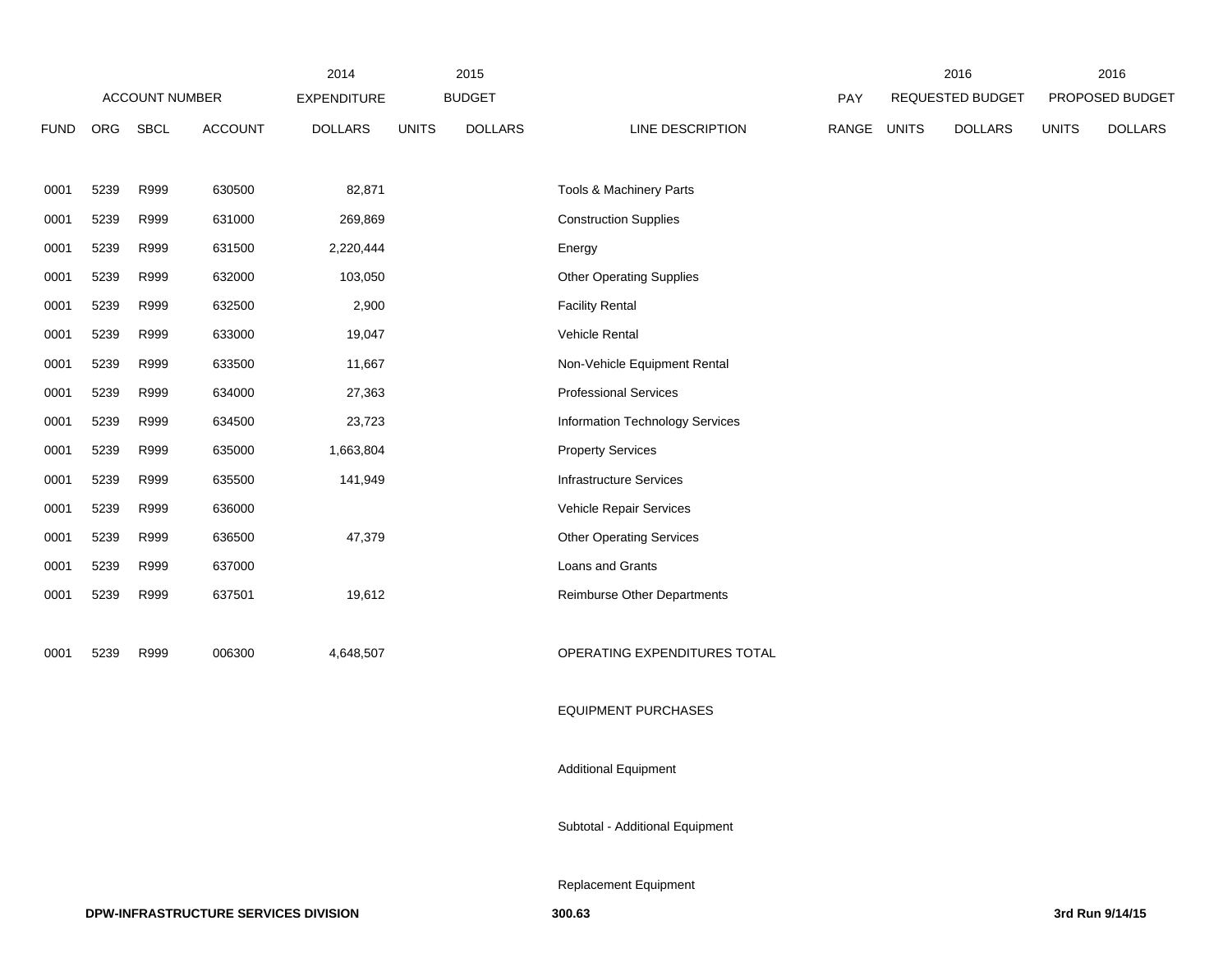|             |      |                       |                | 2014               |              | 2015           |                                        |       |       | 2016             |              | 2016            |
|-------------|------|-----------------------|----------------|--------------------|--------------|----------------|----------------------------------------|-------|-------|------------------|--------------|-----------------|
|             |      | <b>ACCOUNT NUMBER</b> |                | <b>EXPENDITURE</b> |              | <b>BUDGET</b>  |                                        | PAY   |       | REQUESTED BUDGET |              | PROPOSED BUDGET |
| <b>FUND</b> | ORG  | SBCL                  | <b>ACCOUNT</b> | <b>DOLLARS</b>     | <b>UNITS</b> | <b>DOLLARS</b> | LINE DESCRIPTION                       | RANGE | UNITS | DOLLARS          | <b>UNITS</b> | <b>DOLLARS</b>  |
|             |      |                       |                |                    |              |                |                                        |       |       |                  |              |                 |
|             |      |                       |                |                    |              |                |                                        |       |       |                  |              |                 |
|             |      |                       |                | 5,069              |              |                | Subtotal - Replacement Equipment       |       |       |                  |              |                 |
|             |      |                       |                |                    |              |                |                                        |       |       |                  |              |                 |
| 0001        | 5239 | R999                  | 006800         | 5,069              |              |                | <b>EQUIPMENT PURCHASES TOTAL</b>       |       |       |                  |              |                 |
|             |      |                       |                |                    |              |                |                                        |       |       |                  |              |                 |
|             |      |                       |                |                    |              |                | SPECIAL FUNDS                          |       |       |                  |              |                 |
|             |      |                       |                |                    |              |                |                                        |       |       |                  |              |                 |
|             |      |                       |                |                    |              |                | SPECIAL FUNDS TOTAL                    |       |       |                  |              |                 |
|             |      |                       |                |                    |              |                |                                        |       |       |                  |              |                 |
|             |      |                       |                |                    |              |                | DPW-INFRASTRUCTURE DIVISION-FACILITIES |       |       |                  |              |                 |
|             |      |                       |                |                    |              |                | DEVELOPMENT & MANAGEMENT               |       |       |                  |              |                 |
|             |      |                       |                | 7,139,167          |              |                | SECTION TOTAL                          |       |       |                  |              |                 |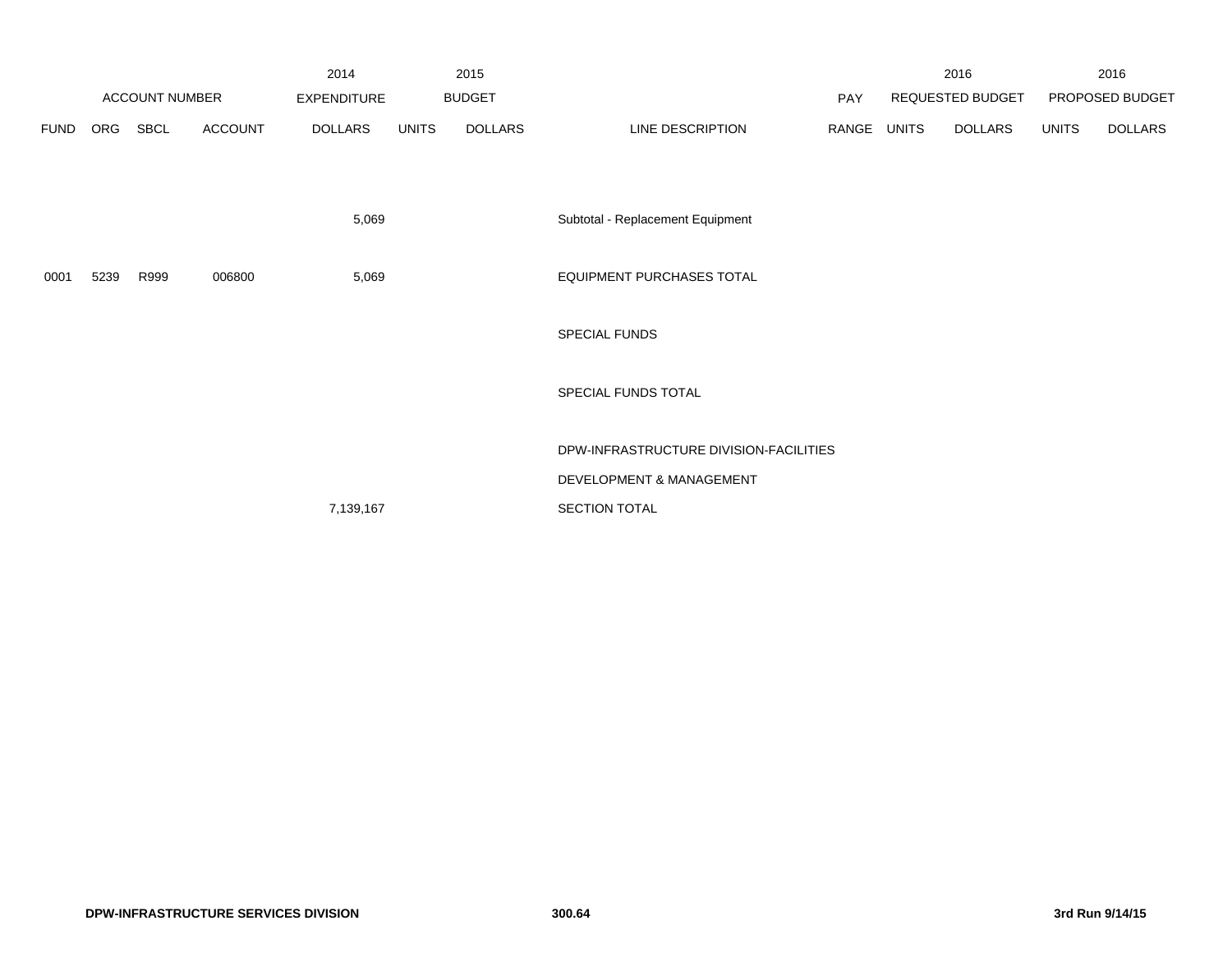|             |      |                       |                                | 2014               |              | 2015           |                                                          |       |              | 2016             |              | 2016            |
|-------------|------|-----------------------|--------------------------------|--------------------|--------------|----------------|----------------------------------------------------------|-------|--------------|------------------|--------------|-----------------|
|             |      | <b>ACCOUNT NUMBER</b> |                                | <b>EXPENDITURE</b> |              | <b>BUDGET</b>  |                                                          | PAY   |              | REQUESTED BUDGET |              | PROPOSED BUDGET |
| <b>FUND</b> | ORG  | SBCL                  | <b>ACCOUNT</b>                 | <b>DOLLARS</b>     | <b>UNITS</b> | <b>DOLLARS</b> | LINE DESCRIPTION                                         | RANGE | <b>UNITS</b> | <b>DOLLARS</b>   | <b>UNITS</b> | <b>DOLLARS</b>  |
|             |      |                       |                                |                    |              |                |                                                          |       |              |                  |              |                 |
|             |      |                       |                                |                    |              |                | DPW-OPERATIONS DIVISION                                  |       |              |                  |              |                 |
|             |      |                       |                                |                    |              |                | BUDGETARY CONTROL UNIT                                   |       |              |                  |              |                 |
|             |      |                       |                                |                    |              |                | (SUMMARY 1BCU=5DU)                                       |       |              |                  |              |                 |
|             |      |                       |                                |                    |              |                | SALARIES & WAGES                                         |       |              |                  |              |                 |
|             |      |                       |                                | 1,399,595          |              | 2,719,152      | Overtime Compensated*                                    |       |              | 2,852,392        |              | 2,602,392       |
|             |      |                       |                                | 33,007,510         |              | 31,208,955     | All Other Salaries & Wages                               |       |              | 33,189,833       |              | 32,807,746      |
|             |      |                       |                                |                    |              |                |                                                          |       |              |                  |              |                 |
| 0001        | 5450 | R999                  | 006000                         | 34,407,105         |              | 33,928,107     | NET SALARIES & WAGES TOTAL*                              |       |              | 36,042,225       |              | 35,410,138      |
|             |      |                       |                                |                    |              |                |                                                          |       |              |                  |              |                 |
|             |      |                       |                                |                    | 1,436        |                | TOTAL NUMBER OF POSITIONS AUTHORIZED                     |       | 1,437        |                  | 1,437        |                 |
|             |      |                       |                                |                    | 664.09       |                | O&M FTE'S                                                |       | 694.97       |                  | 675.28       |                 |
|             |      |                       |                                |                    | 58.05        |                | NON-O&M FTE'S                                            |       | 57.77        |                  | 50.56        |                 |
| 0001        | 5450 | R999                  | 006100                         | 15,611,761         |              | 15,267,649     | ESTIMATED EMPLOYEE FRINGE BENEFITS                       |       |              | 17,300,268       |              | 16,996,867      |
|             |      |                       |                                |                    |              |                | (Involves Revenue Offset-No Transfers from this Account) |       |              |                  |              |                 |
|             |      |                       |                                |                    |              |                |                                                          |       |              |                  |              |                 |
|             |      |                       |                                |                    |              |                | OPERATING EXPENDITURES                                   |       |              |                  |              |                 |
| 0001        | 5450 | R999                  | 630100                         | 85,036             |              | 56,000         | <b>General Office Expense</b>                            |       |              | 54,000           |              | 54,000          |
| 0001        | 5450 | R999                  | 630500                         | 4,797,711          |              | 3,771,000      | Tools & Machinery Parts                                  |       |              | 3,786,000        |              | 3,771,000       |
| 0001        | 5450 | R999                  | 631000                         | 49,722             |              | 70,000         | <b>Construction Supplies</b>                             |       |              | 65,000           |              | 65,000          |
| 0001        | 5450 | R999                  | 631500                         | 5,351,465          |              | 5,256,800      | Energy                                                   |       |              | 4,819,000        |              | 4,019,000       |
| 0001        | 5450 | R999                  | 632000                         | 3,680,162          |              | 3,213,010      | <b>Other Operating Supplies</b>                          |       |              | 3,716,270        |              | 3,169,407       |
| 0001        | 5450 | R999                  | 632500                         |                    |              |                | <b>Facility Rental</b>                                   |       |              |                  |              |                 |
|             |      |                       | <b>DPW-OPERATIONS DIVISION</b> |                    |              |                | 310.1                                                    |       |              |                  |              | 3rd Run 9/14/15 |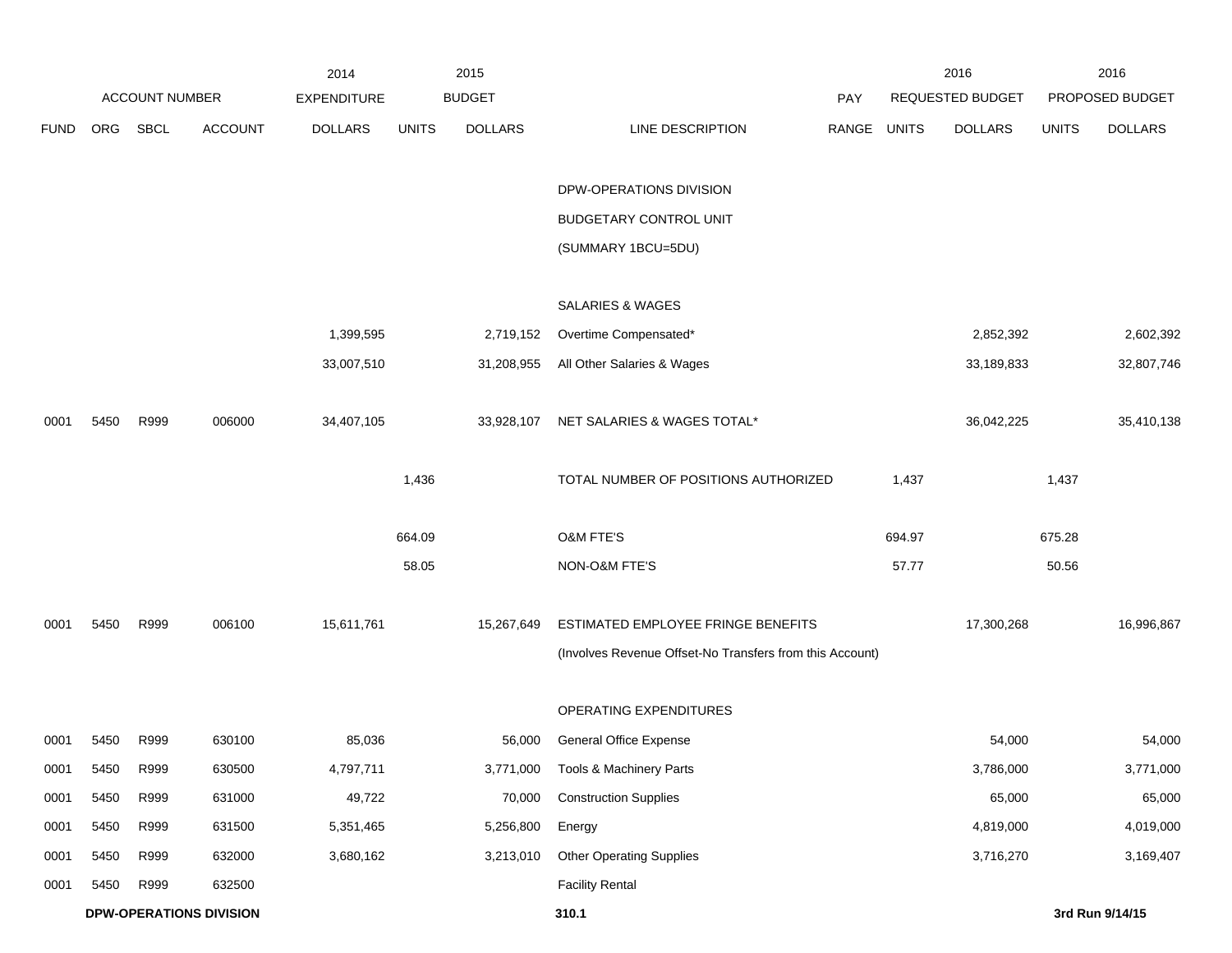|             |      |                       |                | 2014               |              | 2015           |                                 |             | 2016             |              | 2016            |
|-------------|------|-----------------------|----------------|--------------------|--------------|----------------|---------------------------------|-------------|------------------|--------------|-----------------|
|             |      | <b>ACCOUNT NUMBER</b> |                | <b>EXPENDITURE</b> |              | <b>BUDGET</b>  |                                 | PAY         | REQUESTED BUDGET |              | PROPOSED BUDGET |
| <b>FUND</b> | ORG  | <b>SBCL</b>           | <b>ACCOUNT</b> | <b>DOLLARS</b>     | <b>UNITS</b> | <b>DOLLARS</b> | LINE DESCRIPTION                | RANGE UNITS | <b>DOLLARS</b>   | <b>UNITS</b> | <b>DOLLARS</b>  |
|             |      |                       |                |                    |              |                |                                 |             |                  |              |                 |
| 0001        | 5450 | R999                  | 633000         | 1,206,572          |              | 995,320        | Vehicle Rental                  |             | 980,320          |              | 980,320         |
| 0001        | 5450 | R999                  | 633500         | 26,785             |              | 27,000         | Non-Vehicle Equipment Rental    |             | 27,000           |              | 27,000          |
| 0001        | 5450 | R999                  | 634000         | 315,952            |              | 185,000        | <b>Professional Services</b>    |             | 162,920          |              | 152,920         |
| 0001        | 5450 | R999                  | 634500         | 86,041             |              | 100,000        | Information Technology Services |             | 97,500           |              |                 |
| 0001        | 5450 | R999                  | 635000         | 173,053            |              | 119,500        | <b>Property Services</b>        |             | 130,000          |              | 120,000         |
| 0001        | 5450 | R999                  | 635500         | 95,688             |              | 78,000         | <b>Infrastructure Services</b>  |             | 78,000           |              | 78,000          |
| 0001        | 5450 | R999                  | 636000         | 1,312,332          |              | 1,200,000      | Vehicle Repair Services         |             | 1,200,000        |              | 1,200,000       |
| 0001        | 5450 | R999                  | 636500         | 12,768,226         |              | 13,102,920     | <b>Other Operating Services</b> |             | 13,260,337       |              | 12,919,837      |
| 0001        | 5450 | R999                  | 637000         |                    |              |                | Loans and Grants                |             |                  |              |                 |
| 0001        | 5450 | R999                  | 637501         | 361,557            |              | 517,000        | Reimburse Other Departments     |             | 545,000          |              | 442,000         |
|             |      |                       |                |                    |              |                |                                 |             |                  |              |                 |
| 0001        | 5450 | R999                  | 006300         | 30,310,302         |              | 28,691,550     | OPERATING EXPENDITURES TOTAL*   |             | 28,921,347       |              | 26,998,484      |
|             |      |                       |                |                    |              |                |                                 |             |                  |              |                 |
| 0001        | 5450 | R999                  | 006800         | 1,893,517          |              | 1,735,969      | EQUIPMENT PURCHASES TOTAL*      |             | 1,822,469        |              | 1,385,469       |
|             |      |                       |                |                    |              |                |                                 |             |                  |              |                 |
|             |      |                       |                | 2,212,276          |              | 2,642,400      | SPECIAL FUNDS TOTAL             |             | 2,820,194        |              | 2,678,653       |
|             |      |                       |                |                    |              |                |                                 |             |                  |              |                 |
|             |      |                       |                |                    |              |                | DPW-OPERATIONS DIVISION         |             |                  |              |                 |
|             |      |                       |                |                    |              |                | <b>BUDGETARY CONTROL UNIT</b>   |             |                  |              |                 |
|             |      |                       |                | 84,434,961         |              | 82,265,675     | TOTAL (1BCU=5DU)                |             | 86,906,503       |              | 83,469,611      |
|             |      |                       |                |                    |              |                |                                 |             |                  |              |                 |

\*Appropriation Control Account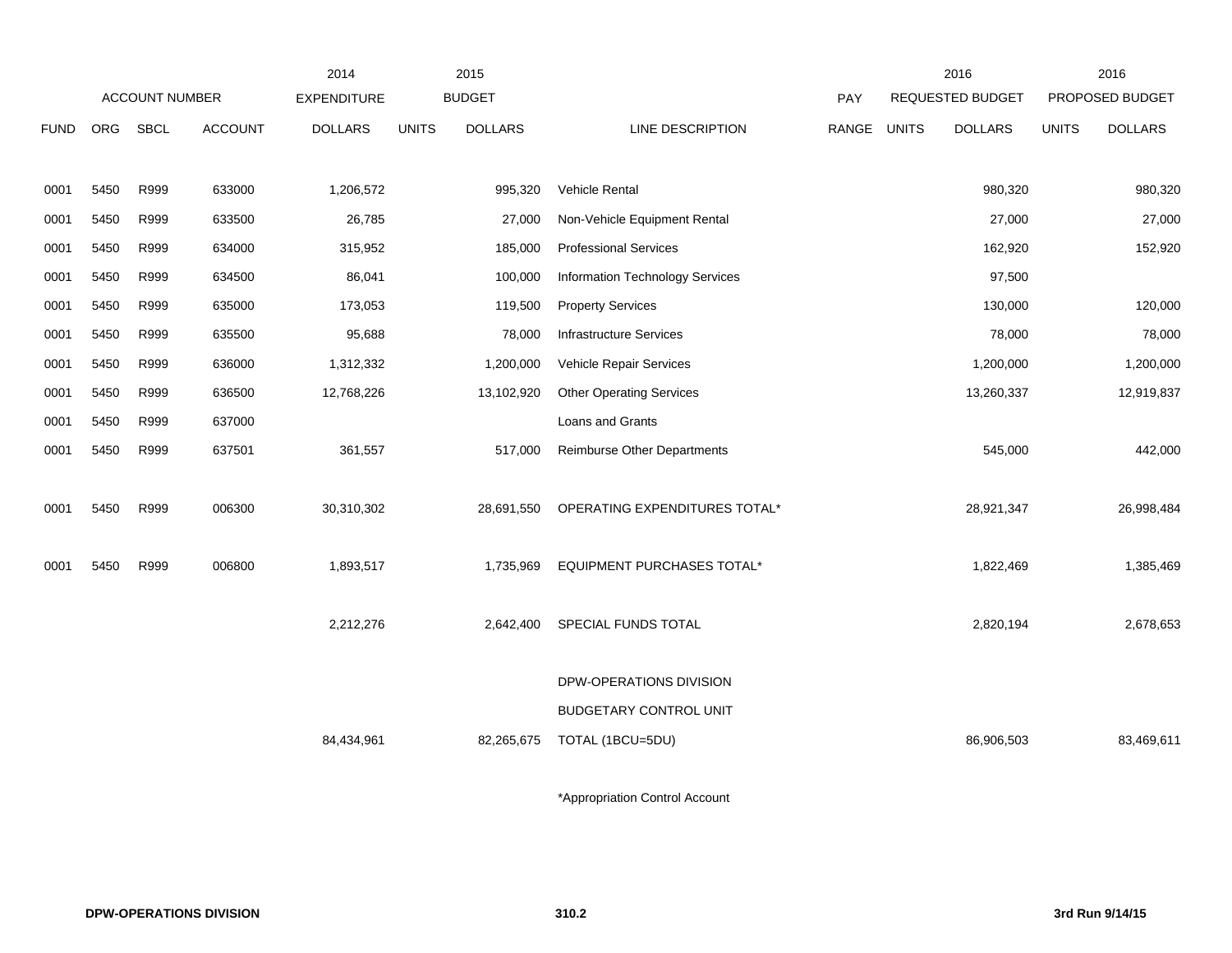|             |                |                                | 2014           |                  | 2015           |                                     |             |                           | 2016             |                | 2016            |
|-------------|----------------|--------------------------------|----------------|------------------|----------------|-------------------------------------|-------------|---------------------------|------------------|----------------|-----------------|
|             | ACCOUNT NUMBER |                                | EXPENDITURE    |                  | <b>BUDGET</b>  |                                     | PAY         |                           | REQUESTED BUDGET |                | PROPOSED BUDGET |
| <b>FUND</b> | ORG SBCL       | ACCOUNT                        | <b>DOLLARS</b> | <b>UNITS</b>     | <b>DOLLARS</b> | LINE DESCRIPTION                    | RANGE UNITS |                           | <b>DOLLARS</b>   | <b>UNITS</b>   | <b>DOLLARS</b>  |
|             |                |                                |                |                  |                | DPW-OPERATIONS DIVISION             |             |                           |                  |                |                 |
|             |                |                                |                |                  |                | ADMINISTRATION SECTION              |             |                           |                  |                |                 |
|             |                |                                |                |                  |                | SALARIES & WAGES                    |             |                           |                  |                |                 |
|             |                |                                |                | $\mathbf{1}$     | 147,336        | Operations Division Director (X)(Y) | 1OX         | $\mathbf{1}$              | 147,336          | $\mathbf{1}$   | 147,336         |
|             |                |                                |                | $\mathbf{1}$     | 59,372         | <b>Environmental Policy Analyst</b> | 2GX         | $\mathbf{1}$              | 62,305           | $\mathbf{1}$   | 62,305          |
|             |                |                                |                | $\mathbf{1}$     | 70,126         | Administrative Services Manager (X) | 1HX         | $\mathbf{1}$              | 70,827           | $\mathbf{1}$   | 70,827          |
|             |                |                                |                |                  |                | <b>GENERAL OFFICE</b>               |             |                           |                  |                |                 |
|             |                |                                |                | $\mathbf{3}$     | 142,432        | Program Assistant II                | 5FN         | $\ensuremath{\mathsf{3}}$ | 147,681          | $\sqrt{3}$     | 147,681         |
|             |                |                                |                | $\mathbf{1}$     | 42,118         | Program Assistant I                 | 5EN         | $\mathbf{1}$              | 44,198           | $\mathbf{1}$   | 44,198          |
|             |                |                                | 370,144        | $\boldsymbol{7}$ | 461,384        | <b>Total Before Adjustments</b>     |             | $\overline{7}$            | 472,347          | $\bf 7$        | 472,347         |
|             |                |                                |                |                  |                | Salary & Wage Rate Change           |             |                           |                  |                |                 |
|             |                |                                | 229            |                  | 1,400          | Overtime Compensated                |             |                           | 1,469            |                | 1,341           |
|             |                |                                |                |                  | (9,228)        | Personnel Cost Adjustment           |             |                           | (9, 447)         |                | (9, 447)        |
|             |                |                                |                |                  |                | Other                               |             |                           |                  |                | (1, 100)        |
|             |                |                                |                |                  |                | Furlough                            |             |                           |                  |                |                 |
|             |                |                                | 370,373        | $\boldsymbol{7}$ | 453,556        | Gross Salaries & Wages Total        |             | $\boldsymbol{7}$          | 464,369          | $\overline{7}$ | 463,141         |
|             |                |                                | (79, 119)      |                  | (73, 668)      | Reimbursable Services Deduction     |             |                           | (73, 668)        |                | (73, 668)       |
|             |                |                                |                |                  |                | Capital Improvements Deduction      |             |                           |                  |                |                 |
|             |                |                                |                |                  |                | <b>Grants &amp; Aids Deduction</b>  |             |                           |                  |                |                 |
|             |                | <b>DPW-OPERATIONS DIVISION</b> |                |                  |                | 310.3                               |             |                           |                  |                | 3rd Run 9/14/15 |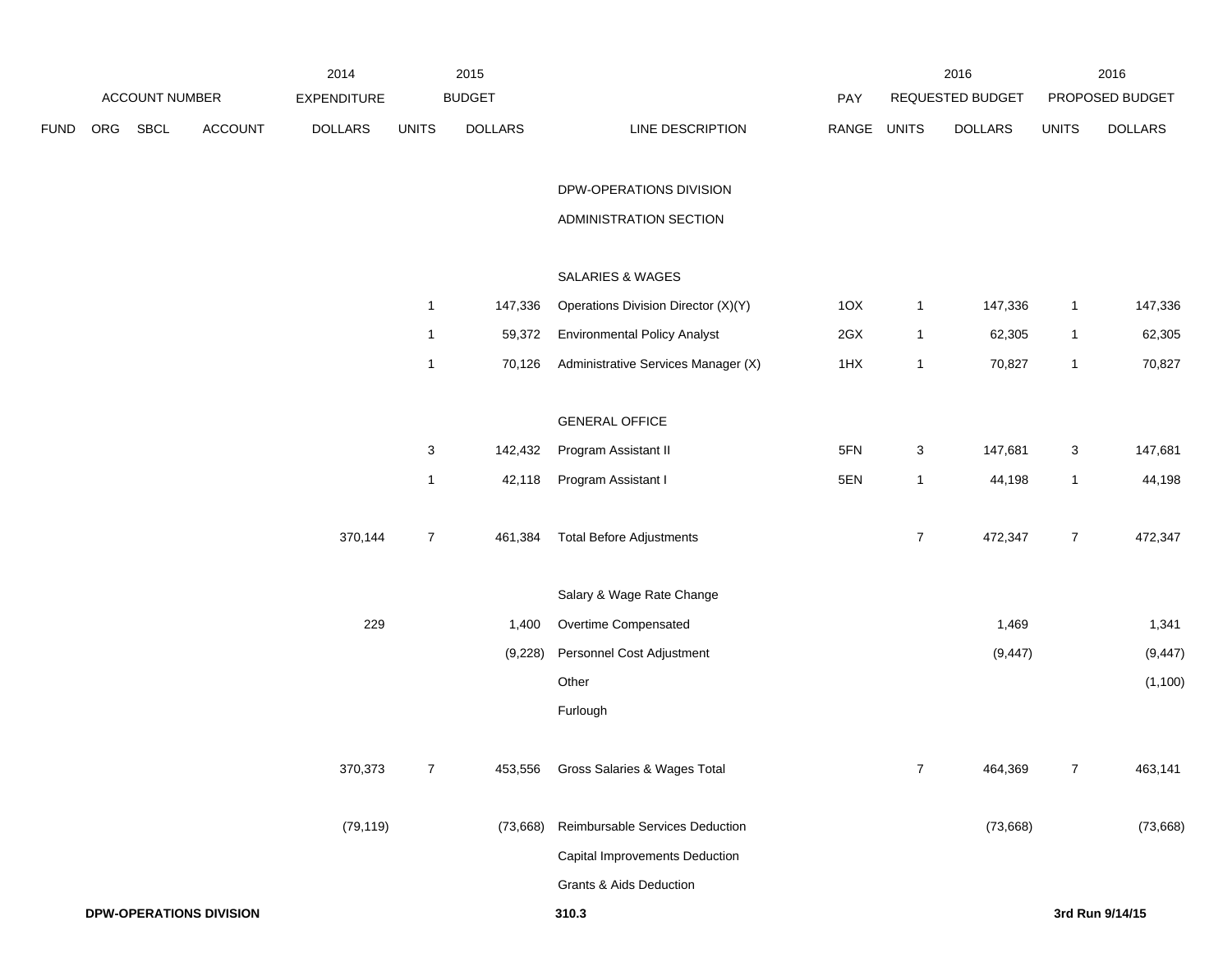|             |      |                       |                                | 2014               |                | 2015           |                                                                           |       |                | 2016             |                | 2016            |
|-------------|------|-----------------------|--------------------------------|--------------------|----------------|----------------|---------------------------------------------------------------------------|-------|----------------|------------------|----------------|-----------------|
|             |      | <b>ACCOUNT NUMBER</b> |                                | <b>EXPENDITURE</b> |                | <b>BUDGET</b>  |                                                                           | PAY   |                | REQUESTED BUDGET |                | PROPOSED BUDGET |
| <b>FUND</b> | ORG  | SBCL                  | <b>ACCOUNT</b>                 | <b>DOLLARS</b>     | <b>UNITS</b>   | <b>DOLLARS</b> | LINE DESCRIPTION                                                          | RANGE | <b>UNITS</b>   | <b>DOLLARS</b>   | <b>UNITS</b>   | <b>DOLLARS</b>  |
|             |      |                       |                                |                    |                |                |                                                                           |       |                |                  |                |                 |
| 0001        | 5451 | R999                  | 006000                         | 291,254            | $\overline{7}$ | 379,888        | NET SALARIES & WAGES TOTAL                                                |       | $\overline{7}$ | 390,701          | $\overline{7}$ | 389,473         |
|             |      |                       |                                |                    | 6.50           |                | O&M FTE'S                                                                 |       | 6.50           |                  | 6.50           |                 |
|             |      |                       |                                |                    | 0.50           |                | NON-O&M FTE'S                                                             |       | 0.50           |                  | 0.50           |                 |
|             |      |                       |                                |                    |                |                | (X) Private Auto Allowance May Be Paid Pursuant to                        |       |                |                  |                |                 |
|             |      |                       |                                |                    |                |                | Section 350-183 of the Milwaukee Code.                                    |       |                |                  |                |                 |
|             |      |                       |                                |                    |                |                | (Y) Required to file a statement of economic interests in accordance with |       |                |                  |                |                 |
|             |      |                       |                                |                    |                |                | the Milwaukee Code of Ordinances Chapter 303-Code of Ethics.              |       |                |                  |                |                 |
| 0001        | 5451 | R999                  | 006100                         | 139,477            |                | 170,950        | ESTIMATED EMPLOYEE FRINGE BENEFITS                                        |       |                | 187,536          |                | 186,947         |
|             |      |                       |                                |                    |                |                | (Involves Revenue Offset-No Transfers from this Account)                  |       |                |                  |                |                 |
|             |      |                       |                                |                    |                |                | OPERATING EXPENDITURES                                                    |       |                |                  |                |                 |
| 0001        | 5451 | R999                  | 630100                         | 2,056              |                | 2,000          | General Office Expense                                                    |       |                | 2,000            |                | 2,000           |
| 0001        | 5451 | R999                  | 630500                         |                    |                |                | Tools & Machinery Parts                                                   |       |                |                  |                |                 |
| 0001        | 5451 | R999                  | 631000                         |                    |                |                | <b>Construction Supplies</b>                                              |       |                |                  |                |                 |
| 0001        | 5451 | R999                  | 631500                         |                    |                |                | Energy                                                                    |       |                |                  |                |                 |
| 0001        | 5451 | R999                  | 632000                         |                    |                |                | <b>Other Operating Supplies</b>                                           |       |                |                  |                |                 |
| 0001        | 5451 | R999                  | 632500                         |                    |                |                | <b>Facility Rental</b>                                                    |       |                |                  |                |                 |
| 0001        | 5451 | R999                  | 633000                         |                    |                |                | Vehicle Rental                                                            |       |                |                  |                |                 |
| 0001        | 5451 | R999                  | 633500                         |                    |                |                | Non-Vehicle Equipment Rental                                              |       |                |                  |                |                 |
| 0001        | 5451 | R999                  | 634000                         | 1,010              |                |                | <b>Professional Services</b>                                              |       |                |                  |                |                 |
|             |      |                       | <b>DPW-OPERATIONS DIVISION</b> |                    |                |                | 310.4                                                                     |       |                |                  |                | 3rd Run 9/14/15 |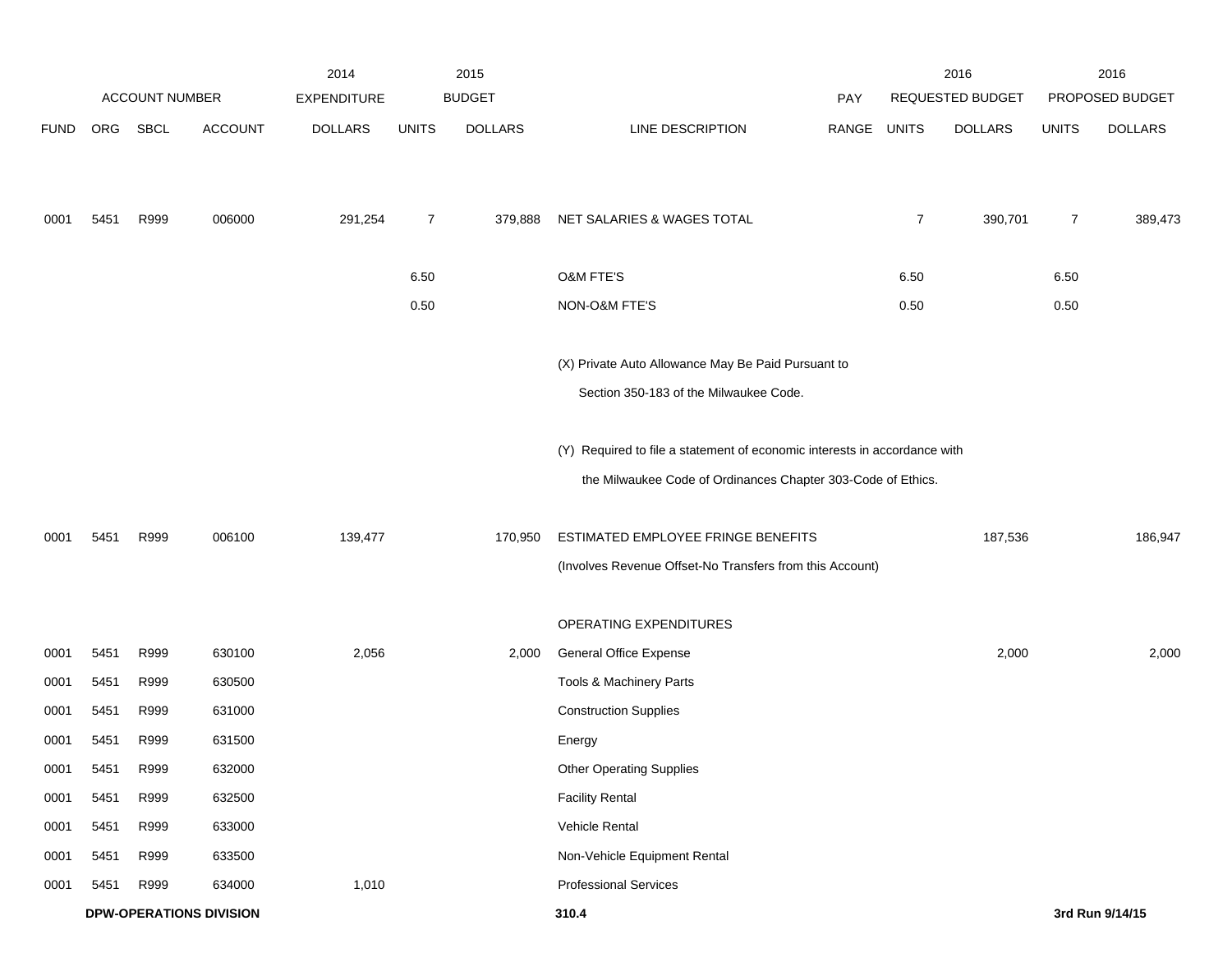|             |      |                |                                | 2014               |              | 2015           |                                    |       |              | 2016             |              | 2016            |
|-------------|------|----------------|--------------------------------|--------------------|--------------|----------------|------------------------------------|-------|--------------|------------------|--------------|-----------------|
|             |      | ACCOUNT NUMBER |                                | <b>EXPENDITURE</b> |              | <b>BUDGET</b>  |                                    | PAY   |              | REQUESTED BUDGET |              | PROPOSED BUDGET |
| <b>FUND</b> | ORG  | SBCL           | <b>ACCOUNT</b>                 | <b>DOLLARS</b>     | <b>UNITS</b> | <b>DOLLARS</b> | LINE DESCRIPTION                   | RANGE | <b>UNITS</b> | <b>DOLLARS</b>   | <b>UNITS</b> | <b>DOLLARS</b>  |
|             |      |                |                                |                    |              |                |                                    |       |              |                  |              |                 |
| 0001        | 5451 | R999           | 634500                         | 660                |              |                | Information Technology Services    |       |              |                  |              |                 |
| 0001        | 5451 | R999           | 635000                         |                    |              |                | <b>Property Services</b>           |       |              |                  |              |                 |
| 0001        | 5451 | R999           | 635500                         |                    |              |                | <b>Infrastructure Services</b>     |       |              |                  |              |                 |
| 0001        | 5451 | R999           | 636000                         |                    |              |                | Vehicle Repair Services            |       |              |                  |              |                 |
| 0001        | 5451 | R999           | 636500                         | 42,207             |              | 20,000         | <b>Other Operating Services</b>    |       |              | 20,000           |              | 20,000          |
| 0001        | 5451 | R999           | 637000                         |                    |              |                | Loans and Grants                   |       |              |                  |              |                 |
| 0001        | 5451 | R999           | 637501                         |                    |              |                | <b>Reimburse Other Departments</b> |       |              |                  |              |                 |
|             |      |                |                                |                    |              |                |                                    |       |              |                  |              |                 |
| 0001        | 5451 | R999           | 006300                         | 45,933             |              | 22,000         | OPERATING EXPENDITURES TOTAL       |       |              | 22,000           |              | 22,000          |
|             |      |                |                                |                    |              |                |                                    |       |              |                  |              |                 |
|             |      |                |                                |                    |              |                | <b>EQUIPMENT PURCHASES</b>         |       |              |                  |              |                 |
|             |      |                |                                |                    |              |                |                                    |       |              |                  |              |                 |
|             |      |                |                                |                    |              |                | <b>Additional Equipment</b>        |       |              |                  |              |                 |
|             |      |                |                                |                    |              |                |                                    |       |              |                  |              |                 |
|             |      |                |                                |                    |              |                | Subtotal - Additional Equipment    |       |              |                  |              |                 |
|             |      |                |                                |                    |              |                |                                    |       |              |                  |              |                 |
|             |      |                |                                |                    |              |                | Replacement Equipment              |       |              |                  |              |                 |
|             |      |                |                                |                    |              |                |                                    |       |              |                  |              |                 |
|             |      |                |                                |                    |              |                | Subtotal - Replacement Equipment   |       |              |                  |              |                 |
|             |      |                |                                |                    |              |                |                                    |       |              |                  |              |                 |
| 0001        | 5451 | R999           | 006800                         |                    |              |                | EQUIPMENT PURCHASES TOTAL          |       |              |                  |              |                 |
|             |      |                |                                |                    |              |                | SPECIAL FUNDS                      |       |              |                  |              |                 |
|             |      |                |                                |                    |              |                |                                    |       |              |                  |              |                 |
|             |      |                |                                |                    |              |                | SPECIAL FUNDS TOTAL                |       |              |                  |              |                 |
|             |      |                | <b>DPW-OPERATIONS DIVISION</b> |                    |              |                | 310.5                              |       |              |                  |              | 3rd Run 9/14/15 |
|             |      |                |                                |                    |              |                |                                    |       |              |                  |              |                 |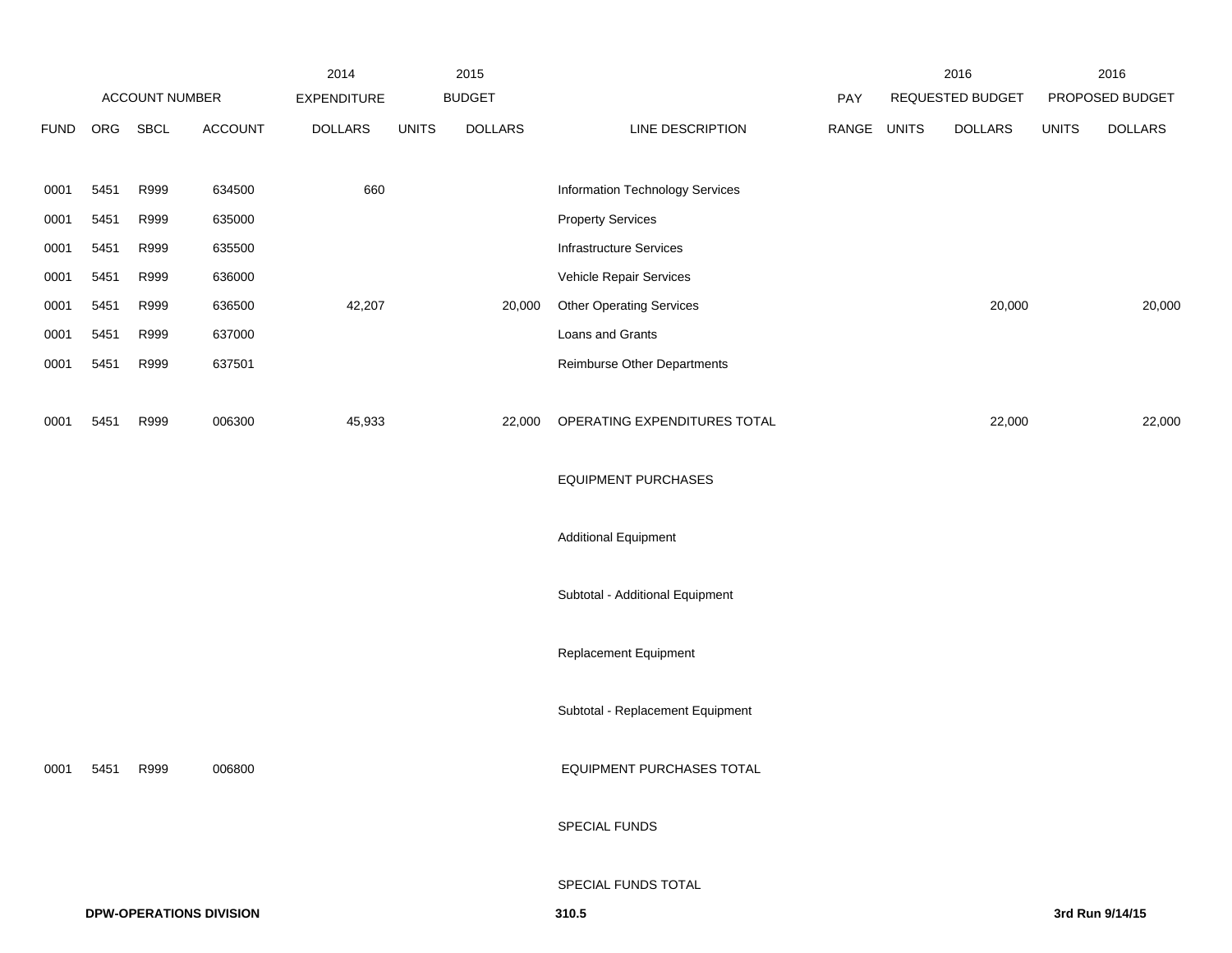|             |                       |             |                    | 2014           |               | 2015           |                  |              |                  | 2016           |                        | 2016           |
|-------------|-----------------------|-------------|--------------------|----------------|---------------|----------------|------------------|--------------|------------------|----------------|------------------------|----------------|
|             | <b>ACCOUNT NUMBER</b> |             | <b>EXPENDITURE</b> |                | <b>BUDGET</b> |                | PAY              |              | REQUESTED BUDGET |                | <b>PROPOSED BUDGET</b> |                |
| <b>FUND</b> | <b>ORG</b>            | <b>SBCL</b> | <b>ACCOUNT</b>     | <b>DOLLARS</b> | UNITS         | <b>DOLLARS</b> | LINE DESCRIPTION | <b>RANGE</b> | <b>UNITS</b>     | <b>DOLLARS</b> | <b>UNITS</b>           | <b>DOLLARS</b> |

DPW-OPERATIONS DIVISION

476,664 572,838 ADMINISTRATION SECTION TOTAL 600,237 600,237 598,420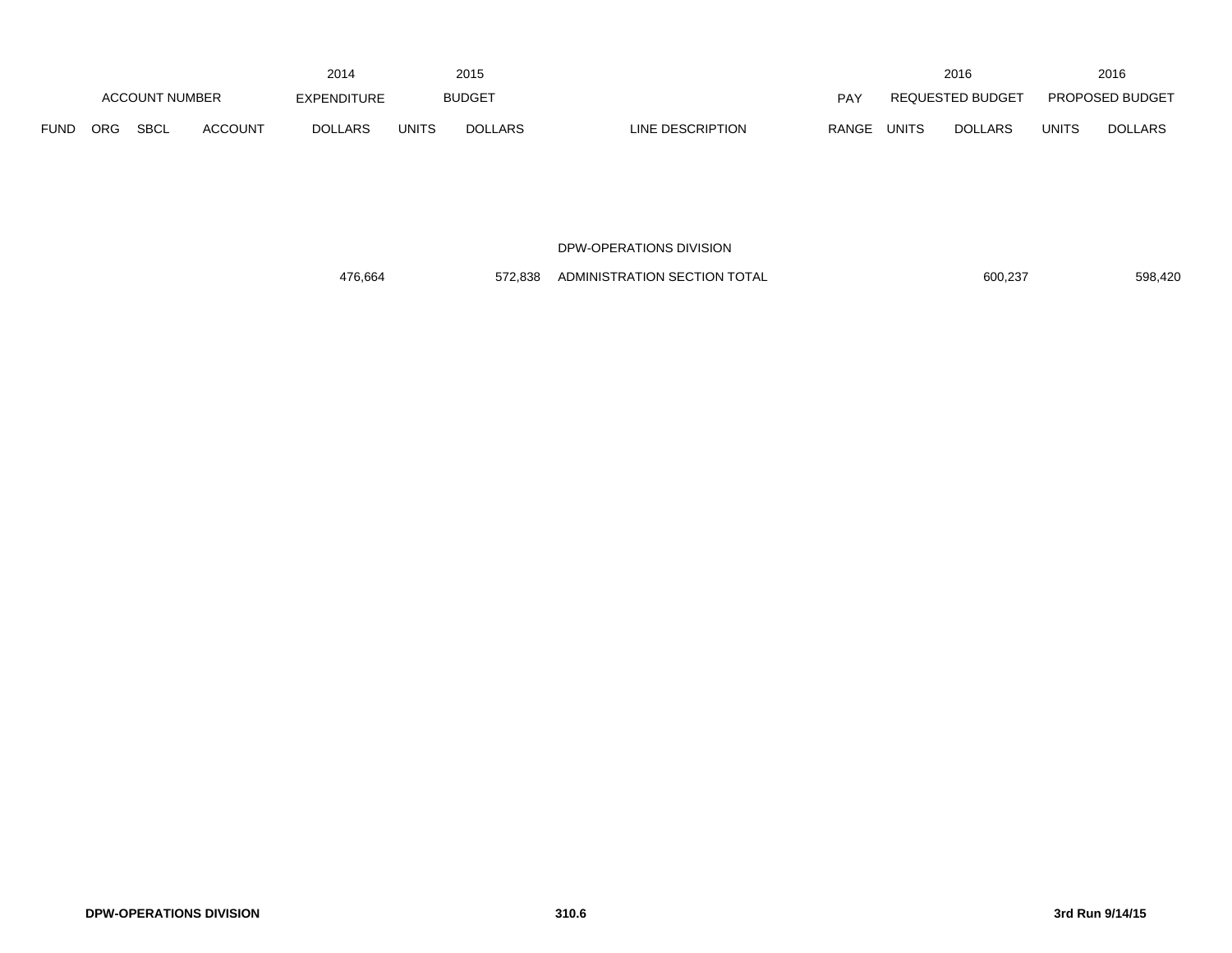|             |                       |             |             | 2014           |               | 2015           |                           |                  | 2016           |                        | 2016           |
|-------------|-----------------------|-------------|-------------|----------------|---------------|----------------|---------------------------|------------------|----------------|------------------------|----------------|
|             | <b>ACCOUNT NUMBER</b> |             | EXPENDITURE |                | <b>BUDGET</b> | PAY            |                           | REQUESTED BUDGET |                | <b>PROPOSED BUDGET</b> |                |
| <b>FUND</b> | <b>ORG</b>            | <b>SBCL</b> | ACCOUNT     | <b>DOLLARS</b> | <b>UNITS</b>  | <b>DOLLARS</b> | LINE DESCRIPTION<br>RANGE | UNITS            | <b>DOLLARS</b> | UNITS                  | <b>DOLLARS</b> |

#### DPW-OPERATIONS DIVISION

#### FLEET SERVICES SECTION

# SALARIES & WAGES

|                | 91,934    | Fleet Operations Manager (X)(Y)  | 1JX |                | 96,475    | -1                      | 96,475    |
|----------------|-----------|----------------------------------|-----|----------------|-----------|-------------------------|-----------|
|                | 84,924    | Quality Assurance Coordinator(X) | 2IX |                | 89,118    | $\overline{\mathbf{1}}$ | 89,118    |
|                | 47,680    | Program Assistant II             | 5FN |                | 50,034    | -1                      | 50,034    |
| 3              | 218,477   | Fleet Repair Supervisor - Senior | 1DX | 3              | 229,267   | 3                       | 229,267   |
| 3              | 183,925   | <b>Fleet Repair Supervisor</b>   | 1BX | 3              | 191,602   | 3                       | 191,602   |
| 6              | 278,092   | <b>Fleet Services Welder</b>     | 7HN | 6              | 296,332   | 6                       | 296,332   |
| 57             | 2,745,057 | Vehicle Services Technician II   | 7HN | 57             | 2,886,596 | 57                      | 2,886,596 |
|                | 47,765    | Automotive Electrician           | 7HN |                | 50,124    | $\overline{\mathbf{1}}$ | 50,124    |
| 5              | 200,112   | Heavy Equipment Lubricator (B)   | 8FN | $\,$ 5 $\,$    | 205,457   | 5                       | 205,457   |
|                | 42,418    | Special Fleet Services Laborer   | 8FN | $\mathbf 1$    | 44,513    | $\mathbf{1}$            | 44,513    |
| 4              | 155,141   | Garage Attendant                 | 8DN | 4              | 131,068   | 3                       | 96,068    |
| $\overline{2}$ | 71,294    | Office Assistant II (A)          | 6EN | $\overline{c}$ | 67,598    | $\overline{2}$          | 67,598    |
|                | 44,970    | Fleet Equipment Service Writer   | 7EN | 1              | 47,191    | $\overline{1}$          | 47,191    |
| $\overline{2}$ | 101,245   | Auto Body Repair/Painting Tech.  | 7HN | $\overline{2}$ | 106,245   | $\overline{2}$          | 106,245   |
| 1              | 50,257    | Fluid Power Systems Technician   | 7HN | $\mathbf 1$    | 52,857    | $\overline{\mathbf{1}}$ | 52,857    |
|                |           | Radio Service Technician         |     |                |           |                         | 85,000    |

#### FLEET STORE ROOMS

| 50.959  | <b>Equipment Inventory Manager</b> | 1CX | 53.476  | 53,476  |
|---------|------------------------------------|-----|---------|---------|
| 44.616  | Inventory Assistant V              | 6LN | 46.819  | 46,819  |
| 285,053 | <b>Equipment Parts Assistant</b>   | 6IN | 288.256 | 288,256 |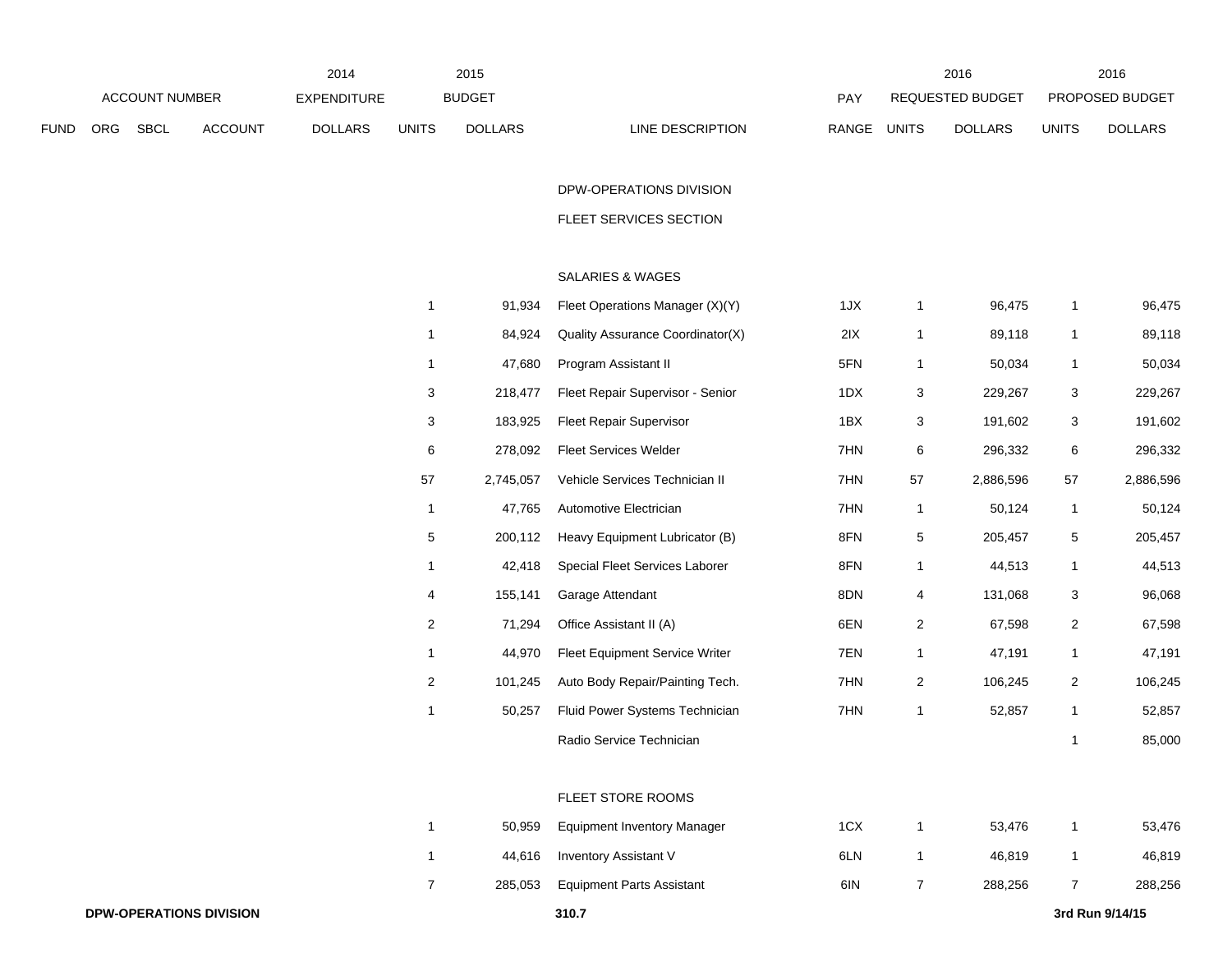|             | ACCOUNT NUMBER |             |                                | 2015<br>2014<br><b>BUDGET</b> |                |                |                                  |       | 2016                      |                  | 2016                      |                 |
|-------------|----------------|-------------|--------------------------------|-------------------------------|----------------|----------------|----------------------------------|-------|---------------------------|------------------|---------------------------|-----------------|
|             |                |             |                                | EXPENDITURE                   |                |                |                                  | PAY   |                           | REQUESTED BUDGET |                           | PROPOSED BUDGET |
| <b>FUND</b> | ORG            | <b>SBCL</b> | <b>ACCOUNT</b>                 | <b>DOLLARS</b>                | <b>UNITS</b>   | <b>DOLLARS</b> | LINE DESCRIPTION                 | RANGE | <b>UNITS</b>              | <b>DOLLARS</b>   | <b>UNITS</b>              | <b>DOLLARS</b>  |
|             |                |             |                                |                               |                |                |                                  |       |                           |                  |                           |                 |
|             |                |             |                                |                               | $\mathbf{1}$   | 43,028         | Lead Equipment Parts Assistant   | 6JN   | $\mathbf{1}$              | 46,283           | $\overline{1}$            | 46,283          |
|             |                |             |                                |                               | $\mathbf{1}$   | 38,026         | Office Assistant III             | 6FN   | $\mathbf{1}$              | 39,904           | $\overline{1}$            | 39,904          |
|             |                |             |                                |                               |                |                | <b>TIRE SHOP</b>                 |       |                           |                  |                           |                 |
|             |                |             |                                |                               | $\mathsf 3$    | 121,285        | Tire Repair Worker I             | 8FN   | $\ensuremath{\mathsf{3}}$ | 126,316          | $\ensuremath{\mathsf{3}}$ | 126,316         |
|             |                |             |                                |                               | $\sqrt{2}$     | 87,919         | Tire Repair Worker II            | 8GN   | $\boldsymbol{2}$          | 86,291           | $\sqrt{2}$                | 86,291          |
|             |                |             |                                |                               | $\mathbf{1}$   | 51,007         | Tire Repair Worker III           | 8LN   | $\mathbf{1}$              | 48,437           | $\mathbf{1}$              | 48,437          |
|             |                |             |                                |                               |                |                | <b>AUXILIARY POSITIONS</b>       |       |                           |                  |                           |                 |
|             |                |             |                                |                               | $\mathbf{1}$   |                | Fleet Services Welder            | 7HN   | $\mathbf{1}$              |                  | $\overline{1}$            |                 |
|             |                |             |                                |                               | 16             |                | Vehicle Services Technician II   | 7HN   | 16                        |                  | 16                        |                 |
|             |                |             |                                |                               | $\overline{4}$ |                | <b>Fleet Repair Supervisor</b>   | 1BX   | 4                         |                  | $\overline{4}$            |                 |
|             |                |             |                                |                               | $\mathbf{1}$   |                | Fleet Repair Supervisor - Senior | 1DX   | $\mathbf{1}$              |                  | $\mathbf{1}$              |                 |
|             |                |             |                                |                               | $\mathbf{1}$   |                | Special Fleet Services Laborer   | 8FN   | $\mathbf{1}$              |                  | $\mathbf{1}$              |                 |
|             |                |             |                                |                               | $\mathbf{1}$   |                | Tire Repair Worker I             | 8FN   | $\mathbf{1}$              |                  | $\mathbf{1}$              |                 |
|             |                |             |                                |                               | $\mathbf{1}$   |                | Automotive Machinist             | 7IN   | $\mathbf{1}$              |                  | $\mathbf{1}$              |                 |
|             |                |             |                                |                               | 25             | 53,200         | <b>Total Auxiliary</b>           |       | 25                        | 55,807           | 25                        | 55,807          |
|             |                |             |                                | 5,171,682                     | 131            | 5,138,384      | <b>Total Before Adjustments</b>  |       | 131                       | 5,336,066        | 131                       | 5,386,066       |
|             |                |             |                                |                               |                |                | Salary & Wage Rate Change        |       |                           |                  |                           |                 |
|             |                |             |                                | 159,903                       |                | 253,750        | Overtime Compensated             |       |                           | 266,184          |                           | 242,854         |
|             |                |             |                                |                               |                | (102, 768)     | Personnel Cost Adjustment        |       |                           | (106, 721)       |                           | (107, 721)      |
|             |                |             |                                |                               |                |                | Other                            |       |                           |                  |                           | (15,500)        |
|             |                |             | <b>DPW-OPERATIONS DIVISION</b> |                               |                |                | 310.8                            |       |                           |                  |                           | 3rd Run 9/14/15 |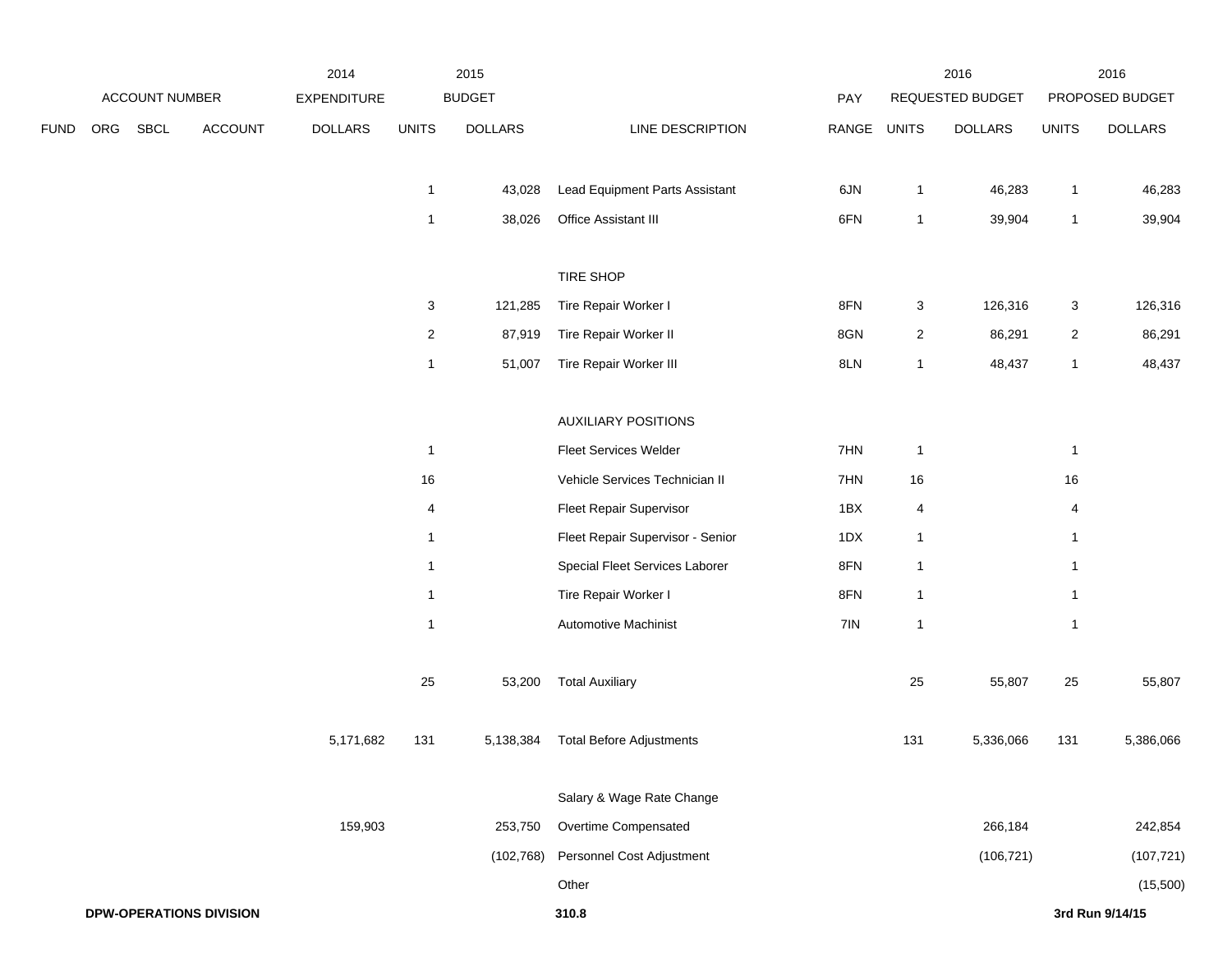|             |      |                |                                | 2014           |              | 2015           |                                                                      |       |              | 2016             |              | 2016            |
|-------------|------|----------------|--------------------------------|----------------|--------------|----------------|----------------------------------------------------------------------|-------|--------------|------------------|--------------|-----------------|
|             |      | ACCOUNT NUMBER |                                | EXPENDITURE    |              | <b>BUDGET</b>  |                                                                      | PAY   |              | REQUESTED BUDGET |              | PROPOSED BUDGET |
| <b>FUND</b> | ORG  | SBCL           | <b>ACCOUNT</b>                 | <b>DOLLARS</b> | <b>UNITS</b> | <b>DOLLARS</b> | LINE DESCRIPTION                                                     | RANGE | <b>UNITS</b> | <b>DOLLARS</b>   | <b>UNITS</b> | <b>DOLLARS</b>  |
|             |      |                |                                |                |              |                | Furlough                                                             |       |              |                  |              |                 |
|             |      |                |                                | 5,331,585      | 131          | 5,289,366      | Gross Salaries & Wages Total                                         |       | 131          | 5,495,529        | 131          | 5,505,699       |
|             |      |                |                                | (74, 235)      |              | (75,000)       | Reimbursable Services Deduction                                      |       |              | (75,000)         |              | (75,000)        |
|             |      |                |                                |                |              |                | <b>Capital Improvements Deduction</b>                                |       |              |                  |              |                 |
|             |      |                |                                |                |              |                | <b>Grants &amp; Aids Deduction</b>                                   |       |              |                  |              |                 |
| 0001        | 5452 | R999           | 006000                         | 5,257,350      | 131          | 5,214,366      | NET SALARIES & WAGES TOTAL                                           |       | 131          | 5,420,529        | 131          | 5,430,699       |
|             |      |                |                                |                | 102.70       |                | O&M FTE'S                                                            |       | 104.39       |                  | 104.39       |                 |
|             |      |                |                                |                | 2.00         |                | NON-O&M FTE'S                                                        |       | 1.22         |                  | 1.22         |                 |
|             |      |                |                                |                |              |                | (A) One position to be hard red-circled at Step 4 of Pay Range 6HN.  |       |              |                  |              |                 |
|             |      |                |                                |                |              |                | (B) One position to be hard red-circled at Step 5 of Pay Range 6IN.  |       |              |                  |              |                 |
|             |      |                |                                |                |              |                | (X) Private Auto Allowance May Be Paid Pursuant to                   |       |              |                  |              |                 |
|             |      |                |                                |                |              |                | Section 350-183 of the Milwaukee Code.                               |       |              |                  |              |                 |
|             |      |                |                                |                |              |                | (Y) Required to file a statement of economic interests in accordance |       |              |                  |              |                 |
|             |      |                |                                |                |              |                | with the Milwaukee code of Ordinances Chapter 303 - Code of Ethics.  |       |              |                  |              |                 |
| 0001        | 5452 | R999           | 006100                         | 2,416,198      |              | 2,346,465      | ESTIMATED EMPLOYEE FRINGE BENEFITS                                   |       |              | 2,601,854        |              | 2,606,736       |
|             |      |                |                                |                |              |                | (Involves Revenue Offset-No Transfers from this Account)             |       |              |                  |              |                 |
|             |      |                | <b>DPW-OPERATIONS DIVISION</b> |                |              |                | 310.9                                                                |       |              |                  |              | 3rd Run 9/14/15 |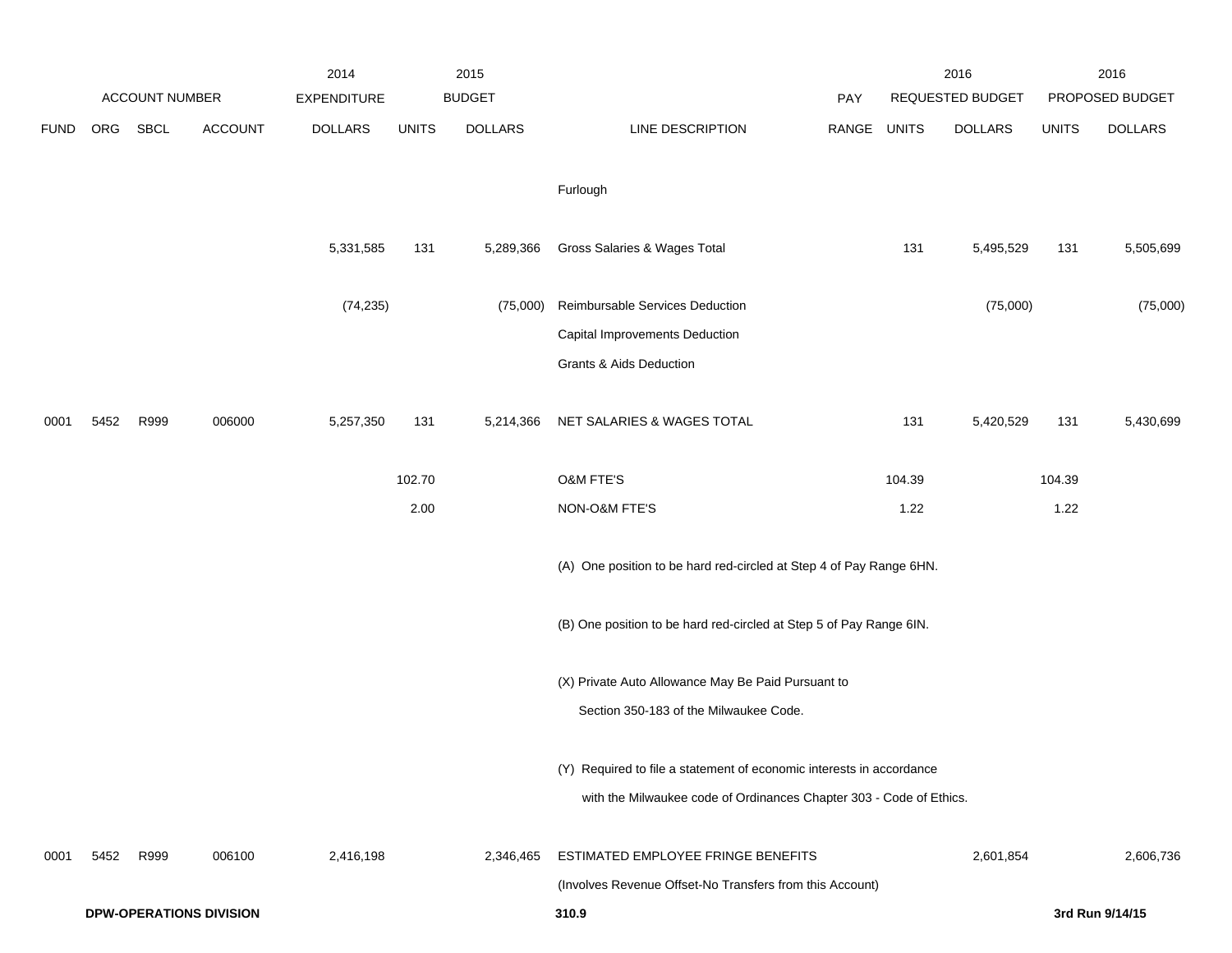|             |            |                       |                | 2014               |              | 2015           |                                    |       |              | 2016                    |              | 2016            |
|-------------|------------|-----------------------|----------------|--------------------|--------------|----------------|------------------------------------|-------|--------------|-------------------------|--------------|-----------------|
|             |            | <b>ACCOUNT NUMBER</b> |                | <b>EXPENDITURE</b> |              | <b>BUDGET</b>  |                                    | PAY   |              | <b>REQUESTED BUDGET</b> |              | PROPOSED BUDGET |
| <b>FUND</b> | <b>ORG</b> | <b>SBCL</b>           | <b>ACCOUNT</b> | <b>DOLLARS</b>     | <b>UNITS</b> | <b>DOLLARS</b> | LINE DESCRIPTION                   | RANGE | <b>UNITS</b> | <b>DOLLARS</b>          | <b>UNITS</b> | <b>DOLLARS</b>  |
|             |            |                       |                |                    |              |                |                                    |       |              |                         |              |                 |
|             |            |                       |                |                    |              |                |                                    |       |              |                         |              |                 |
|             |            |                       |                |                    |              |                | OPERATING EXPENDITURES             |       |              |                         |              |                 |
| 0001        | 5452       | R999                  | 630100         | 4,618              |              | 8,000          | General Office Expense             |       |              | 8,000                   |              | 8,000           |
| 0001        | 5452       | R999                  | 630500         | 4,597,307          |              | 3,666,000      | Tools & Machinery Parts            |       |              | 3,666,000               |              | 3,666,000       |
| 0001        | 5452       | R999                  | 631000         | 29,416             |              | 50,000         | <b>Construction Supplies</b>       |       |              | 50,000                  |              | 50,000          |
| 0001        | 5452       | R999                  | 631500         | 2,125              |              | 5,000          | Energy                             |       |              | 5,000                   |              | 5,000           |
| 0001        | 5452       | R999                  | 632000         | 148,819            |              | 75,000         | <b>Other Operating Supplies</b>    |       |              | 75,000                  |              | 75,000          |
| 0001        | 5452       | R999                  | 632500         |                    |              |                | <b>Facility Rental</b>             |       |              |                         |              |                 |
| 0001        | 5452       | R999                  | 633000         | 4,909              |              |                | Vehicle Rental                     |       |              |                         |              |                 |
| 0001        | 5452       | R999                  | 633500         | 11,900             |              | 10,000         | Non-Vehicle Equipment Rental       |       |              | 10,000                  |              | 10,000          |
| 0001        | 5452       | R999                  | 634000         | 36,151             |              | 15,000         | <b>Professional Services</b>       |       |              | 15,000                  |              | 15,000          |
| 0001        | 5452       | R999                  | 634500         | 78,892             |              | 85,000         | Information Technology Services    |       |              | 85,000                  |              |                 |
| 0001        | 5452       | R999                  | 635000         | 108,843            |              | 80,000         | <b>Property Services</b>           |       |              | 80,000                  |              | 80,000          |
| 0001        | 5452       | R999                  | 635500         | 679                |              |                | Infrastructure Services            |       |              |                         |              |                 |
| 0001        | 5452       | R999                  | 636000         | 1,312,062          |              | 1,200,000      | Vehicle Repair Services            |       |              | 1,200,000               |              | 1,200,000       |
| 0001        | 5452       | R999                  | 636500         | 37,852             |              | 25,000         | <b>Other Operating Services</b>    |       |              | 25,000                  |              | 25,000          |
| 0001        | 5452       | R999                  | 637000         |                    |              |                | Loans and Grants                   |       |              |                         |              |                 |
| 0001        | 5452       | R999                  | 637501         | 34,344             |              | 2,000          | <b>Reimburse Other Departments</b> |       |              | 2,000                   |              | 2,000           |
|             |            |                       |                |                    |              |                |                                    |       |              |                         |              |                 |
| 0001        | 5452       | R999                  | 006300         | 6,407,917          |              | 5,221,000      | OPERATING EXPENDITURES TOTAL       |       |              | 5,221,000               |              | 5,136,000       |

### EQUIPMENT PURCHASES

Additional Equipment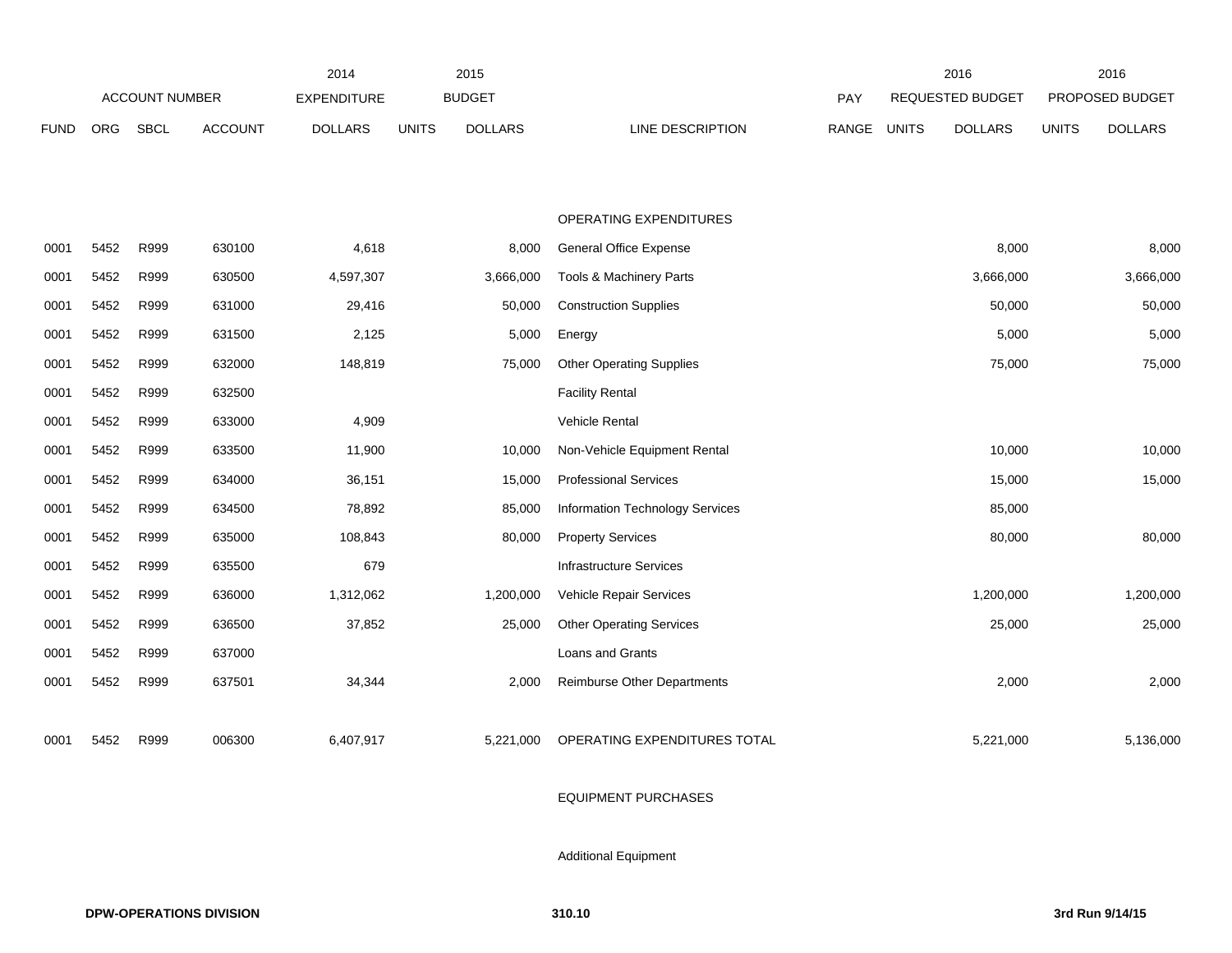|             |      |                       |         | 2014               |              | 2015           |                                  |             |              | 2016             |              | 2016            |
|-------------|------|-----------------------|---------|--------------------|--------------|----------------|----------------------------------|-------------|--------------|------------------|--------------|-----------------|
|             |      | <b>ACCOUNT NUMBER</b> |         | <b>EXPENDITURE</b> |              | <b>BUDGET</b>  |                                  | PAY         |              | REQUESTED BUDGET |              | PROPOSED BUDGET |
| <b>FUND</b> | ORG  | <b>SBCL</b>           | ACCOUNT | <b>DOLLARS</b>     | <b>UNITS</b> | <b>DOLLARS</b> | LINE DESCRIPTION                 | RANGE UNITS |              | <b>DOLLARS</b>   | <b>UNITS</b> | <b>DOLLARS</b>  |
|             |      |                       |         |                    |              |                |                                  |             |              |                  |              |                 |
|             |      |                       |         |                    |              |                | Subtotal - Additional Equipment  |             |              |                  |              |                 |
|             |      |                       |         |                    |              |                |                                  |             |              |                  |              |                 |
|             |      |                       |         |                    |              |                | <b>Replacement Equipment</b>     |             |              |                  |              |                 |
|             |      |                       |         |                    | 6            | 129,000        | Cars, Compact                    |             | 6            | 126,000          | $\,$ 5 $\,$  | 105,000         |
|             |      |                       |         |                    | 4            | 88,000         | Truck, Pickup, 4400 lb. 4x2      |             | 4            | 100,000          | 4            | 100,000         |
|             |      |                       |         |                    | 6            | 150,000        | Truck, Pickup, 8600 lb. 4x2      |             | 5            | 135,000          | 5            | 135,000         |
|             |      |                       |         |                    | $\mathbf{1}$ | 41,000         | Truck, Pickup, 9200lb w/plow     |             | $\mathbf{1}$ | 41,000           | $\mathbf{1}$ | 41,000          |
|             |      |                       |         |                    | $\mathbf{1}$ | 45,000         | Truck, Platform, 11,000 lb.      |             | $\mathbf{1}$ | 45,000           | $\mathbf{1}$ | 43,000          |
|             |      |                       |         |                    | 3            | 75,000         | Truck, Van, Cargo, 6000 lb.      |             | $\mathbf{1}$ | 25,000           |              |                 |
|             |      |                       |         |                    | $\sqrt{5}$   | 135,000        | Truck, Van, Cargo, 9500 lb.      |             | 5            | 160,000          |              |                 |
|             |      |                       |         |                    |              |                | Truck, Van, 8-Passenger          |             | $\mathbf{1}$ | 31,000           |              |                 |
|             |      |                       |         |                    | 23           | 46,000         | Computer Hardware                |             | 23           | 46,000           | 23           | 46,000          |
|             |      |                       |         |                    | $\mathbf{1}$ | 6,000          | Engine Diagnostic Analyzer       |             | $\mathbf{1}$ | 6,000            |              |                 |
|             |      |                       |         |                    | $\mathbf{1}$ | 5,000          | Scanner                          |             | 1            | 5,000            |              |                 |
|             |      |                       |         |                    |              |                |                                  |             |              |                  |              |                 |
|             |      |                       |         | 811,748            | 51           | 720,000        | Subtotal - Replacement Equipment |             | 49           | 720,000          | 39           | 470,000         |
|             |      |                       |         |                    |              |                |                                  |             |              |                  |              |                 |
| 0001        | 5452 | R999                  | 006800  | 811,748            | 51           | 720,000        | EQUIPMENT PURCHASES TOTAL        |             | 49           | 720,000          | 39           | 470,000         |
|             |      |                       |         |                    |              |                |                                  |             |              |                  |              |                 |
|             |      |                       |         |                    |              |                | SPECIAL FUNDS                    |             |              |                  |              |                 |
|             |      |                       |         |                    |              |                |                                  |             |              |                  |              |                 |

SPECIAL FUNDS TOTAL

DPW-OPERATIONS DIVISION

|                                | 4.893.213 | 13.501.831 | FLEET SERVICES SECTION TOTAL | 13.963.383 | 13,643,435      |
|--------------------------------|-----------|------------|------------------------------|------------|-----------------|
| <b>DPW-OPERATIONS DIVISION</b> |           |            | $310.1^{\circ}$              |            | 3rd Run 9/14/15 |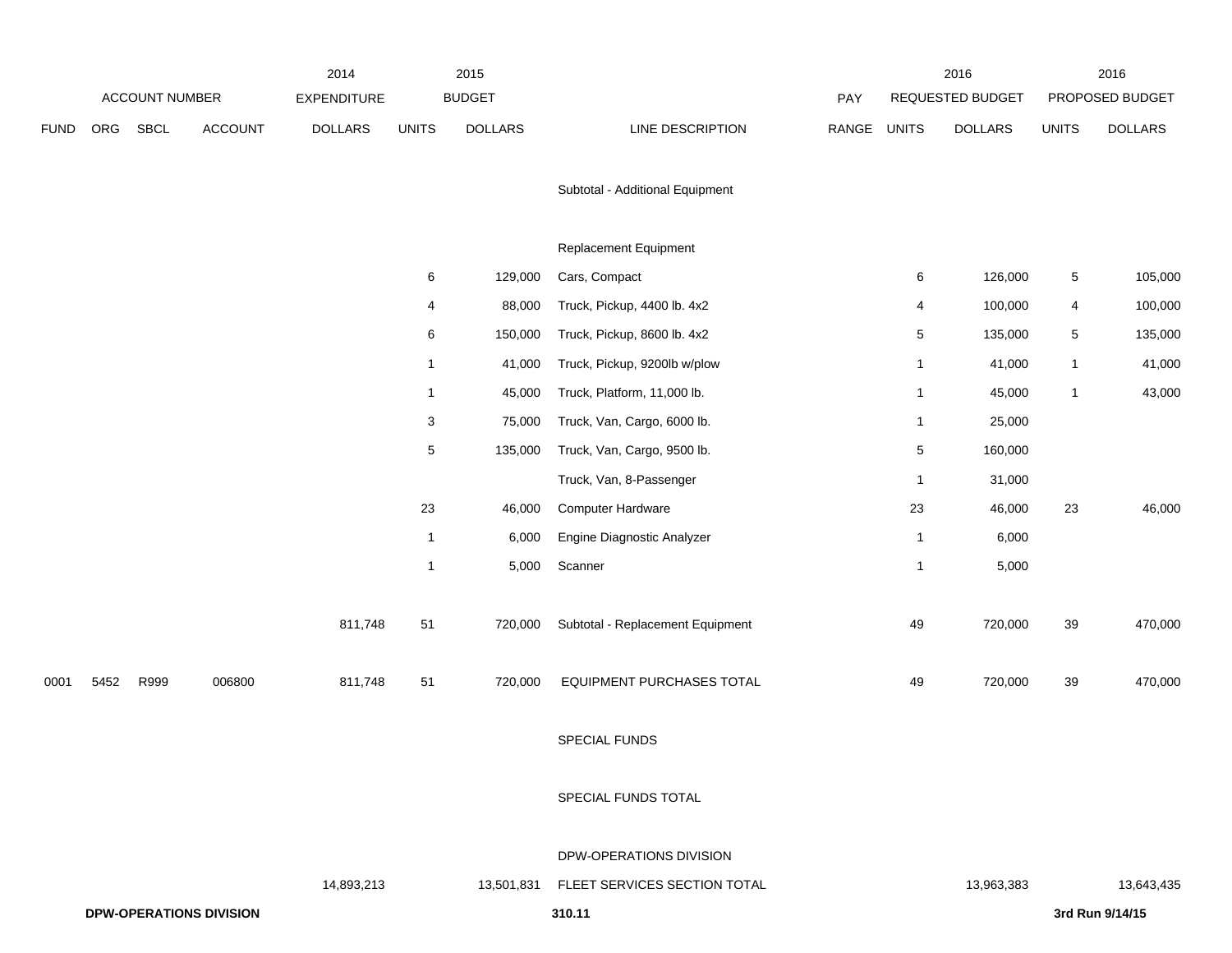|             | 2014           |             |                    |                |               | 2015           |                           | 2016                    |                        | 2016           |
|-------------|----------------|-------------|--------------------|----------------|---------------|----------------|---------------------------|-------------------------|------------------------|----------------|
|             | ACCOUNT NUMBER |             | <b>EXPENDITURE</b> |                | <b>BUDGET</b> | PAY            | REQUESTED BUDGET          |                         | <b>PROPOSED BUDGET</b> |                |
| <b>FUND</b> | <b>ORG</b>     | <b>SBCL</b> | <b>ACCOUNT</b>     | <b>DOLLARS</b> | <b>UNITS</b>  | <b>DOLLARS</b> | LINE DESCRIPTION<br>RANGE | <b>DOLLARS</b><br>UNITS | UNITS                  | <b>DOLLARS</b> |

#### DPW-OPERATIONS DIVISION

### FLEET OPERATIONS/DISPATCH SECTION

# SALARIES & WAGES

| -1             | 71,610    | Operations & Dispatch Manager (X)            | 1FX | 1                         | 75,147    | $\overline{1}$ | 75,147    |
|----------------|-----------|----------------------------------------------|-----|---------------------------|-----------|----------------|-----------|
| 1              | 73,669    | Equip. Operations & Training Manager         | 1CX | $\mathbf{1}$              | 71,484    | $\mathbf{1}$   | 71,484    |
| $\overline{2}$ | 117,757   | <b>Equipment Operations Supervisor I</b>     | 1AX | $\overline{2}$            | 123,579   | $\overline{2}$ | 123,579   |
| 3              | 130,783   | <b>Communications Assistant IV</b>           | 6JN | $\ensuremath{\mathsf{3}}$ | 137,242   | 3              | 137,242   |
| $\overline{a}$ | 75,012    | <b>Communications Assistant III</b>          | 6HN | $\overline{\mathbf{c}}$   | 75,762    | $\overline{2}$ | 75,762    |
| 3              | 124,644   | Garage Custodian                             | 8FN | 3                         | 129,839   | 3              | 129,839   |
| $\mathbf{3}$   | 177,207   | <b>Crane Operator</b>                        | 8PN | $\mathbf{3}$              | 185,961   | $\mathbf{3}$   | 185,961   |
| 13             | 756,194   | Tractor, Bulldozer, Endloader or Grad Oper.  | 8ON |                           |           |                |           |
| 5              | 335,454   | Tractor Operator (Under 40HP)                | 8NN |                           |           |                |           |
| 6              | 354,414   | <b>Grad All Operator</b>                     | 8PN |                           |           |                |           |
|                |           | <b>Tractor Operator A</b>                    | 8NN | $\,$ 5 $\,$               | 283,375   | $\,$ 5 $\,$    | 283,375   |
|                |           | <b>Tractor Operator B</b>                    | 8ON | 13                        | 763,867   | 13             | 763,867   |
|                |           | Tractor Operator C                           | 8PN | 6                         | 357,972   | $\,6$          | 357,972   |
|                |           |                                              |     |                           |           |                |           |
| 55             | 2,724,573 | <b>Operations Driver/Worker</b>              | 8KN | 55                        | 2,847,452 | 55             | 2,847,452 |
| $\mathbf{1}$   | 40,000    | <b>City Laborer</b>                          | 8DN | $\mathbf{1}$              | 40,450    | $\overline{1}$ | 40,450    |
|                |           |                                              |     |                           |           |                |           |
|                |           | <b>AUXILIARY POSITIONS</b>                   |     |                           |           |                |           |
| 5              |           | <b>Equipment Operations Supervisor I</b>     | 1AX | 5                         |           | 5              |           |
| 10             |           | Tractor, Bulldozer, Endloader, or Grad Oper. | 8ON | 10                        |           | 10             |           |
| 25             |           | City Laborer (Regular)                       | 8DN | 25                        |           | 25             |           |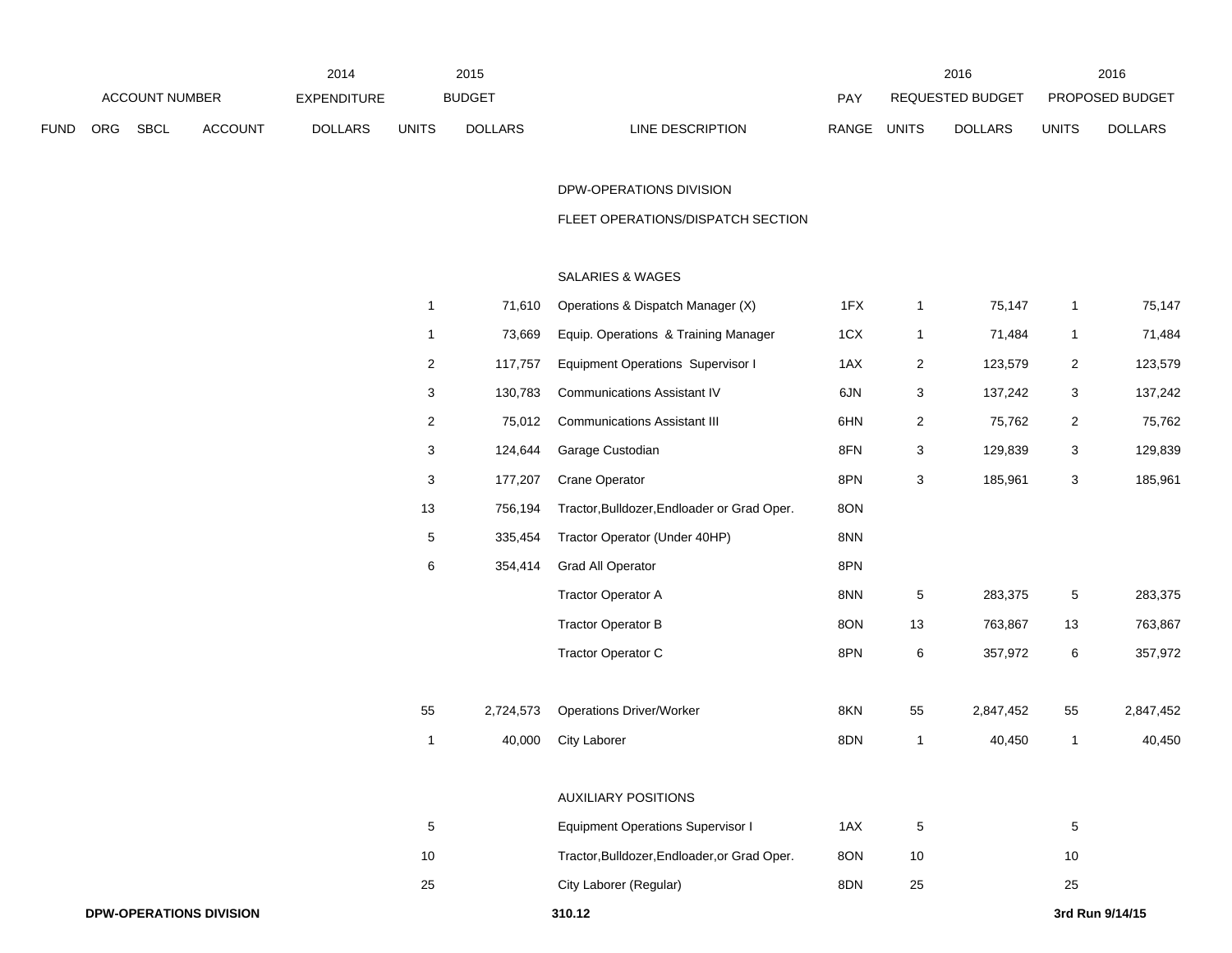|             |     |                |                                | 2014           |                           | 2015           |                                     |             |                           | 2016             |                | 2016            |
|-------------|-----|----------------|--------------------------------|----------------|---------------------------|----------------|-------------------------------------|-------------|---------------------------|------------------|----------------|-----------------|
|             |     | ACCOUNT NUMBER |                                | EXPENDITURE    |                           | <b>BUDGET</b>  |                                     | PAY         |                           | REQUESTED BUDGET |                | PROPOSED BUDGET |
| <b>FUND</b> | ORG | SBCL           | ACCOUNT                        | <b>DOLLARS</b> | <b>UNITS</b>              | <b>DOLLARS</b> | LINE DESCRIPTION                    | RANGE UNITS |                           | <b>DOLLARS</b>   | <b>UNITS</b>   | <b>DOLLARS</b>  |
|             |     |                |                                |                |                           |                |                                     |             |                           |                  |                |                 |
|             |     |                |                                |                | $\ensuremath{\mathsf{3}}$ |                | Garage Custodian                    | 8FN         | $\ensuremath{\mathsf{3}}$ |                  | $\sqrt{3}$     |                 |
|             |     |                |                                |                | 3                         |                | Crane Operator                      | 8PN         | 3                         |                  | $\sqrt{3}$     |                 |
|             |     |                |                                |                | 3                         |                | <b>Grad All Operator</b>            | 8PN         | 3                         |                  | $\sqrt{3}$     |                 |
|             |     |                |                                |                | $10$                      |                | Tractor Operator (Under 40 HP)      | 8NN         | 10                        |                  | 10             |                 |
|             |     |                |                                |                | $\mathbf{1}$              |                | <b>Communications Assistant IV</b>  | 6JN         | $\mathbf{1}$              |                  | $\mathbf{1}$   |                 |
|             |     |                |                                |                | $\overline{2}$            |                | <b>Communications Assistant III</b> | 6HN         | $\overline{2}$            |                  | $\overline{2}$ |                 |
|             |     |                |                                |                | 180                       |                | Snow Driver                         | <b>8IN</b>  | 180                       |                  | 180            |                 |
|             |     |                |                                |                | 40                        |                | Snow Operator Light                 | 8ON         | 40                        |                  | 40             |                 |
|             |     |                |                                |                | 30                        |                | Snow Operator Heavy                 | 8QN         | 30                        |                  | $30\,$         |                 |
|             |     |                |                                |                | 102                       |                | <b>Operations Driver/Worker</b>     | 8KN         | 102                       |                  | 102            |                 |
|             |     |                |                                |                | 414                       |                | <b>Total Auxiliary</b>              |             | 414                       |                  | 414            |                 |
|             |     |                |                                | 6,455,407      | 509                       | 4,941,317      | <b>Total Before Adjustments</b>     |             | 509                       | 5,092,130        | 509            | 5,092,130       |
|             |     |                |                                |                |                           |                | Salary & Wage Rate Change           |             |                           |                  |                |                 |
|             |     |                |                                | 728,640        |                           | 775,000        | Overtime Compensated                |             |                           | 812,975          |                | 741,721         |
|             |     |                |                                |                |                           | (98, 826)      | Personnel Cost Adjustment           |             |                           | (101, 843)       |                | (101, 843)      |
|             |     |                |                                |                |                           |                | Other                               |             |                           |                  |                | (16, 200)       |
|             |     |                |                                |                |                           |                | Furlough                            |             |                           |                  |                |                 |
|             |     |                |                                | 7,184,047      | 509                       | 5,617,491      | Gross Salaries & Wages Total        |             | 509                       | 5,803,262        | 509            | 5,715,808       |
|             |     |                |                                | (13, 897)      |                           |                | Reimbursable Services Deduction     |             |                           |                  |                |                 |
|             |     |                |                                | (491)          |                           |                | Capital Improvements Deduction      |             |                           |                  |                |                 |
|             |     |                | <b>DPW-OPERATIONS DIVISION</b> |                |                           |                | 310.13                              |             |                           |                  |                | 3rd Run 9/14/15 |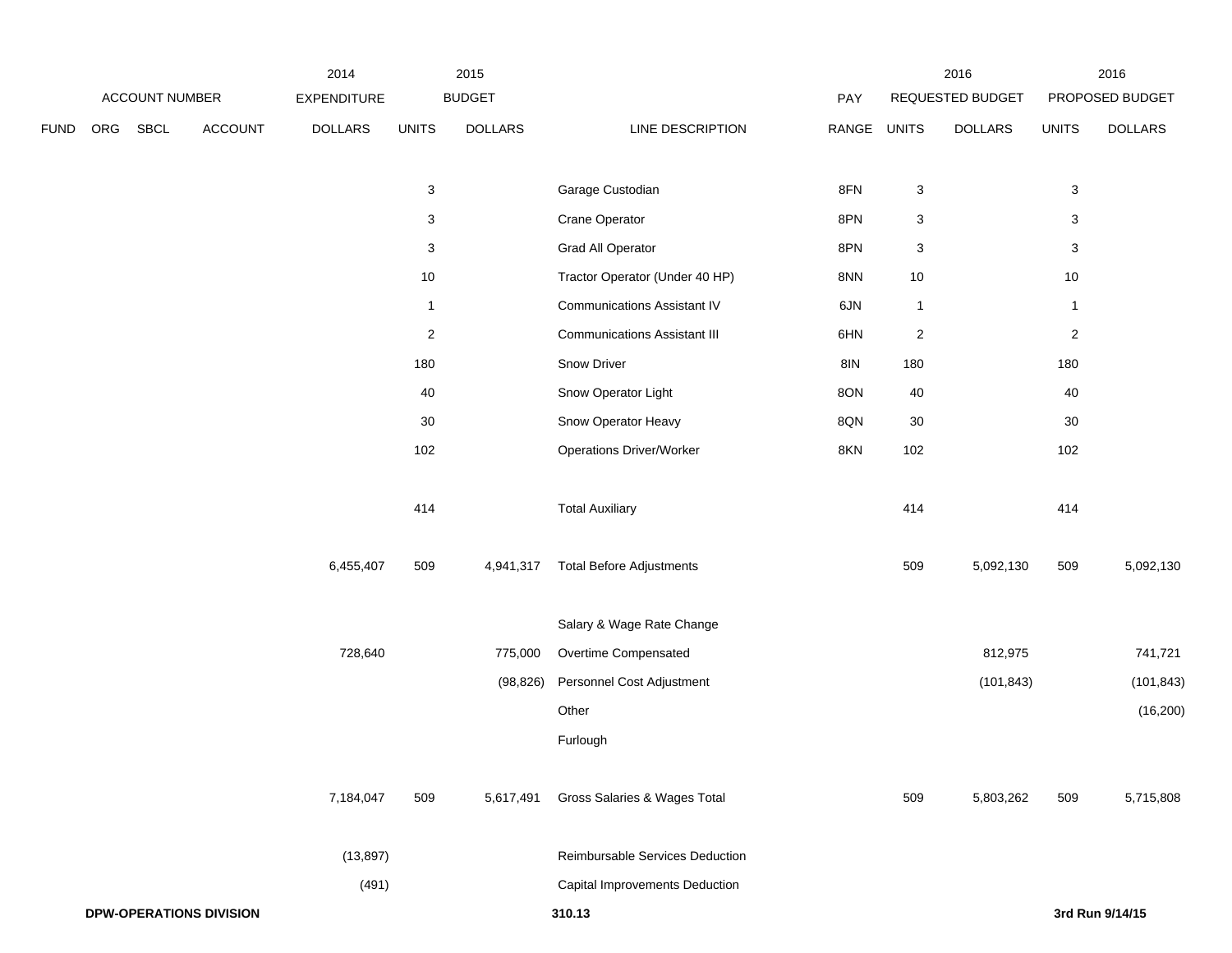|             |            |                       |                                | 2014               |              | 2015           |                                                          |       |              | 2016             |              | 2016            |
|-------------|------------|-----------------------|--------------------------------|--------------------|--------------|----------------|----------------------------------------------------------|-------|--------------|------------------|--------------|-----------------|
|             |            | <b>ACCOUNT NUMBER</b> |                                | <b>EXPENDITURE</b> |              | <b>BUDGET</b>  |                                                          | PAY   |              | REQUESTED BUDGET |              | PROPOSED BUDGET |
| <b>FUND</b> | <b>ORG</b> | SBCL                  | <b>ACCOUNT</b>                 | <b>DOLLARS</b>     | <b>UNITS</b> | <b>DOLLARS</b> | LINE DESCRIPTION                                         | RANGE | <b>UNITS</b> | <b>DOLLARS</b>   | <b>UNITS</b> | <b>DOLLARS</b>  |
|             |            |                       |                                |                    |              |                |                                                          |       |              |                  |              |                 |
|             |            |                       |                                |                    |              |                | <b>Grants &amp; Aids Deduction</b>                       |       |              |                  |              |                 |
| 0001        | 5453       | R999                  | 006000                         | 7,169,659          | 509          | 5,617,491      | NET SALARIES & WAGES TOTAL                               |       | 509          | 5,803,262        | 509          | 5,715,808       |
|             |            |                       |                                |                    |              |                |                                                          |       |              |                  |              |                 |
|             |            |                       |                                |                    | 105.00       |                | O&M FTE'S                                                |       | 132.90       |                  | 105.00       |                 |
|             |            |                       |                                |                    |              |                | NON-O&M FTE'S                                            |       |              |                  |              |                 |
|             |            |                       |                                |                    |              |                | (X) Private Auto Allowance May Be Paid Pursuant to       |       |              |                  |              |                 |
|             |            |                       |                                |                    |              |                | Section 350-183 of the Milwaukee Code.                   |       |              |                  |              |                 |
|             |            |                       |                                |                    |              |                |                                                          |       |              |                  |              |                 |
| 0001        | 5453       | R999                  | 006100                         | 3,250,348          |              | 2,527,871      | ESTIMATED EMPLOYEE FRINGE BENEFITS                       |       |              | 2,785,566        |              | 2,743,588       |
|             |            |                       |                                |                    |              |                | (Involves Revenue Offset-No Transfers from this Account) |       |              |                  |              |                 |
|             |            |                       |                                |                    |              |                | OPERATING EXPENDITURES                                   |       |              |                  |              |                 |
| 0001        | 5453       | R999                  | 630100                         | 3,020              |              | 5,000          | General Office Expense                                   |       |              | 5,000            |              | 5,000           |
| 0001        | 5453       | R999                  | 630500                         | 49,371             |              |                | Tools & Machinery Parts                                  |       |              |                  |              |                 |
| 0001        | 5453       | R999                  | 631000                         | 7,469              |              |                | <b>Construction Supplies</b>                             |       |              |                  |              |                 |
| 0001        | 5453       | R999                  | 631500                         | 5,338,348          |              | 5,235,800      | Energy                                                   |       |              | 4,800,000        |              | 4,000,000       |
| 0001        | 5453       | R999                  | 632000                         | 10,221             |              | 11,100         | <b>Other Operating Supplies</b>                          |       |              | 11,100           |              | 11,100          |
| 0001        | 5453       | R999                  | 632500                         |                    |              |                | <b>Facility Rental</b>                                   |       |              |                  |              |                 |
| 0001        | 5453       | R999                  | 633000                         | 1,195,355          |              | 980,320        | Vehicle Rental                                           |       |              | 980,320          |              | 980,320         |
| 0001        | 5453       | R999                  | 633500                         | 873                |              | 5,000          | Non-Vehicle Equipment Rental                             |       |              | 5,000            |              | 5,000           |
| 0001        | 5453       | R999                  | 634000                         | 7,606              |              | 5,000          | <b>Professional Services</b>                             |       |              | 5,000            |              | 5,000           |
| 0001        | 5453       | R999                  | 634500                         |                    |              |                | <b>Information Technology Services</b>                   |       |              |                  |              |                 |
| 0001        | 5453       | R999                  | 635000                         | 187                |              |                | <b>Property Services</b>                                 |       |              |                  |              |                 |
|             |            |                       | <b>DPW-OPERATIONS DIVISION</b> |                    |              |                | 310.14                                                   |       |              |                  |              | 3rd Run 9/14/15 |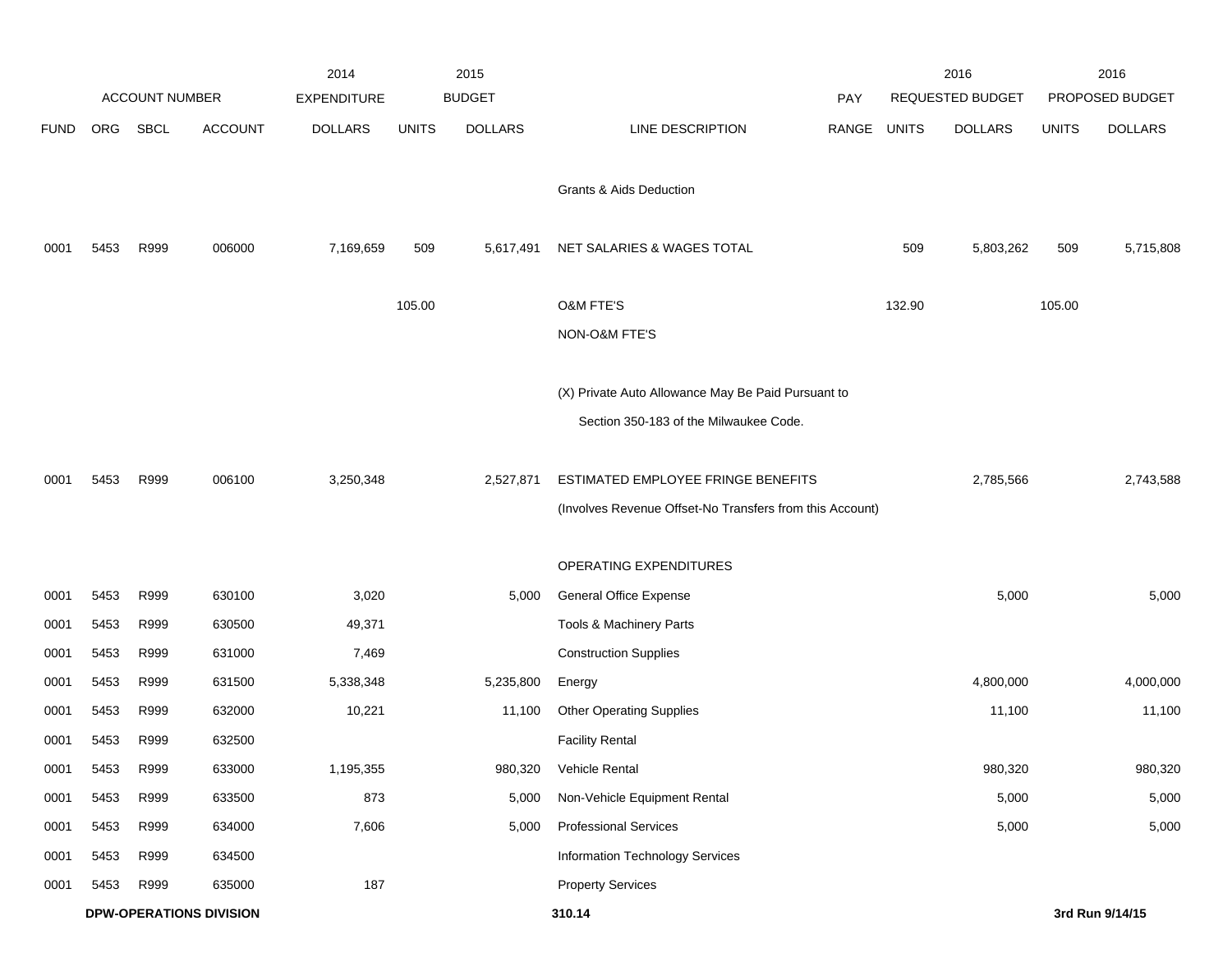|             |      |                |         | 2014           |              | 2015           |                                    |       |              | 2016             |              | 2016            |
|-------------|------|----------------|---------|----------------|--------------|----------------|------------------------------------|-------|--------------|------------------|--------------|-----------------|
|             |      | ACCOUNT NUMBER |         | EXPENDITURE    |              | <b>BUDGET</b>  |                                    | PAY   |              | REQUESTED BUDGET |              | PROPOSED BUDGET |
| <b>FUND</b> | ORG  | SBCL           | ACCOUNT | <b>DOLLARS</b> | <b>UNITS</b> | <b>DOLLARS</b> | LINE DESCRIPTION                   | RANGE | <b>UNITS</b> | <b>DOLLARS</b>   | <b>UNITS</b> | <b>DOLLARS</b>  |
|             |      |                |         |                |              |                |                                    |       |              |                  |              |                 |
| 0001        | 5453 | R999           | 635500  |                |              |                | <b>Infrastructure Services</b>     |       |              |                  |              |                 |
| 0001        | 5453 | R999           | 636000  | 270            |              |                | Vehicle Repair Services            |       |              |                  |              |                 |
| 0001        | 5453 | R999           | 636500  | 13,037         |              | 10,000         | <b>Other Operating Services</b>    |       |              | 10,000           |              | 10,000          |
| 0001        | 5453 | R999           | 637000  |                |              |                | Loans and Grants                   |       |              |                  |              |                 |
| 0001        | 5453 | R999           | 637501  | 57,913         |              | 50,000         | <b>Reimburse Other Departments</b> |       |              | 50,000           |              | 50,000          |
|             |      |                |         |                |              |                |                                    |       |              |                  |              |                 |
| 0001        | 5453 | R999           | 006300  | 6,683,670      |              | 6,302,220      | OPERATING EXPENDITURES TOTAL       |       |              | 5,866,420        |              | 5,066,420       |
|             |      |                |         |                |              |                |                                    |       |              |                  |              |                 |
|             |      |                |         |                |              |                | <b>EQUIPMENT PURCHASES</b>         |       |              |                  |              |                 |
|             |      |                |         |                |              |                |                                    |       |              |                  |              |                 |
|             |      |                |         |                |              |                | <b>Additional Equipment</b>        |       |              |                  |              |                 |
|             |      |                |         |                |              |                |                                    |       |              |                  |              |                 |
|             |      |                |         |                |              |                | Subtotal - Additional Equipment    |       |              |                  |              |                 |
|             |      |                |         |                |              |                |                                    |       |              |                  |              |                 |
|             |      |                |         |                |              |                | Replacement Equipment              |       |              |                  |              |                 |
|             |      |                |         |                |              |                | Subtotal - Replacement Equipment   |       |              |                  |              |                 |
|             |      |                |         |                |              |                |                                    |       |              |                  |              |                 |
| 0001        | 5453 | R999           | 006800  | 865            |              |                | <b>EQUIPMENT PURCHASES TOTAL</b>   |       |              |                  |              |                 |
|             |      |                |         |                |              |                |                                    |       |              |                  |              |                 |
|             |      |                |         |                |              |                | SPECIAL FUNDS                      |       |              |                  |              |                 |
| 0001        | 5453 | R552           | 006300  | 382,731        |              | 532,900        | In-house Demolition Program*       |       |              | 532,900          |              | 473,320         |
|             |      |                |         |                |              |                |                                    |       |              |                  |              |                 |
|             |      |                |         | 382,731        |              | 532,900        | SPECIAL FUNDS TOTAL                |       |              | 532,900          |              | 473,320         |
|             |      |                |         |                |              |                |                                    |       |              |                  |              |                 |
|             |      |                |         |                |              |                |                                    |       |              |                  |              |                 |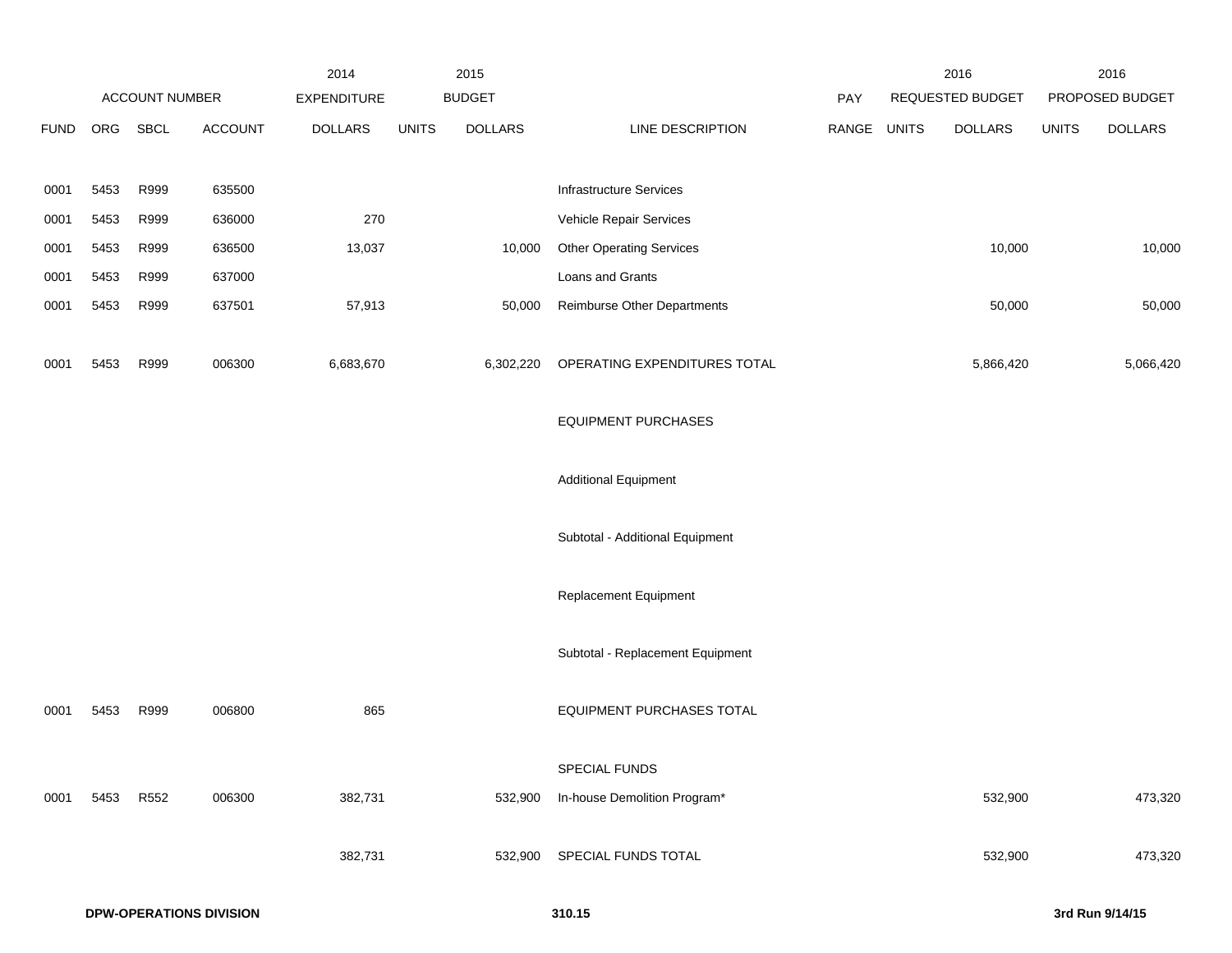|             |                       |             |                    | 2014           |              | 2015           |                                   |       |                         | 2016       |                        | 2016           |
|-------------|-----------------------|-------------|--------------------|----------------|--------------|----------------|-----------------------------------|-------|-------------------------|------------|------------------------|----------------|
|             | <b>ACCOUNT NUMBER</b> |             | <b>EXPENDITURE</b> | <b>BUDGET</b>  |              |                | <b>PAY</b>                        |       | <b>REQUESTED BUDGET</b> |            | <b>PROPOSED BUDGET</b> |                |
| <b>FUND</b> | ORG.                  | <b>SBCL</b> | <b>ACCOUNT</b>     | <b>DOLLARS</b> | <b>UNITS</b> | <b>DOLLARS</b> | LINE DESCRIPTION                  | RANGE | <b>UNITS</b>            | DOLLARS    | <b>UNITS</b>           | <b>DOLLARS</b> |
|             |                       |             |                    |                |              |                |                                   |       |                         |            |                        |                |
|             |                       |             |                    |                |              |                | DPW-OPERATIONS DIVISION-FLEET     |       |                         |            |                        |                |
|             |                       |             |                    | 17,487,273     |              | 14.980.482     | OPERATIONS/DISPATCH SECTION TOTAL |       |                         | 14,988,148 |                        | 13,999,136     |

\*Appropriation Control Account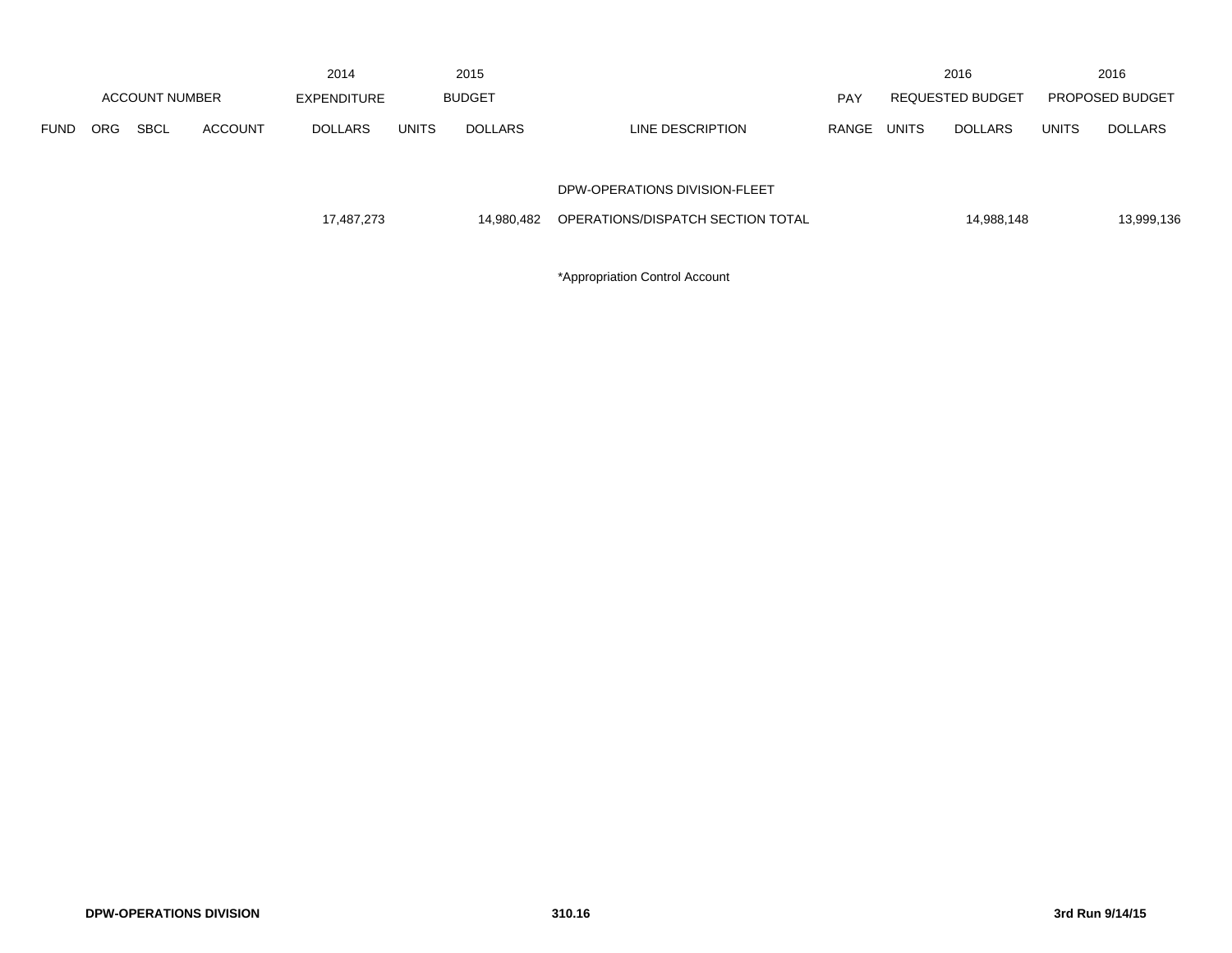|                                                     | 2014 |                    |              |                |                           | 2015                           |                         | 2016 | 2016 |  |
|-----------------------------------------------------|------|--------------------|--------------|----------------|---------------------------|--------------------------------|-------------------------|------|------|--|
| ACCOUNT NUMBER                                      |      | <b>EXPENDITURE</b> |              | <b>BUDGET</b>  | PAY                       | REQUESTED BUDGET               | <b>PROPOSED BUDGET</b>  |      |      |  |
| ORG<br><b>SBCL</b><br><b>ACCOUNT</b><br><b>FUND</b> |      | <b>DOLLARS</b>     | <b>UNITS</b> | <b>DOLLARS</b> | LINE DESCRIPTION<br>RANGE | <b>UNITS</b><br><b>DOLLARS</b> | UNITS<br><b>DOLLARS</b> |      |      |  |

# DPW-OPERATIONS DIVISION SANITATION SECTION

SALARIES & WAGES

| 104.868 | Sanitation Services Manager (X)(Y) | 1JX | 110.047 | 110.047 |
|---------|------------------------------------|-----|---------|---------|
| 67.546  | Resource Recovery Program Manager  | 2JX | 70.883  | 70,883  |
| 47.680  | Program Assistant II               | 5FN | 50.034  | 50,034  |
| 42,016  | <b>Recycling Assistant</b>         | 2AN | 43.051  | 43,051  |

## FIELD OPERATIONS

| 3   | 260,810   | Sanitation Area Manager (X)        | 1HX | 3   | 273,691   | 3   | 273,691   |
|-----|-----------|------------------------------------|-----|-----|-----------|-----|-----------|
| 6   | 449,578   | <b>Sanitation District Manager</b> | 1DX | 6   | 465,627   | 6   | 465,627   |
| 22  | 1,395,274 | <b>Sanitation Supervisor</b>       | 1AX | 22  | 1,413,134 | 22  | 1,413,134 |
| 2   | 79,327    | <b>Office Assistant IV</b>         | 6HN | 3   | 117,798   | 3   | 117,798   |
| 23  | 929,209   | <b>Sanitation Worker</b>           | 8EN |     |           |     |           |
|     |           | <b>Sanitation Yard Attendant</b>   | 8DN | 15  | 616,613   | 15  | 616,613   |
|     |           | City Laborer                       | 8DN | 5   | 215,929   | 5   | 215,929   |
|     | 41,153    | Cart Maintenance Technician        | 8EN | 1   | 43,186    | 1   | 43,186    |
| 194 | 9,376,748 | Operations Driver Worker (D)       | 8KN | 197 | 9,573,533 | 197 | 9,573,533 |
| 8   | 291,640   | Sanitation Inspector               | 3BN | 8   | 302,258   | 8   | 302,258   |
| 1   | 58,011    | Self Help Supervisor               | 1AX | 1   | 58,011    | 1   | 58,011    |
| 4   | 157,480   | Self Help Attendant                | 8FN | 4   | 160,744   | 4   | 160,744   |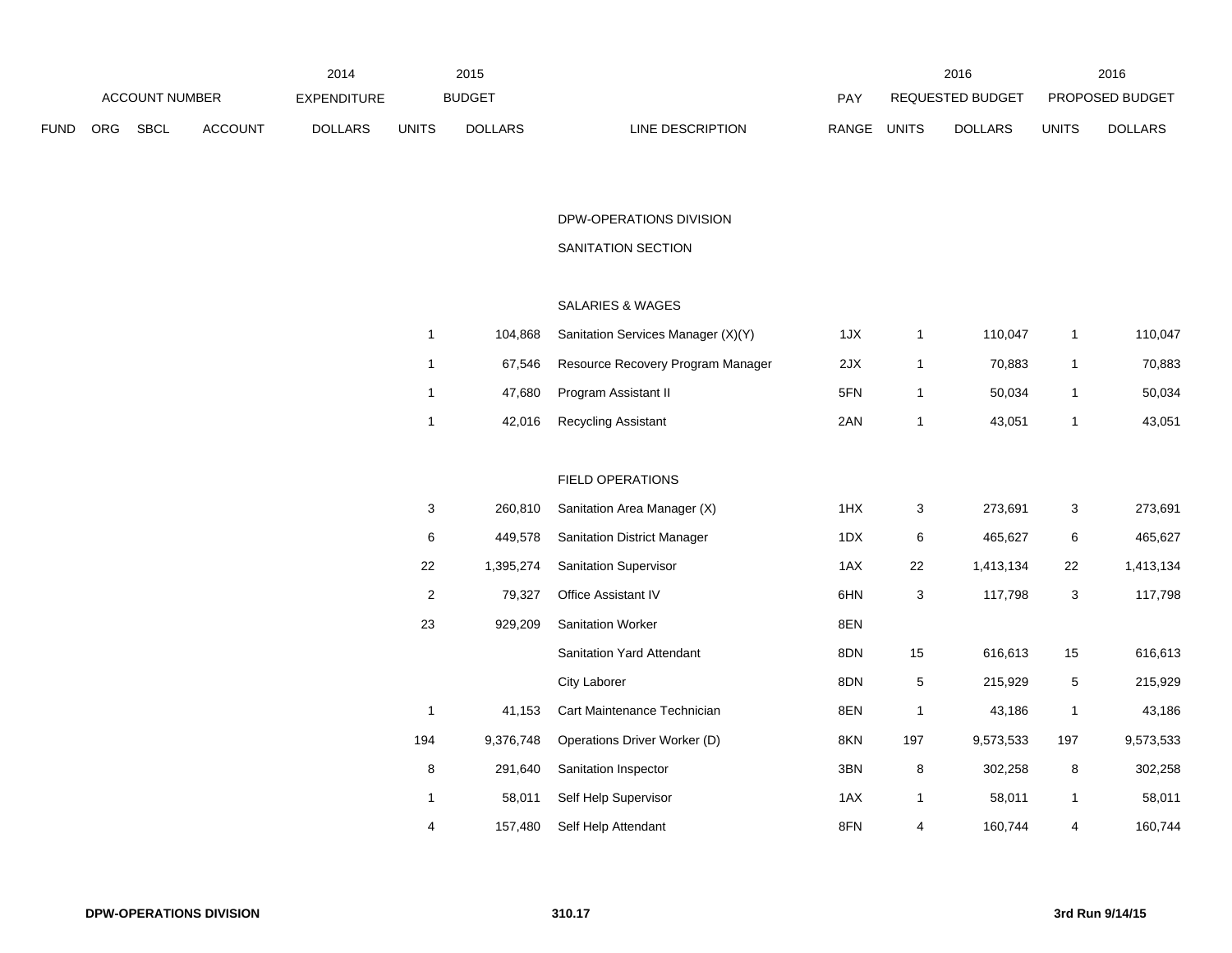|             |     |                |                                | 2014           |                | 2015           |                                         |       |              | 2016             |                | 2016            |
|-------------|-----|----------------|--------------------------------|----------------|----------------|----------------|-----------------------------------------|-------|--------------|------------------|----------------|-----------------|
|             |     | ACCOUNT NUMBER |                                | EXPENDITURE    |                | <b>BUDGET</b>  |                                         | PAY   |              | REQUESTED BUDGET |                | PROPOSED BUDGET |
| <b>FUND</b> | ORG | <b>SBCL</b>    | ACCOUNT                        | <b>DOLLARS</b> | <b>UNITS</b>   | <b>DOLLARS</b> | LINE DESCRIPTION                        | RANGE | <b>UNITS</b> | <b>DOLLARS</b>   | <b>UNITS</b>   | <b>DOLLARS</b>  |
|             |     |                |                                |                |                |                | AUXILIARY PERSONNEL                     |       |              |                  |                |                 |
|             |     |                |                                |                | $\overline{1}$ |                | Sanitation Area Manager (X)             | 1HX   | $\mathbf{1}$ |                  | $\overline{1}$ |                 |
|             |     |                |                                |                | $\,$ 5 $\,$    |                | Sanitation Supervisor                   | 1AX   | 5            |                  | $\,$ 5 $\,$    |                 |
|             |     |                |                                |                | $\mathbf{1}$   |                | <b>Sanitation District Manager</b>      | 1DX   | 1            |                  | $\mathbf{1}$   |                 |
|             |     |                |                                |                | 218            |                | Operations Driver Worker (C)            | 8KN   | 218          |                  | 218            |                 |
|             |     |                |                                |                | $\mathbf{1}$   |                | Field Headquarters Coordinator          | 6IN   | $\mathbf{1}$ |                  | $\mathbf{1}$   |                 |
|             |     |                |                                |                | $\overline{4}$ |                | Office Assistant IV                     | 6HN   | 4            |                  | 4              |                 |
|             |     |                |                                |                | 12             |                | Sanitation Inspector                    | 3BN   | 12           |                  | 12             |                 |
|             |     |                |                                |                | $\,6$          |                | Self Help Attendant                     | 8FN   | $\,6$        |                  | $\,6\,$        |                 |
|             |     |                |                                |                | 248            | 2,647,018      | AUXILIARY PERSONNEL                     |       | 248          | 2,776,722        | 248            | 2,776,722       |
|             |     |                |                                | 15,610,544     | 516            | 15,948,358     | <b>Total Before Adjustments</b>         |       | 517          | 16,291,261       | 517            | 16,291,261      |
|             |     |                |                                |                |                |                | Salary & Wage Rate Change               |       |              |                  |                |                 |
|             |     |                |                                | 307,389        |                | 1,232,500      | Overtime Compensated                    |       |              | 1,292,893        |                | 1,179,576       |
|             |     |                |                                |                |                | (159, 484)     | Personnel Cost Adjustment               |       |              | (162, 913)       |                | (325, 826)      |
|             |     |                |                                |                |                |                | Other                                   |       |              |                  |                | (44, 800)       |
|             |     |                |                                |                |                |                | Furlough                                |       |              |                  |                |                 |
|             |     |                |                                | 15,917,933     | 516            |                | 17,021,374 Gross Salaries & Wages Total |       | 517          | 17,421,241       | 517            | 17,100,211      |
|             |     |                |                                | (592)          |                |                | Reimbursable Services Deduction         |       |              |                  |                |                 |
|             |     |                |                                | (8,376)        |                |                | Capital Improvements Deduction          |       |              |                  |                |                 |
|             |     |                |                                | (1,601,485)    |                |                | (1,564,626) Grants & Aids Deduction     |       |              | (1, 151, 485)    |                | (1,250,000)     |
|             |     |                | <b>DPW-OPERATIONS DIVISION</b> |                |                |                | 310.18                                  |       |              |                  |                | 3rd Run 9/14/15 |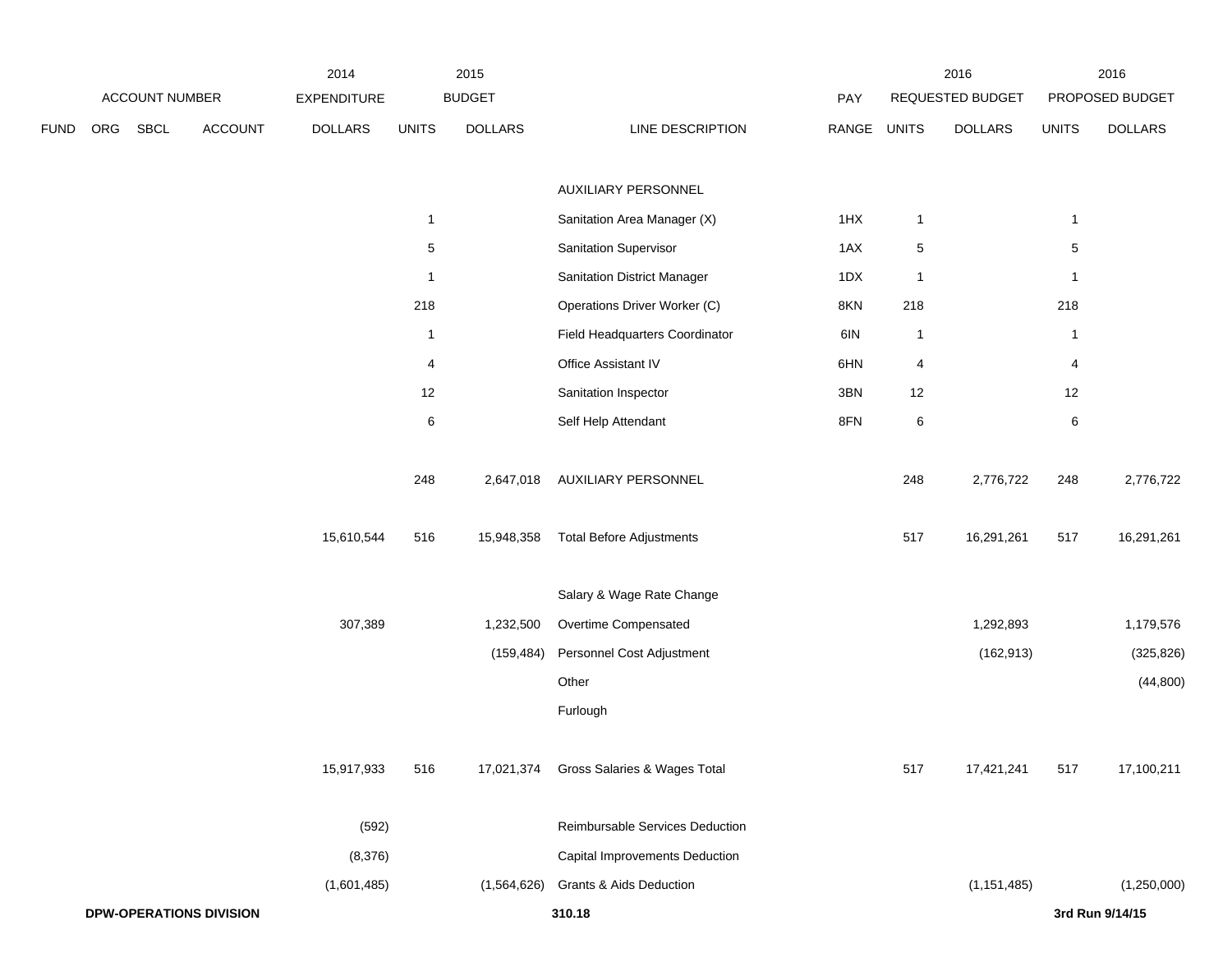|             |            |                       |                                | 2014               |              | 2015           |                                                                           |            |        | 2016             |              | 2016            |
|-------------|------------|-----------------------|--------------------------------|--------------------|--------------|----------------|---------------------------------------------------------------------------|------------|--------|------------------|--------------|-----------------|
|             |            | <b>ACCOUNT NUMBER</b> |                                | <b>EXPENDITURE</b> |              | <b>BUDGET</b>  |                                                                           | <b>PAY</b> |        | REQUESTED BUDGET |              | PROPOSED BUDGET |
| <b>FUND</b> | <b>ORG</b> | SBCL                  | <b>ACCOUNT</b>                 | <b>DOLLARS</b>     | <b>UNITS</b> | <b>DOLLARS</b> | LINE DESCRIPTION                                                          | RANGE      | UNITS  | <b>DOLLARS</b>   | <b>UNITS</b> | <b>DOLLARS</b>  |
|             |            |                       |                                |                    |              |                |                                                                           |            |        |                  |              |                 |
| 0001        | 5457       | R999                  | 006000                         | 14,307,480         | 516          | 15,456,748     | NET SALARIES & WAGES TOTAL                                                |            | 517    | 16,269,756       | 517          | 15,850,211      |
|             |            |                       |                                |                    | 292.39       |                | O&M FTE'S                                                                 |            | 292.39 |                  | 300.60       |                 |
|             |            |                       |                                |                    | 33.45        |                | NON-O&M FTE'S                                                             |            | 33.45  |                  | 26.24        |                 |
|             |            |                       |                                |                    |              |                | (C) Relief Positions.                                                     |            |        |                  |              |                 |
|             |            |                       |                                |                    |              |                | (D) Funded through the Recycling Grant.                                   |            |        |                  |              |                 |
|             |            |                       |                                |                    |              |                | (X) Private Auto Allowance May Be Paid Pursuant to                        |            |        |                  |              |                 |
|             |            |                       |                                |                    |              |                | Section 350-183 of the Milwaukee Code.                                    |            |        |                  |              |                 |
|             |            |                       |                                |                    |              |                | (Y) Required to file a statement of economic interests in accordance with |            |        |                  |              |                 |
|             |            |                       |                                |                    |              |                | the Milwaukee Code of Ordinances Chapter 303-Code of Ethics.              |            |        |                  |              |                 |
| 0001        | 5457       | R999                  | 006100                         | 6,425,501          |              | 6,955,537      | ESTIMATED EMPLOYEE FRINGE BENEFITS                                        |            |        | 7,809,483        |              | 7,608,101       |
|             |            |                       |                                |                    |              |                | (Involves Revenue Offset-No Transfers from this Account)                  |            |        |                  |              |                 |
|             |            |                       |                                |                    |              |                | OPERATING EXPENDITURES                                                    |            |        |                  |              |                 |
| 0001        | 5457       | R999                  | 630100                         | 59,691             |              | 20,000         | General Office Expense                                                    |            |        | 20,000           |              | 20,000          |
| 0001        | 5457       | R999                  | 630500                         | 6,556              |              |                | Tools & Machinery Parts                                                   |            |        |                  |              |                 |
| 0001        | 5457       | R999                  | 631000                         | 1,347              |              |                | <b>Construction Supplies</b>                                              |            |        |                  |              |                 |
| 0001        | 5457       | R999                  | 631500                         | 5,660              |              | 6,000          | Energy                                                                    |            |        | 6,000            |              | 6,000           |
| 0001        | 5457       | R999                  | 632000                         | 3,183,199          |              | 2,769,910      | <b>Other Operating Supplies</b>                                           |            |        | 3,280,170        |              | 2,753,307       |
|             |            |                       | <b>DPW-OPERATIONS DIVISION</b> |                    |              |                | 310.19                                                                    |            |        |                  |              | 3rd Run 9/14/15 |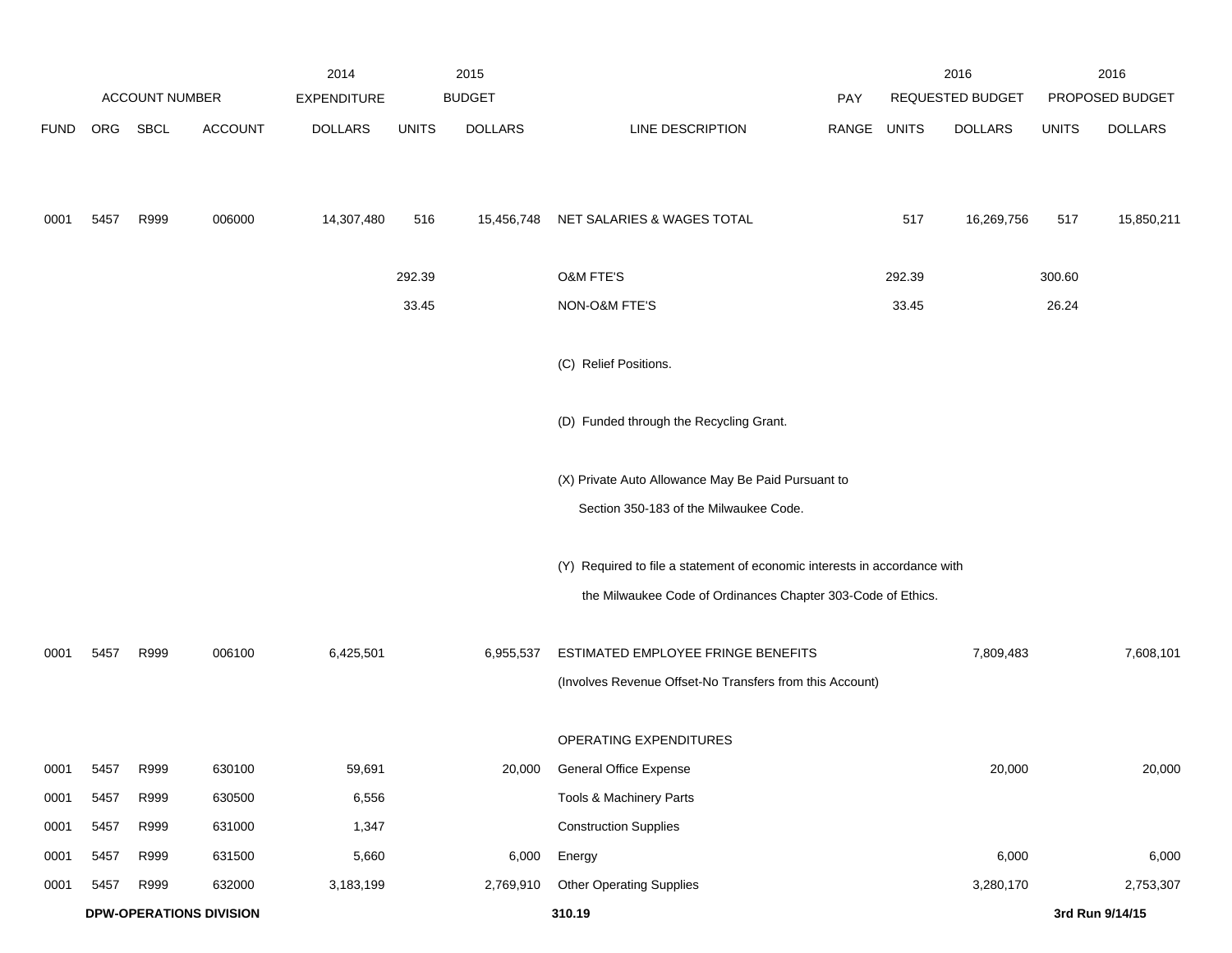|             |            |                       |                | 2014               |              | 2015           |                                    |             | 2016             |              | 2016            |
|-------------|------------|-----------------------|----------------|--------------------|--------------|----------------|------------------------------------|-------------|------------------|--------------|-----------------|
|             |            | <b>ACCOUNT NUMBER</b> |                | <b>EXPENDITURE</b> |              | <b>BUDGET</b>  |                                    | PAY         | REQUESTED BUDGET |              | PROPOSED BUDGET |
| <b>FUND</b> | <b>ORG</b> | SBCL                  | <b>ACCOUNT</b> | <b>DOLLARS</b>     | <b>UNITS</b> | <b>DOLLARS</b> | LINE DESCRIPTION                   | RANGE UNITS | <b>DOLLARS</b>   | <b>UNITS</b> | <b>DOLLARS</b>  |
|             |            |                       |                |                    |              |                |                                    |             |                  |              |                 |
| 0001        | 5457       | R999                  | 632500         |                    |              |                | <b>Facility Rental</b>             |             |                  |              |                 |
| 0001        | 5457       | R999                  | 633000         | 100                |              |                | Vehicle Rental                     |             |                  |              |                 |
| 0001        | 5457       | R999                  | 633500         |                    |              |                | Non-Vehicle Equipment Rental       |             |                  |              |                 |
| 0001        | 5457       | R999                  | 634000         | 233,103            |              | 160,000        | <b>Professional Services</b>       |             | 122,920          |              | 122,920         |
| 0001        | 5457       | R999                  | 634500         | 6,489              |              | 10,000         | Information Technology Services    |             | 10,000           |              |                 |
| 0001        | 5457       | R999                  | 635000         | 36,350             |              | 20,000         | <b>Property Services</b>           |             | 20,000           |              | 20,000          |
| 0001        | 5457       | R999                  | 635500         | 95,009             |              | 78,000         | <b>Infrastructure Services</b>     |             | 78,000           |              | 78,000          |
| 0001        | 5457       | R999                  | 636000         |                    |              |                | Vehicle Repair Services            |             |                  |              |                 |
| 0001        | 5457       | R999                  | 636500         | 12,474,496         |              | 12,752,583     | <b>Other Operating Services</b>    |             | 12,945,000       |              | 12,624,500      |
| 0001        | 5457       | R999                  | 637000         |                    |              |                | Loans and Grants                   |             |                  |              |                 |
| 0001        | 5457       | R999                  | 637501         | 191,955            |              | 385,000        | <b>Reimburse Other Departments</b> |             | 385,000          |              | 310,000         |
|             |            |                       |                |                    |              |                |                                    |             |                  |              |                 |
| 0001        | 5457       | R999                  | 006300         | 16,293,955         |              | 16,201,493     | OPERATING EXPENDITURES TOTAL       |             | 16,867,090       |              | 15,934,727      |
|             |            |                       |                |                    |              |                |                                    |             |                  |              |                 |
|             |            |                       |                |                    |              |                | <b>EQUIPMENT PURCHASES</b>         |             |                  |              |                 |
|             |            |                       |                |                    |              |                |                                    |             |                  |              |                 |
|             |            |                       |                |                    |              |                | <b>Additional Equipment</b>        |             |                  |              |                 |
|             |            |                       |                |                    |              |                | Subtotal - Additional Equipment    |             |                  |              |                 |
|             |            |                       |                |                    |              |                |                                    |             |                  |              |                 |
|             |            |                       |                |                    |              |                | Replacement Equipment              |             |                  |              |                 |
|             |            |                       |                |                    |              | 832,794        | Carts, Refuse (Lot of 100)         |             | 832,794          |              | 742,794         |
|             |            |                       |                |                    |              | 45,675         | Littercans (1 lot)                 |             | 45,675           |              | 35,675          |
|             |            |                       |                |                    |              | 10,000         | Front and Rear Load Containers     |             | 10,000           |              | 10,000          |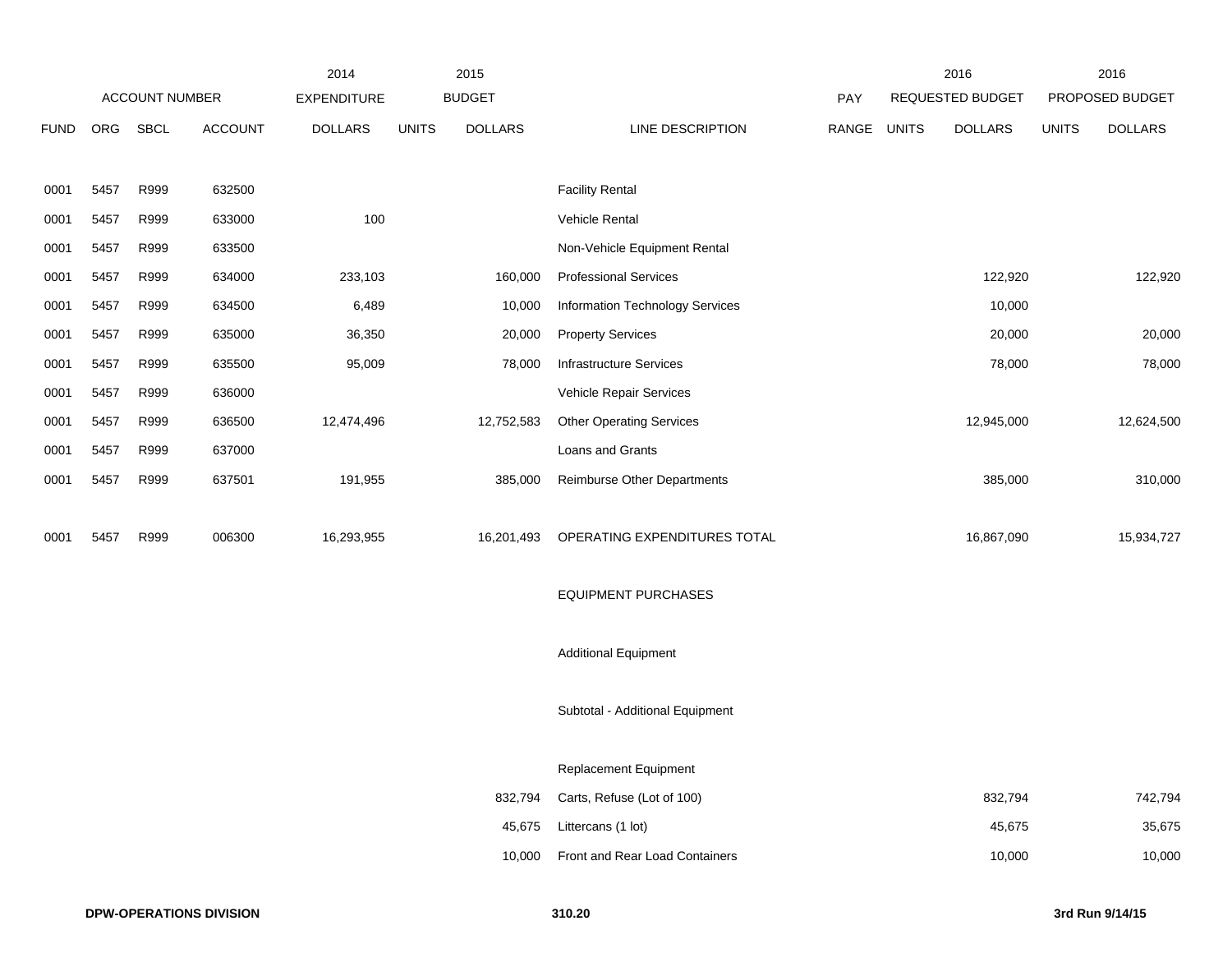|             |      |                       |                | 2014               |              | 2015           |                                  |       |              | 2016             |              | 2016            |
|-------------|------|-----------------------|----------------|--------------------|--------------|----------------|----------------------------------|-------|--------------|------------------|--------------|-----------------|
|             |      | <b>ACCOUNT NUMBER</b> |                | <b>EXPENDITURE</b> |              | <b>BUDGET</b>  |                                  | PAY   |              | REQUESTED BUDGET |              | PROPOSED BUDGET |
| <b>FUND</b> | ORG  | SBCL                  | <b>ACCOUNT</b> | <b>DOLLARS</b>     | <b>UNITS</b> | <b>DOLLARS</b> | LINE DESCRIPTION                 | RANGE | <b>UNITS</b> | <b>DOLLARS</b>   | <b>UNITS</b> | <b>DOLLARS</b>  |
|             |      |                       |                | 914,943            |              | 888,469        | Subtotal - Replacement Equipment |       |              | 888,469          |              | 788,469         |
|             |      |                       |                |                    |              |                |                                  |       |              |                  |              |                 |
| 0001        | 5457 | R999                  | 006800         | 914,943            |              | 888,469        | <b>EQUIPMENT PURCHASES TOTAL</b> |       |              | 888,469          |              | 788,469         |
|             |      |                       |                |                    |              |                |                                  |       |              |                  |              |                 |
|             |      |                       |                |                    |              |                | SPECIAL FUNDS                    |       |              |                  |              |                 |
| 0001        | 5457 | R551                  | 006300         | 299,569            |              |                | Vacant Lot Maintenance*          |       |              |                  |              |                 |
|             |      |                       |                |                    |              |                |                                  |       |              |                  |              |                 |
|             |      |                       |                | 299,569            |              |                | SPECIAL FUNDS TOTAL              |       |              |                  |              |                 |
|             |      |                       |                |                    |              |                | DPW-OPERATIONS DIVISION          |       |              |                  |              |                 |
|             |      |                       |                |                    |              |                |                                  |       |              |                  |              |                 |
|             |      |                       |                | 38,241,448         |              | 39,502,247     | SANITATION SECTION TOTAL         |       |              | 41,834,798       |              | 40,181,508      |
|             |      |                       |                |                    |              |                |                                  |       |              |                  |              |                 |

\*Appropriation Control Account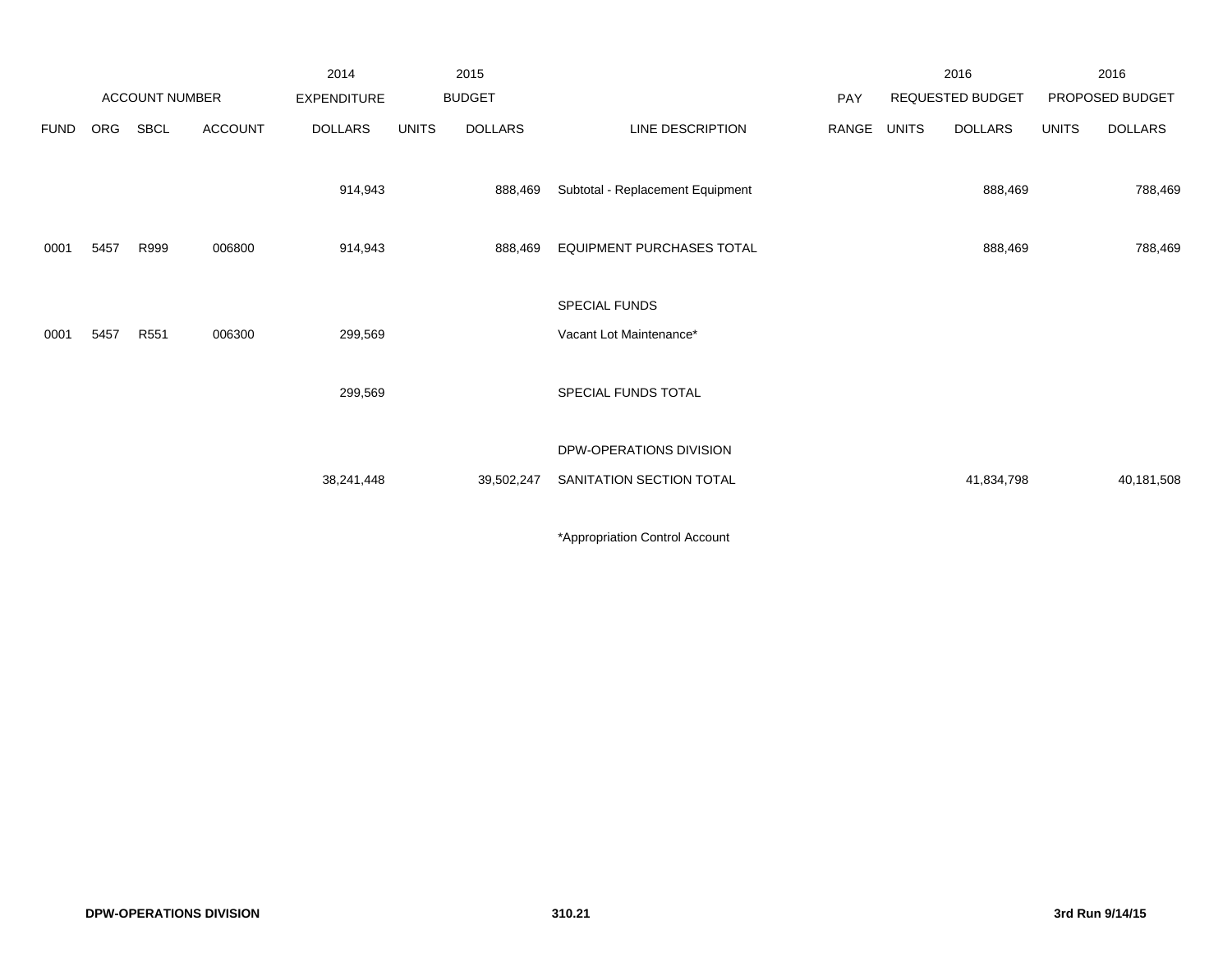|                                                     | 2014 |                    |              |                |                           | 2015                           |                         | 2016 | 2016 |  |
|-----------------------------------------------------|------|--------------------|--------------|----------------|---------------------------|--------------------------------|-------------------------|------|------|--|
| ACCOUNT NUMBER                                      |      | <b>EXPENDITURE</b> |              | <b>BUDGET</b>  | PAY                       | REQUESTED BUDGET               | <b>PROPOSED BUDGET</b>  |      |      |  |
| ORG<br><b>SBCL</b><br><b>ACCOUNT</b><br><b>FUND</b> |      | <b>DOLLARS</b>     | <b>UNITS</b> | <b>DOLLARS</b> | LINE DESCRIPTION<br>RANGE | <b>UNITS</b><br><b>DOLLARS</b> | UNITS<br><b>DOLLARS</b> |      |      |  |

# DPW-OPERATIONS DIVISION

# FORESTRY SECTION

## SALARIES & WAGES

### ADMINISTRATION

|  | 101,709 Forestry Services Manager (X)(Y) | 1JX | 106.733 | 106,733 |
|--|------------------------------------------|-----|---------|---------|
|  | 59,217 Landscape Architect               | 2GN | 62.142  | 62,142  |

### FIELD OPERATIONS

| 2   | 146.251   | Urban Forestry District Manager (X)    | 1HX | $\overline{2}$ | 153,474   | 3   | 226,335   |
|-----|-----------|----------------------------------------|-----|----------------|-----------|-----|-----------|
| 9   | 601.172   | Urban Forestry Manager (X)             | 1DX | 9              | 590.840   | 9   | 590,840   |
| 119 | 5,118,068 | Urban Forestry Specialist              | 7EN | 119            | 5,509,334 | 119 | 5,509,334 |
| 22  | 1.180.008 | Urban Forestry Crew Leader             | 7IN | 22             | 1,238,292 | 22  | 1,238,292 |
| 1   | 69.796    | Landscape & Irrigation Specialist      | 7QN | 1              | 73,243    | 1   | 73,243    |
| 3   | 120.353   | <b>Office Assistant IV</b>             | 6HN | 3              | 124,823   | 3   | 124,823   |
| 8   | 446.652   | Urban Forestry Technician              | 3NN | 8              | 452.366   | 8   | 452,366   |
|     | 64.684    | Urban Forestry Technical Services Mgr. | 1FX | 1              | 66,278    |     |           |
| 2   | 93,950    | Urban Forestry Inspector (X)           | 3GN | 2              | 100.164   | 2   | 100,164   |
|     |           | Property Manager Program Coordinator   | 1DX |                |           |     | 54.864    |

#### NURSERY OPERATIONS

|   | 57.884 | Greenhouse and Nursery Manager | 1EX | 60.742  | 60,742  |
|---|--------|--------------------------------|-----|---------|---------|
|   |        | 41,770 Nursery Crew Leader     | 8IN | 42.188  | 42,188  |
| 4 |        | 165,995 Nursery Specialist     | 7BN | 165.191 | 165,191 |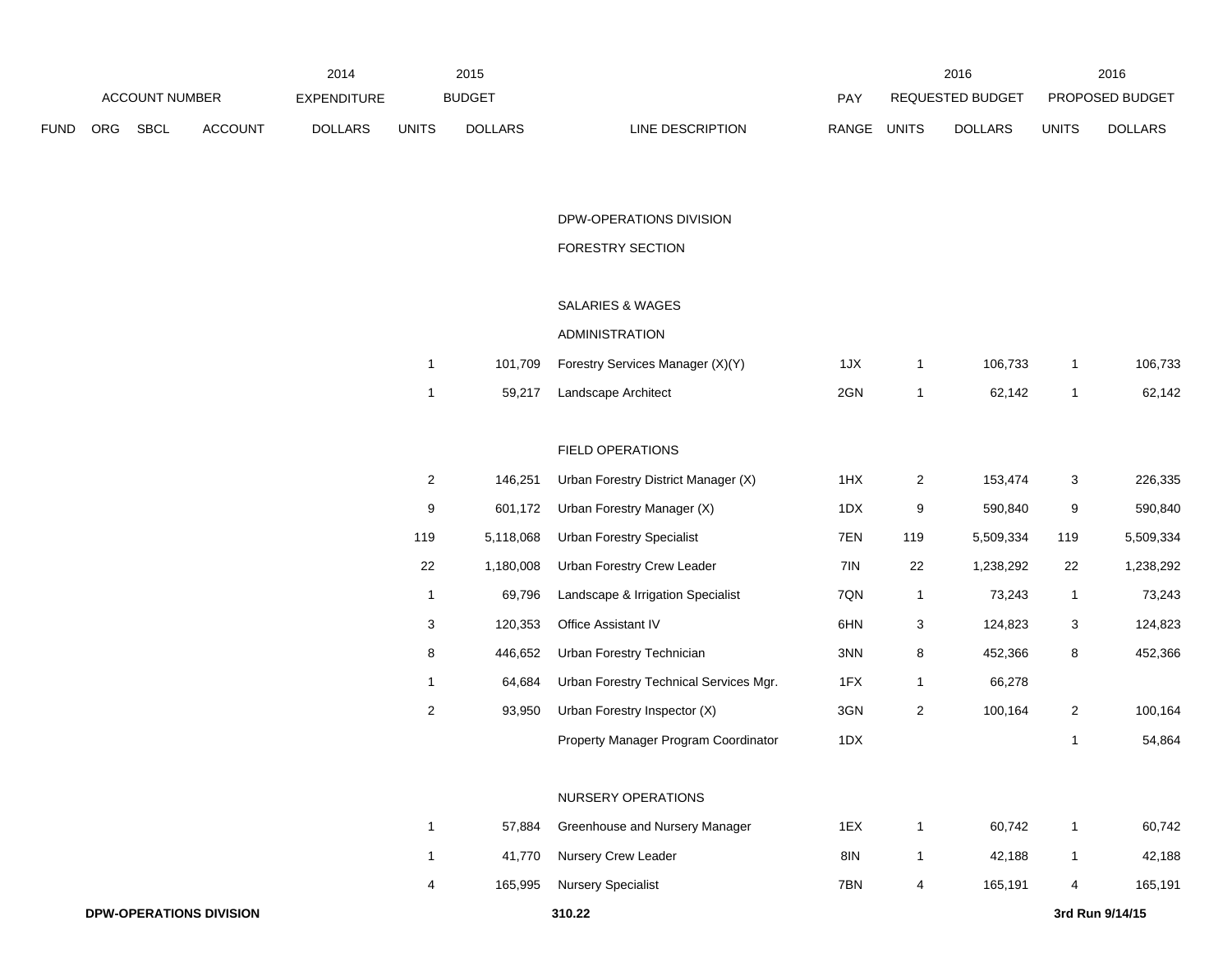|             |     |                                |         | 2014           |                           | 2015            |                                     |             |                | 2016             |                | 2016            |
|-------------|-----|--------------------------------|---------|----------------|---------------------------|-----------------|-------------------------------------|-------------|----------------|------------------|----------------|-----------------|
|             |     | ACCOUNT NUMBER                 |         | EXPENDITURE    |                           | <b>BUDGET</b>   |                                     | PAY         |                | REQUESTED BUDGET |                | PROPOSED BUDGET |
| <b>FUND</b> | ORG | <b>SBCL</b>                    | ACCOUNT | <b>DOLLARS</b> | <b>UNITS</b>              | <b>DOLLARS</b>  | LINE DESCRIPTION                    | RANGE UNITS |                | <b>DOLLARS</b>   | <b>UNITS</b>   | <b>DOLLARS</b>  |
|             |     |                                |         |                |                           |                 |                                     |             |                |                  |                |                 |
|             |     |                                |         |                |                           |                 | SHOP OPERATIONS                     |             |                |                  |                |                 |
|             |     |                                |         |                | 1                         | 79,696          | Shop & Maintenance Supervisor       | 1DX         | $\mathbf{1}$   | 54,865           | $\mathbf{1}$   | 54,865          |
|             |     |                                |         |                | $\mathbf{1}$              | 43,496          | Lead Equipment Mechanic             | 7FN         | $\mathbf{1}$   | 39,138           | $\mathbf{1}$   | 39,138          |
|             |     |                                |         |                | 3                         | 127,831         | Equip. Mechanic III                 | 7CN         | 3              | 120,920          | $\overline{2}$ | 80,281          |
|             |     |                                |         |                | 1                         | 42,238          | <b>Utility Crew Worker</b>          | 8FN         | $\mathbf{1}$   | 44,324           | $\mathbf{1}$   | 44,324          |
|             |     |                                |         |                |                           |                 | AUXILIARY PERSONNEL                 |             |                |                  |                |                 |
|             |     |                                |         |                | $\mathbf{1}$              |                 | Urban Forestry District Manager (X) | 1HX         | $\mathbf{1}$   |                  | $\mathbf{1}$   |                 |
|             |     |                                |         |                | $\mathbf{1}$              |                 | <b>Urban Forestry Manager</b>       | 1DX         | $\mathbf{1}$   |                  | $\mathbf{1}$   |                 |
|             |     |                                |         |                | 20                        |                 | <b>Urban Forestry Specialist</b>    | 7EN         | 20             |                  | $20\,$         |                 |
|             |     |                                |         |                | $\ensuremath{\mathsf{3}}$ |                 | Urban Forestry Crew Leader          | 7IN         | $\sqrt{3}$     |                  | $\sqrt{3}$     |                 |
|             |     |                                |         |                | 4                         |                 | Urban Forestry Laborer              | 8EN         | $\overline{4}$ |                  | 4              |                 |
|             |     |                                |         |                | 42                        |                 | Urban Forestry Laborer (Seasonal)   | 8EN         | 42             |                  | 42             |                 |
|             |     |                                |         |                | 6                         |                 | Urban Forestry Technician           | 3NN         | 6              |                  | 6              |                 |
|             |     |                                |         |                | 15                        |                 | City Laborer                        |             | 15             |                  | 15             |                 |
|             |     |                                |         |                |                           |                 |                                     |             |                |                  |                |                 |
|             |     |                                |         |                | 92                        |                 | <b>Total Auxiliary Personnel</b>    |             | 92             |                  | 92             |                 |
|             |     |                                |         | 8,493,953      | 273                       | 8,560,770       | <b>Total Before Adjustments</b>     |             | 273            | 9,005,057        | 273            | 9,025,865       |
|             |     |                                |         |                |                           |                 | Salary & Wage Rate Change           |             |                |                  |                |                 |
|             |     |                                |         | 203,434        |                           | 456,502         | Overtime Compensated                |             |                | 478,871          |                | 436,900         |
|             |     |                                |         |                |                           | (166, 205)      | Personnel Cost Adjustment           |             |                | (90, 051)        |                | (180, 518)      |
|             |     |                                |         |                |                           | (231,453) Other |                                     |             |                |                  |                | (22, 400)       |
|             |     | <b>DPW-OPERATIONS DIVISION</b> |         |                |                           |                 | 310.23                              |             |                |                  |                | 3rd Run 9/14/15 |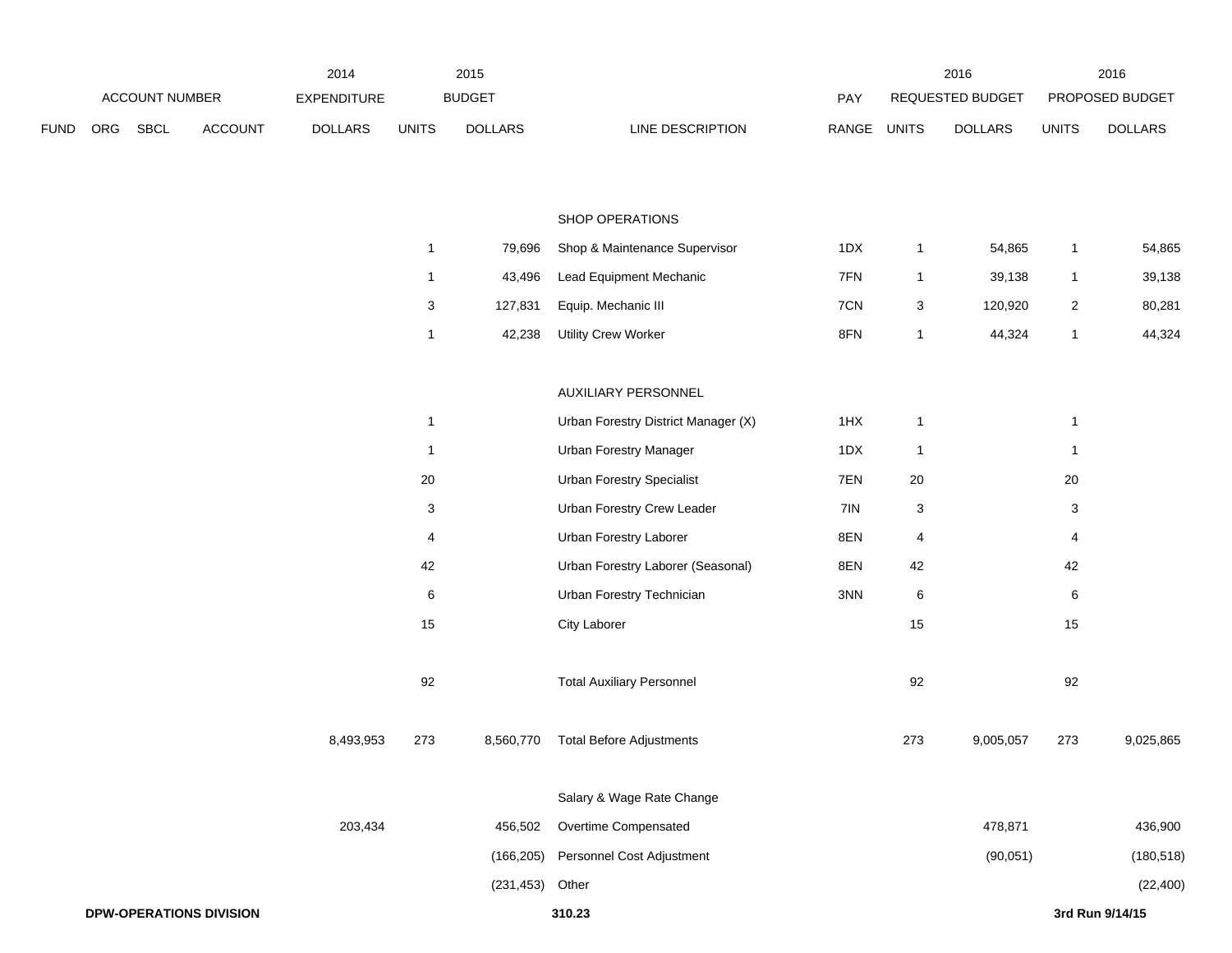|             |      |                       |                                | 2014               |              | 2015           |                                                                           |       |              | 2016             |              | 2016            |
|-------------|------|-----------------------|--------------------------------|--------------------|--------------|----------------|---------------------------------------------------------------------------|-------|--------------|------------------|--------------|-----------------|
|             |      | <b>ACCOUNT NUMBER</b> |                                | <b>EXPENDITURE</b> |              | <b>BUDGET</b>  |                                                                           | PAY   |              | REQUESTED BUDGET |              | PROPOSED BUDGET |
| <b>FUND</b> | ORG  | SBCL                  | <b>ACCOUNT</b>                 | <b>DOLLARS</b>     | <b>UNITS</b> | <b>DOLLARS</b> | LINE DESCRIPTION                                                          | RANGE | <b>UNITS</b> | <b>DOLLARS</b>   | <b>UNITS</b> | <b>DOLLARS</b>  |
|             |      |                       |                                |                    |              |                |                                                                           |       |              |                  |              |                 |
|             |      |                       |                                |                    |              |                | Furlough                                                                  |       |              |                  |              |                 |
|             |      |                       |                                |                    |              |                |                                                                           |       |              |                  |              |                 |
|             |      |                       |                                | 8,697,387          | 273          | 8,619,614      | Gross Salaries & Wages Total                                              |       | 273          | 9,393,877        | 273          | 9,259,847       |
|             |      |                       |                                |                    |              |                |                                                                           |       |              |                  |              |                 |
|             |      |                       |                                | (29, 913)          |              | (67, 500)      | Reimbursable Services Deduction                                           |       |              | (50,000)         |              | (50,000)        |
|             |      |                       |                                | (1, 177, 867)      |              | (1,292,500)    | Capital Improvements Deduction                                            |       |              | (1, 185, 900)    |              | (1, 185, 900)   |
|             |      |                       |                                | (108, 245)         |              |                | <b>Grants &amp; Aids Deduction</b>                                        |       |              |                  |              |                 |
|             |      |                       |                                |                    |              |                |                                                                           |       |              |                  |              |                 |
| 0001        | 5458 | R999                  | 006000                         | 7,381,362          | 273          | 7,259,614      | NET SALARIES & WAGES TOTAL                                                |       | 273          | 8,157,977        | 273          | 8,023,947       |
|             |      |                       |                                |                    | 157.50       |                | <b>O&amp;M FTE'S</b>                                                      |       | 158.79       |                  | 158.79       |                 |
|             |      |                       |                                |                    | 22.10        |                | NON-O&M FTE'S                                                             |       | 22.60        |                  | 22.60        |                 |
|             |      |                       |                                |                    |              |                |                                                                           |       |              |                  |              |                 |
|             |      |                       |                                |                    |              |                | (X) Private Auto Allowance May Be Paid Pursuant to                        |       |              |                  |              |                 |
|             |      |                       |                                |                    |              |                | Section 350-183 of the Milwaukee Code.                                    |       |              |                  |              |                 |
|             |      |                       |                                |                    |              |                |                                                                           |       |              |                  |              |                 |
|             |      |                       |                                |                    |              |                | (Y) Required to file a Statement of Economic Interests in accordance with |       |              |                  |              |                 |
|             |      |                       |                                |                    |              |                | the Milwaukee Code of Ordinances Chapter 303 - Code of Ethics.            |       |              |                  |              |                 |
| 0001        | 5458 | R999                  | 006100                         | 3,380,237          |              | 3,266,826      | ESTIMATED EMPLOYEE FRINGE BENEFITS                                        |       |              | 3,915,829        |              | 3,851,495       |
|             |      |                       |                                |                    |              |                | (Involves Revenue Offset-No Transfers from this Account)                  |       |              |                  |              |                 |
|             |      |                       |                                |                    |              |                |                                                                           |       |              |                  |              |                 |
|             |      |                       |                                |                    |              |                | OPERATING EXPENDITURES                                                    |       |              |                  |              |                 |
| 0001        | 5458 | R999                  | 630100                         | 15,651             |              | 21,000         | <b>General Office Expense</b>                                             |       |              | 19,000           |              | 19,000          |
| 0001        | 5458 | R999                  | 630500                         | 144,477            |              | 105,000        | Tools & Machinery Parts                                                   |       |              | 120,000          |              | 105,000         |
|             |      |                       | <b>DPW-OPERATIONS DIVISION</b> |                    |              |                | 310.24                                                                    |       |              |                  |              | 3rd Run 9/14/15 |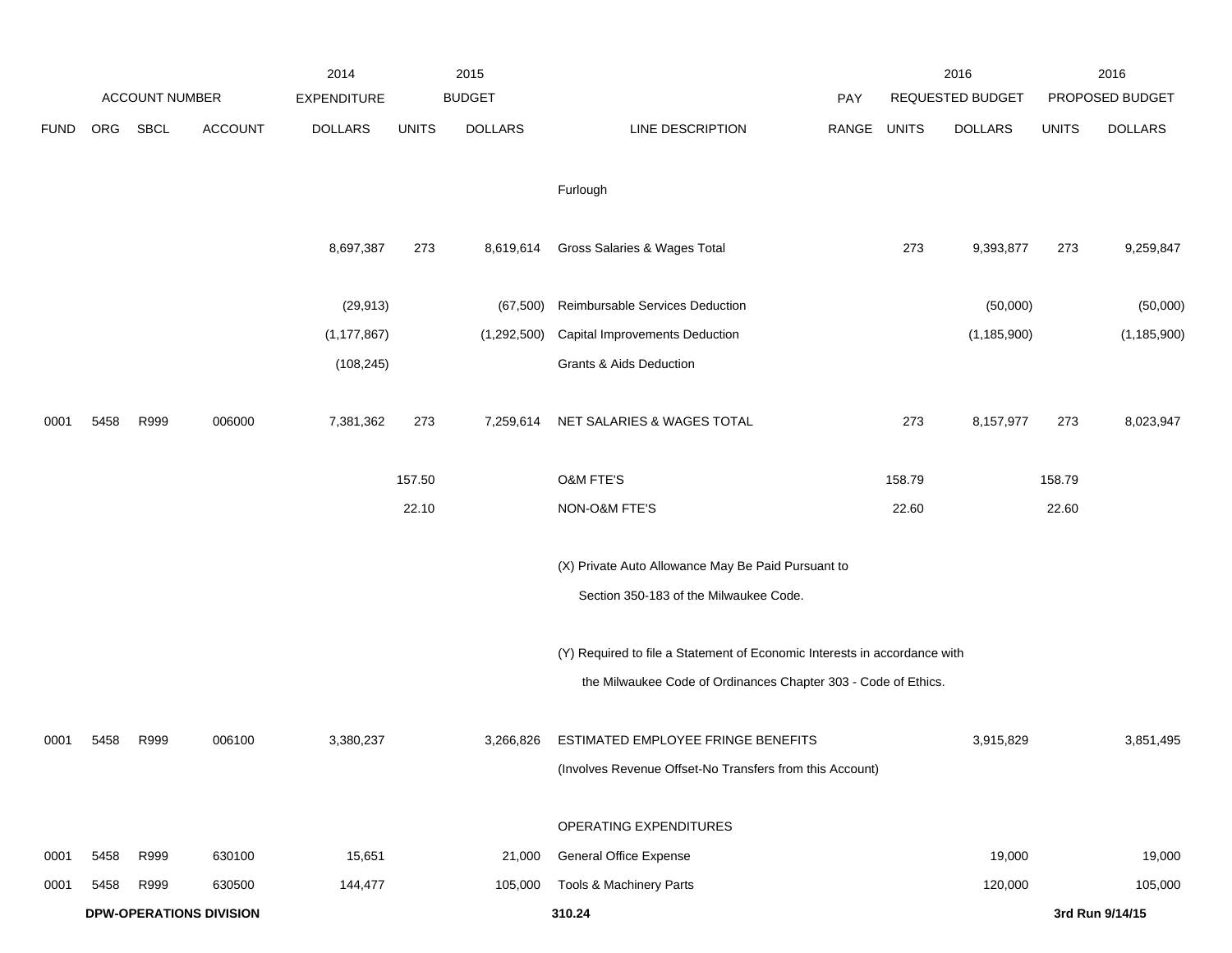|             |      |                       |                                | 2014               |              | 2015           |                                    |       |              | 2016             |              | 2016            |
|-------------|------|-----------------------|--------------------------------|--------------------|--------------|----------------|------------------------------------|-------|--------------|------------------|--------------|-----------------|
|             |      | <b>ACCOUNT NUMBER</b> |                                | <b>EXPENDITURE</b> |              | <b>BUDGET</b>  |                                    | PAY   |              | REQUESTED BUDGET |              | PROPOSED BUDGET |
| <b>FUND</b> | ORG  | SBCL                  | <b>ACCOUNT</b>                 | <b>DOLLARS</b>     | <b>UNITS</b> | <b>DOLLARS</b> | LINE DESCRIPTION                   | RANGE | <b>UNITS</b> | <b>DOLLARS</b>   | <b>UNITS</b> | <b>DOLLARS</b>  |
|             |      |                       |                                |                    |              |                |                                    |       |              |                  |              |                 |
| 0001        | 5458 | R999                  | 631000                         | 11,490             |              | 20,000         | <b>Construction Supplies</b>       |       |              | 15,000           |              | 15,000          |
| 0001        | 5458 | R999                  | 631500                         | 5,332              |              | 10,000         | Energy                             |       |              | 8,000            |              | 8,000           |
| 0001        | 5458 | R999                  | 632000                         | 337,923            |              | 357,000        | <b>Other Operating Supplies</b>    |       |              | 350,000          |              | 330,000         |
| 0001        | 5458 | R999                  | 632500                         |                    |              |                | <b>Facility Rental</b>             |       |              |                  |              |                 |
| 0001        | 5458 | R999                  | 633000                         | 6,208              |              | 15,000         | Vehicle Rental                     |       |              |                  |              |                 |
| 0001        | 5458 | R999                  | 633500                         | 14,012             |              | 12,000         | Non-Vehicle Equipment Rental       |       |              | 12,000           |              | 12,000          |
| 0001        | 5458 | R999                  | 634000                         | 38,082             |              | 5,000          | <b>Professional Services</b>       |       |              | 20,000           |              | 10,000          |
| 0001        | 5458 | R999                  | 634500                         |                    |              | 5,000          | Information Technology Services    |       |              | 2,500            |              |                 |
| 0001        | 5458 | R999                  | 635000                         | 27,673             |              | 19,500         | <b>Property Services</b>           |       |              | 30,000           |              | 20,000          |
| 0001        | 5458 | R999                  | 635500                         |                    |              |                | <b>Infrastructure Services</b>     |       |              |                  |              |                 |
| 0001        | 5458 | R999                  | 636000                         |                    |              |                | Vehicle Repair Services            |       |              |                  |              |                 |
| 0001        | 5458 | R999                  | 636500                         | 200,634            |              | 295,337        | <b>Other Operating Services</b>    |       |              | 260,337          |              | 240,337         |
| 0001        | 5458 | R999                  | 637000                         |                    |              |                | Loans and Grants                   |       |              |                  |              |                 |
| 0001        | 5458 | R999                  | 637501                         | 77,345             |              | 80,000         | <b>Reimburse Other Departments</b> |       |              | 108,000          |              | 80,000          |
|             |      |                       |                                |                    |              |                |                                    |       |              |                  |              |                 |
| 0001        | 5458 | R999                  | 006300                         | 878,827            |              | 944,837        | OPERATING EXPENDITURES TOTAL       |       |              | 944,837          |              | 839,337         |
|             |      |                       |                                |                    |              |                |                                    |       |              |                  |              |                 |
|             |      |                       |                                |                    |              |                | <b>EQUIPMENT PURCHASES</b>         |       |              |                  |              |                 |
|             |      |                       |                                |                    |              |                |                                    |       |              |                  |              |                 |
|             |      |                       |                                |                    |              |                | <b>Additional Equipment</b>        |       |              |                  |              |                 |
|             |      |                       |                                |                    |              |                |                                    |       |              |                  |              |                 |
|             |      |                       |                                |                    |              |                | Subtotal - Additional Equipment    |       |              |                  |              |                 |
|             |      |                       |                                |                    |              |                |                                    |       |              |                  |              |                 |
|             |      |                       |                                |                    |              |                | Replacement Equipment              |       |              |                  |              |                 |
|             |      |                       |                                |                    | $\mathbf{1}$ |                | 15,500 Trailers, Work Shanty       |       | 1            | 8,000            | -1           | 8,000           |
|             |      |                       | <b>DPW-OPERATIONS DIVISION</b> |                    |              |                | 310.25                             |       |              |                  |              | 3rd Run 9/14/15 |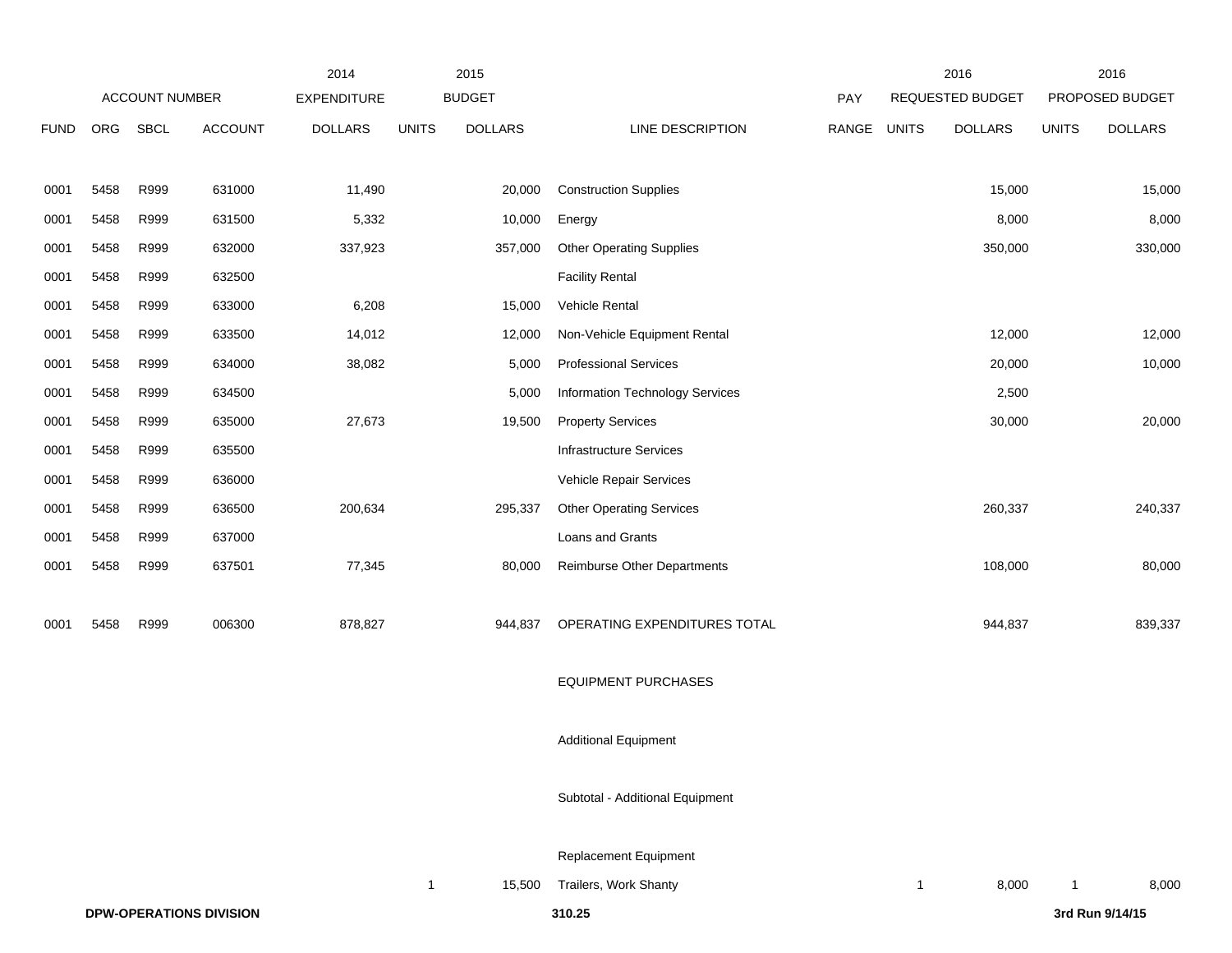|             |            |                       |                | 2014           |                | 2015           |                                             |       |                | 2016             |              | 2016            |
|-------------|------------|-----------------------|----------------|----------------|----------------|----------------|---------------------------------------------|-------|----------------|------------------|--------------|-----------------|
|             |            | <b>ACCOUNT NUMBER</b> |                | EXPENDITURE    |                | <b>BUDGET</b>  |                                             | PAY   |                | REQUESTED BUDGET |              | PROPOSED BUDGET |
| <b>FUND</b> | <b>ORG</b> | <b>SBCL</b>           | <b>ACCOUNT</b> | <b>DOLLARS</b> | <b>UNITS</b>   | <b>DOLLARS</b> | LINE DESCRIPTION                            | RANGE | <b>UNITS</b>   | <b>DOLLARS</b>   | <b>UNITS</b> | <b>DOLLARS</b>  |
|             |            |                       |                |                |                |                |                                             |       |                |                  |              |                 |
|             |            |                       |                |                | $\overline{c}$ | 50,000         | Commercial grade turf maintenance equipment |       | $\overline{2}$ | 48,000           | $\mathbf{1}$ | 24,000          |
|             |            |                       |                |                | $\mathbf 1$    | 45,000         | Skid Loader with attachments                |       |                |                  |              |                 |
|             |            |                       |                |                | $\mathbf{1}$   | 17,000         | Articulated tree loader attachment          |       |                |                  |              |                 |
|             |            |                       |                |                |                |                | <b>Commercial Slope Mower</b>               |       | $\mathbf{1}$   | 45,000           | 1            | 45,000          |
|             |            |                       |                |                |                |                | Articulated Grapple Loading Trailer         |       | $\overline{1}$ | 50,000           | 1            | 50,000          |
|             |            |                       |                |                |                |                | <b>Commercial Power Washer</b>              |       | $\overline{2}$ | 13,000           |              |                 |
|             |            |                       |                |                |                |                | Commercial Tractor/Loader                   |       | $\overline{1}$ | 50,000           |              |                 |
|             |            |                       |                |                |                |                |                                             |       |                |                  |              |                 |
|             |            |                       |                | 165,961        | $\sqrt{5}$     | 127,500        | Subtotal - Replacement Equipment            |       |                | 214,000          |              | 127,000         |
|             |            |                       |                |                |                |                |                                             |       |                |                  |              |                 |
| 0001        | 5458       | R999                  | 006800         | 165,961        | 5              | 127,500        | EQUIPMENT PURCHASES TOTAL                   |       |                | 214,000          |              | 127,000         |
|             |            |                       |                |                |                |                |                                             |       |                |                  |              |                 |
|             |            |                       |                |                |                |                | SPECIAL FUNDS                               |       |                |                  |              |                 |
| 0001        | 5458       | R551                  | 006300         | 658,122        |                |                | Vacant Lot Maintenance*                     |       |                |                  |              |                 |
| 0001        | 5458       | R553                  | 006300         | 871,854        |                | 2,109,500      | In Rem/Vacant Lot Property Management*      |       |                | 2,287,294        |              | 2,205,333       |
|             |            |                       |                |                |                |                |                                             |       |                |                  |              |                 |
|             |            |                       |                | 1,529,976      |                | 2,109,500      | SPECIAL FUNDS TOTAL                         |       |                | 2,287,294        |              | 2,205,333       |
|             |            |                       |                |                |                |                |                                             |       |                |                  |              |                 |
|             |            |                       |                |                |                |                | DPW-OPERATIONS DIVISION                     |       |                |                  |              |                 |
|             |            |                       |                | 13,336,363     |                | 13,708,277     | FORESTRY SECTION TOTAL                      |       |                | 15,519,937       |              | 15,047,112      |
|             |            |                       |                |                |                |                |                                             |       |                |                  |              |                 |

\*Appropriation Control Account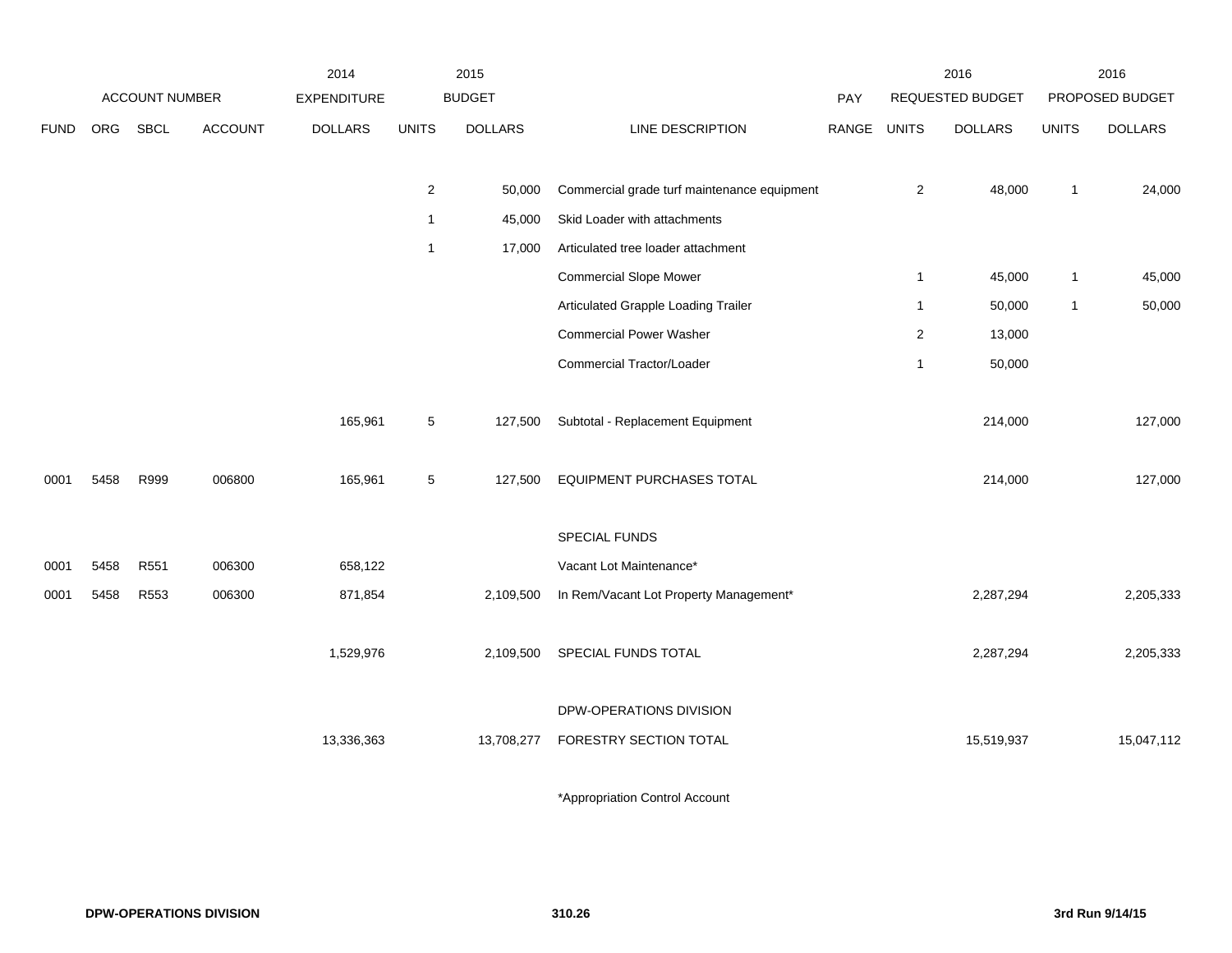|             |      |                |                | 2014               |              | 2015           |                                               |             | 2016             |              | 2016            |
|-------------|------|----------------|----------------|--------------------|--------------|----------------|-----------------------------------------------|-------------|------------------|--------------|-----------------|
|             |      | ACCOUNT NUMBER |                | <b>EXPENDITURE</b> |              | <b>BUDGET</b>  |                                               | PAY         | REQUESTED BUDGET |              | PROPOSED BUDGET |
| <b>FUND</b> | ORG  | <b>SBCL</b>    | <b>ACCOUNT</b> | <b>DOLLARS</b>     | <b>UNITS</b> | <b>DOLLARS</b> | LINE DESCRIPTION                              | RANGE UNITS | <b>DOLLARS</b>   | <b>UNITS</b> | <b>DOLLARS</b>  |
|             |      |                |                |                    |              |                | SPECIAL PURPOSE ACCOUNTS-                     |             |                  |              |                 |
|             |      |                |                |                    |              |                | MISCELLANEOUS                                 |             |                  |              |                 |
| 0001        | 1650 | S104           | 006300         | 115,000            |              | 115,000        | Alternative Transportation for City Employees |             | 115,000          |              | 115,000         |
| 0001        | 2110 | S105           | 006300         | 7,034              |              | 7,100          | Annual Payment to DNR                         |             | 7,100            |              | 7,100           |
| 0001        | 1310 | S106           | 006300         | 270,000            |              | 250,000        | <b>Audit Fund</b>                             |             | 260,000          |              | 260,000         |
| 0001        | 2110 | S108           | 006300         | 16,204             |              | 18,000         | Bds. & Comm. Reimbursement Expense            |             | 17,000           |              | 17,000          |
| 0001        | 2110 | S111           | 006300         |                    |              | 30,000         | Care of Prisoners Fund                        |             | 30,000           |              | 30,000          |
| 0001        | 5140 | S224           | 006300         |                    |              | 100,000        | Career Pathways                               |             | 100,000          |              |                 |
| 0001        | 1490 | S113           | 006300         | 1,098,482          |              | 1,125,000      | <b>City Attorney Collection Contract</b>      |             | 1,125,000        |              | 1,125,000       |
| 0001        | 1320 | S116           | 006300         | 8,472              |              | 9,500          | Clerk of Court-Witness Fees Fund              |             |                  |              |                 |
| 0001        | 1650 | S223           | 006300         | 720                |              | 15,000         | <b>Community Outreach</b>                     |             | 15,000           |              |                 |
| 0001        | 3310 | S228           | 006300         |                    |              | 40,385         | <b>Community Service Officer Training</b>     |             | 40,385           |              |                 |
| 0001        | 5140 | S225           | 006300         |                    |              | 180,000        | <b>Community Work Partnership</b>             |             | 180,000          |              |                 |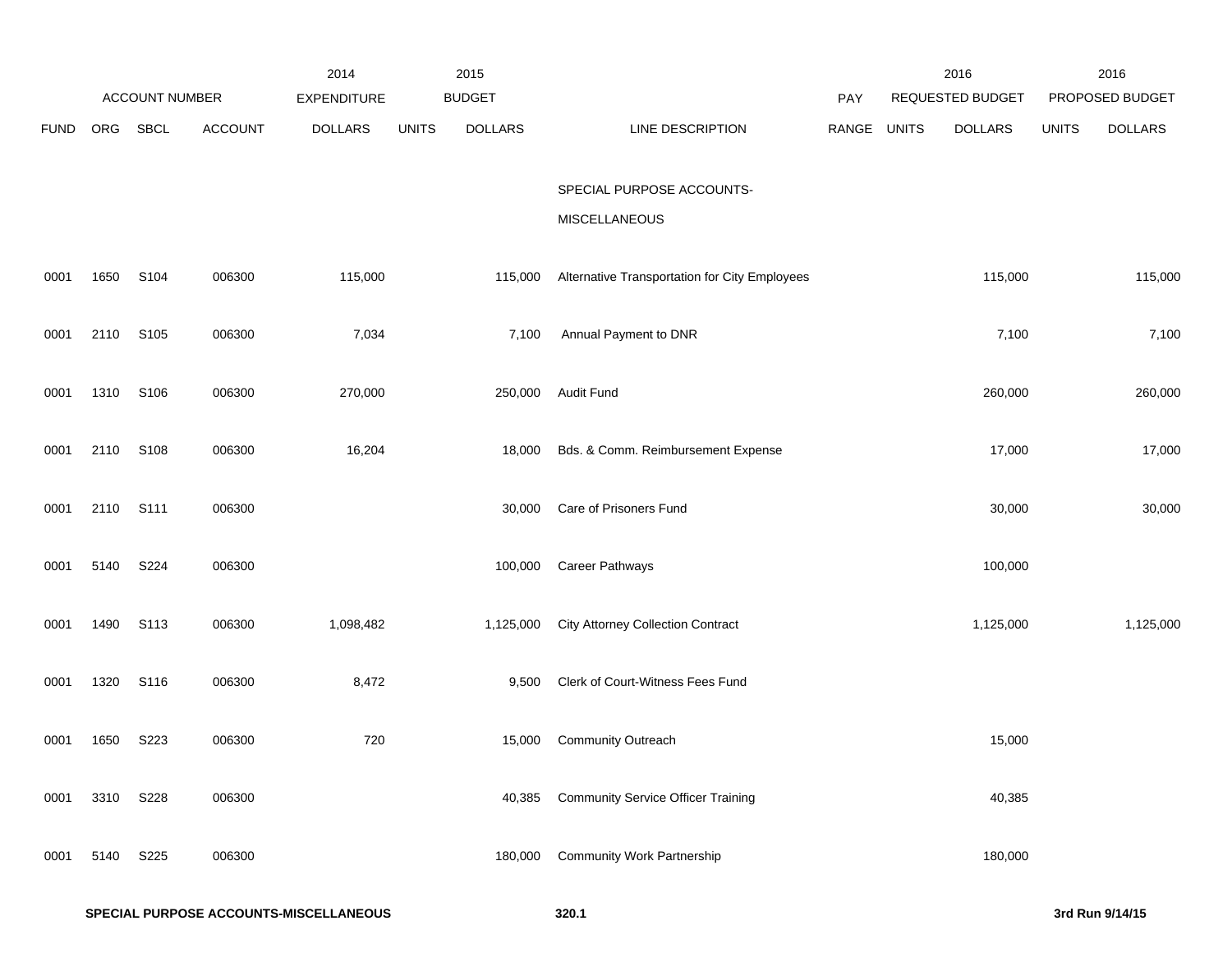|             |                                        | ACCOUNT NUMBER   |                | 2014<br><b>EXPENDITURE</b> |              | 2015<br><b>BUDGET</b> |                                                     | <b>PAY</b> |              | 2016<br>REQUESTED BUDGET |              | 2016<br>PROPOSED BUDGET |
|-------------|----------------------------------------|------------------|----------------|----------------------------|--------------|-----------------------|-----------------------------------------------------|------------|--------------|--------------------------|--------------|-------------------------|
| <b>FUND</b> | ORG                                    | SBCL             | <b>ACCOUNT</b> | <b>DOLLARS</b>             | <b>UNITS</b> | <b>DOLLARS</b>        | LINE DESCRIPTION                                    | RANGE      | <b>UNITS</b> | <b>DOLLARS</b>           | <b>UNITS</b> | <b>DOLLARS</b>          |
| 0001        | 2110                                   | D001             | 006300         |                            |              | 2,500,000             | <b>Contribution Fund General</b>                    |            |              | 3,000,000                |              | 3,000,000               |
| 0001        | 3810                                   | S229             | 006300         |                            |              | 250,000               | Crisis Response for Trauma-Informed Care Counseling |            |              | 250,000                  |              | 180,000                 |
| 0001        | 1490                                   | S118             | 006300         | 2,361,218                  |              | 1,225,000             | Damages and Claims Fund                             |            |              | 1,225,000                |              | 1,225,000               |
| 0001        | 1320                                   | S214             | 006300         | 50,000                     |              |                       | Drivers License Recovery and Employability Program  |            |              |                          |              |                         |
| 0001        | 1510                                   | S207             | 006300         | 26,675                     |              | 26,675                | E-Civis Grants Locator                              |            |              | 26,675                   |              | 27,000                  |
| 0001        | 1510                                   | S199             | 006300         | 58,628                     |              | 60,000                | E-Government Payment Systems                        |            |              | 70,000                   |              | 70,000                  |
| 0001        | 1310                                   | S <sub>123</sub> | 006300         | 21,806                     |              | 20,000                | Economic Development Committee Fund                 |            |              | 50,000                   |              | 20,000                  |
| 0001        | 1650                                   | S124             | 006300         | 14,267                     |              | 20,000                | <b>Employee Training Fund</b>                       |            |              | 20,000                   |              | 20,000                  |
| 0001        | 2110                                   | S <sub>133</sub> | 006100         | 145,466                    |              | 140,000               | Firemen's Relief Fund                               |            |              | 150,000                  |              | 150,000                 |
| 0001        | 1650                                   | S134             | 006300         | 92,598                     |              | 115,000               | <b>Flexible Spending Account</b>                    |            |              | 100,000                  |              | 100,000                 |
| 0001        | 3600                                   | S137             | 006300         | 55,156                     |              | 95,000                | Graffiti Abatement Fund                             |            |              | 95,000                   |              | 65,000                  |
| 0001        | 4500                                   | S139             | 006100         | 1,972,514                  |              | 2,190,000             | Group Life Insurance Premium                        |            |              | 2,190,000                |              | 2,150,000               |
| 0001        | 5450                                   | S220             | 006300         | 5,000                      |              |                       | <b>Illegal Dumping Tip Hotline</b>                  |            |              |                          |              |                         |
|             | SPECIAL PURPOSE ACCOUNTS-MISCELLANEOUS |                  |                |                            |              |                       | 320.2                                               |            |              |                          |              | 3rd Run 9/14/15         |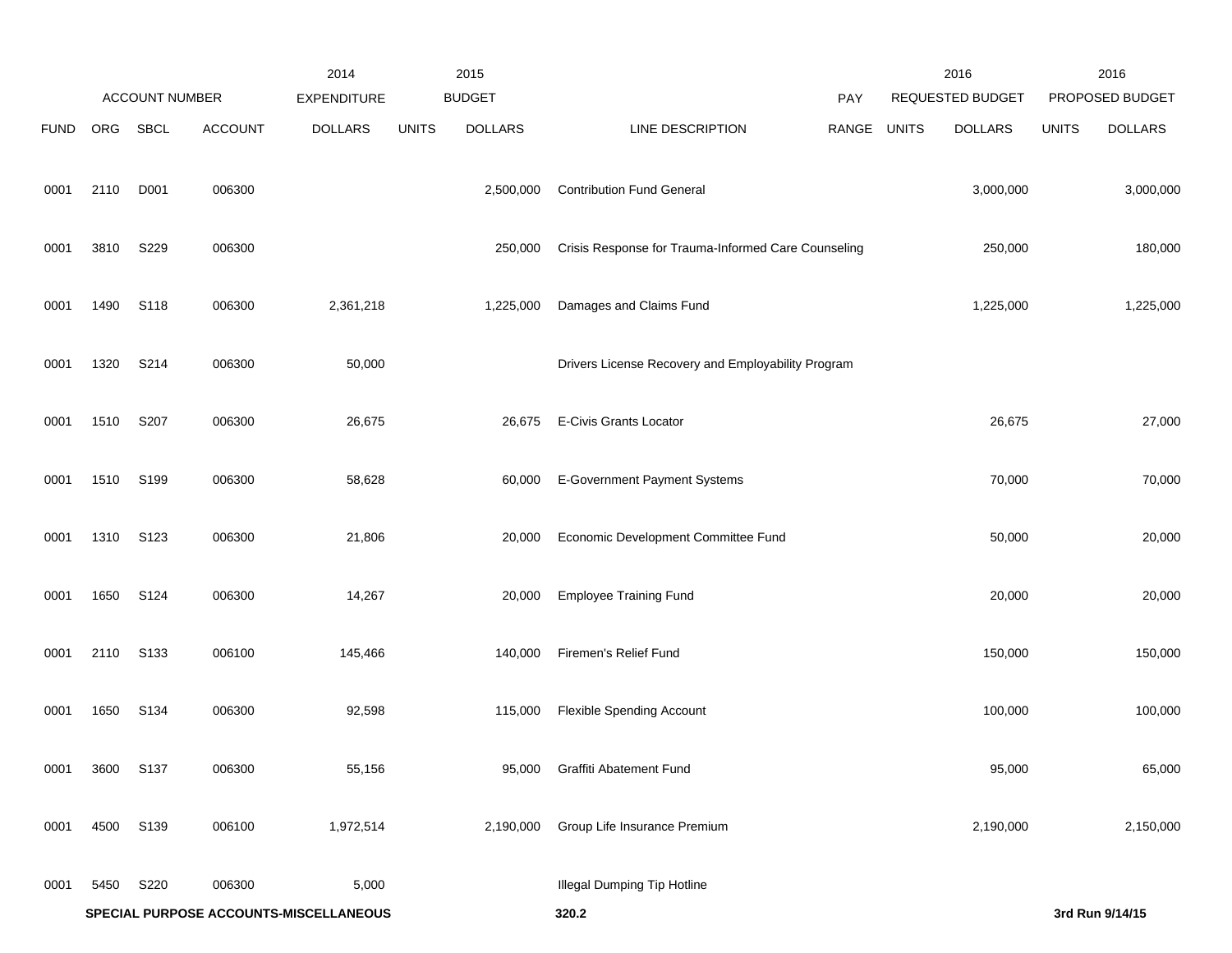|             |      | ACCOUNT NUMBER   |                | 2014<br><b>EXPENDITURE</b>             |              | 2015<br><b>BUDGET</b> |                                            | <b>PAY</b> |              | 2016<br>REQUESTED BUDGET |              | 2016<br>PROPOSED BUDGET |
|-------------|------|------------------|----------------|----------------------------------------|--------------|-----------------------|--------------------------------------------|------------|--------------|--------------------------|--------------|-------------------------|
| <b>FUND</b> | ORG  | SBCL             | <b>ACCOUNT</b> | <b>DOLLARS</b>                         | <b>UNITS</b> | <b>DOLLARS</b>        | LINE DESCRIPTION                           | RANGE      | <b>UNITS</b> | <b>DOLLARS</b>           | <b>UNITS</b> | <b>DOLLARS</b>          |
|             |      |                  |                |                                        |              |                       |                                            |            |              |                          |              |                         |
| 0001        | 1490 | S143             | 006300         | 430,982                                |              | 429,689               | Insurance Fund                             |            |              | 688,000                  |              | 600,000                 |
| 0001        | 1510 | S226             | 006300         |                                        |              | 75,000                | Job Scan, Industry Assessment & Evaluation |            |              |                          |              |                         |
| 0001        | 1910 | S209             | 006300         | 549,991                                |              | 650,000               | <b>Land Management</b>                     |            |              | 650,000                  |              | 876,000                 |
| 0001        | 1650 | S145             | 006100         | 627,285                                |              | 640,000               | Long Term Disability Insurance             |            |              | 640,000                  |              | 640,000                 |
|             |      |                  |                |                                        |              |                       | Maintenance of Essential Utility           |            |              |                          |              |                         |
| 0001        | 3600 | S147             | 006300         | 105,780                                |              | 65,000                | Services-Residential Real Property         |            |              | 65,000                   |              | 65,000                  |
| 0001        | 1310 | S148             | 006300         | 79,567                                 |              | 88,000                | Memberships, City                          |            |              | 88,000                   |              | 88,000                  |
| 0001        | 1910 | S <sub>151</sub> | 006300         | 169,899                                |              | 200,000               | Milwaukee Arts Board Projects              |            |              | 200,000                  |              | 200,000                 |
| 0001        | 1910 | S150             | 006300         | 106,863                                |              | 110,000               | Milwaukee Fourth of July Commission        |            |              | 110,000                  |              | 110,000                 |
| 0001        | 1320 | S <sub>155</sub> | 006300         | 425,000                                |              | 425,000               | Municipal Court Intervention Program       |            |              | 425,000                  |              | 425,000                 |
| 0001        | 1490 | S157             | 006300         | 822,201                                |              | 850,000               | Outside Counsel/Expert Witness Fund        |            |              | 850,000                  |              | 850,000                 |
| 0001        | 9990 | S183             | 006300         |                                        |              | 50,000,001            | Reimbursable Services Advance Fund         |            |              | 50,000,001               |              | 50,000,001              |
| 0001        | 9990 | S <sub>183</sub> | 006300         |                                        |              | (50,000,000)          | Less Recovery From Reimbursable Operations |            |              | (50,000,000)             |              | (50,000,000)            |
|             |      |                  |                | SPECIAL PURPOSE ACCOUNTS-MISCELLANEOUS |              |                       | 320.3                                      |            |              |                          |              | 3rd Run 9/14/15         |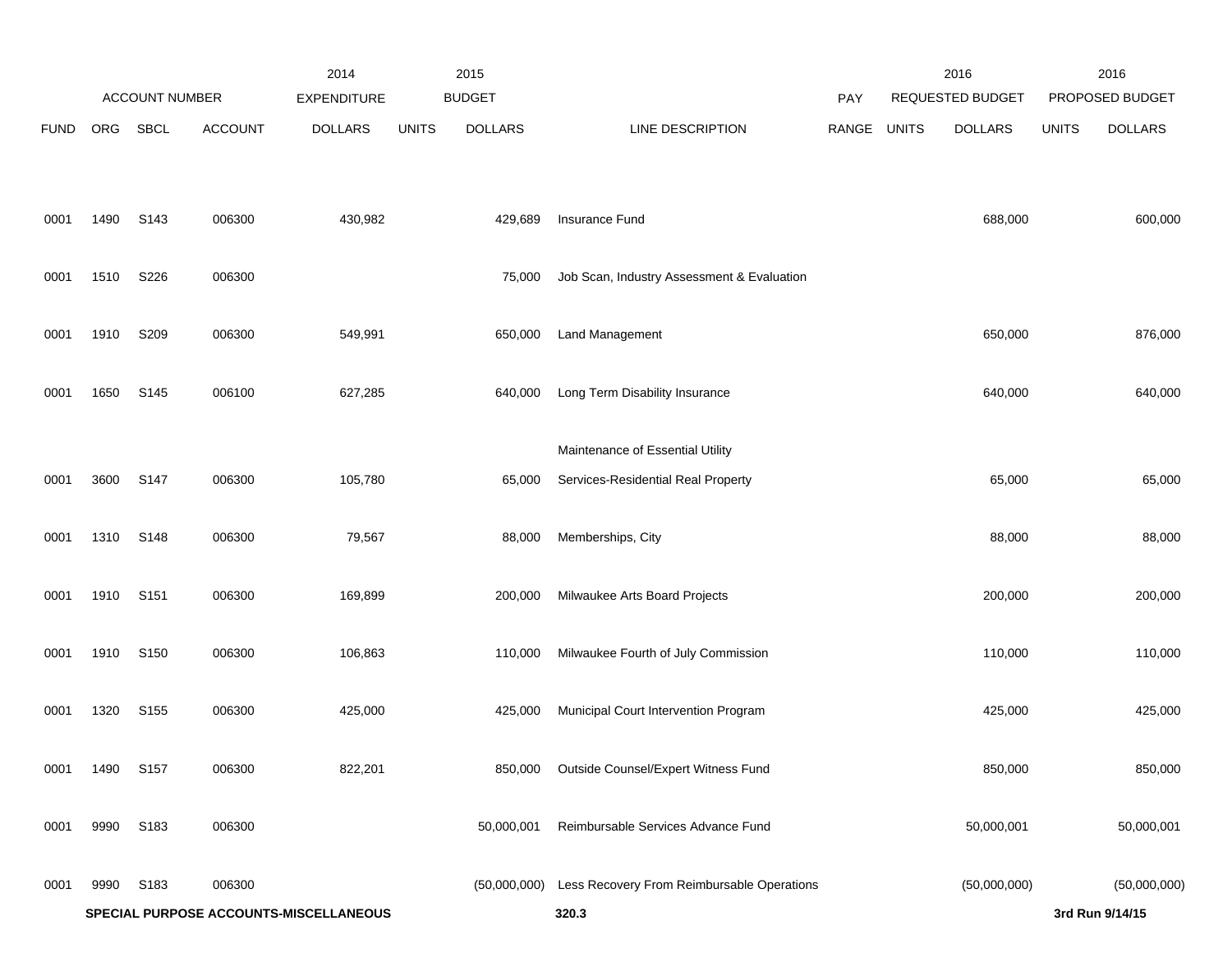|             |            | <b>ACCOUNT NUMBER</b> |                | 2014<br><b>EXPENDITURE</b> |              | 2015<br><b>BUDGET</b> |                                                                              | <b>PAY</b> |              | 2016<br>REQUESTED BUDGET |              | 2016<br>PROPOSED BUDGET |
|-------------|------------|-----------------------|----------------|----------------------------|--------------|-----------------------|------------------------------------------------------------------------------|------------|--------------|--------------------------|--------------|-------------------------|
| <b>FUND</b> | <b>ORG</b> | SBCL                  | <b>ACCOUNT</b> | <b>DOLLARS</b>             | <b>UNITS</b> | <b>DOLLARS</b>        | LINE DESCRIPTION                                                             | RANGE      | <b>UNITS</b> | <b>DOLLARS</b>           | <b>UNITS</b> | <b>DOLLARS</b>          |
|             |            |                       |                |                            |              |                       |                                                                              |            |              |                          |              |                         |
|             |            |                       |                |                            |              |                       | To authorize a specific fund under the control of the Common Council for     |            |              |                          |              |                         |
|             |            |                       |                |                            |              |                       | the purpose of advance funding of reimbursable materials & services of       |            |              |                          |              |                         |
|             |            |                       |                |                            |              |                       | various City Departments. Funds are to be appropriated to various City       |            |              |                          |              |                         |
|             |            |                       |                |                            |              |                       | Departments and Agencies by Common Council Resolution. Funding for           |            |              |                          |              |                         |
|             |            |                       |                |                            |              |                       | this account is to be by temporary transfer of General City Funds in accord- |            |              |                          |              |                         |
|             |            |                       |                |                            |              |                       | ance with Section 925-130A Wisconsin Statutes 1919. (Repayment to be         |            |              |                          |              |                         |
|             |            |                       |                |                            |              |                       | made from revenues received from billings to other City departments.)        |            |              |                          |              |                         |
| 0001        | 9990       | S163                  | 006300         | 6,259,135                  |              | 1,600,000             | Remission of Taxes Fund                                                      |            |              | 750,000                  |              | 750,000                 |
| 0001        | 2110       | S164                  | 006000         |                            |              | 1,500,000             | Reserve for 27th Payroll                                                     |            |              | 1,500,000                |              | 1,500,000               |
| 0001        | 4500       | S <sub>165</sub>      | 006100         | 89,680                     |              | 100,000               | Retirees Benefit Adjustment Fund                                             |            |              | 100,000                  |              | 90,000                  |
| 0001        | 2110       | S152                  | 006300         |                            |              | 45,006,352            | MMSD-Sewer User Charge- Pass Through                                         |            |              | 49,401,690               |              | 49,401,690              |
| 0001        | 2110       | S152                  | 006300         |                            |              |                       | (45,006,351) Less Cost Recovery from Sewer User Charge                       |            |              | (49, 401, 689)           |              | (49, 401, 689)          |
| 0001        | 1510       | S230                  | 006300         |                            |              | 150,000               | Summer Jobs for Adults Initiative                                            |            |              | 150,000                  |              |                         |
| 0001        | 1650       | S <sub>171</sub>      | 006300         | 640,171                    |              | 725,000               | <b>Tuition Reimbursement Fund</b>                                            |            |              | 725,000                  |              | 725,000                 |
| 0001        | 1650       | S172                  | 006100         | 546,916                    |              | 550,000               | Unemployment Compensation Fund                                               |            |              | 750,000                  |              | 550,000                 |
|             |            |                       |                |                            |              |                       |                                                                              |            |              |                          |              |                         |

2015

2016

2016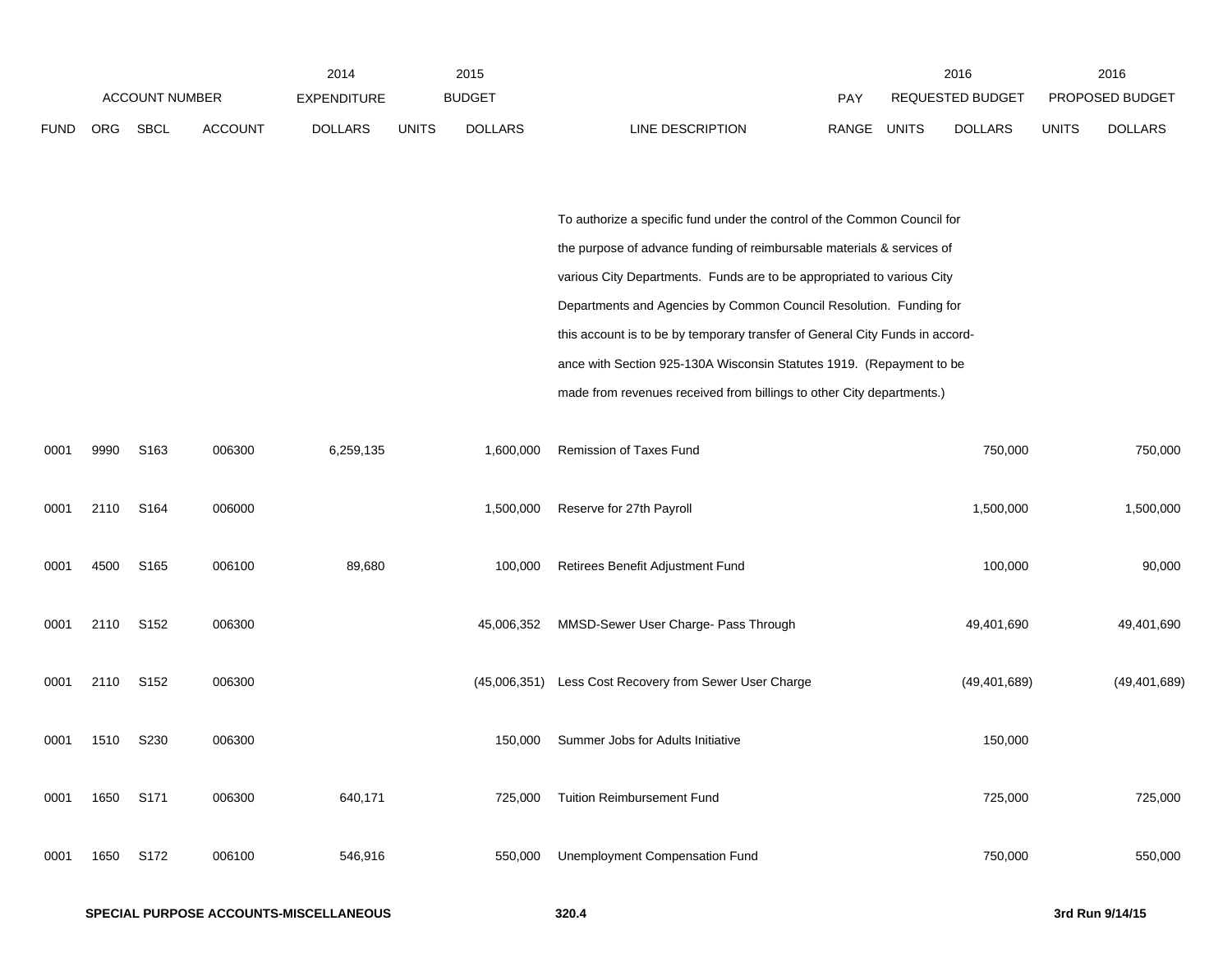|             |            |                       |                | 2014               |              | 2015           |                                                                  |            |              | 2016                    |              | 2016            |
|-------------|------------|-----------------------|----------------|--------------------|--------------|----------------|------------------------------------------------------------------|------------|--------------|-------------------------|--------------|-----------------|
|             |            | <b>ACCOUNT NUMBER</b> |                | <b>EXPENDITURE</b> |              | <b>BUDGET</b>  |                                                                  | <b>PAY</b> |              | <b>REQUESTED BUDGET</b> |              | PROPOSED BUDGET |
| <b>FUND</b> | <b>ORG</b> | <b>SBCL</b>           | <b>ACCOUNT</b> | <b>DOLLARS</b>     | <b>UNITS</b> | <b>DOLLARS</b> | LINE DESCRIPTION                                                 | RANGE      | <b>UNITS</b> | <b>DOLLARS</b>          | <b>UNITS</b> | <b>DOLLARS</b>  |
|             |            |                       |                |                    |              |                |                                                                  |            |              |                         |              |                 |
| 0001        | 5450       | S231                  | 006300         |                    |              | 50,000         | Vacant Lots Challenge Grant                                      |            |              | 50,000                  |              |                 |
|             |            |                       |                |                    |              |                |                                                                  |            |              |                         |              |                 |
| 0001        | 2110       | S174                  | 006000         |                    |              | 19,300,000     | <b>Wages Supplement Fund</b>                                     |            |              | 21,500,000              |              | 18,800,000      |
|             |            |                       |                |                    |              |                | (Actual experience reflected in departmental operating budgets.) |            |              |                         |              |                 |
|             |            |                       |                |                    |              |                |                                                                  |            |              |                         |              |                 |
|             |            |                       |                |                    |              |                | SPECIAL PURPOSE ACCOUNTS-                                        |            |              |                         |              |                 |
|             |            |                       |                | 17,172,710         |              | 36,039,351     | MISCELLANEOUS TOTAL                                              |            |              | 38,307,162              |              | 34,830,102      |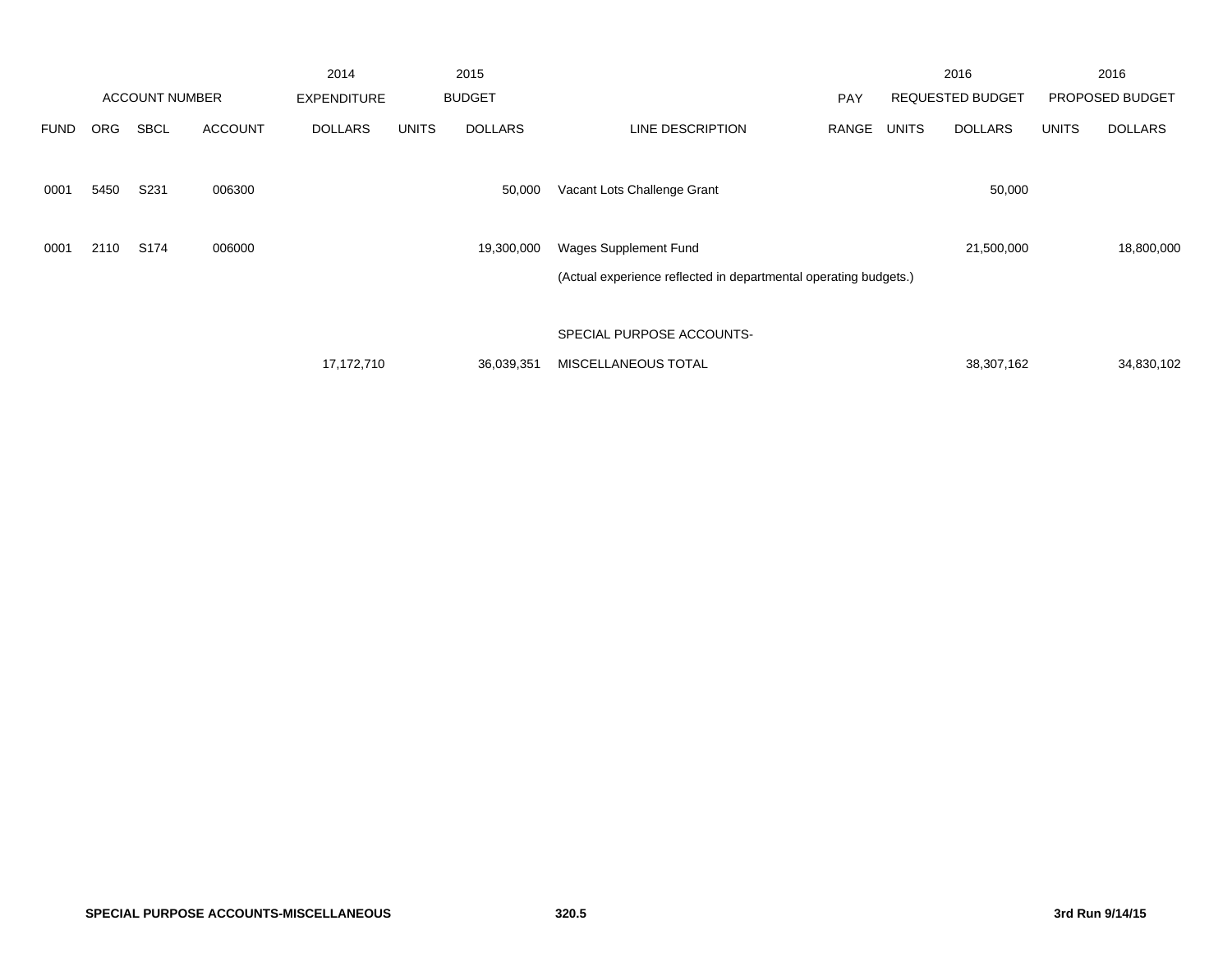|             |      |                       |                | 2014               |              | 2015             |                                                     |       |              | 2016                    |              | 2016            |
|-------------|------|-----------------------|----------------|--------------------|--------------|------------------|-----------------------------------------------------|-------|--------------|-------------------------|--------------|-----------------|
|             |      | <b>ACCOUNT NUMBER</b> |                | <b>EXPENDITURE</b> |              | <b>BUDGET</b>    |                                                     | PAY   |              | <b>REQUESTED BUDGET</b> |              | PROPOSED BUDGET |
| <b>FUND</b> | ORG  | SBCL                  | <b>ACCOUNT</b> | <b>DOLLARS</b>     | <b>UNITS</b> | <b>DOLLARS</b>   | LINE DESCRIPTION                                    | RANGE | <b>UNITS</b> | <b>DOLLARS</b>          | <b>UNITS</b> | <b>DOLLARS</b>  |
|             |      |                       |                |                    |              |                  |                                                     |       |              |                         |              |                 |
|             |      |                       |                |                    |              |                  | SPECIAL PURPOSE ACCOUNTS -                          |       |              |                         |              |                 |
|             |      |                       |                |                    |              |                  | <b>WORKERS' COMPENSATION BENEFITS</b>               |       |              |                         |              |                 |
|             |      |                       |                |                    |              |                  |                                                     |       |              |                         |              |                 |
|             |      |                       |                |                    |              |                  | Employees Workers'                                  |       |              |                         |              |                 |
|             |      |                       |                |                    |              |                  | <b>Compensation Sub Accounts</b>                    |       |              |                         |              |                 |
|             |      |                       |                |                    |              |                  |                                                     |       |              |                         |              |                 |
| 0001        | 1650 | S176                  | 006100         | 11,685,882         |              | 13,000,000       | <b>WORKERS' COMPENSATION</b>                        |       |              | 13,000,000              |              | 12,000,000      |
|             |      |                       |                |                    |              |                  |                                                     |       |              |                         |              |                 |
|             |      |                       |                |                    |              |                  | For Payment of Compensation and Other Benefits      |       |              |                         |              |                 |
|             |      |                       |                |                    |              |                  | Required to be Paid or Furnished Under the Worker's |       |              |                         |              |                 |
|             |      |                       |                |                    |              |                  | Compensation Act or by Directions of Wisconsin      |       |              |                         |              |                 |
|             |      |                       |                |                    |              |                  | Industrial Commission and of Expenses Incidental    |       |              |                         |              |                 |
|             |      |                       |                |                    |              |                  | to the Preparation and Hearing of Matters Before    |       |              |                         |              |                 |
|             |      |                       |                |                    |              |                  | the Industrial Commission.                          |       |              |                         |              |                 |
|             |      |                       |                |                    |              |                  |                                                     |       |              |                         |              |                 |
| 0001        | 1650 | S177                  | 006100         |                    |              |                  | Required Employer Law Compliance                    |       |              |                         |              |                 |
|             |      |                       |                |                    |              |                  | Expenses                                            |       |              |                         |              |                 |
|             |      |                       |                |                    |              |                  |                                                     |       |              |                         |              |                 |
|             |      |                       |                | 11,685,882         |              | 13,000,000 TOTAL |                                                     |       |              | 13,000,000              |              | 12,000,000      |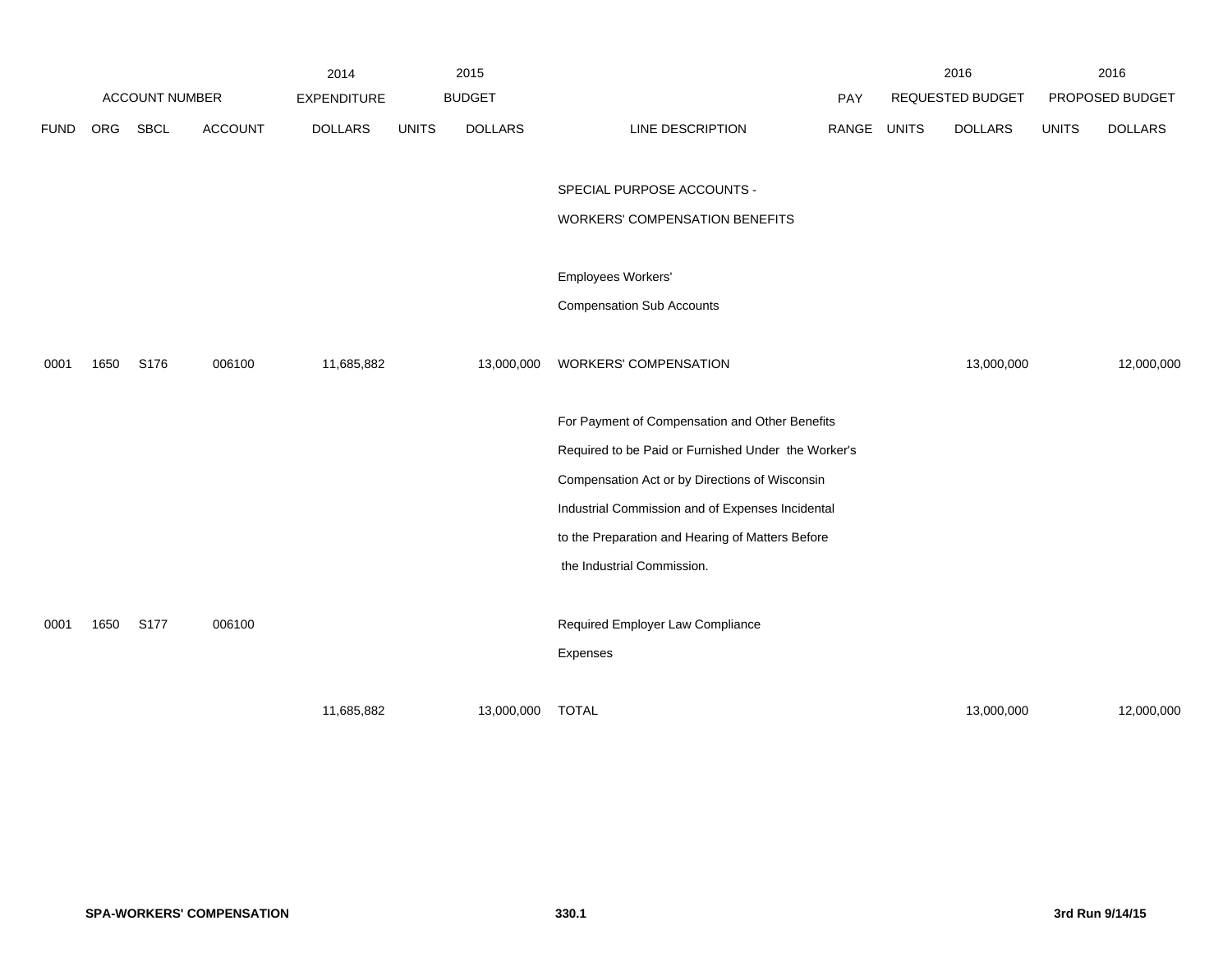|             |      |                       |                | 2014               |              | 2015           |                                      |       |              | 2016                    |              | 2016            |
|-------------|------|-----------------------|----------------|--------------------|--------------|----------------|--------------------------------------|-------|--------------|-------------------------|--------------|-----------------|
|             |      | <b>ACCOUNT NUMBER</b> |                | <b>EXPENDITURE</b> |              | <b>BUDGET</b>  |                                      | PAY   |              | <b>REQUESTED BUDGET</b> |              | PROPOSED BUDGET |
| <b>FUND</b> | ORG  | SBCL                  | <b>ACCOUNT</b> | <b>DOLLARS</b>     | <b>UNITS</b> | <b>DOLLARS</b> | LINE DESCRIPTION                     | RANGE | <b>UNITS</b> | <b>DOLLARS</b>          | <b>UNITS</b> | <b>DOLLARS</b>  |
|             |      |                       |                |                    |              |                |                                      |       |              |                         |              |                 |
|             |      |                       |                |                    |              |                | SPECIAL PURPOSE ACCOUNTS -           |       |              |                         |              |                 |
|             |      |                       |                |                    |              |                | EMPLOYEE HEALTH CARE BENEFITS        |       |              |                         |              |                 |
|             |      |                       |                |                    |              |                |                                      |       |              |                         |              |                 |
|             |      |                       |                |                    |              |                | <b>Employees Active and Retirees</b> |       |              |                         |              |                 |
|             |      |                       |                |                    |              |                | Health Care Benefits Sub Accounts    |       |              |                         |              |                 |
|             |      |                       |                |                    |              |                |                                      |       |              |                         |              |                 |
| 0001        | 1650 | S114                  | 006100         | 10,192,955         |              | 9,000,000      | <b>UHC Choice Plus</b>               |       |              | 10,000,000              |              | 10,000,000      |
|             |      |                       |                |                    |              |                |                                      |       |              |                         |              |                 |
| 0001        | 1650 | S140                  | 006100         | 89,835,390         |              | 99,135,000     | UHC Choice "EPO"                     |       |              | 100,000,000             |              | 91,800,000      |
|             |      |                       |                |                    |              |                |                                      |       |              |                         |              |                 |
|             |      |                       |                |                    |              |                | High Deductible Health Plan          |       |              |                         |              | 1,000,000       |
|             |      |                       |                |                    |              |                |                                      |       |              |                         |              |                 |
| 0001        | 1650 | S227                  | 006100         |                    |              | 3,200,000      | Wellness Program                     |       |              | 2,900,000               |              | 2,900,000       |
|             |      |                       |                |                    |              |                |                                      |       |              |                         |              |                 |
| 0001        | 1650 | S121                  | 006100         | 1,910,345          |              | 1,900,000      | Dental Insurance                     |       |              | 1,900,000               |              | 1,900,000       |
| 0001        |      |                       |                |                    |              |                |                                      |       |              |                         |              |                 |
|             | 1650 | S101                  | 006100         | 8,135,045          |              | 6,700,000      | Administrative Expense               |       |              | 7,700,000               |              | 7,700,000       |
|             |      |                       |                |                    |              |                | Total Employees Active and           |       |              |                         |              |                 |
|             |      |                       |                | 110,073,735        |              | 119,935,000    | <b>Retirees Health Care Benefits</b> |       |              | 122,500,000             |              | 115,300,000     |
|             |      |                       |                |                    |              |                |                                      |       |              |                         |              |                 |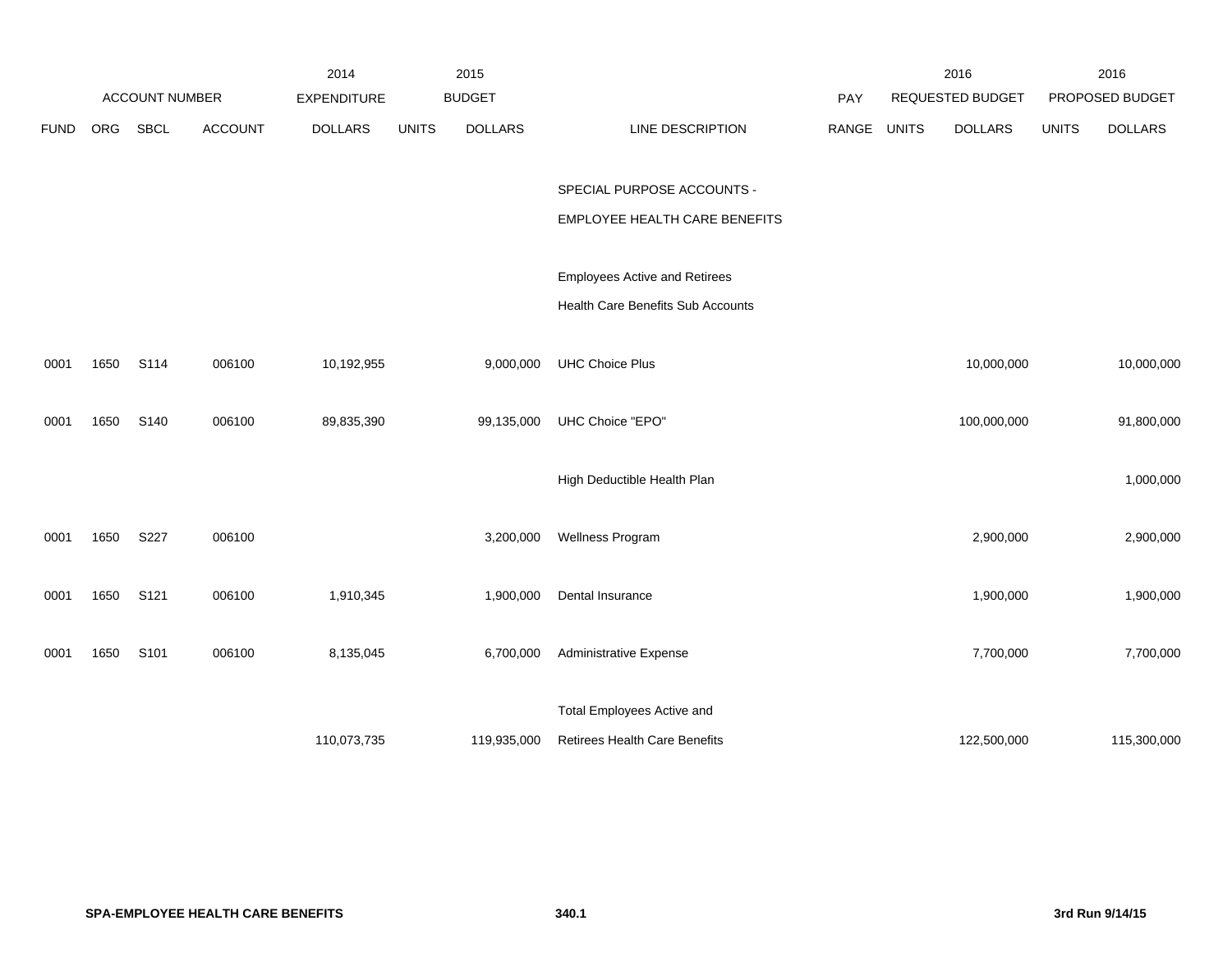|             |                       |             |                    | 2014           |               | 2015           |                                  |                         | 2016           |                        | 2016           |
|-------------|-----------------------|-------------|--------------------|----------------|---------------|----------------|----------------------------------|-------------------------|----------------|------------------------|----------------|
|             | <b>ACCOUNT NUMBER</b> |             | <b>EXPENDITURE</b> |                | <b>BUDGET</b> | PAY            |                                  | <b>REQUESTED BUDGET</b> |                | <b>PROPOSED BUDGET</b> |                |
| <b>FUND</b> | <b>ORG</b>            | <b>SBCL</b> | <b>ACCOUNT</b>     | <b>DOLLARS</b> | <b>UNITS</b>  | <b>DOLLARS</b> | <b>RANGE</b><br>LINE DESCRIPTION | UNITS                   | <b>DOLLARS</b> | <b>UNITS</b>           | <b>DOLLARS</b> |

SPECIAL PURPOSE ACCOUNTS -

#### BOARD OF ZONING APPEALS

## SALARIES & WAGES

| 1              | 52,420  | Chairman Board of Zoning Appeals (Y)   | BC <sub>2</sub> | 1  | 52,945  | 1  | 52,945  |
|----------------|---------|----------------------------------------|-----------------|----|---------|----|---------|
| 4              | 16,800  | Member Board of Zoning Appeals (Y)     | BC <sub>1</sub> | 4  | 16,800  | 4  | 16,800  |
| $\overline{c}$ | 8,400   | Member Alt. Board of Zoning App. (Y)   | BC <sub>1</sub> | 2  | 8,400   | 2  | 8,400   |
| $\sqrt{2}$     | 38,025  | Office Assistant III (0.5 FTE)         | 6FN             | 2  | 34,468  | 1  | 18,732  |
|                |         | Office Assistant III                   | 6FN             |    |         | 1  | 34,177  |
| 1              | 50,959  | <b>BOZA Administrative Coordinator</b> | 1CX             | 1  | 52,208  | 1  | 52,208  |
| $\mathbf{1}$   | 40,099  | Program Assistant I                    | 5EN             | 1  | 40,501  | 1  | 40,501  |
| 11             | 206,703 | <b>Total Before Adjustments</b>        |                 | 11 | 205,322 | 11 | 223,763 |
|                |         | Salary & Wage Rate Changes             |                 |    |         |    |         |
|                |         | Overtime Compensated*                  |                 |    |         |    |         |
|                |         | Personnel Cost Adjustment              |                 |    |         |    |         |
|                |         | Other                                  |                 |    |         |    |         |
|                |         | Furlough                               |                 |    |         |    |         |
| 11             | 206,703 | Gross Salary & Wages Total             |                 | 11 | 205,322 | 11 | 223,763 |
|                |         | Reimbursable Services Deduction        |                 |    |         |    |         |
|                |         | Capital Improvements Deduction         |                 |    |         |    |         |
|                |         | <b>Grants &amp; Aids Deduction</b>     |                 |    |         |    |         |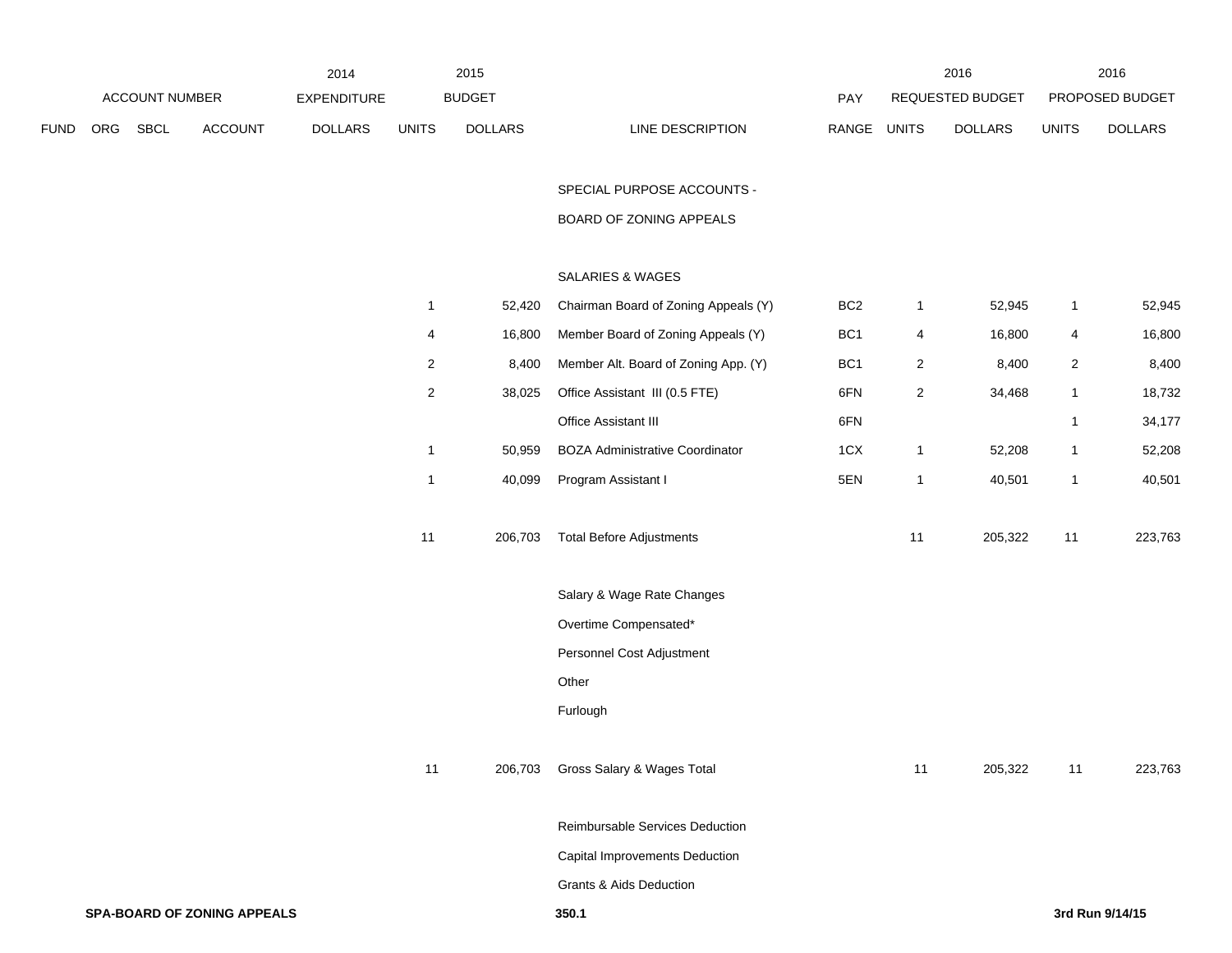|             |      |                       |                                    | 2014               |              | 2015           |                                                                           |             |    | 2016             |              | 2016            |
|-------------|------|-----------------------|------------------------------------|--------------------|--------------|----------------|---------------------------------------------------------------------------|-------------|----|------------------|--------------|-----------------|
|             |      | <b>ACCOUNT NUMBER</b> |                                    | <b>EXPENDITURE</b> |              | <b>BUDGET</b>  |                                                                           | PAY         |    | REQUESTED BUDGET |              | PROPOSED BUDGET |
| <b>FUND</b> | ORG  | <b>SBCL</b>           | <b>ACCOUNT</b>                     | <b>DOLLARS</b>     | <b>UNITS</b> | <b>DOLLARS</b> | LINE DESCRIPTION                                                          | RANGE UNITS |    | <b>DOLLARS</b>   | <b>UNITS</b> | <b>DOLLARS</b>  |
|             |      |                       |                                    |                    |              |                |                                                                           |             |    |                  |              |                 |
|             |      |                       |                                    |                    |              |                |                                                                           |             |    |                  |              |                 |
| 0001        | 0960 | R999                  | 006000                             | 189,836            | 11           | 206,703        | NET SALARIES & WAGES TOTAL*                                               |             | 11 | 205,322          | 11           | 223,763         |
|             |      |                       |                                    |                    | 4.00         |                | O&M FTE'S                                                                 |             |    | 4.00             |              | 4.50            |
|             |      |                       |                                    |                    |              |                |                                                                           |             |    |                  |              |                 |
|             |      |                       |                                    |                    |              |                | NON-O&M FTE'S                                                             |             |    |                  |              |                 |
|             |      |                       |                                    |                    |              |                | (Y) Required to file a statement of economic interests in accordance with |             |    |                  |              |                 |
|             |      |                       |                                    |                    |              |                | the Milwaukee Code of Ordinances Chapter 303-Code of Ethics.              |             |    |                  |              |                 |
|             |      |                       |                                    |                    |              |                |                                                                           |             |    |                  |              |                 |
| 0001        | 0960 | R999                  | 006100                             | 19,036             |              | 58,089         | ESTIMATED EMPLOYEE FRINGE BENEFITS                                        |             |    | 61,044           |              | 67,129          |
|             |      |                       |                                    |                    |              |                | (Involves Revenue Offset - No Transfer from this Account)                 |             |    |                  |              |                 |
|             |      |                       |                                    |                    |              |                |                                                                           |             |    |                  |              |                 |
|             |      |                       |                                    |                    |              |                | OPERATING EXPENDITURES                                                    |             |    |                  |              |                 |
| 0001        | 0960 | R999                  | 630100                             | 13,052             |              | 12,000         | <b>General Office Expense</b>                                             |             |    | 12,000           |              | 12,000          |
| 0001        | 0960 | R999                  | 630500                             |                    |              |                | Tools & Machinery Parts                                                   |             |    |                  |              |                 |
| 0001        | 0960 | R999                  | 631000                             |                    |              |                | <b>Construction Supplies</b>                                              |             |    |                  |              |                 |
| 0001        | 0960 | R999                  | 631500                             |                    |              |                | Energy                                                                    |             |    |                  |              |                 |
| 0001        | 0960 | R999                  | 632000                             |                    |              |                | <b>Other Operating Supplies</b>                                           |             |    |                  |              |                 |
| 0001        | 0960 | R999                  | 632500                             |                    |              |                | <b>Facility Rental</b>                                                    |             |    |                  |              |                 |
| 0001        | 0960 | R999                  | 633000                             |                    |              |                | Vehicle Rental                                                            |             |    |                  |              |                 |
| 0001        | 0960 | R999                  | 633500                             | 4,541              |              | 4,920          | Non-Vehicle Equipment Rental                                              |             |    | 4,920            |              | 4,920           |
| 0001        | 0960 | R999                  | 634000                             | 3,225              |              | 11,500         | <b>Professional Services</b>                                              |             |    | 11,500           |              | 11,500          |
| 0001        | 0960 | R999                  | 634500                             |                    |              |                | Information Technology Services                                           |             |    |                  |              |                 |
| 0001        | 0960 | R999                  | 635000                             |                    |              |                | <b>Property Services</b>                                                  |             |    |                  |              |                 |
| 0001        | 0960 | R999                  | 635500                             |                    |              |                | Infrastructure Services                                                   |             |    |                  |              |                 |
|             |      |                       | <b>SPA-BOARD OF ZONING APPEALS</b> |                    |              |                | 350.2                                                                     |             |    |                  |              | 3rd Run 9/14/15 |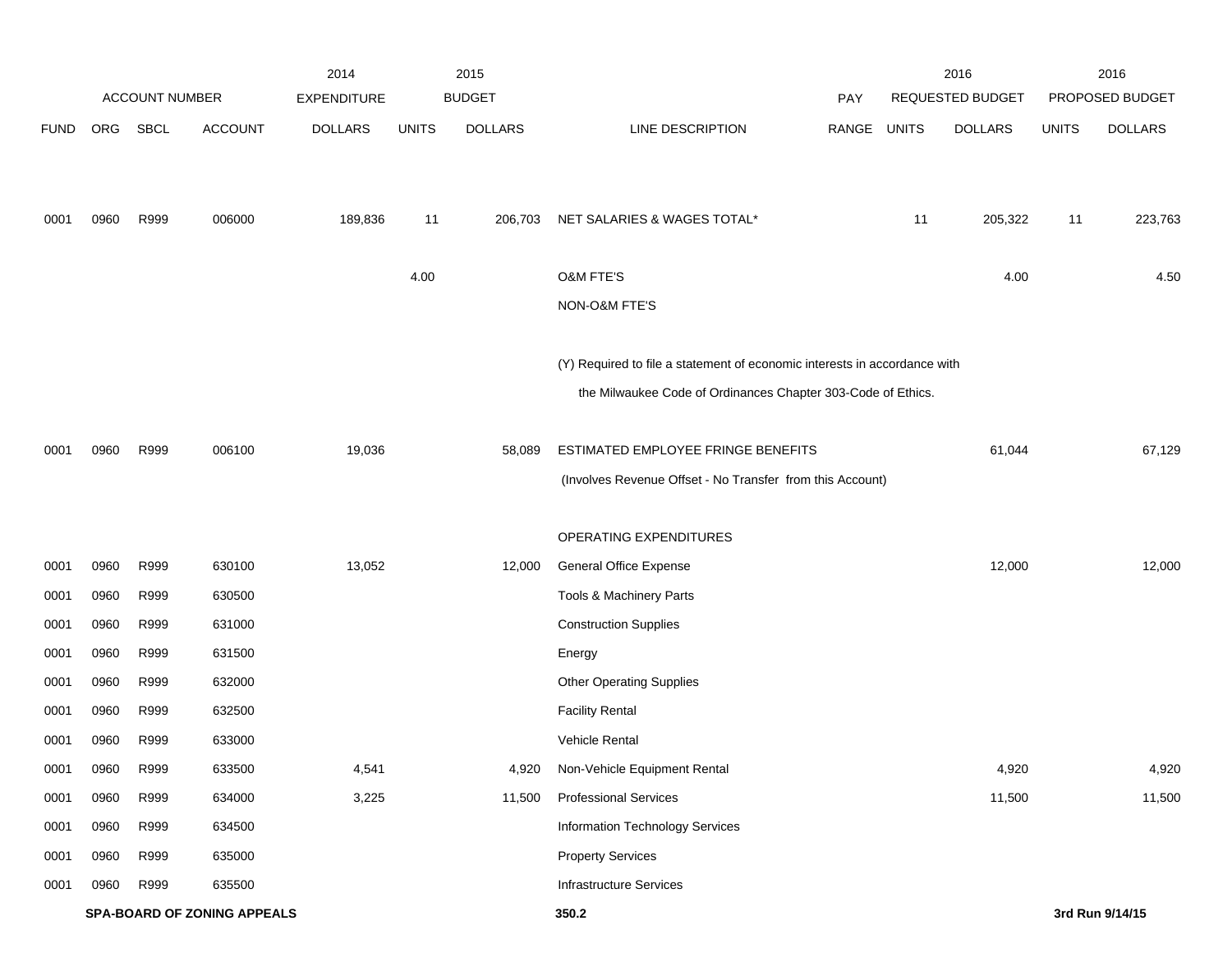|             |      |                |                | 2014               |              | 2015           |                                    |             | 2016             |              | 2016            |
|-------------|------|----------------|----------------|--------------------|--------------|----------------|------------------------------------|-------------|------------------|--------------|-----------------|
|             |      | ACCOUNT NUMBER |                | <b>EXPENDITURE</b> |              | <b>BUDGET</b>  |                                    | PAY         | REQUESTED BUDGET |              | PROPOSED BUDGET |
| <b>FUND</b> | ORG  | <b>SBCL</b>    | <b>ACCOUNT</b> | <b>DOLLARS</b>     | <b>UNITS</b> | <b>DOLLARS</b> | LINE DESCRIPTION                   | RANGE UNITS | <b>DOLLARS</b>   | <b>UNITS</b> | <b>DOLLARS</b>  |
|             |      |                |                |                    |              |                |                                    |             |                  |              |                 |
| 0001        | 0960 | R999           | 636000         |                    |              |                | Vehicle Repair Services            |             |                  |              |                 |
| 0001        | 0960 | R999           | 636500         | 185                |              | 1,939          | <b>Other Operating Services</b>    |             | 1,939            |              | 1,939           |
| 0001        | 0960 | R999           | 637000         |                    |              |                | Loans and Grants                   |             |                  |              |                 |
| 0001        | 0960 | R999           | 637501         | 3,916              |              | 12,297         | <b>Reimburse Other Departments</b> |             | 12,297           |              | 12,297          |
|             |      |                |                |                    |              |                |                                    |             |                  |              |                 |
| 0001        | 0960 | R999           | 006300         | 24,919             |              | 42,656         | OPERATING EXPENDITURES TOTAL*      |             | 42,656           |              | 42,656          |
|             |      |                |                |                    |              |                |                                    |             |                  |              |                 |
|             |      |                |                |                    |              |                | <b>EQUIPMENT PURCHASES</b>         |             |                  |              |                 |
|             |      |                |                |                    |              |                |                                    |             |                  |              |                 |
|             |      |                |                |                    |              |                | <b>Additional Equipment</b>        |             |                  |              |                 |
|             |      |                |                |                    |              |                |                                    |             |                  |              |                 |
|             |      |                |                |                    |              |                | Subtotal - Additional Equipment    |             |                  |              |                 |
|             |      |                |                |                    |              |                | Replacement Equipment              |             |                  |              |                 |
|             |      |                |                |                    |              |                | Computer Software & Hardware       |             |                  |              |                 |
|             |      |                |                |                    |              |                |                                    |             |                  |              |                 |
|             |      |                |                |                    |              |                | Subtotal - Replacement Equipment   |             |                  |              |                 |
|             |      |                |                |                    |              |                |                                    |             |                  |              |                 |
| 0001        | 0960 | R999           | 006800         |                    |              |                | EQUIPMENT PURCHASES TOTAL*         |             |                  |              |                 |
|             |      |                |                |                    |              |                |                                    |             |                  |              |                 |
|             |      |                |                |                    |              |                | SPECIAL PURPOSE ACCOUNTS -         |             |                  |              |                 |
|             |      |                |                | 233,791            |              | 307,448        | BOARD OF ZONING APPEALS TOTAL      |             | 309,022          |              | 333,548         |
|             |      |                |                |                    |              |                |                                    |             |                  |              |                 |
|             |      |                |                |                    |              |                | *Appropriation Control Account     |             |                  |              |                 |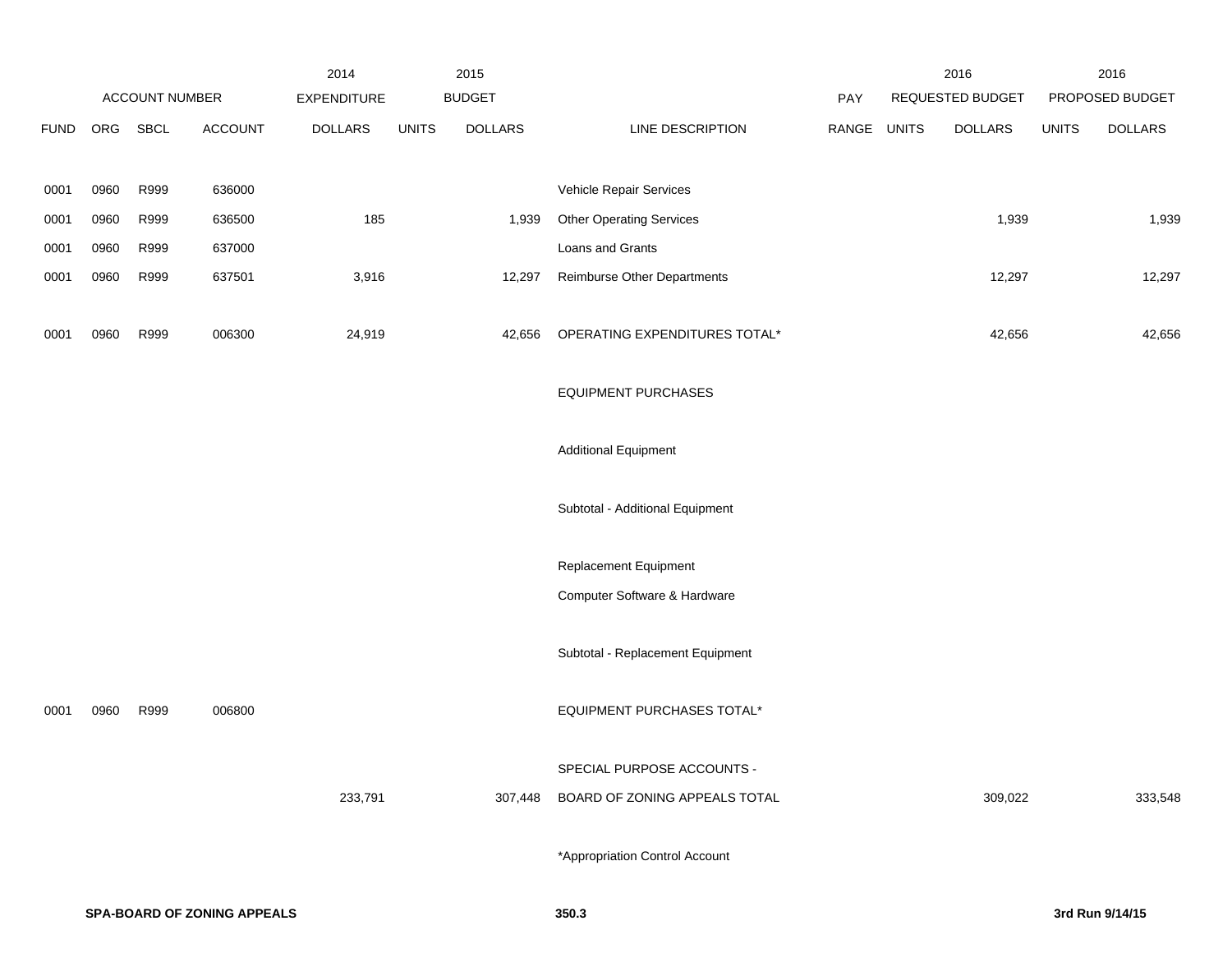|             |            |                |                | 2014        |              | 2015           |                  |       |              | 2016             |              | 2016                   |
|-------------|------------|----------------|----------------|-------------|--------------|----------------|------------------|-------|--------------|------------------|--------------|------------------------|
|             |            | ACCOUNT NUMBER |                | EXPENDITURE |              | <b>BUDGET</b>  |                  | PAY   |              | REQUESTED BUDGET |              | <b>PROPOSED BUDGET</b> |
| <b>FUND</b> | <b>ORG</b> | <b>SBCL</b>    | <b>ACCOUNT</b> | DOLLARS     | <b>UNITS</b> | <b>DOLLARS</b> | LINE DESCRIPTION | RANGE | <b>UNITS</b> | <b>DOLLARS</b>   | <b>UNITS</b> | <b>DOLLARS</b>         |

139,166,118 169,281,799 TOTAL SPECIAL PURPOSE ACCOUNTS 174,116,184 162,463,650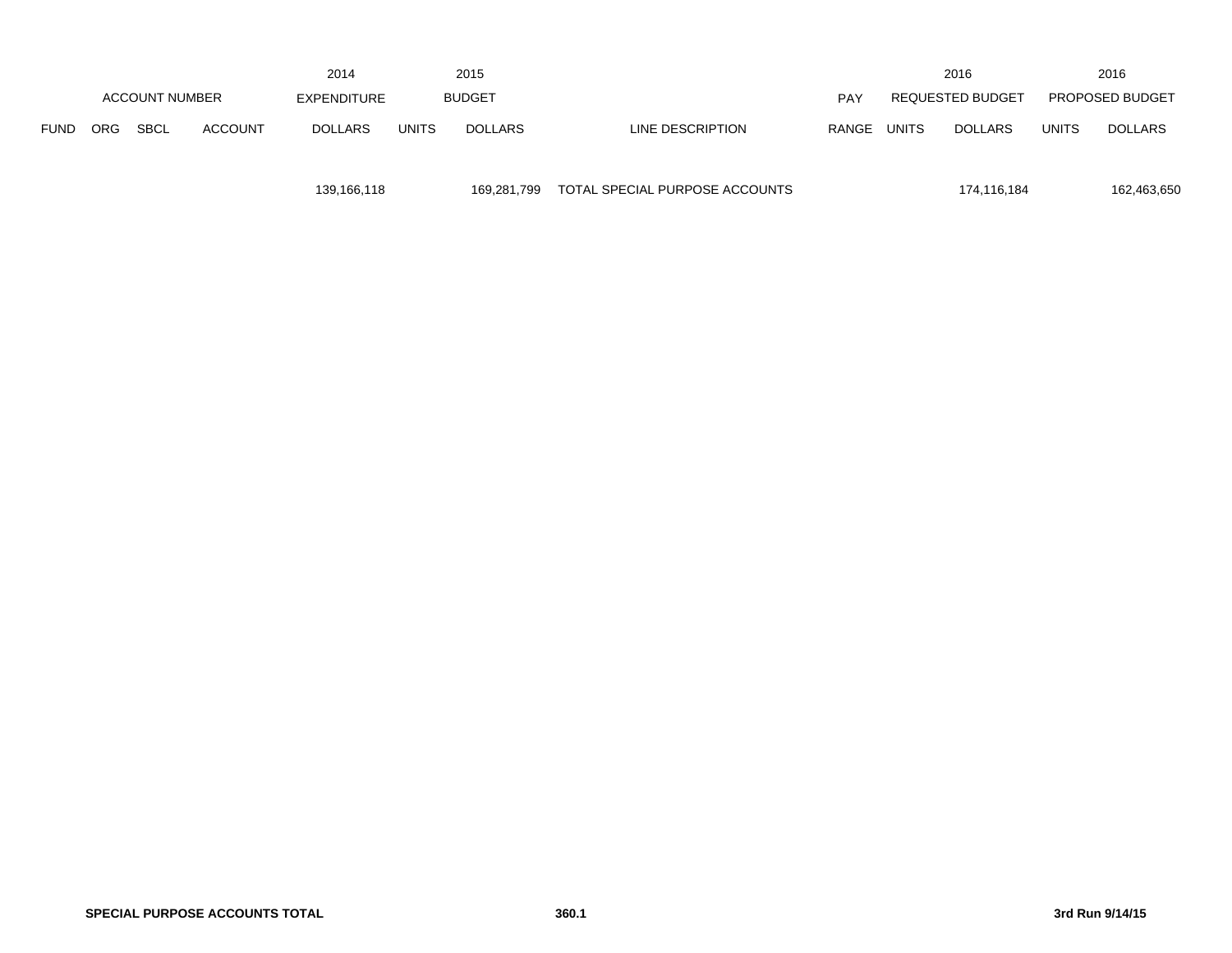|             |                       |             |                    | 2014           |               | 2015           |                           | 2016  |                |                        | 2016           |
|-------------|-----------------------|-------------|--------------------|----------------|---------------|----------------|---------------------------|-------|----------------|------------------------|----------------|
|             | <b>ACCOUNT NUMBER</b> |             | <b>EXPENDITURE</b> |                | <b>BUDGET</b> | PAY            | REQUESTED BUDGET          |       |                | <b>PROPOSED BUDGET</b> |                |
| <b>FUND</b> | ORG                   | <b>SBCL</b> | <b>ACCOUNT</b>     | <b>DOLLARS</b> | <b>UNITS</b>  | <b>DOLLARS</b> | RANGE<br>LINE DESCRIPTION | UNITS | <b>DOLLARS</b> | <b>UNITS</b>           | <b>DOLLARS</b> |

#### CITY TREASURER

# BUDGETARY CONTROL UNIT (1BCU=1DU)

# SALARIES & WAGES

#### EXECUTIVE OFFICE

|         | 114,040 City Treasurer (Y) | EOE | 114.040 | 114.040 |
|---------|----------------------------|-----|---------|---------|
| 115.692 | Deputy City Treasurer (Y)  | 1KX | 121.406 | 121,406 |
| 50.064  | Program Assistant III      | 5IN | 52.537  | 52,537  |

# ADMINISTRATION AND

#### TAX ENFORCEMENT DIVISION

|   | 82.510 | Special Asst. to the City Treasurer (Y) | 1FX |   | 86.585 |   | 86,585 |
|---|--------|-----------------------------------------|-----|---|--------|---|--------|
|   | 58.039 | Tax Collection and Enforcement Coord.   | 1EX |   | 60,906 |   | 60,906 |
|   | 57.884 | <b>Business Systems Coordinator</b>     | 2IX |   | 60,742 |   | 60,742 |
|   |        | <b>IT Support Specialist</b>            | 2EN |   | 52.125 |   | 52,125 |
|   | 57.688 | <b>Network Coordinator-Associate</b>    | 2EX |   |        |   |        |
| 2 | 89.134 | <b>Tax Enforcement Specialist</b>       | 6NN | 2 | 90.326 | 2 | 90,326 |
| 2 | 84,236 | Program Assistant II                    | 5FN | 2 | 85,078 | 2 | 85,078 |

# CUSTOMER SERVICES DIVISION

|   | 56.879  | <b>Customer Services Manager</b>    | 1DX | 59.688  |   | 59.688  |
|---|---------|-------------------------------------|-----|---------|---|---------|
|   | 52.405  | <b>Customer Services Specialist</b> | 1BX | 54.993  |   | 54,993  |
| 5 | 186.245 | Customer Service Representative II  | 6GN | 181.260 | 5 | 181,260 |
| 2 | 35.894  | Customer Service Rep. II (0.53 FTE) | 6GN | 36.252  |   | 36,252  |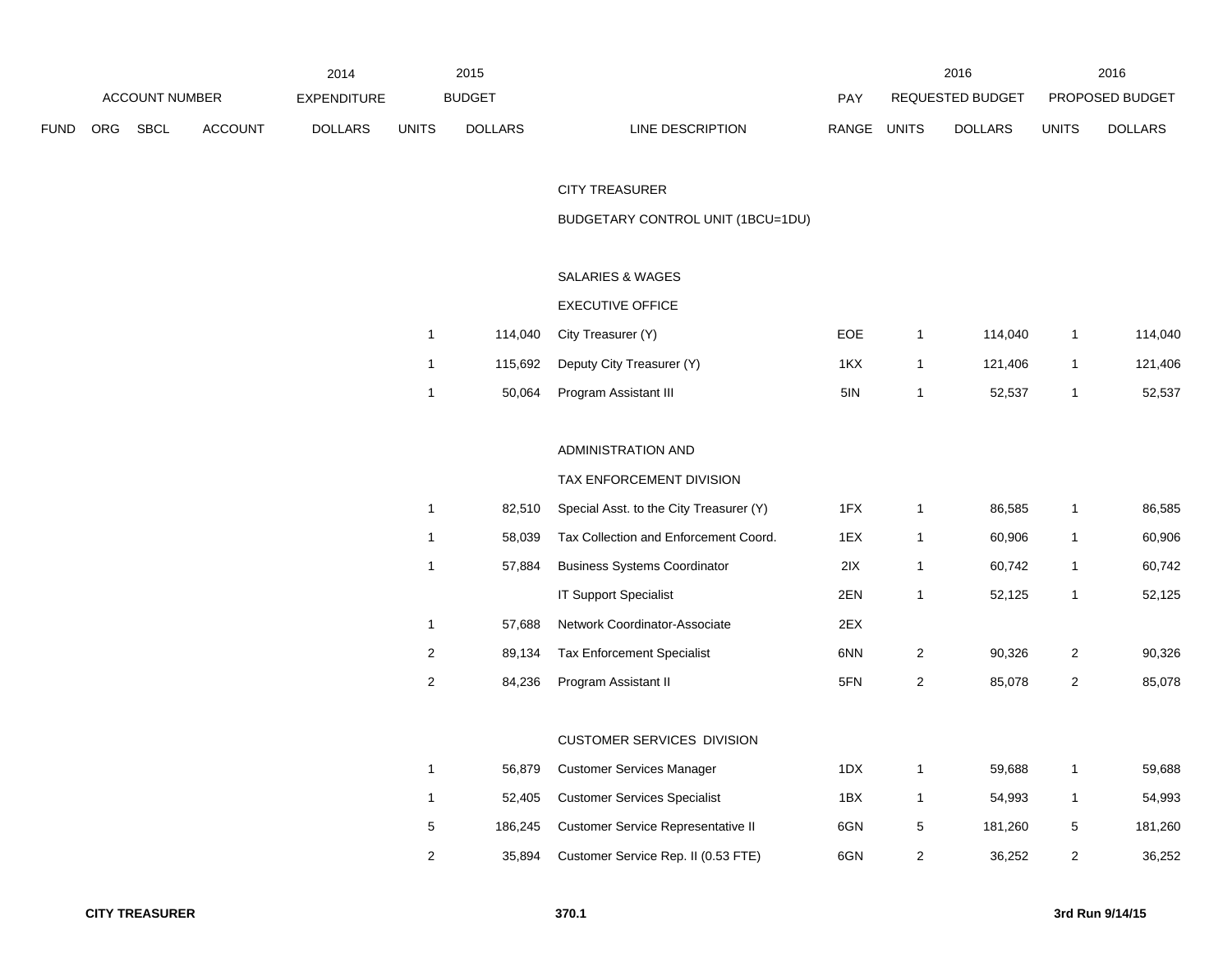|     |      |                | 2014               |              | 2015           |                                         |                                                     |              | 2016           |                  | 2016            |
|-----|------|----------------|--------------------|--------------|----------------|-----------------------------------------|-----------------------------------------------------|--------------|----------------|------------------|-----------------|
|     |      |                | <b>EXPENDITURE</b> |              |                |                                         | PAY                                                 |              |                |                  | PROPOSED BUDGET |
| ORG | SBCL | <b>ACCOUNT</b> | <b>DOLLARS</b>     | <b>UNITS</b> | <b>DOLLARS</b> | LINE DESCRIPTION                        |                                                     |              | <b>DOLLARS</b> | <b>UNITS</b>     | <b>DOLLARS</b>  |
|     |      |                |                    |              |                |                                         |                                                     |              |                |                  |                 |
|     |      |                |                    |              |                | FINANCIAL SERVICES DIVISION             |                                                     |              |                |                  |                 |
|     |      |                |                    | $\mathbf{1}$ | 74,731         | Investments & Financial Serv. Mgr. (Y)  | 11X                                                 | 1            | 76,573         | $\mathbf{1}$     | 76,573          |
|     |      |                |                    | $\mathbf{1}$ | 78,582         | Investments & Financial Serv. Coord.(Y) | 2IX                                                 | $\mathbf{1}$ | 64,854         | $\mathbf{1}$     | 64,854          |
|     |      |                |                    | $\mathbf{1}$ | 59,577         | Investments & Financial Serv. Spec. (Y) | 2GX                                                 | 1            | 60,173         | $\mathbf{1}$     | 60,173          |
|     |      |                |                    | $\mathbf{1}$ | 37,456         | <b>Accounting Assistant I</b>           | 6GN                                                 | 1            | 37,830         | $\mathbf{1}$     | 37,830          |
|     |      |                |                    | $\mathbf{1}$ | 17,947         | Accounting Assistant I (0.5 FTE)        | 6GN                                                 | 1            | 18,126         | $\mathbf{1}$     | 18,126          |
|     |      |                |                    |              |                |                                         |                                                     |              |                |                  |                 |
|     |      |                |                    |              |                | REVENUE COLLECTION DIVISION             |                                                     |              |                |                  |                 |
|     |      |                |                    | $\mathbf{1}$ | 55,275         | Revenue Collection Manager              | 1DX                                                 | 1            | 54,865         | $\mathbf{1}$     | 54,865          |
|     |      |                |                    | $\mathbf{1}$ | 42,118         | <b>Lead Teller</b>                      | 5FN                                                 | $\mathbf{1}$ | 43,156         | $\mathbf{1}$     | 43,156          |
|     |      |                |                    | $\sqrt{2}$   | 75,144         | Teller                                  | 6HN                                                 | 2            | 75,895         | $\overline{c}$   | 75,895          |
|     |      |                |                    |              |                |                                         |                                                     |              |                |                  |                 |
|     |      |                |                    |              |                | TEMPORARY POSITIONS                     |                                                     |              |                |                  |                 |
|     |      |                |                    | $30\,$       | 80,725         | Temp. Customer Service Rep. I           | 9ON                                                 | $30\,$       | 68,350         | $30\,$           | 68,350          |
|     |      |                |                    |              |                |                                         |                                                     |              |                |                  |                 |
|     |      |                | 1,427,131          | 59           | 1,562,265      | <b>Total Before Adjustments</b>         |                                                     | 59           | 1,555,760      | 59               | 1,555,760       |
|     |      |                |                    |              |                |                                         |                                                     |              |                |                  |                 |
|     |      |                |                    |              |                |                                         |                                                     |              |                |                  |                 |
|     |      |                | 3,399              |              | 3,070          |                                         |                                                     |              | 2,395          |                  | 2,395           |
|     |      |                |                    |              | (29, 630)      | Personnel Cost Adjustment               |                                                     |              | (29, 750)      |                  | (29, 750)       |
|     |      |                |                    |              |                | Other                                   |                                                     |              |                |                  |                 |
|     |      |                |                    |              |                | Furlough                                |                                                     |              |                |                  |                 |
|     |      |                |                    |              |                |                                         |                                                     |              |                |                  |                 |
|     |      |                | 1,430,530          | 59           | 1,535,705      | Gross Salaries & Wages Total            |                                                     | 59           | 1,528,405      | 59               | 1,528,405       |
|     |      |                | ACCOUNT NUMBER     |              |                | <b>BUDGET</b>                           | Salary & Wage Rate Changes<br>Overtime Compensated* |              | RANGE UNITS    | REQUESTED BUDGET |                 |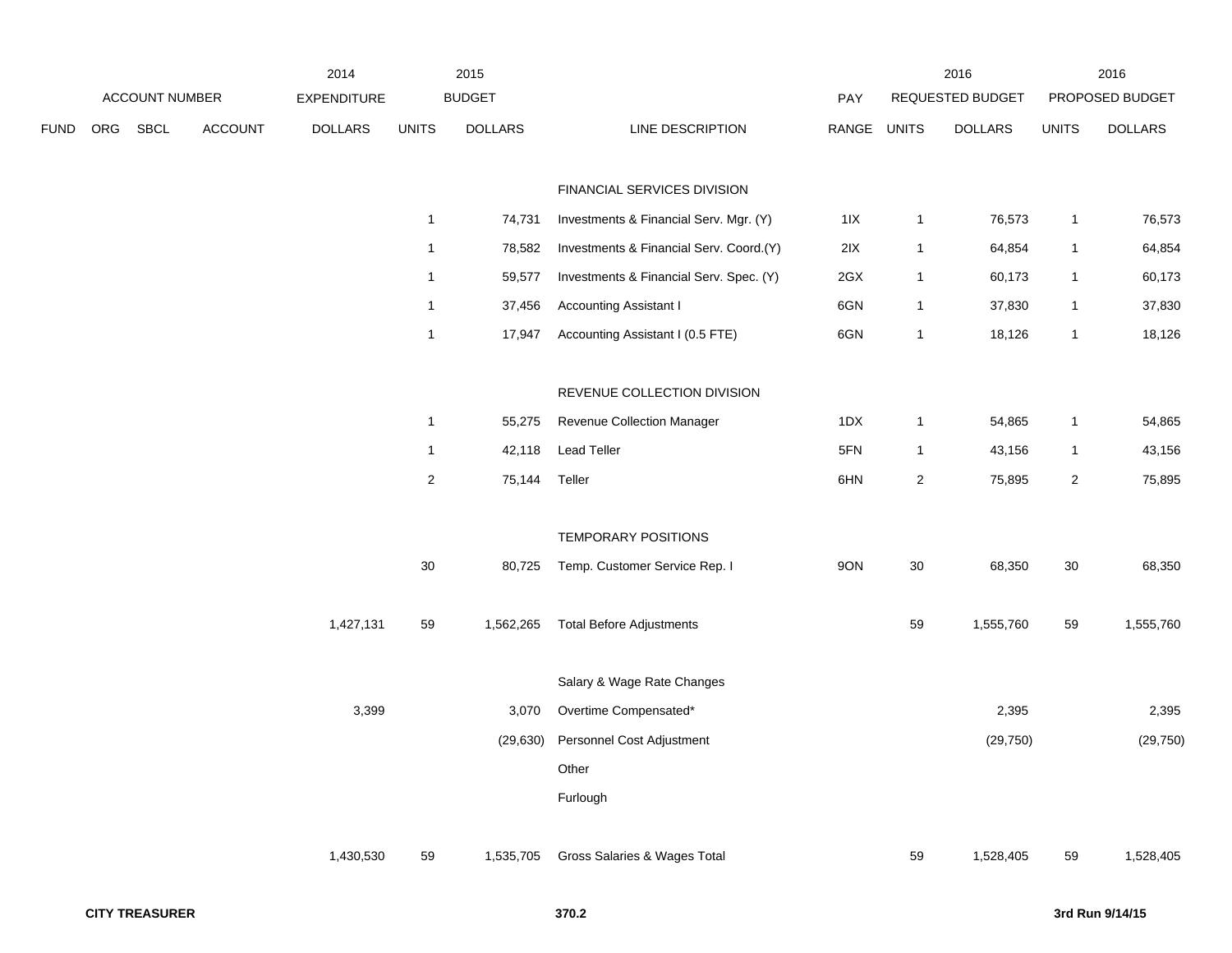|             |      |                       |                | 2014               |              | 2015           |                                                                      |             |       | 2016             |              | 2016            |
|-------------|------|-----------------------|----------------|--------------------|--------------|----------------|----------------------------------------------------------------------|-------------|-------|------------------|--------------|-----------------|
|             |      | <b>ACCOUNT NUMBER</b> |                | <b>EXPENDITURE</b> |              | <b>BUDGET</b>  |                                                                      | <b>PAY</b>  |       | REQUESTED BUDGET |              | PROPOSED BUDGET |
| <b>FUND</b> | ORG  | SBCL                  | <b>ACCOUNT</b> | <b>DOLLARS</b>     | <b>UNITS</b> | <b>DOLLARS</b> | LINE DESCRIPTION                                                     | RANGE UNITS |       | <b>DOLLARS</b>   | <b>UNITS</b> | <b>DOLLARS</b>  |
|             |      |                       |                |                    |              |                |                                                                      |             |       |                  |              |                 |
|             |      |                       |                |                    |              |                | Reimbursable Services Deduction                                      |             |       |                  |              |                 |
|             |      |                       |                |                    |              | (29, 730)      | <b>Capital Improvements Deduction</b>                                |             |       |                  |              | (31, 198)       |
|             |      |                       |                |                    |              |                | <b>Grants and Aids Deduction</b>                                     |             |       |                  |              |                 |
| 0001        | 2210 | R999                  | 006000         | 1,430,530          | 59           | 1,505,975      | NET SALARIES & WAGES TOTAL*                                          |             | 59    | 1,528,405        | 59           | 1,497,207       |
|             |      |                       |                |                    |              |                |                                                                      |             |       |                  |              |                 |
|             |      |                       |                |                    | 29.68        |                | O&M FTE'S                                                            |             | 29.53 |                  | 29.23        |                 |
|             |      |                       |                |                    | 0.30         |                | NON-O&M FTE'S                                                        |             |       |                  | 0.30         |                 |
|             |      |                       |                |                    |              |                |                                                                      |             |       |                  |              |                 |
|             |      |                       |                |                    |              |                | (Y) Required to file a statement of economic interests in accordance |             |       |                  |              |                 |
|             |      |                       |                |                    |              |                | with the Milwaukee Code of Ordinances Chapter 303-Code of Ethics.    |             |       |                  |              |                 |
|             |      |                       |                |                    |              |                |                                                                      |             |       |                  |              |                 |
| 0001        | 2210 | R999                  | 006100         | 658,709            |              | 677,689        | ESTIMATED EMPLOYEE FRINGE BENEFITS                                   |             |       | 733,634          |              | 718,659         |
|             |      |                       |                |                    |              |                | (Involves Revenue Offset-No Transfers From This Account)             |             |       |                  |              |                 |
|             |      |                       |                |                    |              |                | OPERATING EXPENDITURES                                               |             |       |                  |              |                 |
| 0001        | 2210 | R999                  | 630100         | 336,381            |              | 359,830        | General Office Expense                                               |             |       | 372,395          |              | 372,395         |
| 0001        | 2210 | R999                  | 630500         |                    |              |                | Tools & Machinery Parts                                              |             |       |                  |              |                 |
| 0001        | 2210 | R999                  | 631000         |                    |              |                | <b>Construction Supplies</b>                                         |             |       |                  |              |                 |
| 0001        | 2210 | R999                  | 631500         |                    |              |                | Energy                                                               |             |       |                  |              |                 |
| 0001        | 2210 | R999                  | 632000         | 5,641              |              | 15,720         | <b>Other Operating Supplies</b>                                      |             |       | 6,645            |              | 6,645           |
| 0001        | 2210 | R999                  | 632500         |                    |              |                | <b>Facility Rental</b>                                               |             |       |                  |              |                 |
| 0001        | 2210 | R999                  | 633000         |                    |              |                | Vehicle Rental                                                       |             |       |                  |              |                 |
| 0001        | 2210 | R999                  | 633500         | 2,376              |              | 2,380          | Non-Vehicle Equipment Rental                                         |             |       | 2,380            |              | 2,380           |
| 0001        | 2210 | R999                  | 634000         | 61,804             |              | 84,505         | <b>Professional Services</b>                                         |             |       | 86,590           |              | 86,590          |
|             |      | <b>CITY TREASURER</b> |                |                    |              |                | 370.3                                                                |             |       |                  |              | 3rd Run 9/14/15 |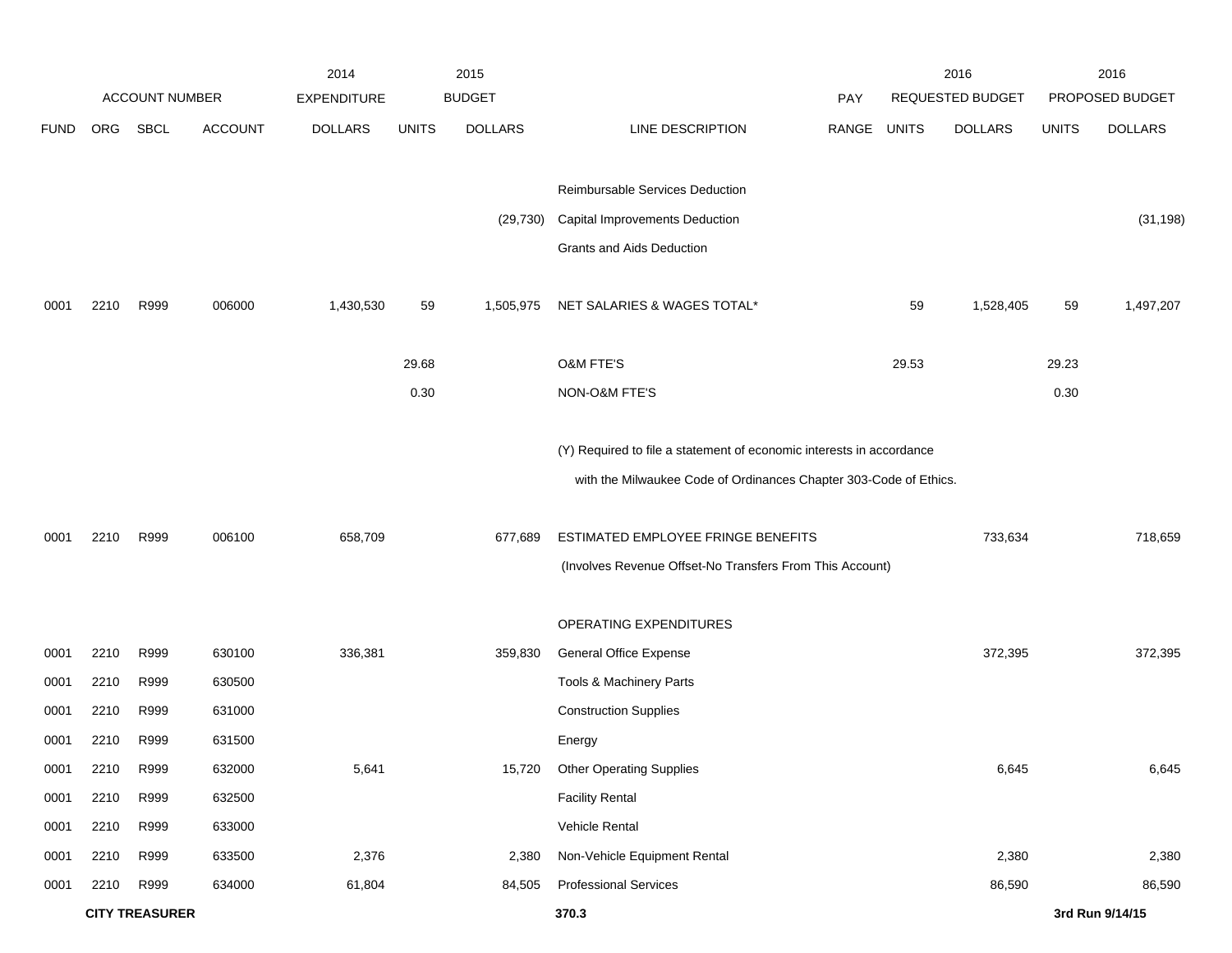|             |      |                       |                | 2014           |                | 2015           |                                                |       |              | 2016             |              | 2016            |
|-------------|------|-----------------------|----------------|----------------|----------------|----------------|------------------------------------------------|-------|--------------|------------------|--------------|-----------------|
|             |      | ACCOUNT NUMBER        |                | EXPENDITURE    |                | <b>BUDGET</b>  |                                                | PAY   |              | REQUESTED BUDGET |              | PROPOSED BUDGET |
| <b>FUND</b> | ORG  | SBCL                  | <b>ACCOUNT</b> | <b>DOLLARS</b> | <b>UNITS</b>   | <b>DOLLARS</b> | LINE DESCRIPTION                               | RANGE | <b>UNITS</b> | <b>DOLLARS</b>   | <b>UNITS</b> | <b>DOLLARS</b>  |
|             |      |                       |                |                |                |                |                                                |       |              |                  |              |                 |
| 0001        | 2210 | R999                  | 634500         | 29,052         |                | 45,000         | <b>Information Technology Services</b>         |       |              | 43,185           |              | 43,185          |
| 0001        | 2210 | R999                  | 635000         | 545            |                | 2,150          | <b>Property Services</b>                       |       |              | 1,600            |              | 1,600           |
| 0001        | 2210 | R999                  | 635500         |                |                |                | Infrastructure Services                        |       |              |                  |              |                 |
| 0001        | 2210 | R999                  | 636000         |                |                |                | Vehicle Repair Services                        |       |              |                  |              |                 |
| 0001        | 2210 | R999                  | 636500         | 213,007        |                | 235,195        | <b>Other Operating Services</b>                |       |              | 345,210          |              | 268,010         |
| 0001        | 2210 | R999                  | 637000         |                |                |                | Loans and Grants                               |       |              |                  |              |                 |
| 0001        | 2210 | R999                  | 637501         | 36,312         |                | 36,035         | <b>Reimburse Other Departments</b>             |       |              | 37,005           |              | 37,005          |
|             |      |                       |                |                |                |                |                                                |       |              |                  |              |                 |
| 0001        | 2210 | R999                  | 006300         | 685,118        |                | 780,815        | OPERATING EXPENDITURES TOTAL*                  |       |              | 895,010          |              | 817,810         |
|             |      |                       |                |                |                |                | <b>EQUIPMENT PURCHASES</b>                     |       |              |                  |              |                 |
|             |      |                       |                |                |                |                |                                                |       |              |                  |              |                 |
|             |      |                       |                |                |                |                | <b>Additional Equipment</b>                    |       |              |                  |              |                 |
|             |      |                       |                |                |                |                |                                                |       |              |                  |              |                 |
|             |      |                       |                |                |                |                | Subtotal - Additional Equipment                |       |              |                  |              |                 |
|             |      |                       |                |                |                |                |                                                |       |              |                  |              |                 |
|             |      |                       |                |                |                |                | Replacement Equipment                          |       |              |                  |              |                 |
|             |      |                       |                |                | $\overline{7}$ | 2,660          | Chairs, Junior Executive, Swivel, w/ Arm Rests |       |              |                  |              |                 |
|             |      |                       |                |                | $\mathbf{1}$   | 10,000         | Omation Model 206 Envelope/Letter Opener       |       |              |                  |              |                 |
|             |      |                       |                |                | 8              | 12,660         | Subtotal - Replacement Equipment               |       |              |                  |              |                 |
|             |      |                       |                |                |                |                |                                                |       |              |                  |              |                 |
|             |      |                       |                |                |                |                | Other Previous Experience                      |       |              |                  |              |                 |
|             |      |                       |                |                |                |                |                                                |       |              |                  |              |                 |
| 0001        | 2210 | R999                  | 006800         |                | 8              | 12,660         | EQUIPMENT PURCHASES TOTAL*                     |       |              |                  |              |                 |
|             |      | <b>CITY TREASURER</b> |                |                |                |                | 370.4                                          |       |              |                  |              | 3rd Run 9/14/15 |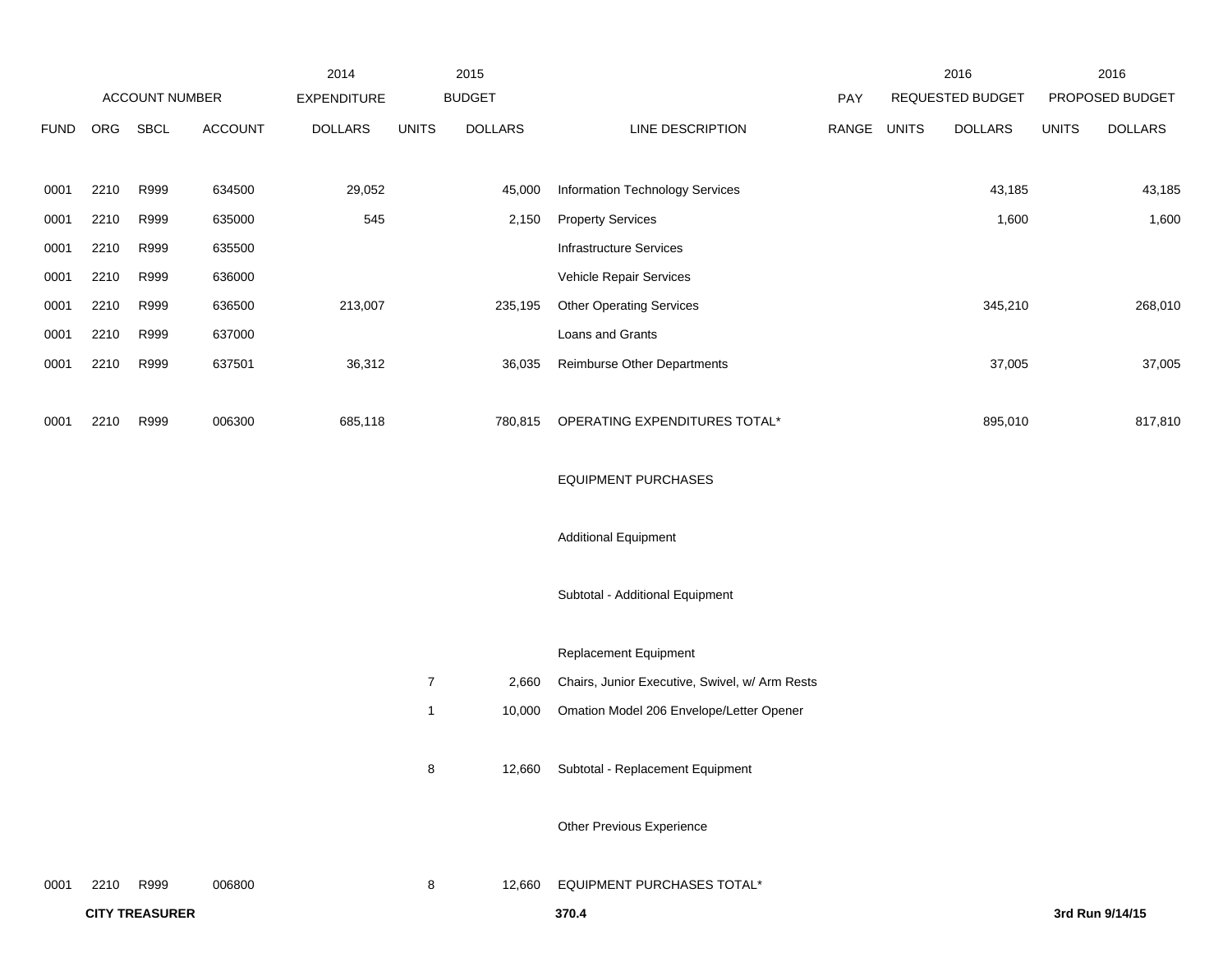|             |            |                       |                | 2014               |              | 2015           |                                |       |              | 2016             |              | 2016            |
|-------------|------------|-----------------------|----------------|--------------------|--------------|----------------|--------------------------------|-------|--------------|------------------|--------------|-----------------|
|             |            | <b>ACCOUNT NUMBER</b> |                | <b>EXPENDITURE</b> |              | <b>BUDGET</b>  |                                | PAY   |              | REQUESTED BUDGET |              | PROPOSED BUDGET |
| <b>FUND</b> | <b>ORG</b> | SBCL                  | <b>ACCOUNT</b> | <b>DOLLARS</b>     | <b>UNITS</b> | <b>DOLLARS</b> | LINE DESCRIPTION               | RANGE | <b>UNITS</b> | <b>DOLLARS</b>   | <b>UNITS</b> | <b>DOLLARS</b>  |
|             |            |                       |                |                    |              |                |                                |       |              |                  |              |                 |
|             |            |                       |                |                    |              |                |                                |       |              |                  |              |                 |
|             |            |                       |                |                    |              |                | <b>SPECIAL FUNDS</b>           |       |              |                  |              |                 |
| 0001        | 2210       | R222                  | 006800         | 12,269             |              | 28,435         | Information Systems*           |       |              | 26,570           |              | 26,570          |
| 0001        | 2210       | R223                  | 006300         | 15,855             |              | 19,400         | Property Tax Collection Forms* |       |              | 19,400           |              | 19,400          |
|             |            |                       |                |                    |              |                |                                |       |              |                  |              |                 |
|             |            |                       |                | 28,124             |              | 47,835         | SPECIAL FUNDS TOTAL            |       |              | 45,970           |              | 45,970          |
|             |            |                       |                |                    |              |                |                                |       |              |                  |              |                 |
|             |            |                       |                |                    |              |                | CITY TREASURER BUDGETARY       |       |              |                  |              |                 |
|             |            |                       |                | 2,802,481          |              | 3,024,974      | CONTROL UNIT TOTAL (1BCU=1DU)  |       |              | 3,203,019        |              | 3,079,646       |
|             |            |                       |                |                    |              |                |                                |       |              |                  |              |                 |

\*Appropriation Control Account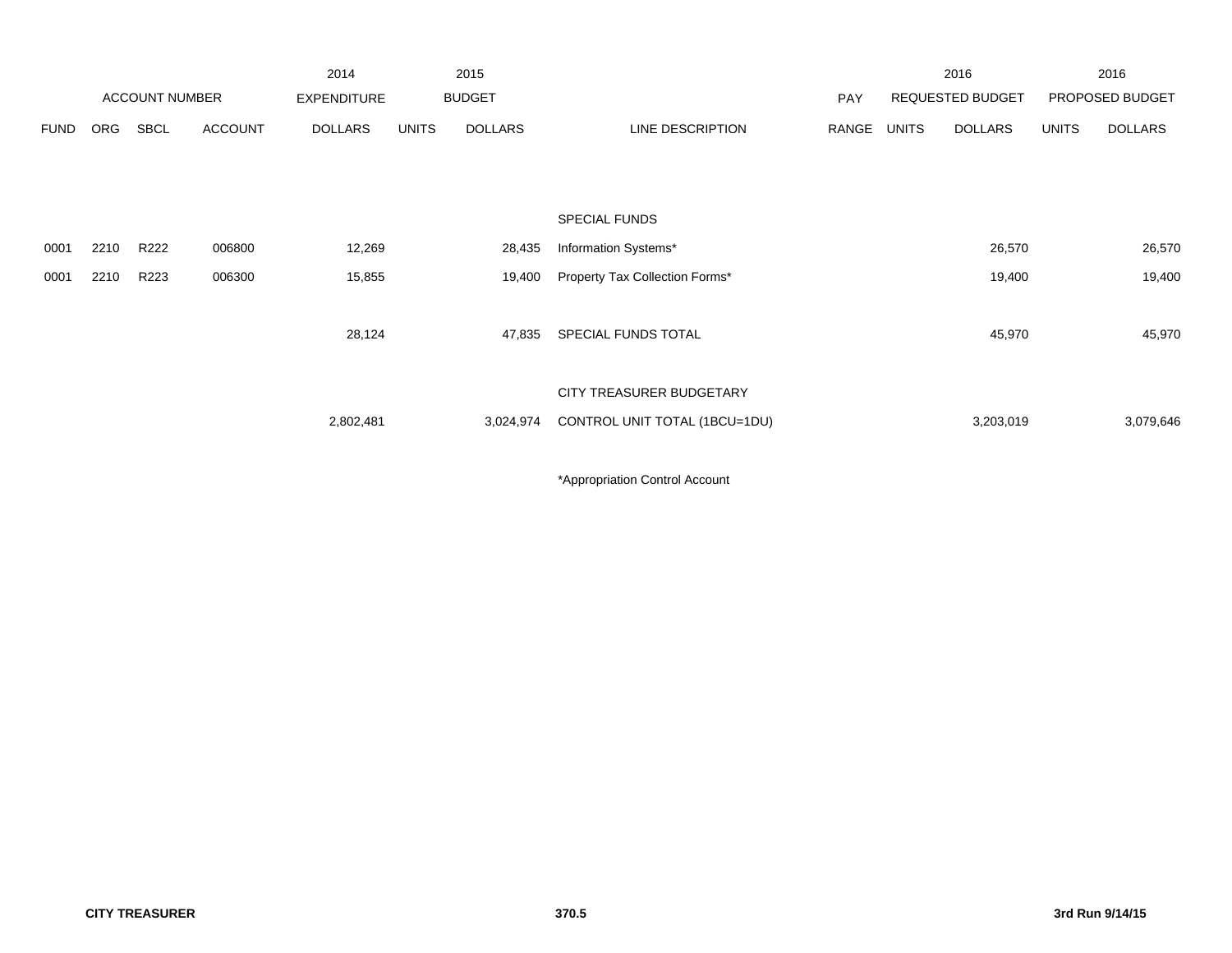|             |                       |             |                    | 2014           |               | 2015           |                  |              |                  | 2016           |                        | 2016           |
|-------------|-----------------------|-------------|--------------------|----------------|---------------|----------------|------------------|--------------|------------------|----------------|------------------------|----------------|
|             | <b>ACCOUNT NUMBER</b> |             | <b>EXPENDITURE</b> |                | <b>BUDGET</b> |                | PAY              |              | REQUESTED BUDGET |                | <b>PROPOSED BUDGET</b> |                |
| <b>FUND</b> | <b>ORG</b>            | <b>SBCL</b> | <b>ACCOUNT</b>     | <b>DOLLARS</b> | UNITS         | <b>DOLLARS</b> | LINE DESCRIPTION | <b>RANGE</b> | UNITS            | <b>DOLLARS</b> | <b>UNITS</b>           | <b>DOLLARS</b> |

| (160,341,772) | (146,286,058) FRINGE BENEFIT OFFSET | (187, 455, 092) | (187, 574, 517) |
|---------------|-------------------------------------|-----------------|-----------------|
|---------------|-------------------------------------|-----------------|-----------------|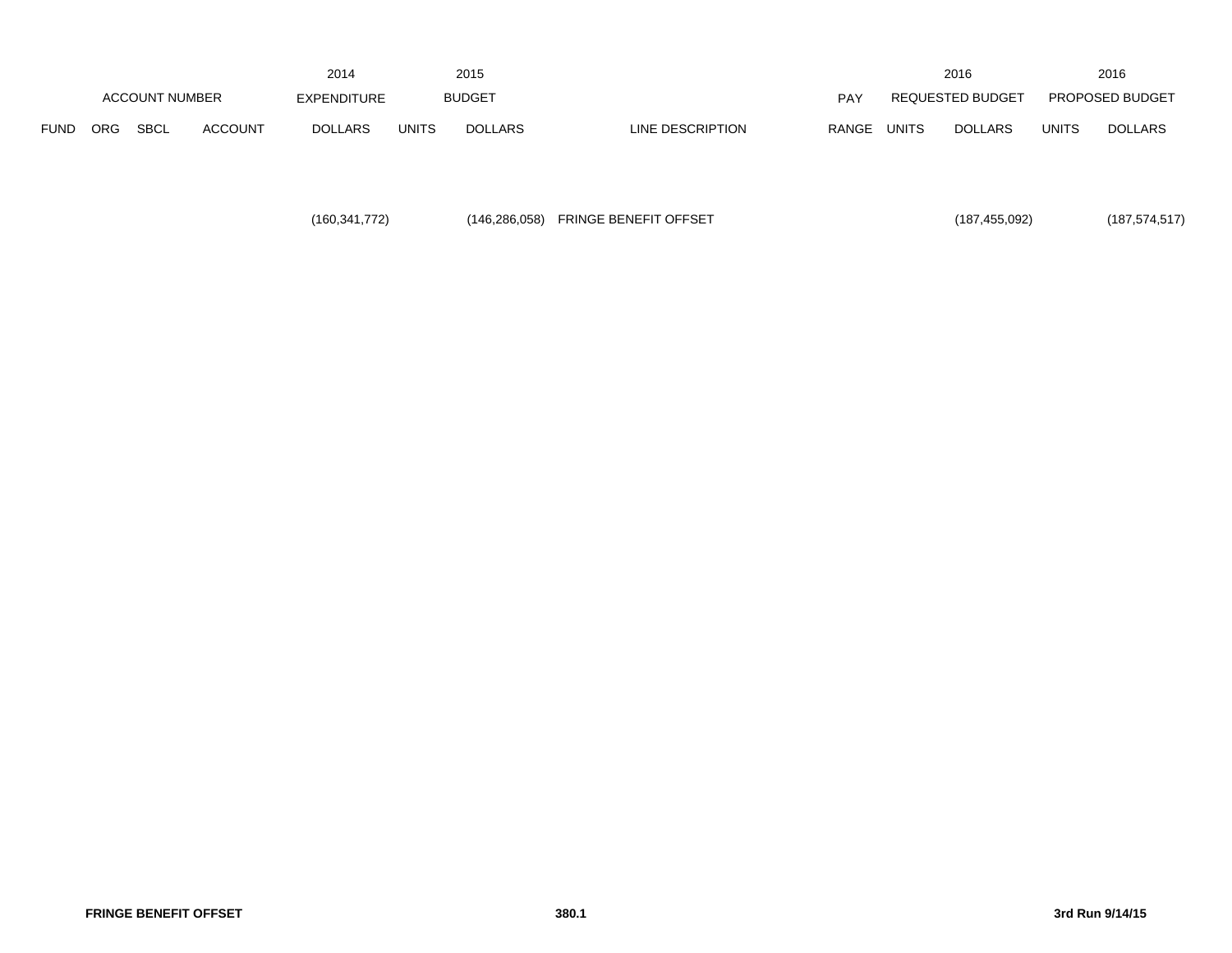|             | 2014                  |             |                    |                |               | 2015           |                  |       |                  | 2016           |                        | 2016           |
|-------------|-----------------------|-------------|--------------------|----------------|---------------|----------------|------------------|-------|------------------|----------------|------------------------|----------------|
|             | <b>ACCOUNT NUMBER</b> |             | <b>EXPENDITURE</b> |                | <b>BUDGET</b> |                | PAY              |       | REQUESTED BUDGET |                | <b>PROPOSED BUDGET</b> |                |
| <b>FUND</b> | <b>ORG</b>            | <b>SBCL</b> | <b>ACCOUNT</b>     | <b>DOLLARS</b> | UNITS         | <b>DOLLARS</b> | LINE DESCRIPTION | RANGE | <b>UNITS</b>     | <b>DOLLARS</b> | <b>UNITS</b>           | <b>DOLLARS</b> |

TOTAL BUDGETS FOR GENERAL CITY

578,916,629 613,601,536 PURPOSES 634,918,608 615,395,537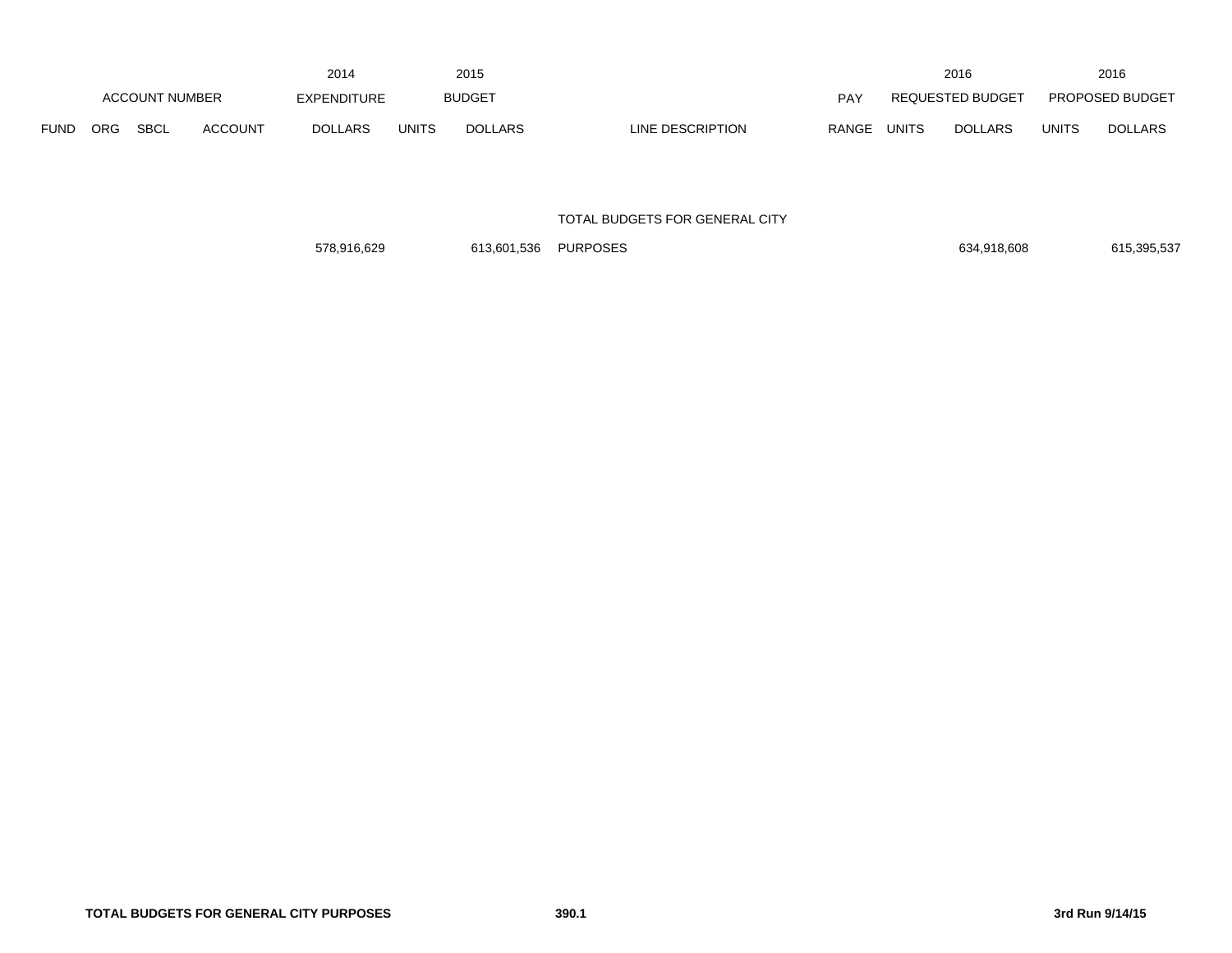|             |      |                |                | 2014                                      |              | 2015           |                                              |       |              | 2016             |              | 2016            |
|-------------|------|----------------|----------------|-------------------------------------------|--------------|----------------|----------------------------------------------|-------|--------------|------------------|--------------|-----------------|
|             |      | ACCOUNT NUMBER |                | <b>EXPENDITURE</b>                        |              | <b>BUDGET</b>  |                                              | PAY   |              | REQUESTED BUDGET |              | PROPOSED BUDGET |
| <b>FUND</b> | ORG  | <b>SBCL</b>    | <b>ACCOUNT</b> | <b>DOLLARS</b>                            | <b>UNITS</b> | <b>DOLLARS</b> | LINE DESCRIPTION                             | RANGE | <b>UNITS</b> | <b>DOLLARS</b>   | <b>UNITS</b> | <b>DOLLARS</b>  |
|             |      |                |                |                                           |              |                | 2. SOURCE OF FUNDS FOR GENERAL CITY PURPOSES |       |              |                  |              |                 |
|             |      |                |                |                                           |              |                | TAXES & PAYMENTS IN LIEU OF TAXES            |       |              |                  |              |                 |
| 0001        | 1910 |                | 009021         | 689,682                                   |              | 665,000        | <b>Housing Authority</b>                     |       |              | 690,000          |              | 690,000         |
| 0001        | 2110 |                | 009021         | 1,585,940                                 |              | 1,500,000      | Parking                                      |       |              | 1,500,000        |              | 1,500,000       |
| 0001        | 2110 |                | 009020         | 12,397,198                                |              | 12,000,000     | <b>Water Works</b>                           |       |              | 12,000,000       |              | 12,400,000      |
| 0001        | 2110 |                | 009040         | 80,912                                    |              | 50,000         | <b>Trailer Park Taxes</b>                    |       |              | 65,000           |              | 75,000          |
| 0001        | 2110 |                | 009021         | 438,666                                   |              | 420,000        | Payment in Lieu of Taxes-Other               |       |              | 420,000          |              | 420,000         |
| 0001        | 2110 |                | 009030         | 1,845,173                                 |              | 1,956,000      | Interest/Penalties on Taxes                  |       |              | 1,844,500        |              | 1,844,500       |
| 0001        | 2110 |                | 009019         | 1,585,901                                 |              | 950,000        | <b>TID Excess Revenue</b>                    |       |              | 230,000          |              | 340,000         |
| 0001        | 2110 |                | 009040         | 3,036,453                                 |              | 487,400        | <b>Other Taxes</b>                           |       |              | 709,300          |              | 709,300         |
|             |      |                |                | 21,659,925                                |              | 18,028,400     | TAXES & PAYMENTS IN LIEU OF TAXES            |       |              | 17,458,800       |              | 17,978,800      |
|             |      |                |                |                                           |              |                |                                              |       |              |                  |              |                 |
|             |      |                |                |                                           |              |                | <b>LICENSES &amp; PERMITS</b>                |       |              |                  |              |                 |
|             |      |                |                |                                           |              |                | <b>LICENSES</b>                              |       |              |                  |              |                 |
| 0001        | 1310 |                | 009110         | 139,919                                   |              | 131,000        | Amusement Dance/Music                        |       |              |                  |              |                 |
| 0001        | 2210 |                | 009120         | 80,031                                    |              | 84,100         | Dog and Cat                                  |       |              | 80,000           |              | 80,000          |
| 0001        | 1310 |                | 009110         | 2,218,897                                 |              | 2,326,000      | Food - City Clerk                            |       |              | 2,220,000        |              | 2,220,000       |
| 0001        | 3810 |                | 009110         | 155,421                                   |              | 247,000        | Food - Health Department                     |       |              | 247,000          |              | 247,000         |
| 0001        | 3810 |                | 009110         | 30,316                                    |              | 34,400         | Health Department-Non Food                   |       |              | 17,400           |              | 17,400          |
| 0001        | 1310 |                | 009110         | 1,420,275                                 |              | 1,372,000      | Liquor & Malt                                |       |              |                  |              |                 |
| 0001        | 3810 |                | 009110         | 91,294                                    |              | 500,000        | Scales                                       |       |              |                  |              |                 |
| 0001        | 1310 |                | 009110         |                                           |              |                | Scales                                       |       |              |                  |              | 540,000         |
|             |      |                |                | SOURCE OF FUNDS FOR GENERAL CITY PURPOSES |              |                | 400.1                                        |       |              |                  |              | 3rd Run 9/14/15 |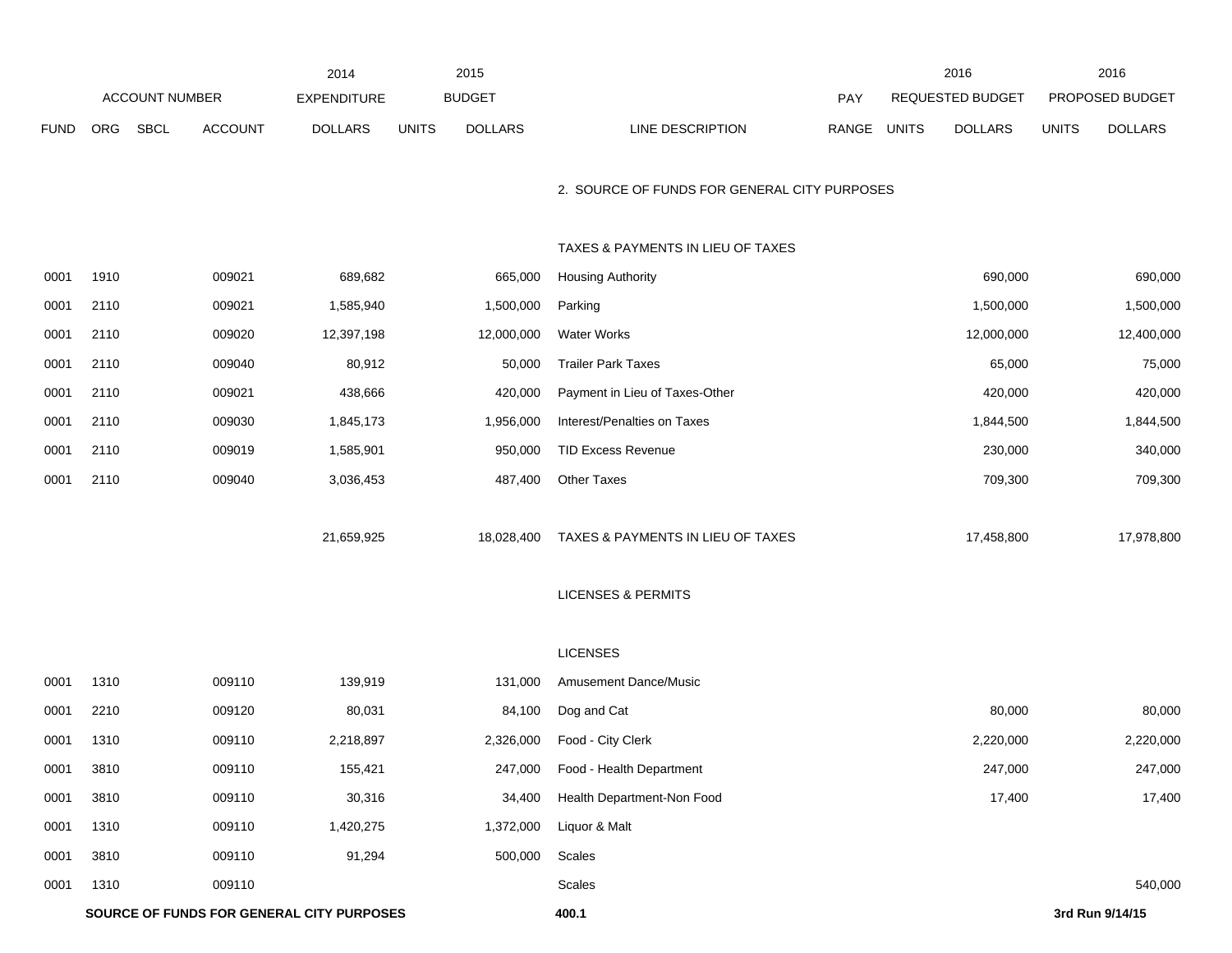|             |            |                       |                | 2014               |              | 2015           |                                     |              |              | 2016             |              | 2016            |
|-------------|------------|-----------------------|----------------|--------------------|--------------|----------------|-------------------------------------|--------------|--------------|------------------|--------------|-----------------|
|             |            | <b>ACCOUNT NUMBER</b> |                | <b>EXPENDITURE</b> |              | <b>BUDGET</b>  |                                     | PAY          |              | REQUESTED BUDGET |              | PROPOSED BUDGET |
| <b>FUND</b> | <b>ORG</b> | <b>SBCL</b>           | <b>ACCOUNT</b> | <b>DOLLARS</b>     | <b>UNITS</b> | <b>DOLLARS</b> | LINE DESCRIPTION                    | <b>RANGE</b> | <b>UNITS</b> | <b>DOLLARS</b>   | <b>UNITS</b> | <b>DOLLARS</b>  |
|             |            |                       |                |                    |              |                |                                     |              |              |                  |              |                 |
| 0001        | 1310       |                       | 009110         | 1,083,599          |              | 795,000        | Miscellaneous Business-City Clerk   |              |              | 2,410,000        |              | 2,588,700       |
| 0001        | 3600       |                       | 009110         | 499,571            |              | 449,000        | Miscellaneous-DNS                   |              |              | 471,600          |              | 247,900         |
| 0001        | 5140       |                       | 009110         | 15,876             |              | 16,500         | Miscellaneous-DPW Administration    |              |              | 16,000           |              | 16,000          |
|             |            |                       |                |                    |              |                |                                     |              |              |                  |              |                 |
|             |            |                       |                |                    |              |                | <b>PERMITS</b>                      |              |              |                  |              |                 |
| 0001        | 0960       |                       | 009220         | 294,806            |              | 302,000        | Board of Zoning Appeals             |              |              | 292,500          |              | 292,500         |
| 0001        | 1910       |                       | 009220         | 53,875             |              | 50,000         | <b>Zoning Change Fees</b>           |              |              | 50,000           |              | 50,000          |
| 0001        | 3600       |                       | 009210         | 4,335,462          |              | 3,509,000      | <b>Building</b>                     |              |              | 4,078,300        |              | 4,328,300       |
| 0001        | 3600       |                       | 009210         | 280,055            |              | 300,000        | <b>Building Code Compliance</b>     |              |              | 300,000          |              | 300,000         |
| 0001        | 1310       |                       | 009230         | 90,481             |              | 21,000         | <b>Curb Space Special Privilege</b> |              |              |                  |              |                 |
| 0001        | 3600       |                       | 009210         | 1,300,478          |              | 1,308,000      | Electrical                          |              |              | 1,308,000        |              | 1,308,000       |
| 0001        | 3600       |                       | 009210         | 238,576            |              | 210,000        | Elevator                            |              |              | 210,000          |              | 220,000         |
| 0001        | 3600       |                       | 009210         | 473,665            |              | 500,000        | Occupancy                           |              |              | 465,000          |              | 465,000         |
| 0001        | 3600       |                       | 009210         | 667,768            |              | 640,000        | Plumbing                            |              |              | 650,000          |              | 750,000         |
| 0001        | 3600       |                       | 009210         | 119,431            |              | 126,000        | Miscellaneous-DNS                   |              |              | 115,000          |              | 115,000         |
| 0001        | 3600       |                       | 009230         | 93,476             |              | 93,000         | Sign and Billboard                  |              |              | 93,000           |              | 93,000          |
| 0001        | 5140       |                       | 009230         | 280,643            |              | 250,000        | <b>Special Events</b>               |              |              | 280,000          |              | 280,000         |
| 0001        | 5140       |                       | 009230         | 270,215            |              | 330,000        | Miscellaneous-DPW                   |              |              | 308,000          |              | 308,000         |
| 0001        | 3600       |                       | 009230         | 344,476            |              | 348,000        | Special Privilege-Miscellaneous-DNS |              |              | 344,000          |              | 344,000         |
| 0001        | 3600       |                       | 009210         | 154,572            |              | 128,000        | Sprinkler Inspection                |              |              | 152,000          |              | 152,000         |
| 0001        | 5140       |                       | 009210         | 1,300,584          |              | 1,207,000      | Use of Streets-Excavating           |              |              | 1,104,500        |              | 1,104,500       |
|             |            |                       |                |                    |              |                |                                     |              |              |                  |              |                 |
|             |            |                       |                | 16,033,762         |              | 15,277,000     | <b>TOTAL LICENSES &amp; PERMITS</b> |              |              | 15,212,300       |              | 16,067,300      |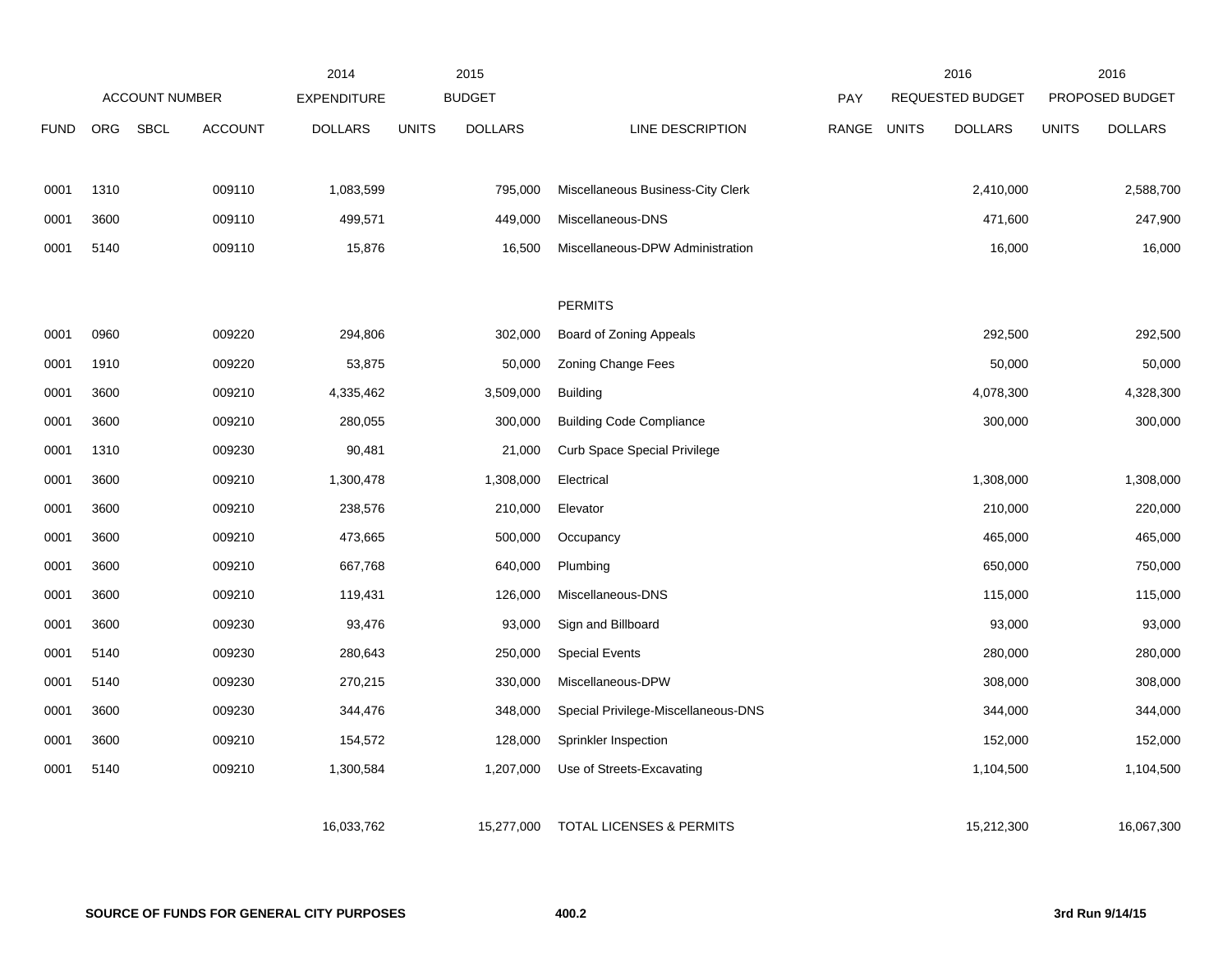|             |            |                        | 2014                                      | 2015                           |                                       |       |              | 2016             |              | 2016            |
|-------------|------------|------------------------|-------------------------------------------|--------------------------------|---------------------------------------|-------|--------------|------------------|--------------|-----------------|
|             |            | <b>ACCOUNT NUMBER</b>  | <b>EXPENDITURE</b>                        | <b>BUDGET</b>                  |                                       | PAY   |              | REQUESTED BUDGET |              | PROPOSED BUDGET |
| <b>FUND</b> | <b>ORG</b> | SBCL<br><b>ACCOUNT</b> | <b>DOLLARS</b>                            | <b>DOLLARS</b><br><b>UNITS</b> | LINE DESCRIPTION                      | RANGE | <b>UNITS</b> | <b>DOLLARS</b>   | <b>UNITS</b> | <b>DOLLARS</b>  |
|             |            |                        |                                           |                                |                                       |       |              |                  |              |                 |
|             |            |                        |                                           |                                | INTERGOVERNMENTAL REVENUE             |       |              |                  |              |                 |
| 0001        | 3600       | 009352                 | 1,163,727                                 | 1,080,000                      | Insurance Premium - Fire              |       |              | 1,100,000        |              | 1,100,000       |
| 0001        | 2110       | 009370                 | 25,105,194                                | 26,270,000                     | <b>Local Street Aids</b>              |       |              | 26,270,000       |              | 26,383,000      |
| 0001        | 2110       | 009365                 | 1,896,874                                 | 1,900,000                      | <b>Payment for Municipal Services</b> |       |              | 1,900,000        |              | 2,200,000       |
| 0001        | 3310       | 009360                 | 752,179                                   | 747,000                        | State Payments-Police                 |       |              | 656,300          |              | 673,600         |
| 0001        | 2110       | 009350                 | 218,923,945                               | 218,880,000                    | State Shared Revenue (General)        |       |              | 218,880,000      |              | 218,992,000     |
| 0001        | 2110       | 009360                 | 7,034                                     | 7,000                          | Other State Payments                  |       |              | 7,000            |              | 7,000           |
| 0001        | 2110       | 009351                 | 8,552,945                                 | 8,827,000                      | <b>Expenditure Restraint Aid</b>      |       |              | 8,827,000        |              | 8,722,000       |
| 0001        | 2110       | 009360                 | 4,484,530                                 | 4,500,000                      | <b>Computer Exemption Aid</b>         |       |              | 4,200,000        |              | 4,500,000       |
|             |            |                        |                                           |                                |                                       |       |              |                  |              |                 |
|             |            |                        | 260,886,428                               | 262,211,000                    | TOTAL INTERGOVERNMENTAL REVENUES      |       |              | 261,840,300      |              | 262,577,600     |
|             |            |                        |                                           |                                |                                       |       |              |                  |              |                 |
|             |            |                        |                                           |                                | <b>CHARGES FOR SERVICES</b>           |       |              |                  |              |                 |
| 0001        | 1490       | 009400                 | 877,665                                   | 761,000                        | <b>City Attorney</b>                  |       |              | 878,100          |              | 878,100         |
| 0001        | 1650       | 009400                 | 163,034                                   | 163,000                        | Department of Employee Relations      |       |              | 167,000          |              | 167,000         |
| 0001        | 2210       | 009400                 | 165,884                                   | 162,900                        | <b>City Treasurer</b>                 |       |              | 165,200          |              | 165,200         |
| 0001        | 1310       | 009400                 | 153,531                                   | 149,700                        | Common Council-City Clerk             |       |              | 150,700          |              | 150,700         |
| 0001        | 1310       | 009400                 | 4,983,077                                 | 4,800,000                      | Cable Franchise Fee                   |       |              | 4,900,000        |              | 4,900,000       |
| 0001        | 2110       | 009400                 | 720,275                                   | 480,000                        | Comptroller                           |       |              | 580,000          |              | 580,000         |
| 0001        | 1320       | 009400                 | 1,458,570                                 | 1,752,000                      | <b>Municipal Court</b>                |       |              | 1,514,000        |              | 1,514,000       |
| 0001        | 2300       | 009400                 | 801,959                                   | 700,500                        | Assessor                              |       |              | 805,200          |              | 875,200         |
| 0001        | 1910       | 009400                 | 8,993                                     | 8,000                          | Department of City Development        |       |              | 8,000            |              | 8,000           |
| 0001        | 1510       | 009400                 | 143,906                                   | 77,000                         | Department of Administration          |       |              | 148,500          |              | 171,500         |
| 0001        | 3280       | 009400                 | 5,857,281                                 | 6,687,000                      | Fire Department                       |       |              | 6,650,800        |              | 6,688,300       |
| 0001        | 3310       | 009400                 | 607,999                                   | 624,000                        | <b>Police Department</b>              |       |              | 2,557,000        |              | 2,921,700       |
|             |            |                        | SOURCE OF FUNDS FOR GENERAL CITY PURPOSES |                                | 400.3                                 |       |              |                  |              | 3rd Run 9/14/15 |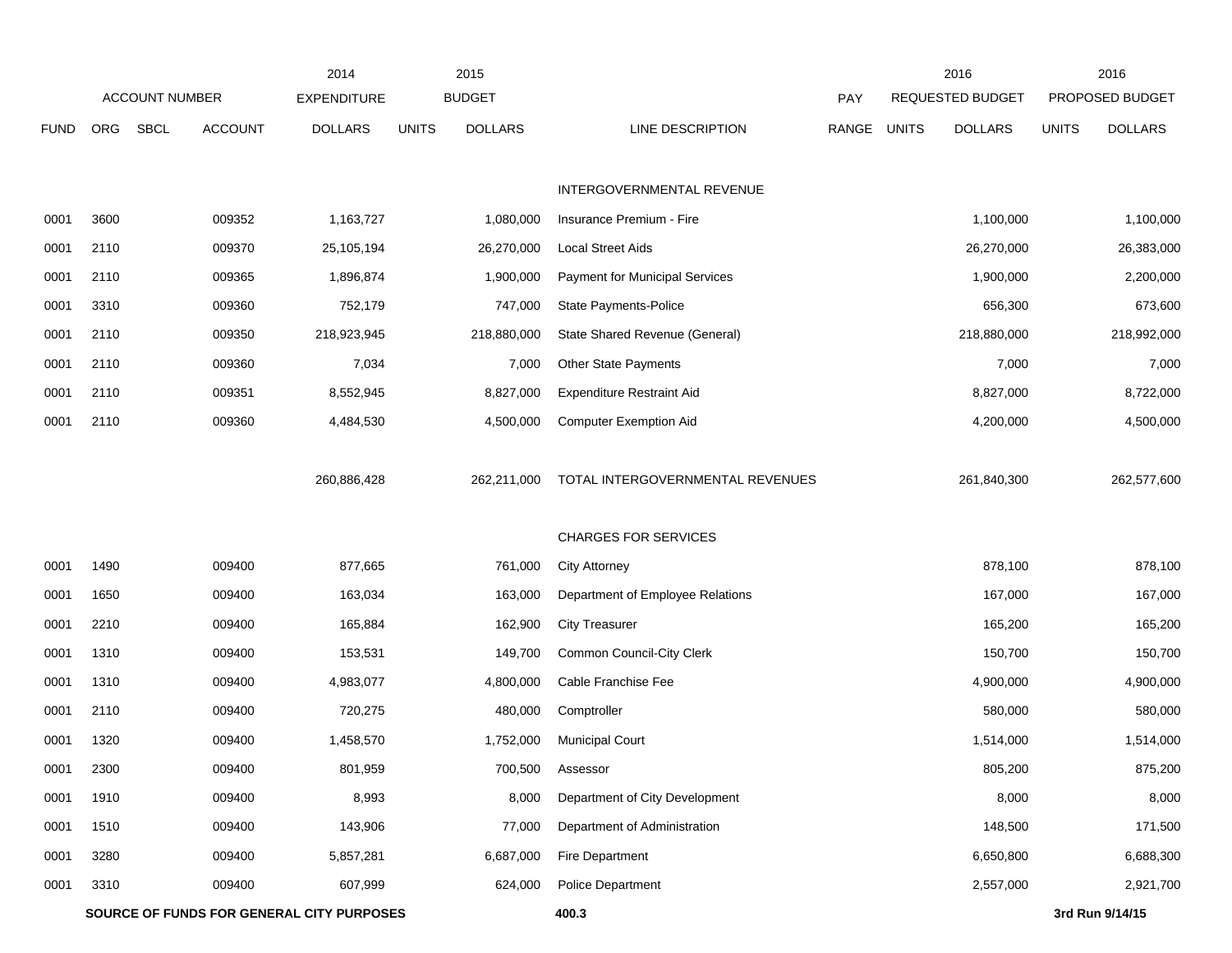|             |            |                       |                | 2014               |              | 2015           |                                              |       |              | 2016                    |              | 2016            |
|-------------|------------|-----------------------|----------------|--------------------|--------------|----------------|----------------------------------------------|-------|--------------|-------------------------|--------------|-----------------|
|             |            | <b>ACCOUNT NUMBER</b> |                | <b>EXPENDITURE</b> |              | <b>BUDGET</b>  |                                              | PAY   |              | <b>REQUESTED BUDGET</b> |              | PROPOSED BUDGET |
| <b>FUND</b> | <b>ORG</b> | <b>SBCL</b>           | <b>ACCOUNT</b> | <b>DOLLARS</b>     | <b>UNITS</b> | <b>DOLLARS</b> | LINE DESCRIPTION                             | RANGE | <b>UNITS</b> | <b>DOLLARS</b>          | <b>UNITS</b> | <b>DOLLARS</b>  |
|             |            |                       |                |                    |              |                |                                              |       |              |                         |              |                 |
| 0001        | 3600       |                       | 009400         | 15, 147, 127       |              | 14,783,000     | Department of Neighborhood Services          |       |              | 14,702,000              |              | 15,063,000      |
| 0001        | 3600       |                       | 009400         | 1,066,737          |              | 900,000        | <b>Building Razing</b>                       |       |              | 900,000                 |              | 1,000,000       |
| 0001        | 3600       |                       | 009400         | 1,945,875          |              | 2,000,000      | Fire Prevention Inspections                  |       |              | 1,975,000               |              | 1,975,000       |
| 0001        | 3600       |                       | 009400         | 65,948             |              | 72,000         | <b>Essential Services</b>                    |       |              | 71,000                  |              | 71,000          |
| 0001        | 3600       |                       | 009400         | 30,950             |              | 22,000         | Placard Fee                                  |       |              | 25,000                  |              | 25,000          |
| 0001        | 3600       |                       | 009400         | 343,173            |              | 250,000        | IT/Training Surcharge-DNS                    |       |              | 300,000                 |              | 350,000         |
| 0001        | 5450       |                       | 009400         | 3,825,152          |              | 4,273,000      | DPW-Operations Div.- Fleet                   |       |              | 3,750,000               |              | 3,650,000       |
| 0001        | 5230       |                       | 009400         | 4,928,931          |              | 4,738,000      | DPW-Infrastructure Division                  |       |              | 4,609,000               |              | 4,609,000       |
| 0001        | 5450       |                       | 009400         | 161,605            |              | 130,000        | DPW-Operations Division- Forestry            |       |              | 146,000                 |              | 146,000         |
| 0480        | 4280       |                       | 009400         | 5,905,581          |              | 4,812,849      | <b>Harbor Commission</b>                     |       |              | 4,900,000               |              | 4,801,671       |
| 0001        | 5140       |                       | 009400         | 1,215,235          |              | 1,397,000      | <b>DPW-Administrative Services</b>           |       |              | 1,350,000               |              | 1,350,000       |
| 0001        | 5450       |                       | 009400         | 4,929,264          |              | 4,438,500      | DPW-Operations Division-Sanitation           |       |              | 4,148,300               |              | 4,148,300       |
| 0001        | 5450       |                       | 009400         | 35,199,543         |              | 36,741,600     | Solid Waste Fee                              |       |              | 36,741,600              |              | 36,863,424      |
| 0001        | 5450       |                       | 009400         | 1,890,000          |              | 1,860,000      | Extra Garbage Cart Fee                       |       |              | 1,860,000               |              | 1,740,000       |
| 0001        | 5450       |                       | 009400         | 8,163,624          |              | 8,743,000      | Snow and Ice Control Fee                     |       |              | 8,743,000               |              | 8,743,000       |
| 0001        | 5450       |                       | 009400         | 15,059,000         |              | 15,758,820     | Street Sweep, Leaf Collect. and Tree Pruning |       |              | 15,758,820              |              | 18,126,000      |
| 0001        | 5450       |                       | 009400         | 1,544,477          |              | 1,667,000      | Apartment Garbage Pick-Up                    |       |              | 1,500,000               |              | 1,500,000       |
| 0001        | 3810       |                       | 009400         | 922,568            |              | 873,000        | <b>Health Department</b>                     |       |              | 902,300                 |              | 902,300         |
| 0001        | 8610       |                       | 009400         | 397,676            |              | 475,000        | <b>Public Library</b>                        |       |              | 400,000                 |              | 400,000         |
| 0001        | 8610       |                       | 009400         | 715,475            |              | 713,000        | County Fed System                            |       |              | 720,000                 |              | 720,000         |
| 0001        | 5450       |                       | 009400         | 1,574,727          |              | 1,568,000      | <b>Recycling Contract</b>                    |       |              | 1,500,000               |              | 1,500,000       |
|             |            |                       |                |                    |              |                |                                              |       |              |                         |              |                 |
|             |            |                       |                | 120,974,842        |              | 122,580,869    | <b>TOTAL CHARGES FOR SERVICES</b>            |       |              | 123,526,520             |              | 126,703,395     |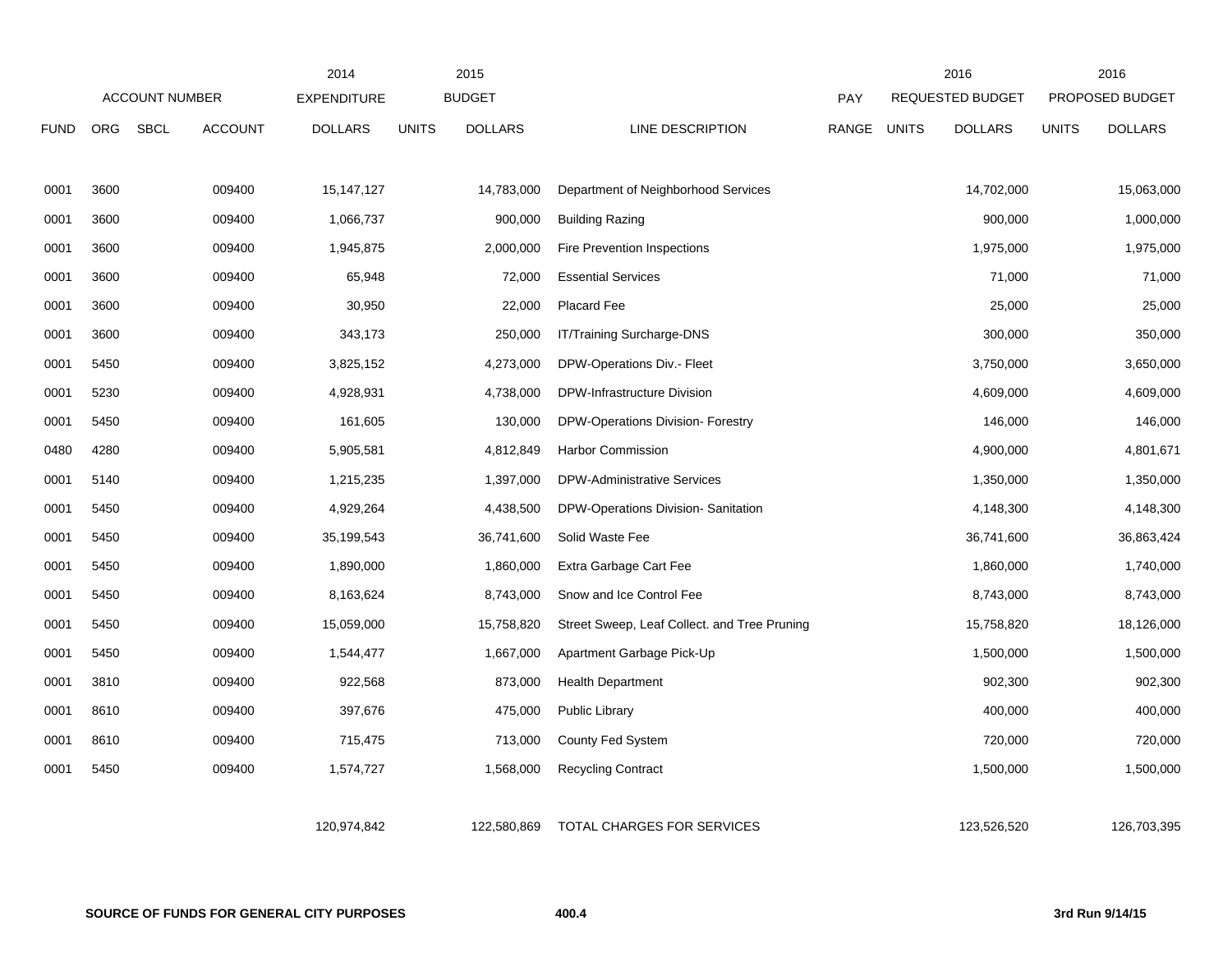|            |             | 2014                                                                                                                                                                                          |                         | 2015           |                                          |                                                                                      |              | 2016           |                                             | 2016            |
|------------|-------------|-----------------------------------------------------------------------------------------------------------------------------------------------------------------------------------------------|-------------------------|----------------|------------------------------------------|--------------------------------------------------------------------------------------|--------------|----------------|---------------------------------------------|-----------------|
|            |             | <b>EXPENDITURE</b>                                                                                                                                                                            |                         |                |                                          | PAY                                                                                  |              |                |                                             | PROPOSED BUDGET |
| <b>ORG</b> | <b>SBCL</b> | <b>DOLLARS</b>                                                                                                                                                                                | <b>UNITS</b>            | <b>DOLLARS</b> | LINE DESCRIPTION                         | RANGE                                                                                | <b>UNITS</b> | <b>DOLLARS</b> | <b>UNITS</b>                                | <b>DOLLARS</b>  |
|            |             |                                                                                                                                                                                               |                         |                |                                          |                                                                                      |              |                |                                             |                 |
|            |             |                                                                                                                                                                                               |                         |                | FINES AND FORFEITURES                    |                                                                                      |              |                |                                             |                 |
| 1320       |             | 4,558,308                                                                                                                                                                                     |                         | 4,506,000      | <b>Municipal Court</b>                   |                                                                                      |              | 4,560,000      |                                             | 4,060,000       |
|            |             |                                                                                                                                                                                               |                         |                |                                          |                                                                                      |              |                |                                             |                 |
|            |             |                                                                                                                                                                                               |                         |                |                                          |                                                                                      |              |                |                                             | 4,060,000       |
|            |             |                                                                                                                                                                                               |                         |                | MISCELLANEOUS REVENUES                   |                                                                                      |              |                |                                             |                 |
| 2110       |             | 17,425,000                                                                                                                                                                                    |                         | 17,000,000     | Transfer from other funds                |                                                                                      |              | 16,000,000     |                                             | 16,500,000      |
| 2210       |             | 1,123,002                                                                                                                                                                                     |                         | 630,100        | Interest on Investment                   |                                                                                      |              | 791,100        |                                             | 791,100         |
| 9990       |             | 1,975,141                                                                                                                                                                                     |                         | 2,500,000      | Contributions                            |                                                                                      |              | 3,000,000      |                                             | 3,000,000       |
| 1510       |             | 609,105                                                                                                                                                                                       |                         | 575,500        | <b>DOA Property Sales</b>                |                                                                                      |              | 561,000        |                                             | 561,000         |
| 1910       |             | 15,853                                                                                                                                                                                        |                         | 100,000        | <b>DCD Property Sales</b>                |                                                                                      |              | 50,000         |                                             | 50,000          |
| 5230       |             | 234,202                                                                                                                                                                                       |                         | 222,000        | DPW-ISD Facilities-Rent                  |                                                                                      |              | 222,000        |                                             | 222,000         |
| 2110       |             | 164,859                                                                                                                                                                                       |                         | 164,000        | Comptroller-Rent                         |                                                                                      |              | 164,000        |                                             | 164,000         |
| 1910       |             |                                                                                                                                                                                               |                         |                | DCD Rent                                 |                                                                                      |              |                |                                             |                 |
| 9990       |             | 1,004,490                                                                                                                                                                                     |                         | 1,014,300      | Other Miscellaneous                      |                                                                                      |              | 791,600        |                                             | 791,600         |
| 1650       |             | 1,874,752                                                                                                                                                                                     |                         | 346,000        | Insurance Recovery                       |                                                                                      |              | 408,700        |                                             | 408,700         |
| 9990       |             | 5,282,165                                                                                                                                                                                     |                         | 5,300,000      | Potawatomi                               |                                                                                      |              | 5,300,000      |                                             | 5,400,000       |
| 2110       |             | 1,378,000                                                                                                                                                                                     |                         | 1,581,700      | Harbor Commission Transfer               |                                                                                      |              | 1,501,900      |                                             | 1,501,900       |
| 2110       |             | 6,446,525                                                                                                                                                                                     |                         | 6,300,000      | Vehicle Registration Fee                 |                                                                                      |              | 6,300,000      |                                             | 6,400,000       |
|            |             |                                                                                                                                                                                               |                         |                |                                          |                                                                                      |              |                |                                             |                 |
|            |             | 37,533,094                                                                                                                                                                                    |                         | 35,733,600     | TOTAL MISCELLANEOUS REVENUE              |                                                                                      |              | 35,090,300     |                                             | 35,790,300      |
|            |             |                                                                                                                                                                                               |                         |                |                                          |                                                                                      |              |                |                                             |                 |
|            |             |                                                                                                                                                                                               |                         |                |                                          |                                                                                      |              |                |                                             | 23,000,000      |
|            |             |                                                                                                                                                                                               |                         |                |                                          |                                                                                      |              |                |                                             |                 |
|            | 9990        | <b>ACCOUNT NUMBER</b><br><b>ACCOUNT</b><br>009612<br>009930<br>009810<br>009850<br>009830<br>009830<br>009820<br>009820<br>009820<br>009870<br>009860<br>009870<br>009870<br>009870<br>009990 | 4,558,308<br>22,025,870 |                | <b>BUDGET</b><br>4,506,000<br>24,300,000 | TOTAL FINES AND FORFEITURES<br>FRINGE BENEFIT REIMBURSEMENT<br>Fringe Benefit Offset |              |                | REQUESTED BUDGET<br>4,560,000<br>23,000,000 |                 |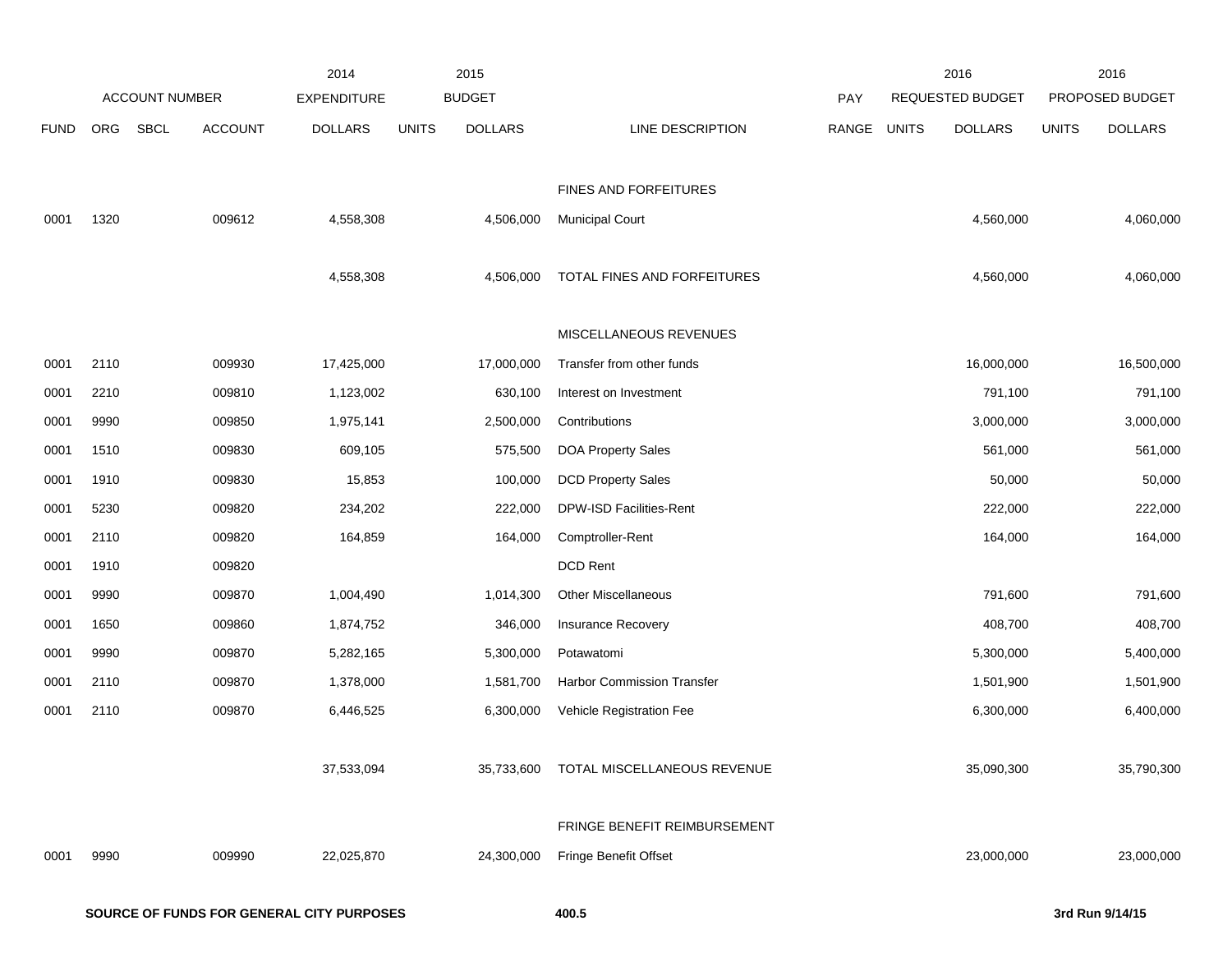|             | <b>ACCOUNT NUMBER</b> |             | 2014           | 2015               |              |                |                                             | 2016<br><b>REQUESTED BUDGET</b> |              | 2016           |              |                 |
|-------------|-----------------------|-------------|----------------|--------------------|--------------|----------------|---------------------------------------------|---------------------------------|--------------|----------------|--------------|-----------------|
|             |                       |             |                | <b>EXPENDITURE</b> |              | <b>BUDGET</b>  |                                             | PAY                             |              |                |              | PROPOSED BUDGET |
| <b>FUND</b> | <b>ORG</b>            | <b>SBCL</b> | <b>ACCOUNT</b> | <b>DOLLARS</b>     | <b>UNITS</b> | <b>DOLLARS</b> | LINE DESCRIPTION                            | RANGE                           | <b>UNITS</b> | <b>DOLLARS</b> | <b>UNITS</b> | <b>DOLLARS</b>  |
|             |                       |             |                | 22,025,870         |              | 24,300,000     | TOTAL FRINGE BENEFIT REIMBURSEMENT          |                                 |              | 23,000,000     |              | 23,000,000      |
|             |                       |             |                | 483,672,229        |              | 482,636,869    | TOTAL GENERAL FUND REVENUE                  |                                 |              | 480,688,220    |              | 486,177,395     |
|             |                       |             |                | 111,717,287        |              | 130,964,667    | Amount to be raised pursuant to 18-02-6.    |                                 |              | 154,230,388    |              | 129,218,142     |
|             |                       |             |                |                    |              |                | Less:                                       |                                 |              |                |              |                 |
| 0001        | 9990                  |             | 009920         | 20,000,000         |              | 16,700,000     | TSF Withdrawal (sustainable)                |                                 |              | 16,700,000     |              | 21,087,000      |
|             |                       |             |                |                    |              |                | TSF Withdrawal (in anticipation of revenue) |                                 |              |                |              | 108,000         |
| 0001        | 9990                  |             | 009010         | 91,717,287         |              | 114,264,667    | Property Tax Levy                           |                                 |              | 137,530,388    |              | 108,023,142     |
|             |                       |             |                |                    |              |                | TOTAL SOURCE OF FUNDS FOR                   |                                 |              |                |              |                 |
|             |                       |             |                | 595,389,516        |              | 613,601,536    | <b>GENERAL CITY PURPOSES</b>                |                                 |              | 634,918,608    |              | 615,395,537     |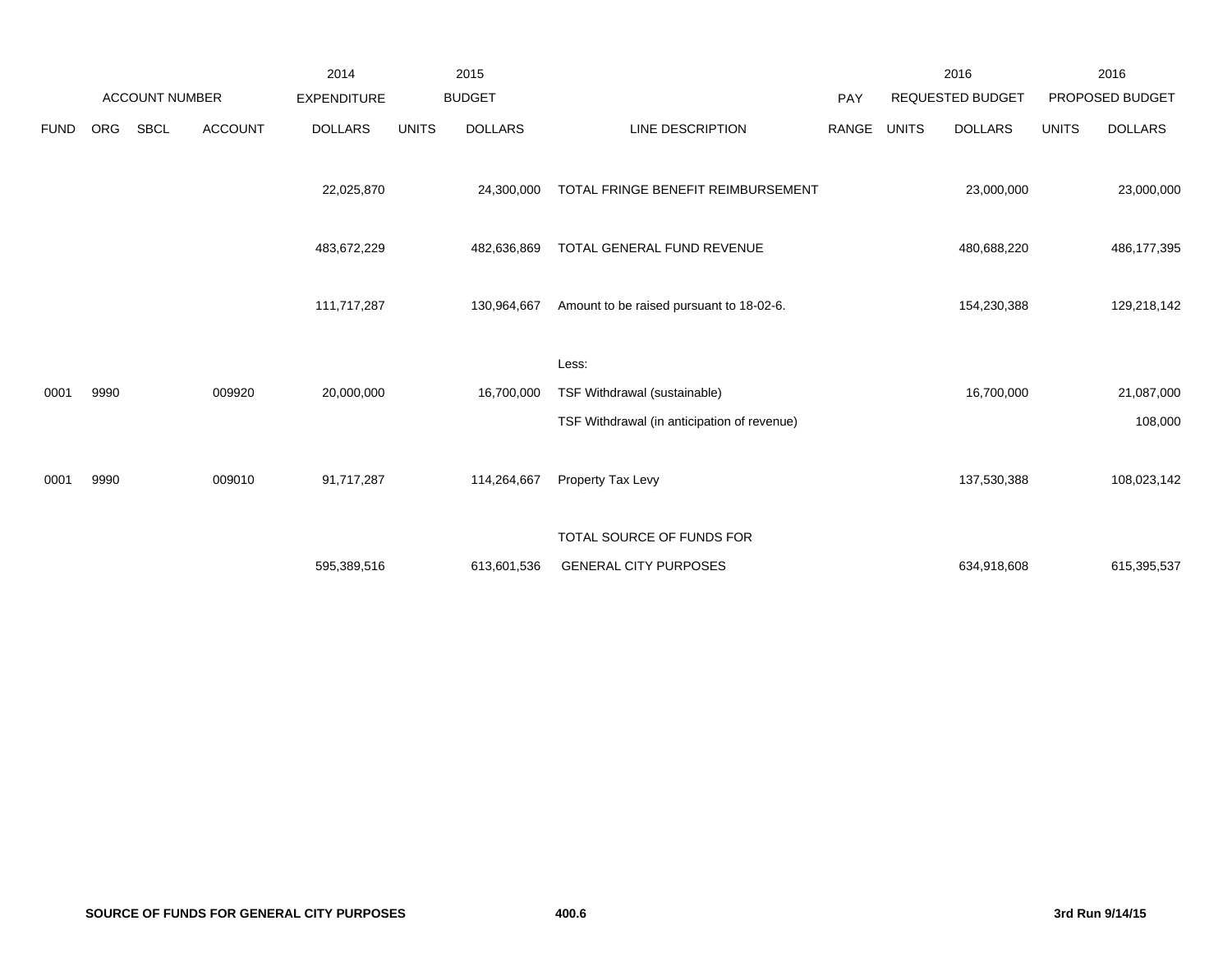|             |      |                       |                | 2014                                          |              | 2015           |                                                     |             | 2016             |              | 2016            |
|-------------|------|-----------------------|----------------|-----------------------------------------------|--------------|----------------|-----------------------------------------------------|-------------|------------------|--------------|-----------------|
|             |      | <b>ACCOUNT NUMBER</b> |                | <b>EXPENDITURE</b>                            |              | <b>BUDGET</b>  |                                                     | PAY         | REQUESTED BUDGET |              | PROPOSED BUDGET |
| <b>FUND</b> | ORG  | SBCL                  | <b>ACCOUNT</b> | <b>DOLLARS</b>                                | <b>UNITS</b> | <b>DOLLARS</b> | LINE DESCRIPTION                                    | RANGE UNITS | <b>DOLLARS</b>   | <b>UNITS</b> | <b>DOLLARS</b>  |
|             |      |                       |                |                                               |              |                |                                                     |             |                  |              |                 |
|             |      |                       |                |                                               |              |                | <b>B. PROVISIONS FOR EMPLOYEE</b>                   |             |                  |              |                 |
|             |      |                       |                |                                               |              |                | <b>RETIREMENT FUNDS</b>                             |             |                  |              |                 |
|             |      |                       |                |                                               |              |                |                                                     |             |                  |              |                 |
|             |      |                       |                |                                               |              |                | 1. BUDGET FOR PROVISIONS FOR                        |             |                  |              |                 |
|             |      |                       |                |                                               |              |                | <b>EMPLOYEE RETIREMENT</b>                          |             |                  |              |                 |
|             |      |                       |                |                                               |              |                | Firemen's Pension Fund                              |             |                  |              |                 |
|             |      |                       |                |                                               |              |                |                                                     |             |                  |              |                 |
| 0001        | 2210 | R431                  | 006100         | 31,387                                        |              | 36,000         | <b>Employer's Pension Contribution</b>              |             |                  |              |                 |
| 0001        | 1510 | R432                  | 006100         | 77,500                                        |              | 70,000         | Lump-sum Supplement Contribution                    |             | 50,000           |              | 50,000          |
|             |      |                       |                |                                               |              |                | <b>Total Pension Contribution by</b>                |             |                  |              |                 |
|             |      |                       |                | 108,887                                       |              | 106,000        | Employer to Firemen's Pension Fund                  |             | 50,000           |              | 50,000          |
|             |      |                       |                |                                               |              |                |                                                     |             |                  |              |                 |
|             |      |                       |                |                                               |              |                | Policemen's Pension Fund                            |             |                  |              |                 |
| 0001        | 2210 | R441                  | 006100         | 227,796                                       |              | 206,000        | <b>Employer's Pension Contribution</b>              |             | 330,000          |              | 190,000         |
|             |      |                       |                |                                               |              |                | Administration*                                     |             |                  |              |                 |
| 0001        | 4500 | R443                  | 006100         | 30,000                                        |              | 30,000         | Lump-sum Supplement Contribution                    |             | 21,500           |              | 21,500          |
|             |      |                       |                |                                               |              |                |                                                     |             |                  |              |                 |
|             |      |                       |                |                                               |              |                | Total Pension Contribution by Employer              |             |                  |              |                 |
|             |      |                       |                | 257,796                                       |              | 236,000        | to Policemen's Pension Fund                         |             | 351,500          |              | 211,500         |
|             |      |                       |                |                                               |              |                |                                                     |             |                  |              |                 |
|             |      |                       |                |                                               |              |                | Employes' Retirement Fund                           |             |                  |              |                 |
| 0001        | 2210 | R454                  | 006100         | 61,600,000                                    |              | 60,000,000     | <b>Employer's Pension Contribution</b>              |             | 60,000,000       |              | 60,000,000      |
|             |      |                       |                | 20,595,947                                    |              | 28,397,088     | Administration*                                     |             | 26,643,423       |              | 26,643,423      |
| 0001        | 2110 | R455                  | 006100         | 4,576,913                                     |              | 2,000,000      | Employer's Share of Employee's Annuity Contribution |             | 5,200,000        |              | 5,200,000       |
|             |      |                       |                | BUDGET FOR PROVISIONS FOR EMPLOYEE RETIREMENT |              |                | 410.1                                               |             |                  |              | 3rd Run 9/14/15 |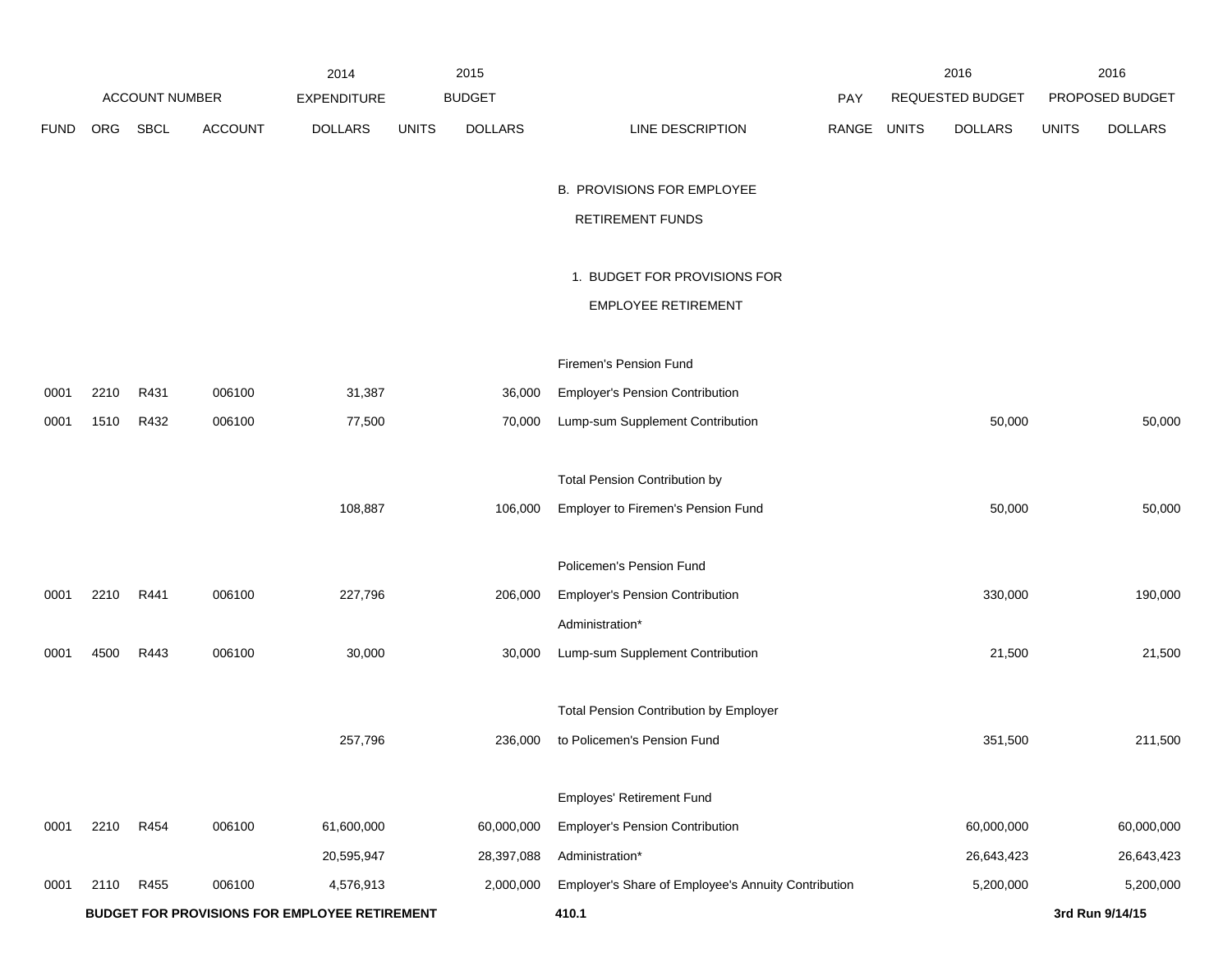|             |      |                       |                | 2014               |              | 2015           |                                                                 |       |              | 2016                    |              | 2016            |
|-------------|------|-----------------------|----------------|--------------------|--------------|----------------|-----------------------------------------------------------------|-------|--------------|-------------------------|--------------|-----------------|
|             |      | <b>ACCOUNT NUMBER</b> |                | <b>EXPENDITURE</b> |              | <b>BUDGET</b>  |                                                                 | PAY   |              | <b>REQUESTED BUDGET</b> |              | PROPOSED BUDGET |
| <b>FUND</b> | ORG  | SBCL                  | <b>ACCOUNT</b> | <b>DOLLARS</b>     | <b>UNITS</b> | <b>DOLLARS</b> | LINE DESCRIPTION                                                | RANGE | <b>UNITS</b> | <b>DOLLARS</b>          | <b>UNITS</b> | <b>DOLLARS</b>  |
| 0001        | 2110 | R460                  | 006100         | 13,400,000         |              | 10,400,000     | Annuity Contribution - Employers' Reserve Fund                  |       |              | 7,000,000               |              | 7,000,000       |
|             |      |                       |                |                    |              |                | <b>Total Pension Contribution By Employer</b>                   |       |              |                         |              |                 |
|             |      |                       |                | 100,172,860        |              | 100,797,088    | To Employes' Retirement Fund                                    |       |              | 98,843,423              |              | 98,843,423      |
|             |      |                       |                |                    |              |                |                                                                 |       |              |                         |              |                 |
|             |      |                       |                |                    |              |                | Social Security Tax                                             |       |              |                         |              |                 |
| 0001        | 2110 | R453                  | 006100         | 18,136,303         |              | 17,822,252     | Social Security Tax                                             |       |              | 18,100,000              |              | 18,100,000      |
|             |      |                       |                |                    |              |                |                                                                 |       |              |                         |              |                 |
|             |      |                       |                |                    |              |                | Former Town of Lake Firemen's Pension Fund                      |       |              |                         |              |                 |
| 0001        | 4500 | R452                  | 006100         | 7,273              |              | 7,300          | <b>Employer's Pension Contribution</b>                          |       |              | 7,300                   |              | 7,300           |
|             |      |                       |                | 1,357,496          |              | 1,549,299      | Deferred Compensation Plan - Adm.*                              |       |              | 1,866,745               |              | 370,485         |
|             |      |                       |                |                    |              |                | TOTAL BUDGET FOR PROVISION FOR                                  |       |              |                         |              |                 |
|             |      |                       |                | 120,040,615        |              | 120,517,939    | <b>EMPLOYEE RETIREMENT</b>                                      |       |              | 119,218,968             |              | 117,582,708     |
|             |      |                       |                |                    |              |                | *The budgetary breakdown of the administration funds for this   |       |              |                         |              |                 |
|             |      |                       |                |                    |              |                | system is included on the pages following this summary section. |       |              |                         |              |                 |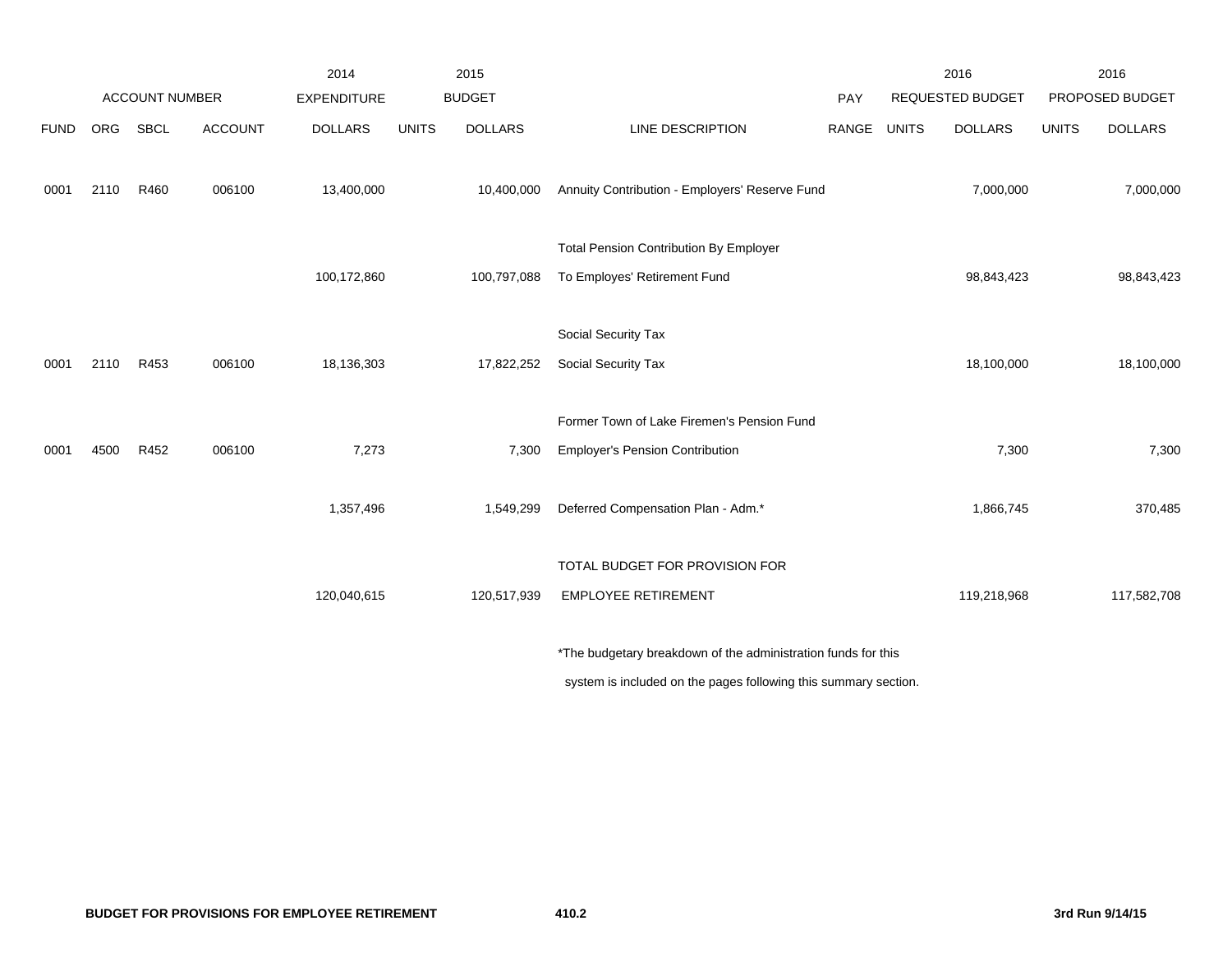|             |                       |             |                | 2014               |              | 2015           |                                  |              | 2016             |              | 2016                   |
|-------------|-----------------------|-------------|----------------|--------------------|--------------|----------------|----------------------------------|--------------|------------------|--------------|------------------------|
|             | <b>ACCOUNT NUMBER</b> |             |                | <b>EXPENDITURE</b> |              | <b>BUDGET</b>  | PAY                              |              | REQUESTED BUDGET |              | <b>PROPOSED BUDGET</b> |
| <b>FUND</b> | <b>ORG</b>            | <b>SBCL</b> | <b>ACCOUNT</b> | <b>DOLLARS</b>     | <b>UNITS</b> | <b>DOLLARS</b> | LINE DESCRIPTION<br><b>RANGE</b> | <b>UNITS</b> | <b>DOLLARS</b>   | <b>UNITS</b> | <b>DOLLARS</b>         |

# EMPLOYES' RETIREMENT SYSTEM

# BUDGETARY CONTROL UNIT (1BCU=1DU)

(Funds for this System's Administration are included in the preceding

section entitled "Provisions for Employee Retirement Funds - Budgets

for Provisions for Employee Retirement")

# SALARIES & WAGES

|        | 147,902 ERS Executive Director (Y)   | 1MX | 147.902 | 147,902 |
|--------|--------------------------------------|-----|---------|---------|
|        | 133,556 Chief Investment Officer (Y) | 1MX | 140.269 | 140,269 |
| 89.504 | ERS Deputy Director (Y)              | 1LX | 92.995  | 92,995  |
|        |                                      |     |         |         |

#### MANAGEMENT SUPPORT SERVICES

| 2 | 177.277 | Pension Investment Analyst - Sr.       | 2OX | 2 | 201.002 | 2 | 201,002 |
|---|---------|----------------------------------------|-----|---|---------|---|---------|
|   | 75.272  | <b>ERS Business Operations Analyst</b> | 1EX |   | 63.127  |   | 63,127  |
|   | 66.709  | <b>Management Services Analyst</b>     | 2HX |   | 66.670  |   | 66,670  |
|   | 36.854  | Administrative Assistant II            | 6HN |   | 37.976  |   | 37,976  |
|   | 58.259  | Office Supervisor II                   | 2CN |   | 58.225  |   | 58,225  |
|   | 10.440  | College Intern (0.5 FTE)               | 9IN |   | 10.440  |   | 10,440  |

#### FISCAL SERVICES

|   | 85.394  | ERS Chief Financial Officer (Y)      | 11X |   | 89.612  |   | 89.612  |
|---|---------|--------------------------------------|-----|---|---------|---|---------|
|   | 65.752  | <b>Pension Accounting Manager</b>    | 1EX |   | 68.999  |   | 68,999  |
| 4 | 234.371 | <b>Pension Accounting Specialist</b> | 2GX | 4 | 234.948 | 4 | 234.948 |
| 3 | 166.255 | Management Accountant-Senior         | 2EX |   | 173.287 |   | 173,287 |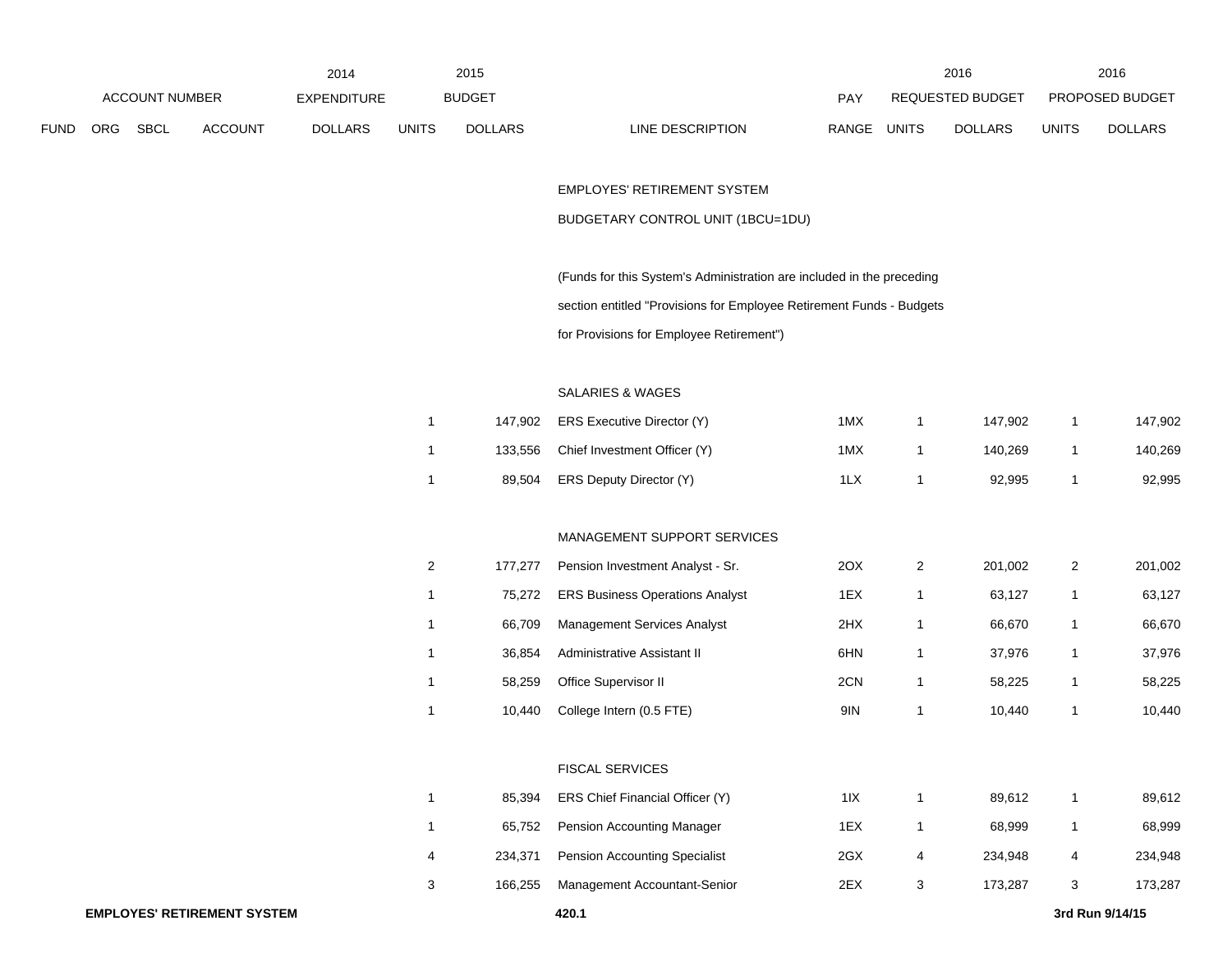|             | <b>ACCOUNT NUMBER</b> |             | 2014           |                    | 2015                      |                |                                            |                 | 2016                    |                  | 2016                    |                 |
|-------------|-----------------------|-------------|----------------|--------------------|---------------------------|----------------|--------------------------------------------|-----------------|-------------------------|------------------|-------------------------|-----------------|
|             |                       |             |                | <b>EXPENDITURE</b> |                           | <b>BUDGET</b>  |                                            | PAY             |                         | REQUESTED BUDGET |                         | PROPOSED BUDGET |
| <b>FUND</b> | ORG                   | <b>SBCL</b> | <b>ACCOUNT</b> | <b>DOLLARS</b>     | <b>UNITS</b>              | <b>DOLLARS</b> | LINE DESCRIPTION                           | RANGE           | <b>UNITS</b>            | <b>DOLLARS</b>   | <b>UNITS</b>            | <b>DOLLARS</b>  |
|             |                       |             |                |                    |                           |                |                                            |                 |                         |                  |                         |                 |
|             |                       |             |                |                    | $\mathbf{2}$              | 76,919         | <b>Accounting Assistant II</b>             | 6HN             | $\overline{\mathbf{c}}$ | 79,729           | $\mathbf{2}$            | 79,729          |
|             |                       |             |                |                    | $\mathbf{1}$              | 39,724         | Program Assistant II                       | 5FN             | $\mathbf{1}$            | 43,322           | $\mathbf{1}$            | 43,322          |
|             |                       |             |                |                    |                           |                | <b>INFORMATION SYSTEMS</b>                 |                 |                         |                  |                         |                 |
|             |                       |             |                |                    | $\mathbf{1}$              | 129,401        | Chief Technology Officer (Y)               | 1MX             | 1                       | 130,695          | $\mathbf{1}$            | 130,695         |
|             |                       |             |                |                    | $\mathbf{1}$              | 98,550         | <b>ERS Functional Applications Manager</b> | 11X             | 1                       | 99,536           | $\mathbf{1}$            | 99,536          |
|             |                       |             |                |                    | $\mathbf{1}$              | 74,204         | <b>Business Systems Coordinator</b>        | 2IX             | 1                       | 77,869           | $\mathbf{1}$            | 77,869          |
|             |                       |             |                |                    | $\mathbf{1}$              | 81,346         | <b>ERS Systems Administrator</b>           | 2IX             | 1                       | 82,159           | $\mathbf{1}$            | 82,159          |
|             |                       |             |                |                    | $\mathbf{2}$              | 145,823        | Network Administrator                      | 2IX             | $\overline{\mathbf{c}}$ | 148,287          | $\mathbf{2}$            | 148,287         |
|             |                       |             |                |                    |                           |                |                                            |                 |                         |                  |                         |                 |
|             |                       |             |                |                    |                           |                | MEMBERSHIP SERVICES                        |                 |                         |                  |                         |                 |
|             |                       |             |                |                    | $\mathbf{1}$              | 77,946         | Retirement Plan Manager (Y)                | 1GX             | 1                       | 81,796           | 1                       | 81,796          |
|             |                       |             |                |                    | $\mathbf{1}$              | 51,155         | <b>Lead Pension Specialist</b>             | 1CX             | 1                       | 53,682           | $\mathbf{1}$            | 53,682          |
|             |                       |             |                |                    | $\ensuremath{\mathsf{3}}$ | 150,880        | Pension Specialist - Senior                | 2DN             | 3                       | 160,734          | 3                       | 160,734         |
|             |                       |             |                |                    | $\overline{2}$            | 120,422        | <b>Disability Specialist Senior</b>        | 2EX             | $\overline{c}$          | 114,696          | $\mathbf{2}$            | 114,696         |
|             |                       |             |                |                    | $\mathbf{1}$              | 46,976         | Administrative Services Specialist         | 2BN             | 1                       | 46,583           | $\mathbf{1}$            | 46,583          |
|             |                       |             |                |                    | 4                         | 185,072        | Program Assistant II                       | 5FN             | 4                       | 189,190          | 4                       | 189,190         |
|             |                       |             |                |                    | $\overline{2}$            | 72,677         | Office Assistant III                       | 6FN             | $\overline{c}$          | 74,907           | $\overline{\mathbf{c}}$ | 74,907          |
|             |                       |             |                |                    | $\overline{2}$            | 60,686         | Records Technician II                      | 6EN             | $\overline{c}$          | 54,690           | $\overline{2}$          | 54,690          |
|             |                       |             |                |                    | $11$                      | 9,033          | Member, ERS Annuity & Pension Bd. (Y)      | BC <sub>1</sub> | 11                      | 12,044           | 11                      | 12,044          |
|             |                       |             |                |                    |                           |                | <b>AUXILIARY POSITIONS</b>                 |                 |                         |                  |                         |                 |
|             |                       |             |                |                    |                           |                | Pension Specialist - Senior                | 2DN             |                         |                  | $\mathbf{1}$            |                 |

Management Accountant - Senior 2EX 2EX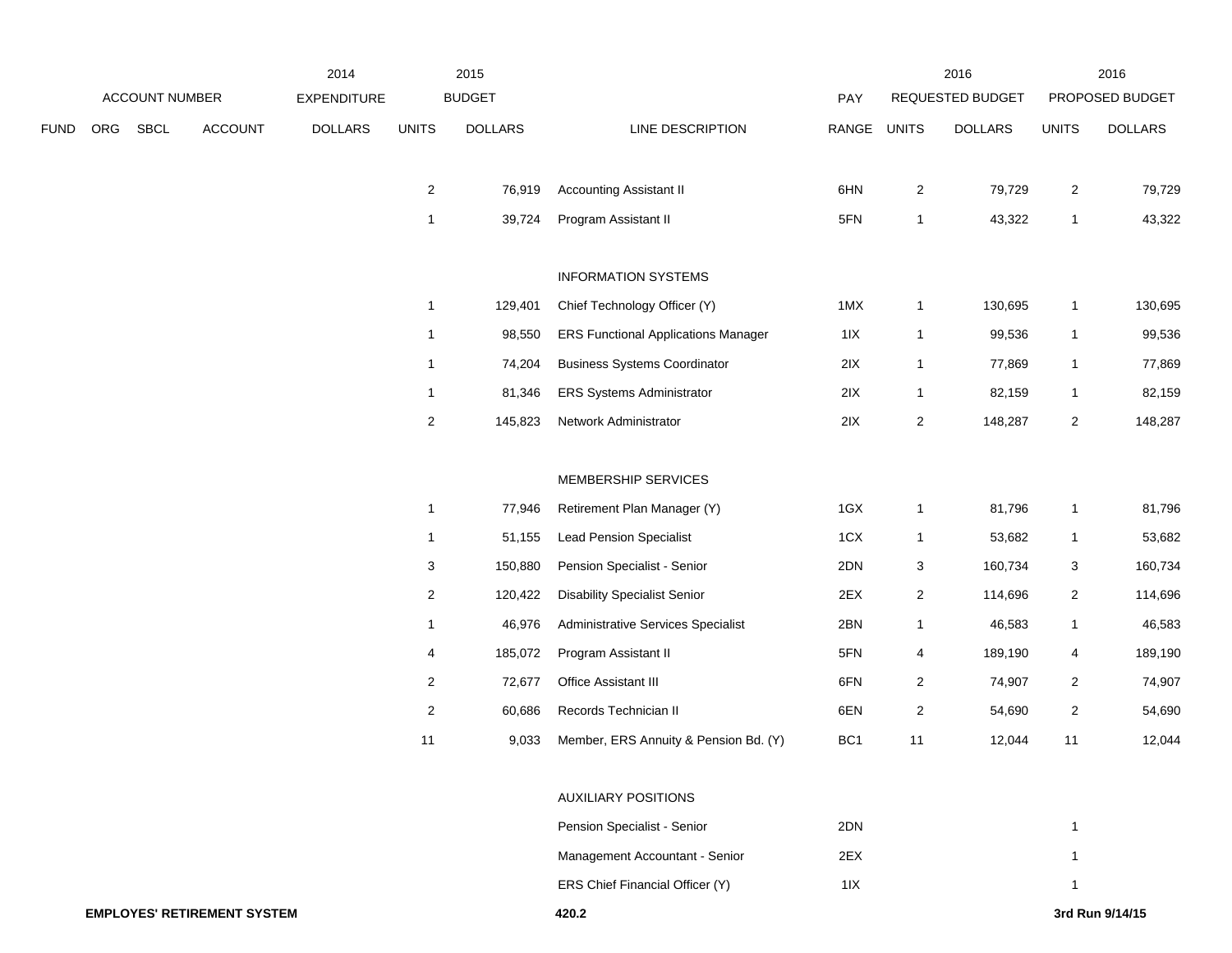|             |      |                |                                    | 2014               |              | 2015           |                                                                           |             |       | 2016             |              | 2016            |
|-------------|------|----------------|------------------------------------|--------------------|--------------|----------------|---------------------------------------------------------------------------|-------------|-------|------------------|--------------|-----------------|
|             |      | ACCOUNT NUMBER |                                    | <b>EXPENDITURE</b> |              | <b>BUDGET</b>  |                                                                           | PAY         |       | REQUESTED BUDGET |              | PROPOSED BUDGET |
| <b>FUND</b> | ORG  | SBCL           | <b>ACCOUNT</b>                     | <b>DOLLARS</b>     | <b>UNITS</b> | <b>DOLLARS</b> | LINE DESCRIPTION                                                          | RANGE UNITS |       | <b>DOLLARS</b>   | <b>UNITS</b> | <b>DOLLARS</b>  |
|             |      |                |                                    |                    |              |                |                                                                           |             |       |                  |              |                 |
|             |      |                |                                    |                    | 55           | 2,768,359      | <b>Total Before Adjustments</b>                                           |             | 55    | 2,835,371        | 58           | 2,835,371       |
|             |      |                |                                    |                    |              |                |                                                                           |             |       |                  |              |                 |
|             |      |                |                                    |                    |              |                | Salary & Wage Rate Changes                                                |             |       |                  |              |                 |
|             |      |                |                                    |                    |              | 25,000         | Overtime Compensated*                                                     |             |       | 25,000           |              | 25,000          |
|             |      |                |                                    |                    |              | (55, 367)      | Personnel Cost Adjustment                                                 |             |       | (56, 707)        |              | (56, 707)       |
|             |      |                |                                    |                    |              |                | Other                                                                     |             |       |                  |              |                 |
|             |      |                |                                    |                    |              |                | Furlough                                                                  |             |       |                  |              |                 |
|             |      |                |                                    |                    |              |                |                                                                           |             |       |                  |              |                 |
|             |      |                |                                    |                    | 55           | 2,737,992      | Gross Salaries & Wages Total                                              |             | 55    | 2,803,664        | 58           | 2,803,664       |
|             |      |                |                                    |                    |              |                | Reimbursable Services Deduction                                           |             |       |                  |              |                 |
|             |      |                |                                    |                    |              |                | Capital Improvements Deduction                                            |             |       |                  |              |                 |
|             |      |                |                                    |                    |              |                | Grants & Aids Deduction                                                   |             |       |                  |              |                 |
| 0001        | 4500 | R999           | 006000                             | 2,552,355          |              |                | NET SALARIES & WAGES TOTAL*                                               |             | 55    | 2,803,664        | 58           | 2,803,664       |
|             |      |                |                                    |                    | 55           | 2,737,992      |                                                                           |             |       |                  |              |                 |
|             |      |                |                                    |                    | 43.50        |                | O&M FTE'S                                                                 |             | 43.50 |                  | 43.50        |                 |
|             |      |                |                                    |                    |              |                | NON-O&M FTE'S                                                             |             |       |                  |              |                 |
|             |      |                |                                    |                    |              |                | (Y) Required to file a statement of economic interests in accordance with |             |       |                  |              |                 |
|             |      |                |                                    |                    |              |                | the Milwaukee Code of Ordinances Chapter 303-Code of Ethics.              |             |       |                  |              |                 |
|             |      |                |                                    |                    |              |                |                                                                           |             |       |                  |              |                 |
| 0001        | 4500 | R999           | 006180                             | 1,137,924          |              | 1,232,096      | ESTIMATED EMPLOYEE FRINGE BENEFITS                                        |             |       | 1,345,759        |              | 1,345,759       |
|             |      |                |                                    |                    |              |                | (Involves Revenue Offset-No Transfers From This Account)                  |             |       |                  |              |                 |
|             |      |                | <b>EMPLOYES' RETIREMENT SYSTEM</b> |                    |              |                | 420.3                                                                     |             |       |                  |              | 3rd Run 9/14/15 |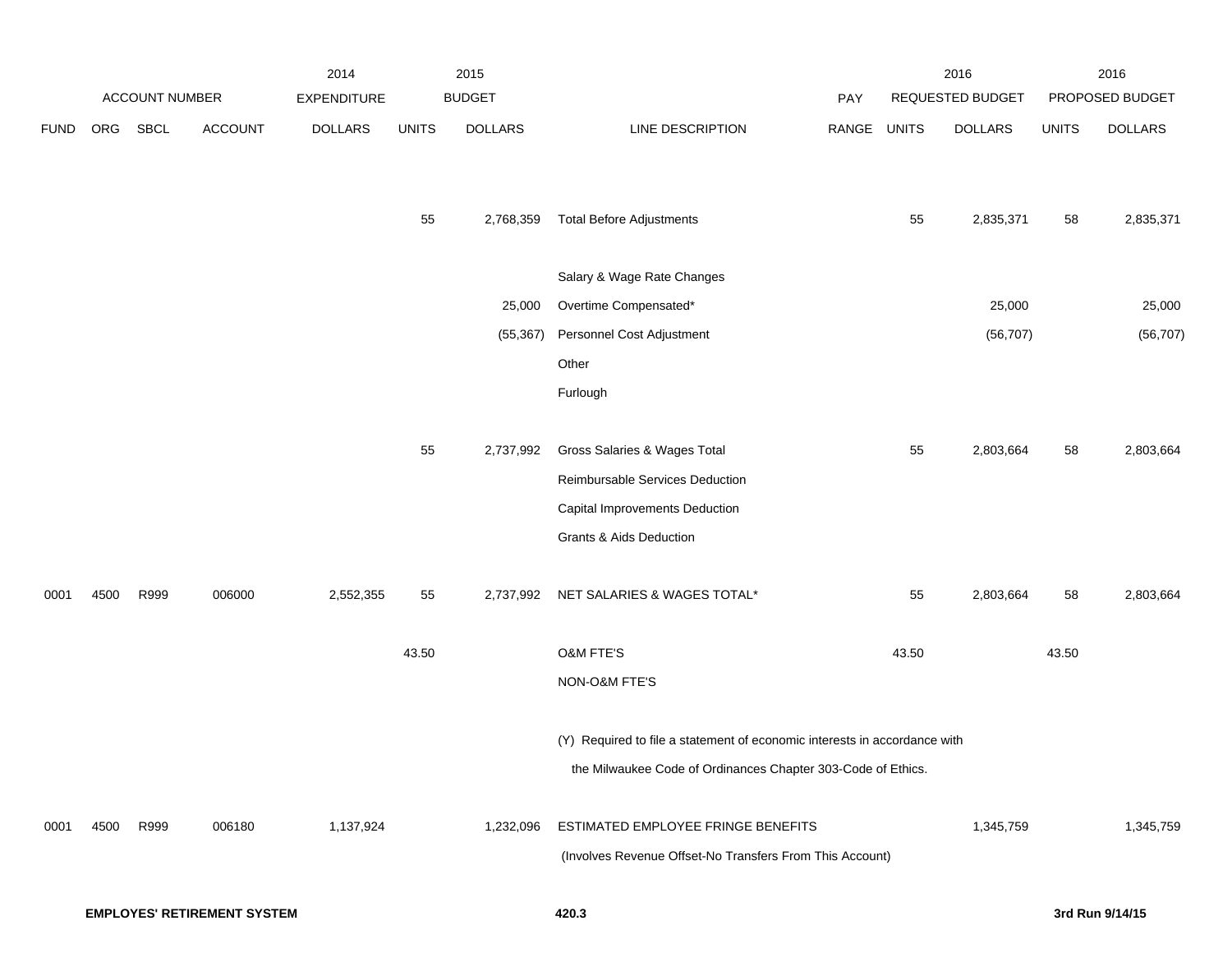|             |            |                       |                | 2014               |              | 2015           |                                    |             | 2016                    |              | 2016            |
|-------------|------------|-----------------------|----------------|--------------------|--------------|----------------|------------------------------------|-------------|-------------------------|--------------|-----------------|
|             |            | <b>ACCOUNT NUMBER</b> |                | <b>EXPENDITURE</b> |              | <b>BUDGET</b>  |                                    | PAY         | <b>REQUESTED BUDGET</b> |              | PROPOSED BUDGET |
| <b>FUND</b> | <b>ORG</b> | SBCL                  | <b>ACCOUNT</b> | <b>DOLLARS</b>     | <b>UNITS</b> | <b>DOLLARS</b> | LINE DESCRIPTION                   | RANGE UNITS | <b>DOLLARS</b>          | <b>UNITS</b> | <b>DOLLARS</b>  |
|             |            |                       |                |                    |              |                |                                    |             |                         |              |                 |
|             |            |                       |                |                    |              |                | OPERATING EXPENDITURES             |             |                         |              |                 |
| 0001        | 4500       | R999                  | 630100         | 175,517            |              | 197,000        | <b>General Office Expense</b>      |             | 197,000                 |              | 197,000         |
| 0001        | 4500       | R999                  | 630500         |                    |              |                | Tools & Machinery Parts            |             |                         |              |                 |
| 0001        | 4500       | R999                  | 631000         |                    |              |                | <b>Construction Supplies</b>       |             |                         |              |                 |
| 0001        | 4500       | R999                  | 631500         |                    |              |                | Energy                             |             |                         |              |                 |
| 0001        | 4500       | R999                  | 632000         | 3,207              |              | 7,000          | <b>Other Operating Supplies</b>    |             | 10,000                  |              | 10,000          |
| 0001        | 4500       | R999                  | 632500         | 562,572            |              | 667,000        | <b>Facility Rental</b>             |             | 685,000                 |              | 685,000         |
| 0001        | 4500       | R999                  | 633000         |                    |              |                | Vehicle Rental                     |             |                         |              |                 |
| 0001        | 4500       | R999                  | 633500         | 11,346             |              | 16,000         | Non-Vehicle Equipment Rental       |             | 16,000                  |              | 16,000          |
| 0001        | 4500       | R999                  | 634000         | 13,997,039         |              | 19,801,000     | <b>Professional Services</b>       |             | 18,269,000              |              | 18,269,000      |
| 0001        | 4500       | R999                  | 634500         | 1,582,370          |              | 2,121,000      | Information Technology Services    |             | 1,995,000               |              | 1,995,000       |
| 0001        | 4500       | R999                  | 635000         |                    |              |                | <b>Property Services</b>           |             |                         |              |                 |
| 0001        | 4500       | R999                  | 635500         |                    |              |                | <b>Infrastructure Services</b>     |             |                         |              |                 |
| 0001        | 4500       | R999                  | 636000         |                    |              |                | Vehicle Repair Services            |             |                         |              |                 |
| 0001        | 4500       | R999                  | 636500         | 454,380            |              | 1,149,000      | <b>Other Operating Services</b>    |             | 1,118,000               |              | 1,118,000       |
| 0001        | 4500       | R999                  | 637000         |                    |              |                | Loans and Grants                   |             |                         |              |                 |
| 0001        | 4500       | R999                  | 637501         |                    |              |                | <b>Reimburse Other Departments</b> |             |                         |              |                 |
|             |            |                       |                |                    |              |                |                                    |             |                         |              |                 |
| 0001        | 4500       | R999                  | 006300         | 16,786,431         |              | 23,958,000     | OPERATING EXPENDITURES TOTAL*      |             | 22,290,000              |              | 22,290,000      |
|             |            |                       |                |                    |              |                |                                    |             |                         |              |                 |
|             |            |                       |                |                    |              |                | <b>EQUIPMENT PURCHASES</b>         |             |                         |              |                 |
|             |            |                       |                |                    |              |                |                                    |             |                         |              |                 |
|             |            |                       |                |                    |              |                | <b>Additional Equipment</b>        |             |                         |              |                 |
|             |            |                       |                |                    |              |                |                                    |             |                         |              |                 |

Subtotal - Additional Equipment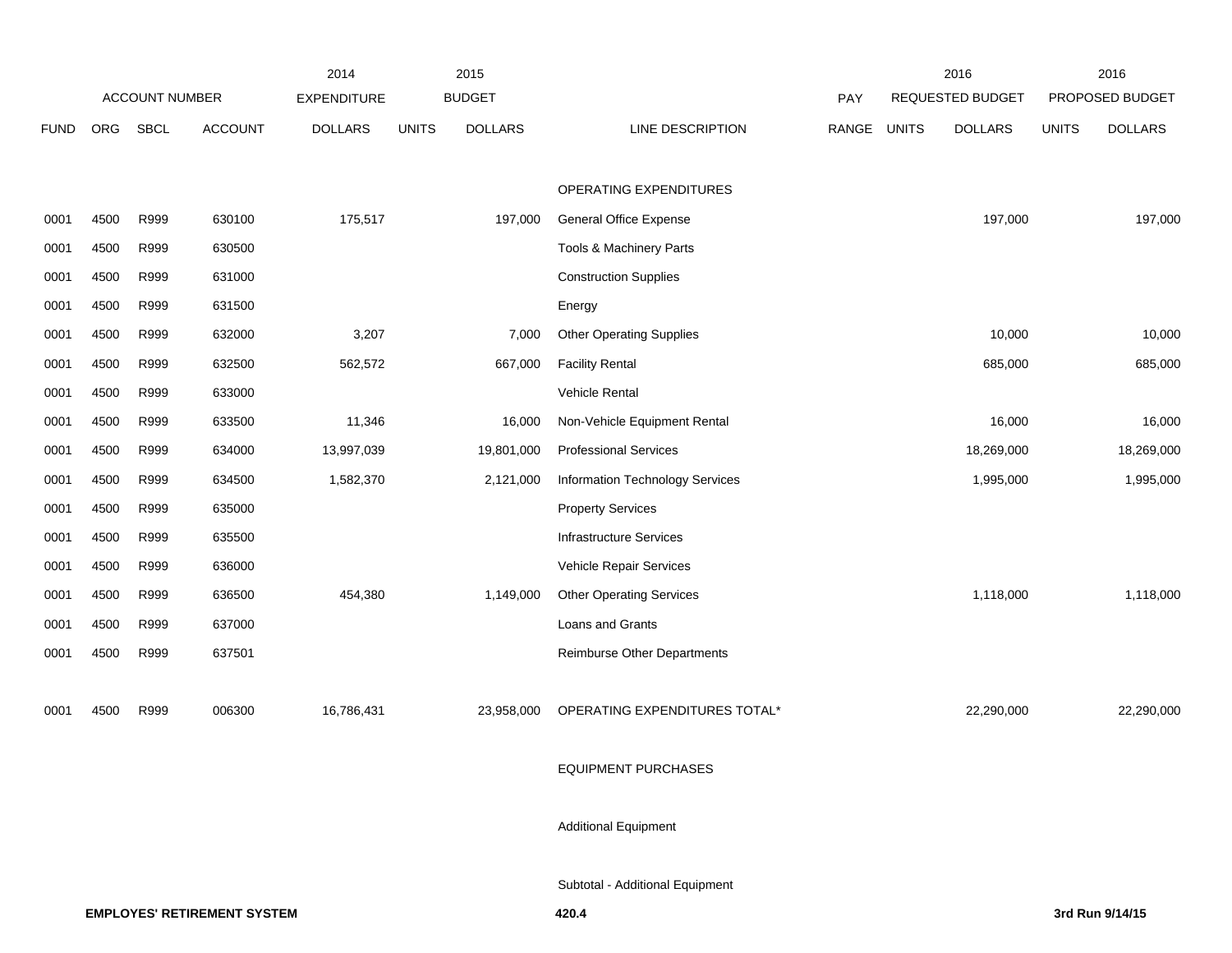|             |            |                       |                | 2014               |              | 2015           |                                    |       |       | 2016             |              | 2016            |
|-------------|------------|-----------------------|----------------|--------------------|--------------|----------------|------------------------------------|-------|-------|------------------|--------------|-----------------|
|             |            | <b>ACCOUNT NUMBER</b> |                | <b>EXPENDITURE</b> |              | <b>BUDGET</b>  |                                    | PAY   |       | REQUESTED BUDGET |              | PROPOSED BUDGET |
| <b>FUND</b> | <b>ORG</b> | SBCL                  | <b>ACCOUNT</b> | <b>DOLLARS</b>     | <b>UNITS</b> | <b>DOLLARS</b> | LINE DESCRIPTION                   | RANGE | UNITS | <b>DOLLARS</b>   | <b>UNITS</b> | <b>DOLLARS</b>  |
|             |            |                       |                |                    |              |                |                                    |       |       |                  |              |                 |
|             |            |                       |                |                    |              |                |                                    |       |       |                  |              |                 |
|             |            |                       |                |                    |              |                | <b>Replacement Equipment</b>       |       |       |                  |              |                 |
|             |            |                       |                | 119,237            |              | 469,000        | Computer Hardware & Software       |       |       | 204,000          |              | 204,000         |
|             |            |                       |                |                    |              |                |                                    |       |       |                  |              |                 |
|             |            |                       |                | 119,237            |              | 469,000        | Subtotal - Replacement Equipment   |       |       | 204,000          |              | 204,000         |
|             |            |                       |                |                    |              |                |                                    |       |       |                  |              |                 |
| 0001        | 4500       | R999                  | 006800         | 119,237            |              | 469,000        | EQUIPMENT PURCHASES TOTAL*         |       |       | 204,000          |              | 204,000         |
|             |            |                       |                |                    |              |                |                                    |       |       |                  |              |                 |
|             |            |                       |                |                    |              |                | <b>EMPLOYES' RETIREMENT SYSTEM</b> |       |       |                  |              |                 |
|             |            |                       |                |                    |              |                | BUDGETARY CONTROL UNIT TOTAL       |       |       |                  |              |                 |
|             |            |                       |                | 20,595,947         |              | 28,397,088     | $(1BCU=1DU)$                       |       |       | 26,643,423       |              | 26,643,423      |
|             |            |                       |                |                    |              |                |                                    |       |       |                  |              |                 |

\*Appropriation Control Account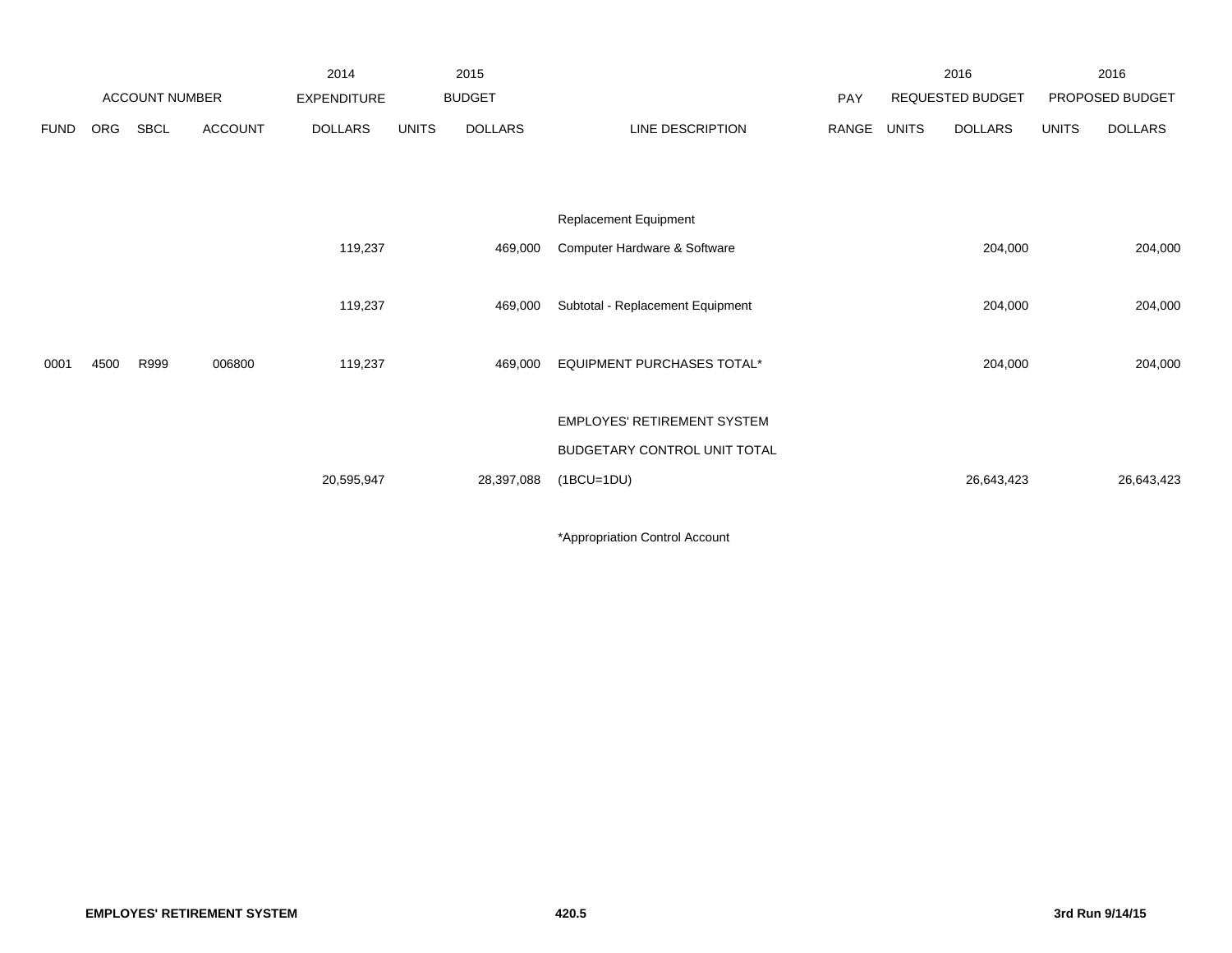|             |      |                |                                   | 2014               |                | 2015           |                                     |             |                | 2016             |                | 2016            |
|-------------|------|----------------|-----------------------------------|--------------------|----------------|----------------|-------------------------------------|-------------|----------------|------------------|----------------|-----------------|
|             |      | ACCOUNT NUMBER |                                   | <b>EXPENDITURE</b> |                | <b>BUDGET</b>  |                                     | PAY         |                | REQUESTED BUDGET |                | PROPOSED BUDGET |
| <b>FUND</b> | ORG  | SBCL           | <b>ACCOUNT</b>                    | <b>DOLLARS</b>     | UNITS          | <b>DOLLARS</b> | LINE DESCRIPTION                    | RANGE UNITS |                | <b>DOLLARS</b>   | <b>UNITS</b>   | <b>DOLLARS</b>  |
|             |      |                |                                   |                    |                |                | DEFERRED COMPENSATION PLAN          |             |                |                  |                |                 |
|             |      |                |                                   |                    |                |                | SALARIES & WAGES                    |             |                |                  |                |                 |
|             |      |                |                                   |                    | $\mathbf{1}$   | 85,476         | Executive Director (Y)              | 1HX         | $\mathbf{1}$   | 99,155           | $\overline{1}$ | 120,064         |
|             |      |                |                                   |                    | $\mathbf{1}$   | 44,257         | Program Assistant II                | 5FN         |                |                  |                |                 |
|             |      |                |                                   |                    |                |                | Administrative Assistant IV         | 5IN         | $\mathbf{1}$   | 50,544           | $\overline{1}$ | 50,544          |
|             |      |                |                                   | 129,674            | $\overline{a}$ | 129,733        | <b>Total Before Adjustments</b>     |             | $\overline{a}$ | 149,699          | $\overline{a}$ | 170,608         |
|             |      |                |                                   |                    |                |                | Salary & Wage Rate Changes          |             |                |                  |                |                 |
|             |      |                |                                   |                    |                |                | Overtime Compensated*               |             |                |                  |                |                 |
|             |      |                |                                   |                    |                |                | Personnel Cost Adjustment           |             |                |                  |                |                 |
|             |      |                |                                   |                    |                |                | Other                               |             |                |                  |                |                 |
|             |      |                |                                   |                    |                |                | Furlough                            |             |                |                  |                |                 |
|             |      |                |                                   | 129,674            | $\overline{a}$ | 129,733        | Gross Salaries & Wages Total        |             | $\overline{a}$ | 149,699          | $\overline{2}$ | 170,608         |
|             |      |                |                                   |                    |                |                | Reimbursable Services Deduction     |             |                |                  |                |                 |
|             |      |                |                                   |                    |                |                | Capital Improvements Deduction      |             |                |                  |                |                 |
|             |      |                |                                   |                    |                |                | <b>Grant and Aids Deduction</b>     |             |                |                  |                |                 |
| 0001        | 0950 | R999           | 006000                            | 129,674            | $\overline{2}$ |                | 129,733 NET SALARIES & WAGES TOTAL* |             | $\overline{2}$ | 149,699          | $\overline{2}$ | 170,608         |
|             |      |                |                                   |                    | 2.00           |                | O&M FTE'S                           |             | 2.00           |                  | 2.00           |                 |
|             |      |                |                                   |                    |                |                | NON-O&M FTE'S                       |             |                |                  |                |                 |
|             |      |                | <b>DEFERRED COMPENSATION PLAN</b> |                    |                |                | 430.1                               |             |                |                  |                | 3rd Run 9/14/15 |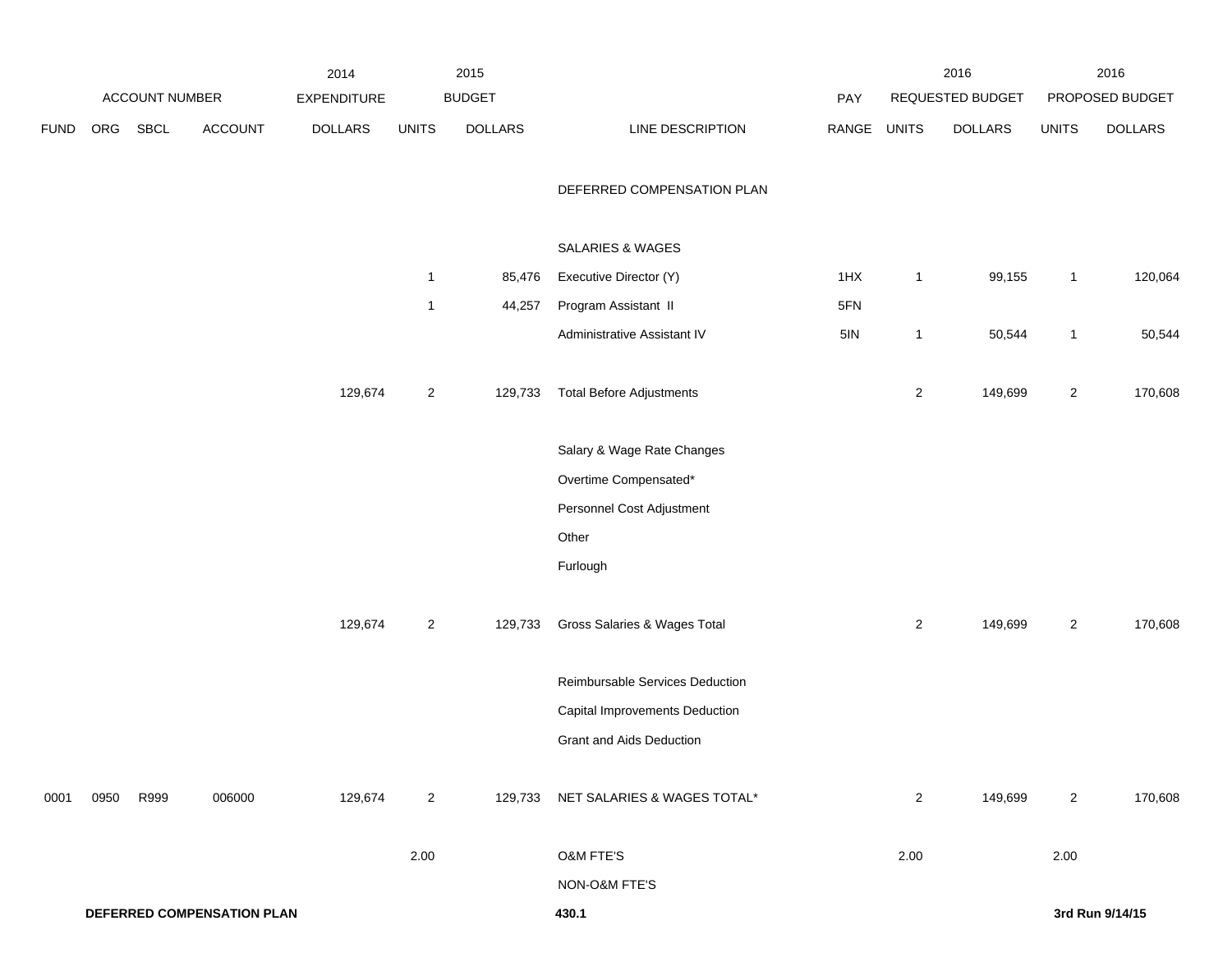|             |            |                       |                | 2014               |              | 2015           |                                                                           |       |              | 2016             |              | 2016            |
|-------------|------------|-----------------------|----------------|--------------------|--------------|----------------|---------------------------------------------------------------------------|-------|--------------|------------------|--------------|-----------------|
|             |            | <b>ACCOUNT NUMBER</b> |                | <b>EXPENDITURE</b> |              | <b>BUDGET</b>  |                                                                           | PAY   |              | REQUESTED BUDGET |              | PROPOSED BUDGET |
| <b>FUND</b> | <b>ORG</b> | <b>SBCL</b>           | <b>ACCOUNT</b> | <b>DOLLARS</b>     | <b>UNITS</b> | <b>DOLLARS</b> | LINE DESCRIPTION                                                          | RANGE | <b>UNITS</b> | <b>DOLLARS</b>   | <b>UNITS</b> | <b>DOLLARS</b>  |
|             |            |                       |                |                    |              |                |                                                                           |       |              |                  |              |                 |
|             |            |                       |                |                    |              |                |                                                                           |       |              |                  |              |                 |
|             |            |                       |                |                    |              |                | (Y) Required to file a statement of economic interests in accordance with |       |              |                  |              |                 |
|             |            |                       |                |                    |              |                | the Milwaukee Code of Ordinances Chapter 303-Code of Ethics.              |       |              |                  |              |                 |
|             |            |                       |                |                    |              |                |                                                                           |       |              |                  |              |                 |
| 0001        | 0950       | R999                  | 006180         | 63,139             |              | 74,986         | ESTIMATED EMPLOYEE FRINGE BENEFITS                                        |       |              | 71,856           |              | 81,892          |
|             |            |                       |                |                    |              |                | (Involves Revenue Offset-No Transfers From This Account)                  |       |              |                  |              |                 |
|             |            |                       |                |                    |              |                |                                                                           |       |              |                  |              |                 |
|             |            |                       |                |                    |              |                | OPERATING EXPENDITURES                                                    |       |              |                  |              |                 |
| 0001        | 0950       | R999                  | 630100         | 1,409              |              | 3,200          | General Office Expense                                                    |       |              | 12,000           |              | 4,600           |
| 0001        | 0950       | R999                  | 630500         |                    |              |                | Tools & Machinery Parts                                                   |       |              |                  |              |                 |
| 0001        | 0950       | R999                  | 631000         |                    |              |                | <b>Construction Supplies</b>                                              |       |              |                  |              |                 |
| 0001        | 0950       | R999                  | 631500         |                    |              |                | Energy                                                                    |       |              |                  |              |                 |
| 0001        | 0950       | R999                  | 632000         |                    |              |                | <b>Other Operating Supplies</b>                                           |       |              |                  |              |                 |
| 0001        | 0950       | R999                  | 632500         |                    |              |                | <b>Facility Rental</b>                                                    |       |              |                  |              |                 |
| 0001        | 0950       | R999                  | 633000         |                    |              |                | Vehicle Rental                                                            |       |              |                  |              |                 |
| 0001        | 0950       | R999                  | 633500         |                    |              |                | Non-Vehicle Equipment Rental                                              |       |              |                  |              |                 |
| 0001        | 0950       | R999                  | 634000         | 1,047,947          |              | 1,263,180      | <b>Professional Services</b>                                              |       |              | 1,454,690        |              | 2,085           |
| 0001        | 0950       | R999                  | 634500         |                    |              |                | Information Technology Services                                           |       |              |                  |              |                 |
| 0001        | 0950       | R999                  | 635000         |                    |              |                | <b>Property Services</b>                                                  |       |              |                  |              |                 |
| 0001        | 0950       | R999                  | 635500         |                    |              |                | <b>Infrastructure Services</b>                                            |       |              |                  |              |                 |
| 0001        | 0950       | R999                  | 636000         |                    |              |                | Vehicle Repair Services                                                   |       |              |                  |              |                 |
| 0001        | 0950       | R999                  | 636500         | 114,838            |              |                | <b>Other Operating Services</b>                                           |       |              | 96,700           |              | 10,000          |
| 0001        | 0950       | R999                  | 637000         |                    |              |                | Loans and Grants                                                          |       |              |                  |              |                 |
| 0001        | 0950       | R999                  | 637501         | 489                |              | 3,200          | <b>Reimburse Other Departments</b>                                        |       |              | 1,800            |              | 21,300          |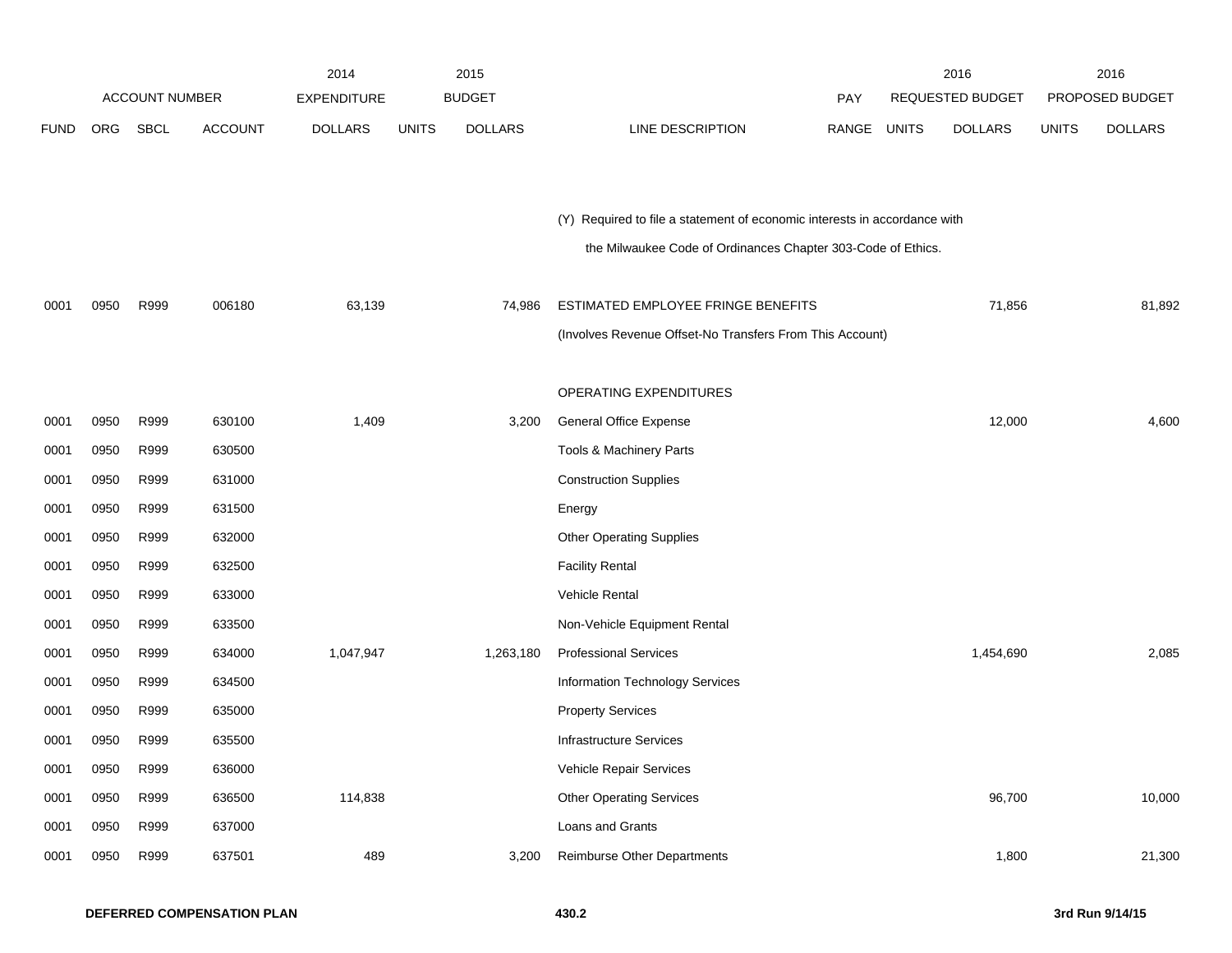|             |      | ACCOUNT NUMBER |                                   | 2014                          |              | 2015<br><b>BUDGET</b> |                                                                           |              |                | 2016<br>REQUESTED BUDGET |                | 2016<br>PROPOSED BUDGET |
|-------------|------|----------------|-----------------------------------|-------------------------------|--------------|-----------------------|---------------------------------------------------------------------------|--------------|----------------|--------------------------|----------------|-------------------------|
| <b>FUND</b> | ORG  | SBCL           | <b>ACCOUNT</b>                    | EXPENDITURE<br><b>DOLLARS</b> | <b>UNITS</b> | <b>DOLLARS</b>        | LINE DESCRIPTION                                                          | PAY<br>RANGE | <b>UNITS</b>   | <b>DOLLARS</b>           | <b>UNITS</b>   | <b>DOLLARS</b>          |
| 0001        | 0950 | R999           | 006300                            | 1,164,683                     |              | 1,269,580             | OPERATING EXPENDITURES TOTAL*                                             |              |                | 1,565,190                |                | 37,985                  |
|             |      |                |                                   |                               |              |                       | <b>EQUIPMENT PURCHASES</b>                                                |              |                |                          |                |                         |
|             |      |                |                                   |                               |              |                       | <b>Additional Equipment</b>                                               |              |                |                          |                |                         |
|             |      |                |                                   |                               |              |                       | Subtotal - Additional Equipment                                           |              |                |                          |                |                         |
|             |      |                |                                   |                               |              |                       | Replacement Equipment                                                     |              |                |                          |                |                         |
|             |      |                |                                   |                               |              |                       | Desktop Computer                                                          |              | $\overline{2}$ | 4,000                    | $\overline{2}$ | 4,000                   |
|             |      |                |                                   |                               |              |                       | LaserJet Printer                                                          |              | $\mathbf{1}$   | 1,000                    | $\mathbf{1}$   | 1,000                   |
|             |      |                |                                   |                               |              |                       | Subtotal - Replacement Equipment                                          |              | $\mathbf{1}$   | 5,000                    | $\mathbf{1}$   | 5,000                   |
| 0001        | 0950 | R999           | 006800                            |                               |              |                       | EQUIPMENT PURCHASES TOTAL*                                                |              | $\mathbf{1}$   | 5,000                    | $\mathbf{1}$   | 5,000                   |
|             |      |                |                                   |                               |              |                       | SPECIAL FUNDS                                                             |              |                |                          |                |                         |
| 0001        | 0950 | R091           | 006300                            |                               |              | 75,000                | Contingency (A)*                                                          |              |                | 75,000                   |                | 75,000                  |
|             |      |                |                                   |                               |              | 75,000                | SPECIAL FUNDS TOTAL                                                       |              |                | 75,000                   |                | 75,000                  |
|             |      |                |                                   |                               |              |                       | (A) Funds can only be expended upon Deferred Compensation Board approval. |              |                |                          |                |                         |
|             |      |                |                                   |                               |              |                       | DEFERRED COMPENSATION PLAN                                                |              |                |                          |                |                         |
|             |      |                |                                   | 1,357,496                     |              | 1,549,299             | BUDGETARY CONTROL UNIT TOTAL (1 BCU=1 DU)                                 |              |                | 1,866,745                |                | 370,485                 |
|             |      |                |                                   |                               |              |                       | *Appropriation Control Account                                            |              |                |                          |                |                         |
|             |      |                | <b>DEFERRED COMPENSATION PLAN</b> |                               |              |                       | 430.3                                                                     |              |                |                          |                | 3rd Run 9/14/15         |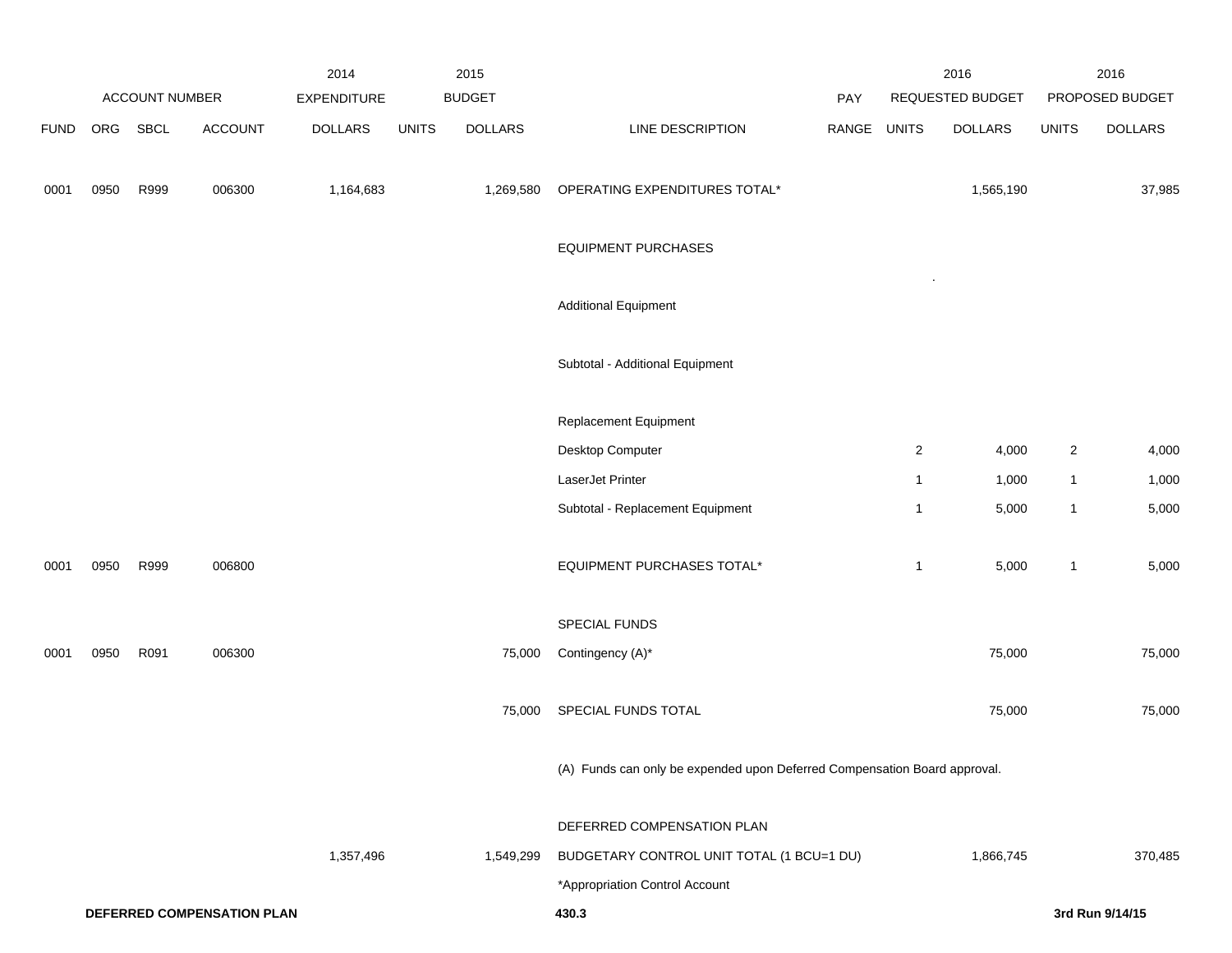|             |      |                |                | 2014               |              | 2015           |                                                                                                  |       | 2016                           |        | 2016                           |
|-------------|------|----------------|----------------|--------------------|--------------|----------------|--------------------------------------------------------------------------------------------------|-------|--------------------------------|--------|--------------------------------|
|             |      | ACCOUNT NUMBER |                | <b>EXPENDITURE</b> |              | <b>BUDGET</b>  |                                                                                                  | PAY   | REQUESTED BUDGET               |        | PROPOSED BUDGET                |
| <b>FUND</b> | ORG  | <b>SBCL</b>    | <b>ACCOUNT</b> | <b>DOLLARS</b>     | <b>UNITS</b> | <b>DOLLARS</b> | LINE DESCRIPTION                                                                                 | RANGE | <b>UNITS</b><br><b>DOLLARS</b> |        | <b>UNITS</b><br><b>DOLLARS</b> |
|             |      |                |                |                    |              |                | PROVISION FOR EMPLOYES' RETIREMENT                                                               |       |                                |        |                                |
|             |      |                |                |                    |              |                | 2. SOURCE OF FUNDS FOR PROVISION<br>FOR EMPLOYES' RETIREMENT                                     |       |                                |        |                                |
| 0001        | 9990 |                | 009013         | 85,965,660         |              | 78,532,396     | Property Tax Levy                                                                                |       | 81,823,552                     |        | 81,609,552                     |
| 0001        | 4500 |                | 009400         | 1,137,924          |              | 1,232,096      | Charges for Services - ERS Fringes                                                               |       | 1,345,759                      |        | 1,345,759                      |
| 0001        | 4500 |                | 009400         | 20,238,942         |              | 27,986,148     | Charges for Services - ERS                                                                       |       | 26,261,912                     |        | 26,261,912                     |
| 0001        | 2210 |                | 009930         | 1,732,605          |              | 730,000        | Transfer from Other Funds                                                                        |       | 830,000                        |        | 904,000                        |
| 0001        | 0950 |                | 009400         | 1,357,496          |              | 1,549,299      | Charges for Services - Deferred Comp.                                                            |       | 1,866,745                      |        | 370,485                        |
| 0001        | 4500 |                | 009870         | 82,600             |              | 88,000         | Miscellaneous - ERS                                                                              |       |                                | 91,000 | 91,000                         |
| 0001        | 4500 |                | 009870         | 13,400,000         |              | 10,400,000     | Employers' Reserve Fund (A)                                                                      |       | 7,000,000                      |        | 7,000,000                      |
|             |      |                |                | 123,915,227        |              |                | TOTAL SOURCE OF FUNDS FOR PROVISION<br>120,517,939 FOR EMPLOYES' RETIREMENT                      |       | 119,218,968                    |        | 117,582,708                    |
|             |      |                |                |                    |              |                | (A) Withdrawal from the Employers' Reserve Fund<br>in accordance with Charter Ordinance 36-08-8. |       |                                |        |                                |
|             |      |                |                |                    |              |                |                                                                                                  |       |                                |        |                                |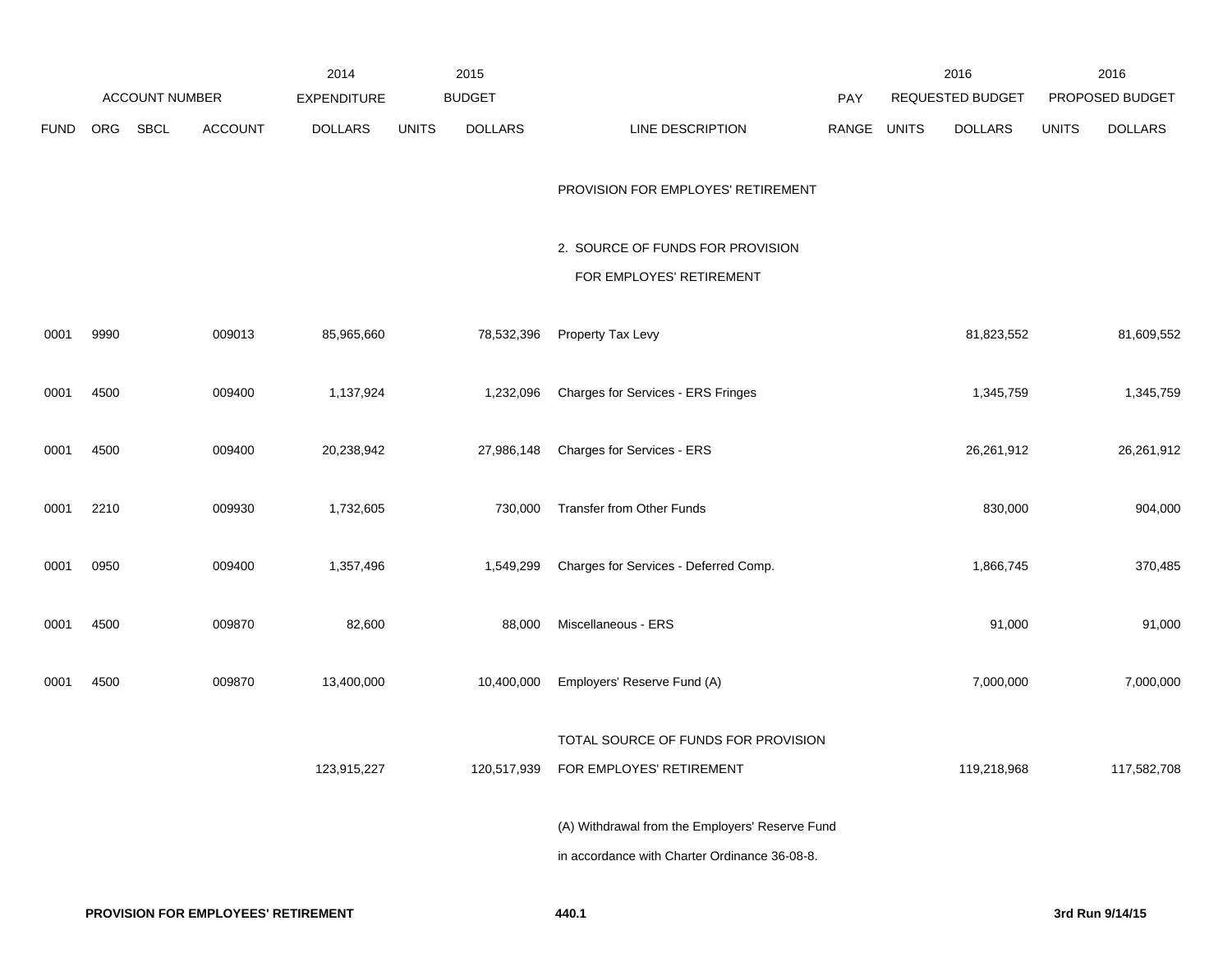|             |                                      |  |                    | 2014         |                | 2015                             |                                | 2016         |                        | 2016 |
|-------------|--------------------------------------|--|--------------------|--------------|----------------|----------------------------------|--------------------------------|--------------|------------------------|------|
|             | ACCOUNT NUMBER                       |  | <b>EXPENDITURE</b> |              | <b>BUDGET</b>  | PAY                              | REQUESTED BUDGET               |              | <b>PROPOSED BUDGET</b> |      |
| <b>FUND</b> | <b>SBCL</b><br>ORG<br><b>ACCOUNT</b> |  | <b>DOLLARS</b>     | <b>UNITS</b> | <b>DOLLARS</b> | LINE DESCRIPTION<br><b>RANGE</b> | <b>UNITS</b><br><b>DOLLARS</b> | <b>UNITS</b> | <b>DOLLARS</b>         |      |

### C. CAPITAL IMPROVEMENTS FUNDS

#### 1. BUDGETS FOR CAPITAL IMPROVEMENTS

These accounts may be credited with amounts received or receivable from assessments levied, contributions, grants, and loans in aid from other Governmental Units. Sales of remnant parcels of property or other receipts which are considered an abatement of project costs and amounts so received or receivable shall be deemed to be appropriated for the particular purpose of the project account to which said amounts are credited and are available for disbursement for said purposes, providing such receipts and disbursements have the approval of the Finance and Personnel Committee of the Common Council.

Various Common Council Resolutions such as C.C. Resolution 88-1664 adopted December 20, 1988 commonly referred to as the Capital Guidelines; CC Resolution 66-1893-E, (Grant and Aids Guidelines) adopted February 5, 1982, CC Resolution 72-982 (Land Acquisition Policy) adopted February 23, 1973 and CC Resolution 73-1365 (Industrial Land Bank Revolving Fund) adopted January 15, 1974 set forth the various procedures and controls applicable to the Capital Program of the City of Milwaukee. In adopting this budget it is the intent of the Common Council that such requirements and subsequent revisions thereto will be followed.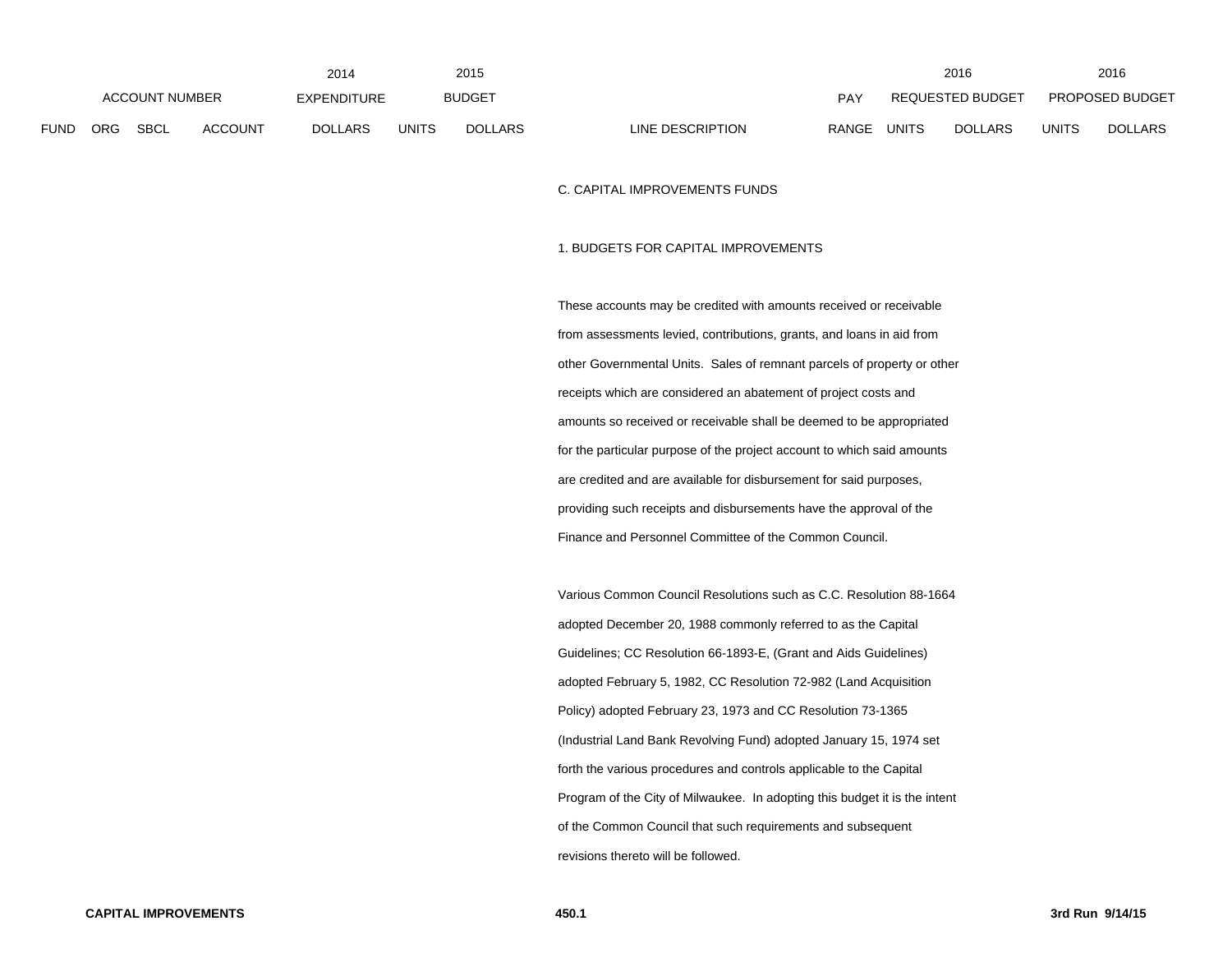|             |      |                       |                             | 2014               |              | 2015           |                                                                          |             | 2016             |              | 2016            |
|-------------|------|-----------------------|-----------------------------|--------------------|--------------|----------------|--------------------------------------------------------------------------|-------------|------------------|--------------|-----------------|
|             |      | <b>ACCOUNT NUMBER</b> |                             | <b>EXPENDITURE</b> |              | <b>BUDGET</b>  |                                                                          | <b>PAY</b>  | REQUESTED BUDGET |              | PROPOSED BUDGET |
| <b>FUND</b> | ORG  | SBCL                  | <b>ACCOUNT</b>              | <b>DOLLARS</b>     | <b>UNITS</b> | <b>DOLLARS</b> | LINE DESCRIPTION                                                         | RANGE UNITS | DOLLARS          | <b>UNITS</b> | <b>DOLLARS</b>  |
|             |      |                       |                             |                    |              |                |                                                                          |             |                  |              |                 |
|             |      |                       |                             |                    |              |                | In the case of Expressway and Urban Aid Reimbursable Capital             |             |                  |              |                 |
|             |      |                       |                             |                    |              |                | Improvement Accounts, because of timing uncertainties and their          |             |                  |              |                 |
|             |      |                       |                             |                    |              |                | reimbursable nature, it is the intent of the Common Council to provide   |             |                  |              |                 |
|             |      |                       |                             |                    |              |                | expenditure authority on an as-needed revenue offset basis by            |             |                  |              |                 |
|             |      |                       |                             |                    |              |                | appropriate resolution, rather than to include amounts for such          |             |                  |              |                 |
|             |      |                       |                             |                    |              |                | projects in the Budget.                                                  |             |                  |              |                 |
|             |      |                       |                             |                    |              |                | SPECIAL CAPITAL PROJECTS OR PURPOSES                                     |             |                  |              |                 |
|             |      |                       |                             |                    |              |                | Capital Grant and Aids Program expenditures shall be made only after     |             |                  |              |                 |
|             |      |                       |                             |                    |              |                | adoption of a Common Council resolution adopted in accordance with       |             |                  |              |                 |
|             |      |                       |                             |                    |              |                | Common Council Resolution File Number 66-1893 as amended                 |             |                  |              |                 |
|             |      |                       |                             |                    |              |                | February 25, 1982.                                                       |             |                  |              |                 |
|             |      |                       |                             |                    |              |                |                                                                          |             |                  |              |                 |
|             |      |                       |                             |                    |              |                | Grantor Share-Non City Cash                                              |             |                  |              |                 |
| 0306        | 9990 | R999                  | SP032150100                 |                    |              | 8,000,000      | Cash Revenues                                                            |             | 8,000,000        |              | 8,000,000       |
|             |      |                       |                             |                    |              |                |                                                                          |             |                  |              |                 |
|             |      |                       |                             |                    |              |                | Municipal Art Fund                                                       |             |                  |              |                 |
| 0306        | 1910 | R999                  | SP150150000                 | 13,331             |              | 50,000         | Cash Levy                                                                |             |                  |              | 25,000          |
|             |      |                       |                             |                    |              |                | The Municipal Art Fund is administered in the Dept. of City Development. |             |                  |              |                 |
|             |      |                       |                             |                    |              |                | Land Management System                                                   |             |                  |              |                 |
| 0321        | 9990 | R999                  | BU110120100                 | 775,411            |              | 850,000        | New Borrowing                                                            |             |                  |              |                 |
|             |      |                       |                             |                    |              |                |                                                                          |             |                  |              |                 |
|             |      |                       | <b>CAPITAL IMPROVEMENTS</b> |                    |              |                | 450.2                                                                    |             |                  |              | 3rd Run 9/14/15 |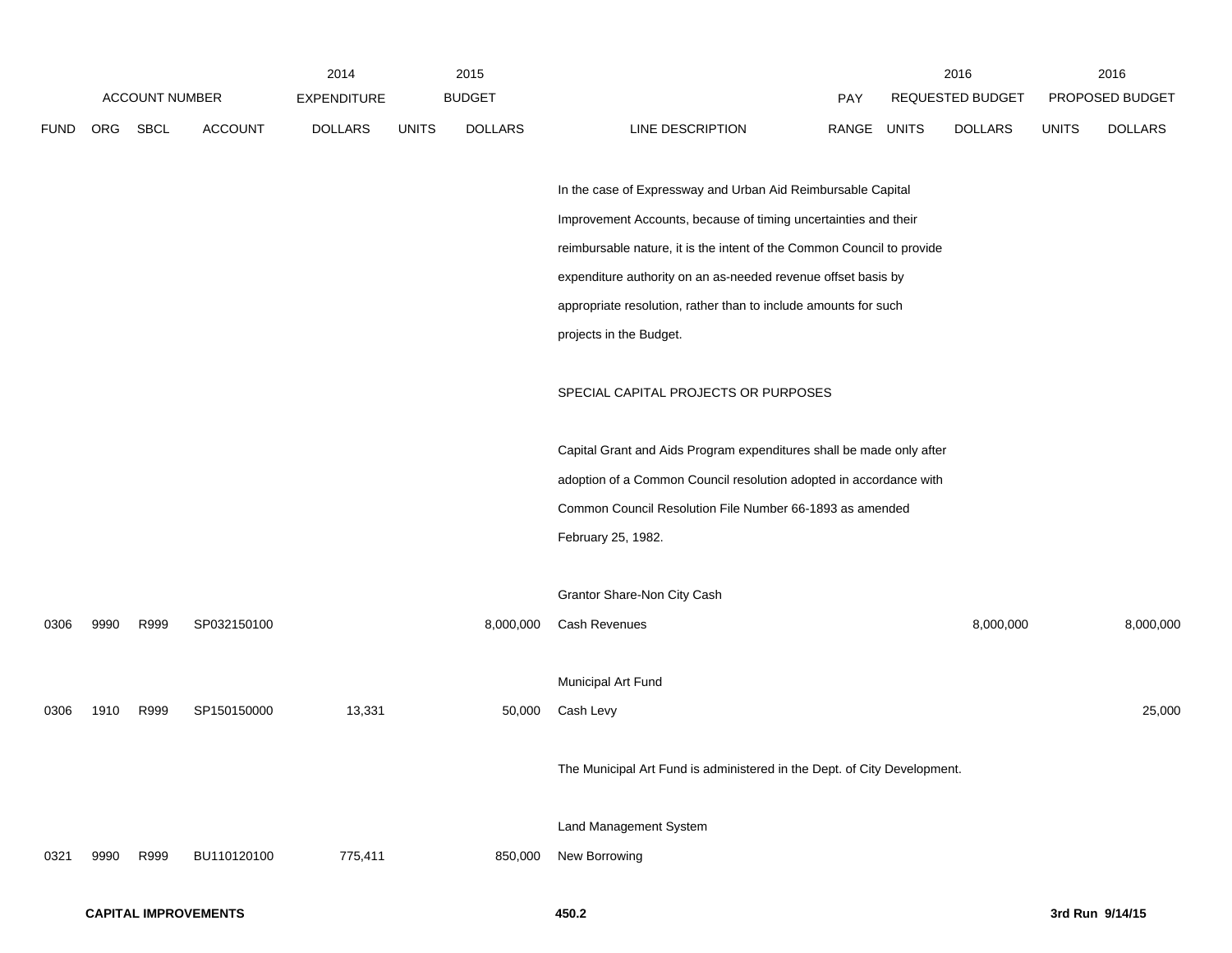|             |            |                       |                | 2014               |              | 2015           |                                |            |              | 2016                    |              | 2016            |
|-------------|------------|-----------------------|----------------|--------------------|--------------|----------------|--------------------------------|------------|--------------|-------------------------|--------------|-----------------|
|             |            | <b>ACCOUNT NUMBER</b> |                | <b>EXPENDITURE</b> |              | <b>BUDGET</b>  |                                | <b>PAY</b> |              | <b>REQUESTED BUDGET</b> |              | PROPOSED BUDGET |
| <b>FUND</b> | <b>ORG</b> | <b>SBCL</b>           | <b>ACCOUNT</b> | <b>DOLLARS</b>     | <b>UNITS</b> | <b>DOLLARS</b> | LINE DESCRIPTION               | RANGE      | <b>UNITS</b> | <b>DOLLARS</b>          | <b>UNITS</b> | <b>DOLLARS</b>  |
|             |            |                       |                |                    |              |                |                                |            |              |                         |              |                 |
|             |            |                       |                |                    |              |                | <b>Housing Trust Fund</b>      |            |              |                         |              |                 |
| 0339        | 9990       | R999                  | UR04415000A    | 488,365            |              | 600,000        | New Borrowing                  |            |              |                         |              | 400,000         |
|             |            |                       |                |                    |              |                |                                |            |              |                         |              |                 |
|             |            |                       |                |                    |              |                | Capital Improvements Committee |            |              |                         |              |                 |
| 0306        | 1310       | R999                  | SP151150000    | 85,960             |              | 87,000         | Cash Levy                      |            |              | 87,000                  |              | 87,000          |
|             |            |                       |                |                    |              |                |                                |            |              |                         |              |                 |
|             |            |                       |                | 1,363,067          |              | 9,587,000      | TOTAL SPECIAL CAPITAL PROJECTS |            |              | 8,087,000               |              | 8,512,000       |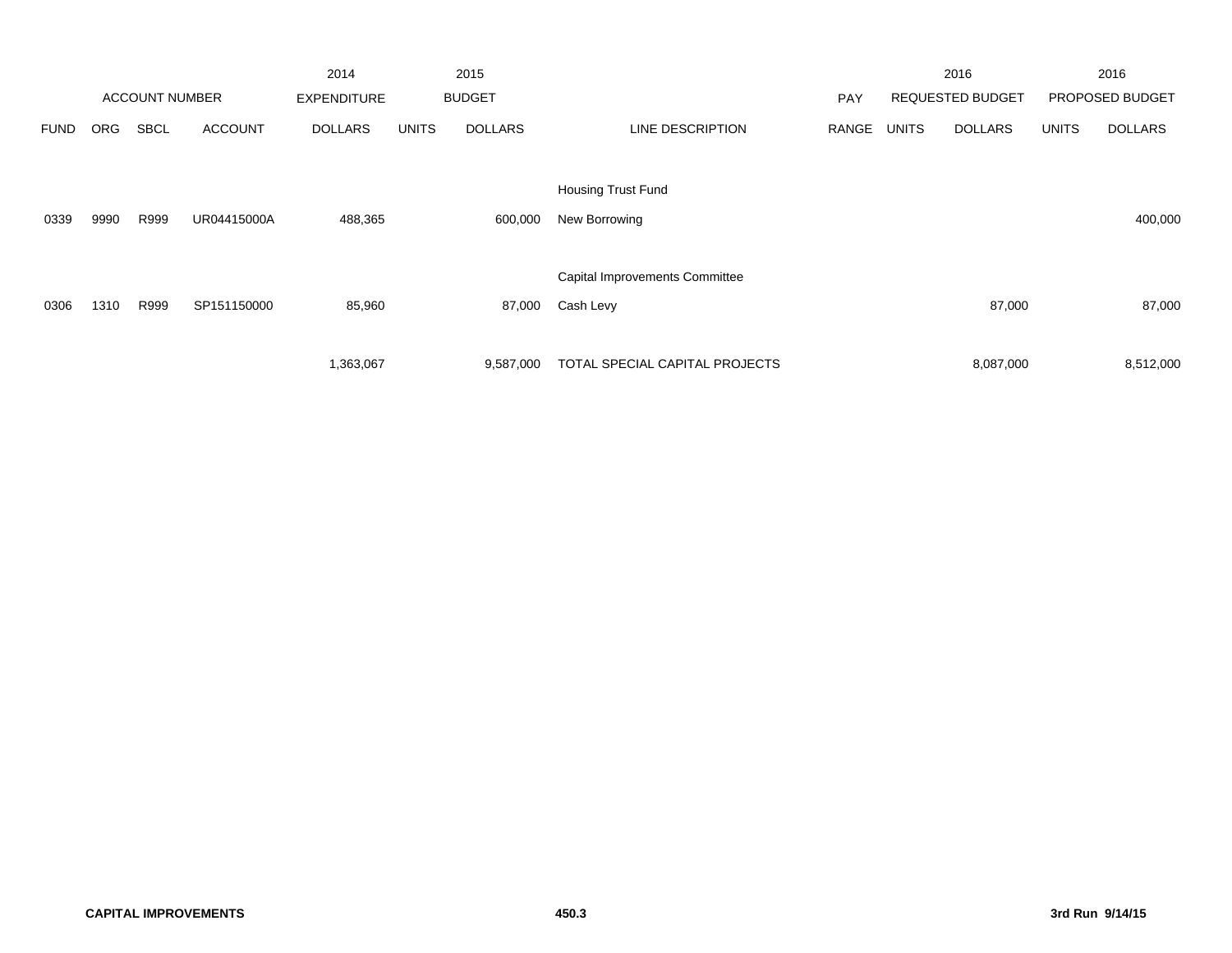|             |      |                       |                             | 2014               |              | 2015           |                                         |             | 2016             |              | 2016            |
|-------------|------|-----------------------|-----------------------------|--------------------|--------------|----------------|-----------------------------------------|-------------|------------------|--------------|-----------------|
|             |      | <b>ACCOUNT NUMBER</b> |                             | <b>EXPENDITURE</b> |              | <b>BUDGET</b>  |                                         | PAY         | REQUESTED BUDGET |              | PROPOSED BUDGET |
| <b>FUND</b> | ORG  | SBCL                  | <b>ACCOUNT</b>              | <b>DOLLARS</b>     | <b>UNITS</b> | <b>DOLLARS</b> | LINE DESCRIPTION                        | RANGE UNITS | <b>DOLLARS</b>   | <b>UNITS</b> | <b>DOLLARS</b>  |
|             |      |                       |                             |                    |              |                |                                         |             |                  |              |                 |
|             |      |                       |                             |                    |              |                | DEPARTMENT OF ADMINISTRATION            |             |                  |              |                 |
|             |      |                       |                             |                    |              |                |                                         |             |                  |              |                 |
|             |      |                       |                             |                    |              |                | FMIS Upgrade                            |             |                  |              |                 |
| 0321        | 9990 | R999                  | BU110090300                 | 98,400             |              |                | New Borrowing                           |             |                  |              |                 |
|             |      |                       |                             |                    |              |                |                                         |             |                  |              |                 |
|             |      |                       |                             |                    |              |                | Storage Area Network (SAN) Expansion    |             |                  |              |                 |
| 0321        | 9990 | R999                  | BU110090600                 | 204,072            |              |                | New Borrowing                           |             |                  |              |                 |
| 0321        | 1510 | R999                  | BU110090600                 |                    |              |                | Cash Levy                               |             |                  |              |                 |
|             |      |                       |                             |                    |              |                |                                         |             |                  |              |                 |
|             |      |                       |                             |                    |              |                | Workplace Safety & Efficiency Project - |             |                  |              |                 |
|             |      |                       |                             |                    |              |                | 809 Building 4th Floor                  |             |                  |              |                 |
| 0321        | 9990 | R999                  | BU110150100                 | 421,350            |              | 400,000        | New Borrowing                           |             |                  |              |                 |
|             |      |                       |                             |                    |              |                |                                         |             |                  |              |                 |
|             |      |                       |                             |                    |              |                | <b>IT Upgrades</b>                      |             |                  |              |                 |
| 0321        | 1510 | R999                  | BU110120200                 |                    |              |                | New Borrowing                           |             |                  |              |                 |
| 0321        | 1510 | R999                  | BU110120200                 | 416,667            |              | 250,000        | Cash Levy                               |             | 300,000          |              | 300,000         |
|             |      |                       |                             |                    |              |                |                                         |             |                  |              |                 |
|             |      |                       |                             |                    |              |                | Exchange Server Replacement             |             |                  |              |                 |
| 0321        | 1510 | R999                  | BU110120300                 | 81,132             |              |                | New Borrowing                           |             |                  |              |                 |
|             |      |                       |                             |                    |              |                |                                         |             |                  |              |                 |
|             |      |                       |                             |                    |              |                | <b>Public Facility Communications</b>   |             |                  |              |                 |
| 0333        | 9990 | R999                  | ST27015000A                 | 395,731            |              | 550,000        | New Borrowing                           |             | 625,000          |              | 575,000         |
|             |      |                       |                             |                    |              |                | CSWAN-COMON Upgrade                     |             |                  |              |                 |
|             |      |                       |                             |                    |              |                |                                         |             |                  |              |                 |
|             |      |                       |                             |                    |              |                | New Borrowing                           |             | 500,000          |              | 500,000         |
|             |      |                       | <b>CAPITAL IMPROVEMENTS</b> |                    |              |                | 450.4                                   |             |                  |              | 3rd Run 9/14/15 |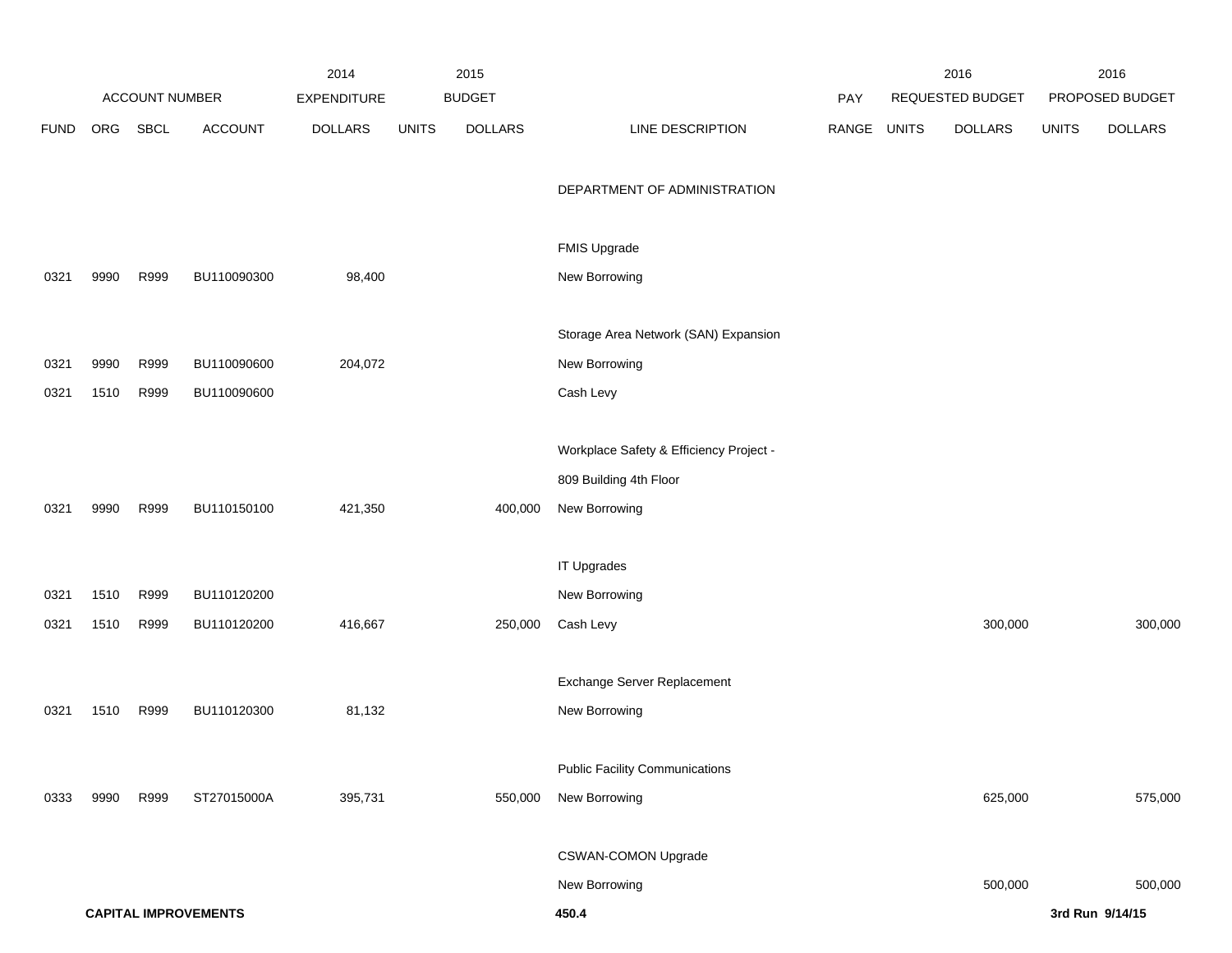|             |      |                |                | 2014           |              | 2015           |                                   |       |              | 2016             |              | 2016            |
|-------------|------|----------------|----------------|----------------|--------------|----------------|-----------------------------------|-------|--------------|------------------|--------------|-----------------|
|             |      | ACCOUNT NUMBER |                | EXPENDITURE    |              | <b>BUDGET</b>  |                                   | PAY   |              | REQUESTED BUDGET |              | PROPOSED BUDGET |
| <b>FUND</b> | ORG  | SBCL           | <b>ACCOUNT</b> | <b>DOLLARS</b> | <b>UNITS</b> | <b>DOLLARS</b> | LINE DESCRIPTION                  | RANGE | <b>UNITS</b> | <b>DOLLARS</b>   | <b>UNITS</b> | <b>DOLLARS</b>  |
|             |      |                |                |                |              |                |                                   |       |              |                  |              |                 |
|             |      |                |                |                |              |                |                                   |       |              |                  |              |                 |
| 0321        | 1510 | R999           |                |                |              |                | UCC Lagan Upgrade                 |       |              |                  |              |                 |
|             |      |                |                |                |              |                | New Borrowing                     |       |              | 220,000          |              | 220,000         |
|             |      |                |                |                |              |                |                                   |       |              |                  |              |                 |
|             |      |                |                |                |              |                | MapMilwaukee ArcGIS Upgrade       |       |              |                  |              |                 |
|             |      |                |                |                |              |                | Cash Levy                         |       |              |                  |              |                 |
| 0321        | 9990 | R999           | BU110150200    |                |              | 400,000        | New Borrowing                     |       |              |                  |              |                 |
|             |      |                |                |                |              |                |                                   |       |              |                  |              |                 |
|             |      |                |                |                |              |                | Mobile Device Security            |       |              |                  |              |                 |
|             |      |                |                |                |              |                | Cash Levy                         |       |              |                  |              |                 |
| 0321        | 9990 | R999           | BU110150300    |                |              | 160,000        | New Borrowing                     |       |              |                  |              |                 |
|             |      |                |                |                |              |                |                                   |       |              |                  |              |                 |
|             |      |                |                |                |              |                | DSS E-Vault Upgrade               |       |              |                  |              |                 |
| 0321        | 9990 | R999           | BU110150400    |                |              | 300,000        | New Borrowing                     |       |              |                  |              |                 |
|             |      |                |                |                |              |                |                                   |       |              |                  |              |                 |
|             |      |                |                |                |              |                | Corporate Database Server Upgrade |       |              |                  |              |                 |
| 0321        | 1510 | R999           |                |                |              |                | New Borrowing                     |       |              | 270,000          |              | 270,000         |
|             |      |                |                |                |              |                |                                   |       |              |                  |              |                 |
|             |      |                |                |                |              |                | PeopleSoft HRMS Upgrade           |       |              |                  |              |                 |
| 0321        | 1510 | R999           |                |                |              |                | New Borrowing                     |       |              | 1,000,000        |              | 1,000,000       |
|             |      |                |                |                |              |                |                                   |       |              |                  |              |                 |
|             |      |                |                |                |              |                | <b>Better Buildings Challenge</b> |       |              |                  |              |                 |
| 0321        | 1510 | R999           |                |                |              |                | New Borrowing                     |       |              | 600,000          |              | 400,000         |
|             |      |                |                |                |              |                |                                   |       |              |                  |              |                 |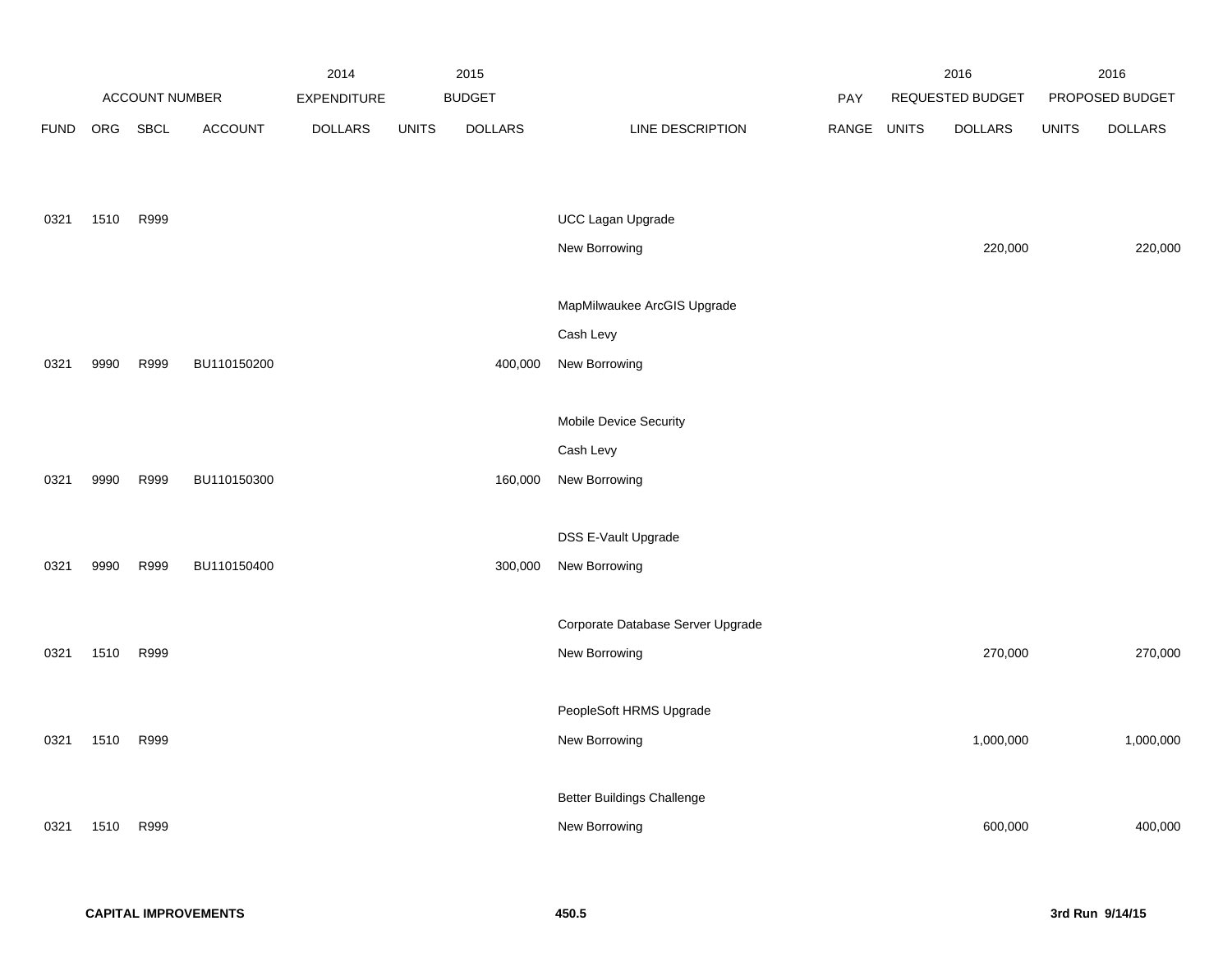|             |            |                       |                | 2014               |              | 2015           |                                    |            |              | 2016                    |              | 2016            |
|-------------|------------|-----------------------|----------------|--------------------|--------------|----------------|------------------------------------|------------|--------------|-------------------------|--------------|-----------------|
|             |            | <b>ACCOUNT NUMBER</b> |                | <b>EXPENDITURE</b> |              | <b>BUDGET</b>  |                                    | <b>PAY</b> |              | <b>REQUESTED BUDGET</b> |              | PROPOSED BUDGET |
| <b>FUND</b> | <b>ORG</b> | <b>SBCL</b>           | <b>ACCOUNT</b> | <b>DOLLARS</b>     | <b>UNITS</b> | <b>DOLLARS</b> | LINE DESCRIPTION                   | RANGE      | <b>UNITS</b> | <b>DOLLARS</b>          | <b>UNITS</b> | <b>DOLLARS</b>  |
|             |            |                       |                |                    |              |                |                                    |            |              |                         |              |                 |
|             |            |                       |                |                    |              |                | <b>Tax Collection System</b>       |            |              |                         |              |                 |
| 0321        | 9990       | R999                  | BU110150500    |                    |              | 1,200,000      | New Borrowing                      |            |              | 800,000                 |              | 1,150,000       |
|             |            |                       |                |                    |              |                |                                    |            |              |                         |              |                 |
|             |            |                       |                |                    |              |                |                                    |            |              |                         |              |                 |
|             |            |                       |                | 1,617,352          |              | 3,260,000      | TOTAL DEPARTMENT OF ADMINISTRATION |            |              | 4,315,000               |              | 4,415,000       |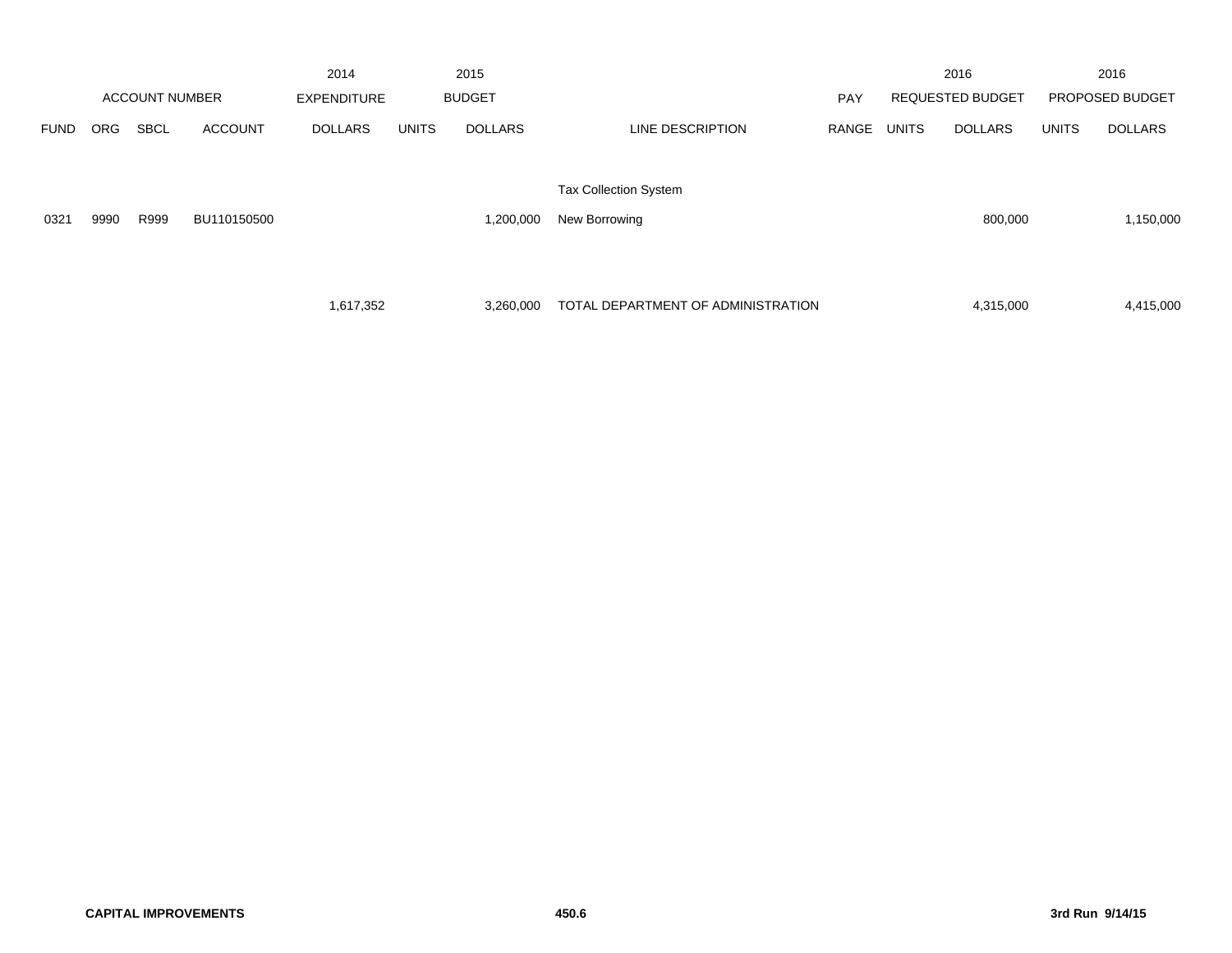|             |            |                       |                | 2014               |              | 2015           |                            |            |       | 2016                    |              | 2016            |
|-------------|------------|-----------------------|----------------|--------------------|--------------|----------------|----------------------------|------------|-------|-------------------------|--------------|-----------------|
|             |            | <b>ACCOUNT NUMBER</b> |                | <b>EXPENDITURE</b> |              | <b>BUDGET</b>  |                            | <b>PAY</b> |       | <b>REQUESTED BUDGET</b> |              | PROPOSED BUDGET |
| <b>FUND</b> | <b>ORG</b> | <b>SBCL</b>           | <b>ACCOUNT</b> | <b>DOLLARS</b>     | <b>UNITS</b> | <b>DOLLARS</b> | LINE DESCRIPTION           | RANGE      | UNITS | <b>DOLLARS</b>          | <b>UNITS</b> | <b>DOLLARS</b>  |
|             |            |                       |                |                    |              |                | <b>ASSESSOR'S OFFICE</b>   |            |       |                         |              |                 |
|             |            |                       |                |                    |              |                | <b>Assessment Software</b> |            |       |                         |              |                 |
| 0321        | 9990       | R999                  | BU110151300    |                    |              | 555,000        | New Borrowing              |            |       | 556,000                 |              | 556,000         |
|             |            |                       |                |                    |              |                |                            |            |       |                         |              |                 |
|             |            |                       |                |                    |              | 555,000        | TOTAL ASSESSOR'S OFFICE    |            |       | 556,000                 |              | 556,000         |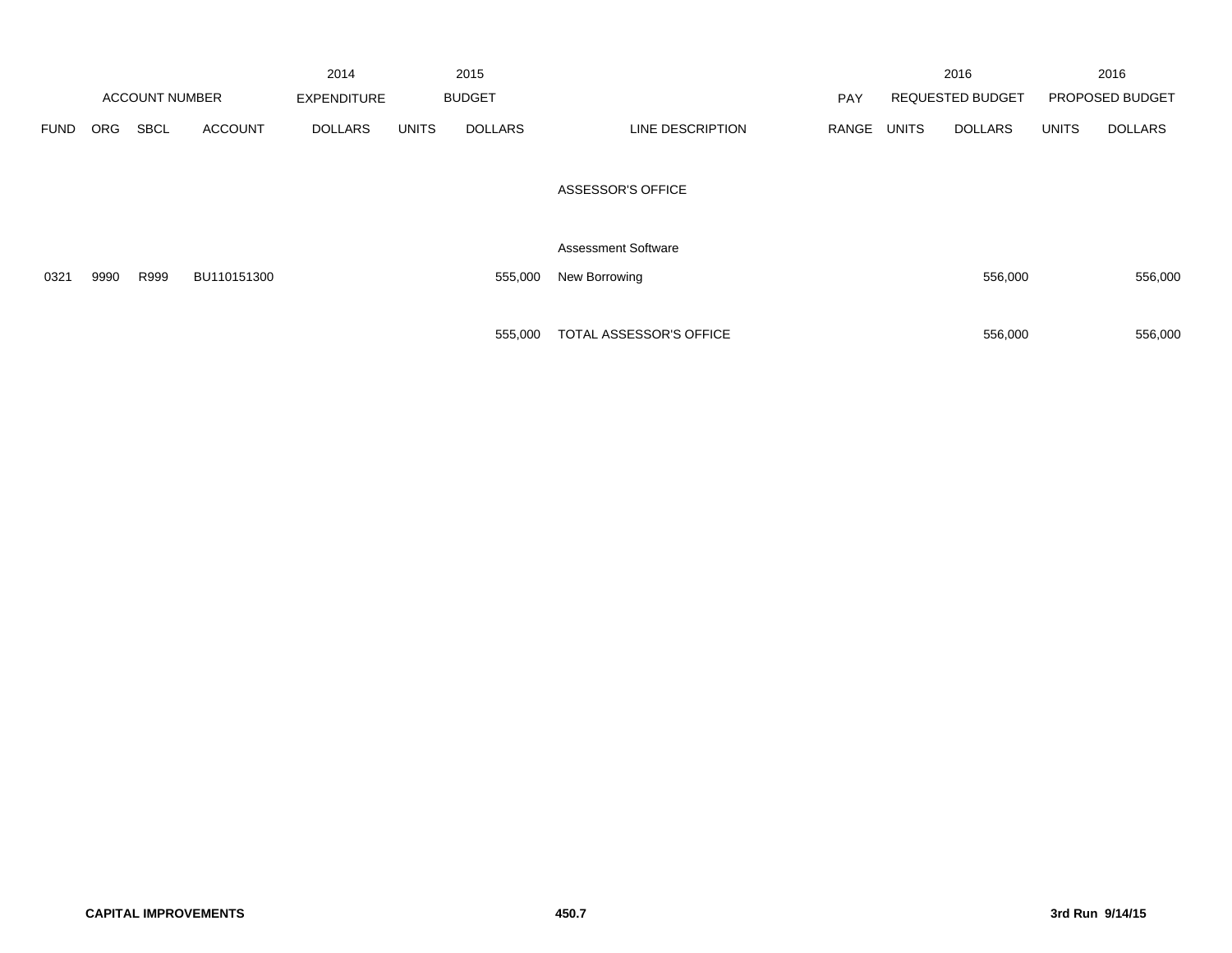|             |            |                       |                | 2014               |              | 2015           |                               |       |              | 2016                    |              | 2016            |
|-------------|------------|-----------------------|----------------|--------------------|--------------|----------------|-------------------------------|-------|--------------|-------------------------|--------------|-----------------|
|             |            | <b>ACCOUNT NUMBER</b> |                | <b>EXPENDITURE</b> |              | <b>BUDGET</b>  |                               | PAY   |              | <b>REQUESTED BUDGET</b> |              | PROPOSED BUDGET |
| <b>FUND</b> | <b>ORG</b> | <b>SBCL</b>           | <b>ACCOUNT</b> | <b>DOLLARS</b>     | <b>UNITS</b> | <b>DOLLARS</b> | LINE DESCRIPTION              | RANGE | <b>UNITS</b> | <b>DOLLARS</b>          | <b>UNITS</b> | <b>DOLLARS</b>  |
|             |            |                       |                |                    |              |                |                               |       |              |                         |              |                 |
|             |            |                       |                |                    |              |                | <b>CITY ATTORNEY</b>          |       |              |                         |              |                 |
|             |            |                       |                |                    |              |                |                               |       |              |                         |              |                 |
|             |            |                       |                |                    |              |                | City Hall - 8th Floor Remodel |       |              |                         |              |                 |
| 0321        | 9990       | R999                  | BU110140300    | 1,130              |              |                | New Borrowing                 |       |              | 3,120,000               |              |                 |
|             |            |                       |                |                    |              |                |                               |       |              |                         |              |                 |
|             |            |                       |                | 1,130              |              |                | TOTAL CITY ATTORNEY           |       |              | 3,120,000               |              |                 |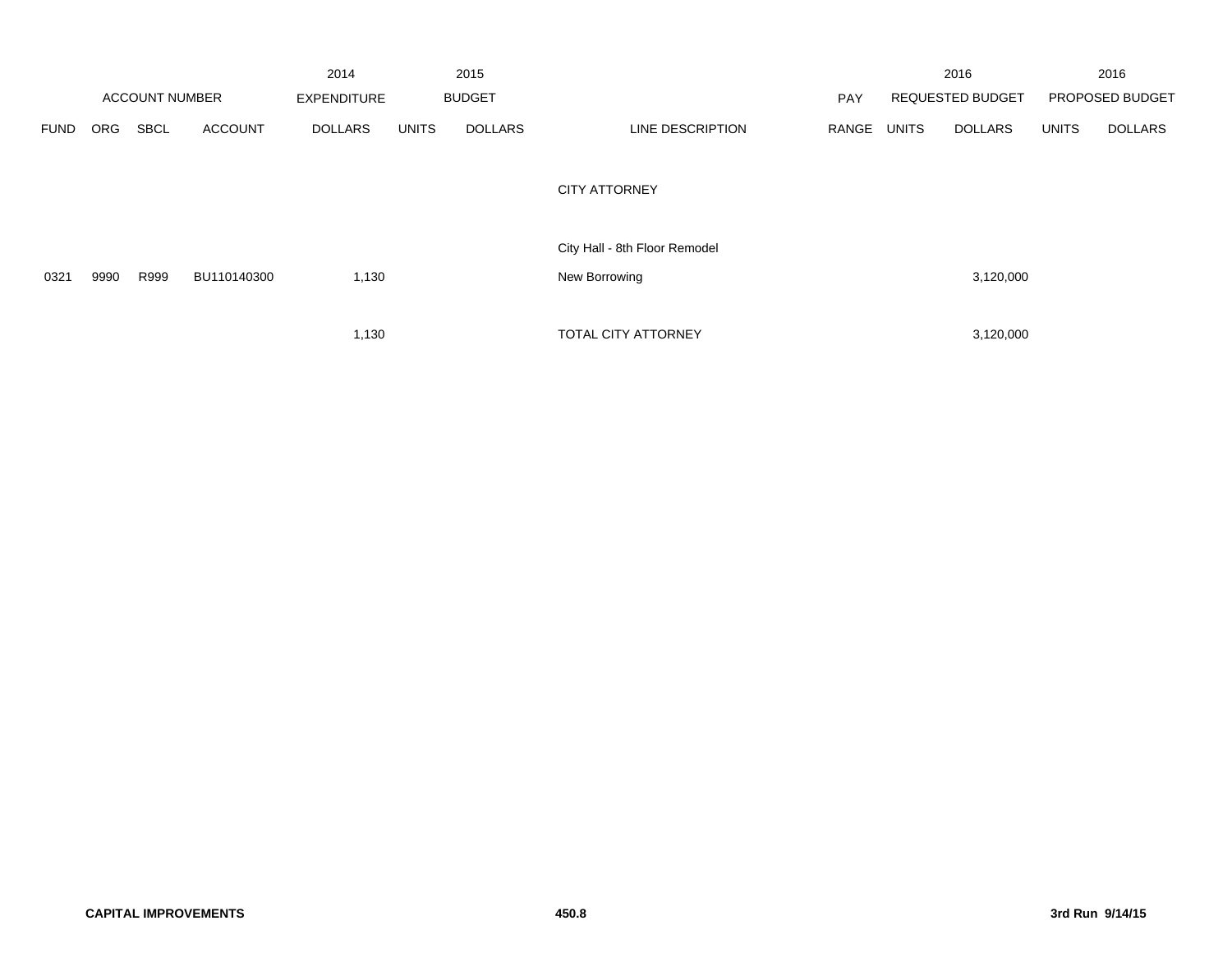|             |            |                       |                | 2014               |              | 2015           |                                       |            |              | 2016                    |              | 2016            |
|-------------|------------|-----------------------|----------------|--------------------|--------------|----------------|---------------------------------------|------------|--------------|-------------------------|--------------|-----------------|
|             |            | <b>ACCOUNT NUMBER</b> |                | <b>EXPENDITURE</b> |              | <b>BUDGET</b>  |                                       | <b>PAY</b> |              | <b>REQUESTED BUDGET</b> |              | PROPOSED BUDGET |
| <b>FUND</b> | <b>ORG</b> | SBCL                  | <b>ACCOUNT</b> | <b>DOLLARS</b>     | <b>UNITS</b> | <b>DOLLARS</b> | LINE DESCRIPTION                      | RANGE      | <b>UNITS</b> | <b>DOLLARS</b>          | <b>UNITS</b> | <b>DOLLARS</b>  |
|             |            |                       |                |                    |              |                |                                       |            |              |                         |              |                 |
|             |            |                       |                |                    |              |                | DEPARTMENT OF CITY DEVELOPMENT        |            |              |                         |              |                 |
|             |            |                       |                |                    |              |                |                                       |            |              |                         |              |                 |
|             |            |                       |                |                    |              |                | Advanced Planning Fund                |            |              |                         |              |                 |
| 0339        | 1910       | R999                  | UR01215000A    | 139,267            |              | 100,000        | Cash Levy                             |            |              | 150,000                 |              | 150,000         |
|             |            |                       |                |                    |              |                |                                       |            |              |                         |              |                 |
|             |            |                       |                |                    |              |                | Neighborhood Commercial District      |            |              |                         |              |                 |
|             |            |                       |                |                    |              |                | Street Improvement Fund               |            |              |                         |              |                 |
| 0333        | 9990       | R999                  | ST04015000A    |                    |              | 200,000        | New Borrowing                         |            |              |                         |              |                 |
|             |            |                       |                |                    |              |                |                                       |            |              |                         |              |                 |
|             |            |                       |                |                    |              |                | Tax Increment Financed Urban          |            |              |                         |              |                 |
|             |            |                       |                |                    |              |                | Renewal Projects (Purpose Account)    |            |              |                         |              |                 |
|             |            |                       |                |                    |              |                | Including Grant Funded Projects       |            |              |                         |              |                 |
|             |            |                       |                |                    |              |                | New Borrowing and Developer Revenues  |            |              |                         |              |                 |
| 0336        | 9990       | R999                  | TD000080000    |                    |              |                | New Borrowing for existing TIDs       |            |              |                         |              |                 |
| 0336        | 9990       | R999                  | TD000150000    | 15,271,109         |              | 15,000,000     | New Borrowing for potential new TIDs  |            |              | 25,000,000              |              | 49,000,000      |
| 0336        | 1910       | R999                  | TD000150003    | 1,511,265          |              | 3,500,000      | Developer Revenues                    |            |              | 3,000,000               |              | 3,000,000       |
| 0336        | 9990       | R999                  | TD000150000    |                    |              | 1,500,000      | Capitalized Interest - Borrow         |            |              | 2,500,000               |              | 4,900,000       |
|             |            |                       |                |                    |              |                |                                       |            |              |                         |              |                 |
|             |            |                       |                |                    |              |                | Development Fund                      |            |              |                         |              |                 |
| 0339        | 9990       | R999                  | UR03311000A    | 1,137,814          |              |                | New Borrowing                         |            |              |                         |              |                 |
|             |            |                       |                |                    |              |                |                                       |            |              |                         |              |                 |
|             |            |                       |                |                    |              |                | <b>Business Improvement Districts</b> |            |              |                         |              |                 |
| 0339        | 9990       | R999                  | UR04115000A    |                    |              | 250,000        | New Borrowing                         |            |              |                         |              |                 |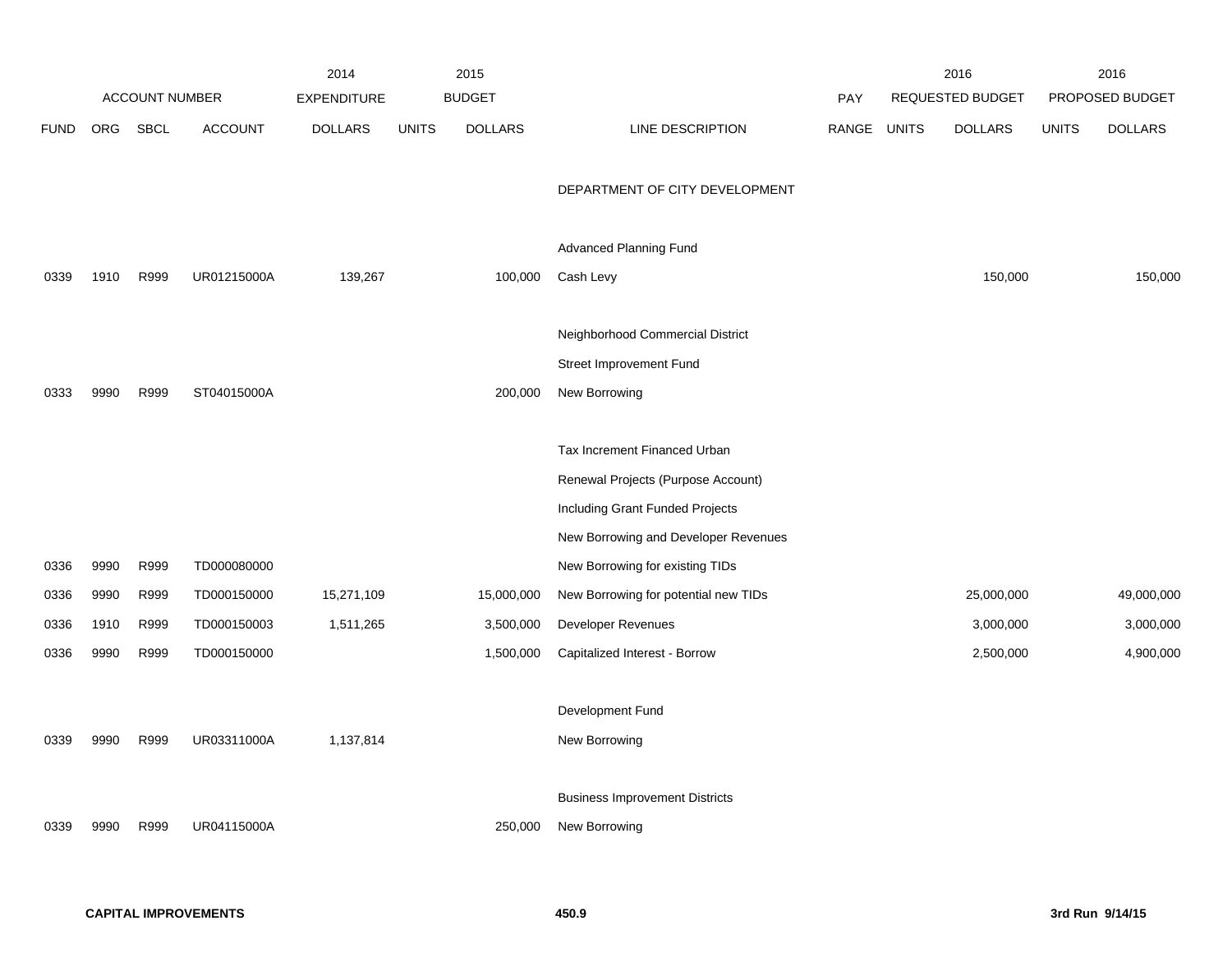|             |            |                |                | 2014               |              | 2015           |                                          |            |              | 2016             |              | 2016            |
|-------------|------------|----------------|----------------|--------------------|--------------|----------------|------------------------------------------|------------|--------------|------------------|--------------|-----------------|
|             |            | ACCOUNT NUMBER |                | <b>EXPENDITURE</b> |              | <b>BUDGET</b>  |                                          | <b>PAY</b> |              | REQUESTED BUDGET |              | PROPOSED BUDGET |
| <b>FUND</b> | <b>ORG</b> | <b>SBCL</b>    | <b>ACCOUNT</b> | <b>DOLLARS</b>     | <b>UNITS</b> | <b>DOLLARS</b> | LINE DESCRIPTION                         | RANGE      | <b>UNITS</b> | <b>DOLLARS</b>   | <b>UNITS</b> | <b>DOLLARS</b>  |
|             |            |                |                |                    |              |                |                                          |            |              |                  |              |                 |
|             |            |                |                |                    |              |                | Healthy Neighborhoods Initiative         |            |              |                  |              |                 |
| 0339        | 1910       | R999           | UR046130000    | 105,960            |              | 100,000        | Cash Levy                                |            |              |                  |              |                 |
| 0339        | 9990       | R999           | UR046130000    |                    |              |                | New Borrowing                            |            |              | 150,000          |              |                 |
|             |            |                |                |                    |              |                |                                          |            |              |                  |              |                 |
|             |            |                |                |                    |              |                | <b>ADA Riverwalk Construction</b>        |            |              |                  |              |                 |
| 0339        | 9990       | R999           | UR047110000    | 594,112            |              |                | New Borrowing                            |            |              |                  |              |                 |
|             |            |                |                |                    |              |                |                                          |            |              |                  |              |                 |
|             |            |                |                |                    |              |                | <b>Commercial Investment Program</b>     |            |              |                  |              |                 |
| 0339        | 9990       | R999           | UR05014000A    | 404,819            |              |                | New Borrowing                            |            |              | 500,000          |              | 500,000         |
|             |            |                |                |                    |              |                |                                          |            |              |                  |              |                 |
|             |            |                |                |                    |              |                | <b>Brownfield Program</b>                |            |              |                  |              |                 |
| 0339        | 9990       | R999           | UR05115000A    | 1,176,419          |              | 500,000        | New Borrowing                            |            |              | 500,000          |              | 500,000         |
|             |            |                |                |                    |              |                |                                          |            |              |                  |              |                 |
|             |            |                |                |                    |              |                | Housing Infrastructure Preservation Fund |            |              |                  |              |                 |
| 0339        | 9990       | R999           | UR048150000    | 671,580            |              | 450,000        | New Borrowing                            |            |              | 450,000          |              | 450,000         |
|             |            |                |                |                    |              |                |                                          |            |              |                  |              |                 |
|             |            |                |                |                    |              |                | In Rem Property Program                  |            |              |                  |              |                 |
| 0339        | 9990       | R999           | UR049150000    | 495,226            |              | 2,500,000      | New Borrowing                            |            |              | 2,000,000        |              | 1,000,000       |
| 0339        | 1910       | R999           | UR049150000    |                    |              | 750,000        | Cash Revenues                            |            |              | 333,000          |              | 330,000         |
|             |            |                |                |                    |              |                |                                          |            |              |                  |              |                 |
|             |            |                |                |                    |              |                | Strong Homes Loan Program                |            |              |                  |              |                 |
| 0339        | 1910       | R999           |                |                    |              |                | New Borrowing                            |            |              |                  |              | 1,000,000       |
| 0339        | 1910       | R999           |                |                    |              |                | <b>Cash Revenues</b>                     |            |              |                  |              | 500,000         |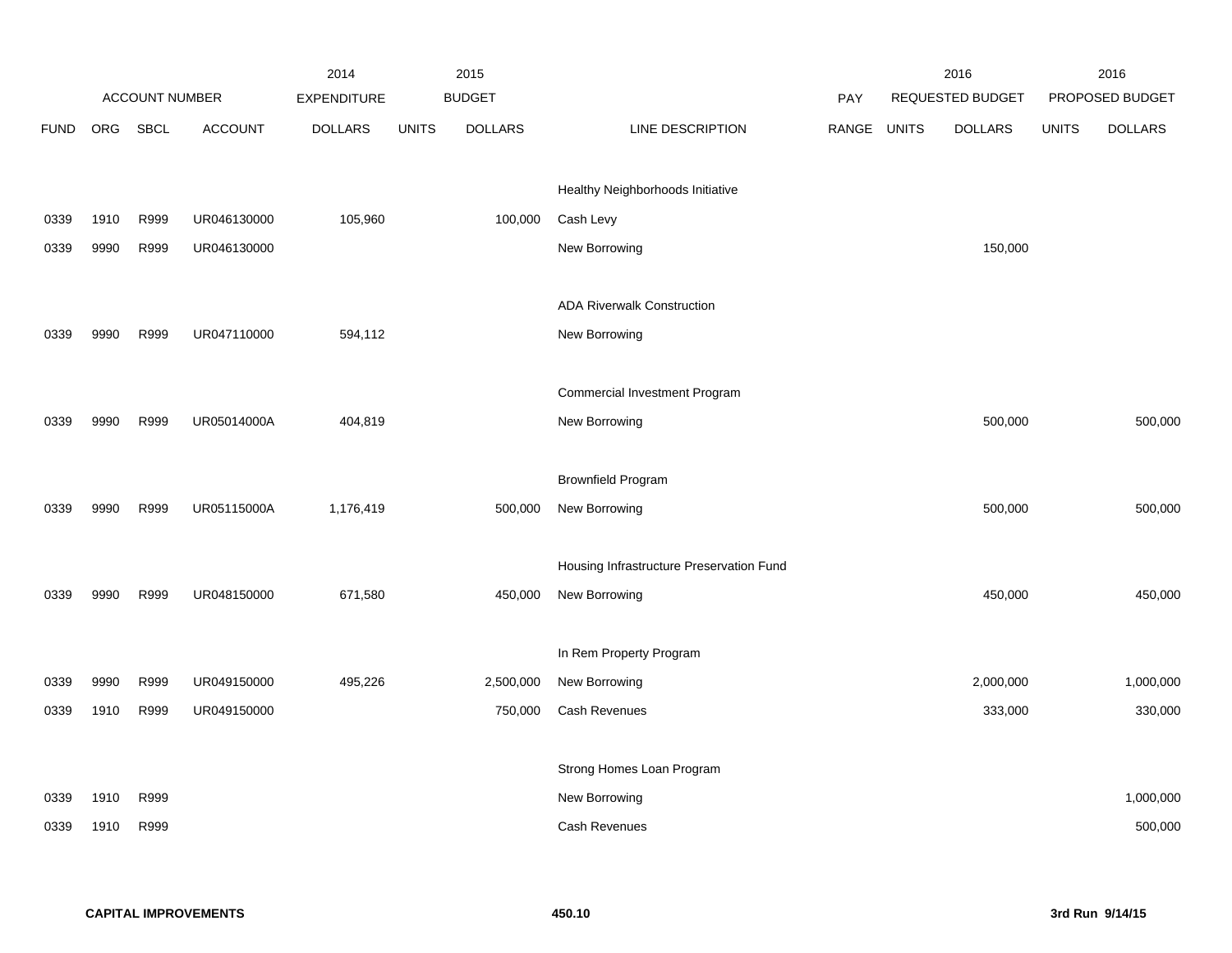|             |            |                       |                | 2014               |              | 2015           |                                                   |       |              | 2016                    |              | 2016            |
|-------------|------------|-----------------------|----------------|--------------------|--------------|----------------|---------------------------------------------------|-------|--------------|-------------------------|--------------|-----------------|
|             |            | <b>ACCOUNT NUMBER</b> |                | <b>EXPENDITURE</b> |              | <b>BUDGET</b>  |                                                   | PAY   |              | <b>REQUESTED BUDGET</b> |              | PROPOSED BUDGET |
| <b>FUND</b> | <b>ORG</b> | <b>SBCL</b>           | <b>ACCOUNT</b> | <b>DOLLARS</b>     | <b>UNITS</b> | <b>DOLLARS</b> | LINE DESCRIPTION                                  | RANGE | <b>UNITS</b> | <b>DOLLARS</b>          | <b>UNITS</b> | <b>DOLLARS</b>  |
|             |            |                       |                |                    |              |                |                                                   |       |              |                         |              |                 |
|             |            |                       |                |                    |              |                | Rental Housing Rehabilitation Program (A)         |       |              |                         |              |                 |
| 0339        | 1910       | R999                  | UR049150200    | 94,147             |              | 1,000,000      | New Borrowing                                     |       |              |                         |              |                 |
|             |            |                       |                |                    |              |                |                                                   |       |              |                         |              |                 |
|             |            |                       |                |                    |              |                | Commercial In Rem Property Program                |       |              |                         |              |                 |
| 0339        | 9990       | R999                  | UR056150000    |                    |              | 500,000        | New Borrowing                                     |       |              | 250,000                 |              | 250,000         |
|             |            |                       |                |                    |              |                |                                                   |       |              |                         |              |                 |
|             |            |                       |                |                    |              |                | Vacant Lot Beautification                         |       |              |                         |              |                 |
| 0339        | 1910       | R999                  | UR052140000    | 9,180              |              |                | Cash Levy                                         |       |              |                         |              |                 |
|             |            |                       |                |                    |              |                |                                                   |       |              |                         |              |                 |
|             |            |                       |                |                    |              |                | (A) Expenditure of funds contingent upon adoption |       |              |                         |              |                 |
|             |            |                       |                |                    |              |                | of a resolution by the Common Council             |       |              |                         |              |                 |
|             |            |                       |                |                    |              |                |                                                   |       |              |                         |              |                 |
|             |            |                       |                | 21,610,898         |              | 26,350,000     | TOTAL DEPARTMENT OF CITY DEVELOPMENT              |       |              | 34,833,000              |              | 61,580,000      |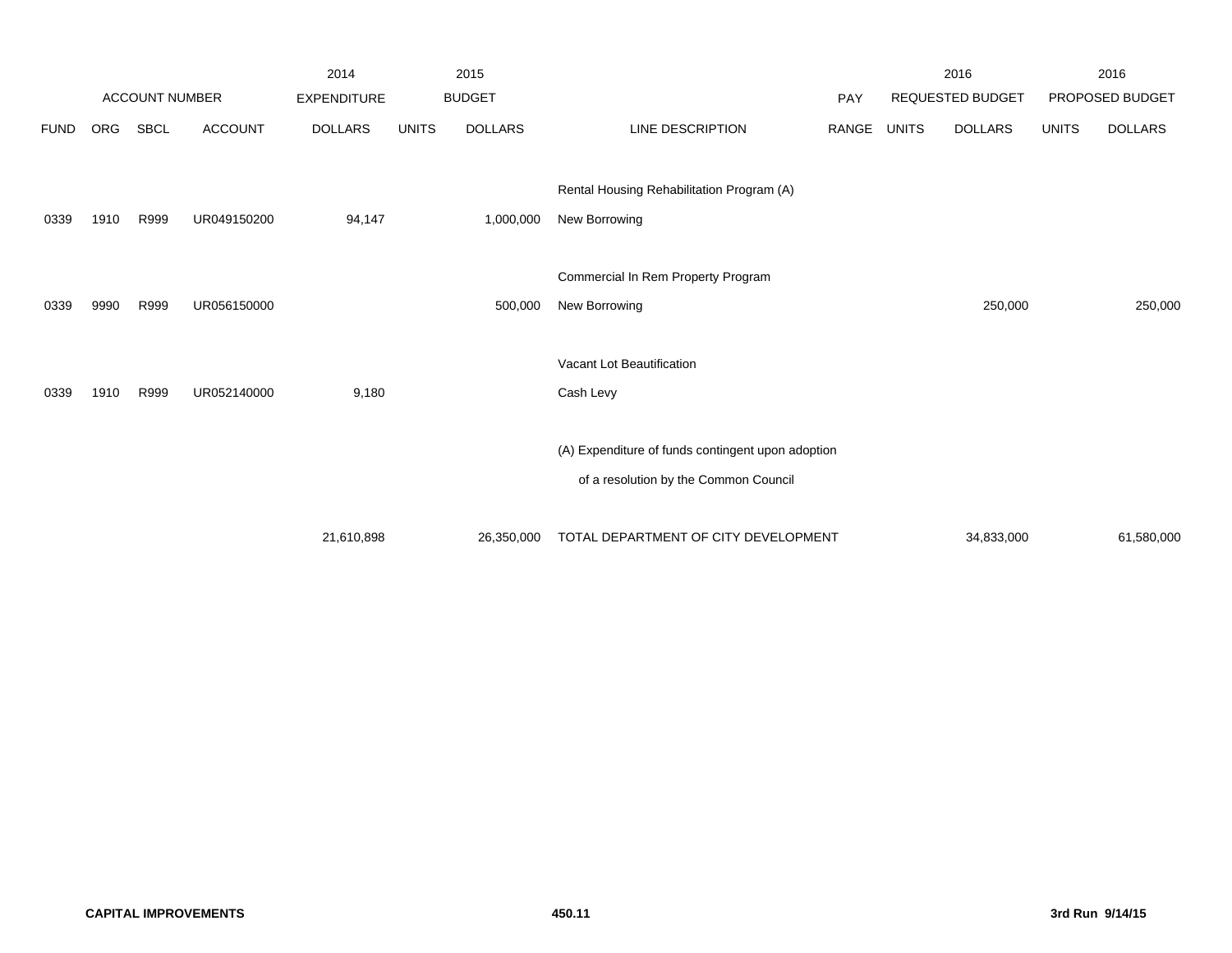|             |      |                       |                | 2014               |              | 2015           |                                 |       |              | 2016             |              | 2016            |
|-------------|------|-----------------------|----------------|--------------------|--------------|----------------|---------------------------------|-------|--------------|------------------|--------------|-----------------|
|             |      | <b>ACCOUNT NUMBER</b> |                | <b>EXPENDITURE</b> |              | <b>BUDGET</b>  |                                 | PAY   |              | REQUESTED BUDGET |              | PROPOSED BUDGET |
| <b>FUND</b> | ORG  | <b>SBCL</b>           | <b>ACCOUNT</b> | <b>DOLLARS</b>     | <b>UNITS</b> | <b>DOLLARS</b> | LINE DESCRIPTION                | RANGE | <b>UNITS</b> | <b>DOLLARS</b>   | <b>UNITS</b> | <b>DOLLARS</b>  |
|             |      |                       |                |                    |              |                | COMMON COUNCIL-CITY CLERK       |       |              |                  |              |                 |
|             |      |                       |                |                    |              |                | LIRA Public Interface           |       |              |                  |              |                 |
| 0321        | 1310 | R999                  | BU110130300    | 62,795             |              |                | New Borrowing                   |       |              |                  |              |                 |
|             |      |                       |                |                    |              |                | LRB Research Office Upgrade     |       |              |                  |              |                 |
|             |      |                       |                |                    |              |                | New Borrowing                   |       |              | 438,000          |              |                 |
|             |      |                       |                |                    |              |                | City Hall Room 205 Renovation   |       |              |                  |              |                 |
|             |      |                       |                |                    |              |                | New Borrowing                   |       |              | 1,915,000        |              |                 |
|             |      |                       |                |                    |              |                | Channel 25 - Digital Conversion |       |              |                  |              |                 |
| 0321        | 9990 | R999                  | BU110150400    | 107,759            |              | 150,000        | New Borrowing                   |       |              |                  |              |                 |
| 0321        | 1310 | R999                  | BU110140400    |                    |              |                | Cash Levy                       |       |              | 225,000          |              | 225,000         |
|             |      |                       |                | 170,554            |              | 150,000        | TOTAL COMMON COUNCIL-CITY CLERK |       |              | 2,578,000        |              | 225,000         |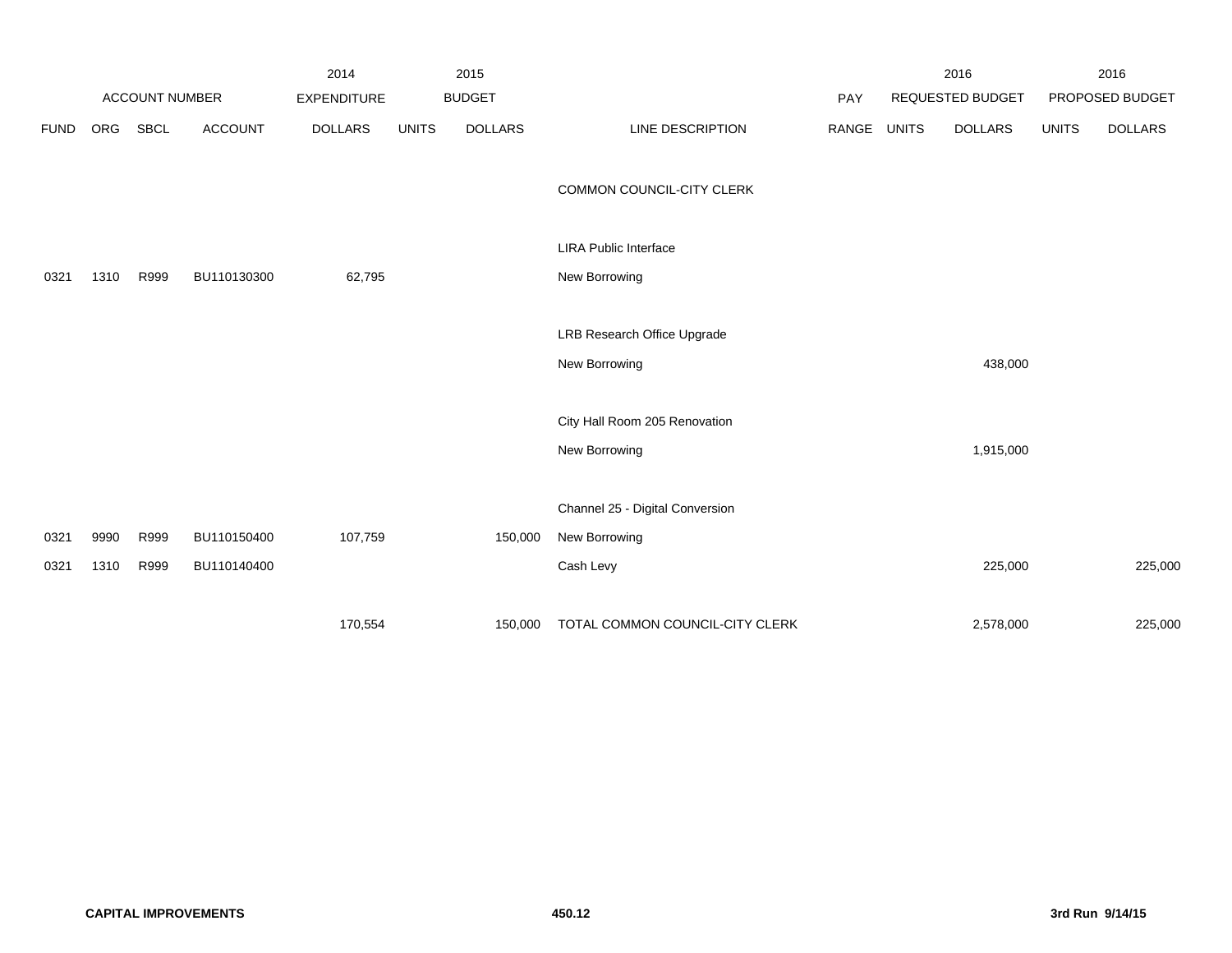|             |      |                       |                | 2014               |              | 2015           |                            |            |                                | 2016                    |              | 2016            |
|-------------|------|-----------------------|----------------|--------------------|--------------|----------------|----------------------------|------------|--------------------------------|-------------------------|--------------|-----------------|
|             |      | <b>ACCOUNT NUMBER</b> |                | <b>EXPENDITURE</b> |              | <b>BUDGET</b>  |                            | <b>PAY</b> |                                | <b>REQUESTED BUDGET</b> |              | PROPOSED BUDGET |
| <b>FUND</b> | ORG. | <b>SBCL</b>           | <b>ACCOUNT</b> | <b>DOLLARS</b>     | <b>UNITS</b> | <b>DOLLARS</b> | LINE DESCRIPTION           | RANGE      | <b>UNITS</b><br><b>DOLLARS</b> |                         | <b>UNITS</b> | <b>DOLLARS</b>  |
|             |      |                       |                |                    |              |                | <b>ELECTION COMMISSION</b> |            |                                |                         |              |                 |
|             |      |                       |                |                    |              |                | Voting Machine Replacement |            |                                |                         |              |                 |

0321 9990 R999 BU110151200 1,530,000 New Borrowing

1,530,000 TOTAL ELECTION COMMISSION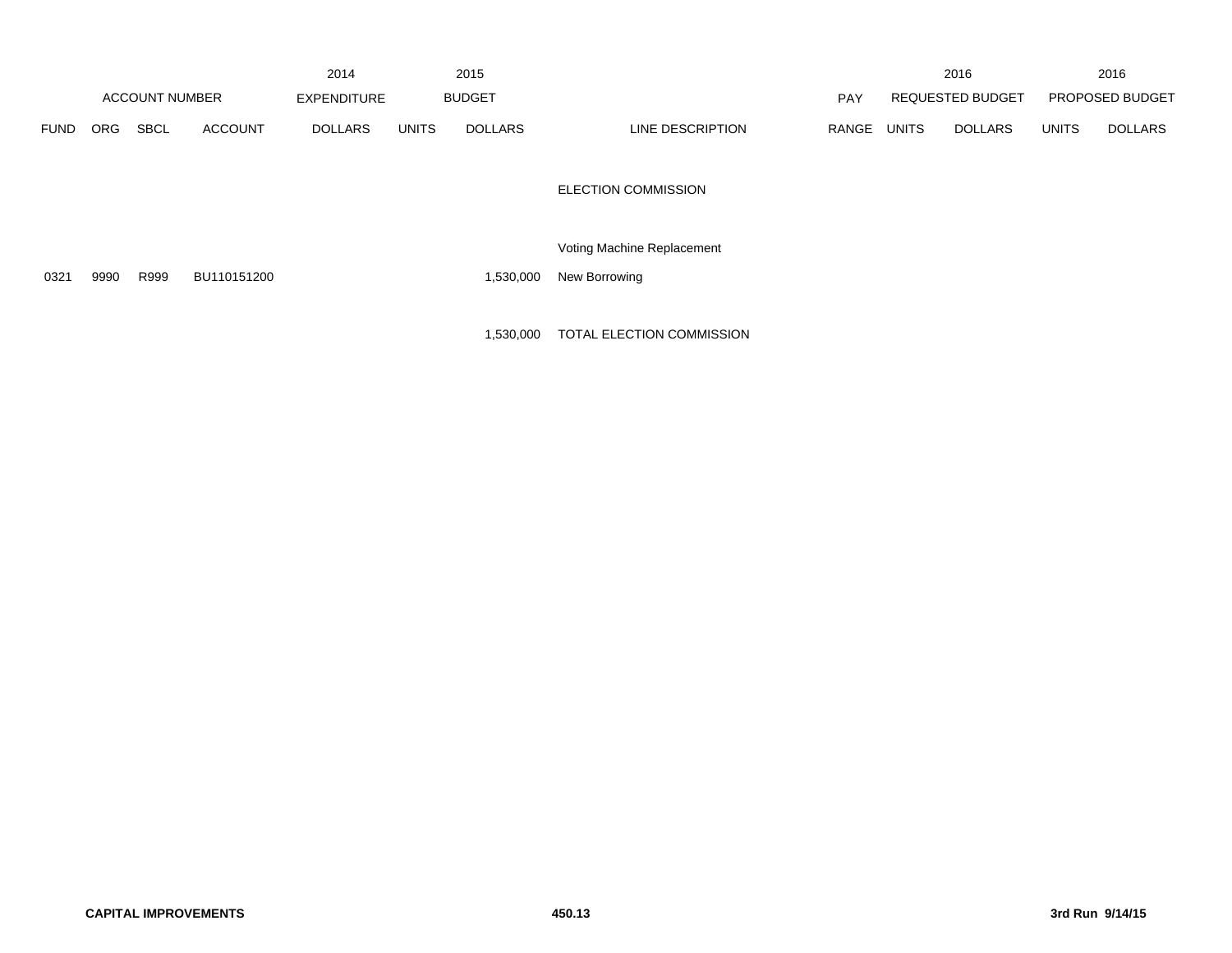|             |            |                |                | 2014               |              | 2015           |                                                     |            |              | 2016             |              | 2016            |
|-------------|------------|----------------|----------------|--------------------|--------------|----------------|-----------------------------------------------------|------------|--------------|------------------|--------------|-----------------|
|             |            | ACCOUNT NUMBER |                | <b>EXPENDITURE</b> |              | <b>BUDGET</b>  |                                                     | <b>PAY</b> |              | REQUESTED BUDGET |              | PROPOSED BUDGET |
| <b>FUND</b> | <b>ORG</b> | <b>SBCL</b>    | <b>ACCOUNT</b> | <b>DOLLARS</b>     | <b>UNITS</b> | <b>DOLLARS</b> | LINE DESCRIPTION                                    | RANGE      | <b>UNITS</b> | <b>DOLLARS</b>   | <b>UNITS</b> | <b>DOLLARS</b>  |
|             |            |                |                |                    |              |                |                                                     |            |              |                  |              |                 |
|             |            |                |                |                    |              |                | FIRE DEPARTMENT                                     |            |              |                  |              |                 |
|             |            |                |                |                    |              |                |                                                     |            |              |                  |              |                 |
|             |            |                |                |                    |              |                | FIRE DEPARTMENT STATION FACILITIES, INCLUDING       |            |              |                  |              |                 |
|             |            |                |                |                    |              |                | PLANNING, LAND ACQUISITION AND STATION CONSTRUCTION |            |              |                  |              |                 |
|             |            |                |                |                    |              |                | AS DETERMINED BY THE COMMON COUNCIL                 |            |              |                  |              |                 |
|             |            |                |                |                    |              |                |                                                     |            |              |                  |              |                 |
|             |            |                |                |                    |              |                | Fire Facilities Maintenance Program                 |            |              |                  |              |                 |
| 0309        | 9990       | R999           | FR130150100    | 1,499,952          |              | 1,374,000      | New Borrowing                                       |            |              | 725,000          |              | 725,000         |
|             |            |                |                |                    |              |                |                                                     |            |              |                  |              |                 |
|             |            |                |                |                    |              |                | Major Capital Equipment                             |            |              |                  |              |                 |
| 0309        | 9990       | R999           | FR130150200    |                    |              | 414,000        | New Borrowing                                       |            |              | 2,296,000        |              | 1,504,000       |
|             |            |                |                |                    |              |                |                                                     |            |              |                  |              |                 |
|             |            |                |                |                    |              |                | <b>Auxiliary Power Supply</b>                       |            |              |                  |              |                 |
| 0309        | 9990       | R999           | FR130070100    | 197,185            |              | 110,000        | New Borrowing                                       |            |              | 110,000          |              |                 |
|             |            |                |                |                    |              |                |                                                     |            |              |                  |              |                 |
|             |            |                |                |                    |              |                | Digital Radio System                                |            |              |                  |              |                 |
| 0309        | 3280       | R999           |                |                    |              |                | New Borrowing                                       |            |              | 862,000          |              | 400,000         |
|             |            |                |                |                    |              |                |                                                     |            |              |                  |              |                 |
|             |            |                |                |                    |              |                | Records Management System                           |            |              |                  |              |                 |
| 0309        | 3280       | R999           |                |                    |              |                | New Borrowing                                       |            |              | 550,000          |              | 550,000         |
|             |            |                |                |                    |              |                |                                                     |            |              |                  |              |                 |
|             |            |                |                |                    |              |                | Fire Repair Shop- Land Acq., Design, Const.         |            |              |                  |              |                 |
|             |            |                |                |                    |              |                | New Borrowing                                       |            |              | 18,000,000       |              |                 |
|             |            |                |                |                    |              |                |                                                     |            |              |                  |              |                 |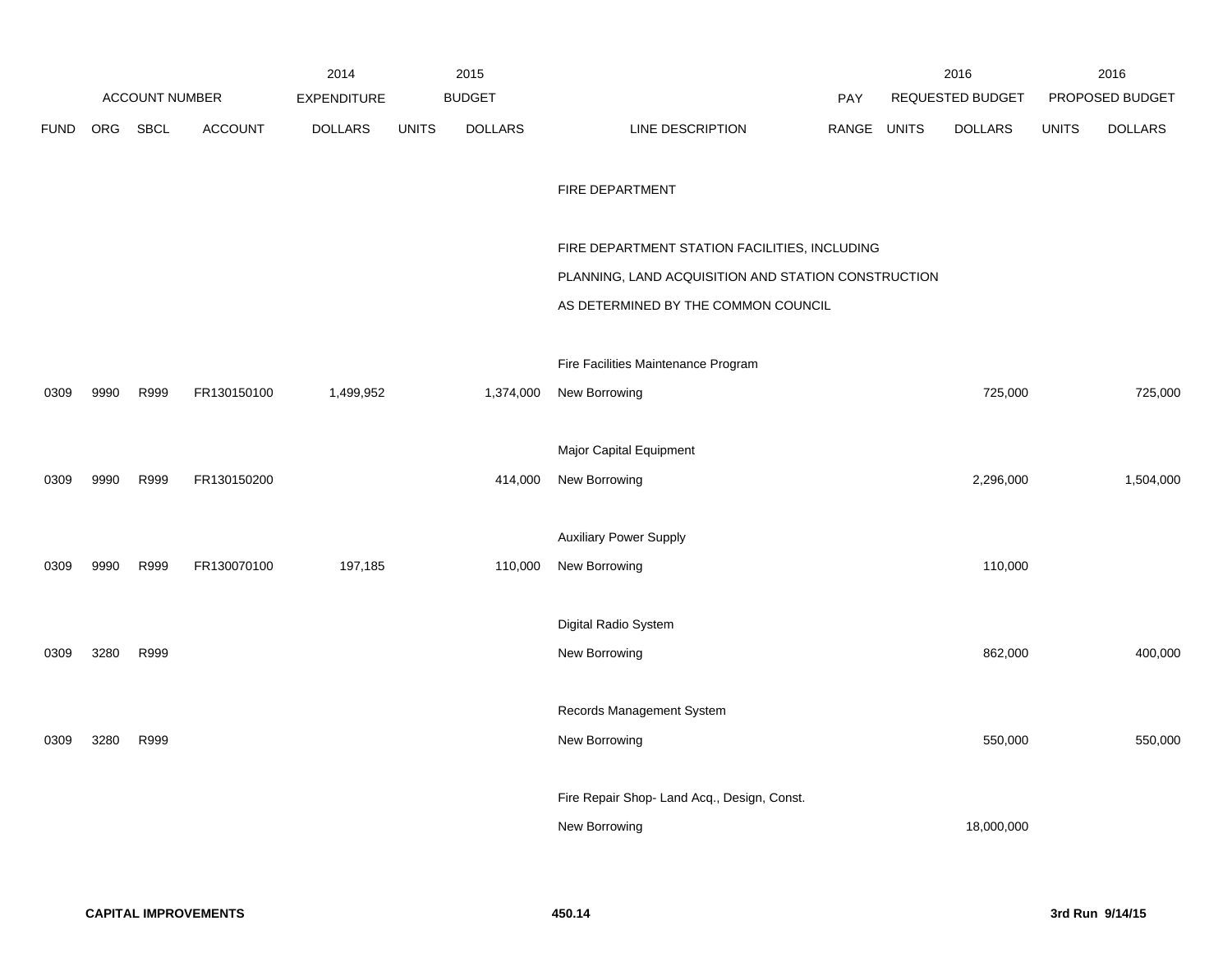|             |      |                       |                | 2014               |              | 2015           |                             |            |              | 2016                    |              | 2016                   |
|-------------|------|-----------------------|----------------|--------------------|--------------|----------------|-----------------------------|------------|--------------|-------------------------|--------------|------------------------|
|             |      | <b>ACCOUNT NUMBER</b> |                | <b>EXPENDITURE</b> |              | <b>BUDGET</b>  |                             | <b>PAY</b> |              | <b>REQUESTED BUDGET</b> |              | <b>PROPOSED BUDGET</b> |
| <b>FUND</b> | ORG  | <b>SBCL</b>           | <b>ACCOUNT</b> | <b>DOLLARS</b>     | <b>UNITS</b> | <b>DOLLARS</b> | LINE DESCRIPTION            | RANGE      | <b>UNITS</b> | <b>DOLLARS</b>          | <b>UNITS</b> | <b>DOLLARS</b>         |
|             |      |                       |                |                    |              |                |                             |            |              |                         |              |                        |
|             |      |                       |                |                    |              |                | Regional Video Conferencing |            |              |                         |              |                        |
| 0310        | 3280 | R999                  | FR130140300    | 165,324            |              |                | Cash Levy                   |            |              |                         |              |                        |
| 0309        | 3280 | R999                  | FR130140300    |                    |              |                | <b>Grants and Aids</b>      |            |              |                         |              |                        |
|             |      |                       |                |                    |              |                |                             |            |              |                         |              |                        |
|             |      |                       |                | 1,862,461          |              | 1,898,000      | TOTAL FIRE DEPARTMENT       |            |              | 22,543,000              |              | 3,179,000              |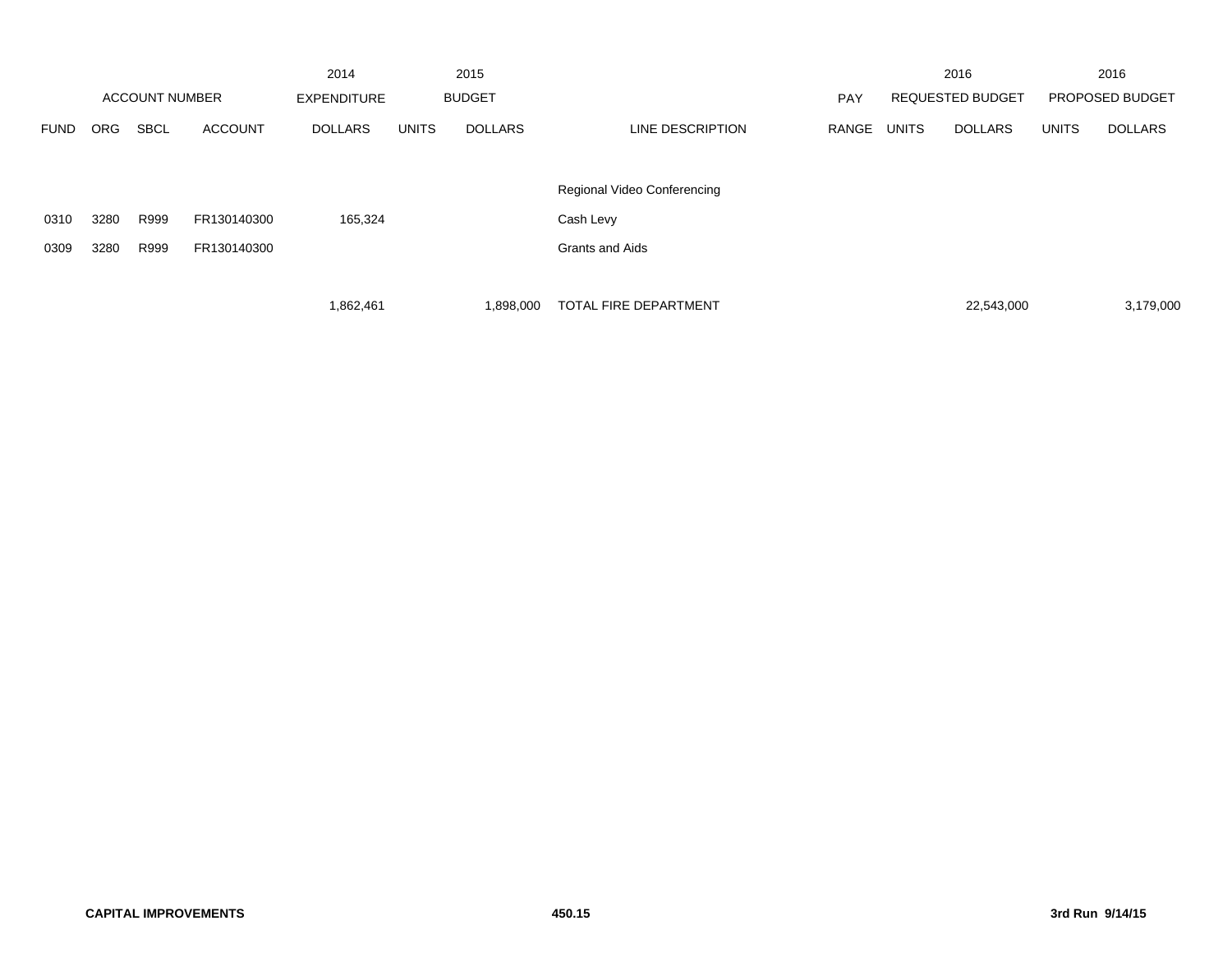|             |            |                       |                | 2014               |              | 2015           |                                           |       |              | 2016             |              | 2016            |
|-------------|------------|-----------------------|----------------|--------------------|--------------|----------------|-------------------------------------------|-------|--------------|------------------|--------------|-----------------|
|             |            | <b>ACCOUNT NUMBER</b> |                | <b>EXPENDITURE</b> |              | <b>BUDGET</b>  |                                           | PAY   |              | REQUESTED BUDGET |              | PROPOSED BUDGET |
| <b>FUND</b> | <b>ORG</b> | <b>SBCL</b>           | <b>ACCOUNT</b> | <b>DOLLARS</b>     | <b>UNITS</b> | <b>DOLLARS</b> | LINE DESCRIPTION                          | RANGE | <b>UNITS</b> | <b>DOLLARS</b>   | <b>UNITS</b> | <b>DOLLARS</b>  |
|             |            |                       |                |                    |              |                |                                           |       |              |                  |              |                 |
|             |            |                       |                |                    |              |                | <b>HEALTH DEPARTMENT</b>                  |       |              |                  |              |                 |
|             |            |                       |                |                    |              |                |                                           |       |              |                  |              |                 |
|             |            |                       |                |                    |              |                | <b>Health Facilities Capital Projects</b> |       |              |                  |              |                 |
| 0321        | 9990       | R999                  | BU110150700    | 107,977            |              | 366,000        | New Borrowing                             |       |              | 405,000          |              | 340,000         |
|             |            |                       |                |                    |              |                | Cash Levy                                 |       |              |                  |              | 65,000          |
|             |            |                       |                |                    |              |                |                                           |       |              |                  |              |                 |
|             |            |                       |                |                    |              |                | Lead Paint Prevention/Abatement           |       |              |                  |              |                 |
| 0321        | 3810       | R999                  |                |                    |              |                | New Borrowing                             |       |              |                  |              | 340,000         |
|             |            |                       |                |                    |              |                |                                           |       |              |                  |              |                 |
|             |            |                       |                | 107,977            |              | 366,000        | TOTAL HEALTH DEPARTMENT                   |       |              | 405,000          |              | 745,000         |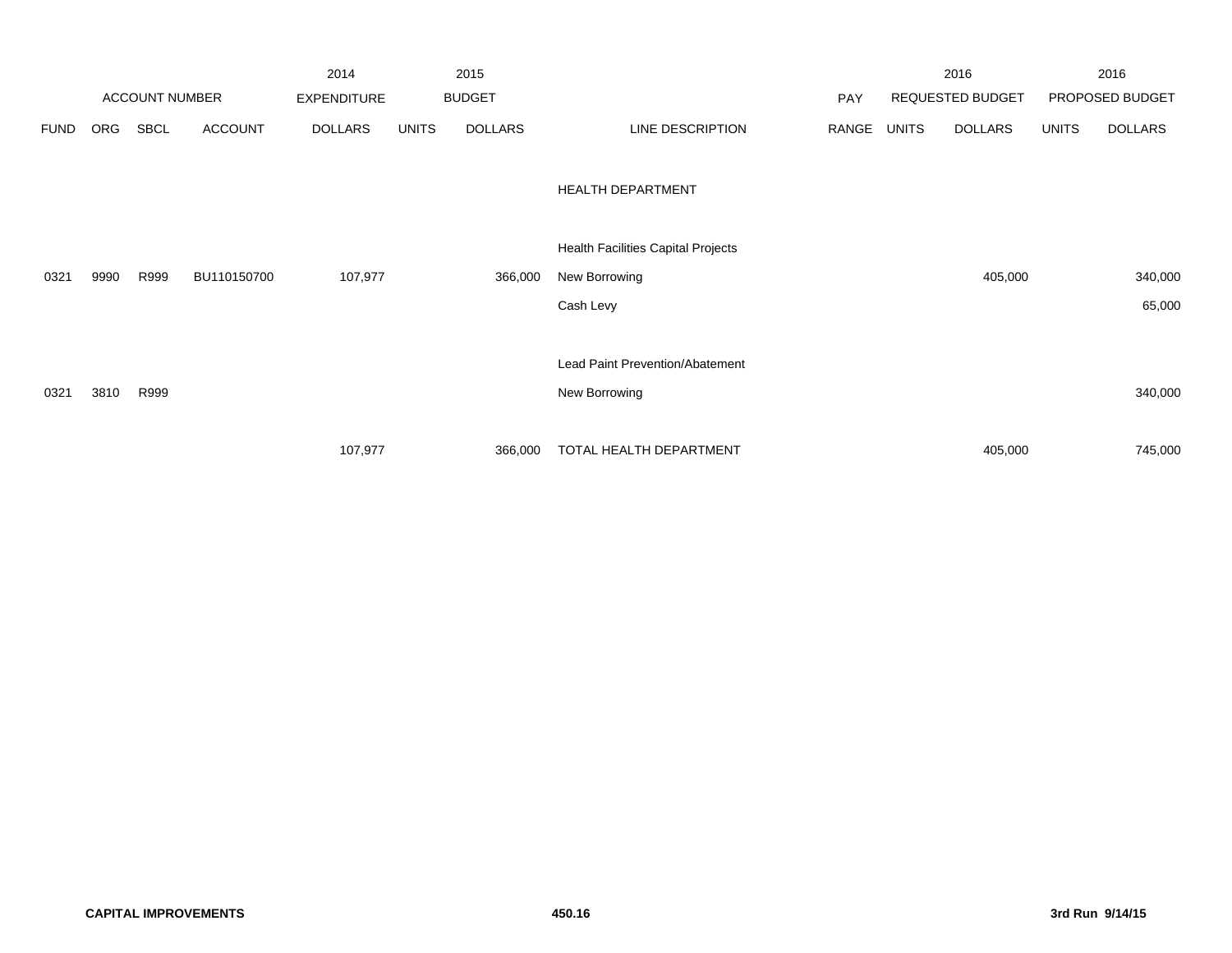|             |      |                |                | 2014               |              | 2015           |                                        |             | 2016             |              | 2016            |
|-------------|------|----------------|----------------|--------------------|--------------|----------------|----------------------------------------|-------------|------------------|--------------|-----------------|
|             |      | ACCOUNT NUMBER |                | <b>EXPENDITURE</b> |              | <b>BUDGET</b>  |                                        | PAY         | REQUESTED BUDGET |              | PROPOSED BUDGET |
| <b>FUND</b> | ORG  | SBCL           | <b>ACCOUNT</b> | <b>DOLLARS</b>     | <b>UNITS</b> | <b>DOLLARS</b> | LINE DESCRIPTION                       | RANGE UNITS | <b>DOLLARS</b>   | <b>UNITS</b> | <b>DOLLARS</b>  |
|             |      |                |                |                    |              |                |                                        |             |                  |              |                 |
|             |      |                |                |                    |              |                | LIBRARY                                |             |                  |              |                 |
|             |      |                |                |                    |              |                |                                        |             |                  |              |                 |
|             |      |                |                |                    |              |                | <b>CENTRAL LIBRARY</b>                 |             |                  |              |                 |
|             |      |                |                |                    |              |                | Central Library Improvements Fund      |             |                  |              |                 |
| 0312        | 9990 | R999           | LB141150100    | 1,278,875          |              | 1,700,000      | New Borrowing                          |             | 1,000,000        |              | 1,000,000       |
|             |      |                |                |                    |              |                |                                        |             |                  |              |                 |
|             |      |                |                |                    |              |                | NEIGHBORHOOD LIBRARIES                 |             |                  |              |                 |
|             |      |                |                |                    |              |                |                                        |             |                  |              |                 |
|             |      |                |                |                    |              |                | Neighborhood Library Improvements Fund |             |                  |              |                 |
| 0312        | 9990 | R999           | LB145150100    | 593,507            |              | 2,750,000      | New Borrowing                          |             |                  |              |                 |
|             |      |                |                |                    |              |                |                                        |             |                  |              |                 |
|             |      |                |                |                    |              |                | <b>Branch Library New Construction</b> |             |                  |              |                 |
| 0312        | 9990 | R999           | LB145150200    |                    |              | 4,300,000      | New Borrowing                          |             | 4,800,000        |              | 4,800,000       |
|             |      |                |                |                    |              |                |                                        |             |                  |              |                 |
|             |      |                |                |                    |              |                | <b>Library Facility Initiatives</b>    |             |                  |              |                 |
| 0312        | 8610 | R999           | LB145140100    | 3,618,080          |              |                | New Borrowing                          |             |                  |              |                 |
| 0313        | 8610 | R999           | LB145140100    |                    |              |                | Cash Levy                              |             |                  |              |                 |
|             |      |                |                |                    |              |                |                                        |             |                  |              |                 |
|             |      |                |                | 5,490,462          |              | 8,750,000      | <b>TOTAL LIBRARY</b>                   |             | 5,800,000        |              | 5,800,000       |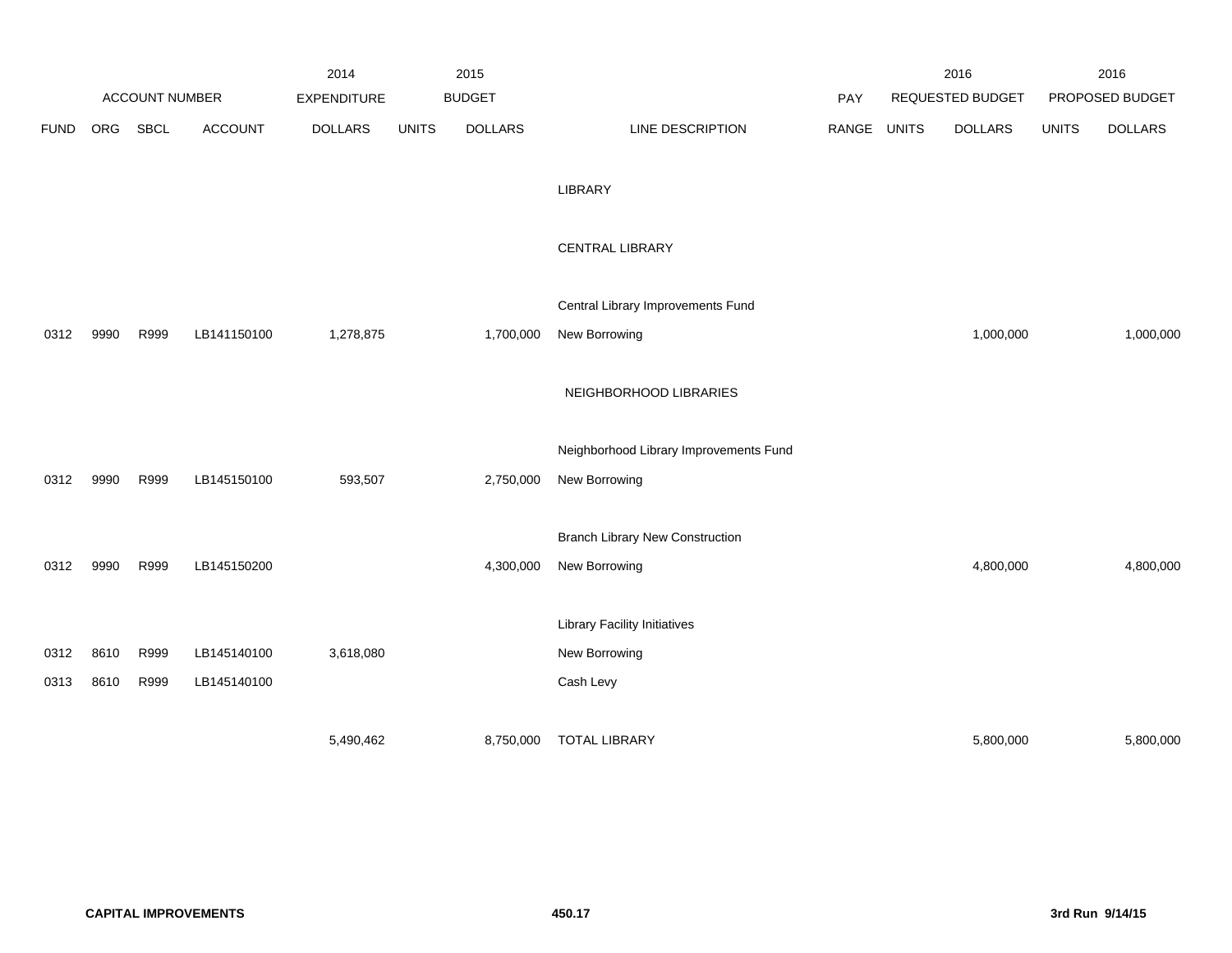|             |            |                       |                | 2014               |              | 2015           |                                  |       |              | 2016             |              | 2016            |
|-------------|------------|-----------------------|----------------|--------------------|--------------|----------------|----------------------------------|-------|--------------|------------------|--------------|-----------------|
|             |            | <b>ACCOUNT NUMBER</b> |                | <b>EXPENDITURE</b> |              | <b>BUDGET</b>  |                                  | PAY   |              | REQUESTED BUDGET |              | PROPOSED BUDGET |
| <b>FUND</b> | <b>ORG</b> | SBCL                  | <b>ACCOUNT</b> | <b>DOLLARS</b>     | <b>UNITS</b> | <b>DOLLARS</b> | LINE DESCRIPTION                 | RANGE | <b>UNITS</b> | DOLLARS          | <b>UNITS</b> | <b>DOLLARS</b>  |
|             |            |                       |                |                    |              |                |                                  |       |              |                  |              |                 |
|             |            |                       |                |                    |              |                | MUNICIPAL COURT                  |       |              |                  |              |                 |
|             |            |                       |                |                    |              |                |                                  |       |              |                  |              |                 |
|             |            |                       |                |                    |              |                | Virtual Server/SAN Replacement   |       |              |                  |              |                 |
| 0321        | 1320       | R999                  | BU110120000    |                    |              |                | New Borrowing                    |       |              |                  |              |                 |
| 0322        | 1320       | R999                  | BU110140600    | 132,066            |              |                | Cash Levy                        |       |              |                  |              |                 |
|             |            |                       |                |                    |              |                |                                  |       |              |                  |              |                 |
|             |            |                       |                |                    |              |                | Municipal Court Remodel - Design |       |              |                  |              |                 |
|             |            |                       |                |                    |              |                | Cash Levy                        |       |              | 55,000           |              |                 |
|             |            |                       |                |                    |              |                |                                  |       |              |                  |              |                 |
|             |            |                       |                |                    |              |                | CATS and Website Upgrade         |       |              |                  |              |                 |
| 0321        | 9990       | R999                  | BU110150800    |                    |              | 504,000        | New Borrowing                    |       |              |                  |              |                 |
|             |            |                       |                | 132,066            |              | 504,000        | TOTAL MUNICIPAL COURT            |       |              | 55,000           |              |                 |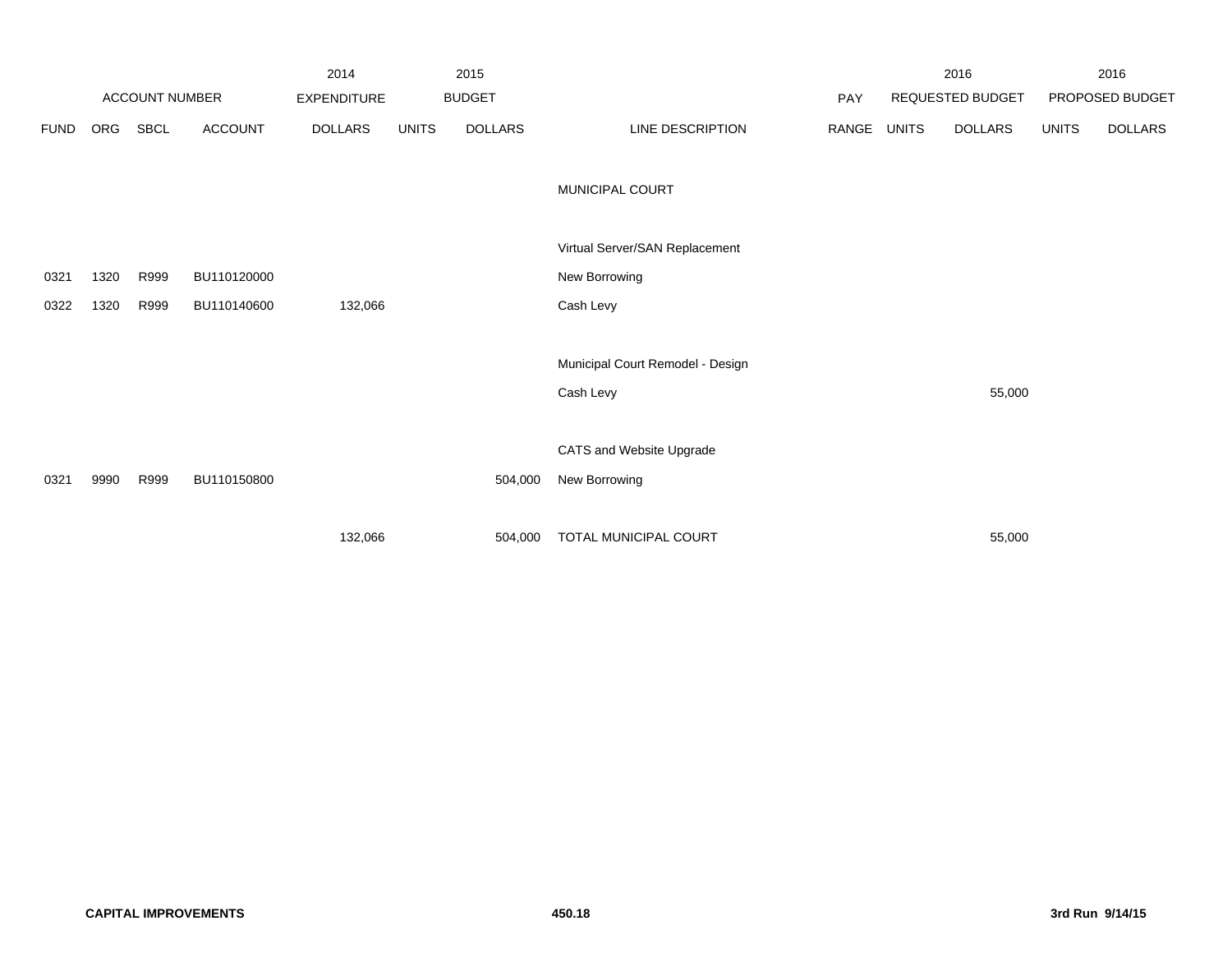|             |      | ACCOUNT NUMBER |                | 2014               |              | 2015<br><b>BUDGET</b> |                                       |       |              | 2016<br>REQUESTED BUDGET |              | 2016<br>PROPOSED BUDGET |
|-------------|------|----------------|----------------|--------------------|--------------|-----------------------|---------------------------------------|-------|--------------|--------------------------|--------------|-------------------------|
|             |      |                |                | <b>EXPENDITURE</b> |              |                       |                                       | PAY   |              |                          |              |                         |
| <b>FUND</b> | ORG  | SBCL           | <b>ACCOUNT</b> | <b>DOLLARS</b>     | <b>UNITS</b> | <b>DOLLARS</b>        | LINE DESCRIPTION                      | RANGE | <b>UNITS</b> | <b>DOLLARS</b>           | <b>UNITS</b> | <b>DOLLARS</b>          |
|             |      |                |                |                    |              |                       | DEPT. OF NEIGHBORHOOD SERVICES        |       |              |                          |              |                         |
|             |      |                |                |                    |              |                       | Concentrated Blight Elimination       |       |              |                          |              |                         |
| 0339        | 9990 | R999           | UR053150000    | 1,565,085          |              | 1,319,000             | New Borrowing                         |       |              | 1,415,000                |              | 2,200,000               |
|             |      |                |                |                    |              |                       |                                       |       |              |                          |              |                         |
|             |      |                |                |                    |              |                       | Alternative Board-Up                  |       |              |                          |              |                         |
| 0339        | 9990 | R999           | UR055140000    | 6,615              |              |                       | New Borrowing                         |       |              |                          |              |                         |
|             |      |                |                |                    |              |                       |                                       |       |              |                          |              |                         |
|             |      |                |                |                    |              |                       | Code Compliance Program               |       |              |                          |              |                         |
| 0339        | 3600 | R999           | UR055150000    |                    |              | 500,000               | <b>Cash Revenues</b>                  |       |              |                          |              |                         |
| 0339        | 3600 | R999           | UR055160000    |                    |              |                       | New Borrowing                         |       |              | 500,000                  |              | 500,000                 |
|             |      |                |                |                    |              |                       |                                       |       |              |                          |              |                         |
|             |      |                |                |                    |              |                       | Remodel of Development Center Offices |       |              |                          |              |                         |
|             |      |                |                |                    |              |                       | Cash Levy                             |       |              | 86,000                   |              |                         |
|             |      |                |                |                    |              |                       |                                       |       |              |                          |              |                         |
|             |      |                |                |                    |              |                       | Conversion of Anderson Tower Garage   |       |              |                          |              |                         |
| 0339        | 9990 | R999           | BU110150900    |                    |              | 425,000               | New Borrowing                         |       |              | 225,000                  |              | 225,000                 |
|             |      |                |                |                    |              |                       |                                       |       |              |                          |              |                         |
|             |      |                |                | 1,571,700          |              | 2,244,000             | TOTAL DEPT. OF NEIGHBORHOOD SERVICES  |       |              | 2,226,000                |              | 2,925,000               |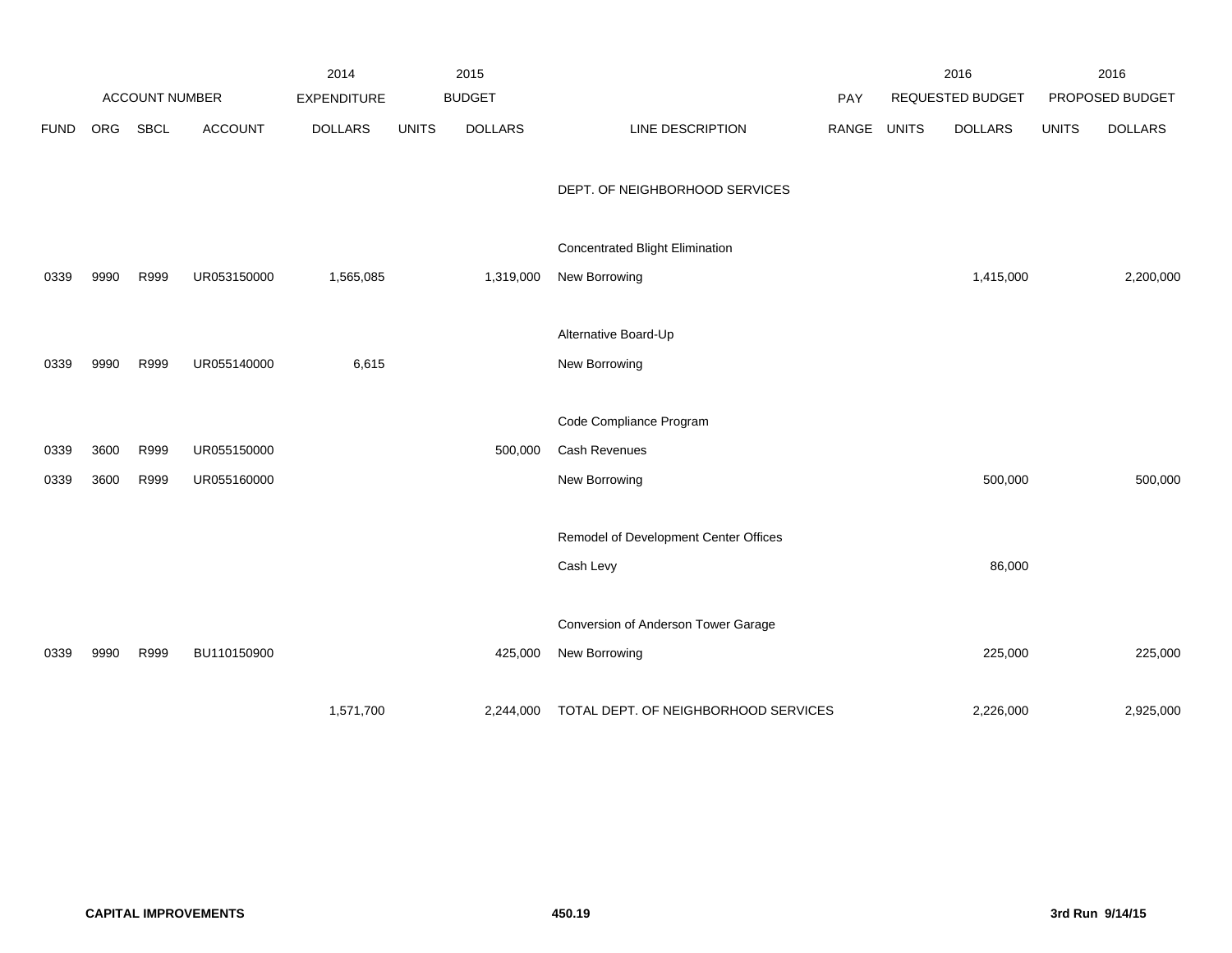|             |      |                |                             | 2014               |              | 2015           |                                         |       |              | 2016             |              | 2016            |
|-------------|------|----------------|-----------------------------|--------------------|--------------|----------------|-----------------------------------------|-------|--------------|------------------|--------------|-----------------|
|             |      | ACCOUNT NUMBER |                             | <b>EXPENDITURE</b> |              | <b>BUDGET</b>  |                                         | PAY   |              | REQUESTED BUDGET |              | PROPOSED BUDGET |
| <b>FUND</b> | ORG  | SBCL           | <b>ACCOUNT</b>              | <b>DOLLARS</b>     | <b>UNITS</b> | <b>DOLLARS</b> | LINE DESCRIPTION                        | RANGE | <b>UNITS</b> | <b>DOLLARS</b>   | <b>UNITS</b> | <b>DOLLARS</b>  |
|             |      |                |                             |                    |              |                | POLICE DEPARTMENT                       |       |              |                  |              |                 |
|             |      |                |                             |                    |              |                | Evidence Storage Warehouse              |       |              |                  |              |                 |
| 0318        | 3310 | R999           | PL120040100                 | 751,153            |              |                | New Borrowing                           |       |              |                  |              |                 |
|             |      |                |                             |                    |              |                | Remodel Administration Bldg Offices     |       |              |                  |              |                 |
| 0318        | 9990 | R999           | PL12080700                  | 5,684,644          |              | 860,000        | New Borrowing                           |       |              | 7,340,000        |              | 2,100,000       |
|             |      |                |                             |                    |              |                | <b>District Station Repairs Program</b> |       |              |                  |              |                 |
| 0318        | 9990 | R999           | PL120130100                 | 586,171            |              | 540,000        | New Borrowing                           |       |              | 2,054,000        |              | 500,000         |
|             |      |                |                             |                    |              |                | 911 System Replacement                  |       |              |                  |              |                 |
| 0318        | 9990 | R999           | PL120090200                 | 253,803            |              |                | New Borrowing                           |       |              |                  |              |                 |
|             |      |                |                             |                    |              |                | Trunked Radio Communications - Citywide |       |              |                  |              |                 |
| 0318        | 9990 | R999           | PL120030100                 | 821,104            |              |                | New Borrowing                           |       |              |                  |              |                 |
|             |      |                |                             |                    |              |                |                                         |       |              |                  |              |                 |
|             |      |                |                             |                    |              |                | Radio & Communications Upgrades Program |       |              |                  |              |                 |
| 0318        | 9990 | R999           | PL120130200                 | 617,209            |              | 200,000        | New Borrowing                           |       |              | 815,000          |              | 440,000         |
|             |      |                |                             |                    |              |                | Tiburon RMS VMP Upgrade                 |       |              |                  |              |                 |
| 0318        | 9990 | R999           | PL120110300                 | 54,432             |              |                | New Borrowing                           |       |              |                  |              |                 |
|             |      |                |                             |                    |              |                | Records Management System               |       |              |                  |              |                 |
| 0318        | 9990 | R999           | PL120130300                 | 236,205            |              | 2,000,000      | New Borrowing                           |       |              | 5,000,000        |              | 1,100,000       |
|             |      |                | <b>CAPITAL IMPROVEMENTS</b> |                    |              |                | 450.20                                  |       |              |                  |              | 3rd Run 9/14/15 |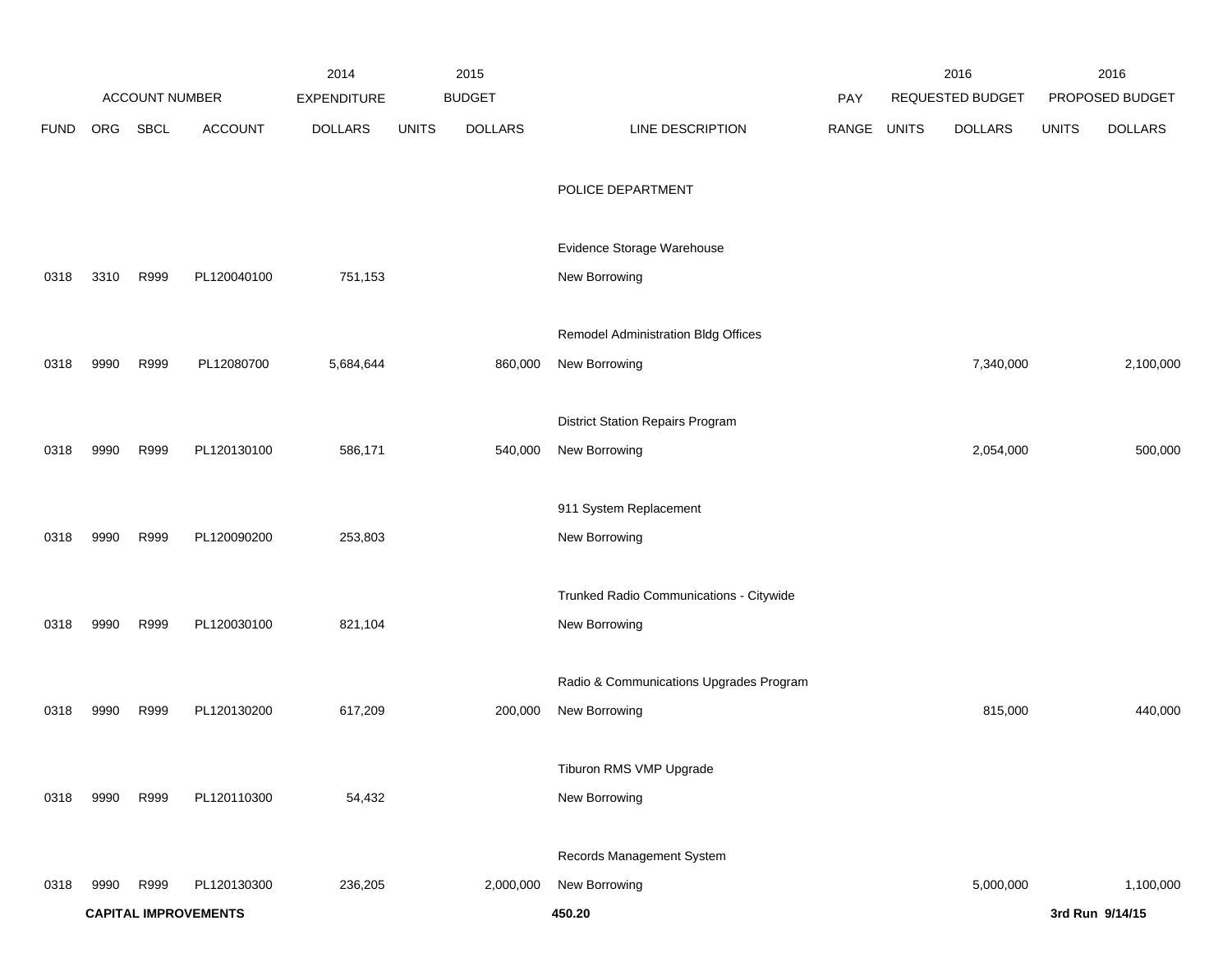|             |      |                |                             | 2014               |              | 2015           |                                             |       |              | 2016             |              | 2016            |
|-------------|------|----------------|-----------------------------|--------------------|--------------|----------------|---------------------------------------------|-------|--------------|------------------|--------------|-----------------|
|             |      | ACCOUNT NUMBER |                             | <b>EXPENDITURE</b> |              | <b>BUDGET</b>  |                                             | PAY   |              | REQUESTED BUDGET |              | PROPOSED BUDGET |
| <b>FUND</b> | ORG  | SBCL           | ACCOUNT                     | <b>DOLLARS</b>     | <b>UNITS</b> | <b>DOLLARS</b> | LINE DESCRIPTION                            | RANGE | <b>UNITS</b> | <b>DOLLARS</b>   | <b>UNITS</b> | <b>DOLLARS</b>  |
|             |      |                |                             |                    |              |                |                                             |       |              |                  |              |                 |
|             |      |                |                             |                    |              |                |                                             |       |              |                  |              |                 |
|             |      |                |                             |                    |              |                | Multi-Factor Authentication                 |       |              |                  |              |                 |
| 0318        | 9990 | R999           | PL120130400                 | 4,996              |              |                | New Borrowing                               |       |              |                  |              |                 |
|             |      |                |                             |                    |              |                | Data/Comm Center Repairs                    |       |              |                  |              |                 |
|             |      |                |                             |                    |              |                |                                             |       |              |                  |              |                 |
| 0318        | 9990 | R999           | PL120130500                 | 12,966             |              |                | New Borrowing                               |       |              |                  |              |                 |
|             |      |                |                             |                    |              |                | Uninterruptable Power Supply                |       |              |                  |              |                 |
| 0318        | 9990 | R999           | PL120140100                 | 51,470             |              |                | New Borrowing                               |       |              | 850,000          |              | 425,000         |
|             |      |                |                             |                    |              |                |                                             |       |              |                  |              |                 |
|             |      |                |                             |                    |              |                | Server & Storage Replacement                |       |              |                  |              |                 |
| 0318        | 3310 | R999           | PL120140200                 | 117,678            |              |                | Cash Levy                                   |       |              |                  |              |                 |
|             |      |                |                             |                    |              |                | New Borrowing                               |       |              | 250,000          |              | 225,000         |
|             |      |                |                             |                    |              |                |                                             |       |              |                  |              |                 |
|             |      |                |                             |                    |              |                | 3rd District Parking Deck Repairs           |       |              |                  |              |                 |
| 0318        | 3310 | R999           | PL120150100                 |                    |              | 3,600,000      | Cash Revenues                               |       |              |                  |              |                 |
|             |      |                |                             |                    |              |                |                                             |       |              |                  |              |                 |
|             |      |                |                             |                    |              |                | Mobile Data Computer Upgrades               |       |              |                  |              |                 |
| 0318        | 9990 | R999           | PL120150200                 |                    |              | 1,000,000      | New Borrowing                               |       |              | 1,000,000        |              | 758,000         |
|             |      |                |                             |                    |              |                | Upgrade CAD System                          |       |              |                  |              |                 |
|             |      | R999           |                             |                    |              |                | New Borrowing                               |       |              |                  |              | 1,300,000       |
| 0318        | 9990 |                |                             |                    |              |                |                                             |       |              | 1,300,000        |              |                 |
|             |      |                |                             |                    |              |                | Digital Asset Management System Replacement |       |              |                  |              |                 |
|             |      |                |                             |                    |              |                | New Borrowing                               |       |              | 150,000          |              |                 |
|             |      |                | <b>CAPITAL IMPROVEMENTS</b> |                    |              |                | 450.21                                      |       |              |                  |              | 3rd Run 9/14/15 |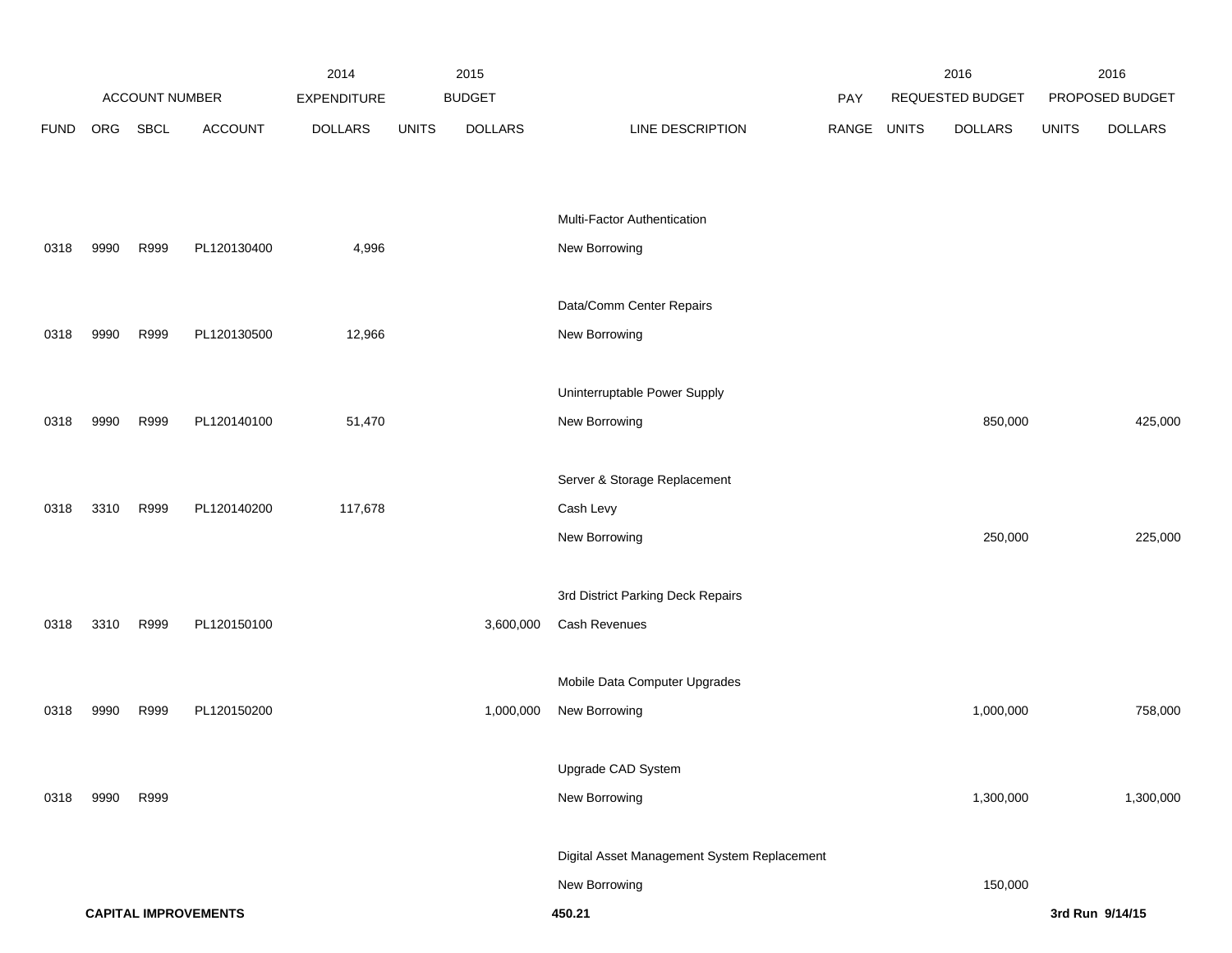|             |      |                |                | 2014               |              | 2015           |                                      |             | 2016             |              | 2016            |
|-------------|------|----------------|----------------|--------------------|--------------|----------------|--------------------------------------|-------------|------------------|--------------|-----------------|
|             |      | ACCOUNT NUMBER |                | <b>EXPENDITURE</b> |              | <b>BUDGET</b>  |                                      | PAY         | REQUESTED BUDGET |              | PROPOSED BUDGET |
| <b>FUND</b> | ORG  | SBCL           | <b>ACCOUNT</b> | <b>DOLLARS</b>     | <b>UNITS</b> | <b>DOLLARS</b> | LINE DESCRIPTION                     | RANGE UNITS | <b>DOLLARS</b>   | <b>UNITS</b> | <b>DOLLARS</b>  |
|             |      |                |                |                    |              |                |                                      |             |                  |              |                 |
|             |      |                |                |                    |              |                |                                      |             |                  |              |                 |
|             |      |                |                |                    |              |                | Radio Dispatch Console Upgrades      |             |                  |              |                 |
| 0318        | 9990 | R999           |                |                    |              |                | New Borrowing                        |             | 3,750,000        |              | 1,900,000       |
|             |      |                |                |                    |              |                |                                      |             |                  |              |                 |
|             |      |                |                |                    |              |                | Warrants & Alerts Application System |             |                  |              |                 |
|             |      |                |                |                    |              |                | New Borrowing                        |             | 350,000          |              |                 |
|             |      |                |                |                    |              |                |                                      |             |                  |              |                 |
|             |      |                |                |                    |              |                | 911 Network Upgrade                  |             |                  |              |                 |
|             |      |                |                |                    |              |                | New Borrowing                        |             | 72,000           |              |                 |
| 0318        | 9990 | R999           |                |                    |              |                | Cash Levy                            |             |                  |              | 72,000          |
|             |      |                |                |                    |              |                |                                      |             |                  |              |                 |
|             |      |                |                |                    |              |                | Police Training Management System    |             |                  |              |                 |
|             |      |                |                |                    |              |                | New Borrowing                        |             | 250,000          |              |                 |
|             |      |                |                |                    |              |                |                                      |             |                  |              |                 |
|             |      |                |                |                    |              |                | Interview Room Camera Upgrade        |             |                  |              |                 |
| 0318        | 9990 | R999           |                |                    |              |                | New Borrowing                        |             | 250,000          |              | 250,000         |
|             |      |                |                |                    |              |                | <b>Inventory Control System</b>      |             |                  |              |                 |
|             |      |                |                |                    |              |                | New Borrowing                        |             | 35,000           |              |                 |
|             |      |                |                |                    |              |                |                                      |             |                  |              |                 |
|             |      |                |                |                    |              |                | Mobile Fingerprint ID System         |             |                  |              |                 |
|             |      |                |                |                    |              |                | New Borrowing                        |             | 850,000          |              |                 |
|             |      |                |                |                    |              |                |                                      |             |                  |              |                 |
|             |      |                |                | 9,191,831          |              | 8,200,000      | TOTAL POLICE DEPARTMENT              |             | 24,316,000       |              | 9,070,000       |
|             |      |                |                |                    |              |                |                                      |             |                  |              |                 |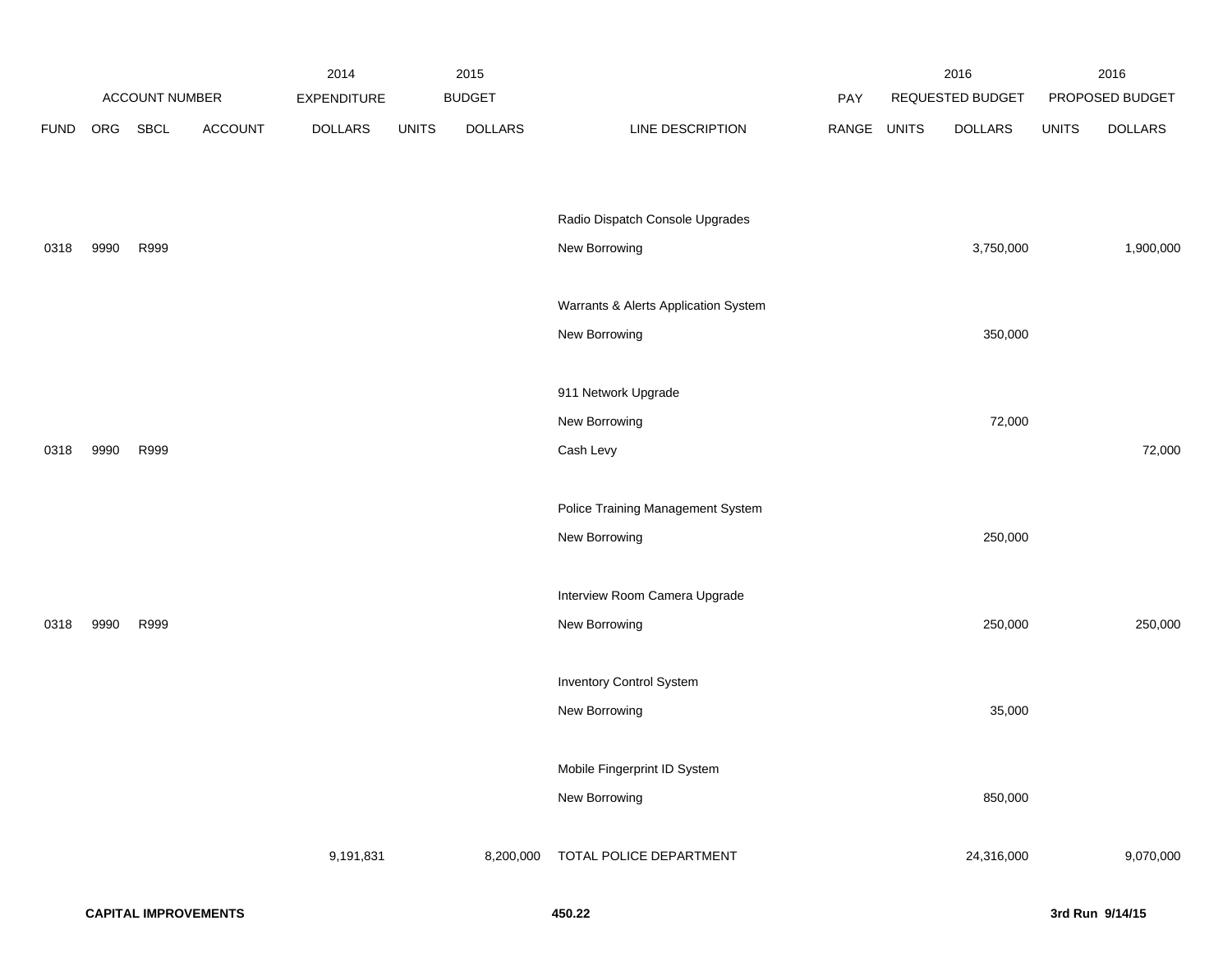|             |      |                       |                | 2014               |              | 2015           |                                             |            |              | 2016                    |              | 2016            |
|-------------|------|-----------------------|----------------|--------------------|--------------|----------------|---------------------------------------------|------------|--------------|-------------------------|--------------|-----------------|
|             |      | <b>ACCOUNT NUMBER</b> |                | <b>EXPENDITURE</b> |              | <b>BUDGET</b>  |                                             | <b>PAY</b> |              | <b>REQUESTED BUDGET</b> |              | PROPOSED BUDGET |
| <b>FUND</b> | ORG  | SBCL                  | <b>ACCOUNT</b> | <b>DOLLARS</b>     | <b>UNITS</b> | <b>DOLLARS</b> | LINE DESCRIPTION                            | RANGE      | <b>UNITS</b> | <b>DOLLARS</b>          | <b>UNITS</b> | <b>DOLLARS</b>  |
|             |      |                       |                |                    |              |                | PORT OF MILWAUKEE                           |            |              |                         |              |                 |
|             |      |                       |                |                    |              |                | Dockwall Rehabilitation                     |            |              |                         |              |                 |
| 0481        | 9990 | R999                  | PT18080110     |                    |              | 150,000        | New Borrowing                               |            |              | 100,000                 |              |                 |
|             |      |                       |                |                    |              |                | Pier, Berth and Channel Improvements        |            |              |                         |              |                 |
| 0481        | 9990 | R999                  | PT180000200    |                    |              |                | New Borrowing                               |            |              | 200,000                 |              |                 |
|             |      |                       |                |                    |              |                | [800,000] Grant & Aid                       |            |              | [800,000]               |              | [800,000]       |
|             |      |                       |                |                    |              |                | <b>Terminal Resurfacing</b>                 |            |              |                         |              |                 |
| 0481        | 9990 | R999                  | PT180080300    |                    |              | 250,000        | New Borrowing                               |            |              |                         |              |                 |
|             |      |                       |                |                    |              |                | Port Security                               |            |              |                         |              |                 |
| 0481        | 9990 | R999                  | PT180040100    | 7,346              |              |                | New Borrowing                               |            |              | 50,000                  |              |                 |
|             |      |                       |                |                    |              |                | New Crane                                   |            |              |                         |              |                 |
|             |      |                       |                |                    |              |                | Cash Revenues                               |            |              | 4,000,000               |              | 4,000,000       |
|             |      |                       |                |                    |              |                | Roadway Paving                              |            |              |                         |              |                 |
| 0481        | 9990 | R999                  | PT180130200    | 10,008             |              | 100,000        | New Borrowing                               |            |              |                         |              |                 |
|             |      |                       |                |                    |              |                | Demolish/Rehab Expired Leasehold Facilities |            |              |                         |              |                 |
|             |      |                       |                |                    |              |                | New Borrowing                               |            |              | 100,000                 |              |                 |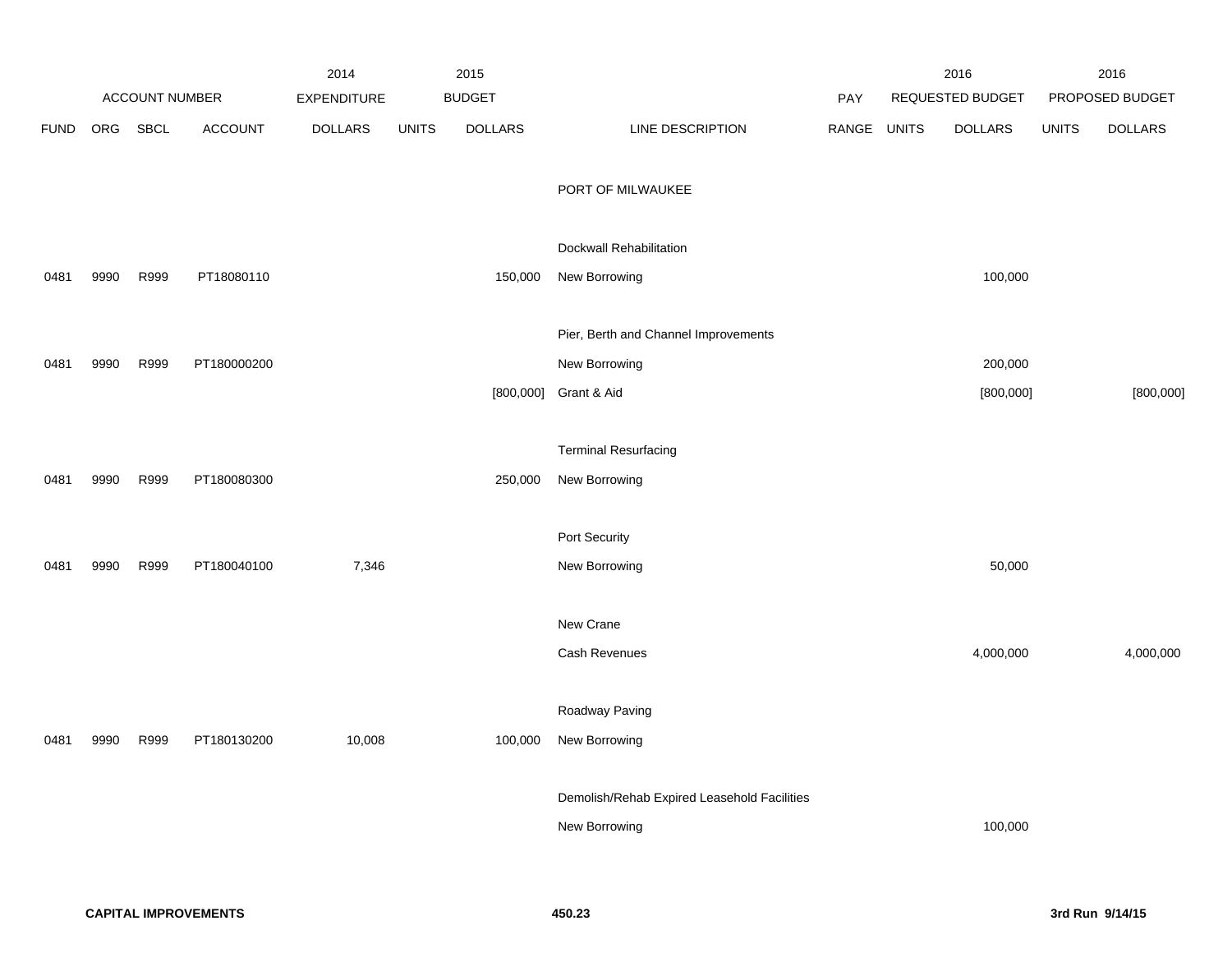|             |            |                       |                | 2014               |              | 2015           |                               |            |              | 2016                    |              | 2016                   |
|-------------|------------|-----------------------|----------------|--------------------|--------------|----------------|-------------------------------|------------|--------------|-------------------------|--------------|------------------------|
|             |            | <b>ACCOUNT NUMBER</b> |                | <b>EXPENDITURE</b> |              | <b>BUDGET</b>  |                               | <b>PAY</b> |              | <b>REQUESTED BUDGET</b> |              | <b>PROPOSED BUDGET</b> |
| <b>FUND</b> | <b>ORG</b> | <b>SBCL</b>           | <b>ACCOUNT</b> | <b>DOLLARS</b>     | <b>UNITS</b> | <b>DOLLARS</b> | LINE DESCRIPTION              | RANGE      | <b>UNITS</b> | <b>DOLLARS</b>          | <b>UNITS</b> | <b>DOLLARS</b>         |
|             |            |                       |                |                    |              |                | Rail Track & Service Upgrades |            |              |                         |              |                        |
| 0481        | 9990       | R999                  | PT180130400    | 220,562            |              | 500,000        | New Borrowing                 |            |              | 400,000                 |              | 400,000                |
|             |            |                       |                | 237,916            |              | 1,000,000      | TOTAL PORT OF MILWAUKEE       |            |              | 4,850,000               |              | 4,400,000              |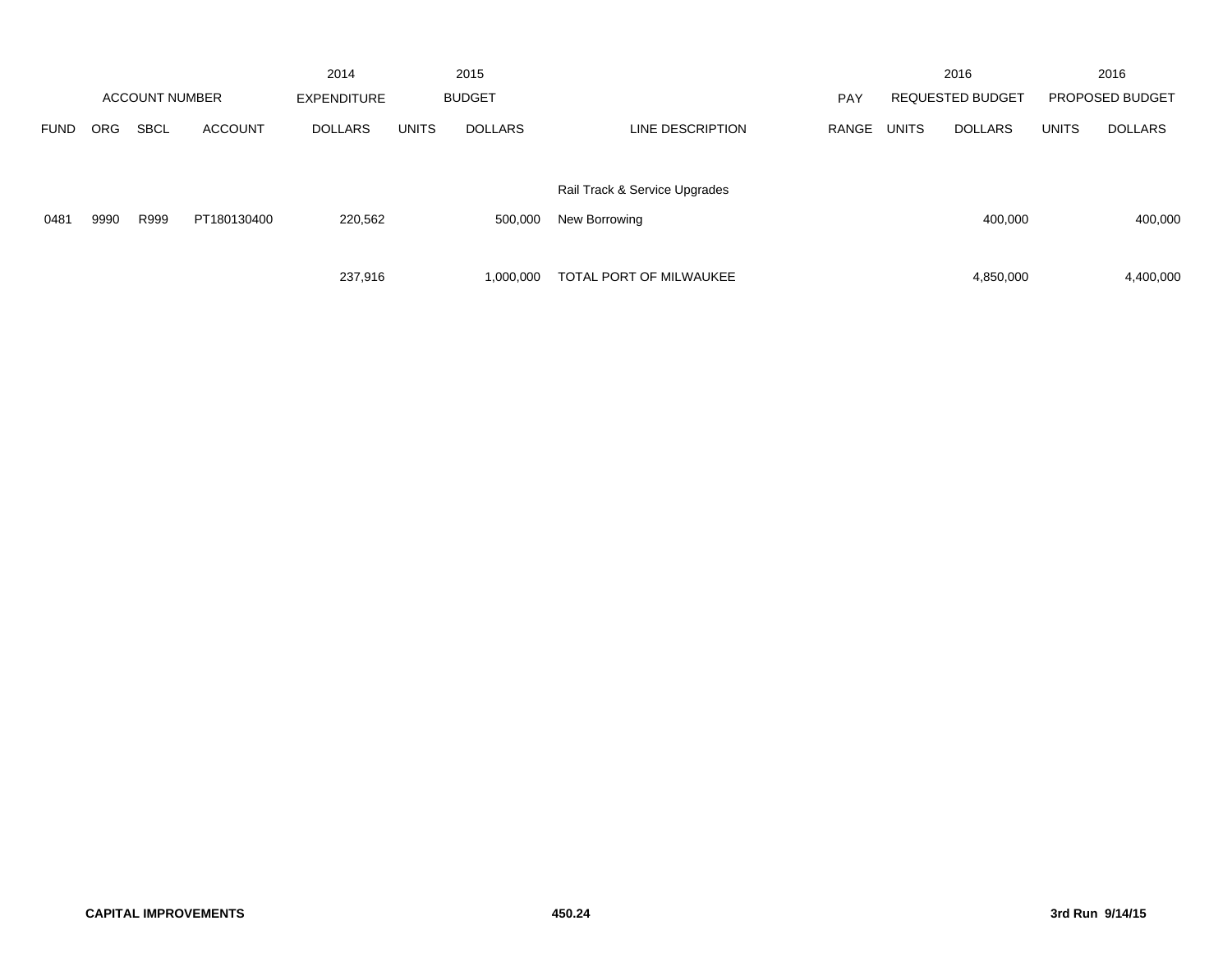|             |                       |             |                             | 2014           |               | 2015           |                                                          |       | 2016             |                | 2016            |                 |
|-------------|-----------------------|-------------|-----------------------------|----------------|---------------|----------------|----------------------------------------------------------|-------|------------------|----------------|-----------------|-----------------|
|             | <b>ACCOUNT NUMBER</b> |             | <b>EXPENDITURE</b>          |                | <b>BUDGET</b> |                | PAY                                                      |       | REQUESTED BUDGET |                | PROPOSED BUDGET |                 |
| <b>FUND</b> | ORG                   | <b>SBCL</b> | <b>ACCOUNT</b>              | <b>DOLLARS</b> | <b>UNITS</b>  | <b>DOLLARS</b> | LINE DESCRIPTION                                         | RANGE | <b>UNITS</b>     | <b>DOLLARS</b> | <b>UNITS</b>    | <b>DOLLARS</b>  |
|             |                       |             |                             |                |               |                | DEPARTMENT OF PUBLIC WORKS                               |       |                  |                |                 |                 |
|             |                       |             |                             |                |               |                | DPW-INFRASTRUCTURE SERVICES DIVISION                     |       |                  |                |                 |                 |
|             |                       |             |                             |                |               |                | <b>BRIDGE CONSTRUCTION</b>                               |       |                  |                |                 |                 |
|             |                       |             |                             |                |               |                | Bridge - State & Federally Funded Grants                 |       |                  |                |                 |                 |
| 0303        | 9990                  | R999        | BR300150000                 | 735,947        |               | 100,000        | New Borrowing                                            |       |                  | 277,000        |                 | 277,000         |
| 0303        | 5010                  | R999        | BR300100000                 |                |               |                | Other Revenues                                           |       |                  |                |                 |                 |
|             |                       |             |                             |                |               |                | <b>Bridge Reconstruction - Local</b>                     |       |                  |                |                 |                 |
| 0303        | 5010                  | R999        | BR100020000                 |                |               |                | Cash Levy                                                |       |                  |                |                 |                 |
| 0303        | 9990                  | R999        | BR10015000A                 | 13,008,125     |               | 8,810,000      | New Borrowing                                            |       |                  | 8,925,000      |                 | 4,100,000       |
|             |                       |             |                             | 13,744,072     |               | 8,910,000      | TOTAL BRIDGE CONSTRUCTION                                |       |                  | 9,202,000      |                 | 4,377,000       |
|             |                       |             |                             |                |               |                | State & Federally funded portion of                      |       |                  |                |                 |                 |
|             |                       |             |                             |                |               |                | <b>Bridge Construction projects</b>                      |       |                  |                |                 |                 |
|             |                       |             |                             |                |               | [400,000]      | (not included in budget totals)                          |       |                  | [1,050,000]    |                 | [1,050,000]     |
|             |                       |             |                             |                |               |                | PAVING PROGRAM                                           |       |                  |                |                 |                 |
|             |                       |             |                             |                |               |                | A. Street Reconstruction-City Contribution to State and  |       |                  |                |                 |                 |
|             |                       |             |                             |                |               |                | Federally Aided Grant Projects-Including Land for R.O.W. |       |                  |                |                 |                 |
| 0330        | 5010                  | R999        | ST320150000                 | 137,128        |               | 390,000        | Assessable                                               |       |                  | 473,000        |                 | 473,000         |
|             |                       |             | <b>CAPITAL IMPROVEMENTS</b> |                |               |                | 450.25                                                   |       |                  |                |                 | 3rd Run 9/14/15 |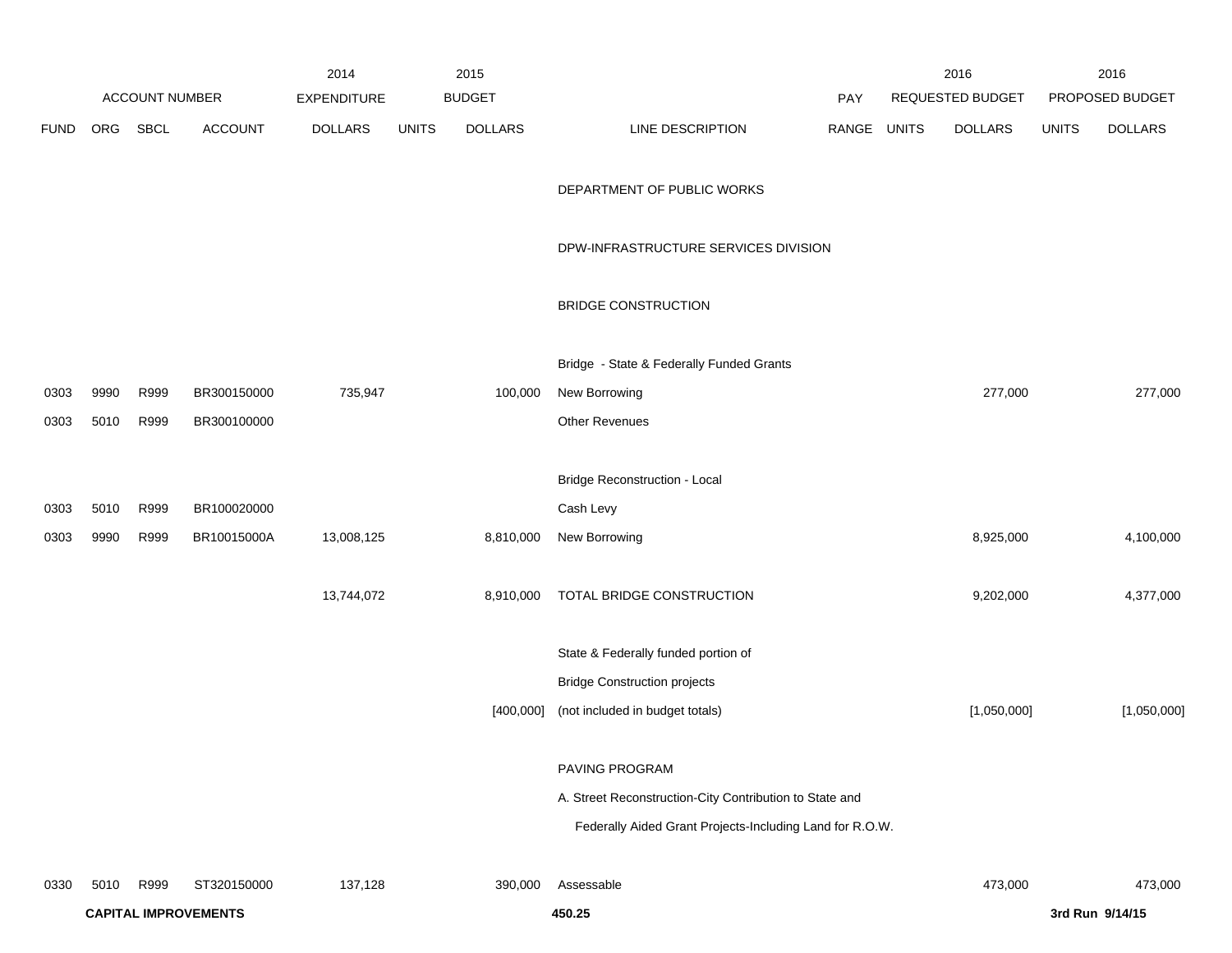|                             |                |             | 2014               |                | 2015          |                |                                           | 2016<br>REQUESTED BUDGET |              | 2016<br>PROPOSED BUDGET |              |                 |
|-----------------------------|----------------|-------------|--------------------|----------------|---------------|----------------|-------------------------------------------|--------------------------|--------------|-------------------------|--------------|-----------------|
|                             | ACCOUNT NUMBER |             | <b>EXPENDITURE</b> |                | <b>BUDGET</b> |                | <b>PAY</b>                                |                          |              |                         |              |                 |
| <b>FUND</b>                 | ORG            | <b>SBCL</b> | <b>ACCOUNT</b>     | <b>DOLLARS</b> | <b>UNITS</b>  | <b>DOLLARS</b> | LINE DESCRIPTION                          | RANGE                    | <b>UNITS</b> | <b>DOLLARS</b>          | <b>UNITS</b> | <b>DOLLARS</b>  |
| 0333                        | 9990           | R999        | ST320150000        | 7,242,211      |               | 7,401,000      | New Borrowing                             |                          |              | 8,913,000               |              | 8,136,000       |
|                             |                |             |                    |                |               |                | TOTAL STREET CONSTRUCTION-CITY            |                          |              |                         |              |                 |
|                             |                |             |                    |                |               |                | <b>CONTRIBUTION TO AIDED PROJECTS</b>     |                          |              |                         |              |                 |
|                             |                |             |                    | 7,379,339      |               | 7,791,000      | INCLUDING R.O.W.                          |                          |              | 9,386,000               |              | 8,609,000       |
|                             |                |             |                    |                |               |                | State & Federally funded portion          |                          |              |                         |              |                 |
|                             |                |             |                    |                |               |                | of Street Reconstruction projects         |                          |              |                         |              |                 |
|                             |                |             |                    |                |               | [37, 207, 907] | (not included in budget totals)           |                          |              | [33,091,000]            |              | [30,788,000]    |
|                             |                |             |                    |                |               |                | <b>B.1. STREET RECONSTRUCTION OR</b>      |                          |              |                         |              |                 |
|                             |                |             |                    |                |               |                | RESURFACING REGULAR CITY                  |                          |              |                         |              |                 |
|                             |                |             |                    |                |               |                | PROGRAM-INCLUDING LAND FOR R.O.W.         |                          |              |                         |              |                 |
|                             |                |             |                    |                |               |                | (EXCLUDING URBAN RENEWAL)                 |                          |              |                         |              |                 |
| 0330                        | 5010           | R999        | ST21115000A        | 861,821        |               | 1,200,000      | Assessable                                |                          |              | 600,000                 |              | 600,000         |
| 0333                        | 9990           | R999        | ST21115000A        | 14,493,566     |               | 8,800,000      | New Borrowing                             |                          |              | 7,000,000               |              | 7,000,000       |
|                             |                |             |                    |                |               |                | <b>B.2. STREETS - HIGH IMPACT PROGRAM</b> |                          |              |                         |              |                 |
| 0333                        | 9990           | R999        | ST21615000A        | 2,638,800      |               | 6,650,000      | New Borrowing                             |                          |              | 8,000,000               |              | 7,500,000       |
| 0334                        | 9990           | R999        | ST21615000A        |                |               | 350,000        | Cash Levy                                 |                          |              |                         |              |                 |
|                             |                |             |                    |                |               |                | TOTAL STREET RECONSTRUCTION OR            |                          |              |                         |              |                 |
|                             |                |             |                    |                |               |                | RESURFACING-REGULAR CITY PROGRAM          |                          |              |                         |              |                 |
|                             |                |             |                    |                |               |                | INCLUDING LAND FOR R.O.W.                 |                          |              |                         |              |                 |
| <b>CAPITAL IMPROVEMENTS</b> |                |             |                    |                |               |                | 450.26                                    |                          |              |                         |              | 3rd Run 9/14/15 |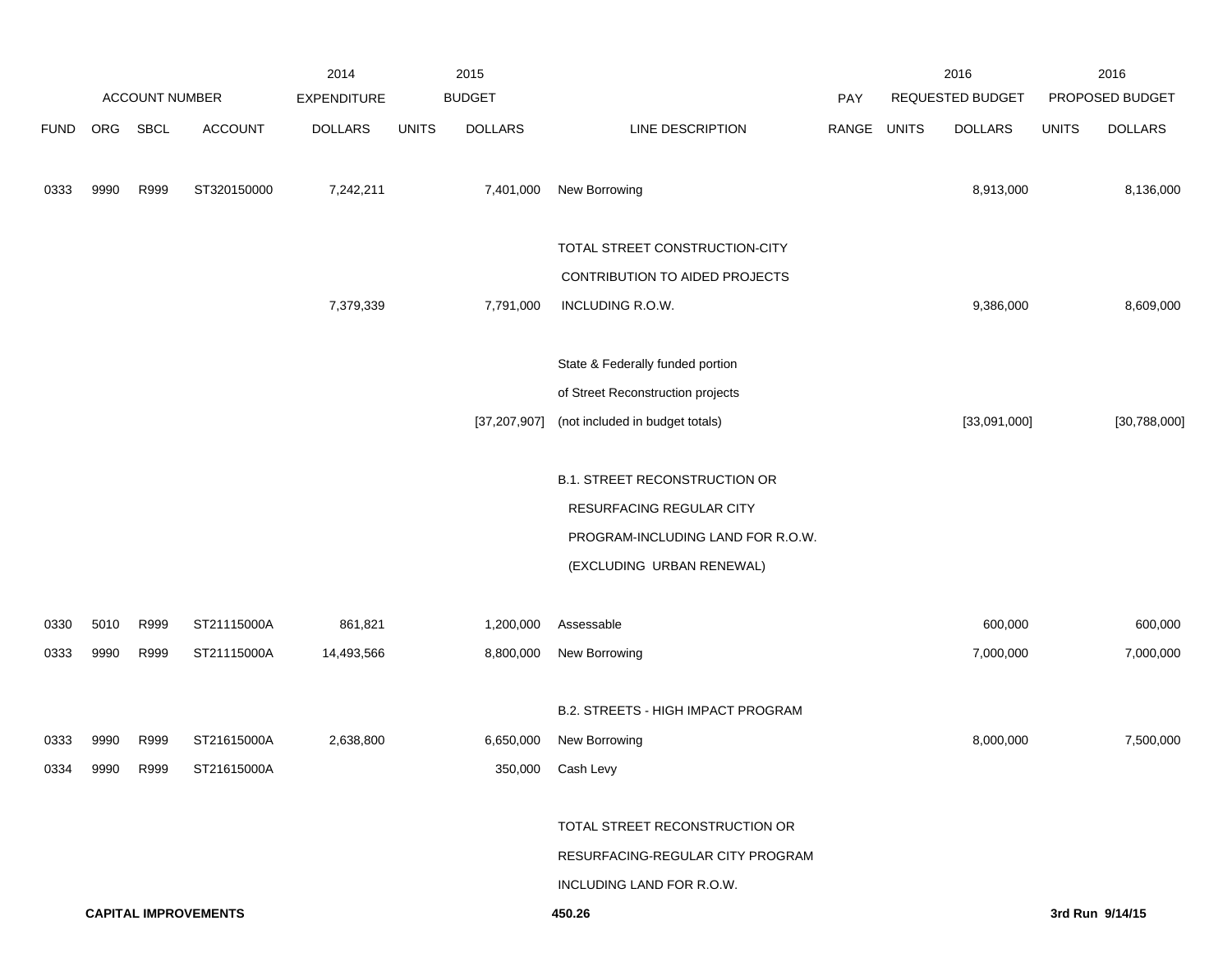|             |                       |      |                    | 2014           |               | 2015           |                                                                               |       |                  | 2016           |                 | 2016           |
|-------------|-----------------------|------|--------------------|----------------|---------------|----------------|-------------------------------------------------------------------------------|-------|------------------|----------------|-----------------|----------------|
|             | <b>ACCOUNT NUMBER</b> |      | <b>EXPENDITURE</b> |                | <b>BUDGET</b> |                | PAY                                                                           |       | REQUESTED BUDGET |                | PROPOSED BUDGET |                |
| <b>FUND</b> | ORG                   | SBCL | <b>ACCOUNT</b>     | <b>DOLLARS</b> | <b>UNITS</b>  | <b>DOLLARS</b> | LINE DESCRIPTION                                                              | RANGE | <b>UNITS</b>     | <b>DOLLARS</b> | <b>UNITS</b>    | <b>DOLLARS</b> |
|             |                       |      |                    | 17,994,187     |               | 17,000,000     | (EXCLUDING URBAN RENEWAL)                                                     |       |                  | 15,600,000     |                 | 15,100,000     |
|             |                       |      |                    |                |               |                | C. ALLEY RECONSTRUCTION PROGRAM                                               |       |                  |                |                 |                |
| 0330        | 5010                  | R999 | ST21215000A        | 399,474        |               | 400,000        | Assessable                                                                    |       |                  | 100,000        |                 | 100,000        |
| 0333        | 9990                  | R999 | ST21215000A        | 1,452,692      |               | 1,625,000      | New Borrowing                                                                 |       |                  | 2,025,000      |                 | 500,000        |
|             |                       |      |                    | 1,852,166      |               | 2,025,000      | TOTAL ALLEY RECONSTRUCTION PROGRAM                                            |       |                  | 2,125,000      |                 | 600,000        |
|             |                       |      |                    |                |               |                | D. NEW STREET CONSTRUCTION PROGRAM                                            |       |                  |                |                 |                |
|             |                       |      |                    |                |               |                | INCLUDING LAND FOR R.O.W.                                                     |       |                  |                |                 |                |
|             |                       |      |                    |                |               |                |                                                                               |       |                  |                |                 |                |
| 0330        | 5010                  | R999 | ST21014000A        | 19,893         |               |                | Assessable                                                                    |       |                  | 150,000        |                 |                |
| 0333        | 9990                  | R999 | ST21014000A        | 347,893        |               |                | New Borrowing                                                                 |       |                  | 200,000        |                 |                |
|             |                       |      |                    |                |               |                | E. NEW STREET - DEVELOPER                                                     |       |                  |                |                 |                |
| 0333        | 5010                  | R999 | ST21415000A        | 628,058        |               | 400,000        | Developer Revenues                                                            |       |                  |                |                 | 100,000        |
|             |                       |      |                    |                |               |                | TOTAL NEW STREET CONSTRUCTION                                                 |       |                  |                |                 |                |
|             |                       |      |                    | 995,844        |               | 400,000        | PROGRAM-INCLUDING LAND FOR R.O.W.                                             |       |                  | 350,000        |                 | 100,000        |
|             |                       |      |                    |                |               |                | SUMMARY OF STREET CONSTRUCTION PROG.<br>(A,B,C,D,E) (EXCLUDING URBAN RENEWAL) |       |                  |                |                 |                |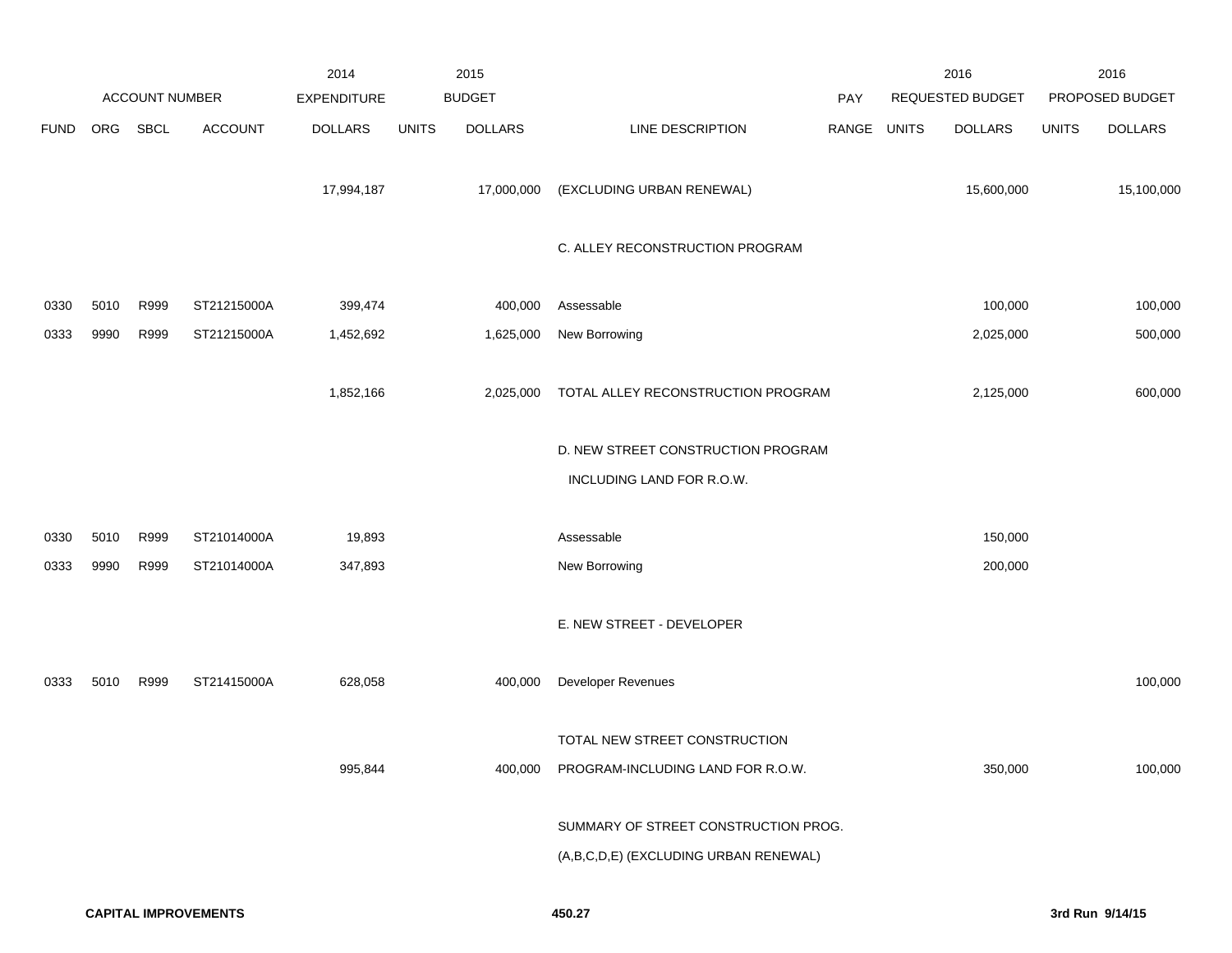|             |      |                       |                             | 2014               |              | 2015           |                                              |       |              | 2016                    |              | 2016            |
|-------------|------|-----------------------|-----------------------------|--------------------|--------------|----------------|----------------------------------------------|-------|--------------|-------------------------|--------------|-----------------|
|             |      | <b>ACCOUNT NUMBER</b> |                             | <b>EXPENDITURE</b> |              | <b>BUDGET</b>  |                                              | PAY   |              | <b>REQUESTED BUDGET</b> |              | PROPOSED BUDGET |
| <b>FUND</b> | ORG  | <b>SBCL</b>           | <b>ACCOUNT</b>              | <b>DOLLARS</b>     | <b>UNITS</b> | <b>DOLLARS</b> | LINE DESCRIPTION                             | RANGE | <b>UNITS</b> | <b>DOLLARS</b>          | <b>UNITS</b> | <b>DOLLARS</b>  |
|             |      |                       |                             |                    |              |                |                                              |       |              |                         |              |                 |
|             |      |                       |                             | 1,418,316          |              | 1,990,000      | Assessable - Total                           |       |              | 1,323,000               |              | 1,173,000       |
|             |      |                       |                             | 628,058            |              | 400,000        | Cash Revenues - Total                        |       |              |                         |              | 100,000         |
|             |      |                       |                             | 26, 175, 162       |              | 24,476,000     | New Borrowing - Streets                      |       |              | 26,138,000              |              | 23,136,000      |
|             |      |                       |                             |                    |              | 350,000        | Cash Levy - Streets                          |       |              |                         |              |                 |
|             |      |                       |                             |                    |              |                |                                              |       |              |                         |              |                 |
|             |      |                       |                             |                    |              |                | (A,B,C,D) (EXCLUDING URBAN RENEWAL)          |       |              |                         |              |                 |
|             |      |                       |                             |                    |              |                | (INCLUDING LAND FOR R.O.W.)                  |       |              |                         |              |                 |
|             |      |                       |                             | 28,221,536         |              | 27,216,000     | TOTAL STREET CONSTRUCTION PROGRAM            |       |              | 27,461,000              |              | 24,409,000      |
|             |      |                       |                             |                    |              |                |                                              |       |              |                         |              |                 |
|             |      |                       |                             |                    |              |                | Street Improvements-Sidewalk,                |       |              |                         |              |                 |
|             |      |                       |                             |                    |              |                | Driveway Curb and Gutter - Replacement**     |       |              |                         |              |                 |
| 0333        | 9990 | R999                  | ST23015000A                 | 1,188,421          |              | 1,350,000      | New Borrowing                                |       |              | 1,425,000               |              | 1,425,000       |
| 0330        | 5010 | R999                  | ST23015000A                 | 238,812            |              | 450,000        | Assessable                                   |       |              | 475,000                 |              | 475,000         |
|             |      |                       |                             |                    |              |                |                                              |       |              |                         |              |                 |
|             |      |                       |                             |                    |              |                | Street Improvements-Street Lighting          |       |              |                         |              |                 |
| 0333        | 9990 | R999                  | ST24015000A                 | 7,641,665          |              | 8,860,000      | New Borrowing                                |       |              | 10,900,000              |              | 9,120,000       |
| 0333        | 5010 | R999                  | ST24014000A                 |                    |              |                | Cash Levy                                    |       |              |                         |              |                 |
|             |      |                       |                             |                    |              |                |                                              |       |              |                         |              |                 |
|             |      |                       |                             |                    |              |                | Street Improvements-Traffic Cntrl Facilities |       |              |                         |              |                 |
| 0333        | 9990 | R999                  | ST22015000A                 | 1,490,725          |              | 820,000        | New Borrowing                                |       |              | 2,925,000               |              | 520,000         |
|             |      |                       |                             |                    |              |                | Street Improvements-Underground              |       |              |                         |              |                 |
|             |      |                       |                             |                    |              |                | Conduit & Manholes                           |       |              |                         |              |                 |
| 0333        | 9990 | R999                  | ST28015000A                 | 671,054            |              | 1,000,000      | New Borrowing                                |       |              | 3,360,000               |              | 736,000         |
| 0333        | 9990 | R999                  | ST28013000A                 |                    |              |                | Cash Levy                                    |       |              |                         |              |                 |
|             |      |                       | <b>CAPITAL IMPROVEMENTS</b> |                    |              |                | 450.28                                       |       |              |                         |              | 3rd Run 9/14/15 |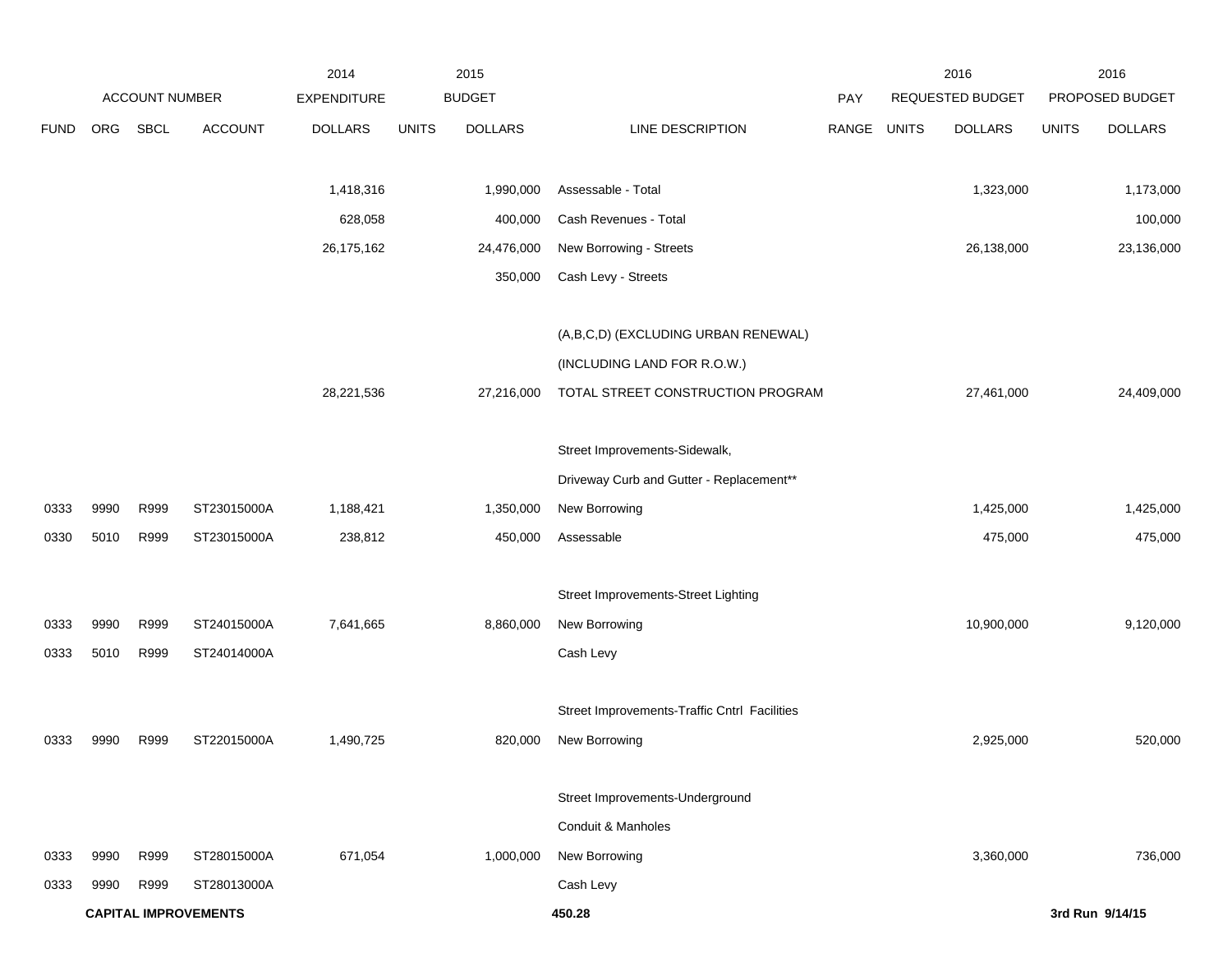|             |      |                |                | 2014           |              | 2015           |                                          |       |              | 2016             |              | 2016            |
|-------------|------|----------------|----------------|----------------|--------------|----------------|------------------------------------------|-------|--------------|------------------|--------------|-----------------|
|             |      | ACCOUNT NUMBER |                | EXPENDITURE    |              | <b>BUDGET</b>  |                                          | PAY   |              | REQUESTED BUDGET |              | PROPOSED BUDGET |
| <b>FUND</b> | ORG  | <b>SBCL</b>    | <b>ACCOUNT</b> | <b>DOLLARS</b> | <b>UNITS</b> | <b>DOLLARS</b> | LINE DESCRIPTION                         | RANGE | <b>UNITS</b> | <b>DOLLARS</b>   | <b>UNITS</b> | <b>DOLLARS</b>  |
|             |      |                |                |                |              |                |                                          |       |              |                  |              |                 |
|             |      |                |                |                |              |                |                                          |       |              |                  |              |                 |
|             |      |                |                |                |              |                | <b>Underground Electrical Manholes</b>   |       |              |                  |              |                 |
|             |      |                |                |                |              |                | <b>Reconstruction Program</b>            |       |              |                  |              |                 |
| 0333        | 9990 | R999           | ST28515000A    | 452,209        |              | 1,100,000      | New Borrowing                            |       |              | 1,225,000        |              | 1,225,000       |
|             |      |                |                |                |              |                |                                          |       |              |                  |              |                 |
|             |      |                |                |                |              |                | <b>BUILDINGS PROJECTS</b>                |       |              |                  |              |                 |
|             |      |                |                |                |              |                | City Hall Complex Remodeling             |       |              |                  |              |                 |
| 0321        | 5010 | R999           | BU11083900     | 189,094        |              |                | New Borrowing                            |       |              |                  |              |                 |
| 0322        | 5010 | R999           | BU11083900     |                |              |                | Cash Levy                                |       |              |                  |              |                 |
|             |      |                |                |                |              |                |                                          |       |              |                  |              |                 |
|             |      |                |                |                |              |                | Space Planning - Facilities              |       |              |                  |              |                 |
| 0321        | 5010 | R999           | BU110010800    |                |              |                | Cash Levy                                |       |              |                  |              |                 |
| 0321        | 9990 | R999           | BU110010800    | 147,616        |              | 375,000        | New Borrowing                            |       |              | 400,000          |              | 400,000         |
|             |      |                |                |                |              |                |                                          |       |              |                  |              |                 |
|             |      |                |                |                |              |                | Facility Systems Program                 |       |              |                  |              |                 |
| 0321        | 5010 | R999           | BU11091200     | 1,748,617      |              | 1,480,000      | New Borrowing                            |       |              | 1,580,000        |              | 540,000         |
|             |      |                |                |                |              |                | Cash Revenues (S)                        |       |              |                  |              | 140,000         |
|             |      |                |                |                |              |                |                                          |       |              |                  |              |                 |
|             |      |                |                |                |              |                | <b>Environmental Remediation Program</b> |       |              |                  |              |                 |
| 0321        | 5010 | R999           | BU11091500     | 153,390        |              | 100,000        | New Borrowing                            |       |              | 150,000          |              | 50,000          |
| 0321        | 5010 | R999           | BU11091500     |                |              | 50,000         | Cash Revenues (S)                        |       |              |                  |              | 50,000          |
|             |      |                |                |                |              |                | Cash Levy                                |       |              |                  |              | 50,000          |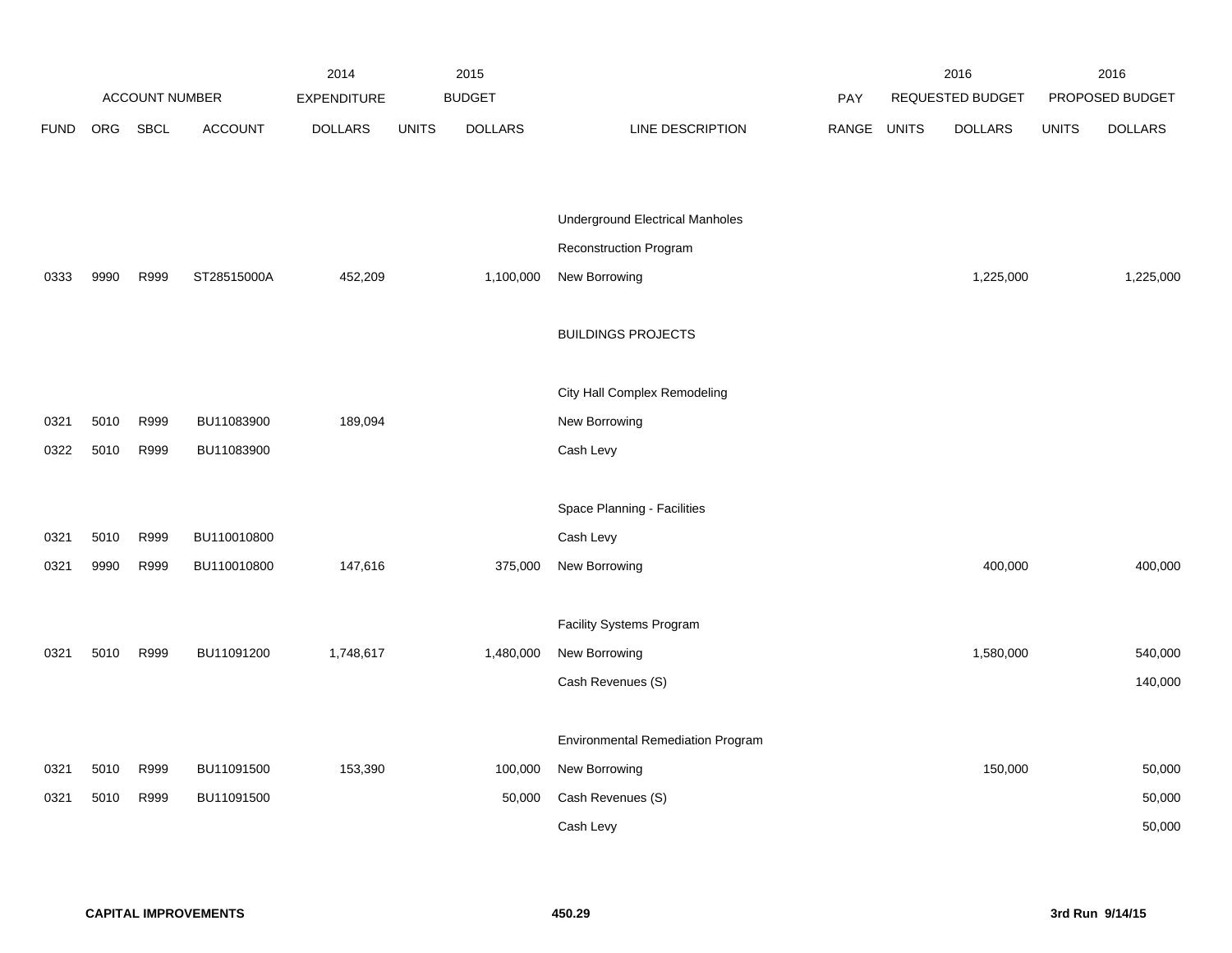|             |      |                |                             | 2014               |              | 2015           |                                             |       |              | 2016             |              | 2016            |
|-------------|------|----------------|-----------------------------|--------------------|--------------|----------------|---------------------------------------------|-------|--------------|------------------|--------------|-----------------|
|             |      | ACCOUNT NUMBER |                             | <b>EXPENDITURE</b> |              | <b>BUDGET</b>  |                                             | PAY   |              | REQUESTED BUDGET |              | PROPOSED BUDGET |
| <b>FUND</b> | ORG  | <b>SBCL</b>    | <b>ACCOUNT</b>              | <b>DOLLARS</b>     | <b>UNITS</b> | <b>DOLLARS</b> | LINE DESCRIPTION                            | RANGE | <b>UNITS</b> | <b>DOLLARS</b>   | <b>UNITS</b> | <b>DOLLARS</b>  |
|             |      |                |                             |                    |              |                |                                             |       |              |                  |              |                 |
|             |      |                |                             |                    |              |                | ADA Compliance Program                      |       |              |                  |              |                 |
| 0321        | 5010 | R999           | BU110010500                 | 305,696            |              | 215,000        | New Borrowing                               |       |              | 450,000          |              | 200,000         |
| 0322        | 5010 | R999           | BU110010500                 |                    |              |                | Cash Levy                                   |       |              |                  |              |                 |
|             |      |                |                             |                    |              |                |                                             |       |              |                  |              |                 |
|             |      |                |                             |                    |              |                | Facilities Exterior Upgrades Program        |       |              |                  |              |                 |
| 0321        | 5010 | R999           | BU11091300                  | 1,052,916          |              | 2,008,000      | New Borrowing                               |       |              | 1,700,000        |              | 1,000,000       |
|             |      |                |                             |                    |              |                |                                             |       |              |                  |              |                 |
|             |      |                |                             |                    |              |                | City Hall Restoration Program               |       |              |                  |              |                 |
| 0321        | 5010 | R999           | BU110000300                 | 83,720             |              |                | New Borrowing                               |       |              |                  |              |                 |
|             |      |                |                             |                    |              |                |                                             |       |              |                  |              |                 |
|             |      |                |                             |                    |              |                | City Hall Foundation & Hollow Walk          |       |              |                  |              |                 |
| 0321        | 9990 | R999           | BU110080800                 | 595,818            |              |                | New Borrowing                               |       |              | 20,000,000       |              | 13,000,000      |
|             |      |                |                             |                    |              |                |                                             |       |              |                  |              |                 |
|             |      |                |                             |                    |              |                | Muni Garages/Outlying Fac. Remodeling       |       |              |                  |              |                 |
| 0321        | 9990 | R999           | BU110030300                 | 81,020             |              |                | New Borrowing                               |       |              |                  |              |                 |
| 0322        | 9990 | R999           | BU110030300                 |                    |              |                | Cash Levy                                   |       |              |                  |              |                 |
|             |      |                |                             |                    |              |                |                                             |       |              |                  |              |                 |
|             |      |                |                             |                    |              |                | MacArthur Square Plaza Restoration          |       |              |                  |              |                 |
| 0321        | 9990 | R999           | BU110080900                 | 137,040            |              |                | New Borrowing                               |       |              | 150,000          |              |                 |
|             |      |                |                             |                    |              |                |                                             |       |              |                  |              |                 |
|             |      |                |                             |                    |              |                | Energy Efficiency & Renewable Energy        |       |              |                  |              |                 |
| 0321        | 5010 | R999           | BU110110600                 | 60,383             |              | 100,000        | New Borrowing                               |       |              |                  |              |                 |
|             |      |                |                             |                    |              |                | <b>Building Exterior Façade Restoration</b> |       |              |                  |              |                 |
| 0321        | 5010 | R999           | BU110110700                 | 6,983,453          |              |                | New Borrowing                               |       |              |                  |              |                 |
|             |      |                | <b>CAPITAL IMPROVEMENTS</b> |                    |              |                | 450.30                                      |       |              |                  |              | 3rd Run 9/14/15 |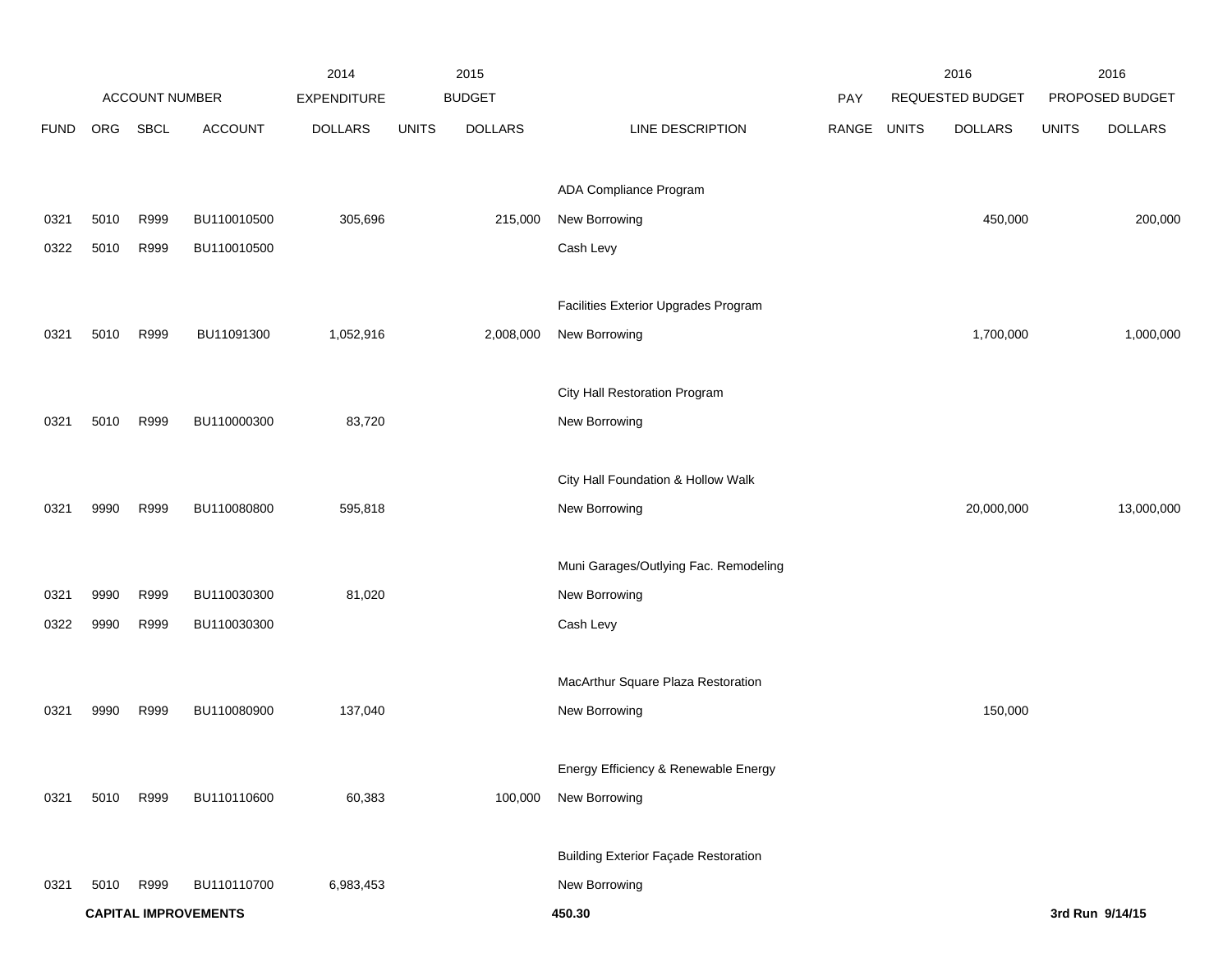|             |      |                |                | 2014               |              | 2015           |                                               |            |              | 2016             |              | 2016            |
|-------------|------|----------------|----------------|--------------------|--------------|----------------|-----------------------------------------------|------------|--------------|------------------|--------------|-----------------|
|             |      | ACCOUNT NUMBER |                | <b>EXPENDITURE</b> |              | <b>BUDGET</b>  |                                               | <b>PAY</b> |              | REQUESTED BUDGET |              | PROPOSED BUDGET |
| <b>FUND</b> | ORG  | <b>SBCL</b>    | <b>ACCOUNT</b> | <b>DOLLARS</b>     | <b>UNITS</b> | <b>DOLLARS</b> | LINE DESCRIPTION                              | RANGE      | <b>UNITS</b> | <b>DOLLARS</b>   | <b>UNITS</b> | <b>DOLLARS</b>  |
|             |      |                |                |                    |              |                |                                               |            |              |                  |              |                 |
|             |      |                |                |                    |              |                |                                               |            |              |                  |              |                 |
|             |      |                |                |                    |              |                | <b>City Facilities Consolidation</b>          |            |              |                  |              |                 |
| 0321        | 5010 | R999           | BU110120800    | 36,302             |              |                | New Borrowing                                 |            |              |                  |              |                 |
| 0321        | 5010 | R999           | BU110120800    |                    |              |                | Cash Levy                                     |            |              |                  |              |                 |
|             |      |                |                |                    |              |                |                                               |            |              |                  |              |                 |
|             |      |                |                |                    |              |                | Hartung Park Landfill Closure                 |            |              |                  |              |                 |
| 0321        | 9990 | R999           | BU110120900    | 31,800             |              |                | New Borrowing                                 |            |              | 200,000          |              | 100,000         |
|             |      |                |                |                    |              |                | Cash Revenues (S)                             |            |              |                  |              | 100,000         |
|             |      |                |                |                    |              |                |                                               |            |              |                  |              |                 |
|             |      |                |                |                    |              |                | Recreational Facilities Citywide              |            |              |                  |              |                 |
| 0315        | 5010 | R999           | PR11115000A    | 3,933              |              | 175,000        | New Borrowing                                 |            |              |                  |              |                 |
|             |      |                |                |                    |              |                |                                               |            |              |                  |              |                 |
|             |      |                |                |                    |              |                | MKE Plays Initiative                          |            |              |                  |              |                 |
| 0315        | 5010 | R999           |                |                    |              |                | New Borrowing                                 |            |              |                  |              | 250,000         |
|             |      |                |                |                    |              |                |                                               |            |              |                  |              |                 |
|             |      |                |                |                    |              |                | North Point Lake Tower Restoration            |            |              |                  |              |                 |
| 321         | 9990 | R999           | BU110151000    |                    |              | 340,000        | New Borrowing                                 |            |              | 400,000          |              |                 |
|             |      |                |                |                    |              |                |                                               |            |              |                  |              |                 |
|             |      |                |                |                    |              |                | (S) Project is financed through a transfer of |            |              |                  |              |                 |
|             |      |                |                |                    |              |                | Stormwater Management Fee revenue from the    |            |              |                  |              |                 |
|             |      |                |                |                    |              |                | Sewer Maintenance Fund to the Capital budget. |            |              |                  |              |                 |
|             |      |                |                |                    |              |                |                                               |            |              |                  |              |                 |
|             |      |                |                | 65,259,292         |              | 54,549,000     | TOTAL - DPW-INFRASTRUCTURE SERVICES DIV.      |            |              | 82,003,000       |              | 58,167,000      |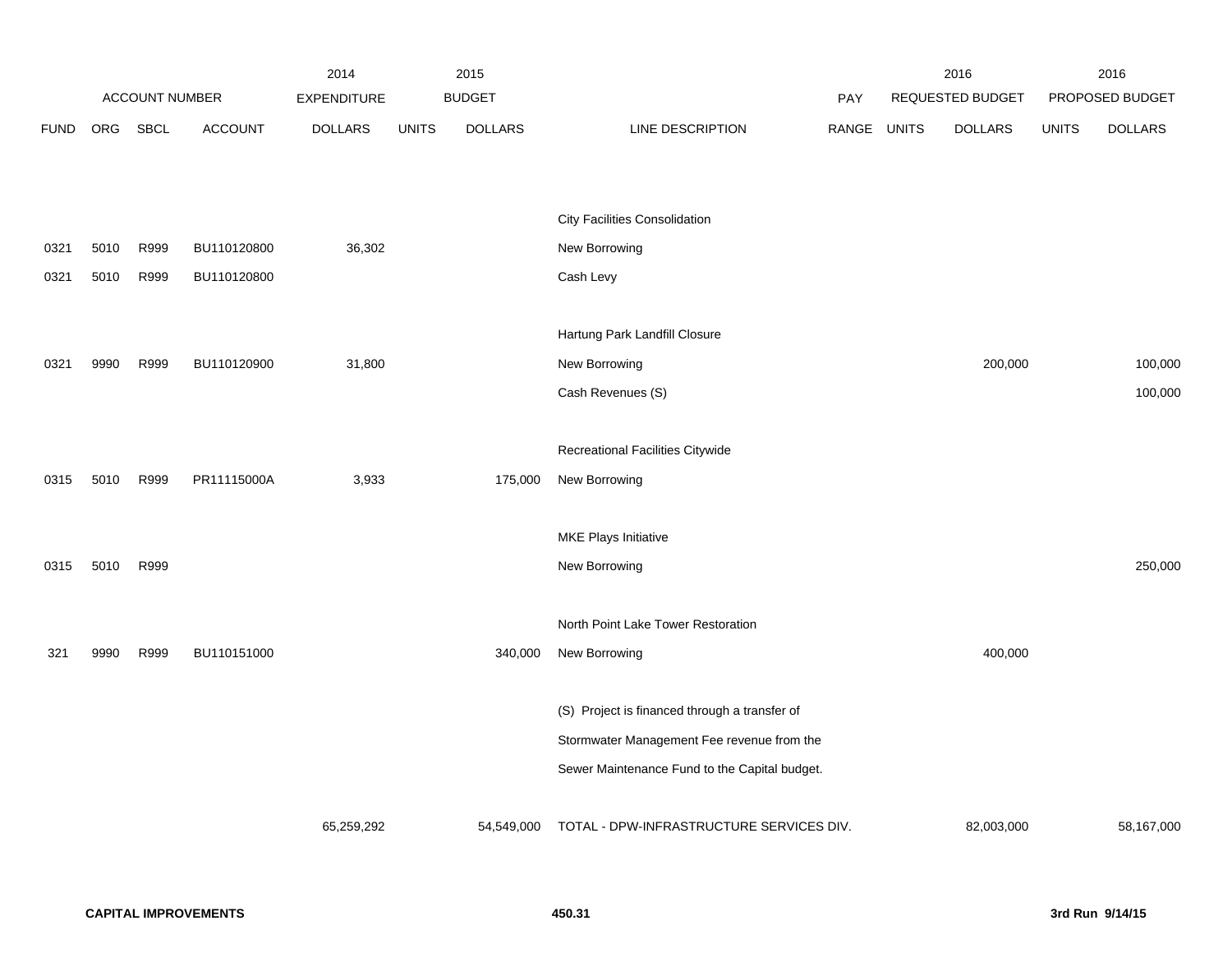|             |      |                |                             | 2014           |              | 2015           |                                                           |            |              | 2016             |              | 2016            |
|-------------|------|----------------|-----------------------------|----------------|--------------|----------------|-----------------------------------------------------------|------------|--------------|------------------|--------------|-----------------|
|             |      | ACCOUNT NUMBER |                             | EXPENDITURE    |              | <b>BUDGET</b>  |                                                           | <b>PAY</b> |              | REQUESTED BUDGET |              | PROPOSED BUDGET |
| <b>FUND</b> | ORG  | SBCL           | <b>ACCOUNT</b>              | <b>DOLLARS</b> | <b>UNITS</b> | <b>DOLLARS</b> | LINE DESCRIPTION                                          | RANGE      | <b>UNITS</b> | <b>DOLLARS</b>   | <b>UNITS</b> | <b>DOLLARS</b>  |
|             |      |                |                             |                |              |                |                                                           |            |              |                  |              |                 |
|             |      |                |                             |                |              |                | DPW-OPERATIONS DIVISION                                   |            |              |                  |              |                 |
|             |      |                |                             |                |              |                |                                                           |            |              |                  |              |                 |
|             |      |                |                             |                |              |                | SANITATION PROJECTS                                       |            |              |                  |              |                 |
|             |      |                |                             |                |              |                |                                                           |            |              |                  |              |                 |
|             |      |                |                             |                |              |                | Sanitation Hdq Modification - Various Sites               |            |              |                  |              |                 |
| 0321        | 9990 | R999           | BU11091100                  | 685,362        |              |                | New Borrowing                                             |            |              |                  |              |                 |
| 0321        | 9990 | R999           | BU11091100                  |                |              |                | Cash Levy                                                 |            |              |                  |              |                 |
|             |      |                |                             |                |              |                |                                                           |            |              |                  |              |                 |
|             |      |                |                             |                |              |                | <b>Materials Recycling Facility</b>                       |            |              |                  |              |                 |
| 0321        | 9990 | R999           | BU110140800                 | 11,957,263     |              |                | New Borrowing                                             |            |              |                  |              |                 |
|             |      |                |                             |                |              |                |                                                           |            |              |                  |              |                 |
|             |      |                |                             |                |              |                | <b>Brine Makers</b>                                       |            |              |                  |              |                 |
| 0321        | 9990 | R999           | BU110151100                 |                |              | 275,000        | New Borrowing                                             |            |              | 100,000          |              | 100,000         |
|             |      |                |                             | 12,642,625     |              | 275,000        | TOTAL-SANITATION PROJECTS                                 |            |              | 100,000          |              | 100,000         |
|             |      |                |                             |                |              |                |                                                           |            |              |                  |              |                 |
|             |      |                |                             |                |              |                | FORESTRY PROJECTS                                         |            |              |                  |              |                 |
|             |      |                |                             |                |              |                |                                                           |            |              |                  |              |                 |
|             |      |                |                             |                |              |                | Concealed Irrigation & General Landscaping/               |            |              |                  |              |                 |
|             |      |                |                             |                |              |                | <b>City Boulevards</b>                                    |            |              |                  |              |                 |
| 0315        | 5010 | R999           | PR58180300                  | 483,211        |              | 500,000        | New Borrowing                                             |            |              | 250,000          |              | 250,000         |
|             |      |                |                             |                |              |                |                                                           |            |              |                  |              |                 |
|             |      |                |                             |                |              |                | Production & Planting Program-Trees, Shrubs, Evergreens - |            |              |                  |              |                 |
|             |      |                |                             |                |              |                | Paving/Sidewalk Construction & Blvd Plantings (S)         |            |              |                  |              |                 |
| 0315        | 5010 | R999           | PR58180100                  | 1,353,222      |              | 1,220,000      | Cash Revenues                                             |            |              | 1,895,000        |              | 1,400,000       |
|             |      |                | <b>CAPITAL IMPROVEMENTS</b> |                |              |                | 450.32                                                    |            |              |                  |              | 3rd Run 9/14/15 |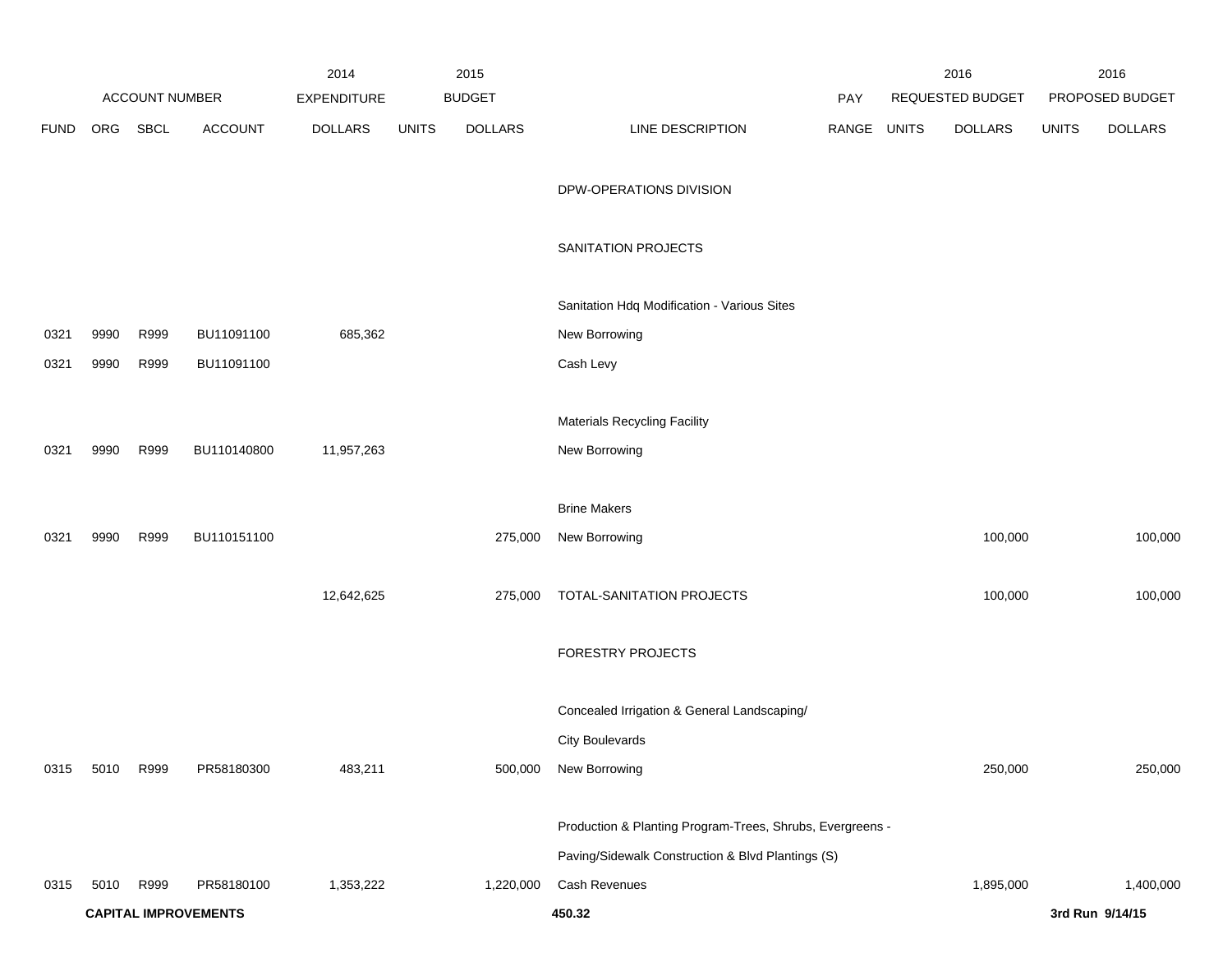|             |      |                |                | 2014               |              | 2015           |                                               |            |              | 2016             |              | 2016            |
|-------------|------|----------------|----------------|--------------------|--------------|----------------|-----------------------------------------------|------------|--------------|------------------|--------------|-----------------|
|             |      | ACCOUNT NUMBER |                | <b>EXPENDITURE</b> |              | <b>BUDGET</b>  |                                               | <b>PAY</b> |              | REQUESTED BUDGET |              | PROPOSED BUDGET |
| <b>FUND</b> | ORG  | SBCL           | <b>ACCOUNT</b> | <b>DOLLARS</b>     | <b>UNITS</b> | <b>DOLLARS</b> | LINE DESCRIPTION                              | RANGE      | <b>UNITS</b> | <b>DOLLARS</b>   | <b>UNITS</b> | <b>DOLLARS</b>  |
|             |      |                |                |                    |              |                |                                               |            |              |                  |              |                 |
| 0315        | 9990 | R999           | PR58180100     |                    |              | 300,000        | New Borrowing                                 |            |              |                  |              |                 |
|             |      |                |                |                    |              |                |                                               |            |              |                  |              |                 |
|             |      |                |                |                    |              |                | Stump Removal (S)                             |            |              |                  |              |                 |
| 0315        | 5010 | R999           | PR58180700     | 111,185            |              | 360,000        | Cash Revenues                                 |            |              | 360,000          |              | 500,000         |
|             |      |                |                |                    |              |                |                                               |            |              |                  |              |                 |
|             |      |                |                |                    |              |                | Emerald Ash Borer Readiness & Response (S)    |            |              |                  |              |                 |
| 0315        | 5010 | R999           | PR58180600     | 824,094            |              | 1,000,000      | Cash Revenues                                 |            |              | 1,000,000        |              | 980,000         |
|             |      |                |                |                    |              |                |                                               |            |              |                  |              |                 |
|             |      |                |                |                    |              |                | Hazardous Tree Removal Program                |            |              |                  |              |                 |
| 0315        | 5010 | R999           | PR58180900     |                    |              |                | Cash Levy                                     |            |              |                  |              |                 |
|             |      |                |                |                    |              |                | New Borrowing                                 |            |              |                  |              |                 |
|             |      |                |                |                    |              | 75,000         | Cash Revenues                                 |            |              | 75,000           |              |                 |
|             |      |                |                |                    |              |                |                                               |            |              |                  |              |                 |
|             |      |                |                |                    |              |                | Vacant Lot Beautification                     |            |              |                  |              |                 |
| 0315        | 5010 | R999           | PR58181000     | 82,951             |              | 200,000        | Cash Levy                                     |            |              | 200,000          |              |                 |
|             |      |                |                |                    |              |                |                                               |            |              |                  |              |                 |
|             |      |                |                |                    |              |                | (S) Project is financed through a transfer of |            |              |                  |              |                 |
|             |      |                |                |                    |              |                | Stormwater Management Fee revenue from the    |            |              |                  |              |                 |
|             |      |                |                |                    |              |                | Sewer Maintenance Fund to the Capital budget. |            |              |                  |              |                 |
|             |      |                |                | 2,854,663          |              | 3,655,000      | TOTAL-FORESTRY PROJECTS                       |            |              | 3,780,000        |              | 3,130,000       |
|             |      |                |                |                    |              |                |                                               |            |              |                  |              |                 |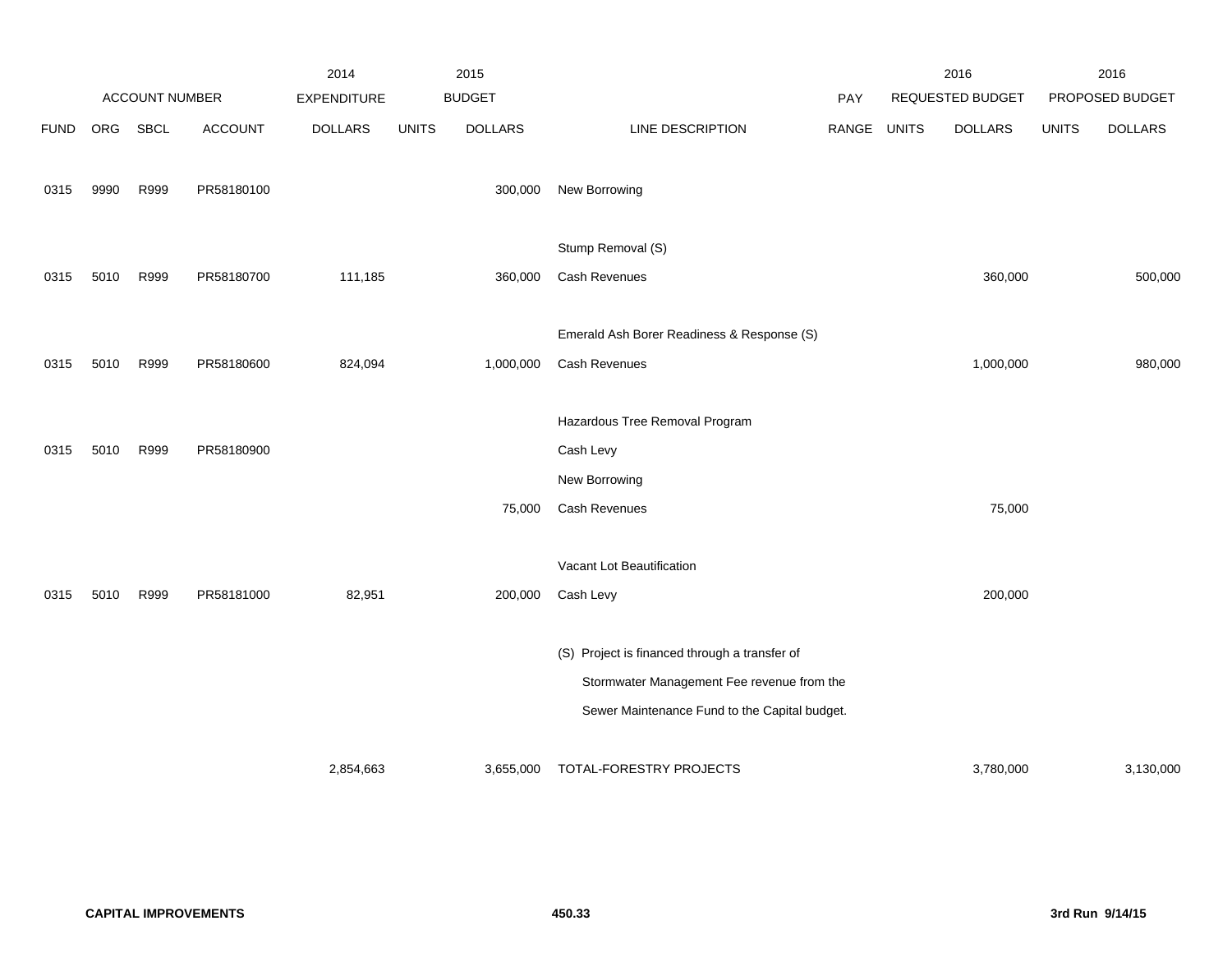|             |      |                |                | 2014               |              | 2015           |                                           |             | 2016             |              | 2016            |
|-------------|------|----------------|----------------|--------------------|--------------|----------------|-------------------------------------------|-------------|------------------|--------------|-----------------|
|             |      | ACCOUNT NUMBER |                | <b>EXPENDITURE</b> |              | <b>BUDGET</b>  |                                           | PAY         | REQUESTED BUDGET |              | PROPOSED BUDGET |
| <b>FUND</b> | ORG  | SBCL           | <b>ACCOUNT</b> | <b>DOLLARS</b>     | <b>UNITS</b> | <b>DOLLARS</b> | LINE DESCRIPTION                          | RANGE UNITS | <b>DOLLARS</b>   | <b>UNITS</b> | <b>DOLLARS</b>  |
|             |      |                |                |                    |              |                |                                           |             |                  |              |                 |
|             |      |                |                |                    |              |                | <b>FLEET PROJECTS</b>                     |             |                  |              |                 |
|             |      |                |                |                    |              |                |                                           |             |                  |              |                 |
|             |      |                |                |                    |              |                | 2-Way Radio Replacement                   |             |                  |              |                 |
| 0321        | 9990 | R999           | BU110050200    | 60,132             |              |                | New Borrowing                             |             |                  |              |                 |
|             |      |                |                |                    |              |                |                                           |             |                  |              |                 |
|             |      |                |                |                    |              |                | Major Capital Equipment                   |             |                  |              |                 |
| 0321        | 5010 | R999           | BU110021200    |                    |              |                | Cash Levy                                 |             |                  |              |                 |
| 0321        | 5010 | R999           | BU110151400    | 9,261,774          |              | 7,080,000      | New Borrowing                             |             | 6,725,000        |              | 6,725,000       |
|             |      |                |                |                    |              |                |                                           |             |                  |              |                 |
|             |      |                |                | 9,321,906          |              | 7,080,000      | TOTAL - FLEET PROJECTS                    |             | 6,725,000        |              | 6,725,000       |
|             |      |                |                |                    |              |                |                                           |             |                  |              |                 |
|             |      |                |                | 24,819,194         |              | 11,010,000     | TOTAL - DPW OPERATIONS DIVISION           |             | 10,605,000       |              | 9,955,000       |
|             |      |                |                |                    |              |                |                                           |             |                  |              |                 |
|             |      |                |                |                    |              |                |                                           |             |                  |              |                 |
|             |      |                |                | 90,078,486         |              | 65,559,000     | TOTAL DEPARTMENT OF PUBLIC WORKS          |             | 92,608,000       |              | 68,122,000      |
|             |      |                |                |                    |              |                |                                           |             |                  |              |                 |
|             |      |                |                | 133,435,900        |              | 129,953,000    | TOTAL CAPITAL IMPROVEMENTS BUDGET         |             | 206,292,000      |              | 169,529,000     |
|             |      |                |                |                    |              |                | (Excludes Water Works, Parking Fund, and) |             |                  |              |                 |
|             |      |                |                |                    |              |                | Sewer Maintenance Fund)                   |             |                  |              |                 |
|             |      |                |                |                    |              |                |                                           |             |                  |              |                 |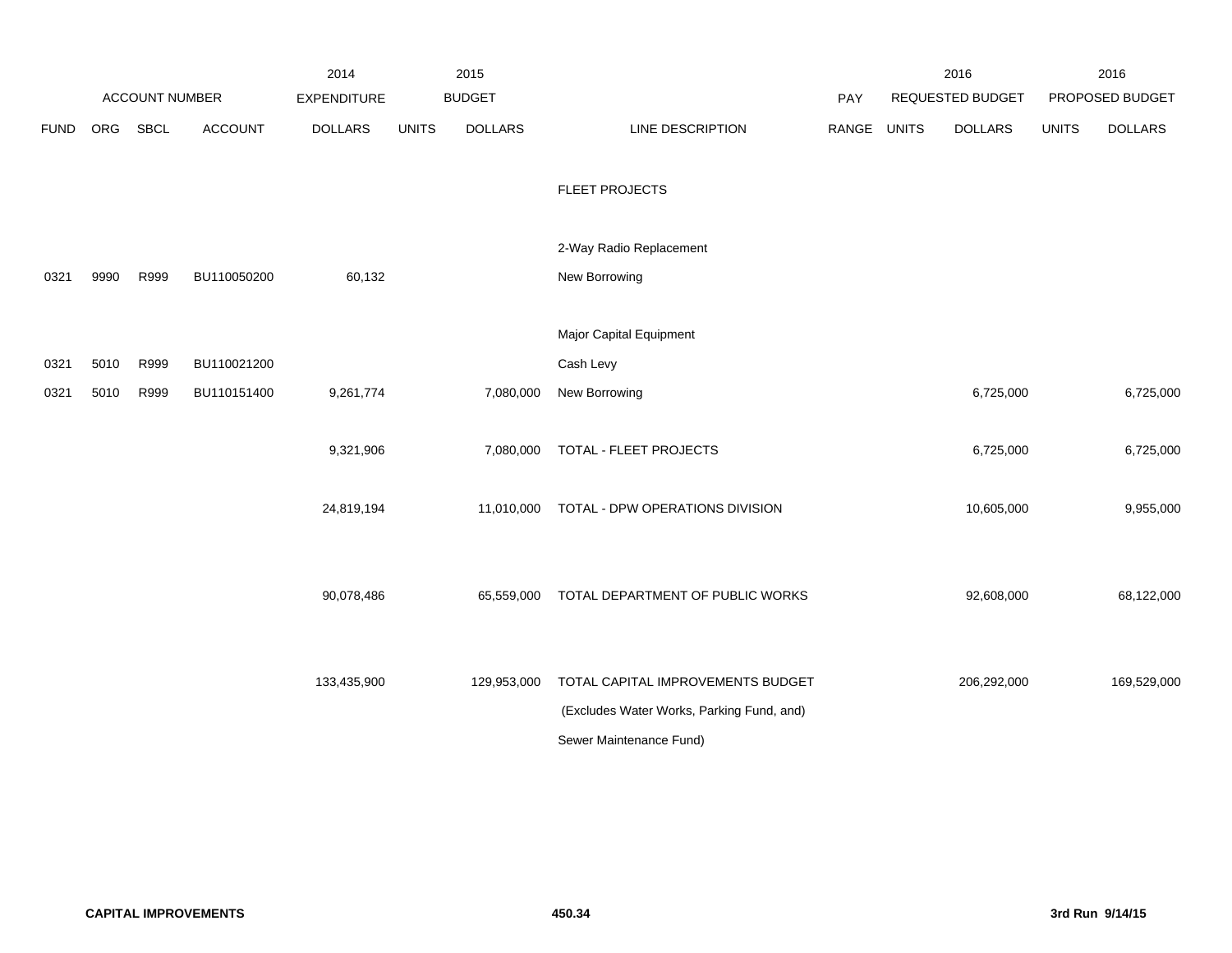|      |          |                       |                | 2014               |              | 2015           |                                              |             | 2016             |              | 2016            |
|------|----------|-----------------------|----------------|--------------------|--------------|----------------|----------------------------------------------|-------------|------------------|--------------|-----------------|
|      |          | <b>ACCOUNT NUMBER</b> |                | <b>EXPENDITURE</b> |              | <b>BUDGET</b>  |                                              | <b>PAY</b>  | REQUESTED BUDGET |              | PROPOSED BUDGET |
| FUND | ORG SBCL |                       | <b>ACCOUNT</b> | <b>DOLLARS</b>     | <b>UNITS</b> | <b>DOLLARS</b> | LINE DESCRIPTION                             | RANGE UNITS | <b>DOLLARS</b>   | <b>UNITS</b> | <b>DOLLARS</b>  |
|      |          |                       |                |                    |              |                |                                              |             |                  |              |                 |
|      |          |                       |                |                    |              |                | 2. SOURCE OF FUNDS FOR CAPITAL               |             |                  |              |                 |
|      |          |                       |                |                    |              |                | <b>IMPROVEMENTS BUDGET</b>                   |             |                  |              |                 |
|      |          |                       |                |                    |              |                | CAPITAL IMPROVEMENTS                         |             |                  |              |                 |
|      |          |                       |                |                    |              |                | FINANCING OF CAPITAL IMPROVEMENTS            |             |                  |              |                 |
|      |          |                       |                |                    |              |                | OTHER THAN WATER WORKS, SEWER                |             |                  |              |                 |
|      |          |                       |                |                    |              |                | MAINTENANCE FUND AND PARKING FUND            |             |                  |              |                 |
|      |          |                       |                |                    |              |                | General Obligation Borrowings**              |             |                  |              |                 |
|      |          |                       |                | 111,235,703        |              | 90,421,000     | New Authorizations - City Share              |             | 157,228,000      |              | 93,907,000      |
|      |          |                       |                |                    |              |                | Pub. Improvements in Tax Increment Districts |             |                  |              |                 |
|      |          |                       |                | 15,271,109         |              | 16,500,000     | <b>New Authorizations</b>                    |             | 27,500,000       |              | 53,900,000      |
|      |          |                       |                |                    |              |                | Proceeds From Borrowing to Finance           |             |                  |              |                 |
|      |          |                       |                | 1,657,128          |              | 2,440,000      | Assessable Projects-Total                    |             | 1,798,000        |              | 1,648,000       |
|      |          |                       |                |                    |              |                |                                              |             |                  |              |                 |
|      |          |                       |                |                    |              |                | <b>Property Taxes</b>                        |             |                  |              |                 |
|      |          |                       |                | 844,136            |              | 1,137,000      | Cash Levy                                    |             | 1,103,000        |              | 974,000         |
|      |          |                       |                |                    |              |                |                                              |             |                  |              |                 |
|      |          |                       |                |                    |              |                | Capital Improvements Revenues***             |             |                  |              |                 |
|      |          |                       |                | 4,427,824          |              | 19,455,000     | Cash Revenues-Total                          |             | 18,663,000       |              | 19,100,000      |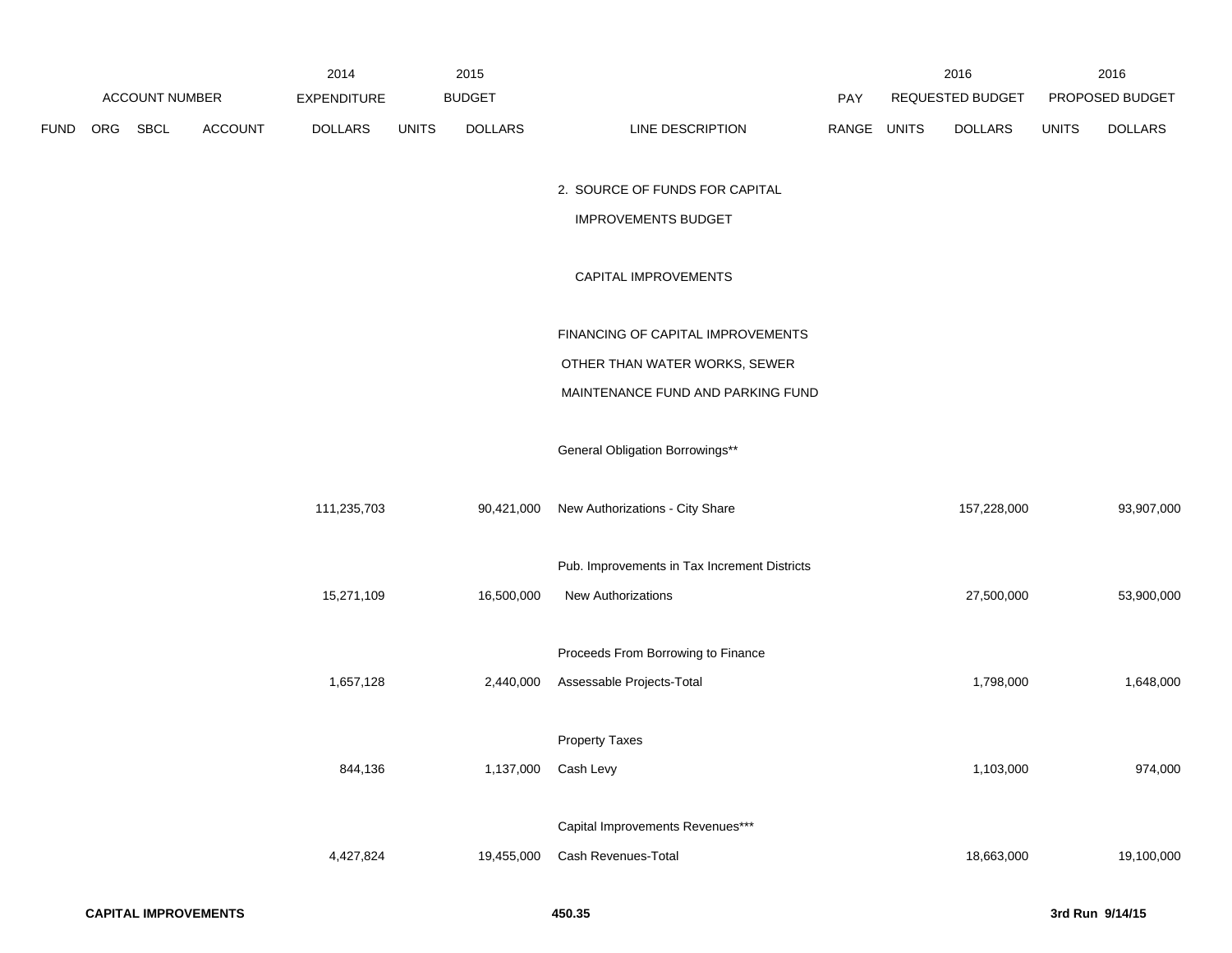|      |     |                             |                | 2014               |              | 2015            |                                                |             | 2016             |              | 2016            |
|------|-----|-----------------------------|----------------|--------------------|--------------|-----------------|------------------------------------------------|-------------|------------------|--------------|-----------------|
|      |     | <b>ACCOUNT NUMBER</b>       |                | <b>EXPENDITURE</b> |              | <b>BUDGET</b>   |                                                | PAY         | REQUESTED BUDGET |              | PROPOSED BUDGET |
| FUND | ORG | <b>SBCL</b>                 | <b>ACCOUNT</b> | <b>DOLLARS</b>     | <b>UNITS</b> | <b>DOLLARS</b>  | LINE DESCRIPTION                               | RANGE UNITS | <b>DOLLARS</b>   | <b>UNITS</b> | <b>DOLLARS</b>  |
|      |     |                             |                |                    |              |                 |                                                |             |                  |              |                 |
|      |     |                             |                | 133,435,900        |              | 129,953,000     | TOTAL SOURCE OF FUNDS FOR CAPITAL              |             | 206,292,000      |              | 169,529,000     |
|      |     |                             |                |                    |              |                 | (Excludes Water Works, Parking Fund            |             |                  |              |                 |
|      |     |                             |                |                    |              |                 | and Sewer Maintenance)                         |             |                  |              |                 |
|      |     |                             |                |                    |              |                 | State & Federally funded portion of Bridge     |             |                  |              |                 |
|      |     |                             |                |                    |              |                 | and Street Reconstruction projects             |             |                  |              |                 |
|      |     |                             |                |                    |              | [37,607,907]    | (not included in budget totals)                |             | [34,941,000]     |              | [32, 638, 000]  |
|      |     |                             |                |                    |              |                 | ** General Obligation Borrowing (Detailed)     |             |                  |              |                 |
|      |     |                             |                | 103,762,922        |              | 82,020,000      | New Authorizations - City Share                |             | 147,465,000      |              | 85,371,000      |
|      |     |                             |                |                    |              |                 | New Authorizations - City Share, Grant & Aid   |             |                  |              |                 |
|      |     |                             |                | 7,242,211          |              | 7,401,000       | New Authorizations - City Share, Major Street  |             | 8,913,000        |              | 8,136,000       |
|      |     |                             |                | 230,570            |              | 1,000,000       | New Authorizations - City Share, Port          |             | 850,000          |              | 400,000         |
|      |     |                             |                | 111,235,703        |              | 90,421,000      | <b>Total General Obligation Borrowing</b>      |             | 157,228,000      |              | 93,907,000      |
|      |     |                             |                |                    |              |                 | *** Capital Revenues (Detailed)                |             |                  |              |                 |
|      |     |                             |                |                    |              |                 | Developers Out of Program Projects             |             |                  |              |                 |
|      |     |                             |                | 628,058            |              | 400,000 Streets |                                                |             |                  |              | 100,000         |
|      |     |                             |                | 1,511,265          |              | 3,500,000       | Public Improvements in Tax Increment Districts |             | 3,000,000        |              | 3,000,000       |
|      |     |                             |                |                    |              |                 | <b>Grants and Aids</b>                         |             |                  |              |                 |
|      |     |                             |                |                    |              |                 | Grantor Share-Non City                         |             |                  |              |                 |
|      |     | <b>CAPITAL IMPROVEMENTS</b> |                |                    |              |                 | 450.36                                         |             |                  |              | 3rd Run 9/14/15 |
|      |     |                             |                |                    |              |                 |                                                |             |                  |              |                 |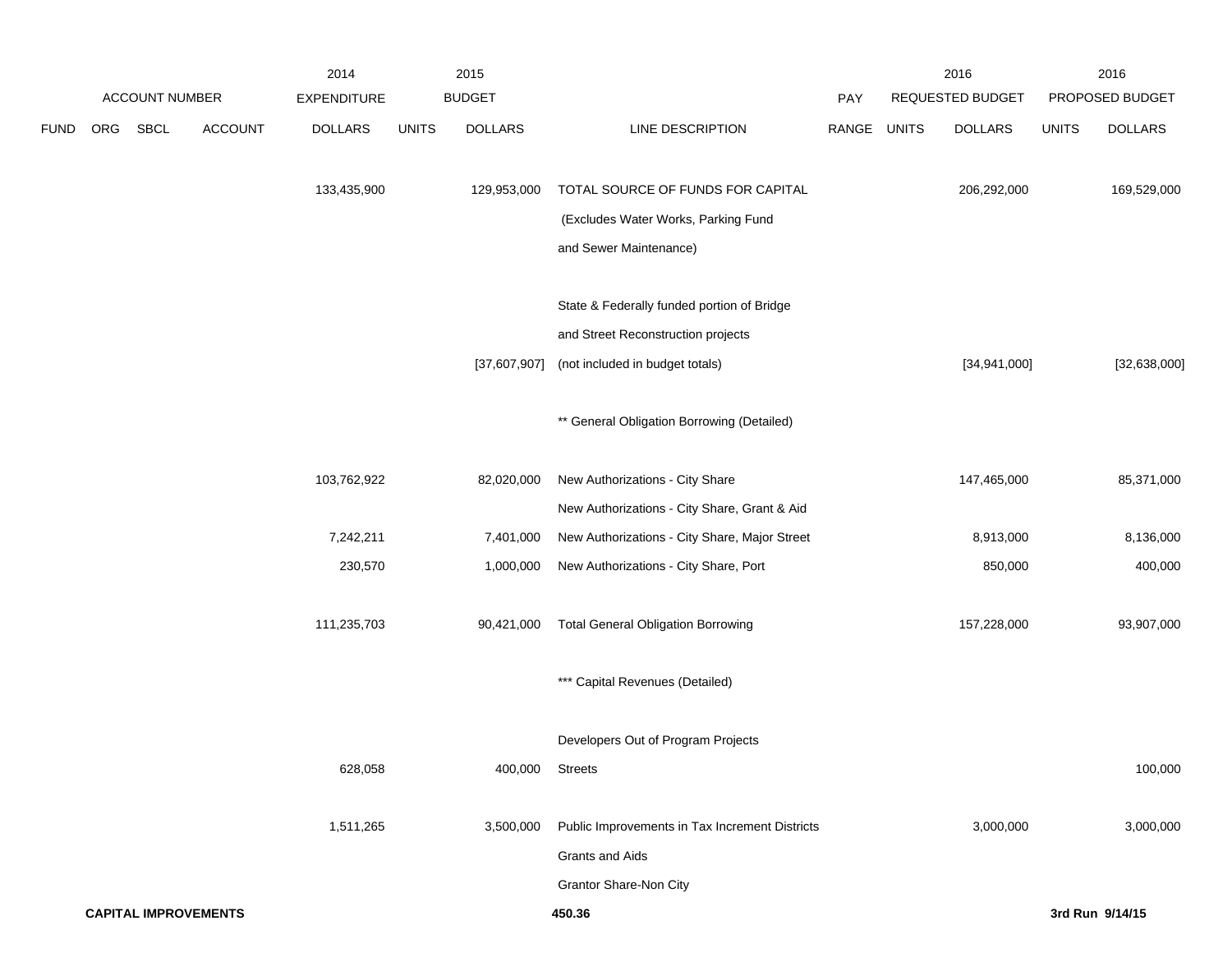|             |     |                       |                | 2014               |              | 2015           |                                                                                            |       |       | 2016             |              | 2016            |
|-------------|-----|-----------------------|----------------|--------------------|--------------|----------------|--------------------------------------------------------------------------------------------|-------|-------|------------------|--------------|-----------------|
|             |     | <b>ACCOUNT NUMBER</b> |                | <b>EXPENDITURE</b> |              | <b>BUDGET</b>  |                                                                                            | PAY   |       | REQUESTED BUDGET |              | PROPOSED BUDGET |
| <b>FUND</b> | ORG | SBCL                  | <b>ACCOUNT</b> | <b>DOLLARS</b>     | <b>UNITS</b> | <b>DOLLARS</b> | LINE DESCRIPTION                                                                           | RANGE | UNITS | <b>DOLLARS</b>   | <b>UNITS</b> | <b>DOLLARS</b>  |
|             |     |                       |                | 2,288,501          |              | 15,555,000     | Cash Revenues                                                                              |       |       | 15,663,000       |              | 16,000,000      |
|             |     |                       |                | 4,427,824          |              | 19,455,000     | <b>Total Capital Revenues</b><br>Cash Revenues-Total                                       |       |       | 18,663,000       |              | 19,100,000      |
|             |     |                       |                | 844,136            |              | 1,137,000      | Property Tax Levy (Detailed)<br>Property Tax - Cash Levy<br>Property Tax - Cash Levy, Port |       |       | 1,103,000        |              | 974,000         |
|             |     |                       |                | 844,136            |              | 1,137,000      | Total Property Tax Levy - Total                                                            |       |       | 1,103,000        |              | 974,000         |

(B) Not Included in Budget Totals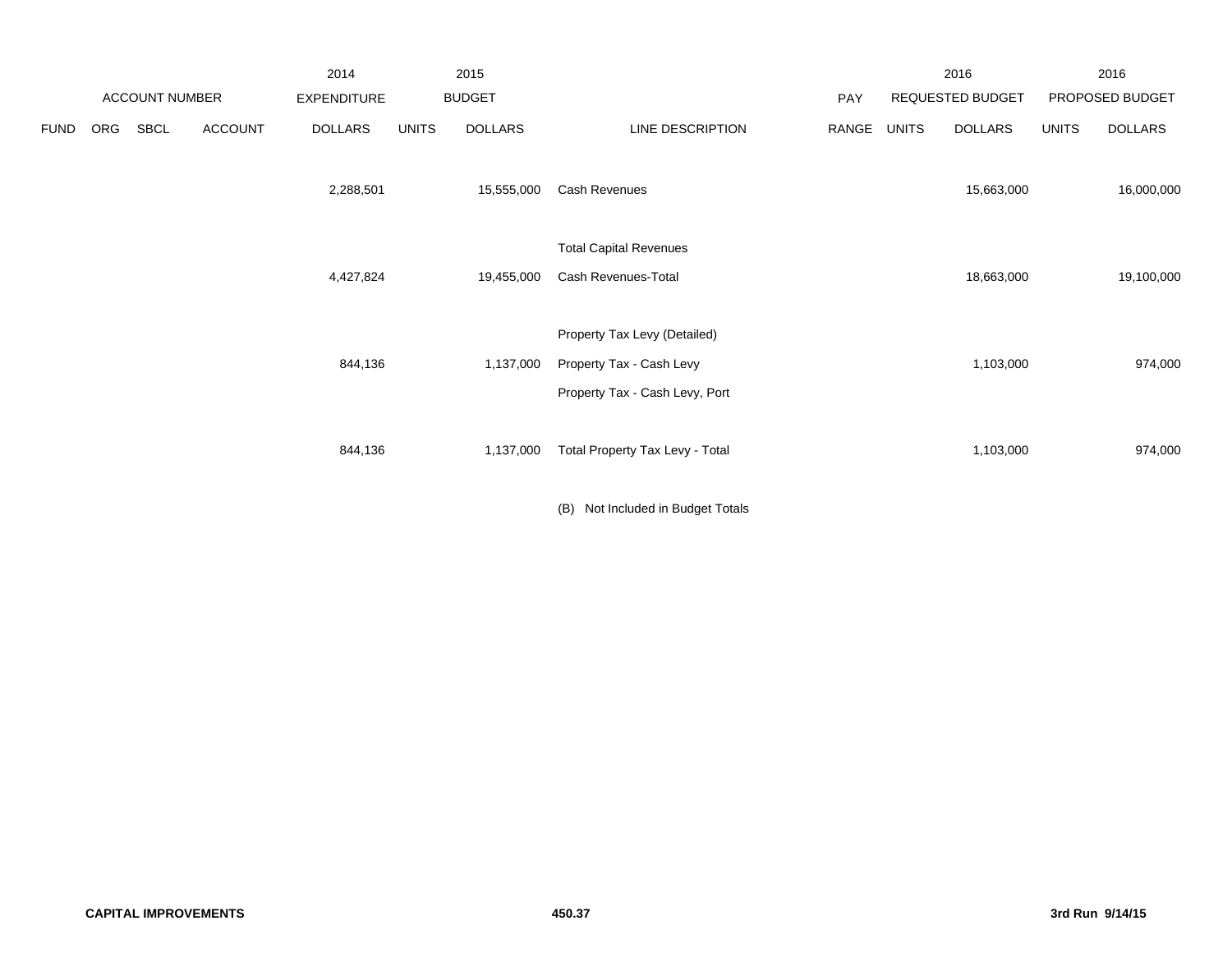|     |             |                |                    |              |                       |                                           |                                            |                |                                           | 2016                      |
|-----|-------------|----------------|--------------------|--------------|-----------------------|-------------------------------------------|--------------------------------------------|----------------|-------------------------------------------|---------------------------|
|     |             |                | <b>EXPENDITURE</b> |              | <b>BUDGET</b>         |                                           | PAY                                        |                |                                           | PROPOSED BUDGET           |
| ORG | <b>SBCL</b> | <b>ACCOUNT</b> | <b>DOLLARS</b>     | <b>UNITS</b> | <b>DOLLARS</b>        | LINE DESCRIPTION                          |                                            | <b>DOLLARS</b> | <b>UNITS</b>                              | <b>DOLLARS</b>            |
|     |             |                |                    |              |                       |                                           |                                            |                |                                           |                           |
|     |             |                |                    |              |                       | D. CITY DEBT FUNDS                        |                                            |                |                                           |                           |
|     |             |                |                    |              |                       | (INCLUDING SCHOOL PURPOSES)               |                                            |                |                                           |                           |
|     |             |                |                    |              |                       |                                           |                                            |                |                                           |                           |
|     |             |                |                    |              |                       | 1. BUDGET FOR CITY DEBT                   |                                            |                |                                           |                           |
|     |             |                |                    |              |                       |                                           |                                            |                |                                           |                           |
|     |             |                |                    |              |                       |                                           |                                            |                |                                           | 120, 153, 434             |
|     |             |                | 37,322,341         |              | 40,474,533            | Bonded Debt (Interest - expense)          |                                            | 38,337,090     |                                           | 38,337,090                |
|     |             |                |                    |              | 215,000               | Bonded Debt (Fees)                        |                                            | 230,000        |                                           | 230,000                   |
|     |             |                | 882,754            |              | 647,840               | Bonded Debt (Issuance Expenses)           |                                            | 706,200        |                                           | 706,200                   |
|     |             |                | 110,000,000        |              | 120,000,000           | Bonded Debt (Principal - Offset)          |                                            | 120,000,000    |                                           | 120,000,000               |
|     |             |                |                    |              | 5,000,000             | Bonded Debt (Interest - Premium)          |                                            | 5,000,000      |                                           | 5,000,000                 |
|     |             |                |                    |              | 1,000,000             | Bonded Debt (Issuance Expenses - Premium) |                                            | 1,000,000      |                                           | 1,000,000                 |
|     |             |                |                    |              |                       |                                           |                                            |                |                                           |                           |
|     |             |                | 307, 357, 415      |              | 286,145,840           | Subtotal City Debt                        |                                            | 285,426,724    |                                           | 285,426,724               |
|     |             |                |                    |              |                       |                                           |                                            |                |                                           |                           |
|     |             |                |                    |              |                       | Prepayment Deduction (From Public         |                                            |                |                                           |                           |
|     |             |                | (5,000,000)        |              | (5,500,000)           | Debt Amortization Fund)                   |                                            |                |                                           | (7,000,000)               |
|     |             |                |                    |              |                       |                                           |                                            |                |                                           |                           |
|     |             |                |                    |              | (738, 556)            | <b>Special Assessments</b>                |                                            |                |                                           | (418, 876)                |
|     |             |                |                    |              |                       |                                           |                                            |                |                                           |                           |
|     |             |                | 300,960,096        |              | 279,907,284           | TOTAL BUDGET FOR CITY DEBT                |                                            | 279,507,848    |                                           | 278,007,848               |
|     |             |                | ACCOUNT NUMBER     | 159,152,320  | 2014<br>(1, 397, 319) | 118,808,467                               | 2015<br>Bonded Debt (Principal - maturing) | RANGE UNITS    | 2016<br>REQUESTED BUDGET<br>120, 153, 434 | (5,500,000)<br>(418, 876) |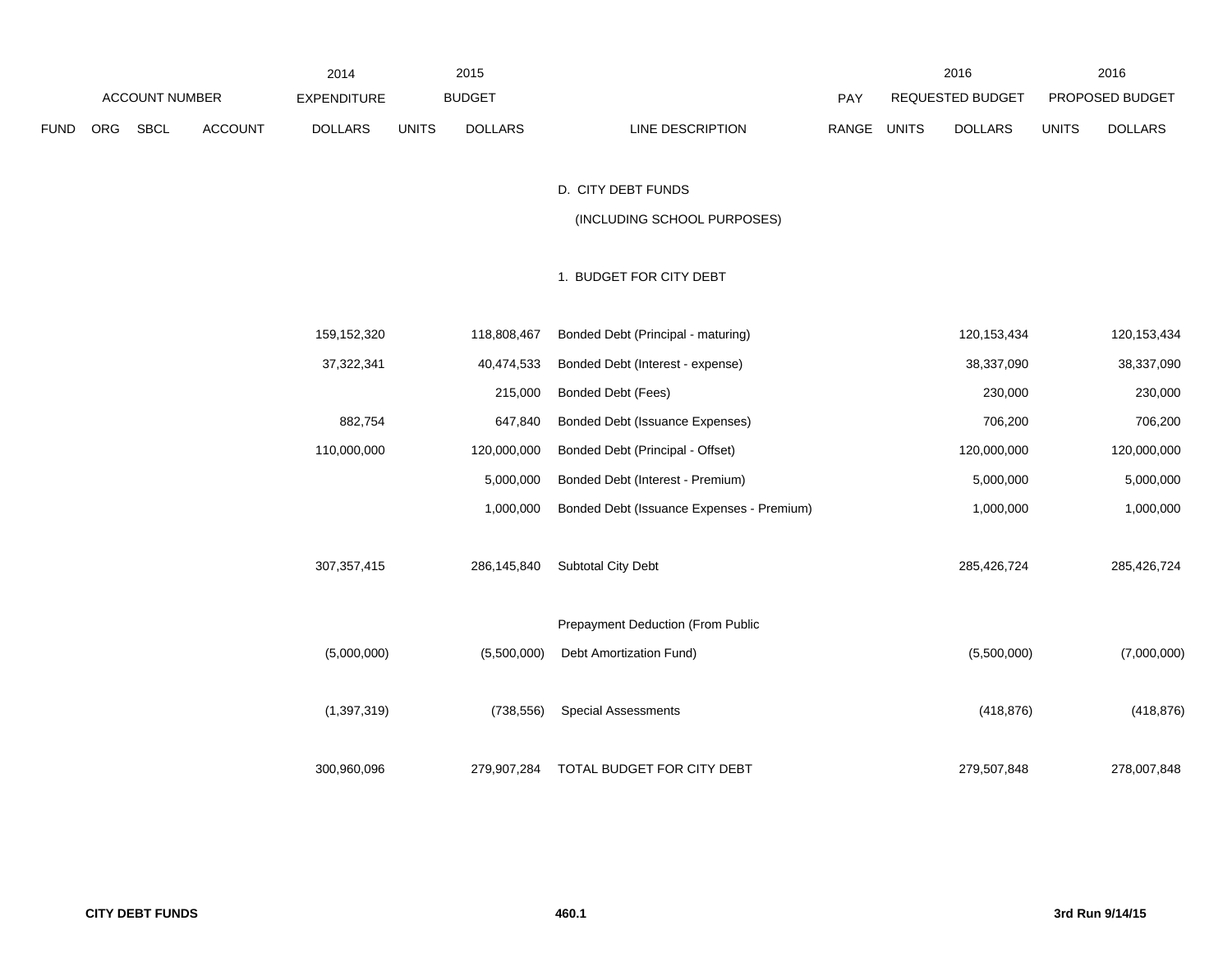|      |                |      |             | 2014           |               | 2015           |                           | 2016                           |                        | 2016           |
|------|----------------|------|-------------|----------------|---------------|----------------|---------------------------|--------------------------------|------------------------|----------------|
|      | ACCOUNT NUMBER |      | EXPENDITURE |                | <b>BUDGET</b> | PAY            | REQUESTED BUDGET          |                                | <b>PROPOSED BUDGET</b> |                |
| FUND | <b>ORG</b>     | SBCL | ACCOUNT     | <b>DOLLARS</b> | UNITS         | <b>DOLLARS</b> | LINE DESCRIPTION<br>RANGE | <b>UNITS</b><br><b>DOLLARS</b> | <b>UNITS</b>           | <b>DOLLARS</b> |

### 2. SOURCE OF FUNDS FOR CITY DEBT

| 68,877,204  | 39,994,042  | Revenues                                              | 29,210,291    | 37,710,291  |
|-------------|-------------|-------------------------------------------------------|---------------|-------------|
| 25,520,905  | 24,272,361  | TID Increments From Prior Year                        | 22,237,062    | 22,237,062  |
|             |             | (Includes capitalized interest & TID Loan Repayments) |               |             |
| 31,971,658  | 31,807,885  | Delinquent Tax Revenues                               | 30,900,130    | 30,900,130  |
| 110,000,000 | 126,000,000 | Offset and Premium                                    | 126,000,000   | 126,000,000 |
|             |             |                                                       |               |             |
| 236,369,767 | 222,074,288 | Subtotal                                              | 208, 347, 483 | 216,847,483 |
|             |             |                                                       |               |             |
| 61,806,985  | 57,832,996  | Property Tax Levy                                     | 71,160,365    | 61,160,365  |
|             |             |                                                       |               |             |
| 298,176,752 | 279,907,284 | TOTAL SOURCE OF FUNDS FOR CITY DEBT                   | 279,507,848   | 278,007,848 |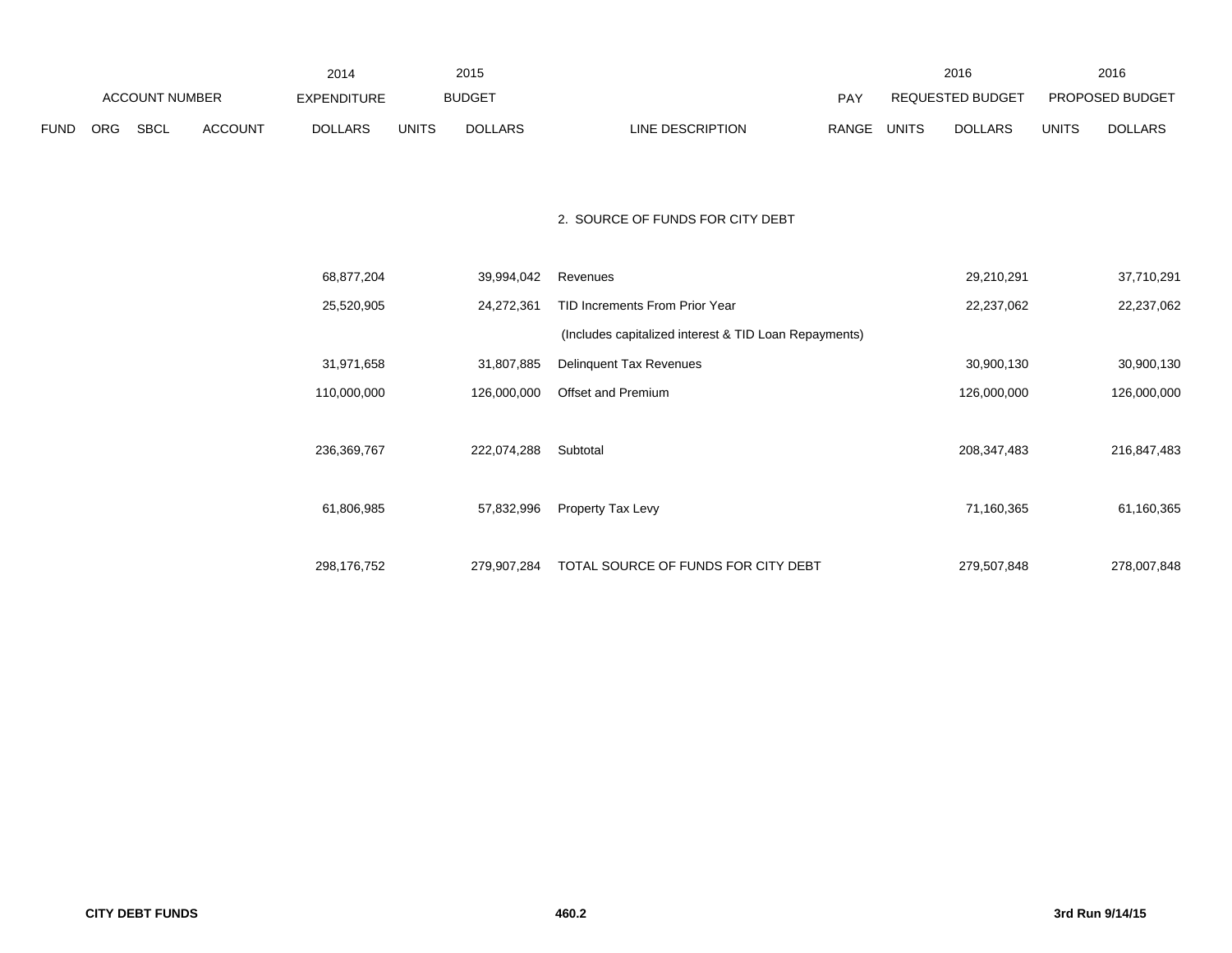|             |      |                |                | 2014               |              | 2015           |                                                                                                                                                                                                                                        |             | 2016             |              | 2016            |
|-------------|------|----------------|----------------|--------------------|--------------|----------------|----------------------------------------------------------------------------------------------------------------------------------------------------------------------------------------------------------------------------------------|-------------|------------------|--------------|-----------------|
|             |      | ACCOUNT NUMBER |                | <b>EXPENDITURE</b> |              | <b>BUDGET</b>  |                                                                                                                                                                                                                                        | PAY         | REQUESTED BUDGET |              | PROPOSED BUDGET |
| <b>FUND</b> | ORG  | <b>SBCL</b>    | <b>ACCOUNT</b> | <b>DOLLARS</b>     | <b>UNITS</b> | <b>DOLLARS</b> | LINE DESCRIPTION                                                                                                                                                                                                                       | RANGE UNITS | <b>DOLLARS</b>   | <b>UNITS</b> | <b>DOLLARS</b>  |
|             |      |                |                |                    |              |                | F. COMMON COUNCIL CONTINGENT FUND                                                                                                                                                                                                      |             |                  |              |                 |
|             |      |                |                |                    |              |                | 1. BUDGET FOR COMMON COUNCIL<br>CONTINGENT FUND                                                                                                                                                                                        |             |                  |              |                 |
| 0001        | 9990 | C001           | 006300         | [4,877,522]        |              | 5,000,000      | Total Budget for Common Council<br><b>Contingent Fund</b>                                                                                                                                                                              |             | 5,000,000        |              | 5,000,000       |
|             |      |                |                |                    |              |                | For emergency or other purposes which may arise<br>during the year requiring the expenditure of money<br>in addition to the amount provided for the several<br>purposes for which no express provision has been<br>made in the budget. |             |                  |              |                 |
| 0001        | 9990 |                | 009010         | 5,000,000          |              | 5,000,000      | 2. SOURCE OF FUNDS FOR COMMON<br>COUNCIL CONTINGENT FUND<br>Property Tax Levy<br>Expenditure experience represents transfers and                                                                                                       |             | 5,000,000        |              | 5,000,000       |
|             |      |                |                |                    |              |                | expenditures authorized by resolution.                                                                                                                                                                                                 |             |                  |              |                 |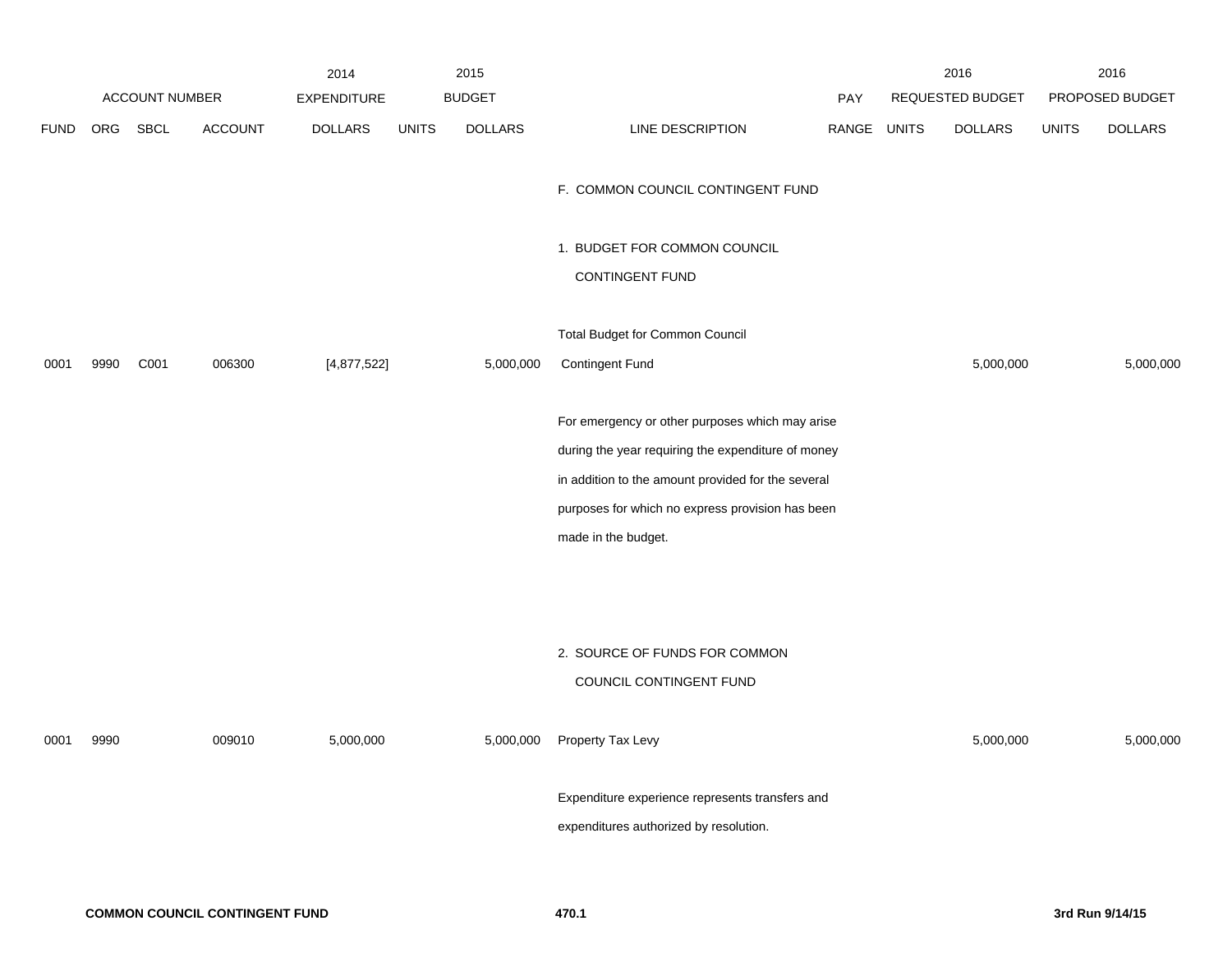|             |                |             |                    | 2014           |               | 2015           |                                  |                         | 2016           |                        | 2016           |
|-------------|----------------|-------------|--------------------|----------------|---------------|----------------|----------------------------------|-------------------------|----------------|------------------------|----------------|
|             | ACCOUNT NUMBER |             | <b>EXPENDITURE</b> |                | <b>BUDGET</b> | <b>PAY</b>     |                                  | <b>REQUESTED BUDGET</b> |                | <b>PROPOSED BUDGET</b> |                |
| <b>FUND</b> | <b>ORG</b>     | <b>SBCL</b> | <b>ACCOUNT</b>     | <b>DOLLARS</b> | <b>UNITS</b>  | <b>DOLLARS</b> | <b>RANGE</b><br>LINE DESCRIPTION | UNITS                   | <b>DOLLARS</b> | <b>UNITS</b>           | <b>DOLLARS</b> |

ENTERPRISE FUND - PARKING

## G. PARKING FUND

1. BUDGET FOR PARKING

### OPERATING & MAINTENANCE EXPENSES

## SALARIES & WAGES

### PARKING ENFORCEMENT/INFORMATION DESK

| 1  | 92.089    | Parking Enforcement Manager         | 1GX |    | 96.637    |    | 96,637    |
|----|-----------|-------------------------------------|-----|----|-----------|----|-----------|
| 2  | 111.107   | Parking Enforcement Asst. Manager   | 1CX | 2  | 114.587   | 2  | 114,587   |
| 4  | 191.855   | Parking Enforcement Supervisor      | 1AX | 4  | 196.090   | 4  | 196,090   |
| 4  | 154.547   | Lead Parking Checker                | 6IN | 4  | 161.293   | 4  | 161,293   |
| 60 | 2.071.494 | Parking Checker                     | 6GN | 60 | 2.094.443 | 60 | 2,094,443 |
| 8  | 319.314   | <b>Communications Assistant III</b> | 6HN | 8  | 331,784   | 8  | 331,784   |
| 5  | 217.077   | <b>Communications Assistant IV</b>  | 6JN | 5  | 226.905   | 5  | 226,905   |
| 1  | 37.456    | <b>Office Assistant IV</b>          | 6HN |    | 38.379    |    | 38.379    |

### TOW LOT

|   | 86,393 | Tow Lot Manager (Y)       | 1FX | 90.660 | 90,660 |
|---|--------|---------------------------|-----|--------|--------|
|   | 50.959 | Tow Lot Assistant Manager | 1CX | 51.469 | 51,469 |
|   | 49.162 | <b>Tow Lot Supervisor</b> | 1AX | 51.590 | 51,590 |
| 2 | 88.241 | Tow Lot Assistant IV      | 5EN | 92.599 | 92,599 |
|   |        |                           |     |        |        |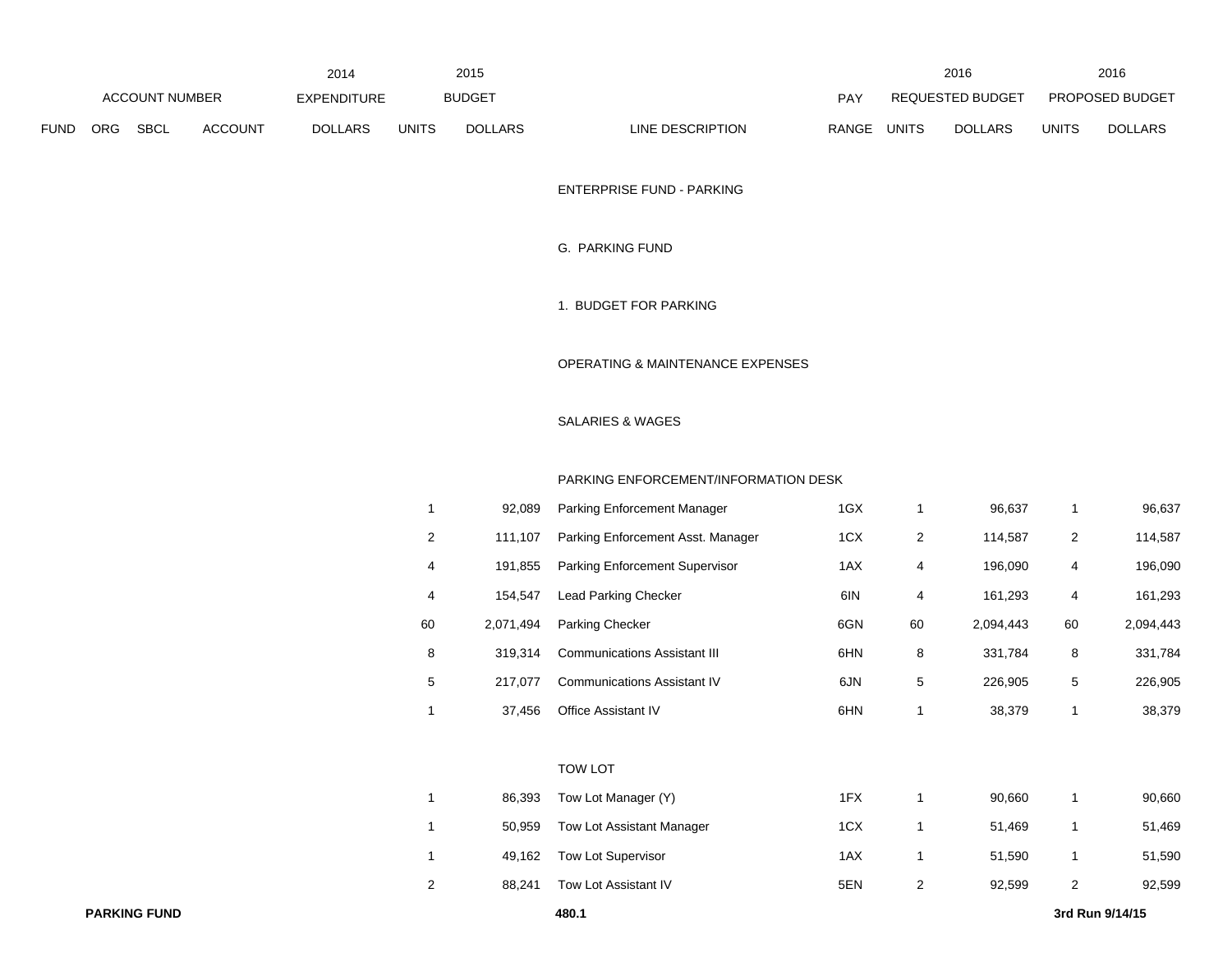|             |     |                |                | 2014               |                           | 2015           |                                      |            |                | 2016             |                           | 2016            |
|-------------|-----|----------------|----------------|--------------------|---------------------------|----------------|--------------------------------------|------------|----------------|------------------|---------------------------|-----------------|
|             |     | ACCOUNT NUMBER |                | <b>EXPENDITURE</b> |                           | <b>BUDGET</b>  |                                      | <b>PAY</b> |                | REQUESTED BUDGET |                           | PROPOSED BUDGET |
| <b>FUND</b> | ORG | <b>SBCL</b>    | <b>ACCOUNT</b> | <b>DOLLARS</b>     | <b>UNITS</b>              | <b>DOLLARS</b> | LINE DESCRIPTION                     | RANGE      | <b>UNITS</b>   | <b>DOLLARS</b>   | <b>UNITS</b>              | <b>DOLLARS</b>  |
|             |     |                |                |                    |                           |                |                                      |            |                |                  |                           |                 |
|             |     |                |                |                    | $\overline{1}$            | 40,582         | Tow Lot Crew Leader                  | 8FN        | $\mathbf{1}$   | 42,587           | $\mathbf{1}$              | 42,587          |
|             |     |                |                |                    | $\overline{7}$            | 264,241        | Tow Lot Assistant III                | 6HN        | $\overline{7}$ | 264,810          | $\overline{7}$            | 264,810         |
|             |     |                |                |                    | $10$                      | 382,636        | Tow Lot Attendant                    | 8DN        | $10$           | 389,701          | 10                        | 389,701         |
|             |     |                |                |                    | $\sqrt{2}$                | 67,045         | Tow Lot Attendant (Aux.)             | 8DN        | $\sqrt{2}$     | 67,715           | $\overline{2}$            | 67,715          |
|             |     |                |                |                    |                           |                |                                      |            |                |                  |                           |                 |
|             |     |                |                |                    |                           |                | PARKING ADMINISTRATION/ METERS       |            |                |                  |                           |                 |
|             |     |                |                |                    | $\mathbf{1}$              | 79,646         | <b>Parking Operations Manager</b>    | 1JX        | $\mathbf{1}$   | 97,306           | $\mathbf{1}$              | 99,972          |
|             |     |                |                |                    | $\mathbf{1}$              | 86,393         | Parking Financial Manager (Y)        | 1FX        | $\mathbf{1}$   | 90,660           | $\mathbf{1}$              | 74,804          |
|             |     |                |                |                    | $\mathbf{1}$              | 54,322         | <b>Parking Operations Supervisor</b> | 1DX        | $\mathbf{1}$   | 53,519           | $\mathbf{1}$              | 53,519          |
|             |     |                |                |                    | $\mathbf{1}$              | 55,381         | Parking Operations Coordinator       | 2FN        | $\mathbf{1}$   | 58,116           | $\mathbf{1}$              | 58,116          |
|             |     |                |                |                    | $\mathbf{1}$              | 46,303         | Accounting Program Assistant III     | 5GN        | $\mathbf{1}$   | 48,590           | $\mathbf{1}$              | 48,590          |
|             |     |                |                |                    | $\mathbf{1}$              | 39,441         | <b>Accounting Assistant II</b>       | 6HN        | $\mathbf{1}$   | 41,389           | $\mathbf{1}$              | 41,389          |
|             |     |                |                |                    | $\mathbf{1}$              | 44,679         | Parking Meter Technician - Lead      | 3GN        | $\mathbf{1}$   | 46,886           | $\mathbf{1}$              | 46,886          |
|             |     |                |                |                    | $\ensuremath{\mathsf{3}}$ | 127,681        | Parking Meter Technician             | 3DN        | 3              | 133,531          | $\ensuremath{\mathsf{3}}$ | 133,531         |
|             |     |                |                |                    | 1                         | 32,555         | Graduate Intern                      | 9PN        | $\mathbf{1}$   | 29,702           | $\mathbf{1}$              | 29,702          |
|             |     |                |                | 4,287,506          | 121                       | 4,790,599      | <b>Total Before Adjustments</b>      |            | 121            | 4,910,948        | 121                       | 4,897,758       |
|             |     |                |                |                    |                           |                | Salary & Wage Rate Changes           |            |                |                  |                           |                 |
|             |     |                |                | 88,754             |                           | 150,000        | Overtime Compensated*                |            |                | 150,000          |                           | 100,000         |
|             |     |                |                |                    |                           | (94, 064)      | Personnel Cost Adjustment            |            |                | (98, 219)        |                           | (97, 955)       |
|             |     |                |                | 4,376,260          | 121                       | 4,846,535      | Gross Salaries & Wages Total         |            | 121            | 4,962,729        | 121                       | 4,899,803       |

Reimbursable Services Deduction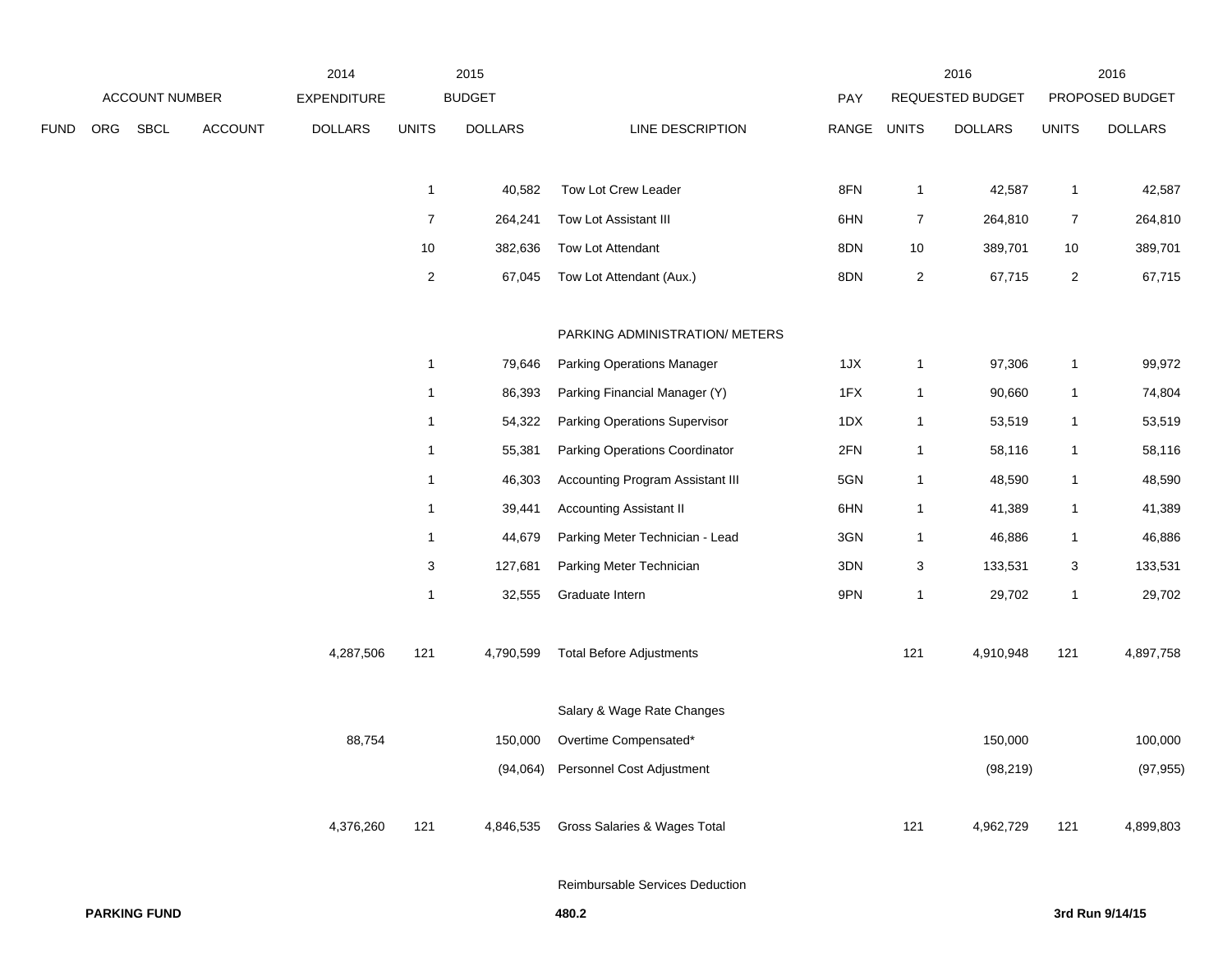|             |      |                       |                | 2014               |              | 2015           |                                                                           |             |        | 2016             |              | 2016            |
|-------------|------|-----------------------|----------------|--------------------|--------------|----------------|---------------------------------------------------------------------------|-------------|--------|------------------|--------------|-----------------|
|             |      | <b>ACCOUNT NUMBER</b> |                | <b>EXPENDITURE</b> |              | <b>BUDGET</b>  |                                                                           | PAY         |        | REQUESTED BUDGET |              | PROPOSED BUDGET |
| <b>FUND</b> | ORG  | SBCL                  | <b>ACCOUNT</b> | <b>DOLLARS</b>     | <b>UNITS</b> | <b>DOLLARS</b> | LINE DESCRIPTION                                                          | RANGE UNITS |        | <b>DOLLARS</b>   | <b>UNITS</b> | <b>DOLLARS</b>  |
|             |      |                       |                |                    |              |                |                                                                           |             |        |                  |              |                 |
|             |      |                       |                |                    |              |                | Capital Improvements Deduction                                            |             |        |                  |              |                 |
|             |      |                       |                |                    |              |                | Grants & Aids Deduction                                                   |             |        |                  |              |                 |
| 0450        | 6610 | R999                  | 006000         | 4,376,260          | 121          | 4,846,535      | NET SALARIES & WAGES TOTAL*                                               |             | 121    | 4,962,729        | 121          | 4,899,803       |
|             |      |                       |                |                    | 118.75       |                | O&M FTE'S                                                                 |             | 118.75 |                  | 118.75       |                 |
|             |      |                       |                |                    |              |                | NON-O&M FTE'S                                                             |             |        |                  |              |                 |
|             |      |                       |                |                    |              |                |                                                                           |             |        |                  |              |                 |
|             |      |                       |                |                    |              |                | (Y) Required to file a statement of economic interests in accordance with |             |        |                  |              |                 |
|             |      |                       |                |                    |              |                | the Milwaukee Code of Ordinances Chapter 303-Code of Ethics.              |             |        |                  |              |                 |
| 0450        | 6610 | R999                  | 006180         | 1,991,564          |              | 2,617,129      | ESTIMATED EMPLOYEE FRINGE BENEFITS                                        |             |        | 2,679,874        |              | 2,008,919       |
|             |      |                       |                |                    |              |                | OPERATING EXPENDITURES                                                    |             |        |                  |              |                 |
| 0450        | 6610 | R999                  | 630100         | 53,559             |              | 50,000         | <b>General Office Expense</b>                                             |             |        | 70,000           |              | 70,000          |
| 0450        | 6610 | R999                  | 630500         | 9,554              |              | 8,000          | Tools & Machinery Parts                                                   |             |        | 10,000           |              | 10,000          |
| 0450        | 6610 | R999                  | 631000         | 49,321             |              | 18,000         | <b>Construction Supplies</b>                                              |             |        | 35,000           |              | 35,000          |
| 0450        | 6610 | R999                  | 631500         | 796,582            |              | 877,000        | Energy                                                                    |             |        | 811,000          |              | 786,000         |
| 0450        | 6610 | R999                  | 632000         | 123,805            |              | 105,000        | <b>Other Operating Supplies</b>                                           |             |        | 125,000          |              | 125,000         |
| 0450        | 6610 | R999                  | 632500         | 145,716            |              | 150,000        | <b>Facility Rental</b>                                                    |             |        | 155,000          |              | 155,000         |
| 0450        | 6610 | R999                  | 633000         | 2,737              |              | 5,000          | Vehicle Rental                                                            |             |        | 5,000            |              | 5,000           |
| 0450        | 6610 | R999                  | 633500         | 32,290             |              | 40,000         | Non-Vehicle Equipment Rental                                              |             |        | 40,000           |              | 40,000          |
| 0450        | 6610 | R999                  | 634000         | 6,752,796          |              | 6,800,000      | <b>Professional Services</b>                                              |             |        | 6,800,000        |              | 6,800,000       |
| 0450        | 6610 | R999                  | 634500         | 5,674              |              | 10,000         | Information Technology Services                                           |             |        | 5,000            |              | 5,000           |
| 0450        | 6610 | R999                  | 635000         | 943,436            |              | 975,000        | <b>Property Services</b>                                                  |             |        | 1,000,000        |              | 1,000,000       |
|             |      | <b>PARKING FUND</b>   |                |                    |              |                | 480.3                                                                     |             |        |                  |              | 3rd Run 9/14/15 |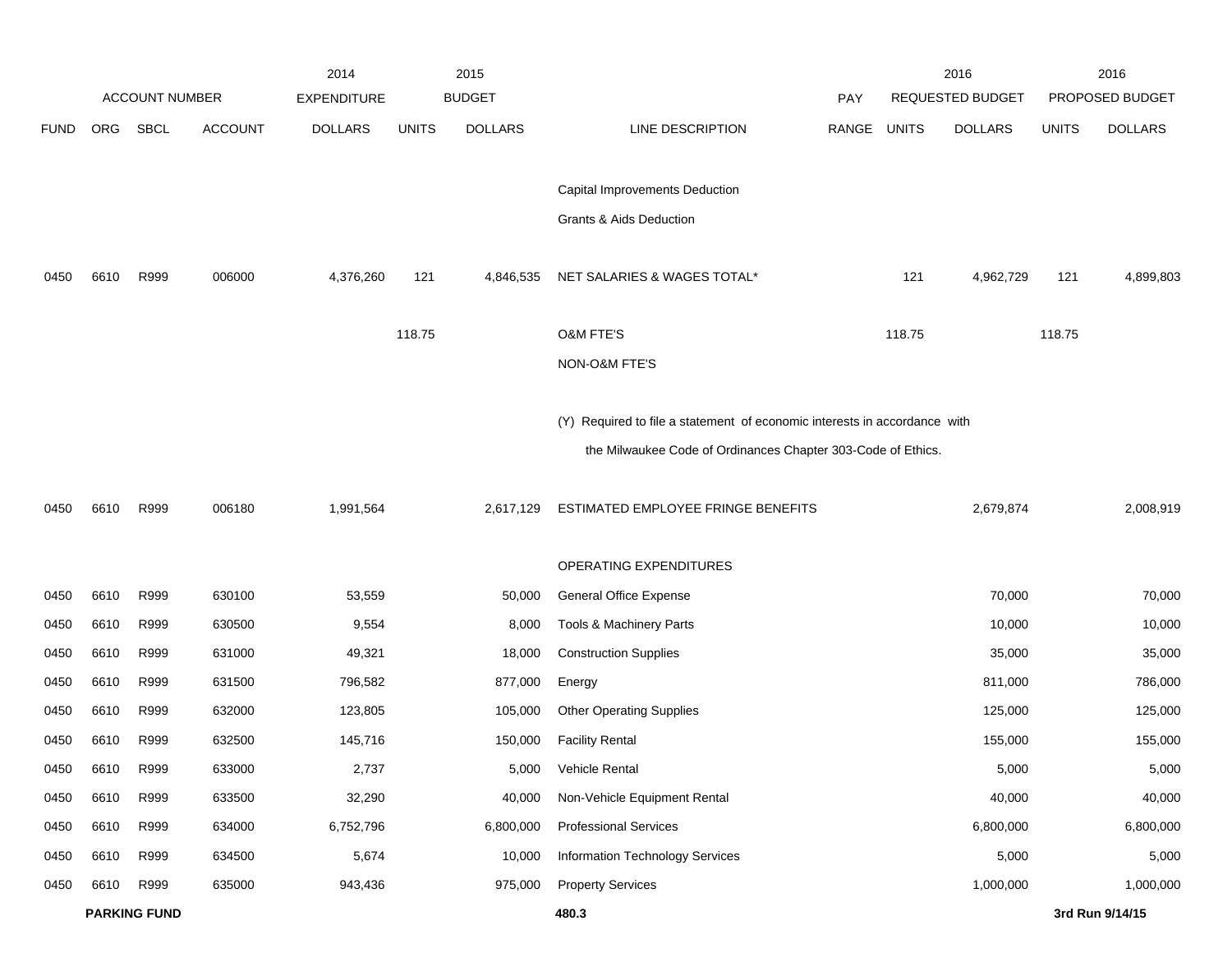|             |      |                |         | 2014               |                | 2015           |                                         |             |              | 2016             |              | 2016            |
|-------------|------|----------------|---------|--------------------|----------------|----------------|-----------------------------------------|-------------|--------------|------------------|--------------|-----------------|
|             |      | ACCOUNT NUMBER |         | <b>EXPENDITURE</b> |                | <b>BUDGET</b>  |                                         | PAY         |              | REQUESTED BUDGET |              | PROPOSED BUDGET |
| <b>FUND</b> | ORG  | SBCL           | ACCOUNT | <b>DOLLARS</b>     | <b>UNITS</b>   | <b>DOLLARS</b> | LINE DESCRIPTION                        | RANGE UNITS |              | <b>DOLLARS</b>   | <b>UNITS</b> | <b>DOLLARS</b>  |
|             |      |                |         |                    |                |                |                                         |             |              |                  |              |                 |
| 0450        | 6610 | R999           | 635500  | 108,114            |                | 30,000         | Infrastructure Services                 |             |              | 60,000           |              | 60,000          |
| 0450        | 6610 | R999           | 636000  | 15,258             |                | 10,000         | Vehicle Repair Services                 |             |              | 18,000           |              | 18,000          |
| 0450        | 6610 | R999           | 636500  | 3,694,777          |                | 3,800,000      | <b>Other Operating Services</b>         |             |              | 4,000,000        |              | 4,000,000       |
| 0450        | 6610 | R999           | 637000  |                    |                |                | Loans and Grants                        |             |              |                  |              |                 |
| 0450        | 6610 | R999           | 637501  | 1,571,381          |                | 1,462,000      | <b>Reimburse Other Departments</b>      |             |              | 1,650,000        |              | 1,650,000       |
|             |      |                |         |                    |                |                |                                         |             |              |                  |              |                 |
| 0450        | 6610 | R999           | 006300  | 14,305,000         |                | 14,340,000     | OPERATING EXPENDITURES TOTAL*           |             |              | 14,784,000       |              | 14,759,000      |
|             |      |                |         |                    |                |                |                                         |             |              |                  |              |                 |
| 0450        | 6610 | R999           | 006300  |                    |                |                | <b>EQUIPMENT PURCHASES</b>              |             |              |                  |              |                 |
|             |      |                |         |                    |                |                |                                         |             |              |                  |              |                 |
|             |      |                |         |                    |                |                | <b>Additional Equipment</b>             |             |              |                  |              |                 |
|             |      |                |         |                    | $\mathbf{1}$   | 1,200          | <b>Commercial Grade Carpet Cleaner</b>  |             |              |                  |              |                 |
|             |      |                |         |                    |                |                |                                         |             |              |                  |              |                 |
|             |      |                |         |                    |                | 1,200          | Subtotal - Additional Equipment         |             |              |                  |              |                 |
|             |      |                |         |                    |                |                |                                         |             |              |                  |              |                 |
|             |      |                |         |                    |                |                | <b>Replacement Equipment</b>            |             |              |                  |              |                 |
|             |      |                |         |                    |                | 5,000          | <b>Office Furniture</b>                 |             |              | 5,000            |              | 5,000           |
|             |      |                |         |                    | $\overline{2}$ | 2,000          | Digital Video Cameras                   |             |              |                  |              |                 |
|             |      |                |         |                    |                |                | Security Camera Storage System          |             | $\mathbf{1}$ | 30,000           | 1            | 30,000          |
|             |      |                |         |                    | 6              | 256,000        | Auto-Jeeps                              |             | 6            | 240,000          | 6            | 240,000         |
|             |      |                |         |                    | $\mathbf{1}$   |                | 18,000 Utility Terrain Electric Vehicle |             |              |                  |              |                 |
|             |      |                |         |                    |                |                | Sedan                                   |             | $\mathbf{1}$ | 25,000           | $\mathbf{1}$ | 15,000          |
|             |      |                |         |                    | $\mathbf{1}$   | 40,000         | Pick-up Truck with V Plow               |             |              |                  |              |                 |
|             |      |                |         |                    | $\mathbf{1}$   | 110,000        | Step Van                                |             | $\mathbf{1}$ | 110,000          | $\mathbf{1}$ | 110,000         |
|             |      |                |         |                    | $\mathbf{1}$   | 7,000          | <b>Electric Cart</b>                    |             |              |                  |              |                 |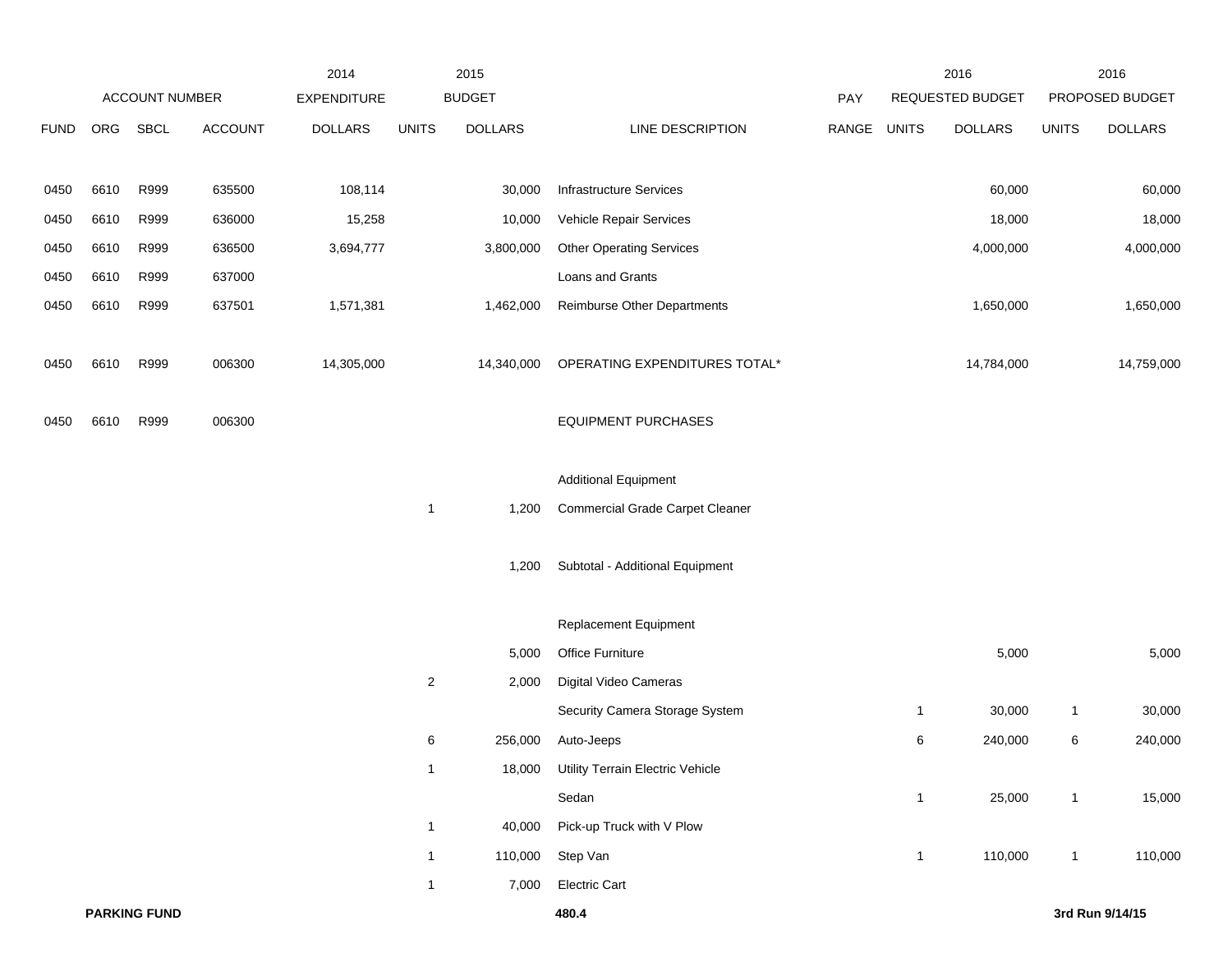|             |      |                |                | 2014               |              | 2015           |                                                  |       |                | 2016             |                | 2016            |
|-------------|------|----------------|----------------|--------------------|--------------|----------------|--------------------------------------------------|-------|----------------|------------------|----------------|-----------------|
|             |      | ACCOUNT NUMBER |                | <b>EXPENDITURE</b> |              | <b>BUDGET</b>  |                                                  | PAY   |                | REQUESTED BUDGET |                | PROPOSED BUDGET |
| <b>FUND</b> | ORG  | SBCL           | <b>ACCOUNT</b> | <b>DOLLARS</b>     | <b>UNITS</b> | <b>DOLLARS</b> | LINE DESCRIPTION                                 | RANGE | <b>UNITS</b>   | <b>DOLLARS</b>   | <b>UNITS</b>   | <b>DOLLARS</b>  |
|             |      |                |                |                    |              |                |                                                  |       |                |                  |                |                 |
|             |      |                |                |                    |              |                | Laptops                                          |       | $\mathbf{1}$   | 1,800            | $\mathbf{1}$   | 1,800           |
|             |      |                |                |                    |              |                | Laptops - rugged                                 |       | $\overline{c}$ | 5,000            | $\overline{a}$ | 5,000           |
|             |      |                |                |                    | $\mathbf{1}$ | 3,000          | Multi-function printer/fax/scanner               |       |                |                  |                |                 |
|             |      |                |                |                    |              |                | Printers -tier 1                                 |       | $\overline{2}$ | 1,800            | $\overline{a}$ | 1,800           |
|             |      |                |                |                    | 32           | 30,000         | Computers - PCs                                  |       | $30\,$         | 28,500           | 30             | 28,500          |
|             |      |                |                |                    | $\mathbf{1}$ | 800            | Push lawn mower                                  |       |                |                  |                |                 |
|             |      |                |                |                    | $\mathbf{1}$ | 500            | Yard blower                                      |       |                |                  |                |                 |
|             |      |                |                |                    | $\mathbf{1}$ | 900            | Pallet truck                                     |       |                |                  |                |                 |
|             |      |                |                |                    | $\mathbf{1}$ | 1,000          | Snow blower                                      |       |                |                  |                |                 |
|             |      |                |                |                    |              |                |                                                  |       |                |                  |                |                 |
|             |      |                |                | 197,250            | 49           | 474,200        | Subtotal - Replacement Equipment                 |       | 44             | 447,100          | 44             | 437,100         |
|             |      |                |                |                    |              |                |                                                  |       |                |                  |                |                 |
| 0450        | 6610 | R999           | 006800         | 197,250            | 49           | 475,400        | EQUIPMENT PURCHASES TOTAL*                       |       | 44             | 447,100          | 44             | 437,100         |
|             |      |                |                |                    |              |                |                                                  |       |                |                  |                |                 |
|             |      |                |                |                    |              |                | SPECIAL FUNDS                                    |       |                |                  |                |                 |
| 0450        | 6610 | R661           | 006300         | 2,749,815          |              | 3,300,000      | Payment to Debt Service*                         |       |                | 3,050,000        |                | 3,050,000       |
| 0450        | 6610 | R663           | 006300         | 1,585,940          |              | 1,553,000      | Payment in Lieu of Taxes*                        |       |                | 1,598,000        |                | 1,598,000       |
| 0450        | 6610 | R664           | 006300         |                    |              | 425,000        | Parking Fund Contingent Fund*                    |       |                | 425,000          |                | 425,000         |
| 0450        | 6610 | R665           | 006900         | 808,000            |              | 360,000        | Parking Fund Pension Contribution*               |       |                |                  |                | 409,000         |
| 0450        | 6610 | R666           | 006300         | 27,286             |              | 27,286         | Payment to the Water Works*                      |       |                | 27,286           |                | 27,286          |
|             |      |                |                |                    |              |                |                                                  |       |                |                  |                |                 |
|             |      |                |                | 5,171,041          |              |                | 5,665,286 SPECIAL FUNDS TOTAL                    |       |                | 5,100,286        |                | 5,509,286       |
|             |      |                |                |                    |              |                |                                                  |       |                |                  |                |                 |
|             |      |                |                | 26,041,115         |              |                | 27,944,350 OPERATING & MAINTENANCE EXPENSE TOTAL |       |                | 27,973,989       |                | 27,614,108      |
|             |      |                |                |                    |              |                |                                                  |       |                |                  |                |                 |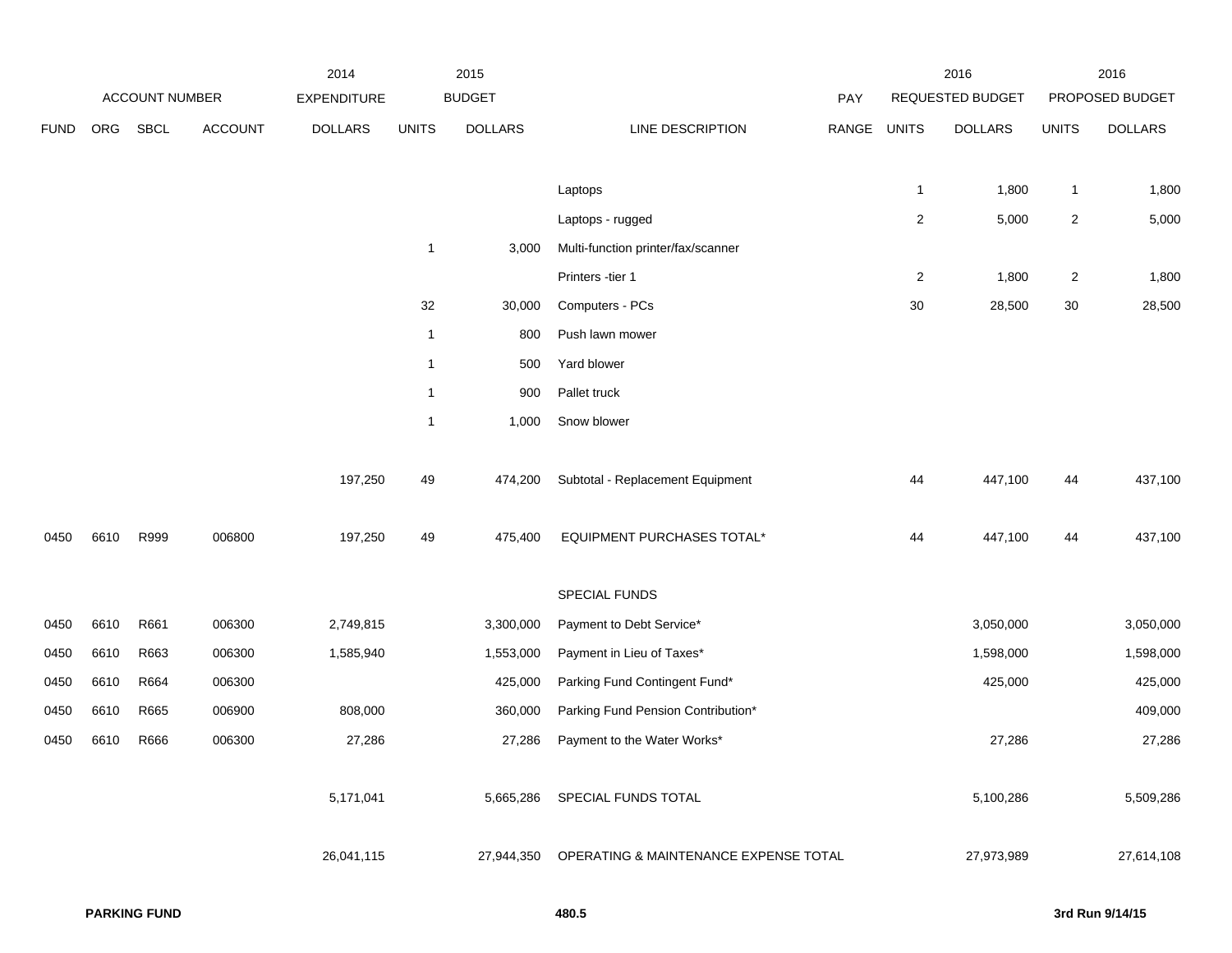|             |            |                       |                | 2014           |              | 2015           |                          |       |              | 2016                    |              | 2016            |
|-------------|------------|-----------------------|----------------|----------------|--------------|----------------|--------------------------|-------|--------------|-------------------------|--------------|-----------------|
|             |            | <b>ACCOUNT NUMBER</b> |                | EXPENDITURE    |              | <b>BUDGET</b>  |                          | PAY   |              | <b>REQUESTED BUDGET</b> |              | PROPOSED BUDGET |
| <b>FUND</b> | <b>ORG</b> | <b>SBCL</b>           | <b>ACCOUNT</b> | <b>DOLLARS</b> | <b>UNITS</b> | <b>DOLLARS</b> | LINE DESCRIPTION         | RANGE | <b>UNITS</b> | <b>DOLLARS</b>          | <b>UNITS</b> | <b>DOLLARS</b>  |
| 0450        | 6610       | R999                  | 006900         | 17,425,000     |              | 17,000,000     | TRANSFER TO GENERAL FUND |       |              | 16,000,000              |              | 16,500,000      |
| 0450        | 6610       | R999                  |                | 43,466,115     |              | 44,944,350     | TOTAL OPERATIONS         |       |              | 43,973,989              |              | 44,114,108      |

\*Appropriation Control Account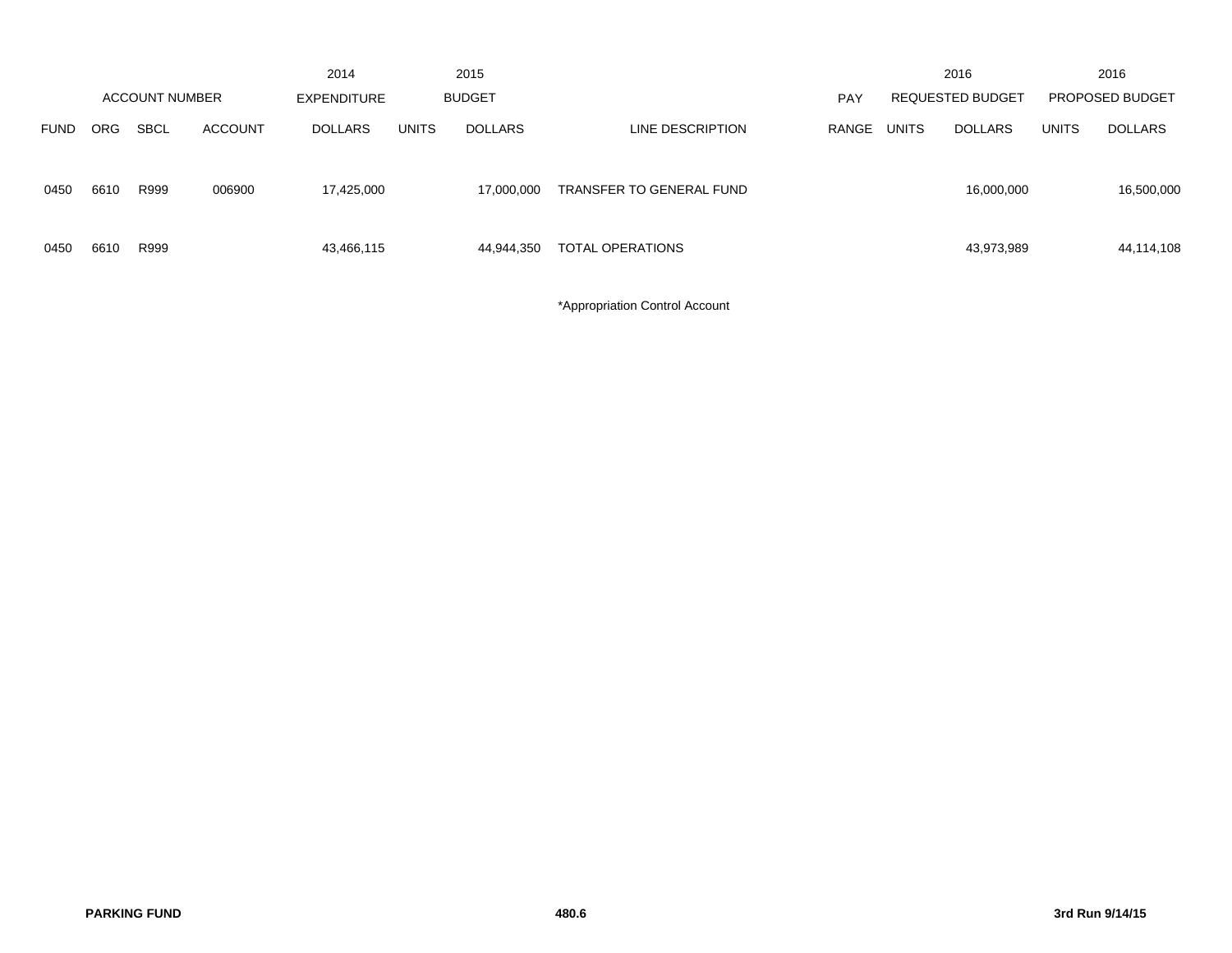|             |      |                |                | 2014           |              | 2015           |                                                 |             | 2016             |              | 2016            |
|-------------|------|----------------|----------------|----------------|--------------|----------------|-------------------------------------------------|-------------|------------------|--------------|-----------------|
|             |      | ACCOUNT NUMBER |                | EXPENDITURE    |              | <b>BUDGET</b>  |                                                 | PAY         | REQUESTED BUDGET |              | PROPOSED BUDGET |
| <b>FUND</b> | ORG  | SBCL           | <b>ACCOUNT</b> | <b>DOLLARS</b> | <b>UNITS</b> | <b>DOLLARS</b> | LINE DESCRIPTION                                | RANGE UNITS | <b>DOLLARS</b>   | <b>UNITS</b> | <b>DOLLARS</b>  |
|             |      |                |                |                |              |                |                                                 |             |                  |              |                 |
|             |      |                |                |                |              |                |                                                 |             |                  |              |                 |
|             |      |                |                |                |              |                | CAPITAL IMPROVEMENTS PROGRAM                    |             |                  |              |                 |
|             |      |                |                |                |              |                |                                                 |             |                  |              |                 |
|             |      |                |                |                |              |                | <b>Total Capital Improvements-Parking</b>       |             |                  |              |                 |
|             |      |                |                |                |              |                | Program - Unallocated                           |             |                  |              |                 |
|             |      |                |                |                |              |                |                                                 |             |                  |              |                 |
|             |      |                |                |                |              |                | License Plate Recognition System                |             |                  |              |                 |
| 0451        | 9990 | R999           | PA160130200    |                |              |                | New Borrowing                                   |             | 586,000          |              |                 |
|             |      |                |                |                |              |                | Carryover Borrowing**                           |             |                  |              |                 |
|             |      |                |                |                |              |                |                                                 |             |                  |              |                 |
|             |      |                |                |                |              |                | Miscellaneous Structural/Mechanical/Elec Maint. |             |                  |              |                 |
| 0451        | 9990 | R999           | PA160150100    | 174,467        |              | 200,000        | New Borrowing                                   |             | 200,000          |              | 100,000         |
| 0451        | 9990 | R999           |                |                |              |                | Carryover Borrowing**                           |             |                  |              |                 |
|             |      |                |                |                |              |                |                                                 |             |                  |              |                 |
|             |      |                |                |                |              |                | MacArthur Square Renovation                     |             |                  |              |                 |
| 0451        | 9990 | R999           | PA16080170     | 912,192        |              | 400,000        | New Borrowing                                   |             | 30,000           |              | 30,000          |
|             |      |                |                |                |              |                | Carryover Borrowing**                           |             |                  |              |                 |
|             |      |                |                |                |              |                |                                                 |             |                  |              |                 |
|             |      |                |                |                |              |                | 2nd/Plankinton Repairs                          |             |                  |              |                 |
| 0451        | 9990 | R999           | PA160040100    | 325,923        |              | 400,000        | New Borrowing                                   |             |                  |              |                 |
|             |      |                |                |                |              |                | Carryover Borrowing**                           |             |                  |              |                 |
|             |      |                |                |                |              |                |                                                 |             |                  |              |                 |
|             |      |                |                |                |              |                | Surface and Tow Lot Repaving                    |             | 200,000          |              | 200,000         |
| 0451        | 9990 | R999           | PA160150200    | 52,534         |              | 40,000         | New Borrowing                                   |             |                  |              |                 |
|             |      |                |                |                |              |                |                                                 |             |                  |              |                 |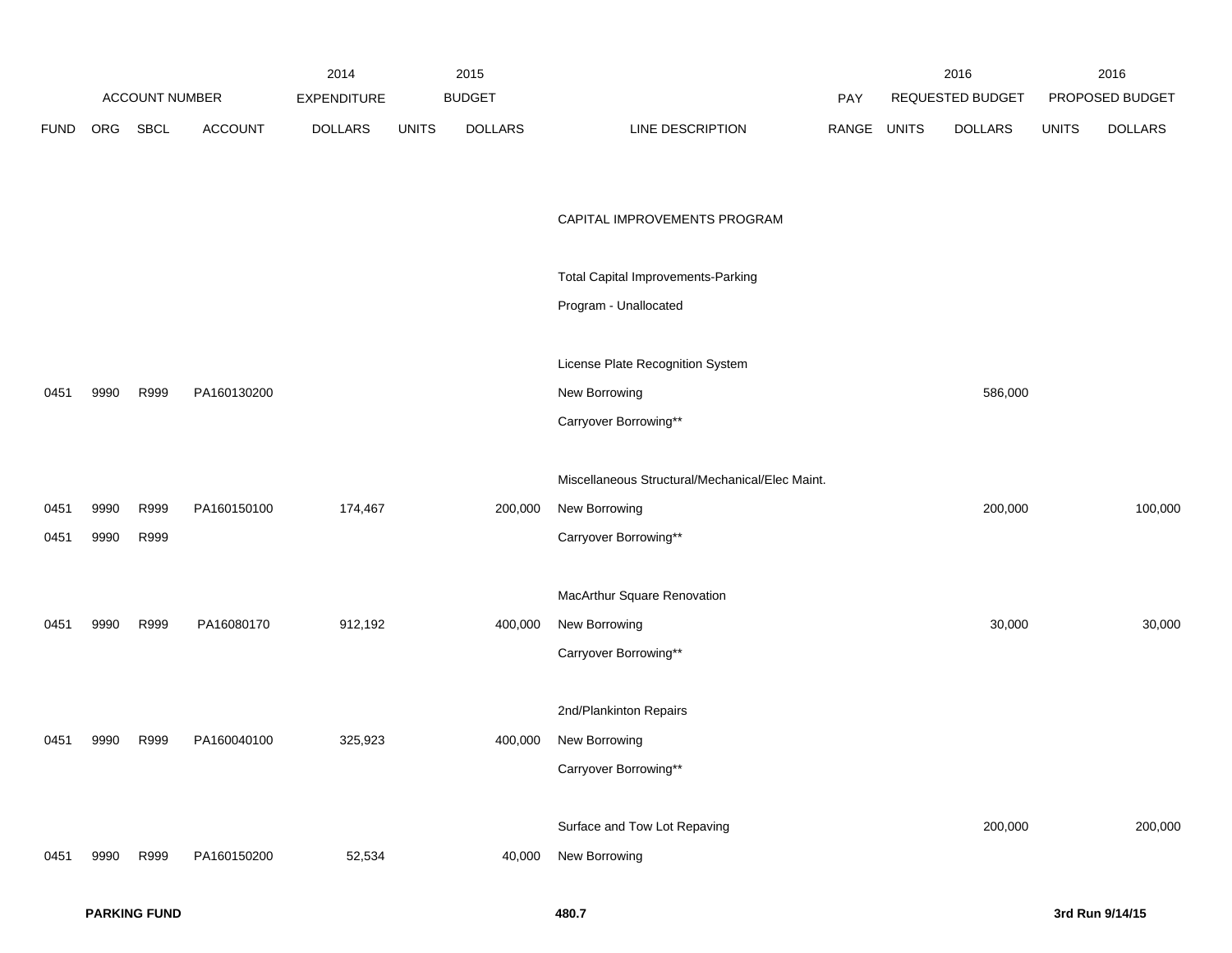|             |            |                |                | 2014               |              | 2015           |                                              |            |              | 2016             |              | 2016            |
|-------------|------------|----------------|----------------|--------------------|--------------|----------------|----------------------------------------------|------------|--------------|------------------|--------------|-----------------|
|             |            | ACCOUNT NUMBER |                | <b>EXPENDITURE</b> |              | <b>BUDGET</b>  |                                              | <b>PAY</b> |              | REQUESTED BUDGET |              | PROPOSED BUDGET |
| <b>FUND</b> | <b>ORG</b> | <b>SBCL</b>    | <b>ACCOUNT</b> | <b>DOLLARS</b>     | <b>UNITS</b> | <b>DOLLARS</b> | LINE DESCRIPTION                             | RANGE      | <b>UNITS</b> | <b>DOLLARS</b>   | <b>UNITS</b> | <b>DOLLARS</b>  |
|             |            |                |                |                    |              |                |                                              |            |              |                  |              |                 |
|             |            |                |                |                    |              |                | 4th & Highland Repairs                       |            |              |                  |              |                 |
| 0451        | 9990       | R999           | PA160100400    | 20,466             |              | 137,000        | New Borrowing                                |            |              | 50,000           |              | 50,000          |
|             |            |                |                |                    |              |                | Carryover Borrowing                          |            |              |                  |              |                 |
|             |            |                |                |                    |              |                |                                              |            |              |                  |              |                 |
|             |            |                |                |                    |              |                | 1000 N Water Parking Structure Repairs       |            |              |                  |              |                 |
| 0451        | 9990       | R999           | PA160040200    | 748                |              | 140,000        | New Borrowing                                |            |              | 150,000          |              | 150,000         |
|             |            |                |                |                    |              |                | Carryover Borrowing**                        |            |              |                  |              |                 |
|             |            |                |                |                    |              |                | Milwaukee Michigan Parking Structure Repairs |            |              |                  |              |                 |
| 0451        | 9990       | R999           | PA160150300    |                    |              | 300,000        | New Borrowing                                |            |              | 550,000          |              | 550,000         |
|             |            |                |                |                    |              |                | Carryover Borrowing**                        |            |              |                  |              |                 |
|             |            |                |                |                    |              |                |                                              |            |              |                  |              |                 |
|             |            |                |                |                    |              |                | Single-space Parking Meters                  |            |              |                  |              |                 |
| 0451        | 9990       | R999           | PA160150400    |                    |              | 675,000        | New Borrowing                                |            |              | 650,000          |              | 650,000         |
|             |            |                |                |                    |              |                | Carryover Borrowing**                        |            |              |                  |              |                 |
|             |            |                |                |                    |              |                |                                              |            |              |                  |              |                 |
|             |            |                |                |                    |              |                | Revenue Control & Access/Egress (PARCS)      |            |              | 50,000           |              | 50,000          |
| 0451        | 9990       | R999           | PA160060100    |                    |              |                | New Borrowing                                |            |              |                  |              |                 |
|             |            |                |                |                    |              |                | Carryover Borrowing**                        |            |              |                  |              |                 |
|             |            |                |                |                    |              |                |                                              |            |              |                  |              |                 |
|             |            |                |                |                    |              |                | Capital Improvements to be Financed          |            |              |                  |              |                 |
|             |            |                |                |                    |              |                | from Permanent Improvement Reserve           |            |              |                  |              |                 |
|             |            |                |                |                    |              | 5,000,000      | Fund-Parking                                 |            |              | 5,000,000        |              | 5,000,000       |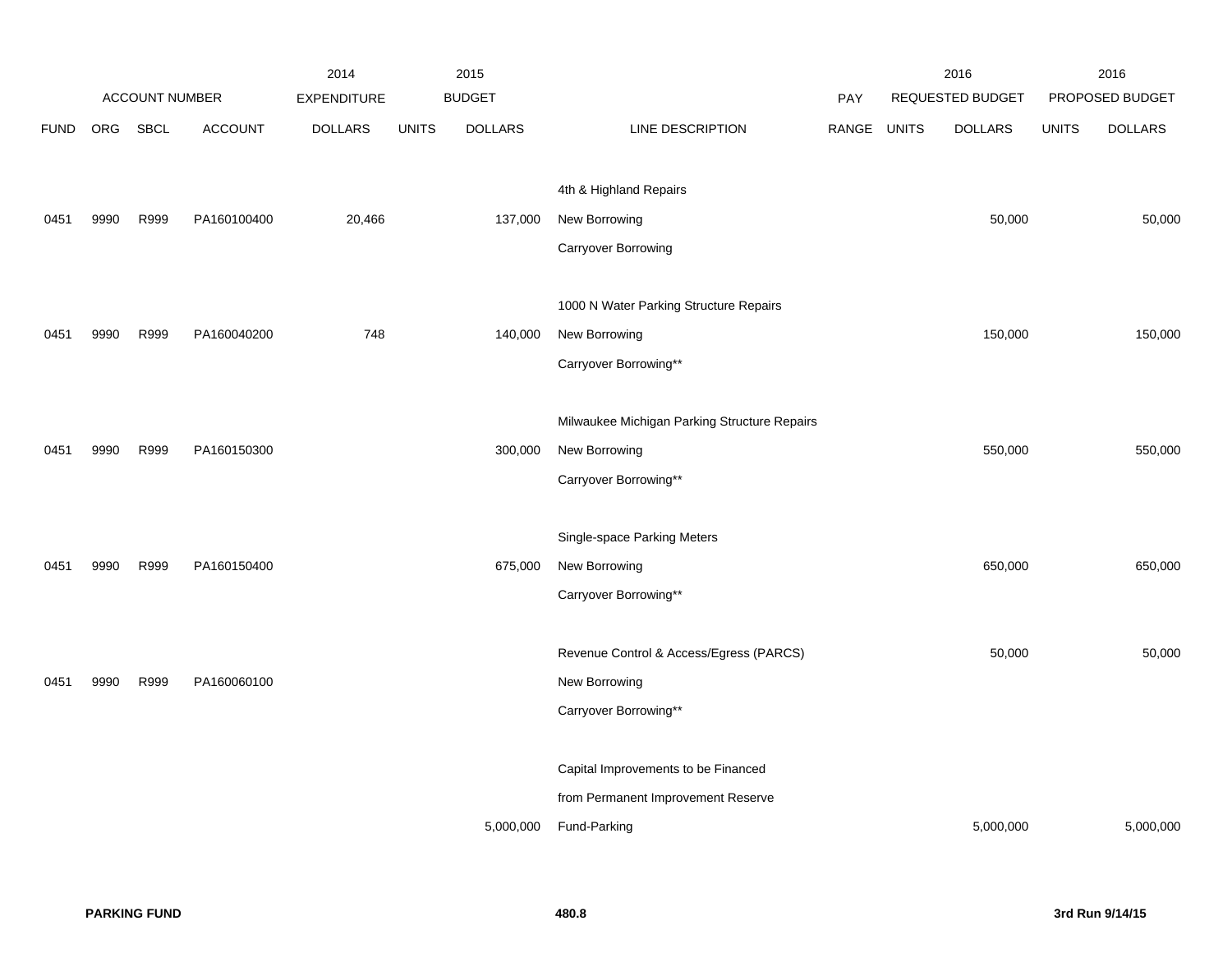|             |            |                       |                | 2014               |                              | 2015           |                          |            |              | 2016                    |              | 2016                   |
|-------------|------------|-----------------------|----------------|--------------------|------------------------------|----------------|--------------------------|------------|--------------|-------------------------|--------------|------------------------|
|             |            | <b>ACCOUNT NUMBER</b> |                | <b>EXPENDITURE</b> |                              | <b>BUDGET</b>  |                          | <b>PAY</b> |              | <b>REQUESTED BUDGET</b> |              | <b>PROPOSED BUDGET</b> |
| <b>FUND</b> | <b>ORG</b> | <b>SBCL</b>           | <b>ACCOUNT</b> | <b>DOLLARS</b>     | <b>UNITS</b>                 | <b>DOLLARS</b> | LINE DESCRIPTION         | RANGE      | <b>UNITS</b> | <b>DOLLARS</b>          | <b>UNITS</b> | <b>DOLLARS</b>         |
|             |            |                       |                |                    |                              |                |                          |            |              |                         |              |                        |
|             |            |                       |                |                    | Total Capital Improvements - |                |                          |            |              |                         |              |                        |
|             |            |                       |                | 1,486,330          |                              | 7,292,000      | Parking Program          |            |              | 7,466,000               |              | 6,780,000              |
|             |            |                       |                |                    |                              |                |                          |            |              |                         |              |                        |
|             |            |                       |                | 44,952,445         |                              | 52,236,350     | TOTAL BUDGET FOR PARKING |            |              | 51,439,989              |              | 50,894,108             |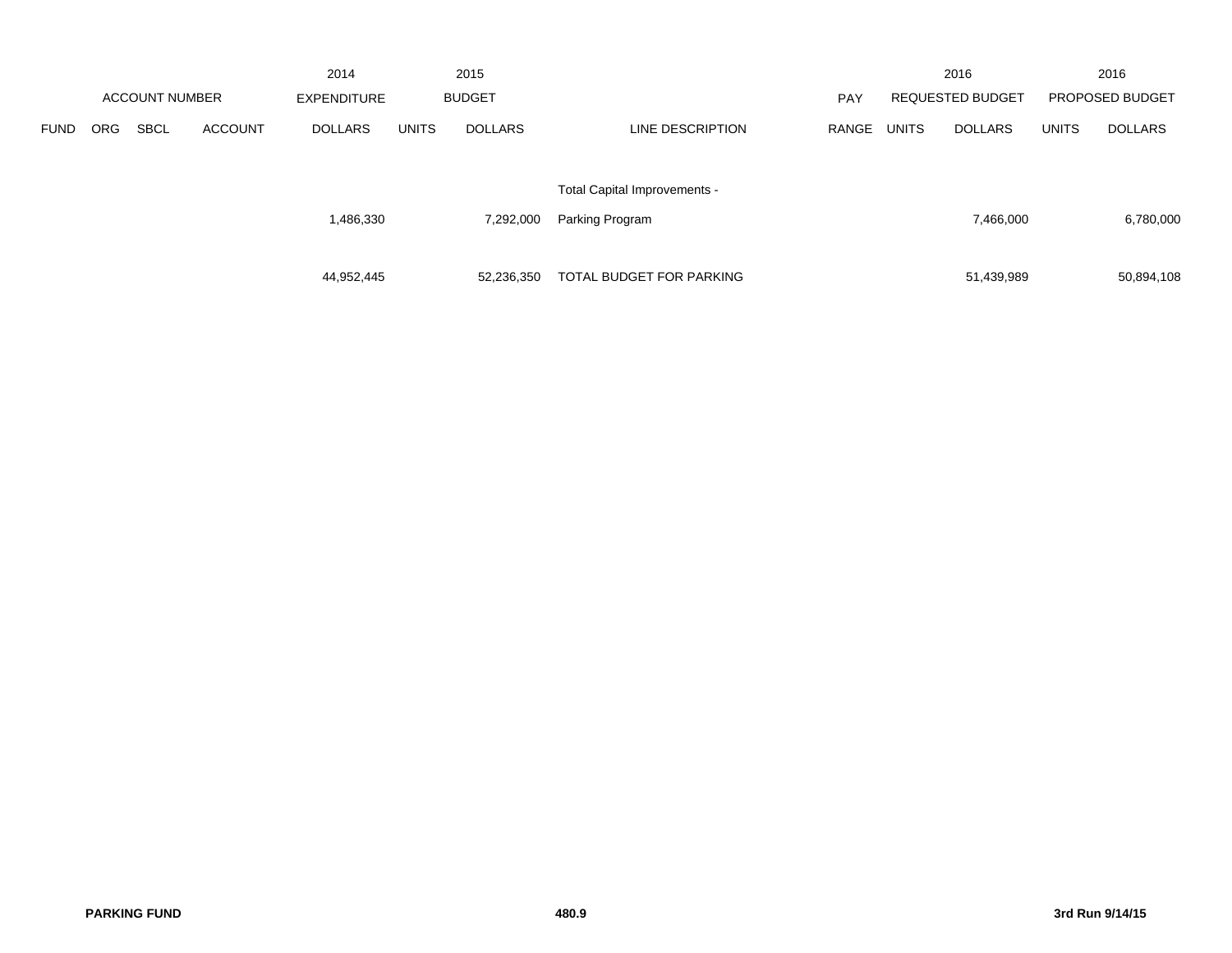|             |      |                       |                | 2014               |              | 2015           |                                 |       |              | 2016             |              | 2016            |
|-------------|------|-----------------------|----------------|--------------------|--------------|----------------|---------------------------------|-------|--------------|------------------|--------------|-----------------|
|             |      | <b>ACCOUNT NUMBER</b> |                | <b>EXPENDITURE</b> |              | <b>BUDGET</b>  |                                 | PAY   |              | REQUESTED BUDGET |              | PROPOSED BUDGET |
| <b>FUND</b> | ORG  | SBCL                  | <b>ACCOUNT</b> | <b>DOLLARS</b>     | <b>UNITS</b> | <b>DOLLARS</b> | LINE DESCRIPTION                | RANGE | <b>UNITS</b> | <b>DOLLARS</b>   | <b>UNITS</b> | <b>DOLLARS</b>  |
|             |      |                       |                |                    |              |                |                                 |       |              |                  |              |                 |
|             |      |                       |                |                    |              |                | 2. SOURCE OF FUNDS FOR PARKING  |       |              |                  |              |                 |
|             |      |                       |                |                    |              |                |                                 |       |              |                  |              |                 |
|             |      |                       |                |                    |              |                | <b>Parking Permits</b>          |       |              |                  |              |                 |
| 0450        | 6610 |                       | 009400         | 4,031,705          |              | 4,010,000      | On-Street                       |       |              | 4,000,000        |              | 4,000,000       |
| 0450        | 6610 |                       | 009400         | 23,626             |              | 21,300         | Residential                     |       |              | 34,000           |              | 34,000          |
|             |      |                       |                |                    |              |                |                                 |       |              |                  |              |                 |
|             |      |                       |                |                    |              |                | <b>Parking Meters</b>           |       |              |                  |              |                 |
| 0450        | 6610 |                       | 009400         | 4,654,404          |              | 4,600,000      | On-Street                       |       |              | 4,800,000        |              | 4,800,000       |
| 0450        | 6610 |                       | 009400         | 79,670             |              | 118,000        | Off-Street                      |       |              | 110,000          |              | 110,000         |
| 0450        | 6610 |                       | 009400         | 260,238            |              | 229,000        | Hooding                         |       |              | 240,000          |              | 240,000         |
| 0450        | 6610 |                       | 009400         | 2,506              |              | 3,000          | Removal                         |       |              | 2,500            |              | 2,500           |
|             |      |                       |                |                    |              |                |                                 |       |              |                  |              |                 |
|             |      |                       |                |                    |              |                | Rental and Leases of Facilities |       |              |                  |              |                 |
| 0450        | 6610 |                       | 009400         | 712                |              |                | Restaurant 4th & Highland       |       |              |                  |              |                 |
| 0450        | 6610 |                       | 009400         | 919,044            |              | 835,500        | 4th & Highland                  |       |              | 975,000          |              | 975,000         |
| 0450        | 6610 |                       | 009400         | 34,465             |              | 32,000         | Leased Lots                     |       |              | 40,000           |              | 40,000          |
| 0450        | 6610 |                       | 009400         | 574,500            |              | 574,500        | 535 N. Milwaukee                |       |              | 574,500          |              | 574,500         |
| 0450        | 6610 |                       | 009400         | 3,440,013          |              | 3,400,000      | MacArthur Square                |       |              | 3,600,000        |              | 3,600,000       |
| 0450        | 6610 |                       | 009400         | 1,235,947          |              | 1,400,000      | 1000 N. Water Street            |       |              | 1,240,000        |              | 1,240,000       |
| 0450        | 6610 |                       | 009400         | 650,884            |              | 771,000        | 742 N. 2nd                      |       |              | 790,000          |              | 790,000         |
| 0450        | 6610 |                       | 009400         | 4,292,339          |              | 4,000,000      | <b>Towed Vehicle Revenue</b>    |       |              | 4,200,000        |              | 4,200,000       |
| 0450        | 6610 |                       | 009400         | 1,332,753          |              | 1,100,000      | Vehicle Disposal Revenue        |       |              | 1,200,000        |              | 1,200,000       |
| 0450        | 6610 |                       | 009870         | 1,184,190          |              | 1,100,000      | Miscellaneous                   |       |              | 1,200,000        |              | 1,200,000       |
|             |      |                       |                |                    |              |                |                                 |       |              |                  |              |                 |
| 0450        | 6610 |                       |                | 22,716,996         |              | 22,194,300     | <b>Total Revenue</b>            |       |              | 23,006,000       |              | 23,006,000      |
|             |      | <b>PARKING FUND</b>   |                |                    |              |                | 480.10                          |       |              |                  |              | 3rd Run 9/14/15 |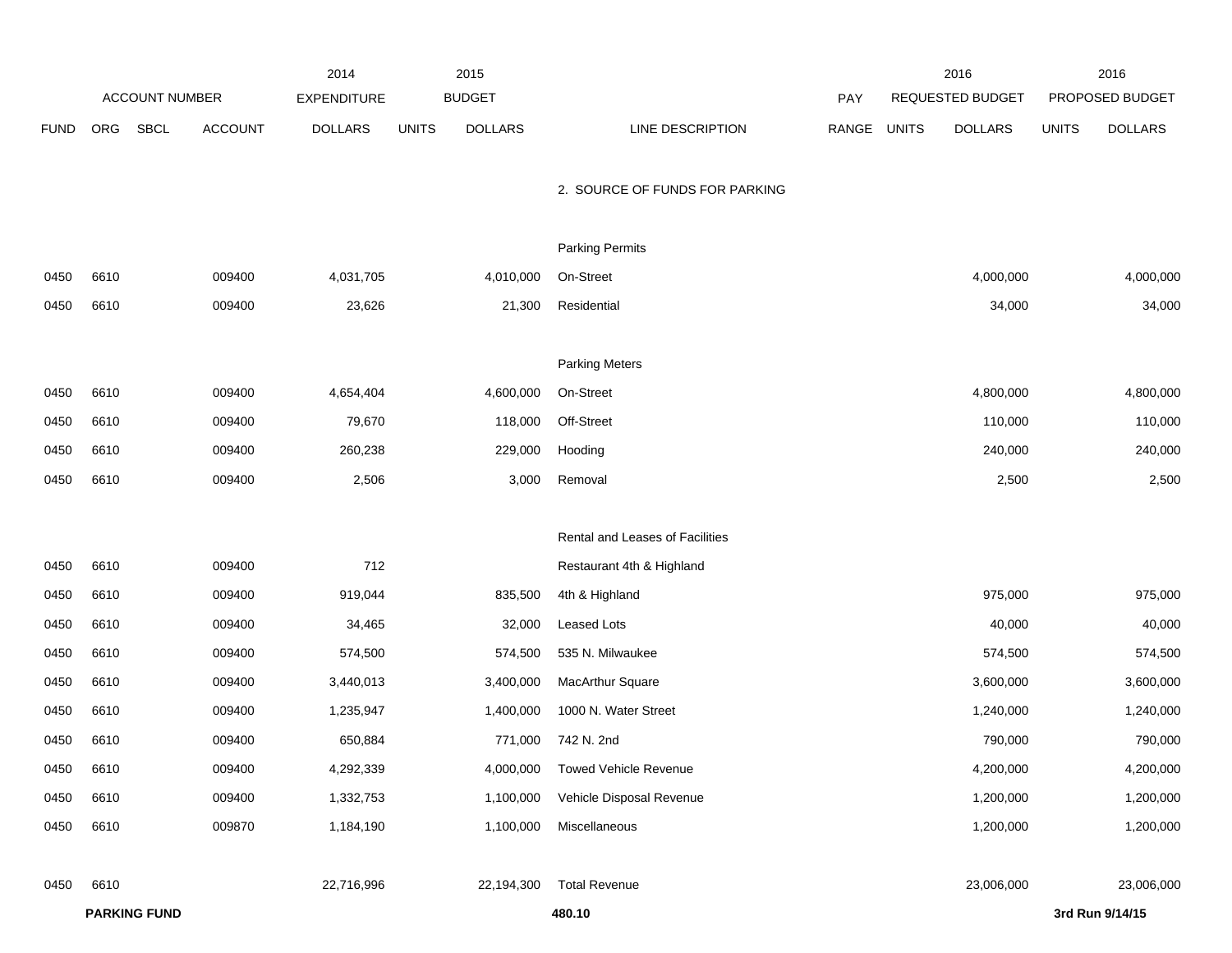|             |            |                |                | 2014               |              | 2015           |                                                                     |       |              | 2016             |              | 2016            |
|-------------|------------|----------------|----------------|--------------------|--------------|----------------|---------------------------------------------------------------------|-------|--------------|------------------|--------------|-----------------|
|             |            | ACCOUNT NUMBER |                | <b>EXPENDITURE</b> |              | <b>BUDGET</b>  |                                                                     | PAY   |              | REQUESTED BUDGET |              | PROPOSED BUDGET |
| <b>FUND</b> | <b>ORG</b> | SBCL           | <b>ACCOUNT</b> | <b>DOLLARS</b>     | <b>UNITS</b> | <b>DOLLARS</b> | LINE DESCRIPTION                                                    | RANGE | <b>UNITS</b> | <b>DOLLARS</b>   | <b>UNITS</b> | <b>DOLLARS</b>  |
|             |            |                |                |                    |              |                |                                                                     |       |              |                  |              |                 |
|             |            |                |                |                    |              |                |                                                                     |       |              |                  |              |                 |
|             |            |                |                |                    |              |                | <b>Other Funding Sources</b>                                        |       |              |                  |              |                 |
| 0450        | 6610       |                | 009920         |                    |              | 2,047,750      | Withdrawal from Retained Earnings                                   |       |              | 2,467,989        |              | 2,108,108       |
| 0450        | 6610       |                | 009611         | 19,466,196         |              | 20,702,300     | <b>Parking Citation Revenue</b>                                     |       |              | 18,500,000       |              | 19,000,000      |
|             |            |                |                |                    |              |                | Capital Improvements Funded from the                                |       |              |                  |              |                 |
|             |            |                |                |                    |              | 5,000,000      | Permanent Improvement Reserve Fund-Parking                          |       |              | 5,000,000        |              | 5,000,000       |
|             |            |                |                |                    |              |                |                                                                     |       |              |                  |              |                 |
|             |            |                |                |                    |              |                |                                                                     |       |              |                  |              |                 |
|             |            |                |                |                    |              |                | FINANCING OF PARKING CAPITAL IMPROVEMENTS                           |       |              |                  |              |                 |
|             |            |                |                |                    |              |                |                                                                     |       |              |                  |              |                 |
|             |            |                |                |                    |              |                |                                                                     |       |              |                  |              |                 |
| 0451        | 6610       |                |                |                    |              |                | From Fund 0450 Retained Earnings                                    |       |              |                  |              |                 |
|             |            |                |                |                    |              |                |                                                                     |       |              |                  |              |                 |
| 0451        | 6610       |                |                | 1,486,330          |              | 2,292,000      | New Borrowing                                                       |       |              | 2,466,000        |              | 1,780,000       |
|             |            |                |                |                    |              |                |                                                                     |       |              |                  |              |                 |
|             |            |                |                | 20,952,526         |              | 30,042,050     | <b>Total Other Funding</b>                                          |       |              | 28,433,989       |              | 27,888,108      |
|             |            |                |                |                    |              |                |                                                                     |       |              |                  |              |                 |
|             |            |                |                | 43,669,522         |              | 52,236,350     | <b>Total Funds for Parking</b>                                      |       |              | 51,439,989       |              | 50,894,108      |
|             |            |                |                |                    |              |                |                                                                     |       |              |                  |              |                 |
|             |            |                |                |                    |              |                | ** Carryover Borrowing Amount (Restatement of a prior years         |       |              |                  |              |                 |
|             |            |                |                |                    |              |                | unutilized borrowing authorization are included for information and |       |              |                  |              |                 |
|             |            |                |                |                    |              |                | authorization purposes - such amounts are excluded from budget      |       |              |                  |              |                 |
|             |            |                |                |                    |              |                | totals to avoid duplication.)                                       |       |              |                  |              |                 |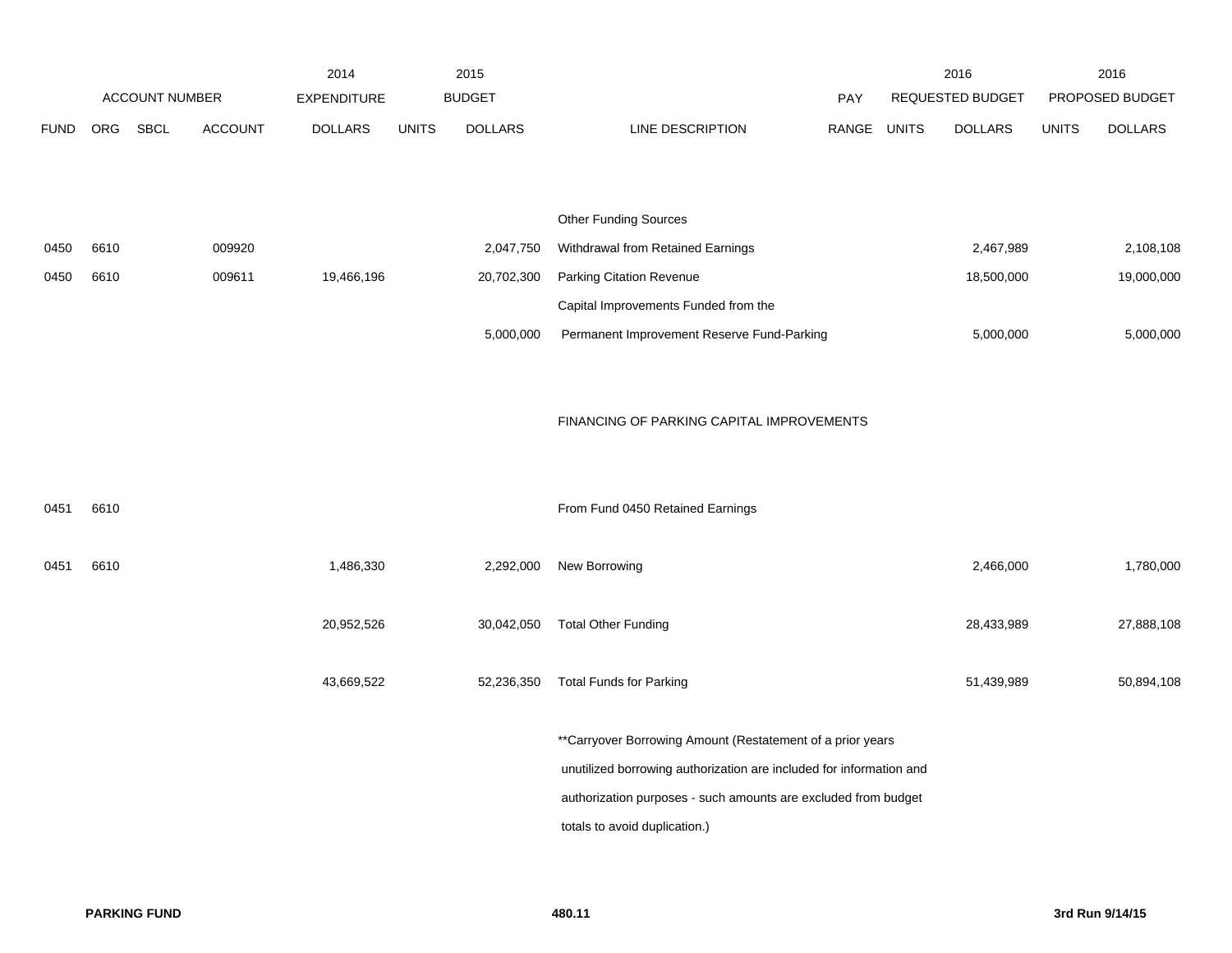|             |                                    |                |                | 2014               |              | 2015           |                                                        |             | 2016             |              | 2016            |
|-------------|------------------------------------|----------------|----------------|--------------------|--------------|----------------|--------------------------------------------------------|-------------|------------------|--------------|-----------------|
|             |                                    | ACCOUNT NUMBER |                | <b>EXPENDITURE</b> |              | <b>BUDGET</b>  |                                                        | PAY         | REQUESTED BUDGET |              | PROPOSED BUDGET |
| <b>FUND</b> | ORG                                | SBCL           | <b>ACCOUNT</b> | <b>DOLLARS</b>     | <b>UNITS</b> | <b>DOLLARS</b> | LINE DESCRIPTION                                       | RANGE UNITS | <b>DOLLARS</b>   | <b>UNITS</b> | <b>DOLLARS</b>  |
|             |                                    |                |                |                    |              |                | SPECIAL REVENUE FUND - GRANT AND AID                   |             |                  |              |                 |
|             |                                    |                |                |                    |              |                | H. GRANT AND AID PROJECTS FUND                         |             |                  |              |                 |
|             |                                    |                |                |                    |              |                | 1. BUDGET FOR GRANT AND AID                            |             |                  |              |                 |
|             |                                    |                |                |                    |              |                | <b>PROJECTS</b>                                        |             |                  |              |                 |
|             |                                    |                |                |                    |              |                |                                                        |             |                  |              |                 |
|             |                                    |                |                |                    |              |                | <b>Grant and Aid Projects</b>                          |             |                  |              |                 |
| 0150        | 9990                               | R999           | GR0001500000   | 50,007,469         |              | 49,709,391     | Grantor Share (Non-City)                               |             | 42,285,325       |              | 42,285,325      |
|             |                                    |                |                |                    |              |                | Community Development Reprogramming Funds              |             |                  |              |                 |
| 0150        | 9990                               | R999           | GR0001500000   |                    |              | 50,000         | Driver License Recovery Program (A)                    |             |                  |              |                 |
|             |                                    |                |                |                    |              |                |                                                        |             |                  |              |                 |
|             |                                    |                |                |                    |              |                | (A) Intent of the Common Council is to fund the Driver |             |                  |              |                 |
|             |                                    |                |                |                    |              |                | License Recovery program through the Center for        |             |                  |              |                 |
|             |                                    |                |                |                    |              |                | Driver's License Recovery and Employability with       |             |                  |              |                 |
|             |                                    |                |                |                    |              |                | Community Development Block Grant reprogramming        |             |                  |              |                 |
|             |                                    |                |                |                    |              |                | funds in 2015.                                         |             |                  |              |                 |
|             |                                    |                |                |                    |              |                |                                                        |             |                  |              |                 |
|             |                                    |                |                | 50,007,469         |              | 49,759,391     | <b>Total for Grant and Aid Projects</b>                |             | 42,285,325       |              | 42,285,325      |
|             |                                    |                |                |                    |              |                | Funds Shall Be Transferred to Sub Accounts in          |             |                  |              |                 |
|             |                                    |                |                |                    |              |                | Accordance With Common Council Resolution              |             |                  |              |                 |
|             |                                    |                |                |                    |              |                | 872120 Before Expenditures are made.                   |             |                  |              |                 |
|             | SPECIAL REVENUE FUND-GRANT AND AID |                |                |                    |              |                | 490.1                                                  |             |                  |              | 3rd Run 9/14/15 |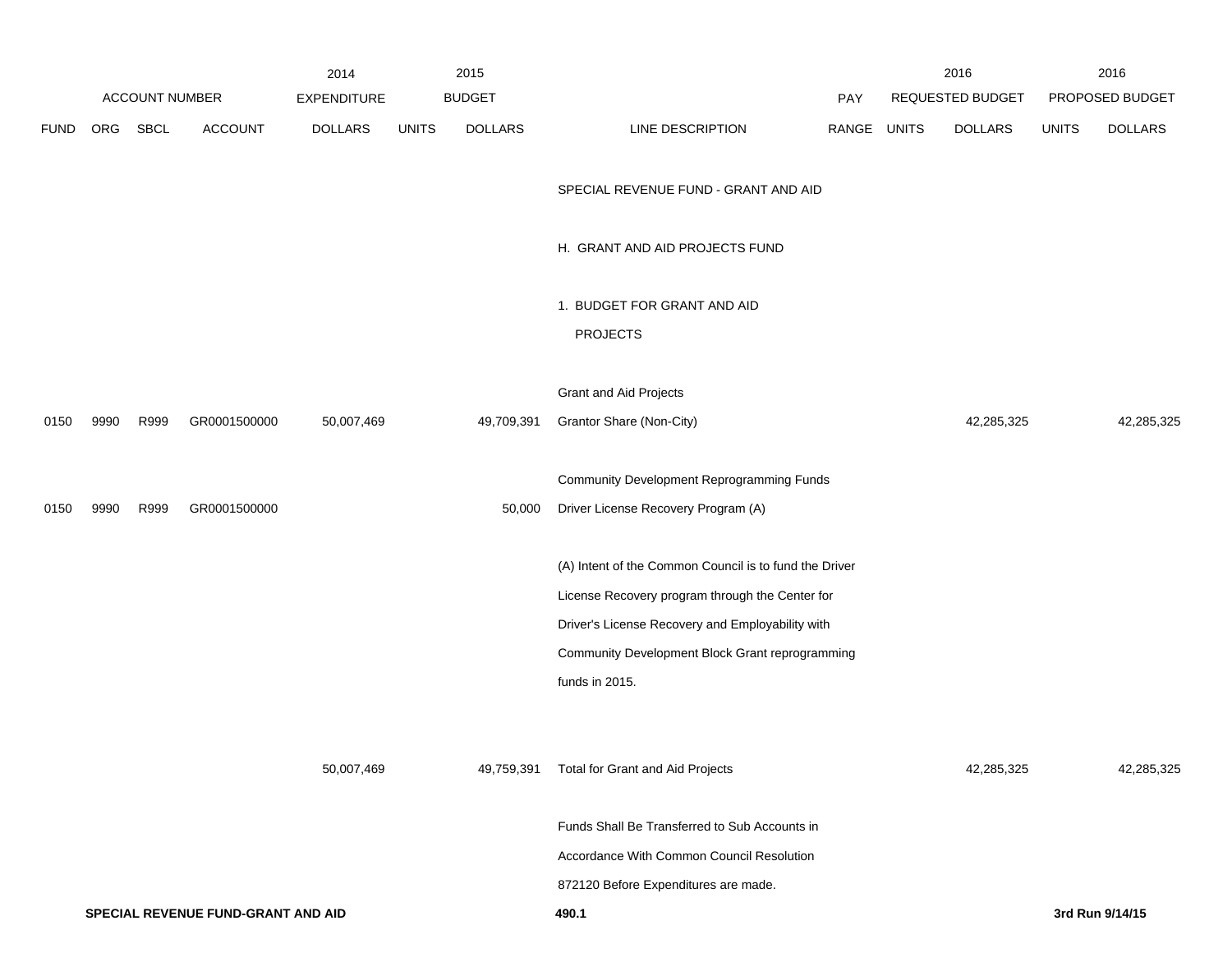|             |     |                       |                | 2014               |              | 2015           |                                             |             | 2016             |              | 2016            |  |
|-------------|-----|-----------------------|----------------|--------------------|--------------|----------------|---------------------------------------------|-------------|------------------|--------------|-----------------|--|
|             |     | <b>ACCOUNT NUMBER</b> |                | <b>EXPENDITURE</b> |              | <b>BUDGET</b>  |                                             | PAY         | REQUESTED BUDGET |              | PROPOSED BUDGET |  |
| <b>FUND</b> | ORG | SBCL                  | <b>ACCOUNT</b> | <b>DOLLARS</b>     | <b>UNITS</b> | <b>DOLLARS</b> | LINE DESCRIPTION                            | RANGE UNITS | <b>DOLLARS</b>   | <b>UNITS</b> | <b>DOLLARS</b>  |  |
|             |     |                       |                |                    |              |                |                                             |             |                  |              |                 |  |
|             |     |                       |                |                    |              |                |                                             |             |                  |              |                 |  |
|             |     |                       |                |                    |              |                | See Single Audit Act Supplemental Financial |             |                  |              |                 |  |
|             |     |                       |                |                    |              |                | Report for Allocations and Expenditures.    |             |                  |              |                 |  |
|             |     |                       |                |                    |              |                |                                             |             |                  |              |                 |  |
|             |     |                       |                |                    |              |                |                                             |             |                  |              |                 |  |
|             |     |                       |                |                    |              |                |                                             |             |                  |              |                 |  |
|             |     |                       |                |                    |              |                | 2. SOURCES OF FUNDS FOR GRANT               |             |                  |              |                 |  |
|             |     |                       |                |                    |              |                | AND AID PROJECTS                            |             |                  |              |                 |  |
|             |     |                       |                |                    |              |                |                                             |             |                  |              |                 |  |
|             |     |                       |                | 50,007,469         |              | 49,759,391     | Grantors Share (Non-City)                   |             | 42,285,325       |              | 42,285,325      |  |
|             |     |                       |                |                    |              |                |                                             |             |                  |              |                 |  |
|             |     |                       |                |                    |              |                | Local Share Out-Of Pocket Current           |             |                  |              |                 |  |
|             |     |                       |                |                    |              |                | Levy                                        |             |                  |              |                 |  |
|             |     |                       |                |                    |              |                |                                             |             |                  |              |                 |  |
|             |     |                       |                |                    |              |                | Total Source of Funds For Grant and         |             |                  |              |                 |  |
|             |     |                       |                | 50,007,469         |              | 49,759,391     | Aid Projects                                |             | 42,285,325       |              | 42,285,325      |  |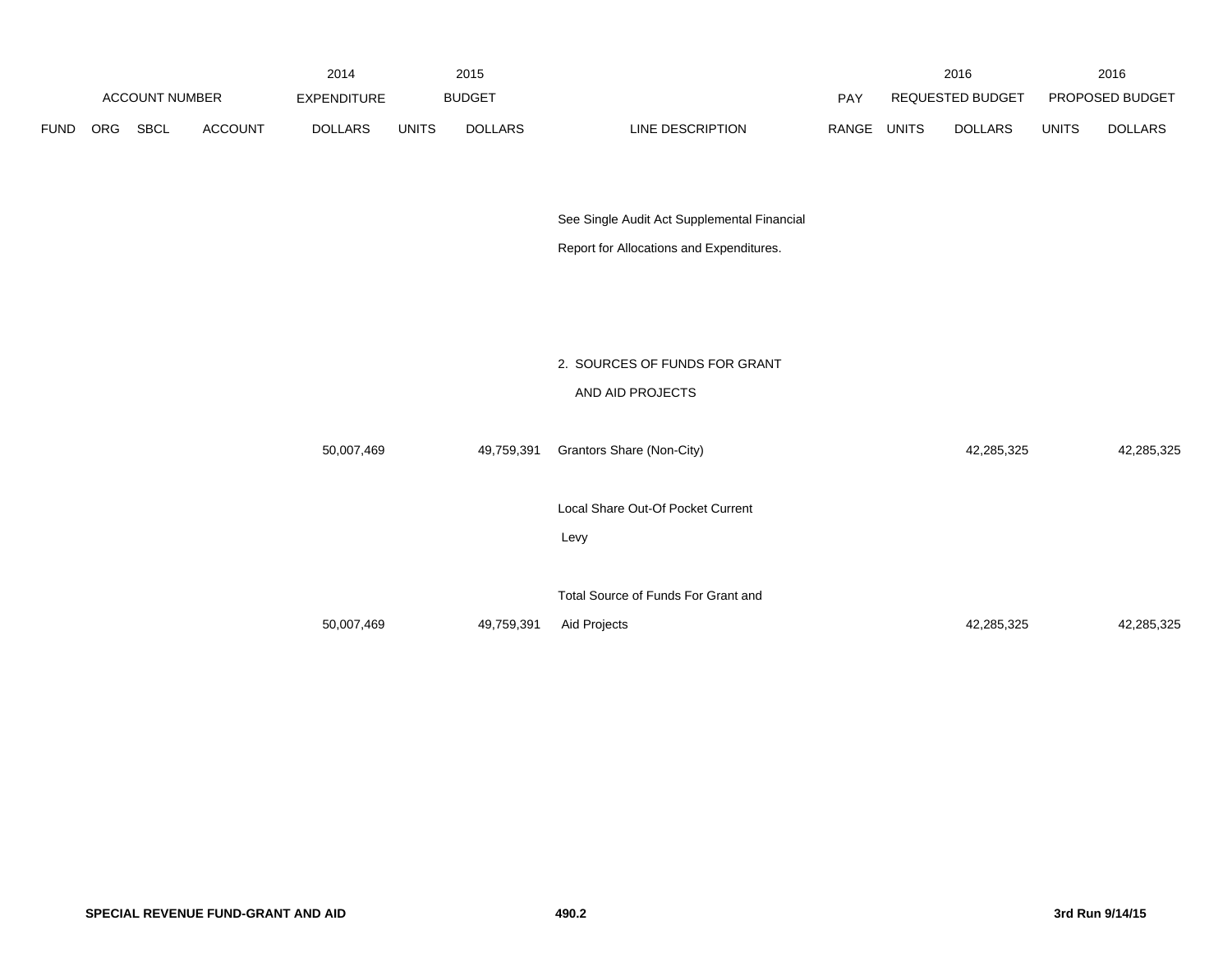|             |      |                       |                                  | 2014               |              | 2015           |                                               |             | 2016             |              | 2016            |
|-------------|------|-----------------------|----------------------------------|--------------------|--------------|----------------|-----------------------------------------------|-------------|------------------|--------------|-----------------|
|             |      | <b>ACCOUNT NUMBER</b> |                                  | <b>EXPENDITURE</b> |              | <b>BUDGET</b>  |                                               | PAY         | REQUESTED BUDGET |              | PROPOSED BUDGET |
| <b>FUND</b> | ORG  | SBCL                  | <b>ACCOUNT</b>                   | <b>DOLLARS</b>     | <b>UNITS</b> | <b>DOLLARS</b> | LINE DESCRIPTION                              | RANGE UNITS | <b>DOLLARS</b>   | <b>UNITS</b> | <b>DOLLARS</b>  |
|             |      |                       |                                  |                    |              |                |                                               |             |                  |              |                 |
|             |      |                       |                                  |                    |              |                | SPECIAL REVENUE FUND -                        |             |                  |              |                 |
|             |      |                       |                                  |                    |              |                | ECONOMIC DEVELOPMENT FUND                     |             |                  |              |                 |
|             |      |                       |                                  |                    |              |                | I. ECONOMIC DEVELOPMENT FUND                  |             |                  |              |                 |
|             |      |                       |                                  |                    |              |                | 1. BUDGET FOR ECONOMIC DEVELOPMENT            |             |                  |              |                 |
| 0190        | 1910 | S001                  | 006300                           | 7,910,369          |              | 9,100,755      | Business Improvement Districts (A)            |             | 9,340,596        |              | 9,340,594       |
|             |      |                       |                                  |                    |              |                | Estimated Based on Projected Assessment:      |             |                  |              |                 |
|             |      |                       |                                  |                    |              |                | (A) For the following BID's;                  |             |                  |              |                 |
|             |      |                       |                                  |                    |              | 631,766        | BID #2 (Historic Third Ward) - \$597,675      |             | 597,675          |              | 597,675         |
|             |      |                       |                                  |                    |              | 148,301        | BID #4 (Greater Mitchell Street) - \$124,001  |             | 124,001          |              | 124,001         |
|             |      |                       |                                  |                    |              | 97,644         | BID #5 (Westown) - \$92,554                   |             | 92,554           |              | 92,554          |
|             |      |                       |                                  |                    |              | 205,689        | BID #8 (Historic King Drive) - \$181,214      |             | 181,214          |              | 181,214         |
|             |      |                       |                                  |                    |              | 137,085        | BID #10 (Avenues West) - \$141,287            |             | 141,287          |              | 141,287         |
|             |      |                       |                                  |                    |              | 142,320        | BID #11 (Brady Str Business Area) - \$135,543 |             | 135,543          |              | 135,543         |
|             |      |                       |                                  |                    |              | 8,269          | BID #13 (Oakland Avenue) - \$26,250.          |             | 26,250           |              | 26,250          |
|             |      |                       |                                  |                    |              | 505,464        | BID #15 (Riverwalk) - \$557,228               |             | 557,228          |              | 557,228         |
|             |      |                       |                                  |                    |              | 160,067        | BID #16 (West North Avenue) - \$155,425       |             | 155,425          |              | 155,425         |
|             |      |                       |                                  |                    |              | 81,722         | BID #19 (Villard Avenue) - \$75,084           |             | 75,084           |              | 75,084          |
|             |      |                       |                                  |                    |              | 241,233        | BID #20 (East North Avenue) - \$231,741       |             | 231,741          |              | 231,741         |
|             |      |                       |                                  |                    |              | 3,324,546      | BID #21 (Downtown Mgmt Distr) - \$3,415,067   |             | 3,415,067        |              | 3,415,067       |
|             |      |                       |                                  |                    |              | 234,901        | BID #25 (Riverworks) - \$217,882              |             | 217,882          |              | 217,882         |
|             |      |                       |                                  |                    |              | 135,629        | BID #26 (The Valley) - \$127,308              |             | 127,308          |              | 127,308         |
|             |      |                       |                                  |                    |              | 54,622         | BID #27 (Burleigh) - \$45,711                 |             | 45,711           |              | 45,711          |
|             |      |                       | <b>ECONOMIC DEVELOPMENT FUND</b> |                    |              |                | 500.1                                         |             |                  |              | 3rd Run 9/14/15 |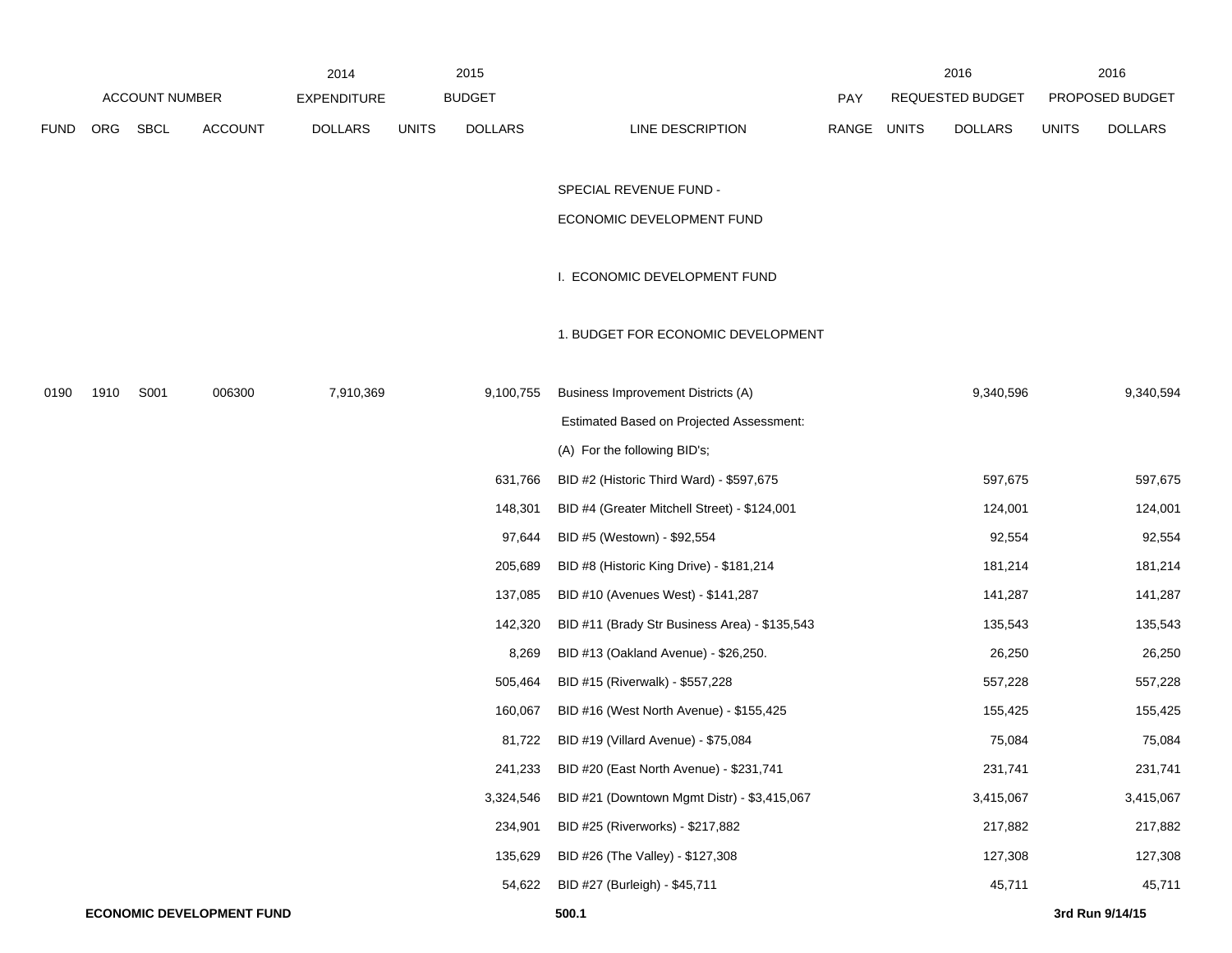|             |      |                       |                | 2014               |              | 2015           |                                                   |            |              | 2016             |              | 2016            |
|-------------|------|-----------------------|----------------|--------------------|--------------|----------------|---------------------------------------------------|------------|--------------|------------------|--------------|-----------------|
|             |      | <b>ACCOUNT NUMBER</b> |                | <b>EXPENDITURE</b> |              | <b>BUDGET</b>  |                                                   | <b>PAY</b> |              | REQUESTED BUDGET |              | PROPOSED BUDGET |
| <b>FUND</b> | ORG  | SBCL                  | <b>ACCOUNT</b> | <b>DOLLARS</b>     | <b>UNITS</b> | <b>DOLLARS</b> | LINE DESCRIPTION                                  | RANGE      | <b>UNITS</b> | <b>DOLLARS</b>   | <b>UNITS</b> | <b>DOLLARS</b>  |
|             |      |                       |                |                    |              |                |                                                   |            |              |                  |              |                 |
|             |      |                       |                |                    |              | 76,939         | BID #28 (North Ave Gateway Distr) - \$59,939      |            |              | 59,939           |              | 59,939          |
|             |      |                       |                |                    |              | 100,659        | BID #29 (Teutonia, Capitol, Atkinson) - \$83,763  |            |              | 83,763           |              | 83,763          |
|             |      |                       |                |                    |              | 211,288        | Bid #31 (Havenwoods) - \$216,475                  |            |              | 216,475          |              | 216,475         |
|             |      |                       |                |                    |              | 99,874         | BID #32 (North Ave Market Place) - \$86,016       |            |              | 86,016           |              | 86,016          |
|             |      |                       |                |                    |              | 35,480         | BID#35 (Becher/KK) - \$27,242                     |            |              | 27,242           |              | 27,242          |
|             |      |                       |                |                    |              | 45,648         | BID#36 (Riverworks II) - \$37,953                 |            |              | 37,953           |              | 37,953          |
|             |      |                       |                |                    |              | 182,403        | BID#37 (30th St. Industrial Corridor) - \$173,401 |            |              | 173,401          |              | 173,401         |
|             |      |                       |                |                    |              | 29,216         | BID#38 (Cesar E. Chavez) - \$26,775               |            |              | 26,775           |              | 26,775          |
|             |      |                       |                |                    |              |                | BID#39 (Center St Market Place) - \$61,460        |            |              | 61,460           |              | 61,460          |
|             |      |                       |                |                    |              | 374,126        | BID#40(Airport Gateway) - \$351,181               |            |              | 351,181          |              | 351,181         |
|             |      |                       |                |                    |              | 84,122         | BID#41(Downer) - \$81,166                         |            |              | 81,166           |              | 81,166          |
|             |      |                       |                |                    |              | 124,583        | BID#42 (Schlitz Park) -\$118,650                  |            |              | 118,650          |              | 118,650         |
|             |      |                       |                |                    |              | 133,366        | BID#43 (South 27th Street) - \$125,921            |            |              | 125,921          |              | 125,921         |
|             |      |                       |                |                    |              | 53,996         | BID#44 (Kinnickinnic) - \$53,288                  |            |              | 53,288           |              | 53,288          |
|             |      |                       |                |                    |              | 380,389        | BID#48 (Granville) - \$403,712                    |            |              | 403,712          |              | 403,712         |
|             |      |                       |                |                    |              | 150,000        | BID#49 (Reed Street Yards) - \$60,900             |            |              | 60,900           |              | 60,900          |
|             |      |                       |                |                    |              | 50,000         | BID#50 (S. 13th St.-Oklahoma Av.) - \$46,291      |            |              | 46,291           |              | 46,291          |
|             |      |                       |                |                    |              | 500,000        | Potential New BIDs - \$500,000                    |            |              | 500,000          |              | 500,000         |
|             |      |                       |                |                    |              | 78,432         | NID #1 (Brewery) - \$215,513                      |            |              | 215,513          |              | 215,513         |
|             |      |                       |                |                    |              | 180,976        | NID #3 (Washington Park Partners) - \$168,683     |            |              | 168,683          |              | 168,683         |
|             |      |                       |                |                    |              |                | NID #4 (Sherman Park) - \$218,295                 |            |              | 218,295          |              | 218,295         |
|             |      |                       |                |                    |              | 100,000        | Potential New NIDS - \$100,000                    |            |              | 100,000          |              | 100,000         |
|             |      |                       |                |                    |              |                |                                                   |            |              |                  |              |                 |
| 0190        | 2110 | S200                  | 006300         | 1,446,670          |              | 2,000,000      | <b>Excess TID Revenues</b>                        |            |              | 500,000          |              | 750,000         |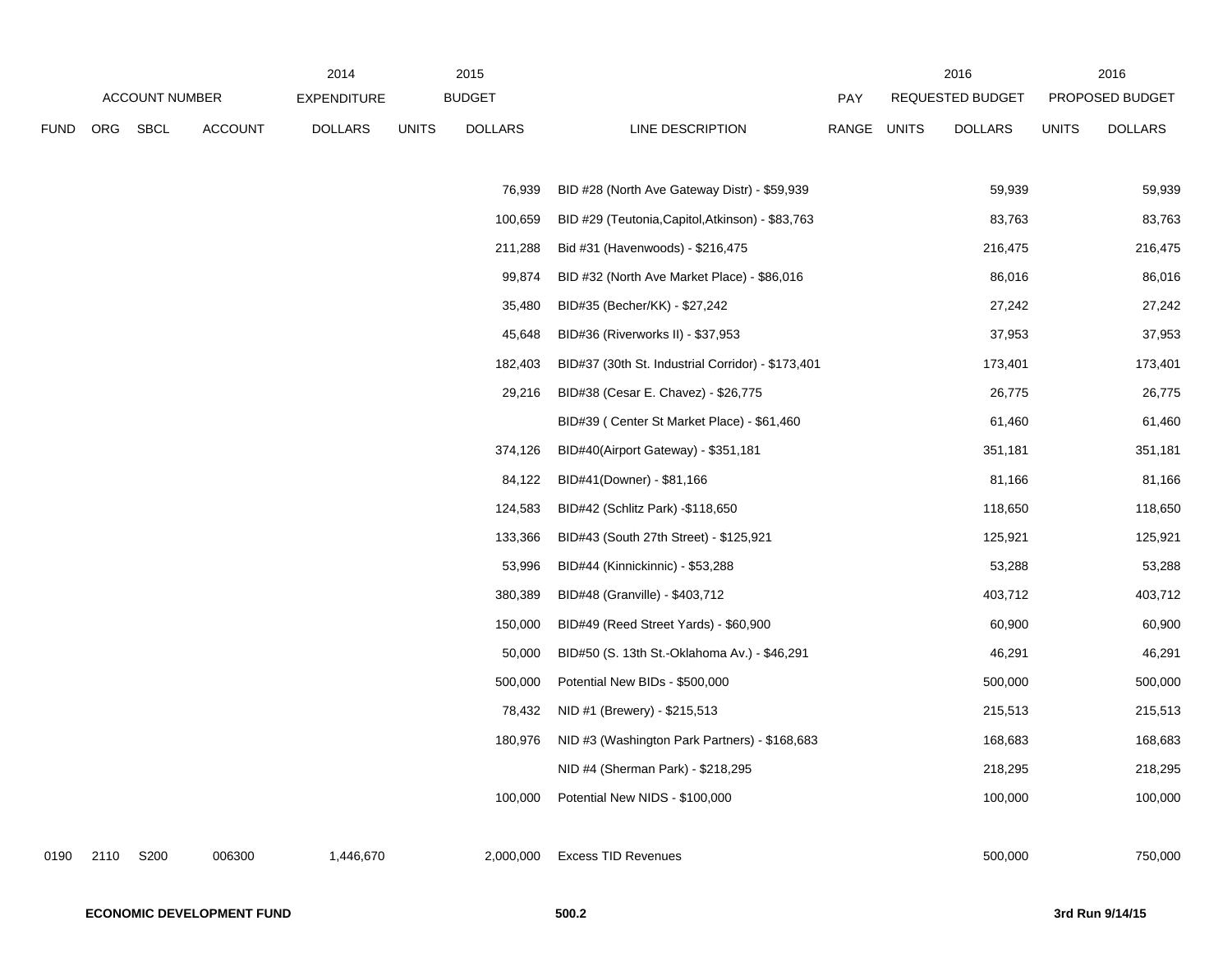|             |            |                       |                | 2014               |              | 2015           |                                                  |       |              | 2016                    |              | 2016            |
|-------------|------------|-----------------------|----------------|--------------------|--------------|----------------|--------------------------------------------------|-------|--------------|-------------------------|--------------|-----------------|
|             |            | <b>ACCOUNT NUMBER</b> |                | <b>EXPENDITURE</b> |              | <b>BUDGET</b>  |                                                  | PAY   |              | <b>REQUESTED BUDGET</b> |              | PROPOSED BUDGET |
| <b>FUND</b> | <b>ORG</b> | SBCL                  | <b>ACCOUNT</b> | <b>DOLLARS</b>     | <b>UNITS</b> | <b>DOLLARS</b> | LINE DESCRIPTION                                 | RANGE | <b>UNITS</b> | <b>DOLLARS</b>          | <b>UNITS</b> | <b>DOLLARS</b>  |
|             |            |                       |                |                    |              |                |                                                  |       |              |                         |              |                 |
|             |            |                       |                |                    |              |                | TOTAL BUDGET FOR ECONOMIC                        |       |              |                         |              |                 |
|             |            |                       |                | 9,357,039          |              | 11,100,755     | DEVELOPMENT FUND                                 |       |              | 9,840,594               |              | 10,090,594      |
|             |            |                       |                |                    |              |                |                                                  |       |              |                         |              |                 |
|             |            |                       |                |                    |              |                |                                                  |       |              |                         |              |                 |
|             |            |                       |                |                    |              |                |                                                  |       |              |                         |              |                 |
|             |            |                       |                |                    |              |                |                                                  |       |              |                         |              |                 |
|             |            |                       |                |                    |              |                |                                                  |       |              |                         |              |                 |
|             |            |                       |                |                    |              |                | 2. SOURCE OF FUNDS FOR ECONOMIC DEVELOPMENT FUND |       |              |                         |              |                 |
|             |            |                       |                |                    |              |                |                                                  |       |              |                         |              |                 |
| 0190        | 1910       |                       | 009400         | 7,910,369          |              | 9,100,755      | <b>Business Improvement District Assessment</b>  |       |              | 9,340,594               |              | 9,340,594       |
| 0190        | 2110       |                       | 009019         | 1,446,670          |              | 2,000,000      | <b>Excess TID Revenues</b>                       |       |              | 500,000                 |              | 750,000         |
|             |            |                       |                |                    |              |                |                                                  |       |              |                         |              |                 |
|             |            |                       |                |                    |              |                | TOTAL FUNDS FOR ECONOMIC                         |       |              |                         |              |                 |
|             |            |                       |                | 9,357,039          |              | 11,100,755     | DEVELOPMENT FUND                                 |       |              | 9,840,594               |              | 10,090,594      |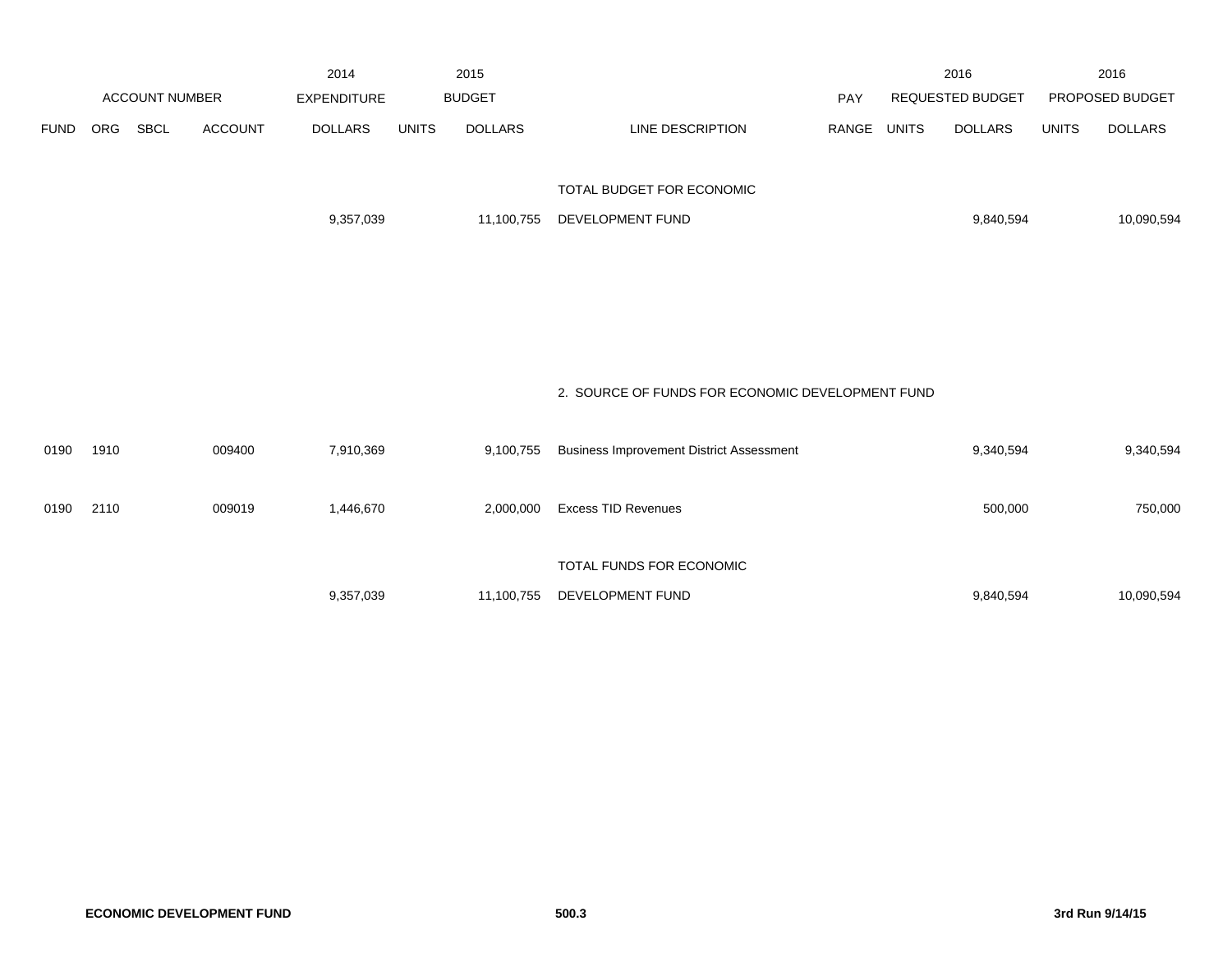|             |                        | <b>ACCOUNT NUMBER</b> |                | 2014<br><b>EXPENDITURE</b> |              | 2015<br><b>BUDGET</b> |                                              | PAY         |        | 2016<br>REQUESTED BUDGET |              | 2016<br>PROPOSED BUDGET |
|-------------|------------------------|-----------------------|----------------|----------------------------|--------------|-----------------------|----------------------------------------------|-------------|--------|--------------------------|--------------|-------------------------|
| <b>FUND</b> | ORG SBCL               |                       | <b>ACCOUNT</b> | <b>DOLLARS</b>             | <b>UNITS</b> | <b>DOLLARS</b>        | LINE DESCRIPTION                             | RANGE UNITS |        | <b>DOLLARS</b>           | <b>UNITS</b> | <b>DOLLARS</b>          |
|             |                        |                       |                |                            |              |                       |                                              |             |        |                          |              |                         |
|             |                        |                       |                |                            |              |                       | DPW-WATER WORKS - OPERATING BUDGET SUMMARY   |             |        |                          |              |                         |
|             |                        |                       |                |                            |              |                       | ORGANIZATION (6410)                          |             |        |                          |              |                         |
|             |                        |                       |                |                            |              |                       |                                              |             |        |                          |              |                         |
|             |                        |                       |                |                            |              |                       | J. WATER WORKS (DPW) FUNDS                   |             |        |                          |              |                         |
|             |                        |                       |                |                            |              |                       | 1. BUDGET FOR WATER WORKS                    |             |        |                          |              |                         |
|             |                        |                       |                |                            |              |                       | WATER WORKS - OPERATING BUDGET               |             |        |                          |              |                         |
|             |                        |                       |                |                            |              |                       | BUDGETARY CONTROL UNIT (1 FUND=6 ORG)        |             |        |                          |              |                         |
|             |                        |                       |                |                            |              |                       |                                              |             |        |                          |              |                         |
|             |                        |                       |                |                            |              |                       | SALARIES & WAGES                             |             |        |                          |              |                         |
|             |                        |                       |                | 1,255,135                  |              | 1,395,000             | Overtime Compensated*                        |             |        | 1,395,000                |              | 1,100,000               |
|             |                        |                       |                | 15,251,512                 |              | 17,263,500            | All Other Salaries & Wages                   |             |        | 17,970,896               |              | 17,970,896              |
| 0410        | 6410                   | R999                  | 006000         | 16,506,647                 |              | 18,658,500            | NET SALARIES & WAGES TOTAL*                  |             |        | 19,365,896               |              | 19,070,896              |
|             |                        |                       |                |                            | 371          |                       | TOTAL NUMBER OF POSITIONS AUTHORIZED         |             | 381    |                          | 381          |                         |
|             |                        |                       |                |                            |              |                       |                                              |             |        |                          |              |                         |
|             |                        |                       |                |                            | 343.98       |                       | O&M FTE'S                                    |             | 349.48 |                          | 349.48       |                         |
|             |                        |                       |                |                            | 16.44        |                       | NON-O&M FTE'S                                |             | 19.94  |                          | 19.94        |                         |
|             | 0410 6410 R999         |                       | 006180         | 7,155,754                  |              |                       | 9,051,503 ESTIMATED EMPLOYEE FRINGE BENEFITS |             |        | 9,400,994                |              | 9,251,194               |
|             |                        |                       |                |                            |              |                       | OPERATING EXPENDITURES                       |             |        |                          |              |                         |
| 0410        | 6410                   | R999                  | 630100         | 557,296                    |              | 721,000               | General Office Expense                       |             |        | 614,000                  |              | 614,000                 |
| 0410        | 6410                   | R999                  | 630500         | 2,034,441                  |              | 2,001,800             | Tools & Machinery Parts                      |             |        | 2,016,800                |              | 2,016,800               |
|             | <b>DPW-WATER WORKS</b> |                       |                |                            |              |                       | 510.1                                        |             |        |                          |              | 3rd Run 9/14/15         |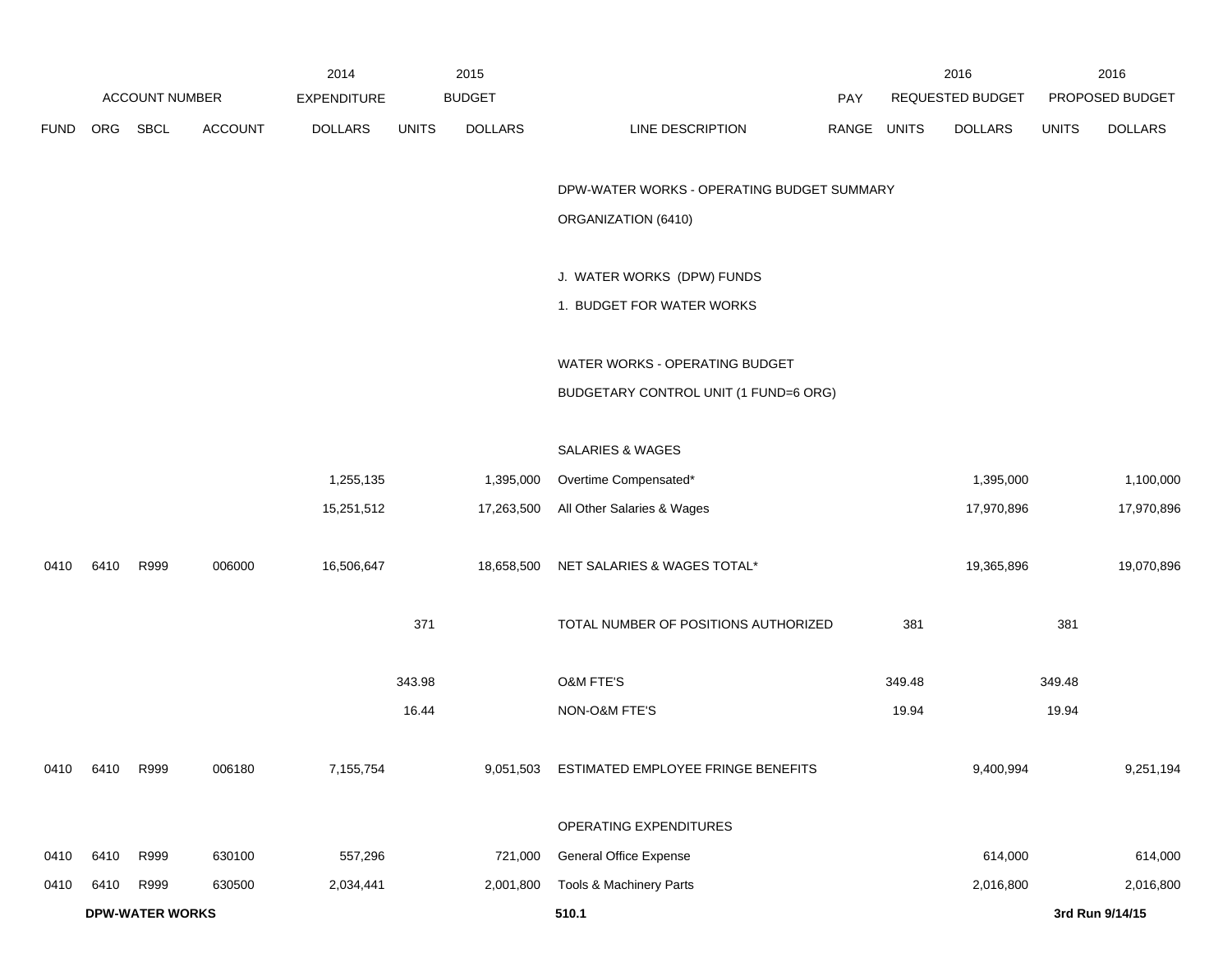|             |      |                       |                | 2014               |              | 2015           |                                 |       |              | 2016             |              | 2016            |
|-------------|------|-----------------------|----------------|--------------------|--------------|----------------|---------------------------------|-------|--------------|------------------|--------------|-----------------|
|             |      | <b>ACCOUNT NUMBER</b> |                | <b>EXPENDITURE</b> |              | <b>BUDGET</b>  |                                 | PAY   |              | REQUESTED BUDGET |              | PROPOSED BUDGET |
| <b>FUND</b> | ORG  | <b>SBCL</b>           | <b>ACCOUNT</b> | <b>DOLLARS</b>     | <b>UNITS</b> | <b>DOLLARS</b> | LINE DESCRIPTION                | RANGE | <b>UNITS</b> | <b>DOLLARS</b>   | <b>UNITS</b> | <b>DOLLARS</b>  |
|             |      |                       |                |                    |              |                |                                 |       |              |                  |              |                 |
| 0410        | 6410 | R999                  | 631000         | 3,543,387          |              | 3,183,000      | <b>Construction Supplies</b>    |       |              | 3,336,000        |              | 3,286,000       |
| 0410        | 6410 | R999                  | 631500         | 6,728,263          |              | 7,075,200      | Energy                          |       |              | 7,051,200        |              | 7,051,200       |
| 0410        | 6410 | R999                  | 632000         | 2,898,583          |              | 3,607,000      | <b>Other Operating Supplies</b> |       |              | 3,355,000        |              | 3,305,000       |
| 0410        | 6410 | R999                  | 632500         | 1,466,189          |              | 1,511,000      | <b>Facility Rental</b>          |       |              | 1,511,000        |              | 1,511,000       |
| 0410        | 6410 | R999                  | 633000         | 10,117             |              | 86,000         | Vehicle Rental                  |       |              | 51,000           |              | 51,000          |
| 0410        | 6410 | R999                  | 633500         | 49,778             |              | 88,000         | Non-Vehicle Equipment Rental    |       |              | 88,000           |              | 88,000          |
| 0410        | 6410 | R999                  | 634000         | 5,074,253          |              | 4,866,500      | <b>Professional Services</b>    |       |              | 4,810,000        |              | 4,510,000       |
| 0410        | 6410 | R999                  | 634500         | 803,530            |              | 2,206,700      | Information Technology Services |       |              | 3,447,000        |              | 3,422,000       |
| 0410        | 6410 | R999                  | 635000         | 15,904,994         |              | 16,604,000     | <b>Property Services</b>        |       |              | 17,169,000       |              | 17,169,000      |
| 0410        | 6410 | R999                  | 635500         | 8,046,861          |              | 4,815,000      | <b>Infrastructure Services</b>  |       |              | 4,890,000        |              | 4,838,000       |
| 0410        | 6410 | R999                  | 636000         | 1,169,766          |              | 1,017,000      | Vehicle Repair Services         |       |              | 1,017,000        |              | 1,017,000       |
| 0410        | 6410 | R999                  | 636500         | 575,037            |              | 474,500        | <b>Other Operating Services</b> |       |              | 474,500          |              | 474,500         |
| 0410        | 6410 | R999                  | 637000         |                    |              |                | Loans and Grants                |       |              |                  |              |                 |
| 0410        | 6410 | R999                  | 637501         |                    |              |                | Reimburse Other Departments     |       |              |                  |              |                 |
|             |      |                       |                |                    |              |                |                                 |       |              |                  |              |                 |
| 0410        | 6410 | R999                  | 006300         | 48,862,495         |              | 48,256,700     | OPERATING EXPENDITURES TOTAL*   |       |              | 49,830,500       |              | 49,353,500      |
|             |      |                       |                |                    |              |                |                                 |       |              |                  |              |                 |
| 0410        | 6410 | R999                  | 006800         | 1,743,997          |              | 2,517,700      | EQUIPMENT PURCHASES TOTAL*      |       |              | 3,110,000        |              | 2,686,850       |
|             |      |                       |                |                    |              |                |                                 |       |              |                  |              |                 |
|             |      |                       |                | 7,742,850          |              | 7.100.000      | SPECIAL FUNDS TOTAL             |       |              | 7,387,000        |              | 7,387,000       |
|             |      |                       |                |                    |              |                |                                 |       |              |                  |              |                 |
|             |      |                       |                |                    |              |                | DPW-WATER WORKS OPERATING       |       |              |                  |              |                 |
|             |      |                       |                | 82,011,743         |              | 85,584,403     | BUDGETARY CONTROL UNIT TOTAL    |       |              | 89,094,390       |              | 87,749,440      |
|             |      |                       |                |                    |              |                | *Appropriation Control Account  |       |              |                  |              |                 |
|             |      |                       |                |                    |              |                |                                 |       |              |                  |              |                 |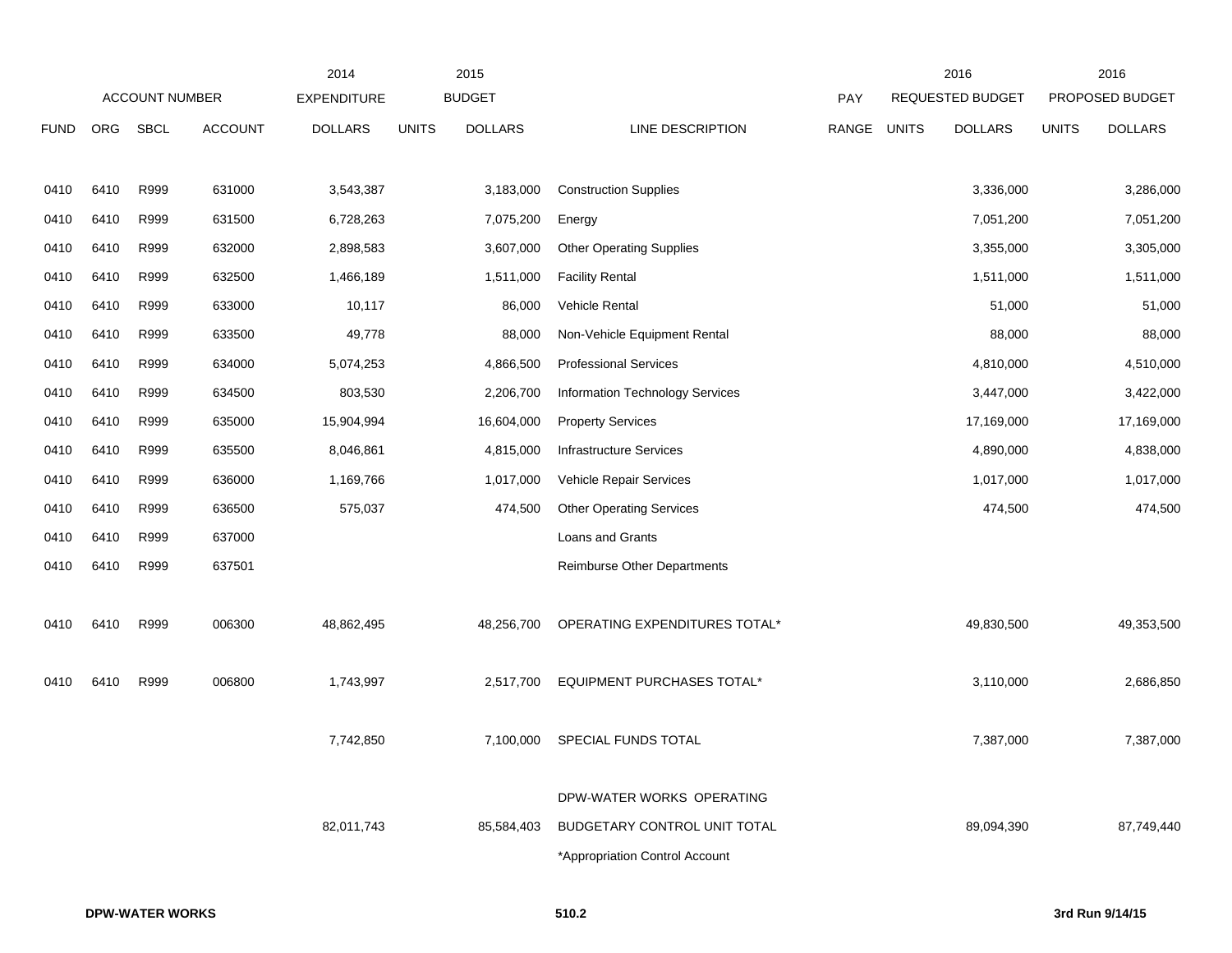|             |                |             |                    | 2014           |               | 2015           |                                  | 2016                           |                        | 2016           |
|-------------|----------------|-------------|--------------------|----------------|---------------|----------------|----------------------------------|--------------------------------|------------------------|----------------|
|             | ACCOUNT NUMBER |             | <b>EXPENDITURE</b> |                | <b>BUDGET</b> | PAY            | REQUESTED BUDGET                 |                                | <b>PROPOSED BUDGET</b> |                |
| <b>FUND</b> | ORG            | <b>SBCL</b> | <b>ACCOUNT</b>     | <b>DOLLARS</b> | UNITS         | <b>DOLLARS</b> | <b>RANGE</b><br>LINE DESCRIPTION | <b>UNITS</b><br><b>DOLLARS</b> | <b>UNITS</b>           | <b>DOLLARS</b> |

### DPW-WATER WORKS - BUSINESS

# ORGANIZATION (6411)

### SALARIES & WAGES

### ADMINISTRATION

| 1 | 135.045 | Water Works Superintendent (X)(Y)    | 1MX | 141.715 | 141,715 |
|---|---------|--------------------------------------|-----|---------|---------|
| 1 | 118.853 | Admin. and Projects Manager (X)(Y)   | 1KX | 124.723 | 124,723 |
| 1 | 66.208  | Water System and Project Manager (X) | 2HX | 69.477  | 69,477  |
| 1 | 71.882  | <b>Water Security Manager</b>        | 2HX | 75.432  | 75,432  |
| 1 | 57.663  | <b>Water Marketing Specialist</b>    | 2FX | 60.511  | 60,511  |
| 1 | 42.118  | Administrative Assistant III         | 5FN | 42.539  | 42,539  |
| 1 | 37.456  | <b>Office Assistant IV</b>           | 6HN | 41,575  | 41,575  |

#### ACCOUNTING SERVICES

|   | 98.157  | Water Business Manager (X)(Y)            | 1HX |   | 103.005 |   | 103,005 |
|---|---------|------------------------------------------|-----|---|---------|---|---------|
|   | 85.086  | Water Business Operations Manager (X)(Y) | 1GX |   | 89,288  |   | 89,288  |
|   | 92.089  | Water Accounting Manager (Y)             | 1GX |   | 96,637  | 1 | 96,637  |
| 3 | 181.230 | Accountant III                           | 2GX | 3 | 188.173 | 3 | 188,173 |
|   | 53.980  | Water Claims Specialist (X)              | 2FX |   | 56.646  |   | 56,646  |
| 1 | 45.889  | <b>Business Services Specialist</b>      | 2DN |   | 46.347  |   | 46,347  |
| 1 | 43.521  | <b>Accounting Assistant III</b>          | 5EN |   | 43.612  |   | 43,612  |
| 2 | 74.911  | <b>Accounting Assistant II</b>           | 6HN | 2 | 75,661  | 2 | 75,661  |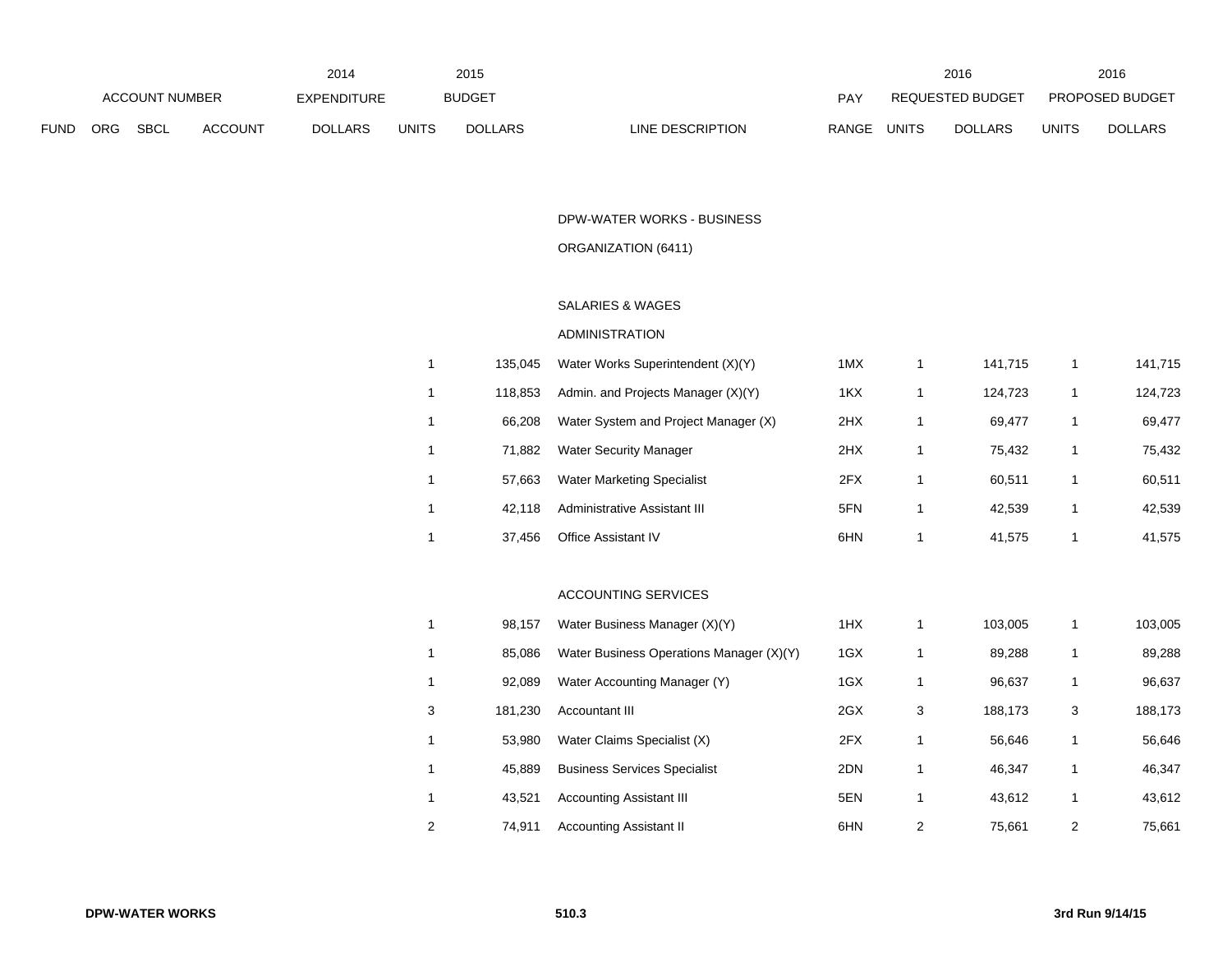|             |            |                       |                | 2014               |              | 2015           |                                      |                 |              | 2016                    |              | 2016            |
|-------------|------------|-----------------------|----------------|--------------------|--------------|----------------|--------------------------------------|-----------------|--------------|-------------------------|--------------|-----------------|
|             |            | <b>ACCOUNT NUMBER</b> |                | <b>EXPENDITURE</b> |              | <b>BUDGET</b>  |                                      | PAY             |              | <b>REQUESTED BUDGET</b> |              | PROPOSED BUDGET |
| <b>FUND</b> | <b>ORG</b> | <b>SBCL</b>           | <b>ACCOUNT</b> | <b>DOLLARS</b>     | <b>UNITS</b> | <b>DOLLARS</b> | LINE DESCRIPTION                     | <b>RANGE</b>    | <b>UNITS</b> | <b>DOLLARS</b>          | <b>UNITS</b> | <b>DOLLARS</b>  |
|             |            |                       |                |                    |              |                |                                      |                 |              |                         |              |                 |
|             |            |                       |                |                    |              |                | <b>COMMERCIAL SERVICES</b>           |                 |              |                         |              |                 |
|             |            |                       |                |                    |              | 81,034         | Water Revenue Manager                | 1EX             |              | 85,036                  |              | 85,036          |
|             |            |                       |                |                    |              | 50,959         | Water Revenue Collections Supervisor | 1CX             |              | 51,469                  |              | 51,469          |
|             |            |                       |                |                    |              | 50.959         | Customer Service Supervisor          | 1C <sub>X</sub> |              | 52 215                  |              | 52,215          |

|    | 81.034  | Water Revenue Manager                      | 1EX |    | 85.036  |    | 85,036  |
|----|---------|--------------------------------------------|-----|----|---------|----|---------|
|    | 50.959  | Water Revenue Collections Supervisor       | 1CX |    | 51.469  |    | 51,469  |
|    | 50.959  | <b>Customer Service Supervisor</b>         | 1CX |    | 52.215  |    | 52,215  |
| 3  | 130.089 | <b>Accounting Assistant III</b>            | 5EN | 3  | 130.506 | 3  | 130,506 |
|    | 42.118  | Program Assistant II                       | 5FN |    | 42.539  |    | 42,539  |
| 10 | 394.431 | <b>Customer Service Representative III</b> | 6HN | 10 | 394.372 | 10 | 394.372 |

### TECHNICAL SERVICES

|   | 96.693 | Water IT Manager (X)(Y)              | 1 I X | 101.469 | 101,469 |
|---|--------|--------------------------------------|-------|---------|---------|
|   | 61.721 | Water IT Supervisor (X)              | 2JX   | 64.770  | 64,770  |
|   | 50.959 | Network Coordinator- Senior (X)      | 2GX   | 51.469  | 51,469  |
| 2 | 89.714 | <b>Network Coordinator-Associate</b> | 2EX   | 89.500  | 89,500  |

### METER SERVICES

| 1              | 66.164  | Water Meter Services Manager (X)(Y) | 1EX |    | 69,410  |    | 69,410  |
|----------------|---------|-------------------------------------|-----|----|---------|----|---------|
| 5              | 295.780 | Water Field Supervisor (X)          | 1BX | 4  | 273,283 | 4  | 273,283 |
| 1              | 42,526  | Program Assistant II                | 5FN | 1  | 42,539  | 1  | 42,539  |
| 1              | 44.941  | Program Assistant I                 | 5EN | 1  | 47,161  | 1  | 47,161  |
| 3              | 116.592 | Customer Service Representative III | 6HN | 4  | 151,181 | 4  | 151,181 |
| 1              | 41.449  | <b>Office Assistant IV</b>          | 6HN | 1  | 37,830  | 1  | 37,830  |
| 1              | 42.906  | <b>Inventory Assistant III</b>      | 6IN | 1  | 40,135  | 1  | 40,135  |
| $\overline{7}$ | 312.339 | Water Meter Reading Specialist      | 6LN | 7  | 314,828 | 7  | 314,828 |
| 6              | 271.187 | <b>Water Meter Specialist</b>       | 7EN | 6  | 274,696 | 6  | 274,696 |
| 22             | 899,620 | Water Meter Technician              | 7DN | 22 | 920,306 | 22 | 920,306 |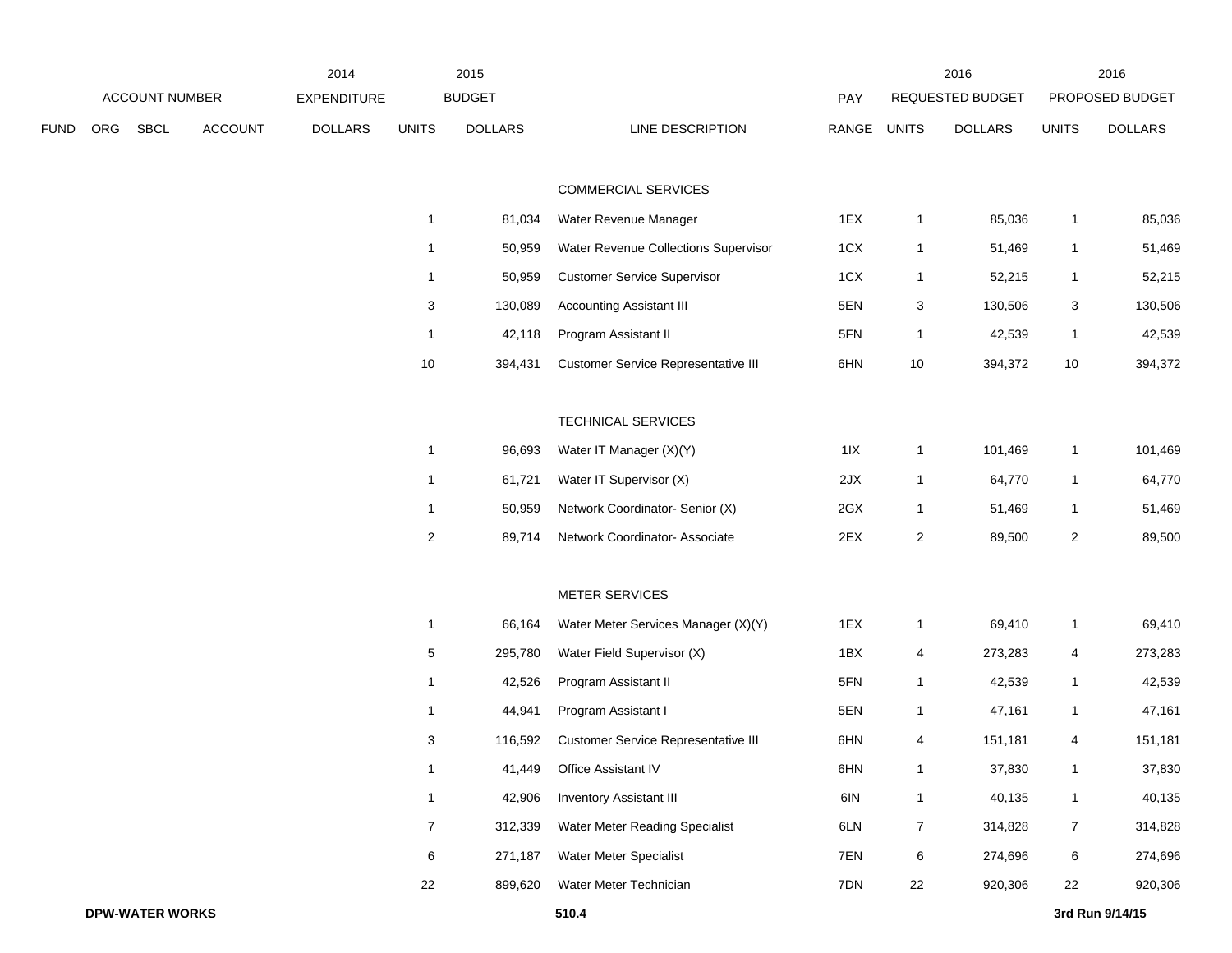|             |                        |                | 2015<br>2014    |                    |                |                | 2016                                     |       | 2016         |                  |                |                 |
|-------------|------------------------|----------------|-----------------|--------------------|----------------|----------------|------------------------------------------|-------|--------------|------------------|----------------|-----------------|
|             |                        | ACCOUNT NUMBER |                 | <b>EXPENDITURE</b> |                | <b>BUDGET</b>  |                                          | PAY   |              | REQUESTED BUDGET |                | PROPOSED BUDGET |
| <b>FUND</b> | ORG                    | SBCL           | <b>ACCOUNT</b>  | <b>DOLLARS</b>     | <b>UNITS</b>   | <b>DOLLARS</b> | LINE DESCRIPTION                         | RANGE | <b>UNITS</b> | <b>DOLLARS</b>   | <b>UNITS</b>   | <b>DOLLARS</b>  |
|             |                        |                |                 |                    |                |                |                                          |       |              |                  |                |                 |
|             |                        |                |                 |                    |                |                | <b>AUXILIARY POSITIONS</b>               |       |              |                  |                |                 |
|             |                        |                |                 |                    | $\mathbf{1}$   |                |                                          | 1BX   |              |                  |                |                 |
|             |                        |                |                 |                    |                | 28,041         | Water Field Supervisor (X) (0.5 FTE)     |       | $\mathbf{1}$ | 30,825           | $\overline{1}$ | 30,825          |
|             |                        |                |                 |                    | $\overline{2}$ | 74,911         | Customer Service Representative III      | 6HN   |              |                  |                |                 |
|             |                        |                |                 |                    | $\mathbf{1}$   | 20,846         | Water Meter Reading Specialist (0.5 FTE) | 6LN   | $\mathbf{1}$ | 21,806           | $\overline{1}$ | 21,806          |
|             |                        |                |                 |                    | $\mathbf{1}$   | 23,305         | Water Meter Specialist (0.5 FTE)         | 7EN   | $\mathbf{1}$ | 21,094           | $\mathbf{1}$   | 21,094          |
|             |                        |                |                 |                    | 18             | 735,344        | Water Meter Technician                   | 7DN   | 18           | 711,899          | 18             | 711,899         |
| 0410        | 6411                   | R999           | 600101          | 4,376,928          | 111            | 5,268,716      | <b>Total Before Adjustments</b>          |       | 109          | 5,275,679        | 109            | 5,275,679       |
|             |                        |                |                 |                    |                |                |                                          |       |              |                  |                |                 |
|             |                        |                |                 |                    |                |                | Salary & Wage Rate Changes               |       |              |                  |                |                 |
| 0410        | 6411                   | R999           | 602101          | 32,425             |                | 15,000         | Overtime Compensated                     |       |              | 15,000           |                | 15,000          |
|             |                        |                |                 |                    |                | (105, 374)     | Personnel Cost Adjustment                |       |              | (105, 514)       |                | (105, 514)      |
| 0410        | 6411                   | R999           | 602201 - 602601 |                    |                |                | Other                                    |       |              |                  |                |                 |
|             |                        |                |                 |                    |                |                | Furlough                                 |       |              |                  |                |                 |
|             |                        |                |                 | 4,409,353          | 111            | 5,178,342      | Gross Salaries & Wages Total             |       | 109          | 5,185,165        | 109            | 5,185,165       |
|             |                        |                |                 |                    |                |                |                                          |       |              |                  |                |                 |
|             |                        |                |                 |                    |                |                | Reimbursable Services Deduction          |       |              |                  |                |                 |
|             |                        |                |                 |                    |                |                | Capital Improvements Deduction           |       |              |                  |                |                 |
|             |                        |                |                 |                    |                |                | Grants & Aids Deduction                  |       |              |                  |                |                 |
| 0410        | 6411                   | R999           | 006000          | 4,409,353          | 111            | 5,178,342      | NET SALARIES & WAGES TOTAL               |       | 109          | 5,185,165        | 109            | 5,185,165       |
|             |                        |                |                 |                    |                |                |                                          |       |              |                  |                |                 |
|             |                        |                |                 |                    | 109.50         |                | O&M FTE'S                                |       | 107.50       |                  | 107.50         |                 |
|             | <b>DPW-WATER WORKS</b> |                |                 |                    |                |                | 510.5                                    |       |              |                  |                | 3rd Run 9/14/15 |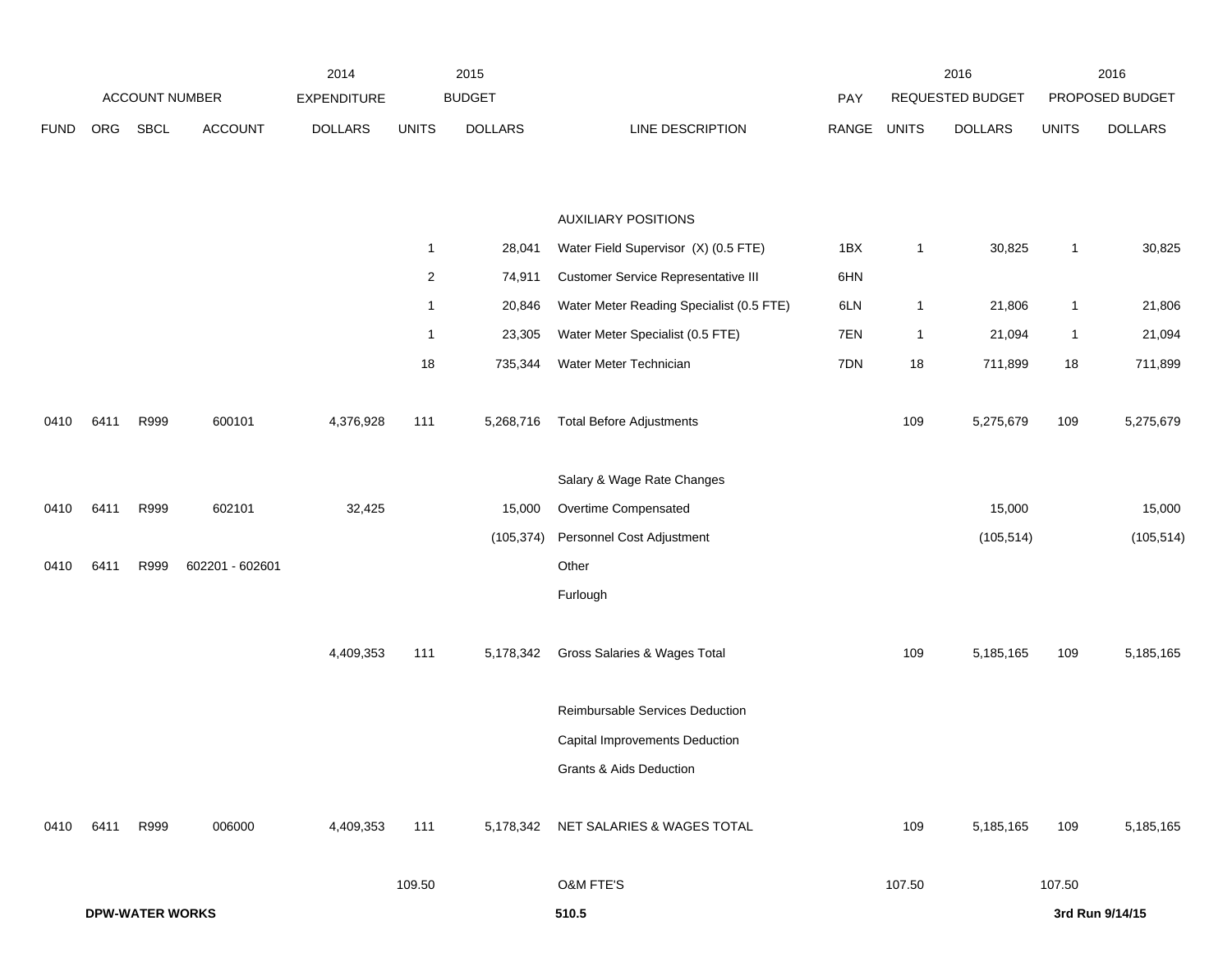|             |      |                        |                | 2014               |              | 2015           |                                                                           |             | 2016             |              | 2016            |
|-------------|------|------------------------|----------------|--------------------|--------------|----------------|---------------------------------------------------------------------------|-------------|------------------|--------------|-----------------|
|             |      | <b>ACCOUNT NUMBER</b>  |                | <b>EXPENDITURE</b> |              | <b>BUDGET</b>  |                                                                           | PAY         | REQUESTED BUDGET |              | PROPOSED BUDGET |
| <b>FUND</b> | ORG  | SBCL                   | <b>ACCOUNT</b> | <b>DOLLARS</b>     | <b>UNITS</b> | <b>DOLLARS</b> | LINE DESCRIPTION                                                          | RANGE UNITS | <b>DOLLARS</b>   | <b>UNITS</b> | <b>DOLLARS</b>  |
|             |      |                        |                |                    |              |                |                                                                           |             |                  |              |                 |
|             |      |                        |                |                    |              |                | NON-O&M FTE'S                                                             |             |                  |              |                 |
|             |      |                        |                |                    |              |                |                                                                           |             |                  |              |                 |
|             |      |                        |                |                    |              |                | (X) Private Auto Allowance May Be Paid Pursuant To                        |             |                  |              |                 |
|             |      |                        |                |                    |              |                | Section 350-183 of the Milwaukee Code                                     |             |                  |              |                 |
|             |      |                        |                |                    |              |                | (Y) Required to file a statement of economic interests in accordance with |             |                  |              |                 |
|             |      |                        |                |                    |              |                | the Milwaukee Code of Ordinances Chapter 303-Code of Ethics.              |             |                  |              |                 |
|             |      |                        |                |                    |              |                |                                                                           |             |                  |              |                 |
| 0410        | 6411 | R999                   | 006180         | 2,214,779          |              | 3,138,470      | ESTIMATED EMPLOYEE FRINGE BENEFITS                                        |             | 3,141,473        |              | 3,141,473       |
|             |      |                        |                |                    |              |                |                                                                           |             |                  |              |                 |
|             |      |                        |                |                    |              |                | OPERATING EXPENDITURES                                                    |             |                  |              |                 |
| 0410        | 6411 | R999                   | 630100         | 486,457            |              | 620,000        | General Office Expense                                                    |             | 513,000          |              | 513,000         |
| 0410        | 6411 | R999                   | 630500         | 1,719,191          |              | 1,760,800      | Tools & Machinery Parts                                                   |             | 1,760,800        |              | 1,760,800       |
| 0410        | 6411 | R999                   | 631000         | 1,468,991          |              | 1,948,000      | <b>Construction Supplies</b>                                              |             | 2,101,000        |              | 2,051,000       |
| 0410        | 6411 | R999                   | 631500         | 73,612             |              | 74,000         | Energy                                                                    |             | 50,000           |              | 50,000          |
| 0410        | 6411 | R999                   | 632000         | 32,141             |              | 90,000         | <b>Other Operating Supplies</b>                                           |             | 138,000          |              | 138,000         |
| 0410        | 6411 | R999                   | 632500         | 141,907            |              | 175,000        | <b>Facility Rental</b>                                                    |             | 175,000          |              | 175,000         |
| 0410        | 6411 | R999                   | 633000         | 7,959              |              | 48,000         | <b>Vehicle Rental</b>                                                     |             | 13,000           |              | 13,000          |
| 0410        | 6411 | R999                   | 633500         | 17,088             |              | 36,000         | Non-Vehicle Equipment Rental                                              |             | 36,000           |              | 36,000          |
| 0410        | 6411 | R999                   | 634000         | 3,113,407          |              | 2,463,500      | <b>Professional Services</b>                                              |             | 2,432,000        |              | 2,432,000       |
| 0410        | 6411 | R999                   | 634500         | 339,461            |              | 1,681,700      | Information Technology Services                                           |             | 2,982,000        |              | 2,957,000       |
| 0410        | 6411 | R999                   | 635000         | 12,639,834         |              | 13,089,000     | <b>Property Services</b>                                                  |             | 13,454,000       |              | 13,454,000      |
| 0410        | 6411 | R999                   | 635500         | 227,728            |              | 295,000        | Infrastructure Services                                                   |             | 350,000          |              | 350,000         |
| 0410        | 6411 | R999                   | 636000         | 173,026            |              | 125,000        | Vehicle Repair Services                                                   |             | 125,000          |              | 125,000         |
| 0410        | 6411 | R999                   | 636500         | 363,382            |              | 220,500        | <b>Other Operating Services</b>                                           |             | 220,500          |              | 220,500         |
|             |      | <b>DPW-WATER WORKS</b> |                |                    |              |                | 510.6                                                                     |             |                  |              | 3rd Run 9/14/15 |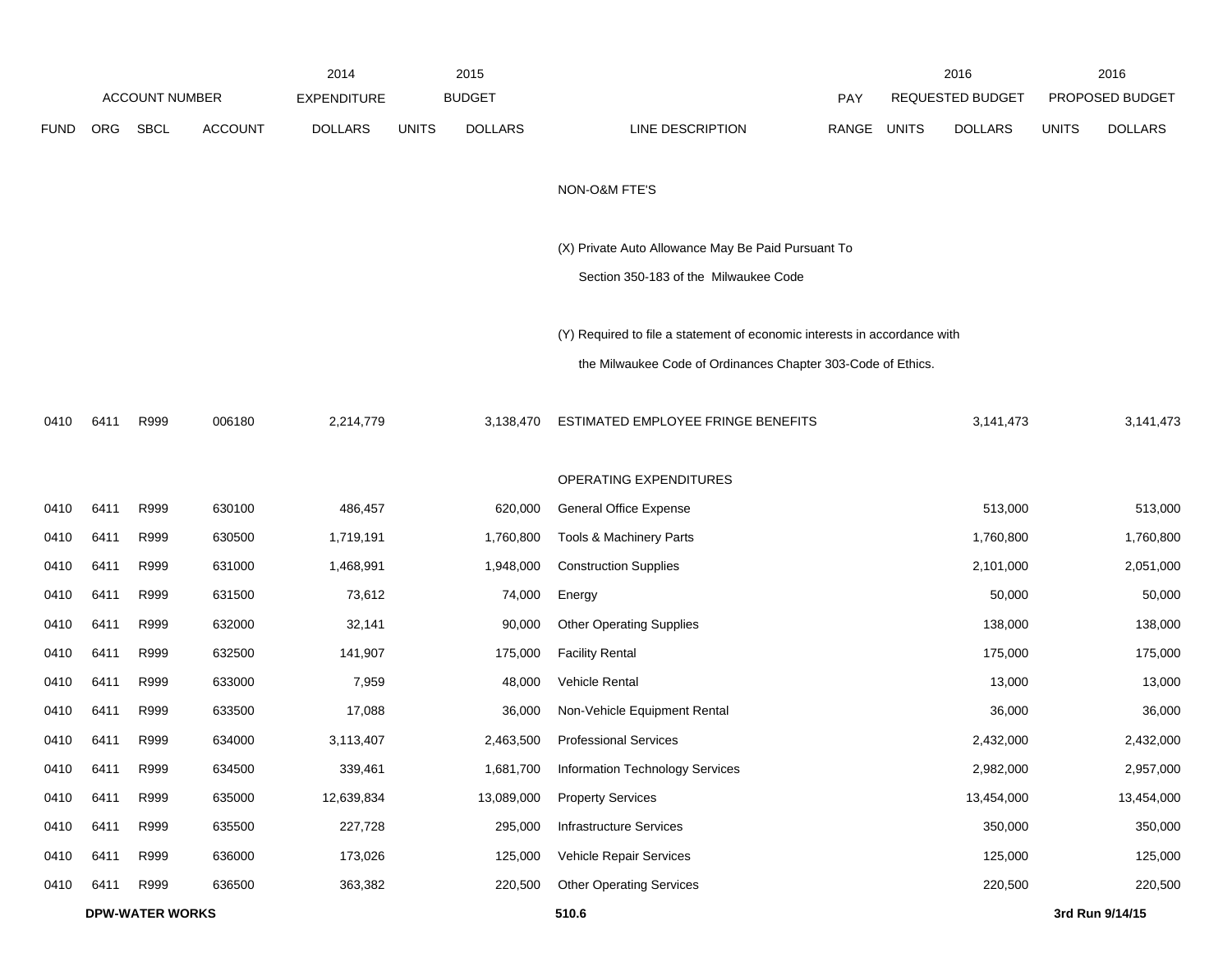|             |                        |                       |                | 2014               |              | 2015           |                                             |       |                | 2016             |                 | 2016            |
|-------------|------------------------|-----------------------|----------------|--------------------|--------------|----------------|---------------------------------------------|-------|----------------|------------------|-----------------|-----------------|
|             |                        | <b>ACCOUNT NUMBER</b> |                | <b>EXPENDITURE</b> |              | <b>BUDGET</b>  |                                             | PAY   |                | REQUESTED BUDGET | PROPOSED BUDGET |                 |
| <b>FUND</b> | <b>ORG</b>             | <b>SBCL</b>           | <b>ACCOUNT</b> | <b>DOLLARS</b>     | <b>UNITS</b> | <b>DOLLARS</b> | LINE DESCRIPTION                            | RANGE | <b>UNITS</b>   | <b>DOLLARS</b>   | <b>UNITS</b>    | <b>DOLLARS</b>  |
|             |                        |                       |                |                    |              |                |                                             |       |                |                  |                 |                 |
| 0410        | 6411                   | R999                  | 637000         |                    |              |                | Loans and Grants                            |       |                |                  |                 |                 |
| 0410        | 6411                   | R999                  | 637501         |                    |              |                | <b>Reimburse Other Departments</b>          |       |                |                  |                 |                 |
|             |                        |                       |                |                    |              |                |                                             |       |                |                  |                 |                 |
| 0410        | 6411                   | R999                  | 006300         | 20,804,184         |              | 22,626,500     | OPERATING EXPENDITURES TOTAL                |       |                | 24,350,300       |                 | 24,275,300      |
|             |                        |                       |                |                    |              |                | <b>EQUIPMENT PURCHASES</b>                  |       |                |                  |                 |                 |
|             |                        |                       |                |                    |              |                |                                             |       |                |                  |                 |                 |
|             |                        |                       |                |                    |              |                | <b>Additional Equipment</b>                 |       |                |                  |                 |                 |
| 0410        | 6411                   | R999                  | 681008         |                    |              |                | <b>Computer Scanners</b>                    |       | 5              | 4,000            | 5               | 4,000           |
| 0410        | 6411                   | R999                  | 681009         |                    | $\mathbf{1}$ | 5,000          | <b>Computer Workstations</b>                |       |                |                  |                 |                 |
| 0410        | 6411                   | R999                  | 683521         |                    | $\mathbf{1}$ | 35,000         | Tools-Air Monitors/Pallet Racking Equip.    |       |                |                  |                 |                 |
| 0410        | 6411                   | R999                  | 683525         |                    | $\mathbf{1}$ | 10,000         | Technical Tools/ Bulk Water Fill Station    |       |                |                  |                 |                 |
| 0410        | 6411                   | R999                  | 684017         |                    | 20           | 33,000         | <b>Metering Devices</b>                     |       | 26             | 38,600           | 19              | 23,200          |
|             |                        |                       |                |                    |              |                |                                             |       |                |                  |                 |                 |
|             |                        |                       |                |                    | 23           | 83,000         | Subtotal - Additional Equipment             |       | 31             | 42,600           | 24              | 27,200          |
|             |                        |                       |                |                    |              |                | Replacement Equipment                       |       |                |                  |                 |                 |
| 0410        | 6411                   | R999                  | 681007         |                    | 6            | 220,000        | <b>Computer Networks</b>                    |       | $\overline{2}$ | 10,000           | $\overline{2}$  | 10,000          |
| 0410        | 6411                   | R999                  | 681008         |                    | 10           | 8,000          | <b>Computer Peripherals - Scanners</b>      |       | 10             | 8,000            | 10              | 8,000           |
| 0410        | 6411                   | R999                  | 681009         |                    | 38           | 106,000        | <b>Computer Workstations</b>                |       | 43             | 130,000          | 43              | 130,000         |
| 0410        | 6411                   | R999                  | 681010         |                    | 4            | 40,000         | <b>Computer Servers</b>                     |       | 5              | 40,000           | 5               | 40,000          |
| 0410        | 6411                   | R999                  | 681011         |                    | 4            | 2,000          | Computer Printing Equip.-Plotter & Printers |       | 5              | 17,500           | 5               | 17,500          |
| 0410        | 6411                   | R999                  | 681012         |                    | 55           | 90,250         | Computer - Handheld FC300                   |       | 95             | 131,800          | 84              | 99,800          |
| 0410        | 6411                   | R999                  | 681050         |                    | 3            | 30,600         | <b>Computer Software</b>                    |       | $\overline{a}$ | 9,600            | $\overline{a}$  | 9,600           |
| 0410        | 6411                   | R999                  | 682008         |                    |              |                | Camera Equipment                            |       | 4              | 40,000           | $\overline{2}$  | 20,000          |
|             | <b>DPW-WATER WORKS</b> |                       |                |                    |              |                | 510.7                                       |       |                |                  |                 | 3rd Run 9/14/15 |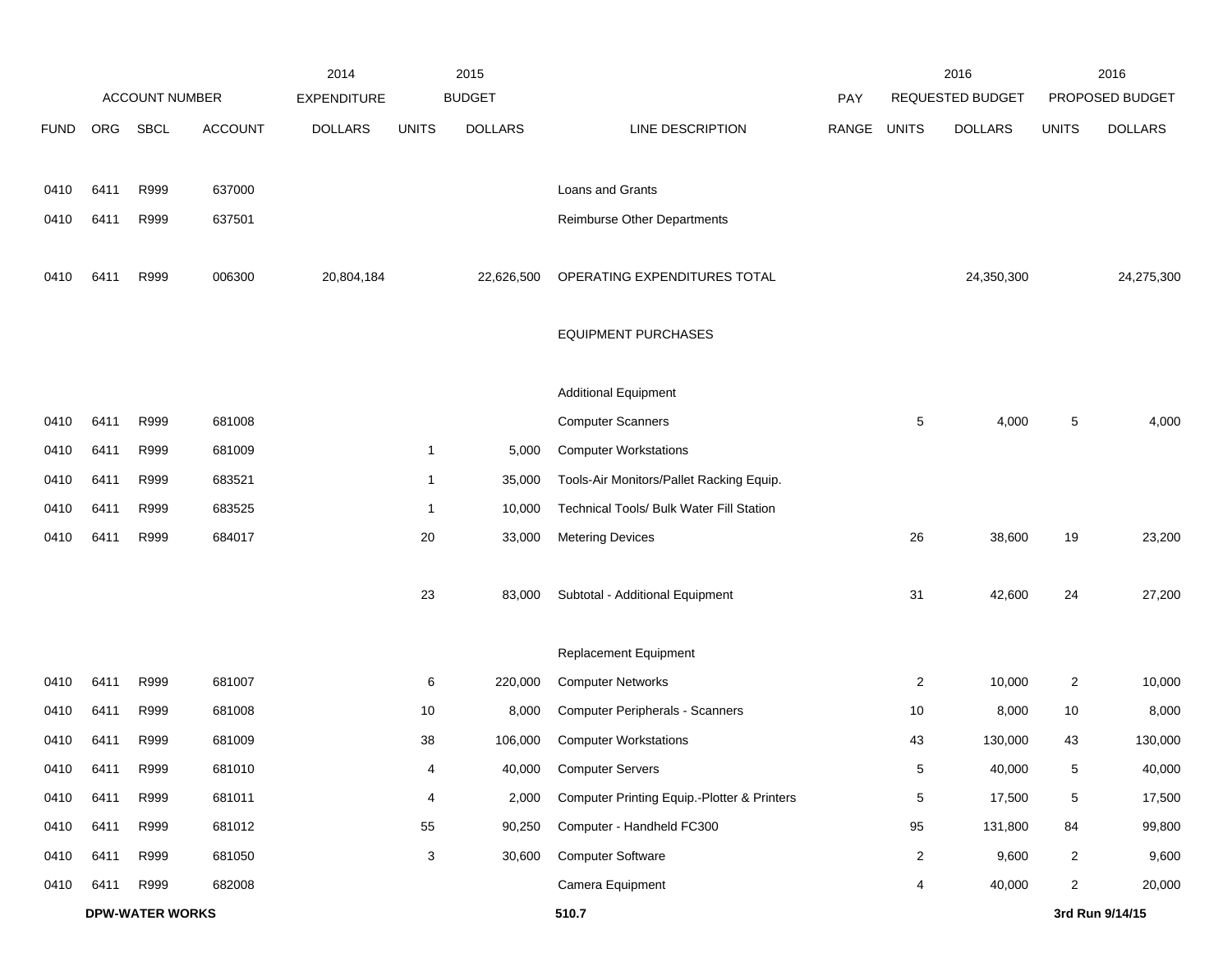|             |      |                       |                | 2014               |              | 2015           |                                       |       |              | 2016                    |              | 2016            |
|-------------|------|-----------------------|----------------|--------------------|--------------|----------------|---------------------------------------|-------|--------------|-------------------------|--------------|-----------------|
|             |      | <b>ACCOUNT NUMBER</b> |                | <b>EXPENDITURE</b> |              | <b>BUDGET</b>  |                                       | PAY   |              | <b>REQUESTED BUDGET</b> |              | PROPOSED BUDGET |
| <b>FUND</b> | ORG  | <b>SBCL</b>           | <b>ACCOUNT</b> | <b>DOLLARS</b>     | <b>UNITS</b> | <b>DOLLARS</b> | LINE DESCRIPTION                      | RANGE | <b>UNITS</b> | <b>DOLLARS</b>          | <b>UNITS</b> | <b>DOLLARS</b>  |
|             |      |                       |                |                    |              |                |                                       |       |              |                         |              |                 |
| 0410        | 6411 | R999                  | 683521         |                    | 5            | 5,000          | <b>Technical Tools-Air Monitors</b>   |       | 5            | 5,000                   | 5            | 5,000           |
| 0410        | 6411 | R999                  | 683530         |                    | 10           | 10,000         | Pumping Equipment-Backflo preventers  |       | 10           | 10,000                  | 5            | 5,000           |
| 0410        | 6411 | R999                  | 684017         |                    | 142          | 312,000        | <b>Metering Devices</b>               |       | 153          | 426,400                 | 150          | 402,400         |
| 0410        | 6411 | R999                  | 685550         |                    |              |                | <b>SUV, 4x4</b>                       |       | $\mathbf{2}$ | 84,000                  | $\mathbf{2}$ | 84,000          |
|             |      |                       |                |                    |              |                |                                       |       |              |                         |              |                 |
|             |      |                       |                |                    | 277          | 823,850        | Subtotal - Replacement Equipment      |       | 336          | 912,300                 | 315          | 831,300         |
|             |      |                       |                |                    |              |                |                                       |       |              |                         |              |                 |
| 0410        | 6411 | R999                  | 006800         | 887,818            | 300          | 906,850        | EQUIPMENT PURCHASES TOTAL             |       | 367          | 954,900                 | 339          | 858,500         |
|             |      |                       |                |                    |              |                |                                       |       |              |                         |              |                 |
|             |      |                       |                |                    |              |                | <b>SPECIAL FUNDS</b>                  |       |              |                         |              |                 |
| 0410        | 6410 | R643                  | 006300         | 55,554             |              | 200,000        | Liability Self-Insurance Reserve*     |       |              | 200,000                 |              | 200,000         |
| 0410        | 6410 | R648                  | 006900         | 1,467,296          |              | 1,600,000      | Pension Contribution for Normal Cost* |       |              | 1,600,000               |              | 1,600,000       |
|             |      |                       |                |                    |              |                |                                       |       |              |                         |              |                 |
|             |      |                       |                | 1,522,850          |              | 1,800,000      | SPECIAL FUNDS TOTAL                   |       |              | 1,800,000               |              | 1,800,000       |
|             |      |                       |                |                    |              |                |                                       |       |              |                         |              |                 |
|             |      |                       |                |                    |              |                | DPW-WATER WORKS - BUSINESS            |       |              |                         |              |                 |
|             |      |                       |                | 29,838,984         |              | 33,650,162     | ORGANIZATION TOTAL                    |       |              | 35,431,838              |              | 35,260,438      |
|             |      |                       |                |                    |              |                |                                       |       |              |                         |              |                 |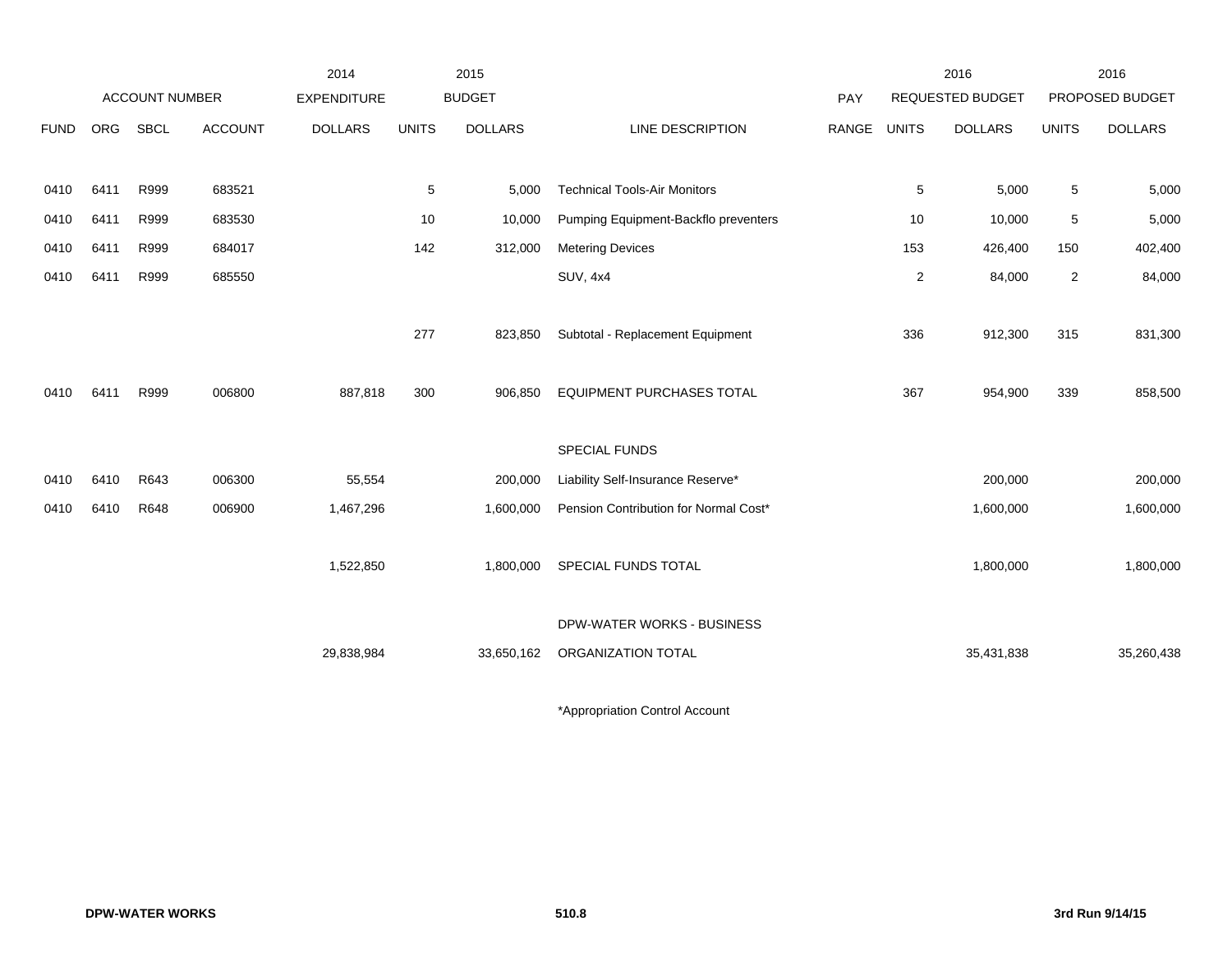|             |                |             |                    | 2014           |               | 2015           |                           |                         | 2016           |                        | 2016           |
|-------------|----------------|-------------|--------------------|----------------|---------------|----------------|---------------------------|-------------------------|----------------|------------------------|----------------|
|             | ACCOUNT NUMBER |             | <b>EXPENDITURE</b> |                | <b>BUDGET</b> | <b>PAY</b>     |                           | <b>REQUESTED BUDGET</b> |                | <b>PROPOSED BUDGET</b> |                |
| <b>FUND</b> | <b>ORG</b>     | <b>SBCL</b> | <b>ACCOUNT</b>     | <b>DOLLARS</b> | <b>UNITS</b>  | <b>DOLLARS</b> | RANGE<br>LINE DESCRIPTION | UNITS                   | <b>DOLLARS</b> | <b>UNITS</b>           | <b>DOLLARS</b> |

DPW-WATER WORKS-PLANTS-NORTH

ORGANIZATION (6412)

## SALARIES & WAGES

## LINNWOOD and NORTH PRODUCTION

| 1  | 91,553    | Water Plants Manager (X)(Y)              | 1JX |    | 96.074    |    | 96,074    |
|----|-----------|------------------------------------------|-----|----|-----------|----|-----------|
| 1  | 70.126    | Water Plant Operations Manager (X)       | 1HX |    | 73,589    |    | 73,589    |
| 1  | 66.381    | Water Plant Operations Supervisor (X)    | 1FX | 1  | 69,660    |    | 69,660    |
| 1  | 58.075    | Water Plant Maintenance Manager (X)      | 1DX | 1  | 65,835    |    | 65,835    |
| 1  | 50.959    | Water Plant Maintenance Supervisor (X)   | 1CX | 1  | 58,075    | 1  | 58,075    |
| 1  | 41.449    | <b>Office Assistant IV</b>               | 6HN | 1  | 43,496    | 1  | 43,496    |
| 18 | 1.029.667 | Water Treatment Plant Operator           | 3PN | 18 | 1,092,377 | 18 | 1,092,377 |
| 3  | 146.447   | Water Plant Steamfitter/ HVAC Specialist | 7JN | 3  | 147,171   | 3  | 147,171   |
| 8  | 395.128   | Machine Repair Person                    | 7JN | 8  | 416,074   | 8  | 416,074   |
| 6  | 236.519   | <b>Water Utility Laborer</b>             | 8FN | 6  | 241,768   | 6  | 241,768   |

#### AUXILIARY - EMERGENCY

|  | 15,805 Wtr. Treatment Plant Oper (0.25 FTE)(A) | 3PN | 15.805  | 15,805  |
|--|------------------------------------------------|-----|---------|---------|
|  | 267,154 Water Treatment Plant Operator Trainee | 3GN | 289.712 | 289,712 |

### ELECTRICAL & INSTRUMENTATION

|   | 92.089  | Electrical Services Supervisor II (X) | 1GX | 96.637  |   | 96.637  |
|---|---------|---------------------------------------|-----|---------|---|---------|
| 6 | 377.483 | Electrical Mechanic                   | 7M  | 395.866 | ี | 395.866 |
| 5 | 256,298 | Water Plant Instrument Specialist     | 3KN | 263.831 |   | 263,831 |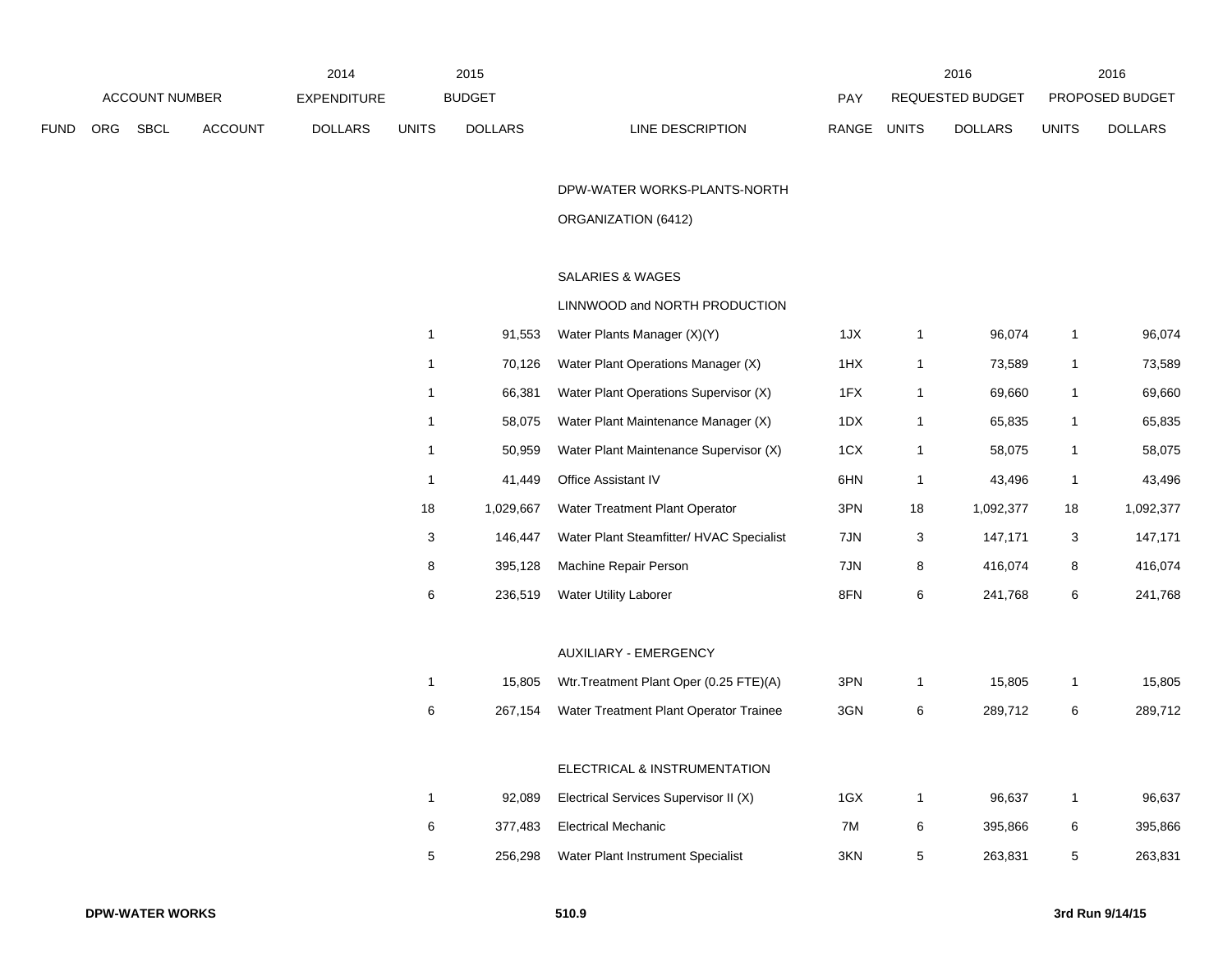|             |            |                        |                 | 2014               |              | 2015           |                                                       |             |       | 2016             |              | 2016            |
|-------------|------------|------------------------|-----------------|--------------------|--------------|----------------|-------------------------------------------------------|-------------|-------|------------------|--------------|-----------------|
|             |            | ACCOUNT NUMBER         |                 | <b>EXPENDITURE</b> |              | <b>BUDGET</b>  |                                                       | PAY         |       | REQUESTED BUDGET |              | PROPOSED BUDGET |
| <b>FUND</b> | <b>ORG</b> | SBCL                   | <b>ACCOUNT</b>  | <b>DOLLARS</b>     | <b>UNITS</b> | <b>DOLLARS</b> | LINE DESCRIPTION                                      | RANGE UNITS |       | <b>DOLLARS</b>   | <b>UNITS</b> | <b>DOLLARS</b>  |
|             |            |                        |                 |                    |              |                |                                                       |             |       |                  |              |                 |
|             |            |                        |                 |                    |              | (290, 348)     | Salary & Wage Allocation to Plant - South             |             |       | (302, 533)       |              | (302, 533)      |
|             |            |                        |                 |                    |              |                |                                                       |             |       |                  |              |                 |
|             |            |                        |                 |                    |              |                | PLANT AUTOMATION                                      |             |       |                  |              |                 |
|             |            |                        |                 |                    |              | 250,396        | Salary & Wage Allocation from Plant - South           |             |       | 300,443          |              | 300,443         |
| 0410        | 6412       | R999                   | 600101          | 2,666,699          | 60           | 3,155,181      | <b>Total Before Adjustments</b>                       |             | 60    | 3,363,880        | 60           | 3,363,880       |
|             |            |                        |                 |                    |              |                |                                                       |             |       |                  |              |                 |
|             |            |                        |                 |                    |              |                | Salary & Wage Rate Change                             |             |       |                  |              |                 |
| 0410        | 6412       | R999                   | 602101          | 122,448            |              | 125,000        | Overtime Compensated                                  |             |       | 125,000          |              | 125,000         |
|             |            |                        |                 |                    |              | (63, 104)      | Personnel Cost Adjustment                             |             |       | (67, 278)        |              | (67, 278)       |
| 0410        | 6412       | R999                   | 602201 - 602601 |                    |              |                | Other                                                 |             |       |                  |              |                 |
|             |            |                        |                 |                    |              |                | Furlough                                              |             |       |                  |              |                 |
|             |            |                        |                 |                    |              |                |                                                       |             |       |                  |              |                 |
|             |            |                        |                 | 2,789,147          | 60           | 3,217,077      | Gross Salaries & Wages Total                          |             | 60    | 3,421,602        | 60           | 3,421,602       |
|             |            |                        |                 |                    |              |                | Reimbursable Services Deduction                       |             |       |                  |              |                 |
|             |            |                        |                 |                    |              |                | Capital Improvements Deduction                        |             |       |                  |              |                 |
|             |            |                        |                 |                    |              |                | <b>Grants &amp; Aids Deduction</b>                    |             |       |                  |              |                 |
|             |            |                        |                 |                    |              |                |                                                       |             |       |                  |              |                 |
| 0410        | 6412       | R999                   | 006000          | 2,789,147          | 60           | 3,217,077      | NET SALARIES & WAGES TOTAL                            |             | 60    | 3,421,602        | 60           | 3,421,602       |
|             |            |                        |                 |                    |              |                |                                                       |             |       |                  |              |                 |
|             |            |                        |                 |                    | 59.25        |                | O&M FTE'S                                             |             | 59.25 |                  | 59.25        |                 |
|             |            |                        |                 |                    |              |                | NON-O&M FTE'S                                         |             |       |                  |              |                 |
|             |            |                        |                 |                    |              |                | (A) For Assignment As Relief To 24-Hour Duty Stations |             |       |                  |              |                 |
|             |            | <b>DPW-WATER WORKS</b> |                 |                    |              |                | 510.10                                                |             |       |                  |              | 3rd Run 9/14/15 |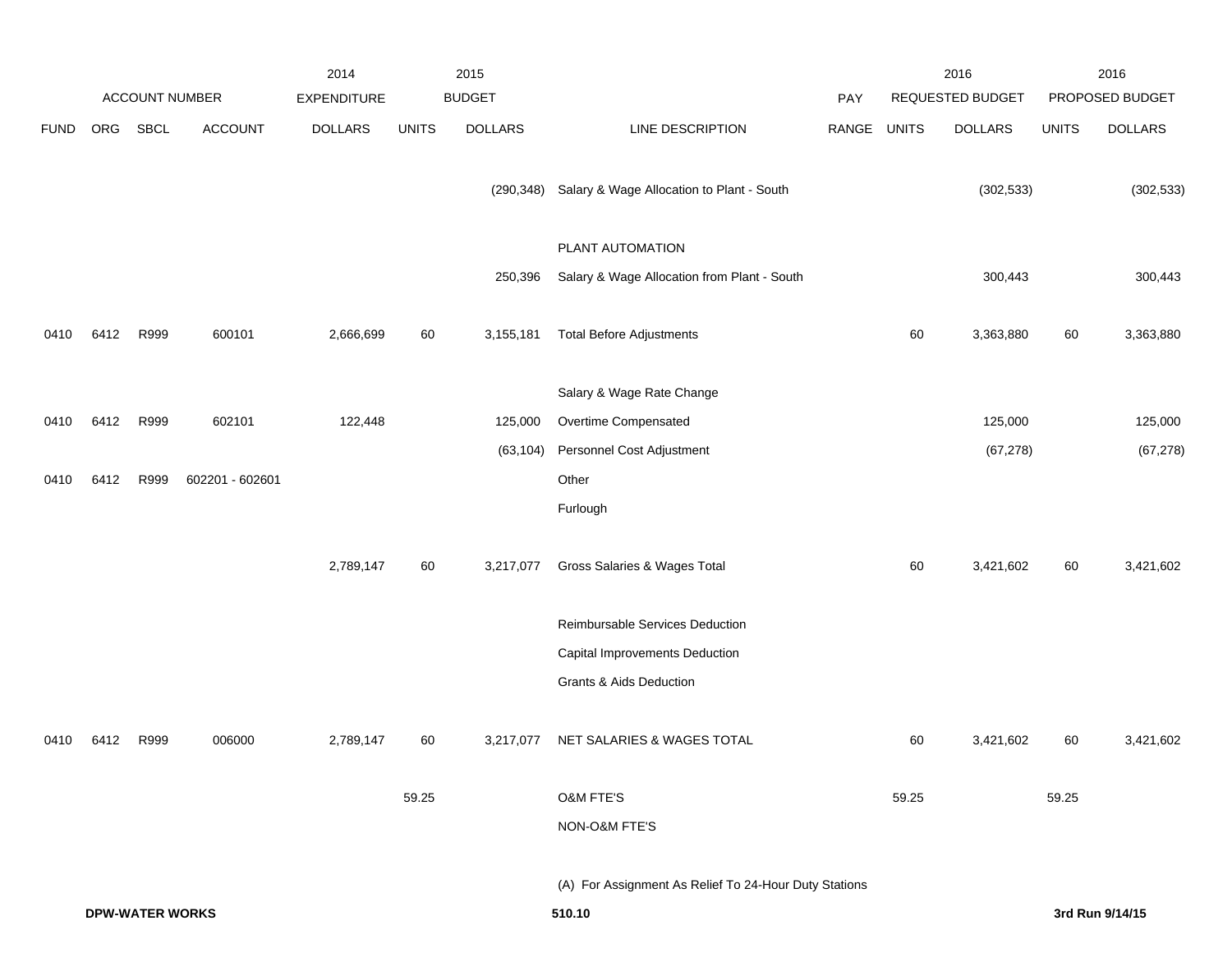|             |      |                        |                | 2014               |              | 2015           |                                                                           |             | 2016             |              | 2016            |
|-------------|------|------------------------|----------------|--------------------|--------------|----------------|---------------------------------------------------------------------------|-------------|------------------|--------------|-----------------|
|             |      | <b>ACCOUNT NUMBER</b>  |                | <b>EXPENDITURE</b> |              | <b>BUDGET</b>  |                                                                           | <b>PAY</b>  | REQUESTED BUDGET |              | PROPOSED BUDGET |
| <b>FUND</b> | ORG  | <b>SBCL</b>            | <b>ACCOUNT</b> | <b>DOLLARS</b>     | <b>UNITS</b> | <b>DOLLARS</b> | LINE DESCRIPTION                                                          | RANGE UNITS | <b>DOLLARS</b>   | <b>UNITS</b> | <b>DOLLARS</b>  |
|             |      |                        |                |                    |              |                |                                                                           |             |                  |              |                 |
|             |      |                        |                |                    |              |                | At Both Linnwood and Howard Avenue Purification                           |             |                  |              |                 |
|             |      |                        |                |                    |              |                | Plants to Minimize the Need for Double Shifting.                          |             |                  |              |                 |
|             |      |                        |                |                    |              |                | (X) Private Auto Allowance May Be Paid Pursuant to                        |             |                  |              |                 |
|             |      |                        |                |                    |              |                | Section 350-183 of the Milwaukee Code.                                    |             |                  |              |                 |
|             |      |                        |                |                    |              |                |                                                                           |             |                  |              |                 |
|             |      |                        |                |                    |              |                | (Y) Required to file a statement of economic interests in accordance with |             |                  |              |                 |
|             |      |                        |                |                    |              |                | the Milwaukee Code of Ordinances Chapter 303-Code of Ethics.              |             |                  |              |                 |
| 0410        | 6412 | R999                   | 006180         | 1,122,540          |              | 1,415,515      | ESTIMATED EMPLOYEE FRINGE BENEFITS                                        |             | 1,505,505        |              | 1,505,505       |
|             |      |                        |                |                    |              |                | OPERATING EXPENDITURES                                                    |             |                  |              |                 |
| 0410        | 6412 | R999                   | 630100         | 9,749              |              | 15,000         | General Office Expense                                                    |             | 15,000           |              | 15,000          |
| 0410        | 6412 | R999                   | 630500         | 135,184            |              | 100,000        | Tools & Machinery Parts                                                   |             | 115,000          |              | 115,000         |
| 0410        | 6412 | R999                   | 631000         | 102,564            |              | 122,000        | <b>Construction Supplies</b>                                              |             | 122,000          |              | 122,000         |
| 0410        | 6412 | R999                   | 631500         | 3,888,696          |              | 3,738,500      | Energy                                                                    |             | 3,738,500        |              | 3,738,500       |
| 0410        | 6412 | R999                   | 632000         | 1,599,922          |              | 1,800,000      | <b>Other Operating Supplies</b>                                           |             | 1,800,000        |              | 1,750,000       |
| 0410        | 6412 | R999                   | 632500         | 1,980              |              | 5,000          | <b>Facility Rental</b>                                                    |             | 5,000            |              | 5,000           |
| 0410        | 6412 | R999                   | 633000         |                    |              | 3,000          | Vehicle Rental                                                            |             | 3,000            |              | 3,000           |
| 0410        | 6412 | R999                   | 633500         | 7,140              |              | 10,000         | Non-Vehicle Equipment Rental                                              |             | 10,000           |              | 10,000          |
| 0410        | 6412 | R999                   | 634000         | 65,840             |              | 100,000        | <b>Professional Services</b>                                              |             | 100,000          |              | 100,000         |
| 0410        | 6412 | R999                   | 634500         | 181,893            |              | 190,000        | Information Technology Services                                           |             | 190,000          |              | 190,000         |
| 0410        | 6412 | R999                   | 635000         | 1,653,427          |              | 1,700,000      | <b>Property Services</b>                                                  |             | 1,700,000        |              | 1,700,000       |
| 0410        | 6412 | R999                   | 635500         | 59,301             |              | 10,000         | <b>Infrastructure Services</b>                                            |             | 10,000           |              | 10,000          |
| 0410        | 6412 | R999                   | 636000         | 57,676             |              | 45,000         | Vehicle Repair Services                                                   |             | 45,000           |              | 45,000          |
|             |      | <b>DPW-WATER WORKS</b> |                |                    |              |                | 510.11                                                                    |             |                  |              | 3rd Run 9/14/15 |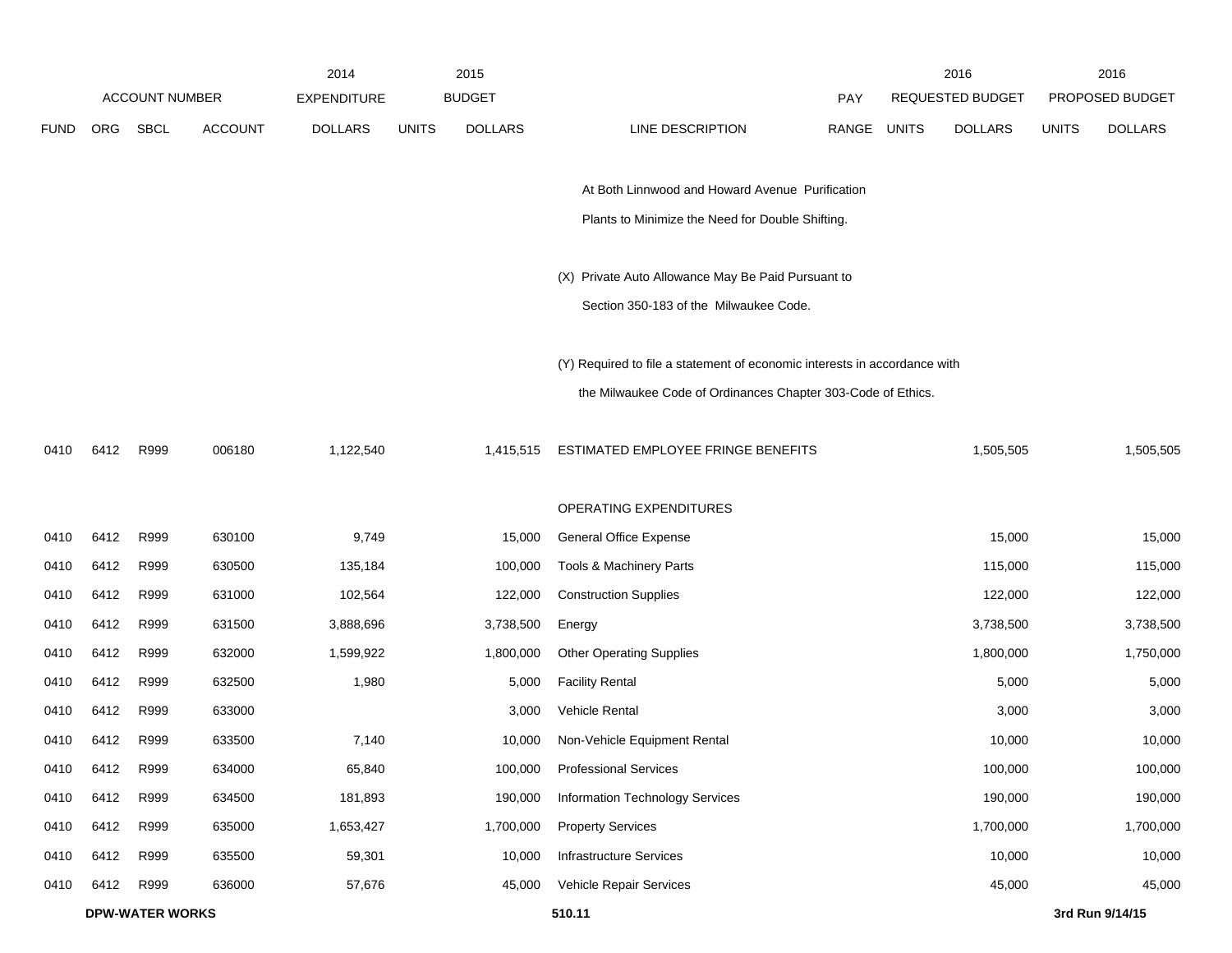|             |            |                       |                | 2014               |                | 2015           |                                            |       |                | 2016                    |                | 2016            |
|-------------|------------|-----------------------|----------------|--------------------|----------------|----------------|--------------------------------------------|-------|----------------|-------------------------|----------------|-----------------|
|             |            | <b>ACCOUNT NUMBER</b> |                | <b>EXPENDITURE</b> |                | <b>BUDGET</b>  |                                            | PAY   |                | <b>REQUESTED BUDGET</b> |                | PROPOSED BUDGET |
| <b>FUND</b> | <b>ORG</b> | SBCL                  | <b>ACCOUNT</b> | <b>DOLLARS</b>     | <b>UNITS</b>   | <b>DOLLARS</b> | LINE DESCRIPTION                           | RANGE | <b>UNITS</b>   | <b>DOLLARS</b>          | <b>UNITS</b>   | <b>DOLLARS</b>  |
|             |            |                       |                |                    |                |                |                                            |       |                |                         |                |                 |
| 0410        | 6412       | R999                  | 636500         | 90,190             |                | 70,000         | <b>Other Operating Services</b>            |       |                | 70,000                  |                | 70,000          |
| 0410        | 6412       | R999                  | 637000         |                    |                |                | Loans and Grants                           |       |                |                         |                |                 |
| 0410        | 6412       | R999                  | 637501         |                    |                |                | <b>Reimburse Other Departments</b>         |       |                |                         |                |                 |
|             |            |                       |                |                    |                |                |                                            |       |                |                         |                |                 |
| 0410        | 6412       | R999                  | 006300         | 7,853,562          |                | 7,908,500      | OPERATING EXPENDITURES TOTAL               |       |                | 7,923,500               |                | 7,873,500       |
|             |            |                       |                |                    |                |                | <b>EQUIPMENT PURCHASES</b>                 |       |                |                         |                |                 |
|             |            |                       |                |                    |                |                |                                            |       |                |                         |                |                 |
|             |            |                       |                |                    |                |                | <b>Additional Equipment</b>                |       |                |                         |                |                 |
| 0410        | 6412       | R999                  | 681012         |                    | 8              | 8,000          | <b>Computer Mobile Devices</b>             |       |                |                         |                |                 |
| 0410        | 6412       | R999                  | 682050         |                    | 3              | 9,000          | Cameras- Security (PTZ)                    |       |                |                         |                |                 |
| 0410        | 6412       | R999                  | 683521         |                    | 3              | 16,000         | Tools-hoist frame, retrieval device        |       | 3              | 28,000                  | $\mathbf{1}$   | 8,000           |
| 0410        | 6412       | R999                  | 683525         |                    | 10             | 38,000         | Tech.Tools-Calibrator, ProPress            |       | $\overline{2}$ | 14,800                  | $\overline{2}$ | 14,800          |
|             |            |                       |                |                    |                |                |                                            |       |                |                         |                |                 |
|             |            |                       |                |                    | 24             | 71,000         | Subtotal - Additional Equipment            |       | 5              | 42,800                  | 3              | 22,800          |
|             |            |                       |                |                    |                |                |                                            |       |                |                         |                |                 |
|             |            |                       |                |                    |                |                | Replacement Equipment                      |       |                |                         |                |                 |
| 0410        | 6412       | R999                  | 681008         |                    | $\overline{c}$ | 40,000         | <b>Computer Peripherals</b>                |       |                |                         |                |                 |
| 0410        | 6412       | R999                  | 681010         |                    | $\mathbf{1}$   | 100,000        | <b>Computer Server and Components</b>      |       | $\mathbf{1}$   | 100,000                 | $\mathbf{1}$   | 100,000         |
| 0410        | 6412       | R999                  | 681011         |                    |                |                | <b>Computer Printer</b>                    |       | 1              | 500                     | $\mathbf{1}$   | 500             |
| 0410        | 6412       | R999                  | 682008         |                    |                |                | Cameras                                    |       | $\overline{2}$ | 20,000                  | $\overline{2}$ | 20,000          |
| 0410        | 6412       | R999                  | 683521         |                    | 3              | 57,000         | Tools: Parts Cleaner, Lights Fixtures      |       | 3              | 24,250                  | 3              | 24,250          |
| 0410        | 6412       | R999                  | 683525         |                    | $\mathbf{1}$   | 19,000         | Technical Tools: Turibidimeters, Ph meters |       | 50             | 227,850                 | 47             | 215,600         |
| 0410        | 6412       | R999                  | 685550         |                    | $\mathbf{1}$   | 55,000         | Pickup Trk, 1 ton with hoist/crane         |       | $\mathbf{1}$   | 55,000                  | $\mathbf{1}$   | 55,000          |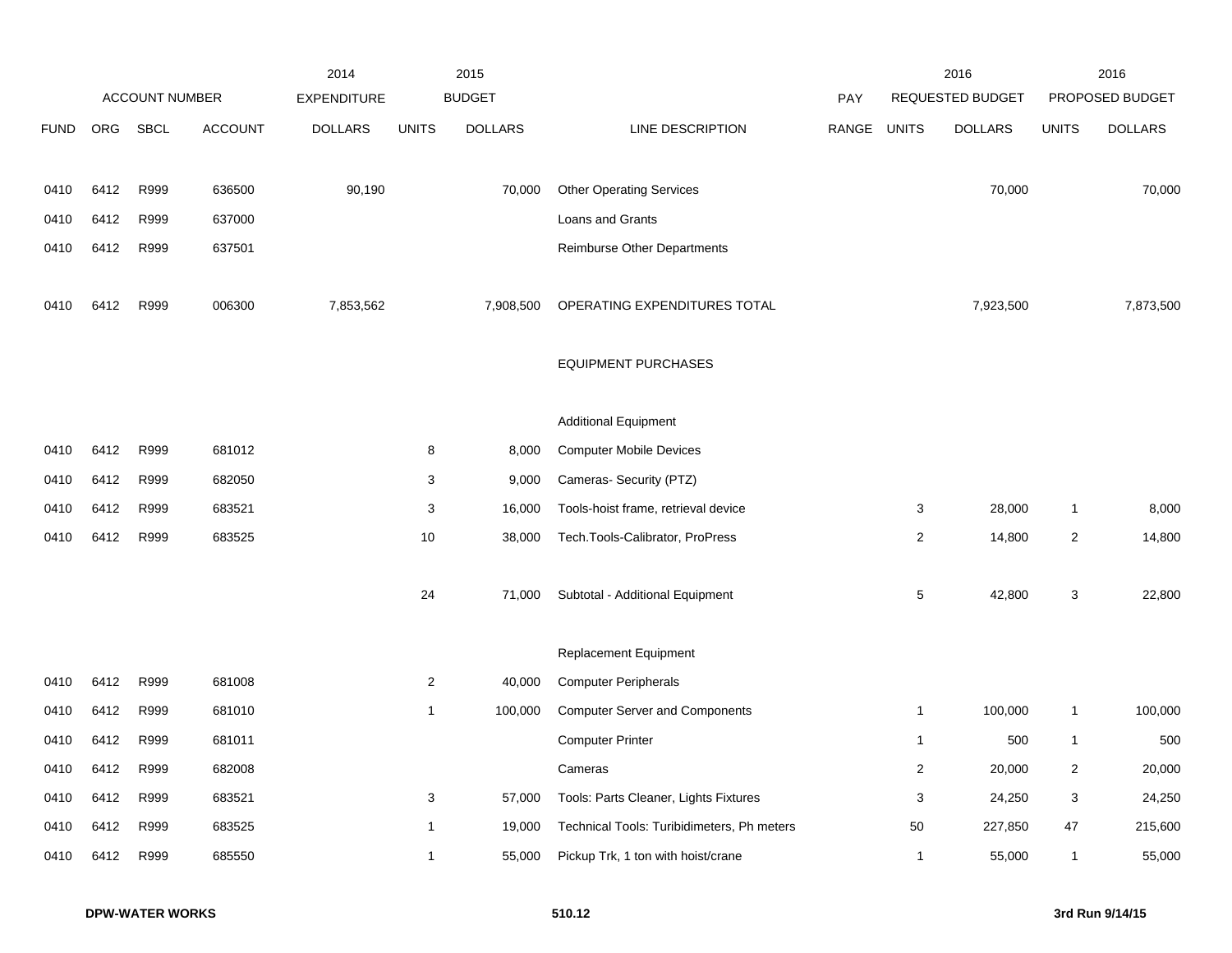|             |      |                       |                | 2014               |              | 2015           |                                                               |       |              | 2016             |              | 2016            |
|-------------|------|-----------------------|----------------|--------------------|--------------|----------------|---------------------------------------------------------------|-------|--------------|------------------|--------------|-----------------|
|             |      | <b>ACCOUNT NUMBER</b> |                | <b>EXPENDITURE</b> |              | <b>BUDGET</b>  |                                                               | PAY   |              | REQUESTED BUDGET |              | PROPOSED BUDGET |
| <b>FUND</b> | ORG  | SBCL                  | <b>ACCOUNT</b> | <b>DOLLARS</b>     | <b>UNITS</b> | <b>DOLLARS</b> | LINE DESCRIPTION                                              | RANGE | <b>UNITS</b> | <b>DOLLARS</b>   | <b>UNITS</b> | <b>DOLLARS</b>  |
|             |      |                       |                |                    | 8            | 271,000        | Subtotal - Replacement Equipment                              |       | 58           | 427,600          | 55           | 415,350         |
| 0410        | 6412 | R999                  | 006800         | 272,298            | 32           | 342,000        | <b>EQUIPMENT PURCHASES TOTAL</b>                              |       | 63           | 470,400          | 58           | 438,150         |
| 0410        | 6410 | R646                  | 006610         | 4,265,000          |              | 3,700,000      | SPECIAL FUNDS<br>Contingent FD. - Debt Service - Water Works* |       |              | 3,852,000        |              | 3,852,000       |
|             |      |                       |                |                    |              |                |                                                               |       |              |                  |              |                 |
|             |      |                       |                | 4,265,000          |              | 3,700,000      | SPECIAL FUNDS TOTAL                                           |       |              | 3,852,000        |              | 3,852,000       |
|             |      |                       |                |                    |              |                | DPW-WATER WORKS-PLANTS-NORTH                                  |       |              |                  |              |                 |
|             |      |                       |                | 16,302,547         |              | 16,583,092     | ORGANIZATION TOTAL                                            |       |              | 17,173,007       |              | 17,090,757      |
|             |      |                       |                |                    |              |                |                                                               |       |              |                  |              |                 |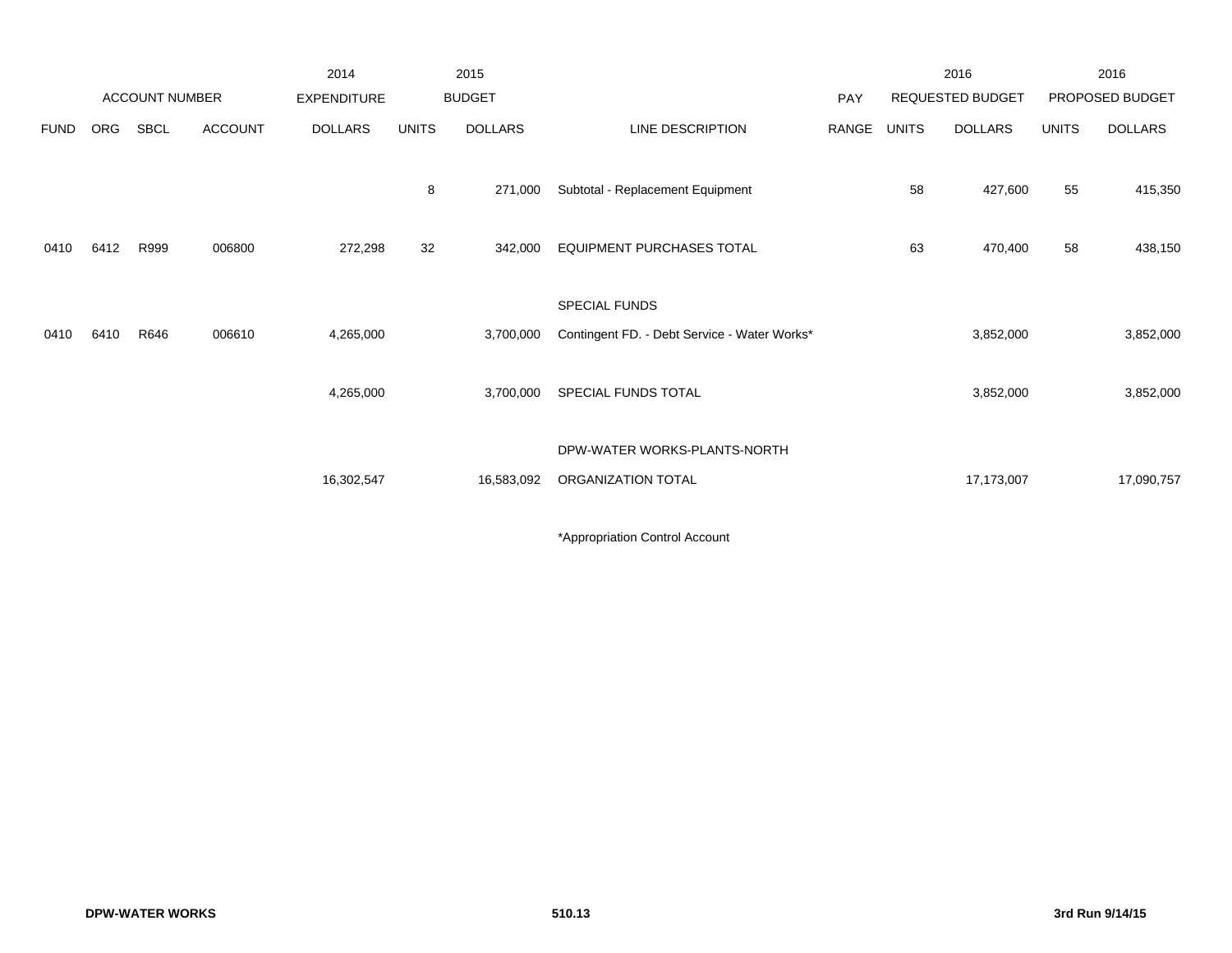|             |      |                        | 2014           | 2015               |              |                |                                          |       | 2016                    |                  | 2016           |                 |
|-------------|------|------------------------|----------------|--------------------|--------------|----------------|------------------------------------------|-------|-------------------------|------------------|----------------|-----------------|
|             |      | ACCOUNT NUMBER         |                | <b>EXPENDITURE</b> |              | <b>BUDGET</b>  |                                          | PAY   |                         | REQUESTED BUDGET |                | PROPOSED BUDGET |
| <b>FUND</b> | ORG  | SBCL                   | <b>ACCOUNT</b> | <b>DOLLARS</b>     | <b>UNITS</b> | <b>DOLLARS</b> | LINE DESCRIPTION                         | RANGE | <b>UNITS</b>            | <b>DOLLARS</b>   | <b>UNITS</b>   | <b>DOLLARS</b>  |
|             |      |                        |                |                    |              |                | DPW-WATER WORKS-ENGINEERING              |       |                         |                  |                |                 |
|             |      |                        |                |                    |              |                | ORGANIZATION (6413)                      |       |                         |                  |                |                 |
|             |      |                        |                |                    |              |                | <b>SALARIES &amp; WAGES</b>              |       |                         |                  |                |                 |
|             |      |                        |                |                    |              |                | ADMINISTRATION                           |       |                         |                  |                |                 |
|             |      |                        |                |                    | $\mathbf{1}$ | 109,839        | Civil Engineer V (X) (Y)                 | 1JX   | $\mathbf{1}$            | 115,264          | $\mathbf{1}$   | 115,264         |
|             |      |                        |                |                    |              |                | <b>ENGINEERING DESIGN</b>                |       |                         |                  |                |                 |
|             |      |                        |                |                    |              |                | Management Engineer (X)(Y)               | 11X   | 3                       | 267,413          | $\mathbf{3}$   | 267,413         |
|             |      |                        |                |                    | 3            | 265,266        | Management Civil Engineer Sr. (X)(Y)     | 11X   |                         |                  |                |                 |
|             |      |                        |                |                    | 6            | 432,709        | Civil Engineer III (X)                   | 2IN   | 6                       | 444,116          | 6              | 444,116         |
|             |      |                        |                |                    | 3            | 172,341        | Civil Engineer II (X)                    | 2GN   | 3                       | 168,103          | 3              | 168,103         |
|             |      |                        |                |                    | 2            | 149,833        | Electrical Engineer III (X)              | 2IN   | $\overline{\mathbf{c}}$ | 154,650          | $\overline{2}$ | 154,650         |
|             |      |                        |                |                    | $\mathbf{1}$ | 78,291         | Mechanical Engineer III (X)              | 2IN   | 1                       | 82,157           | $\mathbf{1}$   | 82,157          |
|             |      |                        |                |                    | $\mathbf{1}$ | 68,929         | Engineering Technician V                 | 3RN   | $\mathbf{1}$            | 72,333           | $\mathbf{1}$   | 72,333          |
|             |      |                        |                |                    | $\mathbf{1}$ | 61,701         | <b>Engineering Drafting Technician V</b> | 3QN   | -1                      | 64,748           | $\mathbf{1}$   | 64,748          |
|             |      |                        |                |                    | 6            | 308,069        | Engineering Technician IV                | 3NN   | 11                      | 499,165          | 11             | 499,165         |
|             |      |                        |                |                    | 6            | 347,797        | Engineering Drafting Technician IV       | 3NN   | 6                       | 354,966          | 6              | 354,966         |
|             |      |                        |                |                    | $\mathbf{1}$ | 38,127         | Engineering Drafting Technician II       | 3FN   | $\mathbf{1}$            | 38,127           | $\mathbf{1}$   | 38,127          |
|             |      |                        |                |                    | $\mathbf{1}$ | 41,449         | Office Assistant IV                      | 6HN   | $\mathbf{1}$            | 37,830           | $\mathbf{1}$   | 37,830          |
| 0410        | 6413 | R999                   | 600101         | 795,676            | 32           | 2,074,351      | <b>Total Before Adjustments</b>          |       | 37                      | 2,298,872        | 37             | 2,298,872       |
|             |      |                        |                |                    |              |                | Salary & Wage Rate Change                |       |                         |                  |                |                 |
| 0410        | 6413 | R999                   | 602101         | 53,221             |              | 65,000         | Overtime Compensated                     |       |                         | 65,000           |                | 65,000          |
|             |      | <b>DPW-WATER WORKS</b> |                |                    |              |                | 510.14                                   |       |                         |                  |                | 3rd Run 9/14/15 |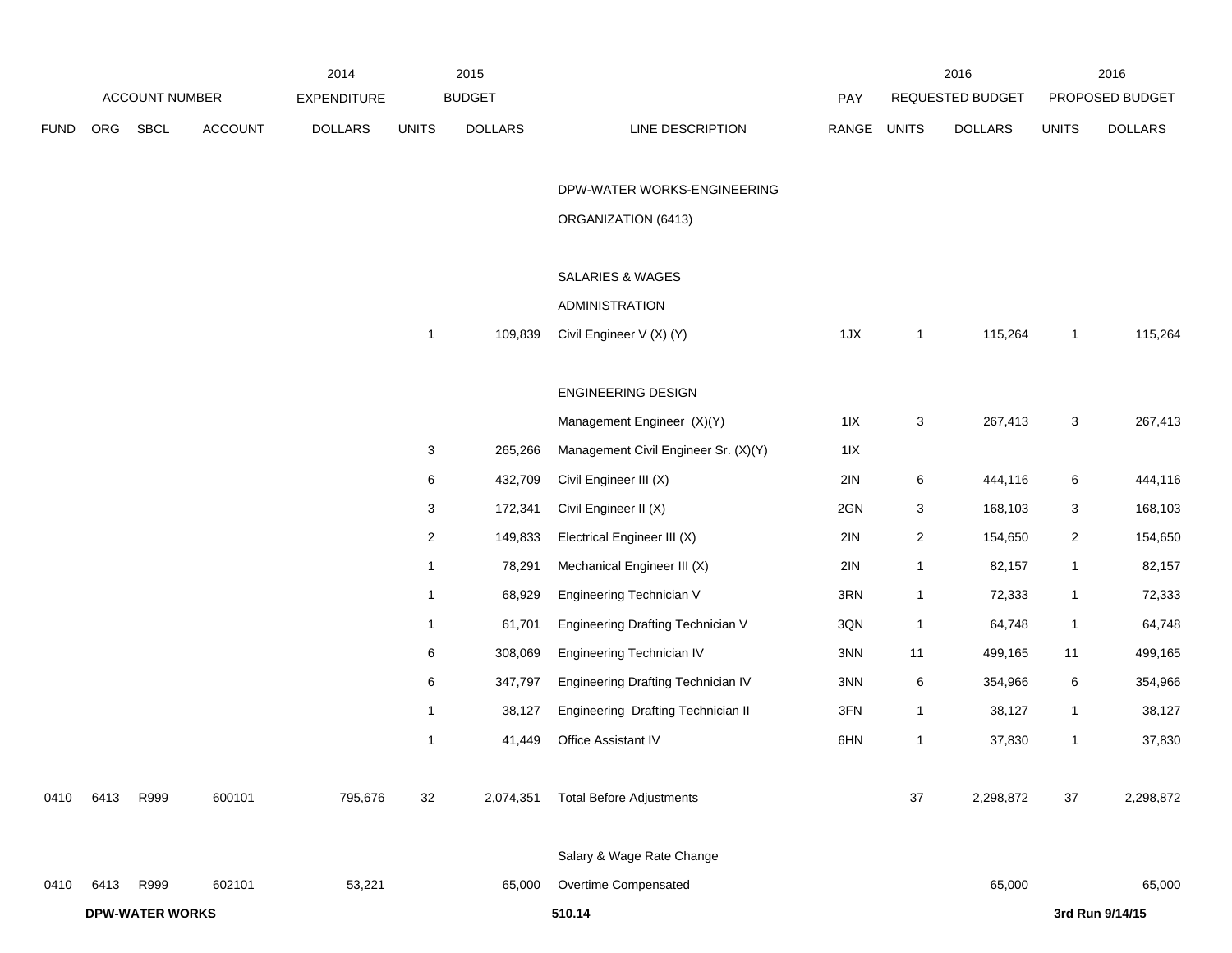|             |      |                        |                 | 2014               |              | 2015           |                                                                           |             |       | 2016             |              | 2016            |
|-------------|------|------------------------|-----------------|--------------------|--------------|----------------|---------------------------------------------------------------------------|-------------|-------|------------------|--------------|-----------------|
|             |      | ACCOUNT NUMBER         |                 | <b>EXPENDITURE</b> |              | <b>BUDGET</b>  |                                                                           | <b>PAY</b>  |       | REQUESTED BUDGET |              | PROPOSED BUDGET |
| <b>FUND</b> | ORG  | SBCL                   | <b>ACCOUNT</b>  | <b>DOLLARS</b>     | <b>UNITS</b> | <b>DOLLARS</b> | LINE DESCRIPTION                                                          | RANGE UNITS |       | <b>DOLLARS</b>   | <b>UNITS</b> | <b>DOLLARS</b>  |
|             |      |                        |                 |                    |              |                |                                                                           |             |       |                  |              |                 |
|             |      |                        |                 |                    |              | (24, 138)      | Personnel Cost Adjustment                                                 |             |       | (25, 310)        |              | (25, 310)       |
| 0410        | 6413 | R999                   | 602201 - 602601 |                    |              |                | Other                                                                     |             |       |                  |              |                 |
|             |      |                        |                 |                    |              |                | Furlough                                                                  |             |       |                  |              |                 |
|             |      |                        |                 |                    |              |                |                                                                           |             |       |                  |              |                 |
|             |      |                        |                 | 848,897            | 32           | 2,115,213      | Gross Salaries & Wages Total                                              |             | 37    | 2,338,562        | 37           | 2,338,562       |
|             |      |                        |                 |                    |              |                |                                                                           |             |       |                  |              |                 |
|             |      |                        |                 |                    |              |                | Reimbursable Services Deduction                                           |             |       |                  |              |                 |
|             |      |                        |                 |                    |              | (826,000)      | Capital Improvements Deduction                                            |             |       | (1,033,350)      |              | (1,033,350)     |
|             |      |                        |                 |                    |              |                | <b>Grants &amp; Aids Deduction</b>                                        |             |       |                  |              |                 |
|             |      |                        |                 |                    |              |                |                                                                           |             |       |                  |              |                 |
| 0410        | 6413 | R999                   | 006000          | 848,897            | 32           | 1,289,213      | NET SALARIES & WAGES TOTAL                                                |             | 37    | 1,305,212        | 37           | 1,305,212       |
|             |      |                        |                 |                    |              |                |                                                                           |             |       |                  |              |                 |
|             |      |                        |                 |                    | 16.89        |                | <b>O&amp;M FTE'S</b>                                                      |             | 19.39 |                  | 19.39        |                 |
|             |      |                        |                 |                    | 14.11        |                | NON-O&M FTE'S                                                             |             | 17.61 |                  | 17.61        |                 |
|             |      |                        |                 |                    |              |                |                                                                           |             |       |                  |              |                 |
|             |      |                        |                 |                    |              |                | (X) Private Auto Allowance May Be Paid Pursuant To                        |             |       |                  |              |                 |
|             |      |                        |                 |                    |              |                | Section 350-183 of the Milwaukee Code                                     |             |       |                  |              |                 |
|             |      |                        |                 |                    |              |                |                                                                           |             |       |                  |              |                 |
|             |      |                        |                 |                    |              |                | (Y) Required to file a statement of economic interests in accordance with |             |       |                  |              |                 |
|             |      |                        |                 |                    |              |                | the Milwaukee Code of Ordinances Chapter 303-Code of Ethics.              |             |       |                  |              |                 |
|             |      |                        |                 |                    |              |                |                                                                           |             |       |                  |              |                 |
| 0410        | 6413 | R999                   | 006180          | 363,399            |              | 549,015        | ESTIMATED EMPLOYEE FRINGE BENEFITS                                        |             |       | 574,293          |              | 574,293         |
|             |      |                        |                 |                    |              |                | OPERATING EXPENDITURES                                                    |             |       |                  |              |                 |
| 0410        | 6413 | R999                   | 630100          | 3,715              |              | 16,000         | General Office Expense                                                    |             |       | 16,000           |              | 16,000          |
|             |      | <b>DPW-WATER WORKS</b> |                 |                    |              |                | 510.15                                                                    |             |       |                  |              | 3rd Run 9/14/15 |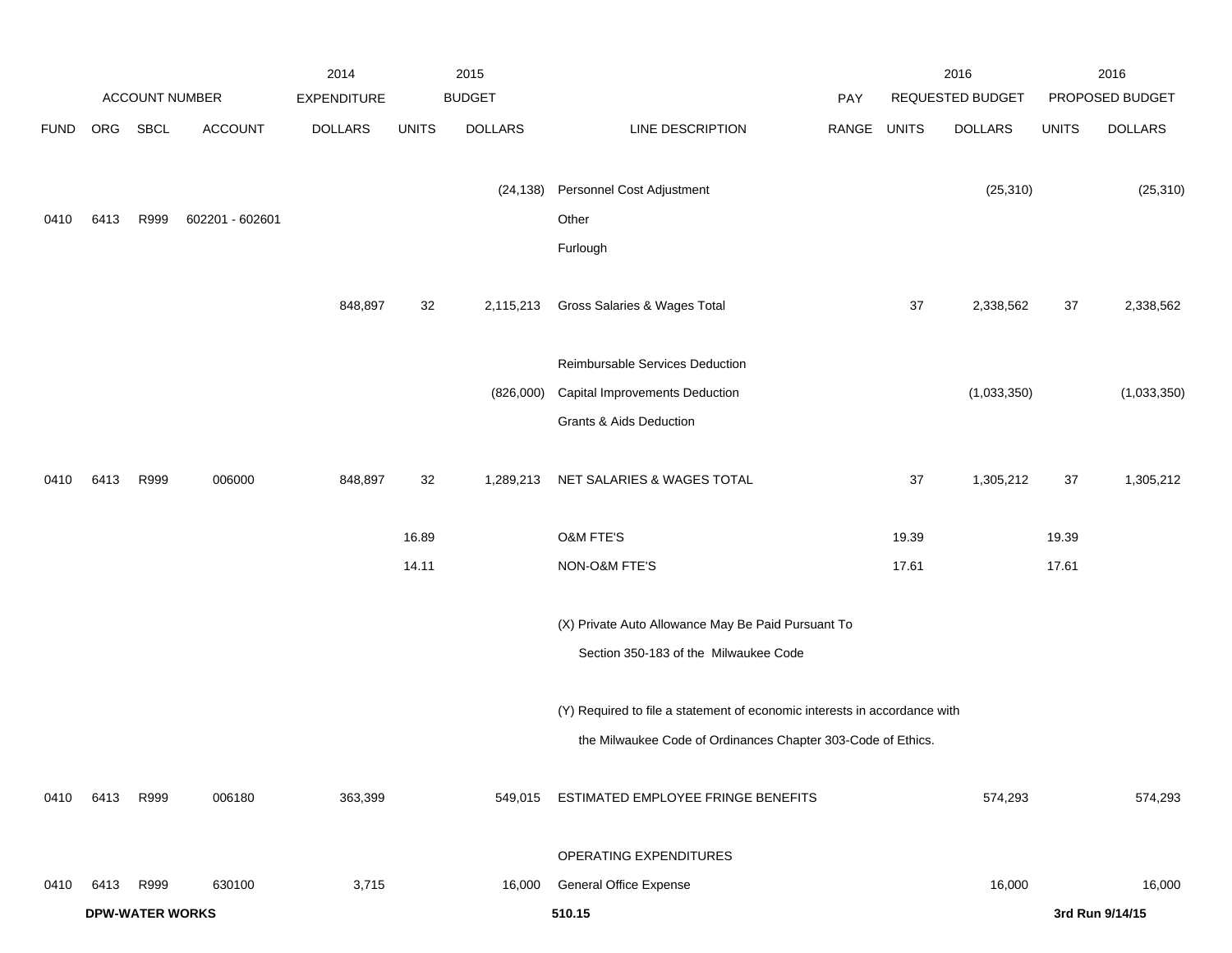|             |      |                        |                | 2014               |                | 2015           |                                                 |       |                | 2016             |                | 2016            |
|-------------|------|------------------------|----------------|--------------------|----------------|----------------|-------------------------------------------------|-------|----------------|------------------|----------------|-----------------|
|             |      | <b>ACCOUNT NUMBER</b>  |                | <b>EXPENDITURE</b> |                | <b>BUDGET</b>  |                                                 | PAY   |                | REQUESTED BUDGET |                | PROPOSED BUDGET |
| <b>FUND</b> | ORG  | SBCL                   | <b>ACCOUNT</b> | <b>DOLLARS</b>     | <b>UNITS</b>   | <b>DOLLARS</b> | LINE DESCRIPTION                                | RANGE | <b>UNITS</b>   | <b>DOLLARS</b>   | <b>UNITS</b>   | <b>DOLLARS</b>  |
|             |      |                        |                |                    |                |                |                                                 |       |                |                  |                |                 |
| 0410        | 6413 | R999                   | 630500         |                    |                | 3,000          | Tools & Machinery Parts                         |       |                | 3,000            |                | 3,000           |
| 0410        | 6413 | R999                   | 631000         |                    |                | 1,000          | <b>Construction Supplies</b>                    |       |                | 1,000            |                | 1,000           |
| 0410        | 6413 | R999                   | 631500         |                    |                |                | Energy                                          |       |                |                  |                |                 |
| 0410        | 6413 | R999                   | 632000         | 126                |                | 1,000          | <b>Other Operating Supplies</b>                 |       |                | 1,000            |                | 1,000           |
| 0410        | 6413 | R999                   | 632500         | 47,302             |                | 56,000         | <b>Facility Rental</b>                          |       |                | 66,000           |                | 66,000          |
| 0410        | 6413 | R999                   | 633000         | 45                 |                | 2,000          | Vehicle Rental                                  |       |                | 2,000            |                | 2,000           |
| 0410        | 6413 | R999                   | 633500         | 15,202             |                | 25,000         | Non-Vehicle Equipment Rental                    |       |                | 25,000           |                | 25,000          |
| 0410        | 6413 | R999                   | 634000         | 50,403             |                | 125,000        | <b>Professional Services</b>                    |       |                | 125,000          |                | 125,000         |
| 0410        | 6413 | R999                   | 634500         | 21,689             |                | 160,000        | Information Technology Services                 |       |                | 100,000          |                | 100,000         |
| 0410        | 6413 | R999                   | 635000         | 8,021              |                | 15,000         | <b>Property Services</b>                        |       |                | 15,000           |                | 15,000          |
| 0410        | 6413 | R999                   | 635500         |                    |                |                | <b>Infrastructure Services</b>                  |       |                |                  |                |                 |
| 0410        | 6413 | R999                   | 636000         |                    |                | 2,000          | Vehicle Repair Services                         |       |                | 2,000            |                | 2,000           |
| 0410        | 6413 | R999                   | 636500         | 15,274             |                | 20,000         | <b>Other Operating Services</b>                 |       |                | 20,000           |                | 20,000          |
| 0410        | 6413 | R999                   | 637000         |                    |                |                | Loans and Grants                                |       |                |                  |                |                 |
| 0410        | 6413 | R999                   | 637501         |                    |                |                | <b>Reimburse Other Departments</b>              |       |                |                  |                |                 |
|             |      |                        |                |                    |                |                |                                                 |       |                |                  |                |                 |
| 0410        | 6413 | R999                   | 006300         | 161,777            |                | 426,000        | OPERATING EXPENDITURES TOTAL                    |       |                | 376,000          |                | 376,000         |
|             |      |                        |                |                    |                |                |                                                 |       |                |                  |                |                 |
|             |      |                        |                |                    |                |                | <b>EQUIPMENT PURCHASES</b>                      |       |                |                  |                |                 |
|             |      |                        |                |                    |                |                |                                                 |       |                |                  |                |                 |
|             |      |                        |                |                    |                |                | <b>Additional Equipment</b>                     |       |                |                  |                |                 |
| 0410        | 6413 | R999                   | 681008         |                    | $\overline{a}$ | 1,200          | <b>Computer Peripherals-Scanners</b>            |       | $\overline{2}$ | 2,000            | $\overline{a}$ | 2,000           |
| 0410        | 6413 | R999                   | 681009         |                    | 9              | 45,000         | <b>Computer Workstations-Tablets/Otterboxes</b> |       | 12             | 12,000           | 12             | 12,000          |
| 0410        | 6413 | R999                   | 681010         |                    | $\mathbf{1}$   | 20,000         | <b>Computer Servers</b>                         |       |                |                  |                |                 |
| 0410        | 6413 | R999                   | 681050         |                    | 1              | 155,000        | <b>Computer Software</b>                        |       |                |                  |                |                 |
|             |      | <b>DPW-WATER WORKS</b> |                |                    |                |                | 510.16                                          |       |                |                  |                | 3rd Run 9/14/15 |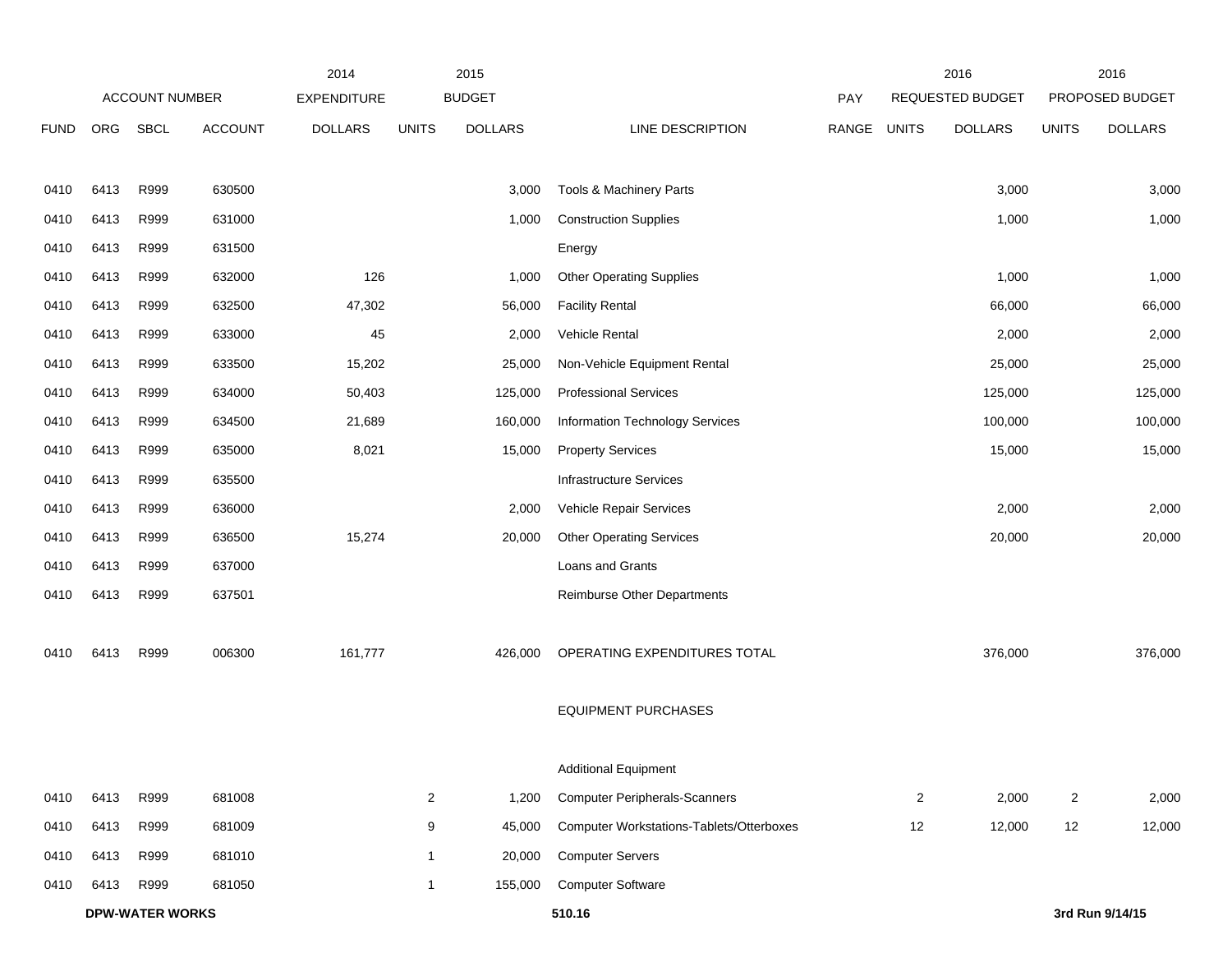|             |      |                |                | 2014               |              | 2015           |                                              |       |              | 2016             |              | 2016            |
|-------------|------|----------------|----------------|--------------------|--------------|----------------|----------------------------------------------|-------|--------------|------------------|--------------|-----------------|
|             |      | ACCOUNT NUMBER |                | <b>EXPENDITURE</b> |              | <b>BUDGET</b>  |                                              | PAY   |              | REQUESTED BUDGET |              | PROPOSED BUDGET |
| <b>FUND</b> | ORG  | SBCL           | <b>ACCOUNT</b> | <b>DOLLARS</b>     | <b>UNITS</b> | <b>DOLLARS</b> | LINE DESCRIPTION                             | RANGE | <b>UNITS</b> | <b>DOLLARS</b>   | <b>UNITS</b> | <b>DOLLARS</b>  |
| 0410        | 6413 | R999           | 683525         |                    | $\mathbf{1}$ | 5,000          | Technical Tools - Wtr Main Pressure Test Rig |       | $\mathbf{1}$ | 5,000            | $\mathbf{1}$ | 5,000           |
| 0410        | 6413 | R999           | 685512         |                    | 4            | 73,000         | Automobiles - SUV Vehicles                   |       | $\,6$        | 240,000          | $\,6\,$      | 240,000         |
| 0410        | 6413 | R999           | 685550         |                    | $\mathbf{1}$ | 25,000         | Pickup Trucks & Vans                         |       |              |                  |              |                 |
|             |      |                |                |                    | 19           | 324,200        | Subtotal - Additional Equipment              |       | 21           | 259,000          | 21           | 259,000         |
|             |      |                |                |                    |              |                | Replacement Equipment                        |       |              |                  |              |                 |
| 0410        | 6413 | R999           | 681009         |                    | 24           | 120,000        | <b>Computer Workstations</b>                 |       |              |                  |              |                 |
| 0410        | 6413 | R999           | 683515         |                    | 4            | 9,000          | Testing Apparatus - Fire Flow & Hydr Test Eq |       | 4            | 9,000            | 4            | 9,000           |
|             |      |                |                |                    | 28           | 129,000        | Subtotal - Replacement Equipment             |       | 4            | 9,000            | 4            | 9,000           |
| 0410        | 6413 | R999           | 006800         | 13,594             | 47           | 453,200        | EQUIPMENT PURCHASES TOTAL                    |       | 25           | 268,000          | 25           | 268,000         |
|             |      |                |                |                    |              |                | SPECIAL FUNDS                                |       |              |                  |              |                 |
|             |      |                |                |                    |              |                | SPECIAL FUNDS TOTAL                          |       |              |                  |              |                 |
|             |      |                |                |                    |              |                | DPW-WATER WORKS-ENGINEERING                  |       |              |                  |              |                 |
|             |      |                |                | 1,387,667          |              | 2,717,428      | ORGANIZATION TOTAL                           |       |              | 2,523,505        |              | 2,523,505       |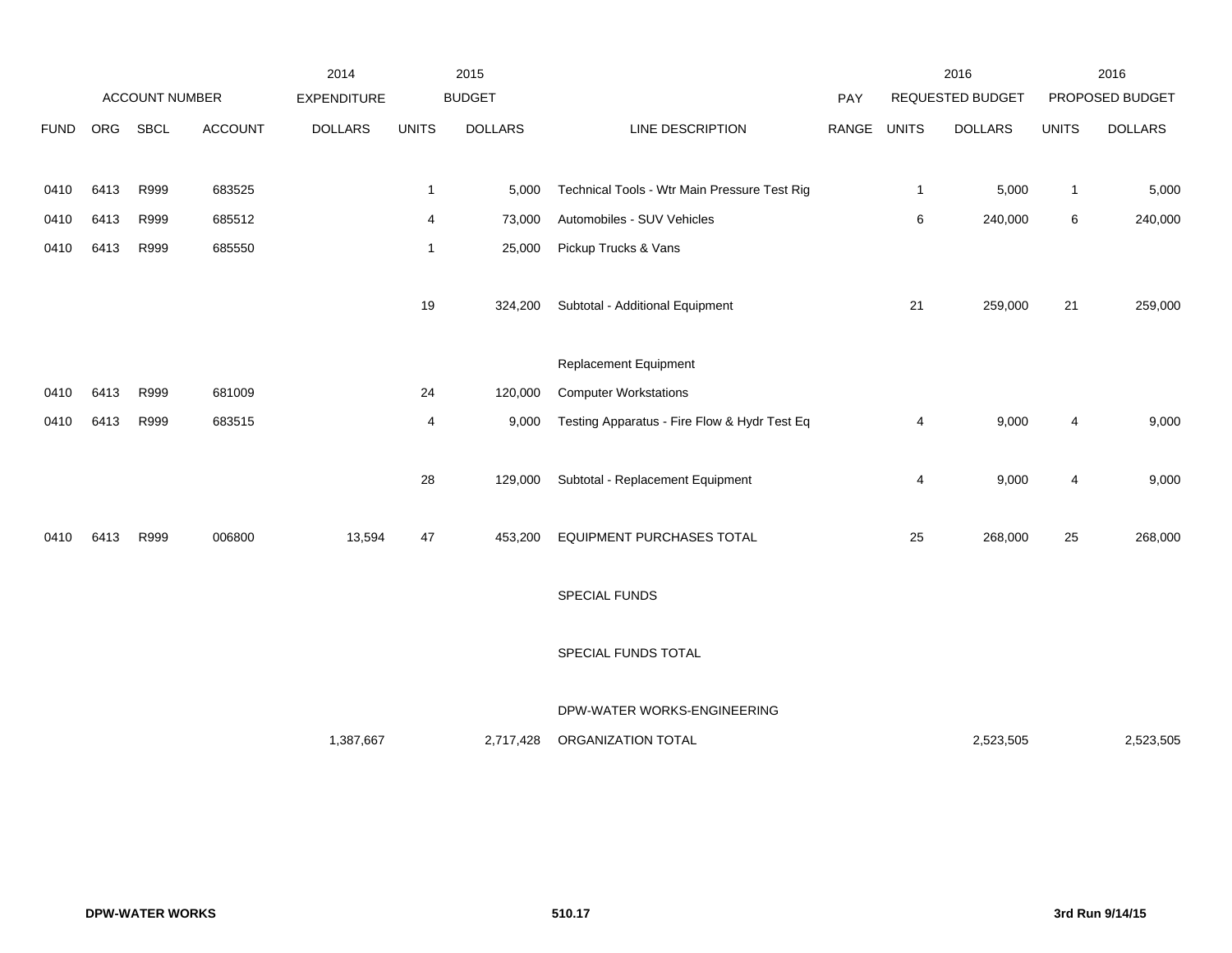|      |     |                        |                | 2014               |                | 2015           |                                         |             |                | 2016             |                | 2016            |
|------|-----|------------------------|----------------|--------------------|----------------|----------------|-----------------------------------------|-------------|----------------|------------------|----------------|-----------------|
|      |     | ACCOUNT NUMBER         |                | <b>EXPENDITURE</b> |                | <b>BUDGET</b>  |                                         | PAY         |                | REQUESTED BUDGET |                | PROPOSED BUDGET |
| FUND | ORG | SBCL                   | <b>ACCOUNT</b> | <b>DOLLARS</b>     | <b>UNITS</b>   | <b>DOLLARS</b> | LINE DESCRIPTION                        | RANGE UNITS |                | <b>DOLLARS</b>   | <b>UNITS</b>   | <b>DOLLARS</b>  |
|      |     |                        |                |                    |                |                |                                         |             |                |                  |                |                 |
|      |     |                        |                |                    |                |                | DPW-WATER WORKS-DISTRIBUTION            |             |                |                  |                |                 |
|      |     |                        |                |                    |                |                | ORGANIZATION (6414)                     |             |                |                  |                |                 |
|      |     |                        |                |                    |                |                | SALARIES & WAGES                        |             |                |                  |                |                 |
|      |     |                        |                |                    |                |                | <b>ADMINISTRATION</b>                   |             |                |                  |                |                 |
|      |     |                        |                |                    | $\mathbf 1$    | 99,523         | Water Distribution Manager (X)(Y)       | 11X         | $\mathbf{1}$   | 104,438          | $\mathbf{1}$   | 104,438         |
|      |     |                        |                |                    |                |                |                                         |             |                |                  |                |                 |
|      |     |                        |                |                    |                |                | FIELD OPERATIONS                        |             |                |                  |                |                 |
|      |     |                        |                |                    | $\mathbf{1}$   | 73,452         | Water Distribution Oper. Manager (X)    | 1GX         | 1              | 81,437           | $\mathbf{1}$   | 81,437          |
|      |     |                        |                |                    | $\mathbf{1}$   | 89,036         | Water Distr. Scheduling Manager (X)     | 1FX         | 1              | 90,664           | $\overline{1}$ | 90,664          |
|      |     |                        |                |                    | $\overline{a}$ | 131,176        | Water Distr. Construction Manager (X)   | 1EX         | $\overline{a}$ | 137,567          | $\overline{c}$ | 137,567         |
|      |     |                        |                |                    | $\bf8$         | 489,462        | Water Field Supervisor (X)              | 1BX         | 9              | 604,816          | 9              | 604,816         |
|      |     |                        |                |                    | $\mathbf{1}$   | 67,374         | Water Construction Coordinator (X)      | 7PN         | 1              | 70,702           | $\overline{1}$ | 70,702          |
|      |     |                        |                |                    | 1              | 42,118         | Program Assistant II                    | 5FN         | 1              | 42,539           | $\overline{1}$ | 42,539          |
|      |     |                        |                |                    | 5              | 213,176        | <b>Communications Assistant V</b>       | 6KN         | 5              | 208,805          | 5              | 208,805         |
|      |     |                        |                |                    | 3              | 113,204        | <b>Communications Assistant III</b>     | 6HN         | 4              | 155,150          | 4              | 155,150         |
|      |     |                        |                |                    | 1              | 37,456         | Office Assistant IV                     | 6HN         | 1              | 39,306           | $\overline{1}$ | 39,306          |
|      |     |                        |                |                    |                |                | Machinist                               | 7HN         | $\mathbf{1}$   | 45,327           | $\mathbf{1}$   | 45,327          |
|      |     |                        |                |                    | 1              | 51,007         | Water Department Blacksmith             | 7HN         |                |                  |                |                 |
|      |     |                        |                |                    |                |                | Water Chief Repair Worker               | 8MN         | 12             | 634,578          | 12             | 634,578         |
|      |     |                        |                |                    | 12             | 615,091        | Water Distribution Chief Repair Worker  | 8MN         |                |                  |                |                 |
|      |     |                        |                |                    | 11             | 498,809        | Water Distribution Utility Investigator | 8I          | 11             | 520,707          | 11             | 520,707         |
|      |     |                        |                |                    |                |                | Water Repair Worker                     | 8IN         | 36             | 1,587,940        | 36             | 1,587,940       |
|      |     |                        |                |                    | 36             | 1,562,312      | Water Distribution Repair Worker        | 8IN         |                |                  |                |                 |
|      |     |                        |                |                    | 19             | 752,182        | Water Utility Laborer                   | 8FN         | 19             | 788,782          | 19             | 788,782         |
|      |     | <b>DPW-WATER WORKS</b> |                |                    |                |                | 510.18                                  |             |                |                  |                | 3rd Run 9/14/15 |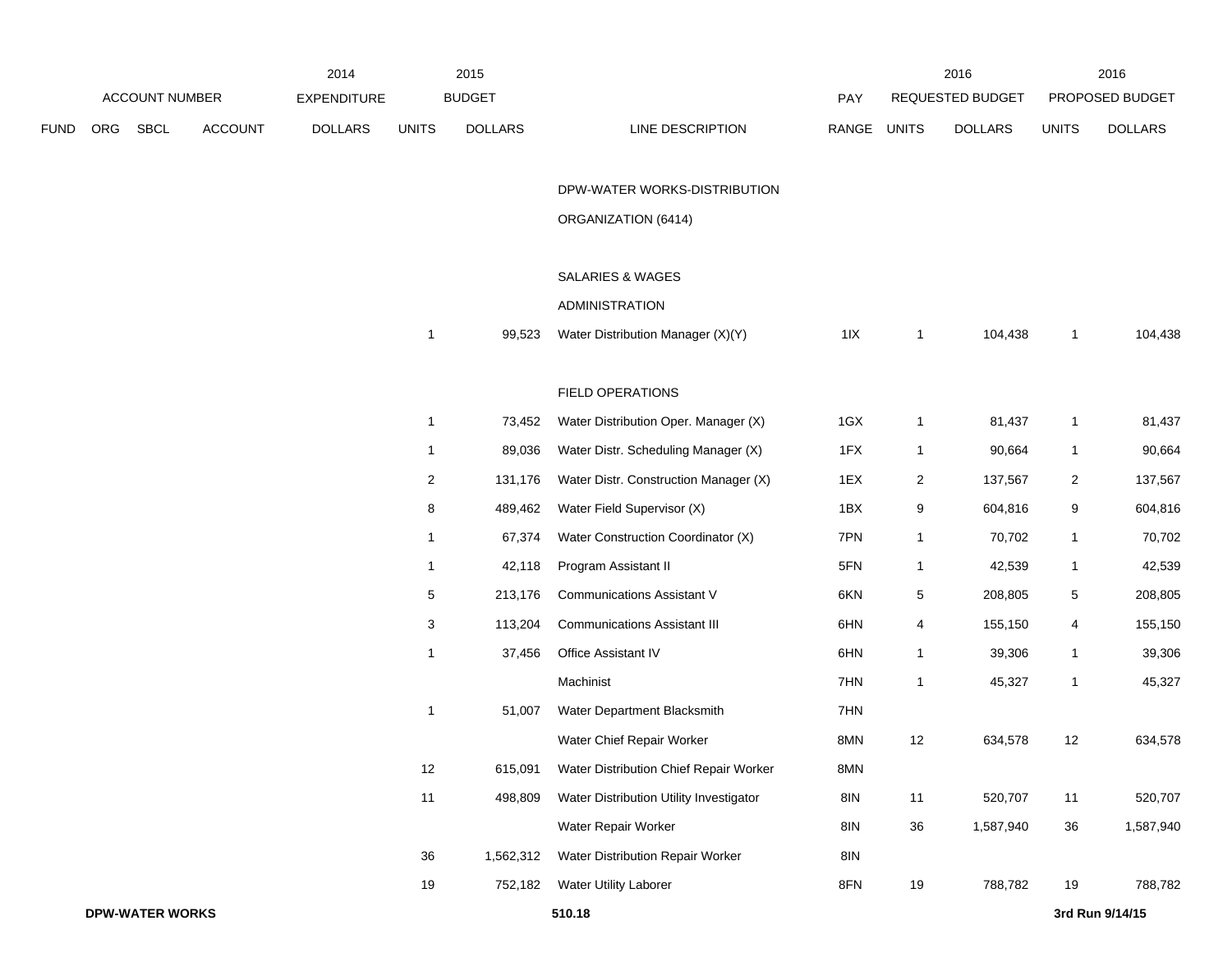|             |      |                       |                 | 2014               |                         | 2015           |                                              |            |              | 2016             |                         | 2016            |
|-------------|------|-----------------------|-----------------|--------------------|-------------------------|----------------|----------------------------------------------|------------|--------------|------------------|-------------------------|-----------------|
|             |      | <b>ACCOUNT NUMBER</b> |                 | <b>EXPENDITURE</b> |                         | <b>BUDGET</b>  |                                              | <b>PAY</b> |              | REQUESTED BUDGET |                         | PROPOSED BUDGET |
| <b>FUND</b> | ORG  | SBCL                  | ACCOUNT         | <b>DOLLARS</b>     | <b>UNITS</b>            | <b>DOLLARS</b> | LINE DESCRIPTION                             | RANGE      | <b>UNITS</b> | <b>DOLLARS</b>   | <b>UNITS</b>            | <b>DOLLARS</b>  |
|             |      |                       |                 |                    |                         |                |                                              |            |              |                  |                         |                 |
|             |      |                       |                 |                    |                         |                |                                              |            |              |                  |                         |                 |
|             |      |                       |                 |                    |                         |                | <b>AUXILIARY</b>                             |            |              |                  |                         |                 |
|             |      |                       |                 |                    | $\mathbf{1}$            | 26,665         | Water Distr. Operations Manager (0.33 FTE)   | 1GX        | 1            | 26,063           | $\mathbf{1}$            | 26,063          |
|             |      |                       |                 |                    | $\overline{\mathbf{c}}$ | 38,793         | Water Field Supervisor (0.33 FTE)            | 1BX        | 2            | 40,310           | $\overline{\mathbf{c}}$ | 40,310          |
|             |      |                       |                 |                    | 1                       | 15,238         | Water Distr. Utility Investigator (0.33 FTE) | <b>8IN</b> | 1            | 14,338           | $\mathbf{1}$            | 14,338          |
|             |      |                       |                 |                    | 8                       | 161,754        | Water Utility Laborer (0.50 FTE)             | 8FN        | 12           | 245,051          | 12                      | 245,051         |
|             |      |                       |                 |                    | $\mathbf{1}$            | 40,438         | Water Utility Laborer                        | 8FN        | 1            | 40,842           | $\mathbf{1}$            | 40,842          |
|             |      |                       |                 |                    | $\mathbf{1}$            | 13,769         | Communications Assistant V (0.33 FTE)        | 6KN        | 1            | 13,241           | 1                       | 13,241          |
|             |      |                       |                 |                    |                         |                |                                              |            |              |                  |                         |                 |
| 0410        | 6414 | R999                  | 600101          | 4,333,352          | 117                     | 5,132,035      | <b>Total Before Adjustments</b>              |            | 123          | 5,492,603        | 123                     | 5,492,603       |
|             |      |                       |                 |                    |                         |                | Salary & Wage Rate Change                    |            |              |                  |                         |                 |
| 0410        | 6414 | R999                  | 602101          | 913,422            |                         | 1,000,000      | Overtime Compensated                         |            |              | 1,000,000        |                         | 705,000         |
|             |      |                       |                 |                    |                         | (100, 821)     | Personnel Cost Adjustment                    |            |              | (108, 032)       |                         | (108, 032)      |
| 0410        | 6414 | R999                  | 602201 - 602601 |                    |                         |                | Other                                        |            |              |                  |                         |                 |
|             |      |                       |                 |                    |                         |                | Furlough                                     |            |              |                  |                         |                 |
|             |      |                       |                 |                    |                         |                |                                              |            |              |                  |                         |                 |
|             |      |                       |                 | 5,246,774          | 117                     | 6,031,214      | Gross Salaries & Wages Total                 |            | 123          | 6,384,571        | 123                     | 6,089,571       |
|             |      |                       |                 |                    |                         |                |                                              |            |              |                  |                         |                 |
|             |      |                       |                 |                    |                         |                | Reimbursable Services Deduction              |            |              |                  |                         |                 |
|             |      |                       |                 |                    |                         |                | (91,000) Capital Improvements Deduction      |            |              | (91,000)         |                         | (91,000)        |
|             |      |                       |                 |                    |                         |                | Grants & Aids Deduction                      |            |              |                  |                         |                 |
|             |      |                       |                 |                    |                         |                |                                              |            |              |                  |                         |                 |
| 0410        | 6414 | R999                  | 006000          | 5,246,774          | 117                     | 5,940,214      | NET SALARIES & WAGES TOTAL                   |            | 123          | 6,293,571        | 123                     | 5,998,571       |
|             |      |                       |                 |                    |                         |                |                                              |            |              |                  |                         |                 |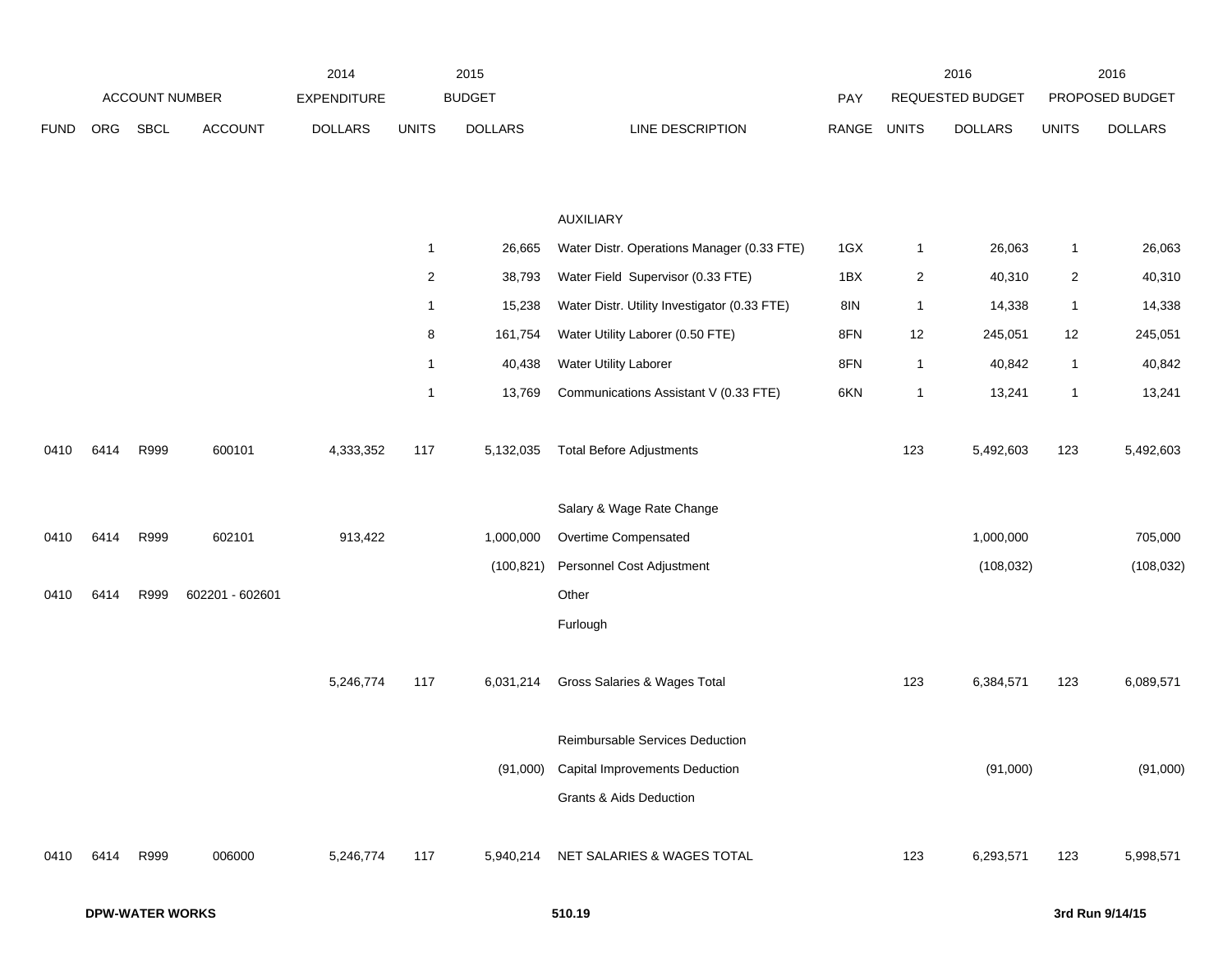|             |            |                        |                | 2014               |              | 2015           |                                                                           |             |        | 2016             |              | 2016            |
|-------------|------------|------------------------|----------------|--------------------|--------------|----------------|---------------------------------------------------------------------------|-------------|--------|------------------|--------------|-----------------|
|             |            | <b>ACCOUNT NUMBER</b>  |                | <b>EXPENDITURE</b> |              | <b>BUDGET</b>  |                                                                           | PAY         |        | REQUESTED BUDGET |              | PROPOSED BUDGET |
| <b>FUND</b> | <b>ORG</b> | SBCL                   | <b>ACCOUNT</b> | <b>DOLLARS</b>     | <b>UNITS</b> | <b>DOLLARS</b> | LINE DESCRIPTION                                                          | RANGE UNITS |        | <b>DOLLARS</b>   | <b>UNITS</b> | <b>DOLLARS</b>  |
|             |            |                        |                |                    |              |                |                                                                           |             |        |                  |              |                 |
|             |            |                        |                |                    | 107.34       |                | O&M FTE'S                                                                 |             | 111.34 |                  | 111.34       |                 |
|             |            |                        |                |                    | 2.33         |                | NON-O&M FTE'S                                                             |             | 2.33   |                  | 2.33         |                 |
|             |            |                        |                |                    |              |                | (X) Private Auto Allowance May Be Paid Pursuant To                        |             |        |                  |              |                 |
|             |            |                        |                |                    |              |                | Section 350-183 of the Milwaukee Code                                     |             |        |                  |              |                 |
|             |            |                        |                |                    |              |                |                                                                           |             |        |                  |              |                 |
|             |            |                        |                |                    |              |                | (Y) Required to file a statement of economic interests in accordance with |             |        |                  |              |                 |
|             |            |                        |                |                    |              |                | the Milwaukee Code of Ordinances Chapter 303-Code of Ethics.              |             |        |                  |              |                 |
| 0410        | 6414       | R999                   | 006180         | 2,167,321          |              | 2,613,695      | ESTIMATED EMPLOYEE FRINGE BENEFITS                                        |             |        | 2,789,171        |              | 2,639,371       |
|             |            |                        |                |                    |              |                | OPERATING EXPENDITURES                                                    |             |        |                  |              |                 |
| 0410        | 6414       | R999                   | 630100         | 20,565             |              | 20,000         | <b>General Office Expense</b>                                             |             |        | 20,000           |              | 20,000          |
| 0410        | 6414       | R999                   | 630500         | 17,285             |              | 36,000         | Tools & Machinery Parts                                                   |             |        | 36,000           |              | 36,000          |
| 0410        | 6414       | R999                   | 631000         | 1,864,702          |              | 1,020,000      | <b>Construction Supplies</b>                                              |             |        | 1,020,000        |              | 1,020,000       |
| 0410        | 6414       | R999                   | 631500         | 90,243             |              | 122,000        | Energy                                                                    |             |        | 122,000          |              | 122,000         |
| 0410        | 6414       | R999                   | 632000         | 351,412            |              | 336,000        | <b>Other Operating Supplies</b>                                           |             |        | 336,000          |              | 336,000         |
| 0410        | 6414       | R999                   | 632500         | 1,275,000          |              | 1,275,000      | <b>Facility Rental</b>                                                    |             |        | 1,265,000        |              | 1,265,000       |
| 0410        | 6414       | R999                   | 633000         | 1,464              |              | 31,000         | Vehicle Rental                                                            |             |        | 31,000           |              | 31,000          |
| 0410        | 6414       | R999                   | 633500         | 4,990              |              | 7,000          | Non-Vehicle Equipment Rental                                              |             |        | 7,000            |              | 7,000           |
| 0410        | 6414       | R999                   | 634000         | 1,625,662          |              | 1,900,000      | <b>Professional Services</b>                                              |             |        | 1,900,000        |              | 1,600,000       |
| 0410        | 6414       | R999                   | 634500         | 4,598              |              | 25,000         | Information Technology Services                                           |             |        | 25,000           |              | 25,000          |
| 0410        | 6414       | R999                   | 635000         | 548,448            |              | 780,000        | <b>Property Services</b>                                                  |             |        | 780,000          |              | 780,000         |
| 0410        | 6414       | R999                   | 635500         | 7,723,486          |              | 4,500,000      | Infrastructure Services                                                   |             |        | 4,500,000        |              | 4,448,000       |
| 0410        | 6414       | R999                   | 636000         | 896,632            |              | 800,000        | Vehicle Repair Services                                                   |             |        | 800,000          |              | 800,000         |
|             |            | <b>DPW-WATER WORKS</b> |                |                    |              |                | 510.20                                                                    |             |        |                  |              | 3rd Run 9/14/15 |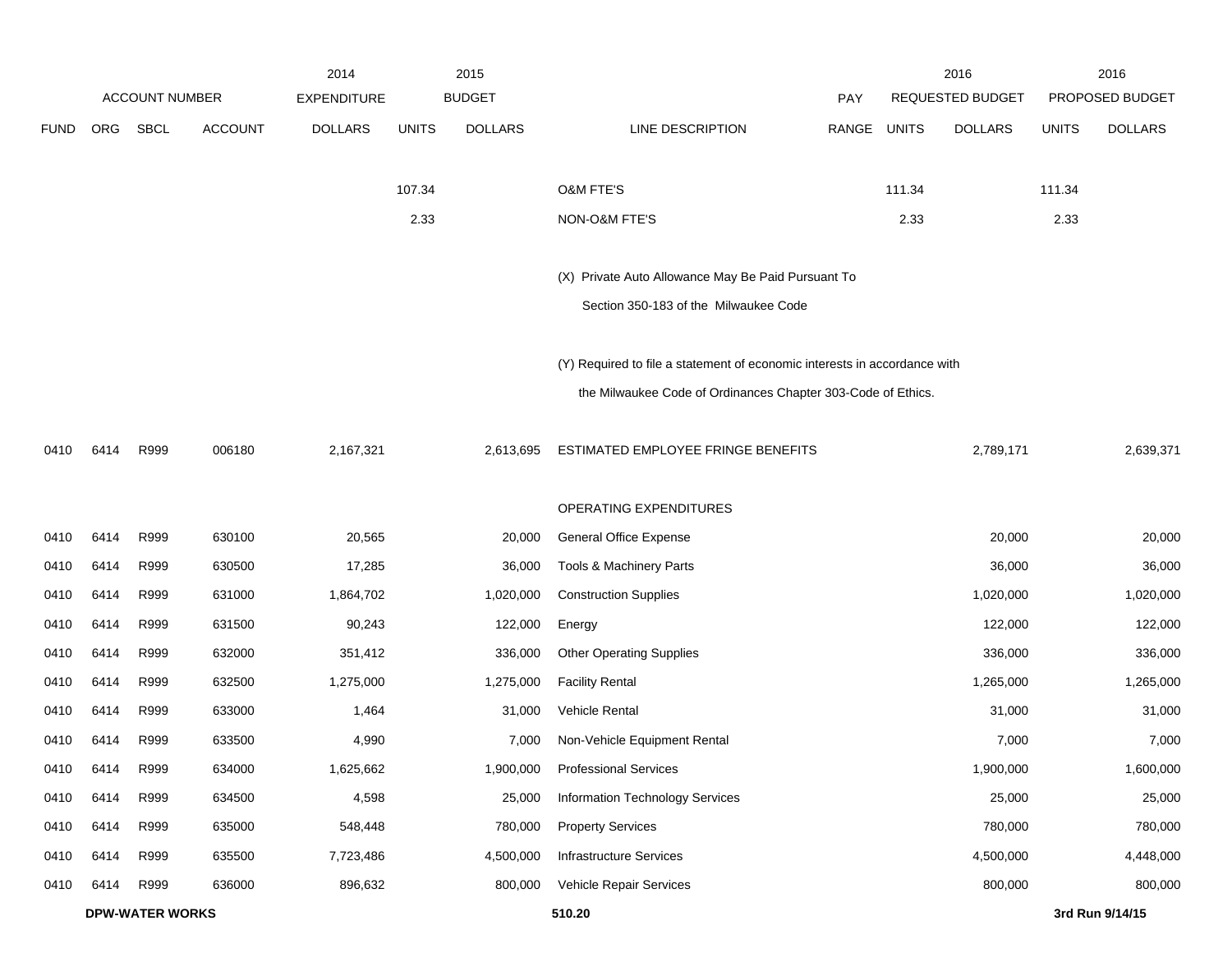|             |            |                       |                | 2014               |                | 2015           |                                               |       |                | 2016                    |              | 2016            |
|-------------|------------|-----------------------|----------------|--------------------|----------------|----------------|-----------------------------------------------|-------|----------------|-------------------------|--------------|-----------------|
|             |            | <b>ACCOUNT NUMBER</b> |                | <b>EXPENDITURE</b> |                | <b>BUDGET</b>  |                                               | PAY   |                | <b>REQUESTED BUDGET</b> |              | PROPOSED BUDGET |
| <b>FUND</b> | <b>ORG</b> | SBCL                  | <b>ACCOUNT</b> | <b>DOLLARS</b>     | <b>UNITS</b>   | <b>DOLLARS</b> | LINE DESCRIPTION                              | RANGE | <b>UNITS</b>   | <b>DOLLARS</b>          | <b>UNITS</b> | <b>DOLLARS</b>  |
|             |            |                       |                |                    |                |                |                                               |       |                |                         |              |                 |
| 0410        | 6414       | R999                  | 636500         | 43,420             |                | 102,000        | <b>Other Operating Services</b>               |       |                | 102,000                 |              | 102,000         |
| 0410        | 6414       | R999                  | 637000         |                    |                |                | Loans and Grants                              |       |                |                         |              |                 |
| 0410        | 6414       | R999                  | 637501         |                    |                |                | <b>Reimburse Other Departments</b>            |       |                |                         |              |                 |
|             | 6414       | R999                  |                |                    |                |                | OPERATING EXPENDITURES TOTAL                  |       |                | 10,944,000              |              | 10,592,000      |
| 0410        |            |                       | 006300         | 14,467,907         |                | 10,954,000     |                                               |       |                |                         |              |                 |
|             |            |                       |                |                    |                |                | <b>EQUIPMENT PURCHASES</b>                    |       |                |                         |              |                 |
|             |            |                       |                |                    |                |                |                                               |       |                |                         |              |                 |
|             |            |                       |                |                    |                |                | <b>Additional Equipment</b>                   |       |                |                         |              |                 |
| 0410        | 6414       | R999                  | 683521         |                    | $\overline{c}$ | 43,000         | Tools/Hydraulic pipe saw                      |       |                |                         |              |                 |
| 0410        | 6414       | R999                  | 683525         |                    |                |                | Technical Tools-Leak Coorelator               |       | $\mathbf{1}$   | 22,000                  |              |                 |
| 0410        | 6414       | R999                  | 685512         |                    | $\mathbf{1}$   | 18,250         | Automobiles                                   |       |                |                         |              |                 |
| 0410        | 6414       | R999                  | 685560         |                    |                |                | Vehicle Attachments-Trailer Mounted VAC       |       | $\mathbf{1}$   | 95,000                  |              |                 |
|             |            |                       |                |                    | 3              | 61,250         | Subtotal - Additional Equipment               |       | $\overline{2}$ | 117,000                 |              |                 |
|             |            |                       |                |                    |                |                |                                               |       |                |                         |              |                 |
|             |            |                       |                |                    |                |                | Replacement Equipment                         |       |                |                         |              |                 |
| 0410        | 6414       | R999                  | 683521         |                    | $\overline{2}$ | 13,900         | Tools-Branch machine, Breaker Head, Hole Hog  |       | 3              | 35,000                  | 3            | 35,000          |
| 0410        | 6414       | R999                  | 683525         |                    |                |                | <b>Technical Tools - Leak Coorelator</b>      |       | $\mathbf{1}$   | 35,000                  | $\mathbf{1}$ | 35,000          |
| 0410        | 6414       | R999                  | 685527         |                    |                |                | Dump Trucks                                   |       | $\overline{2}$ | 220,000                 | $\mathbf{1}$ | 135,000         |
| 0410        | 6414       | R999                  | 685529         |                    | $\mathbf{1}$   | 115,000        | <b>Industrial Trucks</b>                      |       |                |                         |              |                 |
| 0410        | 6414       | R999                  | 685539         |                    | $\,$ 5 $\,$    | 179,000        | Other Indstrl Vehicles-Tractor Backhoe        |       | $\mathbf{1}$   | 119,000                 | $\mathbf{1}$ | 119,000         |
| 0410        | 6414       | R999                  | 685550         |                    | $\mathbf{1}$   | 135,000        | Pickup Trucks & Vans-Utility Pickup, Crew Van |       | 3              | 325,000                 | 3            | 325,000         |
| 0410        | 6414       | R999                  | 685560         |                    |                |                | Vehicle Attachments-Trailer Mounted VAC       |       | 3              | 66,000                  | 3            | 66,000          |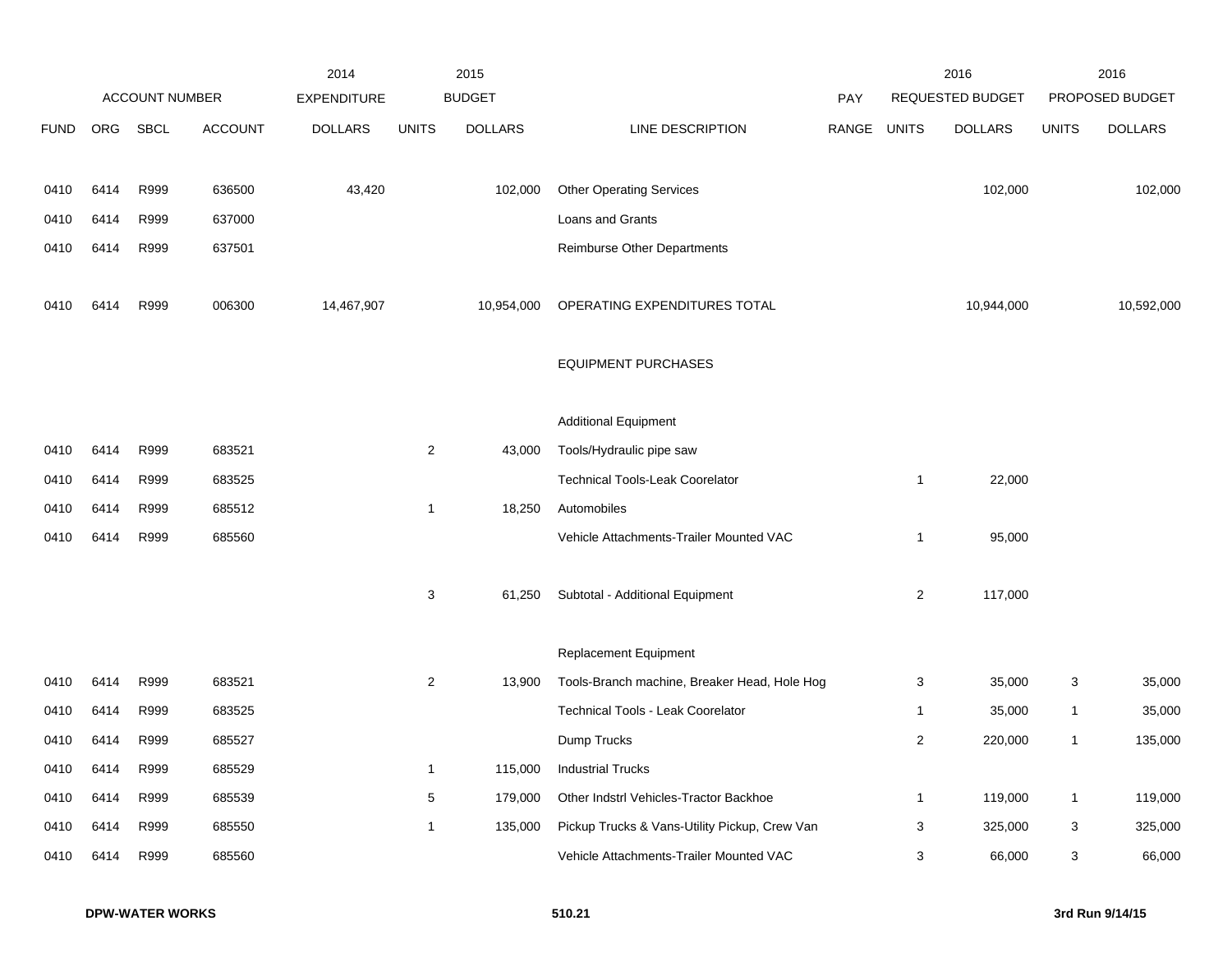|             |      |                       |                | 2014               |              | 2015           |                                  |       |       | 2016             |              | 2016            |
|-------------|------|-----------------------|----------------|--------------------|--------------|----------------|----------------------------------|-------|-------|------------------|--------------|-----------------|
|             |      | <b>ACCOUNT NUMBER</b> |                | <b>EXPENDITURE</b> |              | <b>BUDGET</b>  |                                  | PAY   |       | REQUESTED BUDGET |              | PROPOSED BUDGET |
| <b>FUND</b> | ORG  | <b>SBCL</b>           | <b>ACCOUNT</b> | <b>DOLLARS</b>     | <b>UNITS</b> | <b>DOLLARS</b> | LINE DESCRIPTION                 | RANGE | UNITS | <b>DOLLARS</b>   | <b>UNITS</b> | <b>DOLLARS</b>  |
|             |      |                       |                |                    | 9            | 442,900        | Subtotal - Replacement Equipment |       | 13    | 800,000          | 12           | 715,000         |
| 0410        | 6414 | R999                  | 006800         | 374,771            | 12           | 504,150        | EQUIPMENT PURCHASES TOTAL        |       | 15    | 917,000          | 12           | 715,000         |
|             |      |                       |                |                    |              |                | <b>SPECIAL FUNDS</b>             |       |       |                  |              |                 |
|             |      |                       |                |                    |              |                | SPECIAL FUNDS TOTAL              |       |       |                  |              |                 |
|             |      |                       |                |                    |              |                | DPW-WATER WORKS-DISTRIBUTION     |       |       |                  |              |                 |
|             |      |                       |                | 22,256,773         |              | 20,012,059     | ORGANIZATION TOTAL               |       |       | 20,943,742       |              | 19,944,942      |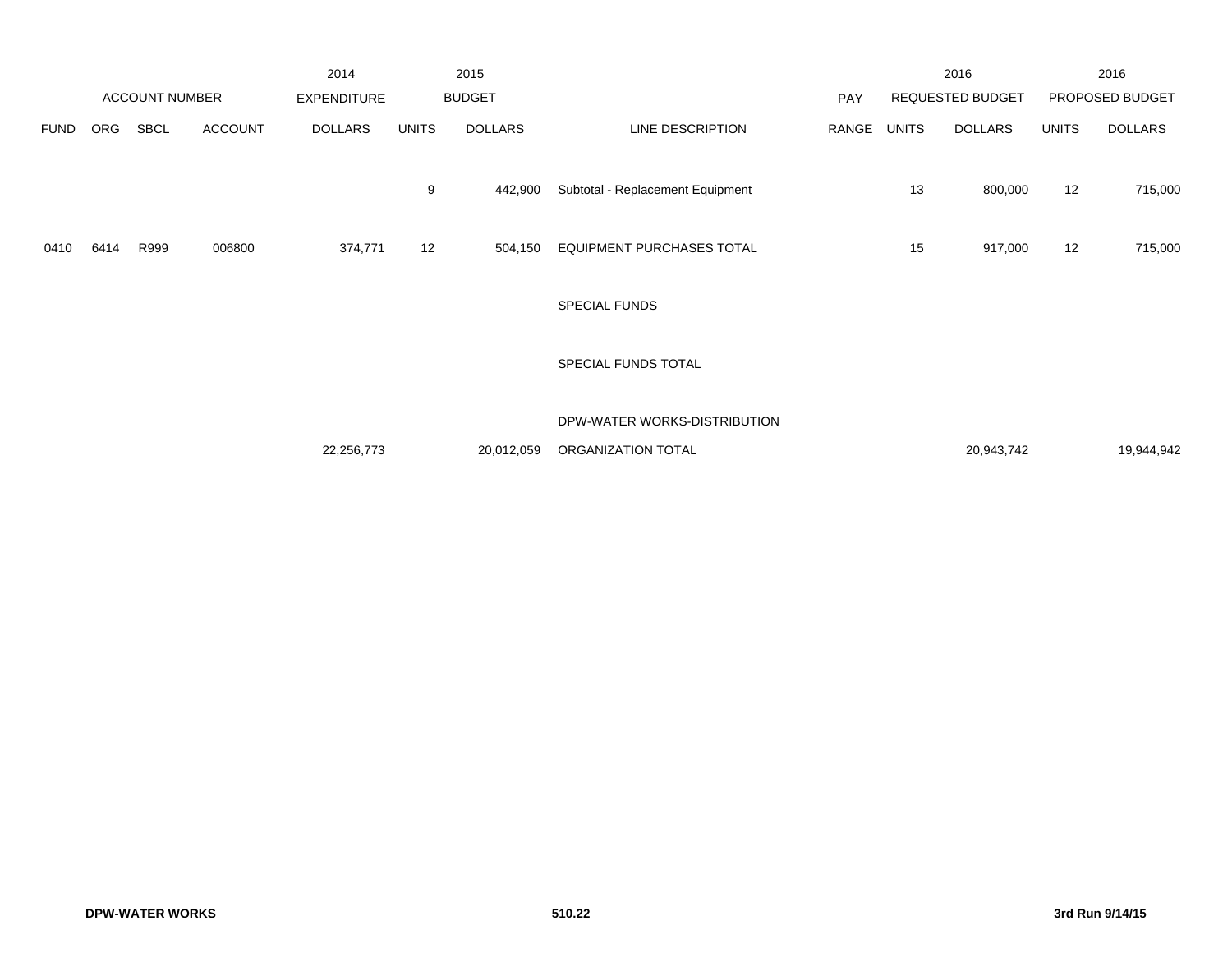|             |                        | ACCOUNT NUMBER |         | 2014<br>EXPENDITURE |                         | 2015<br><b>BUDGET</b> |                                        | PAY   |                | 2016<br>REQUESTED BUDGET |                | 2016<br>PROPOSED BUDGET |
|-------------|------------------------|----------------|---------|---------------------|-------------------------|-----------------------|----------------------------------------|-------|----------------|--------------------------|----------------|-------------------------|
| <b>FUND</b> | ORG                    | <b>SBCL</b>    | ACCOUNT | <b>DOLLARS</b>      | <b>UNITS</b>            | <b>DOLLARS</b>        | LINE DESCRIPTION                       | RANGE | <b>UNITS</b>   | <b>DOLLARS</b>           | <b>UNITS</b>   | <b>DOLLARS</b>          |
|             |                        |                |         |                     |                         |                       | DPW-WATER WORKS-WATER QUALITY          |       |                |                          |                |                         |
|             |                        |                |         |                     |                         |                       | ORGANIZATION (6415)                    |       |                |                          |                |                         |
|             |                        |                |         |                     |                         |                       | <b>SALARIES &amp; WAGES</b>            |       |                |                          |                |                         |
|             |                        |                |         |                     | $\mathbf{1}$            | 111,487               | Water Quality Manager (X)(Y)           | 1JX   | $\mathbf{1}$   | 116,994                  | $\mathbf{1}$   | 116,994                 |
|             |                        |                |         |                     | $\mathbf 1$             | 78,663                | Water Quality Operations Manager (X)   | 1FX   | $\mathbf{1}$   | 82,547                   | $\mathbf{1}$   | 82,547                  |
|             |                        |                |         |                     | $\mathbf{1}$            | 56,205                | Water Quality Analyst (X)              | 2GN   | $\mathbf{1}$   | 57,590                   | $\mathbf{1}$   | 57,590                  |
|             |                        |                |         |                     | 3                       | 172,994               | Lead Water Chemist                     | 2EN   | $\mathbf{3}$   | 179,394                  | $\sqrt{3}$     | 179,394                 |
|             |                        |                |         |                     | $\mathbf{1}$            | 57,136                | Water Microbiologist II                | 2DN   | $\mathbf{1}$   | 59,958                   | $\mathbf{1}$   | 59,958                  |
|             |                        |                |         |                     | 9                       | 452,537               | Water Chemist II                       | 2CN   | 9              | 456,837                  | 9              | 456,837                 |
|             |                        |                |         |                     | $\overline{\mathbf{c}}$ | 71,786                | Water Laboratory Technician            | 5DN   | $\overline{2}$ | 72,504                   | $\overline{2}$ | 72,504                  |
| 0410        | 6415                   | R999           | 600101  | 974,894             | 18                      | 1,000,808             | <b>Total Before Adjustments</b>        |       | 18             | 1,025,824                | 18             | 1,025,824               |
|             |                        |                |         |                     |                         |                       | Salary & Wage Rate Change              |       |                |                          |                |                         |
| 0410        | 6415                   | R999           | 602101  | 25,856              |                         | 40,000                | Overtime Compensated                   |       |                | 40,000                   |                | 40,000                  |
|             |                        |                |         |                     |                         | (20, 016)             | Personnel Cost Adjustment              |       |                | (20, 516)                |                | (20, 516)               |
|             |                        |                |         |                     |                         |                       | Other                                  |       |                |                          |                |                         |
|             |                        |                |         |                     |                         |                       | Furlough                               |       |                |                          |                |                         |
|             |                        |                |         | 1,000,750           | 18                      |                       | 1,020,792 Gross Salaries & Wages Total |       | 18             | 1,045,308                | 18             | 1,045,308               |
|             |                        |                |         |                     |                         |                       | Reimbursable Services Deduction        |       |                |                          |                |                         |
|             |                        |                |         |                     |                         |                       | Capital Improvements Deduction         |       |                |                          |                |                         |
|             |                        |                |         |                     |                         |                       | <b>Grants &amp; Aids Deduction</b>     |       |                |                          |                |                         |
|             | <b>DPW-WATER WORKS</b> |                |         |                     |                         |                       | 510.23                                 |       |                |                          |                | 3rd Run 9/14/15         |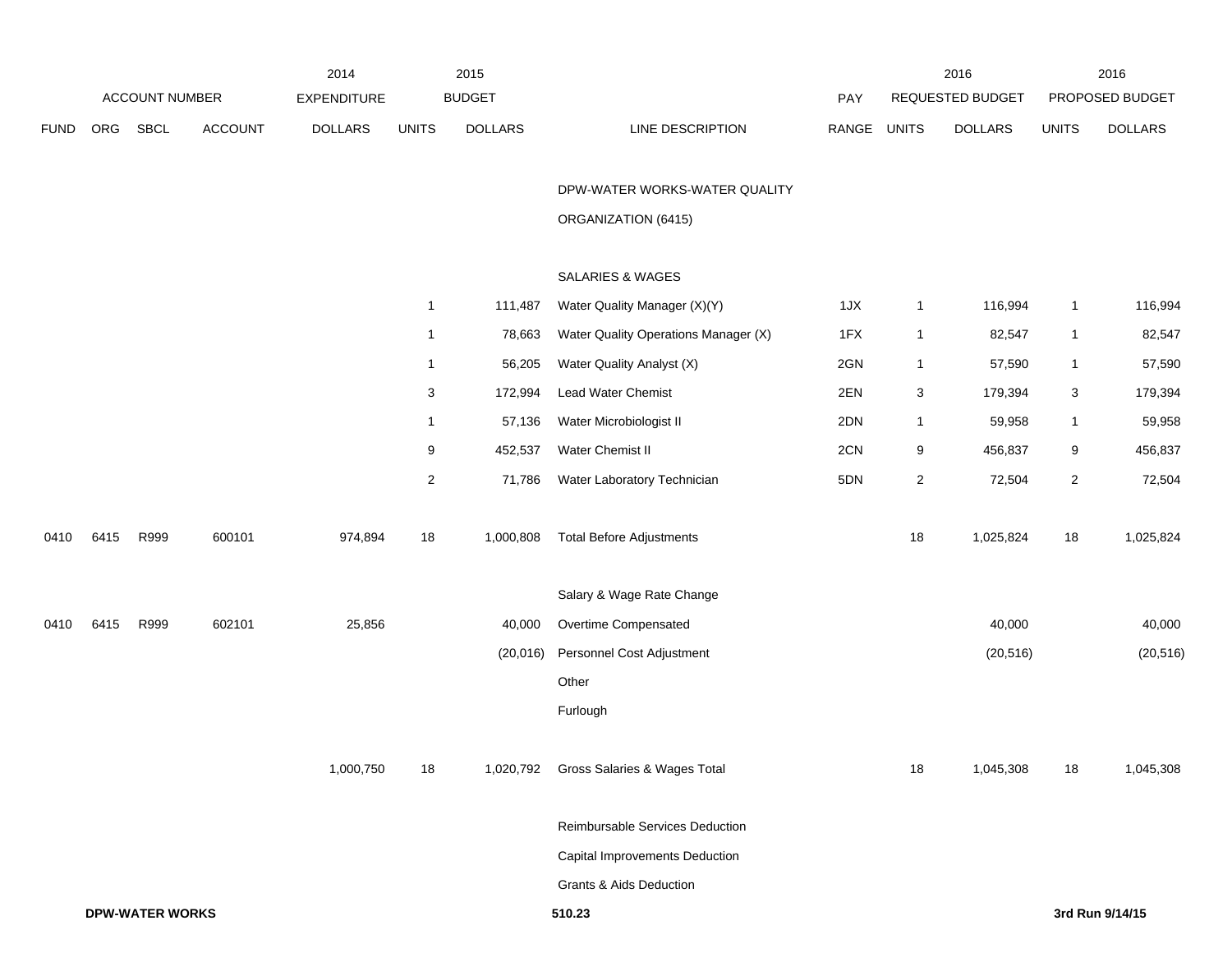|             |      |                        |                | 2014               |              | 2015           |                                                                           |             |       | 2016             |              | 2016            |
|-------------|------|------------------------|----------------|--------------------|--------------|----------------|---------------------------------------------------------------------------|-------------|-------|------------------|--------------|-----------------|
|             |      | <b>ACCOUNT NUMBER</b>  |                | <b>EXPENDITURE</b> |              | <b>BUDGET</b>  |                                                                           | <b>PAY</b>  |       | REQUESTED BUDGET |              | PROPOSED BUDGET |
| <b>FUND</b> | ORG  | SBCL                   | <b>ACCOUNT</b> | <b>DOLLARS</b>     | <b>UNITS</b> | <b>DOLLARS</b> | LINE DESCRIPTION                                                          | RANGE UNITS |       | <b>DOLLARS</b>   | <b>UNITS</b> | <b>DOLLARS</b>  |
|             |      |                        |                |                    |              |                |                                                                           |             |       |                  |              |                 |
| 0410        | 6415 | R999                   | 006000         | 1,000,750          | 18           | 1,020,792      | NET SALARIES & WAGES TOTAL                                                |             | 18    | 1,045,308        | 18           | 1,045,308       |
|             |      |                        |                |                    | 18.00        |                | O&M FTE'S                                                                 |             | 18.00 |                  | 18.00        |                 |
|             |      |                        |                |                    |              |                | NON-O&M FTE'S                                                             |             |       |                  |              |                 |
|             |      |                        |                |                    |              |                | (X) Private Auto Allowance May Be Paid Pursuant To                        |             |       |                  |              |                 |
|             |      |                        |                |                    |              |                | Section 350-183 of the Milwaukee Code                                     |             |       |                  |              |                 |
|             |      |                        |                |                    |              |                | (Y) Required to file a statement of economic interests in accordance with |             |       |                  |              |                 |
|             |      |                        |                |                    |              |                | the Milwaukee Code of Ordinances Chapter 303-Code of Ethics.              |             |       |                  |              |                 |
|             |      |                        |                |                    |              |                |                                                                           |             |       |                  |              |                 |
| 0410        | 6415 | R999                   | 006180         | 421,056            |              | 449,148        | ESTIMATED EMPLOYEE FRINGE BENEFITS                                        |             |       | 459,935          |              | 459,935         |
|             |      |                        |                |                    |              |                | OPERATING EXPENDITURES                                                    |             |       |                  |              |                 |
| 0410        | 6415 | R999                   | 630100         | 29,066             |              | 40,000         | General Office Expense                                                    |             |       | 40,000           |              | 40,000          |
| 0410        | 6415 | R999                   | 630500         | 3,154              |              | 5,000          | Tools & Machinery Parts                                                   |             |       | 5,000            |              | 5,000           |
| 0410        | 6415 | R999                   | 631000         |                    |              |                | <b>Construction Supplies</b>                                              |             |       |                  |              |                 |
| 0410        | 6415 | R999                   | 631500         |                    |              |                | Energy                                                                    |             |       |                  |              |                 |
| 0410        | 6415 | R999                   | 632000         | 75,696             |              | 80,000         | <b>Other Operating Supplies</b>                                           |             |       | 80,000           |              | 80,000          |
| 0410        | 6415 | R999                   | 632500         |                    |              |                | <b>Facility Rental</b>                                                    |             |       |                  |              |                 |
| 0410        | 6415 | R999                   | 633000         | 553                |              | 1,000          | Vehicle Rental                                                            |             |       | 1,000            |              | 1,000           |
| 0410        | 6415 | R999                   | 633500         | 2,416              |              | 5,000          | Non-Vehicle Equipment Rental                                              |             |       | 5,000            |              | 5,000           |
| 0410        | 6415 | R999                   | 634000         | 182,066            |              | 178,000        | <b>Professional Services</b>                                              |             |       | 178,000          |              | 178,000         |
| 0410        | 6415 | R999                   | 634500         |                    |              |                | Information Technology Services                                           |             |       |                  |              |                 |
|             |      | <b>DPW-WATER WORKS</b> |                |                    |              |                | 510.24                                                                    |             |       |                  |              | 3rd Run 9/14/15 |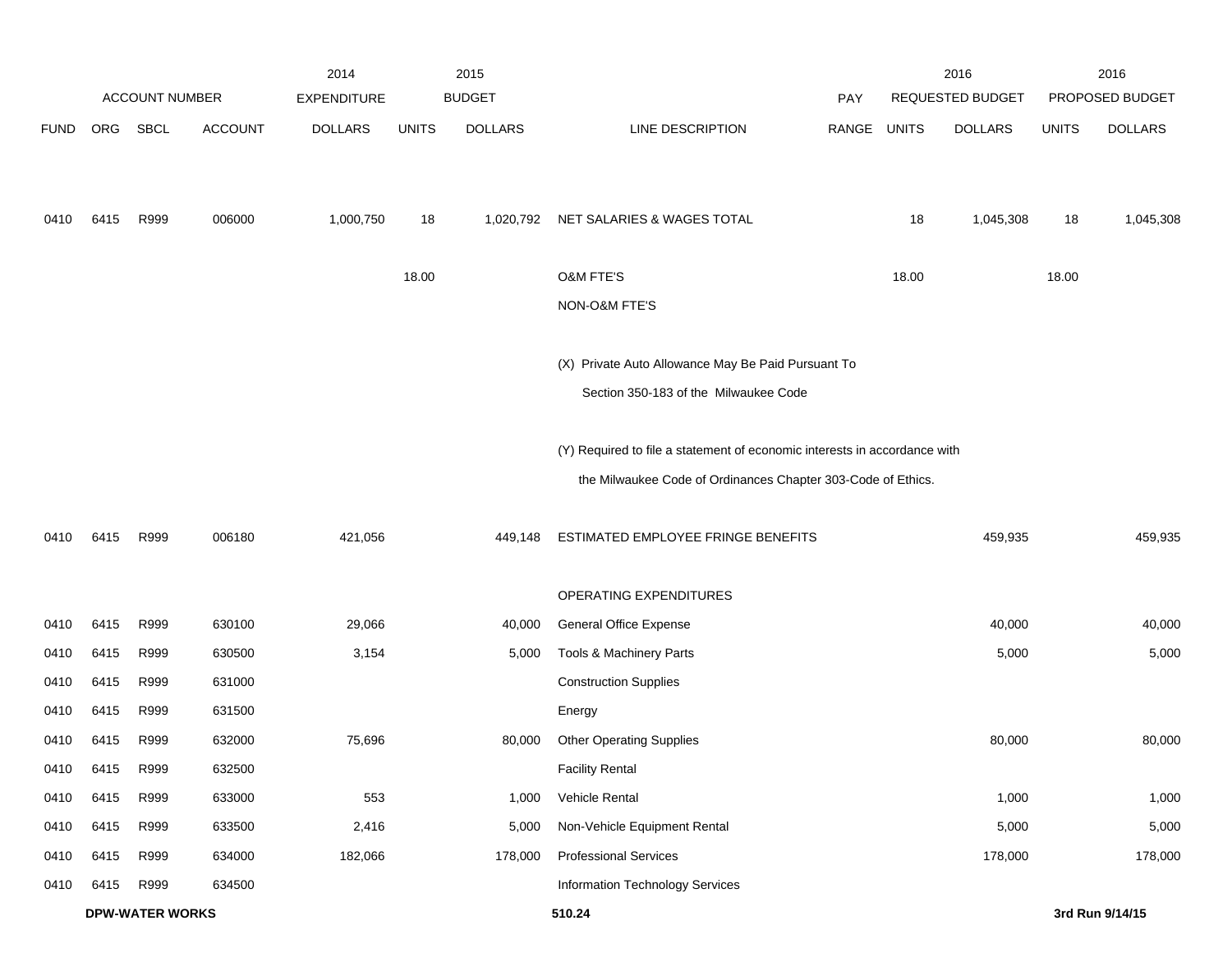|             |      |                        |                | 2014               |              | 2015           |                                    |             |              | 2016             |              | 2016            |
|-------------|------|------------------------|----------------|--------------------|--------------|----------------|------------------------------------|-------------|--------------|------------------|--------------|-----------------|
|             |      | ACCOUNT NUMBER         |                | <b>EXPENDITURE</b> |              | <b>BUDGET</b>  |                                    | PAY         |              | REQUESTED BUDGET |              | PROPOSED BUDGET |
| <b>FUND</b> | ORG  | <b>SBCL</b>            | <b>ACCOUNT</b> | <b>DOLLARS</b>     | <b>UNITS</b> | <b>DOLLARS</b> | LINE DESCRIPTION                   | RANGE UNITS |              | <b>DOLLARS</b>   | <b>UNITS</b> | <b>DOLLARS</b>  |
|             |      |                        |                |                    |              |                |                                    |             |              |                  |              |                 |
| 0410        | 6415 | R999                   | 635000         | 12,221             |              | 20,000         | <b>Property Services</b>           |             |              | 20,000           |              | 20,000          |
| 0410        | 6415 | R999                   | 635500         |                    |              |                | Infrastructure Services            |             |              |                  |              |                 |
| 0410        | 6415 | R999                   | 636000         |                    |              |                | Vehicle Repair Services            |             |              |                  |              |                 |
| 0410        | 6415 | R999                   | 636500         | 14,040             |              | 20,000         | <b>Other Operating Services</b>    |             |              | 20,000           |              | 20,000          |
| 0410        | 6415 | R999                   | 637000         |                    |              |                | Loans and Grants                   |             |              |                  |              |                 |
| 0410        | 6415 | R999                   | 637501         |                    |              |                | <b>Reimburse Other Departments</b> |             |              |                  |              |                 |
|             |      |                        |                |                    |              |                |                                    |             |              |                  |              |                 |
| 0410        | 6415 | R999                   | 006300         | 319,212            |              | 349,000        | OPERATING EXPENDITURES TOTAL       |             |              | 349,000          |              | 349,000         |
|             |      |                        |                |                    |              |                |                                    |             |              |                  |              |                 |
|             |      |                        |                |                    |              |                | <b>EQUIPMENT PURCHASES</b>         |             |              |                  |              |                 |
|             |      |                        |                |                    |              |                |                                    |             |              |                  |              |                 |
|             |      |                        |                |                    |              |                | <b>Additional Equipment</b>        |             |              |                  |              |                 |
| 0410        | 6415 | R999                   | 684029         |                    |              |                | Water Quality Monitoring Equipment |             | $\mathbf{1}$ | 102,000          | $\mathbf{1}$ | 102,000         |
|             |      |                        |                |                    |              |                | Subtotal - Additional Equipment    |             | $\mathbf{1}$ | 102,000          | $\mathbf{1}$ | 102,000         |
|             |      |                        |                |                    |              |                |                                    |             |              |                  |              |                 |
|             |      |                        |                |                    |              |                | Replacement Equipment              |             |              |                  |              |                 |
| 0410        | 6415 | R999                   | 683515         |                    | $\mathbf{1}$ | 60,000         | Lab Tools - ASI-L Autosampler      |             |              |                  |              |                 |
|             |      |                        |                |                    |              |                |                                    |             |              |                  |              |                 |
|             |      |                        |                |                    | $\mathbf{1}$ | 60,000         | Subtotal - Replacement Equipment   |             |              |                  |              |                 |
|             |      |                        |                |                    |              |                |                                    |             |              |                  |              |                 |
| 0410        | 6415 | R999                   | 006800         | 23,848             | $\mathbf{1}$ |                | 60,000 EQUIPMENT PURCHASES TOTAL   |             | $\mathbf{1}$ | 102,000          | $\mathbf{1}$ | 102,000         |
|             |      |                        |                |                    |              |                |                                    |             |              |                  |              |                 |
|             |      |                        |                |                    |              |                | SPECIAL FUNDS                      |             |              |                  |              |                 |
|             |      |                        |                |                    |              |                |                                    |             |              |                  |              |                 |
|             |      |                        |                |                    |              |                | SPECIAL FUNDS TOTAL                |             |              |                  |              |                 |
|             |      | <b>DPW-WATER WORKS</b> |                |                    |              |                | 510.25                             |             |              |                  |              | 3rd Run 9/14/15 |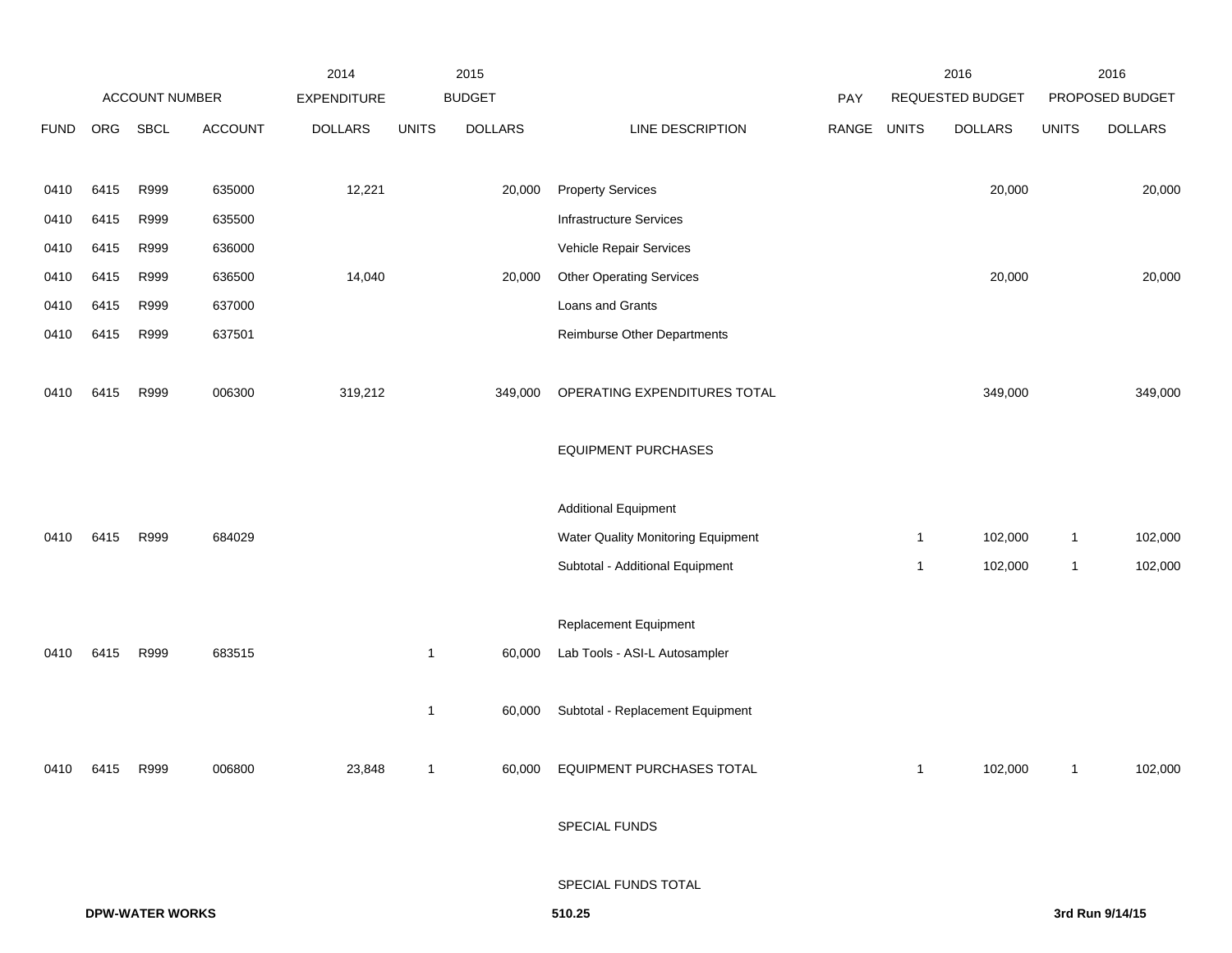|             |                       |      |                    | 2014           |               | 2015           |                                  |                  | 2016           |                        | 2016           |
|-------------|-----------------------|------|--------------------|----------------|---------------|----------------|----------------------------------|------------------|----------------|------------------------|----------------|
|             | <b>ACCOUNT NUMBER</b> |      | <b>EXPENDITURE</b> |                | <b>BUDGET</b> | PAY            |                                  | REQUESTED BUDGET |                | <b>PROPOSED BUDGET</b> |                |
| <b>FUND</b> | <b>ORG</b>            | SBCL | <b>ACCOUNT</b>     | <b>DOLLARS</b> | <b>UNITS</b>  | <b>DOLLARS</b> | LINE DESCRIPTION<br><b>RANGE</b> | <b>UNITS</b>     | <b>DOLLARS</b> | <b>UNITS</b>           | <b>DOLLARS</b> |

DPW-WATER WORKS - WATER QUALITY

1,764,866 1,878,940 ORGANIZATION TOTAL 1,956,243 1,956,243 1,956,243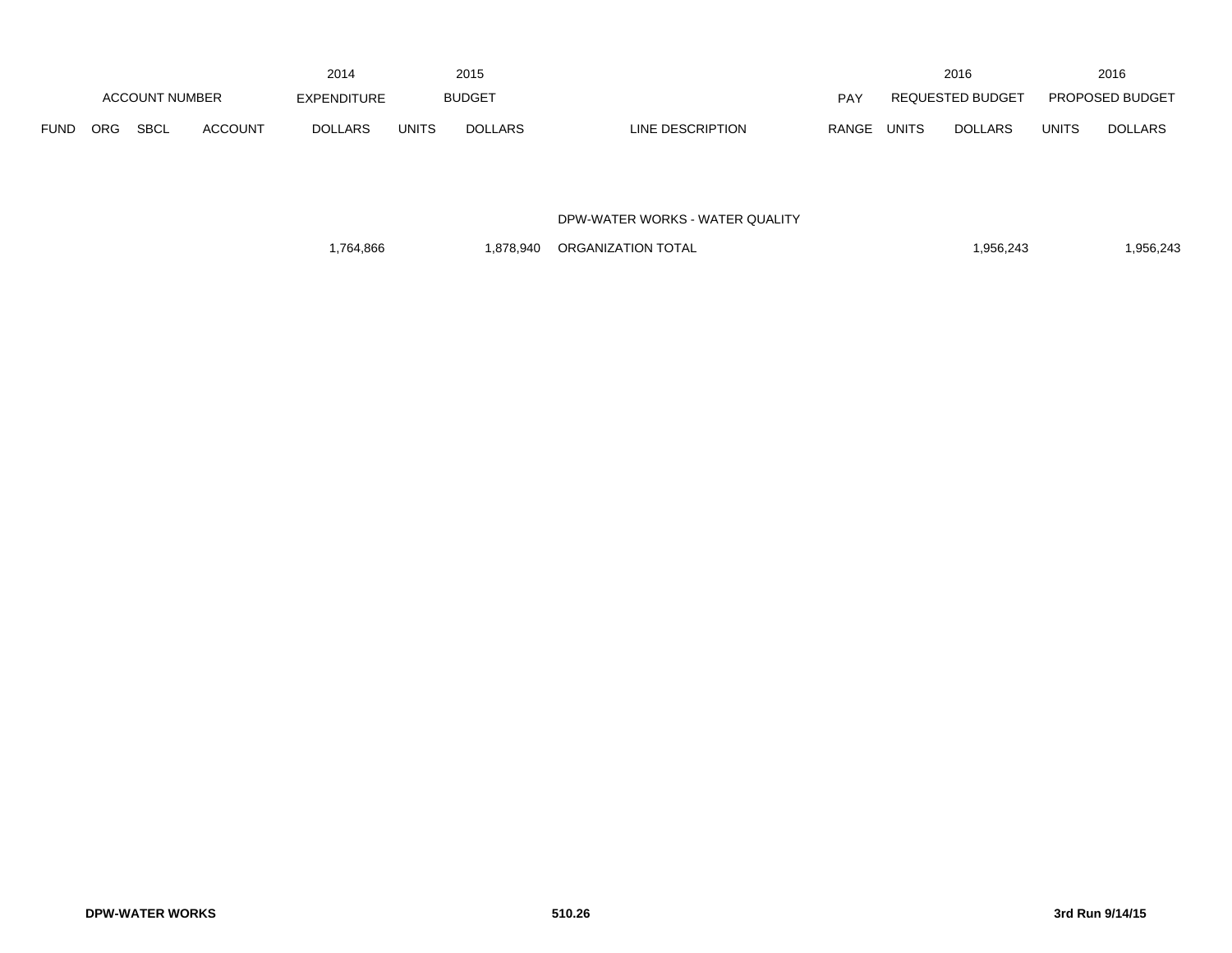|             |                       |             |                | 2014           |               | 2015           |                                  | 2016                    |                        | 2016           |
|-------------|-----------------------|-------------|----------------|----------------|---------------|----------------|----------------------------------|-------------------------|------------------------|----------------|
|             | <b>ACCOUNT NUMBER</b> |             | EXPENDITURE    |                | <b>BUDGET</b> | PAY            | <b>REQUESTED BUDGET</b>          |                         | <b>PROPOSED BUDGET</b> |                |
| <b>FUND</b> | ORG                   | <b>SBCL</b> | <b>ACCOUNT</b> | <b>DOLLARS</b> | <b>UNITS</b>  | <b>DOLLARS</b> | <b>RANGE</b><br>LINE DESCRIPTION | UNITS<br><b>DOLLARS</b> | <b>UNITS</b>           | <b>DOLLARS</b> |

### DPW-WATER WORKS-PLANTS-SOUTH

# ORGANIZATION (6416)

## SALARIES & WAGES

## HOWARD & SOUTH WATER PRODUCTION

|    | 70.126  | Water Plant Operations Manager (X)       | 1HX |    | 73.589  |    | 73,589  |
|----|---------|------------------------------------------|-----|----|---------|----|---------|
|    | 70.383  | Water Plant Maintenance Manager (X)      | 1DX |    | 73.860  |    | 73,860  |
| 12 | 684.282 | Water Treatment Plant Operator           | 3PN | 12 | 722.435 | 12 | 722.435 |
| 2  | 109.772 | Water Plant Steamfitter/ HVAC Specialist | 7JN | 2  | 113.120 | 2  | 113.120 |
| 9  | 458.032 | Machine Repair Person                    | 7JN | 9  | 465.781 | 9  | 465,781 |
|    | 51.007  | <b>Metal Fabricator</b>                  | 7HN |    | 53.527  |    | 53.527  |

## HOWARD CONTROL CENTER

### AUXILIARY

#### PLANT AUTOMATION

|   |         | Water Plant Automation Manager (X) | 1HX |   | 95.208  |   | 95,208  |
|---|---------|------------------------------------|-----|---|---------|---|---------|
|   | 86.406  | Water Plant Automation Manager (X) | 1FX |   |         |   |         |
|   |         | Automated Systems Supervisor (X)   | 1FX |   | 62,338  |   | 62,338  |
|   | 54.321  | Automated Systems Supervisor (X)   | 1DX |   |         |   |         |
| 3 | 187.411 | <b>Automated System Specialist</b> | 2GN | 4 | 249.600 | 4 | 249,600 |
| 2 | 89,188  | Program Assistant II               | 5FN | 2 | 93,593  | 2 | 93,593  |
|   |         |                                    |     |   |         |   |         |

| (250.396)<br>Salary & Wage Allocation to Plant - North | (300.443) | (300.443) |
|--------------------------------------------------------|-----------|-----------|
|--------------------------------------------------------|-----------|-----------|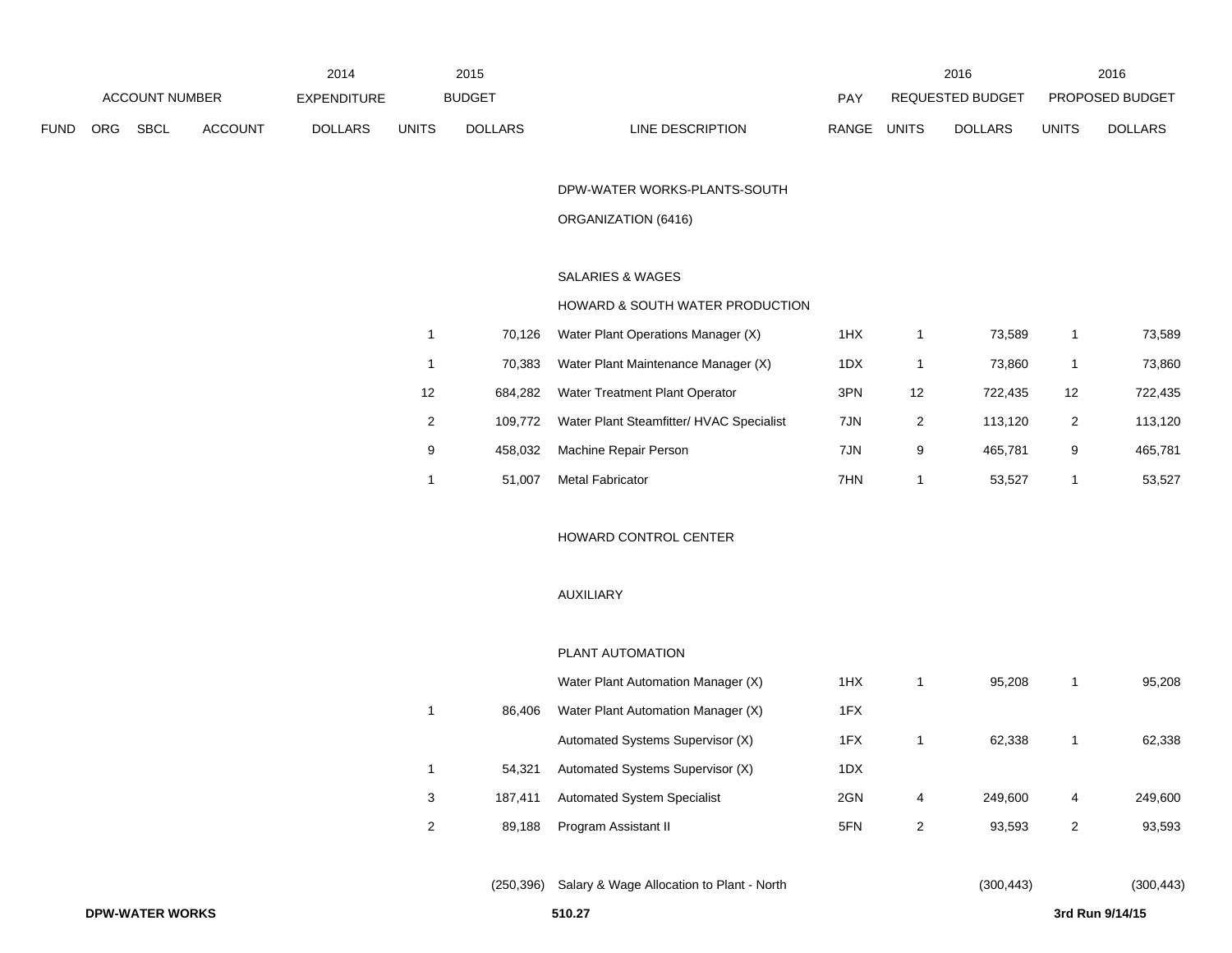|             |      |                        |                 | 2014               |              | 2015           |                                                    |       |              | 2016             |              | 2016            |
|-------------|------|------------------------|-----------------|--------------------|--------------|----------------|----------------------------------------------------|-------|--------------|------------------|--------------|-----------------|
|             |      | <b>ACCOUNT NUMBER</b>  |                 | <b>EXPENDITURE</b> |              | <b>BUDGET</b>  |                                                    | PAY   |              | REQUESTED BUDGET |              | PROPOSED BUDGET |
| <b>FUND</b> | ORG  | SBCL                   | <b>ACCOUNT</b>  | <b>DOLLARS</b>     | <b>UNITS</b> | <b>DOLLARS</b> | LINE DESCRIPTION                                   | RANGE | <b>UNITS</b> | <b>DOLLARS</b>   | <b>UNITS</b> | <b>DOLLARS</b>  |
|             |      |                        |                 |                    |              |                |                                                    |       |              |                  |              |                 |
|             |      |                        |                 |                    |              |                | ELECTRICAL & INSTRUMENTATION                       |       |              |                  |              |                 |
|             |      |                        |                 |                    |              | 290,348        | Salary & Wage Allocation from Plant - North        |       |              | 302,533          |              | 302,533         |
|             |      |                        |                 |                    |              |                |                                                    |       |              |                  |              |                 |
| 0410        | 6416 | R999                   | 600101          | 2,103,963          | 33           | 1,900,880      | <b>Total Before Adjustments</b>                    |       | 34           | 2,005,141        | 34           | 2,005,141       |
|             |      |                        |                 |                    |              |                |                                                    |       |              |                  |              |                 |
|             |      |                        |                 |                    |              |                | Salary & Wage Rate Change                          |       |              |                  |              |                 |
| 0410        | 6416 | R999                   | 602101          | 107,763            |              | 150,000        | Overtime Compensated                               |       |              | 150,000          |              | 150,000         |
|             |      |                        |                 |                    |              | (38,018)       | Personnel Cost Adjustment                          |       |              | (40, 103)        |              | (40, 103)       |
| 0410        | 6416 | R999                   | 602201 - 602601 |                    |              |                | Other                                              |       |              |                  |              |                 |
|             |      |                        |                 |                    |              |                | Furlough                                           |       |              |                  |              |                 |
|             |      |                        |                 |                    |              |                |                                                    |       |              |                  |              |                 |
|             |      |                        |                 | 2,211,726          | 33           | 2,012,862      | Gross Salaries & Wages Total                       |       | 34           | 2,115,038        | 34           | 2,115,038       |
|             |      |                        |                 |                    |              |                | Reimbursable Services Deduction                    |       |              |                  |              |                 |
|             |      |                        |                 |                    |              |                | Capital Improvements Deduction                     |       |              |                  |              |                 |
|             |      |                        |                 |                    |              |                | Grants & Aids Deduction                            |       |              |                  |              |                 |
|             |      |                        |                 |                    |              |                |                                                    |       |              |                  |              |                 |
| 0410        | 6416 | R999                   | 006000          | 2,211,726          | 33           | 2,012,862      | NET SALARIES & WAGES TOTAL                         |       | 34           | 2,115,038        | 34           | 2,115,038       |
|             |      |                        |                 |                    |              |                |                                                    |       |              |                  |              |                 |
|             |      |                        |                 |                    | 33.00        |                | O&M FTE'S                                          |       | 34.00        |                  | 34.00        |                 |
|             |      |                        |                 |                    |              |                | NON-O&M FTE'S                                      |       |              |                  |              |                 |
|             |      |                        |                 |                    |              |                | (X) Private Auto Allowance May Be Paid Pursuant to |       |              |                  |              |                 |
|             |      |                        |                 |                    |              |                | Section 350-183 of the Milwaukee Code.             |       |              |                  |              |                 |
|             |      | <b>DPW-WATER WORKS</b> |                 |                    |              |                | 510.28                                             |       |              |                  |              | 3rd Run 9/14/15 |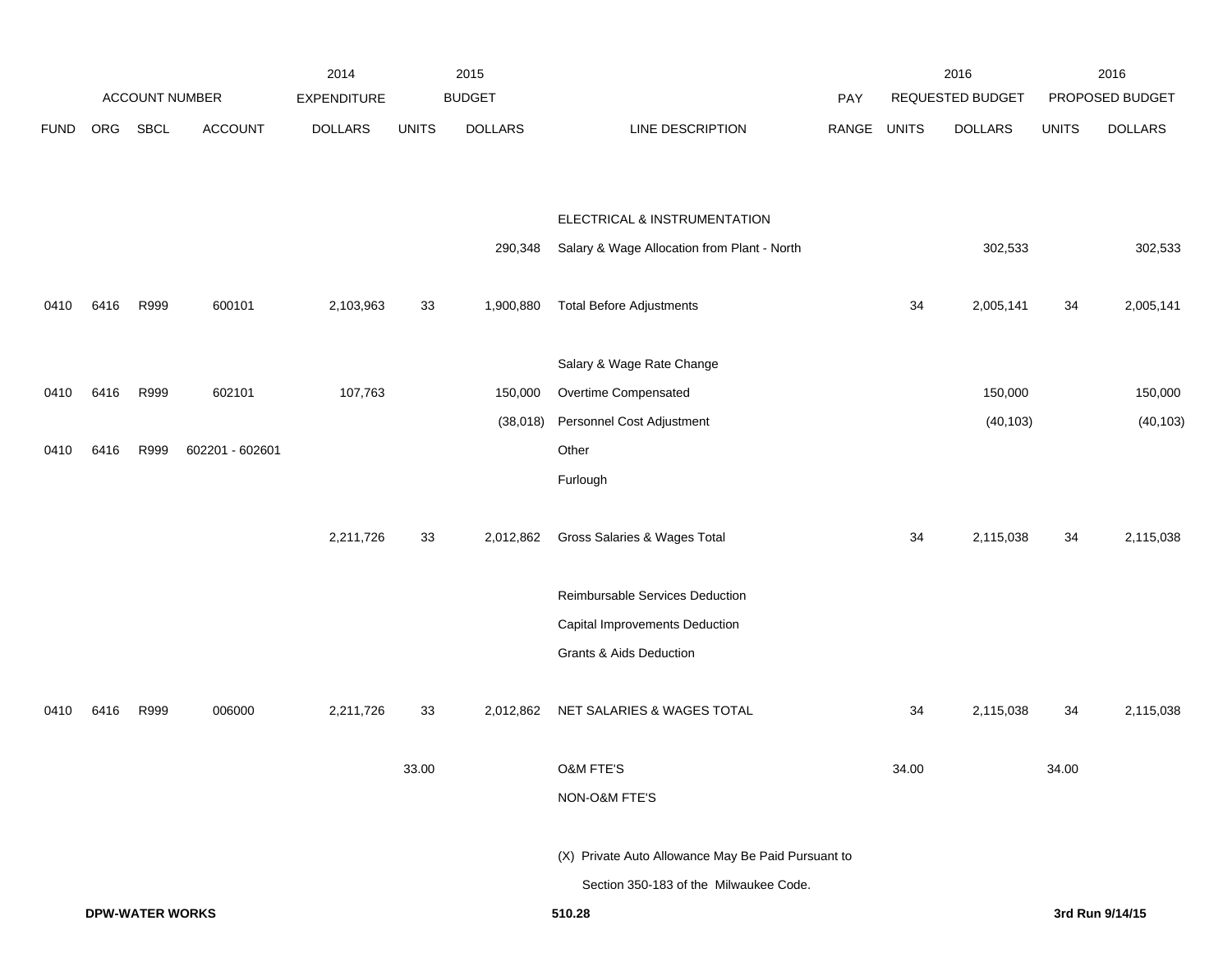|             |            |                       |                | 2014               |              | 2015           |                                        |       |       | 2016             |              | 2016            |
|-------------|------------|-----------------------|----------------|--------------------|--------------|----------------|----------------------------------------|-------|-------|------------------|--------------|-----------------|
|             |            | <b>ACCOUNT NUMBER</b> |                | <b>EXPENDITURE</b> |              | <b>BUDGET</b>  |                                        | PAY   |       | REQUESTED BUDGET |              | PROPOSED BUDGET |
| <b>FUND</b> | <b>ORG</b> | <b>SBCL</b>           | <b>ACCOUNT</b> | <b>DOLLARS</b>     | <b>UNITS</b> | <b>DOLLARS</b> | LINE DESCRIPTION                       | RANGE | UNITS | <b>DOLLARS</b>   | <b>UNITS</b> | <b>DOLLARS</b>  |
|             |            |                       |                |                    |              |                |                                        |       |       |                  |              |                 |
| 0410        | 6416       | R999                  | 006180         | 866,659            |              | 885,660        | ESTIMATED EMPLOYEE FRINGE BENEFITS     |       |       | 930,617          |              | 930,617         |
|             |            |                       |                |                    |              |                | OPERATING EXPENDITURES                 |       |       |                  |              |                 |
| 0410        | 6416       | R999                  | 630100         | 7,744              |              | 10,000         | General Office Expense                 |       |       | 10,000           |              | 10,000          |
| 0410        | 6416       | R999                  | 630500         | 159,627            |              | 97,000         | Tools & Machinery Parts                |       |       | 97,000           |              | 97,000          |
| 0410        | 6416       | R999                  | 631000         | 107,130            |              | 92,000         | <b>Construction Supplies</b>           |       |       | 92,000           |              | 92,000          |
| 0410        | 6416       | R999                  | 631500         | 2,675,712          |              | 3,140,700      | Energy                                 |       |       | 3,140,700        |              | 3,140,700       |
| 0410        | 6416       | R999                  | 632000         | 839,286            |              | 1,300,000      | <b>Other Operating Supplies</b>        |       |       | 1,000,000        |              | 1,000,000       |
| 0410        | 6416       | R999                  | 632500         |                    |              |                | <b>Facility Rental</b>                 |       |       |                  |              |                 |
| 0410        | 6416       | R999                  | 633000         | 96                 |              | 1,000          | Vehicle Rental                         |       |       | 1,000            |              | 1,000           |
| 0410        | 6416       | R999                  | 633500         | 2,942              |              | 5,000          | Non-Vehicle Equipment Rental           |       |       | 5,000            |              | 5,000           |
| 0410        | 6416       | R999                  | 634000         | 36,875             |              | 100,000        | <b>Professional Services</b>           |       |       | 75,000           |              | 75,000          |
| 0410        | 6416       | R999                  | 634500         | 255,889            |              | 150,000        | <b>Information Technology Services</b> |       |       | 150,000          |              | 150,000         |
| 0410        | 6416       | R999                  | 635000         | 1,043,043          |              | 1,000,000      | <b>Property Services</b>               |       |       | 1,200,000        |              | 1,200,000       |
| 0410        | 6416       | R999                  | 635500         | 36,346             |              | 10,000         | Infrastructure Services                |       |       | 30,000           |              | 30,000          |
| 0410        | 6416       | R999                  | 636000         | 42,432             |              | 45,000         | Vehicle Repair Services                |       |       | 45,000           |              | 45,000          |
| 0410        | 6416       | R999                  | 636500         | 48,731             |              | 42,000         | <b>Other Operating Services</b>        |       |       | 42,000           |              | 42,000          |
| 0410        | 6416       | R999                  | 637000         |                    |              |                | Loans and Grants                       |       |       |                  |              |                 |
| 0410        | 6416       | R999                  | 637501         |                    |              |                | Reimburse Other Departments            |       |       |                  |              |                 |
| 0410        | 6416       | R999                  | 006300         | 5,255,853          |              | 5,992,700      | OPERATING EXPENDITURES TOTAL           |       |       | 5,887,700        |              | 5,887,700       |
|             |            |                       |                |                    |              |                |                                        |       |       |                  |              |                 |

EQUIPMENT PURCHASES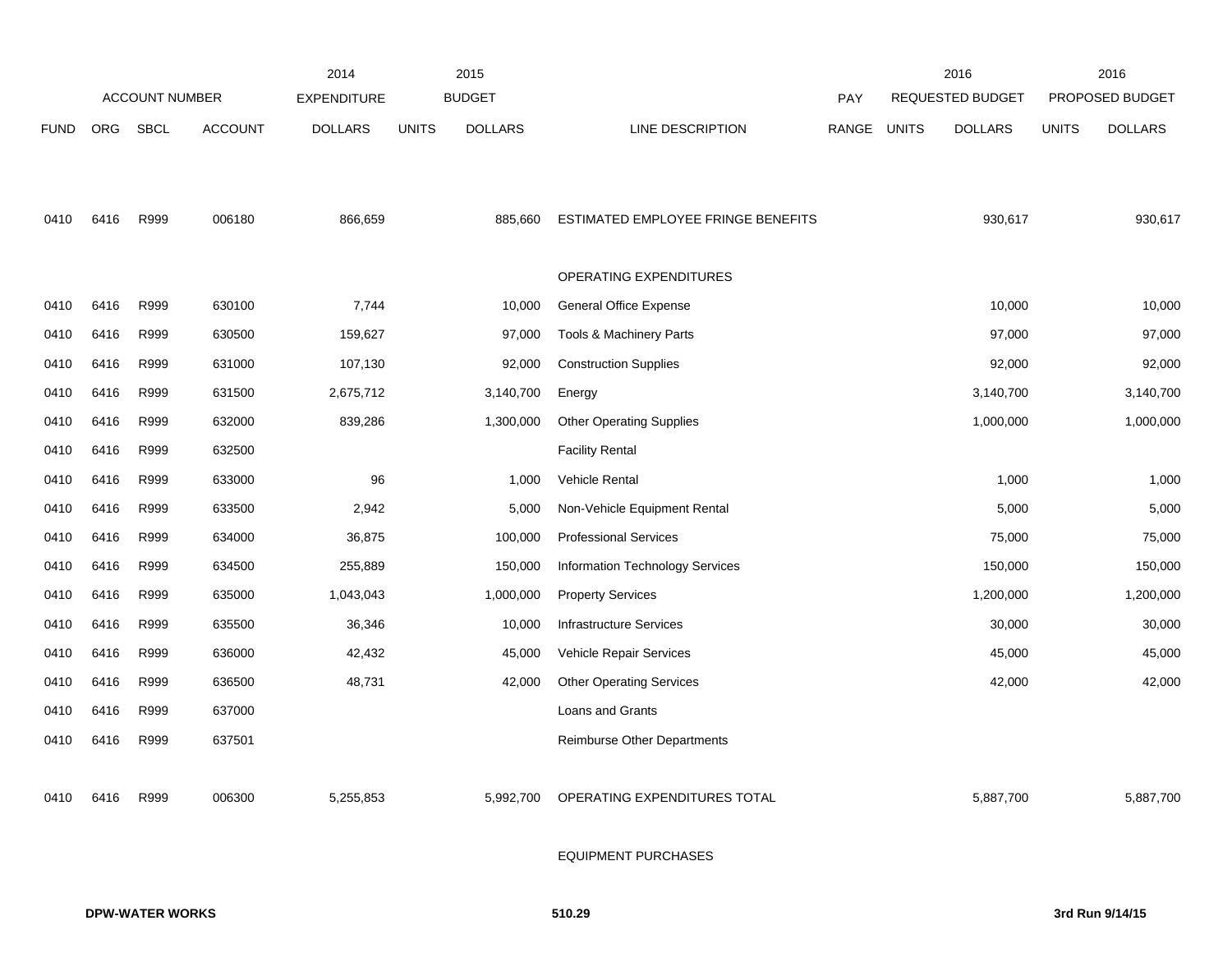|             |      |                       |                | 2014               |                | 2015           |                                                 |       |                | 2016             |                | 2016            |
|-------------|------|-----------------------|----------------|--------------------|----------------|----------------|-------------------------------------------------|-------|----------------|------------------|----------------|-----------------|
|             |      | <b>ACCOUNT NUMBER</b> |                | <b>EXPENDITURE</b> |                | <b>BUDGET</b>  |                                                 | PAY   |                | REQUESTED BUDGET |                | PROPOSED BUDGET |
| <b>FUND</b> | ORG  | <b>SBCL</b>           | <b>ACCOUNT</b> | <b>DOLLARS</b>     | <b>UNITS</b>   | <b>DOLLARS</b> | LINE DESCRIPTION                                | RANGE | <b>UNITS</b>   | <b>DOLLARS</b>   | <b>UNITS</b>   | <b>DOLLARS</b>  |
|             |      |                       |                |                    |                |                |                                                 |       |                |                  |                |                 |
|             |      |                       |                |                    |                |                | <b>Additional Equipment</b>                     |       |                |                  |                |                 |
| 0410        | 6416 | R999                  | 683521         |                    | 4              | 10,000         | Tools: Work platform, threading mach, generator |       | 3              | 98,000           | $\overline{2}$ | 23,000          |
| 0410        | 6416 | R999                  | 683525         |                    | 9              | 38,500         | Tech. Tools-pH meter, turbidimeter, analyzers   |       |                |                  |                |                 |
|             |      |                       |                |                    |                |                |                                                 |       |                |                  |                |                 |
|             |      |                       |                |                    | 13             | 48,500         | Subtotal - Additional Equipment                 |       | 3              | 98,000           | $\overline{2}$ | 23,000          |
|             |      |                       |                |                    |                |                |                                                 |       |                |                  |                |                 |
|             |      |                       |                |                    |                |                | Replacement Equipment                           |       |                |                  |                |                 |
| 0410        | 6416 | R999                  | 681008         |                    | $\mathbf{1}$   | 10,000         | Computer Peripheral: peri.protection, Istars    |       |                |                  |                |                 |
| 0410        | 6416 | R999                  | 681010         |                    | $\mathbf{1}$   | 80,000         | <b>Computer Server and Components</b>           |       | $\mathbf{1}$   | 80,000           | 1              | 80,000          |
| 0410        | 6416 | R999                  | 681011         |                    |                |                | <b>Computer Printer</b>                         |       | $\mathbf{1}$   | 500              | 1              | 500             |
| 0410        | 6416 | R999                  | 682008         |                    |                |                | Cameras - Security related                      |       | $\overline{1}$ | 20,000           | $\mathbf{1}$   | 20,000          |
| 0410        | 6416 | R999                  | 683521         |                    | $\overline{7}$ | 24,000         | Tools: breaker panel, Texas&Pipe area cranes    |       | 4              | 102,200          | 3              | 84,700          |
| 0410        | 6416 | R999                  | 683525         |                    | $\overline{7}$ | 89,000         | Tech. Tools: Chlorine and Ozone Analyzers       |       | 14             | 55,000           | 14             | 55,000          |
| 0410        | 6416 | R999                  | 685550         |                    |                |                | Trucks-Vans - Cargo Van                         |       | $\overline{1}$ | 40,000           | $\mathbf{1}$   | 40,000          |
| 0410        | 6416 | R999                  | 685560         |                    |                |                | Vehicle Accessories - Lift gate                 |       | $\overline{1}$ | 2,000            | $\mathbf{1}$   | 2,000           |
|             |      |                       |                |                    |                |                |                                                 |       |                |                  |                |                 |
|             |      |                       |                |                    | 16             | 203,000        | Subtotal - Replacement Equipment                |       | 23             | 299,700          | 22             | 282,200         |
|             |      |                       |                |                    |                |                |                                                 |       |                |                  |                |                 |
| 0410        | 6416 | R999                  | 006800         | 171,668            | 29             | 251,500        | EQUIPMENT PURCHASES TOTAL                       |       | 26             | 397,700          | 24             | 305,200         |
|             |      |                       |                |                    |                |                |                                                 |       |                |                  |                |                 |
|             |      |                       |                |                    |                |                | SPECIAL FUNDS                                   |       |                |                  |                |                 |
| 0410        | 6410 | R646                  | 006610         | 1,955,000          |                | 1,600,000      | Contingent FD. - Debt Service - Water Works*    |       |                | 1,735,000        |                | 1,735,000       |
|             |      |                       |                |                    |                |                |                                                 |       |                |                  |                |                 |
|             |      |                       |                | 1,955,000          |                | 1,600,000      | SPECIAL FUNDS TOTAL                             |       |                | 1,735,000        |                | 1,735,000       |
|             |      |                       |                |                    |                |                |                                                 |       |                |                  |                |                 |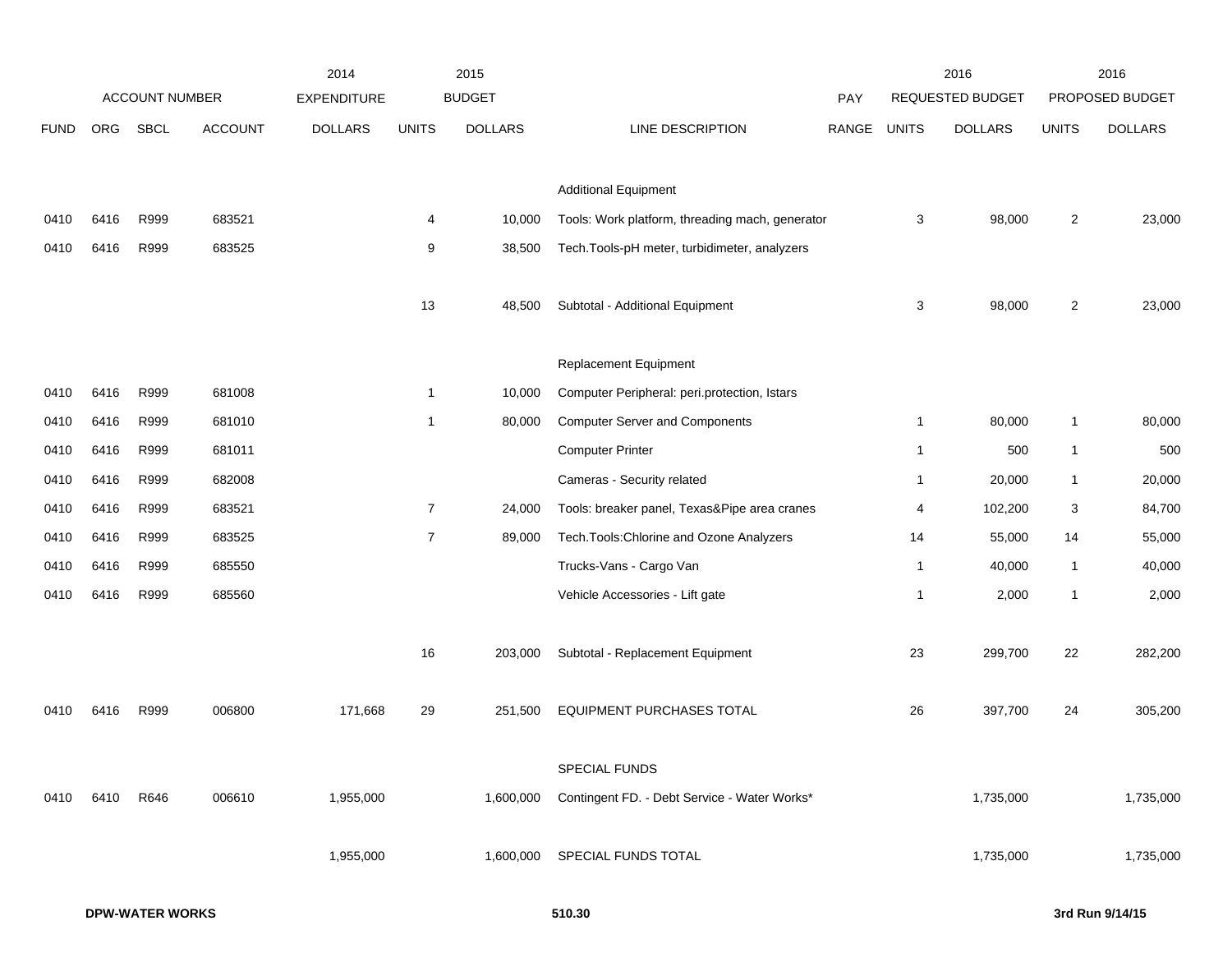|             |     |                       |                | 2014           |              | 2015           |                                |            |              | 2016             |              | 2016                   |
|-------------|-----|-----------------------|----------------|----------------|--------------|----------------|--------------------------------|------------|--------------|------------------|--------------|------------------------|
|             |     | <b>ACCOUNT NUMBER</b> |                | EXPENDITURE    |              | <b>BUDGET</b>  |                                | <b>PAY</b> |              | REQUESTED BUDGET |              | <b>PROPOSED BUDGET</b> |
| <b>FUND</b> | ORG | <b>SBCL</b>           | <b>ACCOUNT</b> | <b>DOLLARS</b> | <b>UNITS</b> | <b>DOLLARS</b> | LINE DESCRIPTION               | RANGE      | <b>UNITS</b> | <b>DOLLARS</b>   | <b>UNITS</b> | <b>DOLLARS</b>         |
|             |     |                       |                |                |              |                |                                |            |              |                  |              |                        |
|             |     |                       |                |                |              |                | DPW-WATER WORKS-HOWARD - SOUTH |            |              |                  |              |                        |
|             |     |                       |                | 10,460,906     |              | 10,742,722     | ORGANIZATION TOTAL             |            |              | 11,066,055       |              | 10,973,555             |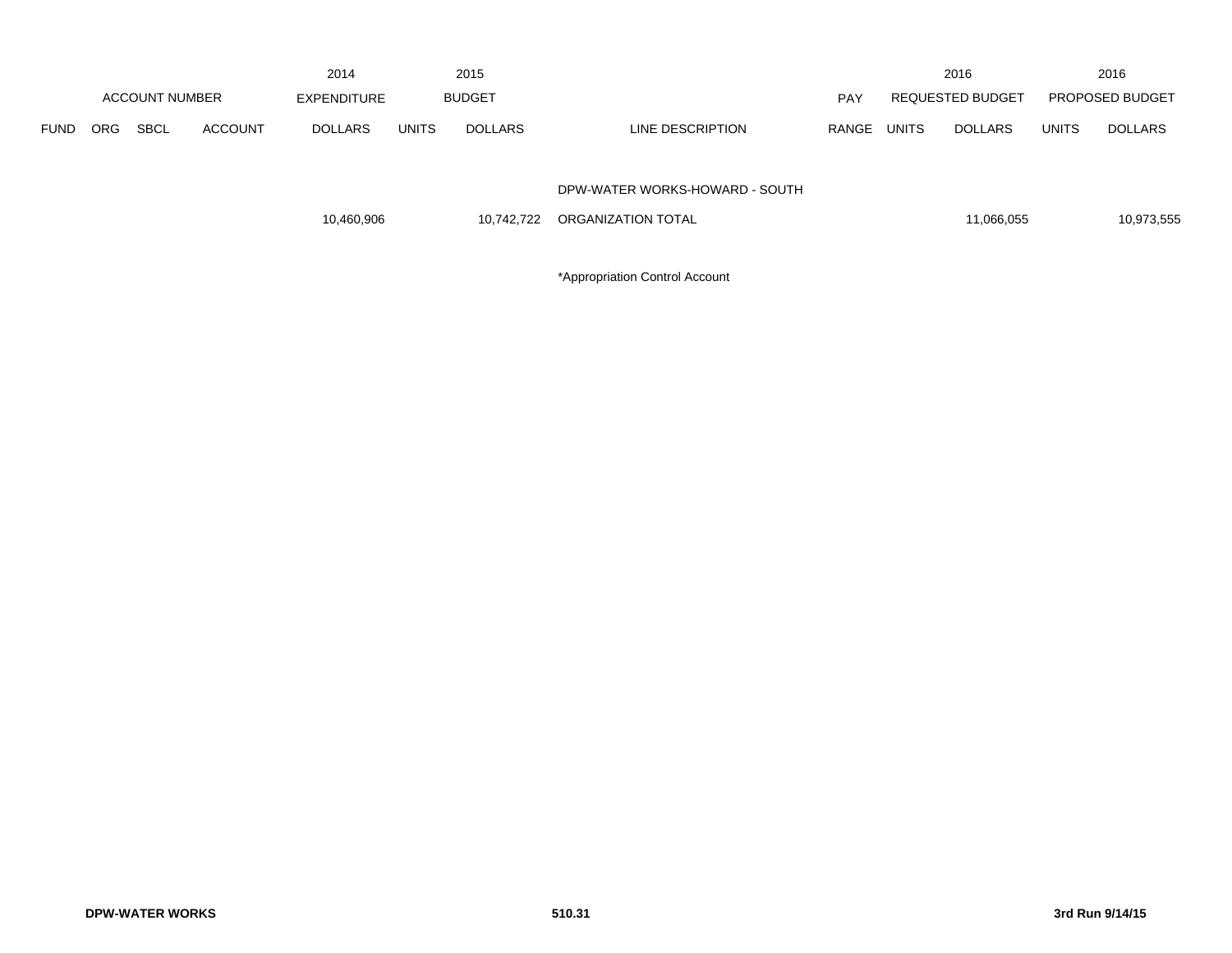|             |      |                       |                                      | 2014               |              | 2015           |                                        |       |              | 2016             |              | 2016            |
|-------------|------|-----------------------|--------------------------------------|--------------------|--------------|----------------|----------------------------------------|-------|--------------|------------------|--------------|-----------------|
|             |      | <b>ACCOUNT NUMBER</b> |                                      | <b>EXPENDITURE</b> |              | <b>BUDGET</b>  |                                        | PAY   |              | REQUESTED BUDGET |              | PROPOSED BUDGET |
| <b>FUND</b> | ORG  | <b>SBCL</b>           | <b>ACCOUNT</b>                       | <b>DOLLARS</b>     | <b>UNITS</b> | <b>DOLLARS</b> | LINE DESCRIPTION                       | RANGE | <b>UNITS</b> | <b>DOLLARS</b>   | <b>UNITS</b> | <b>DOLLARS</b>  |
|             |      |                       |                                      |                    |              |                |                                        |       |              |                  |              |                 |
|             |      |                       |                                      |                    |              |                | DPW-WATER WORKS                        |       |              |                  |              |                 |
|             |      |                       |                                      |                    |              |                | CAPITAL IMPROVEMENTS                   |       |              |                  |              |                 |
|             |      |                       |                                      |                    |              |                | Distribution System Replacement of     |       |              |                  |              |                 |
|             |      |                       |                                      |                    |              |                | Mains Hydrants and Valves              |       |              |                  |              |                 |
| 0420        | 6410 | R999                  | WT41014000A                          | 8,502,960          |              | 19,500,000     | Non-Assessable                         |       |              | 19,500,000       |              | 19,500,000      |
| 0420        | 6410 | R999                  | WT41014000A                          |                    |              |                | New Borrowing                          |       |              |                  |              |                 |
|             |      |                       |                                      |                    |              |                |                                        |       |              |                  |              |                 |
|             |      |                       |                                      |                    |              |                | <b>Distribution System</b>             |       |              |                  |              |                 |
|             |      |                       |                                      |                    |              |                | <b>Extensions and Modifications</b>    |       |              |                  |              |                 |
| 0420        | 6410 | R999                  | WT41014000A                          |                    |              |                | Non-Assessable                         |       |              |                  |              |                 |
| 0420        | 6410 | R999                  | WT42014000A                          |                    |              |                | Assessable                             |       |              | 5,000            |              | 5,000           |
| 0420        | 6410 | R999                  | WT43014000A                          | 28,836             |              |                | Developer Financed                     |       |              | 5,000            |              | 5,000           |
| 0420        | 6410 | R999                  | WT44014000A                          | 10,452             |              |                | Suburban Financed                      |       |              |                  |              |                 |
|             |      |                       |                                      |                    |              |                |                                        |       |              |                  |              |                 |
|             |      |                       |                                      | 8,542,248          |              | 19,500,000     | TOTAL WATER MAIN PROJECTS              |       |              | 19,510,000       |              | 19,510,000      |
|             |      |                       |                                      |                    |              |                |                                        |       |              |                  |              |                 |
| 0420        | 6410 | R999                  | WT45014100A                          | 23,190             |              | 600,000        | Linnwood Plant Building Improvements   |       |              | 565,000          |              | 425,000         |
| 0420        | 6410 | R999                  | WT45014200A                          | 716,261            |              | 1,350,000      | Linnwood Plant Treatment Improvements  |       |              | 2,425,000        |              | 775,000         |
| 0420        | 6410 | R999                  | WT45014300A                          | 6,471              |              | 250,000        | Howard Plant Building Improvements     |       |              |                  |              |                 |
| 0420        | 6410 | R999                  | WT45014400A                          |                    |              |                | Howard Plant Treatment Improvements    |       |              | 750,000          |              | 750,000         |
| 0420        | 6410 | R999                  | WT45014500A                          | 3,989,636          |              | 50,000         | <b>Pump Facilities Improvements</b>    |       |              | 3,200,000        |              | 200,000         |
| 0420        | 6410 | R999                  | WT45014600A                          | 221,738            |              | 2,500,000      | <b>Storage Facilities Improvements</b> |       |              | 2,000,000        |              | 2,000,000       |
| 0420        | 6410 | R999                  | WT45014700A                          | 139,008            |              | 700,000        | Meter Shop Repair                      |       |              |                  |              |                 |
| 0420        | 6410 | R999                  | WT45014800A                          | 10,320,374         |              |                | Back-up Power Generation               |       |              |                  |              |                 |
|             |      |                       | DPW-WATER WORKS-CAPITAL IMPROVEMENTS |                    |              |                | 520.1                                  |       |              |                  |              | 3rd Run 9/14/15 |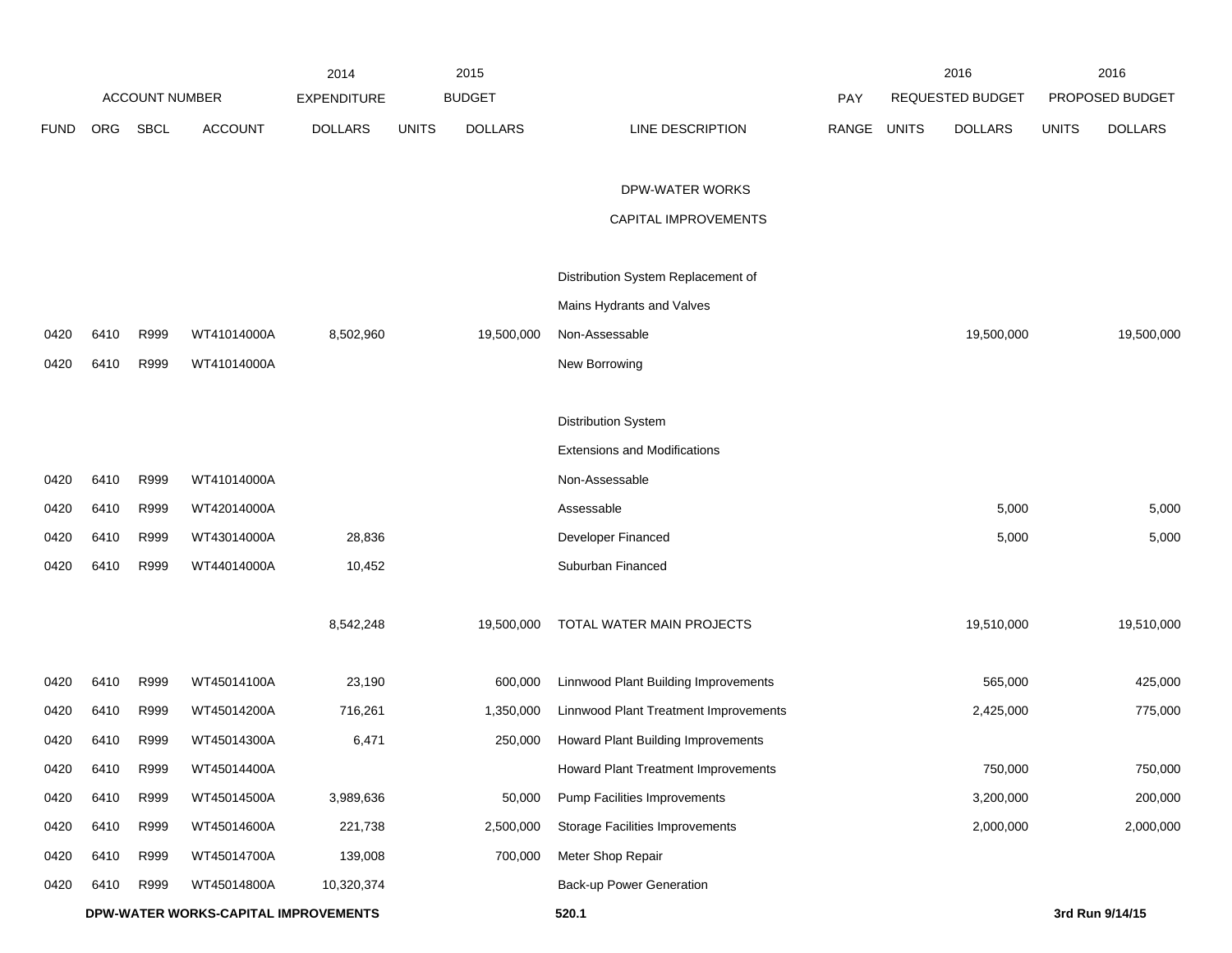|             |            |                       |                | 2014               |              | 2015           |                                           |       |              | 2016             |              | 2016            |
|-------------|------------|-----------------------|----------------|--------------------|--------------|----------------|-------------------------------------------|-------|--------------|------------------|--------------|-----------------|
|             |            | <b>ACCOUNT NUMBER</b> |                | <b>EXPENDITURE</b> |              | <b>BUDGET</b>  |                                           | PAY   |              | REQUESTED BUDGET |              | PROPOSED BUDGET |
| <b>FUND</b> | <b>ORG</b> | SBCL                  | <b>ACCOUNT</b> | <b>DOLLARS</b>     | <b>UNITS</b> | <b>DOLLARS</b> | LINE DESCRIPTION                          | RANGE | <b>UNITS</b> | <b>DOLLARS</b>   | <b>UNITS</b> | <b>DOLLARS</b>  |
| 0420        | 6410       | R999                  | WT45014900A    |                    |              |                | <b>Capital Project Contingencies</b>      |       |              | 2,000,000        |              | 2,000,000       |
|             |            |                       |                | 15,416,678         |              | 5,450,000      | TOTAL PROJECTS OTHER THAN MAINS           |       |              | 10,940,000       |              | 6,150,000       |
|             |            |                       |                | 23,958,926         |              | 24,950,000     | <b>TOTAL CAPITAL**</b>                    |       |              | 30,450,000       |              | 25,660,000      |
|             |            |                       |                | 23,930,090         |              | 24,950,000     | TOTAL CAPITAL - WATER WORKS FINANCED      |       |              | 30,440,000       |              | 25,650,000      |
|             |            |                       |                |                    |              |                | ** Project and Purpose account numbers to |       |              |                  |              |                 |
|             |            |                       |                |                    |              |                | be assigned upon adoption of a subsequent |       |              |                  |              |                 |
|             |            |                       |                |                    |              |                | funding resolution.                       |       |              |                  |              |                 |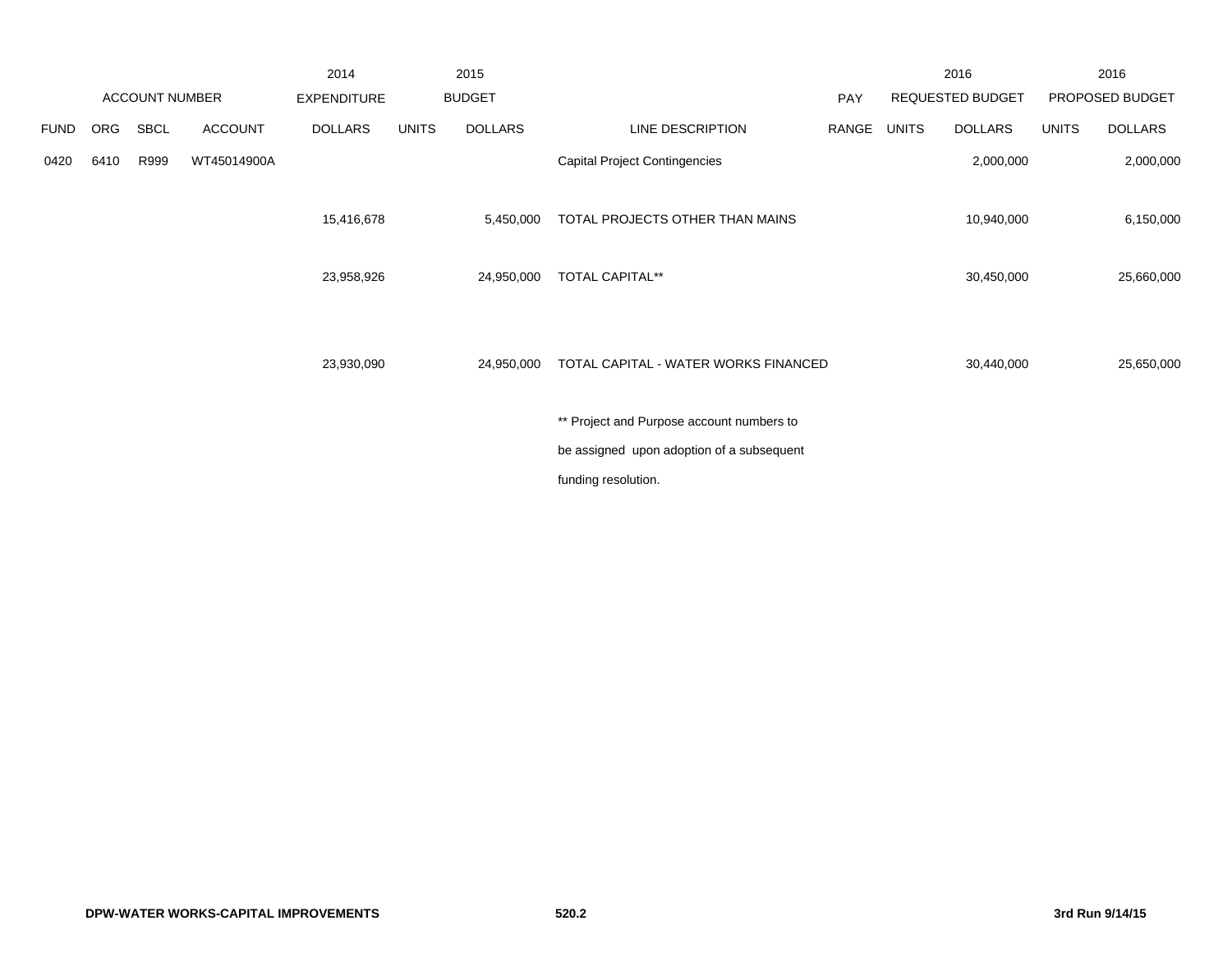|             |      |                       |                | 2014               |              | 2015           |                                                                                                                                                                                                                                      |             | 2016             |              | 2016            |
|-------------|------|-----------------------|----------------|--------------------|--------------|----------------|--------------------------------------------------------------------------------------------------------------------------------------------------------------------------------------------------------------------------------------|-------------|------------------|--------------|-----------------|
|             |      | <b>ACCOUNT NUMBER</b> |                | <b>EXPENDITURE</b> |              | <b>BUDGET</b>  |                                                                                                                                                                                                                                      | PAY         | REQUESTED BUDGET |              | PROPOSED BUDGET |
| <b>FUND</b> | ORG  | SBCL                  | <b>ACCOUNT</b> | <b>DOLLARS</b>     | <b>UNITS</b> | <b>DOLLARS</b> | LINE DESCRIPTION                                                                                                                                                                                                                     | RANGE UNITS | <b>DOLLARS</b>   | <b>UNITS</b> | <b>DOLLARS</b>  |
|             |      |                       |                |                    |              |                | DPW-WATER WORKS                                                                                                                                                                                                                      |             |                  |              |                 |
|             |      |                       |                |                    |              |                | RECAP OF AUTHORIZATIONS                                                                                                                                                                                                              |             |                  |              |                 |
|             |      |                       |                | 82,011,743         |              | 85,584,403     | <b>Operating Expense</b>                                                                                                                                                                                                             |             | 89,094,390       |              | 87,749,440      |
| 0410        | 6410 | R999                  | 006900         | 23,930,090         |              | 24,950,000     | Deposit to Retained Earnings for Capital                                                                                                                                                                                             |             | 30,440,000       |              | 25,650,000      |
|             |      |                       |                |                    |              |                | Deposit to Retained Earnings                                                                                                                                                                                                         |             |                  |              |                 |
|             |      |                       |                | 105,941,833        |              | 110,534,403    | <b>Total Water Operating &amp; Deposits</b>                                                                                                                                                                                          |             | 119,534,390      |              | 113,399,440     |
|             |      |                       |                | 23,930,090         |              | 14,214,000     | Capital Projects from Retained Earnings                                                                                                                                                                                              |             | 30,440,000       |              | 13,976,000      |
|             |      |                       |                | 1,311,125          |              | 10,736,000     | <b>Borrowing Authorizations</b>                                                                                                                                                                                                      |             |                  |              | 11,674,000      |
|             |      |                       |                |                    |              |                | <b>Borrowing Reserve</b>                                                                                                                                                                                                             |             |                  |              | 1,168,000       |
|             |      |                       |                |                    |              |                | Carryover Borrowing*                                                                                                                                                                                                                 |             |                  |              |                 |
|             |      |                       |                |                    |              |                | Assessments                                                                                                                                                                                                                          |             | 5,000            |              | 5,000           |
|             |      |                       |                | 28,836             |              |                | Developer Financed                                                                                                                                                                                                                   |             | 5,000            |              | 5,000           |
|             |      |                       |                | 25,270,051         |              | 24,950,000     | <b>Total Water Capital</b>                                                                                                                                                                                                           |             | 30,450,000       |              | 26,828,000      |
|             |      |                       |                | 131,211,884        |              | 135,484,403    | <b>Total Water Works Authorizations</b>                                                                                                                                                                                              |             | 149,984,390      |              | 140,227,440     |
|             |      |                       |                |                    |              |                | *Carryover Borrowing Amounts (Restatement of a prior years'<br>unutilized borrowing authorization are included for information<br>and authorization purposes. Such amounts are excluded from<br>budget totals to avoid duplication.) |             |                  |              |                 |
|             |      |                       |                |                    |              |                |                                                                                                                                                                                                                                      |             |                  |              |                 |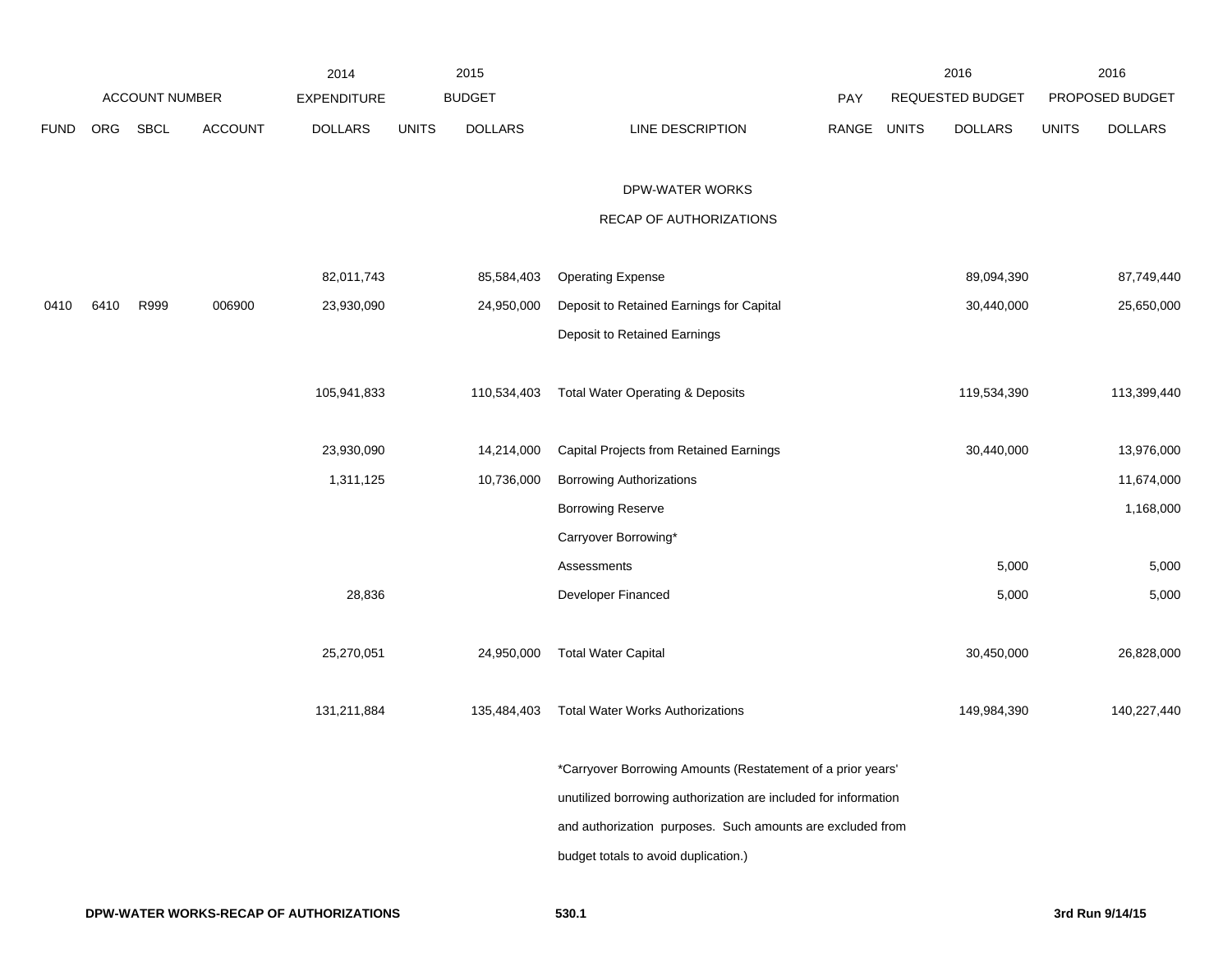|             |                |             |                | 2014           |               | 2015           |                                  |                  | 2016           |                        | 2016           |
|-------------|----------------|-------------|----------------|----------------|---------------|----------------|----------------------------------|------------------|----------------|------------------------|----------------|
|             | ACCOUNT NUMBER |             | EXPENDITURE    |                | <b>BUDGET</b> | PAY            |                                  | REQUESTED BUDGET |                | <b>PROPOSED BUDGET</b> |                |
| <b>FUND</b> | ORG            | <b>SBCL</b> | <b>ACCOUNT</b> | <b>DOLLARS</b> | <b>UNITS</b>  | <b>DOLLARS</b> | LINE DESCRIPTION<br><b>RANGE</b> | <b>UNITS</b>     | <b>DOLLARS</b> | <b>UNITS</b>           | <b>DOLLARS</b> |

2. SOURCE OF FUNDS FOR WATER WORKS

|      |      |                      |             | <b>REVENUES</b>                               |             |             |
|------|------|----------------------|-------------|-----------------------------------------------|-------------|-------------|
| 0410 | 6410 | 82,663,634<br>009400 | 86,785,000  | <b>Operating Revenue</b>                      | 87,320,000  | 87,320,000  |
| 0410 | 6410 | 009400<br>6,242,960  | 6,700,000   | Non-Operating Revenue                         | 6,525,000   | 6,525,000   |
| 0410 | 6410 | 009920<br>17,035,239 | 17,049,403  | Withdrawal From Retained Earnings             | 25,689,390  | 19,554,440  |
|      |      |                      |             |                                               |             |             |
|      |      | 105,941,833          | 110,534,403 | <b>Total Current Revenues</b>                 | 119,534,390 | 113,399,440 |
|      |      |                      |             |                                               |             |             |
|      |      |                      |             | FINANCING OF WATER WORKS CAPITAL IMPROVEMENTS |             |             |
|      |      |                      |             | Assessments                                   | 5,000       | 5,000       |
| 0420 |      | 23,930,090           | 14,214,000  | From Fund 41 Retained Earnings                | 30,440,000  | 13,976,000  |
|      |      | 1,311,125            | 10,736,000  | Proceeds from Borrowing                       |             | 11,674,000  |
|      |      |                      |             | <b>Borrowing Reserve</b>                      |             | 1,168,000   |
| 0420 |      | 28,836               |             | Out Of Program-Developer Financed             | 5,000       | 5,000       |
|      |      |                      |             |                                               |             |             |
|      |      | 25,270,051           | 24,950,000  | <b>Total Capital Financing Required</b>       | 30,450,000  | 26,828,000  |
|      |      |                      |             |                                               |             |             |
|      |      | 131,211,884          | 135,484,403 | TOTAL SOURCE OF FUNDS FOR WATER WORKS         | 149,984,390 | 140,227,440 |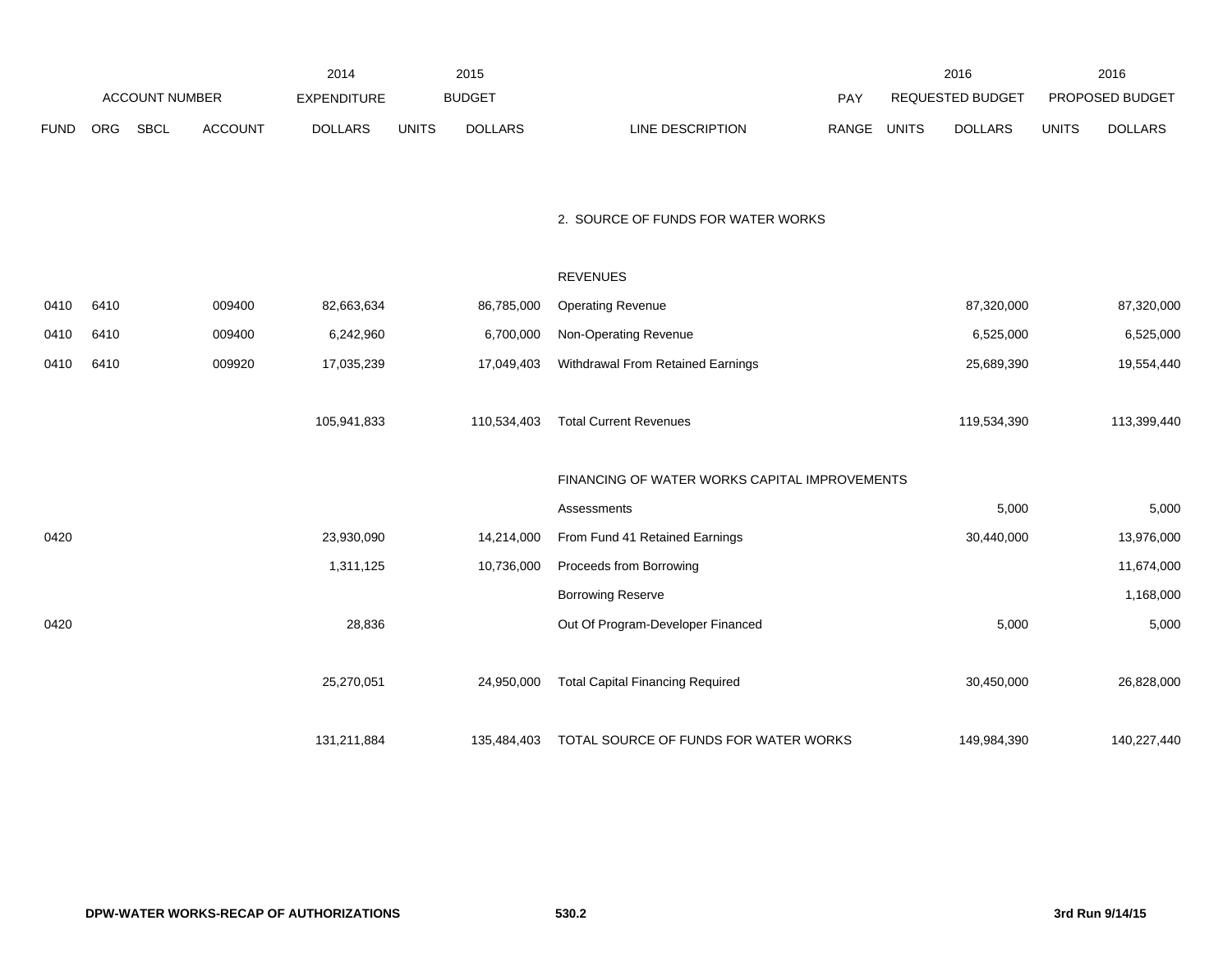|             |     |                       |                | 2014               |              | 2015           |                                        |            |              | 2016                    |              | 2016            |
|-------------|-----|-----------------------|----------------|--------------------|--------------|----------------|----------------------------------------|------------|--------------|-------------------------|--------------|-----------------|
|             |     | <b>ACCOUNT NUMBER</b> |                | <b>EXPENDITURE</b> |              | <b>BUDGET</b>  |                                        | <b>PAY</b> |              | <b>REQUESTED BUDGET</b> |              | PROPOSED BUDGET |
| <b>FUND</b> | ORG | <b>SBCL</b>           | <b>ACCOUNT</b> | <b>DOLLARS</b>     | <b>UNITS</b> | <b>DOLLARS</b> | LINE DESCRIPTION                       | RANGE      | <b>UNITS</b> | <b>DOLLARS</b>          | <b>UNITS</b> | <b>DOLLARS</b>  |
|             |     |                       |                |                    |              |                | K. SEWER MAINTENANCE FUND              |            |              |                         |              |                 |
|             |     |                       |                |                    |              |                | 1. BUDGET FOR SEWER MAINTENANCE FUND   |            |              |                         |              |                 |
|             |     |                       |                |                    |              |                | DPW-INFRASTRUCTURE SERVICES DIVISION - |            |              |                         |              |                 |
|             |     |                       |                |                    |              |                | SEWER MAINTENANCE FUND BUDGETARY       |            |              |                         |              |                 |
|             |     |                       |                |                    |              |                | CONTROL UNIT $(1 BCU = 2 DU)$          |            |              |                         |              |                 |
|             |     |                       |                |                    |              |                |                                        |            |              |                         |              |                 |
|             |     |                       |                |                    |              |                | <b>SALARIES &amp; WAGES</b>            |            |              |                         |              |                 |

|      |                               |      |        | 139,098   | 150,000   |  | Overtime Compensated*                |        | 150,000   |                 | 150,000   |
|------|-------------------------------|------|--------|-----------|-----------|--|--------------------------------------|--------|-----------|-----------------|-----------|
|      |                               |      |        | 4,004,834 | 4,758,218 |  | All Other Salaries & Wages           |        | 4,832,137 |                 | 4,774,825 |
|      |                               |      |        |           |           |  |                                      |        |           |                 |           |
| 0490 | 6830                          | R999 | 006000 | 4,143,932 | 4,908,218 |  | NET SALARIES & WAGES TOTAL*          |        | 4,982,137 |                 | 4,924,825 |
|      |                               |      |        |           |           |  |                                      |        |           |                 |           |
|      |                               |      |        |           | 146       |  | TOTAL NUMBER OF POSITIONS AUTHORIZED | 146    |           | 146             |           |
|      |                               |      |        |           |           |  |                                      |        |           |                 |           |
|      |                               |      |        |           | 103.05    |  | <b>O&amp;M FTE'S</b>                 | 102.85 |           | 102.85          |           |
|      |                               |      |        |           | 11.95     |  | NON-O&M FTE'S                        | 12.15  |           | 12.15           |           |
| 0490 | 6830                          | R999 | 006180 | 2,037,174 | 2,306,862 |  | ESTIMATED EMPLOYEE FRINGE BENEFITS   |        | 2,513,488 |                 | 2,484,574 |
|      |                               |      |        |           |           |  | OPERATING EXPENDITURES               |        |           |                 |           |
| 0490 | 6830                          | R999 | 630100 | 21,509    | 27,000    |  | General Office Expense               |        | 27,000    |                 | 27,000    |
| 0490 | 6830                          | R999 | 630500 | 18,640    | 55,000    |  | Tools & Machinery Parts              |        | 55,000    |                 | 55,000    |
| 0490 | 6830                          | R999 | 631000 | 702,635   | 700,000   |  | <b>Construction Supplies</b>         |        | 700,000   |                 | 700,000   |
|      | <b>SEWER MAINTENANCE FUND</b> |      |        |           |           |  | 540.1                                |        |           | 3rd Run 9/14/15 |           |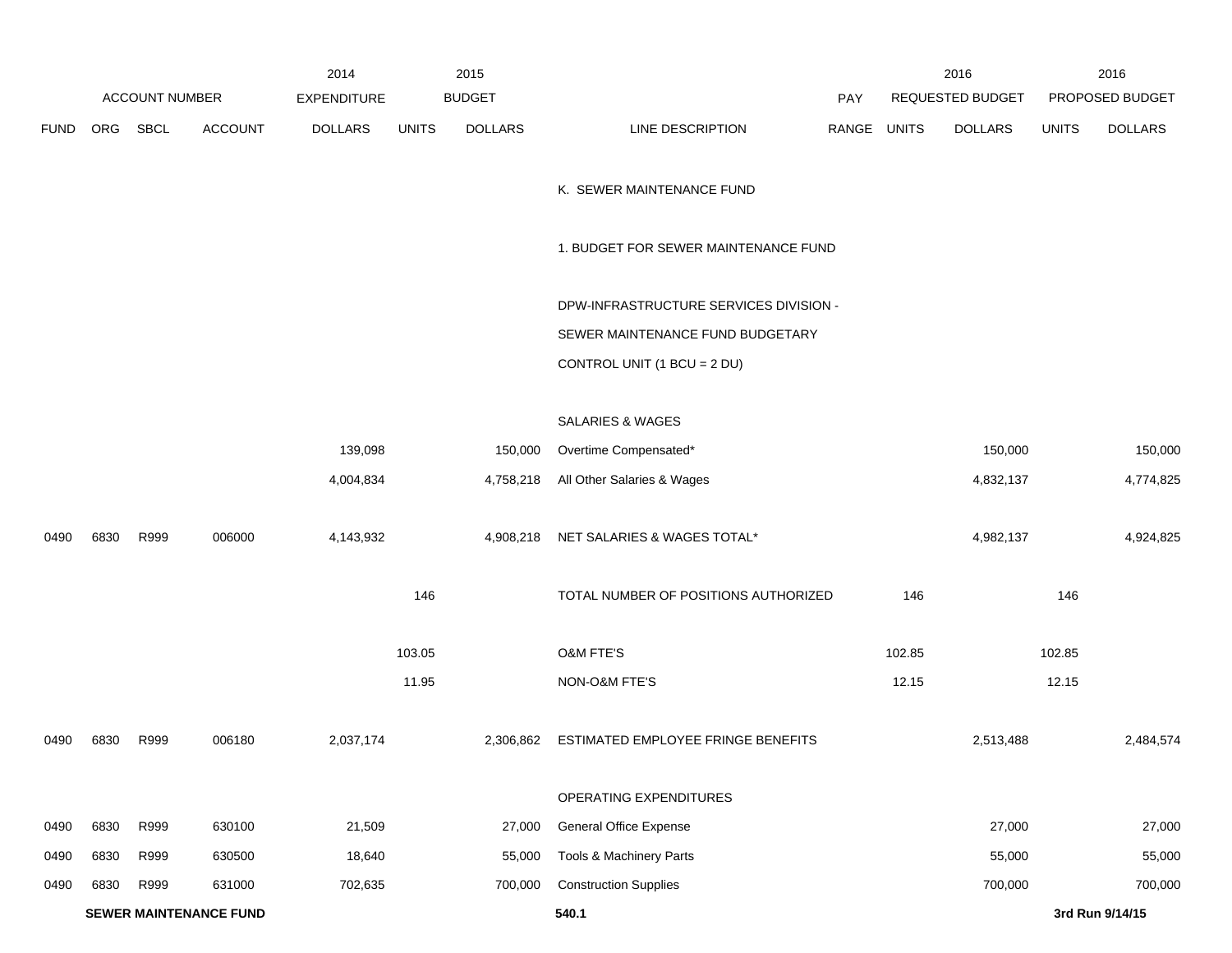|             |      |                       |                | 2014               |              | 2015           |                                       |       |              | 2016             |              | 2016            |
|-------------|------|-----------------------|----------------|--------------------|--------------|----------------|---------------------------------------|-------|--------------|------------------|--------------|-----------------|
|             |      | <b>ACCOUNT NUMBER</b> |                | <b>EXPENDITURE</b> |              | <b>BUDGET</b>  |                                       | PAY   |              | REQUESTED BUDGET |              | PROPOSED BUDGET |
| <b>FUND</b> | ORG  | <b>SBCL</b>           | <b>ACCOUNT</b> | <b>DOLLARS</b>     | <b>UNITS</b> | <b>DOLLARS</b> | LINE DESCRIPTION                      | RANGE | <b>UNITS</b> | <b>DOLLARS</b>   | <b>UNITS</b> | <b>DOLLARS</b>  |
|             |      |                       |                |                    |              |                |                                       |       |              |                  |              |                 |
| 0490        | 6830 | R999                  | 631500         | 52,056             |              | 51,000         | Energy                                |       |              | 51,000           |              | 51,000          |
| 0490        | 6830 | R999                  | 632000         | 37,137             |              | 35,000         | <b>Other Operating Supplies</b>       |       |              | 35,000           |              | 35,000          |
| 0490        | 6830 | R999                  | 632500         |                    |              |                | <b>Facility Rental</b>                |       |              |                  |              |                 |
| 0490        | 6830 | R999                  | 633000         | 1,534,179          |              | 1,900,000      | Vehicle Rental                        |       |              | 1,800,000        |              | 1,775,000       |
| 0490        | 6830 | R999                  | 633500         | 5,631              |              | 51,000         | Non-Vehicle Equipment Rental          |       |              | 51,000           |              | 51,000          |
| 0490        | 6830 | R999                  | 634000         | 1,161,753          |              | 240,000        | <b>Professional Services</b>          |       |              | 219,500          |              | 219,500         |
| 0490        | 6830 | R999                  | 634500         | 24,225             |              | 25,000         | Information Technology Services       |       |              | 290,000          |              | 290,000         |
| 0490        | 6830 | R999                  | 635000         |                    |              |                | <b>Property Services</b>              |       |              |                  |              |                 |
| 0490        | 6830 | R999                  | 635500         | 1,564,422          |              | 1,360,000      | <b>Infrastructure Services</b>        |       |              | 1,500,000        |              | 1,500,000       |
| 0490        | 6830 | R999                  | 636000         |                    |              |                | Vehicle Repair Services               |       |              |                  |              |                 |
| 0490        | 6830 | R999                  | 636500         | 19,579             |              | 130,000        | <b>Other Operating Services</b>       |       |              | 105,000          |              | 105,000         |
| 0490        | 6830 | R999                  | 637000         |                    |              |                | Loans and Grants                      |       |              |                  |              |                 |
| 0490        | 6830 | R999                  | 637501         | 1,851,231          |              | 2,330,000      | <b>Reimburse Other Departments</b>    |       |              | 2,330,000        |              | 2,330,000       |
|             |      |                       |                |                    |              |                |                                       |       |              |                  |              |                 |
| 0490        | 6830 | R999                  | 006300         | 6,992,997          |              | 6,904,000      | OPERATING EXPENDITURES TOTAL*         |       |              | 7,163,500        |              | 7,138,500       |
|             |      |                       |                |                    |              |                |                                       |       |              |                  |              |                 |
| 0490        | 6830 | R999                  | 006800         | 821,809            | 64           | 730,000        | EQUIPMENT PURCHASES TOTAL*            |       | 53           | 735,000          | 52           | 650,000         |
|             |      |                       |                |                    |              |                |                                       |       |              |                  |              |                 |
|             |      |                       |                | 32,311,561         |              | 44,956,410     | <b>SPECIAL FUNDS</b>                  |       |              | 48,067,956       |              | 48,942,484      |
|             |      |                       |                |                    |              |                |                                       |       |              |                  |              |                 |
|             |      |                       |                |                    |              |                | DPW-INFRASTRUCTURE SERVICES DIVISION- |       |              |                  |              |                 |
|             |      |                       |                |                    |              |                | SEWER MAINTENANCE FUND BUDGETARY      |       |              |                  |              |                 |
|             |      |                       |                | 46,307,473         |              | 59,805,490     | CONTROL UNIT TOTAL (1BCU=2DU)         |       |              | 63,462,081       |              | 64,140,383      |
|             |      |                       |                |                    |              |                |                                       |       |              |                  |              |                 |
|             |      |                       |                |                    |              |                | *Appropriation Control Account        |       |              |                  |              |                 |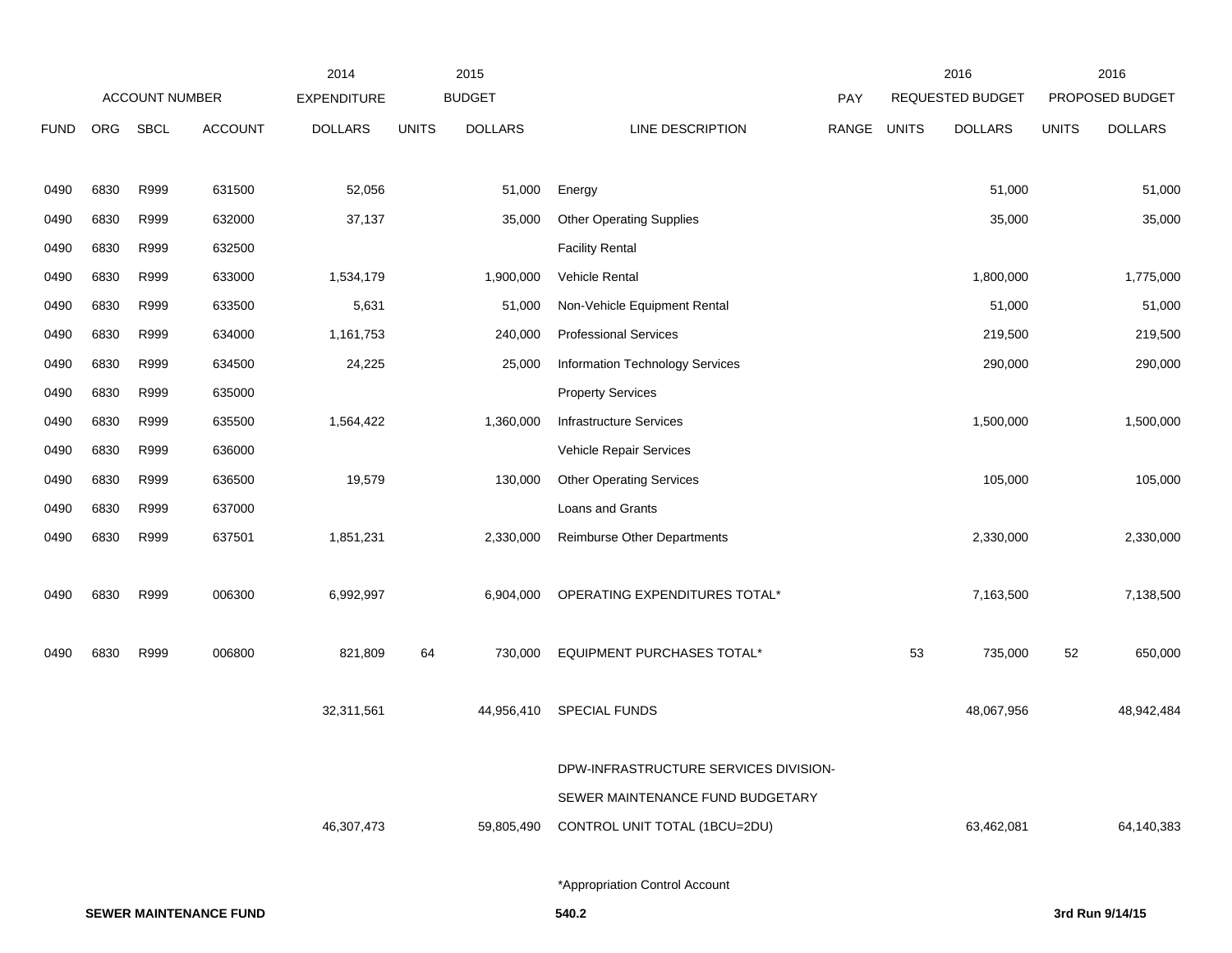|             |                       |             |                    | 2014           |              | 2015           |                                    |       |                         | 2016           |                 | 2016           |
|-------------|-----------------------|-------------|--------------------|----------------|--------------|----------------|------------------------------------|-------|-------------------------|----------------|-----------------|----------------|
|             | <b>ACCOUNT NUMBER</b> |             | <b>EXPENDITURE</b> | <b>BUDGET</b>  |              |                | <b>PAY</b>                         |       | <b>REQUESTED BUDGET</b> |                | PROPOSED BUDGET |                |
| <b>FUND</b> | <b>ORG</b>            | <b>SBCL</b> | <b>ACCOUNT</b>     | <b>DOLLARS</b> | <b>UNITS</b> | <b>DOLLARS</b> | LINE DESCRIPTION                   | RANGE | <b>UNITS</b>            | <b>DOLLARS</b> | <b>UNITS</b>    | <b>DOLLARS</b> |
|             |                       |             |                    | 34,258,728     |              | 44,200,000     | CAPITAL IMPROVEMENTS PROGRAM       |       |                         | 45,550,000     |                 | 44,404,000     |
|             |                       |             |                    | 13,097,336     |              |                | Deposit to Retained Earnings       |       |                         |                |                 |                |
|             |                       |             |                    | 93,663,537     |              | 104,005,490    | TOTAL BUDGET FOR SEWER MAINTENANCE |       |                         | 109,012,081    |                 | 108,544,383    |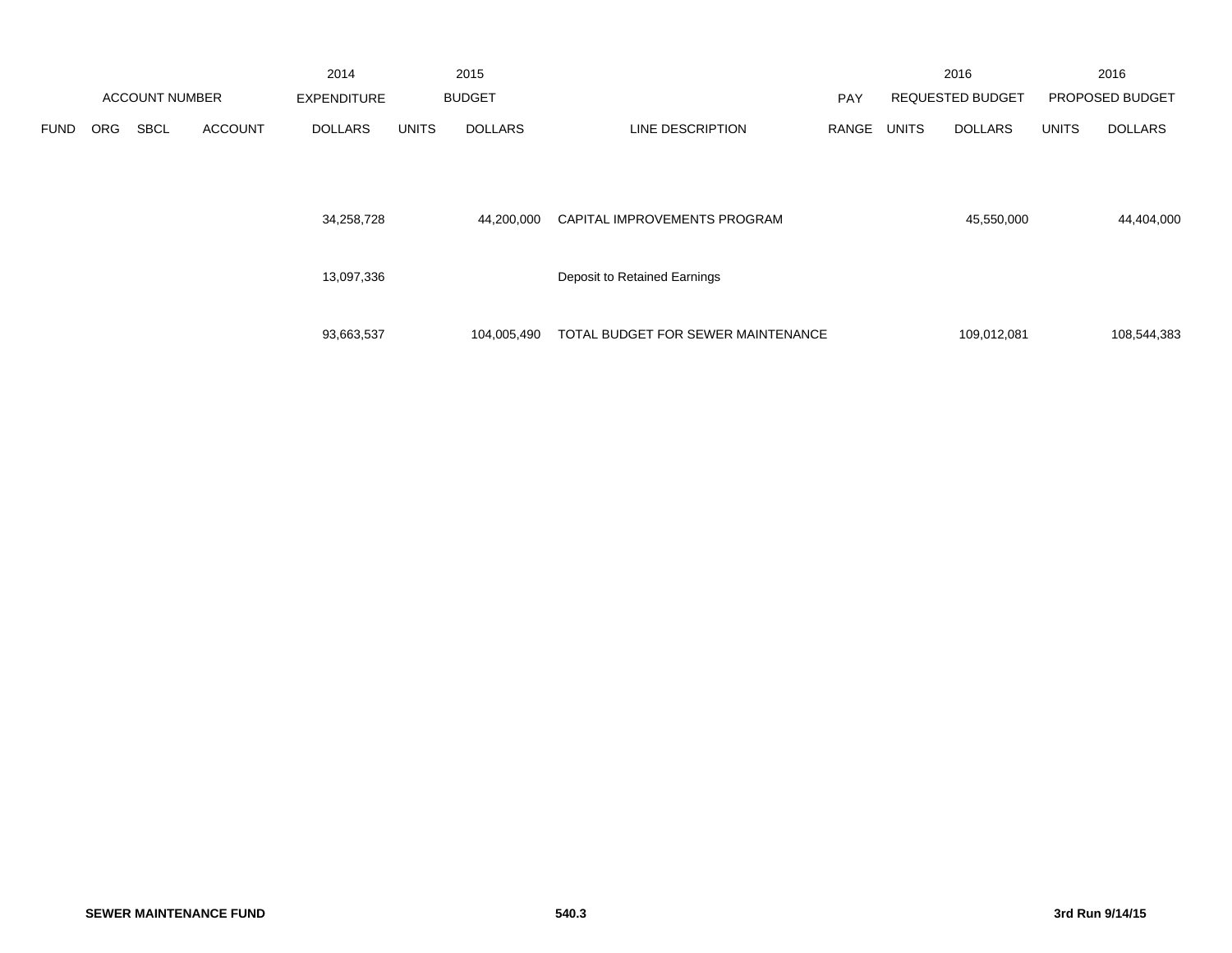|             |             | 2014           |                    | 2015         |                |                                  | 2016                               |                                                                           | 2016           |                           |                 |
|-------------|-------------|----------------|--------------------|--------------|----------------|----------------------------------|------------------------------------|---------------------------------------------------------------------------|----------------|---------------------------|-----------------|
|             |             |                | <b>EXPENDITURE</b> |              |                |                                  | <b>PAY</b>                         |                                                                           |                |                           | PROPOSED BUDGET |
| ORG         | <b>SBCL</b> | <b>ACCOUNT</b> | <b>DOLLARS</b>     | <b>UNITS</b> | <b>DOLLARS</b> | LINE DESCRIPTION                 |                                    |                                                                           | <b>DOLLARS</b> | <b>UNITS</b>              | <b>DOLLARS</b>  |
|             |             |                |                    |              |                |                                  |                                    |                                                                           |                |                           |                 |
|             |             |                |                    |              |                | SEWER MAINTENANCE FUND -         |                                    |                                                                           |                |                           |                 |
|             |             |                |                    |              |                | ENVIRONMENTAL DECISION UNIT      |                                    |                                                                           |                |                           |                 |
|             |             |                |                    |              |                | <b>SALARIES &amp; WAGES</b>      |                                    |                                                                           |                |                           |                 |
|             |             |                |                    | $\mathbf{1}$ | 117,087        | Engineer in Charge (Y)           | 1MX                                | $\overline{1}$                                                            | 124,746        | $\mathbf{1}$              | 124,746         |
|             |             |                |                    |              |                | ADMINISTRATIVE SUPPORT           |                                    |                                                                           |                |                           |                 |
|             |             |                |                    | $\mathbf{1}$ | 25,652         | <b>Office Assistant II</b>       | 6EN                                | $\mathbf{1}$                                                              | 26,919         | $\mathbf{1}$              | 26,919          |
|             |             |                |                    | $\mathbf{1}$ | 71,349         | Management & Accounting Officer  | 2GX                                | $\mathbf{1}$                                                              | 74,873         | $\mathbf{1}$              | 74,873          |
|             |             |                |                    |              |                | SEWER DESIGN                     |                                    |                                                                           |                |                           |                 |
|             |             |                |                    | $\mathbf{1}$ | 89,772         | Management Civil Engineer-Senior | 11X                                | $\mathbf{1}$                                                              | 94,206         | $\mathbf{1}$              | 94,206          |
|             |             |                |                    | 3            | 228,123        | Civil Engineer III (X)           | 2IN                                | 3                                                                         | 239,390        | 3                         | 239,390         |
|             |             |                |                    | 8            | 459,799        | Civil Engineer II (X)            | 2GN                                | 8                                                                         | 466,860        | 8                         | 466,860         |
|             |             |                |                    |              |                |                                  |                                    |                                                                           |                |                           |                 |
|             |             |                |                    | $\mathbf{1}$ | 92,559         | Management Civil Engineer-Senior | 11X                                | $\mathbf{1}$                                                              | 97,131         | $\mathbf{1}$              | 97,131          |
|             |             |                |                    | 3            | 226,189        | Civil Engineer III               | 2IN                                | 3                                                                         | 232,270        | $\ensuremath{\mathsf{3}}$ | 232,270         |
|             |             |                |                    | 4            | 232,279        | Civil Engineer II                | 2GN                                | $\overline{4}$                                                            | 243,488        | 4                         | 243,488         |
|             |             |                |                    | $\mathbf{1}$ | 57,795         | Engineering Technician IV        | 3NN                                | $\mathbf{1}$                                                              | 60,649         | $\mathbf{1}$              | 60,649          |
|             |             |                |                    | 3            | 127,838        | <b>Engineering Technician II</b> | 3FN                                | 3                                                                         | 134,151        | 3                         | 134,151         |
|             |             |                | 1,510,659          | 27           |                |                                  |                                    | 27                                                                        | 1,794,683      | 27                        | 1,794,683       |
| <b>FUND</b> |             |                | ACCOUNT NUMBER     |              |                | <b>BUDGET</b>                    | 1,728,442 Total Before Adjustments | DPW-INFRASTRUCTURE SERVICES DIVISION -<br>RESEARCH, PLANNING & STORMWATER | RANGE UNITS    | REQUESTED BUDGET          |                 |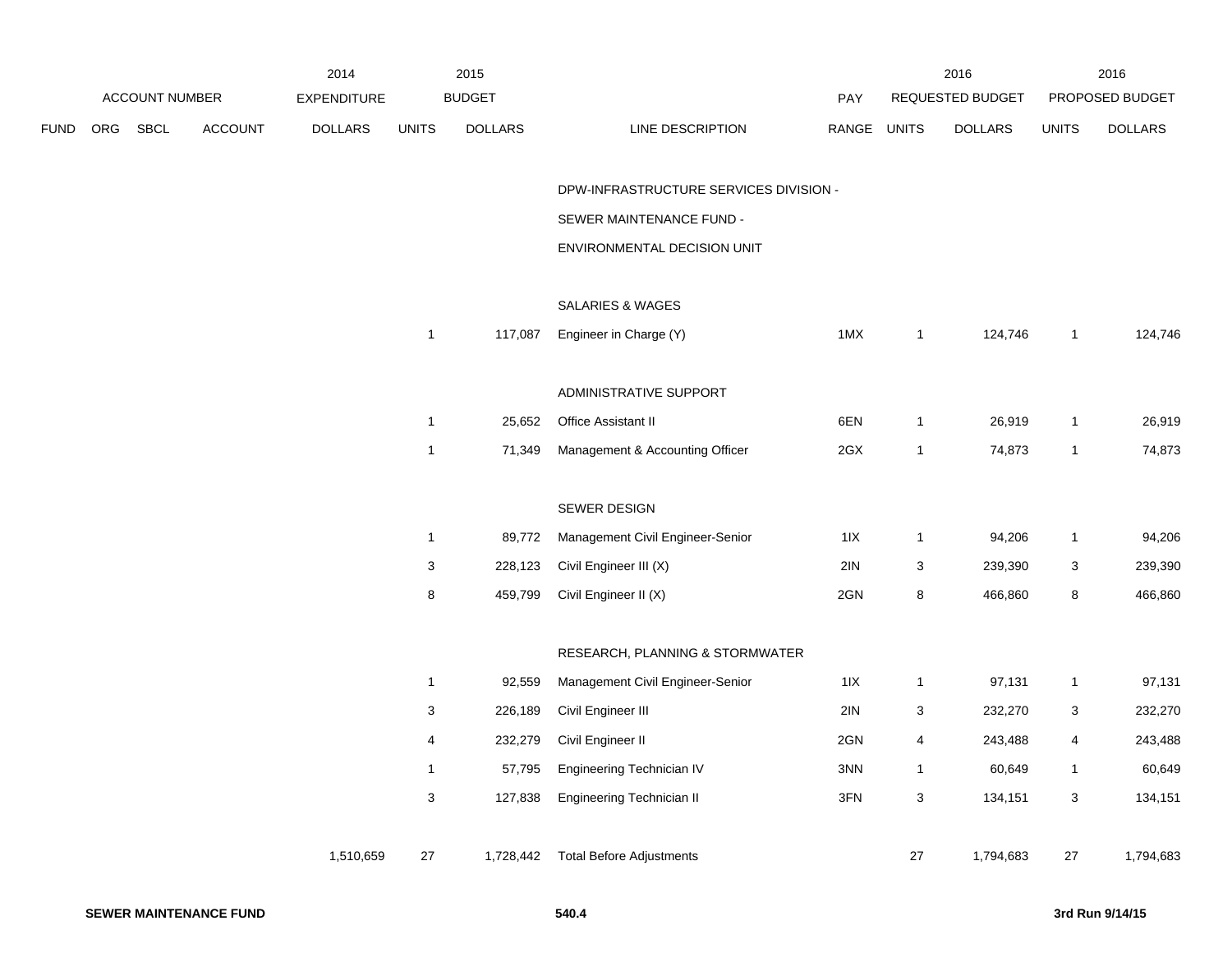|             |      |                |                | 2014               |              | 2015           |                                                                                                                                           |             |       | 2016             |              | 2016            |
|-------------|------|----------------|----------------|--------------------|--------------|----------------|-------------------------------------------------------------------------------------------------------------------------------------------|-------------|-------|------------------|--------------|-----------------|
|             |      | ACCOUNT NUMBER |                | <b>EXPENDITURE</b> |              | <b>BUDGET</b>  |                                                                                                                                           | PAY         |       | REQUESTED BUDGET |              | PROPOSED BUDGET |
| <b>FUND</b> | ORG  | <b>SBCL</b>    | <b>ACCOUNT</b> | <b>DOLLARS</b>     | <b>UNITS</b> | <b>DOLLARS</b> | LINE DESCRIPTION                                                                                                                          | RANGE UNITS |       | <b>DOLLARS</b>   | <b>UNITS</b> | <b>DOLLARS</b>  |
|             |      |                |                |                    |              |                | Salary & Wage Rate Change                                                                                                                 |             |       |                  |              |                 |
|             |      |                |                |                    |              |                |                                                                                                                                           |             |       |                  |              |                 |
|             |      |                |                | 607                |              |                | Overtime Compensated                                                                                                                      |             |       |                  |              |                 |
|             |      |                |                |                    |              | (34, 569)      | Personnel Cost Adjustment                                                                                                                 |             |       | (35, 894)        |              | (53, 840)       |
|             |      |                |                |                    |              |                | Other                                                                                                                                     |             |       |                  |              |                 |
|             |      |                |                |                    |              |                | Furlough                                                                                                                                  |             |       |                  |              |                 |
|             |      |                |                | 1,511,266          | $27\,$       | 1,693,873      | Gross Salaries & Wages Total                                                                                                              |             | 27    | 1,758,789        | $27\,$       | 1,740,843       |
|             |      |                |                | (379)              |              |                | Reimbursable Services Deduction                                                                                                           |             |       |                  |              |                 |
|             |      |                |                | (632, 514)         |              | (705, 362)     | <b>Capital Services Deduction</b>                                                                                                         |             |       | (760, 575)       |              | (760, 575)      |
|             |      |                |                | (1,065)            |              |                | <b>Grants &amp; Aids Deductions</b>                                                                                                       |             |       |                  |              |                 |
| 0490        | 6831 | R999           | 006000         | 877,308            | $27\,$       | 988,511        | NET SALARIES & WAGES TOTAL                                                                                                                |             | 27    | 998,214          | 27           | 980,268         |
|             |      |                |                |                    | 16.05        |                | O&M FTE'S                                                                                                                                 |             | 15.65 |                  | 15.65        |                 |
|             |      |                |                |                    | 10.95        |                | NON-O&M FTE'S                                                                                                                             |             | 11.35 |                  | 11.35        |                 |
|             |      |                |                |                    |              |                | (X) Private Auto Allowance May Be Paid Pursuant to Section<br>350-183 of the Milwaukee Code.                                              |             |       |                  |              |                 |
|             |      |                |                |                    |              |                | (Y) Required to file a statement of economic interests in accordance with<br>the Milwaukee Code of Ordinances Chapter 303-Code of Ethics. |             |       |                  |              |                 |
| 0490        | 6831 | R999           | 006180         | 574,796            |              | 464,600        | ESTIMATED EMPLOYEE FRINGE BENEFITS                                                                                                        |             |       | 503,599          |              | 494,545         |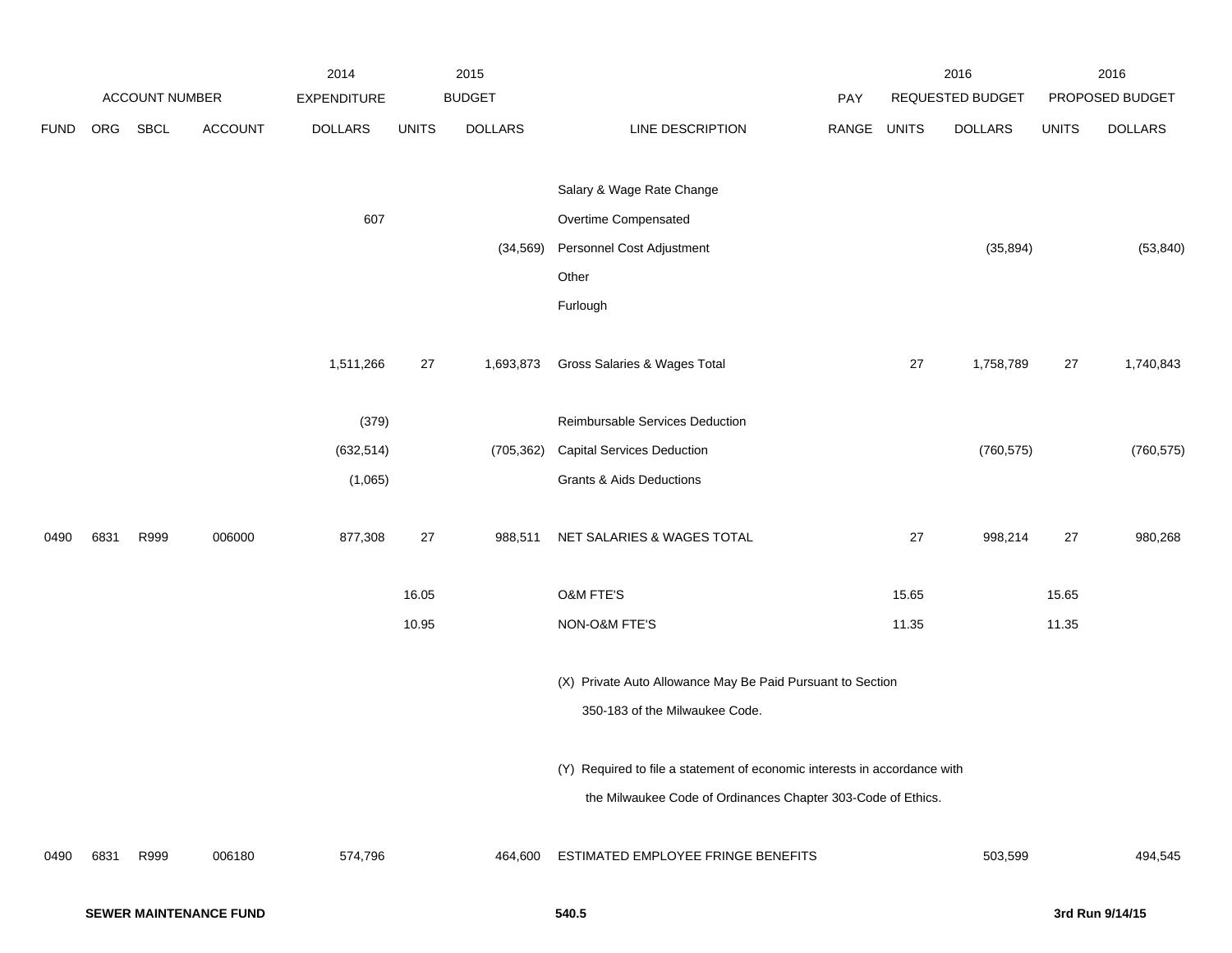| 2016            |
|-----------------|
| PROPOSED BUDGET |
| <b>DOLLARS</b>  |
|                 |
|                 |
| 19,000          |
|                 |
|                 |
|                 |
|                 |
|                 |
|                 |
| 6,000           |
| 154,500         |
| 290,000         |
|                 |
|                 |
|                 |
| 5,000           |
|                 |
| 735,000         |
|                 |
| 1,209,500       |
|                 |

### EQUIPMENT PURCHASES

Additional Equipment

Subtotal - Additional Equipment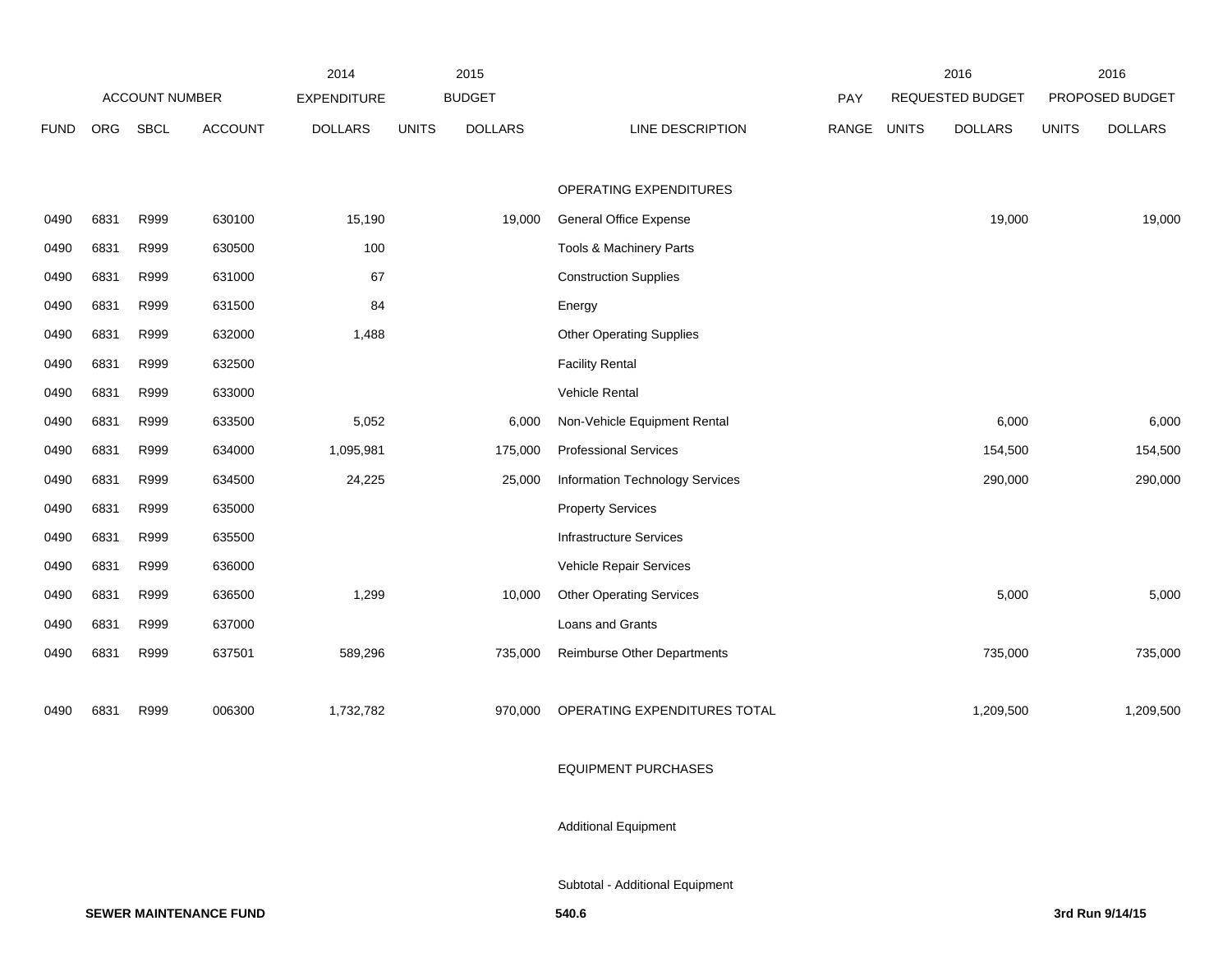|             |            |                |                | 2014               |              | 2015           |                                          |            |                  | 2016           |                 | 2016           |
|-------------|------------|----------------|----------------|--------------------|--------------|----------------|------------------------------------------|------------|------------------|----------------|-----------------|----------------|
|             |            | ACCOUNT NUMBER |                | <b>EXPENDITURE</b> |              | <b>BUDGET</b>  |                                          | <b>PAY</b> | REQUESTED BUDGET |                | PROPOSED BUDGET |                |
| <b>FUND</b> | <b>ORG</b> | <b>SBCL</b>    | <b>ACCOUNT</b> | <b>DOLLARS</b>     | <b>UNITS</b> | <b>DOLLARS</b> | LINE DESCRIPTION                         | RANGE      | <b>UNITS</b>     | <b>DOLLARS</b> | <b>UNITS</b>    | <b>DOLLARS</b> |
|             |            |                |                |                    |              |                |                                          |            |                  |                |                 |                |
|             |            |                |                |                    |              |                |                                          |            |                  |                |                 |                |
|             |            |                |                |                    |              |                | <b>Replacement Equipment</b>             |            |                  |                |                 |                |
|             |            |                |                |                    | 26           | 45,000         | <b>Computer Work Station</b>             |            | 6                | 15,000         | 6               | 15,000         |
|             |            |                |                |                    | $\mathbf 5$  | 20,000         | Flow Loggers                             |            | $\overline{7}$   | 30,000         | 7               | 30,000         |
|             |            |                |                |                    |              |                | Cargo Van                                |            | $\overline{1}$   | 40,000         | $\mathbf{1}$    | 40,000         |
|             |            |                |                |                    |              |                | Other Previous Experience                |            |                  |                |                 |                |
|             |            |                |                |                    |              |                |                                          |            |                  |                |                 |                |
|             |            |                |                | 411,699            | 31           | 65,000         | Subtotal - Replacement Equipment         |            | 14               | 85,000         | 14              | 85,000         |
|             |            |                |                |                    |              |                |                                          |            |                  |                |                 |                |
| 0490        | 6831       | R999           | 006800         | 411,699            | 31           | 65,000         | <b>EQUIPMENT PURCHASES TOTAL</b>         |            | 14               | 85,000         | 14              | 85,000         |
|             |            |                |                |                    |              |                |                                          |            |                  |                |                 |                |
|             |            |                |                |                    |              |                | SPECIAL FUNDS                            |            |                  |                |                 |                |
| 0490        | 6830       | R681           | 006300         | 427,735            |              | 429,000        | Water Administration*                    |            |                  | 431,000        |                 | 431,000        |
| 0490        | 6830       | R683           | 006610         | 5,571,250          |              | 18,126,129     | Debt Service-Sewer Maintenance*          |            |                  | 22,468,789     |                 | 21,052,317     |
| 0490        | 6830       | R684           | 006300         | 15,059,000         |              | 16,060,000     | Payment to General Fund*                 |            |                  | 16,000,000     |                 | 18,126,000     |
| 0490        | 6830       | R689           | 006900         | 2,635,000          |              | 3,005,000      | Payment to Capital Fund*                 |            |                  | 3,005,000      |                 | 3,170,000      |
| 0490        | 6830       | R686           | 006900         | 6,784,384          |              | 5,956,326      | Payment to Debt Fund on Prior G.O. Debt* |            |                  | 4,783,212      |                 | 4,783,212      |
| 0490        | 6830       | R687           | 006300         | 844,000            |              | 844,000        | Lease Payment for Tower Facility*        |            |                  | 844,000        |                 | 844,000        |
| 0490        | 6830       | R690           | 006900         | 924,605            |              | 495,955        | Pension Contribution for Normal Cost*    |            |                  | 495,955        |                 | 495,955        |
| 0490        | 6830       | R692           | 006300         | 65,587             |              | 40,000         | Channel Maintenance*                     |            |                  | 40,000         |                 | 40,000         |
|             |            |                |                |                    |              |                |                                          |            |                  |                |                 |                |
|             |            |                |                | 32,311,561         |              | 44,956,410     | SPECIAL FUNDS TOTAL                      |            |                  | 48,067,956     |                 | 48,942,484     |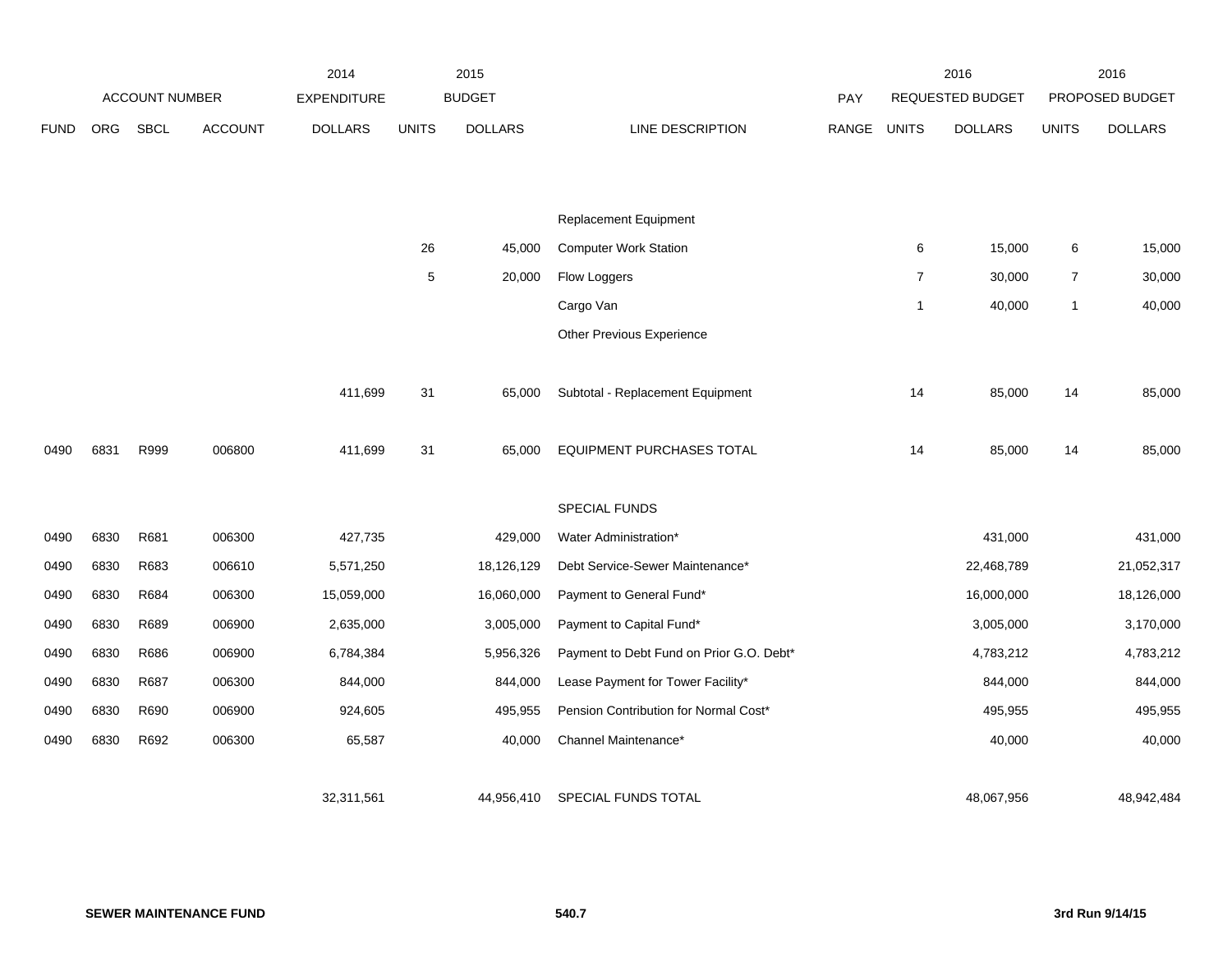|             |                       |             |                    | 2014           |               | 2015           |                                        |                  |              | 2016                   |              | 2016           |
|-------------|-----------------------|-------------|--------------------|----------------|---------------|----------------|----------------------------------------|------------------|--------------|------------------------|--------------|----------------|
|             | <b>ACCOUNT NUMBER</b> |             | <b>EXPENDITURE</b> |                | <b>BUDGET</b> |                | <b>PAY</b>                             | REQUESTED BUDGET |              | <b>PROPOSED BUDGET</b> |              |                |
| <b>FUND</b> | <b>ORG</b>            | <b>SBCL</b> | <b>ACCOUNT</b>     | <b>DOLLARS</b> | <b>UNITS</b>  | <b>DOLLARS</b> | LINE DESCRIPTION                       | RANGE            | <b>UNITS</b> | <b>DOLLARS</b>         | <b>UNITS</b> | <b>DOLLARS</b> |
|             |                       |             |                    |                |               |                |                                        |                  |              |                        |              |                |
|             |                       |             |                    |                |               |                | DPW-INFRASTRUCTURE SERVICES DIVISION - |                  |              |                        |              |                |
|             |                       |             |                    |                |               |                | SEWER MAINTENANCE - ENVIRONMENTAL      |                  |              |                        |              |                |
|             |                       |             |                    | 35,908,146     |               | 47.444.521     | <b>DECISION UNIT TOTAL</b>             |                  |              | 50,864,269             |              | 51,711,797     |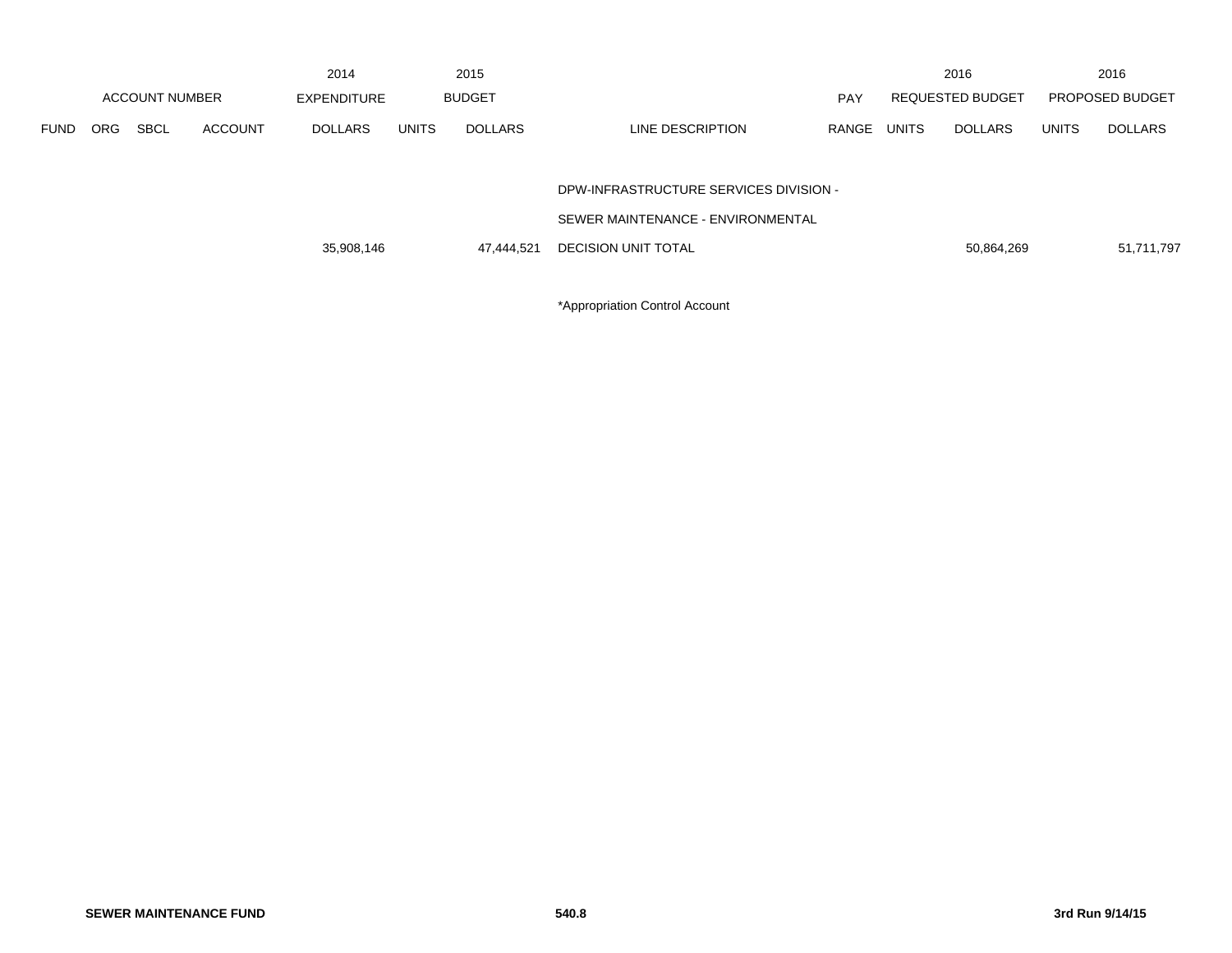|      |     |                |                | 2014           |              | 2015           |                                  | 2016                           |              | 2016                   |
|------|-----|----------------|----------------|----------------|--------------|----------------|----------------------------------|--------------------------------|--------------|------------------------|
|      |     | ACCOUNT NUMBER |                | EXPENDITURE    |              | <b>BUDGET</b>  | PAY                              | REQUESTED BUDGET               |              | <b>PROPOSED BUDGET</b> |
| FUND | ORG | SBCL           | <b>ACCOUNT</b> | <b>DOLLARS</b> | <b>UNITS</b> | <b>DOLLARS</b> | <b>RANGE</b><br>LINE DESCRIPTION | <b>UNITS</b><br><b>DOLLARS</b> | <b>UNITS</b> | <b>DOLLARS</b>         |

## DPW-INFRASTRUCTURE SERVICES DIVISION -

#### SEWER MAINTENANCE FUND - UNDERGROUND

### DECISION UNIT

#### SALARIES & WAGES

#### SEWER UNDERGROUND OPERATIONS

| 1            | 98,397    | Sewer Services Manager            | 11X | 1  | 103,257   |                | 103,257   |
|--------------|-----------|-----------------------------------|-----|----|-----------|----------------|-----------|
| 2            | 125,765   | Sewer Services District Manager   | 1FX | 2  | 130,026   | $\overline{c}$ | 130,026   |
| 2            | 109,121   | Sewer Operations Supervisor       | 1BX | 2  | 102,555   | $\overline{c}$ | 102,555   |
| $\mathbf{1}$ | 56,546    | Sewer Maintenance Program Manager | 1BX | 1  | 58,462    | 1              | 58,462    |
| 5            | 138,254   | Sewer Repair Crew Leader          | 8KN | 5  | 142,792   | 5              | 142,792   |
| 3            | 132,285   | Sewer Crew Leader II              | 8HN | 3  | 140,217   | 3              | 140,217   |
| 21           | 738,196   | Sewer Crew Leader I               | 8GN | 21 | 803,757   | 21             | 803,757   |
| 28           | 1,001,684 | Sewer Laborer II                  | 8FN | 28 | 1,016,686 | 28             | 1,016,686 |
| 4            | 138,706   | Sewer Mason                       | 7Q  | 4  | 143,275   | 4              | 143,275   |
| 22           | 710,633   | Sewer Laborer I                   | 8EN | 22 | 644,375   | 22             | 644,375   |
| 5            | 221,292   | Sewer Field Investigator          | 8HN | 5  | 236,196   | 5              | 236,196   |
| 3            | 143,295   | Sewer Examiner II                 | 8JN | 3  | 148,686   | 3              | 148,686   |
| 1            | 56,148    | <b>Electrical Mechanic</b>        | 7M  | 1  | 63,003    | 1              | 63,003    |
| 1            | 41,930    | Equipment Mechanic I              | 7B  |    | 38,350    |                | 38,350    |

### AUXILIARY PERSONNEL

| 10  | 60,000 Operations Driver/Worker          | 8KN |    | 60.000  | 60,000  |
|-----|------------------------------------------|-----|----|---------|---------|
| -10 | 105,000 City Laborer, (Seasonal/Regular) | 8CN | 10 | 105.000 | 105,000 |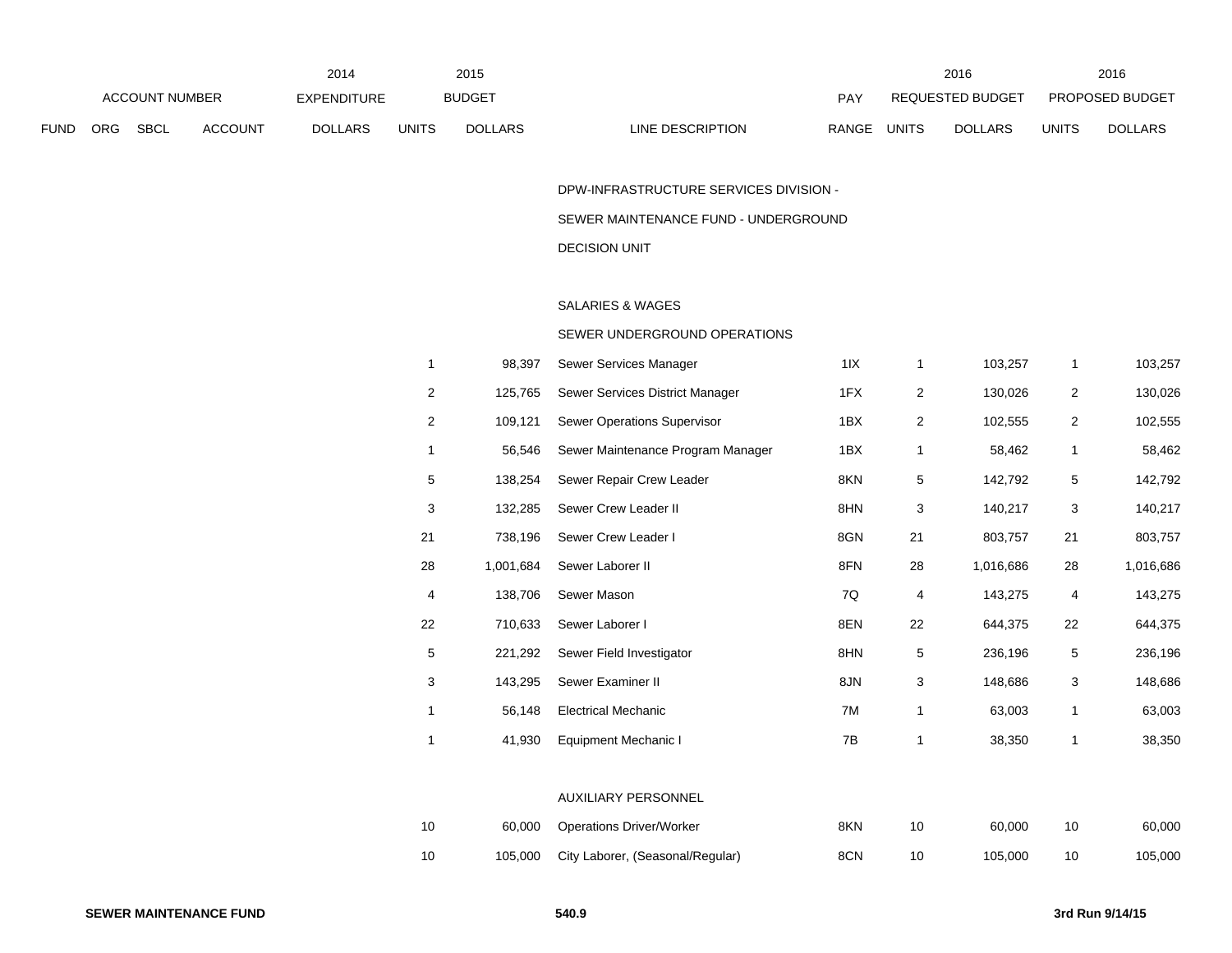|             |      |                |                               | 2014               |              | 2015           |                                     |             |       | 2016             |              | 2016            |
|-------------|------|----------------|-------------------------------|--------------------|--------------|----------------|-------------------------------------|-------------|-------|------------------|--------------|-----------------|
|             |      | ACCOUNT NUMBER |                               | <b>EXPENDITURE</b> |              | <b>BUDGET</b>  |                                     | PAY         |       | REQUESTED BUDGET |              | PROPOSED BUDGET |
| <b>FUND</b> | ORG  | <b>SBCL</b>    | <b>ACCOUNT</b>                | <b>DOLLARS</b>     | <b>UNITS</b> | <b>DOLLARS</b> | LINE DESCRIPTION                    | RANGE UNITS |       | <b>DOLLARS</b>   | <b>UNITS</b> | <b>DOLLARS</b>  |
|             |      |                |                               | 3,155,068          | 119          | 3,877,252      | <b>Total Before Adjustments</b>     |             | 119   | 3,936,637        | 119          | 3,936,637       |
|             |      |                |                               |                    |              |                | Salary & Wage Rate Change           |             |       |                  |              |                 |
|             |      |                |                               | 138,491            |              | 150,000        | Overtime Compensated                |             |       | 150,000          |              | 150,000         |
|             |      |                |                               |                    |              | (77, 545)      | Personnel Cost Adjustment           |             |       | (78, 733)        |              | (118,099)       |
|             |      |                |                               |                    |              |                | Other                               |             |       |                  |              |                 |
|             |      |                |                               |                    |              |                | Furlough                            |             |       |                  |              |                 |
|             |      |                |                               | 3,293,559          | 119          | 3,949,707      | Gross Salaries & Wages Total        |             | 119   | 4,007,904        | 119          | 3,968,538       |
|             |      |                |                               |                    |              |                | Reimbursable Services Deduction     |             |       |                  |              |                 |
|             |      |                |                               | (26, 935)          |              | (30,000)       | <b>Capital Services Deduction</b>   |             |       | (23, 981)        |              | (23, 981)       |
|             |      |                |                               |                    |              |                | <b>Grants &amp; Aids Deductions</b> |             |       |                  |              |                 |
| 0490        | 6832 | R999           | 006000                        | 3,266,624          | 119          | 3,919,707      | NET SALARIES & WAGES TOTAL          |             | 119   | 3,983,923        | 119          | 3,944,557       |
|             |      |                |                               |                    | 87.00        |                | O&M FTE'S                           |             | 87.20 |                  | 87.20        |                 |
|             |      |                |                               |                    | 1.00         |                | NON-O&M FTE'S                       |             | 0.80  |                  | 0.80         |                 |
| 0490        | 6832 | R999           | 006180                        | 1,462,378          |              | 1,842,262      | ESTIMATED EMPLOYEE FRINGE BENEFITS  |             |       | 2,009,889        |              | 1,990,029       |
|             |      |                |                               |                    |              |                | OPERATING EXPENDITURES              |             |       |                  |              |                 |
| 0490        | 6832 | R999           | 630100                        | 6,319              |              | 8,000          | General Office Expense              |             |       | 8,000            |              | 8,000           |
| 0490        | 6832 | R999           | 630500                        | 18,540             |              | 55,000         | Tools & Machinery Parts             |             |       | 55,000           |              | 55,000          |
| 0490        | 6832 | R999           | 631000                        | 702,568            |              | 700,000        | <b>Construction Supplies</b>        |             |       | 700,000          |              | 700,000         |
|             |      |                | <b>SEWER MAINTENANCE FUND</b> |                    |              |                | 540.10                              |             |       |                  |              | 3rd Run 9/14/15 |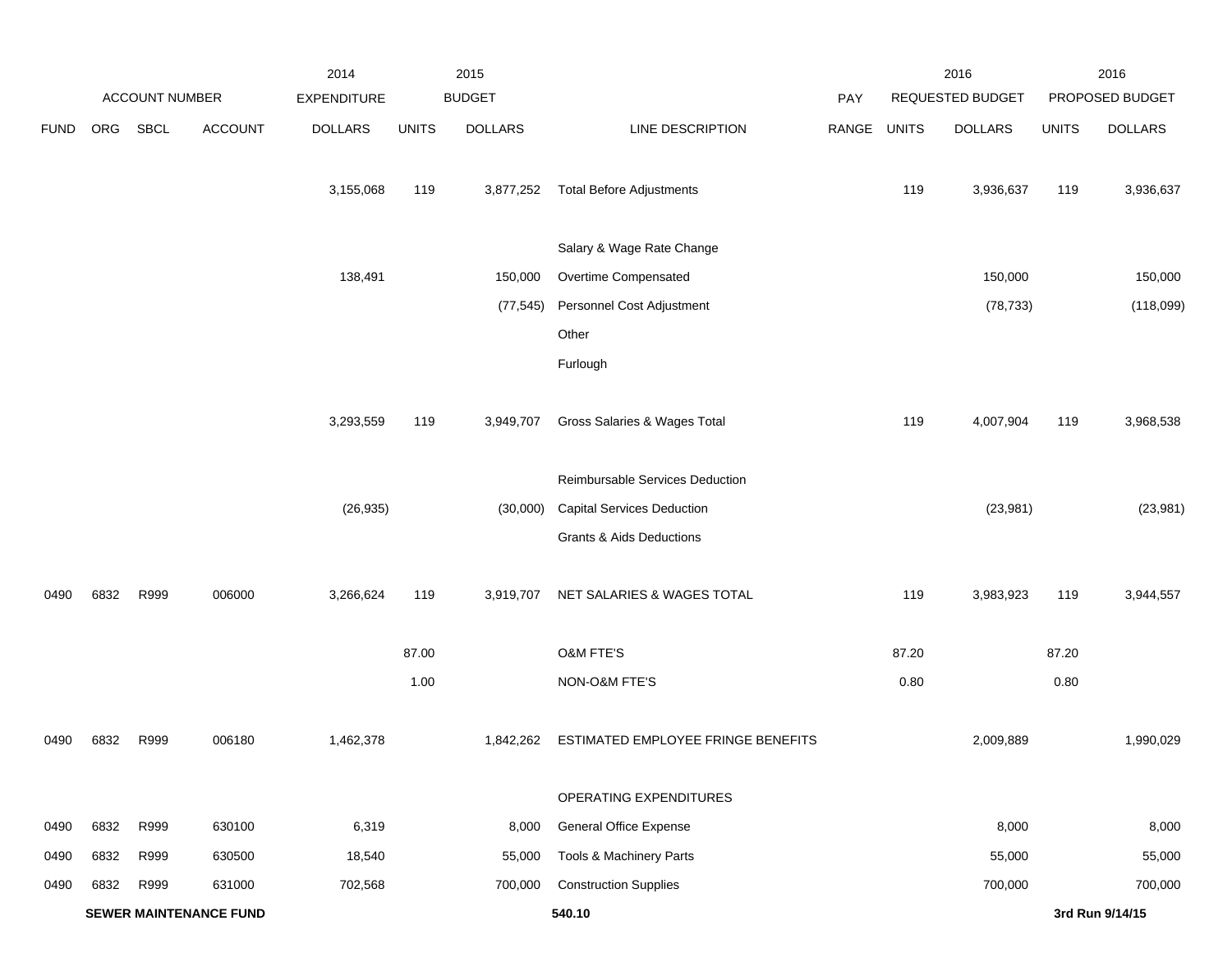|             |      |                       |                        | 2014               |              | 2015           |                                      |       |              | 2016             |              | 2016            |
|-------------|------|-----------------------|------------------------|--------------------|--------------|----------------|--------------------------------------|-------|--------------|------------------|--------------|-----------------|
|             |      | <b>ACCOUNT NUMBER</b> |                        | <b>EXPENDITURE</b> |              | <b>BUDGET</b>  |                                      | PAY   |              | REQUESTED BUDGET |              | PROPOSED BUDGET |
| <b>FUND</b> | ORG  | <b>SBCL</b>           | <b>ACCOUNT</b>         | <b>DOLLARS</b>     | <b>UNITS</b> | <b>DOLLARS</b> | LINE DESCRIPTION                     | RANGE | <b>UNITS</b> | <b>DOLLARS</b>   | <b>UNITS</b> | <b>DOLLARS</b>  |
|             |      |                       |                        |                    |              |                |                                      |       |              |                  |              |                 |
| 0490        | 6832 | R999                  | 631500                 | 51,972             |              | 51,000         | Energy                               |       |              | 51,000           |              | 51,000          |
| 0490        | 6832 | R999                  | 632000                 | 35,649             |              | 35,000         | <b>Other Operating Supplies</b>      |       |              | 35,000           |              | 35,000          |
| 0490        | 6832 | R999                  | 632500                 |                    |              |                | <b>Facility Rental</b>               |       |              |                  |              |                 |
| 0490        | 6832 | R999                  | 633000                 | 1,534,179          |              | 1,900,000      | Vehicle Rental                       |       |              | 1,800,000        |              | 1,775,000       |
| 0490        | 6832 | R999                  | 633500                 | 579                |              | 45,000         | Non-Vehicle Equipment Rental         |       |              | 45,000           |              | 45,000          |
| 0490        | 6832 | R999                  | 634000                 | 65,772             |              | 65,000         | <b>Professional Services</b>         |       |              | 65,000           |              | 65,000          |
| 0490        | 6832 | R999                  | 634500                 |                    |              |                | Information Technology Services      |       |              |                  |              |                 |
| 0490        | 6832 | R999                  | 635000                 |                    |              |                | <b>Property Services</b>             |       |              |                  |              |                 |
| 0490        | 6832 | R999                  | 635500                 | 1,564,422          |              | 1,360,000      | Infrastructure Services              |       |              | 1,500,000        |              | 1,500,000       |
| 0490        | 6832 | R999                  | 636000                 |                    |              |                | Vehicle Repair Services              |       |              |                  |              |                 |
| 0490        | 6832 | R999                  | 636500                 | 18,280             |              | 120,000        | <b>Other Operating Services</b>      |       |              | 100,000          |              | 100,000         |
| 0490        | 6832 | R999                  | 637000                 |                    |              |                | Loans and Grants                     |       |              |                  |              |                 |
| 0490        | 6832 | R999                  | 637501                 | 1,261,935          |              | 1,595,000      | Reimburse Other Departments          |       |              | 1,595,000        |              | 1,595,000       |
|             |      |                       |                        |                    |              |                |                                      |       |              |                  |              |                 |
| 0490        | 6832 | R999                  | 006300                 | 5,260,215          |              | 5,934,000      | OPERATING EXPENDITURES TOTAL         |       |              | 5,954,000        |              | 5,929,000       |
|             |      |                       |                        |                    |              |                |                                      |       |              |                  |              |                 |
|             |      |                       |                        |                    |              |                | <b>EQUIPMENT PURCHASES</b>           |       |              |                  |              |                 |
|             |      |                       |                        |                    |              |                |                                      |       |              |                  |              |                 |
|             |      |                       |                        |                    |              |                | <b>Additional Equipment</b>          |       |              |                  |              |                 |
|             |      |                       |                        |                    |              |                |                                      |       |              |                  |              |                 |
|             |      |                       |                        |                    |              |                | Subtotal - Additional Equipment      |       |              |                  |              |                 |
|             |      |                       |                        |                    |              |                |                                      |       |              |                  |              |                 |
|             |      |                       |                        |                    |              |                | Replacement Equipment                |       |              |                  |              |                 |
|             |      |                       |                        |                    | 10           | 5,000          | <b>Confined Space Safety Harness</b> |       | 10           | 5,000            | 10           | 5,000           |
|             |      |                       |                        |                    | 10           | 15,000         | Jet Nozzles                          |       | 10           | 15,000           | 10           | 15,000          |
|             |      |                       | SEWER MAINTENANCE FUND |                    |              |                | 540.11                               |       |              |                  |              | 3rd Run 9/14/15 |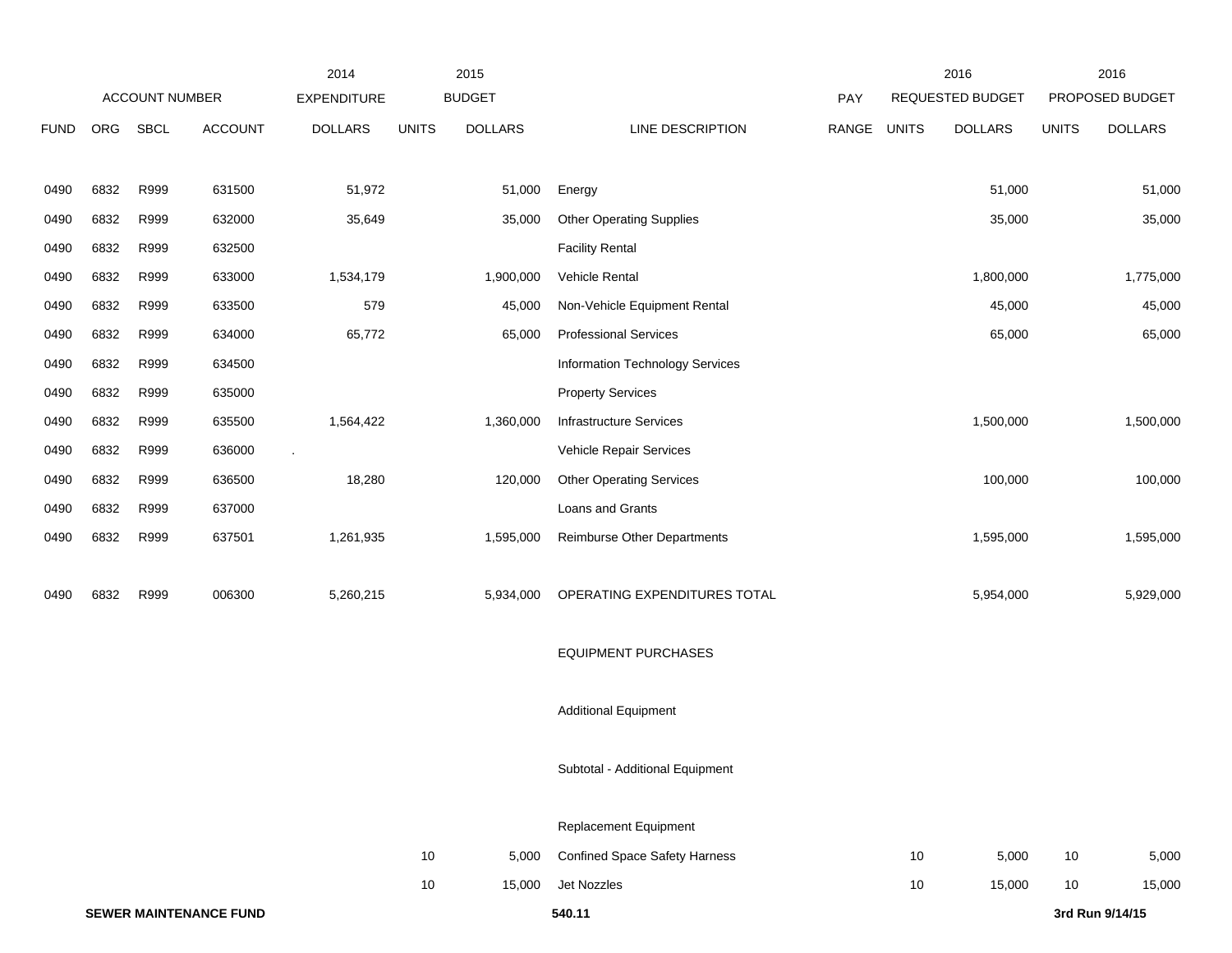|             |            |                |                | 2014               |                | 2015           |                                      |       |                           | 2016             |                  | 2016            |
|-------------|------------|----------------|----------------|--------------------|----------------|----------------|--------------------------------------|-------|---------------------------|------------------|------------------|-----------------|
|             |            | ACCOUNT NUMBER |                | <b>EXPENDITURE</b> |                | <b>BUDGET</b>  |                                      | PAY   |                           | REQUESTED BUDGET |                  | PROPOSED BUDGET |
| <b>FUND</b> | <b>ORG</b> | SBCL           | <b>ACCOUNT</b> | <b>DOLLARS</b>     | <b>UNITS</b>   | <b>DOLLARS</b> | LINE DESCRIPTION                     | RANGE | <b>UNITS</b>              | <b>DOLLARS</b>   | <b>UNITS</b>     | <b>DOLLARS</b>  |
|             |            |                |                |                    |                |                |                                      |       |                           |                  |                  |                 |
|             |            |                |                |                    | 10             | 10,000         | <b>Gas Monitors</b>                  |       | 10                        | 10,000           | 10               | 10,000          |
|             |            |                |                |                    | $\mathbf{1}$   | 390,000        | Sewer Cleaner, Vac-Jet               |       | $\overline{1}$            |                  | 1                |                 |
|             |            |                |                |                    | $\mathbf{1}$   | 125,000        | Small Dumps                          |       | $\overline{1}$            | 100,000          | $\mathbf{1}$     | 100,000         |
|             |            |                |                |                    |                |                | Step Van                             |       | $\overline{1}$            | 185,000          | 1                | 185,000         |
|             |            |                |                |                    |                |                | Cube Van                             |       | $\ensuremath{\mathsf{3}}$ | 255,000          | $\boldsymbol{2}$ | 170,000         |
|             |            |                |                |                    |                |                | SUV                                  |       | $\mathbf{2}$              | 80,000           | $\overline{c}$   | 80,000          |
|             |            |                |                |                    | $\overline{1}$ | 120,000        | Excavator                            |       | $\mathbf{1}$              |                  | $\mathbf{1}$     |                 |
|             |            |                |                |                    |                |                |                                      |       |                           |                  |                  |                 |
|             |            |                |                | 410,110            | 33             | 665,000        | Subtotal - Replacement Equipment     |       | 39                        | 650,000          | 38               | 565,000         |
|             |            |                |                |                    |                |                |                                      |       |                           |                  |                  |                 |
| 0490        | 6832       | R999           | 006800         | 410,110            | 33             | 665,000        | <b>EQUIPMENT PURCHASES TOTAL</b>     |       | 39                        | 650,000          | 38               | 565,000         |
|             |            |                |                |                    |                |                |                                      |       |                           |                  |                  |                 |
|             |            |                |                |                    |                |                | SPECIAL FUNDS                        |       |                           |                  |                  |                 |
|             |            |                |                |                    |                |                |                                      |       |                           |                  |                  |                 |
|             |            |                |                |                    |                |                | SPECIAL FUNDS TOTAL                  |       |                           |                  |                  |                 |
|             |            |                |                |                    |                |                | DPW-INFRASTRUCTURE SERVICES DIVISION |       |                           |                  |                  |                 |
|             |            |                |                |                    |                |                |                                      |       |                           |                  |                  |                 |
|             |            |                |                |                    |                |                | SEWER MAINTENANCE - UNDERGROUND      |       |                           |                  |                  |                 |
|             |            |                |                | 10,399,327         |                | 12,360,969     | DECISION UNIT TOTAL                  |       |                           | 12,597,812       |                  | 12,428,586      |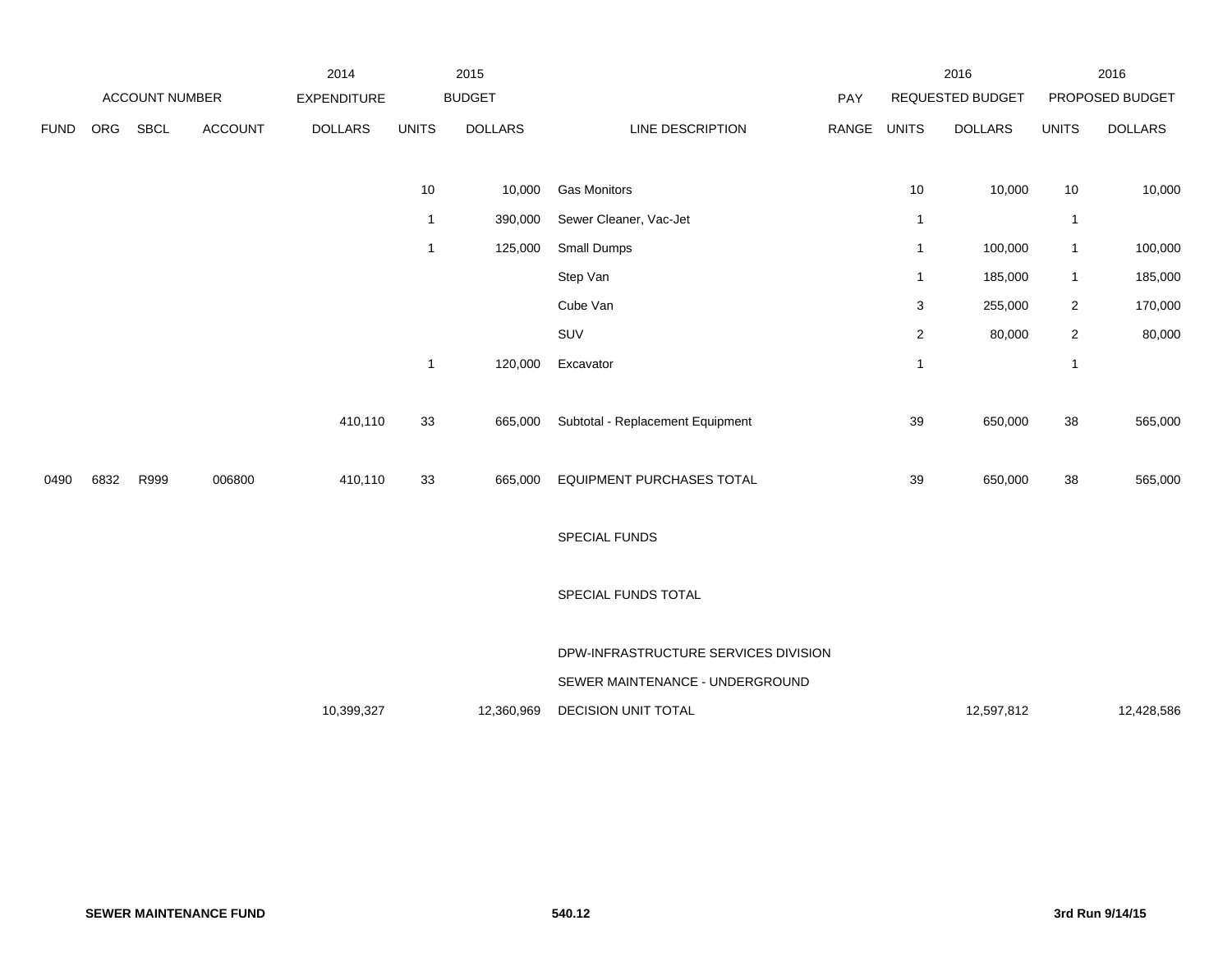|             |      |                       |                | 2014               |              | 2015           |                                              |       |              | 2016                    |              | 2016            |
|-------------|------|-----------------------|----------------|--------------------|--------------|----------------|----------------------------------------------|-------|--------------|-------------------------|--------------|-----------------|
|             |      | <b>ACCOUNT NUMBER</b> |                | <b>EXPENDITURE</b> |              | <b>BUDGET</b>  |                                              | PAY   |              | <b>REQUESTED BUDGET</b> |              | PROPOSED BUDGET |
| <b>FUND</b> | ORG  | SBCL                  | <b>ACCOUNT</b> | <b>DOLLARS</b>     | <b>UNITS</b> | <b>DOLLARS</b> | LINE DESCRIPTION                             | RANGE | <b>UNITS</b> | <b>DOLLARS</b>          | <b>UNITS</b> | <b>DOLLARS</b>  |
|             |      |                       |                |                    |              |                |                                              |       |              |                         |              |                 |
|             |      |                       |                |                    |              |                | CAPITAL IMPROVEMENTS PROGRAM                 |       |              |                         |              |                 |
|             |      |                       |                |                    |              |                |                                              |       |              |                         |              |                 |
|             |      |                       |                |                    |              |                | Relief & Relay Sewers-Minor Construction and |       |              |                         |              |                 |
|             |      |                       |                |                    |              |                | Improvement of Catch Basins & Appurtenances  |       |              |                         |              |                 |
|             |      |                       |                |                    |              |                | Sewer Relay Program                          |       |              |                         |              |                 |
| 0491        | 9990 | R999                  | SM49515000A    | 25,401,578         |              | 30,800,000     | New Borrowing                                |       |              | 30,000,000              |              | 26,000,000      |
| 0491        | 6830 | R999                  | SM49515000A    |                    |              | 2,000,000      | Cash                                         |       |              | 2,000,000               |              | 2,000,000       |
|             |      |                       |                |                    |              |                | <b>Borrowing Reserves</b>                    |       |              |                         |              | 2,600,000       |
|             |      |                       |                |                    |              |                |                                              |       |              |                         |              |                 |
|             |      |                       |                |                    |              |                | <b>Pump Facility Projects</b>                |       |              |                         |              |                 |
|             |      |                       |                |                    |              |                | New Borrowing                                |       |              |                         |              |                 |
| 0491        | 6830 | R999                  | SM497150100    | 673,092            |              | 700,000        | Cash                                         |       |              | 700,000                 |              | 700,000         |
|             |      |                       |                |                    |              |                | <b>Borrowing Reserves</b>                    |       |              |                         |              |                 |
|             |      |                       |                |                    |              |                |                                              |       |              |                         |              |                 |
|             |      |                       |                |                    |              |                | I & I Reduction Projects                     |       |              |                         |              |                 |
| 0491        | 6830 | R999                  | SM49415000A    | 7,486,943          |              | 5,000,000      | New Borrowing                                |       |              | 5,000,000               |              | 4,500,000       |
| 0491        | 6830 | R999                  | SM49414000A    |                    |              |                | Cash                                         |       |              |                         |              |                 |
|             |      |                       | SM49415000A    |                    |              | 1,650,000      | Grant & Aid                                  |       |              | 1,650,000               |              | 1,650,000       |
|             |      |                       | SM49411000A    |                    |              |                | Assessable Private Property Work             |       |              |                         |              |                 |
|             |      |                       |                |                    |              |                | <b>Borrowing Reserves</b>                    |       |              |                         |              | 450,000         |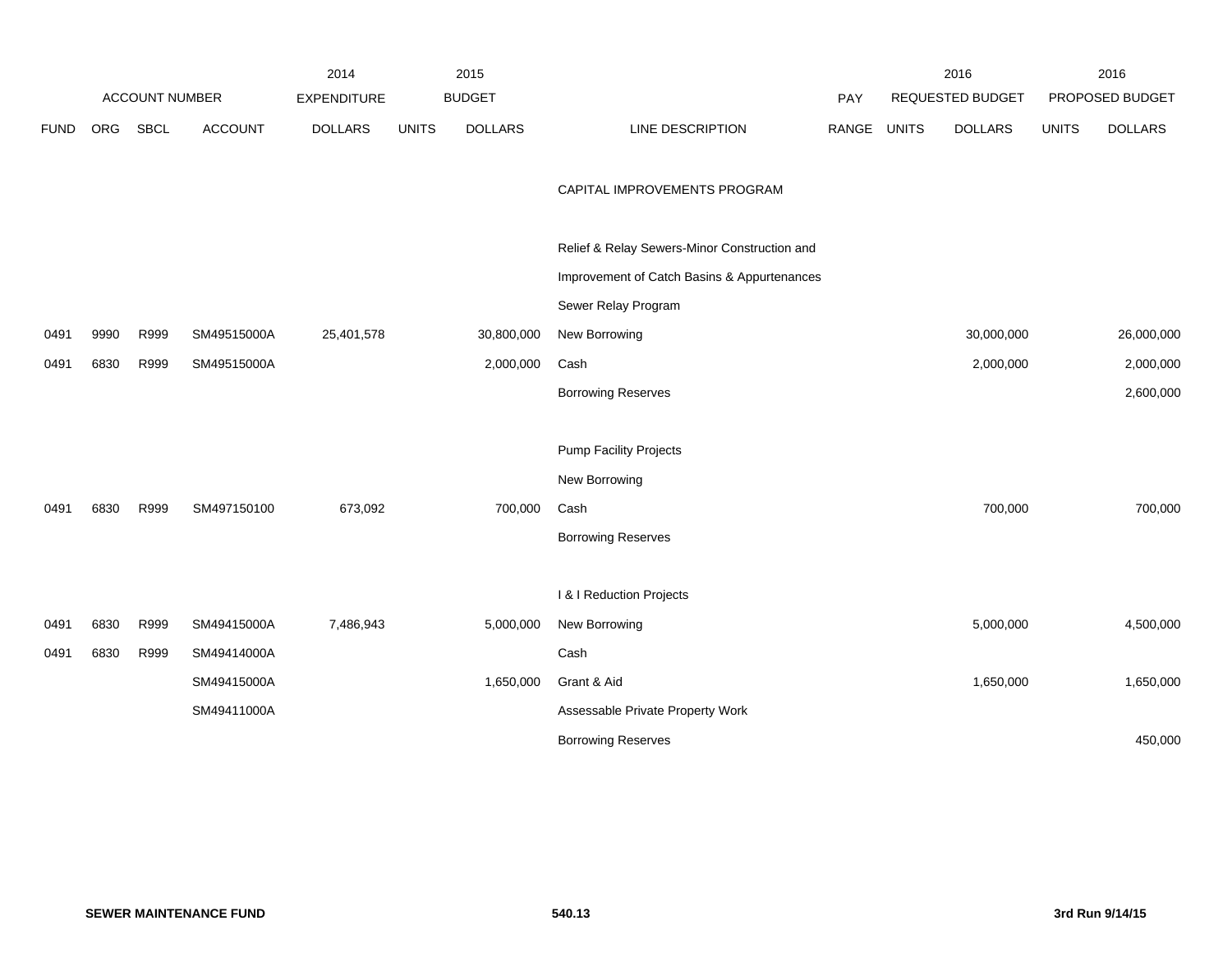|             |      |                |                | 2014               |              | 2015           |                                                  |            |              | 2016             |              | 2016            |
|-------------|------|----------------|----------------|--------------------|--------------|----------------|--------------------------------------------------|------------|--------------|------------------|--------------|-----------------|
|             |      | ACCOUNT NUMBER |                | <b>EXPENDITURE</b> |              | <b>BUDGET</b>  |                                                  | <b>PAY</b> |              | REQUESTED BUDGET |              | PROPOSED BUDGET |
| <b>FUND</b> | ORG  | SBCL           | <b>ACCOUNT</b> | <b>DOLLARS</b>     | <b>UNITS</b> | <b>DOLLARS</b> | LINE DESCRIPTION                                 | RANGE      | <b>UNITS</b> | <b>DOLLARS</b>   | <b>UNITS</b> | <b>DOLLARS</b>  |
|             |      |                |                |                    |              |                |                                                  |            |              |                  |              |                 |
|             |      |                |                |                    |              |                | Water Quality Projects to meet TMDL Requirements |            |              |                  |              |                 |
| 0491        | 6830 | R999           | SM49915000A    | 136,006            |              | 1,100,000      | New Borrowing                                    |            |              | 1,000,000        |              | 1,000,000       |
|             |      |                |                |                    |              |                | Grant & Aid                                      |            |              | 674,000          |              | 674,000         |
| 0491        | 6830 | R999           | SM49313000A    | 561,109            |              |                | Cash                                             |            |              |                  |              |                 |
|             |      |                |                |                    |              |                | <b>Borrowing Reserves</b>                        |            |              |                  |              | 100,000         |
|             |      |                |                |                    |              |                |                                                  |            |              |                  |              |                 |
|             |      |                |                |                    |              |                | <b>Channel Restoration</b>                       |            |              |                  |              |                 |
|             |      |                |                |                    |              |                | New Borrowing                                    |            |              |                  |              |                 |
| 0491        | 6830 | R999           | SM497150200    |                    |              | 200,000        | Cash                                             |            |              | 200,000          |              |                 |
|             |      |                |                |                    |              |                |                                                  |            |              |                  |              |                 |
|             |      |                |                |                    |              |                | <b>Flood Mitigation Program</b>                  |            |              |                  |              |                 |
| 0491        | 9990 | R999           | SM497150300    |                    |              | 2,750,000      | New Borrowing                                    |            |              | 5,000,000        |              | 4,300,000       |
|             |      |                |                |                    |              |                | Cash                                             |            |              |                  |              |                 |
|             |      |                |                |                    |              |                | <b>Borrowing Reserves</b>                        |            |              |                  |              | 430,000         |
|             |      |                |                |                    |              |                |                                                  |            |              |                  |              |                 |
|             |      |                |                |                    |              |                | Developer Out of Program Agreement Sewer         |            |              |                  |              |                 |
|             |      |                |                |                    |              |                | Program at Various Locations                     |            |              |                  |              |                 |
| 0491        | 6830 | R999           | SM49214000A    |                    |              |                | Cash                                             |            |              |                  |              |                 |
|             |      |                |                |                    |              |                |                                                  |            |              |                  |              |                 |
|             |      |                |                |                    |              |                | <b>Total Capital Improvements for Sewer</b>      |            |              |                  |              |                 |
|             |      |                |                | 34,258,728         |              | 44,200,000     | Maintenance Fund                                 |            |              | 45,550,000       |              | 44,404,000      |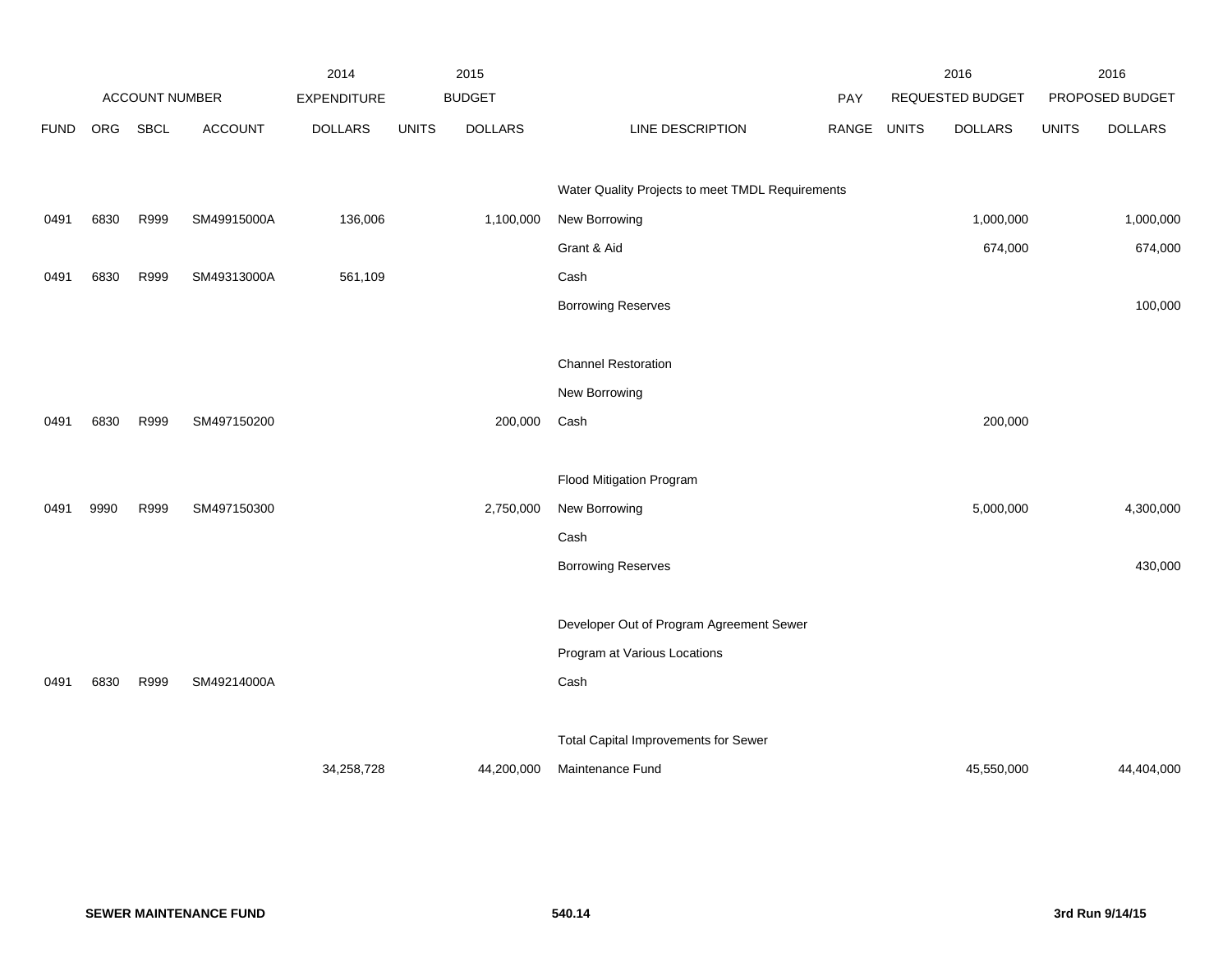|             |      |                       |                               | 2014               |              | 2015           |                                          |       |              | 2016             |              | 2016            |
|-------------|------|-----------------------|-------------------------------|--------------------|--------------|----------------|------------------------------------------|-------|--------------|------------------|--------------|-----------------|
|             |      | <b>ACCOUNT NUMBER</b> |                               | <b>EXPENDITURE</b> |              | <b>BUDGET</b>  |                                          | PAY   |              | REQUESTED BUDGET |              | PROPOSED BUDGET |
| <b>FUND</b> | ORG  | SBCL                  | <b>ACCOUNT</b>                | <b>DOLLARS</b>     | <b>UNITS</b> | <b>DOLLARS</b> | LINE DESCRIPTION                         | RANGE | <b>UNITS</b> | <b>DOLLARS</b>   | <b>UNITS</b> | <b>DOLLARS</b>  |
|             |      |                       |                               |                    |              |                | K. SEWER MAINTENANCE FUND                |       |              |                  |              |                 |
|             |      |                       |                               |                    |              |                | 2. SOURCE OF FUNDS FOR SEWER MAINTENANCE |       |              |                  |              |                 |
|             |      |                       |                               |                    |              |                | <b>REVENUES</b>                          |       |              |                  |              |                 |
| 0490        | 6830 |                       | 009400                        | 29,973,660         |              | 29,802,218     | Sewer Fee                                |       |              | 30,973,000       |              | 29,802,218      |
| 0490        | 6830 |                       | 009400                        | 27,428,385         |              | 28,626,737     | Stormwater Fee                           |       |              | 27,480,000       |              | 30,630,609      |
| 0490        | 6830 |                       | 009400                        | 1,714,366          |              | 1,779,158      | <b>Charges for Service</b>               |       |              | 1,686,500        |              | 1,686,500       |
| 0490        | 6830 |                       | 009810                        | 3,830              |              | 163,813        | Interest Income                          |       |              | 84,900           |              | 84,900          |
| 0490        | 6830 |                       | 009870                        | 16,438             |              |                | Miscellaneous Revenue                    |       |              |                  |              |                 |
|             |      |                       |                               | 59,136,679         |              | 60,371,926     | <b>Total Revenue</b>                     |       |              | 60,224,400       |              | 62,204,227      |
|             |      |                       |                               |                    |              |                | OTHER FUNDING SOURCES                    |       |              |                  |              |                 |
|             |      |                       |                               | 34,259,126         |              | 39,650,000     | Proceeds from Borrowing                  |       |              | 36,000,000       |              | 35,800,000      |
|             |      |                       |                               |                    |              |                | <b>Borrowing Reserves</b>                |       |              |                  |              | 3,580,000       |
| 0490        | 6830 |                       | 009920                        |                    |              | 2,333,564      | Withdrawal From Retained Earnings        |       |              | 10,313,681       |              | 4,636,156       |
|             |      |                       |                               | 263,057            |              | 1,650,000      | Grant & Aid                              |       |              | 2,474,000        |              | 2,324,000       |
|             |      |                       |                               |                    |              |                | Assessable                               |       |              |                  |              |                 |
|             |      |                       |                               | 4,675              |              |                | Developer Financed                       |       |              |                  |              |                 |
|             |      |                       |                               | 34,526,858         |              |                | 43,633,564 Total Other Funding Sources   |       |              | 48,787,681       |              | 46,340,156      |
|             |      |                       |                               |                    |              |                | TOTAL SOURCES OF FUNDS FOR               |       |              |                  |              |                 |
|             |      |                       |                               | 93,663,537         |              | 104,005,490    | SEWER MAINTENANCE                        |       |              | 109,012,081      |              | 108,544,383     |
|             |      |                       | <b>SEWER MAINTENANCE FUND</b> |                    |              |                | 540.15                                   |       |              |                  |              | 3rd Run 9/14/15 |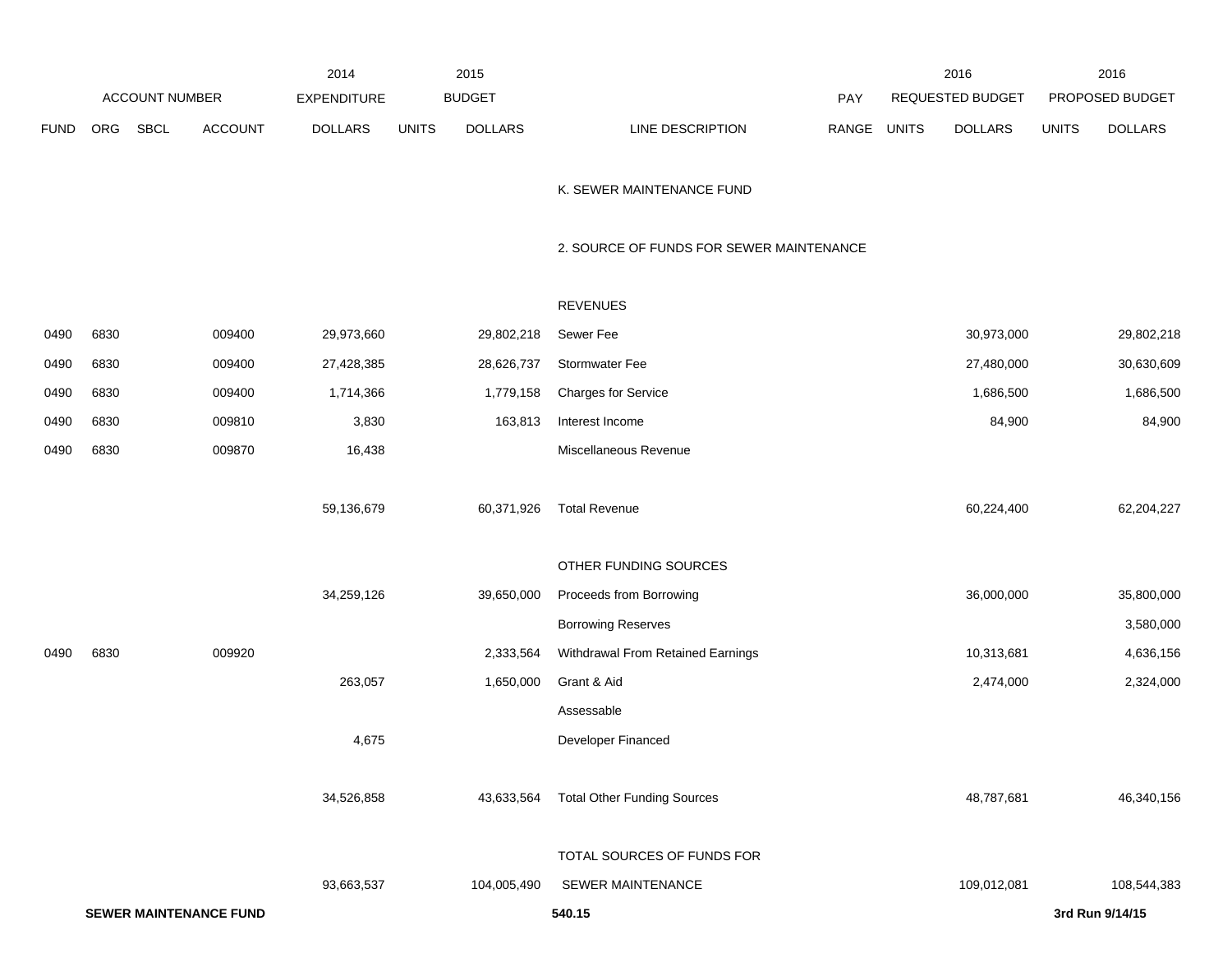|             |            |                       |                | 2014               |              | 2015           |                                                   |       |              | 2016             |              | 2016            |
|-------------|------------|-----------------------|----------------|--------------------|--------------|----------------|---------------------------------------------------|-------|--------------|------------------|--------------|-----------------|
|             |            | <b>ACCOUNT NUMBER</b> |                | <b>EXPENDITURE</b> |              | <b>BUDGET</b>  |                                                   | PAY   |              | REQUESTED BUDGET |              | PROPOSED BUDGET |
| <b>FUND</b> | <b>ORG</b> | SBCL                  | <b>ACCOUNT</b> | <b>DOLLARS</b>     | <b>UNITS</b> | <b>DOLLARS</b> | LINE DESCRIPTION                                  | RANGE | <b>UNITS</b> | <b>DOLLARS</b>   | <b>UNITS</b> | <b>DOLLARS</b>  |
|             |            |                       |                |                    |              |                | M. COUNTY DELINQUENT TAXES FUND                   |       |              |                  |              |                 |
|             |            |                       |                |                    |              |                | 1. BUDGET FOR COUNTY                              |       |              |                  |              |                 |
|             |            |                       |                |                    |              |                | DELINQUENT TAXES                                  |       |              |                  |              |                 |
| 0430        | 2210       | R999                  | 006300         | 9,381,481          |              | 10,530,000     | Purchase of Delinquent County Taxes               |       |              | 9,500,000        |              | 9,500,000       |
|             |            |                       |                |                    |              |                | 2. SOURCE OF FUNDS FOR<br>COUNTY DELINQUENT TAXES |       |              |                  |              |                 |
| 0430        | 2210       |                       | 009980         | 9,381,481          |              | 10,530,000     | <b>County Delinquent Taxes Collected</b>          |       |              | 9,500,000        |              | 9,500,000       |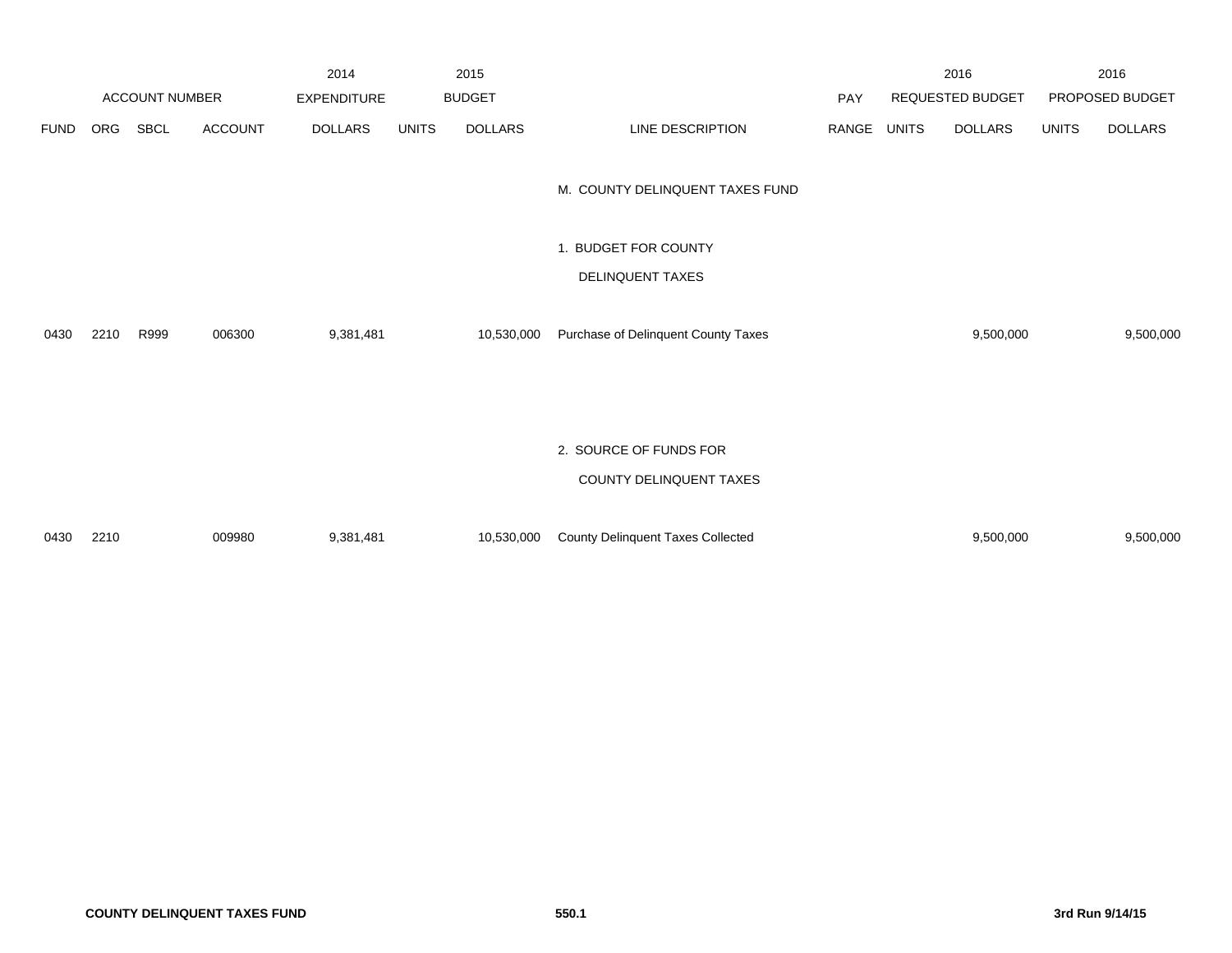|             |     |                       |                | 2014               |              | 2015           |                                           |       |       | 2016             |              | 2016            |
|-------------|-----|-----------------------|----------------|--------------------|--------------|----------------|-------------------------------------------|-------|-------|------------------|--------------|-----------------|
|             |     | <b>ACCOUNT NUMBER</b> |                | <b>EXPENDITURE</b> |              | <b>BUDGET</b>  |                                           | PAY   |       | REQUESTED BUDGET |              | PROPOSED BUDGET |
| <b>FUND</b> | ORG | <b>SBCL</b>           | <b>ACCOUNT</b> | <b>DOLLARS</b>     | <b>UNITS</b> | <b>DOLLARS</b> | LINE DESCRIPTION                          | RANGE | UNITS | <b>DOLLARS</b>   | <b>UNITS</b> | <b>DOLLARS</b>  |
|             |     |                       |                |                    |              |                | TOTAL BUDGET AUTHORIZATIONS AND           |       |       |                  |              |                 |
|             |     |                       |                |                    |              |                | <b>FUNDING</b>                            |       |       |                  |              |                 |
|             |     |                       |                |                    |              |                | <b>Total Budget Authorization for</b>     |       |       |                  |              |                 |
|             |     |                       |                | 1,471,927,095      |              | 1,512,096,148  | <b>Common Council Controlled Purposes</b> |       |       | 1,616,999,803    |              | 1,547,056,943   |
|             |     |                       |                |                    |              |                |                                           |       |       |                  |              |                 |
|             |     |                       |                |                    |              |                | Total Funding for Common Council          |       |       |                  |              |                 |
|             |     |                       |                | 1,493,208,327      |              | 1,512,096,148  | <b>Controlled Purposes</b>                |       |       | 1,616,999,803    |              | 1,547,056,943   |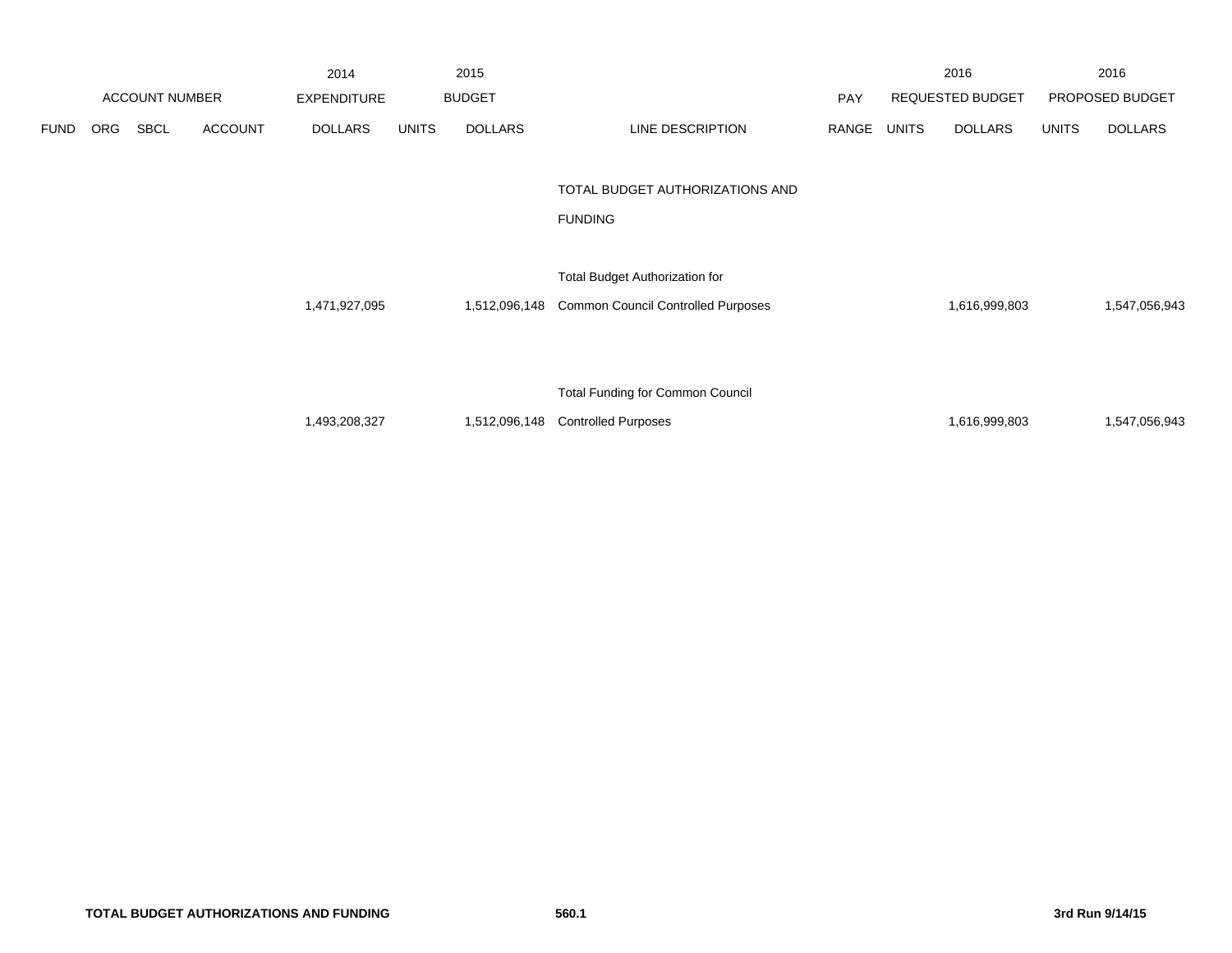## **II. BORROWING AUTHORIZATIONS**

## **General Obligation Bonds or Short Term Notes**

|                                                                                                                                                                                                             | <b>New 2016</b><br>Authortiy |
|-------------------------------------------------------------------------------------------------------------------------------------------------------------------------------------------------------------|------------------------------|
| A. Renewal and Development Projects                                                                                                                                                                         |                              |
| 1. For providing financial assistance to blight elimination, slum clearance, redevelopment and urban renewal projects under section 66.1301<br>to 66.1327, 66.1331, 66.1333, 66.1335, 66.1337, and 66.1105. |                              |
| MEDC Loan Program.                                                                                                                                                                                          |                              |
| Subtotal Renewal and Development Projects.                                                                                                                                                                  | \$6,800,000                  |
| <b>B.</b> Public Improvements                                                                                                                                                                               |                              |
| 1. Public buildings for housing machinery and equipment.                                                                                                                                                    | \$23,981,000                 |
| 2.<br>Harbor improvements.                                                                                                                                                                                  | 400,000                      |
| 3. Parking facility improvements.                                                                                                                                                                           | 1,780,000                    |
| 4. All Fire borrowing.                                                                                                                                                                                      | 3,179,000                    |
| 5. All Police borrowing.                                                                                                                                                                                    | 8,998,000                    |
| Bridge and viaduct.<br>6.                                                                                                                                                                                   | 4,377,000                    |
| Sewage disposal, sewer improvement, and construction.<br>7.                                                                                                                                                 | 0                            |
| 8. Street improvements and construction.                                                                                                                                                                    | 36,737,000                   |
| 9. Parks and public grounds.                                                                                                                                                                                | 500,000                      |
| 10. Library improvements authorized under section 229.11 and 229.17.                                                                                                                                        | 5,800,000                    |
| 11. Rubbish.                                                                                                                                                                                                | 3,135,000                    |
| <b>Subtotal General Obligation Bonds or Short Term Notes (Sections A and B).</b>                                                                                                                            | \$95,687,000                 |
| C. Contingent Borrowing                                                                                                                                                                                     |                              |
| Borrowing for a public purpose not contemplated at the time the budget was adopted.                                                                                                                         |                              |
| Contingent borrowing.                                                                                                                                                                                       | \$200,000,000                |
| Subtotal General Obligation Bonds or Short Term Notes.                                                                                                                                                      | \$200,000,000                |
| D. School Board Borrowing                                                                                                                                                                                   |                              |
| 1. School purposes (1).                                                                                                                                                                                     | \$2,000,000                  |
| Subtotal General Obligation Bonds or Short Term Notes.                                                                                                                                                      | \$2,000,000                  |
| E. Borrowing for Special Assessments                                                                                                                                                                        |                              |
| 1. To finance public improvements in anticipation of special assessments levied against property.                                                                                                           |                              |
| 2. General city.                                                                                                                                                                                            | \$1,648,000                  |
| <b>Subtotal</b> General Obligation Bonds or Local Improvements Bonds.                                                                                                                                       | \$1,648,000                  |
| <b>F. Tax Incremental Districts</b>                                                                                                                                                                         |                              |
| 1. For paying project costs in accordance with project plans for Tax Incremental Districts.                                                                                                                 | \$53,900,000                 |
| Subtotal General Obligation Bonds, Short Term Notes, or Revenue Bonds.                                                                                                                                      | \$53,900,000                 |
| G. Borrowing for Delinquent Taxes                                                                                                                                                                           |                              |
| To finance general city purposes for anticipated delinquent taxes.                                                                                                                                          | \$37,000,000                 |
| <b>Subtotal</b> General Obligation Bonds or Short Term Notes.                                                                                                                                               | \$37,000,000                 |
| H. Revenue Anticipation Borrowing                                                                                                                                                                           |                              |
| To borrow in anticipation of revenue in accordance with Section 67.12 of the Wisconsin State Statutes.                                                                                                      | \$400,000,000                |
| <b>Subtotal</b> General Obligation Bonds or Short Term Notes.                                                                                                                                               | \$400,000,000                |
| I. Water Works Borrowing                                                                                                                                                                                    |                              |
| Water Works mortgage revenue bonds or general obligation bonds.                                                                                                                                             | \$12,842,000                 |
| <b>Subtotal</b> Revenue Bonds or General Obligation Bonds.                                                                                                                                                  | \$12,842,000                 |
| J. Sewer Maintenance Fund Borrowing                                                                                                                                                                         |                              |
| Sewer Maintenance Fund revenue bonds or general obligation bonds.                                                                                                                                           | \$39,380,000                 |
| Subtotal Revenue Bonds or General Obligation Bonds.                                                                                                                                                         | \$39,380,000                 |
| <b>Total General Obligation Bonds or Short Term Notes</b>                                                                                                                                                   | \$842,457,000                |
|                                                                                                                                                                                                             |                              |

(1) Design plans for any alteration to building exteriors and interiors shall be reviewed and approved by the city.